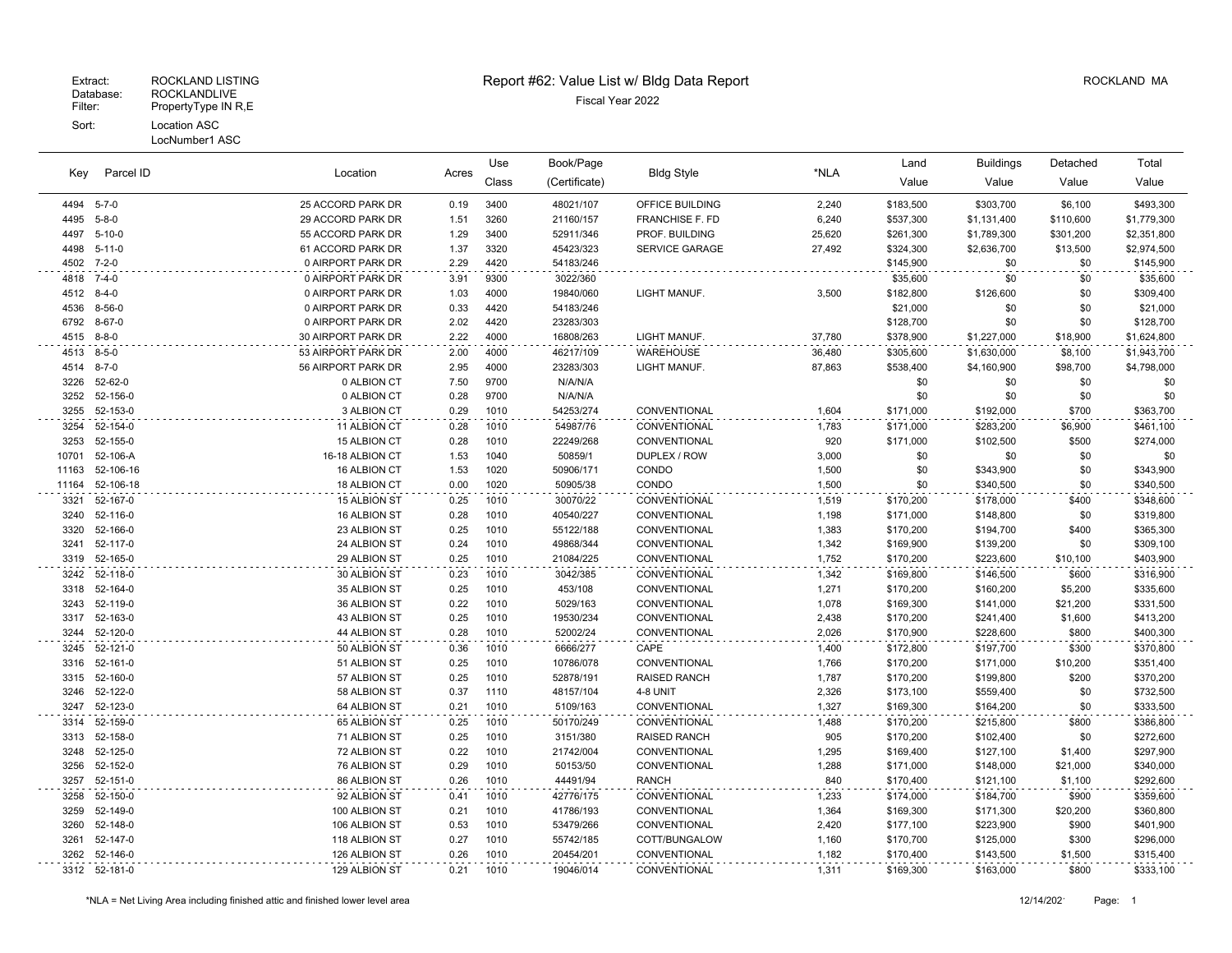## Extraordinate: EXPOCKLANDLIVE<br>Filter: PropertyType IN R,E Fiscal Year 2022 PropertyType IN R,E Sort: Location ASC LocNumber1 ASC

## Extract: ROCKLAND LISTING **Report #62: Value List w/ Bldg Data Report** Allem Report ROCKLAND MA

| Key  | Parcel ID     | Location<br>Acres      | Use  | Book/Page | <b>Bldg Style</b> |               | Land  | <b>Buildings</b> | Detached  | Total    |           |
|------|---------------|------------------------|------|-----------|-------------------|---------------|-------|------------------|-----------|----------|-----------|
|      |               |                        |      | Class     | (Certificate)     |               | *NLA  | Value            | Value     | Value    | Value     |
| 3263 | 52-145-0      | 130 ALBION ST          | 0.22 | 1010      | 19008/201         | CONVENTIONAL  | 1,389 | \$169,500        | \$156,200 | \$200    | \$325,900 |
| 5358 | 10-19-17-1    | 1 APPLE CT             | 0.00 | 1020      | 34239/292         | CONDO         | 1,560 | \$0              | \$339,900 | \$0      | \$339,900 |
| 5360 | 10-19-18-2    | 2 APPLE CT             | 0.00 | 1020      | 18850/336         | CONDO         | 1,356 | \$0              | \$313,300 | \$0      | \$313,300 |
| 5356 | 10-19-17-3    | 3 APPLE CT             | 0.00 | 1020      | 44954/319         | CONDO         | 1,518 | \$0              | \$341,600 | \$0      | \$341,600 |
| 5357 | 10-19-18-4    | 4 APPLE CT             | 0.00 | 1020      | 45493/308         | CONDO         | 1,356 | \$0              | \$313,300 | \$0      | \$313,300 |
| 5359 | 10-19-17-5    | 5 APPLE CT             | 0.00 | 1020      | 55824/20          | CONDO         | 1,518 | \$0              | \$341,600 | \$0      | \$341,600 |
| 5361 | 10-19-18-6    | 6 APPLE CT             | 0.00 | 1020      | 8785/066          | CONDO         | 1,518 | \$0              | \$341,600 | \$0      | \$341,600 |
| 5362 | 10-19-17-7    | 7 APPLE CT             | 0.00 | 1020      | 51944/117         | CONDO         | 1,440 | \$0              | \$345,800 | \$0      | \$345,800 |
| 5363 | 10-19-18-8    | 8 APPLE CT             | 0.00 | 1020      | 54135/324         | CONDO         | 1,518 | \$0              | \$357,700 | \$0      | \$357,700 |
| 5367 | 10-19-17-9    | 9 APPLE CT             | 0.00 | 1020      | 37277/286         | CONDO         | 1,356 | \$0              | \$313,300 | \$0      | \$313,300 |
| 5365 | 10-19-18-10   | 10 APPLE CT            | 0.00 | 1020      | 45648/159         | CONDO         | 1,560 | \$0              | \$355,000 | \$0      | \$355,000 |
| 1187 | $35 - 51 - 0$ | 21 ARCHER RD           | 0.09 | 1010      | 47875/225         | <b>RANCH</b>  | 830   | \$166,400        | \$141,800 | \$100    | \$308,300 |
| 1177 | 35-39-0       | 22 ARCHER RD           | 0.49 | 1010      | 4772/77           | <b>RANCH</b>  | 1,248 | \$176,100        | \$178,300 | \$400    | \$354,800 |
| 1186 | 35-50-0       | 33 ARCHER RD           | 0.63 | 1010      | 46369/236         | CONVENTIONAL  | 1,848 | \$179,400        | \$214,800 | \$10,200 | \$404,400 |
| 1178 | 35-40-0       | 36 ARCHER RD           | 0.49 | 1010      | 44468/324         | <b>RANCH</b>  | 1,248 | \$176,000        | \$171,000 | \$0      | \$347,000 |
| 1179 | $35 - 41 - 0$ | 44 ARCHER RD           | 0.48 | 1010      | 2999/298          | <b>RANCH</b>  | 1,284 | \$175,900        | \$200,300 | \$0      | \$376,200 |
| 1185 | 35-49-0       | 45 ARCHER RD           | 0.30 | 1010      | 49568/287         | COTT/BUNGALOW | 640   | \$171,400        | \$88,500  | \$4,700  | \$264,600 |
| 1184 | 35-48-0       | 53 ARCHER RD           | 0.40 | 1010      | 8316/023          | CAPE          | 1,355 | \$173,800        | \$154,500 | \$16,300 | \$344,600 |
| 1180 | 35-42-0       | 54 ARCHER RD           | 0.44 | 1010      | 36468/198         | COLONIAL      | 2,154 | \$174,800        | \$265,100 | \$1,400  | \$441,300 |
| 1183 | 35-47-0       | 57 ARCHER RD           | 0.17 | 1010      | 12294/211         | CAPE          | 1,020 | \$168,100        | \$123,600 | \$8,600  | \$300,300 |
| 1181 | 35-43-0       | 65 ARCHER RD           | 1.17 | 1010      | 55793/268         | CONVENTIONAL  | 1,176 | \$186,100        | \$147,500 | \$5,400  | \$339,000 |
| 6940 | 35-45-0       | 67 ARCHER RD           | 0.49 | 1040      | 9825/279          | CONVENTIONAL  | 1,588 | \$176,100        | \$163,500 | \$34,600 | \$374,200 |
| 3146 | 51-120-0      | 24 ARLINGTON ST        | 0.29 | 1110      | 49773/290         | 4-8 UNIT      | 3,141 | \$171,200        | \$312,100 | \$0      | \$483,300 |
| 3156 | 51-110-0      | 25 ARLINGTON ST        | 0.53 | 1010      | 48400/205         | CAPE          | 2,820 | \$177,000        | \$357,400 | \$0      | \$534,400 |
| 3147 | 51-119-0      | 32-34 ARLINGTON ST     | 0.32 | 1040      | 20296/170         | CONVENTIONAL  | 1,770 | \$172,000        | \$226,400 | \$600    | \$399,000 |
| 3155 | 51-111-0      | 37 ARLINGTON ST        | 0.35 | 1010      | 51413/24          | CONVENTIONAL  | 2,490 | \$172,500        | \$277,600 | \$15,600 | \$465,700 |
| 3148 | 51-118-0      | <b>40 ARLINGTON ST</b> | 0.10 | 1010      | 41326/337         | CONVENTIONAL  | 926   | \$166,600        | \$135,300 | \$5,500  | \$307,400 |
| 3154 | 51-112-0      | <b>45 ARLINGTON ST</b> | 0.27 | 1010      | 14392/205         | CONVENTIONAL  | 1,447 | \$170,700        | \$150,700 | \$30,600 | \$352,000 |
| 3153 | 51-113-0      | 49 ARLINGTON ST        | 0.29 | 1010      | 46799/66          | CONVENTIONAL  | 1,650 | \$171,200        | \$236,400 | \$400    | \$408,000 |
| 3149 | 51-117-0      | 50 ARLINGTON ST        | 0.16 | 1010      | 50109/286         | CONVENTIONAL  | 1,071 | \$168,000        | \$132,500 | \$1,400  | \$301,900 |
| 3152 | 51-114-0      | 55 ARLINGTON ST        | 0.29 | 1010      | 51345/234         | CAPE          | 1,690 | \$171,200        | \$231,000 | \$0      | \$402,200 |
| 3150 | 51-116-0      | 56 ARLINGTON ST        | 0.13 | 1010      | 4789/170          | CONVENTIONAL  | 1,516 | \$167,300        | \$180,600 | \$1,200  | \$349,100 |
| 3151 | 51-115-0      | 60 ARLINGTON ST        | 0.21 | 1010      | 32807/184         | CONVENTIONAL  | 1,770 | \$169,200        | \$194,200 | \$19,000 | \$382,400 |
| 2482 | 45-123-0      | 63 ARLINGTON ST        | 0.30 | 1040      | 34525/348         | CONVENTIONAL  | 2,251 | \$171,400        | \$235,600 | \$0      | \$407,000 |
| 2483 | 45-124-0      | 68 ARLINGTON ST        | 0.32 | 1010      | 14816/170         | CONVENTIONAL  | 1,736 | \$171,800        | \$230,200 | \$800    | \$402,800 |
| 2481 | 45-122-0      | 71 ARLINGTON ST        | 0.31 | 1010      | 48929/121         | CONVENTIONAL  | 2,180 | \$171,700        | \$247,200 | \$4,900  | \$423,800 |
| 2484 | 45-125-0      | 74 ARLINGTON ST        | 0.09 | 1010      | 28329/311         | CONVENTIONAL  | 1,044 | \$166,300        | \$149,400 | \$0      | \$315,700 |
| 2492 | 45-129-0      | 96 ARLINGTON ST        | 0.17 | 1010      | 15641/261         | CONVENTIONAL  | 1,746 | \$168,300        | \$181,100 | \$700    | \$350,100 |
| 2467 | 45-149-0      | 101 ARLINGTON ST       | 0.15 | 1010      | 44363/125         | CONVENTIONAL  | 1,120 | \$167,600        | \$153,900 | \$600    | \$322,100 |
| 2493 | 45-130-0      | 102 ARLINGTON ST       | 0.18 | 1010      | 55228/21          | CONVENTIONAL  | 2,727 | \$168,600        | \$320,000 | \$2,000  | \$490,600 |
| 2466 | 45-148-0      | 105 ARLINGTON ST       | 0.17 | 1010      | 55620/347         | CONVENTIONAL  | 980   | \$168,300        | \$119,700 | \$100    | \$288,100 |
| 2465 | 45-147-0      | 109 ARLINGTON ST       | 0.21 | 1010      | 32433/038         | CONVENTIONAL  | 1,351 | \$169,100        | \$157,500 | \$0      | \$326,600 |
| 2494 | 45-131-0      | 112 ARLINGTON ST       | 0.22 | 1040      | 46853/143         | CONVENTIONAL  | 2,192 | \$169,400        | \$259,200 | \$5,400  | \$434,000 |
| 2464 | 45-146-0      | 113 ARLINGTON ST       | 0.21 | 1010      | 11859/159         | CONVENTIONAL  | 1,352 | \$169,300        | \$145,900 | \$800    | \$316,000 |
| 2463 | 45-145-0      | 117 ARLINGTON ST       | 0.24 | 1010      | 55610/164         | CONVENTIONAL  | 1,589 | \$152,900        | \$190,500 | \$7,400  | \$350,800 |
|      | 3622 56-12-0  | 16 ARTHUR ST           | 0.19 | 1010      | 19792/319         | <b>RANCH</b>  | 792   | \$168,600        | \$143,100 | \$600    | \$312,300 |

\*NLA = Net Living Area including finished attic and finished lower level area 12/14/2021 Page: 2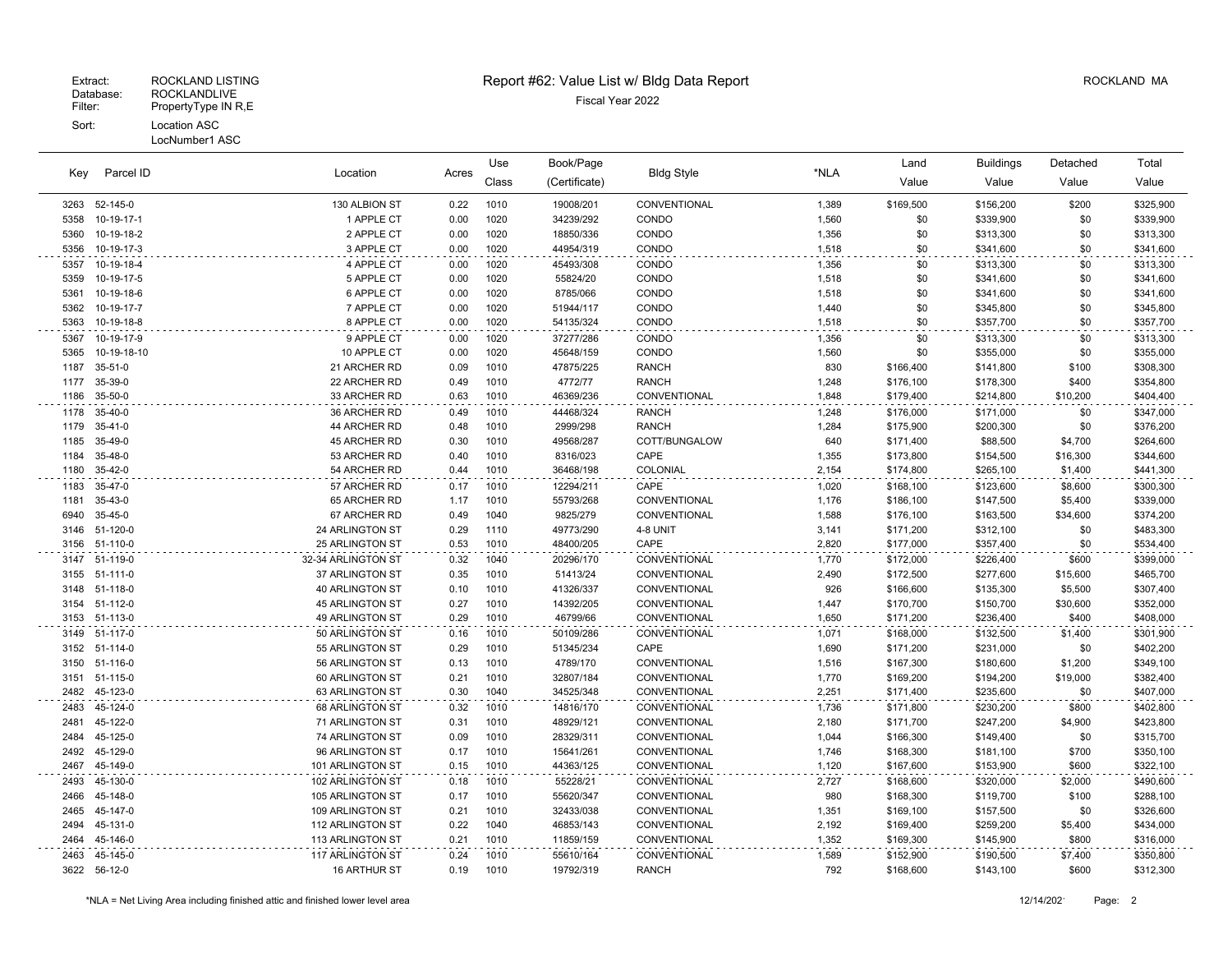LocNumber1 ASC

| Parcel ID<br>Key |                    |                              |              | Use          | Book/Page             |                      |                | Land                   | <b>Buildings</b>       | Detached         | Total                  |
|------------------|--------------------|------------------------------|--------------|--------------|-----------------------|----------------------|----------------|------------------------|------------------------|------------------|------------------------|
|                  |                    | Location                     | Acres        | Class        | (Certificate)         | <b>Bldg Style</b>    | *NLA           | Value                  | Value                  | Value            | Value                  |
|                  | 3628 56-18-0       | 17 ARTHUR ST                 | 0.18         | 1010         | 50037/26              | CAPE                 | 1,356          | \$168,600              | \$202,000              | \$16,600         | \$387,200              |
| 3623             | 56-13-0            | 22 ARTHUR ST                 | 0.19         | 1010         | 26866/225             | COLONIAL             | 1,998          | \$168,600              | \$278,900              | \$18,800         | \$466,300              |
| 3627             | 56-17-0            | 23 ARTHUR ST                 | 0.18         | 1010         | 39412/228             | <b>RANCH</b>         | 912            | \$168,500              | \$156,400              | \$800            | \$325,700              |
| 3624             | 56-14-0            | 32 ARTHUR ST                 | 0.40         | 1010         | 43813/73              | <b>RANCH</b>         | 1,330          | \$191,200              | \$178,500              | \$700            | \$370,400              |
| 3626             | 56-16-0            | 33 ARTHUR ST                 | 0.18         | 1010         | 55632/204             | <b>SPLIT LEVEL</b>   | 1,526          | \$168,500              | \$198,200              | \$900            | \$367,600              |
| 3625             | 56-15-0            | 47 ARTHUR ST                 | 0.24         | 1010         | 56107/16              | CAPE                 | 1,012          | \$187,000              | \$144,700              | \$9,100          | \$340,800              |
| 6763             | 67-93-0            | 1 AUTUMN LN                  | 0.50         | 1010         | 55460/298             | COLONIAL             | 2,640          | \$193,900              | \$394,200              | \$17,700         | \$605,800              |
| 6782             | 68-19-0            | 2 AUTUMN LN                  | 0.50         | 1010         | 43701/290             | <b>RANCH</b>         | 1,478          | \$193,900              | \$272,300              | \$0              | \$466,200              |
| 6764             | 67-94-0            | <b>3 AUTUMN LN</b>           | 0.58         | 1010         | 55328/48              | COLONIAL             | 1,872          | \$196,100              | \$300,200              | \$12,900         | \$509,200              |
| 6779             | 68-16-0            | <b>4 AUTUMN LN</b>           | 0.93         | 1010         | 20910/232             | COLONIAL             | 2,626          | \$202,100              | \$416,700              | \$700            | \$619,500              |
| 6765             | 67-95-0            | <b>5 AUTUMN LN</b>           | 0.65         | 1010         | 21558/246             | COLONIAL             | 1,872          | \$197,900              | \$297,900              | \$1,000          | \$496,800              |
| 6780             | 68-17-0            | <b>6 AUTUMN LN</b>           | 0.93         | 1010         | 52831/246             | COLONIAL             | 1,872          | \$202,200              | \$307,800              | \$0              | \$510,000              |
| 6781             | 68-18-0            | 7 AUTUMN LN                  | 1.79         | 1010         | 55934/270             | CAPE                 | 1,428          | \$209,800              | \$275,400              | \$0              | \$485,200              |
| 5380             | 61-33-0            | 2 AZALEA WAY                 | 0.55         | 1010         | 47678/217             | COLONIAL             | 2,660          | \$186,300              | \$359,800              | \$0              | \$546,100              |
| 5386             | 61-39-0            | 3 AZALEA WAY                 | 0.52         | 1010         | 9220/194              | COLONIAL             | 2,424          | \$185,600              | \$364,000              | \$15,800         | \$565,400              |
| 5381             | 61-34-0            | 4 AZALEA WAY                 | 0.55         | 1010         | 49377/74              | COLONIAL             | 3,176          | \$186,300              | \$463,400              | \$3,700          | \$653,400              |
| 5385             | 61-38-0            | 5 AZALEA WAY                 | 0.52         | 1010         | 48261/58              | COLONIAL             | 3,654          | \$185,600              | \$498,600              | \$19,400         | \$703,600              |
| 5382             | 61-35-0            | 6 AZALEA WAY                 | 0.50         | 1010         | 51133/316             | COLONIAL             | 2,660          | \$185,100              | \$370,600              | \$800            | \$556,500              |
| 5384             | 61-37-0<br>61-36-0 | 7 AZALEA WAY<br>8 AZALEA WAY | 0.54         | 1010<br>1010 | 9556/327<br>13751/202 | COLONIAL<br>COLONIAL | 2,208<br>2,142 | \$186,000              | \$307,400<br>\$313,600 | \$3,200<br>\$800 | \$496,600              |
| 5383<br>5649     | 75-42-0            | 1 BARSTOW LN                 | 0.54<br>0.44 | 1010         | 13173/099             | <b>COLONIAL</b>      | 2,016          | \$186,000<br>\$192,200 | \$300,800              | \$700            | \$500,400<br>\$493,700 |
| 5650             | 75-43-0            | 3 BARSTOW LN                 | 0.36         | 1010         | 18360/002             | <b>COLONIAL</b>      | 2,016          | \$190,000              | \$295,300              | \$0              | \$485,300              |
| 5659             | 75-52-0            | 4 BARSTOW LN                 | 0.33         | 1010         | 18438/061             | COLONIAL             | 2,995          | \$189,400              | \$407,700              | \$500            | \$597,600              |
| 5651             | 75-44-0            | <b>5 BARSTOW LN</b>          | 0.35         | 1010         | 25558/125             | <b>COLONIAL</b>      | 2,004          | \$189,900              | \$308,300              | \$500            | \$498,700              |
| 10365            | 75-48-0            | <b>6 BARSTOW LN</b>          | 0.50         | 1010         | 14723/292             | COLONIAL             | 2,464          | \$193,800              | \$354,800              | \$800            | \$549,400              |
| 5652             | 75-45-0            | <b>7 BARSTOW LN</b>          | 0.45         | 1010         | 50348/264             | CAPE                 | 1,440          | \$192,500              | \$245,000              | \$700            | \$438,200              |
| 5654             | 75-47-0            | 8 BARSTOW LN                 | 0.51         | 1010         | 19340/258             | COLONIAL             | 2,304          | \$194,000              | \$359,500              | \$700            | \$554,200              |
| 5653             | 75-46-0            | 9 BARSTOW LN                 | 1.00         | 1010         | 17785/278             | COLONIAL             | 1,600          | \$202,800              | \$261,400              | \$1,200          | \$465,400              |
| 5554             | 67-42-0            | 0 BAY PATH LN                | 22.86        | 9320         | 14159/195             |                      |                | \$365,700              | \$0                    | \$0              | \$365,700              |
| 5638             | 67-50-0            | 0 BAY PATH LN                | 3.83         | 1060         | 14054/177             |                      |                | \$34,100               | \$0                    | \$10,000         | \$44,100               |
| 5639             | 67-52-0            | 0 BAY PATH LN                | 6.20         | 1320         | 14054/177             |                      |                | \$55,200               | \$0                    | \$0              | \$55,200               |
| 5642             | 68-5-0             | 0-REAR BAY PATH LN           | 86.00        | 9320         | 14159/195             |                      |                | \$449,400              | \$0                    | \$0              | \$449,400              |
| 5641             | 68-11-0            | 0-REAR BAY PATH LN           | 1.68         | 1320         | 14054/177             |                      |                | \$15,000               | \$0                    | \$0              | \$15,000               |
| 5640             | 71-51-0            | 0 BAY PATH LN                | 6.52         | 1320         | 14054/177             |                      |                | \$58,000               | \$0                    | \$0              | \$58,000               |
| 5553             | 67-41-0            | 1 BAY PATH LN                | 0.32         | 1010         | 15799/137             | COLONIAL             | 1,695          | \$189,000              | \$248,900              | \$700            | \$438,600              |
| 5643             | 67-20-0            | 2 BAY PATH LN                | 0.30         | 1010         | 27391/189             | COLONIAL             | 1,470          | \$188,600              | \$241,200              | \$1,000          | \$430,800              |
| 5555             | 67-43-0            | 10 BAY PATH LN               | 0.28         | 1010         | 48895/206             | CAPE                 | 2,015          | \$187,900              | \$301,700              | \$3,600          | \$493,200              |
| 5556             | 67-44-0            | 12 BAY PATH LN               | 0.28         | 1010         | 29900/224             | COLONIAL             | 2,040          | \$187,900              | \$292,700              | \$0              | \$480,600              |
| 5576             | 67-66-0            | 13 BAY PATH LN               | 0.31         | 1010         | 48723/4               | CAPE                 | 1,547          | \$188,700              | \$231,200              | \$600            | \$420,500              |
| 5557             | 67-45-0            | 14 BAY PATH LN               | 0.28         | 1010         | 10265/244             | COLONIAL             | 1,671          | \$187,900              | \$253,100              | \$0              | \$441,000              |
| 5577             | 67-67-0            | 15 BAY PATH LN               | 0.36         | 1010         | 43116/100             | COLONIAL             | 2,016          | \$190,000              | \$290,800              | \$500            | \$481,300              |
| 5558             | 67-46-0            | 16 BAY PATH LN               | 0.28         | 1010         | 10301/132             | CAPE                 | 1,906          | \$187,900              | \$294,200              | \$300            | \$482,400              |
| 5578             | 67-68-0            | 17 BAY PATH LN               | 0.40         | 1010         | 45015/231             | COLONIAL             | 2,484          | \$191,100              | \$343,500              | \$5,900          | \$540,500              |
| 5559             | 67-47-0            | 18 BAY PATH LN               | 0.28         | 1010         | 51045/129             | COLONIAL             | 2,682          | \$188,000              | \$314,700              | \$0              | \$502,700              |
| 5560             | 67-48-0            | 20 BAY PATH LN               | 0.28         | 1010         | 10250/287             | CAPE                 | 1,616          | \$187,900              | \$257,700              | \$0              | \$445,600              |
| 5583             | 67-73-0            | 21 BAY PATH LN               | 0.29         | 1010         | 49928/88              | COLONIAL             | 1,991          | \$188,300              | \$296,600              | \$0              | \$484,900              |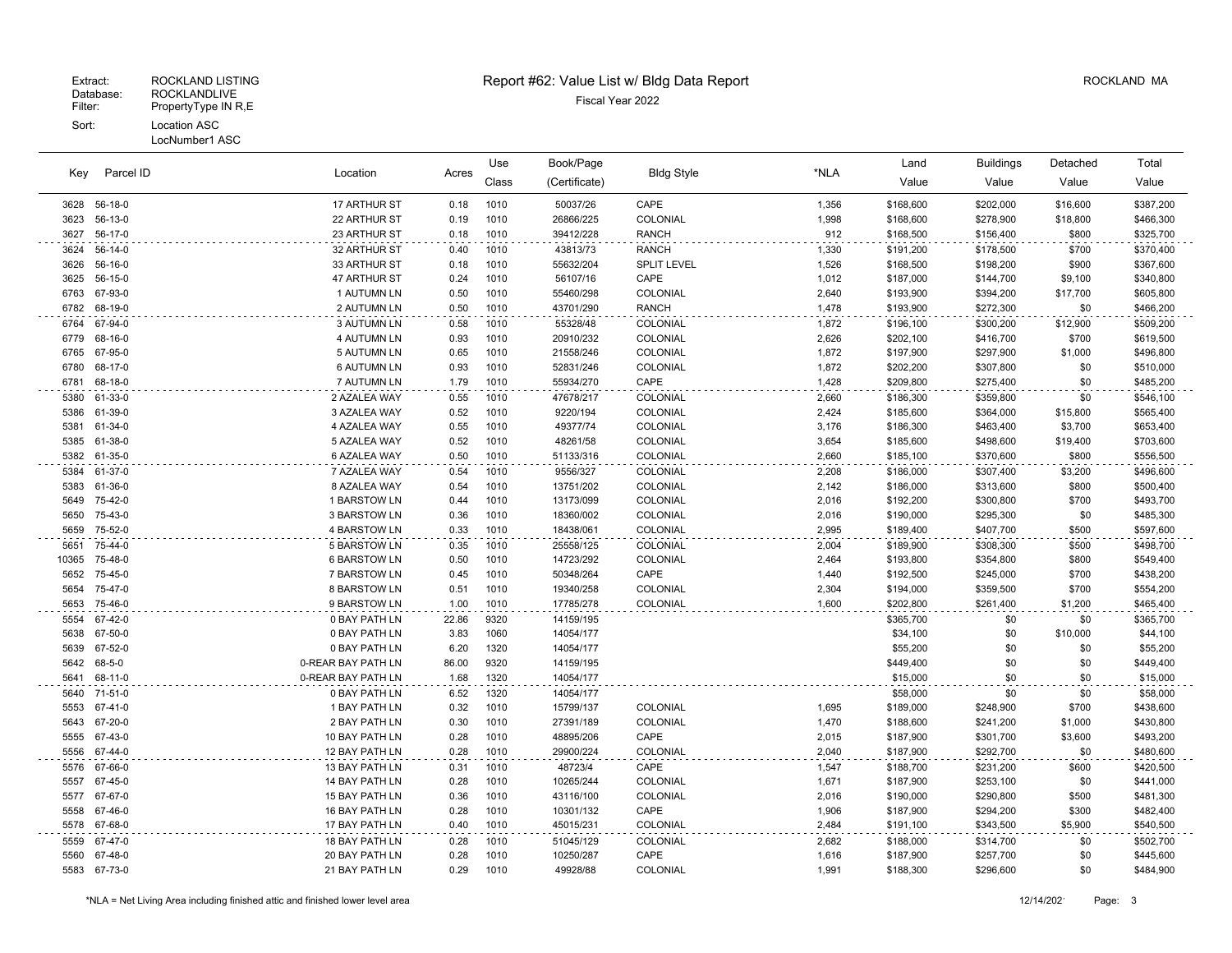| Parcel ID<br>Key |              |                  |       | Use   | Book/Page     | <b>Bldg Style</b> |       | Land      | <b>Buildings</b> | Detached | Total     |
|------------------|--------------|------------------|-------|-------|---------------|-------------------|-------|-----------|------------------|----------|-----------|
|                  |              | Location         | Acres | Class | (Certificate) |                   | *NLA  | Value     | Value            | Value    | Value     |
| 5561             | 67-49-0      | 22 BAY PATH LN   | 0.28  | 1010  | 22433/088     | COLONIAL          | 1,695 | \$187,900 | \$270,400        | \$0      | \$458,300 |
| 5584             | 67-74-0      | 23 BAY PATH LN   | 0.25  | 1010  | 10303/179     | CAPE              | 1,652 | \$187,200 | \$258,300        | \$0      | \$445,500 |
| 5585             | 67-75-0      | 25 BAY PATH LN   | 0.25  | 1010  | 10436/108     | CAPE              | 1,878 | \$187,200 | \$295,500        | \$300    | \$483,000 |
| 5586             | 67-76-0      | 27 BAY PATH LN   | 0.41  | 1010  | 51020/175     | COLONIAL          | 2,484 | \$191,600 | \$340,400        | \$0      | \$532,000 |
| 5590             | 67-80-0      | 31 BAY PATH LN   | 0.28  | 1010  | 34436/277     | COLONIAL          | 1,804 | \$188,000 | \$336,300        | \$13,100 | \$537,400 |
| 5621             | 71-52-0      | 35 BAY PATH LN   | 0.27  | 1010  | 48621/244     | COLONIAL          | 2,016 | \$187,700 | \$298,900        | \$600    | \$487,200 |
| 5622             | 71-53-0      | 37 BAY PATH LN   | 0.34  | 1010  | 55424/50      | COLONIAL          | 2,180 | \$189,700 | \$317,600        | \$700    | \$508,000 |
| 5562             | 67-51-0      | 40 BAY PATH LN   | 0.34  | 1010  | 49747/234     | <b>COLONIAL</b>   | 2,695 | \$189,600 | \$367,100        | \$13,000 | \$569,700 |
| 5627             | 71-57-0      | 41 BAY PATH LN   | 0.33  | 1010  | 10409/182     | CAPE              | 1,764 | \$189,200 | \$255,100        | \$0      | \$444,300 |
| 5628             | $68 - 8 - 0$ | 42 BAY PATH LN   | 0.41  | 1010  | 50034/137     | CAPE              | 1,547 | \$191,400 | \$223,300        | \$400    | \$415,100 |
| 5631             | $72 - 3 - 0$ | 43 BAY PATH LN   | 0.30  | 1010  | 46212/305     | CAPE              | 1,879 | \$188,500 | \$263,500        | \$0      | \$452,000 |
| 5629             | 68-9-0       | 44 BAY PATH LN   | 0.42  | 1010  | 52333/347     | COLONIAL          | 2,520 | \$191,600 | \$338,500        | \$0      | \$530,100 |
| 5632             | $72 - 4 - 0$ | 45 BAY PATH LN   | 0.30  | 1010  | 54703/246     | COLONIAL          | 2,236 | \$188,500 | \$314,700        | \$14,600 | \$517,800 |
| 5630             | 68-10-0      | 46 BAY PATH LN   | 0.34  | 1010  | 19986/051     | COLONIAL          | 2,828 | \$189,700 | \$382,400        | \$17,000 | \$589,100 |
| 5634             | 72-6-0       | 47 BAY PATH LN   | 0.41  | 1010  | 29514/103     | COLONIAL          | 2,882 | \$191,400 | \$464,800        | \$400    | \$656,600 |
| 5637             | 72-10-0      | 48 BAY PATH LN   | 0.41  | 1320  | 14054/177     |                   |       | \$3,600   | \$0              | \$0      | \$3,600   |
| 5635             | $72 - 7 - 0$ | 49 BAY PATH LN   | 0.38  | 1010  | 44645/22      | COLONIAL          | 2,026 | \$190,700 | \$306,700        | \$400    | \$497,800 |
| 5636             | 72-8-0       | 50 BAY PATH LN   | 0.91  | 1010  | 55878/33      | COLONIAL          | 3,480 | \$202,000 | \$450,200        | \$14,100 | \$666,300 |
| 1332             | 36-37-0      | 26 BEAL CT       | 0.32  | 1010  | 55179/72      | <b>COLONIAL</b>   | 1,632 | \$163,200 | \$257,900        | \$400    | \$421,500 |
| 1333             | 36-39-0      | 44 BEAL CT       | 0.54  | 1010  | (116276)      | COLONIAL          | 2,362 | \$168,400 | \$403,100        | \$6,100  | \$577,600 |
| 1334             | 36-40-0      | 46 BEAL CT       | 0.21  | 1010  | 51436/5       | CONVENTIONAL      | 1,432 | \$160,800 | \$178,500        | \$40,200 | \$379,500 |
| 1335             | 36-41-0      | 48 BEAL CT       | 0.23  | 1010  | 7791/350      | CONVENTIONAL      | 1,431 | \$161,200 | \$142,000        | \$400    | \$303,600 |
| 1410             | 36-113-0     | 0-REAR BEAL ST   | 0.63  | 1320  | 21864/137     |                   |       | \$5,600   | \$0              | \$0      | \$5,600   |
| 1429             | 36-132-0     | 0 BEAL ST        | 0.15  | 1300  | 813/161       |                   |       | \$134,100 | \$0              | \$0      | \$134,100 |
| 1246             | 35-117-0     | 25 BEAL ST       | 0.21  | 1010  | 15056/137     | <b>RANCH</b>      | 864   | \$160,700 | \$158,400        | \$0      | \$319,100 |
| 1227             | 35-97-0      | 28 BEAL ST       | 0.28  | 1010  | 12169/221     | COLONIAL          | 2,072 | \$162,400 | \$256,900        | \$600    | \$419,900 |
| 1241             | 35-112-0     | 29 BEAL ST       | 0.24  | 1010  | 55180/16      | CAPE              | 1,253 | \$161,500 | \$168,900        | \$0      | \$330,400 |
| 1228             | 35-98-0      | 36 BEAL ST       | 0.21  | 1010  | 43565/36      | COLONIAL          | 1,444 | \$160,700 | \$194,200        | \$700    | \$355,600 |
| 1240             | 35-111-0     | 39 BEAL ST       | 0.20  | 1010  | 12053/048     | CONVENTIONAL      | 1,367 | \$160,500 | \$128,900        | \$8,900  | \$298,300 |
| 1229             | 35-99-0      | 40 BEAL ST       | 0.21  | 1010  | 8139/098      | CONVENTIONAL      | 2,026 | \$160,700 | \$264,900        | \$300    | \$425,900 |
| 1239             | 35-110-0     | 45 BEAL ST       | 0.24  | 1010  | 48433/216     | CONVENTIONAL      | 1,617 | \$161,600 | \$204,000        | \$300    | \$365,900 |
| 1230             | 35-100-0     | 46 BEAL ST       | 0.20  | 1010  | 42618/328     | CONVENTIONAL      | 1,403 | \$160,600 | \$195,700        | \$300    | \$356,600 |
| 1238             | 35-109-0     | 53 BEAL ST       | 0.21  | 1010  | 42732/321     | CONVENTIONAL      | 1,201 | \$160,800 | \$133,700        | \$1,800  | \$296,300 |
| 1218             | 35-87-0      | 54-REAR BEAL ST  | 0.36  | 1300  | 30810/159     |                   |       | \$164,300 | \$0              | \$0      | \$164,300 |
| 1231             | 35-101-0     | 54 BEAL ST       | 0.27  | 1010  | 30810/159     | CONVENTIONAL      | 2,100 | \$162,000 | \$218,600        | \$8,700  | \$389,300 |
| 1435             | 36-138-0     | 85 BEAL ST       | 0.16  | 1010  | 19329/002     | CONVENTIONAL      | 1,016 | \$168,100 | \$137,500        | \$200    | \$305,800 |
| 1434             | 36-137-0     | 91 BEAL ST       | 0.36  | 1010  | 52708/292     | COTT/BUNGALOW     | 1,643 | \$173,000 | \$175,400        | \$31,400 | \$379,800 |
| 1407             | 36-110-0     | 94 BEAL ST       | 0.22  | 1010  | 6890/7        | CAPE              | 1,344 | \$169,400 | \$205,300        | \$0      | \$374,700 |
| 1408             | 36-111-0     | 100 BEAL ST      | 0.19  | 1010  | 8319/050      | CAPE              | 1,282 | \$168,600 | \$197,000        | \$1,200  | \$366,800 |
| 1432             | 36-135-0     | 101 BEAL ST      | 0.29  | 1010  | 45369/37      | COTT/BUNGALOW     | 1,200 | \$171,100 | \$137,200        | \$600    | \$308,900 |
| 1409             | 36-112-0     | 104 BEAL ST      | 0.18  | 1010  | 47419/187     | CAPE              | 1,312 | \$168,400 | \$187,100        | \$400    | \$355,900 |
| 1431             | 36-134-0     | 109 BEAL ST      | 0.26  | 1010  | 55821/252     | COLONIAL          | 1,960 | \$170,400 | \$232,600        | \$58,500 | \$461,500 |
| 1433             | 36-136-0     | 109-REAR BEAL ST | 1.67  | 1320  | 55821/252     |                   |       | \$14,900  | \$0              | \$0      | \$14,900  |
| 1411             | 36-114-0     | 110 BEAL ST      | 0.18  | 1010  | 50176/343     | CAPE              | 1,152 | \$168,400 | \$156,500        | \$1,400  | \$326,300 |
| 1412             | 36-115-0     | 114 BEAL ST      | 0.18  | 1010  | 36312/201     | CAPE              | 2,245 | \$168,400 | \$269,400        | \$100    | \$437,900 |
| 1430             | 36-133-0     | 117 BEAL ST      | 0.81  | 1010  | 51137/99      | <b>RANCH</b>      | 1,433 | \$182,900 | \$213,400        | \$0      | \$396,300 |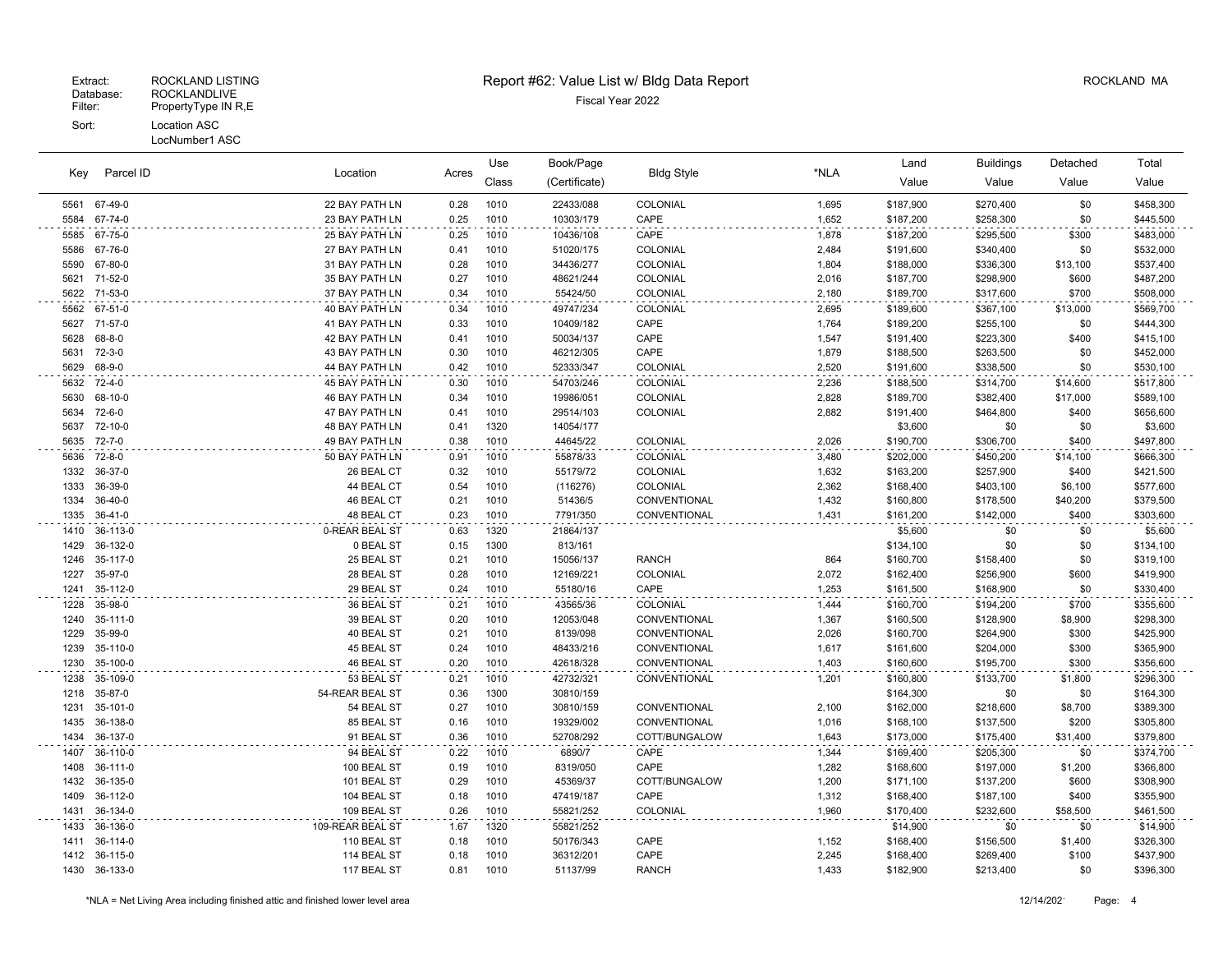## Extract: ROCKLAND LISTING **Report #62: Value List w/ Bldg Data Report** Alleman and RockLAND MA

| Parcel ID<br>Key<br>36-116-0<br>1413<br>1414<br>36-117-0<br>36-131-0<br>1428 |              |                 | Location<br>Acres | Book/Page<br>Use |               |                     | Land  | <b>Buildings</b> | Detached  | Total    |           |
|------------------------------------------------------------------------------|--------------|-----------------|-------------------|------------------|---------------|---------------------|-------|------------------|-----------|----------|-----------|
|                                                                              |              |                 |                   | Class            | (Certificate) | <b>Bldg Style</b>   | *NLA  | Value            | Value     | Value    | Value     |
|                                                                              |              | 122 BEAL ST     | 0.32              | 1010             | 46432/201     | <b>RANCH</b>        | 1,589 | \$171,800        | \$217,200 | \$0      | \$389,000 |
|                                                                              |              | 138 BEAL ST     | 0.31              | 1010             | 6782/115      | SPLIT LEVEL         | 1,844 | \$171,500        | \$227,300 | \$14,700 | \$413,500 |
|                                                                              |              | 139 BEAL ST     | 0.28              | 1010             | 10095/301     | <b>RAISED RANCH</b> | 1,584 | \$170,800        | \$189,200 | \$400    | \$360,400 |
| 2193                                                                         | $41 - 5 - 0$ | 141 BEAL ST     | 0.10              | 1320             | 2266/128      |                     |       | \$900            | \$0       | \$0      | \$900     |
| 1415                                                                         | 36-118-0     | 150 BEAL ST     | 0.31              | 1010             | 7863/066      | COLONIAL            | 1,938 | \$171,700        | \$237,100 | \$600    | \$409,400 |
| 1427                                                                         | 36-130-0     | 151 BEAL ST     | 0.36              | 1010             | 49415/36      | <b>SPLIT LEVEL</b>  | 1,744 | \$172,700        | \$229,300 | \$500    | \$402,500 |
| 1416                                                                         | 36-119-0     | 158 BEAL ST     | 0.31              | 1010             | 15366/323     | RAISED RANCH        | 1,540 | \$171,600        | \$204,500 | \$1,200  | \$377,300 |
| 1421                                                                         | 36-124-0     | 169 BEAL ST     | 0.34              | 1010             | 36037/57      | <b>RANCH</b>        | 1,000 | \$172,400        | \$173,100 | \$1,000  | \$346,500 |
| 1420                                                                         | 36-123-0     | 181 BEAL ST     | 0.34              | 1010             | 50158/130     | COLONIAL            | 1,472 | \$172,400        | \$223,800 | \$400    | \$396,600 |
| 1417                                                                         | 36-120-0     | 184 BEAL ST     | 0.34              | 1010             | 26887/287     | <b>SPLIT LEVEL</b>  | 2,158 | \$172,400        | \$241,900 | \$300    | \$414,600 |
| 1419                                                                         | 36-122-0     | 191 BEAL ST     | 0.34              | 1010             | 47914/148     | <b>RANCH</b>        | 1,128 | \$172,400        | \$195,200 | \$300    | \$367,900 |
| 1418                                                                         | 36-121-0     | 201 BEAL ST     | 0.65              | 1010             | 45789/247     | SPLIT LEVEL         | 2,088 | \$180,000        | \$232,500 | \$900    | \$413,400 |
| 4294                                                                         | 67-22-0      | 0 BEECH ST      | 0.21              | 9320             | 15269/065     |                     |       | \$42,300         | \$0       | \$0      | \$42,300  |
| 4293                                                                         | 67-23-0      | 0 BEECH ST      | 0.21              | 9320             | 15269/067     |                     |       | \$169,100        | \$0       | \$0      | \$169,100 |
| 10029                                                                        | 67-105-0     | 0 BEECH ST      | 24.40             | 1300             | 26273/226     |                     |       | \$354,300        | \$0       | \$0      | \$354,300 |
| 10035                                                                        | 67-107-0     | 0 BEECH ST      | 0.00              | 1320             | 26273/226     |                     |       | \$0              | \$0       | \$0      | \$0       |
| 10470                                                                        | 67-109-0     | 0 BEECH ST      | 0.20              | 1320             | N/A/N/A       |                     |       | \$0              | \$0       | \$0      | \$0       |
| 10471                                                                        | 67-110-0     | 0 BEECH ST      | 0.21              | 1320             | 34664/66      |                     |       | \$0              | \$0       | \$0      | \$0       |
| 4323                                                                         | $70 - 2 - 0$ | 0-REAR BEECH ST | 0.50              | 4230             | 1856/148      |                     |       | \$4,300          | \$0       | \$0      | \$4,300   |
| 4324                                                                         | $70-3-0$     | 0 BEECH ST      | 0.80              | 1320             | 5490/402      |                     |       | \$7,100          | \$0       | \$0      | \$7,100   |
| 4325                                                                         | $70 - 4 - 0$ | 0 BEECH ST      | 3.03              | 1320             | 5714/269      |                     |       | \$27,000         | \$0       | \$0      | \$27,000  |
| 4326                                                                         | 70-5-0       | 0-OFF BEECH ST  | 25.30             | 1320             | 46468/45      |                     |       | \$179,300        | \$0       | \$0      | \$179,300 |
| 4327                                                                         | $70 - 6 - 0$ | 0-REAR BEECH ST | 9.34              | 4230             | 1856/148      |                     |       | \$56,500         | \$0       | \$0      | \$56,500  |
| 4328                                                                         | $70 - 7 - 0$ | 0 BEECH ST      | 0.70              | 1320             | 5490/397      |                     |       | \$6,200          | \$0       | \$0      | \$6,200   |
| 4329                                                                         | $70 - 8 - 0$ | 0 BEECH ST      | 0.40              | 1320             | 5490/403      |                     |       | \$3,600          | \$0       | \$0      | \$3,600   |
| 4330                                                                         | 70-9-0       | 0 BEECH ST      | 23.66             | 9320             | 5670/371      |                     |       | \$172,000        | \$0       | \$0      | \$172,000 |
| 10351                                                                        | 72-11-0      | 0 BEECH ST      | 1.18              | 4400             | 28900/248     |                     |       | \$0              | \$0       | \$0      | \$0       |
| 4380                                                                         | $75-3-0$     | 0 BEECH ST      | 28.03             | 9320             | 5670/371      |                     |       | \$191,500        | \$0       | \$0      | \$191,500 |
| 4379                                                                         | $75 - 4 - 0$ | 0 BEECH ST      | 4.00              | 1320             | 40215/309     |                     |       | \$35,600         | \$0       | \$0      | \$35,600  |
| 4372                                                                         | 75-5-0       | 0 BEECH ST      | 2.27              | 9320             | 5670/371      |                     |       | \$20,200         | \$0       | \$0      | \$20,200  |
| 4371                                                                         | $75 - 6 - 0$ | 0-REAR BEECH ST | 3.00              | 1320             | 40215/309     |                     |       | \$26,700         | \$0       | \$0      | \$26,700  |
| 4370                                                                         | 75-9-0       | 0 BEECH ST      | 4.14              | 9310             | N/A/N/A       |                     |       | \$212,500        | \$0       | \$4,700  | \$217,200 |
| 4350                                                                         | 75-25-0      | 0 BEECH ST      | 3.45              | 1320             | 17440/48      |                     |       | \$30,700         | \$0       | \$0      | \$30,700  |
| 4374                                                                         | 75-31-0      | 0 BEECH ST      | 1.00              | 1320             | 6723/333      |                     |       | \$8,900          | \$0       | \$0      | \$8,900   |
| 4373                                                                         | 75-32-0      | 0-OFF BEECH ST  | 1.00              | 1320             | 6723/333      |                     |       | \$8,900          | \$0       | \$0      | \$8,900   |
| 5487                                                                         | 75-36-0      | 0-REAR BEECH ST | 0.15              | 1320             | 10158/293     |                     |       | \$1,300          | \$0       | \$0      | \$1,300   |
| 10481                                                                        | 75-60-0      | 0 BEECH ST      | 0.14              | 1320             | 40355/333     |                     |       | \$1,300          | \$0       | \$600    | \$1,900   |
| 10350                                                                        | 76-93-0      | 0 BEECH ST      | 0.19              | 4420             | 2741/458      |                     |       | \$0              | \$0       | \$0      | \$0       |
| 10349                                                                        | 76-94-0      | 0 BEECH ST      | 2.65              | 4400             | 2741/458      |                     |       | \$0              | \$0       | \$0      | \$0       |
| 4391                                                                         | 78-9-0       | 0 BEECH ST      | 30.97             | 9800             | 6067/119      |                     |       | \$383,600        | \$0       | \$0      | \$383,600 |
| 4395                                                                         | 78-16-0      | 0 BEECH ST      | 1.00              | 1320             | 47550/264     |                     |       | \$8,900          | \$0       | \$0      | \$8,900   |
| 4396                                                                         | 78-17-0      | 0 BEECH ST      | 1.00              | 1320             | 47234/253     |                     |       | \$8,900          | \$0       | \$0      | \$8,900   |
| 4397                                                                         | 78-18-0      | 0-OFF BEECH ST  | 1.00              | 1320             | 45489/26      |                     |       | \$8,900          | \$0       | \$0      | \$8,900   |
| 4398                                                                         | 78-19-0      | 0-REAR BEECH ST | 1.00              | 1320             | 29127/263     |                     |       | \$8,900          | \$0       | \$0      | \$8,900   |
| 4399                                                                         | 78-20-0      | 0-OFF BEECH ST  | 1.00              | 1320             | 49570/179     |                     |       | \$8,900          | \$0       | \$0      | \$8,900   |
|                                                                              | 4433 79-17-0 | 0 BEECH ST      | 4.44              | 9320             | 21393/152     |                     |       | \$107,600        | \$0       | \$0      | \$107,600 |
|                                                                              |              |                 |                   |                  |               |                     |       |                  |           |          |           |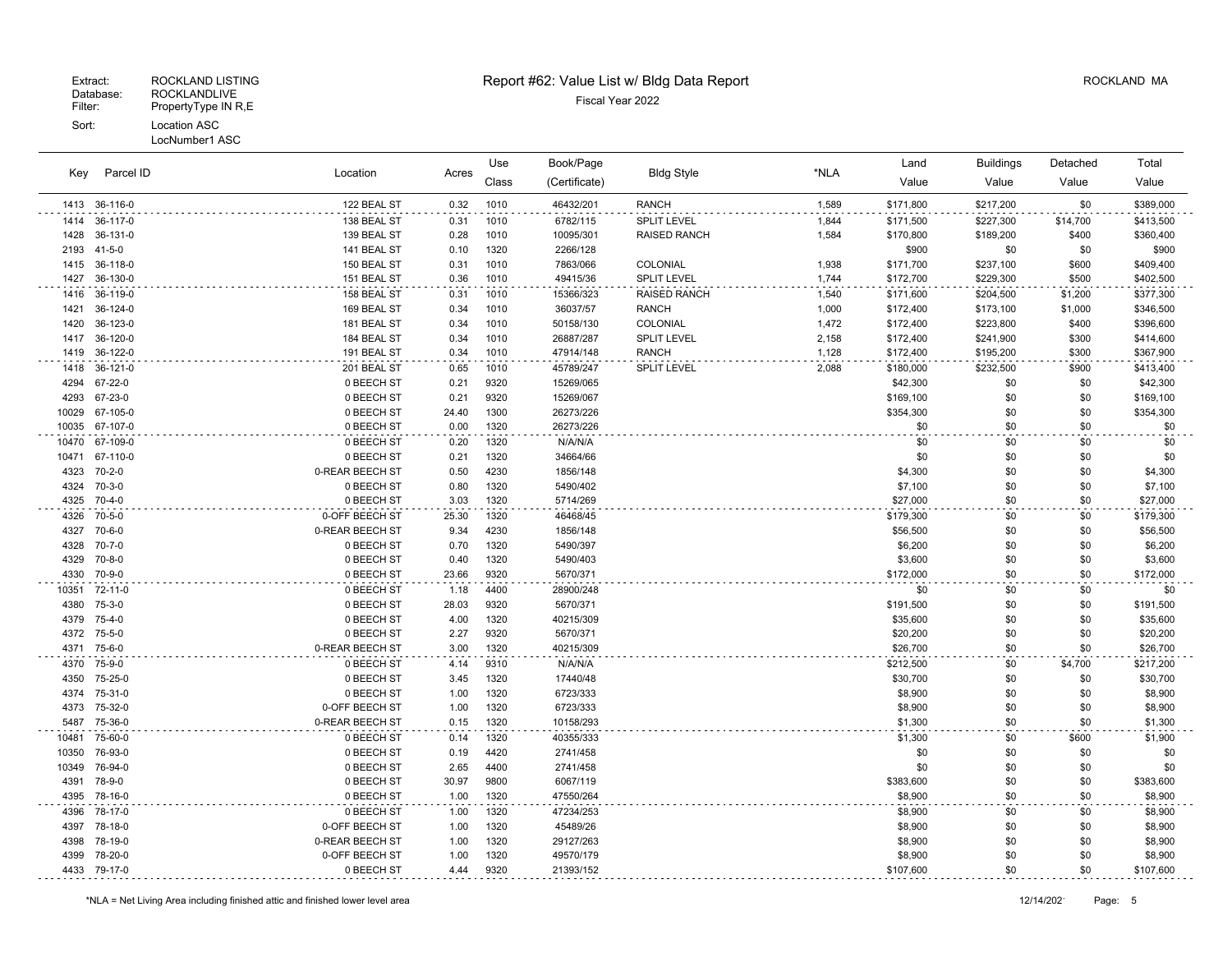#### LocNumber1 ASC

| Key          | Parcel ID               | Location<br>Acres            | Use          | Book/Page    |                        |                              | Land           | <b>Buildings</b>       | Detached               | Total              |                        |
|--------------|-------------------------|------------------------------|--------------|--------------|------------------------|------------------------------|----------------|------------------------|------------------------|--------------------|------------------------|
|              |                         |                              |              | Class        | (Certificate)          | <b>Bldg Style</b>            | *NLA           | Value                  | Value                  | Value              | Value                  |
|              | 4410 79-29-0            | 0 BEECH ST                   | 0.05         | 1320         | 3532/650               |                              |                | \$400                  | \$0                    | \$0                | \$400                  |
| 11049        | $80 - 2 - 0$            | 0 BEECH ST                   | 30.00        | 4500         | N/A/N/A                |                              |                | \$260,100              | \$0                    | \$2,552,000        | \$2,812,100            |
| 4402         | $80 - 3 - 0$            | 0 BEECH ST                   | 16.00        | 9300         | 4734/184               |                              |                | \$138,000              | \$0                    | \$0                | \$138,000              |
| 4403         | $81 - 1 - 0$            | 0-REAR BEECH ST              | 12.30        | 1320         | 5361/292               |                              |                | \$54,700               | \$0                    | \$0                | \$54,700               |
| 4404         | $81 - 2 - 0$            | 0-REAR BEECH ST              | 1.00         | 1320         | 13979/165              |                              |                | \$8,900                | \$0                    | \$0                | \$8,900                |
| 4407         | $82 - 1 - 0$            | 0 BEECH ST                   | 10.10        | 9320         | 20708/318              |                              |                | \$89,900               | \$0                    | \$0                | \$89,900               |
| 6505         | 82-16-0                 | 0 BEECH ST                   | 36.30        | 7190         | 46427/233              |                              |                | \$22,170               | \$0                    | \$0                | \$22,170               |
| 4409         | $83 - 2 - 0$            | 0 BEECH ST                   | 0.07         | 1320         | 42113/39               |                              |                | \$600                  | \$0                    | \$0                | \$600                  |
| 7179         | 83-3-0                  | 0 BEECH ST                   | 0.06         | 1320         | 42113/39               |                              |                | \$500                  | \$0                    | \$0                | \$500                  |
| 7178         | $83 - 4 - 0$            | 0 BEECH ST                   | 0.10         | 1320         | 2918/182               |                              |                | \$900                  | \$0                    | \$0                | \$900                  |
| 4292         | 67-24-0                 | 40 BEECH ST                  | 0.21         | 1010         | 49138/268              | <b>RAISED RANCH</b>          | 1,886          | \$169,100              | \$228,000              | \$600              | \$397,700              |
| 4295         | 67-21-0                 | 64 BEECH ST                  | 0.21         | 1010         | 55929/165              | <b>RANCH</b>                 | 1,200          | \$169,100              | \$147,300              | \$0                | \$316,400              |
| 4297         | 67-19-0                 | 80 BEECH ST                  | 0.21         | 1010         | 52655/69               | <b>RANCH</b>                 | 1,152          | \$169,100              | \$157,600              | \$700              | \$327,400              |
| 4298         | 67-18-0                 | 88 BEECH ST                  | 0.21         | 1010         | 11261/195              | <b>RANCH</b>                 | 1,200          | \$169,100              | \$153,200              | \$800              | \$323,100              |
| 4299         | 67-17-0                 | 96 BEECH ST                  | 0.21         | 1010         | 32899/168              | <b>RANCH</b>                 | 912            | \$169,100              | \$119,100              | \$1,000            | \$289,200              |
| 4300         | 67-16-0                 | 106 BEECH ST                 | 0.21         | 1010         | 45980/296              | <b>RANCH</b>                 | 1,200          | \$169,100              | \$143,600              | \$1,100            | \$313,800              |
| 4301         | 67-15-0                 | 116 BEECH ST                 | 0.21         | 1010         | 55280/189              | <b>RANCH</b>                 | 864            | \$169,100              | \$139,800              | \$600              | \$309,500              |
| 4302         | 67-14-0                 | 124 BEECH ST                 | 0.21         | 1010         | 34252/260              | <b>RANCH</b>                 | 1,248          | \$169,100              | \$141,200              | \$5,500            | \$315,800              |
| 10332        | 67-106-125              | 125 BEECH ST                 | 0.00         | 1020         | 50523/154              | CONDO                        | 1,584          | \$0                    | \$328,700              | \$0                | \$328,700              |
| 10333        | 67-106-127              | 127 BEECH ST                 | 0.00         | 1020         | 54606/171              | CONDO                        | 1,584          | \$0                    | \$318,100              | \$0                | \$318,100              |
| 4303         | 67-13-0                 | 132 BEECH ST                 | 0.21         | 1010         | 51197/192              | <b>RANCH</b>                 | 864            | \$169,100              | \$116,100              | \$4,300            | \$289,500              |
| 4304         | 67-12-0                 | 142 BEECH ST                 | 0.21         | 1010         | 55088/261              | <b>RANCH</b>                 | 864            | \$169,100              | \$117,300              | \$800              | \$287,200              |
| 4311         | 67-5-0                  | 143 BEECH ST                 | 1.01         | 1010         | 50664/110              | <b>RAISED RANCH</b>          | 1,690          | \$184,600              | \$195,400              | \$500              | \$380,500              |
| 4305         | 67-11-0                 | 152 BEECH ST<br>153 BEECH ST | 0.21         | 1010<br>1010 | 2742/71                | <b>RANCH</b><br>COLONIAL     | 864            | \$169,100              | \$115,500              | \$1,700            | \$286,300              |
| 4310         | 67-6-0                  |                              | 0.60         |              | 51140/331              |                              | 1,548          | \$178,800              | \$192,200              | \$300              | \$371,300              |
| 4309         | 67-7-0                  | 159 BEECH ST                 | 0.64         | 1010         | 47662/87               | <b>RANCH</b>                 | 988            | \$179,600              | \$137,900              | \$300              | \$317,800              |
| 4306<br>4308 | 67-10-0<br>$67 - 8 - 0$ | 162 BEECH ST<br>167 BEECH ST | 0.21<br>0.63 | 1010<br>1010 | 51989/144<br>44817/344 | <b>RANCH</b><br><b>RANCH</b> | 1,172<br>1,032 | \$169,100<br>\$179,500 | \$188,800<br>\$132,300 | \$1,200<br>\$1,300 | \$359,100<br>\$313,100 |
| 4349         | $71 - 8 - 0$            | 173 BEECH ST                 | 0.63         | 1010         | 55739/225              | <b>RANCH</b>                 | 962            | \$179,400              | \$170,600              | \$500              | \$350,500              |
| 4307         | 67-9-0                  | 174 BEECH ST                 | 0.21         | 1010         | 34343/181              | <b>RANCH</b>                 | 1,012          | \$169,100              | \$154,200              | \$5,300            | \$328,600              |
| 4332         | $71 - 1 - 0$            | 182 BEECH ST                 | 0.21         | 1010         | 45443/175              | <b>RANCH</b>                 | 900            | \$169,100              | \$149,300              | \$1,500            | \$319,900              |
| 4348         | 71-9-0                  | 185 BEECH ST                 | 0.63         | 1010         | 16272/031              | <b>RANCH</b>                 | 912            | \$179,300              | \$159,500              | \$500              | \$339,300              |
| 4333         | 71-2-0                  | 190 BEECH ST                 | 0.21         | 1010         | 36321/96               | <b>RANCH</b>                 | 1,012          | \$169,100              | \$166,200              | \$400              | \$335,700              |
| 4347         | 71-10-0                 | 193 BEECH ST                 | 0.79         | 1010         | 55137/293              | <b>RANCH</b>                 | 1,104          | \$182,600              | \$197,900              | \$0                | \$380,500              |
| 4334         | 71-3-0                  | 198 BEECH ST                 | 0.21         | 1010         | 9166/175               | <b>RANCH</b>                 | 900            | \$169,100              | \$150,500              | \$300              | \$319,900              |
| 4438         | 71-11-0                 | 203 BEECH ST                 | 0.73         | 1010         | 45336/202              | CAPE                         | 1,365          | \$181,700              | \$181,300              | \$9,900            | \$372,900              |
| 4335 71-4-0  |                         | 204 BEECH ST                 | 0.21         | 1010         | 3909/610               | <b>RANCH</b>                 | 900            | \$169,100              | \$149,700              | \$200              | \$319,000              |
| 4346         | 71-12-0                 | 211 BEECH ST                 | 0.57         | 1010         | 33213/195              | <b>RANCH</b>                 | 1,232          | \$178,000              | \$189,300              | \$0                | \$367,300              |
| 4336         | 71-5-0                  | 214 BEECH ST                 | 0.22         | 1010         | 13011/204              | <b>RANCH</b>                 | 1,012          | \$169,400              | \$170,100              | \$600              | \$340,100              |
| 4345         | 71-13-0                 | 219 BEECH ST                 | 0.59         | 1010         | 10056/232              | <b>RANCH</b>                 | 912            | \$178,500              | \$165,400              | \$10,200           | \$354,100              |
| 4337 71-6-0  |                         | 228 BEECH ST                 | 0.43         | 1010         | 40347/320              | <b>RANCH</b>                 | 1,180          | \$174,600              | \$191,900              | \$900              | \$367,400              |
| 4344         | 71-14-0                 | 229 BEECH ST                 | 1.93         | 1010         | 41359/138              | CAPE                         | 1,752          | \$192,900              | \$207,000              | \$600              | \$400,500              |
|              | 4342 71-17-0            | 251 BEECH ST                 | 0.52         | 1010         | 34073/314              | <b>RAISED RANCH</b>          | 2,340          | \$176,700              | \$275,700              | \$900              | \$453,300              |
| 4338         | 71-7-0                  | 252 BEECH ST                 | 0.24         | 1010         | 16184/120              | COLONIAL                     | 1,688          | \$169,900              | \$224,700              | \$600              | \$395,200              |
|              | 4341 71-18-0            | 265 BEECH ST                 | 0.46         | 1010         | 12464/273              | CAPE                         | 3,728          | \$175,200              | \$571,000              | \$16,100           | \$762,300              |
|              | 4339 71-19-0            | 275 BEECH ST                 | 0.68         | 1010         | 37602/193              | COTT/BUNGALOW                | 2,400          | \$180,700              | \$285,300              | \$0                | \$466,000              |
|              |                         |                              |              |              |                        |                              |                |                        |                        |                    |                        |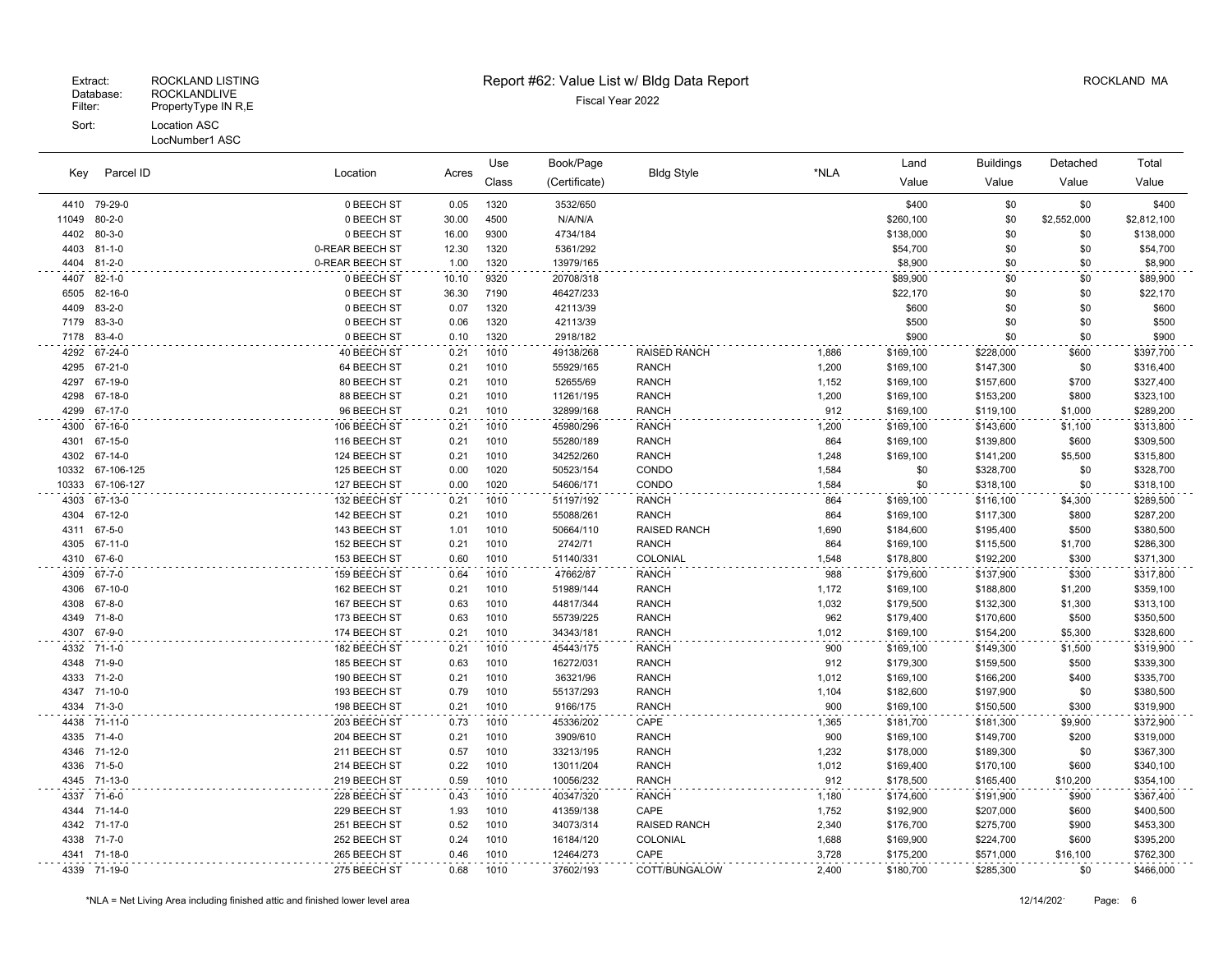|              | Parcel ID          | Use<br>Location<br>Acres     |              | Book/Page    |                        |                              | Land           | <b>Buildings</b>       | Detached               | Total          |                        |
|--------------|--------------------|------------------------------|--------------|--------------|------------------------|------------------------------|----------------|------------------------|------------------------|----------------|------------------------|
| Key          |                    |                              |              | Class        | (Certificate)          | <b>Bldg Style</b>            | *NLA           | Value                  | Value                  | Value          | Value                  |
|              | 6272 71-58-0       | 285 BEECH ST                 | 0.76         | 1010         | 25193/342              | CAPE                         | 1,392          | \$182,400              | \$221,900              | \$400          | \$404,700              |
| 6627         | 71-59-0            | 295 BEECH ST                 | 0.76         | 1010         | 21120/347              | RAISED RANCH                 | 3,040          | \$182,400              | \$327,000              | \$600          | \$510,000              |
|              | 7343 71-73-0       | 305 BEECH ST                 | 8.27         | 1010         | 54787/231              | COLONIAL                     | 3,546          | \$249,300              | \$557,000              | \$34,700       | \$841,000              |
| 6628         | 71-60-0            | 315 BEECH ST                 | 0.76         | 1010         | 12182/223              | <b>RAISED RANCH</b>          | 1,184          | \$182,400              | \$203,200              | \$0            | \$385,600              |
|              | 6629 71-61-0       | 319 BEECH ST                 | 0.76         | 1010         | 13097/019              | RAISED RANCH                 | 1,660          | \$182,400              | \$228,800              | \$600          | \$411,800              |
| 4381         | 75-2-0             | 321 BEECH ST                 | 13.65        | 1010         | 24447/212              | COLONIAL                     | 2,488          | \$239,700              | \$371,600              | \$600          | \$611,900              |
| 6630         | 71-62-0            | 325 BEECH ST                 | 0.75         | 1010         | 30270/134              | RAISED RANCH                 | 2,184          | \$182,400              | \$265,600              | \$1,400        | \$449,400              |
| 6928         | 71-66-0            | 330 BEECH ST                 | 0.75         | 1010         | 30989/208              | <b>SPLIT LEVEL</b>           | 1,394          | \$182,300              | \$186,000              | \$17,700       | \$386,000              |
|              | 6631 71-63-0       | 335 BEECH ST                 | 0.75         | 1010         | 29220/80               | RAISED RANCH                 | 1,839          | \$182,400              | \$234,400              | \$1,200        | \$418,000              |
| 6927         | 71-65-0            | 340 BEECH ST                 | 0.75         | 1010         | 50948/123              | SPLIT LEVEL                  | 1,462          | \$182,300              | \$184,500              | \$600          | \$367,400              |
|              | 4814 75-1-0        | 401 BEECH ST                 | 11.73        | 1030         | 40215/309              |                              |                | \$466,400              | \$0                    | \$2,092,500    | \$2,558,900            |
| 6926         | 71-64-0            | 402 BEECH ST                 | 0.75         | 1010         | 15183/147              | CAPE                         | 1,428          | \$182,300              | \$216,900              | \$400          | \$399,600              |
| 6925         | 75-59-0            | 406 BEECH ST                 | 0.75         | 1010         | 38781/320              | CAPE                         | 1,428          | \$182,300              | \$206,100              | \$300          | \$388,700              |
| 6801         | 75-58-0            | 410 BEECH ST                 | 0.75         | 1010         | 26510/124              | COLONIAL                     | 2,163          | \$182,300              | \$265,300              | \$400          | \$448,000              |
| 6802         | 75-57-0            | 414 BEECH ST                 | 0.75         | 1010         | 15071/212              | COLONIAL                     | 2,148          | \$182,300              | \$341,000              | \$0            | \$523,300              |
| 4351         | 75-24-0            | 418 BEECH ST                 | 0.23         | 1010         | 51582/125              | COLONIAL                     | 1,872          | \$169,700              | \$262,700              | \$0            | \$432,400              |
| 4352         | 75-23-0            | 426 BEECH ST                 | 0.23         | 1010         | 33438/199              | <b>RANCH</b>                 | 1,129          | \$169,700              | \$136,800              | \$4,600        | \$311,100              |
| 4378         | 75-33-0            | 435 BEECH ST                 | 0.51         | 1010         | 37258/253              | COLONIAL                     | 2,468          | \$176,400              | \$376,900              | \$800          | \$554,100              |
| 4353         | 75-22-0            | 436 BEECH ST                 | 0.22         | 1010         | 24058/231              | <b>RANCH</b>                 | 986            | \$169,400              | \$111,100              | \$600          | \$281,100              |
| 4377         | 75-34-0            | 445 BEECH ST                 | 0.51         | 1010         | 22176/266              | COLONIAL                     | 2,200          | \$176,400              | \$299,300              | \$0            | \$475,700              |
|              | 4354 75-21-0       | 448 BEECH ST                 | 0.21         | 1010         | 51654/300              | <b>RANCH</b>                 | 1,305          | \$169,300              | \$151,900              | \$1,300        | \$322,500              |
| 4376         | 75-35-0            | 455 BEECH ST                 | 0.51         | 1010         | 44447/19               | COLONIAL                     | 1,632          | \$176,400              | \$265,100              | \$0            | \$441,500              |
|              | 4355 75-20-0       | 458 BEECH ST                 | 0.22         | 1010         | 8317/285               | RANCH                        | 1,305          | \$169,500              | \$144,400              | \$4,300        | \$318,200              |
| 4356         | 75-19-0            | 466 BEECH ST                 | 0.22         | 1010         | 30531/266              | <b>RANCH</b>                 | 1,305          | \$169,400              | \$141,000              | \$0            | \$310,400              |
|              | 4357 75-18-0       | 474 BEECH ST                 | 0.23         | 1010         | 26569/226              | RANCH                        | 1,176          | \$169,600              | \$130,800              | \$1,100        | \$301,500              |
| 4358         | 75-17-0            | 482 BEECH ST                 | 0.23         | 1010         | 10675/325              | RANCH                        | 1,175          | \$169,600              | \$117,700              | \$400          | \$287,700              |
| 4359         | 75-16-0            | 490 BEECH ST                 | 0.23         | 1010         | 25067/085              | <b>RANCH</b>                 | 888            | \$169,800              | \$113,200              | \$500          | \$283,500              |
| 4360         | 75-15-0            | 498 BEECH ST                 | 0.25         | 1010         | 52523/109              | <b>RANCH</b>                 | 1,305          | \$170,100              | \$169,200              | \$800          | \$340,100              |
| 4361         | 75-14-0            | 506 BEECH ST                 | 0.25         | 1010         | 17509/51               | <b>RANCH</b>                 | 1,101          | \$170,100              | \$118,100              | \$400          | \$288,600              |
| 4369         | 75-26-0            | 507 BEECH ST                 | 0.34         | 1010         | 5041/1                 | RAISED RANCH                 | 1,584          | \$172,400              | \$180,700              | \$700          | \$353,800              |
| 4362         | 75-13-0            | 516 BEECH ST                 | 0.25         | 1010         | 54114/44               | <b>RANCH</b>                 | 1,305          | \$170,100              | \$154,700              | \$700          | \$325,500              |
| 4368         | 75-27-0            | 517 BEECH ST                 | 0.39         | 1010         | 55935/76               | <b>RAISED RANCH</b>          | 1,765          | \$173,500              | \$196,500              | \$1,200        | \$371,200              |
| 4363         | 75-12-0            | 524 BEECH ST                 | 0.25         | 1010         | 7809/273               | RANCH<br><b>CHURCHES</b>     | 1,739          | \$170,100              | \$206,700              | \$2,100        | \$378,900              |
| 4367         | 75-8-0             | 525 BEECH ST                 | 5.26         | 9340         | 34112/017              |                              | 26,008         | \$681,700              | \$3,023,500            | \$10,300       | \$3,715,500            |
| 4364         | 75-11-0            | 532 BEECH ST                 | 0.25         | 1010         | 5661/377               | <b>RANCH</b>                 | 1,248          | \$170,100              | \$154,900              | \$3,900        | \$328,900              |
| 4366<br>4365 | 75-28-0            | 535 BEECH ST                 | 0.39<br>0.25 | 1010         | 54737/2                | RAISED RANCH<br><b>RANCH</b> | 1,344<br>925   | \$173,700              | \$165,200              | \$0            | \$338,900              |
|              | 75-10-0<br>78-10-0 | 540 BEECH ST<br>545 BEECH ST |              | 1010         | 31136/2                | RAISED RANCH                 |                | \$170,100              | \$123,900              | \$700          | \$294,700              |
| 4394<br>4385 | 78-1-0             | 548 BEECH ST                 | 0.34<br>0.25 | 1010<br>1010 | 9166/155<br>55971/247  | <b>RANCH</b>                 | 1,586<br>957   | \$172,400<br>\$170,100 | \$187,900<br>\$123,300 | \$0<br>\$500   | \$360,300<br>\$293,900 |
|              |                    |                              |              |              |                        |                              |                |                        |                        |                |                        |
| 4386         | 78-2-0<br>78-3-0   | 556 BEECH ST                 | 0.25<br>0.25 | 1010<br>1010 | 13305/025              | <b>RANCH</b><br><b>RANCH</b> | 1,101<br>957   | \$170,100              | \$138,200              | \$600          | \$308,900              |
| 4387<br>4388 | 78-4-0             | 566 BEECH ST<br>576 BEECH ST | 0.29         | 1010         | 41300/163<br>54049/206 | <b>RANCH</b>                 | 1,053          | \$170,300<br>\$171,100 | \$137,200<br>\$159,900 | \$200<br>\$500 | \$307,700<br>\$331,500 |
| 4389         | 78-5-0             | 584 BEECH ST                 | 0.25         | 1010         | 49731/155              | <b>RANCH</b>                 | 1,305          | \$170,100              | \$140,200              | \$700          | \$311,000              |
| 4390         | 78-6-0             | 592 BEECH ST                 | 0.25         | 1010         | 48738/9                | <b>RANCH</b>                 | 1,129          | \$170,100              | \$129,400              | \$900          | \$300,400              |
|              | 4418 79-2-0        | 606 BEECH ST                 | 0.25         | 1010         | 46963/312              | RANCH                        |                | \$170,100              |                        | \$500          | \$325,700              |
|              | 4419 79-3-0        | 614 BEECH ST                 | 0.25         | 1010         | 4997/214               | <b>RANCH</b>                 | 1,276<br>1,129 | \$170,100              | \$155,100<br>\$136,800 | \$1,000        | \$307,900              |
|              |                    |                              |              |              |                        |                              |                |                        |                        |                |                        |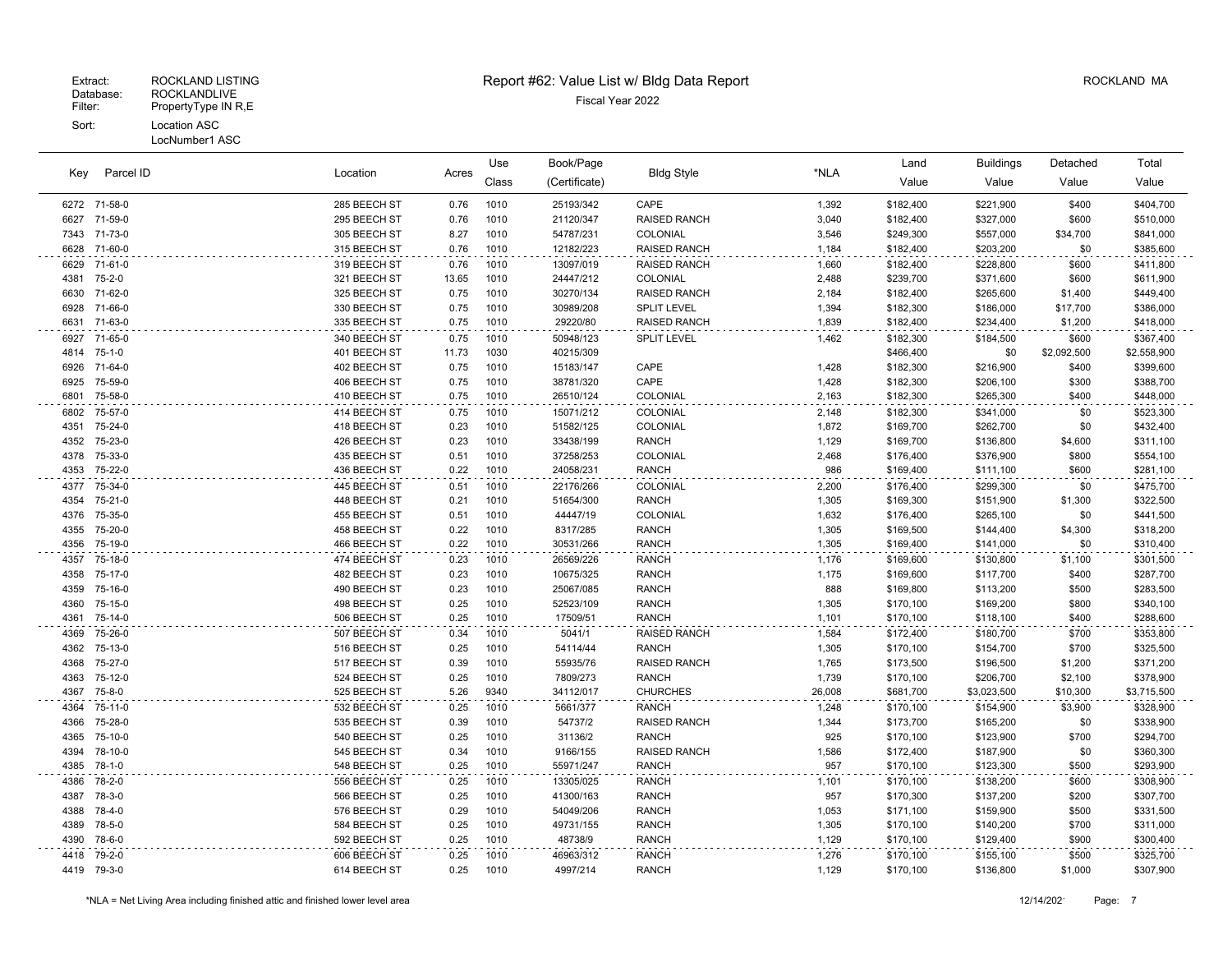| Parcel ID   |                | Location        |       | Use   | Book/Page     | <b>Bldg Style</b>   |       | Land      | <b>Buildings</b> | Detached | Total     |
|-------------|----------------|-----------------|-------|-------|---------------|---------------------|-------|-----------|------------------|----------|-----------|
| Key         |                |                 | Acres | Class | (Certificate) |                     | *NLA  | Value     | Value            | Value    | Value     |
| 4420 79-4-0 |                | 622 BEECH ST    | 0.25  | 1010  | 5815/295      | <b>RANCH</b>        | 952   | \$170,100 | \$121,800        | \$0      | \$291,900 |
| 4421        | 79-5-0         | 632 BEECH ST    | 0.25  | 1010  | 55296/99      | <b>RANCH</b>        | 1,113 | \$170,100 | \$130,500        | \$0      | \$300,600 |
| 4422        | 79-6-0         | 642 BEECH ST    | 0.25  | 1010  | 45748/1       | <b>RANCH</b>        | 1,305 | \$170,100 | \$145,600        | \$700    | \$316,400 |
| 4423        | 79-7-0         | 650 BEECH ST    | 0.25  | 1010  | 49531/217     | <b>RANCH</b>        | 1,305 | \$170,100 | \$151,700        | \$700    | \$322,500 |
| 4417        | 79-22-0        | 655 BEECH ST    | 0.38  | 1010  | 39971/100     | RAISED RANCH        | 2,380 | \$173,200 | \$246,400        | \$600    | \$420,200 |
| 4424        | 79-8-0         | 658 BEECH ST    | 0.25  | 1010  | 49639/247     | <b>RANCH</b>        | 1,113 | \$170,100 | \$158,100        | \$400    | \$328,600 |
| 4416        | 79-23-0        | 667 BEECH ST    | 0.39  | 1010  | 14753/313     | <b>RAISED RANCH</b> | 1,386 | \$173,600 | \$140,200        | \$500    | \$314,300 |
| 4425        | 79-9-0         | 676 BEECH ST    | 0.25  | 1010  | 32812/347     | <b>RANCH</b>        | 1,305 | \$170,100 | \$149,400        | \$2,500  | \$322,000 |
| 4426        | 79-10-0        | 684 BEECH ST    | 0.25  | 1010  | 15515/087     | <b>RANCH</b>        | 1,305 | \$170,100 | \$146,200        | \$800    | \$317,100 |
| 4415        | 79-24-0        | 687 BEECH ST    | 0.58  | 1010  | 24815/215     | <b>RAISED RANCH</b> | 1,805 | \$178,100 | \$202,600        | \$2,900  | \$383,600 |
| 4427        | 79-11-0        | 692 BEECH ST    | 0.25  | 1010  | 28987/294     | <b>RANCH</b>        | 1,149 | \$170,100 | \$135,700        | \$600    | \$306,400 |
| 4414        | 79-25-0        | 693 BEECH ST    | 0.92  | 9900  | 27618/046     | <b>RAISED RANCH</b> | 2,532 | \$183,800 | \$317,400        | \$800    | \$502,000 |
| 4428        | 79-12-0        | 702 BEECH ST    | 0.25  | 1010  | 44693/306     | <b>RANCH</b>        | 1,593 | \$170,100 | \$173,000        | \$600    | \$343,700 |
| 4413        | 79-26-0        | 703 BEECH ST    | 0.98  | 1010  | 39654/313     | <b>RAISED RANCH</b> | 1,938 | \$184,400 | \$212,500        | \$4,100  | \$401,000 |
| 4429        | 79-13-0        | 712 BEECH ST    | 0.25  | 1010  | 44313/33      | <b>RANCH</b>        | 1,209 | \$170,100 | \$131,200        | \$900    | \$302,200 |
| 4412        | 79-27-0        | 715 BEECH ST    | 0.72  | 1010  | 22341/065     | <b>RAISED RANCH</b> | 1,632 | \$181,500 | \$173,600        | \$400    | \$355,500 |
| 4430        | 79-14-0        | 720 BEECH ST    | 0.29  | 1010  | 49924/319     | <b>RANCH</b>        | 1,305 | \$171,100 | \$155,800        | \$300    | \$327,200 |
| 4411        | 79-28-0        | 727 BEECH ST    | 0.36  | 1010  | 48898/167     | <b>RAISED RANCH</b> | 1,386 | \$172,800 | \$161,000        | \$3,400  | \$337,200 |
| 4432        | 79-16-0        | 736 BEECH ST    | 0.25  | 1010  | 53075/113     | <b>RANCH</b>        | 1,396 | \$170,100 | \$192,700        | \$700    | \$363,500 |
| 6420        | 79-128-0       | 737 BEECH ST    | 1.00  | 1010  | 10680/070     | <b>SPLIT LEVEL</b>  | 1,804 | \$184,600 | \$234,100        | \$700    | \$419,400 |
| 4408        | 82-14-0        | 767 BEECH ST    | 3.88  | 1010  | 47393/61      | SPLIT LEVEL         | 2,011 | \$210,200 | \$261,600        | \$1,700  | \$473,500 |
| 4406        | $82 - 2 - 0$   | 831 BEECH ST    | 2.89  | 1010  | 46427/233     | CONVENTIONAL        | 1,760 | \$201,400 | \$176,100        | \$900    | \$378,400 |
| 4405        | 82-15-0        | 855 BEECH ST    | 3.19  | 1010  | 52645/153     | COLONIAL            | 2,959 | \$204,100 | \$388,700        | \$1,600  | \$594,400 |
| 4400        | $80 - 2 - 1$   | 1000 BEECH ST   | 97.84 | 9300  | 4075/292      |                     |       | \$681,100 | \$0              | \$16,900 | \$698,000 |
| 10457       | 71-67-79       | 2 BEECHWOOD LN  | 0.00  | 1020  | 53734/96      | CONDO               | 1,175 | \$0       | \$347,500        | \$0      | \$347,500 |
| 10434       | 71-67-49       | 3 BEECHWOOD LN  | 0.00  | 1020  | 47411/205     | CONDO               | 1,879 | \$0       | \$439,400        | \$0      | \$439,400 |
|             | 10772 71-67-78 | 4 BEECHWOOD LN  | 0.00  | 1020  | 32664/199     |                     |       | \$0       | \$0              | \$0      | \$0       |
| 10433       | 71-67-48       | 5 BEECHWOOD LN  | 0.00  | 1020  | 52159/196     | CONDO               | 1,879 | \$0       | \$425,600        | \$0      | \$425,600 |
| 10771       | 71-67-77       | 6 BEECHWOOD LN  | 0.00  | 1020  | 32664/199     |                     |       | \$0       | \$0              | \$0      | \$0       |
| 10432       | 71-67-47       | 7 BEECHWOOD LN  | 0.00  | 1020  | 35351/143     | CONDO               | 1,381 | \$0       | \$397,400        | \$0      | \$397,400 |
| 10770       | 71-67-76       | 8 BEECHWOOD LN  | 0.00  | 1020  | 32664/199     |                     |       | \$0       | \$0              | \$0      | \$0       |
| 10431       | 71-67-46       | 9 BEECHWOOD LN  | 0.00  | 1020  | 54982/349     | CONDO               | 1,832 | \$0       | \$476,900        | \$0      | \$476,900 |
| 10769       | 71-67-75       | 10 BEECHWOOD LN | 0.00  | 1020  | 32664/199     |                     |       | \$0       | \$0              | \$0      | \$0       |
| 10430       | 71-67-45       | 11 BEECHWOOD LN | 0.00  | 1020  | 35301/142     | CONDO               | 1,405 | \$0       | \$408,500        | \$0      | \$408,500 |
| 10768       | 71-67-74       | 12 BEECHWOOD LN | 0.00  | 1020  | 32664/199     |                     |       | \$0       | \$0              | \$0      | \$0       |
| 10429       | 71-67-44       | 13 BEECHWOOD LN | 0.00  | 1020  | 50505/184     | CONDO               | 2,000 | \$0       | \$452,900        | \$0      | \$452,900 |
| 10767       | 71-67-73       | 14 BEECHWOOD LN | 0.00  | 1020  | 32664/199     |                     |       | \$0       | \$0              | \$0      | \$0       |
| 10428       | 71-67-43       | 15 BEECHWOOD LN | 0.00  | 1020  | 45806/194     | CONDO               | 1,560 | \$0       | \$421,900        | \$0      | \$421,900 |
| 10766       | 71-67-72       | 16 BEECHWOOD LN | 0.00  | 1020  | 32664/199     |                     |       | \$0       | \$0              | \$0      | \$0       |
|             | 10427 71-67-42 | 17 BEECHWOOD LN | 0.00  | 1020  | 43411/105     | CONDO               | 1,368 | \$0       | \$422,600        | \$0      | \$422,600 |
| 10456       | 71-67-71       | 18 BEECHWOOD LN | 0.00  | 1020  | 32664/199     |                     |       | \$0       | \$0              | \$0      | \$0       |
| 10426       | 71-67-41       | 19 BEECHWOOD LN | 0.00  | 1020  | 35081/161     | CONDO               | 1,879 | \$0       | \$425,900        | \$0      | \$425,900 |
| 10455       | 71-67-70       | 20 BEECHWOOD LN | 0.00  | 1020  | 50784/21      | CONDO               | 1,436 | \$0       | \$389,300        | \$0      | \$389,300 |
| 10425       | 71-67-40       | 21 BEECHWOOD LN | 0.00  | 1020  | 48516/222     | CONDO               | 1,536 | \$0       | \$425,200        | \$0      | \$425,200 |
| 10454       | 71-67-69       | 22 BEECHWOOD LN | 0.00  | 1020  | 32664/199     |                     |       | \$0       | \$0              | \$0      | \$0       |
|             | 10424 71-67-39 | 23 BEECHWOOD LN | 0.00  | 1020  | 32664/199     |                     |       | \$0       | \$0              | \$0      | \$0       |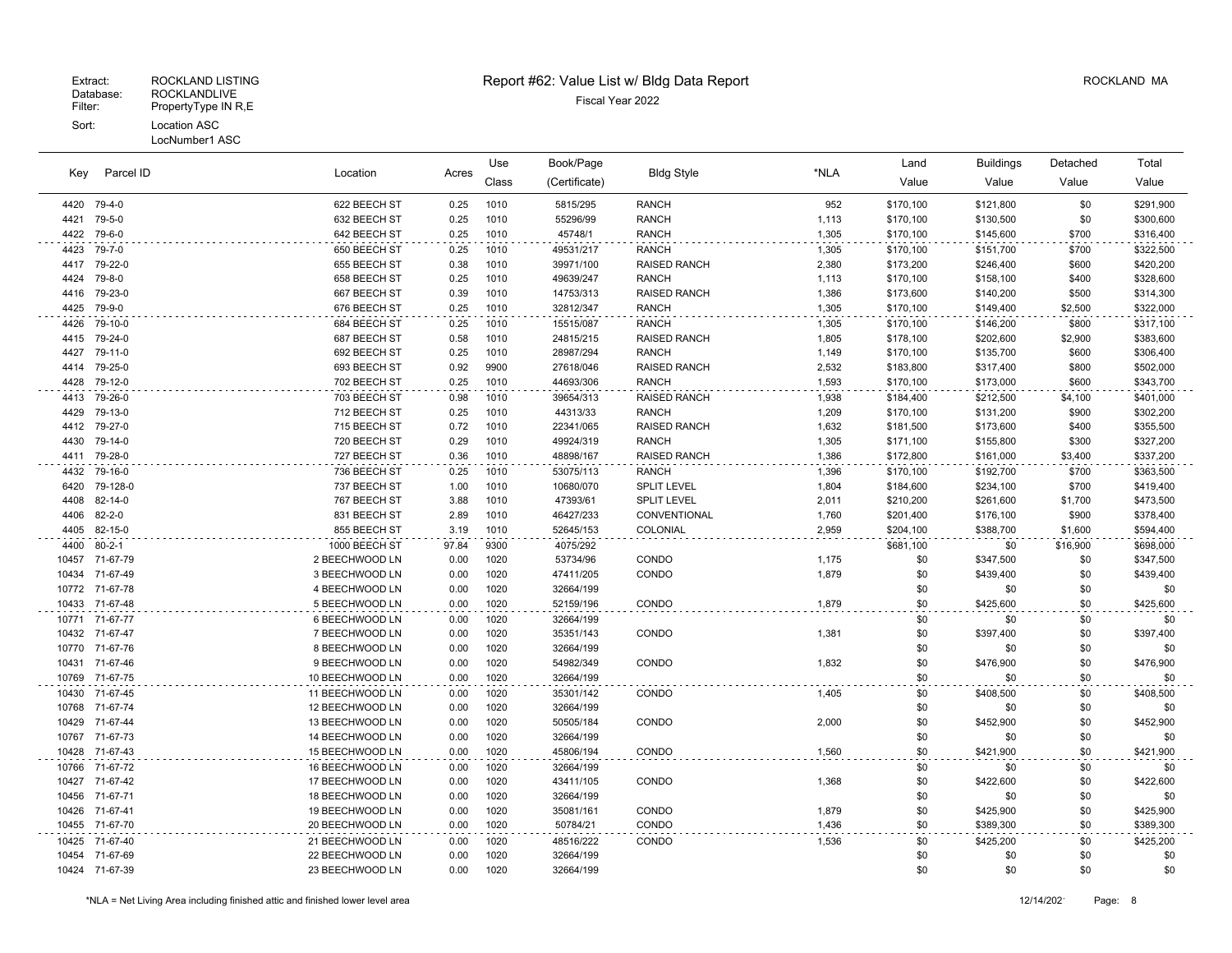#### Patabase: ROCKLANDLIVE<br>Filter: PropertyType IN R,E PropertyType IN R,E Sort: Location ASC LocNumber1 ASC

# Extract: ROCKLAND LISTING ROCKLAND MA Report #62: Value List w/ Bldg Data Report And Report Assessment ROCKLAND MA

Use

| Key   | Parcel ID      | Location             | Acres | Use<br>Class | Book/Page<br>(Certificate) | <b>Bldg Style</b>   | *NLA   | Land<br>Value | <b>Buildings</b><br>Value | Detached<br>Value | Total<br>Value |
|-------|----------------|----------------------|-------|--------------|----------------------------|---------------------|--------|---------------|---------------------------|-------------------|----------------|
|       | 10453 71-67-68 | 24 BEECHWOOD LN      | 0.00  | 1020         | 32664/199                  |                     |        | \$0           | \$0                       | \$0               | \$0            |
|       | 10423 71-67-38 | 25 BEECHWOOD LN      | 0.00  | 1020         | 37946/206                  | CONDO               | 1,887  | \$0           | \$414,300                 | \$0               | \$414,300      |
|       | 10422 71-67-37 | 27 BEECHWOOD LN      | 0.00  | 1020         | 36524/092                  | CONDO               | 2,058  | \$0           | \$464,300                 | \$0               | \$464,300      |
| 10421 | 71-67-36       | 29 BEECHWOOD LN      | 0.00  | 1020         | 40334/81                   | CONDO               | 1,791  | \$0           | \$479,400                 | \$0               | \$479,400      |
|       | 10398 71-67-13 | 30 BEECHWOOD LN      | 0.00  | 1020         | 41540/259                  | CONDO               | 1,574  | \$0           | \$436,900                 | \$0               | \$436,900      |
| 10420 | 71-67-35       | 31 BEECHWOOD LN      | 0.00  | 1020         | 41859/20                   | CONDO               | 1,879  | \$0           | \$492,600                 | \$0               | \$492,600      |
| 10399 | 71-67-14       | 32 BEECHWOOD LN      | 0.00  | 1020         | 38015/47                   | CONDO               | 1,425  | \$0           | \$417,600                 | \$2,000           | \$419,600      |
|       | 10419 71-67-34 | 33 BEECHWOOD LN      | 0.00  | 1020         | 51113/338                  | <b>CONDO</b>        | 2,106  | \$0           | \$489,100                 | \$0               | \$489,100      |
|       | 10400 71-67-15 | 34 BEECHWOOD LN      | 0.00  | 1020         | 32664/199                  |                     |        | \$0           | \$0                       | \$0               | \$0            |
|       | 10418 71-67-33 | 35 BEECHWOOD LN      | 0.00  | 1020         | 45016/112                  | CONDO               | 2,406  | \$0           | \$524,700                 | \$0               | \$524,700      |
| 10401 | 71-67-16       | 36 BEECHWOOD LN      | 0.00  | 1020         | 32664/199                  |                     |        | \$0           | \$0                       | \$0               | \$0            |
|       | 10402 71-67-17 | 38 BEECHWOOD LN      | 0.00  | 1020         | 32664/199                  |                     |        | \$0           | \$0                       | \$0               | \$0            |
|       | 10403 71-67-18 | 40 BEECHWOOD LN      | 0.00  | 1020         | 32664/199                  |                     |        | \$0           | \$0                       | \$0               | \$0            |
|       | 10404 71-67-19 | 42 BEECHWOOD LN      | 0.00  | 1020         | 43578/46                   | CONDO               | 1,686  | \$0           | \$472,600                 | \$0               | \$472,600      |
| 1834  | 39-57-0        | 0 BELMONT ST         | 0.19  | 1320         | 1040/222                   |                     |        | \$1,700       | \$0                       | \$0               | \$1,700        |
| 1838  | 39-61-0        | 0 BELMONT ST         | 0.20  | 1300         | 6301/178                   |                     |        | \$80,200      | \$0                       | \$0               | \$80,200       |
| 4828  | 39-72-0        | 20 BELMONT ST        | 0.48  | 9560         | 868/565                    | <b>LIBRARY</b>      | 12,721 | \$240,000     | \$2,884,100               | \$11,200          | \$3,135,300    |
| 4661  | 39-71-0        | 21 BELMONT ST        | 0.21  | 1010         | 40879/304                  | <b>RANCH</b>        | 1,593  | \$112,600     | \$182,200                 | \$600             | \$295,400      |
| 1847  | 39-70-0        | 23 BELMONT ST        | 0.14  | 1010         | 51465/242                  | <b>CONVENTIONAL</b> | 1,910  | \$159,000     | \$215,300                 | \$300             | \$374,600      |
| 1817  | 39-73-0        | 24-26 BELMONT ST     | 0.10  | 1110         | 46224/37                   | 4-8 UNIT            | 2,629  | \$158,100     | \$286,800                 | \$500             | \$445,400      |
| 1846  | 39-69-0        | 25 BELMONT ST        | 0.10  | 1010         | 55004/252                  | CONVENTIONAL        | 1,299  | \$158,200     | \$159,400                 | \$2,500           | \$320,100      |
| 1818  | 39-74-0        | 30-36 BELMONT ST     | 0.17  | 1110         | 49462/39                   | 4-8 UNIT            | 6,498  | \$159,900     | \$664,300                 | \$0               | \$824,200      |
| 1845  | 39-68-0        | 31 BELMONT ST        | 0.15  | 1010         | 50255/13                   | CONVENTIONAL        | 1,239  | \$159,300     | \$147,600                 | \$0               | \$306,900      |
| 1844  | 39-67-0        | 37 BELMONT ST        | 0.19  | 1010         | 3342/480                   | CONVENTIONAL        | 1,855  | \$160,200     | \$190,200                 | \$7,100           | \$357,500      |
| 1819  | 39-75-0        | 40-42 BELMONT ST     | 0.14  | 1040         | 49562/178                  | CONVENTIONAL        | 2,812  | \$159,100     | \$258,400                 | \$0               | \$417,500      |
| 1843  | 39-66-0        | 43 BELMONT ST        | 0.19  | 1010         | 50275/298                  | CONVENTIONAL        | 1,494  | \$160,200     | \$197,000                 | \$800             | \$358,000      |
| 1820  | 39-76-0        | <b>46 BELMONT ST</b> | 0.16  | 1010         | 43882/210                  | CONVENTIONAL        | 1,609  | \$159,500     | \$194,000                 | \$800             | \$354,300      |
| 1842  | 39-65-0        | 51 BELMONT ST        | 0.30  | 1040         | 49304/119                  | CONVENTIONAL        | 2,864  | \$162,800     | \$329,400                 | \$5,200           | \$497,400      |
| 1821  | 39-77-0        | 52 BELMONT ST        | 0.16  | 1010         | 55807/232                  | <b>CONVENTIONAL</b> | 1,680  | \$159,500     | \$233,900                 | \$4,100           | \$397,500      |
| 1841  | 39-64-0        | 57 BELMONT ST        | 0.19  | 1040         | 53126/64                   | CONVENTIONAL        | 2,156  | \$160,200     | \$242,800                 | \$0               | \$403,000      |
| 1840  | 39-63-0        | 61 BELMONT ST        | 0.19  | 1010         | 35139/174                  | CAPE                | 1,596  | \$160,200     | \$222,300                 | \$1,200           | \$383,700      |
| 1839  | 39-62-0        | 71 BELMONT ST        | 0.18  | 1010         | 46937/26                   | <b>RAISED RANCH</b> | 1,604  | \$160,200     | \$248,900                 | \$1,000           | \$410,100      |
| 1837  | 39-60-0        | 87 BELMONT ST        | 0.19  | 1010         | 3511/30                    | CONVENTIONAL        | 1,852  | \$160,200     | \$202,700                 | \$13,000          | \$375,900      |
| 1836  | 39-59-0        | 95 BELMONT ST        | 0.19  | 1010         | 3926/157                   | CONVENTIONAL        | 1,539  | \$160,300     | \$162,000                 | \$0               | \$322,300      |
| 1822  | 39-78-0        | 96 BELMONT ST        | 0.16  | 1010         | 46154/143                  | CAPE                | 1,252  | \$159,500     | \$191,400                 | \$2,900           | \$353,800      |
| 1835  | 39-58-0        | 101 BELMONT ST       | 0.19  | 1010         | 40509/80                   | CONVENTIONAL        | 1,299  | \$160,200     | \$146,700                 | \$0               | \$306,900      |
| 1823  | 39-79-0        | 102 BELMONT ST       | 0.16  | 1010         | 23822/078                  | CAPE                | 1,363  | \$159,500     | \$191,900                 | \$600             | \$352,000      |
| 1824  | 39-80-0        | 108 BELMONT ST       | 0.22  | 1040         | 11965/256                  | CONVENTIONAL        | 1,914  | \$161,100     | \$196,300                 | \$0               | \$357,400      |
| 1833  | 39-56-0        | 113 BELMONT ST       | 0.37  | 1050         | 36556/325                  | CONVENTIONAL        | 3,498  | \$164,400     | \$370,900                 | \$8,300           | \$543,600      |
|       | 1832 39-55-0   | 127 BELMONT ST       | 0.25  | 1010         | 48609/269                  | <b>RANCH</b>        | 876    | \$161,600     | \$147,500                 | \$600             | \$309,700      |
|       |                |                      |       |              |                            |                     |        |               |                           |                   |                |

 39-55-0 127 BELMONT ST 0.25 1010 48609/269 RANCH 876 \$161,600 \$147,500 \$600 \$309,700 39-82-0 128 BELMONT ST 0.38 1010 48121/303 COTT/BUNGALOW 1,214 \$164,800 \$176,800 \$200 \$341,800 39-54-0 133 BELMONT ST 0.29 1010 4722/205 CAPE 1,287 \$162,500 \$165,700 \$700 \$328,900 39-83-0 134 BELMONT ST 0.14 1010 21135/328 RANCH 870 \$159,000 \$137,600 \$0 \$296,600 39-53-0 139 BELMONT ST 0.27 1010 53139/204 CAPE 1,886 \$162,200 \$239,200 \$5,000 \$406,400 39-84-0 140 BELMONT ST 0.14 1010 52539/147 CAPE 1,743 \$159,100 \$229,900 \$500 \$389,500 39-85-0 144 BELMONT ST 0.30 1010 42331/339 RANCH 888 \$162,900 \$134,200 \$7,500 \$304,600

Total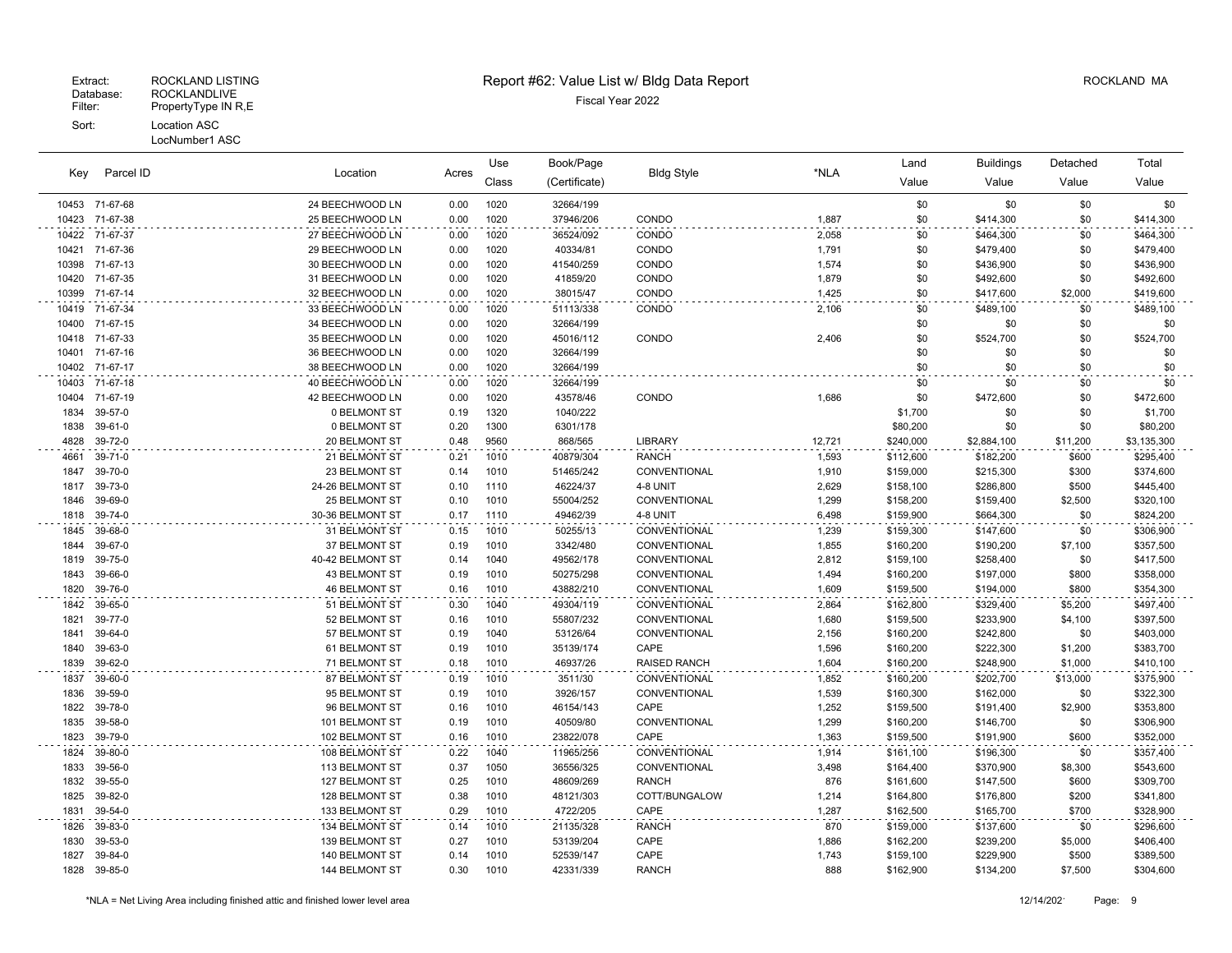| Key   | Parcel ID    |                            |       | Use   | Book/Page     |                   |       | Land      | Buildings | Detached | Total     |
|-------|--------------|----------------------------|-------|-------|---------------|-------------------|-------|-----------|-----------|----------|-----------|
|       |              | Location                   | Acres | Class | (Certificate) | <b>Bldg Style</b> | *NLA  | Value     | Value     | Value    | Value     |
| 1829  | 39-52-0      | 147 BELMONT ST             | 0.43  | 1010  | 8329/280      | CAPE              | 1,459 | \$165,700 | \$185,300 | \$600    | \$351,600 |
| 1474  | 38-14-0      | 8-16 BERLIN ST             | 0.65  | 1090  | 12918/105     | COLONIAL          | 1,785 | \$197,800 | \$340,100 | \$1,000  | \$538,900 |
| 1595  | 38-25-0      | 13 BERLIN ST               | 0.55  | 1010  | 24163/019     | COLONIAL          | 1,714 | \$177,400 | \$217,600 | \$33,000 | \$428,000 |
| 1475  | 38-15-0      | 28 BERLIN ST               | 0.48  | 1010  | (132018)      | <b>RANCH</b>      | 1,225 | \$175,800 | \$201,000 | \$7,600  | \$384,400 |
| 1594  | 38-24-0      | 29 BERLIN ST               | 0.29  | 1010  | 32477/229     | <b>RANCH</b>      | 1,156 | \$171,100 | \$191,100 | \$3,500  | \$365,700 |
| 1476  | 38-16-0      | 36 BERLIN ST               | 0.21  | 1010  | (121303)      | COLONIAL          | 1,470 | \$169,200 | \$177,100 | \$400    | \$346,700 |
| 1593  | 38-23-0      | 37 BERLIN ST               | 0.24  | 1010  | 36492/098     | CAPE              | 1,344 | \$169,800 | \$181,400 | \$0      | \$351,200 |
| 1477  | 38-19-0      | 48 BERLIN ST               | 0.34  | 1010  | 55411/89      | <b>RANCH</b>      | 1,338 | \$172,500 | \$240,300 | \$0      | \$412,800 |
| 1592  | 38-20-0      | 49 BERLIN ST               | 0.14  | 1010  | 48290/236     | COLONIAL          | 2,178 | \$167,400 | \$225,100 | \$7,000  | \$399,500 |
| 2093  | 34-206-0     | 15 BIGELOW AV              | 0.26  | 1010  | 18011/003     | <b>ANTIQUE</b>    | 1,617 | \$161,900 | \$206,000 | \$14,800 | \$382,700 |
| 1064  | 34-105-0     | 18 BIGELOW AV              | 0.66  | 1010  | 34761/213     | CONVENTIONAL      | 1,530 | \$171,100 | \$172,300 | \$800    | \$344,200 |
| 5264  | 34-106-24    | 24 BIGELOW AV              | 1.05  | 1020  | 49095/60      | CONDO             | 1,224 | \$0       | \$277,900 | \$0      | \$277,900 |
| 2092  | 34-207-0     | 25 BIGELOW AV              | 0.41  | 1010  | LC/51727      | CONVENTIONAL      | 1,416 | \$165,400 | \$170,800 | \$200    | \$336,400 |
| 5265  | 34-106-26    | 26 BIGELOW AV              | 0.00  | 1020  | 39725/201     | CONDO             | 1,224 | \$0       | \$268,600 | \$1,000  | \$269,600 |
| 2091  | 34-208-0     | 33 BIGELOW AV              | 0.28  | 1010  | 16050/108     | <b>RANCH</b>      | 966   | \$162,500 | \$146,900 | \$2,400  | \$311,800 |
| 5266  | 34-224-36    | 36 BIGELOW AV              | 1.05  | 1020  | 52334/189     | CONDO             | 1,224 | \$0       | \$279,700 | \$2,400  | \$282,100 |
| 5263  | 34-224-38    | 38 BIGELOW AV              | 0.00  | 1020  | 50105/154     | CONDO             | 1,334 | \$0       | \$325,100 | \$900    | \$326,000 |
| 2090  | 34-209-0     | 43 BIGELOW AV              | 0.26  | 1040  | 10905/103     | CONVENTIONAL      | 1,891 | \$161,900 | \$210,200 | \$800    | \$372,900 |
| 1067  | 34-107-0     | 48 BIGELOW AV              | 0.19  | 1010  | 49012/333     | CONVENTIONAL      | 1,636 | \$160,400 | \$221,600 | \$0      | \$382,000 |
| 2089  | 34-210-0     | 49 BIGELOW AV              | 0.25  | 1010  | 4694/370      | CONVENTIONAL      | 1,415 | \$161,700 | \$170,400 | \$300    | \$332,400 |
| 1068  | 34-108-0     | 58 BIGELOW AV              | 0.16  | 1010  | 49896/201     | CONVENTIONAL      | 1,294 | \$159,600 | \$177,100 | \$9,000  | \$345,700 |
| 2088  | 34-211-0     | 59 BIGELOW AV              | 0.17  | 1010  | (126519)      | CONVENTIONAL      | 1,489 | \$159,900 | \$199,900 | \$300    | \$360,100 |
| 10735 | 7-3-A        | 0 BILL DELAHUNT PKWY       | 4.68  | 9320  | 39801/294     |                   |       | \$216,000 | \$0       | \$0      | \$216,000 |
| 4523  | $8 - 15 - 0$ | 0 BILL DELAHUNT PKWY       | 1.55  | 4400  | 54183/246     |                   |       | \$187,500 | \$0       | \$0      | \$187,500 |
| 125   | $13 - 3 - 0$ | 0 BILL DELAHUNT PKWY       | 4.89  | 4420  | 53980/301     |                   |       | \$94,200  | \$0       | \$0      | \$94,200  |
| 147   | 14-1-0       | 0 BILL DELAHUNT PKWY       | 5.90  | 9320  | 39801/294     |                   |       | \$217,500 | \$0       | \$0      | \$217,500 |
| 145   | 14-6-0       | 0 BILL DELAHUNT PKWY       | 3.40  | 4400  | 50147/119     |                   |       | \$318,800 | \$0       | \$0      | \$318,800 |
| 10734 | 14-92-A      | 0 BILL DELAHUNT PKWY       | 2.15  | 9320  | 39801/294     |                   |       | \$241,200 | \$0       | \$0      | \$241,200 |
| 11162 | 14-106-0     | 0 BILL DELAHUNT PKWY       | 3.59  | 4400  | 50147/119     |                   |       | \$330,400 | \$0       | \$0      | \$330,400 |
| 143   | 14-92-0      | 80 BILL DELAHUNT PKWY      | 9.18  | 4410  | 54183/246     |                   |       | \$224,300 | \$0       | \$0      | \$224,300 |
| 5871  | 19-108-0     | 120 BILL DELAHUNT PKWY     | 16.96 | 4400  | (131244)      |                   |       | \$570,700 | \$0       | \$0      | \$570,700 |
| 5865  | 79-15-0      | 0 BIRCH BOTTOM CIR         | 1.94  | 1320  | 17440/48      |                   |       | \$17,300  | \$0       | \$0      | \$17,300  |
| 5717  | 76-61-0      | 1 BIRCH BOTTOM CIR         | 0.36  | 1010  | 16005/155     | COLONIAL          | 1,956 | \$190,100 | \$317,400 | \$0      | \$507,500 |
| 5783  | 79-50-0      | 2 BIRCH BOTTOM CIR         | 0.34  | 1010  | 15886/067     | COLONIAL          | 2,016 | \$189,600 | \$329,200 | \$0      | \$518,800 |
| 5803  | 79-70-0      | <b>4 BIRCH BOTTOM CIR</b>  | 0.39  | 1010  | 16357/226     | COLONIAL          | 2,464 | \$191,000 | \$382,200 | \$0      | \$573,200 |
| 5766  | 79-32-0      | 5 BIRCH BOTTOM CIR         | 0.35  | 1010  | 44944/144     | COLONIAL          | 1,984 | \$189,800 | \$323,200 | \$20,500 | \$533,500 |
| 5802  | 79-69-0      | 6 BIRCH BOTTOM CIR         | 0.34  | 1010  | 39208/309     | COLONIAL          | 1,644 | \$189,500 | \$295,800 | \$800    | \$486,100 |
| 5767  | 79-33-0      | 7 BIRCH BOTTOM CIR         | 0.34  | 1010  | 14937/238     | COLONIAL          | 2,556 | \$189,600 | \$375,800 | \$0      | \$565,400 |
| 5801  | 79-68-0      | 10 BIRCH BOTTOM CIR        | 0.36  | 1010  | 40379/10      | <b>RANCH</b>      | 1,804 | \$190,100 | \$346,600 | \$0      | \$536,700 |
| 5771  | 79-37-0      | 11 BIRCH BOTTOM CIR        | 0.38  | 1010  | 34879/300     | COLONIAL          | 1,644 | \$190,800 | \$283,000 | \$800    | \$474,600 |
| 5772  | 79-38-0      | 13 BIRCH BOTTOM CIR        | 0.34  | 1010  | 23114/002     | COLONIAL          | 1,872 | \$189,700 | \$303,100 | \$800    | \$493,600 |
| 5800  | 79-67-0      | 14 BIRCH BOTTOM CIR        | 0.35  | 1010  | 44794/34      | COLONIAL          | 1,924 | \$190,000 | \$292,200 | \$500    | \$482,700 |
| 5773  | 79-39-0      | 15 BIRCH BOTTOM CIR        | 0.34  | 1010  | 42465/211     | COLONIAL          | 2,242 | \$189,500 | \$371,500 | \$27,900 | \$588,900 |
| 5799  | 79-66-0      | 16 BIRCH BOTTOM CIR        | 0.34  | 1010  | 15002/043     | COLONIAL          | 1,878 | \$189,700 | \$299,500 | \$600    | \$489,800 |
| 5774  | 79-40-0      | 17 BIRCH BOTTOM CIR        | 0.34  | 1010  | 52718/137     | COLONIAL          | 1,884 | \$189,500 | \$306,100 | \$800    | \$496,400 |
| 5798  | 79-65-0      | <b>18 BIRCH BOTTOM CIR</b> | 0.34  | 1010  | 39338/141     | COLONIAL          | 2,504 | \$189,700 | \$375,900 | \$1,500  | \$567,100 |
|       |              |                            |       |       |               |                   |       |           |           |          |           |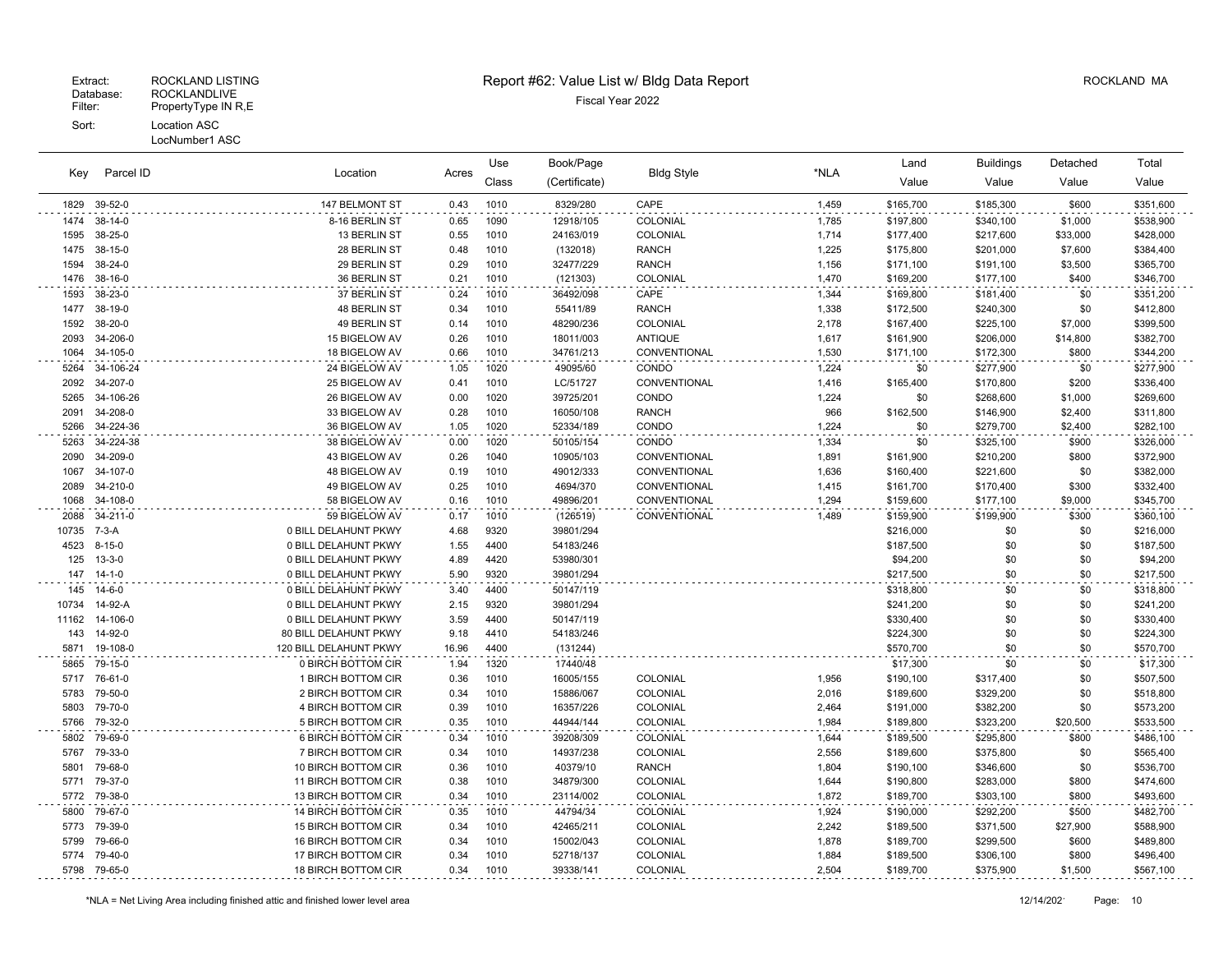| Parcel ID<br>Key | Location     |                        | Use   | Book/Page    |               |                   | Land  | <b>Buildings</b> | Detached  | Total      |             |
|------------------|--------------|------------------------|-------|--------------|---------------|-------------------|-------|------------------|-----------|------------|-------------|
|                  |              |                        | Acres | Class        | (Certificate) | <b>Bldg Style</b> | *NLA  | Value            | Value     | Value      | Value       |
|                  | 5775 79-41-0 | 19 BIRCH BOTTOM CIR    | 0.34  | 1010         | 15121/317     | COLONIAL          | 1,872 | \$189,500        | \$277,900 | \$300      | \$467,700   |
| 5797             | 79-64-0      | 20 BIRCH BOTTOM CIR    | 0.34  | 1010         | 14445/262     | COLONIAL          | 2,786 | \$189,700        | \$430,900 | \$500      | \$621,100   |
| 5776             | 79-42-0      | 21 BIRCH BOTTOM CIR    | 0.34  | 1010         | 29963/345     | COLONIAL          | 1,644 | \$189,500        | \$284,400 | \$0        | \$473,900   |
| 5796             | 79-63-0      | 22 BIRCH BOTTOM CIR    | 0.36  | 1010         | 14178/017     | CAPE              | 1,547 | \$190,200        | \$245,100 | \$0        | \$435,300   |
| 5777             | 79-43-0      | 23 BIRCH BOTTOM CIR    | 0.34  | 1010         | 50134/67      | COLONIAL          | 1,712 | \$189,500        | \$262,200 | \$4,700    | \$456,400   |
| 5795             | 79-62-0      | 24 BIRCH BOTTOM CIR    | 0.34  | 1010         | 14588/145     | COLONIAL          | 1,644 | \$189,500        | \$279,600 | \$0        | \$469,100   |
| 5778             | 79-44-0      | 25 BIRCH BOTTOM CIR    | 0.34  | 1010         | 46325/320     | COLONIAL          | 1,644 | \$189,500        | \$240,200 | \$900      | \$430,600   |
| 5779             | 79-45-0      | 27 BIRCH BOTTOM CIR    | 0.34  | 1010         | 54121/242     | COLONIAL          | 1,648 | \$189,700        | \$281,600 | \$14,400   | \$485,700   |
| 5780             | 79-46-0      | 29 BIRCH BOTTOM CIR    | 0.37  | 1010         | 35134/310     | COLONIAL          | 2,486 | \$190,300        | \$386,900 | \$700      | \$577,900   |
| 11161            | 54-31-0      | 28 BISHOP LN           | 0.89  | 4130         | 3178/155      |                   |       | \$169,400        | \$0       | \$302,800  | \$472,200   |
| 1707             | 39-292-0     | <b>18 BLANCHARD ST</b> | 0.17  | 1010         | 21126/003     | CONVENTIONAL      | 1,356 | \$159,700        | \$167,800 | \$0        | \$327,500   |
| 1698             | 39-279-0     | 21 BLANCHARD ST        | 0.15  | 1010         | 44211/54      | CONVENTIONAL      | 1,344 | \$159,400        | \$178,400 | \$300      | \$338,100   |
| 1708             | 39-291-0     | 22 BLANCHARD ST        | 0.14  | 1040         | 53567/333     | CONVENTIONAL      | 2,670 | \$159,100        | \$169,300 | \$0        | \$328,400   |
| 1709             | 39-290-0     | 28 BLANCHARD ST        | 0.14  | 1040         | 48904/133     | CONVENTIONAL      | 1,825 | \$159,200        | \$267,600 | \$500      | \$427,300   |
| 1697             | 39-280-0     | 29 BLANCHARD ST        | 0.15  | 1010         | 4070/761      | CONVENTIONAL      | 1,386 | \$159,300        | \$157,300 | \$0        | \$316,600   |
| 1710             | 39-288-0     | 34 BLANCHARD ST        | 0.10  | 1040         | 37970/116     | CONVENTIONAL      | 2,290 | \$158,200        | \$276,600 | \$700      | \$435,500   |
| 1696             | 39-281-0     | 35 BLANCHARD ST        | 0.15  | 1010         | 23680/164     | CONVENTIONAL      | 1,511 | \$159,300        | \$157,100 | \$5,800    | \$322,200   |
| 1711             | 39-287-0     | <b>40 BLANCHARD ST</b> | 0.14  | 1040         | 17402/332     | CONVENTIONAL      | 1,882 | \$159,100        | \$238,900 | \$0        | \$398,000   |
| 1695             | 39-282-0     | 41 BLANCHARD ST        | 0.15  | 1040         | 17800/160     | CONVENTIONAL      | 2,093 | \$159,400        | \$237,900 | \$0        | \$397,300   |
| 1712             | 39-286-0     | 44 BLANCHARD ST        | 0.04  | 1010         | 54026/304     | CONVENTIONAL      | 1,078 | \$156,800        | \$148,800 | \$100      | \$305,700   |
| 1694             | 39-283-0     | 45-49 BLANCHARD ST     | 0.20  | 1110         | 17033/096     | 4-8 UNIT          | 8,884 | \$160,600        | \$851,000 | \$800      | \$1,012,400 |
| 1699             | 39-278-0     | 0 BLANCHARD/SCHOOL STS | 0.63  | 1300         | 49244/103     |                   |       | \$170,400        | \$0       | \$0        | \$170,400   |
| 2079             | 40-101-0     | 7 BLOSSOM ST           | 0.21  | 1010         | 51064/349     | <b>RANCH</b>      | 1,060 | \$160,700        | \$143,000 | \$0        | \$303,700   |
| 1870             | 40-98-0      | 18 BLOSSOM ST          | 0.21  | 1010         | 9625/209      | CAPE              | 1,856 | \$160,700        | \$242,700 | \$5,000    | \$408,400   |
| 2078             | 40-102-0     | 19 BLOSSOM ST          | 0.18  | 1010         | 54466/126     | CONVENTIONAL      | 1,680 | \$160,100        | \$216,300 | \$0        | \$376,400   |
| 1871             | 40-97-0      | 22 BLOSSOM ST          | 0.21  | 1010         | 40207/67      | COTT/BUNGALOW     | 1,581 | \$160,700        | \$214,800 | \$1,000    | \$376,500   |
| 2077             | 40-103-0     | 23 BLOSSOM ST          | 0.17  | 1010         | 52722/84      | CAPE              | 1,512 | \$159,900        | \$201,700 | \$300      | \$361,900   |
| 2076             | 40-104-0     | 31 BLOSSOM ST          | 0.16  | 1010         | 37765/6-8     | CONVENTIONAL      | 1,352 | \$159,600        | \$174,300 | \$11,200   | \$345,100   |
| 1872             | 40-96-0      | 32 BLOSSOM ST          | 0.21  | 1010         | 18660/224     | <b>RANCH</b>      | 1,176 | \$160,700        | \$169,400 | \$8,500    | \$338,600   |
| 2075             | 40-105-0     | 37 BLOSSOM ST          | 0.15  | 1010         | 50678/246     | COLONIAL          | 1,352 | \$159,400        | \$228,900 | \$0        | \$388,300   |
| 1873             | 40-95-0      | 38 BLOSSOM ST          | 0.21  | 1010         | 45613/126     | CAPE              | 1,140 | \$160,700        | \$164,900 | \$1,600    | \$327,200   |
| 1874             | 40-94-0      | 48 BLOSSOM ST          | 0.21  | 1010         | 8464/276      | CONVENTIONAL      | 1,556 | \$160,600        | \$190,200 | \$3,000    | \$353,800   |
| 2074             | 40-106-0     | 51 BLOSSOM ST          | 0.12  | 1010         | 14585/349     | CONVENTIONAL      | 1,177 | \$158,700        | \$152,400 | \$400      | \$311,500   |
| 1875             | 40-93-0      | 58 BLOSSOM ST          | 0.17  | 1010         | 23932/081     | COLONIAL          | 1,148 | \$159,800        | \$159,700 | \$11,600   | \$331,100   |
| 5337             | 10-19-14-1   | 1 BLUEBERRY CT         | 0.00  | 1020         | 48981/112     | CONDO             | 1,356 | \$0              | \$313,300 | \$0        | \$313,300   |
| 5339             | 10-19-16-2   | 2 BLUEBERRY CT         | 0.00  | 1020         | 44234/34      | CONDO             | 1,356 | \$0              | \$313,300 | \$0        | \$313,300   |
| 5341             | 10-19-14-3   | 3 BLUEBERRY CT         | 0.00  | 1020         | 38576/137     | CONDO             | 1,440 | \$0              | \$324,200 | \$0        | \$324,200   |
| 5343             | 10-19-16-4   | 4 BLUEBERRY CT         | 0.00  | 1020         | 50257/251     | CONDO             | 1,440 | \$0              | \$324,200 | \$5,000    | \$329,200   |
| 5345             | 10-19-14-5   | 5 BLUEBERRY CT         | 0.00  | 1020         | 25606/310     | CONDO             | 1,518 | \$0              | \$341,600 | \$0<br>\$0 | \$341,600   |
| 5347             | 10-19-16-6   | 6 BLUEBERRY CT         | 0.00  | 1020         | 50659/343     | CONDO             | 1,518 | \$0              | \$338,100 |            | \$338,100   |
| 5349             | 10-19-14-7   | 7 BLUEBERRY CT         | 0.00  | 1020         | 51550/96      | CONDO             | 1,518 | \$0              | \$364,300 | \$0        | \$364,300   |
| 5350             | 10-19-15-8   | 8 BLUEBERRY CT         | 0.00  | 1020         | 33376/092     | CONDO             | 1,356 | \$0              | \$320,300 | \$0        | \$320,300   |
| 5352             | 10-19-14-9   | 9 BLUEBERRY CT         | 0.00  | 1020         | 50341/84      | CONDO             | 1,560 | \$0              | \$362,600 | \$0        | \$362,600   |
| 5354<br>5355     | 10-19-15-10  | 10 BLUEBERRY CT        | 0.00  | 1020<br>1020 | 13832/237     | CONDO             | 1,440 | \$0              | \$324,200 | \$5,000    | \$329,200   |
|                  | 10-19-15-12  | 12 BLUEBERRY CT        | 0.00  |              | 15197/081     | CONDO             | 1,518 | \$0              | \$338,100 | \$0        | \$338,100   |
|                  | 4222 66-20-0 | 10 BOWEN RD            | 1.08  | 1010         | 32370/329     | RAISED RANCH      | 2,802 | \$185,300        | \$309.300 | \$11,900   | \$506,500   |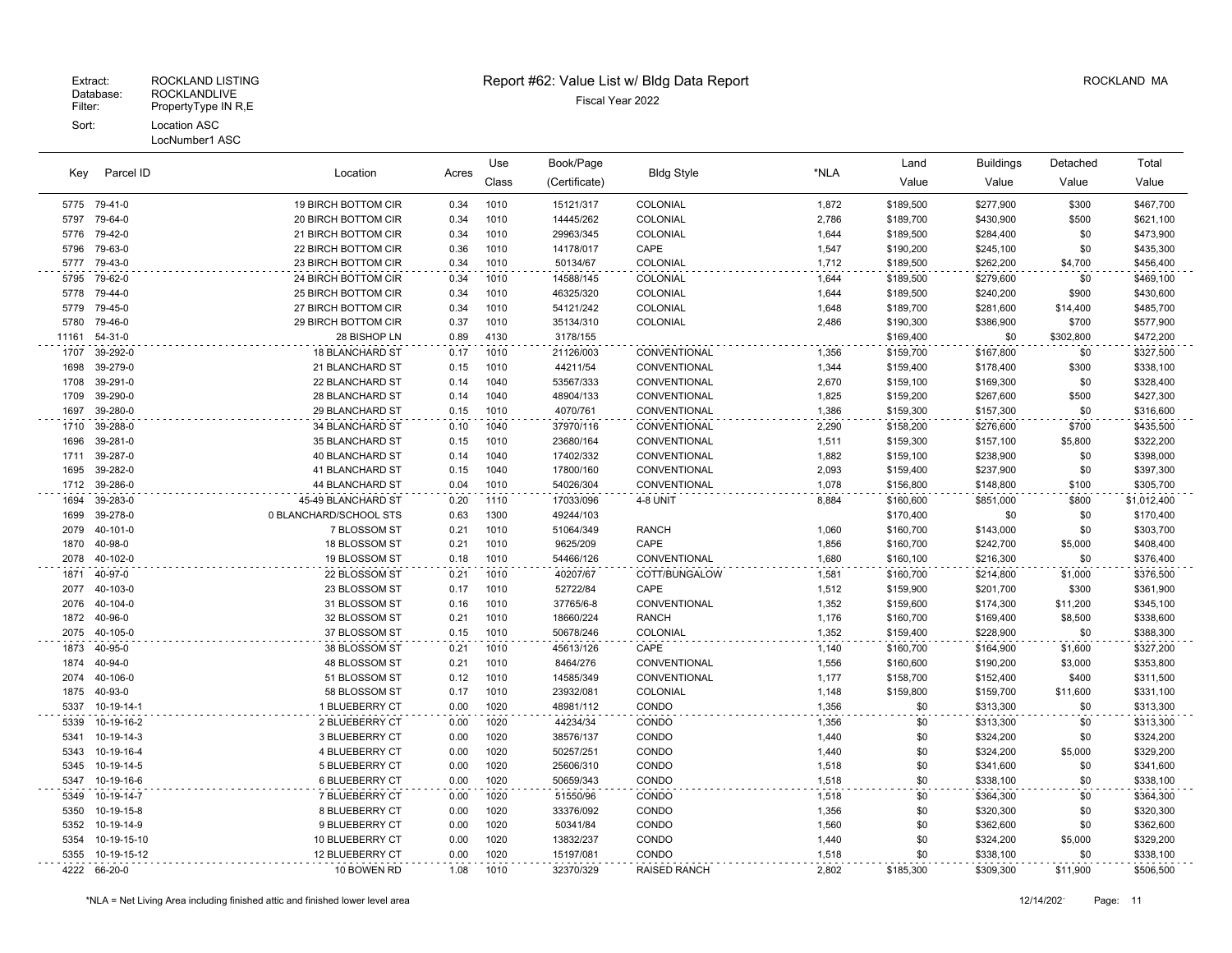| Key            | Parcel ID            | Location<br>Acres                |              | Use          | Book/Page              |                     |                | Land       | <b>Buildings</b>       | Detached   | Total                  |
|----------------|----------------------|----------------------------------|--------------|--------------|------------------------|---------------------|----------------|------------|------------------------|------------|------------------------|
|                |                      |                                  |              | Class        | (Certificate)          | <b>Bldg Style</b>   | *NLA           | Value      | Value                  | Value      | Value                  |
| 4226           | 66-14-0              | 11 BOWEN RD                      | 0.36         | 1010         | 26924/222              | <b>RAISED RANCH</b> | 2,380          | \$173,000  | \$300,200              | \$800      | \$474,000              |
| 4223           | 66-17-0              | 16 BOWEN RD                      | 0.42         | 1010         | 16898/200              | <b>RAISED RANCH</b> | 1,884          | \$174,200  | \$183,400              | \$500      | \$358,100              |
| 4225           | 66-16-0              | 17 BOWEN RD                      | 0.43         | 1010         | 53388/188              | <b>RAISED RANCH</b> | 2,006          | \$174,500  | \$241,200              | \$800      | \$416,500              |
| 10220          | 19-87-1              | 1 BOXBERRY LN                    | 8.76         | 1020         | 54059/105              | CONDO               | 1,020          | \$0        | \$274,000              | \$0        | \$274,000              |
| 10221          | 19-87-2              | 2 BOXBERRY LN                    | 0.00         | 1020         | 31307/33               | CONDO               | 1,020          | \$0        | \$269,800              | \$0        | \$269,800              |
| 10222          | 19-87-3              | 3 BOXBERRY LN                    | 0.00         | 1020         | 55292/65               | CONDO               | 1,020          | \$0        | \$274,700              | \$0        | \$274,700              |
| 10223          | 19-87-4              | 4 BOXBERRY LN                    | 0.00         | 1020         | 48408/80               | CONDO               | 1,020          | \$0        | \$269,800              | \$0        | \$269,800              |
| 10224          | 19-87-5              | 5 BOXBERRY LN                    | 0.00         | 1020         | 51462/91               | CONDO               | 1,020          | \$0        | \$269,800              | \$0        | \$269,800              |
| 10225          | 19-87-6              | 6 BOXBERRY LN                    | 0.00         | 1020         | 44364/304              | CONDO               | 1,020          | \$0        | \$269,800              | \$0        | \$269,800              |
| 10226          | 19-87-7              | 7 BOXBERRY LN                    | 0.00         | 1020         | 52513/321              | CONDO               | 1,020          | \$0        | \$269,800              | \$0        | \$269,800              |
| 10227          | 19-87-8              | 8 BOXBERRY LN                    | 0.00         | 1020         | 52739/75               | CONDO               | 1,020          | \$0        | \$274,000              | \$0        | \$274,000              |
| 10228          | 19-87-9              | 9 BOXBERRY LN                    | 0.00         | 1020         | 47063/349              | CONDO               | 1,020          | \$0        | \$269,800              | \$0        | \$269,800              |
| 10229          | 19-87-10             | 10 BOXBERRY LN                   | 0.00         | 1020         | 31470/209              | CONDO               | 1,020          | \$0        | \$269,800              | \$0        | \$269,800              |
| 10230          | 19-87-11             | 11 BOXBERRY LN                   | 0.00         | 1020         | 51165/214              | CONDO               | 1,020          | \$0        | \$281,100              | \$0        | \$281,100              |
| 10231          | 19-87-12             | 12 BOXBERRY LN                   | 0.00         | 1020         | 54108/21               | CONDO               | 1,020          | \$0        | \$275,300              | \$0        | \$275,300              |
| 10232          | 19-87-13             | 13 BOXBERRY LN                   | 0.00         | 1020         | 35577/317              | CONDO               | 1,020          | \$0        | \$269,800              | \$0        | \$269,800              |
| 10233          | 19-87-14             | 14 BOXBERRY LN                   | 0.00         | 1020         | 51892/145              | CONDO               | 1,020          | \$0        | \$276,100              | \$0        | \$276,100              |
| 10234          | 19-87-15             | 15 BOXBERRY LN                   | 0.00         | 1020         | 35577/319              | CONDO               | 1,020          | \$0        | \$269,800              | \$0        | \$269,800              |
| 10235          | 19-87-16             | 16 BOXBERRY LN                   | 0.00         | 1020         | 51977/74               | CONDO               | 1,020          | \$0        | \$269,800              | \$0        | \$269,800              |
| 10236          | 19-87-17             | 17 BOXBERRY LN                   | 0.00         | 1020         | 44150/26               | CONDO               | 1,020          | \$0        | \$269,800              | \$0        | \$269,800              |
| 10237          | 19-87-18             | 18 BOXBERRY LN                   | 0.00         | 1020         | 51693/106              | CONDO               | 1,020          | \$0        | \$275,400              | \$0        | \$275,400              |
| 10238          | 19-87-19             | 19 BOXBERRY LN                   | 0.00         | 1020         | 54661/310              | CONDO               | 1,020          | \$0        | \$275,400              | \$0        | \$275,400              |
| 10239          | 19-87-20             | 20 BOXBERRY LN                   | 0.00         | 1020         | 44832/183              | CONDO               | 1,020          | \$0        | \$275,100              | \$0        | \$275,100              |
| 10240          | 19-87-21             | 21 BOXBERRY LN                   | 0.00         | 1020         | 44594/22               | CONDO               | 1,020          | \$0        | \$283,900              | \$0        | \$283,900              |
| 10241          | 19-87-22             | 22 BOXBERRY LN                   | 0.00         | 1020         | 31148/051              | CONDO               | 1,020          | \$0        | \$269,800              | \$0        | \$269,800              |
| 10242          | 19-87-23             | 23 BOXBERRY LN                   | 0.00         | 1020         | 30512/290              | CONDO               | 1,020          | \$0        | \$273,300              | \$0        | \$273,300              |
| 10243          | 19-87-24             | 24 BOXBERRY LN                   | 0.00         | 1020         | 31420/049              | CONDO               | 1,020          | \$0        | \$269,800              | \$0        | \$269,800              |
| 10244          | 19-87-25             | 25 BOXBERRY LN                   | 0.00         | 1020         | 38503/153              | CONDO               | 1,020          | \$0        | \$269,800              | \$0        | \$269,800              |
| 10245          | 19-87-26             | 26 BOXBERRY LN                   | 0.00         | 1020         | 49361/245              | CONDO               | 1,020          | \$0        | \$269,800              | \$0        | \$269,800              |
| 10246          | 19-87-27             | 27 BOXBERRY LN                   | 0.00         | 1020         | 50936/207              | CONDO               | 1,020          | \$0        | \$275,100              | \$0        | \$275,100              |
| 10247          | 19-87-28             | 28 BOXBERRY LN                   | 0.00         | 1020         | 52242/226              | CONDO               | 1,020          | \$0        | \$269,800              | \$0        | \$269,800              |
| 10248          | 19-87-29             | 29 BOXBERRY LN                   | 0.00         | 1020         | 30685/318              | CONDO               | 1,020          | \$0        | \$275,100              | \$0        | \$275,100              |
| 10249          | 19-87-30             | 30 BOXBERRY LN                   | 0.00         | 1020         | 44471/290              | CONDO               | 1,020          | \$0        | \$280,900              | \$0        | \$280,900              |
| 10250          | 19-87-31             | 31 BOXBERRY LN                   | 0.00         | 1020         | 31630/278              | CONDO               | 1,020          | \$0        | \$269,800              | \$0        | \$269,800              |
| 10251          | 19-87-32             | 32 BOXBERRY LN                   | 0.00         | 1020         | 51946/242              | CONDO               | 1,020          | \$0        | \$275,800              | \$0        | \$275,800              |
| 10252          | 19-87-33             | 33 BOXBERRY LN                   | 0.00         | 1020         | 46495/128              | CONDO               | 1,020          | \$0        | \$269,800              | \$0        | \$269,800              |
| 10253          | 19-87-34             | 34 BOXBERRY LN                   | 0.00         | 1020         | 55326/129              | CONDO               | 1,020          | \$0        | \$280,900              | \$0        | \$280,900              |
| 10254          | 19-87-35             | 35 BOXBERRY LN                   | 0.00         | 1020         | 30687/197              | CONDO               | 1,020          | \$0        | \$269,800              | \$0        | \$269,800              |
| 10255          | 19-87-36             | 36 BOXBERRY LN                   | 0.00         | 1020         | 52739/81               | CONDO               | 1,020          | \$0        | \$269,800              | \$0        | \$269,800              |
| 10256          | 19-87-37             | 37 BOXBERRY LN                   | 0.00         | 1020         | 51260/183              | CONDO               | 1,020          | \$0        | \$269,800              | \$0        | \$269,800              |
| 10257          | 19-87-38             | 38 BOXBERRY LN                   | 0.00         | 1020         | 54207/73               | CONDO               | 1,020          | \$0        | \$275,100              | \$0        | \$275,100              |
| 10258          | 19-87-39<br>19-87-40 | 39 BOXBERRY LN                   | 0.00         | 1020<br>1020 | 51516/314              | CONDO               | 1,020          | \$0<br>\$0 | \$269,800              | \$0<br>\$0 | \$269,800              |
| 10259<br>10260 | 19-87-41             | 40 BOXBERRY LN<br>41 BOXBERRY LN | 0.00<br>0.00 | 1020         | 49821/307<br>51179/279 | CONDO<br>CONDO      | 1,020<br>1,020 | \$0        | \$275,100<br>\$269,800 | \$0        | \$275,100<br>\$269,800 |
|                |                      |                                  |              |              |                        |                     |                |            |                        |            |                        |
| 10261<br>10262 | 19-87-42<br>19-87-43 | 42 BOXBERRY LN<br>43 BOXBERRY LN | 0.00<br>0.00 | 1020<br>1020 | 38222/171<br>31744/313 | CONDO<br>CONDO      | 1,020<br>1,020 | \$0<br>\$0 | \$269,800<br>\$269,800 | \$0<br>\$0 | \$269,800<br>\$269,800 |
|                |                      |                                  |              |              |                        |                     |                |            |                        |            |                        |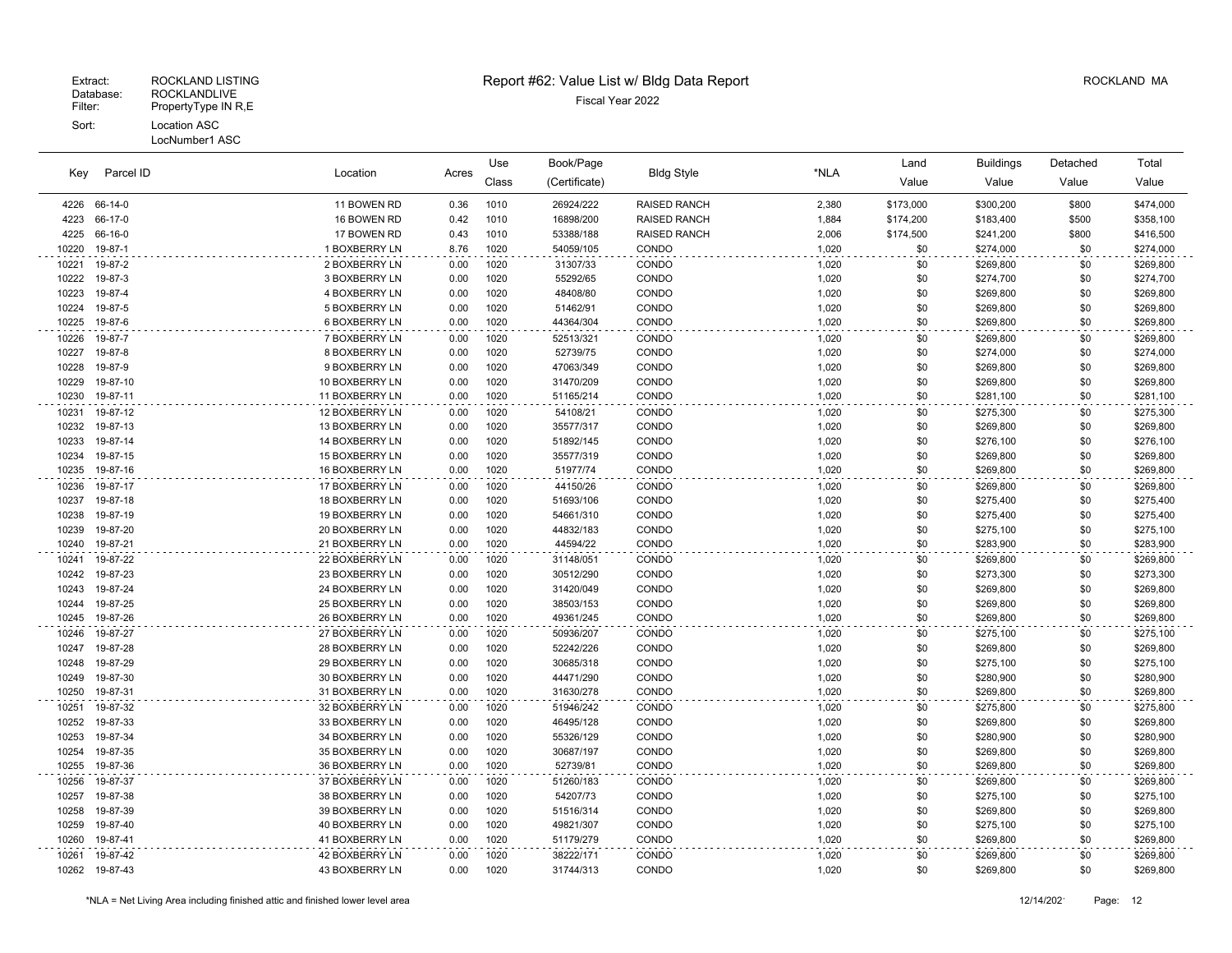| Key            | Parcel ID            | Location                         | Acres        | Use          | Book/Page              | <b>Bldg Style</b> | *NLA           | Land       | <b>Buildings</b>       | Detached   | Total                  |
|----------------|----------------------|----------------------------------|--------------|--------------|------------------------|-------------------|----------------|------------|------------------------|------------|------------------------|
|                |                      |                                  |              | Class        | (Certificate)          |                   |                | Value      | Value                  | Value      | Value                  |
| 10263          | 19-87-44             | 44 BOXBERRY LN                   | 0.00         | 1020         | 51695/235              | CONDO             | 1,020          | \$0        | \$281,100              | \$0        | \$281,100              |
| 10264          | 19-87-45             | <b>45 BOXBERRY LN</b>            | 0.00         | 1020         | 47250/61               | CONDO             | 1,020          | \$0        | \$269,800              | \$0        | \$269,800              |
| 10265          | 19-87-46             | 46 BOXBERRY LN                   | 0.00         | 1020         | 55573/341              | CONDO             | 1,020          | \$0        | \$280,500              | \$0        | \$280,500              |
| 10266          | 19-87-47             | 47 BOXBERRY LN                   | 0.00         | 1020         | 50610/330              | CONDO             | 1,020          | \$0        | \$269,800              | \$0        | \$269,800              |
| 10267          | 19-87-48             | <b>48 BOXBERRY LN</b>            | 0.00         | 1020         | 51582/17               | CONDO             | 1,020          | \$0        | \$275,400              | \$0        | \$275,400              |
| 10268          | 19-87-49             | 49 BOXBERRY LN                   | 0.00         | 1020         | 42556/190              | CONDO             | 1,020          | \$0        | \$269,800              | \$0        | \$269,800              |
| 10269          | 19-87-50             | 50 BOXBERRY LN                   | 0.00         | 1020         | 45277/24               | CONDO             | 1,020          | \$0        | \$273,900              | \$0        | \$273,900              |
| 10270          | 19-87-51             | 51 BOXBERRY LN                   | 0.00         | 1020         | 44561/12               | CONDO             | 1,020          | \$0        | \$281,100              | \$0        | \$281,100              |
| 10271          | 19-87-52             | 52 BOXBERRY LN                   | 0.00         | 1020         | 40302/148              | CONDO             | 1,020          | \$0        | \$269,800              | \$0        | \$269,800              |
| 10272          | 19-87-53             | 53 BOXBERRY LN                   | 0.00         | 1020         | 51002/150              | CONDO             | 1,020          | \$0        | \$269,800              | \$0        | \$269,800              |
| 10273          | 19-87-54             | 54 BOXBERRY LN                   | 0.00         | 1020         | 48507/179              | CONDO             | 1,020          | \$0        | \$269,800              | \$0        | \$269,800              |
| 10274          | 19-87-55             | 55 BOXBERRY LN                   | 0.00         | 1020         | 55779/152              | CONDO             | 1,020          | \$0        | \$269,800              | \$0        | \$269,800              |
| 10275          | 19-87-56             | 56 BOXBERRY LN                   | 0.00         | 1020         | 53211/296              | CONDO             | 1,020          | \$0        | \$276,100              | \$0        | \$276,100              |
| 10276          | 19-87-57             | 57 BOXBERRY LN                   | 0.00         | 1020         | 49870/264              | CONDO             | 1,020          | \$0        | \$272,800              | \$0        | \$272,800              |
| 10277          | 19-87-58             | 58 BOXBERRY LN                   | 0.00         | 1020         | 55148/118              | CONDO             | 1,020          | \$0        | \$275,300              | \$0        | \$275,300              |
| 10278          | 19-87-59             | 59 BOXBERRY LN                   | 0.00         | 1020         | 32278/087              | CONDO             | 1,020          | \$0        | \$269,800              | \$0        | \$269,800              |
| 10279          | 19-87-60             | 60 BOXBERRY LN                   | 0.00         | 1020         | 50945/274              | CONDO             | 1,020          | \$0        | \$276,000              | \$0        | \$276,000              |
| 10280          | 19-87-61             | 61 BOXBERRY LN                   | 0.00         | 1020         | 44164/324              | CONDO             | 1,020          | \$0        | \$269,800              | \$0        | \$269,800              |
| 10281          | 19-87-62             | 62 BOXBERRY LN                   | 0.00         | 1020         | 48555/298              | CONDO             | 1,020          | \$0        | \$273,900              | \$0        | \$273,900              |
| 10282          | 19-87-63             | 63 BOXBERRY LN                   | 0.00         | 1020         | 52369/110              | CONDO             | 1,020          | \$0        | \$274,300              | \$0        | \$274,300              |
| 10283          | 19-87-64             | 64 BOXBERRY LN                   | 0.00         | 1020         | 31988/048              | CONDO             | 1,020          | \$0        | \$269,800              | \$0        | \$269,800              |
| 10284          | 19-87-65             | 65 BOXBERRY LN                   | 0.00         | 1020         | 35944/173              | CONDO             | 1,020          | \$0        | \$269,800              | \$0        | \$269,800              |
| 10285          | 19-87-66             | 66 BOXBERRY LN                   | 0.00         | 1020         | 44678/260              | CONDO             | 1,020          | \$0        | \$281,100              | \$0        | \$281,100              |
| 10286          | 19-87-67             | 67 BOXBERRY LN                   | 0.00         | 1020         | 32439/003              | CONDO             | 1,020          | \$0        | \$178,900              | \$0        | \$178,900              |
| 10287          | 19-87-68             | 68 BOXBERRY LN                   | 0.00         | 1020<br>1020 | 51390/318              | CONDO             | 1,020          | \$0        | \$282,100              | \$0        | \$282,100              |
| 10288<br>10289 | 19-87-69             | 69 BOXBERRY LN                   | 0.00         |              | 43857/181              | CONDO<br>CONDO    | 1,020<br>1,020 | \$0<br>\$0 | \$269,800              | \$0<br>\$0 | \$269,800              |
| 10290          | 19-87-70<br>19-87-71 | 70 BOXBERRY LN<br>71 BOXBERRY LN | 0.00<br>0.00 | 1020<br>1020 | 49789/266<br>38870/116 | CONDO             | 1,020          | \$0        | \$269,800              | \$0        | \$269,800<br>\$271,500 |
|                |                      |                                  |              |              |                        |                   |                |            | \$271,500              |            |                        |
| 10291<br>10292 | 19-87-72<br>19-87-73 | 72 BOXBERRY LN<br>73 BOXBERRY LN | 0.00         | 1020<br>1020 | 48342/4<br>34362/294   | CONDO<br>CONDO    | 1,020<br>1,020 | \$0<br>\$0 | \$277,100              | \$0<br>\$0 | \$277,100              |
| 10293          | 19-87-74             | 74 BOXBERRY LN                   | 0.00<br>0.00 | 1020         | 31921/273              | CONDO             | 1,020          | \$0        | \$275,100<br>\$269,800 | \$0        | \$275,100<br>\$269,800 |
| 10294          | 19-87-75             | 75 BOXBERRY LN                   | 0.00         | 1020         | 55594/25               | CONDO             | 1,020          | \$0        | \$269,800              | \$0        | \$269,800              |
| 10295          | 19-87-76             | 76 BOXBERRY LN                   | 0.00         | 1020         | 31857/318              | CONDO             | 1,020          | \$0        | \$269,800              | \$0        | \$269,800              |
| 10296          | 19-87-77             | 77 BOXBERRY LN                   | 0.00         | 1020         | 50504/156              | CONDO             | 1,020          | \$0        | \$273,300              | \$0        | \$273,300              |
| 10297          | 19-87-78             | 78 BOXBERRY LN                   | 0.00         | 1020         | 52973/299              | CONDO             | 1,020          | \$0        | \$280,900              | \$0        | \$280,900              |
| 10298          | 19-87-79             | 79 BOXBERRY LN                   | 0.00         | 1020         | 47564/334              | CONDO             | 1,020          | \$0        | \$269,800              | \$0        | \$269,800              |
| 10299          | 19-87-80             | 80 BOXBERRY LN                   | 0.00         | 1020         | 54063/190              | CONDO             | 1,020          | \$0        | \$273,600              | \$0        | \$273,600              |
| 10300          | 19-87-81             | 81 BOXBERRY LN                   | 0.00         | 1020         | 43125/79               | CONDO             | 1,020          | \$0        | \$269,800              | \$0        | \$269,800              |
| 10301          | 19-87-82             | 82 BOXBERRY LN                   | 0.00         | 1020         | 51344/113              | CONDO             | 1,020          | \$0        | \$269,800              | \$0        | \$269,800              |
| 10302          | 19-87-83             | 83 BOXBERRY LN                   | 0.00         | 1020         | 55252/57               | CONDO             | 1,020          | \$0        | \$269,800              | \$0        | \$269,800              |
| 10303          | 19-87-84             | 84 BOXBERRY LN                   | 0.00         | 1020         | 54744/300              | CONDO             | 1,020          | \$0        | \$273,300              | \$0        | \$273,300              |
| 10304          | 19-87-85             | 85 BOXBERRY LN                   | 0.00         | 1020         | 52884/166              | CONDO             | 1,020          | \$0        | \$269,800              | \$0        | \$269,800              |
| 10305          | 19-87-86             | 86 BOXBERRY LN                   | 0.00         | 1020         | 49064/114              | CONDO             | 1,020          | \$0        | \$269,800              | \$0        | \$269,800              |
| 10306          | 19-87-87             | 87 BOXBERRY LN                   | 0.00         | 1020         | 43417/142              | CONDO             | 1,020          | \$0        | \$276,800              | \$0        | \$276,800              |
| 10307          | 19-87-88             | 88 BOXBERRY LN                   | 0.00         | 1020         | 51167/1                | CONDO             | 1,020          | \$0        | \$269,800              | \$0        | \$269,800              |
| 10308          | 19-87-89             | 89 BOXBERRY LN                   | 0.00         | 1020         | 50659/151              | CONDO             | 1,020          | \$0        | \$269,800              | \$0        | \$269,800              |
|                |                      |                                  |              |              |                        |                   |                |            |                        |            |                        |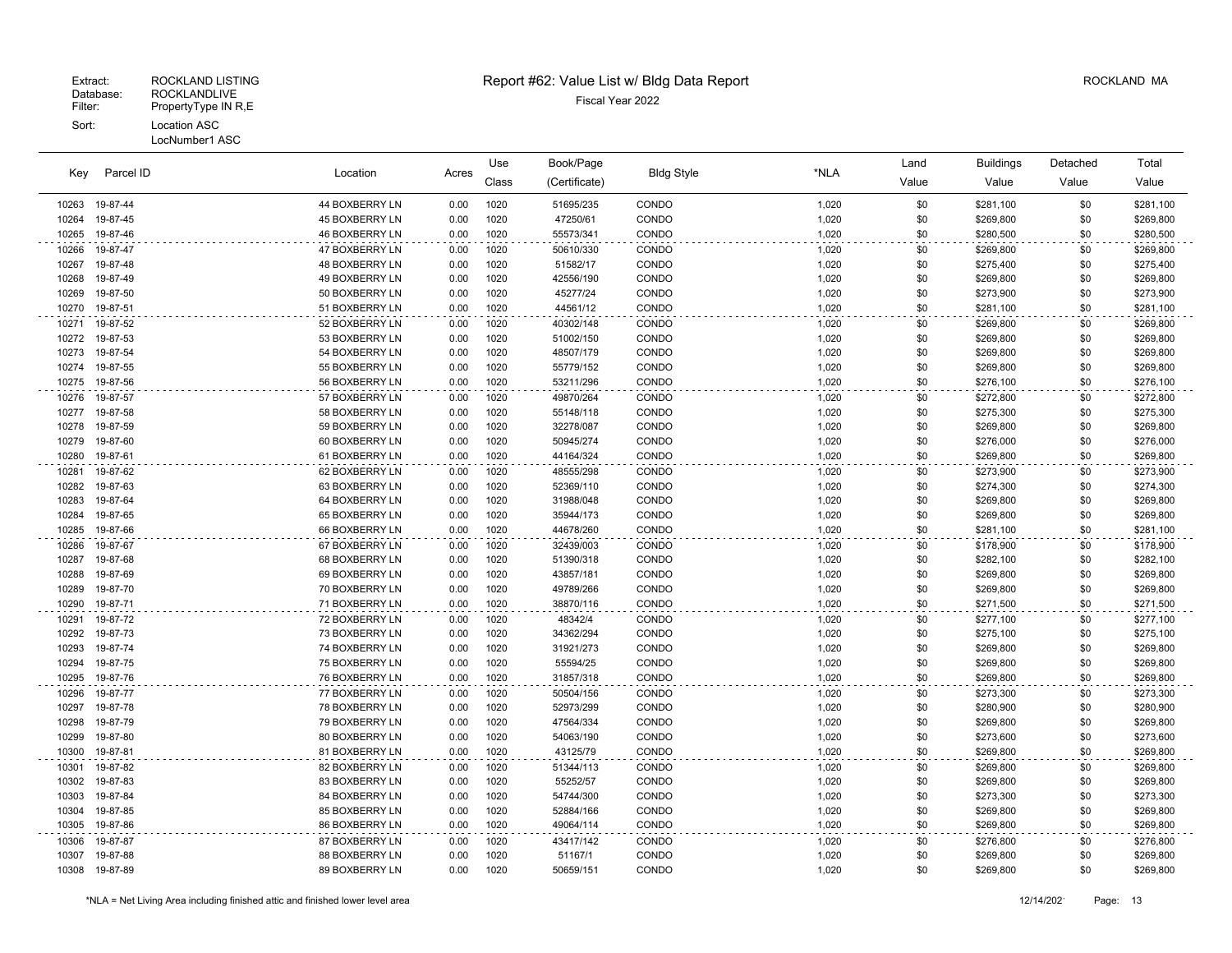|       |              | Location          |       | Use   | Book/Page     |                     | *NLA  | Land      | <b>Buildings</b> | Detached | Total     |
|-------|--------------|-------------------|-------|-------|---------------|---------------------|-------|-----------|------------------|----------|-----------|
| Key   | Parcel ID    |                   | Acres | Class | (Certificate) | <b>Bldg Style</b>   |       | Value     | Value            | Value    | Value     |
| 10309 | 19-87-91     | 91 BOXBERRY LN    | 0.00  | 1020  | 54902/248     | CONDO               | 1,020 | \$0       | \$269,800        | \$0      | \$269,800 |
| 10310 | 19-87-93     | 93 BOXBERRY LN    | 0.00  | 1020  | 36725/308     | CONDO               | 1,160 | \$0       | \$288,300        | \$0      | \$288,300 |
| 10311 | 19-87-95     | 95 BOXBERRY LN    | 0.00  | 1020  | 33180/002     | CONDO               | 1,160 | \$0       | \$290,300        | \$0      | \$290,300 |
| 10312 | 19-87-97     | 97 BOXBERRY LN    | 0.00  | 1020  | 46702/40      | CONDO               | 1,020 | \$0       | \$269,800        | \$0      | \$269,800 |
| 10313 | 19-87-99     | 99 BOXBERRY LN    | 0.00  | 1020  | 33383/244     | CONDO               | 1,020 | \$0       | \$269,800        | \$0      | \$269,800 |
| 10314 | 19-87-101    | 101 BOXBERRY LN   | 0.00  | 1020  | 33383/238     | CONDO               | 1,020 | \$0       | \$269,800        | \$0      | \$269,800 |
| 10315 | 19-87-103    | 103 BOXBERRY LN   | 0.00  | 1020  | 46852/40      | CONDO               | 1,020 | \$0       | \$269,800        | \$0      | \$269,800 |
| 10316 | 19-87-105    | 105 BOXBERRY LN   | 0.00  | 1020  | 52750/196     | CONDO               | 1,020 | \$0       | \$273,300        | \$0      | \$273,300 |
| 10317 | 19-87-107    | 107 BOXBERRY LN   | 0.00  | 1020  | 55712/256     | CONDO               | 1,020 | \$0       | \$269,800        | \$0      | \$269,800 |
| 10318 | 19-87-109    | 109 BOXBERRY LN   | 0.00  | 1020  | 33962/072     | CONDO               | 1,020 | \$0       | \$269,800        | \$0      | \$269,800 |
| 10319 | 19-87-111    | 111 BOXBERRY LN   | 0.00  | 1020  | 55406/243     | CONDO               | 1,020 | \$0       | \$269,800        | \$0      | \$269,800 |
| 10320 | 19-87-113    | 113 BOXBERRY LN   | 0.00  | 1020  | 53861/121     | CONDO               | 1,020 | \$0       | \$284,800        | \$0      | \$284,800 |
| 10321 | 19-87-115    | 115 BOXBERRY LN   | 0.00  | 1020  | 34294/244     | CONDO               | 1,020 | \$0       | \$269,800        | \$0      | \$269,800 |
| 1245  | 35-116-0     | 7 BRADFORD ST     | 0.23  | 1010  | 17513/63-64   | CONVENTIONAL        | 1,677 | \$161,200 | \$207,900        | \$2,400  | \$371,500 |
| 1244  | 35-115-0     | 15 BRADFORD ST    | 0.26  | 1010  | 43167/225     | <b>RANCH</b>        | 1,076 | \$161,900 | \$172,700        | \$500    | \$335,100 |
| 1242  | 35-113-0     | 20 BRADFORD ST    | 0.18  | 1010  | 55188/260     | <b>RANCH</b>        | 840   | \$160,100 | \$146,900        | \$700    | \$307,700 |
| 1243  | 35-114-0     | 21 BRADFORD ST    | 0.35  | 1010  | 4613/420      | COLONIAL            | 2,655 | \$164,100 | \$359,800        | \$8,000  | \$531,900 |
| 6788  | 35-179-0     | 22 BRADFORD ST    | 0.75  | 1010  | 14877/330     | COLONIAL            | 1,930 | \$173,200 | \$305,100        | \$500    | \$478,800 |
| 6794  | 35-181-0     | 23 BRADFORD ST    | 0.75  | 1010  | 38566/233     | COLONIAL            | 2,316 | \$173,200 | \$366,700        | \$1,400  | \$541,300 |
| 6787  | 35-178-0     | 24 BRADFORD ST    | 0.75  | 1010  | 22852/285     | COLONIAL            | 1,938 | \$173,200 | \$309,900        | \$800    | \$483,900 |
| 4200  | $63 - 3 - 0$ | 1 BROOKLINE WAY   | 0.38  | 1010  | 41647/142     | <b>RAISED RANCH</b> | 1,581 | \$173,400 | \$200,300        | \$900    | \$374,600 |
| 6308  | 62-49-101    | 101 BROOKLINE WAY | 8.31  | 1020  | 40276/289     | CONDO               | 1,296 | \$0       | \$237,300        | \$0      | \$237,300 |
| 6309  | 62-49-102    | 102 BROOKLINE WAY | 0.00  | 1020  | 51966/174     | CONDO               | 1,296 | \$0       | \$237,300        | \$0      | \$237,300 |
| 6310  | 62-49-103    | 103 BROOKLINE WAY | 0.00  | 1020  | 13060/003     | CONDO               | 1,296 | \$0       | \$237,300        | \$0      | \$237,300 |
| 6311  | 62-49-104    | 104 BROOKLINE WAY | 0.00  | 1020  | 26947/239     | CONDO               | 1,296 | \$0       | \$237,300        | \$0      | \$237,300 |
| 6312  | 62-49-105    | 105 BROOKLINE WAY | 0.00  | 1020  | 28375/002     | CONDO               | 1,296 | \$0       | \$237,200        | \$0      | \$237,200 |
| 6313  | 62-49-106    | 106 BROOKLINE WAY | 0.00  | 1020  | 45370/19      | CONDO               | 1,296 | \$0       | \$237,200        | \$0      | \$237,200 |
| 6991  | 62-49-701    | 701 BROOKLINE WAY | 0.00  | 1020  | 55441/19      | CONDO               | 1,216 | \$0       | \$260,600        | \$0      | \$260,600 |
| 6992  | 62-49-702    | 702 BROOKLINE WAY | 0.00  | 1020  | 38665/135     | CONDO               | 1,296 | \$0       | \$247,500        | \$0      | \$247,500 |
| 6993  | 62-49-703    | 703 BROOKLINE WAY | 0.00  | 1020  | 47316/198     | CONDO               | 1,296 | \$0       | \$264,800        | \$0      | \$264,800 |
| 6994  | 62-49-704    | 704 BROOKLINE WAY | 0.00  | 1020  | 55090/45      | CONDO               | 1,296 | \$0       | \$247,500        | \$0      | \$247,500 |
| 6995  | 62-49-705    | 705 BROOKLINE WAY | 0.00  | 1020  | 38741/216     | CONDO               | 1,296 | \$0       | \$247,500        | \$0      | \$247,500 |
| 6996  | 62-49-706    | 706 BROOKLINE WAY | 0.00  | 1020  | 16932/284     | CONDO               | 1,296 | \$0       | \$247,500        | \$0      | \$247,500 |
| 6997  | 62-49-707    | 707 BROOKLINE WAY | 0.00  | 1020  | 49424/339     | CONDO               | 1,424 | \$0       | \$266,700        | \$0      | \$266,700 |
| 6998  | 62-49-708    | 708 BROOKLINE WAY | 0.00  | 1020  | 36872/002     | CONDO               | 1,296 | \$0       | \$245,100        | \$0      | \$245,100 |
| 6999  | 62-49-709    | 709 BROOKLINE WAY | 0.00  | 1020  | 16291/103     | CONDO               | 1,296 | \$0       | \$245,400        | \$0      | \$245,400 |
| 7000  | 62-49-710    | 710 BROOKLINE WAY | 0.00  | 1020  | 30044/244     | CONDO               | 1,216 | \$0       | \$250,800        | \$0      | \$250,800 |
| 6314  | 62-49-801    | 801 BROOKLINE WAY | 0.00  | 1020  | 30139/138     | CONDO               | 1,296 | \$0       | \$239,200        | \$0      | \$239,200 |
| 6315  | 62-49-802    | 802 BROOKLINE WAY | 0.00  | 1020  | 48789/62      | CONDO               | 1,296 | \$0       | \$235,900        | \$0      | \$235,900 |
| 6316  | 62-49-803    | 803 BROOKLINE WAY | 0.00  | 1020  | 51054/255     | CONDO               | 934   | \$0       | \$218,700        | \$0      | \$218,700 |
| 6317  | 62-49-804    | 804 BROOKLINE WAY | 0.00  | 1020  | 49196/110     | CONDO               | 1,296 | \$0       | \$234,700        | \$0      | \$234,700 |
| 6318  | 62-49-805    | 805 BROOKLINE WAY | 0.00  | 1020  | 17810/003     | CONDO               | 1,296 | \$0       | \$234,700        | \$0      | \$234,700 |
| 6319  | 62-49-806    | 806 BROOKLINE WAY | 0.00  | 1020  | 45681/6       | CONDO               | 1,296 | \$0       | \$245,200        | \$0      | \$245,200 |
| 6320  | 62-49-807    | 807 BROOKLINE WAY | 0.00  | 1020  | 45748/180     | CONDO               | 1,296 | \$0       | \$204,000        | \$0      | \$204,000 |
| 6321  | 62-49-808    | 808 BROOKLINE WAY | 0.00  | 1020  | 24280/066     | CONDO               | 1,296 | \$0       | \$237,500        | \$0      | \$237,500 |
| 6322  | 62-49-809    | 809 BROOKLINE WAY | 0.00  | 1020  | 23398/345     | CONDO               | 1,296 | \$0       | \$236,200        | \$0      | \$236,200 |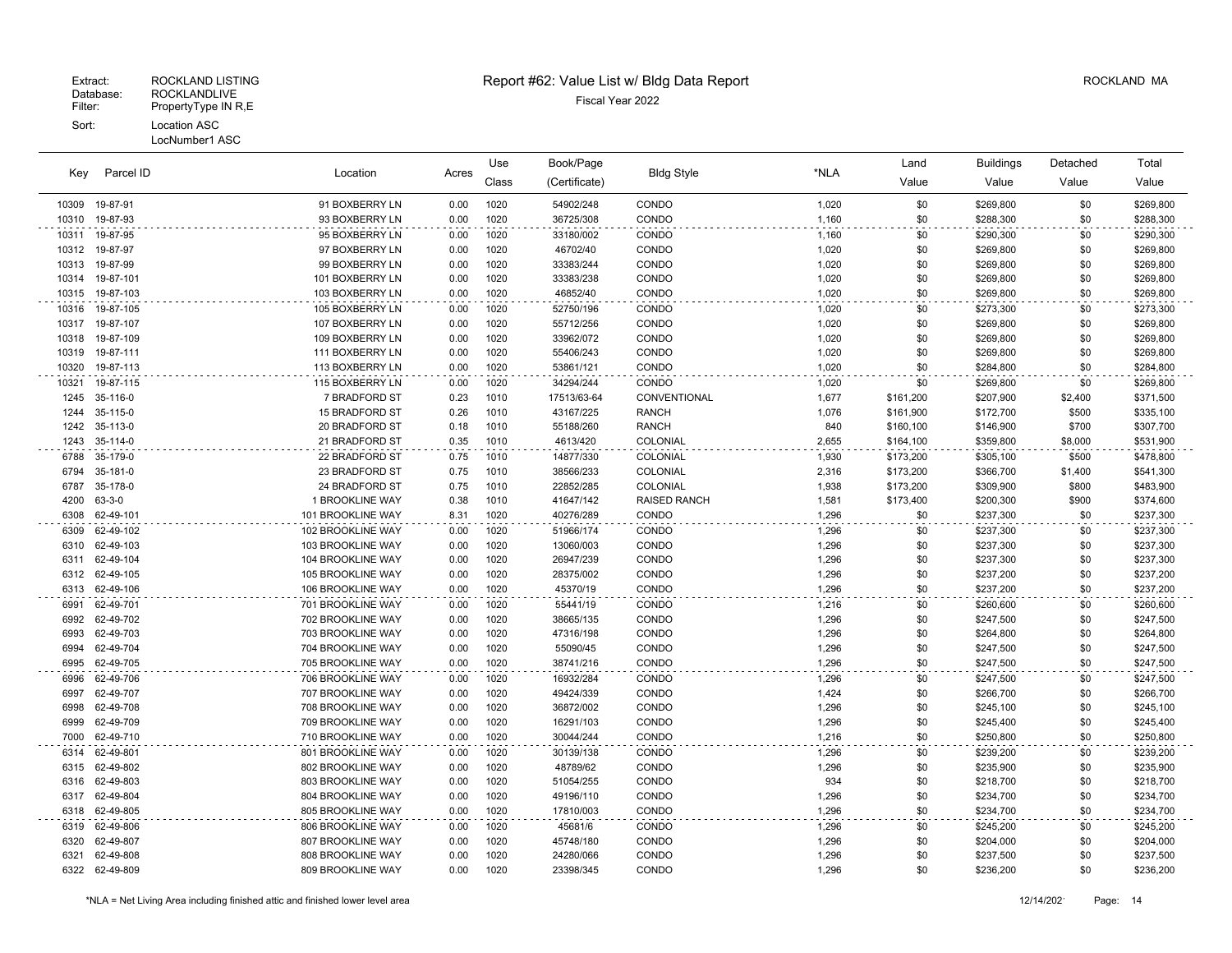|       |               |                        |       | Use   | Book/Page     |                     |       | Land      | <b>Buildings</b> | Detached | Total     |
|-------|---------------|------------------------|-------|-------|---------------|---------------------|-------|-----------|------------------|----------|-----------|
| Key   | Parcel ID     | Location               | Acres | Class | (Certificate) | <b>Bldg Style</b>   | *NLA  | Value     | Value            | Value    | Value     |
| 6323  | 62-49-810     | 810 BROOKLINE WAY      | 0.00  | 1020  | 10364/271     | CONDO               | 934   | \$0       | \$213,800        | \$0      | \$213,800 |
| 6324  | 62-49-811     | 811 BROOKLINE WAY      | 0.00  | 1020  | 49082/36      | CONDO               | 1,296 | \$0       | \$235,900        | \$0      | \$235,900 |
| 6325  | 62-49-812     | 812 BROOKLINE WAY      | 0.00  | 1020  | 35399/40      | CONDO               | 1,296 | \$0       | \$238,800        | \$0      | \$238,800 |
| 3857  | 58-46-0       | 5 BROOKS RD            | 0.19  | 1010  | 47792/331     | <b>RANCH</b>        | 880   | \$168,800 | \$143,300        | \$400    | \$312,500 |
| 3856  | 58-69-0       | 11 BROOKS RD           | 0.19  | 1010  | 19989/280     | <b>RANCH</b>        | 880   | \$168,800 | \$153,200        | \$800    | \$322,800 |
| 5519  | 58-84-1       | 21-1 BROOKS RD         | 0.39  | 1020  | 34710/078     | CONDO               | 960   | \$0       | \$214,700        | \$300    | \$215,000 |
| 3839  | 58-108-0      | 31 BROOKS RD           | 0.27  | 1010  | 55508/341     | <b>RANCH</b>        | 1,060 | \$170,600 | \$152,500        | \$400    | \$323,500 |
| 3838  | 58-109-0      | 35 BROOKS RD           | 0.25  | 1010  | 36124/262     | <b>RANCH</b>        | 984   | \$170,100 | \$134,600        | \$400    | \$305,100 |
| 3837  | 58-110-0      | 41 BROOKS RD           | 0.23  | 1010  | 3633/254      | COLONIAL            | 2,208 | \$169,800 | \$235,700        | \$600    | \$406,100 |
| 3836  | 58-111-0      | 51 BROOKS RD           | 0.28  | 1010  | 509/7         | <b>RAISED RANCH</b> | 1,672 | \$170,900 | \$162,800        | \$500    | \$334,200 |
| 3835  | 58-112-0      | 63 BROOKS RD           | 0.28  | 1010  | 463/09        | SPLIT LEVEL         | 1,566 | \$170,900 | \$164,200        | \$700    | \$335,800 |
| 10460 | 58-162-0      | 67 BROOKS RD           | 2.78  | 1010  | 554/164       | COLONIAL            | 2,456 | \$200,400 | \$386,800        | \$600    | \$587,800 |
| 2937  | $49 - 1 - 0$  | 0 BROOKSIDE RD         | 2.80  | 9800  | 17426/101     |                     |       | \$24,900  | \$0              | \$0      | \$24,900  |
| 2938  | $49 - 2 - 0$  | 0 BROOKSIDE RD         | 8.70  | 9800  | 17426/101     |                     |       | \$77,400  | \$0              | \$0      | \$77,400  |
| 3054  | $50 - 43 - 0$ | 0 BROOKSIDE RD         | 12.00 | 9800  | 17426/101     |                     |       | \$106,800 | \$0              | \$0      | \$106,800 |
| 3028  | 50-69-0       | 21 BROOKSIDE RD        | 0.21  | 1010  | 419/145       | <b>RANCH</b>        | 1,008 | \$169,300 | \$151,900        | \$600    | \$321,800 |
| 3044  | 50-55-0       | 22 BROOKSIDE RD        | 0.29  | 1010  | (125252)      | <b>RANCH</b>        | 1,029 | \$171,100 | \$144,600        | \$400    | \$316,100 |
| 3041  | 50-56-0       | 33 BROOKSIDE RD        | 0.21  | 1010  | (120186)      | <b>RANCH</b>        | 864   | \$169,300 | \$152,700        | \$700    | \$322,700 |
| 3045  | 50-52-0       | 36 BROOKSIDE RD        | 0.33  | 1010  | (126589)      | <b>RANCH</b>        | 1,202 | \$172,100 | \$178,300        | \$400    | \$350,800 |
| 3046  | $50 - 51 - 0$ | 46 BROOKSIDE RD        | 0.43  | 1010  | (131988)      | <b>RANCH</b>        | 864   | \$174,400 | \$159,900        | \$700    | \$335,000 |
| 3047  | 50-50-0       | 52 BROOKSIDE RD        | 0.27  | 1010  | (266874)      | <b>RANCH</b>        | 864   | \$170,600 | \$153,000        | \$5,500  | \$329,100 |
| 3040  | 50-57-0       | 57 BROOKSIDE RD        | 0.22  | 1010  | 261/101       | <b>RANCH</b>        | 1,248 | \$169,400 | \$188,500        | \$12,400 | \$370,300 |
| 3048  | 50-49-0       | 60 BROOKSIDE RD        | 0.21  | 1010  | (127655)      | COLONIAL            | 1,800 | \$169,100 | \$226,000        | \$1,200  | \$396,300 |
| 3039  | 50-58-0       | 69 BROOKSIDE RD        | 0.21  | 1010  | 474/43        | <b>RANCH</b>        | 1,344 | \$169,100 | \$205,500        | \$1,000  | \$375,600 |
| 3049  | 50-48-0       | 70 BROOKSIDE RD        | 0.21  | 1010  | (109330)      | <b>RANCH</b>        | 1,044 | \$169,100 | \$166,700        | \$100    | \$335,900 |
| 3038  | 50-59-0       | 75 BROOKSIDE RD        | 0.21  | 1010  | 536/15        | <b>RANCH</b>        | 864   | \$169,100 | \$136,000        | \$0      | \$305,100 |
| 3050  | 50-47-0       | 78 BROOKSIDE RD        | 0.21  | 1010  | (130079)      | <b>RANCH</b>        | 864   | \$169,100 | \$134,400        | \$700    | \$304,200 |
| 3051  | $50 - 46 - 0$ | 82 BROOKSIDE RD        | 0.21  | 1010  | (121165)      | <b>RANCH</b>        | 1,088 | \$169,100 | \$174,200        | \$0      | \$343,300 |
| 3037  | 50-60-0       | 83 BROOKSIDE RD        | 0.21  | 1010  | (122170)      | <b>RANCH</b>        | 1,228 | \$169,100 | \$183,800        | \$3,500  | \$356,400 |
| 3036  | $50 - 61 - 0$ | 91 BROOKSIDE RD        | 0.21  | 1010  | (126063)      | <b>RANCH</b>        | 1,388 | \$169,100 | \$210,600        | \$9,700  | \$389,400 |
| 3052  | $50 - 45 - 0$ | 94 BROOKSIDE RD        | 0.21  | 1010  | (118994)      | <b>RANCH</b>        | 864   | \$169,100 | \$154,300        | \$800    | \$324,200 |
| 3035  | 50-62-0       | 99 BROOKSIDE RD        | 0.21  | 1010  | (123352)      | <b>RANCH</b>        | 1,256 | \$169,100 | \$194,000        | \$9,800  | \$372,900 |
| 3053  | $50 - 44 - 0$ | 102 BROOKSIDE RD       | 0.21  | 1010  | (123713)      | <b>RANCH</b>        | 864   | \$169,100 | \$136,600        | \$0      | \$305,700 |
| 3235  | 52-106-B      | 0 BUTTERNUT LN         | 2.87  | 1300  | 48943/195     |                     |       | \$55,000  | \$0              | \$0      | \$55,000  |
| 3231  | 52-100-0      | <b>19 BUTTERNUT LN</b> | 0.15  | 1010  | 50023/16      | <b>RANCH</b>        | 1,272 | \$167,700 | \$147,000        | \$800    | \$315,500 |
| 3223  | 52-92-0       | 22 BUTTERNUT LN        | 0.69  | 1010  | 55919/269     | <b>RANCH</b>        | 2,803 | \$180,800 | \$339,600        | \$0      | \$520,400 |
| 6635  | 52-99-27      | 27 BUTTERNUT LN        | 0.64  | 1020  | 54264/70      | CONDO               | 1,235 | \$0       | \$223,900        | \$1,000  | \$224,900 |
| 6634  | 52-99-29      | 29 BUTTERNUT LN        | 0.00  | 1020  | 37161/11      | CONDO               | 1,629 | \$0       | \$241,700        | \$9,900  | \$251,600 |
| 3229  | 52-98-0       | 37 BUTTERNUT LN        | 0.65  | 1010  | 49193/220     | CAPE                | 2,115 | \$179,800 | \$280,600        | \$6,500  | \$466,900 |
| 3224  | 52-91-0       | 40 BUTTERNUT LN        | 0.48  | 1010  | 35335/245     | <b>RANCH</b>        | 1,542 | \$175,700 | \$205,200        | \$0      | \$380,900 |
| 3228  | 52-97-0       | 43 BUTTERNUT LN        | 0.48  | 1010  | 3295/547      | SPLIT LEVEL         | 2,251 | \$175,700 | \$225,700        | \$10,700 | \$412,100 |
| 10902 | 52-96-1       | 53 BUTTERNUT LN        | 0.59  | 1020  | 43240/31      | CONDO               | 2,309 | \$0       | \$408,500        | \$800    | \$409,300 |
| 10903 | 52-96-2       | 55 BUTTERNUT LN        | 0.00  | 1020  | 43240/33      | CONDO               | 2,139 | \$0       | \$377,100        | \$800    | \$377,900 |
| 3225  | 52-90-0       | 56 BUTTERNUT LN        | 0.51  | 1010  | 36180/292     | CAPE                | 2,320 | \$176,600 | \$347,200        | \$500    | \$524,300 |
| 1539  | 38-120-0      | 0 CAREY ST             | 0.11  | 1320  | N/A/N/A       |                     |       | \$1,000   | \$0              | \$0      | \$1,000   |
|       | 2297 44-77-0  | 10 CAREY ST            | 0.24  | 1010  | 51930/269     | <b>RANCH</b>        | 960   | \$161,400 | \$161,700        | \$700    | \$323,800 |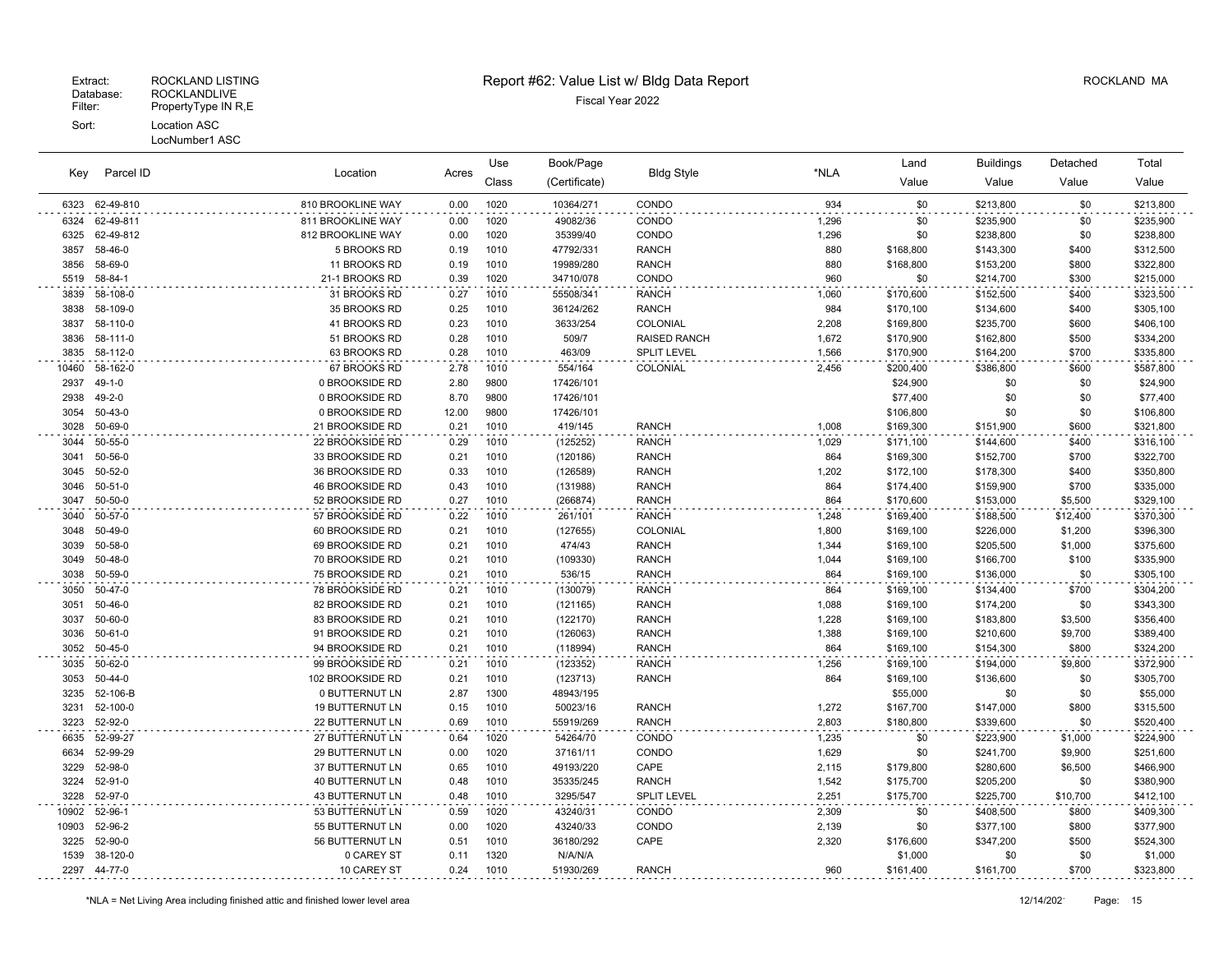#### LocNumber1 ASC

|      |              |                      |       | Use   | Book/Page     |                     |       | Land        | <b>Buildings</b> | Detached | Total       |
|------|--------------|----------------------|-------|-------|---------------|---------------------|-------|-------------|------------------|----------|-------------|
| Kev  | Parcel ID    | Location             | Acres | Class | (Certificate) | <b>Bldg Style</b>   | *NLA  | Value       | Value            | Value    | Value       |
| 2301 | 44-73-0      | 21 CAREY ST          | 0.22  | 1010  | 8917/012      | COLONIAL            | 1,548 | \$160,900   | \$170,800        | \$0      | \$331,700   |
| 2298 | 44-76-0      | 22 CAREY ST          | 0.50  | 1010  | 5637/38       | COLONIAL            | 1,944 | \$167,400   | \$242,300        | \$1,200  | \$410,900   |
| 2300 | 44-74-0      | 29 CAREY ST          | 0.16  | 1010  | 44391/278     | CAPE                | 1,376 | \$159,600   | \$154,700        | \$1,200  | \$315,500   |
| 2299 | 44-75-0      | 33 CAREY ST          | 0.19  | 1010  | 47117/336     | CONVENTIONAL        | 1,236 | \$160,300   | \$151,200        | \$7,800  | \$319,300   |
| 1545 | 38-130-0     | 41 CAREY ST          | 0.44  | 1010  | 30888/48      | CONVENTIONAL        | 2,098 | \$166,000   | \$219,400        | \$0      | \$385,400   |
| 1546 | 38-131-0     | 48 CAREY ST          | 4.13  | 1010  | 55374/217     | CONVENTIONAL        | 1,606 | \$203,300   | \$2,500          | \$0      | \$205,800   |
| 1544 | 38-128-0     | 57 CAREY ST          | 0.24  | 1010  | 49094/88      | <b>RANCH</b>        | 748   | \$161,400   | \$146,200        | \$300    | \$307,900   |
| 1543 | 38-127-0     | 59 CAREY ST          | 0.25  | 1010  | 46037/285     | CAPE                | 1,440 | \$161,700   | \$191,900        | \$800    | \$354,400   |
| 1547 | 38-132-0     | 60 CAREY ST          | 0.26  | 1010  | 4993/301      | CAPE                | 1,392 | \$161,900   | \$196,500        | \$0      | \$358,400   |
| 1542 | 38-126-0     | 61 CAREY ST          | 0.27  | 1010  | 41279/206     | <b>RANCH</b>        | 780   | \$162,100   | \$141,700        | \$0      | \$303,800   |
| 1541 | 38-125-0     | 77 CAREY ST          | 0.31  | 1010  | 47153/111     | <b>RAISED RANCH</b> | 2,684 | \$163,000   | \$285,400        | \$3,600  | \$452,000   |
| 1540 | 38-123-0     | 89 CAREY ST          | 0.27  | 1010  | 24621/276     | <b>RANCH</b>        | 1,274 | \$162,100   | \$199,000        | \$1,500  | \$362,600   |
| 1548 | 38-133-0     | 96 CAREY ST          | 0.45  | 1010  | 48193/76      | COTT/BUNGALOW       | 1,296 | \$166,300   | \$161,800        | \$0      | \$328,100   |
| 7193 | 55-115-1     | 1 CARLYS WAY         | 0.00  | 1020  | 34697/213     | CONDO               | 1,412 | \$0         | \$332,000        | \$0      | \$332,000   |
| 6951 | 55-111-0     | 2 CARLYS WAY         | 0.81  | 1010  | 55849/45      | COLONIAL            | 1,920 | \$192,000   | \$301,900        | \$0      | \$493,900   |
| 7202 | 55-115-3     | 3 CARLYS WAY         | 0.00  | 1020  | 53572/199     | CONDO               | 1,412 | \$0         | \$334,200        | \$1,300  | \$335,500   |
| 7188 | 55-112-4     | 4 CARLYS WAY         | 1.53  | 1020  | 25587/025     | CONDO               | 1,404 | \$0         | \$329,300        | \$300    | \$329,600   |
| 7184 | 55-114-5     | 5 CARLYS WAY         | 1.51  | 1020  | 50458/310     | CONDO               | 1,404 | \$0         | \$335,600        | \$3,700  | \$339,300   |
| 7189 | 55-112-6     | <b>6 CARLYS WAY</b>  | 0.00  | 1020  | 41997/98      | CONDO               | 1,404 | \$0         | \$327,500        | \$400    | \$327,900   |
| 7185 | 55-114-7     | 7 CARLYS WAY         | 0.00  | 1020  | 54630/240     | CONDO               | 1,404 | \$0         | \$331,000        | \$600    | \$331,600   |
| 7190 | 55-113-8     | 8 CARLYS WAY         | 2.08  | 1020  | 18845/020     | CONDO               | 1,318 | \$0         | \$318,100        | \$0      | \$318,100   |
| 7191 | 55-113-10    | 10 CARLYS WAY        | 0.00  | 1020  | 18668/332     | CONDO               | 1,318 | \$0         | \$318,100        | \$0      | \$318,100   |
| 6974 | 65-6-0       | 0 CARRIAGE HILL DR   | 0.00  | 1320  | 19217/269     |                     |       | \$0         | \$0              | \$0      | \$0         |
| 6972 | 65-4-0       | 1 CARRIAGE HILL DR   | 0.91  | 1010  | 18480/166     | COLONIAL            | 2,514 | \$202,000   | \$389,100        | \$700    | \$591,800   |
| 6973 | 65-5-0       | 3 CARRIAGE HILL DR   | 1.12  | 1010  | 47597/160     | COLONIAL            | 3,804 | \$203,900   | \$458,900        | \$2,400  | \$665,200   |
| 5902 | 55-49-0      | 0 CENTRAL ST         | 15.20 | 9530  | 946/247       |                     |       | \$1,278,300 | \$0              | \$21,500 | \$1,299,800 |
| 3592 | 55-73-0      | 0 CENTRAL ST         | 0.35  | 1320  | 38700/185     |                     |       | \$3,100     | \$0              | \$0      | \$3,100     |
| 3611 | 55-89-0      | 0 CENTRAL ST         | 0.02  | 1320  | 55632/312     |                     |       | \$200       | \$0              | \$0      | \$200       |
| 3613 | $56 - 2 - 0$ | 1-3 CENTRAL ST       | 0.43  | 1040  | 13555/109     | DUPLEX / ROW        | 2,836 | \$191,900   | \$368,800        | \$800    | \$561,500   |
| 4796 | $56-1-0$     | 25 CENTRAL ST        | 1.54  | 1010  | 13614/212     | CONVENTIONAL        | 2,026 | \$207,600   | \$216,300        | \$50,000 | \$473,900   |
| 3578 | 55-66-0      | <b>45 CENTRAL ST</b> | 0.54  | 1010  | 4666/369      | COLONIAL            | 1,934 | \$177,300   | \$283,100        | \$18,100 | \$478,500   |
| 3568 | 55-56-0      | 61 CENTRAL ST        | 0.34  | 1010  | 43534/21      | ANTIQUE             | 1,639 | \$172,400   | \$221,500        | \$10,100 | \$404,000   |
| 3588 | 55-68-0      | 62 CENTRAL ST        | 0.59  | 1010  | 12302/230     | <b>RANCH</b>        | 1,344 | \$178,300   | \$210,000        | \$1,500  | \$389,800   |
| 3567 | 55-55-0      | 69 CENTRAL ST        | 0.34  | 1010  | 46311/137     | COLONIAL            | 1,976 | \$172,400   | \$262,300        | \$600    | \$435,300   |
| 3566 | 55-54-0      | 75 CENTRAL ST        | 0.49  | 1010  | 20443/210     | CONVENTIONAL        | 1,604 | \$176,100   | \$189,200        | \$2,700  | \$368,000   |
| 3589 | 55-70-0      | 82 CENTRAL ST        | 0.54  | 1010  | 26370/326     | CONVENTIONAL        | 1,820 | \$177,300   | \$172,900        | \$1,900  | \$352,100   |
| 3565 | 55-53-0      | 87 CENTRAL ST        | 0.73  | 1010  | 36144/85      | CONVENTIONAL        | 1,245 | \$181,800   | \$142,300        | \$1,200  | \$325,300   |
| 3590 | 55-71-0      | 88 CENTRAL ST        | 0.50  | 1010  | 15939/319     | CAPE                | 2,295 | \$176,400   | \$262,600        | \$14,400 | \$453,400   |
| 3564 | 55-52-0      | 93 CENTRAL ST        | 0.50  | 1010  | 48963/205     | CONVENTIONAL        | 865   | \$176,300   | \$131,600        | \$1,700  | \$309,600   |
| 3563 | 55-51-0      | 101 CENTRAL ST       | 0.50  | 1010  | 14677/073     | CONVENTIONAL        | 1,872 | \$176,200   | \$185,700        | \$28,400 | \$390,300   |
| 3591 | 55-72-0      | 102 CENTRAL ST       | 0.98  | 1110  | 38700/185     | 4-8 UNIT            | 2,108 | \$184,400   | \$220,000        | \$0      | \$404,400   |
| 4435 | 55-50-0      | 107 CENTRAL ST       | 0.59  | 1010  | 44496/262     | CONVENTIONAL        | 991   | \$178,400   | \$121,500        | \$700    | \$300,600   |
| 3593 | 55-74-0      | 124 CENTRAL ST       | 0.91  | 1010  | 43858/132     | CONVENTIONAL        | 1,650 | \$183,700   | \$175,500        | \$0      | \$359,200   |
| 3594 | 55-109-0     | 128-132 CENTRAL ST   | 0.96  | 1040  | 18761/274     | DUPLEX / ROW        | 2,784 | \$184,200   | \$359,800        | \$1,500  | \$545,500   |
| 3561 | 55-47-0      | 131 CENTRAL ST       | 0.50  | 1010  | 50339/150     | CONVENTIONAL        | 1,685 | \$176,300   | \$191,100        | \$17,900 | \$385,300   |
| 3595 | 55-75-0      | 136 CENTRAL ST       | 0.50  | 1010  | 13328/322     | CONVENTIONAL        | 1,904 | \$176,300   | \$213,900        | \$3,100  | \$393,300   |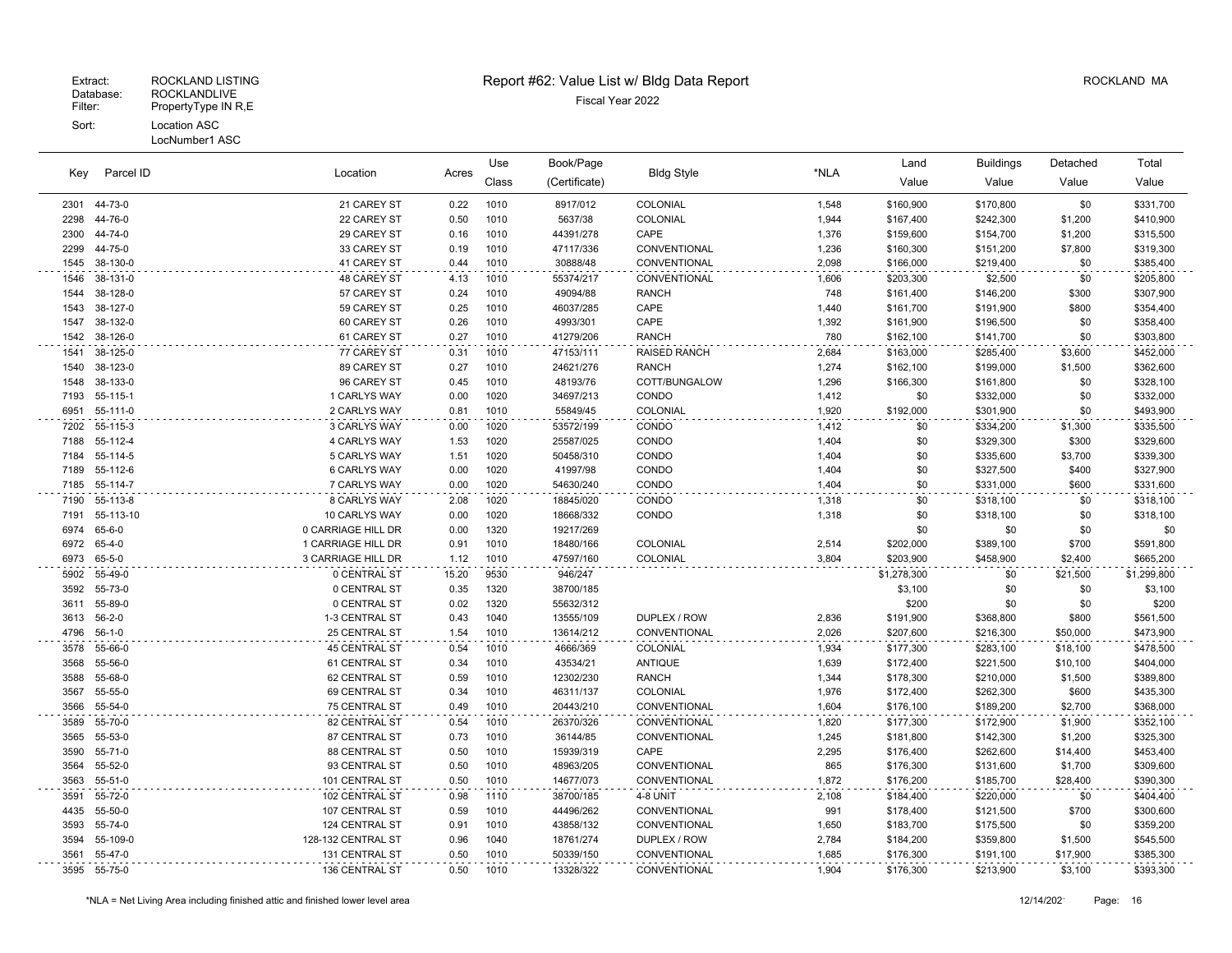# Extract: ROCKLAND LISTING Report #62: Value List w/ Bldg Data Report ROCKLAND MA

Location Acres Value Value Value Value Key Book/Page Land Buildings Detached (Certificate) Bldg Style \*NLA Class Use Parcel ID Total 55-46-0 143-145 CENTRAL ST 0.95 1040 30942/316 CONVENTIONAL 2,024 \$184,100 \$219,600 \$27,800 \$431,500 55-76-0 144 CENTRAL ST 0.30 1010 18478/248 RANCH 816 \$171,400 \$138,000 \$5,900 \$315,300 55-45-0 153 CENTRAL ST 0.51 1010 12277/177 CONVENTIONAL 1,207 \$176,400 \$142,600 \$1,700 \$320,700 55-77-0 158 CENTRAL ST 2.60 1010 13491/211 COLONIAL 2,664 \$198,800 \$267,700 \$53,000 \$519,500 55-44-0 161 CENTRAL ST 0.93 1010 38905/67 CONVENTIONAL 2,235 \$183,900 \$346,500 \$3,100 \$533,500 55-43-0 173 CENTRAL ST 0.79 1040 15560/229 CONVENTIONAL 2,217 \$182,700 \$233,100 \$300 \$416,100 55-78-0 178 CENTRAL ST 0.72 1010 33757/002 RAISED RANCH 1,972 \$181,600 \$254,400 \$0 \$436,000 55-79-0 180 CENTRAL ST 0.34 1010 44640/241 CAPE 1,962 \$172,500 \$249,200 \$600 \$422,300 55-42-0 181 CENTRAL ST 0.35 1010 35559/158 CONVENTIONAL 1,627 \$172,600 \$193,200 \$400 \$366,200 55-80-0 188 CENTRAL ST 0.75 1010 43114/331 CONVENTIONAL 2,304 \$182,400 \$276,500 \$0 \$458,900 55-40-0 191 CENTRAL ST 0.92 1010 54893/228 CAPE 1,614 \$183,800 \$215,800 \$1,200 \$400,800 55-39-0 199 CENTRAL ST 0.84 1010 48837/312 CONVENTIONAL 1,464 \$183,100 \$167,900 \$1,100 \$352,100 55-81-0 202 CENTRAL ST 0.76 1010 27096/228 COLONIAL 1,728 \$182,400 \$309,500 \$700 \$492,600 55-38-0 209 CENTRAL ST 0.27 1010 49127/202 CONVENTIONAL 1,717 \$170,600 \$211,300 \$800 \$382,700 55-37-0 213-215 CENTRAL ST 0.31 1040 3316/593 CONVENTIONAL 2,964 \$171,600 \$250,100 \$800 \$422,500 55-82-0 216 CENTRAL ST 0.75 1040 55204/333 CONVENTIONAL 2,253 \$182,400 \$332,700 \$6,200 \$521,300 55-36-0 223 CENTRAL ST 0.48 1010 34674/234 CAPE 1,925 \$175,900 \$244,500 \$30,200 \$450,600 55-83-0 226 CENTRAL ST 1.00 1040 53660/235 CONVENTIONAL 2,300 \$184,600 \$270,800 \$5,100 \$460,500 55-35-0 237 CENTRAL ST 0.75 1010 43234/16 ANTIQUE 2,485 \$182,300 \$240,200 \$0 \$422,500 55-84-0 240 CENTRAL ST 1.00 1040 33546/223 CONVENTIONAL 2,047 \$184,600 \$229,600 \$0 \$414,200 55-85-0 248 CENTRAL ST 0.50 1010 46319/347 CONVENTIONAL 1,754 \$176,200 \$222,900 \$5,900 \$405,000 55-34-0 251 CENTRAL ST 0.28 1010 50147/232 RANCH 1,186 \$170,900 \$160,300 \$400 \$331,600 55-86-0 262 CENTRAL ST 0.51 1010 49989/20 CONVENTIONAL 1,270 \$176,500 \$167,700 \$13,500 \$357,700 55-87-0 272 CENTRAL ST 0.22 1010 49384/155 CAPE 1,008 \$169,600 \$138,200 \$700 \$308,500 10026 55-110-0 0 CENTRE AV 5.09 1300 28833/218 \$202,700 \$0 \$0 \$202,700 56-81-0 0 CENTRE AV 36.93 9530 967/473 \$2,471,200 \$0 \$23,900 \$2,495,100 60-16-0 0-REAR CENTRE AV 1.13 1320 49535/164 \$10,100 \$0 \$0 \$10,100 5888 60-17-0 0 CENTRE AV 0.62 3900 49535/164 \$5,500 \$0 \$0 \$5,500 \$5,500 56-66-0 12 CENTRE AV 0.34 0130 43609/296 CONVENTIONAL 1,368 \$151,900 \$345,700 \$6,600 \$504,200 56-27-0 13 CENTRE AV 1.62 0130 38261/256 CONVENTIONAL 4,224 \$171,800 \$347,800 \$18,600 \$538,200 56-67-0 22 CENTRE AV 0.50 1040 31210/69 CONVENTIONAL 2,048 \$158,600 \$241,400 \$800 \$400,800 56-68-0 26 CENTRE AV 1.67 1010 11514/058 COLONIAL 1,744 \$172,300 \$259,600 \$300 \$432,200 56-101-0 30 CENTRE AV 1.68 1010 11102/193 COLONIAL 2,596 \$172,400 \$361,700 \$1,500 \$535,600 56-26-0 33 CENTRE AV 0.23 1010 17153/214 CAPE 1,260 \$152,700 \$190,900 \$600 \$344,200 56-97-0 36 CENTRE AV 1.54 1010 29891/263 COLONIAL 2,256 \$171,100 \$335,400 \$1,700 \$508,200 56-71-0 42 CENTRE AV 0.37 1010 17820/048 ANTIQUE 1,648 \$155,700 \$168,000 \$7,200 \$330,900 56-20-0 47 CENTRE AV 0.23 1010 5274/266 CAPE 1,260 \$152,700 \$157,500 \$0 \$310,200 56-72-0 48 CENTRE AV 0.31 1010 13671/028 RANCH 988 \$154,500 \$181,400 \$700 \$336,600 56-73-0 54 CENTRE AV 0.35 3900 54732/303 \$152,500 \$0 \$0 \$152,500 56-19-0 55 CENTRE AV 0.23 1010 55936/56 CAPE 1,080 \$152,700 \$143,400 \$800 \$296,900 56-74-0 60 CENTRE AV 0.75 3250 54732/303 STORE 960 \$172,600 \$125,300 \$8,400 \$306,300 56-11-0 75 CENTRE AV 0.23 1010 55981/314 COLONIAL 1,440 \$152,700 \$211,100 \$800 \$364,600 56-100-0 79 CENTRE AV 0.83 1010 9933/238 COLONIAL 3,177 \$181,200 \$471,300 \$16,600 \$669,100 56-10-0 83 CENTRE AV 0.81 1010 26491/195 CONVENTIONAL 1,702 \$181,000 \$216,200 \$600 \$397,800 56-76-0 84 CENTRE AV 0.25 1010 18702/320 COLONIAL 1,352 \$153,300 \$191,800 \$700 \$345,800 56-9-0 89 CENTRE AV 0.46 1010 3229/138 CONVENTIONAL 1,458 \$157,700 \$156,500 \$5,500 \$319,700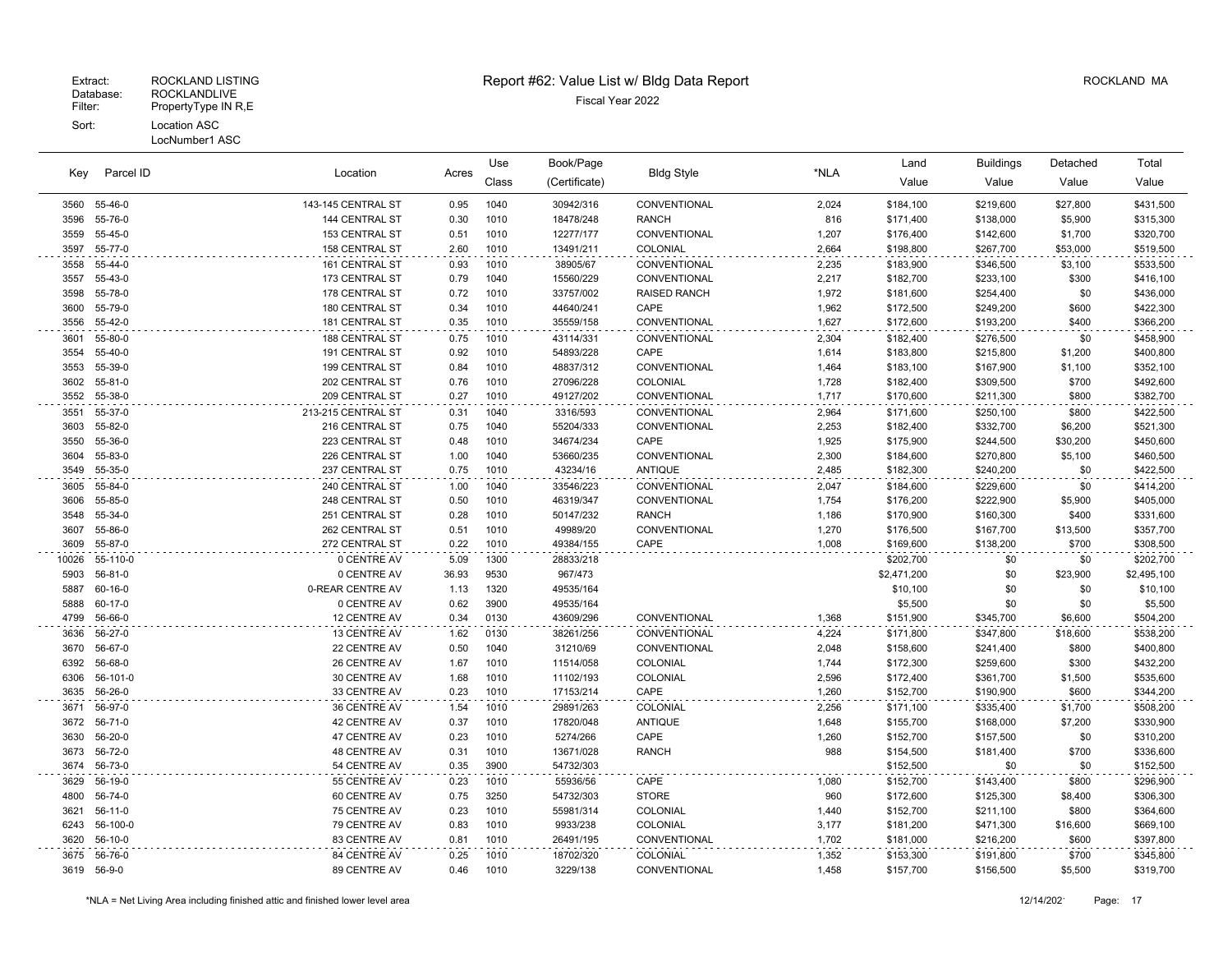|              |                   |                                |              | Use          | Book/Page             |                       |                | Land                   | <b>Buildings</b>       | Detached     | Total                  |
|--------------|-------------------|--------------------------------|--------------|--------------|-----------------------|-----------------------|----------------|------------------------|------------------------|--------------|------------------------|
| Key          | Parcel ID         | Location                       | Acres        | Class        | (Certificate)         | <b>Bldg Style</b>     | *NLA           | Value                  | Value                  | Value        | Value                  |
|              | 3676 56-77-0      | 92 CENTRE AV                   | 0.46         | 1010         | 28294/062             | CONVENTIONAL          | 1,844          | \$157,700              | \$244,800              | \$13,200     | \$415,700              |
| 3618         | $56 - 8 - 0$      | 99 CENTRE AV                   | 0.44         | 1010         | 48901/142             | CONVENTIONAL          | 1,549          | \$157,400              | \$168,000              | \$14,300     | \$339,700              |
| 3677         | 56-78-0           | 100 CENTRE AV                  | 0.60         | 1010         | 37903/336             | <b>RANCH</b>          | 1,276          | \$160,700              | \$177,100              | \$600        | \$338,400              |
| 3678         | 56-79-0           | 104 CENTRE AV                  | 0.42         | 1010         | 6666/187              | <b>RANCH</b>          | 832            | \$157,000              | \$125,400              | \$200        | \$282,600              |
| 3679         | 56-80-0           | 110 CENTRE AV                  | 0.58         | 1010         | 11454/087             | ANTIQUE               | 1,656          | \$160,300              | \$205,500              | \$66,000     | \$431,800              |
| 3617         | $56 - 7 - 0$      | 115 CENTRE AV                  | 0.83         | 1010         | 43580/317             | <b>RANCH</b>          | 1,122          | \$201,300              | \$164,000              | \$1,200      | \$366,500              |
| 3616         | 56-6-0            | 121 CENTRE AV                  | 0.70         | 1010         | 37593/58              | CONVENTIONAL          | 1,352          | \$199,300              | \$144,900              | \$0          | \$344,200              |
| 3681         | 56-82-0           | 128 CENTRE AV                  | 0.49         | 1040         | 56055/506             | CONVENTIONAL          | 2,120          | \$158,500              | \$236,800              | \$4,900      | \$400,200              |
| 3615         | $56 - 5 - 0$      | 131 CENTRE AV                  | 0.36         | 1010         | 48930/93              | CAPE                  | 1,344          | \$190,200              | \$215,200              | \$700        | \$406,100              |
| 3682         | 56-83-0           | 132-134 CENTRE AV              | 0.50         | 1040         | 18357/250             | DUPLEX / ROW          | 1,872          | \$158,500              | \$262,900              | \$0          | \$421,400              |
| 3614         | $56 - 4 - 0$      | 137 CENTRE AV                  | 0.37         | 1010         | 55424/1               | CAPE                  | 2,163          | \$190,500              | \$252,500              | \$0          | \$443,000              |
| 3612         | $56 - 3 - 0$      | 141 CENTRE AV                  | 0.39         | 1010         | 52289/294             | <b>SPLIT LEVEL</b>    | 1,452          | \$190,900              | \$239,800              | \$700        | \$431,400              |
| 3686         | 56-88-0           | 160 CENTRE AV                  | 0.23         | 1010         | 55911/18              | <b>RANCH</b>          | 936            | \$152,700              | \$161,500              | \$0          | \$314,200              |
| 3687         | 56-89-0           | 172 CENTRE AV                  | 0.23         | 1010         | 53732/103             | <b>RANCH</b>          | 956            | \$152,700              | \$156,900              | \$300        | \$309,900              |
| 3688         | 56-90-0           | 178 CENTRE AV                  | 0.18         | 1010         | 14873/275             | CAPE                  | 1,080          | \$151,700              | \$161,300              | \$700        | \$313,700              |
| 3689         | 56-91-0           | 186 CENTRE AV                  | 0.18         | 1010         | 16408/047             | CAPE                  | 1,080          | \$151,700              | \$159,400              | \$5,300      | \$316,400              |
| 3691         | 56-92-0           | 200 CENTRE AV                  | 0.99         | 0130         | 35035/178             | CONVENTIONAL          | 2,952          | \$166,200              | \$272,800              | \$16,600     | \$455,600              |
| 3579         | 55-98-0           | 214 CENTRE AV                  | 0.75         | 1010         | 10364/112             | <b>RANCH</b>          | 1,192          | \$164,100              | \$185,000              | \$1,700      | \$350,800              |
| 4801         | 56-93-0           | 217 CENTRE AV                  | 0.99         | 3250         | 50185/168             | <b>STORE</b>          | 7,215          | \$273,000              | \$724,600              | \$15,400     | \$1,013,000            |
| 3587         | 55-97-0           | 223 CENTRE AV                  | 0.41         | 1010         | 19272/235             | <b>RANCH</b>          | 1,008          | \$156,800              | \$131,800              | \$1,300      | \$289,900              |
| 3580         | 55-99-0           | 226 CENTRE AV                  | 1.03         | 1010         | 31487/089             | COLONIAL              | 2,995          | \$166,600              | \$470,300              | \$13,400     | \$650,300              |
| 3586         | 55-96-0           | 235 CENTRE AV                  | 0.17         | 1010         | 40883/139             | <b>RANCH</b>          | 848            | \$151,500              | \$136,700              | \$1,600      | \$289,800              |
| 4794         | 55-100-0          | 240 CENTRE AV                  | 0.59         | 3320         | 51492/332             | SERVICE GARAGE        | 2,784          | \$165,200              | \$257,200              | \$13,400     | \$435,800              |
| 3581         | 55-101-0          | 248 CENTRE AV                  | 0.14         | 1010         | 41600/102             | CONVENTIONAL          | 1,302          | \$150,800              | \$179,400              | \$37,400     | \$367,600              |
| 3585<br>3934 | 55-95-0<br>60-6-0 | 253 CENTRE AV                  | 0.34<br>0.62 | 1010<br>1010 | 28042/002<br>9787/204 | CAPE<br>COTT/BUNGALOW | 2,404<br>1,194 | \$155,200              | \$282,400              | \$200<br>\$0 | \$437,800<br>\$290,500 |
| 3584         | 55-94-0           | 258 CENTRE AV<br>261 CENTRE AV | 0.36         | 1010         | 55447/289             | COTT/BUNGALOW         | 882            | \$161,200<br>\$155,500 | \$129,300<br>\$112,900 | \$2,500      | \$270,900              |
| 3583         | 55-93-0           | 265 CENTRE AV                  | 0.43         | 1010         | 18378/029             | COLONIAL              | 1,206          | \$47,100               | \$75,200               | \$4,000      | \$126,300              |
| 4805         | 60-7-0            | 272 CENTRE AV                  | 0.80         | 3420         | 7825/088              | OFFICE BUILDING       | 3,282          | \$174,800              | \$460,100              | \$11,400     | \$646,300              |
| 11159        | 55-92-3           | 273 CENTRE AV                  | 1.60         | 3440         | 49240/173             | CONDO-RTL             | 1,014          | \$0                    | \$222,500              | \$13,400     | \$235,900              |
| 3935         | 60-8-0            | 282 CENTRE AV                  | 5.47         | 1010         | 17190/069             | <b>ANTIQUE</b>        | 2,310          | \$206,100              | \$201,300              | \$0          | \$407,400              |
| 4792         | 55-91-0           | 285 CENTRE AV                  | 0.68         | 3210         | 45621/196             | WAREHOUSE             | 8,122          | \$169,600              | \$248,800              | \$15,800     | \$434,200              |
| 11158        | 55-92-2           | 285-REAR CENTRE AV             | 1.60         | 3440         | 49240/173             | CONDO-IND             | 7,314          | \$0                    | \$364,400              | \$0          | \$364,400              |
| 11157        | 55-92-1           | 295 CENTRE AV                  | 1.60         | 3440         | 50768/137             | CONDO-RTL             | 5,353          | \$0                    | \$507,800              | \$6,600      | \$514,400              |
| 3937         | $60 - 4 - 0$      | 311-347 CENTRE AV              | 1.95         | 3230         | 15836/177             | LOC. SHOP. CNTR       | 19,800         | \$243,000              | \$1,539,400            | \$16,800     | \$1,799,200            |
| 4806         | 60-9-0            | 320 CENTRE AV                  | 1.38         | 3350         | 18453/170             | <b>CAR WASH</b>       | 6,851          | \$206,700              | \$757,700              | \$25,500     | \$989,900              |
| 6326         | 60-13-1           | 340-01 CENTRE AV               | 20.03        | 1020         | 35304/003             | CONDO                 | 1,332          | \$0                    | \$267,300              | \$0          | \$267,300              |
| 6327         | 60-13-2           | 340-02 CENTRE AV               | 0.00         | 1020         | 52689/78              | CONDO                 | 1,716          | \$0                    | \$298,700              | \$0          | \$298,700              |
| 6328         | 60-13-3           | 340-03 CENTRE AV               | 0.00         | 1020         | 51016/232             | CONDO                 | 1,716          | \$0                    | \$292,200              | \$0          | \$292,200              |
| 6330         | 60-13-4           | 340-04 CENTRE AV               | 0.00         | 1020         | 21551/046             | CONDO                 | 1,716          | \$0                    | \$292,200              | \$0          | \$292,200              |
| 6331         | 60-13-5           | 340-05 CENTRE AV               | 0.00         | 1020         | 36108/4               | CONDO                 | 1,332          | \$0                    | \$267,300              | \$0          | \$267,300              |
| 6332         | 60-13-6           | 340-06 CENTRE AV               | 0.00         | 1020         | 29732/2               | CONDO                 | 1,332          | \$0                    | \$269,700              | \$0          | \$269,700              |
| 6333         | 60-13-7           | 340-07 CENTRE AV               | 0.00         | 1020         | 43828/269             | CONDO                 | 1,716          | \$0                    | \$292,200              | \$0          | \$292,200              |
| 6334         | 60-13-8           | 340-08 CENTRE AV               | 0.00         | 1020         | 51940/315             | CONDO                 | 1,716          | \$0                    | \$298,700              | \$0          | \$298,700              |
| 6335         | 60-13-9           | 340-09 CENTRE AV               | 0.00         | 1020         | 51041/206             | CONDO                 | 1,716          | \$0                    | \$292,200              | \$0          | \$292,200              |
|              | 6342 60-13-10     | 340-10 CENTRE AV               | 0.00         | 1020         | 43924/158             | CONDO                 | 1,716          | \$0                    | \$291,400              | \$0          | \$291,400              |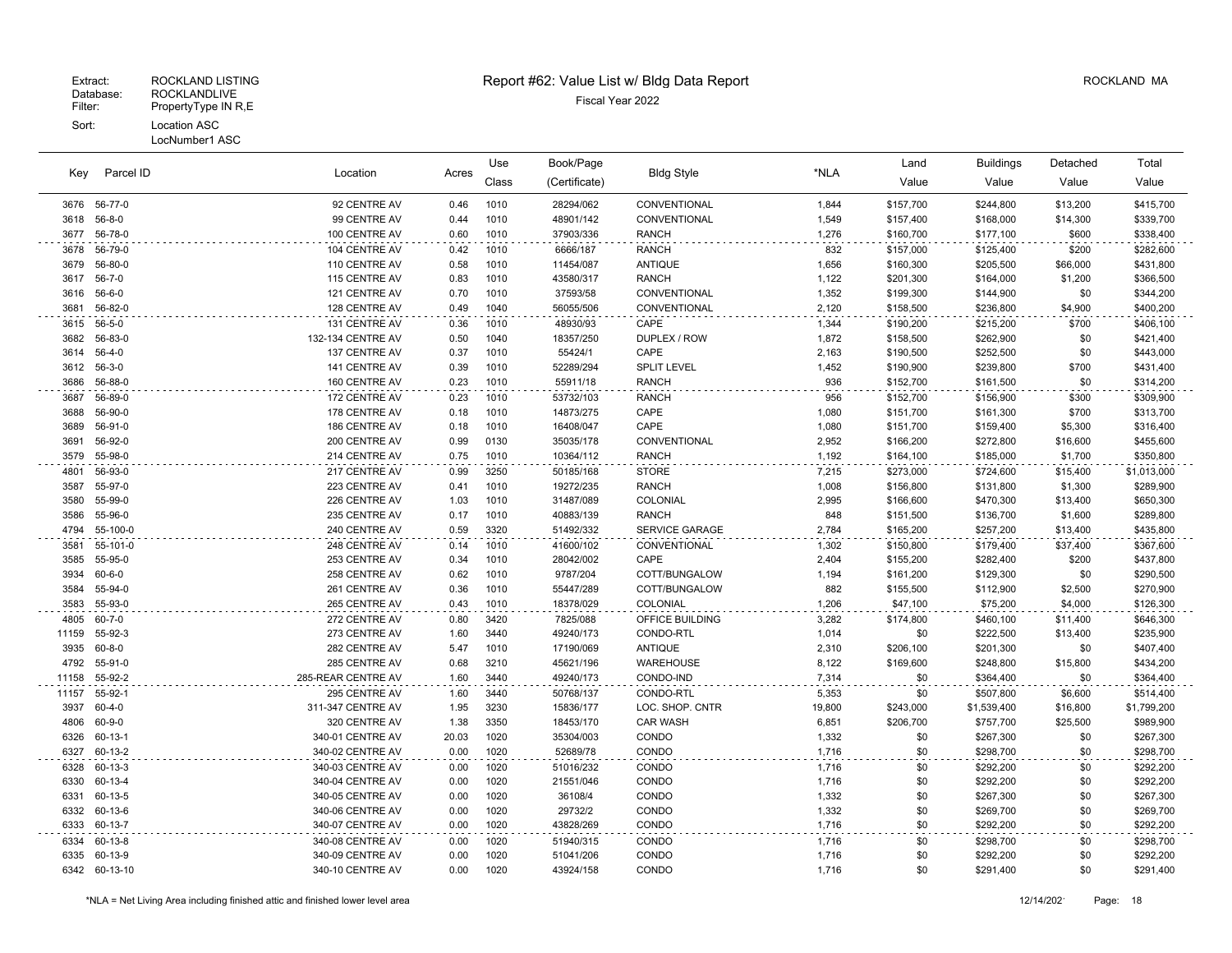|      | Parcel ID     | Location         |       | Use   | Book/Page     |                   | *NLA  | Land  | <b>Buildings</b> | Detached | Total     |
|------|---------------|------------------|-------|-------|---------------|-------------------|-------|-------|------------------|----------|-----------|
| Key  |               |                  | Acres | Class | (Certificate) | <b>Bldg Style</b> |       | Value | Value            | Value    | Value     |
|      | 6343 60-13-11 | 340-11 CENTRE AV | 0.00  | 1020  | 12210/118     | CONDO             | 1,716 | \$0   | \$292,200        | \$0      | \$292,200 |
| 6344 | 60-13-12      | 340-12 CENTRE AV | 0.00  | 1020  | 10801/003     | CONDO             | 1,716 | \$0   | \$289,800        | \$0      | \$289,800 |
| 6345 | 60-13-13      | 340-13 CENTRE AV | 0.00  | 1020  | 55473/325     | CONDO             | 1,716 | \$0   | \$292,200        | \$0      | \$292,200 |
| 6346 | 60-13-14      | 340-14 CENTRE AV | 0.00  | 1020  | 11269/234     | CONDO             | 1,716 | \$0   | \$292,200        | \$600    | \$292,800 |
| 6347 | 60-13-15      | 340-15 CENTRE AV | 0.00  | 1020  | 46812/258     | CONDO             | 1,716 | \$0   | \$298,700        | \$0      | \$298,700 |
| 6348 | 60-13-16      | 340-16 CENTRE AV | 0.00  | 1020  | 15722/316     | CONDO             | 1,716 | \$0   | \$292,200        | \$0      | \$292,200 |
| 6349 | 60-13-17      | 340-17 CENTRE AV | 0.00  | 1020  | 52122/114     | CONDO             | 1,716 | \$0   | \$299,500        | \$0      | \$299,500 |
| 6350 | 60-13-18      | 340-18 CENTRE AV | 0.00  | 1020  | 12562/035     | CONDO             | 1,716 | \$0   | \$292,200        | \$0      | \$292,200 |
| 6351 | 60-13-19      | 340-19 CENTRE AV | 0.00  | 1020  | 55361/68      | CONDO             | 1,716 | \$0   | \$292,200        | \$0      | \$292,200 |
| 6352 | 60-13-20      | 340-20 CENTRE AV | 0.00  | 1020  | 48701/47      | CONDO             | 1,716 | \$0   | \$294,600        | \$0      | \$294,600 |
| 6353 | 60-13-21      | 340-21 CENTRE AV | 0.00  | 1020  | 51237/178     | CONDO             | 1,332 | \$0   | \$273,200        | \$0      | \$273,200 |
| 6354 | 60-13-22      | 340-22 CENTRE AV | 0.00  | 1020  | 10452/106     | CONDO             | 1,332 | \$0   | \$267,300        | \$0      | \$267,300 |
| 6355 | 60-13-23      | 340-23 CENTRE AV | 0.00  | 1020  | 10501/325     | CONDO             | 1,716 | \$0   | \$292,200        | \$0      | \$292,200 |
| 6356 | 60-13-24      | 340-24 CENTRE AV | 0.00  | 1020  | 32613/057     | CONDO             | 1,716 | \$0   | \$292,200        | \$0      | \$292,200 |
| 6357 | 60-13-25      | 340-25 CENTRE AV | 0.00  | 1020  | 53979/58      | CONDO             | 1,716 | \$0   | \$292,200        | \$0      | \$292,200 |
| 6358 | 60-13-26      | 340-26 CENTRE AV | 0.00  | 1020  | 47282/107     | CONDO             | 1,716 | \$0   | \$292,200        | \$0      | \$292,200 |
| 6359 | 60-13-27      | 340-27 CENTRE AV | 0.00  | 1020  | 38018/265     | CONDO             | 1,716 | \$0   | \$292,200        | \$0      | \$292,200 |
| 6360 | 60-13-28      | 340-28 CENTRE AV | 0.00  | 1020  | 55709/128     | CONDO             | 1,716 | \$0   | \$311,700        | \$0      | \$311,700 |
| 6361 | 60-13-29      | 340-29 CENTRE AV | 0.00  | 1020  | 39617/13      | CONDO             | 1,716 | \$0   | \$292,200        | \$0      | \$292,200 |
| 6362 | 60-13-30      | 340-30 CENTRE AV | 0.00  | 1020  | 51237/114     | CONDO             | 1,716 | \$0   | \$295,400        | \$0      | \$295,400 |
| 6363 | 60-13-31      | 340-31 CENTRE AV | 0.00  | 1020  | 54539/100     | CONDO             | 1,716 | \$0   | \$294,600        | \$0      | \$294,600 |
| 6364 | 60-13-32      | 340-32 CENTRE AV | 0.00  | 1020  | 10642/014     | CONDO             | 1.716 | \$0   | \$292,200        | \$0      | \$292,200 |
| 6365 | 60-13-33      | 340-33 CENTRE AV | 0.00  | 1020  | 50114/180     | CONDO             | 1,332 | \$0   | \$267,300        | \$0      | \$267,300 |
| 6366 | 60-13-34      | 340-34 CENTRE AV | 0.00  | 1020  | 55736/86      | CONDO             | 1,716 | \$0   | \$292,200        | \$0      | \$292,200 |
| 6367 | 60-13-35      | 340-35 CENTRE AV | 0.00  | 1020  | 54016/132     | CONDO             | 1,716 | \$0   | \$292,200        | \$0      | \$292,200 |
| 6368 | 60-13-36      | 340-36 CENTRE AV | 0.00  | 1020  | 51148/130     | CONDO             | 1,716 | \$0   | \$294,600        | \$0      | \$294,600 |
| 6369 | 60-13-37      | 340-37 CENTRE AV | 0.00  | 1020  | 49046/180     | CONDO             | 1,716 | \$0   | \$298,700        | \$0      | \$298,700 |
| 6370 | 60-13-38      | 340-38 CENTRE AV | 0.00  | 1020  | 27284/275     | CONDO             | 1,332 | \$0   | \$267,300        | \$0      | \$267,300 |
| 6371 | 60-13-39      | 340-39 CENTRE AV | 0.00  | 1020  | 14125/315     | CONDO             | 1,716 | \$0   | \$292,200        | \$0      | \$292,200 |
| 6372 | 60-13-40      | 340-40 CENTRE AV | 0.00  | 1020  | 48146/75      | CONDO             | 1,716 | \$0   | \$298,700        | \$0      | \$298,700 |
| 6373 | 60-13-41      | 340-41 CENTRE AV | 0.00  | 1020  | 48215/187     | CONDO             | 1,716 | \$0   | \$297,900        | \$0      | \$297,900 |
| 6374 | 60-13-42      | 340-42 CENTRE AV | 0.00  | 1020  | 40658/270     | CONDO             | 1,716 | \$0   | \$292,200        | \$0      | \$292,200 |
| 6375 | 60-13-43      | 340-43 CENTRE AV | 0.00  | 1020  | 20520/058     | CONDO             | 1,716 | \$0   | \$292,200        | \$0      | \$292,200 |
| 6376 | 60-13-44      | 340-44 CENTRE AV | 0.00  | 1020  | 49359/293     | CONDO             | 1,716 | \$0   | \$292,200        | \$0      | \$292,200 |
| 6377 | 60-13-45      | 340-45 CENTRE AV | 0.00  | 1020  | 41805/12      | CONDO             | 1,716 | \$0   | \$292,200        | \$0      | \$292,200 |
| 6378 | 60-13-46      | 340-46 CENTRE AV | 0.00  | 1020  | 54208/320     | CONDO             | 1,332 | \$0   | \$269,700        | \$0      | \$269,700 |
| 6379 | 60-13-47      | 340-47 CENTRE AV | 0.00  | 1020  | 20013/106     | CONDO             | 1,716 | \$0   | \$292,200        | \$0      | \$292,200 |
| 6380 | 60-13-48      | 340-48 CENTRE AV | 0.00  | 1020  | 12682/053     | CONDO             | 1,332 | \$0   | \$267,300        | \$0      | \$267,300 |
| 6381 | 60-13-49      | 340-49 CENTRE AV | 0.00  | 1020  | 11107/211     | CONDO             | 1,332 | \$0   | \$267,300        | \$0      | \$267,300 |
| 6382 | 60-13-50      | 340-50 CENTRE AV | 0.00  | 1020  | 11318/309     | CONDO             | 1,332 | \$0   | \$267,300        | \$0      | \$267,300 |
| 6383 | 60-13-51      | 340-51 CENTRE AV | 0.00  | 1020  | 48546/122     | CONDO             | 1,716 | \$0   | \$292,200        | \$0      | \$292,200 |
| 6384 | 60-13-52      | 340-52 CENTRE AV | 0.00  | 1020  | 48646/266     | CONDO             | 1,716 | \$0   | \$292,200        | \$0      | \$292,200 |
| 6385 | 60-13-53      | 340-53 CENTRE AV | 0.00  | 1020  | 30880/336     | CONDO             | 1,716 | \$0   | \$292,200        | \$0      | \$292,200 |
| 6386 | 60-13-54      | 340-54 CENTRE AV | 0.00  | 1020  | 44290/236     | CONDO             | 1,716 | \$0   | \$292,200        | \$0      | \$292,200 |
| 6387 | 60-13-55      | 340-55 CENTRE AV | 0.00  | 1020  | 33902/184     | CONDO             | 1,332 | \$0   | \$267,300        | \$0      | \$267,300 |
|      | 6388 60-13-56 | 340-56 CENTRE AV | 0.00  | 1020  | 17932/006     | CONDO             | 1,332 | \$0   | \$267,300        | \$0      | \$267,300 |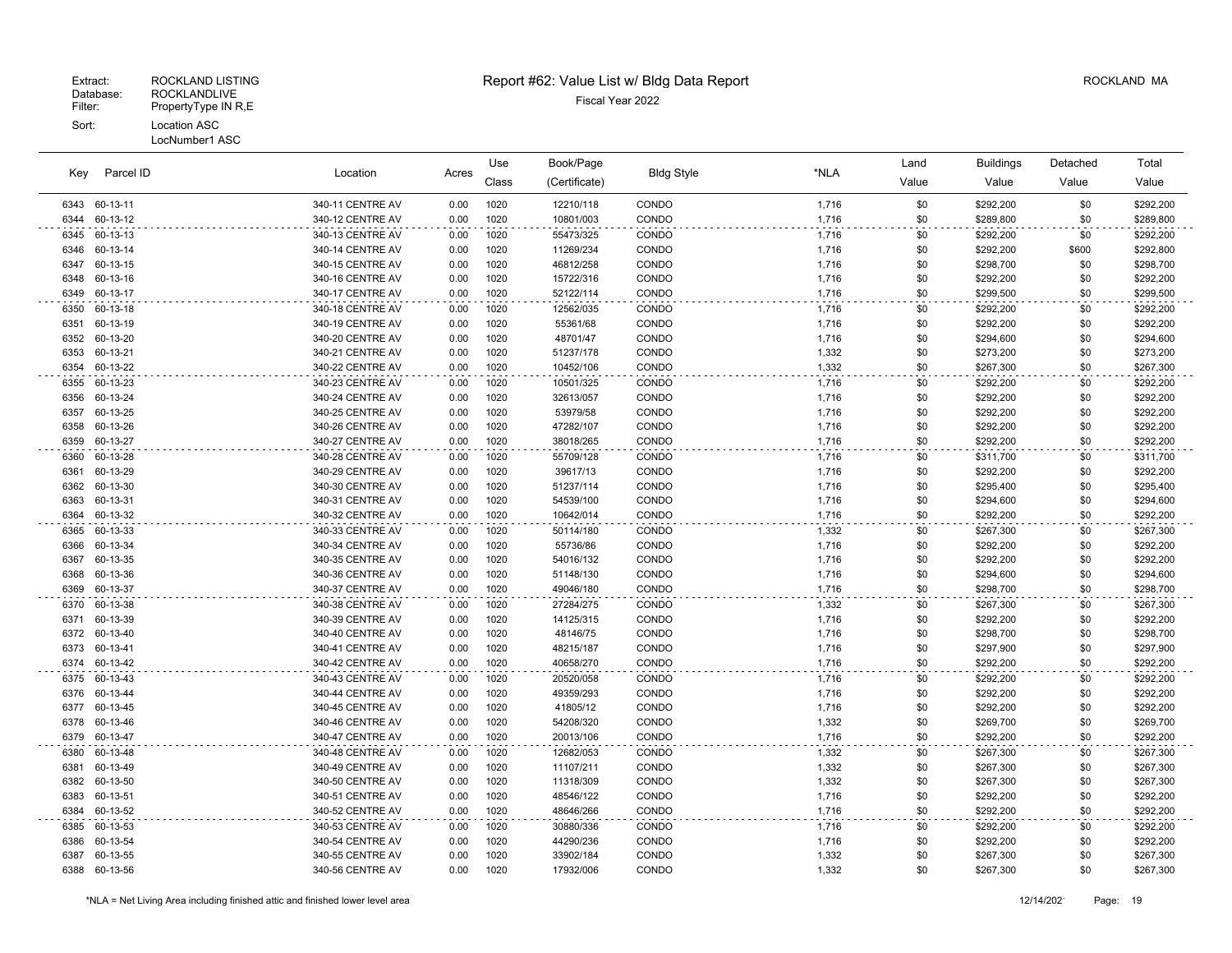|              |                      |                                    |              | Use          | Book/Page          |                       |                | Land                   | <b>Buildings</b>       | Detached         | Total                  |
|--------------|----------------------|------------------------------------|--------------|--------------|--------------------|-----------------------|----------------|------------------------|------------------------|------------------|------------------------|
| Key          | Parcel ID            | Location                           | Acres        | Class        | (Certificate)      | <b>Bldg Style</b>     | *NLA           | Value                  | Value                  | Value            | Value                  |
| 6389         | 60-13-57             | 340-57 CENTRE AV                   | 0.00         | 1020         | 49110/130          | CONDO                 | 1,716          | \$0                    | \$292,200              | \$0              | \$292,200              |
| 6390         | 60-13-58             | 340-58 CENTRE AV                   | 0.00         | 1020         | 11339/273          | CONDO                 | 1,716          | \$0                    | \$292,200              | \$0              | \$292,200              |
| 4807         | 60-10-0              | 344 CENTRE AV                      | 0.92         | 3320         | 9582/117           | <b>SERVICE GARAGE</b> | 2,000          | \$179,300              | \$170,700              | \$6,700          | \$356,700              |
| 4802         | $60 - 2 - 0$         | 365 CENTRE AV                      | 0.79         | 3260         | 52784/80           | <b>RESTAURANT</b>     | 2,793          | \$174,000              | \$218,900              | \$6,200          | \$399,100              |
| 4803         | 60-3-0               | 365-R CENTRE AV                    | 8.05         | 0310         | 46743/134          | OFFICE BUILDING       | 1,504          | \$355,900              | \$335,200              | \$19,800         | \$710,900              |
| 4808         | 60-11-0              | 366 CENTRE AV                      | 3.24         | 9710         | 36988/53           | OFFICE BUILDING       | 5.950          | \$444,000              | \$905,000              | \$19,000         | \$1,368,000            |
| 2874         | 46-220-0             | 0 CHARLES ST                       | 0.63         | 9300         | 4080/645           |                       |                | \$170,400              | \$0                    | \$0              | \$170,400              |
| 3195         | 52-13-0              | 0 CHARLES ST                       | 0.60         | 9300         | 4080/645           |                       |                | \$5,300                | \$0                    | \$0              | \$5,300                |
| 2873         | 46-180-0             | 1-3 CHARLES ST                     | 0.26         | 1040         | (117234)           | DUPLEX / ROW          | 1,372          | \$161,900              | \$173,200              | \$0              | \$335,100              |
| 2875         | 46-181-0             | 2-4 CHARLES ST                     | 0.49         | 1040         | 53800/337          | CONVENTIONAL          | 3,874          | \$167,300              | \$376,700              | \$0              | \$544,000              |
| 1142         | 34-188-0             | 0 CHRISTINE AV                     | 0.07         | 1320         | (17203)            |                       |                | \$600                  | \$0                    | \$0              | \$600                  |
| 1138         | 34-192-0             | 22 CHRISTINE AV                    | 0.13         | 1010         | (133029)           | CAPE                  | 1,470          | \$159,000              | \$239,800              | \$0              | \$398,800              |
| 5172         | 34-161-0             | 23 CHRISTINE AV                    | 0.22         | 1010         | (78812)            | CAPE                  | 1,469          | \$161,100              | \$211,200              | \$1,000          | \$373,300              |
| 1136         | 34-162-0             | 29 CHRISTINE AV                    | 0.20         | 1010         | 428/78             | CAPE                  | 1,428          | \$160,500              | \$202,400              | \$1,400          | \$364,300              |
| 1139         | 34-191-0             | 36 CHRISTINE AV                    | 0.18         | 1010         | (132038)           | COLONIAL              | 1,612          | \$160,100              | \$213,600              | \$9,700          | \$383,400              |
| 1135         | 34-165-0             | 37 CHRISTINE AV                    | 0.22         | 1010         | (107965)           | COLONIAL              | 1,566          | \$161,000              | \$210,900              | \$9,800          | \$381,700              |
| 1140         | 34-190-0<br>34-166-0 | 42 CHRISTINE AV<br>51 CHRISTINE AV | 0.26         | 1010<br>1010 | (106915)           | CAPE<br>COLONIAL      | 1,159<br>2,204 | \$162,000              | \$187,800              | \$1,000<br>\$400 | \$350,800              |
| 1134<br>1141 | 34-189-0             | 54 CHRISTINE AV                    | 0.20<br>0.35 | 1010         | (117802)<br>528/83 | <b>RANCH</b>          | 1,564          | \$160,500<br>\$164,000 | \$287,500<br>\$232,300 | \$9,900          | \$448,400<br>\$406,200 |
| 1143         | 34-187-0             | 60 CHRISTINE AV                    | 0.17         | 1010         | 537/148            | CAPE                  | 1,446          | \$159,700              | \$212,700              | \$1,100          | \$373,500              |
| 1144         | 34-186-0             | 64 CHRISTINE AV                    | 0.37         | 1010         | (129540)           | CAPE                  | 2,054          | \$164,500              | \$248,400              | \$0              | \$412,900              |
| 1123         | 34-167-0             | 69 CHRISTINE AV                    | 0.19         | 1010         | 501/21             | CAPE                  | 1,729          | \$160,200              | \$191,700              | \$0              | \$351,900              |
| 10327        | 40-235-1             | 1 CHRISTOPHER DR                   | 1.50         | 1020         | 51847/203          | CONDO                 | 1,602          | \$0                    | \$379,400              | \$0              | \$379,400              |
| 5505         | 40-227-0             | 2 CHRISTOPHER DR                   | 0.79         | 1010         | 32879/184          | COLONIAL              | 2,016          | \$191,800              | \$315,300              | \$0              | \$507,100              |
| 10328        | 40-235-3             | 3 CHRISTOPHER DR                   | 0.00         | 1020         | 48645/6            | CONDO                 | 1,602          | \$0                    | \$373,500              | \$0              | \$373,500              |
| 10325        | 40-201-4             | 4 CHRISTOPHER DR                   | 1.90         | 1020         | 30935/44           | CONDO                 | 1,900          | \$0                    | \$388,100              | \$0              | \$388,100              |
| 10024        | 40-234-0             | 5 CHRISTOPHER DR                   | 5.12         | 1010         | 28020/167-8        | CAPE                  | 2,844          | \$230,300              | \$406,600              | \$0              | \$636,900              |
| 10326        | 40-201-6             | 6 CHRISTOPHER DR                   | 0.00         | 1020         | 47187/213          | CONDO                 | 1,900          | \$0                    | \$391,800              | \$1,000          | \$392,800              |
| 10323        | 40-233-7             | 7 CHRISTOPHER DR                   | 1.52         | 1020         | 49566/307          | CONDO                 | 1,554          | \$0                    | \$366,300              | \$0              | \$366,300              |
| 10324        | 40-233-9             | 9 CHRISTOPHER DR                   | 0.00         | 1020         | 31157/295          | CONDO                 | 1,554          | \$0                    | \$368,800              | \$0              | \$368,800              |
| 1689         | 39-264-0             | 0 CHURCH ST                        | 0.25         | 9300         |                    |                       |                | \$161,700              | \$0                    | \$0              | \$161,700              |
| 4836         | 39-262-0             | 12 CHURCH ST                       | 0.44         | 9600         | N/A/N/A            | <b>CHURCHES</b>       | 20,181         | \$307,300              | \$2,667,700            | \$0              | \$2,975,000            |
| 4837         | 39-263-0             | 22 CHURCH ST                       | 0.19         | 9540         | 22180/350          | CLUB/LODGE/HALL       | 4,698          | \$253,600              | \$439,500              | \$0              | \$693,100              |
| 1714         | 39-285-0             | 27 CHURCH ST                       | 0.12         | 1110         | 50005/331          | 4-8 UNIT              | 3,208          | \$158,700              | \$438,100              | \$0              | \$596,800              |
| 1713         | 39-284-0             | 29 CHURCH ST                       | 0.10         | 1110         | 44325/327          | 4-8 UNIT              | 3,264          | \$158,200              | \$326,500              | \$0              | \$484,700              |
| 4689         | 39-265-0             | 42 CHURCH ST                       | 1.01         | 1120         | 42223/21           | <b>APARTMENTS</b>     | 23,580         | \$525,000              | \$1,568,900            | \$25,200         | \$2,119,100            |
| 1693         | 39-269-0             | 51 CHURCH ST                       | 0.13         | 1010         | 55457/156          | CONVENTIONAL          | 1,306          | \$159,000              | \$181,900              | \$3,500          | \$344,400              |
| 1692         | 39-270-0             | 57 CHURCH ST                       | 0.20         | 1050         | 45540/255          | CONVENTIONAL          | 4,143          | \$160,600              | \$422,900              | \$0              | \$583,500              |
| 1690         | 39-267-0             | <b>66 CHURCH ST</b>                | 0.33         | 1300         | 42223/21           |                       |                | \$163,600              | \$0                    | \$0              | \$163,600              |
| 1691         | 39-268-0             | 74 CHURCH ST                       | 0.37         | 1040         | 44635/115          | <b>ANTIQUE</b>        | 2,477          | \$164,500              | \$303,100              | \$4,600          | \$472,200              |
| 1964         | $40 - 51 - 0$        | 84-86 CHURCH ST                    | 0.38         | 1040         | 54485/63           | CONVENTIONAL          | 2,519          | \$164,600              | \$258,000              | \$0              | \$422,600              |
| 1965         | 40-52-0              | 92 CHURCH ST                       | 0.39         | 1210         | 48399/14           | <b>ROOMING HOUSE</b>  | 2,579          | \$164,900              | \$314,600              | \$8,400          | \$487,900              |
| 4841         | 40-137-0             | 99 CHURCH ST                       | 1.67         | 9340         | 1911/332           | <b>SCHOOLS</b>        | 9,152          | \$457,200              | \$807,900              | \$5,200          | \$1,270,300            |
| 3067         | $50-30-0$            | 5 CLARK RD                         | 0.27         | 1010         | (116961)           | <b>RANCH</b>          | 1,000          | \$170,800              | \$149,900              | \$300            | \$321,000              |
| 3006         | 50-88-0              | 12 CLARK RD                        | 0.21         | 1010         | 450/176            | COLONIAL              | 2,224          | \$169,100              | \$249,100              | \$300            | \$418,500              |
| 3066         | 50-31-0              | 15 CLARK RD                        | 0.27         | 1010         | (12578)            | COLONIAL              | 1,650          | \$170,700              | \$194,800              | \$700            | \$366,200              |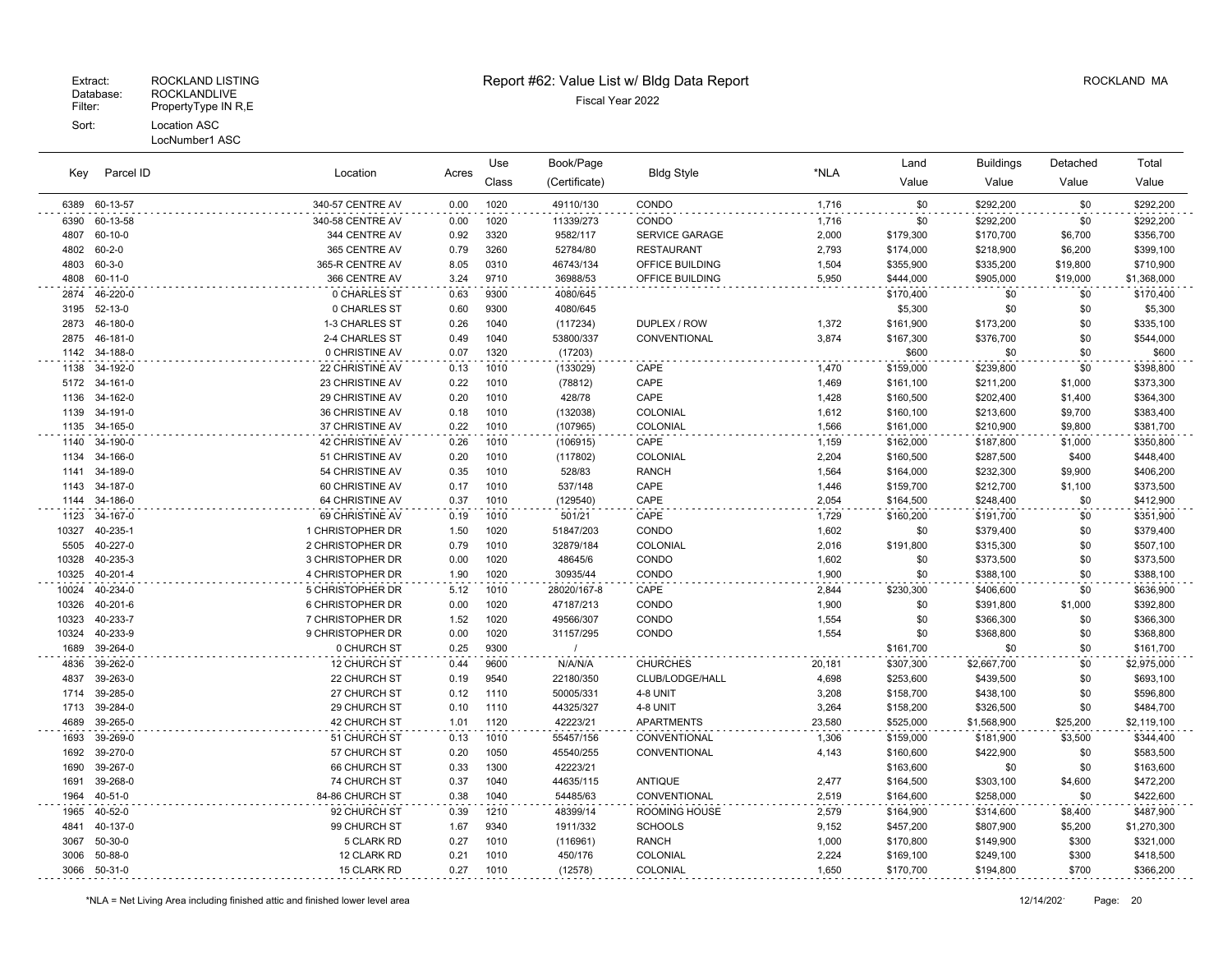#### LocNumber1 ASC

|       |               |                   |       | Use   | Book/Page      |                     | *NLA   | Land      | Buildings   | Detached | Total       |
|-------|---------------|-------------------|-------|-------|----------------|---------------------|--------|-----------|-------------|----------|-------------|
| Kev   | Parcel ID     | Location          | Acres | Class | (Certificate)  | <b>Bldg Style</b>   |        | Value     | Value       | Value    | Value       |
| 3010  | 50-87-0       | 24 CLARK RD       | 0.24  | 1010  | 476/141        | <b>RANCH</b>        | 1,558  | \$169,800 | \$202,400   | \$0      | \$372,200   |
| 3065  | 50-32-0       | 27 CLARK RD       | 0.27  | 1010  | (131523)       | <b>RANCH</b>        | 1,000  | \$170,600 | \$146,100   | \$500    | \$317,200   |
| 3011  | 50-86-0       | 34 CLARK RD       | 0.21  | 1010  | (115414)       | <b>RANCH</b>        | 1,000  | \$169,100 | \$126,500   | \$400    | \$296,000   |
| 3064  | 50-33-0       | 37 CLARK RD       | 0.23  | 1010  | (117608)       | <b>RANCH</b>        | 1,156  | \$169,800 | \$165,300   | \$5,000  | \$340,100   |
| 3012  | 50-85-0       | 44 CLARK RD       | 0.21  | 1010  | (131261)       | <b>RANCH</b>        | 1,144  | \$169,200 | \$146,200   | \$300    | \$315,700   |
| 3063  | 50-34-0       | 47 CLARK RD       | 0.22  | 1010  | 456/127        | COLONIAL            | 3,082  | \$169,300 | \$323,400   | \$28,300 | \$521,000   |
| 1087  | 34-136-0      | 4 CLIFF ST        | 0.10  | 1010  | 45223/216      | CONVENTIONAL        | 1,758  | \$158,300 | \$170,100   | \$600    | \$329,000   |
| 1088  | 34-137-0      | 10 CLIFF ST       | 0.12  | 1010  | 17975/233      | CONVENTIONAL        | 969    | \$158,800 | \$125,800   | \$0      | \$284,600   |
| 1089  | 34-138-0      | 14 CLIFF ST       | 0.17  | 1010  | 45272/1        | CONVENTIONAL        | 1,217  | \$159,800 | \$147,600   | \$5,300  | \$312,700   |
| 1090  | 34-139-0      | 18-22 CLIFF ST    | 0.27  | 1090  | 49800/269      | CONVENTIONAL        | 1,264  | \$178,300 | \$296,600   | \$0      | \$474,900   |
| 1103  | 34-147-0      | 19 CLIFF ST       | 0.26  | 1010  | 45301/336      | CONVENTIONAL        | 1,632  | \$161,800 | \$172,600   | \$5,100  | \$339,500   |
| 1102  | 34-146-0      | 25 CLIFF ST       | 0.25  | 1010  | LC/70847       | CONVENTIONAL        | 1,850  | \$177,800 | \$236,400   | \$300    | \$414,500   |
| 1091  | 34-140-0      | 26 CLIFF ST       | 1.60  | 1010  | 21604/240      | CONVENTIONAL        | 1,661  | \$180,800 | \$174,100   | \$4,300  | \$359,200   |
| 1092  | 34-141-0      | 32 CLIFF ST       | 0.28  | 1010  | 9900/089       | CONVENTIONAL        | 1,160  | \$162,300 | \$129,700   | \$400    | \$292,400   |
| 1093  | 34-142-0      | 40 CLIFF ST       | 0.28  | 1040  | 18714/223      | CONVENTIONAL        | 1,771  | \$162,300 | \$164,800   | \$0      | \$327,100   |
| 1291  | 35-166-0      | 46 CLIFF ST       | 0.30  | 1010  | 39517/336      | COLONIAL            | 1,260  | \$162,700 | \$185,700   | \$29,900 | \$378,300   |
| 1292  | 35-167-0      | 56 CLIFF ST       | 0.20  | 1010  | 12050/280      | CAPE                | 1,236  | \$160,400 | \$180,800   | \$500    | \$341,700   |
| 1290  | 35-164-0      | 59 CLIFF ST       | 0.68  | 0130  | 44200/50       | CONVENTIONAL        | 2,181  | \$171,700 | \$306,600   | \$47,500 | \$525,800   |
| 732   | 25-40-0       | 0 COBB DR         | 0.53  | 1300  | 40948/330      |                     |        | \$88,500  | \$0         | \$0      | \$88,500    |
| 737   | 25-35-0       | 18-20 COBB DR     | 0.34  | 1040  | 34221/310      | DUPLEX / ROW        | 1,853  | \$172,400 | \$198,000   | \$0      | \$370,400   |
| 744   | 25-28-0       | 19-21 COBB DR     | 0.34  | 1040  | 34221/310      | DUPLEX / ROW        | 1,853  | \$172,400 | \$203,800   | \$200    | \$376,400   |
| 743   | 25-29-0       | 27-29 COBB DR     | 0.34  | 1040  | 34221/310      | DUPLEX / ROW        | 1,853  | \$172,400 | \$198,000   | \$900    | \$371,300   |
| 738   | 25-34-0       | 28-30 COBB DR     | 0.42  | 1040  | 34221/310      | DUPLEX / ROW        | 1,853  | \$174,400 | \$198,000   | \$0      | \$372,400   |
| 739   | 25-33-0       | 38-40 COBB DR     | 0.42  | 1040  | 34221/310      | DUPLEX / ROW        | 1,853  | \$174,300 | \$198,000   | \$0      | \$372,300   |
| 742   | 25-30-0       | 45-47 COBB DR     | 0.35  | 1040  | 34221/310      | DUPLEX / ROW        | 1,853  | \$172,500 | \$198,000   | \$0      | \$370,500   |
| 740   | 25-32-0       | 48-50 COBB DR     | 0.42  | 1040  | 34221/310      | DUPLEX / ROW        | 1,853  | \$174,200 | \$198,000   | \$0      | \$372,200   |
| 741   | $25 - 31 - 0$ | 51-53 COBB DR     | 0.34  | 1040  | 34221/310      | DUPLEX / ROW        | 1,853  | \$172,400 | \$198,000   | \$0      | \$370,400   |
| 308   | 10-67-0       | 0 COLBY ST        | 0.09  | 1320  | 34650/138      |                     |        | \$7,500   | \$0         | \$1,000  | \$8,500     |
| 314   | 10-60-0       | 9 COLBY ST        | 0.08  | 1010  | 561/149        | COTT/BUNGALOW       | 720    | \$166,100 | \$76,700    | \$1,100  | \$243,900   |
| 302   | 10-58-0       | 18 COLBY ST       | 0.18  | 1010  | (129580)       | <b>RANCH</b>        | 900    | \$168,600 | \$114,100   | \$12,000 | \$294,700   |
| 303   | 10-57-0       | 30 COLBY ST       | 0.18  | 1010  | 532/54         | CAPE                | 1,662  | \$168,600 | \$170,100   | \$600    | \$339,300   |
| 313   | 10-61-0       | 31 COLBY ST       | 0.37  | 1010  | 7621/025       | COLONIAL            | 1,800  | \$173,000 | \$215,800   | \$1,300  | \$390,100   |
| 312   | 10-62-0       | 33 COLBY ST       | 0.18  | 1010  | (123357)       | <b>RANCH</b>        | 960    | \$168,600 | \$149,600   | \$5,600  | \$323,800   |
| 304   | 10-56-0       | 34 COLBY ST       | 0.09  | 1010  | (120252)       | <b>RANCH</b>        | 760    | \$166,300 | \$127,700   | \$300    | \$294,300   |
| 311   | 10-63-0       | 45 COLBY ST       | 0.18  | 1010  | (131651)       | CAPE                | 864    | \$168,600 | \$126,500   | \$0      | \$295,100   |
| 305   | 10-55-0       | 46 COLBY ST       | 0.29  | 1010  | (127609)       | <b>RAISED RANCH</b> | 1,386  | \$171,100 | \$138,200   | \$0      | \$309,300   |
| 310   | 10-65-0       | 51 COLBY ST       | 0.31  | 1010  | 16035/320      | CONVENTIONAL        | 1,164  | \$171,700 | \$121,300   | \$1,200  | \$294,200   |
| 306   | 10-54-0       | 56 COLBY ST       | 0.29  | 1010  | (131930)       | <b>RAISED RANCH</b> | 1,455  | \$171,100 | \$175,100   | \$1,300  | \$347,500   |
| 309   | 10-66-0       | 65 COLBY ST       | 0.37  | 1010  | 4304/354       | <b>RANCH</b>        | 1,415  | \$173,000 | \$160,100   | \$1,500  | \$334,600   |
| 307   | 10-53-0       | 66 COLBY ST       | 0.34  | 1010  | 375/014        | <b>RAISED RANCH</b> | 1,140  | \$172,500 | \$136,900   | \$3,000  | \$312,400   |
| 2919  | 46-12-0       | 19 COLLINS CT     | 0.17  | 1010  | 45878/299      | CONVENTIONAL        | 1,695  | \$159,700 | \$182,100   | \$200    | \$342,000   |
| 4507  | $3 - 14 - 0$  | 0-END COMMERCE RD | 0.60  | 4400  | 490/110        |                     |        | \$215,400 | \$0         | \$0      | \$215,400   |
| 4487  | $4 - 24 - 0$  | 10 COMMERCE RD    | 2.59  | 4000  | (87139)        | LIGHT MANUF.        | 25,500 | \$368,900 | \$1,635,000 | \$11,900 | \$2,015,800 |
| 11052 | $4 - 28 - 1$  | 11-A COMMERCE RD  | 0.00  | 3440  | (C92)          | CONDO-OFC           | 5,924  | \$0       | \$528,800   | \$0      | \$528,800   |
| 11053 | $4 - 28 - 2$  | 11-B COMMERCE RD  | 0.00  | 3440  | (081763 31785) | CONDO-WHS           | 22,270 | \$0       | \$2,081,700 | \$0      | \$2,081,700 |
| 11054 | 4-28-3        | 11-C COMMERCE RD  | 0.00  | 3440  | (C92)          | CONDO-IND           | 22,397 | \$0       | \$2,143,900 | \$0      | \$2,143,900 |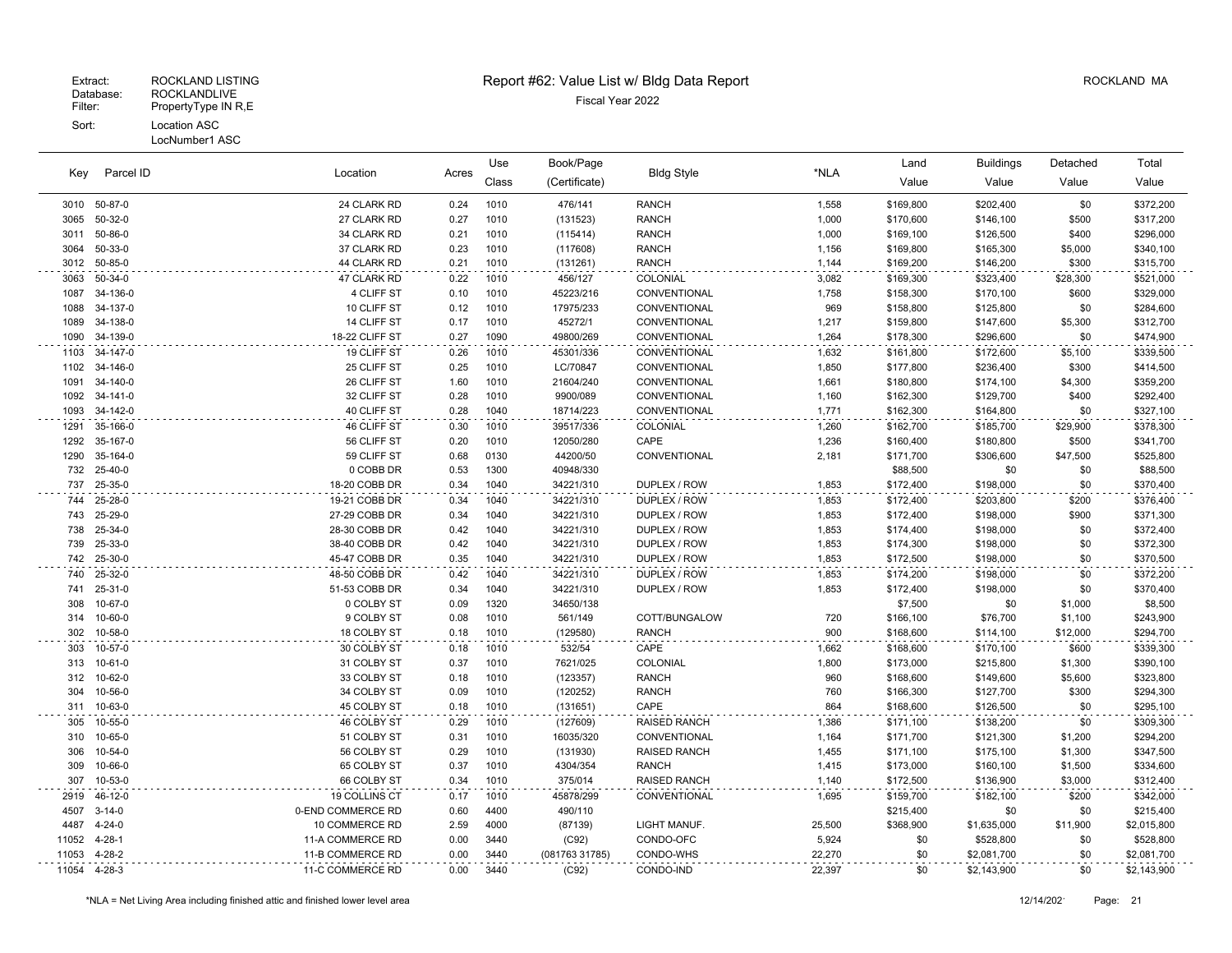## Extract: ROCKLAND LISTING **Report #62: Value List w/ Bldg Data Report** Allem Report ROCKLAND MA

Use

Book/Page Land Buildings Detached

| Key          | Parcel ID                | Location                         | Acres        | Class        | (Certificate)          | <b>Bldg Style</b>                   | *NLA           | Value                  | Value                  | Value            | Value                  |
|--------------|--------------------------|----------------------------------|--------------|--------------|------------------------|-------------------------------------|----------------|------------------------|------------------------|------------------|------------------------|
| 11055        | 4-28-4                   | 11-D COMMERCE RD                 | 0.00         | 3440         | (C92)                  | CONDO-WHS                           | 7,360          | \$0                    | \$678,900              | \$4,600          | \$683,500              |
| 4488         | $4 - 25 - 0$             | 20 COMMERCE RD                   | 8.92         | 4400         | (59166)                |                                     |                | \$827,800              | \$0                    | \$0              | \$827,800              |
| 4489         | $4 - 26 - 0$             | 21 COMMERCE RD                   | 1.69         | 4000         | (120549)               | LAB-DISPENSARY                      | 18,944         | \$294,400              | \$1,936,000            | \$53,200         | \$2,283,600            |
| 4492         | $3 - 7 - 0$              | 30 COMMERCE RD                   | 4.50         | 4000         | (115534)               | <b>INDUSTRIAL</b>                   | 162,931        | \$1,067,600            | \$10,609,000           | \$20,200         | \$11,696,800           |
| 4470         | $3 - 15 - 0$             | 31 COMMERCE RD                   | 2.73         | 4000         | 34421/268              | LIGHT MANUF.                        | 32,061         | \$457,700              | \$1,761,800            | \$11,800         | \$2,231,300            |
| 3715         | 57-23-0                  | 0 CONCORD ST                     | 7.20         | 1300         | 18776/159              |                                     |                | \$185,000              | \$0                    | \$0              | \$185,000              |
| 3744         | 57-35-0                  | 0 CONCORD ST                     | 0.33         | 1300         | 9660/215               |                                     |                | \$172,000              | \$0                    | \$0              | \$172,000              |
| 3749         | 57-42-0                  | 0 CONCORD ST                     | 0.80         | 9300         | $\prime$               |                                     |                | \$7,100                | \$0                    | \$0              | \$7,100                |
| 3699         | 57-65-0                  | 0 CONCORD ST                     | 0.47         | 1300         | 41691/50               |                                     |                | \$175,600              | \$0                    | \$0              | \$175,600              |
| 4068         | 62-36-0                  | 0 CONCORD ST                     | 5.20         | 1320         | 28919/245              |                                     |                | \$46,300               | \$0                    | \$0              | \$46,300               |
| 4066         | 62-41-0                  | 0 CONCORD ST                     | 2.00         | 1320         | 48716/32               |                                     |                | \$17,800               | \$0                    | \$0              | \$17,800               |
| 4065         | 62-42-0                  | 0 CONCORD ST                     | 1.98         | 1320         | 48716/32               |                                     |                | \$17,600               | \$0                    | \$0              | \$17,600               |
| 4064         | 62-43-0                  | 0 CONCORD ST                     | 1.84         | 1320         | 37548/217              |                                     |                | \$16,400               | \$0                    | \$0              | \$16,400               |
| 4063         | 62-44-0                  | 0 CONCORD ST                     | 1.86         | 1320         | 37548/217              |                                     |                | \$16,600               | \$0                    | \$0              | \$16,600               |
| 4062         | 62-46-0                  | 0 CONCORD ST                     | 1.66         | 1320         | 28919/257              |                                     |                | \$14,800               | \$0                    | \$0              | \$14,800               |
| 3304         | $52 - 18 - 0$            | 13 CONCORD ST                    | 0.22         | 1010         | 41842/41               | CONVENTIONAL                        | 1,797          | \$169,300              | \$202,200              | \$0              | \$371,500              |
| 3303         | 52-19-0                  | 19 CONCORD ST                    | 0.26         | 1010         | 4411/78                | CONVENTIONAL                        | 1,674          | \$170,400              | \$198,800              | \$9,300          | \$378,500              |
| 3302<br>4774 | 52-20-0<br>$52 - 21 - 0$ | 27 CONCORD ST<br>35 CONCORD ST   | 0.30<br>0.32 | 1010<br>1010 | 37140/264<br>37858/319 | CONVENTIONAL<br><b>RAISED RANCH</b> | 1,537<br>1,196 | \$171,300<br>\$171,900 | \$164,700<br>\$210,500 | \$3,300<br>\$0   | \$339,300<br>\$382,400 |
| 3301         | 52-22-0                  | 41 CONCORD ST                    | 0.33         | 1010         | 50463/120              | <b>RANCH</b>                        | 624            | \$172,200              | \$124,200              | \$700            | \$297,100              |
| 3306         | 52-175-0                 | 44 CONCORD ST                    | 0.19         | 1040         | 52151/182              | CONVENTIONAL                        | 2,516          | \$168,800              | \$228,700              | \$1,100          | \$398,600              |
| 3300         | 52-23-0                  | 47 CONCORD ST                    | 0.31         | 1010         | 3467/585               | <b>RANCH</b>                        | 960            | \$171,800              | \$150,100              | \$700            | \$322,600              |
| 3307         | 52-176-0                 | 50 CONCORD ST                    | 0.31         | 1110         | 52361/280              | 4-8 UNIT                            | 5,760          | \$171,600              | \$617,600              | \$0              | \$789,200              |
| 3299         | 52-24-0                  | 53 CONCORD ST                    | 0.31         | 1010         | 6961/52                | CAPE                                | 1,476          | \$171,800              | \$192,000              | \$1,000          | \$364,800              |
| 3308         | 52-177-0                 | 62 CONCORD ST                    | 0.27         | 1110         | (129856)               | 4-8 UNIT                            | 5,077          | \$170,700              | \$491,900              | \$500            | \$663,100              |
| 3298         | 52-25-0                  | 63 CONCORD ST                    | 0.47         | 1010         | 27554/245              | <b>RANCH</b>                        | 1,200          | \$175,500              | \$217,200              | \$27,300         | \$420,000              |
| 3309         | 52-178-0                 | 70 CONCORD ST                    | 0.16         | 1010         | 19441/103              | CONVENTIONAL                        | 1,152          | \$167,900              | \$129,600              | \$1,000          | \$298,500              |
| 3297         | 52-26-0                  | 73 CONCORD ST                    | 0.46         | 1010         | 11155/184              | COLONIAL                            | 2,309          | \$175,300              | \$309,900              | \$0              | \$485,200              |
| 3310         | 52-179-0                 | 74 CONCORD ST                    | 0.16         | 1010         | 51832/42               | CONVENTIONAL                        | 1,312          | \$167,900              | \$152,900              | \$300            | \$321,100              |
| 3311         | 52-180-0                 | 80 CONCORD ST                    | 0.17         | 1010         | 53795/69               | CONVENTIONAL                        | 1,136          | \$168,100              | \$155,300              | \$4,300          | \$327,700              |
| 3296         | 52-27-0                  | 83 CONCORD ST                    | 0.42         | 1010         | 54891/197              | CAPE                                | 1,862          | \$174,300              | \$206,300              | \$100            | \$380,700              |
| 3264         | 52-144-0                 | 94 CONCORD ST                    | 0.30         | 1040         | 44014/62               | CONVENTIONAL                        | 2,154          | \$171,300              | \$228,600              | \$300            | \$400,200              |
| 3295         | 52-34-0                  | 95 CONCORD ST                    | 0.36         | 1010         | 4476/173               | <b>RANCH</b>                        | 1,008          | \$172,800              | \$162,100              | \$4,300          | \$339,200              |
| 3265         | 52-143-0                 | 102 CONCORD ST                   | 0.27         | 1010         | 53755/20               | COLONIAL                            | 1,590          | \$170,700              | \$221,500              | \$17,100         | \$409,300              |
| 3294         | 52-35-0<br>52-142-0      | 107 CONCORD ST                   | 0.31         | 1010<br>1010 | 49380/293              | <b>RANCH</b><br><b>RANCH</b>        | 1,008          | \$171,600              | \$143,400              | \$600            | \$315,600              |
| 3266<br>3293 | 52-36-0                  | 114 CONCORD ST                   | 0.26<br>0.40 | 1010         | 44788/78<br>46861/120  | CAPE                                | 960            | \$170,300              | \$175,900              | \$1,600          | \$347,800              |
| 3292         | 52-38-0                  | 115 CONCORD ST<br>121 CONCORD ST | 0.29         | 1010         | 4112/300               | CONVENTIONAL                        | 2,574<br>1,820 | \$173,800<br>\$171,200 | \$288,900<br>\$180,900 | \$1,300<br>\$400 | \$464,000<br>\$352,500 |
| 3289         | 52-39-0                  | 124 CONCORD ST                   | 0.24         | 1010         | 40696/186              | <b>RAISED RANCH</b>                 | 1,708          | \$170,000              | \$189,300              | \$0              | \$359,300              |
| 3748         | $57-41-0$                | 129 CONCORD ST                   | 0.26         | 1010         | 41451/16               | CONVENTIONAL                        | 1,544          | \$170,300              | \$199,500              | \$2,100          | \$371,900              |
| 3692         | $57 - 3 - 0$             | 132 CONCORD ST                   | 0.33         | 1040         | 50629/282              | <b>CONVERSION</b>                   | 4,072          | \$172,200              | \$395,900              | \$600            | \$568,700              |
| 3747         | 57-40-0                  | 135 CONCORD ST                   | 0.24         | 1010         | 34153/238              | CONVENTIONAL                        | 1,416          | \$170,000              | \$160,700              | \$6,400          | \$337,100              |
| 3746         | 57-38-0                  | 143 CONCORD ST                   | 0.40         | 1010         | 3989/591               | CONVENTIONAL                        | 1,560          | \$173,700              | \$146,900              | \$2,900          | \$323,500              |
| 3745         | 57-37-0                  | 149 CONCORD ST                   | 0.66         | 1010         | 49245/237              | CONVENTIONAL                        | 1,473          | \$180,100              | \$210,200              | \$0              | \$390,300              |
| 7344         | 57-76-0                  | 149-R CONCORD ST                 | 0.49         | 1320         | 22770/345              |                                     |                | \$4,400                | \$0                    | \$0              | \$4,400                |
| 3694         | $57 - 4 - 0$             | 150 CONCORD ST                   | 0.31         | 1010         | 42850/5                | <b>COLONIAL</b>                     | 1,370          | \$171,600              | \$170,800              | \$0              | \$342,400              |
|              |                          |                                  |              |              |                        |                                     |                |                        |                        |                  |                        |

\*NLA = Net Living Area including finished attic and finished lower level area 12/14/202 Page: 22

Total

LocNumber1 ASC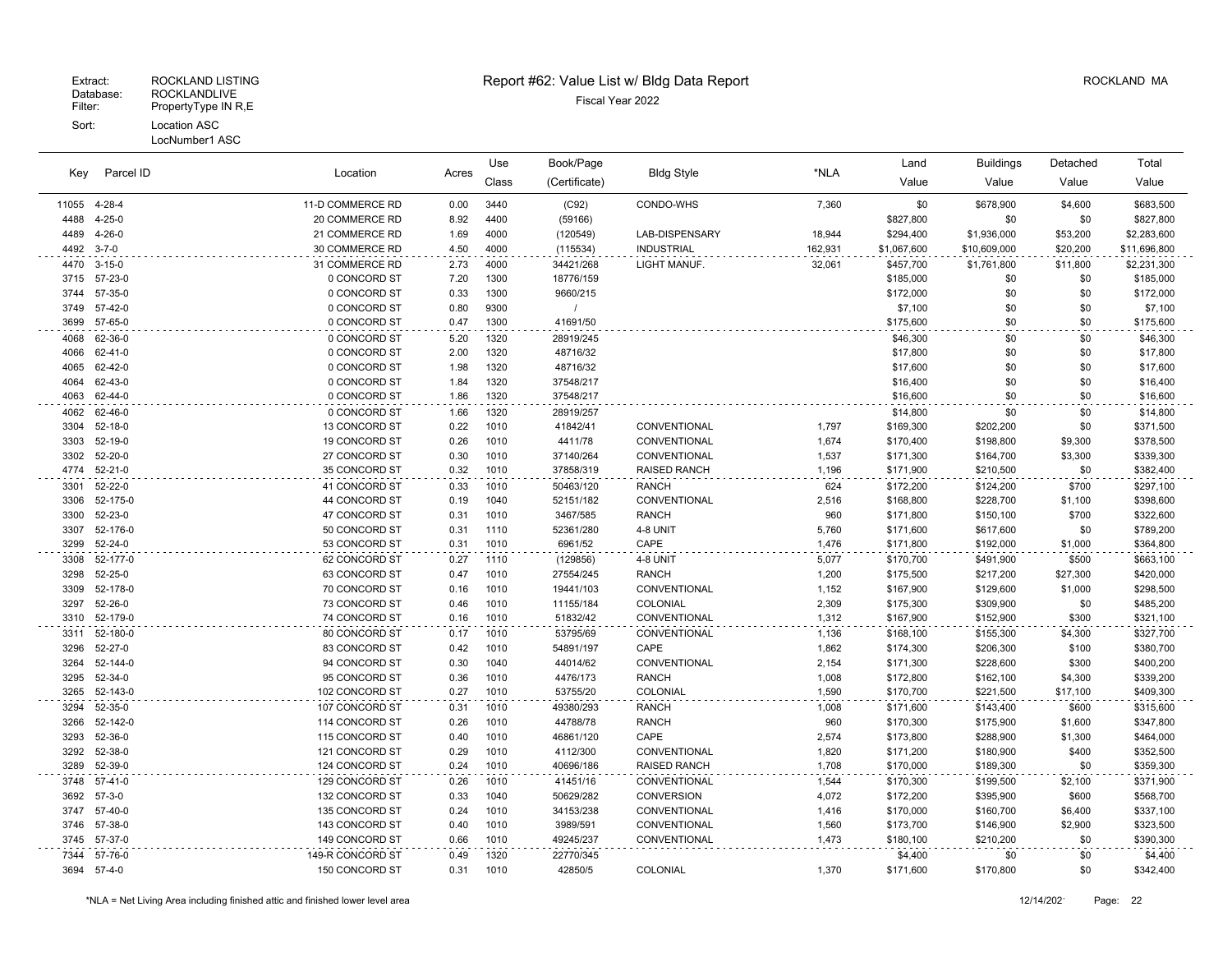|              |                      |                                  |              | Use          | Book/Page              |                                 |                | Land                   | Buildings              | Detached        | Total                  |
|--------------|----------------------|----------------------------------|--------------|--------------|------------------------|---------------------------------|----------------|------------------------|------------------------|-----------------|------------------------|
| Key          | Parcel ID            | Location                         | Acres        | Class        | (Certificate)          | <b>Bldg Style</b>               | *NLA           | Value                  | Value                  | Value           | Value                  |
|              | 3695 57-5-0          | 168 CONCORD ST                   | 94.80        | 3800         | 35246/227              | CLUB/LODGE/HALL                 | 13,216         | \$1,133,200            | \$1,053,000            | \$588,300       | \$2,774,500            |
| 3743         | 57-34-0              | 173 CONCORD ST                   | 0.33         | 1010         | 2245/497               | <b>RANCH</b>                    | 1,148          | \$172,000              | \$150,200              | \$13,500        | \$335,700              |
| 3742         | 57-33-0              | 177 CONCORD ST                   | 0.41         | 1010         | 44544/185              | CONVENTIONAL                    | 1,491          | \$174,100              | \$173,300              | \$2,700         | \$350,100              |
| 3741         | 57-32-0              | 181 CONCORD ST                   | 0.20         | 1010         | 55356/307              | CAPE                            | 1,700          | \$168,900              | \$247,600              | \$800           | \$417,300              |
| 3740         | 57-31-0              | 197 CONCORD ST                   | 0.58         | 1010         | 49224/104              | CONVENTIONAL                    | 1,410          | \$178,200              | \$156,600              | \$10,300        | \$345,100              |
| 3696         | $57 - 6 - 0$         | 200 CONCORD ST                   | 0.72         | 1010         | 54940/3                | CONVENTIONAL                    | 2,440          | \$181,600              | \$372,600              | \$18,500        | \$572,700              |
| 3739         | 57-30-0              | 201 CONCORD ST                   | 4.43         | 1010         | 22200/309              | COLONIAL                        | 2,024          | \$215,100              | \$288,900              | \$1,300         | \$505,300              |
| 3697         | 57-64-0              | 210 CONCORD ST                   | 0.48         | 1010         | 17588/071              | COLONIAL                        | 2,476          | \$175,900              | \$402,200              | \$1,500         | \$579,600              |
| 3738         | 57-29-0              | 211 CONCORD ST                   | 1.59         | 1010         | 49389/286              | COLONIAL                        | 2,172          | \$189,800              | \$245,600              | \$20,700        | \$456,100              |
| 3737         | 57-28-0              | 217 CONCORD ST                   | 1.86         | 1010         | 40216/337              | <b>RANCH</b>                    | 1,000          | \$192,200              | \$182,700              | \$700           | \$375,600              |
| 3736         | 57-27-0              | 225 CONCORD ST                   | 0.48         | 1010         | 6101/52                | CONVENTIONAL                    | 2,178          | \$175,700              | \$253,300              | \$6,200         | \$435,200              |
| 3735         | 57-26-0              | 231 CONCORD ST                   | 0.41         | 1010         | 54891/114              | COTT/BUNGALOW                   | 1,144          | \$174,000              | \$166,100              | \$0             | \$340,100              |
| 3734         | 57-25-0              | 237 CONCORD ST                   | 0.59         | 1010         | 37761/324              | COTT/BUNGALOW                   | 891            | \$178,300              | \$106,400              | \$10,900        | \$295,600              |
| 3700         | $57 - 8 - 0$         | 240 CONCORD ST                   | 0.50         | 1050         | 48450/41               | <b>CONVERSION</b>               | 2,943          | \$176,300              | \$323,300              | \$1,900         | \$501,500              |
| 3702         | 57-10-0              | 250 CONCORD ST                   | 1.26         | 1010         | (129600)               | COLONIAL                        | 968            | \$186,900              | \$63,400               | \$0             | \$250,300              |
| 3733         | 57-45-0              | 251 CONCORD ST                   | 0.35         | 1010         | 45697/89               | CAPE                            | 1,428          | \$172,700              | \$206,100              | \$900           | \$379,700              |
| 3718         | 57-46-0              | 265 CONCORD ST                   | 0.35         | 1010         | 12843/164              | COLONIAL                        | 2,518          | \$172,500              | \$305,800              | \$1,300         | \$479,600              |
| 3703         | $57-11-0$            | 268 CONCORD ST                   | 1.23         | 1010         | ()                     | <b>SPLIT LEVEL</b>              | 1,988          | \$186,600              | \$256,700              | \$800           | \$444,100              |
| 3717         | 57-47-0              | 277 CONCORD ST                   | 0.39         | 1010         | 15196/059              | COLONIAL                        | 1,952          | \$173,600              | \$262,700              | \$9,400         | \$445,700              |
| 3704         | 57-12-0              | 284 CONCORD ST                   | 0.31         | 1010         | 51790/231              | SPLIT LEVEL                     | 1,848          | \$171,700              | \$232,900              | \$39,500        | \$444,100              |
| 3716         | 57-48-0              | 287 CONCORD ST                   | 0.36         | 1010         | 53447/52               | COLONIAL                        | 1,632          | \$172,900              | \$228,300              | \$800           | \$402,000              |
| 3705         | 57-13-0              | 292 CONCORD ST                   | 0.63         | 1010         | 11644/190              | <b>RAISED RANCH</b>             | 2,142          | \$179,500              | \$250,700              | \$6,200         | \$436,400              |
| 3714         | 57-22-0              | 297 CONCORD ST                   | 0.93         | 1010         | 3770/246               | <b>RAISED RANCH</b>             | 2,803          | \$183,900              | \$270,600              | \$14,100        | \$468,600              |
| 3713         | $57 - 21 - 0$        | 307 CONCORD ST                   | 1.38         | 1010         | 46329/N/A              | CONVENTIONAL                    | 1,240          | \$187,900              | \$150,700              | \$33,800        | \$372,400              |
| 3706         | $57-14-0$            | 308 CONCORD ST                   | 0.63         | 1010         | 3999/439               | <b>RAISED RANCH</b>             | 2,427          | \$179,500              | \$281,300              | \$600           | \$461,400              |
| 3712         | 57-19-0              | 317 CONCORD ST                   | 0.35         | 1010         | 26911/263              | CONVENTIONAL                    | 878            | \$172,700              | \$126,100              | \$8,800         | \$307,600              |
| 6502         | 57-70-0              | 320 CONCORD ST                   | 0.66         | 1300         | 54287/47               |                                 |                | \$45,100               | \$0                    | \$0             | \$45,100               |
| 7168         | 57-72-0              | 330 CONCORD ST                   | 0.75         | 1010         | 46018/105              | <b>RANCH</b>                    | 3,505          | \$182,300              | \$554,400              | \$0             | \$736,700              |
| 3711         | 57-18-0              | 333 CONCORD ST                   | 0.30         | 1010         | (27451)                | COLONIAL                        | 1,994          | \$171,400              | \$211,500              | \$100           | \$383,000              |
| 3710         | 57-17-0              | 343 CONCORD ST                   | 0.71         | 1010         | 19008/304              | <b>RAISED RANCH</b>             | 2,397          | \$181,200              | \$269,900              | \$15,200        | \$466,300              |
| 6501         | 57-71-0              | 346 CONCORD ST                   | 0.75         | 1010         | 19811/298              | CAPE                            | 2,364          | \$182,300              | \$357,300              | \$0             | \$539,600              |
| 4069         | 62-35-0              | 365 CONCORD ST                   | 5.48         | 1010<br>1010 | 16754/267              | COLONIAL                        | 3,188          | \$224,400              | \$491,200              | \$25,700        | \$741,300              |
| 3709         | 57-66-0              | 366 CONCORD ST                   | 0.71         |              | 5304/165               | <b>RAISED RANCH</b>             | 2,572          | \$181,500              | \$297,200              | \$3,500         | \$482,200              |
| 10378        | 62-149-0<br>58-159-0 | 375 CONCORD ST<br>384 CONCORD ST | 1.01<br>1.68 | 1010<br>1010 | 48819/108              | <b>RAISED RANCH</b><br>COLONIAL | 2,256          | \$184,700              | \$258,600              | \$200           | \$443,500              |
| 7165<br>4067 | 62-37-0              | 385 CONCORD ST                   | 1.16         | 1010         | 46008/147<br>19964/301 | CAPE                            | 4,500<br>2,552 | \$190,600<br>\$186,000 | \$540,700<br>\$371,100 | \$21,400<br>\$0 | \$752,700<br>\$557,100 |
| 7164         | 58-160-0             | 386 CONCORD ST                   | 1.63         | 1010         | 52995/241              | COLONIAL                        | 2,992          | \$190,200              | \$422,300              | \$0             | \$612,500              |
| 7163         | 62-148-0             | 388 CONCORD ST                   | 0.84         | 1010         | 41641/98               | COLONIAL                        | 3,050          | \$183,200              | \$410,300              | \$0             | \$593,500              |
|              | 62-40-0              |                                  |              |              |                        |                                 |                |                        |                        |                 |                        |
| 4061<br>4071 | 62-39-0              | 389 CONCORD ST<br>390 CONCORD ST | 0.56<br>0.53 | 1010<br>1010 | 3221/46<br>46074/208   | CAPE<br><b>RAISED RANCH</b>     | 1,754<br>1,352 | \$177,700<br>\$176,900 | \$218,300<br>\$203,700 | \$18,400<br>\$0 | \$414,400<br>\$380,600 |
| 4077         | 63-14-0              | 404 CONCORD ST                   | 2.00         | 1010         | 10252/164              | CONVENTIONAL                    | 1,762          | \$193,500              | \$216,700              | \$4,600         | \$414,800              |
| 4060         | 62-45-0              | 407 CONCORD ST                   | 0.59         | 1010         | 14075/192              | CAPE                            | 1,208          | \$178,400              | \$173,700              | \$300           | \$352,400              |
| 4024         | 62-47-0              | 419 CONCORD ST                   | 3.27         | 1010         | 47978/66               | COLONIAL                        | 5,938          | \$193,500              | \$762,800              | \$1,600         | \$957,900              |
| 4023         | 62-48-0              | 421 CONCORD ST                   | 2.03         | 1010         |                        | <b>NS RANCH</b>                 | 2,808          | \$188,000              | \$461,900              | \$2,300         |                        |
| 10906        | $63 - 2 - 1$         | 423 CONCORD ST                   | 1.50         | 1020         | 50316/209<br>48122/70  | CONDO                           | 1,522          | \$0                    | \$377,700              | \$0             | \$652,200<br>\$377,700 |
| 10904 63-2-2 |                      | 425 CONCORD ST                   | 0.00         | 1020         | 48269/74               | CONDO                           | 1.868          | \$0                    | \$400,600              | \$0             | \$400,600              |
|              |                      |                                  |              |              |                        |                                 |                |                        |                        |                 |                        |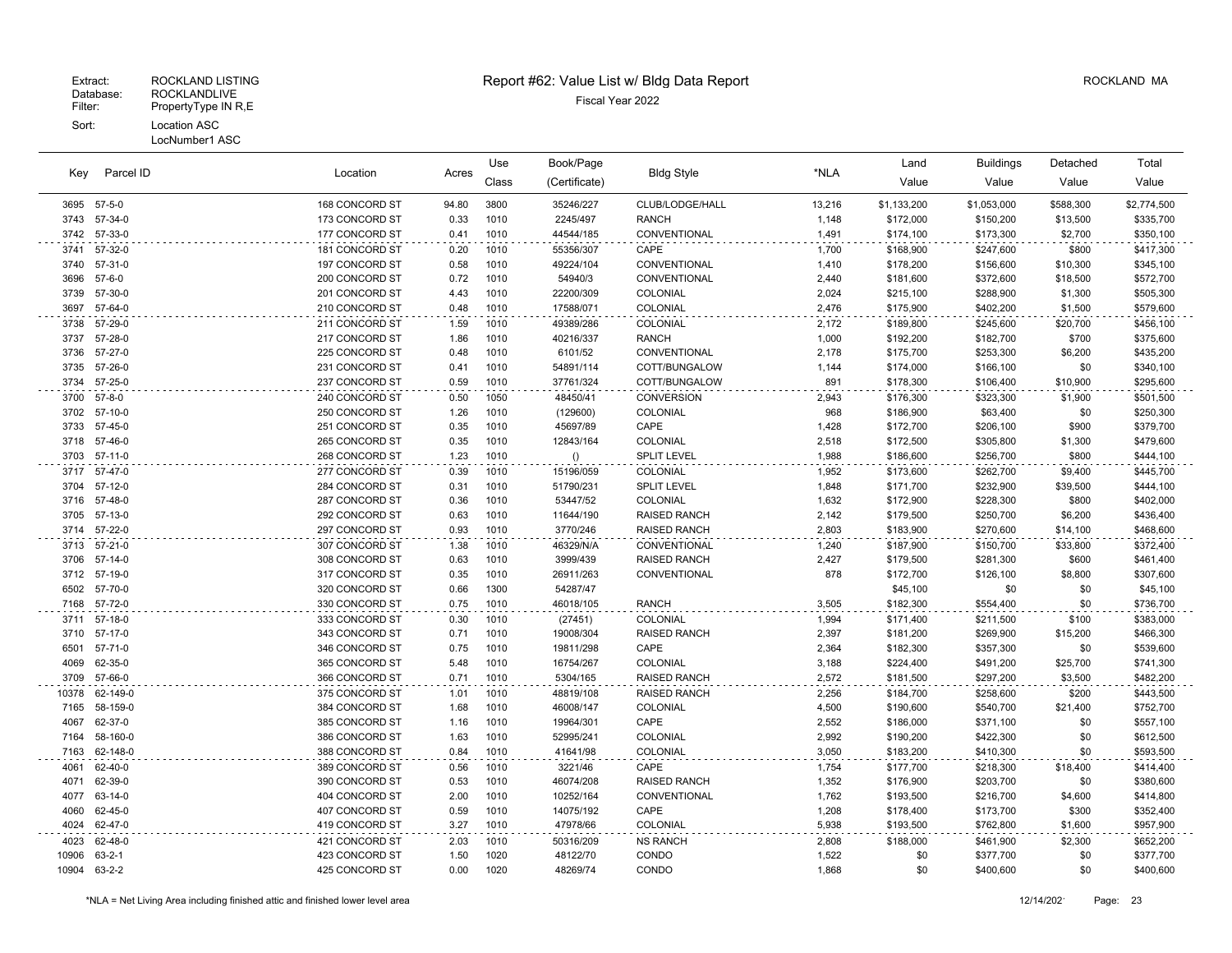## Fiscal Year 2022 Database: ROCKLANDLIVE Filter: PropertyType IN R,E Sort: Location ASC

# Extract: ROCKLAND LISTING Report #62: Value List w/ Bldg Data Report ROCKLAND MA

 36-188-0 3 CORN MILL WAY 0.23 1010 54988/168 COLONIAL 2,054 \$178,200 \$373,900 \$0 \$552,100 36-203-0 4 CORN MILL WAY 0.25 1010 44686/316 COLONIAL 1,710 \$178,800 \$39,100 \$1,300 \$219,200 36-189-0 5 CORN MILL WAY 0.23 1010 48619/314 COLONIAL 1,710 \$178,200 \$334,400 \$0 \$512,600 36-202-0 6 CORN MILL WAY 0.25 1010 51508/104 COLONIAL 1,869 \$178,800 \$409,200 \$0 \$588,000 36-190-0 7 CORN MILL WAY 0.23 1010 45125/119 COLONIAL 2,078 \$178,200 \$60,400 \$0 \$238,600 36-201-0 8 CORN MILL WAY 0.25 1010 51274/111 COLONIAL 1,844 \$178,800 \$41,400 \$0 \$220,200 36-191-0 9 CORN MILL WAY 0.28 1010 45148/109 NS RANCH 1,584 \$179,300 \$357,000 \$1,000 \$537,300 36-200-0 10 CORN MILL WAY 0.26 1010 46409/59 COLONIAL 1,874 \$178,900 \$377,800 \$700 \$557,400 36-192-0 11 CORN MILL WAY 0.28 1010 44204/17 COLONIAL 2,440 \$179,300 \$450,600 \$1,600 \$631,500 36-199-0 12 CORN MILL WAY 0.25 1010 46406/309 COLONIAL 2,054 \$178,700 \$62,100 \$0 \$240,800 36-193-0 13 CORN MILL WAY 0.28 1010 45777/245 CAPE 2,365 \$179,300 \$454,400 \$0 \$633,700 36-198-0 14 CORN MILL WAY 0.25 1010 54714/205 NS RANCH 1,584 \$178,700 \$365,100 \$0 \$543,800 10539 36-194-0 15 CORN MILL WAY 0.28 1010 45990/326 COLONIAL 1,805 \$179,300 \$37,700 \$0 \$217,000 36-197-0 16 CORN MILL WAY 0.25 1010 45954/84 COLONIAL 2,042 \$178,800 \$403,700 \$0 \$582,500 36-195-0 17 CORN MILL WAY 0.28 1010 50183/100 NS RANCH 1,606 \$179,300 \$355,600 \$500 \$535,400 41-69-0 18 CORN MILL WAY 0.25 1010 49997/1 COLONIAL 2,429 \$178,800 \$469,500 \$22,800 \$671,100 36-196-0 19 CORN MILL WAY 0.28 1010 45071/272 COLONIAL 1,956 \$179,300 \$376,000 \$0 \$555,300 41-68-0 21 CORN MILL WAY 0.28 1010 44872/35 COLONIAL 1,710 \$179,300 \$342,400 \$0 \$521,700 41-67-0 23 CORN MILL WAY 0.28 1010 44633/146 COLONIAL 1,710 \$179,300 \$14,800 \$18,200 \$212,300 41-66-0 25 CORN MILL WAY 0.28 1010 44880/103 NS RANCH 1,640 \$179,300 \$364,200 \$0 \$543,500

| Key          | Parcel ID      | Location        | Acres | Use   | Book/Page     | <b>Bldg Style</b>   | *NLA  | Land      | <b>Buildings</b> | Detached | Total     |
|--------------|----------------|-----------------|-------|-------|---------------|---------------------|-------|-----------|------------------|----------|-----------|
|              |                |                 |       | Class | (Certificate) |                     |       | Value     | Value            | Value    | Value     |
| 10907        | 63-5-1         | 427 CONCORD ST  | 1.55  | 1020  | 45390/184     | CONDO               | 1,810 | \$0       | \$393,900        | \$0      | \$393,900 |
| 10905 63-5-2 |                | 429 CONCORD ST  | 0.00  | 1020  | 44926/147     | CONDO               | 1,234 | \$0       | \$352,500        | \$0      | \$352,500 |
| 4089         | 63-24-0        | 430 CONCORD ST  | 0.34  | 1010  | 17982/055     | <b>RANCH</b>        | 1,351 | \$172,400 | \$211,600        | \$11,000 | \$395,000 |
| 4090         | 63-23-0        | 442 CONCORD ST  | 0.28  | 1010  | 20343/308     | <b>RANCH</b>        | 912   | \$170,900 | \$158,200        | \$800    | \$329,900 |
| 4202         | 63-4-0         | 449 CONCORD ST  | 0.34  | 1010  | ()            | <b>RAISED RANCH</b> | 1,481 | \$172,400 | \$156,500        | \$600    | \$329,500 |
| 4091         | 63-22-0        | 452 CONCORD ST  | 0.28  | 1010  | 9950/094      | <b>RANCH</b>        | 950   | \$170,900 | \$162,200        | \$500    | \$333,600 |
| 4092         | 63-21-0        | 462 CONCORD ST  | 0.27  | 1010  | 52119/320     | <b>RANCH</b>        | 1,148 | \$170,700 | \$189,300        | \$0      | \$360,000 |
| 4195 63-9-0  |                | 469 CONCORD ST  | 0.35  | 1010  | 15357/123     | <b>RAISED RANCH</b> | 1,500 | \$172,500 | \$175,400        | \$600    | \$348,500 |
| 4107         | 63-39-0        | 472 CONCORD ST  | 0.19  | 1010  | 55754/57      | <b>RANCH</b>        | 1,108 | \$168,800 | \$195,900        | \$700    | \$365,400 |
|              | 4108 63-40-0   | 482 CONCORD ST  | 0.25  | 1010  | 23353/182     | <b>RANCH</b>        | 1,092 | \$170,200 | \$136,000        | \$600    | \$306,800 |
| 4110         | 63-42-0        | 510 CONCORD ST  | 0.23  | 1010  | 39810/336     | <b>RANCH</b>        | 1,092 | \$169,800 | \$99,900         | \$600    | \$270,300 |
| 4049         | 62-75-0        | 15 CONDON CIR   | 0.22  | 1010  | 39515/226     | <b>RANCH</b>        | 1,056 | \$169,300 | \$174,600        | \$0      | \$343,900 |
| 4048         | 62-76-0        | 17 CONDON CIR   | 0.32  | 1010  | 46072/243     | <b>RANCH</b>        | 1,104 | \$171,800 | \$151,800        | \$0      | \$323,600 |
| 4047         | 62-77-0        | 21 CONDON CIR   | 0.31  | 1010  | 49978/149     | <b>RANCH</b>        | 1,160 | \$171,600 | \$175,300        | \$0      | \$346,900 |
| 4050         | 62-87-0        | 24 CONDON CIR   | 0.25  | 1010  | 47103/296     | <b>RANCH</b>        | 936   | \$170,100 | \$159,400        | \$400    | \$329,900 |
| 4046         | 62-78-0        | 29 CONDON CIR   | 0.23  | 1010  | 6834/142      | <b>RANCH</b>        | 936   | \$169,700 | \$177,200        | \$0      | \$346,900 |
|              | 4045 62-79-0   | 39 CONDON CIR   | 0.22  | 1010  | 52292/134     | <b>RANCH</b>        | 880   | \$169,500 | \$141,900        | \$300    | \$311,700 |
| 4044         | 62-80-0        | 47 CONDON CIR   | 0.21  | 1010  | 51494/324     | <b>RANCH</b>        | 880   | \$169,200 | \$144,000        | \$400    | \$313,600 |
| 4051         | 62-85-0        | 52 CONDON CIR   | 0.21  | 1010  | 5705/233      | <b>RANCH</b>        | 936   | \$169,200 | \$163,100        | \$600    | \$332,900 |
| 4043         | 62-81-0        | 57 CONDON CIR   | 0.23  | 1010  | 14526/054     | COLONIAL            | 1,924 | \$169,600 | \$253,800        | \$0      | \$423,400 |
|              | 4042 62-82-0   | 61 CONDON CIR   | 0.25  | 1010  | 51692/268     | <b>RANCH</b>        | 988   | \$170,100 | \$170,200        | \$1,000  | \$341,300 |
| 4041         | 62-83-0        | 67 CONDON CIR   | 0.21  | 1010  | 51958/243     | <b>RANCH</b>        | 936   | \$169,200 | \$183,300        | \$0      | \$352,500 |
| 10524        | 36-204-0       | 0 CORN MILL WAY | 0.46  | 1320  | 50932/297     |                     |       | \$200     | \$0              | \$0      | \$200     |
| 10561        | 41-70-0        | 0 CORN MILL WAY | 4.75  | 1320  | 50932/297     |                     |       | \$2,100   | \$0              | \$0      | \$2,100   |
|              | 10532 36-187-0 | 1 CORN MILL WAY | 0.23  | 1010  | 44970/287     | CAPE                | 2,378 | \$178,200 | \$437,400        | \$0      | \$615,600 |
|              | 10519 36-174-0 | 2 CORN MILL WAY | 0.25  | 1010  | 50213/169     | CAPE                | 2,365 | \$178,800 | \$433,800        | \$0      | \$612,600 |

LocNumber1 ASC

| *NLA = Net Living Area including finished attic and finished lower level area | 12/14/202 | Page: 24 |  |
|-------------------------------------------------------------------------------|-----------|----------|--|
|-------------------------------------------------------------------------------|-----------|----------|--|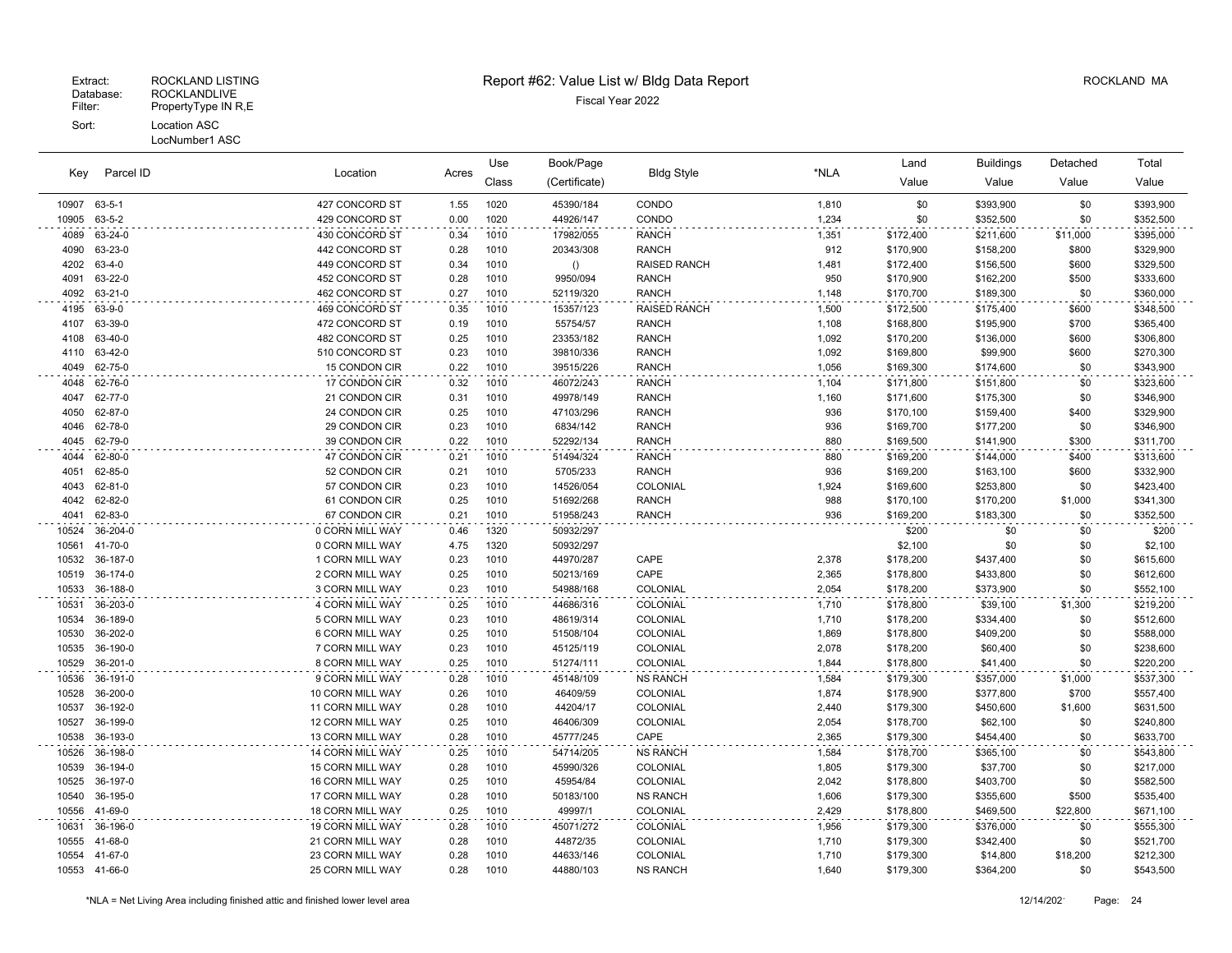Extract: ROCKLAND LISTING Report #62: Value List w/ Bldg Data Report ROCKLAND MA

Location Acres Value Value Value Value Key Book/Page Land Buildings Detached (Certificate) Bldg Style \*NLA Class Use Parcel ID Total 41-65-0 27 CORN MILL WAY 0.28 1010 45785/8 COLONIAL 1,700 \$179,300 \$42,600 \$0 \$221,900 41-64-0 29 CORN MILL WAY 0.28 1010 53020/229 COLONIAL 1,710 \$179,300 \$341,800 \$0 \$521,100 71-47-0 1 CORNET STETSON DR 0.27 1010 12024/131 CAPE 1,666 \$187,700 \$236,900 \$11,900 \$436,500 71-24-0 2 CORNET STETSON DR 0.31 1010 48547/282 COLONIAL 2,556 \$188,900 \$411,200 \$3,900 \$604,000 71-48-0 3 CORNET STETSON DR 0.26 1010 48195/196 CAPE 2,685 \$187,500 \$346,100 \$700 \$534,300 71-23-0 4 CORNET STETSON DR 0.31 1010 47319/184 COLONIAL 1,872 \$188,800 \$265,900 \$600 \$455,300 71-49-0 5 CORNET STETSON DR 0.25 1010 11454/041 COLONIAL 2,557 \$187,200 \$347,700 \$700 \$535,600 71-22-0 6 CORNET STETSON DR 0.27 1010 11615/320 CAPE 2,506 \$187,700 \$354,400 \$26,800 \$568,900 71-50-0 7 CORNET STETSON DR 0.25 1010 51568/1 COLONIAL 2,145 \$187,300 \$331,400 \$0 \$518,700 71-21-0 8 CORNET STETSON DR 0.25 1010 11871/251 COLONIAL 1,639 \$187,300 \$248,100 \$0 \$435,400 67-65-0 9 CORNET STETSON DR 0.25 1010 11812/157 COLONIAL 2,229 \$187,300 \$310,500 \$600 \$498,400 67-59-0 10 CORNET STETSON DR 0.25 1010 42704/328 COLONIAL 2,016 \$187,300 \$320,400 \$21,400 \$529,100 67-64-0 11 CORNET STETSON DR 0.25 1010 11714/150 COLONIAL 2,621 \$187,300 \$352,500 \$500 \$540,300 67-58-0 12 CORNET STETSON DR 0.25 1010 43466/18 COLONIAL 1,792 \$187,300 \$279,200 \$12,500 \$479,000 67-63-0 13 CORNET STETSON DR 0.25 1010 12291/188 CAPE 2,570 \$187,300 \$364,200 \$500 \$552,000 67-57-0 14 CORNET STETSON DR 0.25 1010 51287/29 COLONIAL 1,639 \$187,300 \$254,500 \$500 \$442,300 67-62-0 15 CORNET STETSON DR 0.25 1010 13627/336 COLONIAL 1,695 \$187,300 \$278,500 \$0 \$465,800 67-56-0 16 CORNET STETSON DR 0.25 1010 47536/117 COLONIAL 2,016 \$187,300 \$291,200 \$300 \$478,800 67-61-0 17 CORNET STETSON DR 0.27 1010 49930/236 COLONIAL 1,695 \$187,700 \$277,600 \$13,700 \$479,000 67-55-0 18 CORNET STETSON DR 0.25 1010 39944/160 COLONIAL 2,556 \$187,300 \$348,900 \$700 \$536,900 67-60-0 19 CORNET STETSON DR 0.25 1010 51834/252 COLONIAL 1,946 \$187,200 \$297,000 \$0 \$484,200 67-54-0 20 CORNET STETSON DR 0.31 1010 42549/166 CAPE 2,195 \$188,700 \$312,300 \$500 \$501,500 67-53-0 22 CORNET STETSON DR 0.40 1010 11511/109 COLONIAL 1,695 \$191,300 \$277,900 \$3,800 \$473,000 33-49-0 6 COTTONWOOD LN 0.29 1010 35584/294 RANCH 2,084 \$171,100 \$278,500 \$0 \$449,600 33-29-0 11 COTTONWOOD LN 0.29 1010 27422/024 RAISED RANCH 1,952 \$171,200 \$245,200 \$9,000 \$425,400 33-50-0 14 COTTONWOOD LN 0.17 1010 15191/336 RANCH 1,302 \$168,300 \$204,900 \$300 \$373,500 33-51-0 22 COTTONWOOD LN 0.26 1010 44693/45 RANCH 1,066 \$170,400 \$187,300 \$400 \$358,100 33-28-0 23 COTTONWOOD LN 0.31 1010 49143/335 RANCH 1,365 \$171,500 \$176,300 \$14,800 \$362,600 33-52-0 28 COTTONWOOD LN 0.24 1010 39543/60 RANCH 1,236 \$169,900 \$142,700 \$700 \$313,300 33-27-0 29 COTTONWOOD LN 0.29 1010 3318/752 RANCH 1,110 \$171,200 \$164,600 \$0 \$335,800 33-26-0 37 COTTONWOOD LN 0.29 1010 18770/105 COLONIAL 1,982 \$171,100 \$242,800 \$1,500 \$415,400 33-53-0 38 COTTONWOOD LN 0.24 1010 34395/046 COLONIAL 2,218 \$169,900 \$295,000 \$500 \$465,400 33-135-0 47 COTTONWOOD LN 0.54 1010 55864/297 COLONIAL 3,390 \$177,100 \$409,200 \$600 \$586,900 33-54-0 48 COTTONWOOD LN 0.45 1010 16352/070 CAPE 1,714 \$175,100 \$209,300 \$0 \$384,400 2881 46-201-0 0 CRESCENT ST 0.40 1320 1900/407 \$3,600 \$0 \$0 \$3,600 \$0 \$3,600 2438 45-105-15 15 15 CRESCENT ST 0.18 1020 36584/272-73 CONDO 16.1279 \$0 \$253,900 \$0 \$253,900 \$0 \$253,900 10633 45-105-17 10 17 CRESCENT ST 0.00 1020 41468/120 CONDO 1,416 \$0 \$258,100 \$0 \$258,100 \$0 \$258,100 45-104-0 25 CRESCENT ST 0.19 1010 31261/38 COLONIAL 1,430 \$160,300 \$174,400 \$11,700 \$346,400 45-101-0 30 CRESCENT ST 0.23 1010 50905/225 CONVENTIONAL 1,790 \$161,200 \$265,900 \$6,100 \$433,200 45-103-0 31 CRESCENT ST 0.19 9610 2872/34 CAPE 1,755 \$160,400 \$211,800 \$400 \$372,600 46-182-0 37 CRESCENT ST 0.23 1010 40895/23 RANCH 1,664 \$161,200 \$259,800 \$400 \$421,400 45-102-0 38 CRESCENT ST 0.22 1010 52791/207 CONVENTIONAL 1,805 \$160,900 \$221,000 \$0 \$381,900 46-183-0 46 CRESCENT ST 0.21 1010 7377/101 COTT/BUNGALOW 1,431 \$160,800 \$138,400 \$1,600 \$300,800 46-179-0 49 CRESCENT ST 0.31 1040 55763/38 CONVENTIONAL 2,200 \$162,900 \$266,500 \$0 \$429,400 46-184-0 54 CRESCENT ST 0.23 1010 44908/109 CONVENTIONAL 1,286 \$161,100 \$154,100 \$400 \$315,600 46-185-0 60 CRESCENT ST 0.24 1010 51755/138 CONVENTIONAL 1,659 \$161,500 \$265,100 \$4,400 \$431,000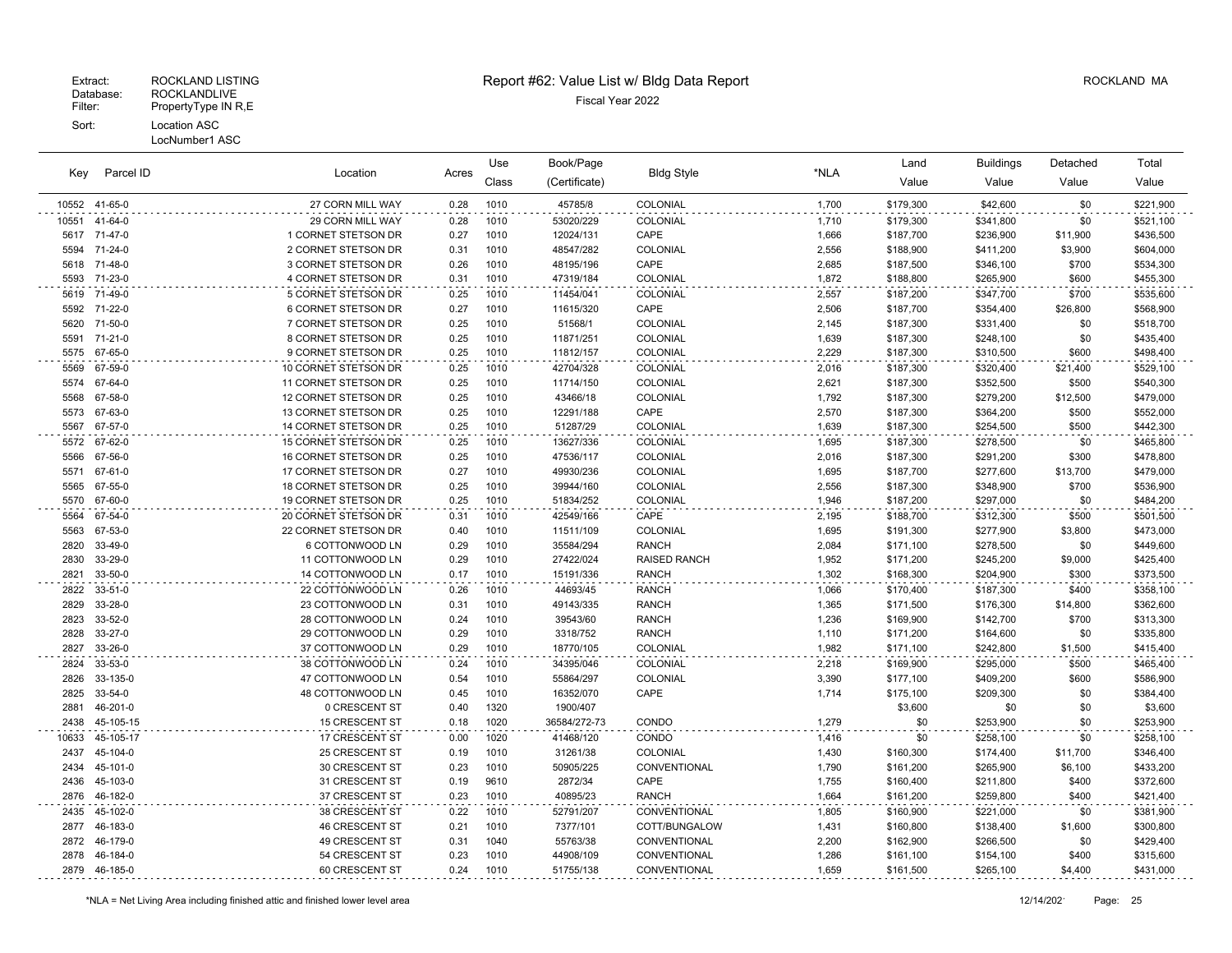#### Fiscal Year 2022 Database: ROCKLANDLIVE Extract: ROCKLAND LISTING Report #62: Value List w/ Bldg Data Report ROCKLAND MA Filter: PropertyType IN R,E Sort: Location ASC LocNumber1 ASC

Location Acres Value Value Value Value Key Book/Page Land Buildings Detached (Certificate) Bldg Style \*NLA Class Use Parcel ID Total 46-178-0 61 CRESCENT ST 0.32 1010 4509/82 CONVENTIONAL 1,504 \$163,300 \$171,900 \$2,000 \$337,200 46-177-0 69 CRESCENT ST 0.21 1010 49057/32 CONVENTIONAL 1,536 \$160,700 \$218,100 \$4,900 \$383,700 46-186-0 72 CRESCENT ST 0.48 1010 46469/325 CONVENTIONAL 1,297 \$166,900 \$177,800 \$4,800 \$349,500 46-188-0 74 CRESCENT ST 0.45 1010 41563/99 CONVENTIONAL 1,946 \$166,300 \$221,300 \$4,500 \$392,100 46-176-0 75 CRESCENT ST 0.21 1010 52019/306 CONVENTIONAL 1,499 \$160,700 \$231,200 \$0 \$391,900 46-189-0 86 CRESCENT ST 0.21 1010 53295/65 CAPE 1,372 \$160,800 \$175,800 \$7,100 \$343,700 46-173-0 87 CRESCENT ST 0.21 1010 9787/183 CONVENTIONAL 2,196 \$160,700 \$210,100 \$500 \$371,300 46-190-0 92 CRESCENT ST 0.20 1010 44672/348 CONVENTIONAL 1,369 \$160,600 \$127,800 \$1,600 \$290,000 46-172-0 93 CRESCENT ST 0.22 1010 6248/270 COTT/BUNGALOW 1,810 \$161,100 \$159,700 \$0 \$320,800 46-191-0 94-96 CRESCENT ST 0.06 1040 51283/349 CONVENTIONAL 2,048 \$157,300 \$217,600 \$0 \$374,900 46-161-0 127 CRESCENT ST 0.14 1040 50782/99 CONVENTIONAL 1,832 \$159,100 \$197,400 \$4,500 \$361,000 46-212-0 132 CRESCENT ST 0.10 1010 44998/333 CONVENTIONAL 1,083 \$158,300 \$156,500 \$900 \$315,700 46-160-0 133 CRESCENT ST 0.09 1010 55380/263 SPLIT LEVEL 1,325 \$158,000 \$184,900 \$100 \$343,000 46-109-0 168 CRESCENT ST 0.37 1010 20104/346 CAPE 1,248 \$164,500 \$193,500 \$700 \$358,700 46-140-0 173 CRESCENT ST 0.25 1010 51829/95 CONVENTIONAL 1,460 \$161,600 \$179,900 \$4,300 \$345,800 46-110-0 180 CRESCENT ST 0.31 1040 46990/347 CONVENTIONAL 2,988 \$162,900 \$340,000 \$10,000 \$512,900 46-111-0 184-186 CRESCENT ST 0.22 1040 40379/255 CONVENTIONAL 2,019 \$160,900 \$217,300 \$1,000 \$379,200 46-139-0 185 CRESCENT ST 0.54 1010 36886/278 CONVENTIONAL 1,709 \$168,400 \$199,600 \$4,100 \$372,100 46-112-0 190 CRESCENT ST 0.23 1010 55530/274 CONVENTIONAL 1,922 \$161,300 \$230,800 \$12,600 \$404,700 46-138-0 193 CRESCENT ST 0.32 1010 49387/114 CONVENTIONAL 2,054 \$163,300 \$265,600 \$13,700 \$442,600 46-113-0 196 CRESCENT ST 0.20 1040 35656/039 CONVENTIONAL 1,861 \$160,600 \$195,900 \$100 \$356,600 46-114-0 200 CRESCENT ST 0.19 1010 49698/338 CONVENTIONAL 1,312 \$160,300 \$211,800 \$5,800 \$377,900 46-137-0 201 CRESCENT ST 0.30 1010 48511/331 CONVENTIONAL 1,962 \$162,800 \$241,600 \$4,800 \$409,200 46-136-0 207 CRESCENT ST 0.25 1010 19656/266 CONVENTIONAL 2,081 \$161,800 \$168,700 \$3,200 \$333,700 46-115-0 208 CRESCENT ST 0.22 1010 17830/147 CONVENTIONAL 1,221 \$160,900 \$121,100 \$500 \$282,500 46-116-0 214 CRESCENT ST 0.20 1010 50510/77 CONVENTIONAL 1,373 \$160,600 \$186,100 \$21,200 \$367,900 46-135-0 215 CRESCENT ST 0.33 1010 45960/117 CONVENTIONAL 1,916 \$163,600 \$222,900 \$1,500 \$388,000 46-117-0 220 CRESCENT ST 0.27 1010 54737/334 CONVENTIONAL 1,384 \$162,100 \$181,600 \$0 \$343,700 46-134-0 223 CRESCENT ST 0.55 1010 39412/251 CONVENTIONAL 2,255 \$168,500 \$193,500 \$10,300 \$372,300 46-118-0 224 CRESCENT ST 0.23 1010 46122/98 CONVENTIONAL 1,430 \$161,300 \$152,600 \$0 \$313,900 46-119-0 230 CRESCENT ST 0.48 1010 48635/262 CONVENTIONAL 1,885 \$167,100 \$220,300 \$0 \$387,400 46-120-0 236 CRESCENT ST 0.20 1040 31957/196 CONVENTIONAL 2,281 \$160,600 \$205,800 \$7,300 \$373,700 46-133-0 237 CRESCENT ST 0.34 1010 46799/156 CONVENTIONAL 2,098 \$163,800 \$242,100 \$0 \$405,900 46-121-0 242 CRESCENT ST 0.32 1010 49830/47 CONVENTIONAL 1,754 \$163,200 \$189,500 \$18,200 \$370,900 46-122-0 248 CRESCENT ST 0.20 1050 45222/194 CONVENTIONAL 1,768 \$160,500 \$206,500 \$0 \$367,000 50-89-0 16 CULVER DR 0.21 1010 (108389) COLONIAL 1,984 \$169,100 \$227,500 \$1,200 \$397,800 50-81-0 17 CULVER DR 0.22 1010 389/032 RANCH 864 \$169,300 \$123,100 \$800 \$293,200 50-90-0 26 CULVER DR 0.21 1010 217/69 RANCH 864 \$169,100 \$149,300 \$600 \$319,000 50-91-0 34 CULVER DR 0.21 1010 (129339) RANCH 1,024 \$169,100 \$174,400 \$400 \$343,900 5-30-0 21 CURRY ST 0.34 1010 10477/347 CONVENTIONAL 1,900 \$163,800 \$240,500 \$12,100 \$416,400 5-37-0 24 CURRY ST 0.23 1010 13542/100 RANCH 828 \$161,200 \$118,900 \$200 \$280,300 5-38-0 28 CURRY ST 0.23 1010 28592/345 CONVENTIONAL 1,252 \$161,200 \$109,300 \$2,000 \$272,500 5-28-0 29 CURRY ST 0.52 1010 13134/171 CONVENTIONAL 1,211 \$167,900 \$136,000 \$200 \$304,100 5-39-0 46 CURRY ST 0.34 1010 34970/007 CAPE 1,456 \$163,800 \$184,900 \$400 \$349,100 46-41-0 7 CUSTER ST 0.21 1010 7882/068 RANCH 880 \$160,800 \$145,700 \$300 \$306,800 46-222-0 14 CUSTER ST 0.18 1010 5591/151 RANCH 1,404 \$160,200 \$207,900 \$0 \$368,100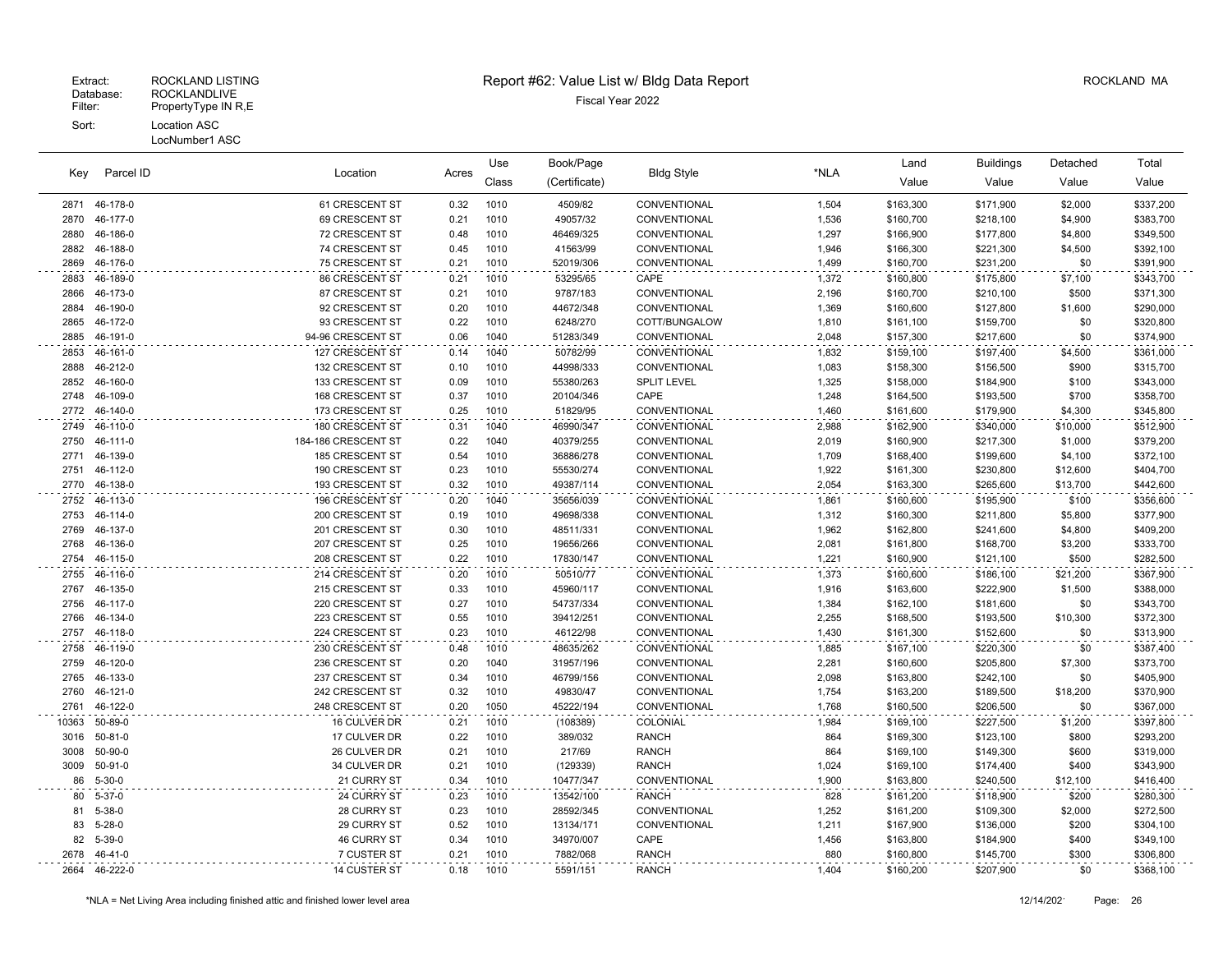#### LocNumber1 ASC

| Key          | Parcel ID           | Location                     | Acres        | Use          | Book/Page           | <b>Bldg Style</b>        | *NLA           | Land                   | <b>Buildings</b>       | Detached           | Total                  |
|--------------|---------------------|------------------------------|--------------|--------------|---------------------|--------------------------|----------------|------------------------|------------------------|--------------------|------------------------|
|              |                     |                              |              | Class        | (Certificate)       |                          |                | Value                  | Value                  | Value              | Value                  |
| 2677         | 46-40-0             | 17 CUSTER ST                 | 0.23         | 1010         | 23708/193           | COTT/BUNGALOW            | 1,568          | \$161,200              | \$141,000              | \$0                | \$302,200              |
| 2676         | 46-39-0             | 21 CUSTER ST                 | 0.22         | 1010         | 16868/101           | CONVENTIONAL             | 1,934          | \$161,000              | \$210,300              | \$5,500            | \$376,800              |
| 2665         | 46-28-0             | 22 CUSTER ST                 | 0.27         | 1040         | 47006/165           | CONVENTIONAL             | 2,370          | \$162,200              | \$279,000              | \$300              | \$441,500              |
| 2675         | 46-38-0             | 27 CUSTER ST                 | 0.41         | 1010         | 26801/185           | CONVENTIONAL             | 1,229          | \$165,300              | \$154,100              | \$6,200            | \$325,600              |
| 2666         | 46-29-0             | 28 CUSTER ST                 | 0.27         | 1010         | 24004/295           | CONVENTIONAL             | 1,167          | \$162,100              | \$125,600              | \$0                | \$287,700              |
| 2667         | 46-30-0             | 34 CUSTER ST                 | 0.57         | 1040         | 38164/260           | CONVENTIONAL             | 1,957          | \$169,000              | \$217,800              | \$6,400            | \$393,200              |
| 2674         | 46-37-0             | 37 CUSTER ST                 | 0.20         | 1010         | 52008/295           | CONVENTIONAL             | 1,326          | \$160,400              | \$154,700              | \$4,000            | \$319,100              |
| 2673         | 46-36-0             | 43 CUSTER ST                 | 0.27         | 1010         | 51230/340           | CONVENTIONAL             | 1,209          | \$162,200              | \$150,100              | \$3,000            | \$315,300              |
| 2058         | 40-183-0            | 44 CUSTER ST                 | 0.33         | 1010         | 53292/18            | CONVENTIONAL             | 1,438          | \$163,400              | \$189,300              | \$2,700            | \$355,400              |
| 2672         | 46-35-0             | 49 CUSTER ST                 | 0.26         | 1040         | 55129/131           | CONVENTIONAL             | 1,678          | \$161,800              | \$211,400              | \$300              | \$373,500              |
| 2059         | 40-182-0            | 50 CUSTER ST                 | 0.35         | 1010         | 52628/70            | CONVENTIONAL             | 1,625          | \$164,000              | \$191,500              | \$5,000            | \$360,500              |
| 2671         | 46-34-0             | 53 CUSTER ST                 | 0.28         | 1010         | 55424/253           | COTT/BUNGALOW            | 838            | \$162,400              | \$120,900              | \$4,100            | \$287,400              |
| 2060         | 40-181-0            | 58 CUSTER ST                 | 0.41         | 1010         | 41829/31            | CONVENTIONAL             | 1,450          | \$165,300              | \$192,900              | \$7,900            | \$366,100              |
| 2670         | 46-33-0             | 59 CUSTER ST                 | 0.24         | 1010         | 6952/97             | COTT/BUNGALOW            | 792            | \$161,500              | \$111,300              | \$3,600            | \$276,400              |
| 2669         | 46-32-0             | 67 CUSTER ST                 | 0.26         | 1010         | 17926/119           | <b>RAISED RANCH</b>      | 1,376          | \$161,900              | \$167,400              | \$500              | \$329,800              |
| 2061         | 40-180-0<br>46-31-0 | 68 CUSTER ST                 | 0.48         | 1040<br>1010 | 37177/207           | CONVENTIONAL<br>COLONIAL | 1,959          | \$167,000              | \$248,800              | \$1,200            | \$417,000              |
| 2668<br>2062 | 40-179-0            | 73 CUSTER ST<br>74 CUSTER ST | 0.79<br>0.30 | 1010         | 9448/121<br>9344/10 | CONVENTIONAL             | 2,002<br>1,828 | \$173,600<br>\$162,800 | \$290,200<br>\$222,900 | \$5,500<br>\$4,800 | \$469,300<br>\$390,500 |
| 2063         | 40-178-0            | 84 CUSTER ST                 | 0.22         | 1010         | 15018/174           | CONVENTIONAL             | 1,921          | \$161,100              | \$204,600              | \$300              | \$366,000              |
| 3373         | 53-156-0            | 11 DAMON RD                  | 0.31         | 1010         | (119194)            | <b>RAISED RANCH</b>      | 1,734          | \$171,700              | \$187,000              | \$1,200            | \$359,900              |
| 3357         | 53-171-0            | 22 DAMON RD                  | 0.29         | 1040         | 441/91              | <b>CONVERSION</b>        | 1,900          | \$171,200              | \$207,400              | \$8,500            | \$387,100              |
| 3372         | 53-157-0            | 23 DAMON RD                  | 0.51         | 1010         | (127407)            | <b>RANCH</b>             | 1,136          | \$176,600              | \$207,500              | \$900              | \$385,000              |
| 3358         | 53-170-0            | 30 DAMON RD                  | 0.29         | 1010         | (119986)            | <b>SPLIT LEVEL</b>       | 2,568          | \$171,200              | \$238,700              | \$11,100           | \$421,000              |
| 3371         | 53-158-0            | 31 DAMON RD                  | 0.73         | 1010         | (120040)            | COLONIAL                 | 1,416          | \$181,900              | \$196,600              | \$700              | \$379,200              |
| 3370         | 53-159-0            | 43 DAMON RD                  | 0.72         | 1010         | LC/128061           | COLONIAL                 | 1,820          | \$181,700              | \$259,400              | \$11,700           | \$452,800              |
| 3359         | 53-169-0            | 44 DAMON RD                  | 0.39         | 1010         | 555/135             | COLONIAL                 | 1,568          | \$173,600              | \$208,700              | \$200              | \$382,500              |
| 3369         | 53-160-0            | 53 DAMON RD                  | 0.36         | 1010         | 247/142             | CAPE                     | 1,344          | \$173,000              | \$184,000              | \$400              | \$357,400              |
| 3364         | 53-177-0            | 54 DAMON RD                  | 1.84         | 1010         | (111481)            | COLONIAL                 | 3,833          | \$192,000              | \$597,000              | \$75,100           | \$864,100              |
| 3368         | 53-161-0            | 65 DAMON RD                  | 0.29         | 1010         | (116191)            | COLONIAL                 | 1,372          | \$171,100              | \$205,000              | \$400              | \$376,500              |
| 3360         | 53-168-0            | 66 DAMON RD                  | 0.28         | 1010         | 450/118             | RAISED RANCH             | 1,683          | \$170,900              | \$177,100              | \$400              | \$348,400              |
| 3367         | 53-162-0            | 75 DAMON RD                  | 0.28         | 1010         | 495/108             | <b>RAISED RANCH</b>      | 2,940          | \$170,900              | \$252,000              | \$23,500           | \$446,400              |
| 3361         | 53-167-0            | 76 DAMON RD                  | 0.28         | 1010         | (131496)            | COLONIAL                 | 2,100          | \$170,900              | \$257,300              | \$12,400           | \$440,600              |
| 3366         | 53-163-0            | 85 DAMON RD                  | 0.28         | 1010         | 286/123             | CAPE                     | 1,344          | \$170,900              | \$186,600              | \$600              | \$358,100              |
| 3362         | 53-166-0            | 86 DAMON RD                  | 0.28         | 1010         | (119778)            | <b>RAISED RANCH</b>      | 1,626          | \$170,900              | \$191,800              | \$900              | \$363,600              |
| 3365         | 53-164-0            | 97 DAMON RD                  | 0.29         | 1010         | (113311)            | RAISED RANCH             | 1,451          | \$171,000              | \$159,900              | \$700              | \$331,600              |
| 3363         | 53-165-0            | 98 DAMON RD                  | 0.28         | 1010         | 227/42              | COLONIAL                 | 1,572          | \$170,900              | \$208,000              | \$400              | \$379,300              |
| 3827         | 58-141-0            | 107 DAMON RD                 | 0.29         | 1010         | 314/160             | COLONIAL                 | 1,400          | \$171,100              | \$195,800              | \$0                | \$366,900              |
| 3828         | 58-154-0            | 108 DAMON RD                 | 0.28         | 1010         | 502/74              | <b>RAISED RANCH</b>      | 2,070          | \$170,900              | \$211,000              | \$500              | \$382,400              |
| 3826         | 58-142-0            | 115 DAMON RD                 | 0.29         | 1010         | 203/94              | <b>RAISED RANCH</b>      | 1,399          | \$171,200              | \$184,300              | \$600              | \$356,100              |
| 3829         | 58-153-0            | 116 DAMON RD                 | 0.28         | 1010         | (125414)            | COLONIAL                 | 1,492          | \$170,900              | \$193,500              | \$0                | \$364,400              |
| 3825         | 58-143-0            | 129 DAMON RD                 | 0.29         | 1010         | LC/121913           | COLONIAL                 | 1,372          | \$171,200              | \$142,700              | \$0                | \$313,900              |
| 3830         | 58-152-0            | 130 DAMON RD                 | 0.28         | 1010         | 518/183             | <b>RAISED RANCH</b>      | 1,683          | \$170,900              | \$172,000              | \$0                | \$342,900              |
| 3824         | 58-144-0            | 139 DAMON RD                 | 0.29         | 1010         | (116149)            | CAPE                     | 1,552          | \$171,300              | \$228,000              | \$300              | \$399,600              |
| 3831         | 58-151-0            | 140 DAMON RD                 | 0.28         | 1010         | 406/04              | COLONIAL                 | 2,548          | \$170,900              | \$283,800              | \$0                | \$454,700              |
| 3823         | 58-145-0            | 153 DAMON RD                 | 0.29         | 1040         | 566/31              | <b>CONVERSION</b>        | 2,172          | \$171,200              | \$303,800              | \$600              | \$475,600              |
| 3832         | 58-150-0            | 154 DAMON RD                 | 0.28         | 1010         | (124330)            | <b>RAISED RANCH</b>      | 2,618          | \$170,900              | \$223,600              | \$300              | \$394,800              |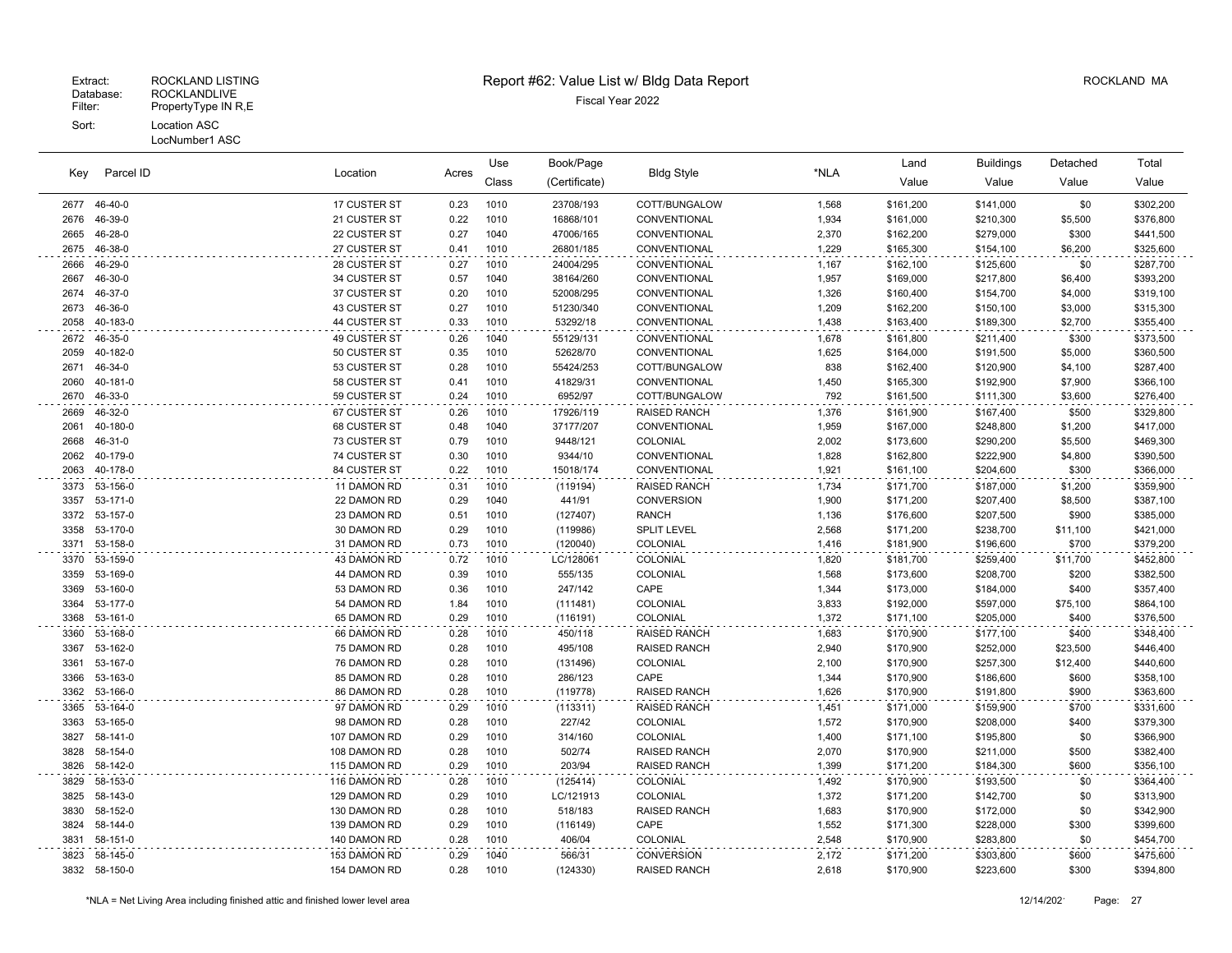## Extract: ROCKLAND LISTING **Report #62: Value List w/ Bldg Data Report** Alleman and RockLAND MA

|      |               | Location            |       | Use   | Book/Page     |                     | *NLA  | Land      | <b>Buildings</b> | Detached | Total     |
|------|---------------|---------------------|-------|-------|---------------|---------------------|-------|-----------|------------------|----------|-----------|
| Key  | Parcel ID     |                     | Acres | Class | (Certificate) | <b>Bldg Style</b>   |       | Value     | Value            | Value    | Value     |
|      | 3822 58-146-0 | 163 DAMON RD        | 0.29  | 1010  | (121972)      | RAISED RANCH        | 2,259 | \$171,100 | \$256,400        | \$0      | \$427,500 |
| 3833 | 58-149-0      | 164 DAMON RD        | 0.28  | 1010  | 564/52        | RAISED RANCH        | 1,840 | \$170,900 | \$209,600        | \$400    | \$380,900 |
| 3821 | 58-147-0      | 173 DAMON RD        | 0.29  | 1010  | 554/57        | COLONIAL            | 2,380 | \$171,100 | \$274,600        | \$400    | \$446,100 |
| 3834 | 58-148-0      | 174 DAMON RD        | 0.28  | 1010  | (130488)      | RAISED RANCH        | 1,771 | \$170,900 | \$181,000        | \$200    | \$352,100 |
|      | 5610 71-40-0  | 1 DANIEL TEAGUE DR  | 0.25  | 1010  | 13315/194     | CAPE                | 1,439 | \$187,200 | \$247,500        | \$0      | \$434,700 |
| 5616 | 71-46-0       | 2 DANIEL TEAGUE DR  | 0.30  | 1010  | 53433/169     | CAPE                | 1,566 | \$188,400 | \$237,400        | \$0      | \$425,800 |
| 5611 | 71-41-0       | 3 DANIEL TEAGUE DR  | 0.25  | 1010  | 45321/161     | CAPE                | 1,397 | \$187,200 | \$249,000        | \$4,100  | \$440,300 |
| 5615 | 71-45-0       | 4 DANIEL TEAGUE DR  | 0.26  | 1010  | 28340/082     | COLONIAL            | 1,632 | \$187,400 | \$242,800        | \$600    | \$430,800 |
|      | 5612 71-42-0  | 5 DANIEL TEAGUE DR  | 0.29  | 1010  | 38533/273     | <b>COLONIAL</b>     | 2,168 | \$188,100 | \$320,700        | \$16,400 | \$525,200 |
| 5614 | 71-44-0       | 6 DANIEL TEAGUE DR  | 0.25  | 1010  | 47320/332     | CAPE                | 2,074 | \$187,300 | \$295,600        | \$500    | \$483,400 |
| 5587 | 67-77-0       | 7 DANIEL TEAGUE DR  | 0.28  | 1010  | 49493/191     | COLONIAL            | 2,132 | \$188,100 | \$286,700        | \$1,300  | \$476,100 |
| 5613 | 71-43-0       | 8 DANIEL TEAGUE DR  | 0.27  | 1010  | 48877/95      | COLONIAL            | 2,016 | \$187,700 | \$340,300        | \$700    | \$528,700 |
| 5588 | 67-78-0       | 9 DANIEL TEAGUE DR  | 0.27  | 1010  | 28506/212     | CAPE                | 1,752 | \$187,700 | \$266,500        | \$800    | \$455,000 |
| 5582 | 67-72-0       | 10 DANIEL TEAGUE DR | 0.25  | 1010  | 43971/160     | COLONIAL            | 1,639 | \$187,300 | \$254,700        | \$600    | \$442,600 |
| 5589 | 67-79-0       | 11 DANIEL TEAGUE DR | 0.26  | 1010  | 55034/121     | CAPE                | 1,400 | \$187,400 | \$245,700        | \$800    | \$433,900 |
| 5581 | 67-71-0       | 12 DANIEL TEAGUE DR | 0.25  | 1010  | 31089/258     | CAPE                | 1,500 | \$187,300 | \$234,300        | \$500    | \$422,100 |
| 5580 | 67-70-0       | 14 DANIEL TEAGUE DR | 0.27  | 1010  | 11042/007     | CAPE                | 1,400 | \$187,900 | \$226,400        | \$500    | \$414,800 |
| 5579 | 67-69-0       | 16 DANIEL TEAGUE DR | 0.33  | 1010  | 10555/024     | COLONIAL            | 1,639 | \$189,400 | \$229,600        | \$600    | \$419,600 |
| 2115 | 34-59-0       | 19 DARLING CT       | 0.04  | 1010  | 46444/280     | CONVENTIONAL        | 752   | \$156,700 | \$83,900         | \$0      | \$240,600 |
| 2110 | 34-54-0       | 20 DARLING CT       | 0.05  | 1010  | 53505/85      | COTT/BUNGALOW       | 520   | \$157,000 | \$82,900         | \$300    | \$240,200 |
| 2114 | 34-58-0       | 21 DARLING CT       | 0.04  | 1010  | 24098/002     | CONVENTIONAL        | 777   | \$156,700 | \$92,300         | \$0      | \$249,000 |
| 2113 | 34-57-0       | 25 DARLING CT       | 0.06  | 1010  | 22838/089     | CONVENTIONAL        | 737   | \$157,200 | \$81,200         | \$0      | \$238,400 |
| 2111 | 34-55-0       | 30 DARLING CT       | 0.07  | 1010  | 19119/280     | CONVENTIONAL        | 1,034 | \$157,500 | \$117,600        | \$300    | \$275,400 |
| 2112 | 34-56-0       | 40 DARLING CT       | 0.09  | 1010  | 21672/322     | CONVENTIONAL        | 1,176 | \$157,900 | \$142,200        | \$0      | \$300,100 |
| 3017 | 50-80-0       | 14 DAVIS RD         | 0.23  | 1010  | 524/15        | <b>RANCH</b>        | 864   | \$169,700 | \$141,200        | \$800    | \$311,700 |
| 3015 | 50-82-0       | 15 DAVIS RD         | 0.24  | 1010  | (130410)      | <b>RANCH</b>        | 864   | \$170,000 | \$148,800        | \$300    | \$319,100 |
| 3018 | 50-79-0       | 18 DAVIS RD         | 0.23  | 1010  | (130295)      | <b>RANCH</b>        | 1,296 | \$169,700 | \$213,300        | \$1,300  | \$384,300 |
| 3019 | 50-78-0       | 26 DAVIS RD         | 0.25  | 1010  | 373/128       | RANCH               | 1,200 | \$170,100 | \$193,300        | \$8,000  | \$371,400 |
| 3014 | 50-83-0       | 27 DAVIS RD         | 0.21  | 1010  | (123509)      | <b>RANCH</b>        | 1,323 | \$169,100 | \$188,000        | \$14,700 | \$371,800 |
| 3013 | 50-84-0       | 37 DAVIS RD         | 0.21  | 1010  | (125307)      | <b>RANCH</b>        | 960   | \$169,200 | \$162,100        | \$700    | \$332,000 |
| 3020 | 50-77-0       | 38 DAVIS RD         | 0.21  | 1010  | (126904)      | <b>RANCH</b>        | 1,200 | \$169,200 | \$174,100        | \$500    | \$343,800 |
| 5873 | 76-59-0       | 0 DEACON REED LN    | 0.09  | 1320  | 17440/48      |                     |       | \$800     | \$0              | \$0      | \$800     |
| 5715 | 76-58-0       | 2 DEACON REED LN    | 0.40  | 1010  | 22614/247     | COLONIAL            | 1,928 | \$191,200 | \$335,100        | \$4,300  | \$530,600 |
| 5712 | 76-55-0       | 3 DEACON REED LN    | 0.45  | 1010  | 51832/140     | COLONIAL            | 1,600 | \$192,600 | \$287,100        | \$700    | \$480,400 |
| 5714 | 76-57-0       | 4 DEACON REED LN    | 0.34  | 1010  | 13554/052     | COLONIAL            | 1,600 | \$189,700 | \$253,800        | \$600    | \$444,100 |
| 5662 | 75-55-0       | 5 DEACON REED LN    | 0.50  | 1010  | 45184/271     | COLONIAL            | 2,592 | \$193,900 | \$379,200        | \$600    | \$573,700 |
| 5713 | 76-56-0       | 6 DEACON REED LN    | 0.35  | 1010  | 44443/86      | CAPE                | 1,439 | \$189,900 | \$243,300        | \$3,900  | \$437,100 |
| 5661 | 75-54-0       | 7 DEACON REED LN    | 0.49  | 1010  | 54544/208     | COLONIAL            | 1,814 | \$193,500 | \$294,600        | \$600    | \$488,700 |
| 5660 | 75-53-0       | 8 DEACON REED LN    | 0.52  | 1010  | 13584/270     | COLONIAL            | 1,695 | \$194,400 | \$267,400        | \$500    | \$462,300 |
| 1648 | 39-20-0       | 12 DEERING SQ       | 0.37  | 1010  | 41877/203     | CONVENTIONAL        | 1,318 | \$164,400 | \$152,800        | \$0      | \$317,200 |
| 2164 | $34 - 41 - 0$ | 17 DEERING SQ       | 0.07  | 1010  | 41154/153     | CONVENTIONAL        | 906   | \$157,400 | \$115,000        | \$1,000  | \$273,400 |
| 2165 | 34-37-0       | 20 DEERING SQ       | 0.25  | 1300  | 29222/319     |                     |       | \$129,300 | \$0              | \$0      | \$129,300 |
| 2163 | 34-42-0       | 21 DEERING SQ       | 0.13  | 1010  | 43466/227     | COLONIAL            | 1,426 | \$158,800 | \$164,400        | \$3,600  | \$326,800 |
| 2162 | 34-43-0       | 25 DEERING SQ       | 0.13  | 1010  | 28442/002     | COLONIAL            | 1,140 | \$158,900 | \$127,400        | \$900    | \$287,200 |
| 2166 | 34-39-0       | 30 DEERING SQ       | 0.09  | 1010  | 53709/33      | <b>RANCH</b>        | 840   | \$157,900 | \$128,500        | \$0      | \$286,400 |
| 2167 | 34-38-0       | 34 DEERING SQ       | 0.45  | 1010  | 46421/99      | <b>RAISED RANCH</b> | 1,373 | \$175,000 | \$184,800        | \$400    | \$360,200 |
|      |               |                     |       |       |               |                     |       |           |                  |          |           |

 $\sim$   $\sim$ 

 $\ddot{\phantom{a}}$ 

 $\ddot{\phantom{0}}$ 

 $\ddot{\phantom{0}}$ 

 $\sim$   $\sim$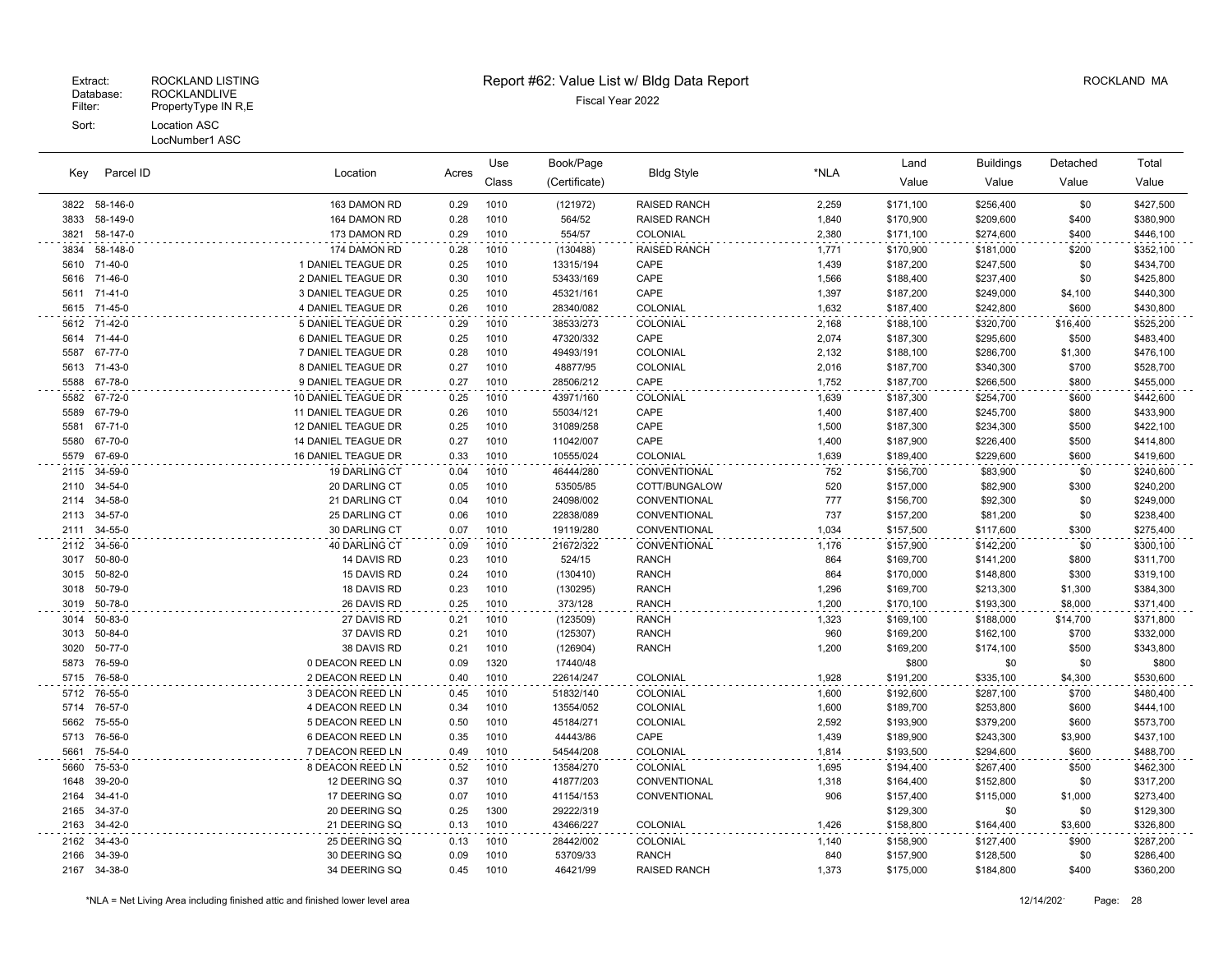#### Patabase: ROCKLANDLIVE<br>Filter: PropertyType IN R,E PropertyType IN R,E Sort: Location ASC LocNumber1 ASC

# Extract: ROCKLAND LISTING CONSULTING REPORT #62: Value List w/ Bldg Data Report Acceleration Consultant ROCKLAND MA

Use

Book/Page Land Buildings Detached

|      |               |                  |       | ---   | boonn ago     |                     |       | ----      |           |          | $\sim$    |
|------|---------------|------------------|-------|-------|---------------|---------------------|-------|-----------|-----------|----------|-----------|
| Key  | Parcel ID     | Location         | Acres | Class | (Certificate) | <b>Bldg Style</b>   | *NLA  | Value     | Value     | Value    | Value     |
|      | 2161 34-44-0  | 35 DEERING SQ    | 0.10  | 1010  | 49855/257     | <b>RANCH</b>        | 822   | \$158,300 | \$129,000 | \$900    | \$288,200 |
|      | 2160 34-237-0 | 39 DEERING SQ    | 0.41  | 1010  | 36241/315     | RAISED RANCH        | 2,949 | \$174,000 | \$321,700 | \$2,000  | \$497,700 |
|      | 2170 34-243-0 | 45 DEERING SQ    | 0.35  | 1010  | (109394)      | <b>RAISED RANCH</b> | 2,107 | \$172,600 | \$197,500 | \$1,100  | \$371,200 |
|      | 2169 34-35-0  | 49 DEERING SQ    | 0.15  | 1010  | 5268/312      | CONVENTIONAL        | 1,684 | \$159,300 | \$162,200 | \$1,800  | \$323,300 |
|      | 2168 34-36-0  | 51 DEERING SQ    | 0.13  | 1010  | 47405/43      | CONVENTIONAL        | 768   | \$158,800 | \$109,000 | \$600    | \$268,400 |
|      | 1645 39-16-0  | 61 DEERING SQ    | 0.19  | 1010  | 25478/244     | <b>SPLIT LEVEL</b>  | 1,332 | \$160,300 | \$132,300 | \$1,400  | \$294,000 |
| 1644 | 39-15-0       | 75 DEERING SQ    | 0.09  | 1010  | (118940)      | CONVENTIONAL        | 1,361 | \$158,000 | \$167,300 | \$0      | \$325,300 |
|      | 1129 34-173-0 | 11 DELPRETE AV   | 0.19  | 1010  | (119711)      | CAPE                | 1,152 | \$160,200 | \$173,000 | \$300    | \$333,500 |
|      | 1128 34-172-0 | 21 DELPRETE AV   | 0.19  | 1010  | 377/168       | CAPE                | 1,344 | \$160,200 | \$189,700 | \$800    | \$350,700 |
|      | 1127 34-171-0 | 31 DELPRETE AV   | 0.19  | 1010  | (113855)      | CAPE                | 1,344 | \$160,200 | \$184,300 | \$0      | \$344,500 |
|      | 1132 34-163-0 | 40 DELPRETE AV   | 0.22  | 1010  | (121777)      | CAPE                | 1,344 | \$161,100 | \$187,700 | \$700    | \$349,500 |
|      | 1126 34-170-0 | 41 DELPRETE AV   | 0.19  | 1010  | (126372)      | CAPE                | 1,344 | \$160,200 | \$186,900 | \$600    | \$347,700 |
|      | 1133 34-164-0 | 44 DELPRETE AV   | 0.21  | 1010  | 201/46        | CAPE                | 2,374 | \$160,800 | \$241,200 | \$3,700  | \$405,700 |
|      | 1125 34-169-0 | 45 DELPRETE AV   | 0.18  | 1010  | 536/93        | COLONIAL            | 1,908 | \$160,100 | \$222,600 | \$800    | \$383,500 |
| 1124 | 34-168-0      | 53 DELPRETE AV   | 0.20  | 1010  | 257/1         | COLONIAL            | 1,550 | \$160,500 | \$199,300 | \$14,400 | \$374,200 |
| 3211 | 52-63-0       | 0 DEXTER RD      | 5.18  | 8010  | 39434/254     |                     |       | \$34,930  | \$0       | \$0      | \$34,930  |
|      | 3212 52-67-0  | 0-REAR DEXTER RD | 0.75  | 1300  | 39434/254     |                     |       | \$182,900 | \$0       | \$0      | \$182,900 |
|      | 3219 52-82-0  | 15 DEXTER RD     | 0.25  | 1010  | 52926/47      | COLONIAL            | 1,944 | \$170,200 | \$268,200 | \$600    | \$439,000 |
|      | 3202 52-80-0  | 18 DEXTER RD     | 0.22  | 1010  | 10478/72      | CONVENTIONAL        | 1,738 | \$169,400 | \$208,600 | \$600    | \$378,600 |
|      | 3203 52-79-0  | 24 DEXTER RD     | 0.21  | 1010  | 51537/254     | CONVENTIONAL        | 958   | \$169,300 | \$149,500 | \$4,600  | \$323,400 |
|      | 3218 52-83-0  | 25 DEXTER RD     | 0.21  | 1010  | 48164/210     | <b>CONVENTIONAL</b> | 1,230 | \$169,300 | \$154,000 | \$600    | \$323,900 |
|      | 3217 52-84-0  | 31 DEXTER RD     | 0.21  | 1010  | 13395/312     | COTT/BUNGALOW       | 680   | \$169,300 | \$73,900  | \$1,200  | \$244,400 |
| 3204 | 52-76-0       | 32 DEXTER RD     | 0.21  | 1010  | 50809/217     | COLONIAL            | 2,498 | \$169,300 | \$358,700 | \$500    | \$528,500 |
|      | 3205 52-75-0  | 40 DEXTER RD     | 0.32  | 1010  | 2529/354      | CAPE                | 1,195 | \$171,900 | \$163,000 | \$800    | \$335,700 |
|      | 3216 52-85-0  | 41 DEXTER RD     | 0.21  | 1010  | 53921/130     | CONVENTIONAL        | 1,656 | \$169,300 | \$202,600 | \$8,100  | \$380,000 |
|      | 3206 52-74-0  | 44 DEXTER RD     | 0.32  | 1010  | 52148/215     | CAPE                | 1,402 | \$171,900 | \$192,000 | \$17,600 | \$381,500 |
|      | 3215 52-86-0  | 49 DEXTER RD     | 0.43  | 1010  | 4180/363      | CAPE                | 1,760 | \$174,500 | \$217,200 | \$1,100  | \$392,800 |
| 3207 | 52-72-0       | 56 DEXTER RD     | 0.25  | 1010  | 42393/121     | CAPE                | 1,280 | \$170,200 | \$169,400 | \$1,300  | \$340,900 |
|      | 3214 52-88-0  | 57 DEXTER RD     | 0.29  | 1010  | 46791/136     | CAPE                | 672   | \$171,100 | \$111,400 | \$0      | \$282,500 |
|      | 3208 52-71-0  | 60 DEXTER RD     | 0.44  | 1010  | 23227/304     | CAPE                | 1,176 | \$174,900 | \$169,200 | \$3,600  | \$347,700 |
|      | 3213 52-89-0  | 63 DEXTER RD     | 0.48  | 1010  | 50802/268     | COLONIAL            | 3,040 | \$175,800 | \$338,400 | \$700    | \$514,900 |
|      | 3209 52-69-0  | 90 DEXTER RD     | 0.56  | 1010  | 51038/112     | <b>RANCH</b>        | 1,168 | \$195,500 | \$150,400 | \$0      | \$345,900 |
|      | 3210 52-66-0  | 91 DEXTER RD     | 0.76  | 1010  | 55090/298     | <b>RANCH</b>        | 3,275 | \$182,400 | \$228,600 | \$3,100  | \$414,100 |
|      | 3914 59-8-0   | 6 DIGRANDE DR    | 0.31  | 1010  | 28870/282     | COLONIAL            | 2,172 | \$171,700 | \$230,700 | \$7,800  | \$410,200 |
|      | 3915 59-9-0   | 16 DIGRANDE DR   | 0.28  | 1010  | 45845/253     | <b>RANCH</b>        | 960   | \$170,900 | \$182,400 | \$8,900  | \$362,200 |
|      | 3913 59-7-0   | 17 DIGRANDE DR   | 0.30  | 1010  | 31820/304     | <b>RANCH</b>        | 960   | \$171,500 | \$174,000 | \$11,600 | \$357,100 |
|      | 3912 59-6-0   | 25 DIGRANDE DR   | 0.28  | 1010  | 50754/335     | <b>RANCH</b>        | 960   | \$170,800 | \$160,500 | \$0      | \$331,300 |
|      | 3916 59-10-0  | 26 DIGRANDE DR   | 0.28  | 1010  | 3970/96       | COLONIAL            | 2,000 | \$170,900 | \$277,300 | \$7,800  | \$456,000 |
|      | 1724 39-86-0  | 0 DIVISION ST    | 0.24  | 4240  | 1990/507      |                     |       | \$137,700 | \$0       | \$0      | \$137,700 |
|      | 1867 39-50-0  | 16 DIVISION ST   | 0.17  | 1010  | 55431/46      | CAPE                | 1,244 | \$159,700 | \$179,400 | \$300    | \$339,400 |
|      | 1521 38-101-0 | 17 DIVISION ST   | 0.57  | 1010  | 46209/344     | COLONIAL            | 2,688 | \$169,100 | \$289,500 | \$300    | \$458,900 |

 39-51-0 24 DIVISION ST 0.22 1010 49717/222 CONVENTIONAL 1,840 \$161,000 \$254,100 \$0 \$415,100 38-100-0 25 DIVISION ST 1.15 1010 54264/279 CAPE 2,383 \$176,800 \$346,100 \$200 \$523,100 38-99-0 37 DIVISION ST 1.11 1010 39966/299 COTT/BUNGALOW 1,355 \$176,400 \$154,400 \$4,700 \$335,500 38-98-0 57 DIVISION ST 1.35 1010 19372/297 RAISED RANCH 1,824 \$178,600 \$180,100 \$500 \$359,200 38-219-0 67 DIVISION ST 0.88 1010 55161/53 RAISED RANCH 960 \$174,400 \$153,000 \$0 \$327,400

Total

\*NLA = Net Living Area including finished attic and finished lower level area 12/14/2021 Page: 29

 $\sim$   $\sim$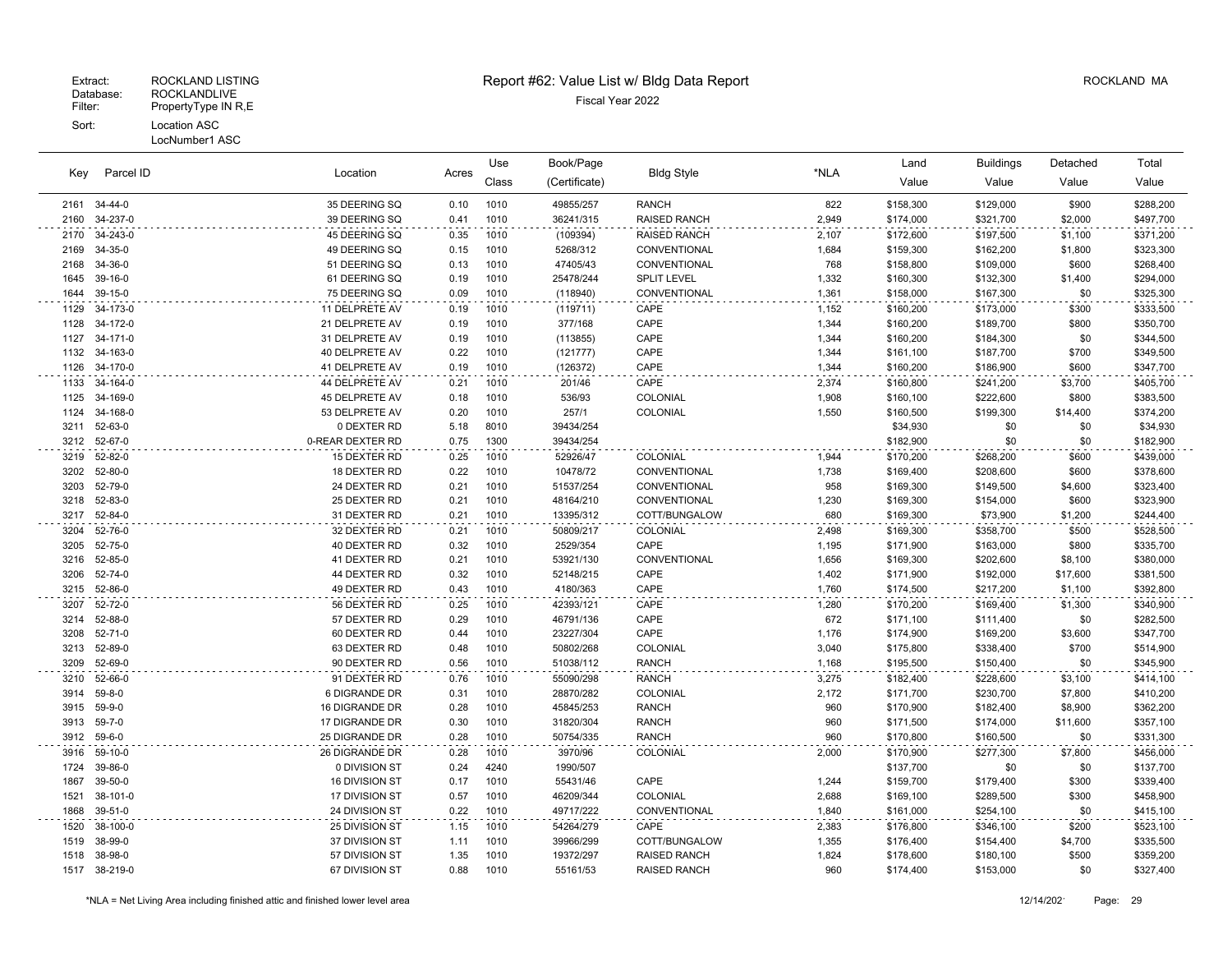|       |              |                  |       | Use   | Book/Page     |                     |       | Land      | <b>Buildings</b> | Detached | Total     |
|-------|--------------|------------------|-------|-------|---------------|---------------------|-------|-----------|------------------|----------|-----------|
| Key   | Parcel ID    | Location         | Acres | Class | (Certificate) | <b>Bldg Style</b>   | *NLA  | Value     | Value            | Value    | Value     |
| 1723  | 39-130-0     | 77 DIVISION ST   | 0.73  | 1050  | 53152/110     | CONVENTIONAL        | 3,149 | \$172,800 | \$332,000        | \$0      | \$504,800 |
| 1722  | 39-131-0     | 83 DIVISION ST   | 0.25  | 1010  | 15725/244     | CONVENTIONAL        | 1,925 | \$161,600 | \$236,500        | \$8,500  | \$406,600 |
| 1721  | 39-132-0     | 91 DIVISION ST   | 0.63  | 1010  | 53922/17      | CONVENTIONAL        | 1,472 | \$170,500 | \$146,000        | \$200    | \$316,700 |
| 1720  | 39-174-0     | 97 DIVISION ST   | 0.24  | 1010  | 4172/715      | CONVENTIONAL        | 2,320 | \$161,400 | \$256,200        | \$2,400  | \$420,000 |
| 1725  | 39-173-0     | 100 DIVISION ST  | 0.14  | 1040  | 52168/333     | CONVENTIONAL        | 1,395 | \$159,000 | \$199,600        | \$0      | \$358,600 |
| 1719  | 39-175-0     | 103 DIVISION ST  | 0.16  | 1010  | 3932/769      | <b>CONVENTIONAL</b> | 1,536 | \$159,700 | \$163,300        | \$600    | \$323,600 |
| 5397  | 39-180-0     | 118 DIVISION ST  | 0.38  | 1010  | 12880/343     | RAISED RANCH        | 3,277 | \$164,600 | \$383,600        | \$800    | \$549,000 |
| 3648  | 56-42-0      | 1 DOMIGAN DR     | 0.50  | 1010  | 55222/48      | CAPE                | 1,428 | \$185,100 | \$252,100        | \$600    | \$437,800 |
| 6240  | 56-99-0      | 2 DOMIGAN DR     | 0.51  | 1010  | 54467/269     | CAPE                | 1,589 | \$185,400 | \$234,700        | \$700    | \$420,800 |
| 6241  | 56-98-0      | 3 DOMIGAN DR     | 0.52  | 1010  | 53489/160     | COLONIAL            | 1,792 | \$185,500 | \$246,700        | \$100    | \$432,300 |
| 6248  | 57-69-0      | 4 DOMIGAN DR     | 0.51  | 1010  | 39632/64      | RAISED RANCH        | 1,646 | \$185,200 | \$230,000        | \$600    | \$415,800 |
| 3771  | 58-59-0      | 17 DOWD RD       | 0.19  | 1010  | 46095/306     | CAPE                | 1,632 | \$168,800 | \$214,600        | \$300    | \$383,700 |
| 3773  | 58-94-0      | 29 DOWD RD       | 0.19  | 1010  | 47441/94      | CAPE                | 1,344 | \$168,800 | \$192,900        | \$700    | \$362,400 |
| 10446 | 71-67-61     | 1 DRIFTWOOD LN   | 0.00  | 1020  | 35354/127     | CONDO               | 1,241 | \$0       | \$358,800        | \$0      | \$358,800 |
| 10435 | 71-67-50     | 2 DRIFTWOOD LN   | 0.00  | 1020  | 50582/235     | CONDO               | 969   | \$0       | \$320,000        | \$0      | \$320,000 |
| 10445 | 71-67-60     | 3 DRIFTWOOD LN   | 0.00  | 1020  | 48160/83      | CONDO               | 1,312 | \$0       | \$397,300        | \$0      | \$397,300 |
| 10436 | 71-67-51     | 4 DRIFTWOOD LN   | 0.00  | 1020  | 34865/038     | CONDO               | 1,229 | \$0       | \$360,000        | \$0      | \$360,000 |
| 10444 | 71-67-59     | 5 DRIFTWOOD LN   | 0.00  | 1020  | 46836/78      | CONDO               | 1,907 | \$0       | \$444,800        | \$0      | \$444,800 |
| 10437 | 71-67-52     | 6 DRIFTWOOD LN   | 0.00  | 1020  | 34725/322     | CONDO               | 1,344 | \$0       | \$377,900        | \$0      | \$377,900 |
| 10443 | 71-67-58     | 7 DRIFTWOOD LN   | 0.00  | 1020  | 54234/12      | CONDO               | 874   | \$0       | \$306,700        | \$0      | \$306,700 |
| 10438 | 71-67-53     | 8 DRIFTWOOD LN   | 0.00  | 1020  | 55710/328     | CONDO               | 1,879 | \$0       | \$435,500        | \$0      | \$435,500 |
| 10442 | 71-67-57     | 9 DRIFTWOOD LN   | 0.00  | 1020  | 34816/299     | CONDO               | 1,205 | \$0       | \$353,400        | \$0      | \$353,400 |
| 10439 | 71-67-54     | 10 DRIFTWOOD LN  | 0.00  | 1020  | 54843/200     | CONDO               | 1,880 | \$0       | \$432,700        | \$0      | \$432,700 |
| 10440 | 71-67-55     | 12 DRIFTWOOD LN  | 0.00  | 1020  | 49722/247     | CONDO               | 2,153 | \$0       | \$437,400        | \$0      | \$437,400 |
| 10441 | 71-67-56     | 14 DRIFTWOOD LN  | 0.00  | 1020  | 56046/208     | CONDO               | 1,502 | \$0       | \$428,700        | \$0      | \$428,700 |
| 1636  | $39-11-0$    | 15 DUBLIN ROW    | 0.16  | 1010  | 13454/217     | CONVENTIONAL        | 1,280 | \$159,500 | \$145,100        | \$900    | \$305,500 |
| 1629  | $39 - 5 - 0$ | 16 DUBLIN ROW    | 0.23  | 1010  | 17806/124     | CONVENTIONAL        | 1,131 | \$161,300 | \$127,600        | \$2,200  | \$291,100 |
| 1635  | 39-10-0      | 19 DUBLIN ROW    | 0.12  | 1010  | 49713/270     | CAPE                | 1,536 | \$158,700 | \$276,700        | \$0      | \$435,400 |
| 1634  | $39 - 9 - 0$ | 23 DUBLIN ROW    | 0.11  | 1010  | 41169/256     | CONVENTIONAL        | 1,347 | \$158,500 | \$144,900        | \$700    | \$304,100 |
| 1630  | $39 - 6 - 0$ | 24 DUBLIN ROW    | 0.19  | 1010  | 48563/98      | CONVENTIONAL        | 1,372 | \$160,300 | \$153,000        | \$800    | \$314,100 |
| 1633  | $39 - 8 - 0$ | 27 DUBLIN ROW    | 0.12  | 1010  | 55778/38      | CONVENTIONAL        | 1,176 | \$158,600 | \$108,700        | \$300    | \$267,600 |
| 1632  | $39 - 7 - 0$ | 33 DUBLIN ROW    | 0.25  | 1010  | 52831/220     | CONVENTIONAL        | 1,058 | \$161,700 | \$182,600        | \$13,100 | \$357,400 |
| 1631  | 39-305-0     | 50-52 DUBLIN ROW | 0.60  | 1040  | 14018/105-10  | DUPLEX / ROW        | 2,666 | \$169,900 | \$222,000        | \$600    | \$392,500 |
| 3398  | 53-126-0     | 6 DURBECK RD     | 0.24  | 1010  | 49306/222     | <b>RANCH</b>        | 864   | \$170,000 | \$163,300        | \$600    | \$333,900 |
| 3399  | 53-125-0     | 14 DURBECK RD    | 0.22  | 1010  | 55659/157     | CAPE                | 1,344 | \$169,400 | \$197,000        | \$11,900 | \$378,300 |
| 3400  | 53-124-0     | 28 DURBECK RD    | 0.21  | 1010  | 52269/240     | CAPE                | 1,652 | \$169,200 | \$233,400        | \$0      | \$402,600 |
| 3422  | 53-101-0     | 31 DURBECK RD    | 0.30  | 1010  | 50504/132     | CAPE                | 1,260 | \$171,300 | \$187,200        | \$1,500  | \$360,000 |
| 3421  | 53-102-0     | 41 DURBECK RD    | 0.23  | 1010  | 19755/150     | <b>RANCH</b>        | 864   | \$169,600 | \$171,200        | \$700    | \$341,500 |
| 3401  | 53-123-0     | 42 DURBECK RD    | 0.23  | 1010  | 55495/313     | CAPE                | 1,344 | \$169,800 | \$213,700        | \$0      | \$383,500 |
| 3402  | 53-121-0     | 60 DURBECK RD    | 0.27  | 1010  | 53644/182     | COLONIAL            | 1,440 | \$170,600 | \$164,000        | \$14,300 | \$348,900 |
| 3419  | 53-104-0     | 63 DURBECK RD    | 0.20  | 1010  | 51677/179     | CAPE                | 1,488 | \$168,800 | \$197,800        | \$600    | \$367,200 |
| 3403  | 53-120-0     | 70 DURBECK RD    | 0.20  | 1010  | 46420/250     | CAPE                | 1,344 | \$168,800 | \$191,500        | \$700    | \$361,000 |
| 3418  | 53-105-0     | 71 DURBECK RD    | 0.20  | 1010  | 41255/35      | CAPE                | 1,452 | \$168,800 | \$197,400        | \$300    | \$366,500 |
| 3404  | 53-119-0     | 80 DURBECK RD    | 0.20  | 1010  | 44166/170     | CAPE                | 1,344 | \$168,800 | \$199,200        | \$10,600 | \$378,600 |
| 3417  | 53-106-0     | 81 DURBECK RD    | 0.20  | 1010  | 43480/143     | <b>RANCH</b>        | 864   | \$168,800 | \$145,500        | \$14,200 | \$328,500 |
| 3405  | 53-118-0     | 86 DURBECK RD    | 0.20  | 1010  | 55071/323     | CAPE                | 1,344 | \$168,800 | \$191,900        | \$500    | \$361,200 |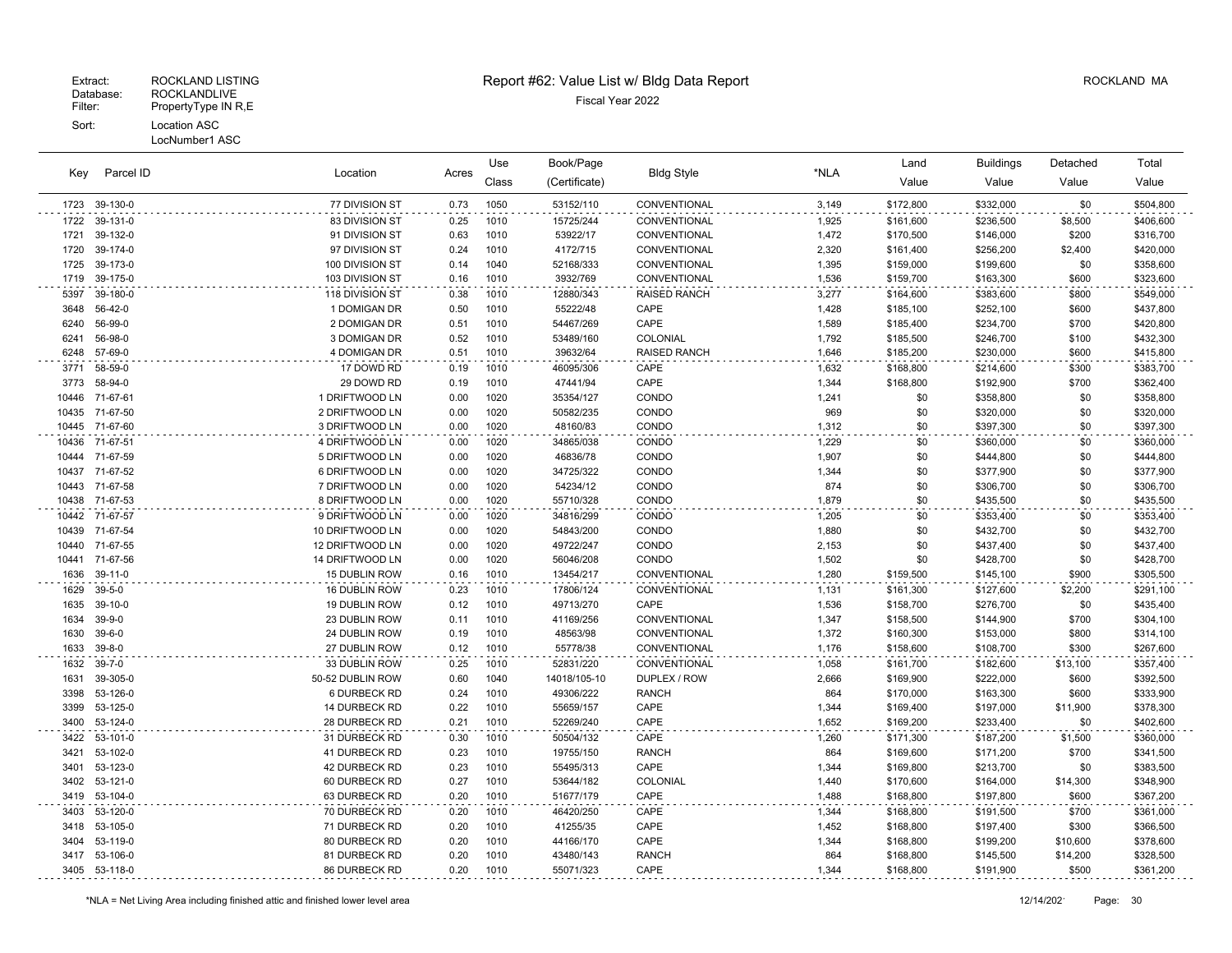#### Fiscal Year 2022 Database: ROCKLANDLIVE Extract: ROCKLAND LISTING Report #62: Value List w/ Bldg Data Report ROCKLAND MA Filter: PropertyType IN R,E Sort: Location ASC LocNumber1 ASC

Location Acres Value Value Value Value Key Book/Page Land Buildings Detached (Certificate) Bldg Style \*NLA Class Use Parcel ID Total 53-107-0 87 DURBECK RD 0.20 1010 42151/49 RANCH 864 \$168,800 \$158,600 \$300 \$327,700 53-117-0 96 DURBECK RD 0.20 1010 50855/53 RANCH 864 \$168,800 \$157,600 \$800 \$327,200 53-108-0 97 DURBECK RD 0.20 1010 47802/113 RANCH 864 \$168,800 \$148,600 \$400 \$317,800 53-116-0 106 DURBECK RD 0.20 1010 55880/174 COLONIAL 1,872 \$168,800 \$228,000 \$8,600 \$405,400 53-109-0 107 DURBECK RD 0.20 1010 48375/317 RANCH 864 \$168,800 \$147,400 \$0 \$316,200 53-115-0 116 DURBECK RD 0.20 1010 55901/130 COLONIAL 1,728 \$168,800 \$213,400 \$6,000 \$388,200 3413 53-110-0 117 DURBECK RD 0.20 1010 52344/200 RANCH 864 \$160,800 \$160,800 \$0 \$329,600 3409 53-114-0 126 DURBECK RD 0.20 1010 46791/119 RANCH 864 \$168,800 \$129,200 \$0 \$298,000 53-111-0 127 DURBECK RD 0.20 1010 48952/344 RANCH 864 \$168,800 \$144,100 \$0 \$312,900 53-113-0 136 DURBECK RD 0.19 1010 3417/619 RANCH 1,216 \$168,800 \$160,200 \$500 \$329,500 53-112-0 137 DURBECK RD 0.19 1010 54018/154 RANCH 864 \$168,800 \$164,800 \$300 \$333,900 58-122-0 146 DURBECK RD 0.19 1010 4577/156 RANCH 864 \$168,800 \$130,400 \$1,000 \$300,200 58-95-0 149 DURBECK RD 0.19 1010 22455/101 RANCH 864 \$168,800 \$156,100 \$0 \$324,900 58-121-0 156 DURBECK RD 0.20 1010 21584/342 COLONIAL 1,800 \$168,800 \$231,500 \$700 \$401,000 58-96-0 157 DURBECK RD 0.20 1010 50220/164 RANCH 864 \$168,800 \$164,100 \$0 \$332,900 3795 58-120-0 164 DURBECK RD 0.20 1010 38847/324 RANCH 864 \$168,800 \$149,200 \$0 \$318,000 58-97-0 165 DURBECK RD 0.20 1010 19862/039 RANCH 1,008 \$168,800 \$161,900 \$400 \$331,100 3796 58-119-0 172 DURBECK RD 0.20 1010 24612/139 CAPE 1,512 \$168,800 \$202,800 \$0 \$371,600 58-98-0 175 DURBECK RD 0.20 1010 51625/180 RANCH 906 \$168,800 \$153,700 \$0 \$322,500 58-118-0 180 DURBECK RD 0.20 1010 28092/260 RANCH 1,592 \$168,800 \$205,000 \$0 \$373,800 58-99-0 181 DURBECK RD 0.20 1010 47773/86 CAPE 1,344 \$168,800 \$191,000 \$400 \$360,200 58-117-0 188 DURBECK RD 0.20 1010 51842/200 RANCH 920 \$168,800 \$146,300 \$0 \$315,100 58-100-0 189 DURBECK RD 0.20 1010 50997/196 RANCH 1,244 \$168,800 \$187,200 \$700 \$356,700 58-101-0 193 DURBECK RD 0.20 1010 9422/258 CAPE 1,576 \$168,800 \$208,200 \$400 \$377,400 58-116-0 196 DURBECK RD 0.20 1010 44973/309 COLONIAL 2,096 \$168,800 \$249,800 \$6,000 \$424,600 58-102-0 197 DURBECK RD 0.20 1010 3053/141 RANCH 928 \$168,800 \$154,500 \$0 \$323,300 58-103-0 201 DURBECK RD 0.20 1010 13601/301 CAPE 1,596 \$168,800 \$204,100 \$500 \$373,400 58-115-0 204 DURBECK RD 0.20 1010 34977/071 CAPE 1,750 \$168,800 \$209,900 \$800 \$379,500 58-104-0 209 DURBECK RD 0.19 1010 47599/70 RANCH 928 \$168,800 \$163,900 \$9,800 \$342,500 58-114-0 212 DURBECK RD 0.20 1010 48665/139 RANCH 928 \$168,800 \$158,000 \$0 \$326,800 58-113-0 214 DURBECK RD 0.19 1010 48617/325 CAPE 1,344 \$168,800 \$194,000 \$500 \$363,300 58-107-0 224 DURBECK RD 0.28 1010 49273/261 RANCH 1,184 \$170,900 \$159,900 \$800 \$331,600 34-83-0 0 DYER ST 0.28 1310 49968/230 \$42,700 \$0 \$0 \$42,700 2143 34-84-0 0 DYER ST 6.63 1310 52055/191 \$44,900 \$0 \$0 \$14,900 34-87-0 0 DYER ST 0.15 1310 52055/185 \$0 \$0 \$0 \$0 2141 34-88-0 0 DYER ST 622055/181 \$0 \$0 \$0 \$0 34-89-0 0 DYER ST 0.26 1320 52055/187 \$0 \$0 \$0 \$0 2139 34-90-0 0 DYER ST 0.26 1310 49968/232 \$42,600 \$0 \$0 \$42,600 11248 34-257-0 0 DYER ST 0.66 1310 52055/185 \$45,000 \$0 \$0 \$45,000 \$0 \$0 \$45,000 34-82-0 5 DYER ST 0.32 1010 54396/298 CAPE 2,349 \$171,900 \$293,600 \$0 \$465,500 34-91-0 8 DYER ST 0.26 1010 31125/273 RANCH 776 \$170,400 \$127,700 \$3,200 \$301,300 56-25-0 11 EARL ST 0.18 1010 17592/318 RANCH 864 \$168,600 \$194,400 \$600 \$363,600 56-21-0 12 EARL ST 0.18 1010 31964/130 RANCH 768 \$168,600 \$136,000 \$600 \$305,200 56-22-0 22 EARL ST 0.18 1010 23966/317 CAPE 1,568 \$168,500 \$206,600 \$0 \$375,100 56-24-0 23 EARL ST 0.18 1010 31073/348 RANCH 899 \$168,600 \$161,000 \$700 \$330,300

51-72-0 29 EARL ST 0.14 1010 40897/45 RANCH 950 \$167,400 \$142,500 \$700 \$310,600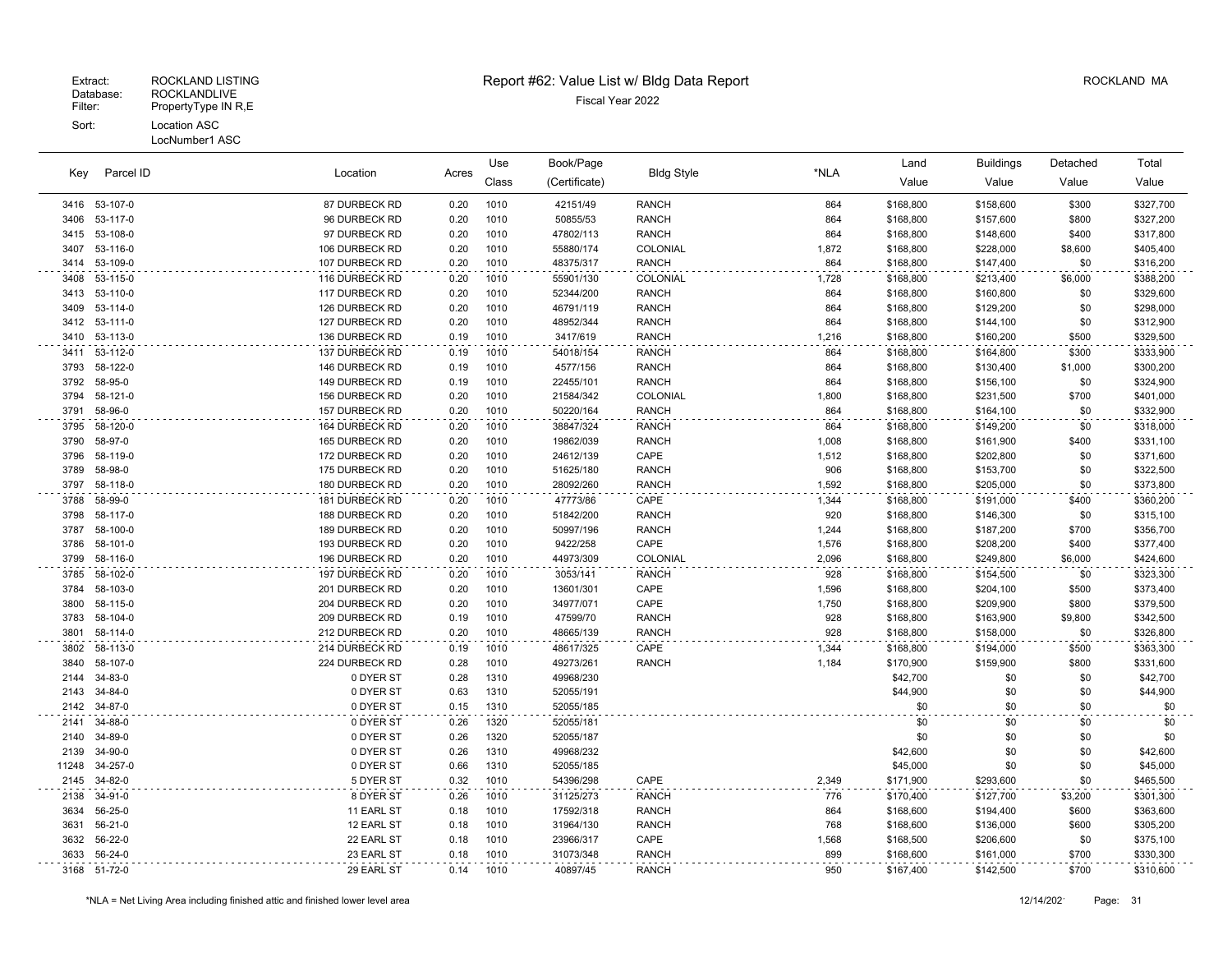|              |                      |                                        |              | Use          | Book/Page          |                              |                | Land                   | <b>Buildings</b>       | Detached          | Total                  |
|--------------|----------------------|----------------------------------------|--------------|--------------|--------------------|------------------------------|----------------|------------------------|------------------------|-------------------|------------------------|
| Key          | Parcel ID            | Location                               | Acres        | Class        | (Certificate)      | <b>Bldg Style</b>            | *NLA           | Value                  | Value                  | Value             | Value                  |
|              | 3166 51-70-0         | 32 EARL ST                             | 0.40         | 1010         | 43940/201          | <b>RANCH</b>                 | 1,588          | \$191,100              | \$220,800              | \$400             | \$412,300              |
| 3167         | $51 - 71 - 0$        | 33 EARL ST                             | 0.18         | 1010         | 14478/309          | <b>RANCH</b>                 | 816            | \$185,400              | \$143,300              | \$0               | \$328,700              |
| 1400         | 36-106-0             | 0 EAST WATER ST                        | 1.47         | 1320         | (76000)            |                              |                | \$13,100               | \$0                    | \$0               | \$13,100               |
| 1900         | 40-156-0             | 0 EAST WATER ST                        | 2.24         | 1320         | 31643/033-03       |                              |                | \$19,900               | \$0                    | \$0               | \$19,900               |
| 2048         | 40-192-0             | 0 EAST WATER ST                        | 1.45         | 1300         | 13900/334          |                              |                | \$88,300               | \$0                    | \$0               | \$88,300               |
| 5133         | 40-229-0             | 0 EAST WATER ST                        | 1.52         | 1320         | 9268/237           |                              |                | \$13,500               | \$0                    | \$0               | \$13,500               |
| 2196         | $41 - 1 - 0$         | 0 EAST WATER ST                        | 2.34         | 9360         | 4682/168           |                              |                | \$20,800               | \$0                    | \$0               | \$20,800               |
| 2197         | $41 - 6 - 0$         | 0 EAST WATER ST                        | 8.00         | 9360         | 4682/168           |                              |                | \$71,200               | \$0                    | \$0               | \$71,200               |
| 2200         | 41-39-0              | 0-OFF EAST WATER ST                    | 2.94         | 1320         | 41817/337          |                              |                | \$26,200               | \$0                    | \$0               | \$26,200               |
| 2199         | 41-40-0              | 0 EAST WATER ST                        | 1.84         | 9360         | 4682/168           |                              |                | \$16,400               | \$0                    | \$0               | \$16,400               |
| 4709         | 45-68-0              | 18-20 EAST WATER ST                    | 0.08         | 0130         | 55775/324          | <b>APARTMENTS</b>            | 3,677          | \$149,400              | \$356,400              | \$0               | \$505,800              |
| 4714         | 45-81-0              | 21 EAST WATER ST                       | 0.58         | 3250         | 36017/304          | <b>STORE</b>                 | 7,068          | \$247,000              | \$791,600              | \$17,200          | \$1,055,800            |
| 4710         | 45-69-0              | 22-26 EAST WATER ST                    | 0.12         | 0310         | 41730/318          | OFFICE BUILDING              | 5,217          | \$133,800              | \$315,700              | \$0               | \$449,500              |
| 4713         | 45-80-0              | 31 EAST WATER ST                       | 0.24         | 3320         | 35685/191          | SERVICE GARAGE               | 4,734          | \$145,300              | \$470,400              | \$6,600           | \$622,300              |
| 4711         | 45-70-0              | 32 EAST WATER ST                       | 0.20         | 1120         | 40951/53           | <b>APARTMENTS</b>            | 5,580          | \$300,000              | \$395,800              | \$4,900           | \$700,700              |
| 2421         | 45-79-0              | 39 EAST WATER ST                       | 0.14         | 1010         | 46519/214          | CONVENTIONAL                 | 1,804          | \$150,800              | \$195,800              | \$400             | \$347,000              |
| 2416         | 45-71-0              | <b>40 EAST WATER ST</b>                | 0.22         | 1050         | 15027/180          | CONVENTIONAL                 | 2,186          | \$152,400              | \$242,000              | \$100             | \$394,500              |
| 4712         | 45-78-0              | 41-45 EAST WATER ST                    | 1.03         | 0310         | 36447/348          | CAPE                         | 2,568          | \$184,500              | \$609,000              | \$13,500          | \$807,000              |
| 2417         | 45-73-0              | <b>46 EAST WATER ST</b>                | 0.21         | 1010         | 54608/83           | CONVENTIONAL                 | 1,697          | \$152,300              | \$180,100              | \$800             | \$333,200              |
| 2418         | 45-75-0              | 54 EAST WATER ST                       | 0.15         | 1050         | 18597/187          | CONVENTIONAL                 | 3,611          | \$151,000              | \$371,900              | \$1,100           | \$524,000              |
| 2419         | 45-76-0              | 60 EAST WATER ST                       | 0.18         | 1050         | 42171/110          | CONVENTIONAL                 | 2,120          | \$151,700              | \$248,400              | \$900             | \$401,000              |
| 2931         | $46 - 3 - 0$         | 63 EAST WATER ST                       | 0.17         | 1010         | 48550/28           | CONVENTIONAL                 | 1,068          | \$151,300              | \$110,700              | \$900             | \$262,900              |
| 2420         | 45-77-0              | 64 EAST WATER ST                       | 0.12         | 1040         | 51085/14           | CONVENTIONAL                 | 1,921          | \$150,300              | \$200,400              | \$0               | \$350,700              |
| 2930         | $46 - 2 - 0$         | 67 EAST WATER ST                       | 0.28         | 1090         | 45372/144          | CONVENTIONAL                 | 1,350          | \$153,900              | \$209,200              | \$2,700           | \$365,800              |
| 1916         | 40-149-0             | 70 EAST WATER ST                       | 0.11         | 1010         | 53014/211          | CONVENTIONAL                 | 1,457          | \$150,100              | \$181,300              | \$0               | \$331,400              |
| 4734         | $46 - 1 - 0$         | <b>83 EAST WATER ST</b>                | 2.69         | 4000         | (121550)           | LIGHT MANUF.                 | 117,091        | \$349,600              | \$1,559,600            | \$19,600          | \$1,928,800            |
| 1924         | 40-147-0             | <b>88 EAST WATER ST</b>                | 0.19         | 1040         | 55836/152          | CONVENTIONAL                 | 2,098          | \$151,900              | \$179,900              | \$1,100           | \$332,900              |
| 1925         | 40-146-0             | 96 EAST WATER ST                       | 0.16         | 9310         | 1386/484           |                              |                | \$151,200              | \$0                    | \$0               | \$151,200              |
| 1915         | 40-150-0             | 99 EAST WATER ST                       | 0.33         | 1010         | 53207/185          | CONVENTIONAL                 | 1,156          | \$154,800              | \$171,300              | \$0               | \$326,100              |
| 1926         | 40-145-0             | 102 EAST WATER ST                      | 0.18         | 1040         | 25837/229          | CONVENTIONAL                 | 3,066          | \$151,700              | \$339,400              | \$800             | \$491,900              |
| 1914         | 40-151-0<br>40-152-0 | 107 EAST WATER ST                      | 0.19<br>0.23 | 1010<br>1010 | 4189/65<br>5245/31 | CONVENTIONAL                 | 1,196          | \$151,900              | \$139,100              | \$13,500<br>\$500 | \$304,500              |
| 1913<br>1927 | 40-134-0             | 111 EAST WATER ST<br>112 EAST WATER ST | 0.47         | 1050         | 48917/132          | CONVENTIONAL<br>CONVENTIONAL | 1,358<br>2,315 | \$152,800<br>\$158,000 | \$170,300<br>\$294,400 | \$6,700           | \$323,600<br>\$459,100 |
| 1910         | 40-155-0             | 131 EAST WATER ST                      | 0.37         | 1010         | 31643/033-03       | CONVENTIONAL                 | 3,022          | \$155,800              | \$307,400              | \$2,100           | \$465,300              |
| 1909         | 40-157-0             | 137 EAST WATER ST                      | 0.38         | 1010         | 19849/316          | CONVENTIONAL                 | 1,066          | \$155,900              | \$150,500              | \$300             | \$306,700              |
| 1929         | 40-131-0             | 140 EAST WATER ST                      | 0.19         | 1010         | 16806/156          | CONVENTIONAL                 | 1,972          | \$151,900              | \$270,800              | \$0               | \$422,700              |
| 1908         | 40-158-0             | 145 EAST WATER ST                      | 0.38         | 1040         | 23983/273          | CONVENTIONAL                 | 1,651          | \$156,000              | \$191,700              | \$0               | \$347,700              |
| 1930         | 40-130-0             | 146 EAST WATER ST                      | 0.18         | 1010         | 54791/86           | COLONIAL                     | 1,230          | \$151,700              | \$171,500              | \$500             | \$323,700              |
| 1931         | 40-119-0             | 154 EAST WATER ST                      | 0.33         | 1010         | 54782/302          | CONVENTIONAL                 | 1,385          | \$154,900              | \$173,800              | \$6,100           | \$334,800              |
| 1907         | 40-159-0             | 155-157 EAST WATER ST                  | 0.30         | 1040         | 19327/091          | CONVENTIONAL                 | 2,210          | \$154,300              | \$232,900              | \$0               | \$387,200              |
| 1906         | 40-226-0             | <b>165 EAST WATER ST</b>               | 0.30         | 1040         | 9640/329           | CONVENTIONAL                 | 1,956          | \$154,300              | \$215,700              | \$8,100           | \$378,100              |
| 1905         | 40-160-0             | 173 EAST WATER ST                      | 0.25         | 1010         | 51301/105          | CONVENTIONAL                 | 1,554          | \$153,200              | \$202,900              | \$5,800           | \$361,900              |
| 1904         | 40-161-0             | 177 EAST WATER ST                      | 0.19         | 1010         | 47324/348          | CONVENTIONAL                 | 1,799          | \$151,800              | \$147,100              | \$900             | \$299,800              |
| 1890         | 40-115-0             | 180 EAST WATER ST                      | 0.15         | 1010         | 15292/103          | CONVENTIONAL                 | 1,558          | \$151,100              | \$167,900              | \$300             | \$319,300              |
| 1903         | 40-162-0             | 183 EAST WATER ST                      | 0.19         | 1010         | 55876/163          | CONVENTIONAL                 | 1,078          | \$151,800              | \$144,100              | \$300             | \$296,200              |
| 1891         | 40-114-0             | 186 EAST WATER ST                      | 0.18         | 1010         | 46055/276          | CONVENTIONAL                 | 1,169          | \$151,500              | \$149,800              | \$200             | \$301,500              |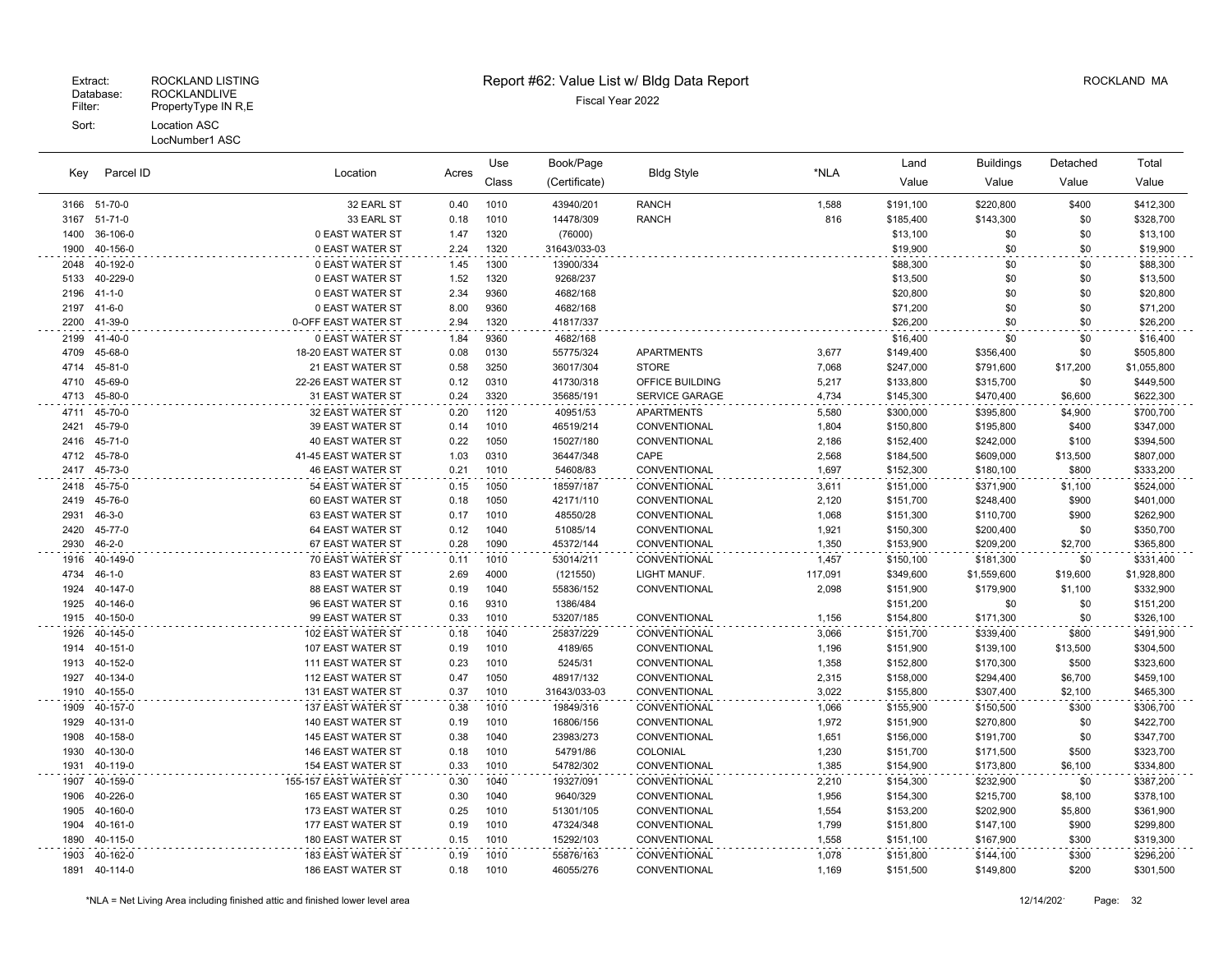|      |               |                        |       | Use   | Book/Page     |                        |       | Land      | <b>Buildings</b> | Detached  | Total     |
|------|---------------|------------------------|-------|-------|---------------|------------------------|-------|-----------|------------------|-----------|-----------|
| Key  | Parcel ID     | Location               | Acres | Class | (Certificate) | <b>Bldg Style</b>      | *NLA  | Value     | Value            | Value     | Value     |
|      | 1902 40-163-0 | 187 EAST WATER ST      | 0.19  | 1010  | 28813/150     | CONVENTIONAL           | 1,078 | \$151,800 | \$106,900        | \$4,300   | \$263,000 |
| 1901 | 40-164-0      | 193 EAST WATER ST      | 0.15  | 1010  | 53946/185     | CONVENTIONAL           | 1,141 | \$151,000 | \$152,400        | \$2,400   | \$305,800 |
| 1892 | 40-113-0      | 196 EAST WATER ST      | 0.20  | 1010  | 18058/039     | COTT/BUNGALOW          | 888   | \$152,000 | \$120,700        | \$0       | \$272,700 |
| 1893 | 40-112-0      | 200 EAST WATER ST      | 0.18  | 1010  | 13657/058     | CONVENTIONAL           | 1,436 | \$151,600 | \$160,500        | \$1,400   | \$313,500 |
| 1898 | 40-165-0      | 201 EAST WATER ST      | 0.40  | 1010  | 14544/011     | CONVENTIONAL           | 1,480 | \$156,500 | \$136,500        | \$2,000   | \$295,000 |
| 1899 | 40-173-0      | 201-R EAST WATER ST    | 0.30  | 1320  | CERT#/72399?  |                        |       | \$2,700   | \$0              | \$0       | \$2,700   |
| 1897 | 40-166-0      | 205 EAST WATER ST      | 0.36  | 1010  | 41873/10      | CONVENTIONAL           | 1,686 | \$155,500 | \$217,500        | \$7,100   | \$380,100 |
| 6464 | 40-111-0      | 206 EAST WATER ST      | 0.17  | 1010  | 13181/301     | CAPE                   | 1,428 | \$151,300 | \$190,400        | \$4,800   | \$346,500 |
| 1896 | 40-167-0      | 211 EAST WATER ST      | 0.25  | 1010  | 44889/92      | CONVENTIONAL           | 1,452 | \$153,200 | \$179,400        | \$9,700   | \$342,300 |
| 1894 | 40-110-0      | 218 EAST WATER ST      | 0.15  | 1010  | 53376/175     | CONVENTIONAL           | 1,481 | \$151,100 | \$196,200        | \$11,400  | \$358,700 |
| 1895 | 40-168-0      | 219 EAST WATER ST      | 0.25  | 1010  | 54931/219     | CONVENTIONAL           | 1,478 | \$153,200 | \$195,700        | \$8,300   | \$357,200 |
| 2071 | 40-109-0      | 222 EAST WATER ST      | 0.30  | 1010  | 14867/208     | CONVENTIONAL           | 1,455 | \$154,300 | \$139,700        | \$4,400   | \$298,400 |
| 2070 | 40-169-0      | 225 EAST WATER ST      | 0.26  | 1010  | 51370/142     | CONVENTIONAL           | 1,579 | \$153,400 | \$216,600        | \$0       | \$370,000 |
| 2072 | 40-108-0      | 230 EAST WATER ST      | 0.17  | 1010  | 47787/307     | CONVENTIONAL           | 1,288 | \$151,400 | \$177,800        | \$0       | \$329,200 |
| 4698 | 40-87-0       | 246 EAST WATER ST      | 0.26  | 3340  | 19268/041     | <b>SERVICE STATION</b> | 1,663 | \$293,700 | \$243,500        | \$138,700 | \$675,900 |
| 2045 | 40-195-0      | 259 EAST WATER ST      | 0.31  | 1010  | 38380/166     | CAPE                   | 1,844 | \$154,500 | \$229,800        | \$0       | \$384,300 |
| 2005 | 40-86-0       | 260 EAST WATER ST      | 0.33  | 1010  | 32252/043     | CAPE                   | 1,456 | \$154,900 | \$142,300        | \$0       | \$297,200 |
| 2044 | 40-196-0      | 269 EAST WATER ST      | 0.33  | 1050  | 15447/060     | CONVENTIONAL           | 2,376 | \$155,000 | \$231,500        | \$1,000   | \$387,500 |
| 2043 | 40-197-0      | 279 EAST WATER ST      | 0.50  | 1010  | 10548/312     | CONVENTIONAL           | 1,632 | \$158,600 | \$168,200        | \$1,000   | \$327,800 |
| 2041 | 40-198-0      | 281-283 EAST WATER ST  | 0.79  | 1040  | 46629/266     | DUPLEX / ROW           | 2,700 | \$164,500 | \$356,600        | \$0       | \$521,100 |
| 2042 | 40-228-0      | 289 EAST WATER ST      | 7.41  | 1010  | 51015/344     | CAPE                   | 1,846 | \$223,400 | \$421,300        | \$800     | \$645,500 |
| 2040 | 40-199-0      | 313 EAST WATER ST      | 0.27  | 1010  | 15679/254     | <b>ANTIQUE</b>         | 1,395 | \$153,500 | \$165,500        | \$300     | \$319,300 |
| 2039 | 40-200-0      | 319 EAST WATER ST      | 0.88  | 1010  | 56021/66      | CONVENTIONAL           | 1,464 | \$165,300 | \$210,300        | \$4,100   | \$379,700 |
| 2027 | 40-212-0      | 322 EAST WATER ST      | 0.47  | 1040  | 5544/276      | <b>ANTIQUE</b>         | 2,586 | \$157,900 | \$333,800        | \$2,400   | \$494,100 |
| 2037 | 40-202-0      | 333 EAST WATER ST      | 0.44  | 1010  | 4551/419      | CAPE                   | 2,168 | \$157,400 | \$328,500        | \$17,200  | \$503,100 |
| 2028 | 40-211-0      | 334 EAST WATER ST      | 0.88  | 1010  | 47685/225     | CAPE                   | 1,548 | \$165,300 | \$203,000        | \$21,600  | \$389,900 |
| 2036 | 40-203-0      | 343 EAST WATER ST      | 0.34  | 1040  | 46583/227     | CONVENTIONAL           | 1,885 | \$155,100 | \$211,500        | \$1,300   | \$367,900 |
| 2029 | 40-210-0      | 348 EAST WATER ST      | 1.26  | 1040  | 26301/032     | CONVENTIONAL           | 2,226 | \$168,600 | \$248,100        | \$13,600  | \$430,300 |
| 2035 | 40-204-0      | 351 EAST WATER ST      | 0.28  | 1010  | 24365/350     | CAPE                   | 2,828 | \$153,800 | \$326,200        | \$0       | \$480,000 |
| 2030 | 40-209-0      | 354 EAST WATER ST      | 0.32  | 1040  | 50687/235     | <b>CONVERSION</b>      | 2,130 | \$154,800 | \$261,900        | \$6,800   | \$423,500 |
| 2034 | 40-205-0      | 359 EAST WATER ST      | 0.23  | 1010  | 47994/343     | CONVENTIONAL           | 1,098 | \$152,600 | \$166,300        | \$300     | \$319,200 |
| 2031 | 40-208-0      | 364 EAST WATER ST      | 0.34  | 1010  | 10294/209     | <b>RANCH</b>           | 1,094 | \$155,200 | \$171,900        | \$300     | \$327,400 |
| 2033 | 40-206-0      | 373 EAST WATER ST      | 0.82  | 1010  | 5226/130      | CONVENTIONAL           | 2,491 | \$164,800 | \$260,900        | \$2,100   | \$427,800 |
| 2195 | $41 - 2 - 0$  | 373-REAR EAST WATER ST | 1.15  | 1010  | 16636/186     | CAPE                   | 2,216 | \$167,700 | \$335,000        | \$1,800   | \$504,500 |
| 2192 | $41 - 4 - 0$  | 375 EAST WATER ST      | 0.64  | 1010  | 4164/341      | CONVENTIONAL           | 1,504 | \$161,800 | \$165,600        | \$2,200   | \$329,600 |
| 2032 | 40-207-0      | 381 EAST WATER ST      | 0.68  | 1010  | 9158/016      | CONVENTIONAL           | 1,336 | \$162,600 | \$165,200        | \$0       | \$327,800 |
| 1235 | 35-106-0      | 386 EAST WATER ST      | 0.51  | 1010  | 47199/218     | <b>ANTIQUE</b>         | 2,359 | \$158,900 | \$324,300        | \$43,900  | \$527,100 |
| 1234 | 35-105-0      | 391 EAST WATER ST      | 0.59  | 1010  | 9273/221      | CONVENTIONAL           | 2,159 | \$160,600 | \$297,200        | \$8,700   | \$466,500 |
| 1233 | 35-104-0      | 397 EAST WATER ST      | 0.48  | 1010  | 11910/252     | CONVENTIONAL           | 2,292 | \$158,200 | \$246,800        | \$9,000   | \$414,000 |
| 1236 | 35-107-0      | 400 EAST WATER ST      | 0.49  | 1010  | 49348/63      | <b>RANCH</b>           | 1,412 | \$158,500 | \$244,600        | \$16,400  | \$419,500 |
| 1436 | 36-139-0      | 407 EAST WATER ST      | 0.27  | 1010  | 33928/071     | CONVENTIONAL           | 1,365 | \$153,600 | \$160,800        | \$500     | \$314,900 |
| 1237 | 35-108-0      | 408 EAST WATER ST      | 0.27  | 1040  | 50438/184     | CONVENTIONAL           | 2,301 | \$153,600 | \$297,400        | \$1,800   | \$452,800 |
| 1406 | 36-109-0      | 419 EAST WATER ST      | 0.11  | 1010  | 46342/53      | CAPE                   | 1,586 | \$150,200 | \$197,600        | \$400     | \$348,200 |
| 1405 | 36-108-0      | 421-427 EAST WATER ST  | 0.21  | 1050  | 53302/168     | CONVENTIONAL           | 2,565 | \$152,400 | \$379,400        | \$0       | \$531,800 |
| 1232 | 35-102-0      | 422 EAST WATER ST      | 0.56  | 1010  | 44095/192     | <b>ANTIQUE</b>         | 1,843 | \$159,900 | \$229,100        | \$0       | \$389,000 |
|      | 1437 36-141-0 | 436 EAST WATER ST      | 0.24  | 1010  | 51791/208     | CONVENTIONAL           | 1.210 | \$153,000 | \$141,200        | \$800     | \$295.000 |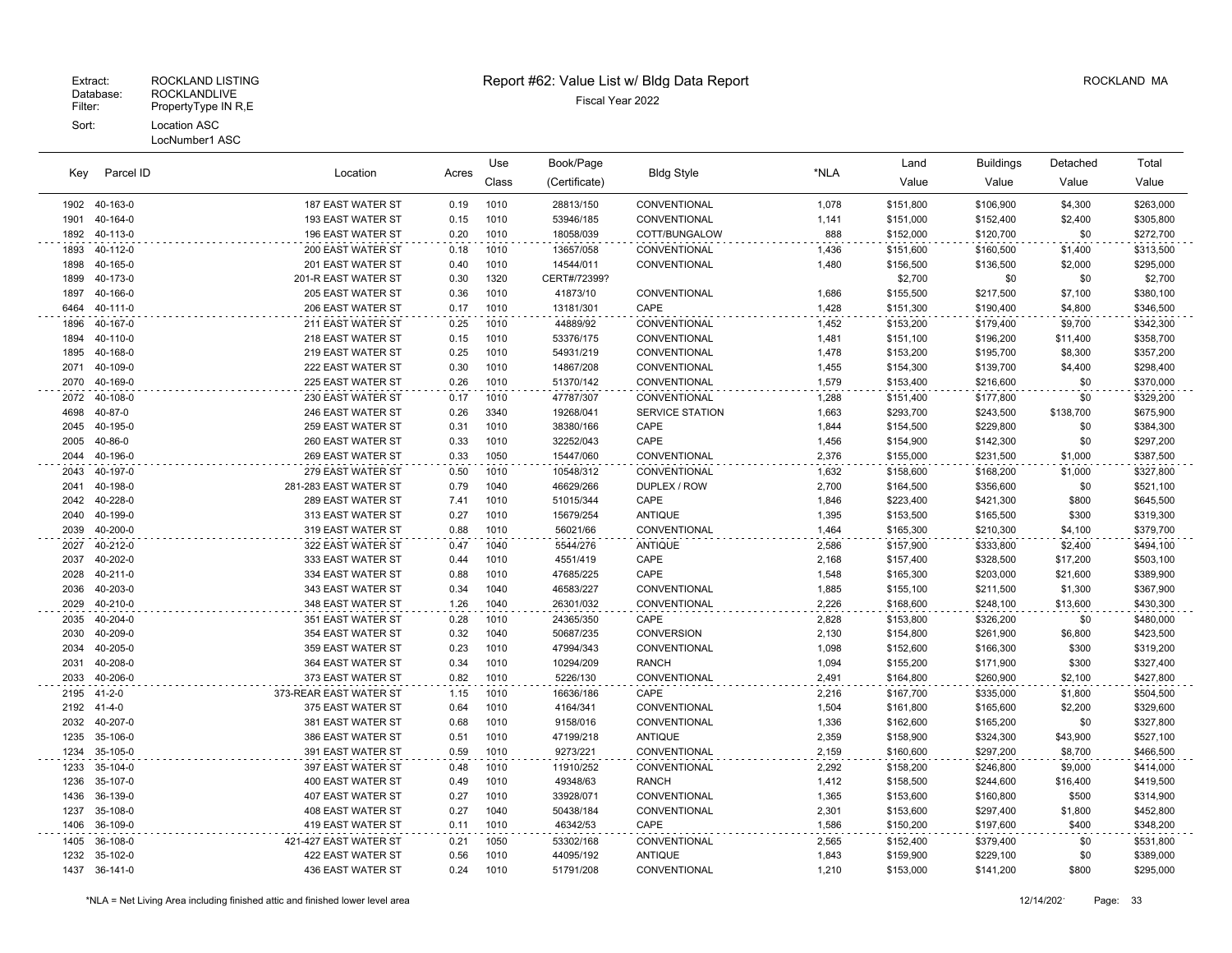|      |           |                          |       | Use          | Book/Page     |                     | *NLA  | Land      | <b>Buildings</b> | Detached   | Total     |
|------|-----------|--------------------------|-------|--------------|---------------|---------------------|-------|-----------|------------------|------------|-----------|
| Key  | Parcel ID | Location                 | Acres | Class        | (Certificate) | <b>Bldg Style</b>   |       | Value     | Value            | Value      | Value     |
| 1404 | 36-107-0  | 437 EAST WATER ST        | 0.46  | 1010         | 4278/152      | <b>ANTIQUE</b>      | 1,755 | \$157,700 | \$178,300        | \$800      | \$336,800 |
| 1438 | 36-142-0  | 446 EAST WATER ST        | 0.21  | 1010         | 46045/183     | CAPE                | 1,638 | \$152,200 | \$226,200        | \$2,700    | \$381,100 |
| 1403 | 36-105-0  | 449-451 EAST WATER ST    | 0.45  | 1250         | 48546/27      | CONVENTIONAL        | 4,234 | \$157,500 | \$497,500        | \$1,600    | \$656,600 |
| 1439 | 36-143-0  | 450 EAST WATER ST        | 0.28  | 1010         | 42754/82      | CAPE                | 1,638 | \$153,800 | \$205,500        | \$1,000    | \$360,300 |
| 1402 | 36-104-0  | 457 EAST WATER ST        | 0.17  | 1010         | 51978/284     | CONVENTIONAL        | 1,462 | \$151,500 | \$191,600        | \$4,300    | \$347,400 |
| 1440 | 36-144-0  | 458-464 EAST WATER ST    | 0.26  | 1110         | 55747/303     | 4-8 UNIT            | 3,304 | \$153,300 | \$478,000        | \$0        | \$631,300 |
| 1401 | 36-103-0  | 461 EAST WATER ST        | 0.31  | 1010         | 7328/033      | CONVENTIONAL        | 1,366 | \$154,400 | \$146,500        | \$3,500    | \$304,400 |
| 1399 | 36-102-0  | 467 EAST WATER ST        | 0.30  | 1010         | 50095/84      | CONVENTIONAL        | 1,078 | \$154,200 | \$149,400        | \$500      | \$304,100 |
| 1398 | 36-101-0  | 471 EAST WATER ST        | 0.27  | 1010         | 21037/306     | CONVENTIONAL        | 1,078 | \$153,700 | \$138,600        | \$600      | \$292,900 |
| 1441 | 36-145-0  | 472-474 EAST WATER ST    | 0.15  | 1050         | 8557/290      | CONVENTIONAL        | 2,774 | \$150,900 | \$271,700        | \$0        | \$422,600 |
| 1397 | 36-100-0  | 475 EAST WATER ST        | 0.26  | 1010         | 38016/46      | CONVENTIONAL        | 1,105 | \$153,300 | \$130,200        | \$500      | \$284,000 |
| 1396 | 36-99-0   | 481 EAST WATER ST        | 0.42  | 1010         | 51700/307     | CONVENTIONAL        | 1,403 | \$156,900 | \$153,300        | \$0        | \$310,200 |
| 1390 | 36-98-1   | 485 EAST WATER ST        | 0.39  | 1020         | 53796/347     | CONDO               | 834   | \$0       | \$171,200        | \$0        | \$171,200 |
| 1391 | 36-98-2   | <b>485 EAST WATER ST</b> | 0.00  | 1020         | 26103/025     | CONDO               | 839   | \$0       | \$171,700        | \$0        | \$171,700 |
| 1392 | 36-98-3   | 485 EAST WATER ST        | 0.00  | 1020         | 52492/327     | CONDO               | 920   | \$0       | \$180,600        | \$0        | \$180,600 |
| 1393 | 36-98-4   | 485 EAST WATER ST        | 0.00  | 1020         | 50807/242     | CONDO               | 920   | \$0       | \$180,600        | \$0        | \$180,600 |
| 1394 | 36-98-5   | 485 EAST WATER ST        | 0.00  | 1020         | 54868/160     | CONDO               | 920   | \$0       | \$214,100        | \$0        | \$214,100 |
| 1395 | 36-98-6   | 485 EAST WATER ST        | 0.00  | 1020         | 45222/190     | CONDO               | 920   | \$0       | \$200,600        | \$0        | \$200,600 |
| 6465 | 62-131-0  | 10 ELEANOR LN            | 0.50  | 1010         | 12621/152     | <b>SPLIT LEVEL</b>  | 1,548 | \$185,000 | \$80,500         | \$1,800    | \$267,300 |
| 4021 | 62-50-0   | 11 ELEANOR LN            | 1.52  | 1010         | 45177/145     | <b>RAISED RANCH</b> | 1,296 | \$198,300 | \$79,100         | \$0        | \$277,400 |
| 6466 | 62-132-0  | 16 ELEANOR LN            | 0.43  | 1010         | 49965/227     | COLONIAL            | 1,400 | \$183,300 | \$191,800        | \$21,500   | \$396,600 |
| 6467 | 62-133-0  | 20 ELEANOR LN            | 0.40  | 1010         | 38583/255     | <b>RANCH</b>        | 1,412 | \$182,600 | \$266,500        | \$700      | \$449,800 |
| 6480 | 62-146-0  | 21 ELEANOR LN            | 0.63  | 1010         | 13079/088     | <b>SPLIT LEVEL</b>  | 1,748 | \$188,400 | \$281,900        | \$400      | \$470,700 |
| 6479 | 62-145-0  | 23 ELEANOR LN            | 0.74  | 1010         | 34222/241     | <b>SPLIT LEVEL</b>  | 1,229 | \$191,100 | \$150,900        | \$1,000    | \$343,000 |
| 6478 | 62-144-0  | 25 ELEANOR LN            | 1.25  | 1010         | 12927/285     | CAPE                | 1,428 | \$195,900 | \$208,100        | \$1,000    | \$405,000 |
| 6477 | 62-143-0  | 27 ELEANOR LN            | 0.65  | 1010         | 45432/24      | <b>COLONIAL</b>     | 2,104 | \$189,000 | \$267,900        | \$17,800   | \$474,700 |
| 6468 | 62-134-0  | 28 ELEANOR LN            | 0.61  | 1010         | 21291/194     | <b>RAISED RANCH</b> | 1,382 | \$187,800 | \$159,500        | \$0        | \$347,300 |
| 6476 | 62-142-0  | 29 ELEANOR LN            | 0.63  | 1010         | 18888/141     | COLONIAL            | 1,400 | \$188,300 | \$198,000        | \$800      | \$387,100 |
| 6469 | 62-135-0  | 30 ELEANOR LN            | 0.59  | 1010         | 18390/303     | COLONIAL            | 1,400 | \$187,400 | \$204,100        | \$1,000    | \$392,500 |
| 6475 | 62-141-0  | 31 ELEANOR LN            | 0.64  | 1010         | 27169/139     | COLONIAL            | 2,328 | \$188,500 | \$297,800        | \$36,800   | \$523,100 |
| 6470 | 62-136-0  | 32 ELEANOR LN            | 0.63  | 1010         | 52259/222     | COLONIAL            | 1,710 | \$188,500 | \$213,700        | \$600      | \$402,800 |
| 6474 | 62-140-0  | 33 ELEANOR LN            | 0.65  | 1010         | 13116/122     | COLONIAL            | 1,400 | \$188,900 | \$192,900        | \$500      | \$382,300 |
| 6471 | 62-137-0  | 34 ELEANOR LN            | 0.62  | 1010         | 12254/045     | CAPE                | 1,428 | \$188,100 | \$214,100        | \$1,100    | \$403,300 |
| 6473 | 62-139-0  | 35 ELEANOR LN            | 0.41  | 1010         | 46146/229     | COLONIAL            | 1,344 | \$182,800 | \$93,700         | \$5,300    | \$281,800 |
| 6472 | 62-138-0  | 36 ELEANOR LN            | 0.48  | 1010         | 12082/291     | CAPE                | 1,512 | \$184,500 | \$206,600        | \$1,200    | \$392,300 |
| 6271 | 38-56-0   | 0 ELIZABETH ST           | 0.17  | 9560         | 15765/148     |                     |       | \$16,000  | \$0              | \$0        | \$16,000  |
| 1489 | 38-57-0   | 0 ELIZABETH ST           | 0.17  | 1320         | 3366/291      |                     |       | \$1,500   | \$0              | \$0        | \$1,500   |
| 1490 | 38-58-0   | 0 ELIZABETH ST           | 0.17  | 9320         | 9016/323      |                     |       | \$16,000  | \$0              | \$0        | \$16,000  |
| 1491 | 38-60-0   | 0-3 ELIZABETH ST         | 0.17  | 9560         | 15765/148     |                     |       | \$16,000  | \$0              | \$0        | \$16,000  |
| 1492 | 38-62-0   | 0 ELIZABETH ST           | 0.17  | 9360         | 43104/193     |                     |       | \$1,500   | \$0              | \$0        | \$1,500   |
| 1493 | 38-66-0   | 0 ELIZABETH ST           | 0.17  | 9320         | 9016/323      |                     |       | \$16,000  | \$0              | \$0        | \$16,000  |
| 5513 | 38-69-0   | 0 ELIZABETH ST           | 0.17  | 9320         | 9016/323      |                     |       | \$16,000  | \$0              | \$0        | \$16,000  |
| 5514 | 38-70-0   | 0 ELIZABETH ST           | 0.21  | 9320         | 28738/326     |                     |       | \$16,100  | \$0              | \$0        | \$16,100  |
| 1496 | 38-71-0   | 0 ELIZABETH ST           | 0.21  | 9320         | 4615/302      |                     |       | \$16,100  | \$0              | \$0        | \$16,100  |
| 1497 | 38-72-0   | 0 ELIZABETH ST           | 0.21  | 9320<br>9300 | 9016/323      |                     |       | \$16,100  | \$0              | \$0<br>\$0 | \$16,100  |
| 1498 | 38-73-0   | 0 ELIZABETH ST           | 0.21  |              | 29761/289     |                     |       | \$16,100  | \$0              |            | \$16,100  |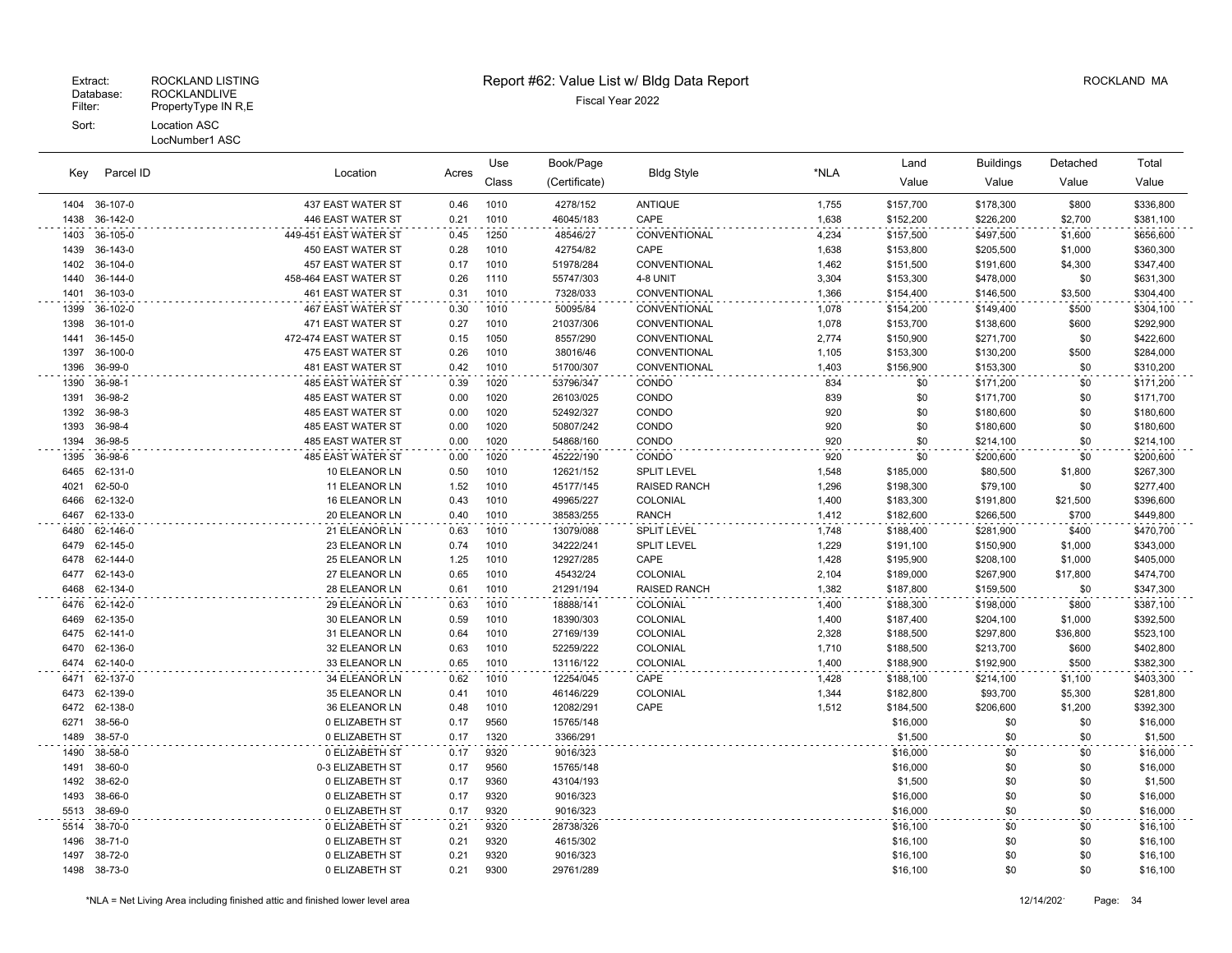## Extract: ROCKLAND LISTING **Report #62: Value List w/ Bldg Data Report** Alleman and RockLAND MA

|              |                          |                                  |              | Use          | Book/Page           |                              |                | Land                   | <b>Buildings</b>       | Detached         | Total                  |
|--------------|--------------------------|----------------------------------|--------------|--------------|---------------------|------------------------------|----------------|------------------------|------------------------|------------------|------------------------|
| Key          | Parcel ID                | Location                         | Acres        | Class        | (Certificate)       | <b>Bldg Style</b>            | *NLA           | Value                  | Value                  | Value            | Value                  |
| 1500         | 38-75-0                  | 0 ELIZABETH ST                   | 0.42         | 9320         | 4615/302            |                              |                | \$33,100               | \$0                    | \$0              | \$33,100               |
| 1501         | 38-76-0                  | 0 ELIZABETH ST                   | 0.80         | 1320         | 3366/292            |                              |                | \$7,100                | \$0                    | \$0              | \$7,100                |
| 1502         | 38-80-0                  | 0 ELIZABETH ST                   | 0.21         | 1320         | 12918/106           |                              |                | \$1,900                | \$0                    | \$0              | \$1,900                |
| 1487         | 38-51-0                  | 4 ELIZABETH ST                   | 0.52         | 1010         | 44237/171           | COTT/BUNGALOW                | 906            | \$167,800              | \$116,300              | \$5,300          | \$289,400              |
| 2517         | 45-206-0                 | 3 EMERSON ST                     | 0.17         | 1010         | 53117/297           | CONVENTIONAL                 | 1,331          | \$168,300              | \$173,500              | \$0              | \$341,800              |
| 2516         | 45-207-0                 | 9 EMERSON ST                     | 0.19         | 1010         | 51839/127           | CONVENTIONAL                 | 1,331          | \$168,700              | \$172,200              | \$0              | \$340,900              |
| 2324         | 44-93-0                  | 15 EMERSON ST                    | 0.24         | 1010         | 21270/188           | CONVENTIONAL                 | 1,331          | \$169,900              | \$152,100              | \$0              | \$322,000              |
| 2513         | 45-210-0                 | 16 EMERSON ST                    | 0.16         | 1010         | 44266/298           | CONVENTIONAL                 | 980            | \$167,900              | \$118,500              | \$6,000          | \$292,400              |
| 2323         | 44-47-0                  | 19 EMERSON ST                    | 0.60         | 1010         | 21678/332           | CONVENTIONAL                 | 1,217          | \$178,800              | \$143,800              | \$400            | \$323,000              |
| 2514         | 45-211-0                 | 20 EMERSON ST                    | 0.21         | 1010         | 53325/123           | CONVENTIONAL                 | 1,140          | \$169,200              | \$162,800              | \$1,400          | \$333,400              |
| 2515         | 45-212-0                 | 24 EMERSON ST                    | 0.61         | 1010         | 17788/247           | CONVENTIONAL                 | 899            | \$179,000              | \$117,400              | \$1,800          | \$298,200              |
| 2319         | 44-52-0                  | 30 EMERSON ST                    | 0.50         | 1010         | 55388/41            | CAPE                         | 3,716          | \$176,200              | \$488,900              | \$30,900         | \$696,000              |
| 5232         | $50 - 18 - 0$            | 54 EMERSON ST                    | 0.76         | 1010         | 3975/83             | CONVENTIONAL                 | 1,340          | \$182,400              | \$154,500              | \$0              | \$336,900              |
| 2322         | 44-48-0                  | 57 EMERSON ST                    | 0.98         | 1010         | 6176/99             | CONVENTIONAL                 | 1,584          | \$184,400              | \$184,500              | \$9,400          | \$378,300              |
| 2971         | $50 - 16 - 0$            | 64 EMERSON ST                    | 0.19         | 1010         | 8029/058            | CONVENTIONAL                 | 1,170          | \$168,700              | \$111,000              | \$600            | \$280,300              |
| 2321         | 44-49-0                  | 73 EMERSON ST                    | 0.68         | 1010         | 17433/78            | CONVENTIONAL                 | 1,454          | \$180,600              | \$171,800              | \$0              | \$352,400              |
| 2972         | $50-14-0$                | 74 EMERSON ST                    | 0.38         | 1010         | 14541/279           | CONVENTIONAL                 | 1,232          | \$173,300              | \$79,200               | \$0              | \$252,500              |
| 2320         | 44-50-0                  | 77 EMERSON ST                    | 0.45         | 1010         | 36151/215           | CONVENTIONAL                 | 1,614          | \$175,100              | \$205,000              | \$1,300          | \$381,400              |
| 2973         | 50-13-0                  | 80 EMERSON ST                    | 0.38         | 1010         | 35850/052           | <b>SPLIT LEVEL</b>           | 1,484          | \$173,400              | \$169,700              | \$900            | \$344,000              |
| 2974         | 50-10-0                  | 94 EMERSON ST                    | 0.19         | 1010         | 4713/397            | CAPE                         | 1,816          | \$168,800              | \$201,100              | \$500            | \$370,400              |
| 2980         | $50 - 1 - 0$             | 95 EMERSON ST                    | 0.24         | 1010         | 25288/059           | CONVENTIONAL                 | 1,412          | \$169,900              | \$157,200              | \$2,000          | \$329,100              |
| 2975         | $50 - 9 - 0$             | 96 EMERSON ST                    | 0.38         | 1010         | 289/29              | CAPE                         | 1,148          | \$173,400              | \$115,800              | \$0              | \$289,200              |
| 5872         | $50 - 2 - 0$             | 105 EMERSON ST                   | 0.44         | 1010         | 22208/226           | <b>RAISED RANCH</b>          | 1,714          | \$174,700              | \$194,900              | \$1,000          | \$370,600              |
| 2976<br>2979 | $50 - 7 - 0$<br>$50-3-0$ | 110 EMERSON ST                   | 0.38<br>0.46 | 1010<br>1010 | LC/100685           | <b>RANCH</b>                 | 1,008          | \$173,300              | \$218,900              | \$300<br>\$0     | \$392,500              |
| 2978         | $50 - 4 - 0$             | 115 EMERSON ST<br>121 EMERSON ST | 0.46         | 1010         | LC/116673<br>363/61 | <b>RANCH</b><br><b>RANCH</b> | 1,008<br>1,008 | \$175,400<br>\$175,400 | \$152,200<br>\$174,700 | \$500            | \$327,600<br>\$350,600 |
| 2977         | $50 - 6 - 0$             | 122 EMERSON ST                   |              |              | 557/149             | <b>RANCH</b>                 |                |                        |                        |                  |                        |
| 1558         | 38-143-0                 | 14 EVANS RD                      | 0.38<br>0.24 | 1010<br>1010 | 35348/326           | <b>RANCH</b>                 | 1,203<br>832   | \$173,400<br>\$169,800 | \$174,500<br>\$114,800 | \$500<br>\$6,000 | \$348,400<br>\$290,600 |
| 1561         | 38-149-0                 | 23 EVANS RD                      | 0.36         | 1010         | 50916/242           | <b>RANCH</b>                 | 1,072          | \$172,900              | \$163,700              | \$0              | \$336,600              |
| 1559         | 38-144-0                 | 24 EVANS RD                      | 0.22         | 1010         | 10871/212           | CAPE                         | 1,344          | \$169,400              | \$202,000              | \$7,800          | \$379,200              |
| 1560         | 38-145-0                 | 32 EVANS RD                      | 0.31         | 1010         | 2419/470            | CAPE                         | 1,908          | \$171,700              | \$242,100              | \$300            | \$414,100              |
| 1932         | 40-118-0                 | 10 EVERETT ST                    | 0.29         | 1010         | 36018/177           | <b>RANCH</b>                 | 1,428          | \$162,500              | \$191,800              | \$0              | \$354,300              |
| 1889         | 40-116-0                 | 11 EVERETT ST                    | 0.12         | 1010         | 33560/079           | CONVENTIONAL                 | 1,447          | \$158,700              | \$151,000              | \$300            | \$310,000              |
| 1933         | 40-120-0                 | 16 EVERETT ST                    | 0.26         | 1010         | 29675/22            | CONVENTIONAL                 | 1,308          | \$161,900              | \$193,900              | \$3,900          | \$359,700              |
| 1888         | 40-117-0                 | 19 EVERETT ST                    | 0.21         | 1010         | 51206/217           | CONVENTIONAL                 | 1,352          | \$160,700              | \$184,500              | \$200            | \$345,400              |
| 1934         | 40-121-0                 | 22 EVERETT ST                    | 0.26         | 1010         | 32636/202           | CONVENTIONAL                 | 1,323          | \$162,000              | \$161,700              | \$7,100          | \$330,800              |
| 1935         | 40-122-0                 | 30 EVERETT ST                    | 0.25         | 1010         | 49979/36            | CONVENTIONAL                 | 1,327          | \$161,700              | \$184,500              | \$2,700          | \$348,900              |
| 1869         | 40-100-0                 | 35 EVERETT ST                    | 0.21         | 1010         | 4493/320            | CAPE                         | 1,351          | \$160,700              | \$173,600              | \$1,200          | \$335,500              |
| 1936         | 40-123-0                 | 36 EVERETT ST                    | 0.24         | 1010         | 50036/306           | CONVENTIONAL                 | 1,992          | \$161,400              | \$197,200              | \$3,200          | \$361,800              |
| 1887         | 40-99-0                  | 43 EVERETT ST                    | 0.21         | 1010         | 46869/281           | COTT/BUNGALOW                | 952            | \$160,700              | \$136,800              | \$12,700         | \$310,200              |
| 1937         | 40-124-0                 | 44 EVERETT ST                    | 0.23         | 1010         | 14142/034           | <b>RANCH</b>                 | 1,554          | \$161,300              | \$180,500              | \$2,700          | \$344,500              |
| 1940         | 40-39-0                  | 86 EVERETT ST                    | 0.26         | 1010         | 8307/341            | <b>RANCH</b>                 | 1,794          | \$162,000              | \$182,300              | \$1,600          | \$345,900              |
| 1986         | 40-33-0                  | 87 EVERETT ST                    | 0.28         | 1010         | 53460/244           | <b>RANCH</b>                 | 1,442          | \$162,400              | \$169,200              | \$1,800          | \$333,400              |
| 1985         | 40-34-0                  | 91 EVERETT ST                    | 0.28         | 1010         | 13240/003           | CONVENTIONAL                 | 1,772          | \$162,500              | \$195,000              | \$15,100         | \$372,600              |
| 1941         | 40-38-0                  | 92 EVERETT ST                    | 0.32         | 1010         | 43509/211           | CAPE                         | 2,349          | \$163,200              | \$343,600              | \$0              | \$506,800              |
| 1984         | 40-35-0                  | 97 EVERETT ST                    | 0.29         | 1010         | 44573/100           | CONVENTIONAL                 | 1,648          | \$162,500              | \$186,700              | \$4,000          | \$353,200              |
|              |                          |                                  |              |              |                     |                              |                |                        |                        |                  |                        |

 $\sim$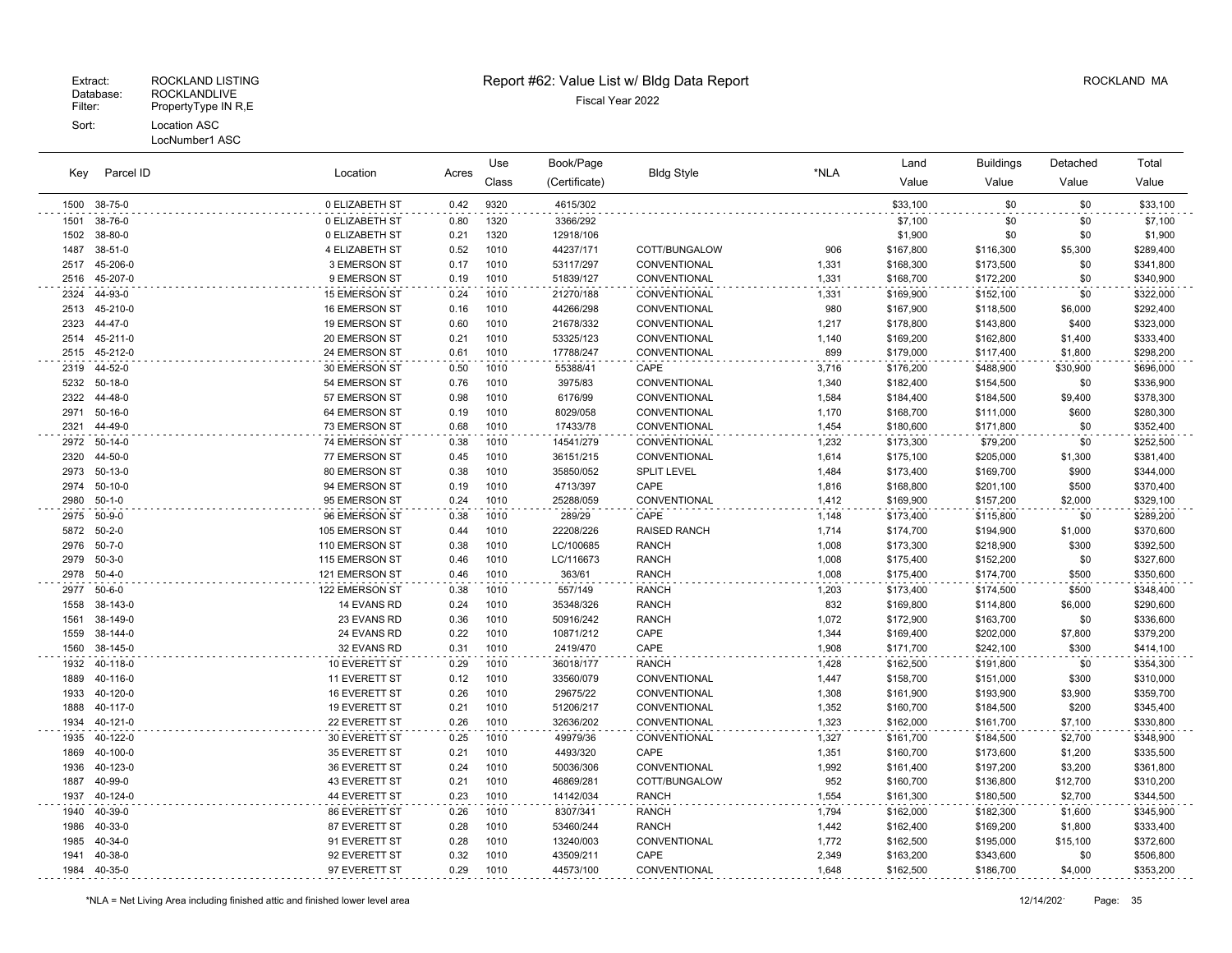## Extract: ROCKLAND LISTING **Report #62: Value List w/ Bldg Data Report** Alleman and RockLAND MA

Location Acres Value Value Value Value Book/Page Bldg Style **Contained Accord Buildings** Detached (Certificate) Bldg Style Class Use Total 40-36-0 103 EVERETT ST 0.22 1010 48554/54 COTT/BUNGALOW 1,473 \$161,000 \$231,600 \$300 \$392,900 40-37-0 106 EVERETT ST 0.20 1010 52788/288 RANCH 1,580 \$160,500 \$227,200 \$0 \$387,700 39-217-0 17 EXCHANGE ST 0.35 1010 41748/339 COLONIAL 2,896 \$164,000 \$347,900 \$9,600 \$521,500 39-216-0 25 EXCHANGE ST 0.30 1010 53776/223 CONVENTIONAL 1,953 \$162,900 \$244,900 \$16,400 \$424,200

| 1652 | 39-206-0      | 28 EXCHANGE ST         | 0.29 | 1010 | 54494/201 | CONVENTIONAL  | 1,666 | \$162,700 | \$264,000 | \$11,200 | \$437,900 |
|------|---------------|------------------------|------|------|-----------|---------------|-------|-----------|-----------|----------|-----------|
|      | 1660 39-215-0 | 33-35 EXCHANGE ST      | 0.29 | 1040 | 32250/195 | CONVENTIONAL  | 2,098 | \$162,600 | \$178,000 | \$0      | \$340,600 |
| 1653 | 39-207-0      | 38 EXCHANGE ST         | 0.22 | 1010 | 55643/152 | CONVENTIONAL  | 2,240 | \$161,000 | \$266,200 | \$0      | \$427,200 |
| 1659 | 39-214-0      | 39 EXCHANGE ST         | 0.29 | 1010 | 51322/151 | CONVENTIONAL  | 1,610 | \$162,600 | \$199,600 | \$1,300  | \$363,500 |
| 1658 | 39-213-0      | <b>45 EXCHANGE ST</b>  | 0.30 | 1010 | 52353/341 | CONVENTIONAL  | 1,645 | \$162,900 | \$282,500 | \$1,100  | \$446,500 |
|      | 1131 34-156-0 | 46-48 EXCHANGE ST      | 0.17 | 1040 | 34871/271 | CONVENTIONAL  | 3,088 | \$159,900 | \$268,200 | \$5,900  | \$434,000 |
|      | 1657 39-212-0 | 51 EXCHANGE ST         | 0.30 | 1010 | 5147/309  | CONVENTIONAL  | 1,724 | \$162,900 | \$172,500 | \$1,200  | \$336,600 |
| 1656 | 39-211-0      | 57 EXCHANGE ST         | 0.27 | 1040 | 50137/116 | CONVENTIONAL  | 2,302 | \$162,100 | \$298,100 | \$3,600  | \$463,800 |
| 1130 | 34-174-0      | <b>64 EXCHANGE ST</b>  | 0.24 | 1010 | (124742)  | CAPE          | 1,152 | \$161,500 | \$168,200 | \$400    | \$330,100 |
|      | 1655 39-210-0 | 67 EXCHANGE ST         | 0.42 | 1010 | 10423/246 | CONVENTIONAL  | 2,702 | \$165,500 | \$279,400 | \$0      | \$444,900 |
| 1654 | 39-209-0      | <b>71 EXCHANGE ST</b>  | 0.23 | 1040 | 49333/217 | CONVENTIONAL  | 2,063 | \$161,200 | \$254,500 | \$0      | \$415,700 |
|      | 1113 34-175-0 | <b>72 EXCHANGE ST</b>  | 0.18 | 1040 | 53830/263 | CONVENTIONAL  | 2,202 | \$160,000 | \$259,500 | \$5,100  | \$424,600 |
|      | 1114 34-176-0 | 78 EXCHANGE ST         | 0.10 | 1010 | 9113/344  | CONVENTIONAL  | 1,433 | \$158,300 | \$154,800 | \$800    | \$313,900 |
|      | 1112 34-155-0 | 79 EXCHANGE ST         | 0.38 | 1010 | 55145/123 | CONVENTIONAL  | 1,608 | \$164,700 | \$189,700 | \$15,000 | \$369,400 |
|      | 1115 34-177-0 | 84 EXCHANGE ST         | 0.18 | 1040 | 46820/289 | CONVENTIONAL  | 1,752 | \$160,200 | \$183,700 | \$3,100  | \$347,000 |
|      | 1111 34-154-0 | 85 EXCHANGE ST         | 0.26 | 1010 | 53610/179 | CONVENTIONAL  | 1,629 | \$161,800 | \$187,000 | \$400    | \$349,200 |
|      | 1109 34-153-0 | 96 EXCHANGE ST         | 0.24 | 1010 | 51064/262 | CONVENTIONAL  | 1,856 | \$161,400 | \$205,400 | \$17,000 | \$383,800 |
|      | 1110 34-143-0 | 104 EXCHANGE ST        | 0.36 | 1040 | 15102/123 | CONVENTIONAL  | 3,375 | \$164,200 | \$368,000 | \$600    | \$532,800 |
|      | 4652 35-148-0 | 105 EXCHANGE ST        | 0.48 | 0310 | 12617/118 | LIGHT MANUF.  | 6,834 | \$152,100 | \$306,800 | \$2,600  | \$461,500 |
|      | 1274 35-149-0 | 114 EXCHANGE ST        | 0.28 | 1010 | 44777/130 | CONVENTIONAL  | 1,557 | \$162,500 | \$191,100 | \$200    | \$353,800 |
|      | 1273 35-147-0 | 127 EXCHANGE ST        | 0.27 | 1010 | 33229/339 | CONVENTIONAL  | 2,853 | \$162,100 | \$331,100 | \$1,900  | \$495,100 |
| 1280 | 35-154-0      | 128 EXCHANGE ST        | 0.30 | 1010 | 53669/71  | CONVENTIONAL  | 1,547 | \$162,800 | \$162,100 | \$9,800  | \$334,700 |
|      | 1281 35-155-0 | 138 EXCHANGE ST        | 0.28 | 1010 | 13866/002 | CONVENTIONAL  | 1,945 | \$162,400 | \$230,200 | \$16,900 | \$409,500 |
|      | 1272 35-146-0 | 139 EXCHANGE ST        | 0.23 | 1050 | 9363/255  | CONVENTIONAL  | 2,908 | \$161,200 | \$311,800 | \$4,500  | \$477,500 |
|      | 1282 35-156-0 | 144 EXCHANGE ST        | 0.62 | 1050 | 43249/140 | CONVENTIONAL  | 1,950 | \$170,100 | \$280,300 | \$300    | \$450,700 |
|      | 1271 35-145-0 | <b>145 EXCHANGE ST</b> | 0.17 | 1050 | 46045/276 | CONVENTIONAL  | 2.744 | \$159,900 | \$298,700 | \$0      | \$458,600 |
|      | 1283 35-157-0 | 150 EXCHANGE ST        | 0.50 | 1040 | 51955/20  | CONVENTIONAL  | 2,216 | \$167,500 | \$199,900 | \$3,700  | \$371,100 |
|      | 1270 35-144-0 | 153 EXCHANGE ST        | 0.17 | 1040 | 34687/255 | CONVENTIONAL  | 1,992 | \$159,900 | \$211,700 | \$2,100  | \$373,700 |
| 1284 | 35-158-0      | 158 EXCHANGE ST        | 0.40 | 1040 | 31192/74  | CONVENTIONAL  | 2,040 | \$165,200 | \$216,800 | \$2,600  | \$384,600 |
| 1269 | 35-143-0      | 161 EXCHANGE ST        | 0.17 | 1010 | 27302/023 | COTT/BUNGALOW | 1,392 | \$159,900 | \$170,800 | \$11,500 | \$342,200 |
|      | 2737 46-96-0  | 1 FITZGIBBONS LN       | 0.82 | 1010 | (112880)  | COLONIAL      | 2,953 | \$201,200 | \$416,500 | \$400    | \$618,100 |
|      | 7006 46-234-0 | 2 FITZGIBBONS LN       | 0.75 | 1010 | (105085)  | COLONIAL      | 1,664 | \$200,600 | \$249,600 | \$0      | \$450,200 |
| 7005 | 46-233-0      | 4 FITZGIBBONS LN       | 0.77 | 1010 | (120853)  | COLONIAL      | 2,626 | \$200,700 | \$299,700 | \$27,000 | \$527,400 |
| 1587 | 38-36-0       | 5 FLORENCE ST          | 0.51 | 1010 | (118676)  | CAPE          | 1,566 | \$176,600 | \$229,900 | \$600    | \$407,100 |
| 1588 | 38-28-0       | 10 FLORENCE ST         | 0.37 | 1010 | 48513/55  | COLONIAL      | 1,808 | \$173,000 | \$212,900 | \$7,500  | \$393,400 |
|      | 1586 38-35-0  | <b>15 FLORENCE ST</b>  | 0.31 | 1010 | 55000/16  | CAPE          | 1,650 | \$171,500 | \$224,800 | \$700    | \$397,000 |
|      | 1589 38-29-0  | 20 FLORENCE ST         | 0.32 | 1010 | 4089/52   | CAPE          | 1,272 | \$171,800 | \$171,100 | \$6,500  | \$349,400 |
| 1585 | 38-34-0       | 29 FLORENCE ST         | 0.31 | 1010 | 31504/337 | CAPE          | 1,500 | \$171,700 | \$215,300 | \$9,200  | \$396,200 |
| 1590 | 38-30-0       | 30 FLORENCE ST         | 0.29 | 1010 | (82760)   | COLONIAL      | 2,036 | \$171,100 | \$252,700 | \$600    | \$424,400 |
| 1584 | 38-33-0       | 39 FLORENCE ST         | 0.37 | 1010 | (126765)  | COLONIAL      | 2,350 | \$173,200 | \$371,300 | \$0      | \$544,500 |
|      | 1591 38-31-0  | <b>40 FLORENCE ST</b>  | 0.49 | 1010 | 14252/334 | CONVENTIONAL  | 1,020 | \$176,000 | \$102,200 | \$1,200  | \$279,400 |
|      | 3027 50-70-0  | 3 FOLEY RD             | 0.22 | 1010 | 458/96    | <b>RANCH</b>  | 1,248 | \$169,500 | \$172,100 | \$500    | \$342,100 |
|      |               |                        |      |      |           |               |       |           |           |          |           |

LocNumber1 ASC

Key Parcel ID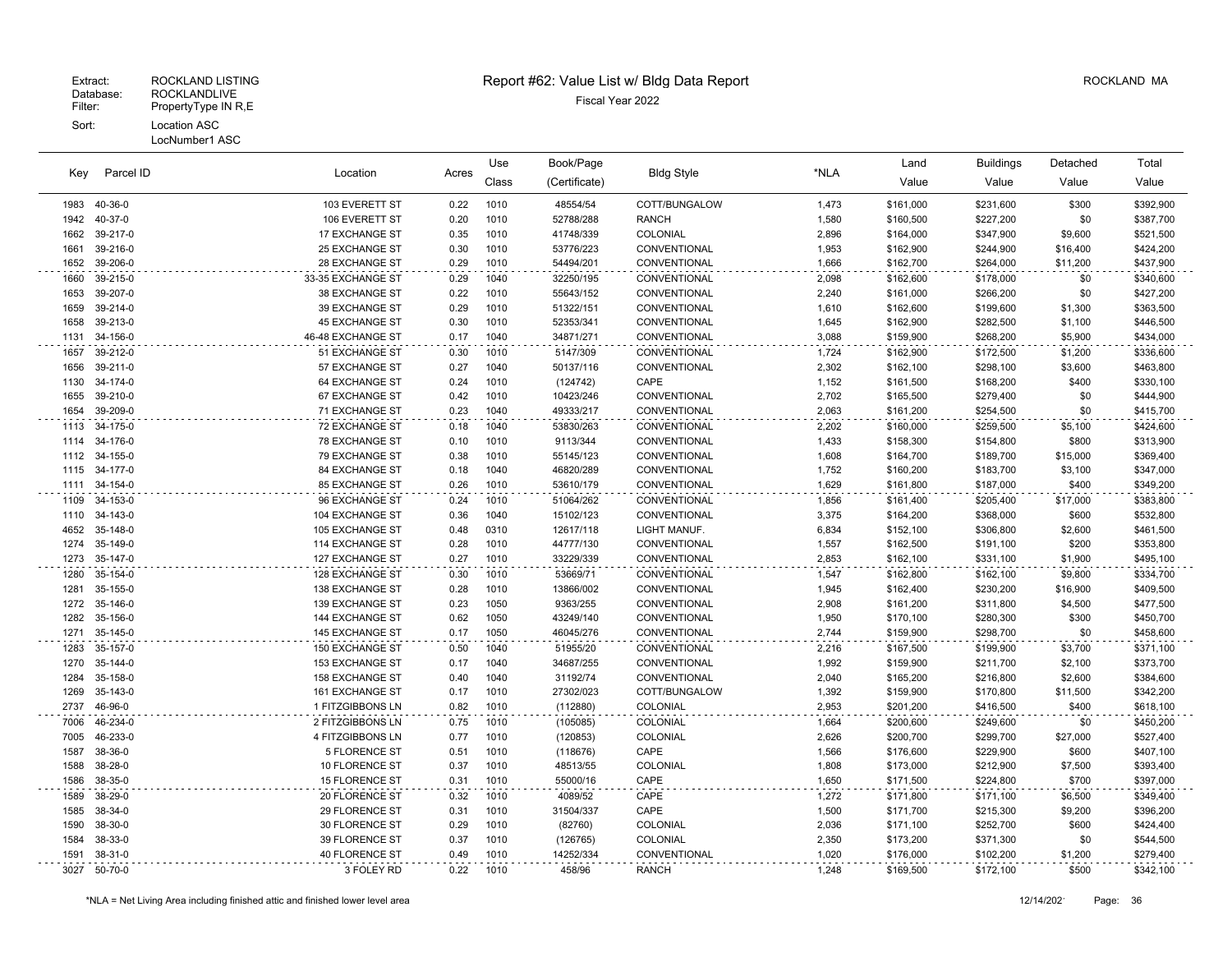### Extract: ROCKLAND LISTING **Report #62: Value List w/ Bldg Data Report** Alleman and RockLAND MA

| Key         | Parcel ID                 | Location                     | Acres        | Use<br>Class | Book/Page<br>(Certificate) | <b>Bldg Style</b>     | *NLA           | Land<br>Value    | <b>Buildings</b><br>Value | Detached<br>Value | Total<br>Value         |
|-------------|---------------------------|------------------------------|--------------|--------------|----------------------------|-----------------------|----------------|------------------|---------------------------|-------------------|------------------------|
|             | 3029 50-68-0              | 6 FOLEY RD                   | 0.25         | 1010         | 394/020                    | COLONIAL              | 1,764          | \$170,100        | \$220,500                 | \$800             | \$391,400              |
| 3026        | $50 - 71 - 0$             | 15 FOLEY RD                  | 0.22         | 1010         | (132757)                   | <b>RANCH</b>          | 864            | \$169,400        | \$126,700                 | \$500             | \$296,600              |
| 3030        | 50-67-0                   | 16 FOLEY RD                  | 0.21         | 1010         | 239/150                    | COLONIAL              | 1,764          | \$169,300        | \$208,200                 | \$1,600           | \$379,100              |
| 3025        | 50-72-0                   | 25 FOLEY RD                  | 0.22         | 1010         | 432/47                     | <b>RANCH</b>          | 1,060          | \$169,500        | \$172,800                 | \$700             | \$343,000              |
| 3031        | 50-66-0                   | 26 FOLEY RD                  | 0.21         | 1010         | 322/114                    | <b>RANCH</b>          | 1,386          | \$169,100        | \$208,200                 | \$700             | \$378,000              |
| 3024        | 50-73-0                   | 33 FOLEY RD                  | 0.22         | 1010         | 378/012                    | <b>RANCH</b>          | 864            | \$169,400        | \$148,700                 | \$400             | \$318,500              |
| 3032        | 50-65-0                   | 34 FOLEY RD                  | 0.21         | 1010         | (118179)                   | <b>RANCH</b>          | 1,056          | \$169,100        | \$150,700                 | \$0               | \$319,800              |
| 3023        | 50-74-0                   | 43 FOLEY RD                  | 0.26         | 1010         | 418/020                    | <b>RANCH</b>          | 864            | \$170,400        | \$153,400                 | \$600             | \$324,400              |
| 3033        | 50-64-0                   | 44 FOLEY RD                  | 0.21         | 1010         | (116436)                   | <b>COLONIAL</b>       | 1,464          | \$169,100        | \$196,200                 | \$400             | \$365,700              |
| 3022        | 50-75-0                   | 51 FOLEY RD                  | 0.23         | 1010         | 464/110                    | <b>RANCH</b>          | 864            | \$169,800        | \$130,400                 | \$600             | \$300,800              |
| 3034        | 50-63-0                   | 52 FOLEY RD                  | 0.21         | 1010         | (116950)                   | <b>RANCH</b>          | 864            | \$169,100        | \$134,400                 | \$700             | \$304,200              |
| 126         | $13 - 1 - 0$              | 0 FOREST ST                  | 8.21         | 4420         | 54183/246                  |                       |                | \$122,900        | \$0                       | \$0               | \$122,900              |
| 176         | 14-88-0                   | 0 FOREST ST                  | 0.91         | 1300         | 19363/268                  |                       |                | \$91,900         | \$0                       | \$0               | \$91,900               |
| 4581        | 19-47-0                   | 0 FOREST ST                  | 19.63        | 4400         | (131245)                   |                       |                | \$593,800        | \$0                       | \$0               | \$593,800              |
| 493         | 19-99-0                   | 0 FOREST ST                  | 0.14         | 1320         | 14477/177                  |                       |                | \$1,200          | \$0                       | \$0               | \$1,200                |
| 404         | 18-25-0                   | 24 FOREST ST                 | 0.34         | 1010         | 54031/47                   | CONVENTIONAL          | 1,454          | \$172,300        | \$160,500                 | \$8,200           | \$341,000              |
| 405         | 18-24-0                   | 28 FOREST ST                 | 0.32         | 1010         | 48968/1                    | CONVENTIONAL          | 2,317          | \$172,000        | \$224,800                 | \$0               | \$396,800              |
| 5387        | 24-119-33                 | 33 FOREST ST                 | 1.15         | 1020         | 13991/305                  | CONDO                 | 2,006          | \$0              | \$319,100                 | \$1,300           | \$320,400              |
| 5388        | 24-119-35                 | 35 FOREST ST                 | 0.00         | 1020         | 28329/037                  | CONDO                 | 2,006          | \$0              | \$318,800                 | \$500             | \$319,300              |
| 5389        | 24-118-45                 | 45 FOREST ST                 | 1.14         | 1020         | 36145/280                  | CONDO                 | 2,006          | \$0              | \$321,700                 | \$600             | \$322,300              |
| 406         | 18-22-0                   | 46 FOREST ST                 | 0.52         | 1010         | 3656/616                   | CONVENTIONAL          | 1,174          | \$176,800        | \$133,500                 | \$0               | \$310,300              |
| 5390        | 24-118-47                 | 47 FOREST ST                 | 0.00         | 1020         | 51881/94                   | CONDO                 | 2,006          | \$0              | \$323,200                 | \$1,500           | \$324,700              |
| 407         | $18 - 21 - 0$             | 48 FOREST ST                 | 0.68         | 1010         | 8302/347                   | <b>RANCH</b>          | 1,276          | \$180,700        | \$157,000                 | \$5,300           | \$343,000              |
| 5391        | 19-107-49                 | 49 FOREST ST                 | 1.19         | 1020         | 53420/344                  | CONDO                 | 1,971          | \$0              | \$331,800                 | \$300             | \$332,100              |
| 5392        | 19-107-51                 | 51 FOREST ST                 | 0.00         | 1020         | 33519/307                  | CONDO                 | 1,444          | \$0              | \$289,200                 | \$0               | \$289,200              |
| 5393        | 19-106-61                 | 61 FOREST ST                 | 1.24         | 1020         | 8583/247                   | CONDO                 | 2,006          | \$0              | \$319,400                 | \$0               | \$319,400              |
| 5394<br>443 | 19-106-63                 | 63 FOREST ST                 | 0.00<br>0.34 | 1020         | 8585/333                   | CONDO                 | 1,829<br>976   | \$0              | \$312,000                 | \$3,700           | \$315,700              |
| 5515        | 19-2-0<br>19-105-73       | 64 FOREST ST<br>73 FOREST ST | 1.95         | 1010<br>1020 | N/A/N/A<br>9970/219        | <b>RANCH</b><br>CONDO | 2,006          | \$172,400<br>\$0 | \$143,400                 | \$0<br>\$300      | \$315,800<br>\$312,600 |
|             |                           |                              |              |              |                            |                       |                |                  | \$312,300                 |                   |                        |
| 5516<br>444 | 19-105-75<br>$19 - 4 - 0$ | 75 FOREST ST<br>86 FOREST ST | 0.00<br>0.43 | 1020<br>1010 | 18482/136<br>49765/195     | CONDO<br>CONVENTIONAL | 2,750<br>1,224 | \$0<br>\$174,600 | \$430,800<br>\$137,500    | \$0<br>\$3,700    | \$430,800<br>\$315,800 |
| 445         | $19 - 5 - 0$              | 90 FOREST ST                 | 0.09         | 1010         | 50734/153                  | COTT/BUNGALOW         | 448            | \$124,700        | \$60,800                  | \$800             | \$186,300              |
| 440         | 19-96-0                   | 91 FOREST ST                 | 0.65         | 1010         | 49092/84                   | CONVENTIONAL          | 2,405          | \$180,000        | \$229,700                 | \$15,500          | \$425,200              |
| 473         | 19-36-0                   | 106 FOREST ST                | 0.33         | 1010         | 54986/295                  | <b>RANCH</b>          | 1,260          | \$172,200        | \$178,800                 | \$0               | \$351,000              |
| 434         | 19-90-0                   | 111 FOREST ST                | 0.34         | 1010         | 230/179                    | COLONIAL              | 3,162          | \$172,400        | \$359,900                 | \$700             | \$533,000              |
| 433         | 19-89-0                   | 119 FOREST ST                | 0.34         | 1010         | (129562)                   | <b>RANCH</b>          | 1,450          | \$172,400        | \$187,000                 | \$8,600           | \$368,000              |
| 474         | 19-38-0                   | 120 FOREST ST                | 0.53         | 1010         | 612/71                     | CAPE                  | 1,464          | \$176,900        | \$208,900                 | \$0               | \$385,800              |
| 475         | 19-39-0                   | 130 FOREST ST                | 0.48         | 1010         | 415*/181                   | COLONIAL              | 2,500          | \$175,700        | \$277,500                 | \$12,500          | \$465,700              |
| 432         | 19-88-0                   | 135 FOREST ST                | 0.52         | 1010         | 19506/076                  | CAPE                  | 1,784          | \$176,700        | \$205,900                 | \$0               | \$382,600              |
| 476         | 19-40-0                   | 136 FOREST ST                | 0.63         | 1010         | 360/111                    | <b>RANCH</b>          | 864            | \$179,400        | \$134,800                 | \$600             | \$314,800              |
| 477         | 19-41-0                   | 184 FOREST ST                | 2.52         | 1010         | 52076/50                   | CAPE                  | 2,576          | \$198,100        | \$328,500                 | \$0               | \$526,600              |
| 479         | 19-43-0                   | 194 FOREST ST                | 0.63         | 1010         | 44245/190                  | <b>RANCH</b>          | 1,040          | \$179,400        | \$185,000                 | \$600             | \$365,000              |
| 6990        | 19-110-0                  | 200 FOREST ST                | 0.75         | 1010         | 49105/291                  | <b>RAISED RANCH</b>   | 1,924          | \$182,300        | \$220,100                 | \$8,200           | \$410,600              |
| 480         | 19-44-0                   | 216 FOREST ST                | 0.98         | 1010         | 54437/287                  | COLONIAL              | 2,248          | \$184,400        | \$285,800                 | \$2,900           | \$473,100              |
| 481         | 19-46-0                   | 238 FOREST ST                | 0.56         | 1010         | 36724/176                  | <b>RAISED RANCH</b>   | 2,332          | \$177,700        | \$228,000                 | \$0               | \$405,700              |
| 495         | 19-62-0                   | 269 FOREST ST                | 0.74         | 1010         | 54139/94                   | CONVENTIONAL          | 1,723          | \$182,200        | \$196,600                 | \$1,100           | \$379,900              |
|             |                           |                              |              |              |                            |                       |                |                  |                           |                   |                        |

\*NLA = Net Living Area including finished attic and finished lower level area 12/14/202 Page: 37

 $\sim$   $\sim$ 

 $\sim 10$ 

 $\ddot{\phantom{a}}$ 

 $\mathbb{Z}^{\times}$ 

 $\sim$   $\sim$ 

 $\ddot{\phantom{a}}$ 

 $\Box$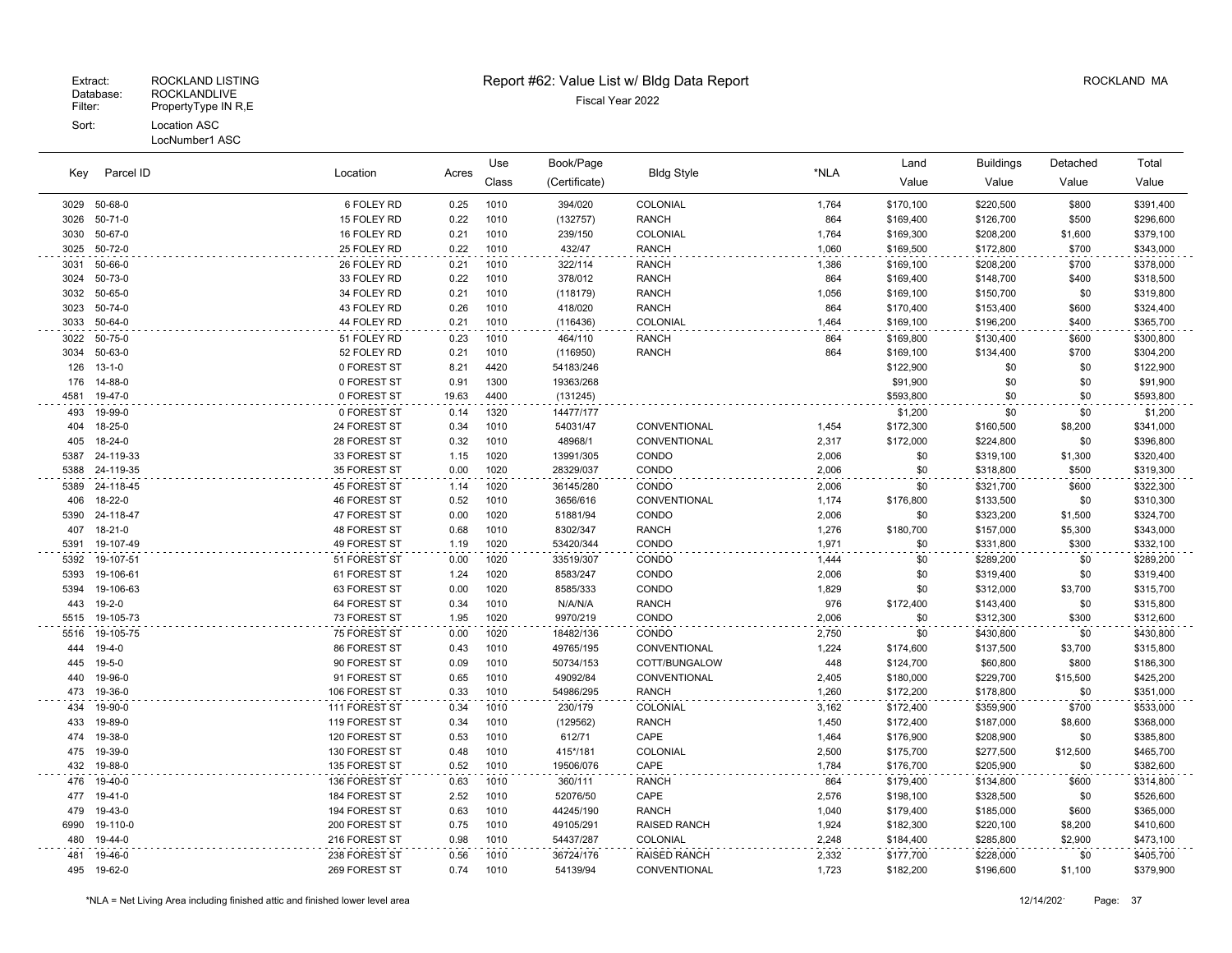LocNumber1 ASC

|      |              |               |       | Use   | Book/Page     |                   |       | Land      | <b>Buildings</b> | Detached | Total     |
|------|--------------|---------------|-------|-------|---------------|-------------------|-------|-----------|------------------|----------|-----------|
| Key  | Parcel ID    | Location      | Acres | Class | (Certificate) | <b>Bldg Style</b> | *NLA  | Value     | Value            | Value    | Value     |
|      | 482 19-48-0  | 272 FOREST ST | 0.72  | 1300  | 53981/303     |                   |       | \$181,700 | \$0              | \$0      | \$181,700 |
|      | 483 19-49-0  | 274 FOREST ST | 0.50  | 1010  | 19566/300     | <b>RANCH</b>      | 1,060 | \$176,300 | \$150,300        | \$11,500 | \$338,100 |
| 494  | 19-61-0      | 279 FOREST ST | 0.86  | 1010  | 37689/138     | CONVENTIONAL      | 1,068 | \$183,300 | \$141,900        | \$0      | \$325,200 |
| 492  | 19-60-0      | 287 FOREST ST | 0.46  | 1010  | 10582/097     | <b>RANCH</b>      | 1,520 | \$175,200 | \$163,400        | \$1,000  | \$339,600 |
| 491  | 19-59-0      | 295 FOREST ST | 0.48  | 1010  | 16455/171     | <b>RANCH</b>      | 1,898 | \$175,700 | \$183,300        | \$4,700  | \$363,700 |
| 490  | 19-57-0      | 305 FOREST ST | 0.24  | 1010  | 14018/100-10  | <b>RANCH</b>      | 748   | \$170,000 | \$112,400        | \$0      | \$282,400 |
| 489  | 19-56-0      | 311 FOREST ST | 0.24  | 1010  | 43694/344     | <b>RANCH</b>      | 748   | \$170,000 | \$113,800        | \$10,400 | \$294,200 |
|      | 484 19-50-0  | 312 FOREST ST | 0.50  | 1040  | 55931/157     | DUPLEX / ROW      | 1,440 | \$176,300 | \$164,400        | \$1,800  | \$342,500 |
| 488  | 19-55-0      | 319 FOREST ST | 0.24  | 1010  | 51026/39      | COLONIAL          | 1,656 | \$169,900 | \$200,200        | \$900    | \$371,000 |
| 485  | 19-51-0      | 330 FOREST ST | 0.34  | 1010  | 4088/512      | <b>RANCH</b>      | 1,033 | \$172,400 | \$133,500        | \$0      | \$305,900 |
| 487  | 19-53-0      | 331 FOREST ST | 0.24  | 1010  | 11819/112     | COLONIAL          | 1,936 | \$169,900 | \$200,000        | \$700    | \$370,600 |
| 486  | 19-52-0      | 337 FOREST ST | 0.26  | 1010  | 4020/711      | COLONIAL          | 1,979 | \$170,500 | \$211,900        | \$700    | \$383,100 |
| 131  | $13 - 4 - 0$ | 340 FOREST ST | 0.34  | 1010  | 5917/125      | COLONIAL          | 1,459 | \$172,500 | \$183,800        | \$600    | \$356,900 |
| 501  | $20 - 2 - 0$ | 347 FOREST ST | 0.83  | 1010  | 49127/155     | <b>RANCH</b>      | 1,488 | \$183,000 | \$206,300        | \$1,100  | \$390,400 |
| 133  | $13 - 5 - 0$ | 350 FOREST ST | 0.34  | 1010  | 31404/112     | RAISED RANCH      | 1,940 | \$172,500 | \$201,800        | \$900    | \$375,200 |
| 208  | 14-71-0      | 355 FOREST ST | 0.88  | 1010  | 3552/150      | <b>RANCH</b>      | 912   | \$183,500 | \$146,900        | \$1,900  | \$332,300 |
| 135  | $14 - 2 - 0$ | 368 FOREST ST | 0.36  | 1010  | 41450/157     | <b>RANCH</b>      | 960   | \$172,800 | \$157,000        | \$500    | \$330,300 |
| 6495 | 14-3-370     | 370 FOREST ST | 2.34  | 1020  | 49857/144     | CONDO             | 1,242 | \$0       | \$262,300        | \$0      | \$262,300 |
| 6496 | 14-3-372     | 372 FOREST ST | 0.00  | 1020  | 11390/123     | CONDO             | 1,242 | \$0       | \$258,400        | \$0      | \$258,400 |
| 206  | 14-72-0      | 373 FOREST ST | 0.26  | 1010  | 15084/180     | <b>RANCH</b>      | 748   | \$170,400 | \$113,000        | \$900    | \$284,300 |
| 6497 | 14-3-380     | 380 FOREST ST | 0.00  | 1020  | 47556/195     | CONDO             | 1,512 | \$0       | \$293,800        | \$0      | \$293,800 |
| 6498 | 14-3-382     | 382 FOREST ST | 0.00  | 1020  | 17139/253     | CONDO             | 1,242 | \$0       | \$258,400        | \$0      | \$258,400 |
|      | 202 14-74-0  | 385 FOREST ST | 0.26  | 1010  | 43370/206     | <b>RANCH</b>      | 748   | \$170,400 | \$112,100        | \$300    | \$282,800 |
| 204  | 14-73-0      | 389 FOREST ST | 0.26  | 1010  | 30844/69      | <b>RANCH</b>      | 982   | \$170,400 | \$133,300        | \$1,700  | \$305,400 |
| 140  | $14 - 4 - 0$ | 392 FOREST ST | 1.60  | 1010  | 29337/211     | CAPE              | 1,898 | \$189,900 | \$222,800        | \$600    | \$413,300 |
| 200  | 14-75-0      | 393 FOREST ST | 0.26  | 1010  | 22717/003     | COLONIAL          | 2,826 | \$170,400 | \$315,300        | \$4,900  | \$490,600 |
| 199  | 14-76-0      | 399 FOREST ST | 0.26  | 1010  | 49974/16      | COLONIAL          | 1,882 | \$170,400 | \$204,800        | \$22,700 | \$397,900 |
|      | 142 14-5-0   | 400 FOREST ST | 2.20  | 1010  | 4648/50       | RANCH             | 1,215 | \$195,200 | \$166,900        | \$9,300  | \$371,400 |
| 197  | 14-77-0      | 405 FOREST ST | 0.75  | 1010  | 40575/256     | COLONIAL          | 1,496 | \$182,400 | \$205,300        | \$28,300 | \$416,000 |
| 196  | 14-78-0      | 411 FOREST ST | 0.61  | 1010  | 4327/304      | COLONIAL          | 1,617 | \$178,800 | \$233,500        | \$3,600  | \$415,900 |
| 149  | $14 - 7 - 0$ | 416 FOREST ST | 0.93  | 1010  | 54165/306     | COLONIAL          | 1,723 | \$183,900 | \$197,400        | \$4,100  | \$385,400 |
| 194  | 14-79-0      | 421 FOREST ST | 0.67  | 1010  | 50431/48      | <b>RANCH</b>      | 748   | \$180,400 | \$113,800        | \$2,000  | \$296,200 |
| 150  | $14 - 8 - 0$ | 428 FOREST ST | 0.72  | 1040  | 4818/271      | DUPLEX / ROW      | 2,708 | \$181,500 | \$275,400        | \$3,600  | \$460,500 |
|      | 192 14-80-0  | 429 FOREST ST | 0.63  | 1010  | 53242/44      | <b>RANCH</b>      | 748   | \$179,500 | \$135,900        | \$300    | \$315,700 |
| 151  | $14 - 9 - 0$ | 436 FOREST ST | 0.92  | 1010  | 48550/105     | <b>RANCH</b>      | 1,074 | \$183,800 | \$158,400        | \$1,000  | \$343,200 |
| 189  | 14-82-0      | 437 FOREST ST | 0.58  | 1010  | 14018/105-10  | CAPE              | 1,156 | \$178,300 | \$138,400        | \$0      | \$316,700 |
| 186  | 14-83-0      | 443 FOREST ST | 0.54  | 1010  | 3857/687      | CAPE              | 1,530 | \$177,300 | \$180,700        | \$3,100  | \$361,100 |
|      | 152 14-10-0  | 452 FOREST ST | 1.03  | 1010  | 53168/240     | CAPE              | 1,980 | \$184,900 | \$224,700        | \$0      | \$409,600 |
| 183  | 14-84-0      | 453 FOREST ST | 0.51  | 1010  | 49510/348     | <b>RANCH</b>      | 748   | \$176,400 | \$118,300        | \$400    | \$295,100 |
| 153  | 14-11-0      | 460 FOREST ST | 0.95  | 1010  | 31442/293     | CAPE              | 1,310 | \$184,200 | \$161,200        | \$800    | \$346,200 |
| 181  | 14-85-0      | 463 FOREST ST | 0.48  | 1010  | 18141/043     | COLONIAL          | 1,564 | \$175,700 | \$164,900        | \$9,700  | \$350,300 |
| 180  | 14-86-0      | 469 FOREST ST | 0.44  | 1010  | 8771/317      | <b>RANCH</b>      | 1,310 | \$174,900 | \$162,900        | \$1,600  | \$339,400 |
| 155  | 14-12-0      | 470 FOREST ST | 0.47  | 1010  | 32663/151     | COLONIAL          | 1,274 | \$175,500 | \$175,200        | \$600    | \$351,300 |
|      | 157 14-13-0  | 480 FOREST ST | 0.64  | 1010  | 16735/340     | CONVENTIONAL      | 1,682 | \$179,800 | \$167,000        | \$1,200  | \$348,000 |
|      | 179 14-87-0  | 481 FOREST ST | 0.88  | 1010  | 48123/270     | <b>RANCH</b>      | 1,741 | \$183,500 | \$239,400        | \$4,100  | \$427,000 |
|      | 158 14-15-0  | 490 FOREST ST | 1.30  | 1010  | 15389/349     | COTT/BUNGALOW     | 1,128 | \$187,200 | \$142,300        | \$4,100  | \$333,600 |
|      |              |               |       |       |               |                   |       |           |                  |          |           |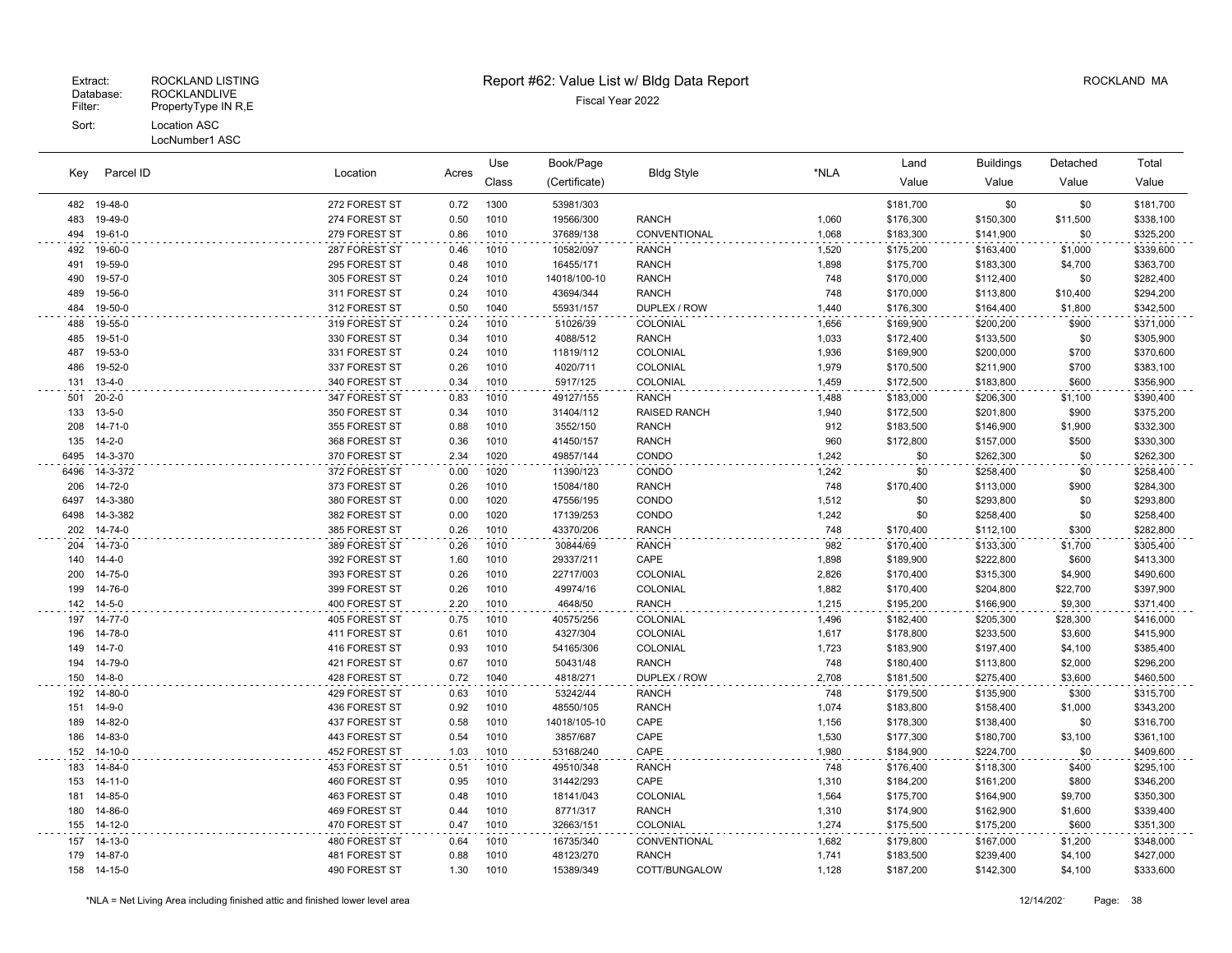#### LocNumber1 ASC

| Kev  | Parcel ID    | Location              | Acres | Use<br>Class | Book/Page<br>(Certificate) | <b>Bldg Style</b> | *NLA  | Land<br>Value | <b>Buildings</b><br>Value | Detached<br>Value | Total<br>Value |
|------|--------------|-----------------------|-------|--------------|----------------------------|-------------------|-------|---------------|---------------------------|-------------------|----------------|
|      | 177 14-94-0  | 507 FOREST ST         | 0.34  | 1040         | 19363/268                  | CONVENTIONAL      | 2,448 | \$172,400     | \$271,600                 | \$0               | \$444,000      |
|      | 161 14-18-0  | 508 FOREST ST         | 1.34  | 1010         | 48010/2                    | COTT/BUNGALOW     | 954   | \$187,600     | \$181,200                 | \$1,500           | \$370,300      |
| 163  | 14-19-0      | 526 FOREST ST         | 0.66  | 1010         | 297/2                      | <b>RANCH</b>      | 944   | \$180,200     | \$148,300                 | \$1,200           | \$329,700      |
| 164  | 14-20-0      | 548 FOREST ST         | 1.30  | 1010         | 35295/057                  | CAPE              | 2,937 | \$187,200     | \$350,200                 | \$0               | \$537,400      |
| 175  | 14-90-0      | 553 FOREST ST         | 0.35  | 1010         | 3637/687                   | CAPE              | 1,896 | \$172,500     | \$240,800                 | \$500             | \$413,800      |
| 174  | 14-91-0      | 565 FOREST ST         | 0.34  | 1010         | 4310/96                    | <b>RANCH</b>      | 1,164 | \$172,500     | \$186,000                 | \$400             | \$358,900      |
| 166  | 14-95-0      | 566 FOREST ST         | 0.45  | 1010         | 53403/198                  | COLONIAL          | 1,599 | \$175,100     | \$206,700                 | \$11,600          | \$393,400      |
| 168  | 14-23-0      | 570 FOREST ST         | 0.20  | 1010         | 8378/013                   | COLONIAL          | 1,248 | \$169,100     | \$176,700                 | \$6,000           | \$351,800      |
| 173  | 14-24-0      | 586-588 FOREST ST     | 0.44  | 1040         | 27619/113                  | DUPLEX / ROW      | 1,534 | \$174,700     | \$252,300                 | \$800             | \$427,800      |
| 107  | $8 - 44 - 0$ | 616 FOREST ST         | 0.81  | 1010         | 45760/322                  | COTT/BUNGALOW     | 1,002 | \$182,900     | \$110,600                 | \$1,900           | \$295,400      |
| 109  | $8 - 45 - 0$ | 624 FOREST ST         | 2.26  | 1010         | 4585/243                   | COTT/BUNGALOW     | 1,334 | \$195,800     | \$157,300                 | \$0               | \$353,100      |
| 4840 | 40-144-0     | 25 FRANKLIN AV        | 0.38  | 9600         | 1564/350                   | <b>CHURCHES</b>   | 2,806 | \$231,200     | \$570,800                 | \$100             | \$802,100      |
| 1923 | 40-143-0     | 29 FRANKLIN AV        | 0.26  | 1110         | 34507/306                  | 4-8 UNIT          | 3,661 | \$162,000     | \$381,700                 | \$0               | \$543,700      |
| 1922 | 40-142-0     | 35 FRANKLIN AV        | 0.27  | 1010         | 13714/211                  | CONVENTIONAL      | 1,574 | \$162,100     | \$171,900                 | \$7,400           | \$341,400      |
| 1701 | 39-274-0     | 38 FRANKLIN AV        | 0.22  | 1010         | 51016/242                  | CONVENTIONAL      | 2,069 | \$161,100     | \$193,700                 | \$13,100          | \$367,900      |
| 1921 | 40-141-0     | 41 FRANKLIN AV        | 0.26  | 1010         | 13781/255                  | CONVENTIONAL      | 1,645 | \$161,900     | \$166,600                 | \$4,100           | \$332,600      |
| 1702 | 39-273-0     | 42 FRANKLIN AV        | 0.20  | 1010         | 10063/331                  | CONVENTIONAL      | 1,416 | \$160,500     | \$170,200                 | \$4,000           | \$334,700      |
| 1920 | 40-140-0     | 47 FRANKLIN AV        | 0.24  | 1010         | 50771/87                   | CONVENTIONAL      | 1,804 | \$161,500     | \$263,400                 | \$0               | \$424,900      |
| 1703 | 39-272-0     | <b>48 FRANKLIN AV</b> | 0.20  | 1010         | 52448/261                  | CONVENTIONAL      | 1,393 | \$160,500     | \$203,700                 | \$0               | \$364,200      |
| 1919 | 40-139-0     | 53 FRANKLIN AV        | 0.28  | 1010         | 44789/188                  | CONVENTIONAL      | 2,248 | \$162,300     | \$274,600                 | \$2,800           | \$439,700      |
| 1704 | 39-271-0     | 56 FRANKLIN AV        | 0.34  | 1010         | 55800/19                   | CONVENTIONAL      | 1,848 | \$163,700     | \$187,000                 | \$7,100           | \$357,800      |
| 1918 | 40-138-0     | 63 FRANKLIN AV        | 0.55  | 1110         | 46327/81                   | 4-8 UNIT          | 3,568 | \$168,700     | \$436,600                 | \$0               | \$605,300      |
|      | 5727 76-71-0 | 1 FRANKLIN HUNT RD    | 0.51  | 1010         | 16616/085                  | COLONIAL          | 2,330 | \$194,200     | \$387,400                 | \$600             | \$582,200      |
| 5729 | 76-73-0      | 2 FRANKLIN HUNT RD    | 0.59  | 1010         | 46348/134                  | COLONIAL          | 2,144 | \$196,300     | \$328,800                 | \$35,900          | \$561,000      |
| 5728 | 76-72-0      | 3 FRANKLIN HUNT RD    | 0.50  | 1010         | 49238/184                  | COLONIAL          | 1,888 | \$193,900     | \$299,000                 | \$0               | \$492,900      |
| 5730 | 76-74-0      | 4 FRANKLIN HUNT RD    | 0.54  | 1010         | 28790/002                  | COLONIAL          | 1,888 | \$194,900     | \$295,500                 | \$0               | \$490,400      |
| 5731 | 76-75-0      | 6 FRANKLIN HUNT RD    | 0.51  | 1010         | 17955/127                  | COLONIAL          | 2,456 | \$194,000     | \$358,800                 | \$600             | \$553,400      |
| 5840 | 79-118-0     | 7 FRANKLIN HUNT RD    | 0.52  | 1010         | 32576/104                  | COLONIAL          | 1,872 | \$194,300     | \$307,500                 | \$500             | \$502,300      |
| 5732 | 76-76-0      | 8 FRANKLIN HUNT RD    | 0.50  | 1010         | 18606/339                  | COLONIAL          | 1,644 | \$193,900     | \$262,800                 | \$500             | \$457,200      |
| 5843 | 79-119-0     | 9 FRANKLIN HUNT RD    | 0.50  | 1010         | 22756/123                  | COLONIAL          | 1,644 | \$193,900     | \$275,400                 | \$400             | \$469,700      |
| 5733 | 76-77-0      | 10 FRANKLIN HUNT RD   | 0.50  | 1010         | 18528/138                  | COLONIAL          | 1,888 | \$193,900     | \$292,100                 | \$400             | \$486,400      |
| 5845 | 79-120-0     | 11 FRANKLIN HUNT RD   | 0.68  | 1010         | 48871/341                  | COLONIAL          | 1.644 | \$198,600     | \$275,200                 | \$0               | \$473,800      |
| 5734 | 76-78-0      | 12 FRANKLIN HUNT RD   | 0.56  | 1010         | 50928/115                  | COLONIAL          | 2,556 | \$195,400     | \$366,800                 | \$600             | \$562,800      |
| 5847 | 79-121-0     | 13 FRANKLIN HUNT RD   | 0.61  | 1010         | 51810/270                  | COLONIAL          | 3,691 | \$196,800     | \$445,900                 | \$700             | \$643,400      |
| 5857 | 79-127-0     | 14 FRANKLIN HUNT RD   | 0.53  | 1010         | 17683/012                  | COLONIAL          | 2,340 | \$194,700     | \$326,700                 | \$14,200          | \$535,600      |
| 5848 | 79-122-0     | 15 FRANKLIN HUNT RD   | 0.50  | 1010         | 17330/156                  | COLONIAL          | 2,556 | \$193,900     | \$356,500                 | \$0               | \$550,400      |
| 5855 | 79-126-0     | 16 FRANKLIN HUNT RD   | 0.50  | 1010         | 17454/105                  | COLONIAL          | 1,520 | \$193,900     | \$237,400                 | \$600             | \$431,900      |
| 5854 | 79-125-0     | 18 FRANKLIN HUNT RD   | 0.50  | 1010         | 48491/222                  | COLONIAL          | 1,656 | \$193,900     | \$269,200                 | \$600             | \$463,700      |
| 5850 | 79-123-0     | 19 FRANKLIN HUNT RD   | 0.52  | 1010         | $\prime$                   | COLONIAL          | 3,096 | \$194,400     | \$403,900                 | \$0               | \$598,300      |
| 5852 | 79-124-0     | 20 FRANKLIN HUNT RD   | 0.50  | 9060         | 43840/193                  | COLONIAL          | 2,556 | \$193,900     | \$349,600                 | \$800             | \$544,300      |
| 348  | 16-30-0      | 0 FRENCH RD           | 0.23  | 1320         | 5490/427                   |                   |       | \$2,100       | \$0                       | \$0               | \$2,100        |
| 231  | 10-49-0      | 5 FRENCH RD           | 0.29  | 1010         | 35344/084                  | <b>RANCH</b>      | 1,112 | \$171,100     | \$142,000                 | \$1,100           | \$314,200      |
| 201  | 10-34-0      | 6 FRENCH RD           | 0.28  | 1010         | 19039/248                  | <b>RANCH</b>      | 1,446 | \$170,900     | \$170,900                 | \$1,300           | \$343,100      |
| 203  | 10-35-0      | 16 FRENCH RD          | 0.23  | 1010         | 51728/145                  | COLONIAL          | 1,859 | \$169,700     | \$192,300                 | \$300             | \$362,300      |
| 229  | 10-48-0      | 19 FRENCH RD          | 0.23  | 1010         | 52623/270                  | <b>RANCH</b>      | 1,637 | \$169,700     | \$200,100                 | \$12,100          | \$381,900      |
| 205  | 10-36-0      | 26 FRENCH RD          | 0.23  | 1010         | 37847/164                  | <b>RANCH</b>      | 1,040 | \$169,700     | \$146,500                 | \$300             | \$316,500      |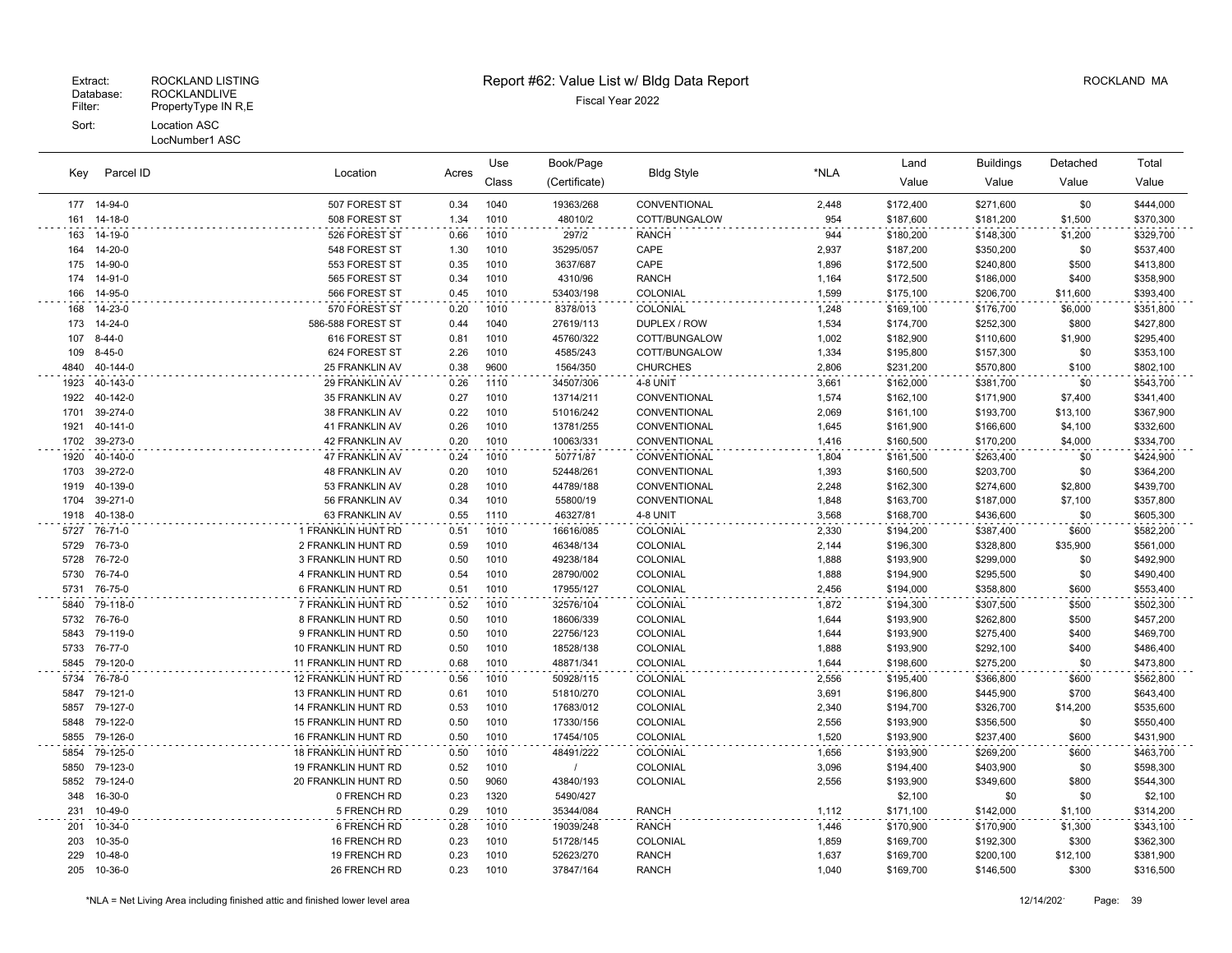| Key            | Parcel ID       |                    |       | Use   | Book/Page     |                     |       | Land        | <b>Buildings</b> | Detached | Total       |
|----------------|-----------------|--------------------|-------|-------|---------------|---------------------|-------|-------------|------------------|----------|-------------|
|                |                 | Location           | Acres | Class | (Certificate) | <b>Bldg Style</b>   | *NLA  | Value       | Value            | Value    | Value       |
|                | 227 10-47-0     | 27 FRENCH RD       | 0.23  | 1010  | 15926/099     | <b>RANCH</b>        | 864   | \$169,700   | \$117,200        | \$0      | \$286,900   |
| 207            | 10-37-0         | 36 FRENCH RD       | 0.23  | 1010  | 16447/030     | COLONIAL            | 1,977 | \$169,700   | \$211,500        | \$1,100  | \$382,300   |
| 225            | 10-46-0         | 37 FRENCH RD       | 0.23  | 1010  | 34758/002     | <b>RANCH</b>        | 864   | \$169,700   | \$107,700        | \$7,600  | \$285,000   |
| 209            | 10-38-0         | 46 FRENCH RD       | 0.23  | 1010  | 3622/187      | <b>RANCH</b>        | 1,144 | \$169,700   | \$138,700        | \$10,100 | \$318,500   |
| 223            | 10-45-0         | 47 FRENCH RD       | 0.23  | 1010  | 34596/065     | <b>RANCH</b>        | 1,152 | \$169,700   | \$133,700        | \$800    | \$304,200   |
| 211            | 10-39-0         | 56 FRENCH RD       | 0.26  | 1010  | 20816/002     | <b>RANCH</b>        | 912   | \$170,400   | \$111,900        | \$0      | \$282,300   |
| 222            | 10-44-0         | 57 FRENCH RD       | 0.23  | 1010  | 4992/130      | <b>RANCH</b>        | 1,582 | \$169,700   | \$191,000        | \$1,100  | \$361,800   |
| 219            | 10-43-0         | 69 FRENCH RD       | 0.23  | 1010  | 53016/215     | <b>RANCH</b>        | 1,440 | \$169,700   | \$174,200        | \$1,200  | \$345,100   |
| 214            | $10 - 40 - 0$   | 72 FRENCH RD       | 0.20  | 1010  | 55344/312     | <b>RANCH</b>        | 1,792 | \$168,900   | \$235,600        | \$600    | \$405,100   |
| 218            | 10-42-0         | 79 FRENCH RD       | 0.23  | 1010  | 21758/349     | <b>RANCH</b>        | 1,224 | \$169,700   | \$140,400        | \$1,200  | \$311,300   |
| 215            | 10-41-0         | 82 FRENCH RD       | 0.23  | 1010  | 4616/121      | <b>RANCH</b>        | 1,376 | \$169,700   | \$142,800        | \$18,300 | \$330,800   |
| 350            | 16-32-0         | 89 FRENCH RD       | 0.23  | 1010  | 36387/003     | <b>RANCH</b>        | 1,372 | \$169,700   | \$140,300        | \$12,200 | \$322,200   |
| 351            | 16-33-0         | 92 FRENCH RD       | 0.23  | 1010  | 46842/233     | <b>RANCH</b>        | 1,152 | \$169,700   | \$140,400        | \$900    | \$311,000   |
| 349            | 16-31-0         | 99 FRENCH RD       | 0.25  | 1010  | 8255/212      | <b>RANCH</b>        | 1,400 | \$170,100   | \$145,300        | \$11,500 | \$326,900   |
| 352            | 16-34-0         | 100 FRENCH RD      | 0.21  | 1010  | 53451/20      | <b>RANCH</b>        | 1,440 | \$169,300   | \$142,300        | \$600    | \$312,200   |
| 353            | 16-35-0         | 108 FRENCH RD      | 0.36  | 1010  | 52014/200     | <b>RANCH</b>        | 1,372 | \$172,900   | \$161,100        | \$13,200 | \$347,200   |
| 347            | 16-29-0         | 111 FRENCH RD      | 0.28  | 1010  | 13739/257     | <b>RANCH</b>        | 1,504 | \$171,000   | \$151,000        | \$600    | \$322,600   |
| 354            | 16-36-0         | 120 FRENCH RD      | 0.22  | 1010  | 27222/197     | <b>RANCH</b>        | 864   | \$169,600   | \$101,000        | \$600    | \$271,200   |
| 346            | 16-28-0         | 121 FRENCH RD      | 0.26  | 1010  | 13174/101     | <b>RANCH</b>        | 1,082 | \$170,400   | \$129,800        | \$400    | \$300,600   |
| 355            | 16-37-0         | 130 FRENCH RD      | 0.21  | 1010  | 13926/166     | <b>RANCH</b>        | 1,152 | \$169,100   | \$111,100        | \$600    | \$280,800   |
| 345            | 16-27-0         | 131 FRENCH RD      | 0.27  | 1010  | 38548/103     | <b>RANCH</b>        | 1,397 | \$170,600   | \$145,100        | \$14,900 | \$330,600   |
| 356            | 16-38-0         | 138 FRENCH RD      | 0.21  | 1010  | 23278/092     | <b>RANCH</b>        | 2,392 | \$169,100   | \$222,000        | \$1,200  | \$392,300   |
| 344            | 16-26-0         | 139 FRENCH RD      | 0.26  | 1010  | 48670/26      | <b>RANCH</b>        | 1,414 | \$170,300   | \$135,800        | \$800    | \$306,900   |
| 357            | 16-39-0         | 146 FRENCH RD      | 0.22  | 1010  | 51657/333     | CAPE                | 1,564 | \$169,400   | \$189,800        | \$1,900  | \$361,100   |
| 343            | 16-25-0         | 147 FRENCH RD      | 0.29  | 1010  | 11140/179     | <b>RANCH</b>        | 1,138 | \$171,100   | \$169,000        | \$500    | \$340,600   |
|                | 4847 52-182-0   | 101-412 GARDEN TER | 4.60  | 9700  | 4747/95       | APARTMENTS          | 5,835 | \$1,000,000 | \$2,223,100      | \$43,400 | \$3,266,500 |
|                | $7 - 1 - 3 - 0$ | 0 GARDNER ST       | 0.34  | 1010  | (130771)      | <b>ANTIQUE</b>      | 1,824 | \$86,100    | \$63,200         | \$0      | \$149,300   |
|                | 21 1-32-0       | 0 GARDNER ST       | 0.15  | 1060  | 25734/350     |                     |       | \$36,900    | \$0              | \$2,600  | \$39,500    |
| 15             | $1 - 33 - 0$    | 0 GARDNER ST       | 4.50  | 4130  | 53171/206     |                     |       | \$38,900    | \$0              | \$0      | \$38,900    |
| 20             | $1 - 35 - 0$    | 0-REAR GARDNER ST  | 0.21  | 1320  | 27856/042     |                     |       | \$25,400    | \$0              | \$0      | \$25,400    |
| 6982           | $1 - 42 - 0$    | 0 GARDNER ST       | 0.04  | 1320  | 29707/192     |                     |       | \$400       | \$0              | \$0      | \$400       |
|                | $12$ 2-1-0      | 0 GARDNER ST       | 6.80  | 4130  | 53171/206     |                     |       | \$223,500   | \$0              | \$0      | \$223,500   |
| 10             | $4 - 20 - 0$    | 0 GARDNER ST       | 0.02  | 1320  | 28004/044     |                     |       | \$200       | \$0              | \$0      | \$200       |
|                | 32 5-5-0        | 0 GARDNER ST       | 1.40  | 4130  | 53171/206     |                     |       | \$197,600   | \$0              | \$0      | \$197,600   |
|                | 23 5-4-0        | 4 GARDNER ST       | 0.45  | 1010  | 18719/212     | SPLIT LEVEL         | 1,482 | \$175,000   | \$143,200        | \$1,800  | \$320,000   |
|                | 25 5-3-0        | 14 GARDNER ST      | 0.47  | 1010  | 49861/49      | COLONIAL            | 1,780 | \$175,600   | \$238,400        | \$1,100  | \$415,100   |
|                | 28 5-2-0        | 24 GARDNER ST      | 0.36  | 1010  | 51001/340     | COLONIAL            | 1,372 | \$172,800   | \$201,400        | \$0      | \$374,200   |
| 30             | $5 - 1 - 0$     | 32 GARDNER ST      | 0.36  | 1010  | 40671/26      | COLONIAL            | 2,132 | \$173,000   | \$245,200        | \$400    | \$418,600   |
| 63             | $1 - 6 - 0$     | 41 GARDNER ST      | 0.34  | 1010  | (114023)      | <b>RAISED RANCH</b> | 2,203 | \$172,500   | \$238,400        | \$700    | \$411,600   |
| 10486          | $4 - 19 - 1$    | 42 GARDNER ST      | 0.73  | 1020  | 49231/149     | CONDO               | 800   | \$0         | \$207,200        | \$0      | \$207,200   |
| 10487 4-19-2   |                 | 42 GARDNER ST      | 0.00  | 1020  | 47608/56      | CONDO               | 1,392 | \$0         | \$262,300        | \$0      | \$262,300   |
| 62             | $1 - 7 - 0$     | 61 GARDNER ST      | 0.34  | 1010  | (117615)      | <b>RAISED RANCH</b> | 1,905 | \$172,500   | \$212,700        | \$25,000 | \$410,200   |
| $\overline{2}$ | $1 - 5 - 0$     | 66 GARDNER ST      | 0.21  | 1040  | (126432)      | DUPLEX / ROW        | 1,664 | \$169,100   | \$205,800        | \$0      | \$374,900   |
| 61             | $1 - 8 - 0$     | 71 GARDNER ST      | 0.29  | 1010  | (132906)      | <b>RANCH</b>        | 1,270 | \$171,200   | \$158,400        | \$600    | \$330,200   |
| 4              | $1 - 4 - 0$     | 76 GARDNER ST      | 0.32  | 1010  | 38998/342     | CAPE                | 1,704 | \$171,900   | \$242,600        | \$0      | \$414,500   |
|                | 59 1-9-0        | 81 GARDNER ST      | 0.25  | 1010  | 33805/116     | <b>RANCH</b>        | 816   | \$170,200   | \$121,200        | \$0      | \$291,400   |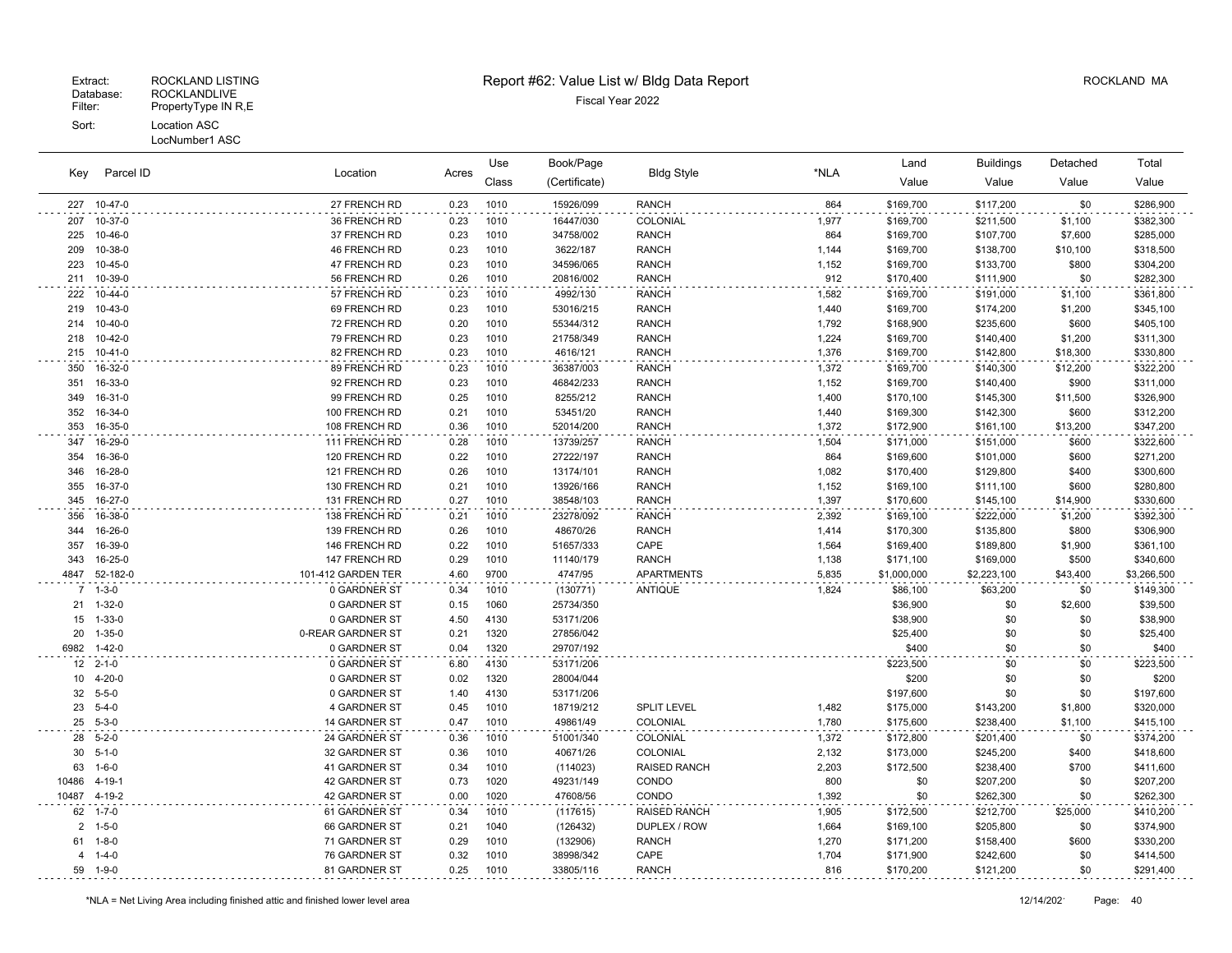LocNumber1 ASC

| Key          | Parcel ID            |                          |              | Use          | Book/Page              |                          |                | Land                   | <b>Buildings</b>       | Detached       | Total                  |
|--------------|----------------------|--------------------------|--------------|--------------|------------------------|--------------------------|----------------|------------------------|------------------------|----------------|------------------------|
|              |                      | Location                 | Acres        | Class        | (Certificate)          | <b>Bldg Style</b>        | *NLA           | Value                  | Value                  | Value          | Value                  |
| 6979         | 1-39-0               | 86 GARDNER ST            | 0.75         | 1010         | (121881)               | COLONIAL                 | 1,908          | \$182,300              | \$263,500              | \$5,800        | \$451,600              |
| 58           | $1 - 10 - 0$         | 87 GARDNER ST            | 0.25         | 1010         | (126045)               | <b>RANCH</b>             | 994            | \$170,200              | \$142,300              | \$100          | \$312,600              |
| 56           | $1 - 11 - 0$         | 95 GARDNER ST            | 0.25         | 1010         | 392/100                | <b>RANCH</b>             | 864            | \$170,200              | \$106,600              | \$200          | \$277,000              |
| 6978         | $1 - 38 - 0$         | 96 GARDNER ST            | 0.75         | 1010         | (130953)               | COLONIAL                 | 2,760          | \$182,900              | \$385,000              | \$0            | \$567,900              |
| 6977         | $1 - 37 - 0$         | 106 GARDNER ST           | 0.64         | 1010         | 53711/202              | CAPE                     | 2,184          | \$179,600              | \$303,800              | \$0            | \$483,400              |
| 24           | $1 - 30 - 0$         | 115 GARDNER ST           | 0.30         | 1010         | 14928/198              | <b>RANCH</b>             | 1,253          | \$171,500              | \$168,100              | \$400          | \$340,000              |
| 6976         | $1 - 36 - 0$         | 116 GARDNER ST           | 0.48         | 1010         | (116549)               | COLONIAL                 | 2,100          | \$175,900              | \$297,200              | \$1,000        | \$474,100              |
| 22           | $1 - 31 - 0$         | 123 GARDNER ST           | 0.20         | 1010         | (81395)                | <b>RANCH</b>             | 888            | \$168,900              | \$143,300              | \$400          | \$312,600              |
| 2105         | 34-47-0              | <b>18 GARRITY CT</b>     | 0.19         | 1010         | 47922/153              | CONVENTIONAL             | 1,218          | \$160,200              | \$112,600              | \$5,100        | \$277,900              |
| 2903         | 46-195-0             | 19 GEORGE ST             | 0.16         | 1010         | 52680/191              | CONVENTIONAL             | 1,381          | \$159,500              | \$175,600              | \$0            | \$335,100              |
| 2898         | 46-217-0             | 20 GEORGE ST             | 0.23         | 1040         | 9541/316               | CONVENTIONAL             | 1,604          | \$161,100              | \$228,300              | \$1,100        | \$390,500              |
| 2902         | 46-194-0             | 27 GEORGE ST             | 0.27         | 1010         | 12447/161              | CONVENTIONAL             | 1,158          | \$162,200              | \$132,700              | \$6,200        | \$301,100              |
| 2899         | 46-215-0             | 30 GEORGE ST             | 0.31         | 1040         | 16766/013              | CONVENTIONAL             | 1,822          | \$163,100              | \$197,600              | \$0            | \$360,700              |
| 2901         | 46-193-0             | 35 GEORGE ST             | 0.25         | 1010         | 34345/209              | CONVENTIONAL             | 1,297          | \$161,700              | \$177,500              | \$300          | \$339,500              |
| 2900         | 46-214-0             | 36 GEORGE ST             | 0.35         | 1090         | 46394/250              | CONVENTIONAL             | 3,151          | \$180,400              | \$465,100              | \$0            | \$645,500              |
| 2886         | 46-192-0             | 41 GEORGE ST             | 0.19         | 1010         | 47174/80               | CONVENTIONAL             | 1,658          | \$160,400              | \$196,800              | \$900          | \$358,100              |
| 2887         | 46-213-0             | 44 GEORGE ST             | 0.19         | 1040         | 39567/327              | CONVENTIONAL             | 2,006          | \$160,200              | \$352,000              | \$9,800        | \$522,000              |
| 2864         | 46-171-0             | 55 GEORGE ST             | 0.22         | 1010         | 46838/138              | CONVENTIONAL             | 2,158          | \$160,900              | \$231,100              | \$800          | \$392,800              |
| 2854         | 46-162-0             | 60 GEORGE ST             | 0.23         | 1040         | 14029/197              | CONVENTIONAL             | 1,817          | \$161,100              | \$222,300              | \$600          | \$384,000              |
| 2863         | 46-170-0             | 61 GEORGE ST             | 0.22         | 1010         | 9947/231               | CONVENTIONAL             | 1,929          | \$161,000              | \$192,000              | \$1,500        | \$354,500              |
| 2855         | 46-163-0             | 66 GEORGE ST             | 0.18         | 1010         | 46602/25               | CONVENTIONAL             | 1,727          | \$160,100              | \$202,200              | \$0            | \$362,300              |
| 2862         | 46-169-0             | 67 GEORGE ST             | 0.22         | 1010         | 9059/002               | CONVENTIONAL             | 1,299          | \$161,100              | \$164,400              | \$900          | \$326,400              |
| 2856         | 46-164-0             | 72 GEORGE ST             | 0.22         | 1040         | 54078/129              | CONVENTIONAL             | 2,541          | \$161,000              | \$262,500              | \$3,400        | \$426,900              |
| 2861         | 46-168-0             | 73 GEORGE ST             | 0.21         | 1010         | 41782/319              | CAPE                     | 1,153          | \$160,700              | \$139,200              | \$0            | \$299,900              |
| 2857         | 46-221-0             | 74 GEORGE ST             | 0.21         | 1040         | 15201/049              | CONVENTIONAL             | 3,539          | \$160,800              | \$275,700              | \$400          | \$436,900              |
| 2858         | 46-165-0             | 86 GEORGE ST             | 0.24         | 1010         | 29661/201              | CONVENTIONAL             | 1,888          | \$161,400              | \$161,100              | \$800          | \$323,300              |
| 2859         | 46-166-0             | 92 GEORGE ST             | 0.23         | 1040         | 49592/210              | CONVENTIONAL             | 2,021          | \$161,200              | \$202,500              | \$900          | \$364,600              |
| 4845         | $52 - 6 - 0$         | 93 GEORGE ST             | 5.80         | 9340         | 2020/13                | <b>SCHOOLS</b>           | 38,351         | \$1,587,800            | \$4,287,400            | \$18,000       | \$5,893,200            |
| 2860<br>1279 | 46-167-0             | 100 GEORGE ST            | 0.39         | 1050         | 3619/756               | CONVENTIONAL             | 2,422          | \$164,900              | \$244,500              | \$0            | \$409,400              |
|              | 35-153-0             | 19 GLEN ST               | 0.19         | 1050         | 40074/150              | CONVENTIONAL             | 4,144          | \$160,400              | \$332,900              | \$0            | \$493,300              |
| 1100<br>1278 | 34-144-0<br>35-152-0 | 22 GLEN ST<br>25 GLEN ST | 0.32         | 1010<br>1110 | 36092/041              | <b>RANCH</b>             | 1,394<br>4,594 | \$163,300              | \$231,800<br>\$402,800 | \$5,400<br>\$0 | \$400,500<br>\$563,400 |
| 1277         | 35-151-0             | 31 GLEN ST               | 0.20<br>0.21 | 1050         | 40074/150<br>40074/150 | 4-8 UNIT<br>CONVENTIONAL | 3,780          | \$160,600<br>\$160,700 | \$346,900              | \$0            | \$507,600              |
| 1101         | 34-145-0             | 34 GLEN ST               | 0.46         | 1010         | 49838/180              | <b>RAISED RANCH</b>      | 1,320          | \$166,600              | \$283,000              | \$0            | \$449,600              |
| 1276         | 35-150-0             | 43 GLEN ST               | 0.38         | 1010         | 48867/200              | <b>RAISED RANCH</b>      | 2,228          | \$164,700              | \$305,000              | \$0            | \$469,700              |
| 1275         | 35-165-0             | 55 GLEN ST               | 0.47         | 1010         | 48395/122              | <b>RANCH</b>             | 1,342          | \$166,700              | \$206,500              | \$0            | \$373,200              |
| 4832         | 39-198-0             | 3 GODDARD AV             | 0.37         | 9600         | 2825/222               | <b>GYMNASIUM</b>         | 5,897          | \$184,400              | \$1,068,600            | \$400          | \$1,253,400            |
| 10405        | 71-67-20             | 1 GREATWOODS LN          | 0.00         | 1020         | 32664/199              |                          |                | \$0                    | \$0                    | \$0            | \$0                    |
| 10406        | 71-67-21             | 2 GREATWOODS LN          | 0.00         | 1020         | 40063/N/A              | CONDO                    | 2,008          | \$0                    | \$530,900              | \$8,900        | \$539,800              |
| 10417        | 71-67-32             | 3 GREATWOODS LN          | 0.00         | 1020         | 32664/199              |                          |                | \$0                    | \$0                    | \$0            | \$0                    |
| 10407        | 71-67-22             | 4 GREATWOODS LN          | 0.00         | 1020         | 32664/199              |                          |                | \$0                    | \$0                    | \$0            | \$0                    |
| 10416        | 71-67-31             | 5 GREATWOODS LN          | 0.00         | 1020         | 32664/199              |                          |                | \$0                    | \$0                    | \$0            | \$0                    |
| 10408        | 71-67-23             | 6 GREATWOODS LN          | 0.00         | 1020         | 55788/241              | CONDO                    | 1,920          | \$0                    | \$500,300              | \$0            | \$500,300              |
| 10415        | 71-67-30             | 7 GREATWOODS LN          | 0.00         | 1020         | 32664/199              |                          |                | \$0                    | \$0                    | \$0            | \$0                    |
| 10409        | 71-67-24             | 8 GREATWOODS LN          | 0.00         | 1020         | 48675/152              | CONDO                    | 2,044          | \$0                    | \$457,700              | \$0            | \$457,700              |
|              | 10414 71-67-29       | 9 GREATWOODS LN          | 0.00         | 1020         | 53237/138              | CONDO                    | 2,132          | \$0                    | \$483,600              | \$0            | \$483,600              |
|              |                      |                          |              |              |                        |                          |                |                        |                        |                |                        |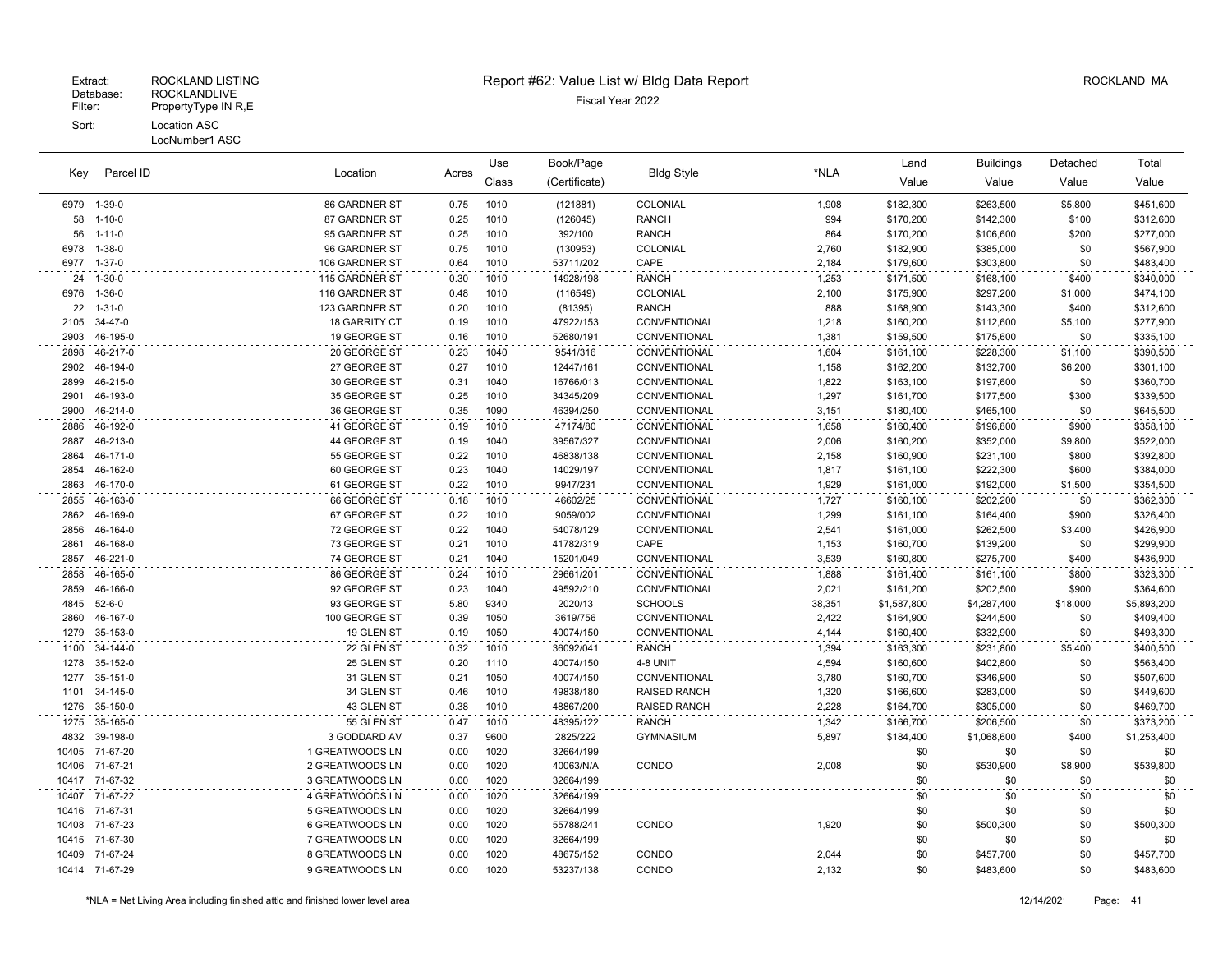| Key  | Parcel ID      | Location         |       | Use   | Book/Page     |                     |       | Land      | <b>Buildings</b> | Detached | Total     |
|------|----------------|------------------|-------|-------|---------------|---------------------|-------|-----------|------------------|----------|-----------|
|      |                |                  | Acres | Class | (Certificate) | <b>Bldg Style</b>   | *NLA  | Value     | Value            | Value    | Value     |
|      | 10410 71-67-25 | 10 GREATWOODS LN | 0.00  | 1020  | 39357/27      | CONDO               | 1,830 | \$0       | \$435,300        | \$0      | \$435,300 |
|      | 10413 71-67-28 | 11 GREATWOODS LN | 0.00  | 1020  | 54163/18      | CONDO               | 3,190 | \$0       | \$578,400        | \$0      | \$578,400 |
|      | 10411 71-67-26 | 12 GREATWOODS LN | 0.00  | 1020  | 32664/199     |                     |       | \$0       | \$0              | \$0      | \$0       |
|      | 10412 71-67-27 | 14 GREATWOODS LN | 0.00  | 1020  | 48850/305     | CONDO               | 1,368 | \$0       | \$399,500        | \$0      | \$399,500 |
| 1597 | 38-160-0       | 20 GREEN ST      | 0.17  | 1010  | 33545/150     | <b>RANCH</b>        | 1,092 | \$168,300 | \$177,700        | \$4,000  | \$350,000 |
| 1598 | 38-161-0       | 26 GREEN ST      | 0.17  | 1010  | 51697/76      | <b>RANCH</b>        | 1,114 | \$168,300 | \$183,700        | \$300    | \$352,300 |
| 1599 | 38-162-0       | 34 GREEN ST      | 0.23  | 1010  | 52914/89      | CONVENTIONAL        | 1,169 | \$169,700 | \$156,300        | \$0      | \$326,000 |
| 1600 | 38-165-0       | 48 GREEN ST      | 0.23  | 1010  | 53298/15      | CONVENTIONAL        | 2,145 | \$169,700 | \$288,700        | \$0      | \$458,400 |
| 1596 | 38-27-0        | 51 GREEN ST      | 0.24  | 1010  | 38128/106     | <b>RANCH</b>        | 1,768 | \$169,900 | \$252,400        | \$500    | \$422,800 |
| 1601 | 38-167-0       | 60 GREEN ST      | 0.34  | 1010  | 33451/349     | <b>RANCH</b>        | 1,201 | \$172,500 | \$170,300        | \$800    | \$343,600 |
| 1602 | 38-168-0       | 70 GREEN ST      | 0.23  | 1010  | 51355/2       | COTT/BUNGALOW       | 2,337 | \$169,700 | \$266,700        | \$6,100  | \$442,500 |
| 1603 | 38-169-0       | 80 GREEN ST      | 0.50  | 1010  | 7200/155      | CAPE                | 1,344 | \$176,200 | \$204,400        | \$7,800  | \$388,400 |
| 1473 | 38-11-0        | 83 GREEN ST      | 0.35  | 1010  | 36558/339     | CONVENTIONAL        | 1,503 | \$172,600 | \$186,000        | \$10,100 | \$368,700 |
| 1471 | 38-9-0         | 89-REAR GREEN ST | 1.42  | 1010  | 7461/186      | CAPE                | 1,687 | \$188,300 | \$227,000        | \$13,900 | \$429,200 |
| 1472 | 38-10-0        | 89 GREEN ST      | 1.54  | 1010  | 8925/273      | CONVENTIONAL        | 1,296 | \$189,400 | \$151,000        | \$2,100  | \$342,500 |
| 1470 | $38 - 7 - 0$   | 91-93 GREEN ST   | 0.69  | 1040  | 29010/305     | DUPLEX / ROW        | 2,305 | \$180,900 | \$347,300        | \$17,100 | \$545,300 |
| 1469 | $38-6-0$       | 101 GREEN ST     | 0.41  | 1010  | 7564/146      | CONVENTIONAL        | 1,139 | \$174,200 | \$119,800        | \$1,000  | \$295,000 |
| 1604 | 38-170-0       | 104 GREEN ST     | 0.33  | 1010  | 56023/289     | CONVENTIONAL        | 2,848 | \$172,000 | \$267,700        | \$19,000 | \$458,700 |
| 1468 | $38 - 5 - 0$   | 109 GREEN ST     | 0.17  | 1010  | 47322/285     | <b>RANCH</b>        | 1,172 | \$168,200 | \$178,200        | \$11,500 | \$357,900 |
| 1605 | 38-171-0       | 114 GREEN ST     | 0.28  | 1010  | 48352/96      | <b>RANCH</b>        | 1,296 | \$171,000 | \$212,400        | \$100    | \$383,500 |
| 1467 | $38 - 4 - 0$   | 121 GREEN ST     | 0.22  | 1010  | 43624/23      | <b>CONVENTIONAL</b> | 1,015 | \$169,500 | \$122,900        | \$1,500  | \$293,900 |
| 1606 | 38-172-0       | 122 GREEN ST     | 0.16  | 1010  | 47138/295     | <b>RANCH</b>        | 864   | \$168,000 | \$143,200        | \$300    | \$311,500 |
| 771  | 28-12-0        | 10 GREENWOOD ST  | 0.40  | 1010  | 55669/133     | CAPE                | 1,405 | \$173,900 | \$140,700        | \$0      | \$314,600 |
| 772  | 28-13-0        | 26 GREENWOOD ST  | 0.69  | 1010  | 28797/163     | <b>RANCH</b>        | 1,084 | \$180,800 | \$152,200        | \$0      | \$333,000 |
| 783  | 28-25-0        | 27 GREENWOOD ST  | 0.22  | 1010  | 29377/297     | <b>RANCH</b>        | 768   | \$169,400 | \$112,800        | \$700    | \$282,900 |
| 7140 | 28-100-0       | 36 GREENWOOD ST  | 0.75  | 1010  | 53653/92      | <b>RANCH</b>        | 1,120 | \$182,300 | \$207,100        | \$0      | \$389,400 |
| 782  | 28-24-0        | 37 GREENWOOD ST  | 0.48  | 1010  | 26684/145     | <b>RAISED RANCH</b> | 1,056 | \$175,800 | \$144,700        | \$1,100  | \$321,600 |
| 773  | 28-14-0        | 38 GREENWOOD ST  | 0.38  | 1010  | 38562/257     | <b>RANCH</b>        | 1,823 | \$173,200 | \$192,700        | \$1,200  | \$367,100 |
|      | 774 28-16-0    | 42 GREENWOOD ST  | 0.22  | 1010  | 2739/39       | CAPE                | 1,022 | \$169,500 | \$98,200         | \$300    | \$268,000 |
| 781  | 28-23-0        | 45 GREENWOOD ST  | 3.07  | 1010  | 40729/102     | CAPE                | 1,428 | \$203,000 | \$203,100        | \$0      | \$406,100 |
| 775  | 28-17-0        | 48 GREENWOOD ST  | 0.29  | 1010  | 25648/235     | COLONIAL            | 1,796 | \$171,200 | \$208,700        | \$3,900  | \$383,800 |
| 780  | 28-22-0        | 51 GREENWOOD ST  | 0.42  | 1010  | 4150/764      | <b>RAISED RANCH</b> | 1,485 | \$174,400 | \$140,800        | \$100    | \$315,300 |
| 776  | 28-18-0        | 58 GREENWOOD ST  | 0.75  | 1010  | 9510/016      | CONVENTIONAL        | 1,664 | \$182,300 | \$179,100        | \$1,300  | \$362,700 |
| 779  | 28-21-0        | 65 GREENWOOD ST  | 0.65  | 1010  | 52091/27      | <b>RANCH</b>        | 1,315 | \$179,900 | \$163,500        | \$700    | \$344,100 |
| 777  | 28-19-0        | 68 GREENWOOD ST  | 0.25  | 1010  | 28443/280     | CONVENTIONAL        | 1,152 | \$170,200 | \$134,800        | \$1,100  | \$306,100 |
| 593  | 23-18-0        | 75 GREENWOOD ST  | 0.44  | 1010  | 48470/47      | <b>SPLIT LEVEL</b>  | 1,886 | \$174,800 | \$245,200        | \$32,800 | \$452,800 |
| 778  | 28-20-0        | 78 GREENWOOD ST  | 0.58  | 1010  | 51986/111     | CAPE                | 1,662 | \$178,200 | \$192,500        | \$0      | \$370,700 |
| 551  | 23-17-0        | 80 GREENWOOD ST  | 0.58  | 1010  | 38575/131     | CAPE                | 1,512 | \$178,200 | \$165,700        | \$5,700  | \$349,600 |
| 590  | 23-20-0        | 85 GREENWOOD ST  | 1.51  | 1010  | 16030/089     | <b>RAISED RANCH</b> | 1,690 | \$189,100 | \$250,200        | \$400    | \$439,700 |
| 552  | 23-16-0        | 90 GREENWOOD ST  | 1.16  | 1010  | 43358/158     | CAPE                | 1,115 | \$186,000 | \$150,700        | \$1,100  | \$337,800 |
| 553  | $23 - 15 - 0$  | 102 GREENWOOD ST | 0.58  | 1010  | 53163/290     | <b>RANCH</b>        | 1,068 | \$178,200 | \$150,400        | \$900    | \$329,500 |
| 554  | $23 - 14 - 0$  | 106 GREENWOOD ST | 0.58  | 1010  | 18353/205     | COLONIAL            | 1,456 | \$178,200 | \$170,300        | \$1,700  | \$350,200 |
| 7143 | 23-74-0        | 111 GREENWOOD ST | 0.70  | 1010  | 17570/81      | COLONIAL            | 1,632 | \$181,100 | \$212,800        | \$12,400 | \$406,300 |
| 555  | 23-13-0        | 112 GREENWOOD ST | 0.85  | 1010  | 53139/60      | CAPE                | 1,716 | \$183,200 | \$197,100        | \$600    | \$380,900 |
| 556  | 23-12-0        | 128 GREENWOOD ST | 0.85  | 1010  | 52727/202     | <b>COLONIAL</b>     | 1,600 | \$183,200 | \$221,500        | \$3,400  | \$408,100 |
|      | 582 23-29-0    | 129 GREENWOOD ST | 0.70  | 1010  | 17570/82      | CAPE                | 2,014 | \$181,200 | \$202,600        | \$2,200  | \$386,000 |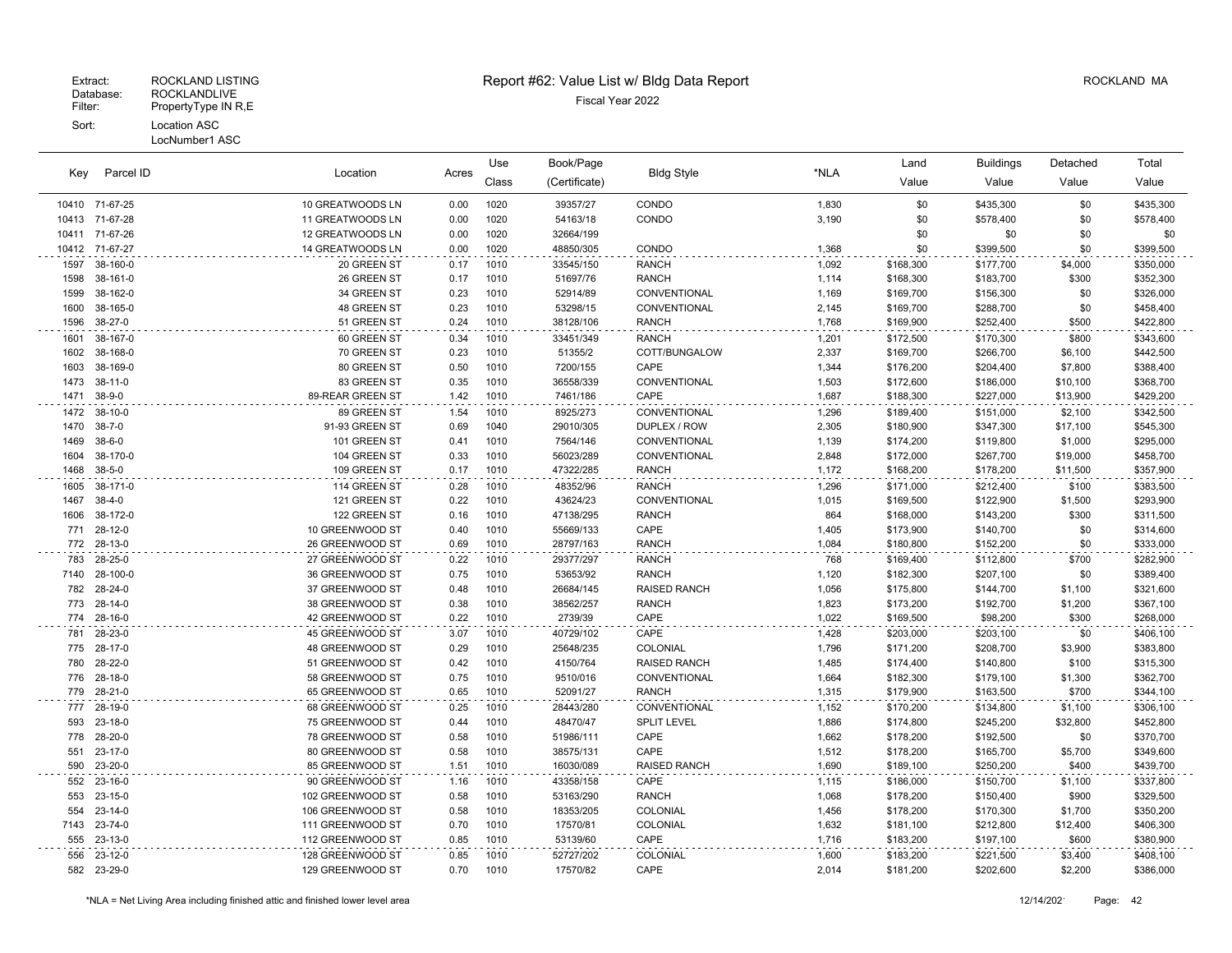Key Parcel ID

# Extract: ROCKLAND LISTING **Report #62: Value List w/ Bldg Data Report** Alleman and RockLAND MA

Bldg Style

Book/Page Bldg Style **Contained Accord Buildings** Detached

Location Acres

Use

| <b>Key</b>   | Parcel ID            | Location                             | Acres        | Class        | (Certificate)         | <b>Bigg Style</b>   | <b>INLA</b>    | Value                  | Value                  | Value          | Value                  |
|--------------|----------------------|--------------------------------------|--------------|--------------|-----------------------|---------------------|----------------|------------------------|------------------------|----------------|------------------------|
|              | 557 23-11-0          | 136 GREENWOOD ST                     | 0.85         | 1010         | 25060/099             | CAPE                | 1,960          | \$183,200              | \$241,300              | \$600          | \$425,100              |
| 581          | 23-30-0              | 139 GREENWOOD ST                     | 4.46         | 1010         | 9396/089              | CAPE                | 1,320          | \$215,400              | \$159,500              | \$2,800        | \$377,700              |
|              | 558 23-10-0          | 146 GREENWOOD ST                     | 0.92         | 1010         | 3658/747              | <b>SPLIT LEVEL</b>  | 2,748          | \$183,800              | \$344,200              | \$8,600        | \$536,600              |
| 580          | 23-31-0              | 149 GREENWOOD ST                     | 0.50         | 1010         | 49817/88              | RAISED RANCH        | 2,208          | \$176,300              | \$295,700              | \$1,000        | \$473,000              |
| 559          | 23-9-0               | 174 GREENWOOD ST                     | 0.69         | 1010         | 55084/67              | CONVENTIONAL        | 1,685          | \$180,900              | \$194,500              | \$1,200        | \$376,600              |
| 579          | 23-32-0              | 175 GREENWOOD ST                     | 0.84         | 1010         | 17940/002             | <b>CONVERSION</b>   | 2,803          | \$183,200              | \$293,100              | \$1,900        | \$478,200              |
| 578          | 23-33-0              | 177 GREENWOOD ST                     | 0.42         | 1010         | 15835/029             | CAPE                | 1,238          | \$174,300              | \$152,000              | \$0            | \$326,300              |
| 560          | $23 - 8 - 0$         | 178 GREENWOOD ST                     | 0.63         | 1010         | 3717/98               | <b>RAISED RANCH</b> | 1,756          | \$179,500              | \$171,300              | \$0            | \$350,800              |
| 561          | 23-7-0               | 180 GREENWOOD ST                     | 0.44         | 1010         | 46577/185             | <b>SPLIT LEVEL</b>  | 875            | \$174,700              | \$113,600              | \$400          | \$288,700              |
|              | 577 23-34-0          | 181 GREENWOOD ST                     | 0.49         | 1010         | 17527/262             | <b>RANCH</b>        | 1,166          | \$175,900              | \$153,300              | \$0            | \$329,200              |
|              | 576 23-35-0          | 189 GREENWOOD ST                     | 0.40         | 1010         | 36982/082             | CAPE                | 924            | \$173,900              | \$111,200              | \$0            | \$285,100              |
|              | 575 23-36-0          | 189 GREENWOOD ST                     | 0.38         | 1300         | 36982/082             |                     |                | \$86,700               | \$0                    | \$0            | \$86,700               |
|              | 562 23-6-0           | 196 GREENWOOD ST                     | 0.56         | 1010         | (111581)              | <b>RANCH</b>        | 1,544          | \$177,600              | \$235,300              | \$1,500        | \$414,400              |
| 563<br>574   | 23-5-0<br>23-37-0    | 206 GREENWOOD ST<br>209 GREENWOOD ST | 0.55<br>0.57 | 1010<br>1010 | 417/101<br>296/25     | CAPE<br>COLONIAL    | 1,344<br>1,560 | \$177,400<br>\$178,100 | \$159,100              | \$0<br>\$5,700 | \$336,500<br>\$340,100 |
| 564          | $23 - 4 - 0$         | 216 GREENWOOD ST                     | 0.94         | 1040         | (132740)              | CONVENTIONAL        | 1,946          | \$184,000              | \$156,300<br>\$317,900 | \$500          | \$502,400              |
|              | 573 23-38-0          | 221 GREENWOOD ST                     | 0.58         | 1010         | (122970)              | <b>RANCH</b>        | 1,754          | \$178,100              | \$184,500              | \$400          | \$363,000              |
| 565          | $23 - 3 - 0$         | 230 GREENWOOD ST                     | 0.43         | 1040         | 6378/197              | CONVENTIONAL        | 2,086          | \$174,600              | \$241,800              | \$800          | \$417,200              |
|              | 572 23-39-0          | 231 GREENWOOD ST                     | 0.57         | 1010         | 506/90                | <b>RANCH</b>        | 720            | \$178,100              | \$94,700               | \$1,500        | \$274,300              |
| 566          | $23 - 2 - 0$         | 242 GREENWOOD ST                     | 0.64         | 1040         | 46754/95              | CONVENTIONAL        | 4,235          | \$179,800              | \$444,900              | \$0            | \$624,700              |
| 2382         | 45-17-0              | 15 GROVE ST                          | 0.15         | 1010         | 32692/148             | CONVENTIONAL        | 1,117          | \$159,300              | \$109,400              | \$0            | \$268,700              |
| 2524         | 45-178-0             | 16 GROVE ST                          | 0.17         | 1040         | 53611/183             | CONVENTIONAL        | 1,721          | \$159,800              | \$205,600              | \$4,300        | \$369,700              |
| 2381         | 45-15-0              | 23 GROVE ST                          | 0.24         | 1010         | 53460/16              | CONVENTIONAL        | 1,309          | \$161,500              | \$179,000              | \$500          | \$341,000              |
| 2525         | 45-179-0             | 24 GROVE ST                          | 0.16         | 1010         | 43887/92              | CONVENTIONAL        | 1,477          | \$159,700              | \$158,100              | \$500          | \$318,300              |
| 2380         | 45-14-0              | 29 GROVE ST                          | 0.27         | 1010         | 28568/206             | CONVENTIONAL        | 2,112          | \$162,000              | \$254,800              | \$0            | \$416,800              |
| 2526         | 45-180-0             | 32 GROVE ST                          | 0.34         | 1010         | 26310/187             | CONVENTIONAL        | 2,184          | \$163,600              | \$241,500              | \$600          | \$405,700              |
| 2379         | 45-13-0              | 35 GROVE ST                          | 0.22         | 1010         | 52936/46              | CONVENTIONAL        | 1,278          | \$161,000              | \$167,000              | \$1,000        | \$329,000              |
| 2378         | 45-12-0              | 39 GROVE ST                          | 0.30         | 1010         | 14246/275             | CONVENTIONAL        | 1,561          | \$162,900              | \$153,400              | \$4,100        | \$320,400              |
|              | 2377 45-11-0         | 43 GROVE ST                          | 0.15         | 1010         | 54867/24              | CONVENTIONAL        | 1,086          | \$159,400              | \$123,600              | \$1,100        | \$284,100              |
| 2376         | 45-10-0              | 49 GROVE ST                          | 0.18         | 1010         | 10557/308             | CONVENTIONAL        | 1,246          | \$160,200              | \$141,800              | \$5,700        | \$307,700              |
|              | 2375 45-9-0          | 57 GROVE ST                          | 0.23         | 1010         | 13772/332             | CONVENTIONAL        | 1,294          | \$161,100              | \$110,900              | \$0            | \$272,000              |
| 5258         | $45 - 8 - 0$         | 65 GROVE ST                          | 0.91         | 4000         | 50739/339             | LIGHT MANUF.        | 8,352          | \$170,200              | \$238,300              | \$6,500        | \$415,000              |
| 2621         | 45-6-310             | 103-310 GROVE ST                     | 4.47         | 1020         | 18474/153             | CONDO               | 930            | \$0                    | \$169,700              | \$0            | \$169,700              |
| 2622         | 45-6-311<br>45-6-312 | 103-311 GROVE ST                     | 0.00         | 1020         | 9963/154              | CONDO               | 864            | \$0                    | \$160,300              | \$0            | \$160,300              |
| 2623<br>2624 | 45-6-313             | 103-312 GROVE ST<br>103-313 GROVE ST | 0.00<br>0.00 | 1020<br>1020 | 6251/321<br>21160/318 | CONDO<br>CONDO      | 631<br>632     | \$0<br>\$0             | \$127,200<br>\$127,300 | \$0<br>\$0     | \$127,200<br>\$127,300 |
| 2625         | 45-6-314             | 103-314 GROVE ST                     | 0.00         | 1020         | 5559/124              | CONDO               | 334            | \$0                    | \$85,000               | \$0            | \$85,000               |
| 2626         | 45-6-315             | 103-315 GROVE ST                     | 0.00         | 1020         | 53291/244             | CONDO               | 625            | \$0                    | \$126,300              | \$0            | \$126,300              |
| 2627         | 45-6-316             | 103-316 GROVE ST                     | 0.00         | 1020         | 52236/184             | CONDO               | 628            | \$0                    | \$123,800              | \$0            | \$123,800              |
| 2628         | 45-6-317             | 103-317 GROVE ST                     | 0.00         | 1020         | 50567/313             | CONDO               | 628            | \$0                    | \$132,600              | \$0            | \$132,600              |
| 2629         | 45-6-318             | 103-318 GROVE ST                     | 0.00         | 1020         | 51950/282             | CONDO               | 934            | \$0                    | \$170,300              | \$0            | \$170,300              |
| 2630         | 45-6-319             | 103-319 GROVE ST                     | 4.47         | 1020         | 6214/260              | CONDO               | 864            | \$0                    | \$160,300              | \$0            | \$160,300              |
| 2631         | 45-6-320             | 103-320 GROVE ST                     | 0.00         | 1020         | 47276/210             | CONDO               | 925            | \$0                    | \$165,100              | \$0            | \$165,100              |
| 2632         | 45-6-321             | 103-321 GROVE ST                     | 0.00         | 1020         | 44448/184             | CONDO               | 866            | \$0                    | \$160,500              | \$0            | \$160,500              |
| 2633         | 45-6-322             | 103-322 GROVE ST                     | 0.00         | 1020         | 18693/111             | CONDO               | 638            | \$0                    | \$128,200              | \$0            | \$128,200              |
|              | 2634 45-6-323        | 103-323 GROVE ST                     | 0.00         | 1020         | 15287/173             | CONDO               | 634            | \$0                    | \$127,600              | \$0            | \$127,600              |
|              |                      |                                      |              |              |                       |                     |                |                        |                        |                |                        |

Total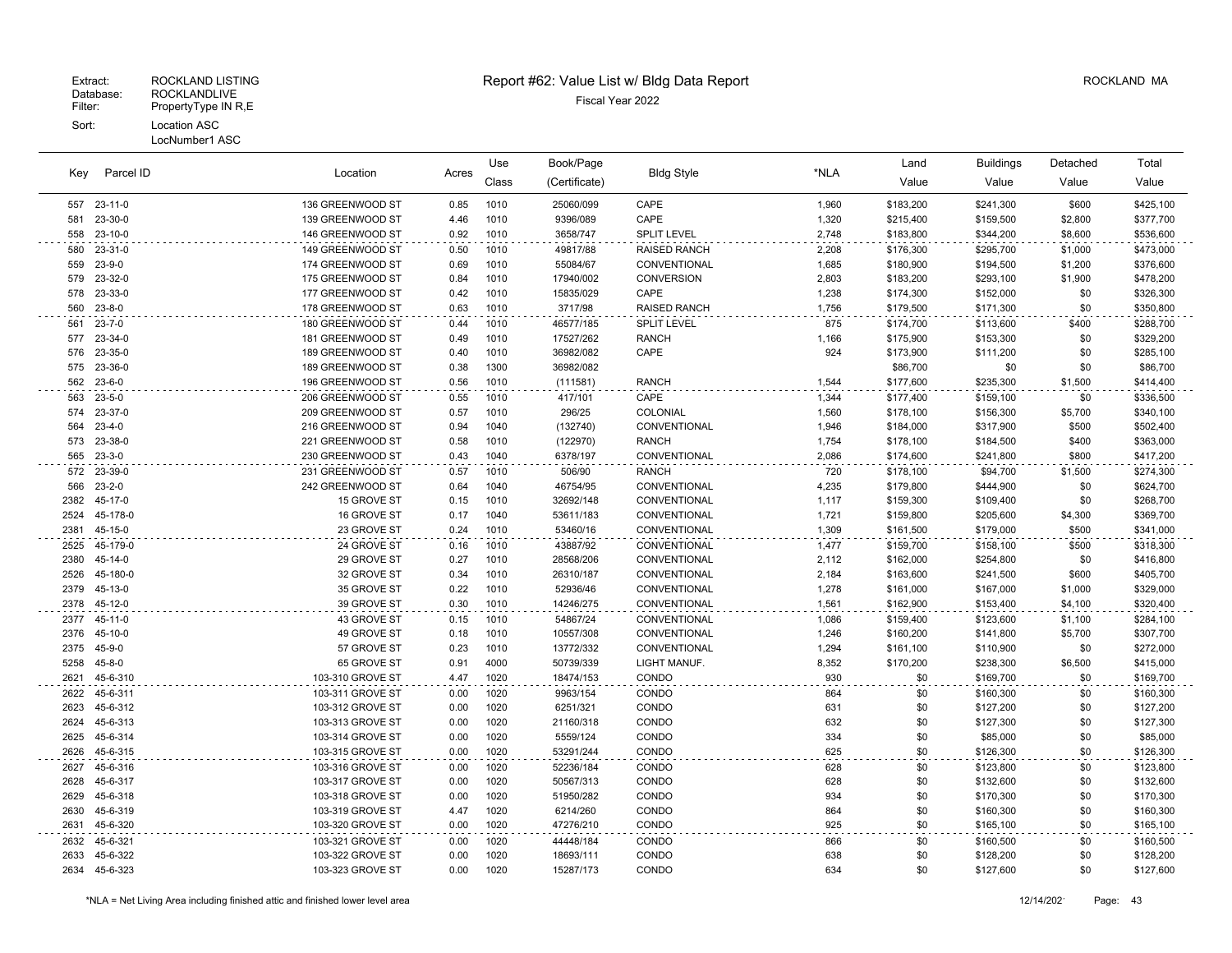|      |            |                  |       | Use   | Book/Page     |                   | *NLA | Land  | <b>Buildings</b> | Detached | Total     |
|------|------------|------------------|-------|-------|---------------|-------------------|------|-------|------------------|----------|-----------|
| Key  | Parcel ID  | Location         | Acres | Class | (Certificate) | <b>Bldg Style</b> |      | Value | Value            | Value    | Value     |
| 2635 | 45-6-324   | 103-324 GROVE ST | 0.00  | 1020  | 49170/118     | CONDO             | 852  | \$0   | \$154,900        | \$0      | \$154,900 |
| 2636 | 45-6-325   | 103-325 GROVE ST | 0.00  | 1020  | 18877/272     | CONDO             | 911  | \$0   | \$167,100        | \$0      | \$167,100 |
| 2637 | 45-6-326   | 103-326 GROVE ST | 0.00  | 1020  | 49293/117     | CONDO             | 632  | \$0   | \$127,300        | \$0      | \$127,300 |
| 2638 | 45-6-327   | 103-327 GROVE ST | 0.00  | 1020  | 49539/60      | CONDO             | 632  | \$0   | \$133,200        | \$0      | \$133,200 |
| 2639 | 45-6-328   | 103-328 GROVE ST | 0.00  | 1020  | 17820/318     | CONDO             | 927  | \$0   | \$169,400        | \$0      | \$169,400 |
| 2640 | 45-6-329   | 103-329 GROVE ST | 0.00  | 1020  | 22499/156     | CONDO             | 866  | \$0   | \$160,500        | \$0      | \$160,500 |
| 2641 | 45-6-330   | 103-330 GROVE ST | 0.00  | 1020  | 31684/118-12  | CONDO             | 936  | \$0   | \$170,500        | \$0      | \$170,500 |
| 2642 | 45-6-331   | 103-331 GROVE ST | 0.00  | 1020  | 47807/164     | CONDO             | 864  | \$0   | \$156,600        | \$0      | \$156,600 |
| 2643 | 45-6-332   | 103-332 GROVE ST | 0.00  | 1020  | 6010/182      | CONDO             | 640  | \$0   | \$125,500        | \$0      | \$125,500 |
| 2644 | 45-6-333   | 103-333 GROVE ST | 0.00  | 1020  | 51158/26      | CONDO             | 636  | \$0   | \$130,800        | \$0      | \$130,800 |
| 2645 | 45-6-334   | 103-334 GROVE ST | 0.00  | 1020  | 36821/155     | CONDO             | 859  | \$0   | \$159,600        | \$0      | \$159,600 |
| 2646 | 45-6-335   | 103-335 GROVE ST | 0.00  | 1020  | 42213/99      | CONDO             | 916  | \$0   | \$167,700        | \$0      | \$167,700 |
| 2647 | 45-6-336   | 103-336 GROVE ST | 0.00  | 1020  | 52834/5       | CONDO             | 632  | \$0   | \$133,200        | \$0      | \$133,200 |
| 2648 | 45-6-337   | 103-337 GROVE ST | 0.00  | 1020  | 44915/332     | CONDO             | 636  | \$0   | \$133,800        | \$0      | \$133,800 |
| 2649 | 45-6-338   | 103-338 GROVE ST | 0.00  | 1020  | 17072/072     | CONDO             | 935  | \$0   | \$174,400        | \$0      | \$174,400 |
| 2650 | 45-6-339   | 103-339 GROVE ST | 0.00  | 1020  | 41577/144     | CONDO             | 864  | \$0   | \$160,300        | \$0      | \$160,300 |
| 2651 | 45-6-340   | 103-340 GROVE ST | 0.00  | 1020  | 7232/21       | CONDO             | 931  | \$0   | \$169,900        | \$0      | \$169,900 |
| 2652 | 45-6-341   | 103-341 GROVE ST | 0.00  | 1020  | 42698/304     | CONDO             | 864  | \$0   | \$160,300        | \$0      | \$160,300 |
| 2653 | 45-6-342   | 103-342 GROVE ST | 0.00  | 1020  | 50298/134     | CONDO             | 640  | \$0   | \$125,500        | \$0      | \$125,500 |
| 2654 | 45-6-343   | 103-343 GROVE ST | 0.00  | 1020  | 6507/332      | CONDO             | 638  | \$0   | \$128,200        | \$0      | \$128,200 |
| 2655 | 45-6-344   | 103-344 GROVE ST | 0.00  | 1020  | 49464/79      | CONDO             | 859  | \$0   | \$159,600        | \$0      | \$159,600 |
| 2656 | 45-6-345   | 103-345 GROVE ST | 0.00  | 1020  | 43972/157     | CONDO             | 916  | \$0   | \$167,700        | \$0      | \$167,700 |
| 2657 | 45-6-346   | 103-346 GROVE ST | 0.00  | 1020  | 28433/003     | CONDO             | 629  | \$0   | \$126,900        | \$0      | \$126,900 |
| 2658 | 45-6-347   | 103-347 GROVE ST | 4.47  | 1020  | 51047/152     | CONDO             | 631  | \$0   | \$127,200        | \$0      | \$127,200 |
| 2659 | 45-6-348   | 103-348 GROVE ST | 0.00  | 1020  | 55971/76      | CONDO             | 936  | \$0   | \$178,400        | \$0      | \$178,400 |
| 2660 | 45-6-349   | 103-349 GROVE ST | 0.00  | 1020  | 54241/173     | CONDO             | 866  | \$0   | \$160,500        | \$0      | \$160,500 |
| 2541 | 45-222-210 | 119-210 GROVE ST | 4.47  | 1020  | 47273/3       | CONDO             | 863  | \$0   | \$156,500        | \$0      | \$156,500 |
| 2542 | 45-222-211 | 119-211 GROVE ST | 0.00  | 1020  | 44629/177     | CONDO             | 927  | \$0   | \$161,600        | \$0      | \$161,600 |
| 2543 | 45-222-212 | 119-212 GROVE ST | 0.00  | 1020  | 35249/004     | CONDO             | 631  | \$0   | \$127,200        | \$0      | \$127,200 |
| 2544 | 45-222-213 | 119-213 GROVE ST | 0.00  | 1020  | 26731/092     | CONDO             | 629  | \$0   | \$126,900        | \$0      | \$126,900 |
| 2545 | 45-222-214 | 119-214 GROVE ST | 0.00  | 1020  | 50592/101     | CONDO             | 626  | \$0   | \$129,300        | \$0      | \$129,300 |
| 2546 | 45-222-215 | 119-215 GROVE ST | 0.00  | 1020  | 28108/257     | CONDO             | 345  | \$0   | \$86,500         | \$0      | \$86,500  |
| 2547 | 45-222-216 | 119-216 GROVE ST | 0.00  | 1020  | 46369/156     | CONDO             | 625  | \$0   | \$120,500        | \$0      | \$120,500 |
| 2548 | 45-222-217 | 119-217 GROVE ST | 0.00  | 1020  | 49996/324     | CONDO             | 626  | \$0   | \$132,200        | \$0      | \$132,200 |
| 2549 | 45-222-218 | 119-218 GROVE ST | 0.00  | 1020  | 40470/271     | CONDO             | 863  | \$0   | \$160,100        | \$0      | \$160,100 |
| 2550 | 45-222-219 | 119-219 GROVE ST | 0.00  | 1020  | 27269/084     | CONDO             | 925  | \$0   | \$169,000        | \$0      | \$169,000 |
| 2551 | 45-222-220 | 119-220 GROVE ST | 0.00  | 1020  | 44629/179     | CONDO             | 866  | \$0   | \$160,500        | \$0      | \$160,500 |
| 2552 | 45-222-221 | 119-221 GROVE ST | 0.00  | 1020  | 48794/124     | CONDO             | 934  | \$0   | \$170,300        | \$0      | \$170,300 |
| 2553 | 45-222-222 | 119-222 GROVE ST | 0.00  | 1020  | 55035/249     | CONDO             | 640  | \$0   | \$128,500        | \$0      | \$128,500 |
| 2554 | 45-222-223 | 119-223 GROVE ST | 0.00  | 1020  | 5384/316      | CONDO             | 632  | \$0   | \$127,300        | \$0      | \$127,300 |
| 2555 | 45-222-224 | 119-224 GROVE ST | 0.00  | 1020  | 41801/193     | CONDO             | 912  | \$0   | \$167,100        | \$0      | \$167,100 |
| 2556 | 45-222-225 | 119-225 GROVE ST | 0.00  | 1020  | 29819/109     | CONDO             | 852  | \$0   | \$158,600        | \$0      | \$158,600 |
| 2557 | 45-222-226 | 119-226 GROVE ST | 0.00  | 1020  | 40662/200     | CONDO             | 632  | \$0   | \$127,300        | \$0      | \$127,300 |
| 2558 | 45-222-227 | 119-227 GROVE ST | 0.00  | 1020  | 39862/336     | CONDO             | 632  | \$0   | \$124,400        | \$0      | \$124,400 |
| 2559 | 45-222-228 | 119-228 GROVE ST | 0.00  | 1020  | 55137/272     | CONDO             | 867  | \$0   | \$160,700        | \$0      | \$160,700 |
| 2560 | 45-222-229 | 119-229 GROVE ST | 0.00  | 1020  | 48794/131     | CONDO             | 926  | \$0   | \$169,200        | \$0      | \$169,200 |
|      |            |                  |       |       |               |                   |      |       |                  |          |           |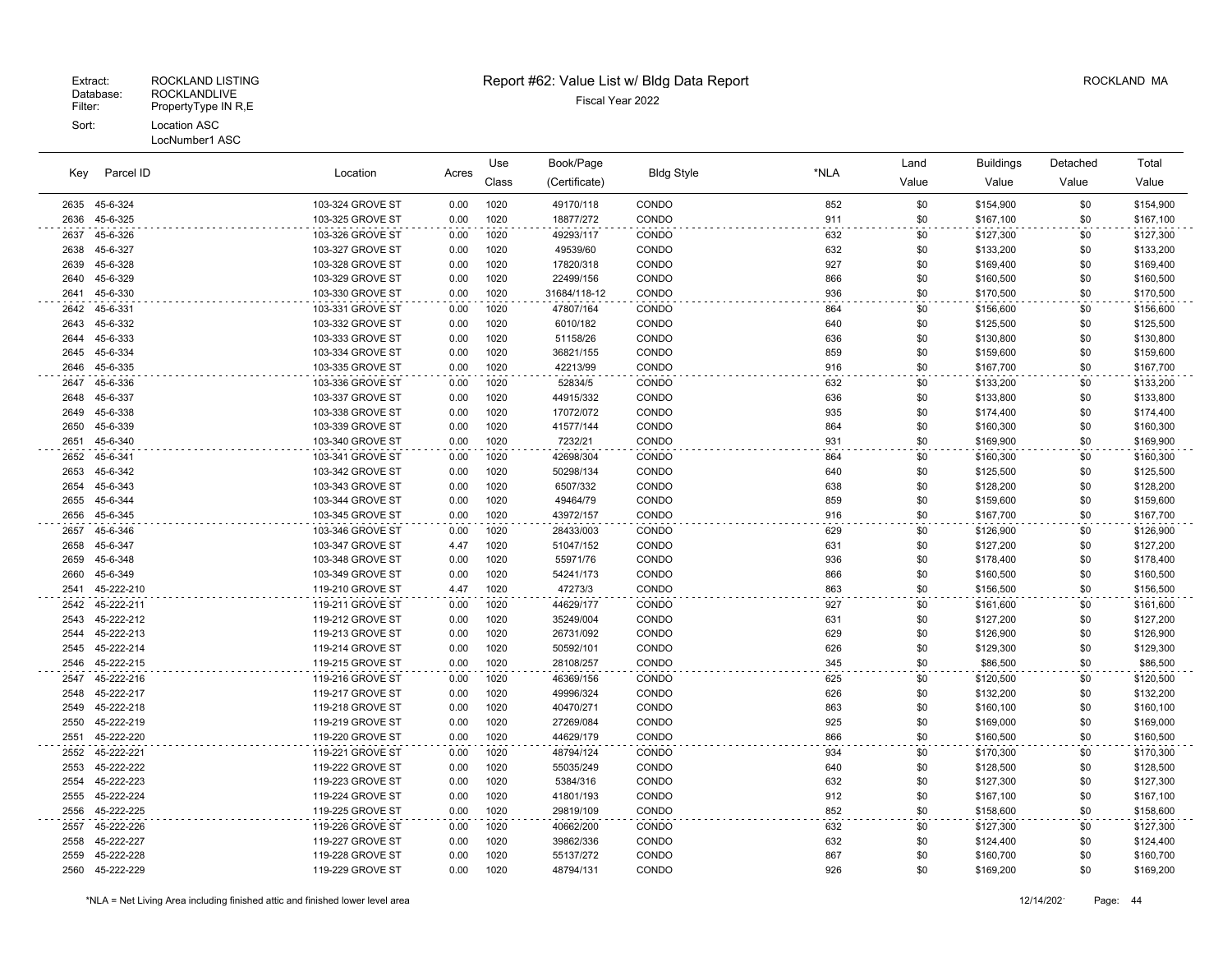# Extract: ROCKLAND LISTING **Report #62: Value List w/ Bldg Data Report** Alleman and RockLAND MA

Use

Book/Page Land Buildings Detached

| Key          | Parcel ID  | Location                             | Acres        |              |                       | <b>Bldg Style</b> | *NLA       |            |           |            |           |
|--------------|------------|--------------------------------------|--------------|--------------|-----------------------|-------------------|------------|------------|-----------|------------|-----------|
|              |            |                                      |              | Class        | (Certificate)         |                   |            | Value      | Value     | Value      | Value     |
| 2561         | 45-222-230 | 119-230 GROVE ST                     | 0.00         | 1020         | 36821/152             | CONDO             | 868        | \$0        | \$160,900 | \$0        | \$160,900 |
| 2562         | 45-222-231 | 119-231 GROVE ST                     | 0.00         | 1020         | 39496/301             | CONDO             | 931        | \$0        | \$169,900 | \$0        | \$169,900 |
| 2563         | 45-222-232 | 119-232 GROVE ST                     | 0.00         | 1020         | 51012/176             | CONDO             | 642        | \$0        | \$134,700 | \$0        | \$134,700 |
| 2564         | 45-222-233 | 119-233 GROVE ST                     | 0.00         | 1020         | 10635/038             | CONDO             | 634        | \$0        | \$133,500 | \$0        | \$133,500 |
| 2565         | 45-222-234 | 119-234 GROVE ST                     | 0.00         | 1020         | 29164/232             | CONDO             | 912        | \$0        | \$167,100 | \$0        | \$167,100 |
| 4457         | 45-222-235 | 119-235 GROVE ST                     | 0.00         | 1020         | 38343/182             | CONDO             | 850        | \$0        | \$158,300 | \$0        | \$158,300 |
| 2567         | 45-222-236 | 119-236 GROVE ST                     | 0.00         | 1020         | 28710/247             | CONDO             | 630        | \$0        | \$124,100 | \$0        | \$124,100 |
| 2568         | 45-222-237 | 119-237 GROVE ST                     | 4.47         | 1020         | 50470/259             | CONDO             | 629        | \$0        | \$126,900 | \$0        | \$126,900 |
| 2569         | 45-222-238 | 119-238 GROVE ST                     | 0.00         | 1020         | 46615/52              | CONDO             | 869        | \$0        | \$161,100 | \$0        | \$161,100 |
| 2570         | 45-222-239 | 119-239 GROVE ST                     | 0.00         | 1020         | 42280/92              | CONDO             | 933        | \$0        | \$170,100 | \$0        | \$170,100 |
| 2571         | 45-222-240 | 119-240 GROVE ST                     | 0.00         | 1020         | 51427/157             | CONDO             | 866        | \$0        | \$160,500 | \$0        | \$160,500 |
| 2572         | 45-222-241 | 119-241 GROVE ST                     | 0.00         | 1020         | 21756/253             | CONDO             | 931        | \$0        | \$169,900 | \$0        | \$169,900 |
| 2573         | 45-222-242 | 119-242 GROVE ST                     | 0.00         | 1020         | 43269/247             | CONDO             | 641        | \$0        | \$128,700 | \$0        | \$128,700 |
| 2574         | 45-222-243 | 119-243 GROVE ST                     | 0.00         | 1020         | 54392/316             | CONDO             | 636        | \$0        | \$145,500 | \$0        | \$145,500 |
| 2575         | 45-222-244 | 119-244 GROVE ST                     | 0.00         | 1020         | 46939/206             | CONDO             | 910        | \$0        | \$163,100 | \$0        | \$163,100 |
| 2576         | 45-222-245 | 119-245 GROVE ST                     | 0.00         | 1020         | 52222/61              | CONDO             | 848        | \$0        | \$158,100 | \$0        | \$158,100 |
| 2577         | 45-222-246 | 119-246 GROVE ST                     | 0.00         | 1020         | 55346/249             | CONDO             | 631        | \$0        | \$127,200 | \$0        | \$127,200 |
| 2578         | 45-222-247 | 119-247 GROVE ST                     | 0.00         | 1020         | 42869/346             | CONDO             | 628        | \$0        | \$123,800 | \$0        | \$123,800 |
| 2579         | 45-222-248 | 119-248 GROVE ST                     | 0.00         | 1020         | 43446/86              | CONDO             | 867        | \$0        | \$160,700 | \$0        | \$160,700 |
| 2580         | 45-222-249 | 119-249 GROVE ST                     | 0.00         | 1020         | 47703/256             | CONDO             | 930        | \$0        | \$169,700 | \$0        | \$169,700 |
| 2581         | 45-221-110 | 135-110 GROVE ST                     | 4.47         | 1020         | 31684/118-12          | CONDO             | 861        | \$0        | \$159,900 | \$0        | \$159,900 |
| 2582         | 45-221-111 | 135-111 GROVE ST                     | 0.00         | 1020         | 44629/171             | CONDO             | 923        | \$0        | \$176,600 | \$0        | \$176,600 |
| 2583         | 45-221-112 | 135-112 GROVE ST                     | 0.00         | 1020         | 21167/326             | CONDO             | 629        | \$0        | \$126,900 | \$0        | \$126,900 |
| 2584         | 45-221-113 | 135-113 GROVE ST                     | 0.00         | 1020         | 55544/307             | CONDO             | 633        | \$0        | \$127,500 | \$0        | \$127,500 |
| 2585         | 45-221-114 | 135-114 GROVE ST                     | 0.00         | 1020         | 34835/144             | CONDO             | 629        | \$0        | \$126,900 | \$0        | \$126,900 |
| 2586         | 45-221-115 | 135-115 GROVE ST                     | 0.00         | 1020         | 43728/N/A             | CONDO             | 347        | \$0        | \$86,800  | \$0        | \$86,800  |
| 2587         | 45-221-116 | 135-116 GROVE ST                     | 0.00         | 1020         | 49697/252             | CONDO             | 627        | \$0        | \$132,500 | \$0        | \$132,500 |
| 2588         | 45-221-117 | 135-117 GROVE ST                     | 0.00         | 1020         | 54937/222             | CONDO             | 625        | \$0        | \$126,300 | \$0        | \$126,300 |
| 2589         | 45-221-118 | 135-118 GROVE ST                     | 0.00         | 1020         | 12432/206             | CONDO             | 861        | \$0        | \$159,900 | \$0        | \$159,900 |
| 2590         | 45-221-119 | 135-119 GROVE ST                     | 0.00         | 1020         | 39961/207             | CONDO             | 927        | \$0        | \$169,400 | \$0        | \$169,400 |
| 2591         | 45-221-120 | 135-120 GROVE ST                     | 0.00         | 1020         | 26433/129             | CONDO             | 866        | \$0        | \$160,500 | \$0        | \$160,500 |
| 2592         | 45-221-121 | 135-121 GROVE ST                     | 0.00         | 1020         | 44631/15              | CONDO             | 930        | \$0        | \$177,600 | \$0        | \$177,600 |
| 2593         | 45-221-122 | 135-122 GROVE ST                     | 0.00         | 1020         | 51197/220             | CONDO             | 638        | \$0        | \$131,100 | \$0        | \$131,100 |
| 2594         | 45-221-123 | 135-123 GROVE ST                     | 0.00         | 1020         | 54168/222             | CONDO             | 637        | \$0        | \$128,100 | \$0        | \$128,100 |
| 2595         | 45-221-124 | 135-124 GROVE ST                     | 0.00         | 1020         | 48890/208             | CONDO             | 911        | \$0        | \$170,900 | \$0        | \$170,900 |
| 2596         | 45-221-125 | 135-125 GROVE ST                     | 0.00         | 1020         | 46615/138             | CONDO             | 848        | \$0        | \$158,100 | \$0        | \$158,100 |
| 2597         | 45-221-126 | 135-126 GROVE ST                     | 0.00         | 1020         | 43972/160             | CONDO             | 632        | \$0        | \$127,300 | \$0        | \$127,300 |
| 2598         | 45-221-127 | 135-127 GROVE ST                     | 0.00         | 1020         | 50426/67              | CONDO             | 633        | \$0        | \$127,500 | \$0        | \$127,500 |
| 2599         | 45-221-128 | 135-128 GROVE ST                     | 0.00         | 1020         | 53460/293             | CONDO             | 866        | \$0        | \$167,900 | \$0        | \$167,900 |
| 2600         | 45-221-129 | 135-129 GROVE ST                     | 0.00         | 1020         | 44629/173             | CONDO             | 928        | \$0        | \$169,400 | \$0        | \$169,400 |
| 2601         | 45-221-130 | 135-130 GROVE ST                     | 0.00         | 1020         | 36821/149             | CONDO             | 863        | \$0        | \$156,500 | \$0        | \$156,500 |
| 2602         | 45-221-131 | 135-131 GROVE ST                     | 0.00         | 1020         | 26164/232             | CONDO             | 932        | \$0        | \$177,800 | \$0        | \$177,800 |
| 2603         | 45-221-132 | 135-132 GROVE ST                     | 0.00         | 1020         | 6339/148              | CONDO             | 636        | \$0        | \$127,900 | \$0        | \$127,900 |
| 2604         | 45-221-133 | 135-133 GROVE ST                     | 0.00         | 1020         | 51030/194             | CONDO             | 639        | \$0        | \$131,300 | \$0        | \$131,300 |
| 2605<br>2606 | 45-221-134 | 135-134 GROVE ST<br>135-135 GROVE ST | 0.00<br>0.00 | 1020<br>1020 | 49946/137<br>39952/67 | CONDO<br>CONDO    | 909<br>848 | \$0<br>\$0 | \$170,600 | \$0<br>\$0 | \$170,600 |
|              | 45-221-135 |                                      |              |              |                       |                   |            |            | \$156,300 |            | \$156,300 |

Total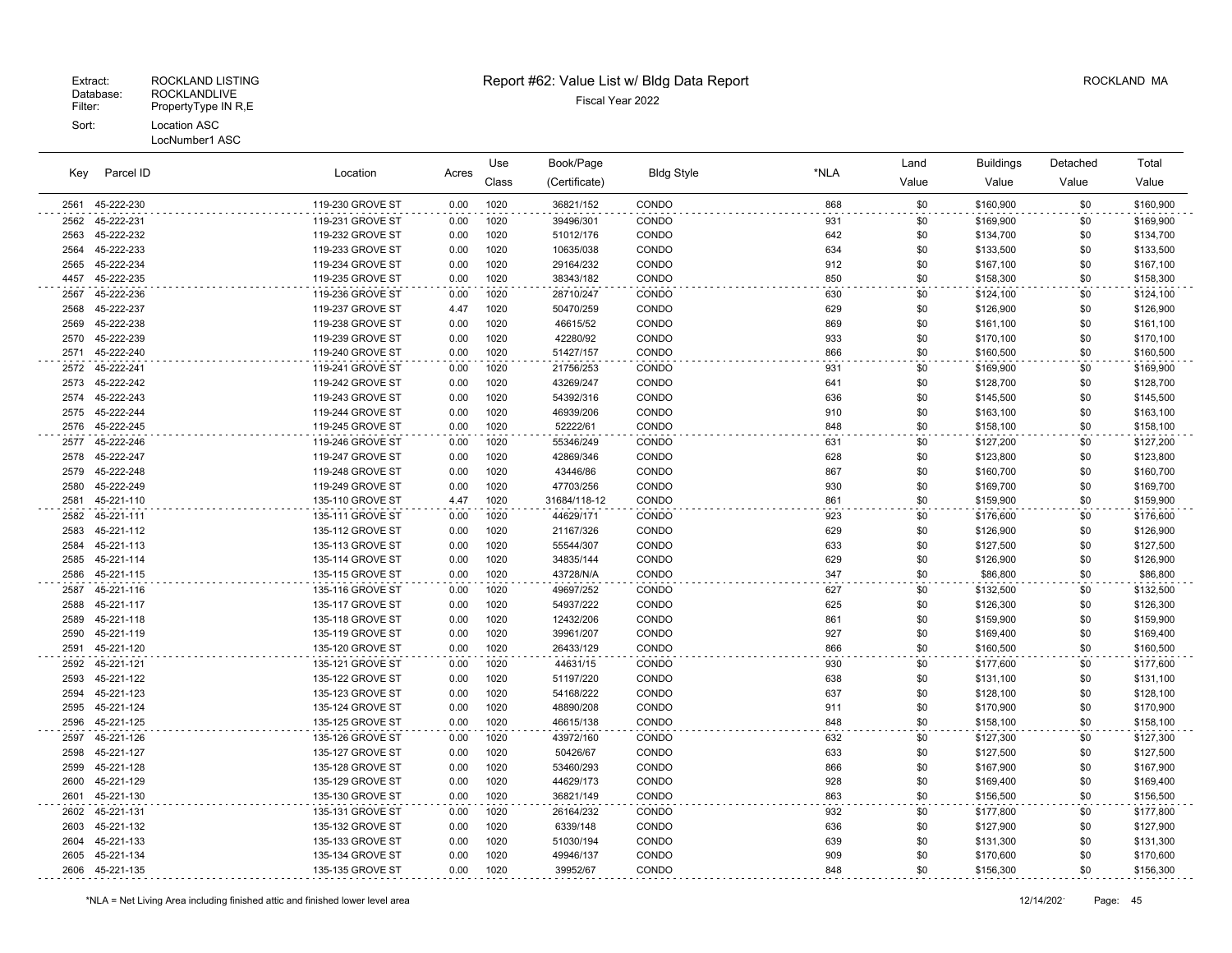| Key        | Parcel ID          | Location<br>Acres                |              | Use          | Book/Page              |                                 |                | Land                   | <b>Buildings</b>       | Detached            | Total                  |
|------------|--------------------|----------------------------------|--------------|--------------|------------------------|---------------------------------|----------------|------------------------|------------------------|---------------------|------------------------|
|            |                    |                                  |              | Class        | (Certificate)          | <b>Bldg Style</b>               | *NLA           | Value                  | Value                  | Value               | Value                  |
| 2607       | 45-221-136         | 135-136 GROVE ST                 | 0.00         | 1020         | 42176/175              | CONDO                           | 632            | \$0                    | \$130,200              | \$0                 | \$130,200              |
| 2608       | 45-221-137         | 135-137 GROVE ST                 | 0.00         | 1020         | 53540/197              | CONDO                           | 632            | \$0                    | \$127,300              | \$0                 | \$127,300              |
| 2609       | 45-221-138         | 135-138 GROVE ST                 | 0.00         | 1020         | 47059/329              | CONDO                           | 867            | \$0                    | \$157,000              | \$0                 | \$157,000              |
| 2610       | 45-221-139         | 135-139 GROVE ST                 | 0.00         | 1020         | 44629/175              | CONDO                           | 932            | \$0                    | \$170,000              | \$0                 | \$170,000              |
| 2611       | 45-221-140         | 135-140 GROVE ST                 | 0.00         | 1020         | 50503/265              | CONDO                           | 862            | \$0                    | \$163,800              | \$0                 | \$163,800              |
| 2612       | 45-221-141         | 135-141 GROVE ST                 | 0.00         | 1020         | 52867/96               | CONDO                           | 931            | \$0                    | \$177,700              | \$0                 | \$177,700              |
| 2613       | 45-221-142         | 135-142 GROVE ST                 | 0.00         | 1020         | 50038/218              | CONDO                           | 639            | \$0                    | \$128,400              | \$0                 | \$128,400              |
| 2614       | 45-221-143         | 135-143 GROVE ST                 | 0.00         | 1020         | 23834/331              | CONDO                           | 639            | \$0                    | \$122,500              | \$0                 | \$122,500              |
| 2615       | 45-221-144         | 135-144 GROVE ST                 | 0.00         | 1020         | 55936/44               | CONDO                           | 906            | \$0                    | \$162,500              | \$0                 | \$162,500              |
| 2616       | 45-221-145         | 135-145 GROVE ST                 | 0.00         | 1020         | 52139/321              | CONDO                           | 848            | \$0                    | \$158,100              | \$0                 | \$158,100              |
| 2617       | 45-221-146         | 135-146 GROVE ST                 | 0.00         | 1020         | 48794/117              | CONDO                           | 629            | \$0                    | \$126,900              | \$0                 | \$126,900              |
| 2618       | 45-221-147         | 135-147 GROVE ST                 | 0.00         | 1020         | 33581/026              | CONDO                           | 630            | \$0                    | \$127,000              | \$0                 | \$127,000              |
| 2619       | 45-221-148         | 135-148 GROVE ST                 | 0.00         | 1020         | 29164/232              | CONDO                           | 866            | \$0                    | \$160,500              | \$0                 | \$160,500              |
| 2620       | 45-221-149         | 135-149 GROVE ST                 | 0.00         | 1020         | 54886/140              | CONDO                           | 930            | \$0                    | \$169,700              | \$0                 | \$169,700              |
| 654        | 24-45-0            | 20 HACKETT CIR                   | 0.34         | 1010         | 3902/541               | <b>RAISED RANCH</b>             | 1,584          | \$172,400              | \$174,900              | \$0                 | \$347,300              |
| 660        | 24-51-0            | 21 HACKETT CIR                   | 0.34         | 1010         | 46386/78               | <b>RAISED RANCH</b>             | 2,129          | \$172,400              | \$213,600              | \$0                 | \$386,000              |
| 655        | 24-46-0<br>24-50-0 | 28 HACKETT CIR                   | 0.34         | 1010         | 49943/151              | <b>RAISED RANCH</b>             | 1,898          | \$172,400              | \$189,400              | \$21,700            | \$383,500              |
| 659<br>656 | 24-47-0            | 31 HACKETT CIR<br>38 HACKETT CIR | 0.34<br>0.34 | 1010<br>1010 | 28643/272<br>44529/39  | COLONIAL<br><b>RAISED RANCH</b> | 1,898<br>1,546 | \$172,400<br>\$172,400 | \$249,400<br>\$173,000 | \$0<br>\$0          | \$421,800<br>\$345,400 |
| 658        | 24-49-0            | 39 HACKETT CIR                   | 0.34         | 1010         | 40048/270              | <b>RAISED RANCH</b>             | 1,511          | \$172,400              | \$193,100              | \$0                 | \$365,500              |
| 657        | 24-48-0            | 53 HACKETT CIR                   | 0.34         | 1010         |                        | <b>RAISED RANCH</b>             |                |                        |                        |                     |                        |
| 3953       | 61-25-0            | 22 HARLOW RD                     | 0.35         | 1010         | 55733/213<br>33991/065 | COLONIAL                        | 2,288<br>1,550 | \$172,400<br>\$172,600 | \$275,400<br>\$211,100 | \$1,200<br>\$14,900 | \$449,000<br>\$398,600 |
| 3959       | 61-20-0            | 29 HARLOW RD                     | 0.34         | 1010         | 50842/164              | COLONIAL                        | 1,568          | \$172,400              | \$243,300              | \$14,200            | \$429,900              |
| 3954       | 61-24-0            | 30 HARLOW RD                     | 2.70         | 1010         | 20338/082              | CAPE                            | 2,284          | \$199,700              | \$372,100              | \$700               | \$572,500              |
| 3955       | 61-23-0            | 40 HARLOW RD                     | 2.34         | 1010         | 55936/27               | <b>RAISED RANCH</b>             | 1,924          | \$196,500              | \$213,700              | \$35,400            | \$445,600              |
| 3958       | 61-21-0            | 41 HARLOW RD                     | 0.56         | 1010         | 3863/729               | <b>RAISED RANCH</b>             | 2,032          | \$177,800              | \$223,200              | \$400               | \$401,400              |
| 3957       | 61-22-0            | 50 HARLOW RD                     | 0.42         | 1010         | 19007/071              | RAISED RANCH                    | 1,883          | \$174,200              | \$212,700              | \$4,100             | \$391,000              |
| 975        | 30-83-0            | 0 HARTSUFF PK                    | 1.38         | 9300         | 3389/195               |                                 |                | \$12,300               | \$0                    | \$0                 | \$12,300               |
| 970        | 30-73-0            | 0 HARTSUFF ST                    | 0.61         | 1320         | 12936/298              |                                 |                | \$5,400                | \$0                    | \$0                 | \$5,400                |
| 974        | 30-82-0            | 0 HARTSUFF ST                    | 7.58         | 9300         | 53280/293              |                                 |                | \$69,000               | \$0                    | \$0                 | \$69,000               |
| 977        | 30-95-0            | 0-END HARTSUFF ST                | 0.22         | 9300         | 2342/417               |                                 |                | \$169,400              | \$0                    | \$0                 | \$169,400              |
| 1212       | 35-80-0            | 25 HARTSUFF ST                   | 0.25         | 1010         | 41235/79               | COTT/BUNGALOW                   | 1,404          | \$170,200              | \$151,700              | \$4,200             | \$326,100              |
| 1194       | 35-58-0            | 26 HARTSUFF ST                   | 0.33         | 1010         | 5708/181               | CONVENTIONAL                    | 1,288          | \$172,100              | \$165,300              | \$600               | \$338,000              |
| 1211       | 35-79-0            | 31 HARTSUFF ST                   | 0.26         | 1010         | 52194/131              | COTT/BUNGALOW                   | 1,363          | \$170,300              | \$143,400              | \$700               | \$314,400              |
| 1195       | 35-59-0            | 36 HARTSUFF ST                   | 0.53         | 1010         | 16285/234              | CONVENTIONAL                    | 2,603          | \$176,900              | \$303,100              | \$4,200             | \$484,200              |
| 1210       | 35-78-0            | 39 HARTSUFF ST                   | 0.27         | 1010         | 40625/336              | COTT/BUNGALOW                   | 1,278          | \$170,800              | \$131,700              | \$7,400             | \$309,900              |
| 1209       | 35-77-0            | 45 HARTSUFF ST                   | 2.56         | 1010         | 50557/185              | CONVENTIONAL                    | 2,126          | \$198,400              | \$272,500              | \$11,800            | \$482,700              |
| 1196       | 35-60-0            | 50 HARTSUFF ST                   | 0.71         | 1010         | 44590/129              | CONVENTIONAL                    | 1,818          | \$181,500              | \$191,500              | \$11,800            | \$384,800              |
| 1208       | 35-76-0            | 55 HARTSUFF ST                   | 0.28         | 1010         | 45778/311              | CAPE                            | 1,612          | \$171,000              | \$206,700              | \$700               | \$378,400              |
| 1197       | 35-61-0            | 56 HARTSUFF ST                   | 0.37         | 1010         | 47600/104              | COTT/BUNGALOW                   | 1,181          | \$173,000              | \$201,300              | \$14,700            | \$389,000              |
| 1207       | 35-75-0            | 63 HARTSUFF ST                   | 0.29         | 1010         | 52968/339              | CONVENTIONAL                    | 1,183          | \$171,000              | \$188,100              | \$400               | \$359,500              |
| 1198       | 35-62-0            | 64 HARTSUFF ST                   | 0.38         | 1010         | 43266/49               | CONVENTIONAL                    | 1,274          | \$173,300              | \$179,000              | \$5,600             | \$357,900              |
| 1201       | 35-66-0            | 66-REAR HARTSUFF ST              | 0.83         | 1010         | 47482/34               | COLONIAL                        | 2,946          | \$183,000              | \$274,400              | \$600               | \$458,000              |
| 1203       | 35-68-0            | 66 HARTSUFF ST                   | 0.36         | 1040         | 18208/039              | CONVENTIONAL                    | 1,468          | \$172,800              | \$192,000              | \$0                 | \$364,800              |
| 1202       | 35-70-0            | 67-REAR HARTSUFF ST              | 0.32         | 1010         | 49495/143              | COTT/BUNGALOW                   | 616            | \$171,900              | \$87,400               | \$500               | \$259,800              |
| 1200       | 35-65-0            | 68-REAR HARTSUFF ST              | 3.37         | 1010         | 53825/35               | CAPE                            | 1,396          | \$205,700              | \$131,600              | \$0                 | \$337,300              |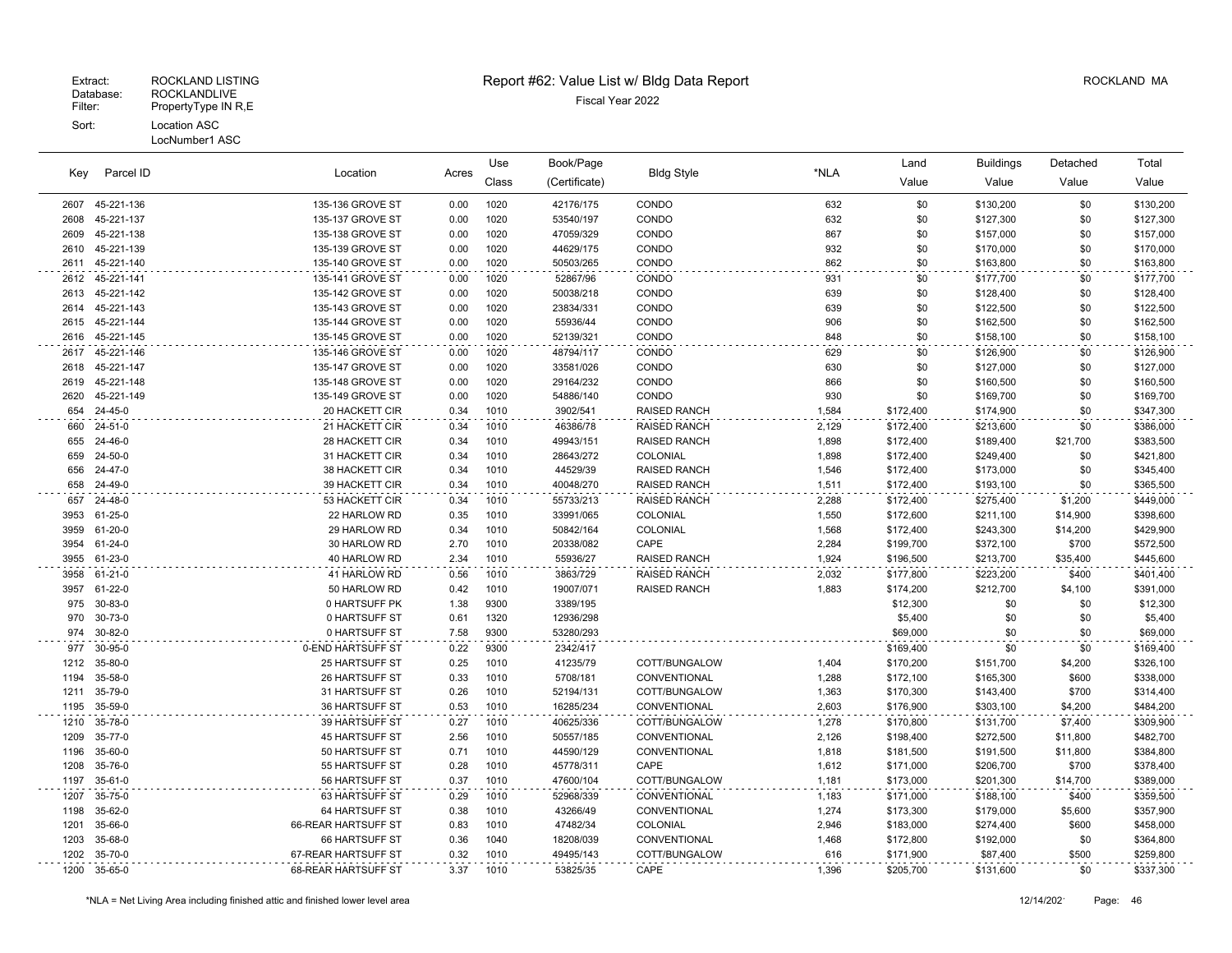# Extract: ROCKLAND LISTING **Report #62: Value List w/ Bldg Data Report** Allem Report ROCKLAND MA

| Parcel ID<br>Key |               | Location             |       | Use   | Book/Page<br><b>Bldg Style</b> |                       | Land  | <b>Buildings</b> | Detached  | Total    |           |
|------------------|---------------|----------------------|-------|-------|--------------------------------|-----------------------|-------|------------------|-----------|----------|-----------|
|                  |               |                      | Acres | Class | (Certificate)                  |                       | *NLA  | Value            | Value     | Value    | Value     |
| 1206             | 35-74-0       | 69 HARTSUFF ST       | 0.29  | 1010  | 32218/075                      | COLONIAL              | 1,666 | \$171,100        | \$198,900 | \$4,900  | \$374,900 |
| 1199             | 35-63-0       | 70 HARTSUFF ST       | 0.35  | 1010  | 27859/038                      | CAPE                  | 1,388 | \$172,600        | \$177,000 | \$0      | \$349,600 |
| 1205             | 35-73-0       | 81 HARTSUFF ST       | 0.56  | 1010  | 32389/002                      | COLONIAL              | 2,948 | \$177,800        | \$480,100 | \$34,800 | \$692,700 |
| 1204             | 35-72-0       | 84 HARTSUFF ST       | 0.50  | 1010  | 50321/220                      | CONVENTIONAL          | 1,868 | \$176,300        | \$185,400 | \$5,500  | \$367,200 |
| 968              | 30-75-0       | 90 HARTSUFF ST       | 0.28  | 1010  | 50321/222                      | COLONIAL              | 1,848 | \$171,000        | \$327,100 | \$600    | \$498,700 |
| 981              | 30-76-0       | 91 HARTSUFF ST       | 0.27  | 1010  | 55809/18                       | <b>RANCH</b>          | 1,092 | \$170,700        | \$144,400 | \$1,400  | \$316,500 |
| 980              | 30-77-0       | 99 HARTSUFF ST       | 0.32  | 1010  | 27028/062                      | COLONIAL              | 1,944 | \$171,800        | \$217,800 | \$18,200 | \$407,800 |
| 969              | $30 - 74 - 0$ | 100 HARTSUFF ST      | 0.56  | 1010  | 48968/215                      | CAPE                  | 3,293 | \$177,800        | \$426,000 | \$17,400 | \$621,200 |
| 979              | 30-78-0       | 109 HARTSUFF ST      | 0.44  | 1040  | 41557/206                      | CONVENTIONAL          | 3,046 | \$174,700        | \$359,200 | \$6,700  | \$540,600 |
| 4634             | 30-79-0       | 109-REAR HARTSUFF ST | 0.27  | 1060  | 40069/297                      |                       |       | \$136,500        | \$0       | \$35,000 | \$171,500 |
| 4635             | 30-94-0       | 115 HARTSUFF ST      | 0.45  | 1010  | (126622)                       | <b>RANCH</b>          | 2,040 | \$175,000        | \$259,200 | \$1,200  | \$435,400 |
| 971              | 30-86-0       | 120 HARTSUFF ST      | 2.80  | 0130  | 48970/219                      | COLONIAL              | 1,824 | \$200,600        | \$447,400 | \$600    | \$648,600 |
| 976              | 30-80-0       | 125 HARTSUFF ST      | 2.35  | 3160  | (119935)                       | <b>SERVICE GARAGE</b> | 7,755 | \$194,800        | \$353,900 | \$16,200 | \$564,900 |
| 972              | 30-91-0       | 130 HARTSUFF ST      | 5.12  | 1010  | (121918)                       | COLONIAL              | 2,374 | \$221,200        | \$327,500 | \$14,800 | \$563,500 |
| 680              | 24-70-0       | 14 HATHERLY RD       | 0.24  | 1010  | 554/128                        | <b>RANCH</b>          | 1,202 | \$169,900        | \$155,600 | \$0      | \$325,500 |
| 597              | 23-60-0       | 29 HATHERLY RD       | 0.24  | 1010  | (127389)                       | CAPE                  | 1,260 | \$170,000        | \$197,700 | \$10,400 | \$378,100 |
| 596              | 23-61-0       | 35 HATHERLY RD       | 0.24  | 1010  | LC/128940                      | CAPE                  | 1,469 | \$170,000        | \$163,300 | \$0      | \$333,300 |
| 7350             | 23-76-0       | 38 HATHERLY RD       | 1.39  | 1010  | 529/139                        | COLONIAL              | 1,872 | \$188,000        | \$307,800 | \$700    | \$496,500 |
| 7349             | 23-75-0       | 42 HATHERLY RD       | 2.06  | 1010  | (120453)                       | <b>RAISED RANCH</b>   | 2,050 | \$194,000        | \$284,200 | \$45,700 | \$523,900 |
| 595              | 23-62-0       | 43 HATHERLY RD       | 0.28  | 1010  | 53732/193                      | COLONIAL              | 2,304 | \$170,900        | \$353,900 | \$0      | \$524,800 |
| 5171             | 23-64-0       | 56 HATHERLY RD       | 5.70  | 1010  | (120421)                       | <b>RANCH</b>          | 1,536 | \$226,400        | \$211,500 | \$0      | \$437,900 |
| 3721             | 57-61-0       | 0 HERITAGE DR        | 0.07  | 1320  | 36181/349                      |                       |       | \$600            | \$0       | \$0      | \$600     |
| 3732             | 57-24-0       | 11 HERITAGE DR       | 0.41  | 1010  | 51264/240                      | <b>RAISED RANCH</b>   | 2,188 | \$191,400        | \$257,600 | \$13,800 | \$462,800 |
| 3719             | 57-49-0       | 12 HERITAGE DR       | 0.59  | 1010  | 43647/162                      | <b>RAISED RANCH</b>   | 1,854 | \$196,400        | \$245,100 | \$2,400  | \$443,900 |
| 3731             | 57-60-0       | 15 HERITAGE DR       | 0.52  | 1010  | 49846/58                       | COLONIAL              | 2,684 | \$194,500        | \$366,200 | \$13,100 | \$573,800 |
| 3720             | 57-50-0       | 18 HERITAGE DR       | 0.51  | 1010  | 51728/278                      | COLONIAL              | 2,408 | \$194,100        | \$293,600 | \$400    | \$488,100 |
| 3730             | 57-59-0       | 19 HERITAGE DR       | 0.52  | 1010  | 6919/189                       | COLONIAL              | 3,521 | \$194,500        | \$462,800 | \$600    | \$657,900 |
| 3722             | 57-51-0       | 22 HERITAGE DR       | 0.45  | 1010  | 26695/150                      | RAISED RANCH          | 2,513 | \$192,600        | \$309,100 | \$1,200  | \$502,900 |
| 3729             | 57-58-0       | 23 HERITAGE DR       | 0.49  | 1010  | 13005/204                      | COLONIAL              | 2,637 | \$193,500        | \$365,800 | \$0      | \$559,300 |
| 3723             | 57-52-0       | 26 HERITAGE DR       | 0.50  | 1010  | 38592/313                      | <b>SPLIT LEVEL</b>    | 2,462 | \$194,000        | \$347,000 | \$20,600 | \$561,600 |
| 3728             | 57-57-0       | 27 HERITAGE DR       | 0.46  | 1010  | 48136/45                       | <b>RANCH</b>          | 1,936 | \$192,800        | \$302,200 | \$3,900  | \$498,900 |
| 3724             | 57-53-0       | 30 HERITAGE DR       | 0.51  | 1010  | 51446/276                      | COLONIAL              | 1,632 | \$194,300        | \$253,500 | \$0      | \$447,800 |
| 3727             | 57-56-0       | 31 HERITAGE DR       | 0.54  | 1010  | 29115/195                      | COLONIAL              | 2,524 | \$195,000        | \$354,500 | \$27,800 | \$577,300 |
| 3725             | 57-54-0       | 34 HERITAGE DR       | 0.76  | 1010  | 12928/143                      | COLONIAL              | 2,368 | \$200,600        | \$336,000 | \$4,900  | \$541,500 |
| 3726             | 57-55-0       | 35 HERITAGE DR       | 0.92  | 1010  | 43606/84                       | RAISED RANCH          | 2,407 | \$202,100        | \$309,600 | \$40,400 | \$552,100 |
| 3171             | 51-66-0       | 16 HIGHLAND ST       | 0.33  | 1010  | 50871/320                      | CONVENTIONAL          | 1,579 | \$172,200        | \$207,800 | \$900    | \$380,900 |
|                  | 3137 51-141-0 | 27 HIGHLAND ST       | 0.25  | 1010  | 10528/083                      | CONVENTIONAL          | 1,453 | \$170,100        | \$160,500 | \$400    | \$331,000 |
| 3172             | 51-65-0       | 30 HIGHLAND ST       | 0.51  | 1010  | 33250/256                      | <b>ANTIQUE</b>        | 1,552 | \$176,400        | \$173,200 | \$400    | \$350,000 |
|                  | 3136 51-142-0 | 35 HIGHLAND ST       | 0.18  | 1010  | 20892/090                      | CAPE                  | 1,228 | \$168,500        | \$175,400 | \$4,900  | \$348,800 |
| 3173             | 51-64-0       | 40 HIGHLAND ST       | 0.51  | 1010  | 51494/222                      | CONVENTIONAL          | 2,024 | \$176,500        | \$243,200 | \$4,800  | \$424,500 |
|                  | 3135 51-143-0 | 43 HIGHLAND ST       | 0.21  | 1010  | 55833/249                      | CONVENTIONAL          | 1,208 | \$169,200        | \$143,800 | \$600    | \$313,600 |
| 3174             | 51-63-0       | 46 HIGHLAND ST       | 0.34  | 1010  | 46517/240                      | CONVENTIONAL          | 1,428 | \$172,400        | \$166,700 | \$0      | \$339,100 |
|                  | 3134 51-144-0 | 49 HIGHLAND ST       | 0.17  | 1010  | 36469/128                      | CONVENTIONAL          | 1,232 | \$168,300        | \$155,400 | \$17,500 | \$341,200 |
|                  | 3175 51-62-0  | 54 HIGHLAND ST       | 0.47  | 1010  | 45830/58                       | CONVENTIONAL          | 2,257 | \$175,600        | \$191,600 | \$6,800  | \$374,000 |
| 3125             | 51-37-0       | 72 HIGHLAND ST       | 0.24  | 1040  | 54758/193                      | CONVENTIONAL          | 2,134 | \$169,900        | \$243,100 | \$800    | \$413,800 |
|                  | 3126 51-36-0  | 80 HIGHLAND ST       | 0.24  | 1010  | 52899/246                      | CONVENTIONAL          | 1.826 | \$170,000        | \$212,300 | \$4,000  | \$386,300 |

\*NLA = Net Living Area including finished attic and finished lower level area 12/14/202 Page: 47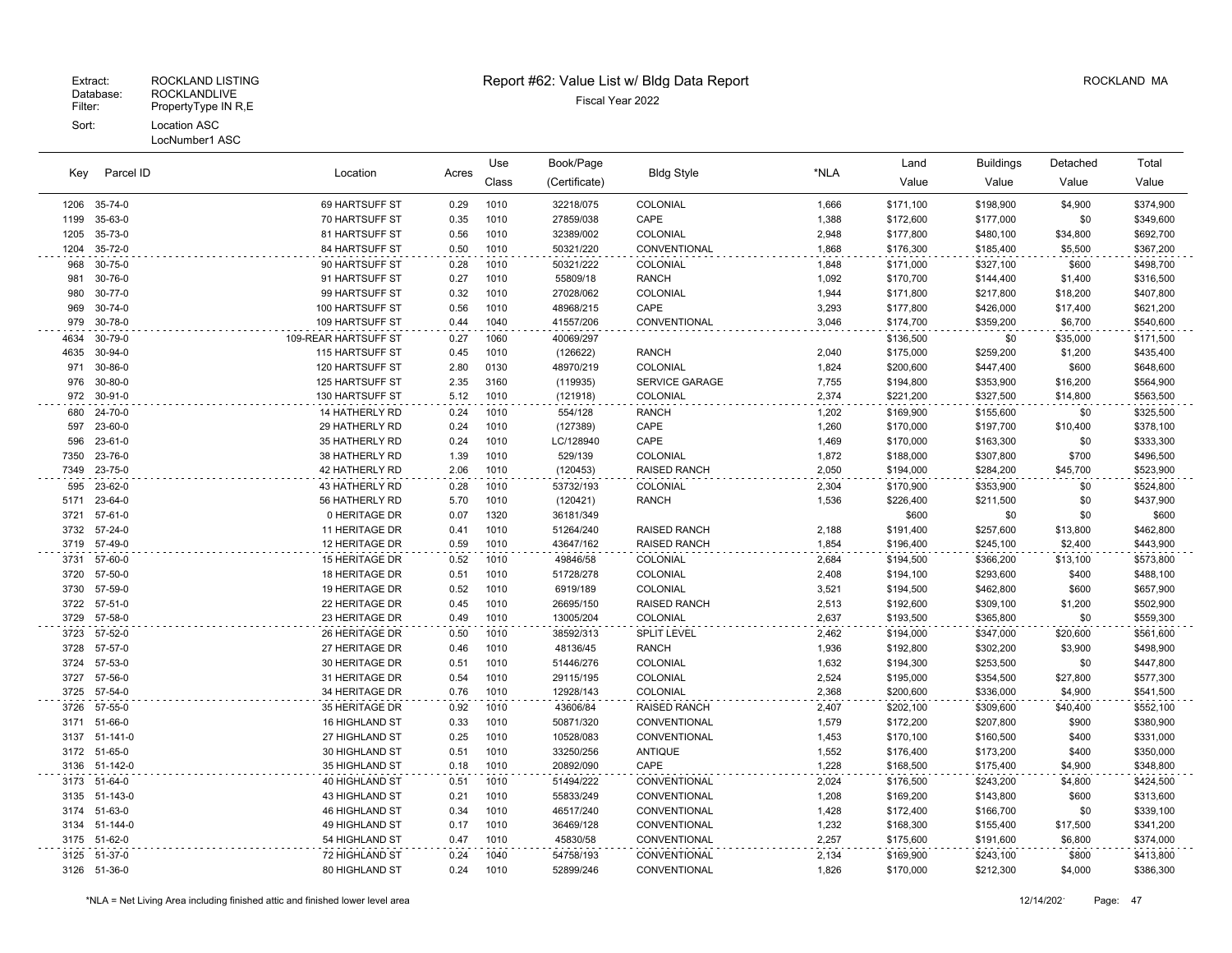LocNumber1 ASC

 $\omega$  is  $\omega$  in

 $\sim$  . . .

 $\sim 100\,M_\odot$ 

### Extract: ROCKLAND LISTING **Report #62: Value List w/ Bldg Data Report** Alleman and RockLAND MA

| Key   | Parcel ID                  | Location                          | Acres        | Use<br>Class | Book/Page<br>(Certificate) | <b>Bldg Style</b> | *NLA | Land<br>Value       | <b>Buildings</b><br>Value | Detached<br>Value | Total<br>Value      |
|-------|----------------------------|-----------------------------------|--------------|--------------|----------------------------|-------------------|------|---------------------|---------------------------|-------------------|---------------------|
|       | 13 2-2-0                   | 0 HINGHAM ST                      | 0.52         | 4130         | 53171/206                  |                   |      | \$26,000            | \$0                       | \$0               | \$26,000            |
| 14    | $2 - 3 - 0$                | 0 HINGHAM ST                      | 0.26         | 4130         | 53171/206                  |                   |      | \$23,400            | \$0                       | \$0               | \$23,400            |
| 4479  | $3 - 2 - 0$                | 0 HINGHAM ST                      | 5.15         | 4420         | 3707/334                   |                   |      | \$121,800           | \$0                       | \$0               | \$121,800           |
| 4503  | $3 - 9 - 0$                | 0 HINGHAM ST                      | 1.70         | 4420         | 2517/200                   |                   |      | \$84,100            | \$0                       | \$0               | \$84,100            |
| 4817  | $3 - 11 - 0$               | 0 HINGHAM ST                      | 0.90         | 9320         | 4213/139                   |                   |      | \$16,500            | \$0                       | \$0               | \$16,500            |
| 10361 | $3 - 21 - 0$               | 0 HINGHAM ST                      | 1.42         | 4400         | 48099/2                    |                   |      | \$144,500           | \$0                       | \$0               | \$144,500           |
| 4477  | 4-8-0                      | 0 HINGHAM ST                      | 1.34         | 4420         | LC/159166                  |                   |      | \$53,400            | \$0                       | \$0               | \$53,400            |
| 4486  | $4 - 23 - 0$               | 0 HINGHAM ST                      | 2.85         | 4420         | 30206/154                  |                   |      | \$20,800            | \$0                       | \$0               | \$20,800            |
| 4571  | $9 - 2 - 0$                | 0 HINGHAM ST                      | 1.26         | 4420         | 35179/94                   |                   |      | \$105,700           | \$0                       | \$0               | \$105,700           |
| 4819  | $9 - 6 - 0$                | 0 HINGHAM ST                      | 0.02         | 9380         | 3837/564                   |                   |      | \$100               | \$0                       | \$0               | \$100               |
| 5129  | $9 - 7 - 0$                | 0 HINGHAM ST                      | 5.25         | 9380         | 3837/564                   |                   |      | \$353,900           | \$0                       | \$0               | \$353,900           |
| 96    | $9 - 12 - 0$               | 0 HINGHAM ST                      | 2.75         | 1320         | 5490/425                   |                   |      | \$24,500            | \$0                       | \$0               | \$24,500            |
| 97    | $9 - 14 - 0$               | 0 HINGHAM ST                      | 1.80         | 1320         | 5490/426                   |                   |      | \$16,000            | \$0                       | \$0               | \$16,000            |
| 4821  | $9 - 35 - 0$               | 0 HINGHAM ST                      | 0.18         | 9300         | 5565/139                   |                   |      | \$223,200           | \$0                       | \$15,700          | \$238,900           |
| 7353  | $9 - 38 - 0$               | 0 HINGHAM ST                      | 1.07         | 4400         | (132547)                   |                   |      | \$293,000           | \$0                       | \$0               | \$293,000           |
| 10832 | $9 - 41 - 0$               | 0 HINGHAM ST                      | 0.54         | 4400         | (132547)                   |                   |      | \$261,000           | \$0                       | \$0               | \$261,000           |
| 10831 | $9 - 42 - 0$               | 0 HINGHAM ST                      | 0.35         | 4400         | (132547)                   |                   |      | \$35,500            | \$0                       | \$0               | \$35,500            |
| 235   | 14-35-0                    | 0 HINGHAM ST                      | 4.60         | 9380         | 4079/777                   |                   |      | \$198,400           | \$0                       | \$0               | \$198,400           |
| 4439  | $15 - 1 - 0$               | 0 HINGHAM ST                      | 3.00         | 9380         | 4079/777                   |                   |      | \$26,700            | \$0                       | \$0               | \$26,700            |
| 4440  | $15 - 2 - 0$               | 0 HINGHAM ST                      | 5.50         | 9380         | 4079/778                   |                   |      | \$49,000            | \$0                       | \$0               | \$49,000            |
| 4441  | $15 - 3 - 0$               | 0-E/S HINGHAM ST                  | 5.00         | 9380         | 4079/778                   |                   |      | \$44,500            | \$0                       | \$0               | \$44,500            |
| 4442  | $15 - 4 - 0$               | 0 HINGHAM ST                      | 6.00         | 9380         | 4093/391                   |                   |      | \$53,400            | \$0                       | \$0               | \$53,400            |
| 4443  | $15 - 5 - 0$               | 0 HINGHAM ST                      | 17.00        | 9380         | 4079/781                   |                   |      | \$142,400           | \$0                       | \$0               | \$142,400           |
| 4444  | $15 - 6 - 0$               | 0 HINGHAM ST                      | 9.00         | 9380         | 3498/391                   |                   |      | \$80,100            | \$0                       | \$0               | \$80,100            |
| 4445  | $15 - 7 - 0$               | 0 HINGHAM ST                      | 2.00         | 9380         | 4079/780                   |                   |      | \$17,800            | \$0                       | \$0               | \$17,800            |
| 4446  | $15 - 8 - 0$               | 0 HINGHAM ST                      | 4.00         | 9380         | 4079/779                   |                   |      | \$35,600            | \$0                       | \$0               | \$35,600            |
| 4447  | $15 - 9 - 0$               | 0 HINGHAM ST                      | 1.88         | 9380         | 4090/238                   |                   |      | \$16,700            | \$0                       | \$0               | \$16,700            |
| 4448  | 15-10-0                    | 0 HINGHAM ST                      | 9.12         | 9380         | 4079/781                   |                   |      | \$81,200            | \$0                       | \$0               | \$81,200            |
| 4449  | 15-11-0                    | 0 HINGHAM ST                      | 16.71        | 9380         | 4079/780                   |                   |      | \$141,100           | \$0                       | \$0               | \$141,100           |
| 4450  | $15-12-0$                  | 0 HINGHAM ST                      | 1.83         | 9380         | 4079/779                   |                   |      | \$16,300            | \$0                       | \$0               | \$16,300            |
| 520   | 20-25-0                    | 0-REAR HINGHAM ST<br>0 HINGHAM ST | 0.01         | 9300         | N/A/N/A                    |                   |      | \$100               | \$0                       | \$0               | \$100               |
| 539   | $21 - 1 - 0$<br>540 21-2-0 | 0 HINGHAM ST                      | 2.00<br>1.00 | 9300<br>9380 | TM/2013<br>4079/779        |                   |      | \$17,800<br>\$8,900 | \$0<br>\$0                | \$0<br>\$0        | \$17,800<br>\$8,900 |
|       | 542 21-4-0                 | 0 HINGHAM ST                      |              |              | 5490/428                   |                   |      |                     |                           |                   |                     |
| 544   | $21 - 5 - 0$               | 0 HINGHAM ST                      | 1.10<br>4.95 | 1320<br>1320 | 28451/349                  |                   |      | \$9,800<br>\$44,100 | \$0<br>\$0                | \$0<br>\$0        | \$9,800<br>\$44,100 |
|       | 543 21-6-0                 | 0 HINGHAM ST                      | 3.00         | 1320         | 5490/405                   |                   |      | \$26,700            | \$0                       | \$0               | \$26,700            |
|       | 546 21-7-0                 | 0 HINGHAM ST                      | 1.00         | 9300         | N/A/N/A                    |                   |      | \$8,900             | \$0                       | \$0               | \$8,900             |
|       | 545 21-8-0                 | 0 HINGHAM ST                      | 2.65         | 1320         | 5490/406                   |                   |      | \$23,600            | \$0                       | \$0               | \$23,600            |
|       | 547 21-9-0                 | 0 HINGHAM ST                      | 1.50         | 9300         | N/A/180                    |                   |      | \$13,400            | \$0                       | \$0               | \$13,400            |
| 548   | 21-10-0                    | 0 HINGHAM ST                      | 1.00         | 9360         | 5656/242                   |                   |      | \$8,900             | \$0                       | \$0               | \$8,900             |
|       | 549 21-12-0                | 0 HINGHAM ST                      | 1.50         | 9300         | 19054/197                  |                   |      | \$13,400            | \$0                       | \$0               | \$13,400            |
|       | 719 25-10-0                | 0 HINGHAM ST                      | 10.60        | 4420         | 9592/052                   |                   |      | \$53,100            | \$0                       | \$0               | \$53,100            |
|       | 723 25-14-0                | 0 HINGHAM ST                      | 1.27         | 4420         | LC/54535                   |                   |      | \$11,600            | \$0                       | \$0               | \$11,600            |
|       | 724 25-15-0                | 0 HINGHAM ST                      | 2.82         | 4420         | 4555/429                   |                   |      | \$25,700            | \$0                       | \$0               | \$25,700            |

 25-16-0 0 HINGHAM ST 1.03 9300 13205/246 \$5,200 \$0 \$0 \$5,200 25-17-0 0 HINGHAM ST 0.98 9300 13205/246 \$4,900 \$0 \$0 \$4,900

\*NLA = Net Living Area including finished attic and finished lower level area 12/14/202 Page: 48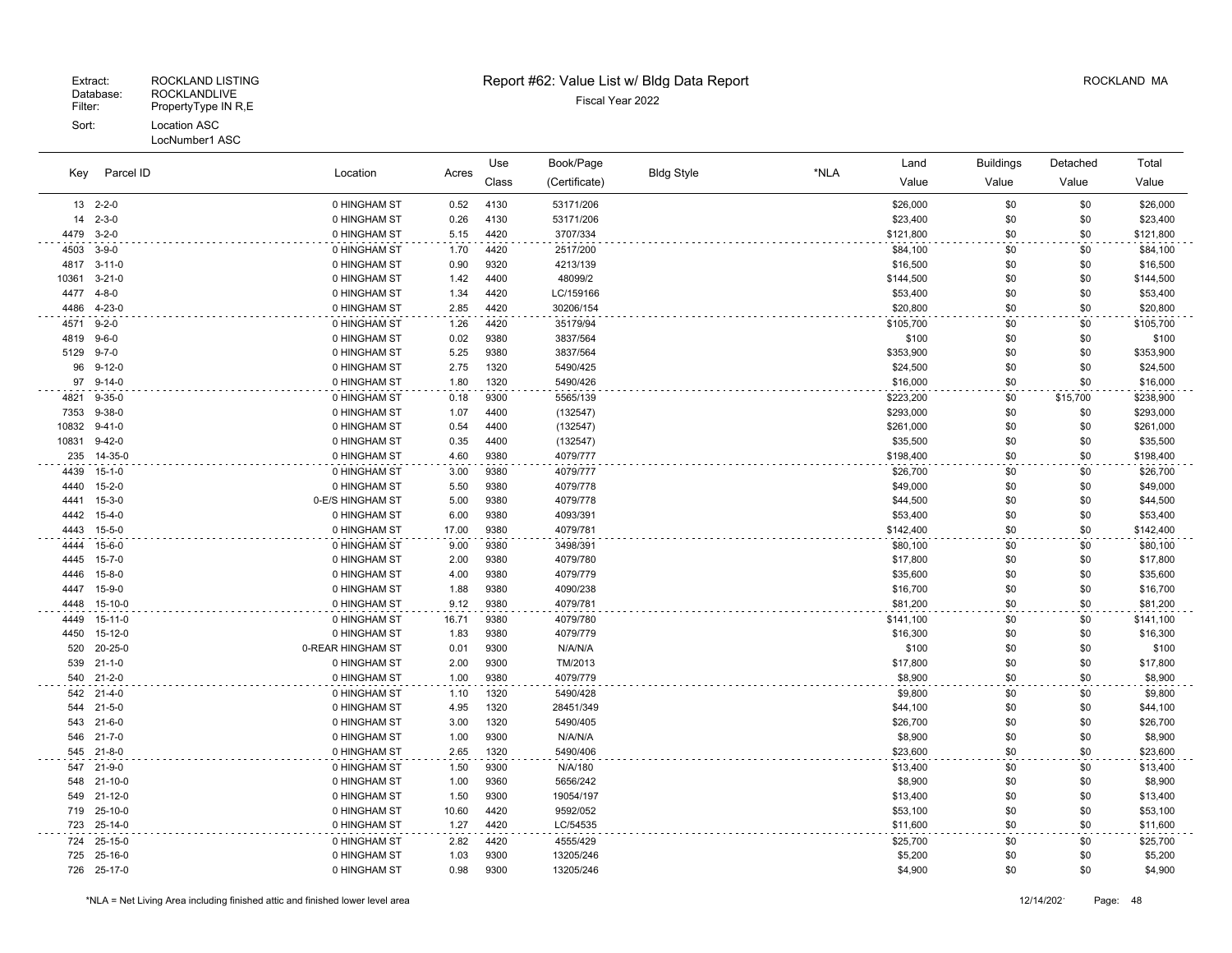| Key        | Parcel ID                      |                                |              | Use          | Book/Page              |                                |                | Land                   | <b>Buildings</b>       | Detached         | Total                  |
|------------|--------------------------------|--------------------------------|--------------|--------------|------------------------|--------------------------------|----------------|------------------------|------------------------|------------------|------------------------|
|            |                                | Location                       | Acres        | Class        | (Certificate)          | <b>Bldg Style</b>              | *NLA           | Value                  | Value                  | Value            | Value                  |
|            | 727 25-18-0                    | 0 HINGHAM ST                   | 1.20         | 9300         | 13205/246              |                                |                | \$6,000                | \$0                    | \$0              | \$6,000                |
| 747        | 25-43-0                        | 0 HINGHAM ST                   | 0.07         | 9300         | 4944/69-470            |                                |                | \$74,600               | \$0                    | \$11,300         | \$85,900               |
| 7142       | 25-50-0                        | 0-REAR HINGHAM ST              | 0.44         | 4420         | 52017/328              |                                |                | \$31,500               | \$0                    | \$0              | \$31,500               |
| 750        | $26 - 4 - 0$                   | 0 HINGHAM ST                   | 5.00         | 1320         | 5490/407               |                                |                | \$44,500               | \$0                    | \$0              | \$44,500               |
| 751        | $26 - 6 - 0$                   | 0 HINGHAM ST                   | 0.50         | 1320         | 34513/340              |                                |                | \$4,500                | \$0                    | \$0              | \$4,500                |
| 754        | $26 - 8 - 0$                   | 0 HINGHAM ST                   | 0.31         | 1320         | 1832/529               |                                |                | \$2,800                | \$0                    | \$0              | \$2,800                |
| 756        | 26-10-0                        | 0 HINGHAM ST                   | 5.00         | 1320         | 4043/408               |                                |                | \$44,500               | \$0                    | \$0              | \$44,500               |
| 757        | $26 - 11 - 0$                  | 0 HINGHAM ST                   | 4.40         | 9320         | 5255/410               |                                |                | \$196,600              | \$0                    | \$0              | \$196,600              |
| 758        | 26-12-0                        | 0 HINGHAM ST                   | 8.32         | 1320         | 46054/329              |                                |                | \$48,100               | \$0                    | \$0              | \$48,100               |
| 1306       | $36 - 7 - 0$                   | 10 HINGHAM ST                  | 0.61         | 1010         | 43092/185              | CAPE                           | 1,243          | \$160,900              | \$166,200              | \$6,300          | \$333,400              |
| 1312       | $36-13-0$                      | 23 HINGHAM ST                  | 0.25         | 1010         | 35241/211              | CONVENTIONAL                   | 1,890          | \$153,200              | \$222,100              | \$24,800         | \$400,100              |
| 1311       | $36-12-0$                      | 29 HINGHAM ST                  | 0.19         | 1040         | 49177/308              | CONVENTIONAL                   | 1,820          | \$151,800              | \$237,500              | \$300            | \$389,600              |
| 1307       | $36 - 8 - 0$                   | 32 HINGHAM ST                  | 0.22         | 1040         | 28978/302              | CONVENTIONAL                   | 1,538          | \$152,400              | \$199,000              | \$0              | \$351,400              |
| 1310       | $36-11-0$                      | 39-39R HINGHAM ST              | 1.40         | 1010         | 5890/284               | <b>ANTIQUE</b>                 | 2,184          | \$169,900              | \$215,600              | \$15,500         | \$401,000              |
| 1308       | $36-9-0$                       | 42 HINGHAM ST                  | 1.06         | 1010         | 22753/154              | CONVENTIONAL                   | 1,432          | \$166,900              | \$161,400              | \$52,900         | \$381,200              |
| 1309       | $36-10-0$<br>$31 - 15 - 0$     | 46 HINGHAM ST                  | 0.47<br>0.30 | 1010<br>1010 | 52055/138              | CONVENTIONAL                   | 1,675          | \$158,100              | \$183,800              | \$9,300<br>\$200 | \$351,200              |
| 996        |                                | 47 HINGHAM ST                  |              |              | 49189/221              | CONVENTIONAL                   | 1,174          | \$154,300              | \$129,900              |                  | \$284,400              |
| 995        | $31 - 16 - 0$                  | 53 HINGHAM ST                  | 1.86<br>0.44 | 1010         | 49189/223              | CONVENTIONAL                   | 1,254          | \$174,000              | \$164,200              | \$700            | \$338,900              |
| 994<br>998 | $31 - 14 - 0$<br>$31 - 19 - 0$ | 55 HINGHAM ST<br>62 HINGHAM ST | 2.75         | 1040<br>1010 | 50072/292<br>21563/142 | CONVENTIONAL<br><b>ANTIQUE</b> | 2,514<br>1,715 | \$157,300<br>\$181,900 | \$291,700<br>\$234,600 | \$2,000<br>\$600 | \$451,000<br>\$417,100 |
| 993        | $31 - 13 - 0$                  | 67 HINGHAM ST                  | 2.00         | 1010         | 42392/251              | CONVENTIONAL                   | 1,701          | \$175,200              | \$202,000              | \$3,300          | \$380,500              |
| 999        | 31-20-0                        | 70 HINGHAM ST                  | 0.27         | 1040         | 54653/325              | CONVENTIONAL                   | 1,137          | \$153,600              | \$178,800              | \$0              | \$332,400              |
| 1000       | $31 - 21 - 0$                  | 78 HINGHAM ST                  | 0.42         | 1010         | 49624/108              | CAPE                           | 2,081          | \$156,900              | \$217,400              | \$1,100          | \$375,400              |
| 1001       | $31 - 22 - 0$                  | 92 HINGHAM ST                  | 0.51         | 1040         | 40074/156              | CONVENTIONAL                   | 1,940          | \$158,800              | \$225,800              | \$1,900          | \$386,500              |
| 990        | $31 - 10 - 0$                  | 99 HINGHAM ST                  | 0.75         | 1010         | 46088/35               | CONVENTIONAL                   | 2,516          | \$164,100              | \$292,100              | \$15,800         | \$472,000              |
| 1003       | $31 - 24 - 0$                  | 104 HINGHAM ST                 | 1.48         | 1010         | 26729/204              | CONVENTIONAL                   | 908            | \$170,600              | \$123,100              | \$9,000          | \$302,700              |
| 1004       | $31 - 25 - 0$                  | 114 HINGHAM ST                 | 1.34         | 1040         | 47940/261              | CONVERSION                     | 4,056          | \$169,300              | \$481,200              | \$0              | \$650,500              |
| 989        | $31 - 9 - 0$                   | 115 HINGHAM ST                 | 0.63         | 1010         | 38553/247              | CONVENTIONAL                   | 2,018          | \$161,400              | \$217,800              | \$20,900         | \$400,100              |
| 988        | $31 - 8 - 0$                   | 125 HINGHAM ST                 | 0.63         | 1010         | 16311/196              | <b>ANTIQUE</b>                 | 1,520          | \$161,400              | \$181,200              | \$8,600          | \$351,200              |
| 987        | $31 - 7 - 0$                   | 135 HINGHAM ST                 | 3.26         | 1010         | LC/127843              | CAPE                           | 1,080          | \$186,400              | \$144,200              | \$700            | \$331,300              |
| 985        | $31 - 5 - 0$                   | 139 HINGHAM ST                 | 0.28         | 1010         | (113026)               | <b>RANCH</b>                   | 864            | \$153,900              | \$132,400              | \$700            | \$287,000              |
| 978        | 30-81-0                        | 146 HINGHAM ST                 | 15.20        | 9320         | 2342/417               |                                |                | \$1,087,000            | \$0                    | \$23,600         | \$1,110,600            |
| 1005       | 31-27-0                        | 156 HINGHAM ST                 | 0.77         | 1010         | 19113/064              | <b>RANCH</b>                   | 936            | \$164,300              | \$138,800              | \$0              | \$303,100              |
| 984        | $31 - 3 - 0$                   | 163 HINGHAM ST                 | 9.27         | 0180         | (83159)                | CONVENTIONAL                   | 2,659          | \$183,050              | \$282,100              | \$26,000         | \$491,150              |
| 983        | $31 - 2 - 0$                   | 165 HINGHAM ST                 | 5.69         | 1010         | 305/55                 | COLONIAL                       | 2,080          | \$208,100              | \$314,200              | \$0              | \$522,300              |
| 1006       | $31 - 30 - 0$                  | 168 HINGHAM ST                 | 0.91         | 1010         | 17025/069              | <b>RAISED RANCH</b>            | 1,789          | \$165,500              | \$202,900              | \$0              | \$368,400              |
| 1007       | 31-31-0                        | 178 HINGHAM ST                 | 0.49         | 1010         | 46811/260              | COLONIAL                       | 2,433          | \$158,500              | \$360,600              | \$3,200          | \$522,300              |
| 1008       | 31-36-0                        | 186 HINGHAM ST                 | 0.93         | 1010         | 25121/310              | COLONIAL                       | 1,680          | \$165,700              | \$219,800              | \$21,700         | \$407,200              |
| 6395       | $31 - 46 - 0$                  | 191-193 HINGHAM ST             | 1.50         | 1040         | 48567/151              | DUPLEX / ROW                   | 2,916          | \$170,800              | \$358,700              | \$400            | \$529,900              |
| 1009       | 31-32-0                        | 194 HINGHAM ST                 | 0.51         | 1010         | 40167/315              | <b>RAISED RANCH</b>            | 1,449          | \$158,700              | \$156,300              | \$800            | \$315,800              |
| 7161       | $31 - 50 - 0$                  | 205 HINGHAM ST                 | 1.53         | 1040         | 42794/347              | DUPLEX / ROW                   | 2,794          | \$171,000              | \$376,100              | \$0              | \$547,100              |
| 1010       | 31-33-0                        | 206-208 HINGHAM ST             | 1.86         | 1040         | 40197/327              | CONVENTIONAL                   | 3,986          | \$174,000              | \$512,900              | \$3,200          | \$690,100              |
| 1011       | 31-34-0                        | 220 HINGHAM ST                 | 1.14         | 1010         | 53938/18               | CONVENTIONAL                   | 2,003          | \$167,600              | \$279,900              | \$7,300          | \$454,800              |
| 982        | $31 - 1 - 0$                   | 221 HINGHAM ST                 | 12.80        | 1050         | 18167/178              | <b>ANTIQUE</b>                 | 2,846          | \$271,300              | \$374,200              | \$85,200         | \$730,700              |
|            | 1012 31-35-0                   | 230 HINGHAM ST                 | 0.29         | 1010         | 37348/204              | CONVENTIONAL                   | 1,150          | \$153,900              | \$141,900              | \$3,600          | \$299,400              |
|            | 761 26-15-0                    | 231 HINGHAM ST                 | 0.51         | 1010         | 48251/207              | CAPE                           | 1,384          | \$158,700              | \$175,500              | \$6,000          | \$340,200              |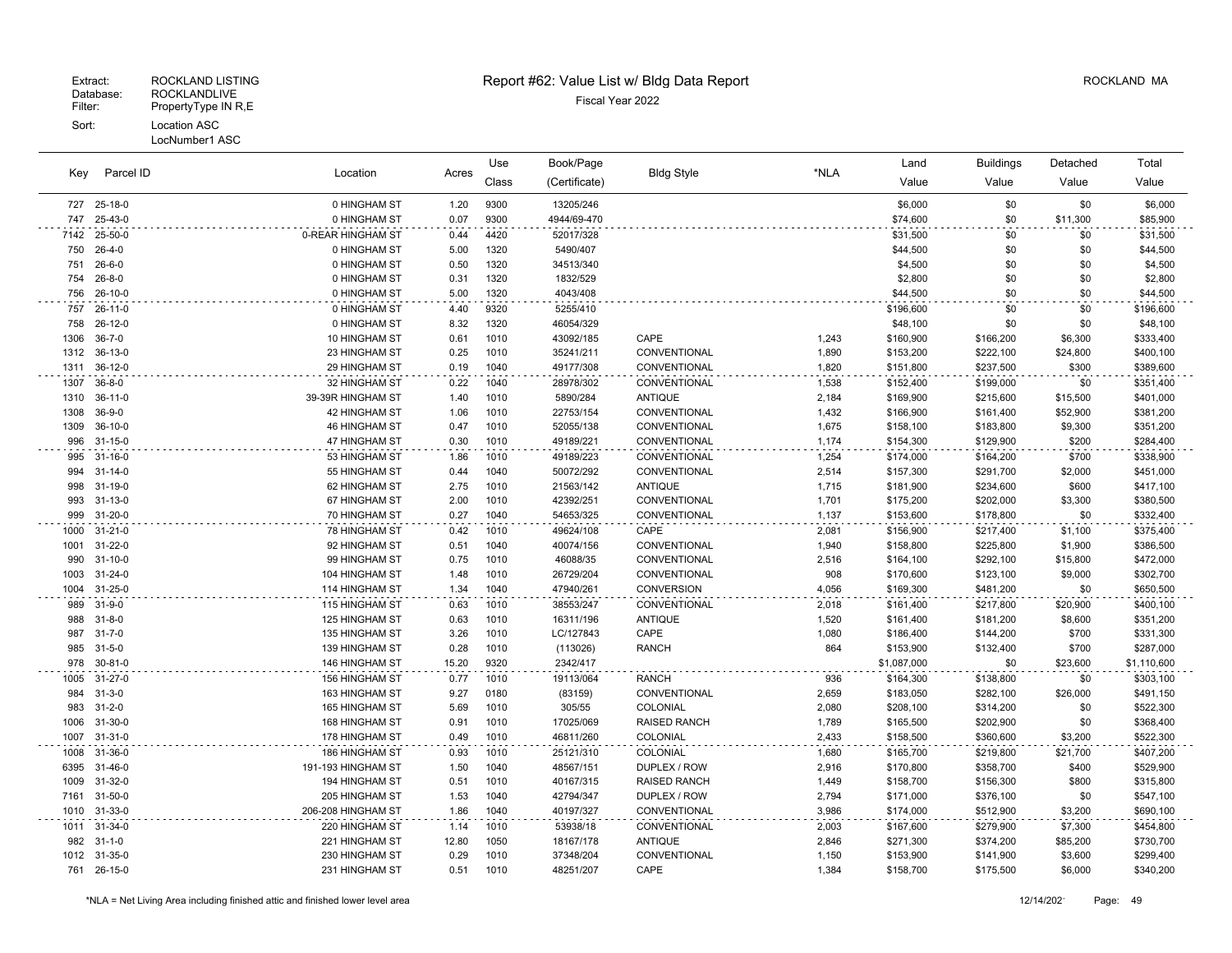#### LocNumber1 ASC

| Kev  | Parcel ID              |                                  |              | Use          | Book/Page             |                      |                | Land                   | Buildings              | Detached       | Total                  |
|------|------------------------|----------------------------------|--------------|--------------|-----------------------|----------------------|----------------|------------------------|------------------------|----------------|------------------------|
|      |                        | Location                         | Acres        | Class        | (Certificate)         | <b>Bldg Style</b>    | *NLA           | Value                  | Value                  | Value          | Value                  |
|      | 760 26-14-0            | 245 HINGHAM ST                   | 0.37         | 1010         | 53741/183             | <b>RAISED RANCH</b>  | 1,793          | \$155,700              | \$170,100              | \$18,000       | \$343,800              |
| 734  | 25-38-0                | 250 HINGHAM ST                   | 0.88         | 1010         | 48591/44              | CONVENTIONAL         | 1,952          | \$165,300              | \$215,100              | \$29,300       | \$409,700              |
| 759  | 26-13-0                | 253 HINGHAM ST                   | 0.55         | 1040         | 50503/237             | <b>ANTIQUE</b>       | 1,920          | \$159,800              | \$306,000              | \$1,500        | \$467,300              |
| 735  | 25-37-0                | 260 HINGHAM ST                   | 0.35         | 1010         | 32286/141             | CONVENTIONAL         | 1,778          | \$155,400              | \$180,400              | \$4,700        | \$340,500              |
| 736  | 25-36-0                | 266-268 HINGHAM ST               | 0.34         | 1040         | 34221/310             | DUPLEX / ROW         | 1,853          | \$155,100              | \$201,800              | \$0            | \$356,900              |
| 745  | 25-27-0                | 280-282 HINGHAM ST               | 0.34         | 1040         | 34221/310             | DUPLEX / ROW         | 1,853          | \$155,200              | \$198,000              | \$300          | \$353,500              |
| 4629 | 25-26-0                | 286 HINGHAM ST                   | 1.00         | 4010         | 333/173               | <b>WAREHOUSE</b>     | 8,000          | \$182,700              | \$395,600              | \$6,800        | \$585,100              |
| 4630 | $25 - 41 - 0$          | 308 HINGHAM ST                   | 0.87         | 4010         | (25107)               | OFFICE BUILDING      | 11,365         | \$177,300              | \$944,200              | \$6,200        | \$1,127,700            |
| 755  | 26-9-0                 | 355 HINGHAM ST                   | 4.82         | 1010         | 39588/57              | COLONIAL             | 4,367          | \$200,300              | \$599,200              | \$64,500       | \$864,000              |
| 753  | $26 - 7 - 0$           | 357 HINGHAM ST                   | 3.00         | 1010         | 46249/147             | CONVENTIONAL         | 1,209          | \$184,100              | \$184,500              | \$6,100        | \$374,700              |
| 752  | $26 - 5 - 0$           | 379 HINGHAM ST                   | 1.23         | 1010         | 51886/323             | COLONIAL             | 2,978          | \$168,400              | \$306,100              | \$3,900        | \$478,400              |
| 4631 | 25-42-0                | 400 HINGHAM ST                   | 1.39         | 3400         | (129520)              | OFFICE BUILDING      | 14,136         | \$207,300              | \$1,216,200            | \$28,600       | \$1,452,100            |
| 748  | 25-24-0                | 406 HINGHAM ST                   | 0.83         | 1010         | 13770/104             | CONVENTIONAL         | 925            | \$164,800              | \$106,300              | \$2,800        | \$273,900              |
| 6632 | 20-51-0                | <b>407 HINGHAM ST</b>            | 0.53         | 1010         | 53658/65              | <b>RAISED RANCH</b>  | 1,973          | \$159,200              | \$227,900              | \$19,500       | \$406,600              |
|      | 509 20-15-0            | 424 HINGHAM ST                   | 0.38         | 1010         | 10925/011             | CONVENTIONAL         | 1,373          | \$155,900              | \$169,800              | \$1,300        | \$327,000              |
| 536  | $20 - 41 - 0$          | 425 HINGHAM ST                   | 0.75         | 1010         | 37433/50              | <b>RAISED RANCH</b>  | 1,834          | \$164,100              | \$262,500              | \$400          | \$427,000              |
|      | 538 21-14-0            | 435 HINGHAM ST                   | 1.04         | 1010         | 10257/135             | <b>RANCH</b>         | 1,544          | \$166,700              | \$255,200              | \$2,400        | \$424,300              |
| 510  | 20-17-0<br>535 20-40-0 | 440 HINGHAM ST<br>441 HINGHAM ST | 0.75         | 1010<br>1010 | 28628/093<br>6225/194 | CAPE<br>CONVENTIONAL | 1,644<br>2,362 | \$164,100              | \$179,300<br>\$221,300 | \$300<br>\$900 | \$343,700              |
| 511  | 20-18-0                | 448 HINGHAM ST                   | 0.51<br>0.51 | 1010         | 46306/140             | <b>RANCH</b>         | 1,324          | \$158,700<br>\$158,700 |                        | \$0            | \$380,900<br>\$370,300 |
| 5884 | 20-49-0                | 450 HINGHAM ST                   | 4.66         | 1010         | 47761/329             | COLONIAL             | 2,949          | \$198,900              | \$211,600<br>\$384,100 | \$5,000        | \$588,000              |
| 534  | 20-39-0                | 451 HINGHAM ST                   | 0.71         | 1010         | 48998/280             | CAPE                 | 1,131          | \$163,300              | \$161,800              | \$9,900        | \$335,000              |
| 512  | 20-19-0                | 454 HINGHAM ST                   | 0.50         | 1040         | 39162/291             | <b>CONVERSION</b>    | 1,856          | \$158,700              | \$200,500              | \$0            | \$359,200              |
| 537  | 21-11-0                | <b>467 HINGHAM ST</b>            | 4.38         | 1010         | 53999/137             | <b>ANTIQUE</b>       | 2,575          | \$196,400              | \$265,500              | \$19,500       | \$481,400              |
| 513  | 20-20-0                | 472 HINGHAM ST                   | 0.45         | 1010         | 4398/200              | <b>RAISED RANCH</b>  | 1,447          | \$157,400              | \$167,500              | \$0            | \$324,900              |
| 6943 | 20-38-1                | 475 HINGHAM ST                   | 0.46         | 1020         | 14555/274             | CONDO                | 936            | \$0                    | \$165,400              | \$0            | \$165,400              |
| 6944 | 20-38-2                | 475 HINGHAM ST                   | 0.00         | 1020         | 14555/274             | CONDO                | 936            | \$0                    | \$165,400              | \$0            | \$165,400              |
| 514  | $20 - 45 - 0$          | 484 HINGHAM ST                   | 0.45         | 1010         | 16479/070             | <b>RANCH</b>         | 1,726          | \$157,400              | \$178,500              | \$500          | \$336,400              |
| 532  | 20-37-0                | 487 HINGHAM ST                   | 0.41         | 1040         | 14029/099             | DUPLEX / ROW         | 1,728          | \$156,700              | \$199,100              | \$0            | \$355,800              |
| 515  | 20-46-0                | 496 HINGHAM ST                   | 0.47         | 1010         | 20150/038             | <b>RAISED RANCH</b>  | 1,859          | \$157,900              | \$208,000              | \$1,000        | \$366,900              |
| 531  | 20-36-0                | 499 HINGHAM ST                   | 0.35         | 1040         | 40393/300             | DUPLEX / ROW         | 2,304          | \$155,300              | \$267,700              | \$500          | \$423,500              |
|      | 516 20-21-0            | 500-502 HINGHAM ST               | 2.25         | 1040         | 53945/177             | DUPLEX / ROW         | 1,853          | \$177,400              | \$213,400              | \$900          | \$391,700              |
| 530  | 20-35-0                | 511 HINGHAM ST                   | 0.85         | 1010         | 55868/79              | <b>ANTIQUE</b>       | 2,063          | \$164,900              | \$234,300              | \$33,100       | \$432,300              |
| 517  | 20-22-0                | 516 HINGHAM ST                   | 0.35         | 1010         | 43017/256             | <b>RAISED RANCH</b>  | 3,158          | \$155,400              | \$309,100              | \$1,600        | \$466,100              |
| 529  | 20-34-0                | 519-521 HINGHAM ST               | 0.37         | 1040         | 22467/027             | DUPLEX / ROW         | 1,853          | \$155,800              | \$208,600              | \$0            | \$364,400              |
|      | 518 20-23-0            | 522-524 HINGHAM ST               | 0.38         | 1040         | 12266/172             | DUPLEX / ROW         | 1,872          | \$156,100              | \$227,900              | \$400          | \$384,400              |
| 519  | 20-24-0                | 536 HINGHAM ST                   | 0.83         | 1010         | 55936/35              | <b>RAISED RANCH</b>  | 1,809          | \$164,800              | \$170,400              | \$1,500        | \$336,700              |
| 528  | 20-33-0                | 537 HINGHAM ST                   | 0.34         | 1010         | 28451/349             | COLONIAL             | 2,761          | \$155,200              | \$246,300              | \$10,100       | \$411,600              |
| 521  | 20-26-0                | 548 HINGHAM ST                   | 0.28         | 1010         | 47679/231             | <b>RAISED RANCH</b>  | 1,452          | \$153,800              | \$191,300              | \$700          | \$345,800              |
| 527  | 20-32-0                | 553 HINGHAM ST                   | 0.92         | 1010         | 54074/234             | <b>RANCH</b>         | 852            | \$165,600              | \$139,200              | \$0            | \$304,800              |
| 523  | 20-27-0                | 556-REAR HINGHAM ST              | 2.46         | 1010         | 11142/146             | CAPE                 | 2,100          | \$179,300              | \$223,600              | \$700          | \$403,600              |
|      | 522 20-28-0            | 556 HINGHAM ST                   | 0.27         | 1010         | 51362/27              | CONVENTIONAL         | 1,147          | \$153,500              | \$126,500              | \$1,500        | \$281,500              |
| 526  | 20-31-0                | 559 HINGHAM ST                   | 0.50         | 1010         | 53095/52              | CONVENTIONAL         | 1,773          | \$158,600              | \$229,600              | \$600          | \$388,800              |
| 5167 | 20-48-0                | 565 HINGHAM ST                   | 1.20         | 1010         | 55885/75              | RAISED RANCH         | 2,744          | \$168,100              | \$342,700              | \$0            | \$510,800              |
| 524  | 20-29-0                | 568 HINGHAM ST                   | 0.37         | 1010         | 18668/028             | <b>RANCH</b>         | 1,208          | \$155,700              | \$148,700              | \$0            | \$304,400              |
|      | 525 20-30-0            | 573 HINGHAM ST                   | 0.97         | 1010         | 8181/233              | CONVENTIONAL         | 1,128          | \$166,000              | \$128,100              | \$12,700       | \$306,800              |

\*NLA = Net Living Area including finished attic and finished lower level area 12/14/202 Page: 50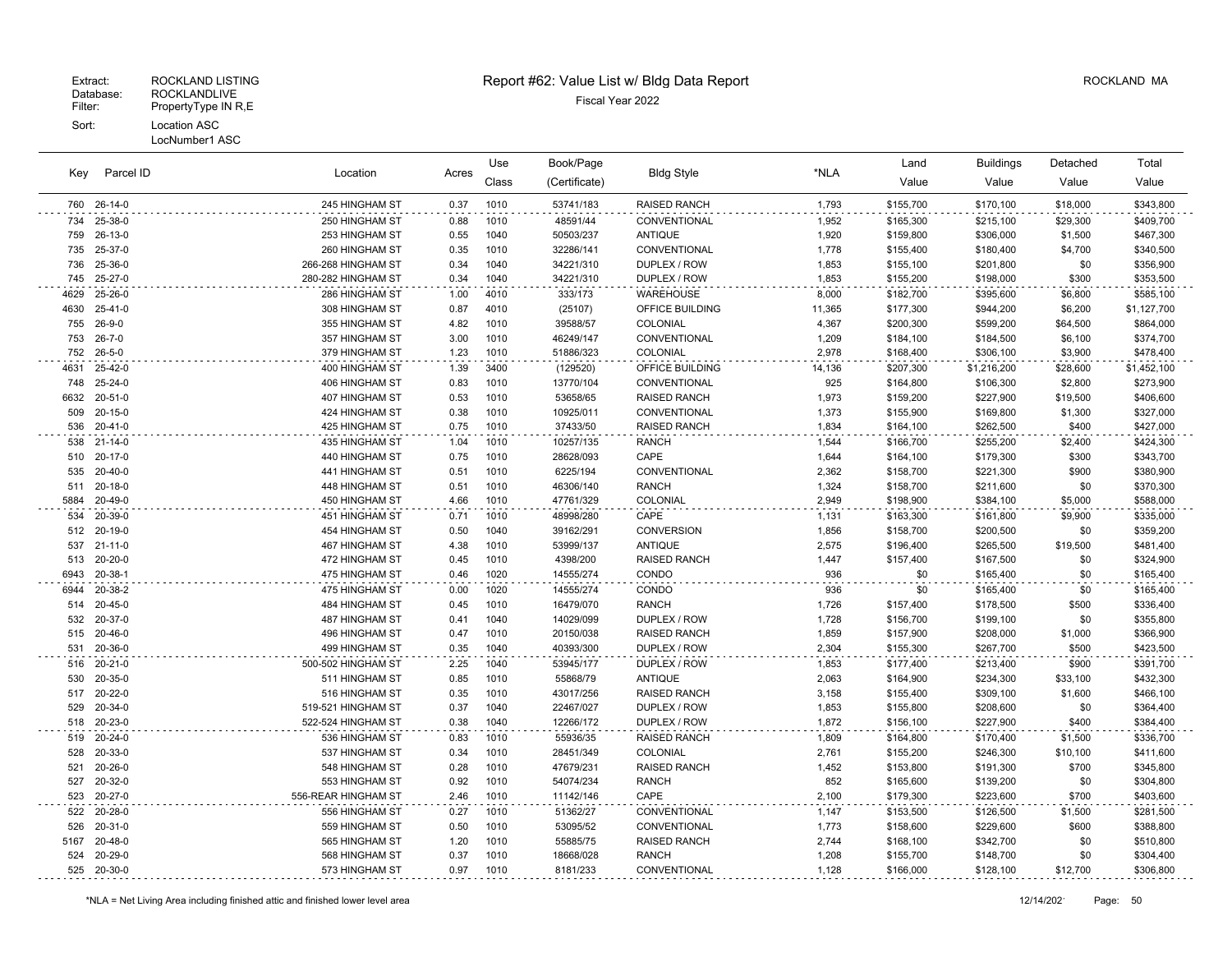| Key   | Parcel ID     | Location            | Acres | Use          | Book/Page     | <b>Bldg Style</b>  | *NLA   | Land      | <b>Buildings</b> | Detached  | Total        |
|-------|---------------|---------------------|-------|--------------|---------------|--------------------|--------|-----------|------------------|-----------|--------------|
|       |               |                     |       | Class        | (Certificate) |                    |        | Value     | Value            | Value     | Value        |
|       | 250 14-43-0   | 586 HINGHAM ST      | 0.28  | 1010         | 4640/59       | CAPE               | 1,584  | \$153,800 | \$177,300        | \$700     | \$331,800    |
| 249   | 14-42-0       | 591 HINGHAM ST      | 1.16  | 1010         | 4277/228      | <b>RANCH</b>       | 1,872  | \$167,700 | \$254,400        | \$65,800  | \$487,900    |
| 247   | $14 - 41 - 0$ | 601 HINGHAM ST      | 0.58  | 1010         | 56108/296     | <b>RANCH</b>       | 2,668  | \$160,300 | \$300,200        | \$1,600   | \$462,100    |
| 10468 | 14-100-608    | 608 HINGHAM ST      | 2.95  | 1020         | 52066/187     | CONDO              | 1,320  | \$0       | \$313,000        | \$0       | \$313,000    |
| 10563 | 14-100-610    | 610 HINGHAM ST      | 0.00  | 1020         | 36959/241     | CONDO              | 1,320  | \$0       | \$312,000        | \$0       | \$312,000    |
| 252   | 14-45-612     | 612 HINGHAM ST      | 1.51  | 1020         | 50810/164     | CONDO              | 1,320  | \$0       | \$313,300        | \$0       | \$313,300    |
| 10565 | 14-45-614     | 614 HINGHAM ST      | 0.00  | 1020         | 34644/74      | CONDO              | 1,320  | \$0       | \$313,300        | \$0       | \$313,300    |
| 245   | 14-40-0       | 615 HINGHAM ST      | 1.73  | 1010         | 4540/30       | CONVENTIONAL       | 2,400  | \$172,800 | \$246,200        | \$28,700  | \$447,700    |
| 262   | 14-55-616     | 616 HINGHAM ST      | 2.00  | 1020         | 44696/53      | CONDO              | 1,320  | \$0       | \$312,000        | \$0       | \$312,000    |
| 10564 | 14-55-618     | 618 HINGHAM ST      | 0.00  | 1020         | 44278/4       | CONDO              | 1,320  | \$0       | \$313,000        | \$600     | \$313,600    |
| 251   | 14-44-0       | 620 HINGHAM ST      | 0.77  | 1010         | 55059/285     | COTT/BUNGALOW      | 1,239  | \$164,300 | \$144,400        | \$0       | \$308,700    |
| 244   | 14-39-0       | 631 HINGHAM ST      | 0.97  | 1010         | 54869/109     | COLONIAL           | 3,110  | \$166,000 | \$508,300        | \$2,600   | \$676,900    |
| 253   | 14-46-0       | 640 HINGHAM ST      | 1.24  | 1010         | 53181/199     | COLONIAL           | 1,664  | \$168,500 | \$338,600        | \$10,500  | \$517,600    |
| 242   | 14-38-0       | 641 HINGHAM ST      | 0.69  | 1010         | 50144/228     | CAPE               | 1,176  | \$162,800 | \$180,500        | \$1,200   | \$344,500    |
| 254   | 14-47-0       | 650 HINGHAM ST      | 0.86  | 1010         | 44524/225     | CAPE               | 2,804  | \$165,100 | \$291,100        | \$17,900  | \$474,100    |
| 239   | 14-37-0       | 651 HINGHAM ST      | 0.77  | 1010         | 44756/163     | CAPE               | 1,254  | \$164,300 | \$215,900        | \$500     | \$380,700    |
| 237   | 14-36-0       | 653 HINGHAM ST      | 0.28  | 1010         | 40164/140     | <b>RANCH</b>       | 912    | \$153,900 | \$146,400        | \$9,800   | \$310,100    |
| 255   | 14-48-0       | 654 HINGHAM ST      | 0.76  | 1010         | 13608/196     | <b>RANCH</b>       | 1,547  | \$164,100 | \$296,600        | \$0       | \$460,700    |
| 257   | 14-50-0       | 660 HINGHAM ST      | 0.82  | 1040         | 55743/203     | <b>CONVERSION</b>  | 2,238  | \$164,700 | \$280,500        | \$900     | \$446,100    |
| 234   | 14-34-0       | 677 HINGHAM ST      | 0.30  | 1010         | 37476/246     | <b>RANCH</b>       | 805    | \$154,300 | \$150,000        | \$10,500  | \$314,800    |
| 258   | 14-51-0       | 678 HINGHAM ST      | 0.79  | 1010         | 36036/206     | <b>RANCH</b>       | 1,512  | \$164,400 | \$193,200        | \$18,300  | \$375,900    |
| 232   | 14-33-0       | 687 HINGHAM ST      | 0.29  | 1010         | 24060/032     | <b>RANCH</b>       | 967    | \$154,000 | \$136,700        | \$400     | \$291,100    |
| 230   | 14-32-0       | 693 HINGHAM ST      | 0.39  | 1010         | 4778/227      | CONVENTIONAL       | 1,041  | \$156,200 | \$93,200         | \$4,800   | \$254,200    |
| 228   | 14-31-0       | 695 HINGHAM ST      | 0.29  | 1010         | 18071/002     | <b>RANCH</b>       | 788    | \$154,100 | \$97,200         | \$300     | \$251,600    |
| 226   | 14-30-0       | 719 HINGHAM ST      | 0.30  | 1010         | 42709/273     | <b>RANCH</b>       | 900    | \$154,200 | \$152,500        | \$26,100  | \$332,800    |
| 224   | 14-29-0       | 729 HINGHAM ST      | 0.23  | 1010         | 55252/292     | <b>RANCH</b>       | 900    | \$152,600 | \$167,600        | \$600     | \$320,800    |
| 221   | 14-28-0       | 731 HINGHAM ST      | 0.13  | 1010         | 48335/21      | COTT/BUNGALOW      | 534    | \$150,500 | \$89,800         | \$200     | \$240,500    |
| 213   | 14-96-0       | 738 HINGHAM ST      | 2.82  | 9300         | $\sqrt{ }$    |                    |        | \$824,500 | \$0              | \$0       | \$824,500    |
| 220   | 14-27-0       | 739 HINGHAM ST      | 0.52  | 1010         | 489/42        | <b>RANCH</b>       | 1,388  | \$159,000 | \$201,200        | \$1,900   | \$362,100    |
| 217   | 14-26-0       | 749 HINGHAM ST      | 0.66  | 1010         | (126703)      | RAISED RANCH       | 2,678  | \$162,100 | \$255,800        | \$500     | \$418,400    |
| 216   | 14-25-0       | 767 HINGHAM ST      | 0.42  | 1010         | (84841)       | RAISED RANCH       | 2,029  | \$156,800 | \$200,700        | \$0       | \$357,500    |
| 4452  | $8 - 47 - 0$  | 770 HINGHAM ST      | 0.50  | 1010         | (80496)       | <b>RANCH</b>       | 1,600  | \$176,300 | \$219,200        | \$700     | \$396,200    |
| 122   | 8-53-0        | 771 HINGHAM ST      | 0.42  | 1010         | 213/15        | <b>RANCH</b>       | 1,073  | \$156,800 | \$142,000        | \$5,700   | \$304,500    |
| 120   | $8 - 52 - 0$  | 773 HINGHAM ST      | 0.19  | 1010         | (108053)      | <b>RANCH</b>       | 828    | \$151,900 | \$125,900        | \$2,000   | \$279,800    |
| 118   | $8 - 51 - 0$  | 791 HINGHAM ST      | 0.12  | 1010         | (124642)      | <b>RANCH</b>       | 805    | \$150,400 | \$134,900        | \$1,000   | \$286,300    |
| 4535  | 8-46-0        | 800 HINGHAM ST      | 3.66  | 3400         | 16052/120     | OFFICE BUILDING    | 45,492 | \$563,100 | \$4,850,500      | \$47,100  | \$5,460,700  |
| 117   | $8 - 50 - 0$  | 805 HINGHAM ST      | 2.00  | 1010         | 46206/204     | CAPE               | 1,456  | \$175,200 | \$203,300        | \$0       | \$378,500    |
| 115   | 8-49-0        | 825 HINGHAM ST      | 0.25  | 1010         | 36353/329     | <b>RANCH</b>       | 875    | \$153,200 | \$123,100        | \$2,500   | \$278,800    |
| 113   | $8 - 48 - 0$  | 831 HINGHAM ST      | 0.24  | 1010         | 19867/266     | CONVENTIONAL       | 1,405  | \$153,000 | \$163,700        | \$600     | \$317,300    |
| 4820  | $9 - 8 - 0$   | 831-REAR HINGHAM ST | 10.45 | 9380         | 3837/564      | WASTE WAT.TREAT    | 9,240  | \$604,300 | \$1,428,600      | \$49,100  | \$2,082,000  |
| 4573  | $9 - 9 - 0$   | 845 HINGHAM ST      | 11.16 | 4400         | (132547)      |                    |        | \$306,800 | \$0              | \$0       | \$306,800    |
| 4531  | $8 - 39 - 0$  | 850 HINGHAM ST      | 4.21  | 3000         | 46047/307     | MOTEL\HOTEL        | 45,204 | \$619,000 | \$7,497,700      | \$81,800  | \$8,198,500  |
| 7352  | $9 - 39 - 0$  | 851 HINGHAM ST      | 1.32  | 3260         | (120112)      | FRANCHISE F. FD    | 2,050  | \$579,800 | \$721,700        | \$266,200 | \$1,567,700  |
| 4569  | $9 - 3 - 0$   | 900 HINGHAM ST      | 4.31  | 3230<br>3010 | 18710/093     | REG. SHOP. CNTR    | 24,189 | \$629,400 | \$3,132,200      | \$68,200  | \$3,829,800  |
|       | 4575 9-11-0   | 909 HINGHAM ST      | 1.97  |              | 39931/139     | <b>MOTEL\HOTEL</b> | 34,558 | \$390,900 | \$4,971,800      | \$49,500  | \$5,412,200  |
|       | 4577 9-36-0   | 929 HINGHAM ST      | 5.48  | 3000         | 50875/285     | MOTEL\HOTEL        | 85,616 | \$748,600 | \$11,051,200     | \$164,500 | \$11,964,300 |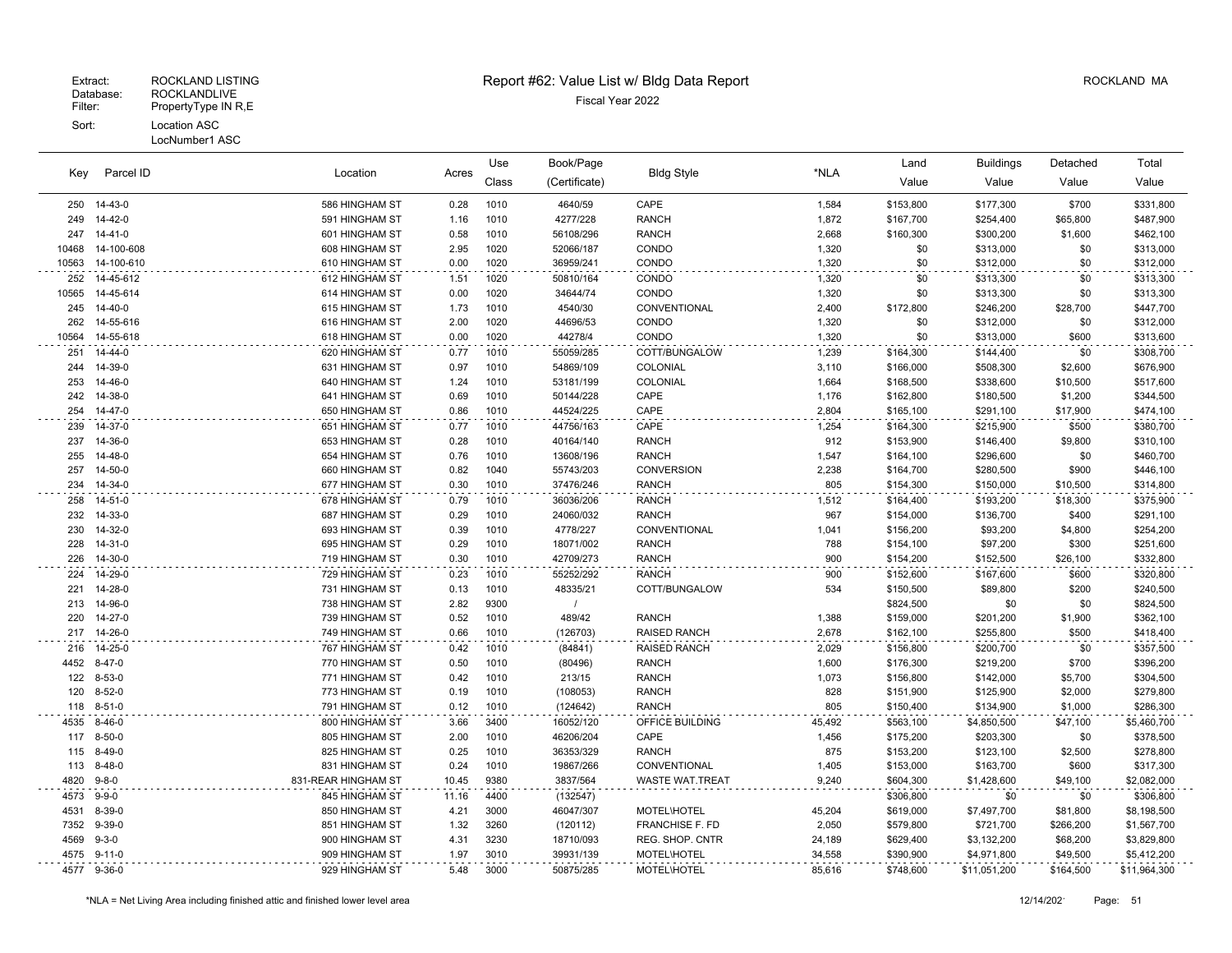# Extract: ROCKLAND LISTING **Report #62: Value List w/ Bldg Data Report** Alleman and RockLAND MA

| Parcel ID<br>Key | Location           |                              | Use          | Book/Page    |                        |                        | Land         | <b>Buildings</b> | Detached               | Total      |                        |  |
|------------------|--------------------|------------------------------|--------------|--------------|------------------------|------------------------|--------------|------------------|------------------------|------------|------------------------|--|
|                  |                    |                              | Acres        | Class        | (Certificate)          | <b>Bldg Style</b>      | *NLA         | Value            | Value                  | Value      | Value                  |  |
| 4578             | $9 - 33 - 0$       | 933 HINGHAM ST               | 3.00         | 3260         | 51299/34               | <b>RESTAURANT</b>      | 9,289        | \$495,800        | \$1,882,700            | \$32,600   | \$2,411,100            |  |
| 4570             | $9 - 1 - 0$        | 968 HINGHAM ST               | 3.73         | 4400         | (121653)               |                        |              | \$1,852,100      | \$0                    | \$0        | \$1,852,100            |  |
| 4478             | $4 - 10 - 0$       | 1001 HINGHAM ST              | 2.95         | 3400         | (76192 76193)          | PROF. BUILDING         | 30,183       | \$490,500        | \$3,871,400            | \$35,200   | \$4,397,100            |  |
| 6                | 4-11-0             | 1015 HINGHAM ST              | 0.91         | 3250         | (131423)               | LAB-DISPENSARY         | 4.958        | \$286,100        | \$431,900              | \$1,300    | \$719,300              |  |
| 4476             | 4-6-0              | 1022-1030 HINGHAM ST         | 8.47         | 3300         | (120788)               | <b>AUTO SALES REPR</b> | 37,240       | \$1,718,600      | \$8,935,400            | \$171,300  | \$10,825,300           |  |
| 4474             | $4 - 4 - 0$        | 1040 HINGHAM ST              | 7.07         | 3300         | 43917/11               | SERVICE GARAGE         | 56,760       | \$1,829,100      | \$4,344,400            | \$210,300  | \$6,383,800            |  |
| 4475             | $4 - 5 - 0$        | 1050 HINGHAM ST              | 4.40         | 3400         | 51937/266              | OFFICE BUILDING        | 49,600       | \$638,400        | \$5,188,900            | \$146,700  | \$5,974,000            |  |
| 4480             | $4 - 14 - 0$       | 1099 HINGHAM ST              | 6.93         | 3400         | (122984)               | PROF. BUILDING         | 63,495       | \$809,000        | \$8,887,500            | \$105,100  | \$9,801,600            |  |
| 4481             | $4 - 15 - 0$       | 1111 HINGHAM ST              | 1.40         | 3260         | (97007)                | <b>FRANCHISE F. FD</b> | 2,152        | \$499,200        | \$757,900              | \$46,300   | \$1,303,400            |  |
| 4482             | $4 - 17 - 0$       | 1149 HINGHAM ST              | 10.61        | 3210         | (97007)                | <b>BIG BOX STORE</b>   | 101,935      | \$2,221,900      | \$9,373,200            | \$224,200  | \$11,819,300           |  |
| 4493             | $5 - 6 - 0$        | 1333 HINGHAM ST              | 0.87         | 3260         | 5313/197               | <b>FRANCHISE F. FD</b> | 3,009        | \$425,500        | \$833,800              | \$46,900   | \$1,306,200            |  |
| 5407             | $26 - 1 - A1$      | 1 HOBART LN                  | 20.88        | 1020         | 49289/221              | <b>CONDO</b>           | 1,020        | \$0              | \$224,000              | \$0        | \$224,000              |  |
| 5408             | 26-1-A2            | 2 HOBART LN                  | 0.00         | 1020         | 17216/296              | CONDO                  | 978          | \$0              | \$221,300              | \$0        | \$221,300              |  |
| 5409             | $26 - 1 - A3$      | 3 HOBART LN                  | 0.00         | 1020         | 53121/233              | CONDO                  | 1,270        | \$0              | \$274,900              | \$0        | \$274,900              |  |
| 5410             | 26-1-A4            | 4 HOBART LN                  | 0.00         | 1020         | 41095/197              | CONDO                  | 800          | \$0              | \$212,200              | \$0        | \$212,200              |  |
| 5411             | 26-1-A5            | 5 HOBART LN                  | 0.00         | 1020         | 34086/260              | CONDO                  | 1,347        | \$0              | \$286,200              | \$0        | \$286,200              |  |
| 5412             | 26-1-A6            | <b>6 HOBART LN</b>           | 0.00         | 1020         | 49218/342              | CONDO                  | 1,310        | \$0              | \$265,300              | \$0        | \$265,300              |  |
| 5413             | 26-1-A7            | 7 HOBART LN                  | 0.00         | 1020         | 40612/152              | CONDO                  | 800          | \$0              | \$208,000              | \$0        | \$208,000              |  |
| 5414             | $26 - 1 - A8$      | 8 HOBART LN                  | 0.00         | 1020         | 55255/168              | CONDO                  | 1,614        | \$0              | \$288,700              | \$0        | \$288,700              |  |
| 5415             | 26-1-A9            | 9 HOBART LN                  | 0.00         | 1020         | 45612/272              | CONDO                  | 800          | \$0              | \$207,300              | \$0        | \$207,300              |  |
| 5416             | 26-1-A10           | 10 HOBART LN                 | 0.00         | 1020         | 55995/52               | CONDO                  | 1,413        | \$0              | \$273,900              | \$0        | \$273,900              |  |
| 5532<br>5533     | 26-1-B1<br>26-1-B2 | 11 HOBART LN<br>12 HOBART LN | 0.00<br>0.00 | 1020<br>1020 | 49384/227<br>46839/345 | CONDO<br>CONDO         | 953<br>877   | \$0<br>\$0       | \$218,500              | \$0<br>\$0 | \$218,500<br>\$213,200 |  |
| 5534             | 26-1-B3            | 13 HOBART LN                 | 0.00         | 1020         | 50930/291              | CONDO                  | 1,418        | \$0              | \$213,200<br>\$266,200 | \$0        | \$266,200              |  |
|                  | 26-1-B4            | 14 HOBART LN                 |              |              | 20604/275              |                        |              |                  |                        | \$0        |                        |  |
| 5535<br>5536     | 26-1-B5            | 15 HOBART LN                 | 0.00<br>0.00 | 1020<br>1020 | 51415/266              | CONDO<br>CONDO         | 700<br>1,215 | \$0<br>\$0       | \$199,500<br>\$281,700 | \$0        | \$199,500<br>\$281,700 |  |
| 5537             | 26-1-B6            | 16 HOBART LN                 | 0.00         | 1020         | 49418/261              | CONDO                  | 1,180        | \$0              | \$260,200              | \$0        | \$260,200              |  |
| 5538             | 26-1-B7            | 17 HOBART LN                 | 0.00         | 1020         | 44011/198              | CONDO                  | 700          | \$0              | \$202,700              | \$0        | \$202,700              |  |
| 5539             | 26-1-B8            | 18 HOBART LN                 | 0.00         | 1020         | 9344/195               | CONDO                  | 1,614        | \$0              | \$296,000              | \$0        | \$296,000              |  |
| 5540             | 26-1-B9            | 19 HOBART LN                 | 0.00         | 1020         | 28092/200              | CONDO                  | 740          | \$0              | \$202,400              | \$0        | \$202,400              |  |
| 5541             | 26-1-B10           | 20 HOBART LN                 | 0.00         | 1020         | 51170/21               | CONDO                  | 1,250        | \$0              | \$260,300              | \$0        | \$260,300              |  |
| 5542             | 26-1-C1            | 21 HOBART LN                 | 0.00         | 1020         | 45580/14               | CONDO                  | 953          | \$0              | \$218,500              | \$0        | \$218,500              |  |
| 5543             | 26-1-C2            | 22 HOBART LN                 | 0.00         | 1020         | 33583/271              | CONDO                  | 877          | \$0              | \$213,200              | \$0        | \$213,200              |  |
| 5545             | 26-1-C3            | 23 HOBART LN                 | 0.00         | 1020         | 41283/327              | CONDO                  | 1,418        | \$0              | \$289,500              | \$0        | \$289,500              |  |
| 5546             | 26-1-C4            | 24 HOBART LN                 | 0.00         | 1020         | 42580/208              | CONDO                  | 700          | \$0              | \$212,500              | \$0        | \$212,500              |  |
| 5547             | 26-1-C5            | 25 HOBART LN                 | 0.00         | 1020         | 53962/119              | CONDO                  | 1,215        | \$0              | \$258,100              | \$0        | \$258,100              |  |
| 5548             | 26-1-C6            | 26 HOBART LN                 | 0.00         | 1020         | 52687/139              | CONDO                  | 1,180        | \$0              | \$255,500              | \$0        | \$255,500              |  |
| 5549             | 26-1-C7            | 27 HOBART LN                 | 0.00         | 1020         | 33289/239              | CONDO                  | 700          | \$0              | \$199,500              | \$0        | \$199,500              |  |
| 5550             | 26-1-C8            | 28 HOBART LN                 | 0.00         | 1020         | 34022/208              | CONDO                  | 1,614        | \$0              | \$296,000              | \$0        | \$296,000              |  |
| 5551             | 26-1-C9            | 29 HOBART LN                 | 0.00         | 1020         | 21645/100              | <b>CONDO</b>           | 740          | \$0              | \$202,400              | \$0        | \$202,400              |  |
| 5552             | 26-1-C10           | 30 HOBART LN                 | 0.00         | 1020         | 55529/305              | CONDO                  | 1,250        | \$0              | \$260,300              | \$0        | \$260,300              |  |
| 6295             | 26-1-D11           | 31 HOBART LN                 | 0.00         | 1020         | 45370/297              | CONDO                  | 1,039        | \$0              | \$223,300              | \$0        | \$223,300              |  |
| 6296             | 26-1-D10           | 32 HOBART LN                 | 0.00         | 1020         | 37913/26               | CONDO                  | 887          | \$0              | \$211,900              | \$0        | \$211,900              |  |
| 6293             | 26-1-D9            | 33 HOBART LN                 | 0.00         | 1020         | 12464/323              | CONDO                  | 1,216        | \$0              | \$254,800              | \$0        | \$254,800              |  |
| 6292             | 26-1-D8            | 34 HOBART LN                 | 0.00         | 1020         | 51876/19               | CONDO                  | 735          | \$0              | \$201,100              | \$0        | \$201,100              |  |
| 6291             | 26-1-D7            | 35 HOBART LN                 | 0.00         | 1020         | 14944/051              | <b>CONDO</b>           | 1.600        | \$0              | \$287,400              | \$0        | \$287,400              |  |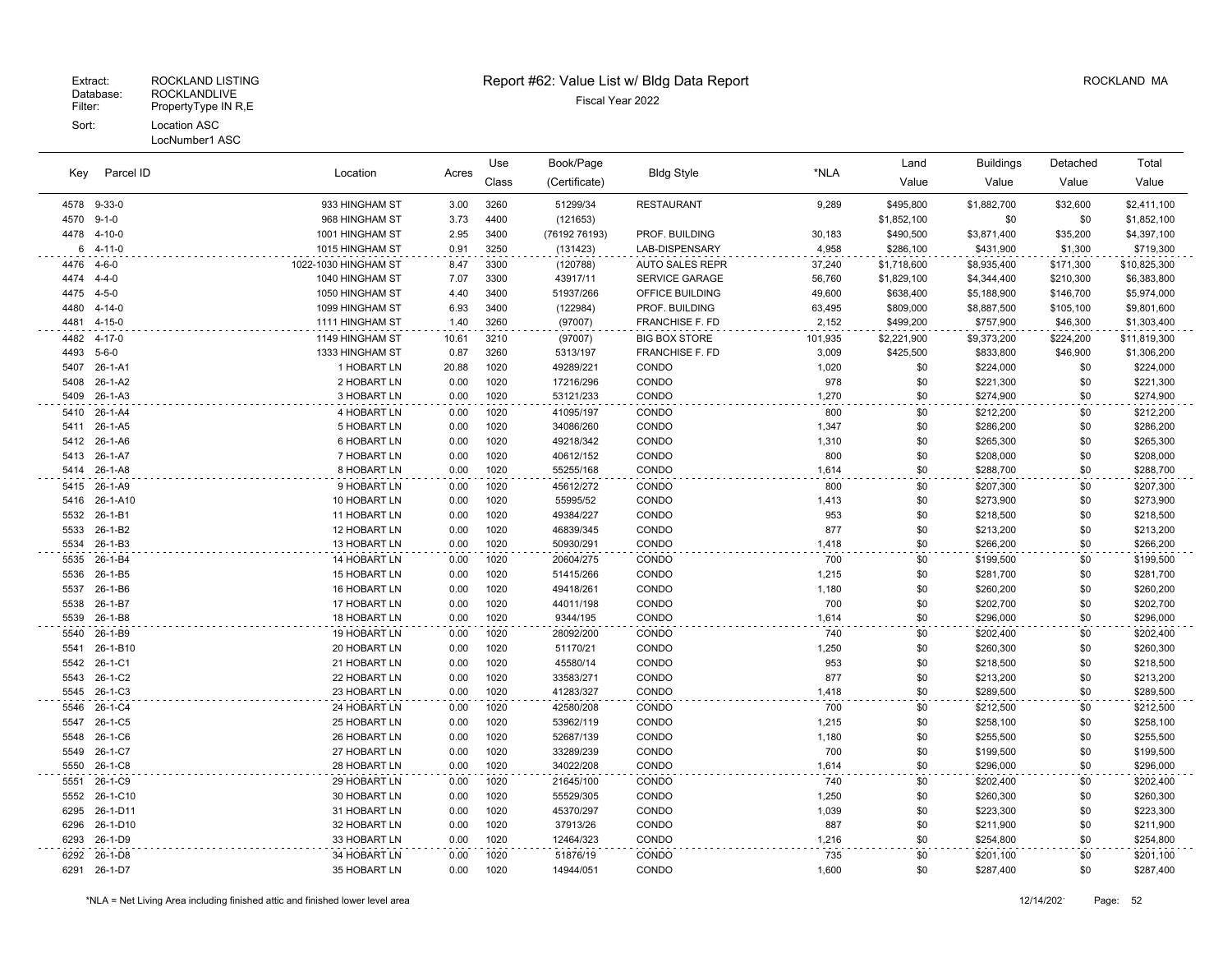|              |                          |                          |              | Use          | Book/Page              |                    | *NLA           | Land       | <b>Buildings</b>       | Detached   | Total                  |
|--------------|--------------------------|--------------------------|--------------|--------------|------------------------|--------------------|----------------|------------|------------------------|------------|------------------------|
| Key          | Parcel ID                | Location                 | Acres        | Class        | (Certificate)          | <b>Bldg Style</b>  |                | Value      | Value                  | Value      | Value                  |
| 6290         | 26-1-D6                  | 36 HOBART LN             | 0.00         | 1020         | 45600/132              | CONDO              | 1,580          | \$0        | \$291,700              | \$0        | \$291,700              |
| 6289         | 26-1-D5                  | 37 HOBART LN             | 0.00         | 1020         | 43137/26               | CONDO              | 1,600          | \$0        | \$285,500              | \$0        | \$285,500              |
| 6288         | $26 - 1 - D4$            | 38 HOBART LN             | 0.00         | 1020         | 37976/114              | CONDO              | 735            | \$0        | \$197,100              | \$0        | \$197,100              |
| 6287         | 26-1-D3                  | 39 HOBART LN             | 0.00         | 1020         | 46342/157              | CONDO              | 1,216          | \$0        | \$270,600              | \$0        | \$270,600              |
| 6286         | 26-1-D2                  | 40 HOBART LN             | 0.00         | 1020         | 46609/267              | CONDO              | 887            | \$0        | \$216,500              | \$0        | \$216,500              |
| 6285         | 26-1-D1                  | 41 HOBART LN             | 0.00         | 1020         | 43423/321              | CONDO              | 1,026          | \$0        | \$225,400              | \$0        | \$225,400              |
| 5417         | 26-1-E1                  | 42 HOBART LN             | 0.00         | 1020         | 54191/73               | CONDO              | 1,020          | \$0        | \$238,600              | \$0        | \$238,600              |
| 5418         | 26-1-E2                  | 43 HOBART LN             | 0.00         | 1020         | 51958/287              | CONDO              | 978            | \$0        | \$240,500              | \$0        | \$240,500              |
|              | 5419 26-1-E3             | 44 HOBART LN             | 0.00         | 1020         | 17498/131-13           | CONDO              | 1,270          | \$0        | \$267,000              | \$0        | \$267,000              |
| 5420         | 26-1-E4                  | <b>45 HOBART LN</b>      | 0.00         | 1020         | 47270/211              | CONDO              | 800            | \$0        | \$212,200              | \$0        | \$212,200              |
| 5421         | 26-1-E5                  | 46 HOBART LN             | 0.00         | 1020         | 37467/224              | CONDO              | 1,347          | \$0        | \$274,500              | \$0        | \$274,500              |
| 5422         | 26-1-E6                  | 47 HOBART LN             | 0.00         | 1020         | 29164/232              | CONDO              | 1,310          | \$0        | \$268,500              | \$0        | \$268,500              |
| 5423         | 26-1-E7                  | 48 HOBART LN             | 0.00         | 1020         | 50507/136              | CONDO              | 800            | \$0        | \$221,500              | \$0        | \$221,500              |
| 5424         | 26-1-E8                  | 49 HOBART LN             | 0.00         | 1020         | 48854/237              | CONDO              | 1,614          | \$0        | \$312,500              | \$0        | \$312,500              |
| 5425         | 26-1-E9                  | 50 HOBART LN             | 0.00         | 1020         | 17874/017              | CONDO              | 800            | \$0        | \$210,500              | \$0        | \$210,500              |
| 5426         | 26-1-E10                 | 51 HOBART LN             | 0.00         | 1020         | 16856/051              | CONDO              | 1,413          | \$0        | \$277,200              | \$0        | \$277,200              |
| 812          | 29-20-0                  | 4 HOLBROOK ST            | 0.33         | 1010         | (102935)               | <b>RANCH</b>       | 1,092          | \$172,200  | \$156,500              | \$0        | \$328,700              |
| 813          | 29-19-0                  | 14 HOLBROOK ST           | 0.34         | 1010         | 493/40                 | CAPE               | 1,484          | \$172,400  | \$188,400              | \$0        | \$360,800              |
| 1049         | $34-10-0$                | 15 HOLBROOK ST           | 0.16         | 1010         | 1L8576/051             | CONVENTIONAL       | 954            | \$167,900  | \$100,100              | \$2,700    | \$270,700              |
| 810          | 29-23-0                  | 21 HOLBROOK ST           | 0.26         | 1010         | 11434/293              | CAPE               | 1,799          | \$170,400  | \$286,100              | \$24,400   | \$480,900              |
| 814          | 29-18-0                  | 22 HOLBROOK ST           | 0.28         | 1010         | (126039)               | <b>RANCH</b>       | 986            | \$171,000  | \$163,700              | \$5,300    | \$340,000              |
| 809          | 29-145-0                 | 31 HOLBROOK ST           | 0.22         | 1010         | 9561/051               | <b>SPLIT LEVEL</b> | 1,470          | \$169,400  | \$228,300              | \$20,000   | \$417,700              |
| 815          | 29-17-0                  | 32 HOLBROOK ST           | 0.40         | 1010         | LC/117508              | <b>RANCH</b>       | 1,056          | \$173,900  | \$136,400              | \$1,700    | \$312,000              |
| 5299         | 10-19-06-1               | 1 HOLLY CT               | 0.00         | 1020         | 46543/119              | CONDO              | 1,356          | \$0        | \$313,300              | \$0        | \$313,300              |
| 5300         | 10-19-09-2               | 2 HOLLY CT               | 0.00         | 1020         | 51533/347              | CONDO              | 1,518          | \$0        | \$349,200              | \$0        | \$349,200              |
| 5301         | 10-19-06-3               | 3 HOLLY CT               | 0.00         | 1020         | 53854/122              | CONDO              | 1,440          | \$0        | \$338,600              | \$0        | \$338,600              |
| 5302         | 10-19-09-4               | 4 HOLLY CT               | 0.00         | 1020         | 8580/165               | CONDO              | 1,518          | \$0        | \$341,600              | \$0        | \$341,600              |
| 5303         | 10-19-06-5               | 5 HOLLY CT               | 27.85        | 1020         | 13552/256              | CONDO              | 1,518          | \$0        | \$341,600              | \$0        | \$341,600              |
| 5304         | 10-19-09-6               | 6 HOLLY CT               | 0.00         | 1020         | 47768/131              | CONDO              | 1,560          | \$0        | \$339,900              | \$0        | \$339,900              |
| 5305         | 10-19-06-7               | 7 HOLLY CT               | 0.00         | 1020         | 20450/169              | CONDO              | 1,518          | \$0        | \$341,600              | \$0        | \$341,600              |
| 5306         | 10-19-08-8<br>10-19-06-9 | 8 HOLLY CT<br>9 HOLLY CT | 0.00         | 1020<br>1020 | 44888/289              | CONDO              | 1,356          | \$0<br>\$0 | \$313,300              | \$0<br>\$0 | \$313,300              |
| 5307<br>5308 | 10-19-08-10              | 10 HOLLY CT              | 0.00<br>0.00 | 1020         | 44586/235<br>28600/341 | CONDO<br>CONDO     | 1,560<br>1,440 | \$0        | \$355,000              | \$0        | \$355,000<br>\$324,200 |
|              | 10-19-07-11              | 11 HOLLY CT              |              | 1020         | 39525/113              | CONDO              |                | \$0        | \$324,200              |            |                        |
| 5309<br>5310 | 10-19-08-12              | 12 HOLLY CT              | 0.00<br>0.00 | 1020         | 14247/218              | CONDO              | 1,560<br>1,518 | \$0        | \$339,900<br>\$341,600 | \$0<br>\$0 | \$339,900<br>\$341,600 |
| 5311         | 10-19-07-13              | 13 HOLLY CT              | 0.00         | 1020         | 36103/239              | CONDO              | 1,518          | \$0        | \$341,600              | \$0        | \$341,600              |
|              | 5312 10-19-08-14         | 14 HOLLY CT              | 0.00         | 1020         | 40014/2                | CONDO              | 1,518          | \$0        | \$341,600              | \$0        | \$341,600              |
| 5313         | 10-19-07-15              | 15 HOLLY CT              | 0.00         | 1020         | 44447/284              | CONDO              | 1,518          | \$0        | \$364,300              | \$0        | \$364,300              |
| 5314         | 10-19-08-16              | 16 HOLLY CT              | 0.00         | 1020         | 51790/294              | CONDO              | 1,560          | \$0        | \$355,000              | \$0        | \$355,000              |
| 4770         | $52 - 1 - 0$             | 14 HOWARD ST             | 2.17         | 3400         | 48161/320              | <b>STORAGE</b>     | 40,451         | \$257,000  | \$1,163,700            | \$42,300   | \$1,463,000            |
| 2844         | 46-152-0                 | 26 HOWARD ST             | 0.31         | 3370         | 2500/68                |                    |                | \$0        | \$0                    | \$0        | \$0                    |
| 2845         | 46-153-0                 | 36 HOWARD ST             | 0.24         | 1010         | 4811/262               | CONVENTIONAL       | 1,151          | \$161,400  | \$134,900              | \$4,300    | \$300,600              |
| 2846         | 46-154-0                 | 42 HOWARD ST             | 0.25         | 1010         | 47134/315              | CONVENTIONAL       | 1,299          | \$161,600  | \$162,400              | \$0        | \$324,000              |
| 2777         | 46-145-0                 | 43 HOWARD ST             | 0.35         | 1010         | 48145/303              | CAPE               | 1,344          | \$164,000  | \$164,300              | \$0        | \$328,300              |
| 2847         | 46-155-0                 | 50 HOWARD ST             | 0.25         | 1010         | 28088/002              | CONVENTIONAL       | 1,400          | \$161,600  | \$174,500              | \$0        | \$336,100              |
|              | 2848 46-156-0            | 56-58 HOWARD ST          | 0.25         | 1040         | 50325/120              | CONVENTIONAL       | 3,012          | \$161,600  | \$344,300              | \$200      | \$506,100              |
|              |                          |                          |              |              |                        |                    |                |            |                        |            |                        |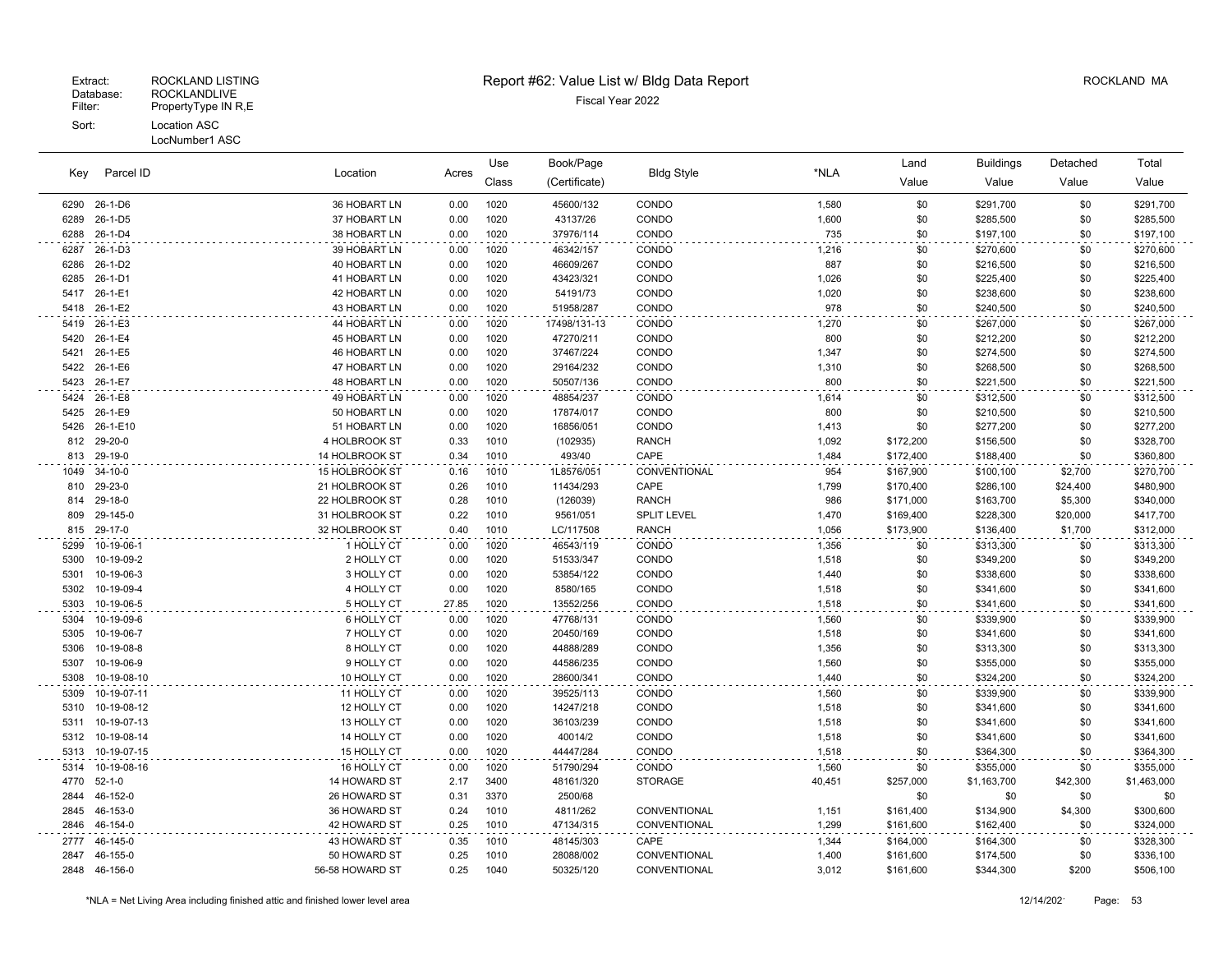| Parcel ID<br>Key |               | Location             |       | Use   | Book/Page     |                   |        | Land      | <b>Buildings</b> | Detached | Total     |
|------------------|---------------|----------------------|-------|-------|---------------|-------------------|--------|-----------|------------------|----------|-----------|
|                  |               |                      | Acres | Class | (Certificate) | <b>Bldg Style</b> | *NLA   | Value     | Value            | Value    | Value     |
| 2776             | 46-144-0      | 57 HOWARD ST         | 0.25  | 1010  | 42300/195     | CONVENTIONAL      | 1,183  | \$161,700 | \$145,900        | \$4,900  | \$312,500 |
| 2849             | 46-157-0      | 64 HOWARD ST         | 0.26  | 1040  | 33755/169     | CONVENTIONAL      | 2,866  | \$162,000 | \$302,100        | \$5,800  | \$469,900 |
| 2775             | 46-143-0      | 65 HOWARD ST         | 0.33  | 1010  | 26646/022     | CONVENTIONAL      | 1,176  | \$163,600 | \$161,200        | \$5,000  | \$329,800 |
| 2774             | 46-142-0      | 71 HOWARD ST         | 0.25  | 1040  | 52565/134     | CONVENTIONAL      | 2,629  | \$161,700 | \$263,000        | \$2,500  | \$427,200 |
| 2850             | 46-158-0      | 72 HOWARD ST         | 0.23  | 1010  | 46403/265     | CONVENTIONAL      | 1,537  | \$161,200 | \$170,500        | \$700    | \$332,400 |
| 2773             | 46-141-0      | 77 HOWARD ST         | 0.25  | 1010  | 33302/274     | CONVENTIONAL      | 1,986  | \$161,600 | \$218,600        | \$11,500 | \$391,700 |
| 2851             | 46-159-0      | 78 HOWARD ST         | 0.14  | 1010  | 51433/4       | CONVENTIONAL      | 1,513  | \$159,200 | \$165,600        | \$0      | \$324,800 |
| 2889             | 46-211-0      | 88 HOWARD ST         | 0.17  | 1110  | 51800/43      | 4-8 UNIT          | 4,922  | \$159,800 | \$461,300        | \$0      | \$621,100 |
| 2747             | 46-108-0      | 89 HOWARD ST         | 0.31  | 1040  | 5689/196      | CONVENTIONAL      | 2,251  | \$163,100 | \$266,700        | \$2,000  | \$431,800 |
| 2890             | 46-210-0      | 94-96 HOWARD ST      | 0.17  | 1040  | 13670/003     | CONVENTIONAL      | 2,488  | \$159,700 | \$257,200        | \$0      | \$416,900 |
| 2746             | 46-107-0      | 99 HOWARD ST         | 0.31  | 1010  | 50524/271     | CAPE              | 2,212  | \$163,000 | \$319,200        | \$800    | \$483,000 |
| 2891             | 46-209-0      | 100 HOWARD ST        | 0.19  | 1010  | 8550/190      | CONVENTIONAL      | 1,457  | \$160,400 | \$152,200        | \$100    | \$312,700 |
| 2745             | 46-106-0      | 105 HOWARD ST        | 0.30  | 1010  | 8685/106      | CONVENTIONAL      | 1,835  | \$162,800 | \$215,600        | \$0      | \$378,400 |
| 2892             | 46-208-0      | 108 HOWARD ST        | 0.28  | 1040  | 24264/277     | CONVENTIONAL      | 2,033  | \$162,400 | \$400,000        | \$800    | \$563,200 |
| 5163             | 46-105-0      | 111 HOWARD ST        | 0.24  | 1010  | 27230/084     | COLONIAL          | 2,226  | \$161,500 | \$272,500        | \$200    | \$434,200 |
| 2893             | 46-207-0      | 116 HOWARD ST        | 0.36  | 1010  | 51539/298     | CONVENTIONAL      | 1,134  | \$164,200 | \$146,200        | \$700    | \$311,100 |
| 2894             | 46-206-0      | 120 HOWARD ST        | 0.33  | 1010  | 4514/482      | CAPE              | 1,280  | \$163,500 | \$161,100        | \$800    | \$325,400 |
| 2744             | 46-104-0      | 121 HOWARD ST        | 0.25  | 1010  | 50370/245     | CONVENTIONAL      | 1,901  | \$161,600 | \$215,500        | \$0      | \$377,100 |
| 2743             | 46-103-0      | 129 HOWARD ST        | 0.16  | 1010  | 32702/117     | CONVENTIONAL      | 1,831  | \$159,600 | \$186,100        | \$10,500 | \$356,200 |
| 2680             | 46-43-0       | <b>157 HOWARD ST</b> | 0.19  | 1010  | 28295/299     | CONVENTIONAL      | 2,002  | \$160,300 | \$212,700        | \$300    | \$373,300 |
| 2679             | 46-42-0       | 165 HOWARD ST        | 0.21  | 1010  | 2698/18       | CONVENTIONAL      | 1,168  | \$160,700 | \$135,500        | \$900    | \$297,100 |
| 2925             | 46-18-0       | 168 HOWARD ST        | 0.15  | 1010  | 33158/348     | CONVENTIONAL      | 1,554  | \$159,400 | \$153,100        | \$0      | \$312,500 |
| 2926             | 46-19-0       | 176 HOWARD ST        | 0.39  | 1010  | 54804/99      | CONVENTIONAL      | 1,863  | \$164,900 | \$235,900        | \$1,600  | \$402,400 |
| 2663             | 46-27-0       | 185 HOWARD ST        | 0.28  | 1010  | 24799/341     | CONVENTIONAL      | 1,597  | \$162,400 | \$172,300        | \$14,000 | \$348,700 |
| 2927             | 46-20-0       | 186 HOWARD ST        | 0.16  | 1010  | 50419/96      | CONVENTIONAL      | 1,250  | \$159,700 | \$123,900        | \$2,000  | \$285,600 |
| 2662             | 46-26-0       | 189 HOWARD ST        | 0.25  | 1010  | 16986/039     | CONVENTIONAL      | 2,148  | \$161,600 | \$259,200        | \$1,500  | \$422,300 |
| 2928             | 46-21-0       | 190 HOWARD ST        | 0.16  | 1010  | 50030/161     | CONVENTIONAL      | 1,309  | \$159,500 | \$144,700        | \$600    | \$304,800 |
| 2661             | 46-25-0       | 199 HOWARD ST        | 0.39  | 1040  | 52406/153     | CONVENTIONAL      | 1,471  | \$164,900 | \$190,700        | \$0      | \$355,600 |
| 3086             | 46-23-0       | 200-202 HOWARD ST    | 0.28  | 1040  | 43758/156     | DUPLEX / ROW      | 2,940  | \$162,500 | \$370,600        | \$600    | \$533,700 |
| 1912             | 40-153-0      | 205 HOWARD ST        | 0.19  | 1040  | 50587/254     | CONVENTIONAL      | 1,960  | \$160,300 | \$260,000        | \$600    | \$420,900 |
| 1911             | 40-154-0      | 213 HOWARD ST        | 0.24  | 1010  | 55930/203     | CONVENTIONAL      | 1,617  | \$161,400 | \$201,600        | \$0      | \$363,000 |
| 2929             | 46-24-0       | 214 HOWARD ST        | 0.27  | 1010  | 43748/77      | CONVENTIONAL      | 2,248  | \$162,200 | \$240,700        | \$18,500 | \$421,400 |
| 1928             | 40-133-0      | 239 HOWARD ST        | 0.25  | 1040  | 48096/340     | CONVENTIONAL      | 2,524  | \$161,600 | \$405,700        | \$1,800  | \$569,100 |
| 1963             | 40-132-0      | 245-247 HOWARD ST    | 0.19  | 1040  | 33534/142     | CONVENTIONAL      | 3,129  | \$160,200 | \$363,400        | \$1,800  | \$525,400 |
| 1962             | 40-129-0      | 257 HOWARD ST        | 0.52  | 1010  | 54078/222     | CONVENTIONAL      | 1,534  | \$168,000 | \$181,500        | \$1,100  | \$350,600 |
| 1961             | 40-128-0      | 267 HOWARD ST        | 0.54  | 1040  | 13293/180     | CONVENTIONAL      | 1,730  | \$168,500 | \$206,500        | \$24,000 | \$399,000 |
| 1960             | 40-127-0      | 273 HOWARD ST        | 0.45  | 1010  | 54301/252     | <b>ANTIQUE</b>    | 2,827  | \$166,400 | \$374,500        | \$9,900  | \$550,800 |
| 1959             | 40-126-0      | 283 HOWARD ST        | 0.52  | 1040  | 22876/185     | CONVENTIONAL      | 3,416  | \$168,000 | \$329,700        | \$19,900 | \$517,600 |
| 1958             | 40-125-0      | 291 HOWARD ST        | 0.27  | 1040  | 31758/76      | CONVENTIONAL      | 2,242  | \$162,000 | \$281,200        | \$13,800 | \$457,000 |
| 11152            | $40 - 53 - 1$ | 292 HOWARD ST        | 0.40  | 1020  | 53335/127     | CONDO             | 1,280  | \$0       | \$317,600        | \$0      | \$317,600 |
| 11153            | 40-53-2       | 294 HOWARD ST        | 0.00  | 1020  | 50264/232     | CONDO             | 1,280  | \$0       | \$303,100        | \$0      | \$303,100 |
| 11154            | $40 - 53 - 3$ | 296 HOWARD ST        | 0.00  | 1020  | 53755/180     | CONDO             | 1,200  | \$0       | \$305,900        | \$0      | \$305,900 |
| 1957             | 40-54-0       | 297 HOWARD ST        | 0.19  | 1010  | 52619/292     | CAPE              | 1,744  | \$160,300 | \$215,800        | \$1,000  | \$377,100 |
| 1952             | 40-42-0       | 311 HOWARD ST        | 0.17  | 1010  | 20474/019     | CONVENTIONAL      | 1,302  | \$159,900 | \$169,500        | \$1,800  | \$331,200 |
| 1951             | 40-43-0       | 317 HOWARD ST        | 0.29  | 1010  | 13340/034     | CONVENTIONAL      | 1,248  | \$162,500 | \$168,500        | \$0      | \$331,000 |
| 4697             | 40-50-0       | 324 HOWARD ST        | 0.70  | 4000  | 45554/52      | LIGHT MANUF.      | 19,576 | \$161,900 | \$58,700         | \$4,200  | \$224,800 |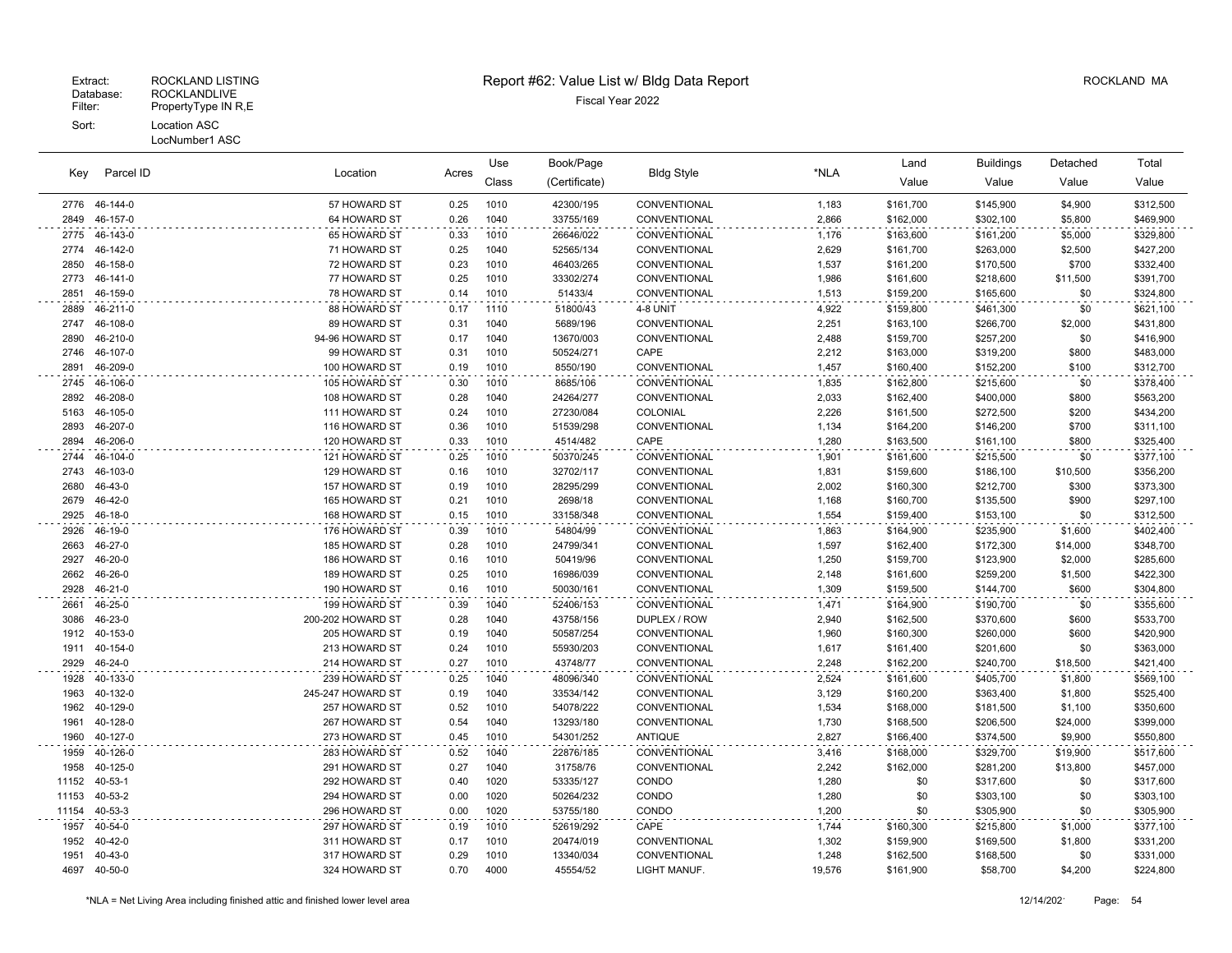LocNumber1 ASC

| Key          | Parcel ID            | Location<br>Acres              | Use          | Book/Page    |                        |                              | Land           | <b>Buildings</b>       | Detached               | Total        |                        |
|--------------|----------------------|--------------------------------|--------------|--------------|------------------------|------------------------------|----------------|------------------------|------------------------|--------------|------------------------|
|              |                      |                                |              | Class        | (Certificate)          | <b>Bldg Style</b>            | *NLA           | Value                  | Value                  | Value        | Value                  |
| 1950         | 40-44-0              | 325 HOWARD ST                  | 0.29         | 1010         | 20070/234              | CONVENTIONAL                 | 1,414          | \$162,500              | \$164,600              | \$5,000      | \$332,100              |
| 1949         | 40-45-0              | 329 HOWARD ST                  | 0.24         | 1010         | 42837/136              | CONVENTIONAL                 | 2,042          | \$161,400              | \$237,700              | \$0          | \$399,100              |
| 1948         | 40-46-0              | 335 HOWARD ST                  | 0.29         | 1010         | 18342/123              | CONVENTIONAL                 | 1,248          | \$162,500              | \$116,800              | \$0          | \$279,300              |
| 1967         | 40-49-0              | 336 HOWARD ST                  | 0.17         | 1010         | 51311/94               | CONVENTIONAL                 | 1,435          | \$159,800              | \$172,900              | \$100        | \$332,800              |
| 1947         | 40-47-0              | 343 HOWARD ST                  | 0.27         | 1010         | 44423/344              | CONVENTIONAL                 | 1,248          | \$162,100              | \$139,200              | \$500        | \$301,800              |
| 1968         | 40-48-0              | 344 HOWARD ST                  | 0.15         | 1010         | 46063/30               | CONVENTIONAL                 | 1,318          | \$159,500              | \$182,900              | \$0          | \$342,400              |
| 5156         | 40-230-0             | 345 HOWARD ST                  | 0.16         | 1010         | 41554/258              | CONVENTIONAL                 | 1,840          | \$159,500              | \$206,200              | \$0          | \$365,700              |
| 1456         | $37 - 1 - 0$         | 0 HOWLAND WAY                  | 1.56         | 9360         | N/A/N/A                |                              |                | \$13,900               | \$0                    | \$0          | \$13,900               |
| 5876         | 37-28-2              | 2 HOWLAND WAY                  | 1.62         | 1020         | 45638/214              | CONDO                        | 1,478          | \$0                    | \$294,600              | \$600        | \$295,200              |
| 7198         | 37-28-4              | 4 HOWLAND WAY                  | 0.00         | 1020         | ()                     | CONDO                        | 1,478          | \$0                    | \$284,600              | \$900        | \$285,500              |
| 1457         | $37 - 2 - 0$         | <b>15 HOWLAND WAY</b>          | 0.75         | 1010         | 15286/227              | COLONIAL                     | 1,744          | \$191,500              | \$290,000              | \$600        | \$482,100              |
| 6398         | 37-33-0              | 16 HOWLAND WAY                 | 0.78         | 1010         | 10855/118              | <b>SPLIT LEVEL</b>           | 2,240          | \$191,700              | \$290,100              | \$2,200      | \$484,000              |
| 6396         | 37-31-0              | 19 HOWLAND WAY                 | 0.78         | 1010         | 23796/058              | <b>SPLIT LEVEL</b>           | 3,900          | \$191,700              | \$496,900              | \$700        | \$689,300              |
| 6397         | 37-32-0              | 22 HOWLAND WAY                 | 0.80         | 1010         | 50879/219              | COLONIAL                     | 1,872          | \$191,900              | \$326,900              | \$0          | \$518,800              |
| 3378         | 53-150-0<br>53-138-0 | 20 HUGGINS RD<br>23 HUGGINS RD | 0.25         | 1010         | 46186/306<br>40877/207 | <b>RANCH</b><br><b>RANCH</b> | 864            | \$170,200              | \$136,600              | \$1,000      | \$307,800<br>\$320,800 |
| 3390         |                      |                                | 0.26         | 1010         |                        |                              | 1,152          | \$170,300              | \$150,000              | \$500        |                        |
| 3379<br>3380 | 53-149-0<br>53-148-0 | 26 HUGGINS RD<br>36 HUGGINS RD | 0.27<br>0.21 | 1010<br>1010 | 16112/092<br>43766/324 | CAPE<br><b>RANCH</b>         | 1,392<br>1,792 | \$170,600              | \$205,100              | \$700<br>\$0 | \$376,400              |
| 3389         | 53-139-0             | 37 HUGGINS RD                  | 0.20         | 1010         | 51222/204              | CAPE                         | 1,404          | \$169,200<br>\$168,800 | \$212,100<br>\$176,000 | \$1,000      | \$381,300<br>\$345,800 |
| 3381         | 53-147-0             | 44 HUGGINS RD                  | 0.22         | 1010         | 51407/19               | CAPE                         | 1,260          | \$169,400              | \$183,800              | \$3,200      | \$356,400              |
| 3388         | 53-140-0             | 45 HUGGINS RD                  | 0.20         | 1010         | 20612/235              | <b>RANCH</b>                 | 1,060          | \$168,800              | \$178,800              | \$3,900      | \$351,500              |
| 3382         | 53-146-0             | 54 HUGGINS RD                  | 0.23         | 1010         | 24990/109              | <b>RANCH</b>                 | 864            | \$169,700              | \$143,300              | \$0          | \$313,000              |
| 3387         | 53-141-0             | 55 HUGGINS RD                  | 0.20         | 1010         | 53326/127              | CAPE                         | 1,260          | \$168,800              | \$153,000              | \$400        | \$322,200              |
| 3383         | 53-145-0             | 64 HUGGINS RD                  | 0.24         | 1010         | 49311/88               | CAPE                         | 1,260          | \$169,900              | \$177,500              | \$700        | \$348,100              |
| 3386         | 53-142-0             | 65 HUGGINS RD                  | 0.20         | 1010         | 14326/096              | <b>COLONIAL</b>              | 1,800          | \$168,800              | \$227,200              | \$5,100      | \$401,100              |
| 3384         | 53-144-0             | 74 HUGGINS RD                  | 0.24         | 1010         | 17716/330              | COLONIAL                     | 1,866          | \$169,900              | \$244,400              | \$1,100      | \$415,400              |
| 3385         | 53-143-0             | 75 HUGGINS RD                  | 0.19         | 1010         | 55860/13               | CAPE                         | 1,260          | \$168,800              | \$177,600              | \$600        | \$347,000              |
| 3811         | 58-140-0             | 90 HUGGINS RD                  | 0.29         | 1010         | 49941/96               | COLONIAL                     | 1,764          | \$171,200              | \$219,200              | \$900        | \$391,300              |
| 3810         | 58-123-0             | 91 HUGGINS RD                  | 0.24         | 1010         | 52222/206              | <b>RANCH</b>                 | 884            | \$170,000              | \$144,100              | \$600        | \$314,700              |
| 3809         | 58-124-0             | 101 HUGGINS RD                 | 0.20         | 1010         | 52026/141              | COLONIAL                     | 2,304          | \$168,800              | \$242,000              | \$1,000      | \$411,800              |
| 3812         | 58-139-0             | 108 HUGGINS RD                 | 0.22         | 1010         | 50778/37               | CAPE                         | 1,344          | \$169,400              | \$182,500              | \$0          | \$351,900              |
| 3813         | 58-138-0             | 110 HUGGINS RD                 | 0.22         | 1010         | 5414/21                | CAPE                         | 1,344          | \$169,400              | \$191,900              | \$1,100      | \$362,400              |
| 3808         | 58-125-0             | 111 HUGGINS RD                 | 0.20         | 1010         | 19374/170              | CAPE                         | 1,596          | \$168,800              | \$237,100              | \$0          | \$405,900              |
| 3814         | 58-137-0             | 112 HUGGINS RD                 | 0.22         | 1010         | 53896/112              | <b>RANCH</b>                 | 880            | \$169,400              | \$134,700              | \$2,700      | \$306,800              |
| 3807         | 58-126-0             | 115 HUGGINS RD                 | 0.20         | 1010         | 14006/349              | <b>RANCH</b>                 | 880            | \$168,800              | \$156,100              | \$800        | \$325,700              |
| 3815         | 58-136-0             | 116 HUGGINS RD                 | 0.22         | 1010         | 5439/222               | <b>RANCH</b>                 | 880            | \$169,500              | \$158,600              | \$9,700      | \$337,800              |
| 3816         | 58-135-0             | 120 HUGGINS RD                 | 0.20         | 1010         | 53473/127              | CAPE                         | 1,672          | \$168,900              | \$214,000              | \$700        | \$383,600              |
| 3806         | 58-127-0             | 121 HUGGINS RD                 | 0.20         | 1010         | 45883/77               | <b>RANCH</b>                 | 1,036          | \$168,800              | \$161,000              | \$600        | \$330,400              |
| 3817         | 58-134-0             | 124 HUGGINS RD                 | 0.20         | 1010         | 4401/486               | <b>RANCH</b>                 | 864            | \$169,000              | \$126,900              | \$300        | \$296,200              |
| 3805         | 58-128-0             | 125 HUGGINS RD                 | 0.20         | 1010         | 3070/265               | <b>RANCH</b>                 | 1,134          | \$168,800              | \$130,800              | \$17,000     | \$316,600              |
| 3818         | 58-133-0             | 130 HUGGINS RD                 | 0.21         | 1010         | 14751/036              | <b>RANCH</b>                 | 864            | \$169,100              | \$112,100              | \$800        | \$282,000              |
| 3804         | 58-129-0             | 131 HUGGINS RD                 | 0.20         | 1010         | 52052/300              | <b>RANCH</b>                 | 864            | \$168,800              | \$115,000              | \$400        | \$284,200              |
| 3819         | 58-132-0             | 132 HUGGINS RD                 | 0.21         | 1010         | 51138/102              | <b>RANCH</b>                 | 1,240          | \$169,200              | \$169,500              | \$800        | \$339,500              |
| 3803         | 58-130-0             | 135 HUGGINS RD                 | 0.24         | 1010         | 8510/214               | COLONIAL                     | 1,728          | \$170,000              | \$190,100              | \$1,800      | \$361,900              |
| 3820         | 58-131-0             | 136 HUGGINS RD                 | 0.21         | 1010         | 37493/041              | COLONIAL                     | 1,800          | \$169,200              | \$202,500              | \$700        | \$372,400              |
|              | 3083 50-132-0        | 2 ICEHOUSE LN                  | 0.81         | 1010         | 53215/58               | COLONIAL                     | 2.240          | \$201,100              | \$319,800              | \$800        | \$521,700              |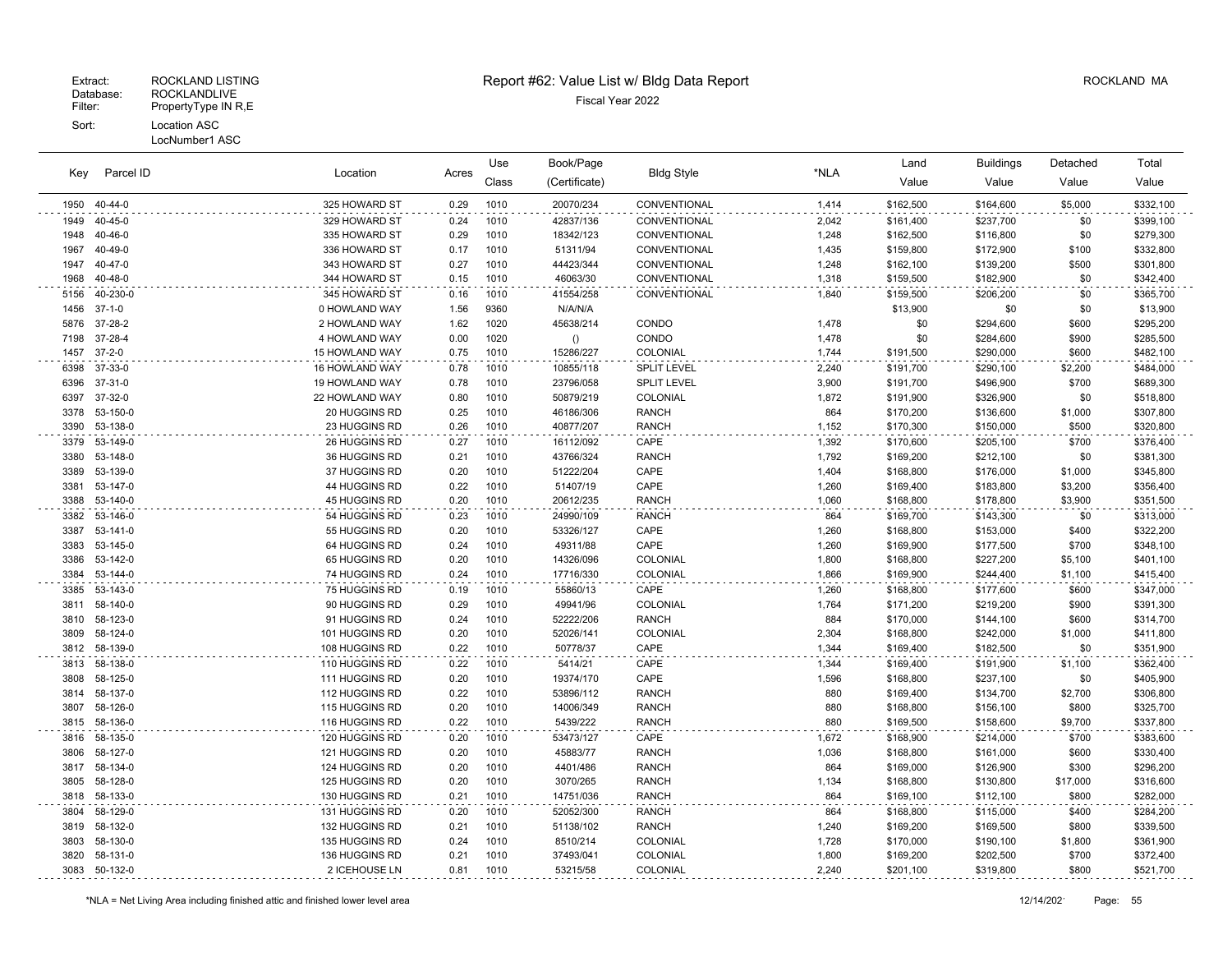#### LocNumber1 ASC

|       | Parcel ID<br>Key |                      | Location<br>Acres | Use   | Book/Page     | <b>Bldg Style</b>   |        | Land        | <b>Buildings</b> | Detached  | Total       |
|-------|------------------|----------------------|-------------------|-------|---------------|---------------------|--------|-------------|------------------|-----------|-------------|
|       |                  |                      |                   | Class | (Certificate) |                     | *NLA   | Value       | Value            | Value     | Value       |
|       | 3081 50-131-0    | 4 ICEHOUSE LN        | 0.51              | 1010  | 9248/222      | COLONIAL            | 2,608  | \$194,200   | \$398,300        | \$0       | \$592,500   |
| 3076  | 50-112-0         | 5 ICEHOUSE LN        | 0.67              | 1010  | 49646/93      | COLONIAL            | 2,028  | \$189,400   | \$305,100        | \$500     | \$495,000   |
| 3193  | 51-147-0         | 6 ICEHOUSE LN        | 0.51              | 1010  | 13951/315     | COLONIAL            | 2,875  | \$194,100   | \$474,700        | \$20,900  | \$689,700   |
| 3194  | 51-148-0         | 8 ICEHOUSE LN        | 0.50              | 1010  | 13891/124     | COLONIAL            | 1,664  | \$194,000   | \$245,000        | \$0       | \$439,000   |
| 3077  | 50-128-0         | 9 ICEHOUSE LN        | 0.54              | 1010  | 48009/72      | COLONIAL            | 1,888  | \$186,000   | \$291,700        | \$0       | \$477,700   |
| 3080  | 50-111-0         | 10 ICEHOUSE LN       | 0.53              | 1010  | 44444/46      | COLONIAL            | 2,874  | \$194,600   | \$377,800        | \$3,000   | \$575,400   |
| 3078  | 50-129-0         | 11 ICEHOUSE LN       | 0.50              | 1010  | 10606/132     | COLONIAL            | 2,776  | \$185,100   | \$478,800        | \$3,800   | \$667,700   |
| 3079  | 50-130-0         | 12 ICEHOUSE LN       | 0.63              | 1010  | 55210/140     | COLONIAL            | 3,560  | \$197,200   | \$548,300        | \$0       | \$745,500   |
| 3082  | 50-104-0         | 14 ICEHOUSE LN       | 0.75              | 1010  | 53336/320     | COLONIAL            | 4,326  | \$200,600   | \$523,000        | \$3,800   | \$727,400   |
| 5742  | 76-87-0          | 1 INDIAN HEAD LN     | 0.26              | 1010  | 27469/096     | COLONIAL            | 2,244  | \$187,400   | \$274,600        | \$600     | \$462,600   |
| 5747  | 77-1-0           | 2 INDIAN HEAD LN     | 0.27              | 1010  | 38597/84      | COLONIAL            | 1,646  | \$187,600   | \$267,700        | \$700     | \$456,000   |
| 5743  | 76-88-0          | 3 INDIAN HEAD LN     | 0.26              | 1010  | 51236/334     | COLONIAL            | 1,550  | \$187,600   | \$260,800        | \$600     | \$449,000   |
| 5750  | $77-4-0$         | 4 INDIAN HEAD LN     | 0.25              | 1010  | 23417/124     | COLONIAL            | 1,632  | \$187,200   | \$257,100        | \$600     | \$444,900   |
| 5744  | 76-89-0          | 5 INDIAN HEAD LN     | 0.26              | 1010  | 17307/331     | COLONIAL            | 1,550  | \$187,500   | \$230,300        | \$300     | \$418,100   |
| 5751  | $77-5-0$         | 6 INDIAN HEAD LN     | 0.36              | 1010  | 49955/153     | COLONIAL            | 1,646  | \$190,200   | \$251,700        | \$500     | \$442,400   |
| 5745  | 76-90-0          | 7 INDIAN HEAD LN     | 0.34              | 1010  | 30151/333     | COLONIAL            | 2,448  | \$189,500   | \$257,500        | \$0       | \$447,000   |
| 5746  | 76-91-0          | 8 INDIAN HEAD LN     | 0.32              | 1010  | 28448/329     | COLONIAL            | 1,742  | \$189,200   | \$273,800        | \$600     | \$463,600   |
|       | 10477 72-14-0    | 0 INDUSTRIAL WAY     | 4.72              | 4030  | N/A/N/A       |                     |        | \$309,300   | \$0              | \$0       | \$309,300   |
| 10478 | 72-15-0          | 0 INDUSTRIAL WAY     | 4.00              | 4030  | 54739/339     |                     |        | \$303,100   | \$0              | \$0       | \$303,100   |
| 11160 | 72-16-1          | 0 INDUSTRIAL WAY     | 1.29              | 4030  | 47649/66      |                     |        | \$191,100   | \$0              | \$0       | \$191,100   |
| 10703 | 72-17-0          | 0 INDUSTRIAL WAY     | 167.00            | 4030  | N/A/N/A       |                     |        | \$1,139,800 | \$0              | \$0       | \$1,139,800 |
| 4813  | $72 - 2 - 0$     | 63 INDUSTRIAL WAY    | 5.00              | 4010  | 47705/120     | LIGHT MANUF.        | 4,000  | \$208,000   | \$329,700        | \$3,100   | \$540,800   |
| 10348 | 72-12-0          | 76 INDUSTRIAL WAY    | 3.61              | 4010  | 36668/125     | WAREHOUSE           | 7,500  | \$196,000   | \$875,800        | \$11,600  | \$1,083,400 |
| 10352 | 72-13-0          | 92 INDUSTRIAL WAY    | 2.15              | 4010  | 46012/214     | <b>WAREHOUSE</b>    | 7,500  | \$183,300   | \$635,400        | \$129,300 | \$948,000   |
| 4812  | $72 - 1 - 0$     | 105 INDUSTRIAL WAY   | 13.63             | 4000  | 2741/458      | LIGHT MANUF.        | 85,465 | \$942,700   | \$3,595,800      | \$36,800  | \$4,575,300 |
| 10479 | 76-195-0         | 130 INDUSTRIAL WAY   | 4.78              | 4030  | 34765/263     |                     |        | \$309,800   | \$0              | \$0       | \$309,800   |
| 4815  | 76-2-0           | 135 INDUSTRIAL WAY   | 3.71              | 4000  | 47649/66      | LIGHT MANUF.        | 24,540 | \$196,300   | \$687,600        | \$12,600  | \$896,500   |
| 5770  | 79-36-0          | 1 JACOB LOVELL LN    | 0.34              | 1010  | 41105/229     | COLONIAL            | 3,100  | \$189,500   | \$389,900        | \$600     | \$580,000   |
| 5765  | 79-31-0          | 2 JACOB LOVELL LN    | 0.42              | 1010  | 28310/007     | COLONIAL            | 2,556  | \$191,800   | \$391,300        | \$3,900   | \$587,000   |
| 5769  | 79-35-0          | 3 JACOB LOVELL LN    | 0.35              | 1010  | 16349/270     | COLONIAL            | 1,644  | \$189,800   | \$257,600        | \$700     | \$448,100   |
| 5764  | 79-30-0          | 4 JACOB LOVELL LN    | 0.39              | 1010  | 25239/019     | COLONIAL            | 1,644  | \$191,000   | \$257,200        | \$600     | \$448,800   |
| 5768  | 79-34-0          | 5 JACOB LOVELL LN    | 0.78              | 1010  | 50811/194     | COLONIAL            | 2,556  | \$200,800   | \$358,100        | \$0       | \$558,900   |
| 2867  | 46-174-0         | 14 JAMES ST          | 0.20              | 1010  | 40671/154     | CAPE                | 1,152  | \$160,500   | \$160,500        | \$6,100   | \$327,100   |
| 2868  | 46-175-0         | 15 JAMES ST          | 0.24              | 1010  | 51869/347     | <b>RANCH</b>        | 930    | \$161,500   | \$162,400        | \$200     | \$324,100   |
| 3486  | 53-34-1          | 1 JENNIFER LANE      | 2.53              | 1020  | 36241/031     | CONDO               | 1,512  | \$0         | \$336,000        | \$0       | \$336,000   |
| 10380 | 53-34-2          | 2 JENNIFER LANE      | 2.45              | 1020  | 53333/240     | CONDO               | 1,512  | \$0         | \$341,900        | \$0       | \$341,900   |
| 10381 | 53-34-3          | 3 JENNIFER LANE      | 0.00              | 1020  | 54636/16      | CONDO               | 1,472  | \$0         | \$218,300        | \$0       | \$218,300   |
| 10382 | 53-34-4          | 4 JENNIFER LANE      | 0.00              | 1020  | 50683/139     | CONDO               | 1,576  | \$0         | \$369,900        | \$0       | \$369,900   |
| 10383 | 53-34-5          | 5 JENNIFER LANE      | 0.00              | 1020  | 33789/82-85   | CONDO               | 1,512  | \$0         | \$335,100        | \$0       | \$335,100   |
| 10384 | 53-34-6          | 6 JENNIFER LANE      | 0.00              | 1020  | 34383/161     | CONDO               | 1,512  | \$0         | \$335,100        | \$0       | \$335,100   |
| 10385 | 53-34-7          | 7 JENNIFER LANE      | 0.00              | 1020  | 50719/259     | CONDO               | 1,472  | \$0         | \$208,400        | \$0       | \$208,400   |
| 10386 | 53-34-8          | 8 JENNIFER LANE      | 0.00              | 1020  | 43423/148     | CONDO               | 1,512  | \$0         | \$343,400        | \$0       | \$343,400   |
| 3530  | 55-106-0         | 0-REAR JOHN BURKE DR | 0.10              | 1320  | 3777/258      |                     |        | \$900       | \$0              | \$0       | \$900       |
| 2992  | 50-115-0         | 16 JOHN BURKE DR     | 0.34              | 1010  | 50024/54      | COLONIAL            | 3,045  | \$181,000   | \$435,000        | \$23,800  | \$639,800   |
| 3000  | 50-118-0         | 17 JOHN BURKE DR     | 0.36              | 1010  | 29870/332     | <b>RAISED RANCH</b> | 2,296  | \$181,400   | \$291,900        | \$14,500  | \$487,800   |
| 2993  | 50-116-0         | 28 JOHN BURKE DR     | 0.34              | 1010  | 54931/298     | CAPE                | 1,428  | \$181,000   | \$223,900        | \$4,800   | \$409,700   |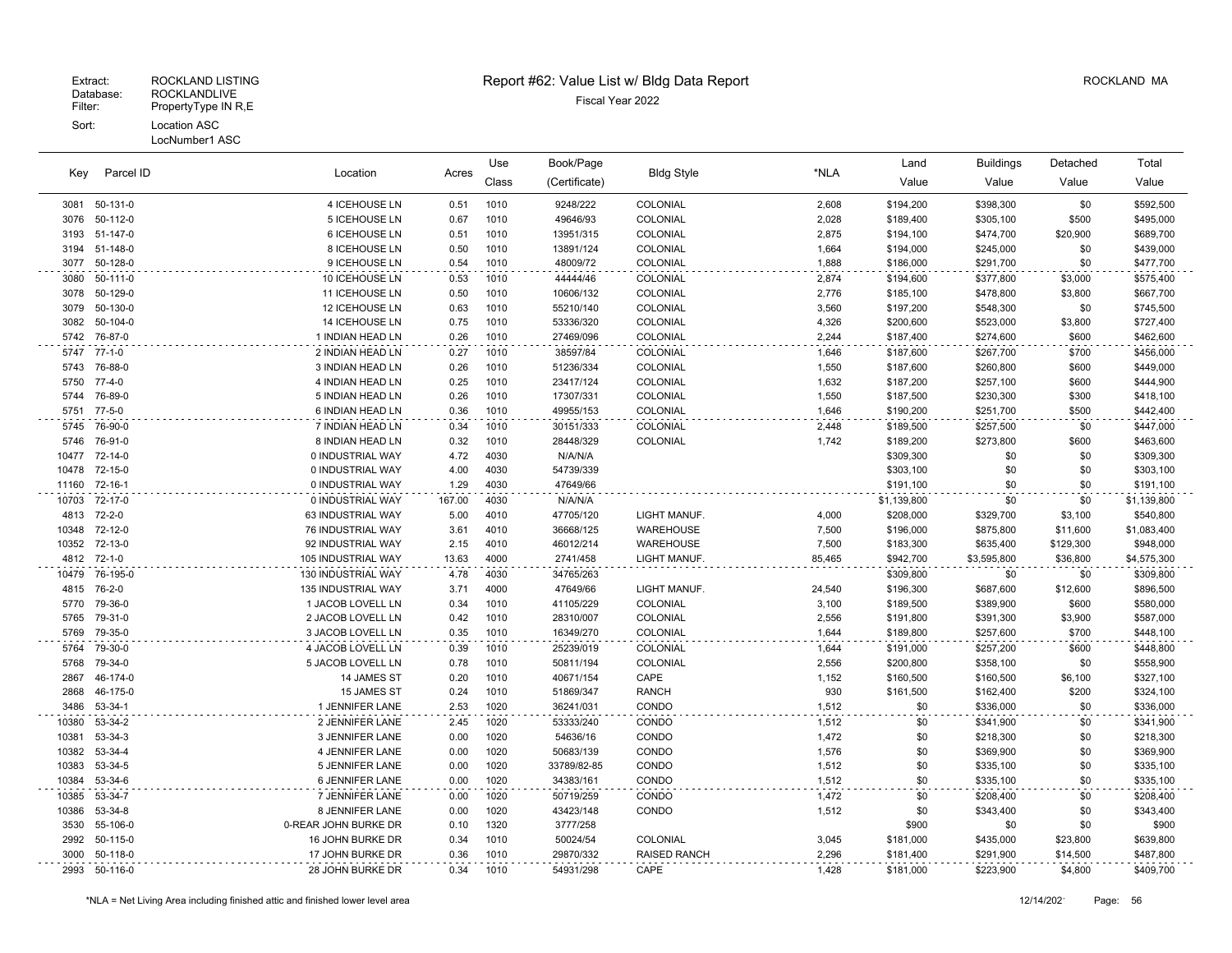# Extract: ROCKLAND LISTING **Report #62: Value List w/ Bldg Data Report** Allem Report ROCKLAND MA

| Parcel ID<br>Key | Location<br>Acres |                     | Use  | Book/Page |               | *NLA                  | Land  | <b>Buildings</b> | Detached  | Total     |           |
|------------------|-------------------|---------------------|------|-----------|---------------|-----------------------|-------|------------------|-----------|-----------|-----------|
|                  |                   |                     |      | Class     | (Certificate) | <b>Bldg Style</b>     |       | Value            | Value     | Value     | Value     |
| 2999             | 50-117-0          | 29 JOHN BURKE DR    | 0.34 | 1010      | 48990/287     | COLONIAL              | 1,634 | \$181,100        | \$233,300 | \$700     | \$415,100 |
| 2994             | 50-121-0          | 36 JOHN BURKE DR    | 0.36 | 1010      | 43449/177     | COLONIAL              | 1,900 | \$181,500        | \$248,800 | \$21,600  | \$451,900 |
| 3531             | 55-102-0          | 41 JOHN BURKE DR    | 0.39 | 1010      | 52322/294     | RAISED RANCH          | 2,042 | \$182,200        | \$187,700 | \$400     | \$370,300 |
| 3529             | 55-103-0          | 47 JOHN BURKE DR    | 0.50 | 1010      | 52696/124     | <b>RAISED RANCH</b>   | 3,126 | \$185,200        | \$369,900 | \$1,000   | \$556,100 |
| 2997             | 50-124-0          | 49 JOHN BURKE DR    | 0.70 | 1010      | 6484/180      | RAISED RANCH          | 1,672 | \$199,300        | \$187,600 | \$2,100   | \$389,000 |
| 2995             | 50-122-0          | 50 JOHN BURKE DR    | 0.34 | 1010      | 10854/247     | <b>RAISED RANCH</b>   | 2,978 | \$181,000        | \$389,600 | \$0       | \$570,600 |
| 2996             | 50-123-0          | 51 JOHN BURKE DR    | 0.47 | 1010      | 37636/133     | <b>RAISED RANCH</b>   | 2,190 | \$193,100        | \$252,300 | \$1,000   | \$446,400 |
| 3165             | 51-77-0           | 0-REAR JOHN DUNN DR | 0.80 | 1300      | 5714/270      |                       |       | \$86,800         | \$0       | \$0       | \$86,800  |
| 3164             | 51-79-0           | 0 JOHN DUNN DR      | 0.70 | 1300      | 50712/203     |                       |       | \$86,100         | \$0       | \$0       | \$86,100  |
| 4751             | $51 - 84 - 0$     | 50 JOHN DUNN DR     | 0.49 | 3340      | 52295/192     | <b>SERVICE GARAGE</b> | 2,501 | \$416,900        | \$217,600 | \$139,000 | \$773,500 |
| 4748             | $51 - 81 - 0$     | 67 JOHN DUNN DR     | 0.33 | 1110      | 55897/32      | 4-8 UNIT              | 5,446 | \$189,400        | \$496,300 | \$0       | \$685,700 |
| 4749             | $51 - 82 - 0$     | 71 JOHN DUNN DR     | 0.23 | 1110      | 55897/32      | 4-8 UNIT              | 5.446 | \$186,600        | \$496,300 | \$0       | \$682,900 |
| 6393             | 52-29-0           | 115 JOHN DUNN DR    | 0.49 | 1110      | 49160/145     | 4-8 UNIT              | 5,446 | \$193,500        | \$556,000 | \$0       | \$749,500 |
| 6394             | 52-30-0           | 125 JOHN DUNN DR    | 0.55 | 1110      | 46500/69      | 4-8 UNIT              | 5,446 | \$195,300        | \$545,300 | \$0       | \$740,600 |
| 5203             | $52 - 31 - 7$     | 135 JOHN DUNN DR    | 0.48 | 1020      | 50222/319     | CONDO                 | 714   | \$0              | \$141,200 | \$0       | \$141,200 |
| 5254             | $52 - 31 - 8$     | 135 JOHN DUNN DR    | 0.00 | 1020      | 52938/198     | CONDO                 | 725   | \$0              | \$132,600 | \$0       | \$132,600 |
| 5211             | 52-31-9           | 135 JOHN DUNN DR    | 0.00 | 1020      | 52393/145     | CONDO                 | 765   | \$0              | \$135,900 | \$0       | \$135,900 |
| 5217             | 52-31-10          | 135 JOHN DUNN DR    | 0.00 | 1020      | 55936/42      | CONDO                 | 765   | \$0              | \$135,900 | \$0       | \$135,900 |
| 5215             | 52-31-11          | 135 JOHN DUNN DR    | 0.00 | 1020      | 55936/46      | CONDO                 | 765   | \$0              | \$135,900 | \$0       | \$135,900 |
| 5218             | 52-31-12          | 135 JOHN DUNN DR    | 0.00 | 1020      | 47214/17      | CONDO                 | 765   | \$0              | \$134,700 | \$0       | \$134,700 |
| 5204             | $52 - 32 - 1$     | 137 JOHN DUNN DR    | 0.60 | 1020      | 52615/129     | CONDO                 | 707   | \$0              | \$131,500 | \$0       | \$131,500 |
| 5205             | 52-32-2           | 137 JOHN DUNN DR    | 0.00 | 1020      | 52393/169     | CONDO                 | 717   | \$0              | \$132,000 | \$0       | \$132,000 |
| 5206             | 52-32-3           | 137 JOHN DUNN DR    | 0.00 | 1020      | 51956/85      | CONDO                 | 765   | \$0              | \$139,200 | \$0       | \$139,200 |
| 5207             | 52-32-4           | 137 JOHN DUNN DR    | 0.00 | 1020      | 54783/320     | CONDO                 | 765   | \$0              | \$135,900 | \$0       | \$135,900 |
| 5208             | 52-32-5           | 137 JOHN DUNN DR    | 0.00 | 1020      | 52299/90      | CONDO                 | 765   | \$0              | \$145,600 | \$0       | \$145,600 |
| 5209             | 52-32-6           | 137 JOHN DUNN DR    | 0.00 | 1020      | 18701/184     | CONDO                 | 765   | \$0              | \$135,900 | \$0       | \$135,900 |
| 963              | $30 - 34 - 0$     | 0 JOHN SMITH LN     | 5.90 | 9320      | 3532/655      |                       |       | \$219,100        | \$0       | \$0       | \$219,100 |
| 1151             | $35 - 4 - 0$      | 0 JOHN SMITH LN     | 1.32 | 1300      | 2590/214      |                       |       | \$178,300        | \$0       | \$0       | \$178,300 |
| 11146            | 35-184-0          | 0 JOHN SMITH LN     | 1.33 | 1300      | 54380/273     |                       |       | \$178,400        | \$0       | \$0       | \$178,400 |
| 1152             | $35 - 7 - 0$      | 71 JOHN SMITH LN    | 0.87 | 1010      | 48773/306     | <b>RANCH</b>          | 1,347 | \$174,300        | \$241,400 | \$700     | \$416,400 |
| 960              | 30-66-0           | 74 JOHN SMITH LN    | 3.00 | 1010      | 49692/211     | CONVENTIONAL          | 1,347 | \$193,200        | \$189,200 | \$4,600   | \$387,000 |
| 6494             | 30-98-0           | 84 JOHN SMITH LN    | 1.47 | 1010      | 30458/346     | <b>SPLIT LEVEL</b>    | 2,292 | \$179,600        | \$236,600 | \$25,400  | \$441,600 |
| 2348             | 44-26-0           | 14 JOHNSON TER      | 0.22 | 1010      | 38556/182     | CAPE                  | 1,344 | \$169,500        | \$180,000 | \$800     | \$350,300 |
| 2365             | 44-9-0            | 15 JOHNSON TER      | 0.19 | 1010      | 48162/117     | CAPE                  | 1,344 | \$168,700        | \$181,300 | \$600     | \$350,600 |
| 2349             | 44-25-0           | 20 JOHNSON TER      | 0.27 | 1010      | 16154/245     | <b>RANCH</b>          | 1,632 | \$170,700        | \$256,600 | \$0       | \$427,300 |
| 2364             | 44-10-0           | 23 JOHNSON TER      | 0.20 | 1010      | 47088/291     | <b>RANCH</b>          | 1,039 | \$168,900        | \$177,300 | \$400     | \$346,600 |
| 2350             | 44-24-0           | 24 JOHNSON TER      | 0.22 | 1010      | 10507/118     | CAPE                  | 1,686 | \$169,500        | \$219,300 | \$500     | \$389,300 |
| 2351             | 44-23-0           | 28 JOHNSON TER      | 0.22 | 1010      | 22128/089     | CAPE                  | 1,496 | \$169,500        | \$215,200 | \$0       | \$384,700 |
| 2363             | 44-11-0           | 29 JOHNSON TER      | 0.22 | 1010      | 42745/17      | <b>RANCH</b>          | 1,415 | \$169,500        | \$245,900 | \$300     | \$415,700 |
| 2362             | 44-12-0           | 35 JOHNSON TER      | 0.22 | 1010      | 35761/118     | CAPE                  | 2,028 | \$169,500        | \$247,900 | \$1,100   | \$418,500 |
| 2361             | 44-13-0           | 41 JOHNSON TER      | 0.19 | 1010      | 51017/19      | COLONIAL              | 1,910 | \$168,700        | \$254,400 | \$600     | \$423,700 |
| 2352             | 44-22-0           | 44 JOHNSON TER      | 0.23 | 1010      | 49736/317     | <b>RANCH</b>          | 1,164 | \$169,800        | \$188,400 | \$0       | \$358,200 |
| 2360             | 44-14-0           | 49 JOHNSON TER      | 0.22 | 1040      | 18087/013     | <b>CONVERSION</b>     | 1,891 | \$169,400        | \$264,900 | \$600     | \$434,900 |
| 2262             | 43-31-0           | 57 JOHNSON TER      | 0.22 | 1010      | 34563/212     | CAPE                  | 1,344 | \$169,500        | \$208,200 | \$300     | \$378,000 |
| 2263             | 43-30-0           | 60 JOHNSON TER      | 0.22 | 1010      | 53174/41      | <b>RANCH</b>          | 912   | \$169,500        | \$133,200 | \$1,000   | \$303,700 |
| 2264             | 43-29-0           | 64 JOHNSON TER      | 0.22 | 1010      | 3232/402      | <b>RANCH</b>          | 876   | \$169,500        | \$144,200 | \$500     | \$314,200 |
|                  |                   |                     |      |           |               |                       |       |                  |           |           |           |

\*NLA = Net Living Area including finished attic and finished lower level area 12/14/202 Page: 57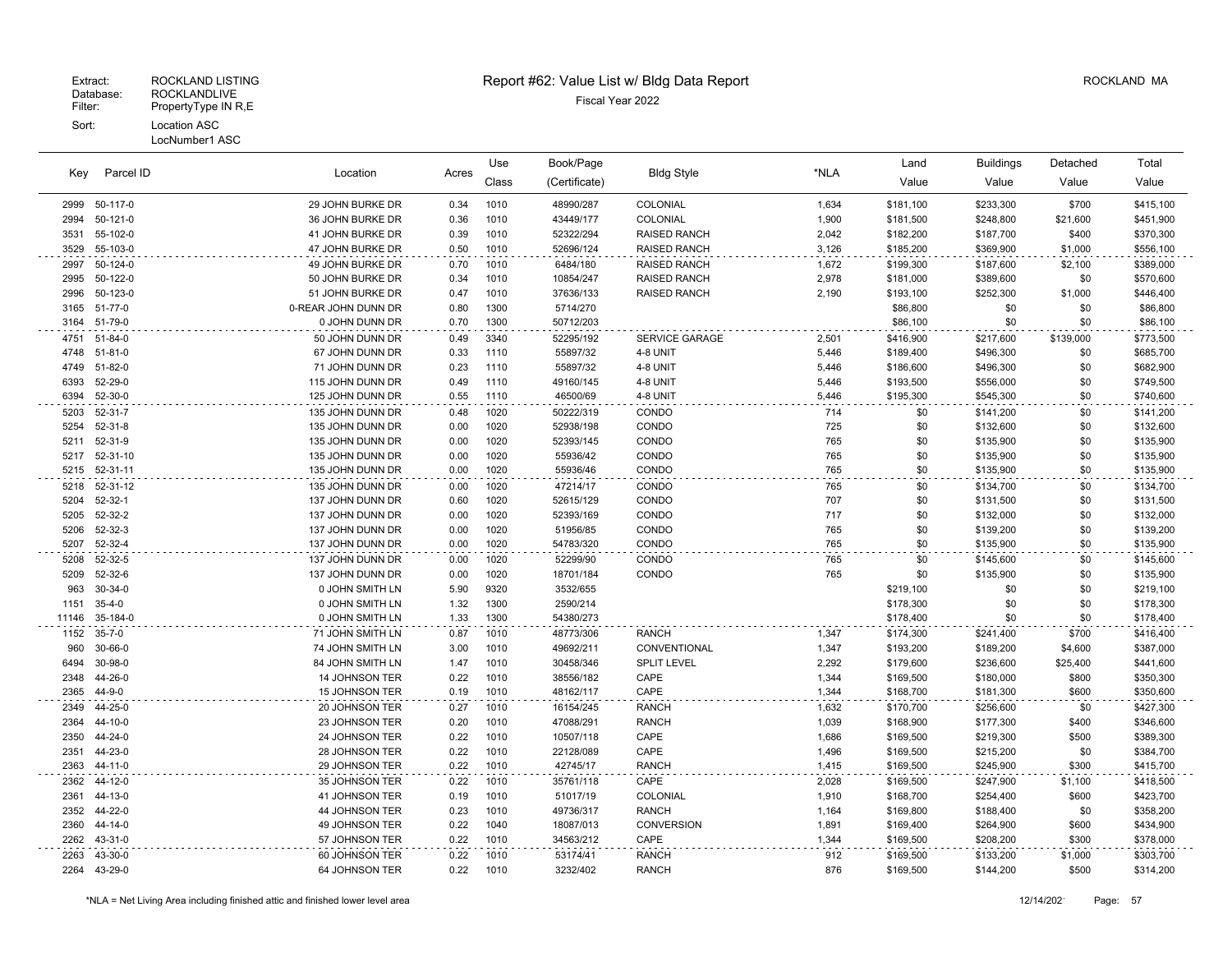| Parcel ID<br>Key | Location           | Acres                              | Use          | Book/Page    | <b>Bldg Style</b>      | *NLA                     | Land         | <b>Buildings</b>       | Detached               | Total        |                        |
|------------------|--------------------|------------------------------------|--------------|--------------|------------------------|--------------------------|--------------|------------------------|------------------------|--------------|------------------------|
|                  |                    |                                    |              | Class        | (Certificate)          |                          |              | Value                  | Value                  | Value        | Value                  |
| 2261             | 43-32-0            | 65 JOHNSON TER                     | 0.22         | 1010         | 17012/224              | <b>RANCH</b>             | 880          | \$169,500              | \$132,700              | \$500        | \$302,700              |
| 2265             | 43-28-0            | 72 JOHNSON TER                     | 0.22         | 1010         | 51847/277              | <b>RANCH</b>             | 1,369        | \$169,500              | \$206,800              | \$600        | \$376,900              |
| 2260             | 43-33-0            | 73 JOHNSON TER                     | 0.22         | 1010         | 35489/325              | <b>RANCH</b>             | 1,236        | \$169,500              | \$193,700              | \$0          | \$363,200              |
| 2259             | 43-34-0            | 83 JOHNSON TER                     | 0.22         | 1010         | 3589/454               | <b>RANCH</b>             | 1,137        | \$169,400              | \$126,700              | \$2,500      | \$298,600              |
| 4124             | 63-54-0            | 4 JOSH GRAY RD                     | 0.26         | 1010         | 49483/145              | <b>RANCH</b>             | 974          | \$170,500              | \$174,500              | \$500        | \$345,500              |
| 4161             | 63-86-0            | 5 JOSH GRAY RD                     | 0.15         | 1010         | 45776/315              | CAPE                     | 1,568        | \$167,800              | \$143,100              | \$800        | \$311,700              |
| 4125             | 63-55-0            | 8 JOSH GRAY RD                     | 0.22         | 1010         | 55184/22               | <b>RANCH</b>             | 1,008        | \$169,500              | \$149,100              | \$1,000      | \$319,600              |
| 4160             | 63-84-0            | 9 JOSH GRAY RD                     | 0.23         | 1010         | 49475/315              | <b>RANCH</b>             | 1,152        | \$169,700              | \$127,500              | \$500        | \$297,700              |
| 4126             | 63-56-0            | 12 JOSH GRAY RD                    | 0.21         | 1010         | 47841/211              | <b>RANCH</b>             | 864          | \$169,300              | \$128,300              | \$700        | \$298,300              |
| 4158             | 63-69-0            | 15 JOSH GRAY RD                    | 0.21         | 1010         | 17193/228              | <b>RANCH</b>             | 984          | \$169,100              | \$151,900              | \$700        | \$321,700              |
| 4127             | 63-57-0            | 16 JOSH GRAY RD                    | 0.21         | 1010         | 34318/016              | <b>RANCH</b>             | 1,304        | \$169,300              | \$159,500              | \$700        | \$329,500              |
| 4157             | 63-68-0            | 19 JOSH GRAY RD                    | 0.21         | 1010         | 52669/256              | <b>RANCH</b>             | 864          | \$169,100              | \$125,200              | \$800        | \$295,100              |
| 4128             | 63-58-0            | 20 JOSH GRAY RD                    | 0.21         | 1010         | 8481/188               | <b>RANCH</b>             | 1,056        | \$169,200              | \$143,700              | \$1,700      | \$314,600              |
| 4156             | 63-67-0            | 23 JOSH GRAY RD                    | 0.21         | 1010         | 4155/39                | <b>RANCH</b>             | 864          | \$169,100              | \$105,300              | \$13,800     | \$288,200              |
| 4129             | 63-59-0            | 24 JOSH GRAY RD                    | 0.21         | 1010         | 40283/262              | COLONIAL                 | 1,536        | \$169,100              | \$181,100              | \$700        | \$350,900              |
| 4130<br>4155     | 63-60-0<br>63-66-0 | 28 JOSH GRAY RD<br>29 JOSH GRAY RD | 0.20<br>0.21 | 1010<br>1010 | 13724/204<br>54991/174 | COLONIAL<br><b>RANCH</b> | 1,440<br>864 | \$169,100<br>\$169,100 | \$169,500<br>\$159,600 | \$800<br>\$0 | \$339,400<br>\$328,700 |
| 4131             | 63-61-0            | 32 JOSH GRAY RD                    | 0.20         | 1010         | 3717/684               | <b>RANCH</b>             | 864          | \$169,000              | \$108,600              | \$400        | \$278,000              |
| 4154             | 63-65-0            | 35 JOSH GRAY RD                    | 0.21         | 1010         | 48191/312              | <b>RANCH</b>             |              | \$169,100              | \$158,200              | \$600        | \$327,900              |
| 4132             | 63-62-0            | 36 JOSH GRAY RD                    | 0.20         | 1010         | 16389/054              | <b>RANCH</b>             | 1,280<br>864 | \$168,900              | \$125,900              | \$6,800      | \$301,600              |
| 4133             | 63-63-0            | 38 JOSH GRAY RD                    | 0.22         | 1010         | 4937/445               | <b>RANCH</b>             | 864          | \$169,400              | \$132,900              | \$0          | \$302,300              |
| 4134             | 63-110-0           | 42 JOSH GRAY RD                    | 0.18         | 1010         | 48287/305              | <b>RANCH</b>             | 1,224        | \$168,500              | \$168,700              | \$800        | \$338,000              |
| 4153             | 63-64-0            | 43 JOSH GRAY RD                    | 0.21         | 1010         | 34993/224              | <b>RANCH</b>             | 1,512        | \$169,200              | \$193,100              | \$1,300      | \$363,600              |
| 4135             | 63-111-0           | 46 JOSH GRAY RD                    | 0.20         | 1010         | 45890/56               | <b>SPLIT LEVEL</b>       | 2,032        | \$168,800              | \$205,200              | \$6,500      | \$380,500              |
| 4152             | 63-76-0            | 51 JOSH GRAY RD                    | 0.19         | 1010         | 51328/270              | <b>RANCH</b>             | 1,456        | \$168,800              | \$177,500              | \$500        | \$346,800              |
| 4136             | 63-112-0           | 52 JOSH GRAY RD                    | 0.20         | 1010         | 4585/330               | <b>RANCH</b>             | 1,644        | \$168,800              | \$207,200              | \$13,600     | \$389,600              |
| 4137             | 63-113-0           | 56 JOSH GRAY RD                    | 0.20         | 1010         | 45056/27               | <b>RANCH</b>             | 1,208        | \$168,800              | \$157,500              | \$1,400      | \$327,700              |
| 4142             | 63-77-0            | 57 JOSH GRAY RD                    | 0.19         | 1010         | 31499/195              | <b>SPLIT LEVEL</b>       | 1,256        | \$168,800              | \$155,700              | \$800        | \$325,300              |
| 4138             | 63-114-0           | 60 JOSH GRAY RD                    | 0.20         | 1010         | 47772/281              | <b>RAISED RANCH</b>      | 1,652        | \$168,800              | \$259,600              | \$1,000      | \$429,400              |
| 4139             | 63-115-0           | 64 JOSH GRAY RD                    | 0.19         | 1010         | 54731/340              | <b>RANCH</b>             | 1,080        | \$168,700              | \$141,300              | \$0          | \$310,000              |
| 4141             | 63-78-0            | 65 JOSH GRAY RD                    | 0.19         | 1010         | 31491/120              | <b>RANCH</b>             | 864          | \$168,800              | \$125,100              | \$300        | \$294,200              |
| 3874             | 58-29-0            | 66 JOSH GRAY RD                    | 0.29         | 1010         | 54708/153              | COLONIAL                 | 1,776        | \$171,100              | \$346,000              | \$2,100      | \$519,200              |
| 3875             | 58-28-0            | 68 JOSH GRAY RD                    | 0.18         | 1010         | 31171/349              | <b>RANCH</b>             | 864          | \$185,300              | \$108,900              | \$300        | \$294,500              |
| 3876             | 58-27-0            | 72 JOSH GRAY RD                    | 0.19         | 1010         | 54700/185              | <b>RANCH</b>             | 1,184        | \$185,700              | \$154,000              | \$600        | \$340,300              |
| 4140             | 63-79-0            | 73 JOSH GRAY RD                    | 0.20         | 1010         | 4237/538               | <b>RANCH</b>             | 1,080        | \$168,800              | \$123,300              | \$800        | \$292,900              |
| 3877             | 58-26-0            | 76 JOSH GRAY RD                    | 0.19         | 1010         | 48026/41               | <b>RANCH</b>             | 864          | \$185,700              | \$111,100              | \$500        | \$297,300              |
| 3873             | 58-30-0            | 77 JOSH GRAY RD                    | 0.20         | 1010         | 42824/11               | <b>RANCH</b>             | 1,084        | \$168,800              | \$126,600              | \$1,000      | \$296,400              |
| 3878             | 58-25-0            | 80 JOSH GRAY RD                    | 0.19         | 1010         | 50344/20               | <b>RANCH</b>             | 864          | \$185,700              | \$130,200              | \$1,700      | \$317,600              |
| 3872             | 58-31-0            | 83 JOSH GRAY RD                    | 0.20         | 1010         | 20811/147              | <b>RANCH</b>             | 864          | \$168,800              | \$125,000              | \$1,300      | \$295,100              |
| 3879             | 58-24-0            | 84 JOSH GRAY RD                    | 0.19         | 1010         | 53708/25               | <b>RANCH</b>             | 864          | \$168,800              | \$136,500              | \$400        | \$305,700              |
| 3871             | 58-32-0            | 87 JOSH GRAY RD                    | 0.20         | 1010         | 33600/199              | <b>RANCH</b>             | 864          | \$168,800              | \$153,000              | \$0          | \$321,800              |
| 3880             | 58-23-0            | 88 JOSH GRAY RD                    | 0.19         | 1010         | 3778/568               | <b>RANCH</b>             | 1,200        | \$168,800              | \$149,800              | \$600        | \$319,200              |
| 3870             | 58-33-0            | 91 JOSH GRAY RD                    | 0.20         | 1010         | 29929/25               | <b>RANCH</b>             | 864          | \$168,800              | \$118,400              | \$500        | \$287,700              |
| 3887             | 58-16-0            | 92-REAR JOSH GRAY RD               | 2.86         | 1300         | 4021/572               |                          |              | \$68,900               | \$0                    | \$0          | \$68,900               |
| 3881             | 58-22-0            | 92 JOSH GRAY RD                    | 0.19         | 1010         | 45861/48               | <b>RANCH</b>             | 1,080        | \$168,800              | \$144,400              | \$700        | \$313,900              |
| 3869             | 58-34-0            | 95 JOSH GRAY RD                    | 0.20         | 1010         | 49442/39               | <b>RANCH</b>             | 1,163        | \$168,800              | \$125,700              | \$0          | \$294,500              |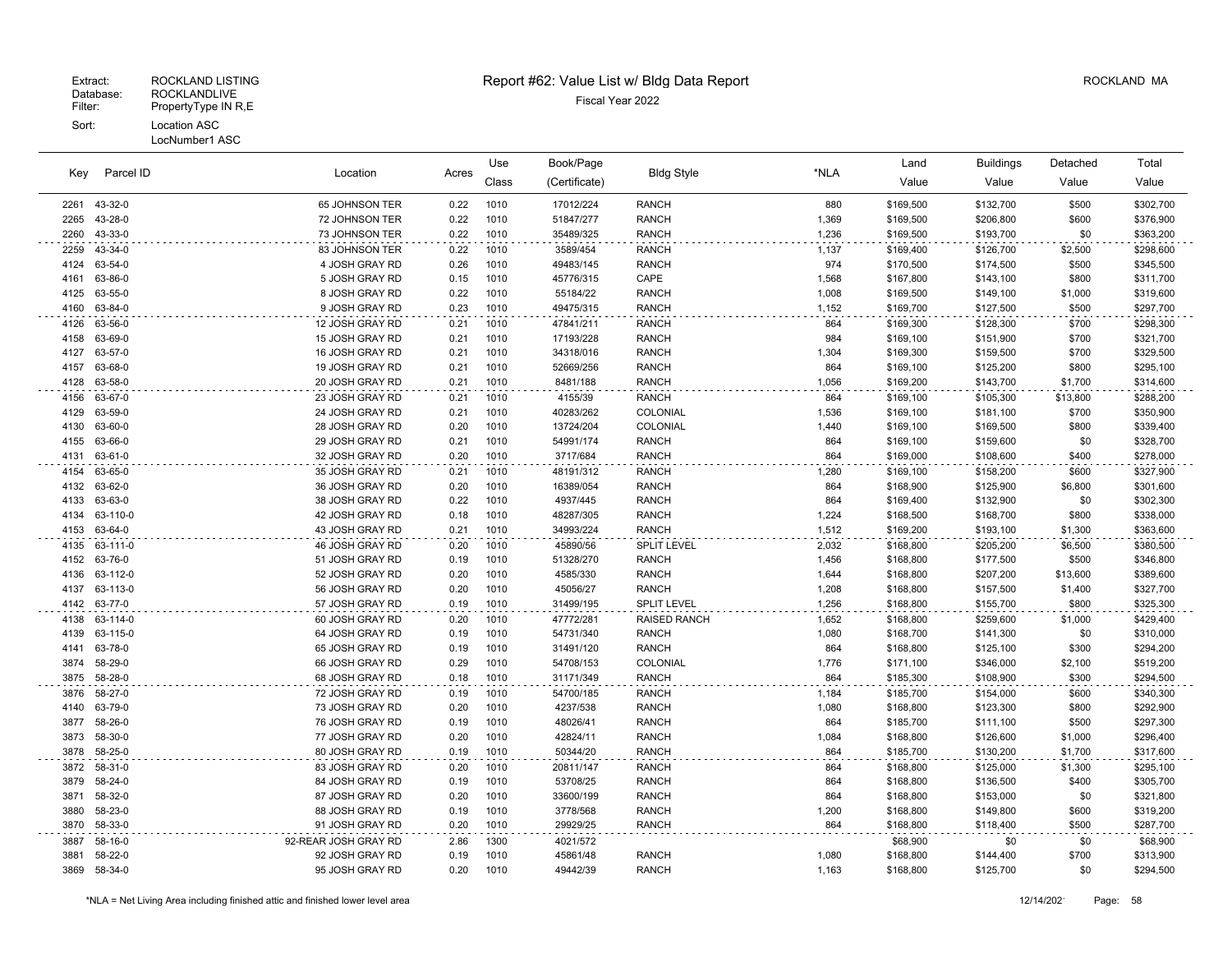| Parcel ID<br>Key |               |                        | Use   | Book/Page |               |                     | Land  | <b>Buildings</b> | Detached  | Total    |           |
|------------------|---------------|------------------------|-------|-----------|---------------|---------------------|-------|------------------|-----------|----------|-----------|
|                  |               | Location               | Acres | Class     | (Certificate) | <b>Bldg Style</b>   | *NLA  | Value            | Value     | Value    | Value     |
| 3882             | $58-21-0$     | 96 JOSH GRAY RD        | 0.19  | 1010      | 51183/51      | RANCH               | 1,152 | \$168,800        | \$153,900 | \$1,100  | \$323,800 |
| 3868             | 58-35-0       | 99 JOSH GRAY RD        | 0.19  | 1010      | 3931/531      | <b>RANCH</b>        | 864   | \$168,700        | \$130,800 | \$700    | \$300,200 |
| 3883             | 58-20-0       | 102 JOSH GRAY RD       | 0.22  | 1010      | 53716/79      | <b>RANCH</b>        | 1,152 | \$169,500        | \$170,900 | \$700    | \$341,100 |
| 3861             | 58-42-0       | 106 JOSH GRAY RD       | 0.20  | 1010      | 35143/074     | <b>RANCH</b>        | 1,152 | \$169,100        | \$126,800 | \$600    | \$296,500 |
| 3862             | 58-41-0       | 107 JOSH GRAY RD       | 0.19  | 1010      | 3257/334      | <b>SPLIT LEVEL</b>  | 1,498 | \$168,800        | \$161,800 | \$500    | \$331,100 |
| 3852             | 58-73-0       | 112 JOSH GRAY RD       | 0.19  | 1010      | 36450/125     | <b>RANCH</b>        | 1,500 | \$168,800        | \$189,500 | \$1,700  | \$360,000 |
| 10947            | 53-187-1      | 1 KASEY LN             | 0.75  | 1020      | 48661/207     | CONDO               | 1,522 | \$0              | \$377,400 | \$9,900  | \$387,300 |
| 10948            | 53-187-3      | 3 KASEY LN             | 0.00  | 1020      | 45263/179     | CONDO               | 1,522 | \$0              | \$377,400 | \$0      | \$377,400 |
| 10900            | 53-39-5       | <b>5 KASEY LN</b>      | 0.77  | 1020      | 49642/154     | CONDO               | 1,522 | \$0              | \$377,400 | \$0      | \$377,400 |
| 10901            | 53-39-7       | 7 KASEY LN             | 0.00  | 1020      | 48692/38      | CONDO               | 1,522 | \$0              | \$378,800 | \$0      | \$378,800 |
| 2701             | 46-64-0       | 2 KING PHILLIP CIR     | 0.50  | 1010      | 34972/096     | COLONIAL            | 1,664 | \$193,900        | \$261,300 | \$3,100  | \$458,300 |
| 2702             | 46-65-0       | 3 KING PHILLIP CIR     | 0.50  | 1010      | 21973/136     | COLONIAL            | 1.664 | \$193,900        | \$265.900 | \$700    | \$460,500 |
| 5883             | 40-231-0      | 4 KING PHILLIP CIR     | 0.50  | 1010      | 13885/116     | COLONIAL            | 2,232 | \$193,900        | \$341,000 | \$600    | \$535,500 |
| 5879             | 46-224-0      | 5 KING PHILLIP CIR     | 0.50  | 1010      | 49866/80      | COLONIAL            | 1,664 | \$193,900        | \$272,400 | \$400    | \$466,700 |
| 5882             | 40-232-0      | 6 KING PHILLIP CIR     | 0.50  | 1010      | 30181/111     | COLONIAL            | 1,664 | \$193,900        | \$254,300 | \$800    | \$449,000 |
| 5880             | 47-40-0       | 7 KING PHILLIP CIR     | 2.25  | 1010      | 13884/022     | COLONIAL            | 2,076 | \$213,900        | \$333,300 | \$0      | \$547,200 |
| 5881             | 41-49-0       | 8 KING PHILLIP CIR     | 2.25  | 1010      | 52639/319     | COLONIAL            | 2,504 | \$213,900        | \$379,000 | \$19,600 | \$612,500 |
| 6962             | 16-66-0       | 1 KRISROY DR           | 0.75  | 1010      | 15744/284     | <b>COLONIAL</b>     | 2,584 | \$200,600        | \$366,600 | \$900    | \$568,100 |
| 6968             | 16-72-0       | 2 KRISROY DR           | 0.75  | 1010      | 54081/16      | COLONIAL            | 2,644 | \$200,600        | \$385,900 | \$1,600  | \$588,100 |
| 6963             | 16-67-0       | 3 KRISROY DR           | 0.75  | 1010      | 15797/297     | COLONIAL            | 2,096 | \$200,600        | \$297,800 | \$0      | \$498,400 |
| 6967             | $16 - 71 - 0$ | 4 KRISROY DR           | 0.75  | 1010      | 16147/340     | COLONIAL            | 2,056 | \$200,600        | \$309,300 | \$1,400  | \$511,300 |
| 6987             | 16-68-0       | 5 KRISROY DR           | 0.96  | 1010      | 46637/179     | COLONIAL            | 2,752 | \$202,400        | \$408,000 | \$0      | \$610,400 |
| 6988             | 16-77-0       | 6 KRISROY DR           | 0.75  | 1010      | 47947/159     | COLONIAL            | 3,760 | \$200,600        | \$449,000 | \$0      | \$649,600 |
| 6964             | 16-76-0       | 7 KRISROY DR           | 1.50  | 1010      | 55071/277     | COLONIAL            | 3,682 | \$207,200        | \$459,700 | \$60,100 | \$727,000 |
| 6966             | 16-70-0       | 8 KRISROY DR           | 0.75  | 1010      | 17238/253     | COLONIAL            | 2.633 | \$200,600        | \$352.400 | \$40,800 | \$593,800 |
| 6965             | 16-69-0       | 10 KRISROY DR          | 0.90  | 1010      | 45491/48      | COLONIAL            | 2,056 | \$201,900        | \$308,100 | \$800    | \$510,800 |
| 1484             | 38-44-0       | <b>15 LANCASTER ST</b> | 0.17  | 1010      | (123760)      | <b>RAISED RANCH</b> | 1,793 | \$159,900        | \$196,400 | \$600    | \$356,900 |
| 1483             | 38-48-0       | 21 LANCASTER ST        | 0.23  | 1010      | 39166/213     | <b>RAISED RANCH</b> | 1,505 | \$169,700        | \$163,900 | \$14,600 | \$348,200 |
| 1583             | 38-32-0       | 24 LANCASTER ST        | 0.23  | 1010      | (132065)      | <b>RANCH</b>        | 1,400 | \$169,700        | \$263,400 | \$0      | \$433,100 |
| 1482             | 38-54-0       | 31 LANCASTER ST        | 0.63  | 1010      | 52805/17      | COTT/BUNGALOW       | 1,388 | \$179,400        | \$174,000 | \$6,000  | \$359,400 |
| 1481             | 38-55-0       | 39 LANCASTER ST        | 0.11  | 1010      | (131725)      | COLONIAL            | 1,617 | \$166,900        | \$179,300 | \$0      | \$346,200 |
| 1480             | 38-59-0       | 49 LANCASTER ST        | 0.23  | 1010      | 20474/112     | CAPE                | 1,638 | \$169,700        | \$220,500 | \$700    | \$390,900 |
| 1479             | $38-61-0$     | 57 LANCASTER ST        | 0.23  | 1010      | 54194/149     | CAPE                | 1,416 | \$169,700        | \$201,200 | \$3,700  | \$374,600 |
| 1478             | 38-63-0       | 61 LANCASTER ST        | 0.64  | 1010      | 55986/127     | COLONIAL            | 1,956 | \$179,600        | \$227,400 | \$400    | \$407,400 |
| 6799             | 44-38-2       | 2 LAUREN DR            | 0.50  | 1020      | 40009/256     | CONDO               | 1,112 | \$0              | \$272,700 | \$200    | \$272,900 |
| 2336             | 44-37-0       | 3-5 LAUREN DR          | 0.51  | 1040      | 44870/53      | DUPLEX / ROW        | 2,830 | \$185,200        | \$340,700 | \$1,100  | \$527,000 |
| 6800             | 44-38-4       | 4 LAUREN DR            | 0.00  | 1020      | 41931/346     | CONDO               | 1,112 | \$0              | \$279,000 | \$2,200  | \$281,200 |
| 6641             | 44-98-6       | <b>6 LAUREN DR</b>     | 0.50  | 1020      | 41544/214     | CONDO               | 1,112 | \$0              | \$246,800 | \$0      | \$246,800 |
| 6642             | 44-98-8       | 8 LAUREN DR            | 0.00  | 1020      | 44226/105     | CONDO               | 1,138 | \$0              | \$282,500 | \$500    | \$283,000 |
| 6639             | 44-100-9      | 9 LAUREN DR            | 0.52  | 1020      | 43377/101     | CONDO               | 1,112 | \$0              | \$267,300 | \$0      | \$267,300 |
| 6644             | 44-99-10      | 10 LAUREN DR           | 0.55  | 1020      | 49433/270     | CONDO               | 1,477 | \$0              | \$317,600 | \$400    | \$318,000 |
| 6640             | 44-100-11     | 11 LAUREN DR           | 0.00  | 1020      | 14102/274     | CONDO               | 1,112 | \$0              | \$279,500 | \$500    | \$280,000 |
| 6645             | 44-99-12      | 12 LAUREN DR           | 0.00  | 1020      | 46273/277     | CONDO               | 1,112 | \$0              | \$290,200 | \$200    | \$290,400 |
| 413              | 18-35-0       | 4 LAVINA AV            | 0.24  | 1010      | 53849/207     | COLONIAL            | 1,440 | \$161,500        | \$224,600 | \$2,700  | \$388,800 |
| 414              | 18-34-0       | 12 LAVINA AV           | 0.12  | 1010      | 43454/179     | CAPE                | 1,080 | \$158,600        | \$145,000 | \$0      | \$303,600 |
| 415              | 18-33-0       | 18 LAVINA AV           | 0.12  | 1010      | 50117/280     | <b>RANCH</b>        | 672   | \$158,600        | \$113,300 | \$500    | \$272,400 |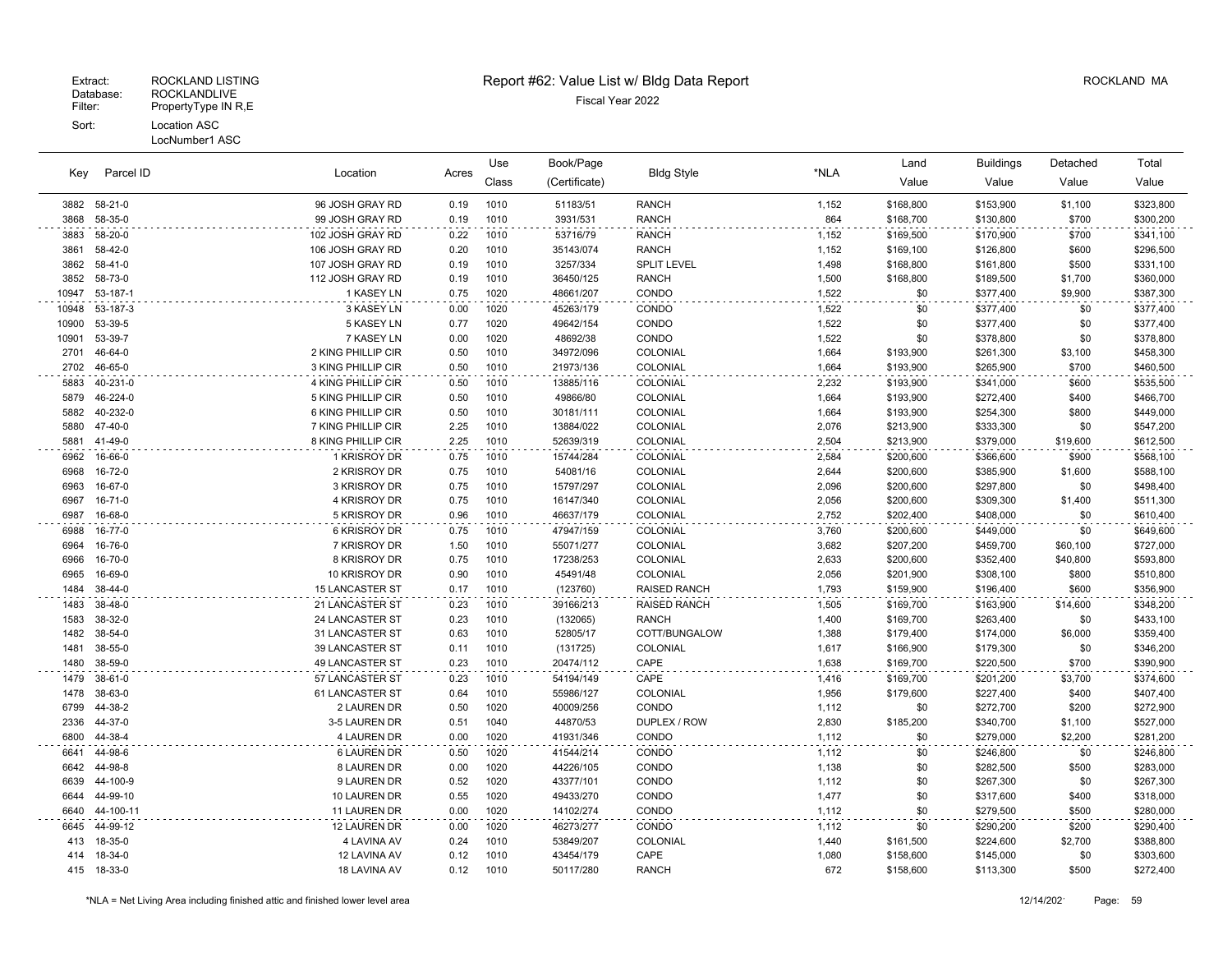| Key          | Parcel ID          |                            |              | Use          | Book/Page             |                      |                | Land                   | <b>Buildings</b>       | Detached     | Total                  |
|--------------|--------------------|----------------------------|--------------|--------------|-----------------------|----------------------|----------------|------------------------|------------------------|--------------|------------------------|
|              |                    | Location                   | Acres        | Class        | (Certificate)         | <b>Bldg Style</b>    | *NLA           | Value                  | Value                  | Value        | Value                  |
| 425          | 18-44-0            | 19 LAVINA AV               | 0.21         | 1010         | 8473/254              | CAPE                 | 1,080          | \$160,600              | \$145,400              | \$300        | \$306,300              |
| 416          | 18-32-0            | 24 LAVINA AV               | 0.23         | 1010         | 2355/331              | <b>RANCH</b>         | 720            | \$161,300              | \$106,800              | \$4,300      | \$272,400              |
| 5185         | 44-103-0           | 1 LEAH DR                  | 0.50         | 1010         | 36208/191             | RAISED RANCH         | 2,300          | \$176,300              | \$287,800              | \$500        | \$464,600              |
| 2344         | 44-28-0            | 2-4 LEAH DR                | 1.06         | 1040         | 54053/156             | DUPLEX / ROW         | 3,420          | \$194,200              | \$366,400              | \$0          | \$560,600              |
| 5184         | 44-102-0           | 5 LEAH DR                  | 0.51         | 9590         | 45742/264             | CAPE                 | 2,533          | \$185,200              | \$365,500              | \$2,200      | \$552,900              |
| 2345         | 44-96-0            | 6 LEAH DR                  | 1.73         | 1040         | 51486/174             | <b>CONVERSION</b>    | 4,529          | \$200,200              | \$562,800              | \$23,200     | \$786,200              |
| 5183         | 44-101-0           | 7 LEAH DR                  | 1.06         | 1010         | 8291/326              | COLONIAL             | 3,506          | \$194,200              | \$509,400              | \$26,600     | \$730,200              |
| 2346         | 44-97-0            | 8 LEAH DR                  | 1.56         | 1010         | 47718/48              | <b>RAISED RANCH</b>  | 1,764          | \$198,700              | \$196,700              | \$9,400      | \$404,800              |
| 5454         | 8-23-5A            | 60 LEDGEWOOD PL            | 0.00         | 3440         | 50858/6               | CONDO-IND            | 6,000          | \$0                    | \$579,800              | \$0          | \$579,800              |
| 5455         | 8-23-5B            | 62 LEDGEWOOD PL            | 0.00         | 3440         | 49396/277             | CONDO-IND            | 6,000          | \$0                    | \$573,500              | \$0          | \$573,500              |
| 5450         | 8-23-4A            | 70 LEDGEWOOD PL            | 0.00         | 3440         | 45232/262             | CONDO-IND            | 3,920          | \$0                    | \$357,200              | \$0          | \$357,200              |
| 5451         | 8-23-4B            | 72 LEDGEWOOD PL            | 0.00         | 3440         | 45232/262             | CONDO-IND            | 6,174          | \$0                    | \$588,500              | \$0          | \$588,500              |
| 5452         | 8-23-4C            | 74 LEDGEWOOD PL            | 0.00         | 3440         | 45232/262             | CONDO-IND            | 6,174          | \$0                    | \$463,600              | \$0          | \$463,600              |
| 5453         | 8-23-4D            | 76 LEDGEWOOD PL            | 0.00         | 3440         | 45232/262             | CONDO-IND            | 6,000          | \$0                    | \$517,700              | \$0          | \$517,700              |
| 10465        | $8 - 29 - 4$       | 100-300 LEDGEWOOD PL       | 8.45         | 3400         | N/A/N/A               | OFFICE BUILDING      | 26,929         | \$788,300              | \$9,105,200            | \$8,200      | \$9,901,700            |
| 4636         | 33-24-0            | 0 LEISUREWOODS VILLA       | 88.51        | 1030         | 39087/318             | COMM. CENTER         | 4,660          | \$2,747,600            | \$522,600              | \$9,901,100  | \$13,171,300           |
| 3841         | 58-81-0            | 0 LEVIN RD                 | 33.24        | 9320         | 16082/119             |                      |                | \$393,700              | \$0                    | \$0          | \$393,700              |
| 4167         | 63-119-0           | 0 LEVIN RD                 | 8.08         | 9300         | 1682/119              |                      |                | \$247,600              | \$0                    | \$0          | \$247,600              |
| 3482         | 53-41-0            | 5 LEVIN RD                 | 0.21         | 1010         | 38285/133             | <b>RANCH</b>         | 864            | \$169,100              | \$145,800              | \$500        | \$315,400              |
| 3481         | 53-42-0            | 15 LEVIN RD                | 0.24         | 1010         | 33506/338             | <b>RANCH</b>         | 864            | \$170,000              | \$138,000              | \$500        | \$308,500              |
| 3453         | 53-73-0            | 27 LEVIN RD                | 0.27         | 1010         | 49308/53              | CAPE                 | 1,344          | \$170,600              | \$199,200              | \$31,000     | \$400,800              |
| 3429         | 53-97-0            | 30 LEVIN RD                | 0.21         | 1010         | 8583/064              | COLONIAL             | 1,800          | \$169,200              | \$225,900              | \$500        | \$395,600              |
| 3451         | 53-74-0            | 37 LEVIN RD                | 0.25         | 1010         | 44400/291             | CAPE                 | 1,616          | \$170,200              | \$226,200              | \$2,700      | \$399,100              |
| 3430         | 53-96-0            | 38 LEVIN RD                | 0.20         | 1010         | 25302/025             | <b>COLONIAL</b>      | 1,310          | \$168,800              | \$170,400              | \$600        | \$339,800              |
| 3450         | 53-76-0            | 61 LEVIN RD                | 0.19         | 1010         | 48865/189             | COLONIAL             | 1,236          | \$168,800              | \$175,700              | \$3,900      | \$348,400              |
| 3449         | 53-77-0            | 69 LEVIN RD                | 0.20         | 1010         | 39608/131             | COLONIAL             | 1,498          | \$168,800              | \$177,900              | \$0          | \$346,700              |
| 3433         | 53-93-0            | 70 LEVIN RD                | 0.20         | 1010         | 18292/081             | COLONIAL             | 1,276          | \$168,800              | \$181,400              | \$500        | \$350,700              |
| 3434         | 53-92-0            | 76 LEVIN RD                | 0.20         | 1010         | 20214/273             | CAPE                 | 1,344          | \$168,800              | \$179,300              | \$400        | \$348,500              |
| 3448<br>3447 | 53-78-0<br>53-79-0 | 77 LEVIN RD                | 0.20<br>0.20 | 1010<br>1010 | 34918/130<br>29205/23 | CAPE<br><b>RANCH</b> | 1,344<br>1,196 | \$168,800              | \$188,500              | \$600<br>\$0 | \$357,900              |
| 3435         | 53-91-0            | 85 LEVIN RD<br>86 LEVIN RD | 0.20         | 1010         | 49942/6               | CAPE                 | 1,689          | \$168,800<br>\$168,800 | \$180,300<br>\$217,300 | \$13,900     | \$349,100<br>\$400,000 |
| 3436         | 53-90-0            | 94 LEVIN RD                | 0.20         | 1010         | 3336/4                | <b>RANCH</b>         | 864            | \$168,800              | \$157,400              | \$600        | \$326,800              |
| 3446         | 53-80-0            | 95 LEVIN RD                | 0.20         | 1010         | 4751/63               | CAPE                 | 1,344          | \$168,800              | \$183,300              | \$1,600      | \$353,700              |
| 3437         | 53-89-0            | 102 LEVIN RD               | 0.20         | 1010         | 6167/108              | CAPE                 | 1,578          | \$168,800              | \$211,400              | \$1,300      | \$381,500              |
| 3445         | 53-81-0            | 103 LEVIN RD               | 0.20         | 1010         | 4054/379              | COLONIAL             | 1,080          | \$168,800              | \$141,500              | \$500        | \$310,800              |
| 3438         | 53-88-0            | 114 LEVIN RD               | 0.20         | 1010         | 53914/82              | COLONIAL             | 1,452          | \$168,800              | \$206,600              | \$0          | \$375,400              |
| 3444         | 53-82-0            | 115 LEVIN RD               | 0.20         | 1010         | N/A/N/A               | CAPE                 | 1,440          | \$168,800              | \$184,800              | \$600        | \$354,200              |
| 3439         | 53-87-0            | 120 LEVIN RD               | 0.20         | 1010         | 36948/326             | CAPE                 | 1,468          | \$168,800              | \$189,300              | \$400        | \$358,500              |
| 3443         | 53-83-0            | 121 LEVIN RD               | 0.20         | 1010         | 23891/234             | CAPE                 | 1,344          | \$168,800              | \$194,000              | \$400        | \$363,200              |
| 3442         | 53-84-0            | 127 LEVIN RD               | 0.20         | 1010         | 52457/147             | CAPE                 | 1,344          | \$168,800              | \$174,300              | \$500        | \$343,600              |
| 3440         | 53-86-0            | 130 LEVIN RD               | 0.20         | 1010         | 33533/285             | COLONIAL             | 1,800          | \$168,800              | \$229,300              | \$600        | \$398,700              |
| 3772         | 58-58-0            | 133 LEVIN RD               | 0.19         | 1010         | 51485/1               | <b>RANCH</b>         | 864            | \$168,800              | \$160,000              | \$300        | \$329,100              |
| 3441         | 53-85-0            | 134 LEVIN RD               | 0.19         | 1010         | 53559/276             | COLONIAL             | 1,976          | \$168,800              | \$226,200              | \$300        | \$395,300              |
| 3770         | 58-60-0            | 159 LEVIN RD               | 0.20         | 1010         | 9680/049              | CAPE                 | 1,344          | \$168,800              | \$170,100              | \$900        | \$339,800              |
| 3774         | 58-93-0            | 160 LEVIN RD               | 0.20         | 1010         | 46540/58              | CAPE                 | 1,344          | \$168,800              | \$181,700              | \$400        | \$350,900              |
|              | 3775 58-92-0       | 166 LEVIN RD               | 0.20         | 1010         | 55611/112             | CAPE                 | 1,344          | \$168,800              | \$201,200              | \$700        | \$370,700              |
|              |                    |                            |              |              |                       |                      |                |                        |                        |              |                        |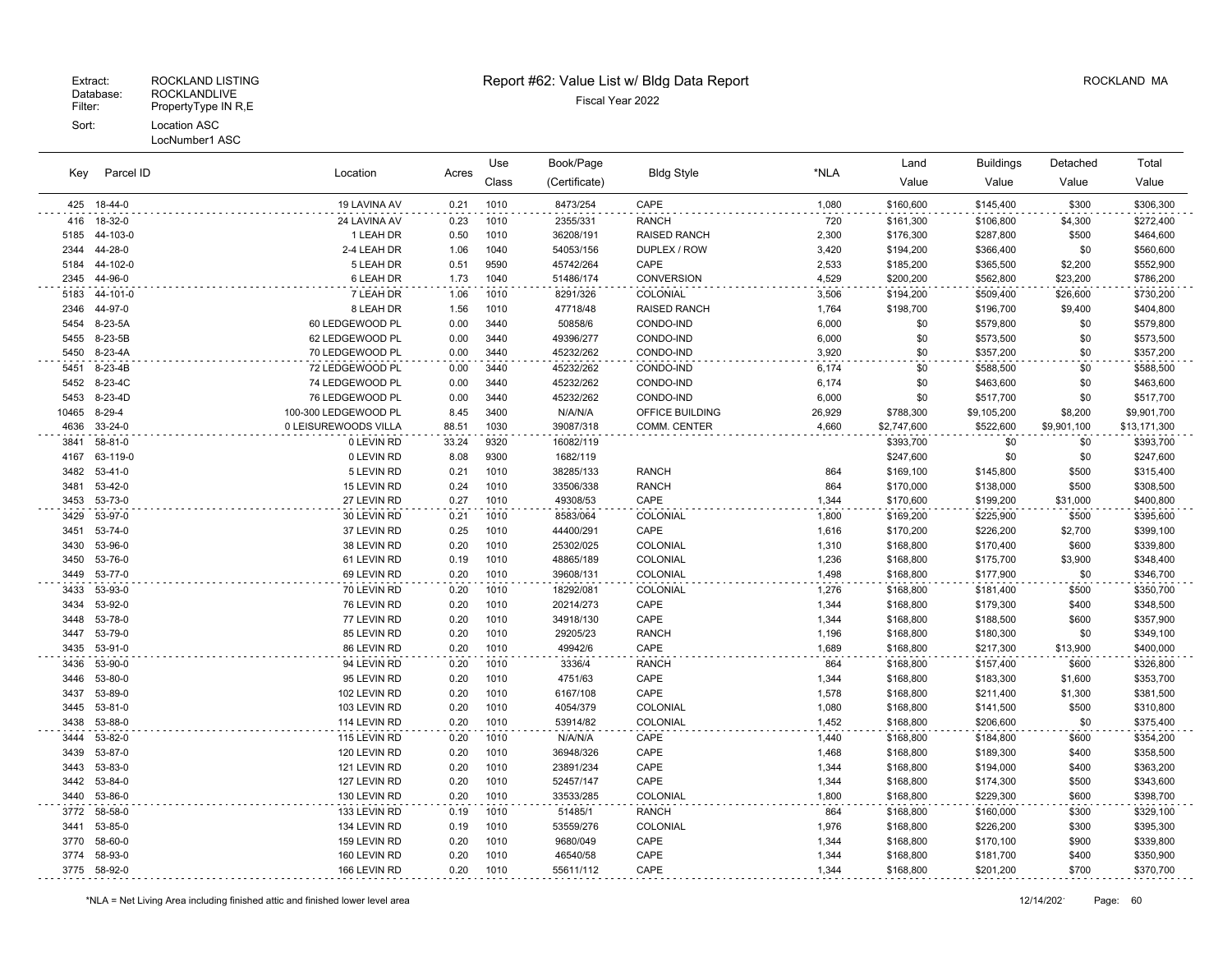|      | Parcel ID<br>Key | Location<br>Acres |      | Use   | Book/Page     |                    |       | Land      | <b>Buildings</b> | Detached | Total     |
|------|------------------|-------------------|------|-------|---------------|--------------------|-------|-----------|------------------|----------|-----------|
|      |                  |                   |      | Class | (Certificate) | <b>Bldg Style</b>  | *NLA  | Value     | Value            | Value    | Value     |
| 3769 | 58-61-0          | 167 LEVIN RD      | 0.20 | 1010  | 27811/087     | COLONIAL           | 1,882 | \$168,800 | \$243,100        | \$500    | \$412,400 |
| 3776 | 58-91-0          | 174 LEVIN RD      | 0.20 | 1010  | 46666/119     | CAPE               | 1,440 | \$168,800 | \$191,400        | \$700    | \$360,900 |
| 3768 | 58-62-0          | 175 LEVIN RD      | 0.20 | 1010  | 3309/731      | CAPE               | 1,884 | \$168,800 | \$232,300        | \$6,300  | \$407,400 |
| 3777 | 58-90-0          | 184 LEVIN RD      | 0.20 | 1010  | 54660/112     | <b>RANCH</b>       | 906   | \$168,800 | \$139,200        | \$400    | \$308,400 |
| 3767 | 58-63-0          | 185 LEVIN RD      | 0.20 | 1010  | 9774/277      | <b>RANCH</b>       | 818   | \$168,800 | \$128,400        | \$300    | \$297,500 |
| 3766 | 58-64-0          | 193 LEVIN RD      | 0.20 | 1010  | 53751/122     | SPLIT LEVEL        | 1,276 | \$168,800 | \$196,000        | \$200    | \$365,000 |
| 3778 | 58-89-0          | 194 LEVIN RD      | 0.20 | 1010  | 43981/136     | <b>RANCH</b>       | 770   | \$168,800 | \$129,200        | \$0      | \$298,000 |
| 3779 | 58-88-0          | 198 LEVIN RD      | 0.20 | 1010  | 51628/90      | <b>RANCH</b>       | 1,298 | \$168,800 | \$216,100        | \$0      | \$384,900 |
| 3765 | 58-65-0          | 199 LEVIN RD      | 0.20 | 1010  | 47452/153     | <b>RANCH</b>       | 968   | \$168,800 | \$133,300        | \$300    | \$302,400 |
| 3764 | 58-66-0          | 207 LEVIN RD      | 0.20 | 1010  | 53588/220     | <b>RANCH</b>       | 770   | \$168,800 | \$128,100        | \$0      | \$296,900 |
| 3780 | 58-87-0          | 208 LEVIN RD      | 0.20 | 1010  | 39869/34      | <b>RANCH</b>       | 1,188 | \$168,800 | \$154,300        | \$2,200  | \$325,300 |
| 3763 | 58-67-0          | 215 LEVIN RD      | 0.20 | 1040  | 48894/253     | COLONIAL           | 2,348 | \$168,800 | \$341,600        | \$500    | \$510,900 |
| 3781 | 58-86-0          | 216 LEVIN RD      | 0.20 | 1010  | 43835/1       | <b>RANCH</b>       | 1,080 | \$168,800 | \$110,600        | \$0      | \$279,400 |
| 3782 | 58-85-0          | 224 LEVIN RD      | 0.19 | 1010  | 46045/261     | <b>RANCH</b>       | 1,104 | \$168,800 | \$127,000        | \$300    | \$296,100 |
| 3762 | 58-68-0          | 225 LEVIN RD      | 0.19 | 1010  | 35480/318     | <b>RANCH</b>       | 770   | \$168,800 | \$89,000         | \$0      | \$257,800 |
| 5520 | 58-84-2          | 240-2 LEVIN RD    | 0.00 | 1020  | 55706/333     | CONDO              | 934   | \$0       | \$225,200        | \$200    | \$225,400 |
| 3855 | 58-70-0          | 247 LEVIN RD      | 0.26 | 1010  | 27705/349     | <b>RANCH</b>       | 1,148 | \$170,500 | \$192,400        | \$400    | \$363,300 |
| 3843 | 58-83-0          | 248 LEVIN RD      | 0.22 | 1010  | 48744/88      | COLONIAL           | 1,392 | \$169,500 | \$165,200        | \$300    | \$335,000 |
| 3844 | 58-82-0          | 254 LEVIN RD      | 0.21 | 1010  | 41466/171     | <b>RANCH</b>       | 1,328 | \$169,300 | \$171,600        | \$400    | \$341,300 |
| 3854 | 58-71-0          | 255 LEVIN RD      | 0.23 | 1010  | 12426/316     | <b>RANCH</b>       | 1,074 | \$169,700 | \$115,200        | \$200    | \$285,100 |
| 3845 | 58-80-0          | 264 LEVIN RD      | 0.20 | 1010  | 30623/2       | <b>RANCH</b>       | 864   | \$168,900 | \$118,400        | \$7,200  | \$294,500 |
| 3853 | 58-72-0          | 265 LEVIN RD      | 0.20 | 1010  | 36747/268     | <b>RANCH</b>       | 1,070 | \$168,800 | \$149,400        | \$1,100  | \$319,300 |
| 3846 | 58-79-0          | 274 LEVIN RD      | 0.30 | 1010  | 38618/103     | <b>RANCH</b>       | 1,008 | \$171,400 | \$136,600        | \$400    | \$308,400 |
| 3851 | 58-74-0          | 283 LEVIN RD      | 0.19 | 1010  | 52232/263     | <b>RANCH</b>       | 864   | \$168,800 | \$152,100        | \$0      | \$320,900 |
| 3847 | 58-78-0          | 284 LEVIN RD      | 0.24 | 1010  | 39155/5       | <b>RANCH</b>       | 1,200 | \$169,900 | \$130,400        | \$1,200  | \$301,500 |
| 3850 | 58-75-0          | 291 LEVIN RD      | 0.20 | 1010  | 19500/049     | <b>RANCH</b>       | 960   | \$168,800 | \$171,100        | \$0      | \$339,900 |
| 3848 | 58-77-0          | 296 LEVIN RD      | 0.22 | 1010  | 51951/241     | CAPE               | 1,624 | \$169,500 | \$201,200        | \$500    | \$371,200 |
| 3849 | 58-76-0          | 299 LEVIN RD      | 0.20 | 1010  | 53644/146     | <b>RANCH</b>       | 1,143 | \$168,800 | \$169,600        | \$500    | \$338,900 |
| 4162 | 63-85-0          | 307 LEVIN RD      | 0.20 | 1010  | 55936/62      | <b>RANCH</b>       | 960   | \$168,800 | \$154,200        | \$0      | \$323,000 |
| 4163 | 63-87-0          | 312 LEVIN RD      | 0.22 | 1010  | 2666/223      | <b>RANCH</b>       | 960   | \$169,400 | \$159,700        | \$600    | \$329,700 |
| 4164 | 63-88-0          | 320 LEVIN RD      | 0.31 | 1010  | 55936/58      | <b>RANCH</b>       | 960   | \$171,600 | \$149,100        | \$0      | \$320,700 |
| 4165 | 63-89-0          | 330 LEVIN RD      | 0.18 | 1010  | 48723/198     | CAPE               | 1,344 | \$168,500 | \$176,100        | \$700    | \$345,300 |
| 4123 | 63-53-0          | 333 LEVIN RD      | 0.28 | 1010  | 4401/323      | <b>RANCH</b>       | 1,500 | \$170,900 | \$191,900        | \$800    | \$363,600 |
| 5517 | 63-52-337        | 337 LEVIN RD      | 1.00 | 1020  | 35080/316     | CONDO              | 1,392 | \$0       | \$282,600        | \$400    | \$283,000 |
| 4166 | 63-90-0          | 338 LEVIN RD      | 0.20 | 1010  | 29891/215     | <b>RANCH</b>       | 1,328 | \$168,900 | \$193,300        | \$600    | \$362,800 |
| 5518 | 63-52-339        | 339 LEVIN RD      | 0.00 | 1020  | 35081/028     | CONDO              | 1,392 | \$0       | \$288,400        | \$0      | \$288,400 |
| 4121 | 63-51-0          | 343 LEVIN RD      | 0.28 | 1010  | 13226/293     | <b>RANCH</b>       | 1,097 | \$170,900 | \$150,100        | \$500    | \$321,500 |
| 4168 | 63-91-0          | 348 LEVIN RD      | 0.20 | 1010  | 24332/075     | <b>RANCH</b>       | 1,632 | \$168,900 | \$231,700        | \$0      | \$400,600 |
| 4120 | 63-50-0          | 353 LEVIN RD      | 0.28 | 1010  | 38341/240     | <b>RANCH</b>       | 864   | \$170,900 | \$126,100        | \$1,100  | \$298,100 |
| 4169 | 63-92-0          | 356 LEVIN RD      | 0.22 | 1010  | 46932/147     | <b>RANCH</b>       | 960   | \$169,500 | \$175,500        | \$600    | \$345,600 |
| 4119 | 63-49-0          | 363 LEVIN RD      | 0.33 | 1010  | 48212/41      | <b>RANCH</b>       | 864   | \$172,200 | \$128,900        | \$1,200  | \$302,300 |
| 4170 | 63-93-0          | 364 LEVIN RD      | 0.23 | 1010  | 45143/48      | CAPE               | 1,512 | \$169,700 | \$204,700        | \$31,500 | \$405,900 |
| 4243 | 66-59-0          | 12 LEWIS PK       | 0.23 | 1010  | 13227/347     | CAPE               | 1,323 | \$169,600 | \$170,200        | \$1,700  | \$341,500 |
| 4254 | 66-46-0          | 19 LEWIS PK       | 0.22 | 1010  | 48997/140     | <b>SPLIT LEVEL</b> | 1,248 | \$169,500 | \$201,400        | \$4,900  | \$375,800 |
| 4244 | 66-58-0          | 24 LEWIS PK       | 0.43 | 1010  | 28169/008     | CAPE               | 1,444 | \$174,600 | \$208,000        | \$4,600  | \$387,200 |
| 4245 | 66-56-0          | 38 LEWIS PK       | 0.21 | 1010  | 43627/347     | <b>RANCH</b>       | 853   | \$169,100 | \$152,800        | \$400    | \$322,300 |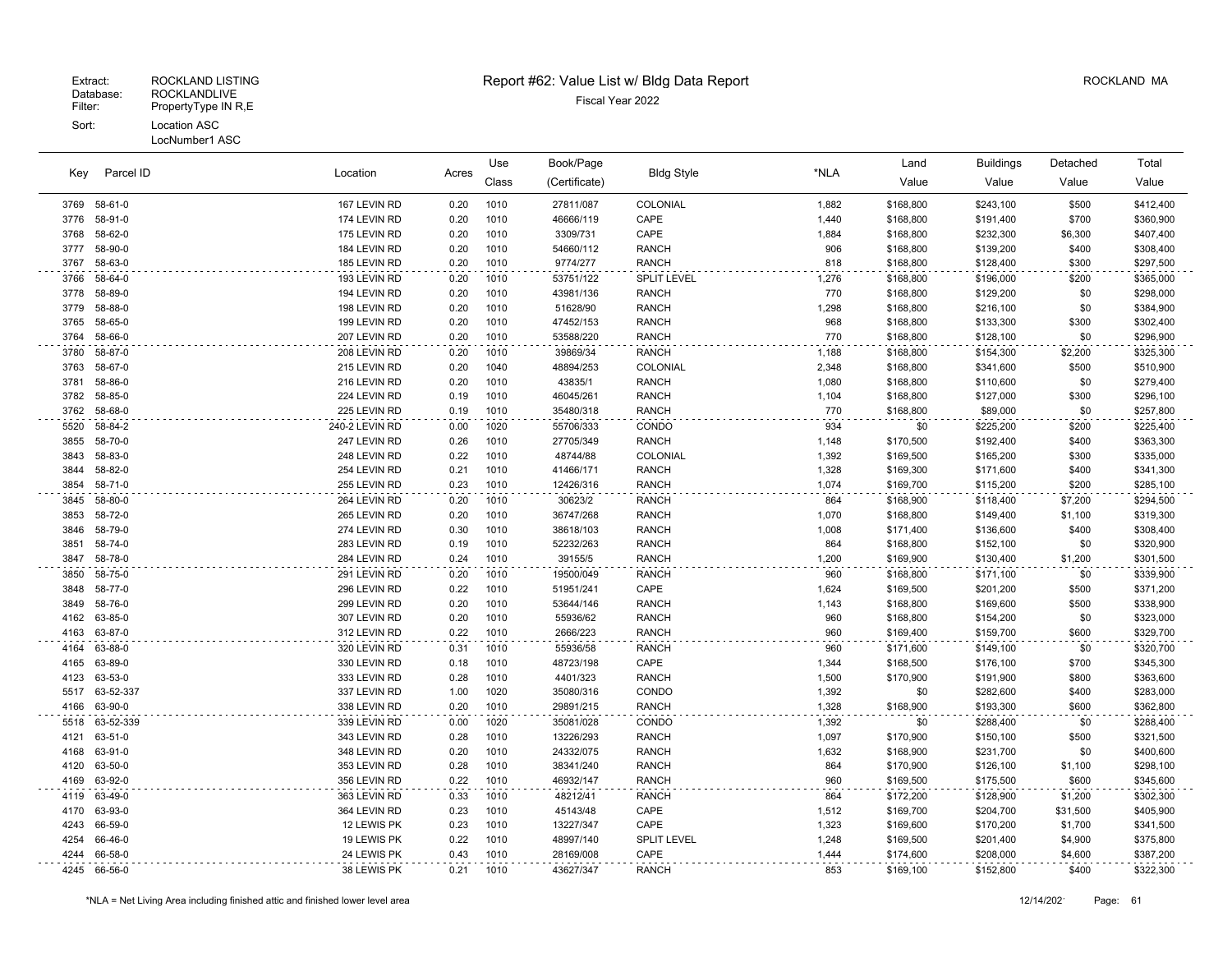| Key          | Parcel ID                    | Location                     | Acres        | Use          | Book/Page             | <b>Bldg Style</b> | *NLA  | Land                 | <b>Buildings</b> | Detached   | Total                |
|--------------|------------------------------|------------------------------|--------------|--------------|-----------------------|-------------------|-------|----------------------|------------------|------------|----------------------|
|              |                              |                              |              | Class        | (Certificate)         |                   |       | Value                | Value            | Value      | Value                |
| 4253         | 66-47-0                      | 39 LEWIS PK                  | 0.43         | 1010         | 3296/298              | CAPE              | 1,639 | \$174,500            | \$192,000        | \$500      | \$367,000            |
| 4246         | 66-55-0                      | 46 LEWIS PK                  | 0.20         | 1010         | 43978/281             | <b>RANCH</b>      | 1,133 | \$169,000            | \$181,500        | \$600      | \$351,100            |
| 4252         | 66-48-0                      | 47 LEWIS PK                  | 3.32         | 1010         | 50408/265             | CAPE              | 1,352 | \$205,200            | \$208,500        | \$14,200   | \$427,900            |
| 4247         | 66-54-0                      | 52 LEWIS PK                  | 0.24         | 1010         | 35329/311             | <b>RANCH</b>      | 805   | \$169,800            | \$140,600        | \$8,500    | \$318,900            |
| 4251         | 66-50-0                      | 53 LEWIS PK                  | 0.29         | 1010         | 48582/110             | <b>RANCH</b>      | 1,309 | \$171,200            | \$185,600        | \$300      | \$357,100            |
| 4248         | 66-53-0                      | 58 LEWIS PK                  | 0.45         | 1010         | 55731/247             | <b>RANCH</b>      | 1,056 | \$174,900            | \$165,600        | \$11,000   | \$351,500            |
| 4250         | 66-51-0                      | 61 LEWIS PK                  | 0.45         | 1010         | 48105/99              | <b>RANCH</b>      | 1,081 | \$175,000            | \$159,500        | \$5,500    | \$340,000            |
| 4249         | 66-52-0                      | 64 LEWIS PK                  | 0.25         | 1010         | 44638/290             | COLONIAL          | 2,132 | \$170,100            | \$251,900        | \$600      | \$422,600            |
| 672          | 24-62-0                      | 8 LIBERTY CT                 | 0.16         | 1010         | 53959/71              | <b>RANCH</b>      | 936   | \$159,500            | \$101,000        | \$800      | \$261,300            |
| 669          | 24-63-0                      | 11 LIBERTY CT                | 0.50         | 9610         | 37897/3               | CAPE              | 1,152 | \$167,500            | \$155,000        | \$700      | \$323,200            |
| 673          | 24-58-0                      | 20 LIBERTY CT                | 0.15         | 1010         | 7202/252              | CONVENTIONAL      | 1,496 | \$159,400            | \$139,300        | \$2,600    | \$301,300            |
| 668          | 24-64-0                      | 21 LIBERTY CT                | 0.39         | 1010         | 43913/212             | CONVENTIONAL      | 1,518 | \$164,800            | \$144,700        | \$200      | \$309,700            |
| 665          | 24-57-0                      | 25 LIBERTY CT                | 0.17         | 1010         | 51881/42              | CONVENTIONAL      | 1,828 | \$159,800            | \$273,800        | \$0        | \$433,600            |
| 1250         | 35-122-0                     | 14 LIBERTY SQ                | 0.61         | 1040         | 46589/171             | CONVENTIONAL      | 1,745 | \$170,000            | \$221,000        | \$12,900   | \$403,900            |
| 5404         | 35-176-0                     | 27 LIBERTY SQ                | 0.50         | 1010         | 39349/327             | COLONIAL          | 2,340 | \$167,400            | \$284,400        | \$0        | \$451,800            |
| 1251         | 35-123-0                     | 28 LIBERTY SQ                | 0.87         | 1010         | 49594/100             | COTT/BUNGALOW     | 996   | \$174,300            | \$115,700        | \$10,300   | \$300,300            |
| 1252         | 35-124-0                     | 36 LIBERTY SQ                | 0.44         | 1010         | 34892/052             | CONVENTIONAL      | 1,700 | \$166,100            | \$237,200        | \$300      | \$403,600            |
| 1253         | 35-125-0                     | 44 LIBERTY SQ                | 0.62         | 1010         | 38974/247             | CONVENTIONAL      | 1,463 | \$170,200            | \$182,900        | \$0        | \$353,100            |
| 2015         | 40-75-0                      | 48-52 LIBERTY SQ             | 0.20         | 1040         | 44043/212             | DUPLEX / ROW      | 2,204 | \$160,600            | \$307,100        | \$600      | \$468,300            |
| 1254         | 35-126-0                     | 53 LIBERTY SQ                | 0.50         | 1040         | 51027/112             | CONVENTIONAL      | 3,417 | \$167,500            | \$283,000        | \$0        | \$450,500            |
| 6247         | 40-74-0                      | 54 LIBERTY SQ                | 0.32         | 1010         | 51773/297             | CONVENTIONAL      | 1,610 | \$163,400            | \$204,400        | \$17,500   | \$385,300            |
| 2017         | 40-72-0                      | 68 LIBERTY SQ                | 0.25         | 1010         | 55095/34              | CONVENTIONAL      | 990   | \$161,600            | \$123,000        | \$900      | \$285,500            |
| 663          | 24-54-0                      | 0 LIBERTY ST                 | 1.60         | 1320         | 14165/343             |                   |       | \$14,200             | \$0              | \$0        | \$14,200             |
| 664          | 24-55-0                      | 0 LIBERTY ST                 | 0.39         | 1320         | 3585/448              |                   |       | \$3,500              | \$0              | \$0        | \$3,500              |
| 863          | 29-106-0                     | 0 LIBERTY ST                 | 1.00         | 9530         | N/A/N/A               |                   |       | \$184,600            | \$0              | \$0        | \$184,600            |
| 7166         | 29-154-0                     | 0 LIBERTY ST                 | 0.49         | 1320         | 19118/087             |                   |       | \$4,300              | \$0              | \$0        | \$4,300              |
| 6952         | 35-182-0                     | 0 LIBERTY ST                 | 6.90         | 1320         | 51088/154             |                   |       | \$61,400             | \$0              | \$0        | \$61,400             |
| 2720<br>2947 | 46-78-0<br>$47 - 2 - 0$      | 0 LIBERTY ST<br>0 LIBERTY ST | 0.07<br>3.10 | 9300<br>1320 | $\prime$<br>30124/274 |                   |       | \$16,600<br>\$27,600 | \$0<br>\$0       | \$0<br>\$0 | \$16,600<br>\$27,600 |
|              |                              |                              |              |              |                       |                   |       |                      |                  |            |                      |
| 2949<br>2950 | $47 - 4 - 0$<br>$47 - 5 - 0$ | 0 LIBERTY ST<br>0 LIBERTY ST | 5.03<br>5.43 | 1320<br>1320 | 52155/45<br>30124/274 |                   |       | \$44,800<br>\$48,300 | \$0<br>\$0       | \$0<br>\$0 | \$44,800<br>\$48,300 |
| 2713         | 46-77-0                      | 31-33 LIBERTY ST             | 1.01         | 1040         | 52155/45              | <b>ANTIQUE</b>    | 3,278 | \$166,400            | \$344,700        | \$0        | \$511,100            |
| 2710         | 46-79-0                      | 46 LIBERTY ST                | 0.50         | 1010         | 44943/210             | CONVENTIONAL      | 1,414 | \$158,700            | \$154,900        | \$0        | \$313,600            |
| 2712         | 46-76-0                      | 49 LIBERTY ST                | 0.71         | 1010         | 3408/460              | CONVENTIONAL      | 2,283 | \$163,300            | \$229,000        | \$20,700   | \$413,000            |
| 2722         | 46-80-0                      | 56 LIBERTY ST                | 0.95         | 1010         | 49917/98              | CAPE              | 1,730 | \$165,800            | \$230,200        | \$0        | \$396,000            |
| 2711         | 46-75-0                      | 57-59 LIBERTY ST             | 0.48         | 1040         | 50658/129             | CONVENTIONAL      | 2,649 | \$158,100            | \$278,000        | \$0        | \$436,100            |
| 2948         | $47 - 3 - 0$                 | 65 LIBERTY ST                | 5.03         | 1010         | 48203/293             | CAPE              | 5,391 | \$202,200            | \$809,900        | \$0        | \$1,012,100          |
| 2721         | 46-74-0                      | 71 LIBERTY ST                | 0.29         | 1010         | 45329/133             | CAPE              | 1,414 | \$154,100            | \$155,200        | \$4,400    | \$313,700            |
| 2723         | 46-81-0                      | 72 LIBERTY ST                | 0.33         | 1010         | 51260/156             | CAPE              | 1,344 | \$154,800            | \$170,700        | \$700      | \$326,200            |
| 2724         | 46-83-0                      | 74-76 LIBERTY ST             | 0.72         | 1040         | 50013/62              | CONVENTIONAL      | 2,218 | \$163,500            | \$320,700        | \$9,700    | \$493,900            |
| 2709         | 46-73-0                      | 77-81 LIBERTY ST             | 1.30         | 1040         | 27027/159             | <b>ANTIQUE</b>    | 1,872 | \$169,000            | \$229,100        | \$33,000   | \$431,100            |
| 2725         | 46-84-0                      | 84 LIBERTY ST                | 0.45         | 1010         | 47123/73              | CONVENTIONAL      | 1,633 | \$157,500            | \$227,200        | \$0        | \$384,700            |
| 2708         | 46-71-0                      | 91 LIBERTY ST                | 0.67         | 1010         | 48475/312             | CONVENTIONAL      | 1,724 | \$162,400            | \$185,900        | \$9,900    | \$358,200            |
| 2726         | 46-85-0                      | 92 LIBERTY ST                | 0.56         | 1010         | 4071/313              | CONVENTIONAL      | 1,271 | \$160,000            | \$139,600        | \$2,800    | \$302,400            |
| 2727         | 46-86-0                      | 100 LIBERTY ST               | 0.44         | 1010         | 22265/331             | <b>RANCH</b>      | 1,392 | \$157,400            | \$199,100        | \$0        | \$356,500            |
| 2707         | 46-70-0                      | 103 LIBERTY ST               | 0.34         | 1010         | 48523/165             | <b>RANCH</b>      | 1,113 | \$155,100            | \$165,000        | \$1,600    | \$321,700            |
|              |                              |                              |              |              |                       |                   |       |                      |                  |            |                      |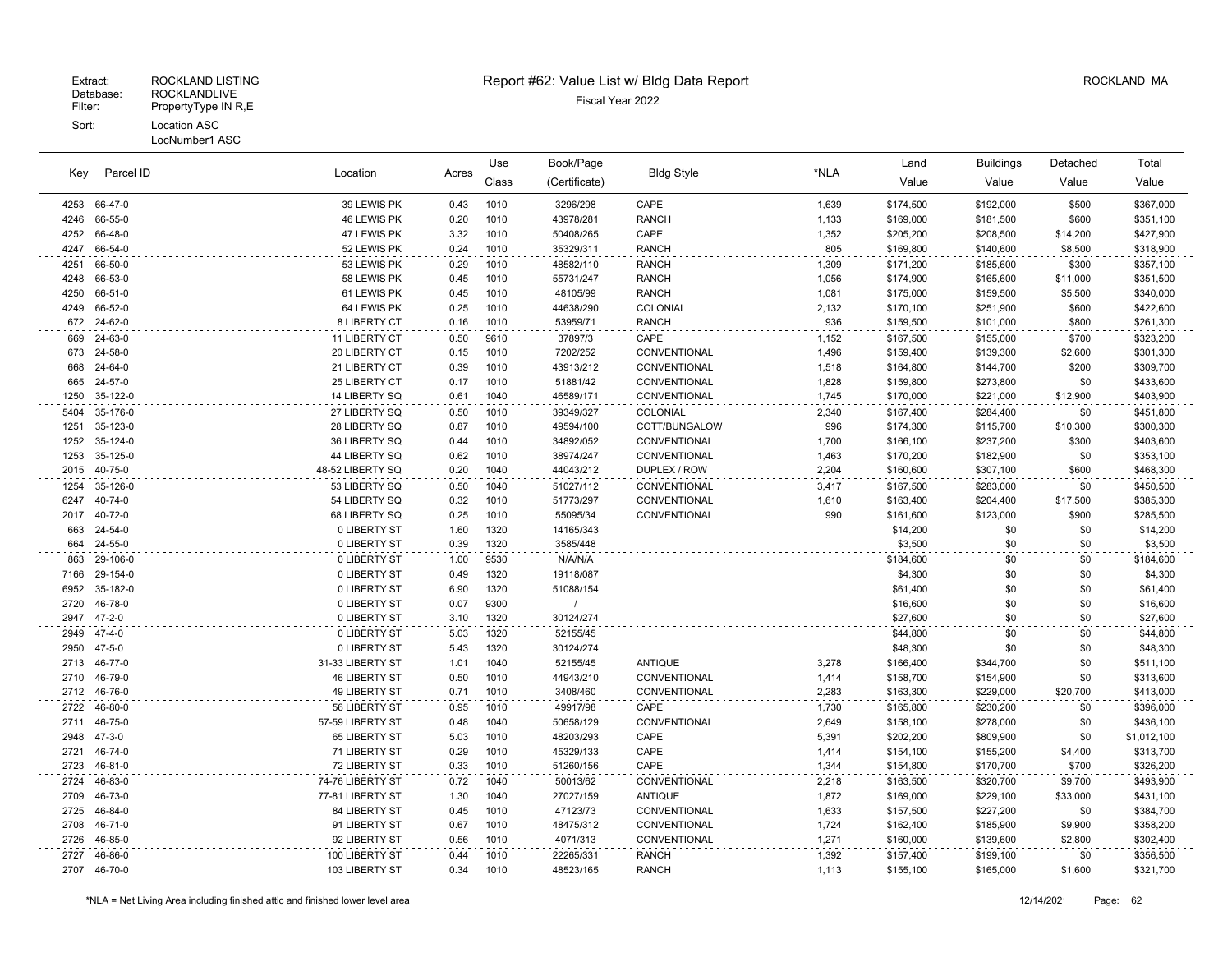| Parcel ID<br>Kev |          | Location           |       | Use   | Book/Page     |                     |       | Land      | <b>Buildings</b> | Detached | Total     |
|------------------|----------|--------------------|-------|-------|---------------|---------------------|-------|-----------|------------------|----------|-----------|
|                  |          |                    | Acres | Class | (Certificate) | <b>Bldg Style</b>   | *NLA  | Value     | Value            | Value    | Value     |
| 2728             | 46-87-0  | 106 LIBERTY ST     | 0.45  | 1010  | 53835/281     | COLONIAL            | 1,996 | \$157,500 | \$258,900        | \$0      | \$416,400 |
| 2729             | 46-88-0  | 116-118 LIBERTY ST | 0.52  | 1050  | 46703/58      | CONVENTIONAL        | 2,552 | \$159,000 | \$303,900        | \$2,000  | \$464,900 |
| 2706             | 46-69-0  | 117 LIBERTY ST     | 0.54  | 1010  | 52230/149     | CONVENTIONAL        | 1,528 | \$159,500 | \$201,500        | \$12,700 | \$373,700 |
| 2705             | 46-68-0  | 121 LIBERTY ST     | 0.46  | 1010  | 5343/49       | CONVENTIONAL        | 1,502 | \$157,800 | \$135,900        | \$400    | \$294,100 |
| 2730             | 46-89-0  | 128 LIBERTY ST     | 0.39  | 1010  | 17409/193     | CONVENTIONAL        | 1,507 | \$156,200 | \$157,200        | \$600    | \$314,000 |
| 2731             | 46-90-0  | 134 LIBERTY ST     | 0.31  | 1010  | 48457/231     | CONVENTIONAL        | 1,260 | \$154,500 | \$132,900        | \$8,200  | \$295,600 |
| 2704             | 46-67-0  | 135 LIBERTY ST     | 0.23  | 1010  | 49421/162     | CONVENTIONAL        | 1,798 | \$152,700 | \$207,200        | \$0      | \$359,900 |
| 2703             | 46-66-0  | 139 LIBERTY ST     | 0.28  | 1010  | 18547/160     | CONVENTIONAL        | 2,141 | \$153,900 | \$260,900        | \$10,000 | \$424,800 |
| 2732             | 46-91-0  | 142 LIBERTY ST     | 0.16  | 1010  | 51603/177     | CAPE                | 1,260 | \$151,200 | \$144,400        | \$1,000  | \$296,600 |
| 2693             | 46-56-0  | 150 LIBERTY ST     | 0.07  | 1010  | 46450/112     | CONVENTIONAL        | 963   | \$149,300 | \$130,400        | \$0      | \$279,700 |
| 2694             | 46-57-0  | 152-154 LIBERTY ST | 0.07  | 1040  | 8418/111      | <b>CONVERSION</b>   | 1,218 | \$149,100 | \$154,500        | \$100    | \$303,700 |
| 2700             | 46-63-0  | 157 LIBERTY ST     | 0.28  | 1010  | 36524/238     | CONVENTIONAL        | 1,436 | \$153,900 | \$159,600        | \$2,500  | \$316,000 |
| 2699             | 46-62-0  | 159 LIBERTY ST     | 0.23  | 1010  | 49508/256     | CONVENTIONAL        | 1,344 | \$152,700 | \$112,400        | \$0      | \$265,100 |
| 2695             | 46-58-0  | 162 LIBERTY ST     | 0.52  | 1010  | 51642/26      | CONVENTIONAL        | 1,313 | \$159,000 | \$162,200        | \$2,600  | \$323,800 |
| 2698             | 46-61-0  | 165 LIBERTY ST     | 0.23  | 1010  | 44107/200     | <b>RANCH</b>        | 716   | \$152,700 | \$138,800        | \$4,100  | \$295,600 |
| 2696             | 46-59-0  | 168 LIBERTY ST     | 0.33  | 1010  | 37117/114     | CAPE                | 1,872 | \$154,800 | \$271,200        | \$300    | \$426,300 |
| 2697             | 46-60-0  | 173 LIBERTY ST     | 0.17  | 1010  | 45843/236     | CONVENTIONAL        | 830   | \$151,500 | \$110,100        | \$2,400  | \$264,000 |
| 2056             | 40-185-0 | 183 LIBERTY ST     | 1.36  | 1010  | 50950/220     | <b>RAISED RANCH</b> | 1,419 | \$169,500 | \$166,100        | \$300    | \$335,900 |
| 2055             | 40-223-0 | 185 LIBERTY ST     | 0.45  | 1010  | 53577/349     | CONVENTIONAL        | 3,354 | \$157,500 | \$355,400        | \$20,700 | \$533,600 |
| 2054             | 40-186-0 | 191 LIBERTY ST     | 0.53  | 1010  | 48826/281     | CONVENTIONAL        | 1,558 | \$159,400 | \$157,200        | \$6,700  | \$323,300 |
| 2057             | 40-184-0 | 192-194 LIBERTY ST | 0.73  | 1040  | 54679/40      | CONVENTIONAL        | 2,497 | \$163,800 | \$264,400        | \$14,100 | \$442,300 |
| 2053             | 40-187-0 | 199 LIBERTY ST     | 0.98  | 1010  | 37429/183     | CONVENTIONAL        | 1,518 | \$166,100 | \$180,700        | \$4,200  | \$351,000 |
| 2064             | 40-177-0 | 206 LIBERTY ST     | 0.53  | 1010  | 54986/225     | CONVENTIONAL        | 2,868 | \$159,300 | \$374,300        | \$1,700  | \$535,300 |
| 2052             | 40-188-0 | 209 LIBERTY ST     | 0.51  | 1010  | 9584/018      | CONVENTIONAL        | 1,458 | \$158,900 | \$175,500        | \$5,800  | \$340,200 |
| 2065             | 40-175-0 | 220 LIBERTY ST     | 0.23  | 1010  | 9486/235      | COTT/BUNGALOW       | 1,264 | \$152,800 | \$134,300        | \$2,200  | \$289,300 |
| 2066             | 40-174-0 | 224 LIBERTY ST     | 0.39  | 1010  | 53197/267     | CONVENTIONAL        | 1,462 | \$156,300 | \$190,400        | \$2,400  | \$349,100 |
| 2051             | 40-189-0 | 229 LIBERTY ST     | 0.75  | 1040  | 38319/117     | CONVENTIONAL        | 2,400 | \$164,100 | \$234,800        | \$700    | \$399,600 |
| 2050             | 40-190-0 | 233 LIBERTY ST     | 0.21  | 1010  | 38474/298     | COTT/BUNGALOW       | 640   | \$152,400 | \$104,400        | \$6,500  | \$263,300 |
| 2067             | 40-172-0 | 234 LIBERTY ST     | 0.46  | 1010  | 35636/316     | CONVENTIONAL        | 1,115 | \$157,800 | \$155,100        | \$6,100  | \$319,000 |
| 2049             | 40-191-0 | 239 LIBERTY ST     | 0.27  | 1010  | 9436/195      | CONVENTIONAL        | 1,200 | \$153,700 | \$140,100        | \$600    | \$294,400 |
| 2068             | 40-171-0 | 240 LIBERTY ST     | 0.21  | 1010  | 4208/10       | COTT/BUNGALOW       | 858   | \$152,400 | \$122,200        | \$4,400  | \$279,000 |
| 2069             | 40-170-0 | 244 LIBERTY ST     | 0.16  | 1010  | 47491/173     | CONVENTIONAL        | 990   | \$151,200 | \$133,400        | \$600    | \$285,200 |
| 2047             | 40-193-0 | 247 LIBERTY ST     | 0.50  | 1010  | 3961/716      | CONVENTIONAL        | 1,192 | \$158,700 | \$148,300        | \$7,900  | \$314,900 |
| 2046             | 40-194-0 | 261 LIBERTY ST     | 0.60  | 0130  | 22577/079     | CONVENTIONAL        | 2,655 | \$160,800 | \$346,900        | \$0      | \$507,700 |
| 2073             | 40-107-0 | 282 LIBERTY ST     | 0.15  | 1010  | 53867/26      | CONVENTIONAL        | 1,407 | \$151,100 | \$190,900        | \$0      | \$342,000 |
| 2004             | 40-88-0  | 295 LIBERTY ST     | 0.20  | 1010  | 50214/328     | CAPE                | 1,344 | \$152,100 | \$191,800        | \$0      | \$343,900 |
| 1876             | 40-92-0  | 300 LIBERTY ST     | 0.40  | 1010  | 53667/245     | CONVENTIONAL        | 3,378 | \$156,500 | \$403,000        | \$700    | \$560,200 |
| 2003             | 40-89-0  | 301 LIBERTY ST     | 0.24  | 1010  | 13797/002     | CONVENTIONAL        | 1,383 | \$153,000 | \$144,300        | \$8,500  | \$305,800 |
| 2002             | 40-90-0  | 305 LIBERTY ST     | 0.17  | 1010  | 16474/298     | CONVENTIONAL        | 1,437 | \$151,400 | \$143,400        | \$2,600  | \$297,400 |
| 1877             | 40-91-0  | 306 LIBERTY ST     | 0.36  | 1010  | 33859/041     | <b>ANTIQUE</b>      | 2,058 | \$155,600 | \$202,200        | \$0      | \$357,800 |
| 1878             | 40-67-0  | 314 LIBERTY ST     | 0.20  | 1010  | 53300/323     | CONVENTIONAL        | 1,978 | \$152,000 | \$263,700        | \$900    | \$416,600 |
| 2001             | 40-68-0  | 315 LIBERTY ST     | 0.18  | 1010  | 43928/241     | CONVENTIONAL        | 1,956 | \$151,700 | \$251,300        | \$300    | \$403,300 |
| 2000             | 40-69-0  | 325 LIBERTY ST     | 0.22  | 1010  | 15598/323     | COTT/BUNGALOW       | 1,533 | \$152,500 | \$193,800        | \$5,300  | \$351,600 |
| 1999             | 40-70-0  | 331 LIBERTY ST     | 0.23  | 1010  | 50531/105     | <b>RANCH</b>        | 832   | \$152,700 | \$134,900        | \$8,000  | \$295,600 |
| 1996             | 40-23-0  | 340 LIBERTY ST     | 0.54  | 1040  | 4183/287      | CONVENTIONAL        | 1,638 | \$159,400 | \$264,300        | \$600    | \$424,300 |
| 1998             | 40-71-0  | 341 LIBERTY ST     | 0.23  | 1010  | 51192/54      | <b>RANCH</b>        | 788   | \$152,600 | \$110,500        | \$2,600  | \$265,700 |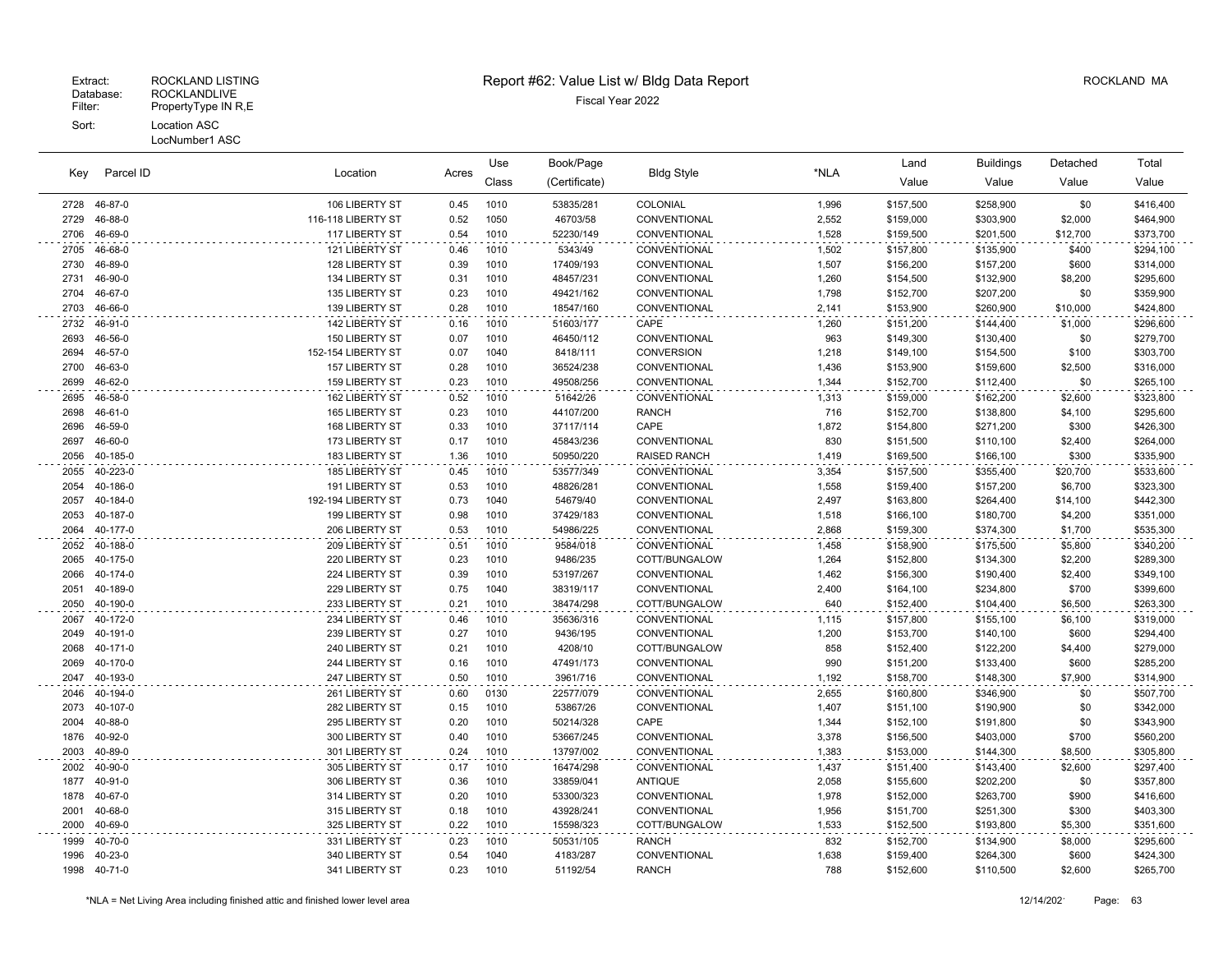# Extract: ROCKLAND LISTING **Report #62: Value List w/ Bldg Data Report** Alleman and RockLAND MA

| Key          | Parcel ID                | Location                         |              | Book/Page<br>Use<br><b>Bldg Style</b><br>Acres |                        | *NLA                          | Land           | <b>Buildings</b>       | Detached               | Total            |                        |
|--------------|--------------------------|----------------------------------|--------------|------------------------------------------------|------------------------|-------------------------------|----------------|------------------------|------------------------|------------------|------------------------|
|              |                          |                                  |              | Class                                          | (Certificate)          |                               |                | Value                  | Value                  | Value            | Value                  |
| 1997         | 40-22-0                  | 346-348 LIBERTY ST               | 0.37         | 1040                                           | 55432/52               | CONVENTIONAL                  | 3,075          | \$155,700              | \$264,400              | \$600            | \$420,700              |
| 4696         | $40 - 21 - 0$            | 354 LIBERTY ST                   | 0.88         | 0310                                           | 43962/79               | <b>RESTAURANT</b>             | 5,118          | \$168,700              | \$34,000               | \$7,900          | \$210,600              |
| 4650         | 35-129-0                 | 379 LIBERTY ST                   | 2.25         | 4000                                           | 52910/83               | OFFICE BUILDING               | 88,394         | \$390,100              | \$1,033,000            | \$38,200         | \$1,461,300            |
| 1265         | 35-139-0                 | 406 LIBERTY ST                   | 0.09         | 1010                                           | 51052/84               | CONVENTIONAL                  | 1,928          | \$166,400              | \$231,000              | \$2,300          | \$399,700              |
| 1266         | 35-140-0                 | 410 LIBERTY ST                   | 0.09         | 1010                                           | 18965/040              | CONVENTIONAL                  | 1,656          | \$166,200              | \$185,400              | \$1,300          | \$352,900              |
| 1167         | 35-25-0                  | 417 LIBERTY ST                   | 1.40         | 1010                                           | 43245/60               | <b>ANTIQUE</b>                | 2,491          | \$188,100              | \$251,800              | \$25,200         | \$465,100              |
| 1267         | 35-141-0                 | 420 LIBERTY ST                   | 0.58         | 1010                                           | (121892)               | COLONIAL                      | 1,825          | \$178,300              | \$222,700              | \$700            | \$401,700              |
| 1166         | 35-23-0                  | 425-429 LIBERTY ST               | 0.52         | 1050                                           | 48764/152              | CONVENTIONAL                  | 3,988          | \$176,600              | \$458,700              | \$900            | \$636,200              |
| 1268         | 35-142-0                 | 430 LIBERTY ST                   | 0.25         | 1010                                           | 15775/098              | CAPE                          | 1,258          | \$170,100              | \$158,700              | \$600            | \$329,400              |
| 1165         | 35-22-0                  | 435 LIBERTY ST                   | 0.58         | 1010                                           | 47963/18               | CONVENTIONAL                  | 1,322          | \$178,300              | \$169,300              | \$0              | \$347,600              |
| 1164         | $35 - 21 - 0$            | 441 LIBERTY ST                   | 0.57         | 1010                                           | (103399)               | <b>ANTIQUE</b>                | 1,680          | \$178,000              | \$226,400              | \$0              | \$404,400              |
| 5522         | 35-18-0                  | 445 LIBERTY ST                   | 1.68         | 1010                                           | 53085/96               | COLONIAL                      | 4,110          | \$190,600              | \$565,400              | \$0              | \$756,000              |
| 1285         | 35-159-0                 | 452 LIBERTY ST                   | 0.84         | 1010                                           | 20582/209              | CONVENTIONAL                  | 2,592          | \$183,100              | \$268,600              | \$13,900         | \$465,600              |
| 6986         | 35-20-2                  | 457 LIBERTY ST                   | 0.00         | 1020                                           | 43422/175              | CONDO                         | 1,320          | \$0                    | \$311,200              | \$300            | \$311,500              |
| 6985<br>1162 | $35 - 20 - 1$<br>35-19-0 | 459 LIBERTY ST                   | 0.75         | 1020<br>1010                                   | 43668/342              | CONDO                         | 1,320          | \$0                    | \$308,900              | \$0<br>\$0       | \$308,900              |
| 1286         | 35-160-0                 | 467 LIBERTY ST<br>468 LIBERTY ST | 0.40<br>0.30 | 1010                                           | 36604/098<br>47623/338 | CONVENTIONAL<br>COTT/BUNGALOW | 1,615<br>936   | \$173,700<br>\$171,500 | \$153,300<br>\$106,300 | \$2,500          | \$327,000              |
|              |                          |                                  |              |                                                |                        |                               |                |                        |                        |                  | \$280,300              |
| 1161<br>1287 | 35-17-0<br>35-161-0      | 475 LIBERTY ST<br>476 LIBERTY ST | 0.40<br>0.32 | 1040<br>1040                                   | 51448/271<br>46852/152 | CONVENTIONAL<br>CONVENTIONAL  | 1,718<br>2,057 | \$173,800<br>\$171,900 | \$243,800<br>\$275,300 | \$300<br>\$7,300 | \$417,900<br>\$454,500 |
| 1160         | 35-16-0                  | 481 LIBERTY ST                   | 0.29         | 1010                                           | 33926/221              | CONVENTIONAL                  | 2,730          | \$171,100              | \$248,200              | \$700            | \$420,000              |
| 1288         | 35-162-0                 | 484 LIBERTY ST                   | 0.29         | 1010                                           | 49813/234              | CONVENTIONAL                  | 2,071          | \$171,200              | \$240,600              | \$0              | \$411,800              |
| 1289         | 35-163-0                 | 488 LIBERTY ST                   | 0.29         | 1010                                           | 54587/22               | CONVENTIONAL                  | 1,424          | \$171,200              | \$168,400              | \$3,200          | \$342,800              |
| 1159         | $35-14-0$                | 493 LIBERTY ST                   | 0.36         | 1010                                           | 10507/173              | COTT/BUNGALOW                 | 1,118          | \$172,900              | \$142,000              | \$10,200         | \$325,100              |
| 1158         | 35-12-0                  | 499 LIBERTY ST                   | 0.33         | 1050                                           | 42277/48               | CONVENTIONAL                  | 2,438          | \$172,000              | \$294,100              | \$9,000          | \$475,100              |
| 1293         | 35-168-0                 | 504 LIBERTY ST                   | 0.44         | 1040                                           | 49619/21               | CONVENTIONAL                  | 2,106          | \$174,700              | \$260,600              | \$4,000          | \$439,300              |
| 1157         | $35 - 11 - 0$            | 505 LIBERTY ST                   | 0.14         | 1010                                           | 51667/109              | CONVENTIONAL                  | 1,150          | \$167,600              | \$151,800              | \$0              | \$319,400              |
| 1156         | 35-10-0                  | 507 LIBERTY ST                   | 0.14         | 1010                                           | 20777/182              | CONVENTIONAL                  | 1,324          | \$167,500              | \$145,900              | \$400            | \$313,800              |
| 1155         | $35-9-0$                 | 513 LIBERTY ST                   | 1.31         | 1010                                           | 50782/101              | CONVENTIONAL                  | 1,877          | \$187,300              | \$189,400              | \$17,000         | \$393,700              |
| 1294         | 35-169-0                 | 516 LIBERTY ST                   | 0.30         | 1010                                           | 50869/141              | CONVENTIONAL                  | 1,804          | \$171,500              | \$237,700              | \$0              | \$409,200              |
| 1154         | 35-13-0                  | 517 LIBERTY ST                   | 4.80         | 1010                                           | 48336/101              | CONVENTIONAL                  | 1,378          | \$218,400              | \$169,700              | \$100            | \$388,200              |
| 1295         | 35-170-0                 | 524 LIBERTY ST                   | 1.08         | 1010                                           | 25030/218              | COLONIAL                      | 2,877          | \$185,300              | \$317,100              | \$300            | \$502,700              |
| 4647         | $35 - 8 - 0$             | 529 LIBERTY ST                   | 1.60         | 4000                                           | 1346/107               | LIGHT MANUF.                  | 35,298         | \$277,400              | \$959,000              | \$10,800         | \$1,247,200            |
| 1296         | 35-171-0                 | 536 LIBERTY ST                   | 0.38         | 1010                                           | 37820/180              | CONVENTIONAL                  | 1,433          | \$173,300              | \$193,400              | \$400            | \$367,100              |
| 1297         | 35-172-0                 | 542 LIBERTY ST                   | 0.34         | 1010                                           | 32161/277              | CONVENTIONAL                  | 1,322          | \$172,500              | \$142,800              | \$800            | \$316,100              |
| 1150         | $35 - 3 - 0$             | 547 LIBERTY ST                   | 0.52         | 1010                                           | 2590/214               | CONVENTIONAL                  | 1,127          | \$176,800              | \$126,700              | \$3,400          | \$306,900              |
| 1299         | 35-174-0                 | 556 LIBERTY ST                   | 0.47         | 1010                                           | 11976/284              | CAPE                          | 2,242          | \$175,600              | \$265,300              | \$500            | \$441,400              |
| 1149         | $35 - 2 - 0$             | 563 LIBERTY ST                   | 0.67         | 1010                                           | 13219/337              | CONVENTIONAL                  | 1,838          | \$180,300              | \$182,500              | \$400            | \$363,200              |
| 1148         | $35 - 1 - 0$             | 571 LIBERTY ST                   | 0.46         | 1010                                           | 53540/18               | CONVENTIONAL                  | 1,896          | \$175,400              | \$220,500              | \$0              | \$395,900              |
| 959          | 30-65-0                  | 579 LIBERTY ST                   | 2.70         | 1010                                           | 42762/95               | <b>RANCH</b>                  | 1,236          | \$195,500              | \$182,900              | \$0              | \$378,400              |
| 1099         | 34-117-0                 | 580 LIBERTY ST                   | 3.00         | 1010                                           | 52398/138              | CONVENTIONAL                  | 1,827          | \$202,400              | \$229,800              | \$0              | \$432,200              |
| 894          | 29-144-0                 | 586 LIBERTY ST                   | 0.48         | 1010                                           | 5360/65                | COLONIAL                      | 1,920          | \$175,900              | \$290,400              | \$3,000          | \$469,300              |
| 895          | 29-73-0                  | 592 LIBERTY ST                   | 0.63         | 1010                                           | 53815/145              | CAPE                          | 1,641          | \$179,500              | \$203,800              | \$6,700          | \$390,000              |
| 958          | 30-64-0                  | 593 LIBERTY ST                   | 1.44         | 1010                                           | 38578/122              | <b>RANCH</b>                  | 1,564          | \$188,500              | \$221,500              | \$0              | \$410,000              |
| 957          | 30-93-0                  | 597 LIBERTY ST                   | 0.75         | 1010                                           | 53370/74               | <b>SPLIT LEVEL</b>            | 1,596          | \$182,300              | \$205,600              | \$500            | \$388,400              |
| 956          | 30-63-0                  | 603 LIBERTY ST                   | 0.50         | 1010                                           | 51416/13               | CONVENTIONAL                  | 1,288          | \$176,300              | \$187,100              | \$6,700          | \$370,100              |
|              | 896 29-72-0              | 604 LIBERTY ST                   | 0.21         | 1010                                           | 50534/192              | CONVENTIONAL                  | 1,684          | \$169,300              | \$156,400              | \$400            | \$326,100              |

 $\sim 10$ 

 $\sim$ 

 $\sim$  .

 $\sim$   $\sim$ 

 $\ddot{\phantom{a}}$ 

 $\sim$   $\sim$ 

 $\sim$   $\sim$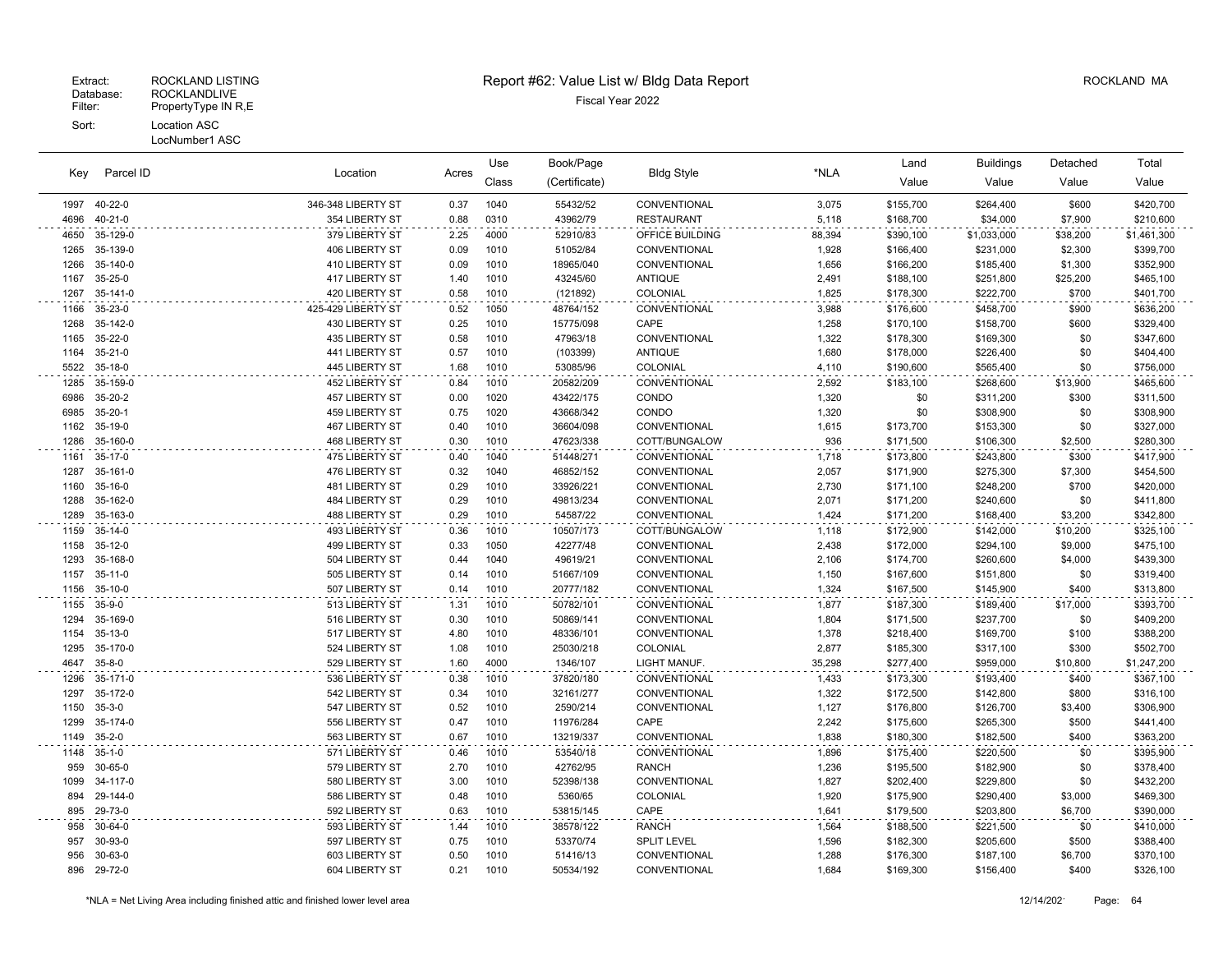#### Database: ROCKLANDLIVE<br>Filter: PropertyType IN R,E PropertyType IN R,E Sort: Location ASC LocNumber1 ASC

### Extract: ROCKLAND LISTING ROCKLAND MA Report #62: Value List w/ Bldg Data Report And Report Assessment ROCKLAND MA

| Key   | Parcel ID       | Location            | Acres | Use   | Book/Page     | <b>Bldg Style</b>  | *NLA  | Land      | <b>Buildings</b> | Detached | Total     |
|-------|-----------------|---------------------|-------|-------|---------------|--------------------|-------|-----------|------------------|----------|-----------|
|       |                 |                     |       | Class | (Certificate) |                    |       | Value     | Value            | Value    | Value     |
| 897   | 29-71-0         | 614 LIBERTY ST      | 0.60  | 1010  | 5516/387      | CONVENTIONAL       | 1,578 | \$178,600 | \$162,500        | \$2,300  | \$343,400 |
| 6244  | 29-148-0        | 614-REAR LIBERTY ST | 1.50  | 1320  | 2974/276      |                    |       | \$13,400  | \$0              | \$0      | \$13,400  |
| 955   | 30-62-0         | 617 LIBERTY ST      | 1.28  | 1040  | 49416/173     | <b>ANTIQUE</b>     | 2,477 | \$187,100 | \$225,300        | \$20,000 | \$432,400 |
|       | 10346 29-70-630 | 630 LIBERTY ST      | 1.51  | 1020  | 41173/181     | CONDO              | 1,512 | \$0       | \$400,800        | \$0      | \$400,800 |
| 954   | $30 - 61 - 0$   | 631 LIBERTY ST      | 0.24  | 1010  | 38106/22      | CONVENTIONAL       | 1,638 | \$170,000 | \$173,500        | \$0      | \$343,500 |
| 10347 | 29-70-632       | 632 LIBERTY ST      | 0.00  | 1020  | 48804/46      | CONDO              | 1,512 | \$0       | \$412,600        | \$4,800  | \$417,400 |
| 953   | $30 - 60 - 0$   | 635 LIBERTY ST      | 0.19  | 1010  | 45972/270     | CONVENTIONAL       | 1,260 | \$168,800 | \$146,000        | \$900    | \$315,700 |
|       | 10022 29-155-0  | 636 LIBERTY ST      | 1.61  | 1010  | 41836/86      | COLONIAL           | 4,974 | \$190,000 | \$731,900        | \$2,000  | \$923,900 |
| 952   | 30-59-0         | 641 LIBERTY ST      | 0.36  | 1010  | 6203/322      | COLONIAL           | 2,296 | \$172,800 | \$339,600        | \$800    | \$513,200 |
| 899   | 29-69-0         | 642 LIBERTY ST      | 0.25  | 1010  | 37943/179     | COLONIAL           | 1,960 | \$170,100 | \$192,800        | \$500    | \$363,400 |
| 4455  | 29-74-0         | 649 LIBERTY ST      | 0.50  | 1010  | 24566/151     | RANCH              | 936   | \$176,400 | \$141,300        | \$14,500 | \$332,200 |
| 900   | 29-68-0         | 652 LIBERTY ST      | 0.93  | 1040  | 45743/143     | CONVENTIONAL       | 2,742 | \$183,900 | \$343,300        | \$6,100  | \$533,300 |
| 893   | 29-75-0         | 659 LIBERTY ST      | 0.25  | 1010  | 46937/267     | CONVENTIONAL       | 1,621 | \$170,200 | \$256,400        | \$300    | \$426,900 |
|       | 901 29-67-0     | 660 LIBERTY ST      | 0.35  | 1040  | 44195/208     | CONVENTIONAL       | 1,670 | \$172,500 | \$194,100        | \$600    | \$367,200 |
| 892   | 29-76-0         | 663 LIBERTY ST      | 0.24  | 1010  | 7288/218      | CONVENTIONAL       | 1,472 | \$170,000 | \$154,900        | \$500    | \$325,400 |
| 4454  | 29-77-0         | 665 LIBERTY ST      | 0.36  | 1010  | 52522/196     | CAPE               | 1.484 | \$172,700 | \$181,300        | \$1,800  | \$355,800 |
| 951   | 30-85-0         | 675 LIBERTY ST      | 21.37 | 1010  | 16262/138     | CAPE               | 1,960 | \$301,200 | \$322,200        | \$34,200 | \$657,600 |
| 861   | 29-108-0        | 676 LIBERTY ST      | 0.25  | 1010  | 37406/305     | CONVENTIONAL       | 1,703 | \$170,300 | \$229,200        | \$0      | \$399,500 |
|       | 862 29-107-0    | 686 LIBERTY ST      | 0.36  | 1010  | 50034/263     | CONVENTIONAL       | 1,165 | \$172,900 | \$121,600        | \$600    | \$295,100 |
| 883   | 29-86-0         | 695 LIBERTY ST      | 0.27  | 1010  | 41359/264     | CONVENTIONAL       | 2,299 | \$170,600 | \$211,500        | \$0      | \$382,100 |
| 882   | 29-87-0         | 709 LIBERTY ST      | 0.34  | 1040  | 51058/43      | CONVENTIONAL       | 1,653 | \$172,500 | \$196,400        | \$3,700  | \$372,600 |
| 881   | 29-88-0         | 719 LIBERTY ST      | 0.28  | 1010  | 28321/020     | <b>SPLIT LEVEL</b> | 1,350 | \$171,000 | \$140,200        | \$1,200  | \$312,400 |
| 864   | 29-104-0        | 730 LIBERTY ST      | 0.33  | 1010  | 12125/222     | <b>RANCH</b>       | 960   | \$172,100 | \$142,200        | \$1,600  | \$315,900 |
|       | 865 29-103-0    | 740 LIBERTY ST      | 0.43  | 1010  | 28523/138     | <b>RANCH</b>       | 960   | \$174,600 | \$146,500        | \$1,300  | \$322,400 |
| 866   | 29-102-0        | 750 LIBERTY ST      | 0.43  | 1010  | 52683/1       | <b>RANCH</b>       | 960   | \$174,600 | \$159,300        | \$6,400  | \$340,300 |
| 867   | 29-101-0        | 760 LIBERTY ST      | 0.43  | 1010  | 52360/144     | <b>RANCH</b>       | 960   | \$174,600 | \$142,900        | \$300    | \$317,800 |
| 869   | 29-100-0        | 770 LIBERTY ST      | 0.40  | 1040  | 48676/34      | <b>CONVERSION</b>  | 1,760 | \$173,900 | \$253,900        | \$0      | \$427,800 |
| 880   | 29-89-0         | 773 LIBERTY ST      | 0.82  | 1010  | 47284/279     | <b>RANCH</b>       | 1,153 | \$182,900 | \$139,700        | \$3,400  | \$326,000 |
| 870   | 29-99-0         | 778-780 LIBERTY ST  | 0.27  | 1040  | 55674/328     | DUPLEX / ROW       | 1,436 | \$170,700 | \$220,900        | \$13,100 | \$404,700 |
|       | 879 29-143-0    | 789 LIBERTY ST      | 1.77  | 1010  | 44523/266     | COLONIAL           | 1,792 | \$191,400 | \$178,700        | \$1,200  | \$371,300 |
| 868   | 29-115-0        | 790 LIBERTY ST      | 4.61  | 1010  | 41414/190     | COLONIAL           | 1,836 | \$216,700 | \$320,400        | \$2,000  | \$539,100 |
| 878   | 29-90-0         | 791 LIBERTY ST      | 0.46  | 1010  | 55357/61      | <b>RANCH</b>       | 880   | \$175,300 | \$138,000        | \$14,300 | \$327,600 |
| 871   | 29-98-0         | 792 LIBERTY ST      | 0.34  | 1010  | 51264/335     | COLONIAL           | 2,347 | \$172,300 | \$295,200        | \$1,500  | \$469,000 |
|       | 872 29-97-0     | 802 LIBERTY ST      | 0.24  | 1010  | 12071/047     | CONVENTIONAL       | 1,411 | \$169,800 | \$147,300        | \$7,300  | \$324,400 |
| 873   | 29-96-0         | 806 LIBERTY ST      | 1.09  | 1010  | 53743/88      | COTT/BUNGALOW      | 1,679 | \$185,400 | \$204,100        | \$9,600  | \$399,100 |
| 877   | 29-91-0         | 809 LIBERTY ST      | 0.39  | 1010  | 40574/247     | <b>RANCH</b>       | 880   | \$173,700 | \$132,100        | \$7,100  | \$312,900 |
| 874   | 29-95-0         | 810 LIBERTY ST      | 0.27  | 1010  | 28182/061     | <b>RANCH</b>       | 984   | \$170,600 | \$141,900        | \$0      | \$312,500 |
| 662   | 24-53-0         | 819 LIBERTY ST      | 0.34  | 1010  | 47089/58      | CONVENTIONAL       | 1,363 | \$172,400 | \$146,300        | \$0      | \$318,700 |
|       | 875 29-94-0     | 820 LIBERTY ST      | 0.50  | 1010  | 50240/252     | <b>RANCH</b>       | 1,182 | \$176,300 | \$196,700        | \$0      | \$373,000 |

 29-92-0 826 LIBERTY ST 1.15 1010 N/A/N/A RANCH 984 \$185,900 \$135,800 \$13,700 \$335,400 24-52-0 831 LIBERTY ST 0.34 1010 27858/138 RAISED RANCH 3,028 \$172,400 \$337,200 \$2,100 \$511,700 24-44-0 845 LIBERTY ST 0.34 1010 52214/260 RAISED RANCH 2,200 \$172,400 \$224,200 \$700 \$397,300 24-43-0 865 LIBERTY ST 3.40 1010 (118982) CONVENTIONAL 1,382 \$205,900 \$130,800 \$1,500 \$338,200 24-42-0 875 LIBERTY ST 0.33 1010 2458/71 COLONIAL 1,536 \$172,100 \$165,100 \$300 \$337,500 24-41-0 885 LIBERTY ST 0.35 1010 24619/024 CONVENTIONAL 1,932 \$172,700 \$218,500 \$700 \$391,900 24-40-0 891 LIBERTY ST 0.37 1090 8418/316 CONVENTIONAL 1,332 \$190,400 \$237,000 \$3,000 \$430,400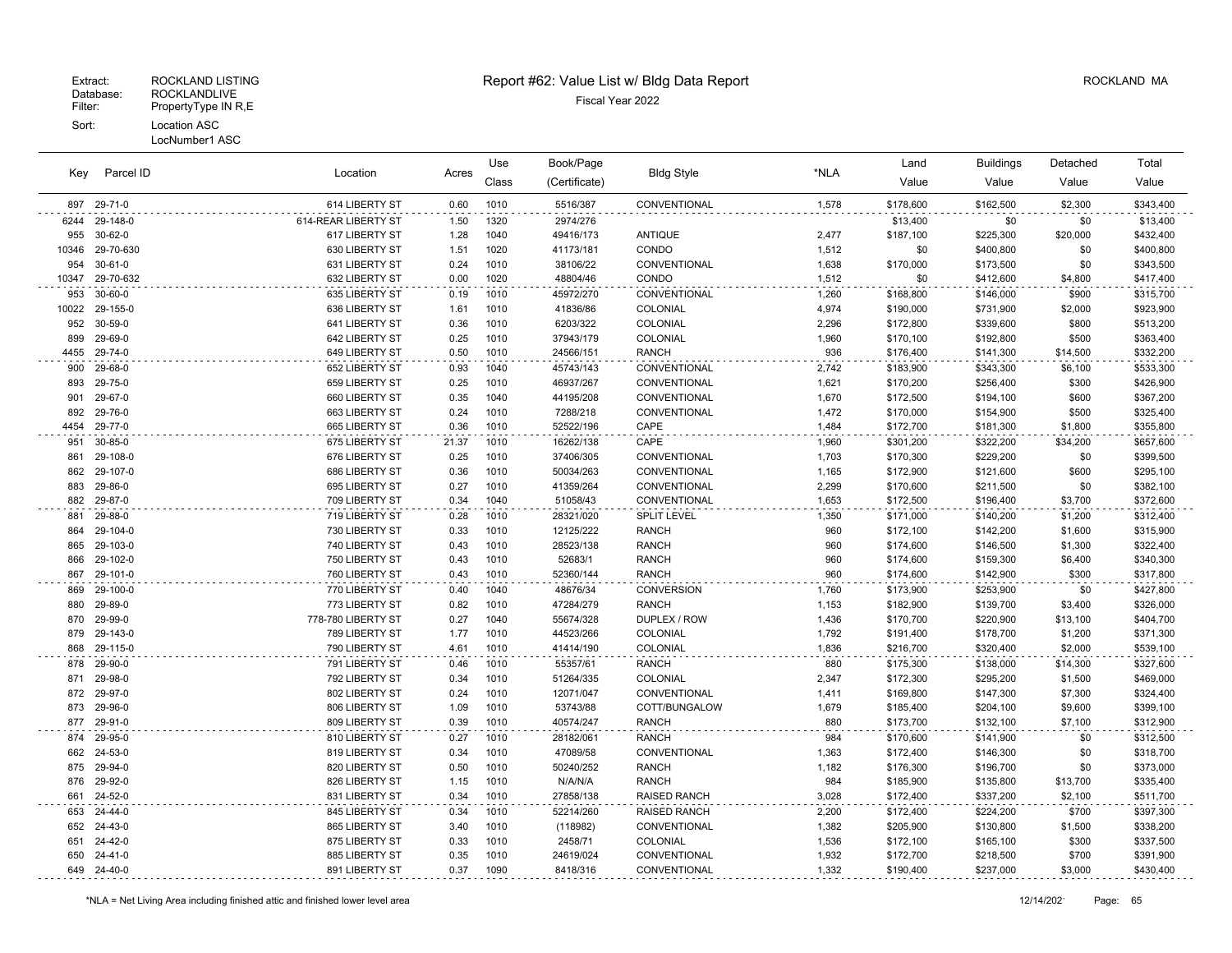#### LocNumber1 ASC

| Parcel ID<br>Key | Location    |                      | Use   | Book/Page<br><b>Bldg Style</b> |               | Land                | <b>Buildings</b> | Detached  | Total     |          |           |
|------------------|-------------|----------------------|-------|--------------------------------|---------------|---------------------|------------------|-----------|-----------|----------|-----------|
|                  |             |                      | Acres | Class                          | (Certificate) |                     | *NLA             | Value     | Value     | Value    | Value     |
|                  | 674 24-59-0 | 898 LIBERTY ST       | 0.23  | 1040                           | 45199/175     | CONVENTIONAL        | 2,035            | \$169,600 | \$215,100 | \$0      | \$384,700 |
| 648              | 24-39-0     | 901 LIBERTY ST       | 2.10  | 1010                           | 7899/344      | <b>RANCH</b>        | 1,232            | \$194,400 | \$169,600 | \$1,000  | \$365,000 |
| 647              | 24-38-0     | 915-917 LIBERTY ST   | 0.45  | 1090                           | (126507)      | CAPE                | 1,600            | \$192,600 | \$293,100 | \$7,600  | \$493,300 |
| 646              | 24-37-0     | 925 LIBERTY ST       | 0.43  | 1010                           | LC/46811      | <b>ANTIQUE</b>      | 2,109            | \$174,600 | \$211,900 | \$0      | \$386,500 |
| 641              | 24-97-0     | 17 LINCOLN RD        | 0.20  | 1010                           | 4880/359      | <b>RANCH</b>        | 1,536            | \$169,100 | \$179,700 | \$0      | \$348,800 |
| 621              | 24-98-0     | 20 LINCOLN RD        | 0.23  | 1010                           | 46395/248     | <b>RANCH</b>        | 864              | \$169,700 | \$137,700 | \$400    | \$307,800 |
| 640              | 24-95-0     | 23 LINCOLN RD        | 0.20  | 1010                           | 5032/256      | <b>RANCH</b>        | 864              | \$169,000 | \$116,800 | \$0      | \$285,800 |
| 622              | 24-99-0     | 26 LINCOLN RD        | 0.23  | 1010                           | 27123/300     | <b>RANCH</b>        | 864              | \$169,700 | \$120,400 | \$0      | \$290,100 |
| 639              | 24-93-0     | 35 LINCOLN RD        | 0.26  | 1010                           | 50753/158     | <b>RANCH</b>        | 1,166            | \$170,500 | \$166,600 | \$500    | \$337,600 |
| 623              | 24-100-0    | 38 LINCOLN RD        | 0.24  | 1010                           | 53093/272     | COLONIAL            | 2,100            | \$170,000 | \$245,800 | \$12,000 | \$427,800 |
| 638              | 24-92-0     | 39 LINCOLN RD        | 0.24  | 1010                           | 26268/313     | <b>RANCH</b>        | 816              | \$170,000 | \$126,200 | \$0      | \$296,200 |
| 624              | 24-101-0    | <b>46 LINCOLN RD</b> | 0.21  | 1010                           | 46352/258     | COLONIAL            | 2,272            | \$169,100 | \$238,800 | \$3,000  | \$410,900 |
| 637              | 24-91-0     | 47 LINCOLN RD        | 0.22  | 1010                           | 48455/279     | COLONIAL            | 1,818            | \$169,500 | \$182,800 | \$9,100  | \$361,400 |
| 625              | 24-102-0    | 54 LINCOLN RD        | 0.23  | 1010                           | 49708/313     | COLONIAL            | 1,672            | \$169,600 | \$239,800 | \$800    | \$410,200 |
| 636              | 24-90-0     | 59 LINCOLN RD        | 0.24  | 1010                           | 50681/107     | <b>RANCH</b>        | 1,056            | \$170,000 | \$140,100 | \$700    | \$310,800 |
| 626              | 24-103-0    | 62 LINCOLN RD        | 0.24  | 1010                           | 47192/69      | <b>RANCH</b>        | 1,139            | \$170,000 | \$164,800 | \$0      | \$334,800 |
| 627              | 24-104-0    | 80 LINCOLN RD        | 0.25  | 1010                           | 48127/72      | <b>RANCH</b>        | 1,004            | \$170,200 | \$138,600 | \$1,500  | \$310,300 |
| 628              | 24-105-0    | 86 LINCOLN RD        | 0.25  | 1010                           | 17316/210     | <b>RANCH</b>        | 1,508            | \$170,200 | \$185,700 | \$2,900  | \$358,800 |
| 635              | 24-88-0     | 87 LINCOLN RD        | 0.22  | 1010                           | 55102/47      | <b>RANCH</b>        | 770              | \$169,600 | \$114,400 | \$500    | \$284,500 |
| 634              | 24-87-0     | 93 LINCOLN RD        | 0.37  | 1010                           | (130609)      | <b>SPLIT LEVEL</b>  | 2,031            | \$173,200 | \$245,000 | \$300    | \$418,500 |
| 633              | 24-85-0     | 109 LINCOLN RD       | 0.49  | 1010                           | (114559)      | <b>RANCH</b>        | 1,000            | \$176,000 | \$151,400 | \$800    | \$328,200 |
| 629              | 24-106-0    | 112 LINCOLN RD       | 0.28  | 1010                           | 393/039       | <b>RAISED RANCH</b> | 1,500            | \$170,900 | \$175,700 | \$0      | \$346,600 |
| 632              | 24-84-0     | 119 LINCOLN RD       | 0.49  | 1010                           | 14356/005     | <b>RANCH</b>        | 1,066            | \$176,000 | \$187,000 | \$700    | \$363,700 |
| 630              | 24-107-0    | 122 LINCOLN RD       | 0.31  | 1010                           | 258/98        | <b>RAISED RANCH</b> | 1,758            | \$171,500 | \$165,700 | \$1,400  | \$338,600 |
| 631              | 24-108-0    | 132 LINCOLN RD       | 0.35  | 1010                           | (113250)      | <b>RAISED RANCH</b> | 1,521            | \$172,600 | \$161,400 | \$600    | \$334,600 |
| 437              | 19-93-0     | 135 LINCOLN RD       | 0.49  | 1010                           | 46926/110     | <b>RANCH</b>        | 1,012            | \$176,000 | \$144,600 | \$0      | \$320,600 |
| 438              | 19-94-0     | 142 LINCOLN RD       | 0.36  | 1010                           | (119870)      | <b>RAISED RANCH</b> | 1,455            | \$172,900 | \$151,000 | \$0      | \$323,900 |
| 436              | 19-92-0     | 145 LINCOLN RD       | 0.49  | 1010                           | 474/84        | <b>RANCH</b>        | 1,012            | \$176,000 | \$155,400 | \$49,500 | \$380,900 |
| 439              | 19-95-0     | 152 LINCOLN RD       | 0.37  | 1010                           | (117045)      | <b>RAISED RANCH</b> | 1,215            | \$173,200 | \$137,300 | \$300    | \$310,800 |
| 435              | 19-91-0     | 155 LINCOLN RD       | 0.51  | 1010                           | 8296/063      | <b>RANCH</b>        | 1,012            | \$176,400 | \$158,800 | \$24,500 | \$359,700 |
| 2388             | 45-23-0     | 17 LINDEN PK         | 0.09  | 1010                           | 9303/120      | CONVENTIONAL        | 1,305            | \$157,900 | \$146,900 | \$400    | \$305,200 |
| 2387             | 45-22-0     | 18 LINDEN PK         | 0.97  | 1010                           | 28077/296     | CONVENTIONAL        | 2,363            | \$175,200 | \$224,700 | \$0      | \$399,900 |
| 2408             | 45-49-0     | 49 LINDEN PK         | 0.13  | 1010                           | 13385/063     | CONVENTIONAL        | 1,575            | \$158,900 | \$163,200 | \$0      | \$322,100 |
| 2405             | 45-44-0     | 50 LINDEN PK         | 0.25  | 1040                           | 49061/321     | CONVENTIONAL        | 2,010            | \$161,600 | \$229,600 | \$0      | \$391,200 |
| 2406             | 45-45-0     | 56 LINDEN PK         | 0.26  | 1010                           | 5854/159      | CONVENTIONAL        | 1,488            | \$161,800 | \$175,400 | \$800    | \$338,000 |
| 2407             | 45-46-0     | 57 LINDEN PK         | 0.31  | 1010                           | 20994/128     | CONVENTIONAL        | 2,360            | \$163,000 | \$256,300 | \$14,900 | \$434,200 |
| 4702             | 45-31-0     | 12 LINDEN ST         | 0.03  | 1040                           | 37944/123     | CONVENTIONAL        | 1,551            | \$156,600 | \$204,200 | \$0      | \$360,800 |
| 2393             | 45-32-0     | 16 LINDEN ST         | 0.07  | 1010                           | 16911/118     | CONVENTIONAL        | 835              | \$157,600 | \$62,600  | \$400    | \$220,600 |
| 2413             | 45-57-0     | 17-19 LINDEN ST      | 0.39  | 1110                           | 11820/182     | 4-8 UNIT            | 4,301            | \$164,900 | \$397,700 | \$3,300  | \$565,900 |
| 2394             | 45-33-0     | 18-24 LINDEN ST      | 0.10  | 1110                           | 44149/258     | 4-8 UNIT            | 3,744            | \$158,300 | \$508,800 | \$0      | \$667,100 |
| 2395             | 45-34-0     | 26 LINDEN ST         | 0.22  | 1010                           | 35563/266     | CONVENTIONAL        | 2,592            | \$160,900 | \$271,400 | \$400    | \$432,700 |
| 2412             | 45-53-0     | 27 LINDEN ST         | 0.33  | 1010                           | 53548/326     | CONVENTIONAL        | 2,182            | \$163,500 | \$211,100 | \$0      | \$374,600 |
| 2396             | 45-35-0     | 34 LINDEN ST         | 0.11  | 1010                           | 55299/279     | <b>RANCH</b>        | 560              | \$158,500 | \$101,200 | \$200    | \$259,900 |
| 2411             | 45-52-0     | 37 LINDEN ST         | 0.34  | 1040                           | 7311/072      | CONVENTIONAL        | 2,691            | \$163,700 | \$263,300 | \$34,600 | \$461,600 |
| 2397             | 45-36-0     | 42 LINDEN ST         | 0.12  | 1110                           | 50355/234     | 4-8 UNIT            | 3,226            | \$158,600 | \$335,000 | \$0      | \$493,600 |
| 2410             | 45-51-0     | 43 LINDEN ST         | 0.24  | 1050                           | 23584/340     | CONVENTIONAL        | 2,348            | \$161,500 | \$231,500 | \$27,000 | \$420,000 |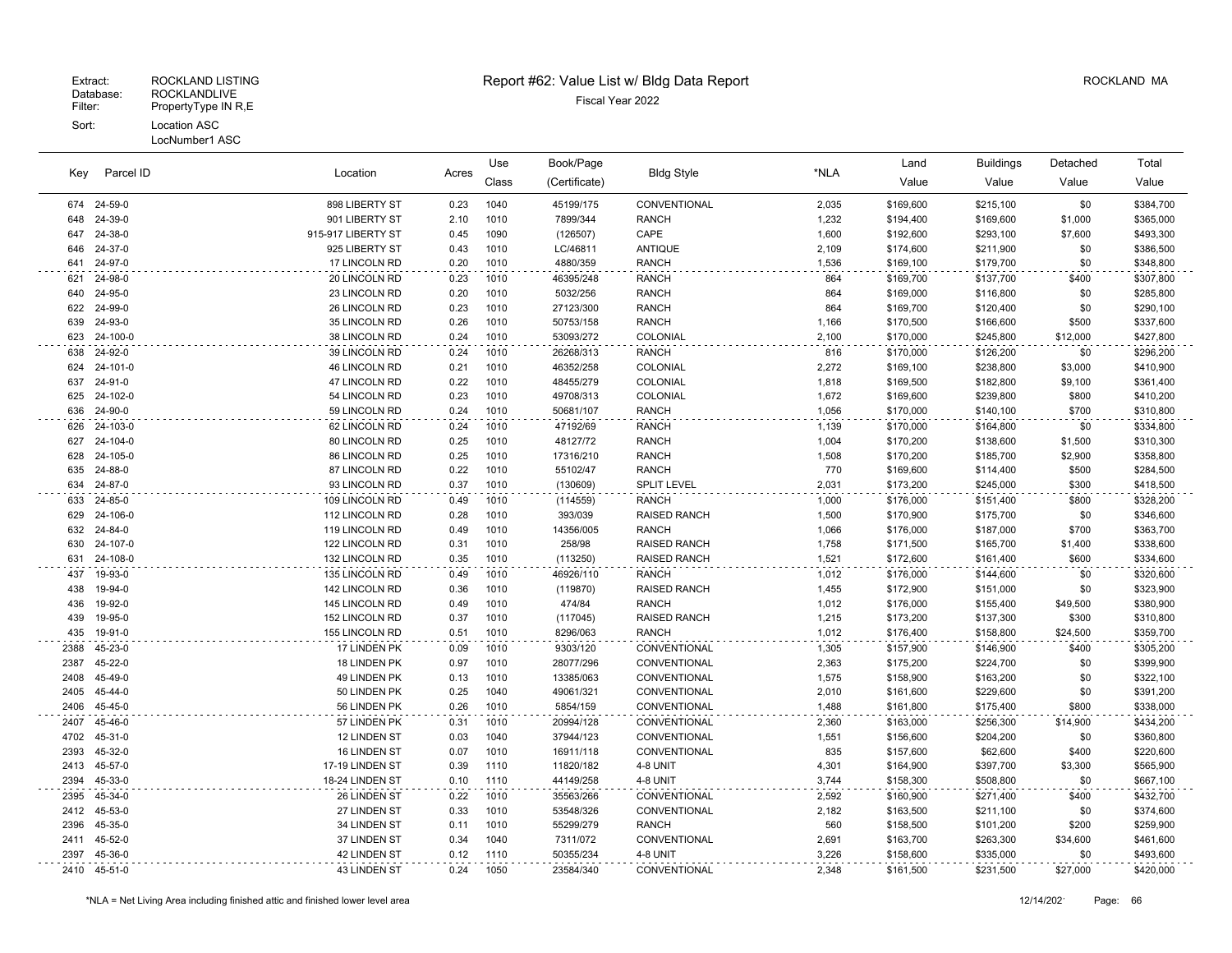LocNumber1 ASC

| Key          | Parcel ID          | Location                                | Acres        | Use          | Book/Page             | <b>Bldg Style</b>                  | *NLA           | Land                   | <b>Buildings</b>       | Detached            | Total                  |
|--------------|--------------------|-----------------------------------------|--------------|--------------|-----------------------|------------------------------------|----------------|------------------------|------------------------|---------------------|------------------------|
|              |                    |                                         |              | Class        | (Certificate)         |                                    |                | Value                  | Value                  | Value               | Value                  |
| 2409         | 45-50-0            | 47 LINDEN ST                            | 0.17         | 1010         | 55231/294             | CONVENTIONAL                       | 2,043          | \$159,800              | \$268,100              | \$400               | \$428,300              |
| 2398         | 45-37-0            | 50 LINDEN ST                            | 0.07         | 1010         | 52962/271             | CONVENTIONAL                       | 932            | \$157,500              | \$125,400              | \$400               | \$283,300              |
| 2404         | 45-43-0            | 57 LINDEN ST                            | 0.19         | 1010         | 22519/264             | CONVENTIONAL                       | 2,119          | \$160,200              | \$253,300              | \$700               | \$414,200              |
| 2399         | 45-38-0            | 60 LINDEN ST                            | 0.05         | 1010         | 48831/54              | CONVENTIONAL                       | 826            | \$157,000              | \$124,100              | \$100               | \$281,200              |
| 2403         | 45-42-0            | 63 LINDEN ST                            | 0.19         | 1050         | 44467/124             | CONVENTIONAL                       | 1,952          | \$160,200              | \$224,800              | \$400               | \$385,400              |
| 2402         | $45 - 41 - 0$      | 69 LINDEN ST                            | 0.19         | 1040         | 55936/48              | CONVENTIONAL                       | 1,658          | \$160,200              | \$205,500              | \$700               | \$366,400              |
| 2401         | 45-40-0            | 75-77 LINDEN ST                         | 0.35         | 1110         | 42814/158             | 4-8 UNIT                           | 2,917          | \$164,000              | \$311,900              | \$0                 | \$475,900              |
| 5159         | 45-39-81           | 81 LINDEN ST                            | 0.36         | 1020         | 55928/162             | CONDO                              | 1,620          | \$0                    | \$278,200              | \$0                 | \$278,200              |
| 5160         | 45-39-83           | 83 LINDEN ST                            | 0.00         | 1020         | 11779/256             | CONDO                              | 1,296          | \$0                    | \$263,800              | \$0                 | \$263,800              |
| 4106         | 63-38-0            | 11 LINWOOD TER                          | 0.18         | 1010         | 6262/222              | <b>RANCH</b>                       | 1,044          | \$168,600              | \$152,400              | \$1,200             | \$322,200              |
| 4093         | 63-29-0            | 16 LINWOOD TER                          | 0.28         | 1010         | 48884/124             | <b>RANCH</b>                       | 880            | \$171,000              | \$140,500              | \$0                 | \$311,500              |
| 4105         | 63-37-0            | 21 LINWOOD TER                          | 0.18         | 1010         | 54960/200             | <b>RANCH</b>                       | 1,206          | \$168,600              | \$192,900              | \$1,000             | \$362,500              |
| 4104         | 63-36-0            | 31 LINWOOD TER                          | 0.18         | 1010         | 54893/94              | <b>SPLIT LEVEL</b>                 | 1,752          | \$168,600              | \$206,800              | \$1,800             | \$377,200              |
| 4094         | 63-31-0            | 32 LINWOOD TER                          | 0.21         | 1010         | 20585/346             | <b>RANCH</b>                       | 988            | \$169,100              | \$173,200              | \$700               | \$343,000              |
| 4103         | 63-35-0<br>63-32-0 | 35 LINWOOD TER<br><b>40 LINWOOD TER</b> | 0.18<br>0.22 | 1010<br>1010 | 52766/107             | <b>RANCH</b>                       | 1,228          | \$168,600              | \$200,000              | \$0                 | \$368,600              |
| 4095<br>4102 | 63-34-0            | 45 LINWOOD TER                          | 0.20         | 1010         | 28387/265             | <b>COLONIAL</b><br><b>COLONIAL</b> | 1,664<br>2,128 | \$169,500              | \$221,000<br>\$272,800 | \$700               | \$391,200              |
| 4096         | 63-33-0            | 46 LINWOOD TER                          | 0.37         | 1010         | 30550/144<br>6285/170 | <b>RANCH</b>                       | 1,938          | \$169,000<br>\$173,000 | \$239,300              | \$7,800<br>\$26,500 | \$449,600<br>\$438,800 |
| 5152         | 63-124-1           | 47 LINWOOD TER                          | 0.37         | 1020         | 35666/001             | CONDO                              | 1,370          | \$0                    | \$285,000              | \$700               | \$285,700              |
| 4097         | 63-120-0           | 48-50 LINWOOD TER                       | 0.46         | 1040         | 7554/020              | DUPLEX / ROW                       | 2,020          | \$175,200              | \$246,000              | \$21,100            | \$442,300              |
| 5153         | 63-124-2           | 49 LINWOOD TER                          | 0.00         | 1020         | 53535/65              | CONDO                              | 1,370          | \$0                    | \$287,200              | \$0                 | \$287,200              |
| 5370         | 63-123-1           | 51 LINWOOD TER                          | 0.35         | 1020         | 8853/203              | CONDO                              | 1,370          | \$0                    | \$287,700              | \$0                 | \$287,700              |
| 5371         | 63-123-2           | 53 LINWOOD TER                          | 0.00         | 1020         | 41241/106             | CONDO                              | 1,370          | \$0                    | \$293,400              | \$0                 | \$293,400              |
| 6989         | 63-121-54          | 54 LINWOOD TER                          | 0.64         | 1020         | 48419/256             | CONDO                              | 1,370          | \$0                    | \$293,600              | \$0                 | \$293,600              |
| 4099         | 63-122-0           | 55-57 LINWOOD TER                       | 1.00         | 1040         | 30311/167             | DUPLEX / ROW                       | 3,742          | \$184,600              | \$420,200              | \$0                 | \$604,800              |
| 4098         | 63-121-56          | 56 LINWOOD TER                          | 0.00         | 1020         | 54503/214             | CONDO                              | 1,370          | \$0                    | \$310,600              | \$0                 | \$310,600              |
| 4500         | $5 - 57 - 0$       | <b>14 LONGWATER DR</b>                  | 1.76         | 4010         | 14761/157             | <b>WAREHOUSE</b>                   | 16,800         | \$230,900              | \$983,200              | \$48,800            | \$1,262,900            |
| 19           | $5 - 22 - 0$       | <b>20 LONGWATER DR</b>                  | 0.87         | 4300         | 10166/165             | TELEPHONE BLDG.                    | 1,728          | \$177,400              | \$209,100              | \$13,400            | \$399,900              |
| 4499         | $5 - 12 - 0$       | <b>85 LONGWATER DR</b>                  | 8.27         | 4000         | 38156/25              | LIGHT MANUF.                       | 34,254         | \$878,100              | \$4,747,400            | \$13,700            | \$5,639,200            |
| 472          | 19-35-0            | 7 LORETTA AV                            | 0.25         | 1010         | 4261/100              | <b>RANCH</b>                       | 864            | \$161,700              | \$146,800              | \$600               | \$309,100              |
| 446          | 19-6-0             | 10 LORETTA AV                           | 0.17         | 1010         | 48949/164             | COTT/BUNGALOW                      | 896            | \$159,800              | \$113,500              | \$1,100             | \$274,400              |
| 447          | 19-7-0             | 18 LORETTA AV                           | 0.17         | 1010         | 7565/236              | COTT/BUNGALOW                      | 1,008          | \$159,700              | \$112,300              | \$4,200             | \$276,200              |
| 471          | 19-34-0            | 19 LORETTA AV                           | 0.27         | 1010         | 53147/34              | COLONIAL                           | 1,824          | \$162,100              | \$202,700              | \$900               | \$365,700              |
| 470          | 19-33-0            | 33 LORETTA AV                           | 0.19         | 1010         | 26343/069             | CAPE                               | 1,352          | \$160,200              | \$156,000              | \$600               | \$316,800              |
| 453          | 19-15-0            | 45 LORETTA AV                           | 0.22         | 1010         | 50630/160             | CONVENTIONAL                       | 1,684          | \$161,000              | \$257,500              | \$0                 | \$418,500              |
| 458          | 19-20-0            | 55 LORETTA AV                           | 0.22         | 1010         | 41523/284             | CAPE                               | 1,452          | \$161,000              | \$196,600              | \$0                 | \$357,600              |
| 459          | 19-21-0            | 56 LORETTA AV                           | 0.22         | 1010         | 34619/002             | CAPE                               | 1,490          | \$161,000              | \$172,400              | \$600               | \$334,000              |
| 4833         | 39-204-0           | 52 MACKINLAY WAY                        | 35.37        | 9340         | 2458/283              | <b>SCHOOLS</b>                     | 168,906        | \$6,193,900            | \$68,051,900           | \$604,900           | \$74,850,700           |
| 3948         | $61 - 4 - 0$       | 0-REAR MAGNOLIA DR                      | 8.96         | 9620         | 2708/78               |                                    |                | \$79,700               | \$0                    | \$0                 | \$79,700               |
| 6503         | 62-129-0           | 6 MAGNOLIA DR                           | 0.75         | 1010         | 13365/160             | COLONIAL                           | 3,507          | \$191,400              | \$428,700              | \$25,600            | \$645,700              |
| 6504         | 62-130-0           | 7 MAGNOLIA DR                           | 0.85         | 1010         | 17001/275             | COLONIAL                           | 2,632          | \$192,300              | \$360,400              | \$0                 | \$552,700              |
| 6438         | 62-128-0           | 8 MAGNOLIA DR                           | 0.75         | 1010         | 10959/200             | COLONIAL                           | 3,200          | \$191,400              | \$475,400              | \$17,700            | \$684,500              |
| 5373         | 61-27-0            | 10 MAGNOLIA DR                          | 0.80         | 1010         | 51583/244             | COLONIAL                           | 2,474          | \$191,900              | \$377,200              | \$13,800            | \$582,900              |
| 5379         | 61-40-0            | 11 MAGNOLIA DR                          | 0.57         | 1010         | 46806/194             | COLONIAL                           | 3,032          | \$186,900              | \$405,300              | \$20,300            | \$612,500              |
| 5374         | 61-28-0            | 12 MAGNOLIA DR                          | 0.89         | 1010         | 10927/077             | COLONIAL                           | 2,316          | \$192,700              | \$356,700              | \$25,400            | \$574,800              |
|              | 5375 61-29-0       | 14 MAGNOLIA DR                          | 0.87         | 1010         | 44542/196             | COLONIAL                           | 2,080          | \$192,500              | \$340,000              | \$600               | \$533,100              |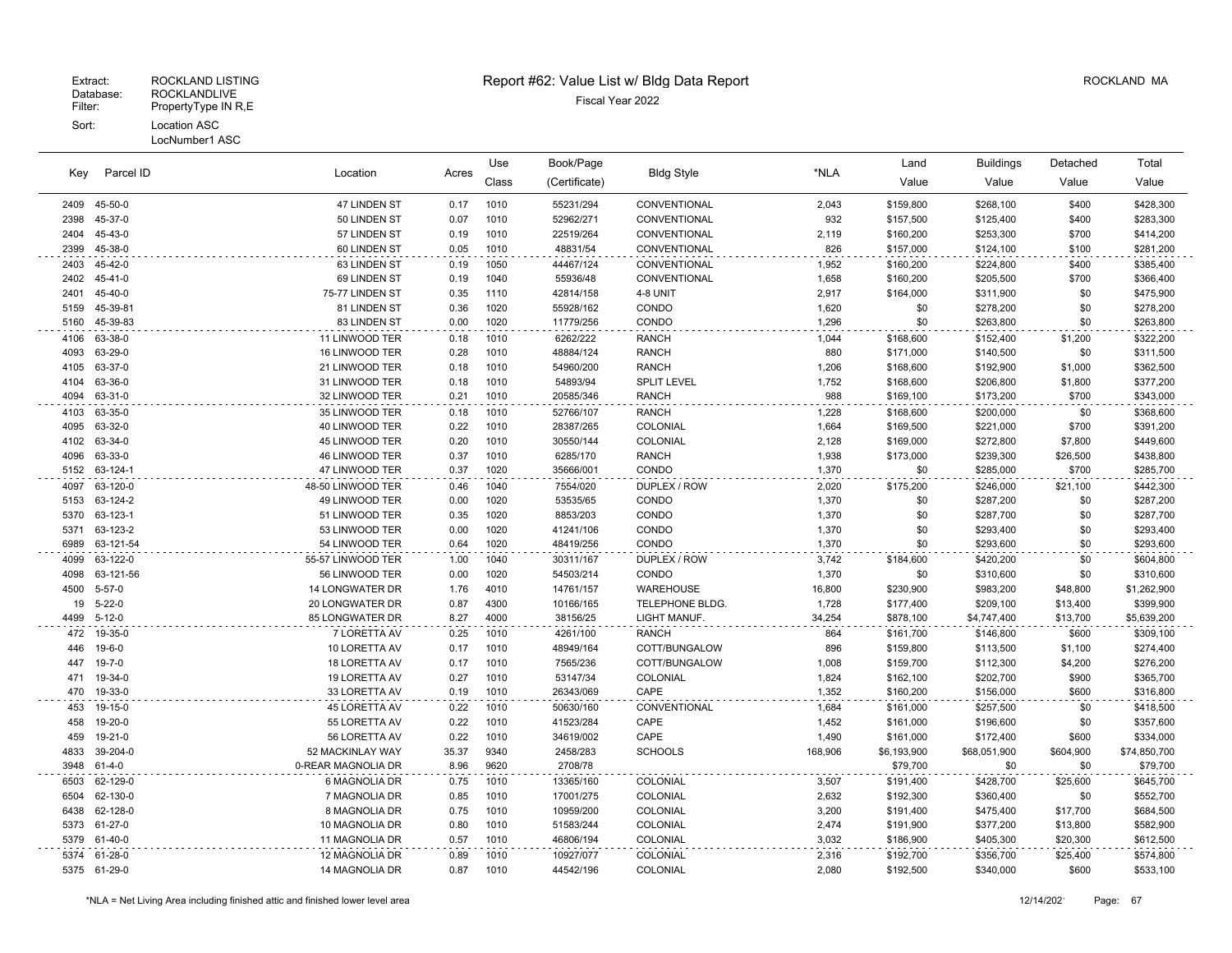### Extract: ROCKLAND LISTING **Report #62: Value List w/ Bldg Data Report** Alleman and RockLAND MA

| Key          | Parcel ID          | Location                                   | Acres        | Use          | Book/Page              | <b>Bldg Style</b>            | *NLA           | Land                   | <b>Buildings</b>       | Detached       | Total                  |
|--------------|--------------------|--------------------------------------------|--------------|--------------|------------------------|------------------------------|----------------|------------------------|------------------------|----------------|------------------------|
|              |                    |                                            |              | Class        | (Certificate)          |                              |                | Value                  | Value                  | Value          | Value                  |
|              | 5376 61-30-0       | 16 MAGNOLIA DR                             | 0.82         | 1010         | 43771/256              | COLONIAL                     | 2,787          | \$192,000              | \$401,000              | \$12,000       | \$605,000              |
| 5378         | 61-32-0            | 17 MAGNOLIA DR                             | 0.88         | 1010         | 44970/167              | COLONIAL                     | 3,277          | \$192,600              | \$427,700              | \$18,500       | \$638,800              |
| 5377         | 61-31-0            | 18 MAGNOLIA DR                             | 2.65         | 1010         | 15795/193              | COLONIAL                     | 3,582          | \$208,400              | \$476,900              | \$20,800       | \$706,100              |
| 3504         | 54-29-0            | 0 MANZELLA CT                              | 1.08         | 1300         | 14790/294              |                              |                | \$185,300              | \$0                    | \$0            | \$185,300              |
| 3510         | 54-16-0            | 21 MANZELLA CT                             | 1.42         | 1010         | 47777/39               | <b>RANCH</b>                 | 1,977          | \$188,300              | \$305,300              | \$49,100       | \$542,700              |
| 3505         | 54-22-0            | 36-40 MANZELLA CT                          | 0.20         | 1040         | 34221/310              | DUPLEX / ROW                 | 1,456          | \$168,900              | \$176,200              | \$0            | \$345,100              |
| 3509         | 54-18-0            | 37-39 MANZELLA CT                          | 0.24         | 1040         | 34221/310              | DUPLEX / ROW                 | 1,512          | \$169,900              | \$197,900              | \$0            | \$367,800              |
| 3508         | 54-19-0            | 45-47 MANZELLA CT                          | 0.24         | 1040         | 34221/310              | DUPLEX / ROW                 | 1,512          | \$169,800              | \$197,900              | \$0            | \$367,700              |
| 3507         | 54-20-0            | 55 MANZELLA CT                             | 0.23         | 1010         | 38473/210              | <b>RANCH</b>                 | 1,040          | \$169,800              | \$143,800              | \$4,700        | \$318,300              |
| 3907         | $59-1-0$           | 65 MANZELLA CT                             | 0.23         | 1010         | 26370/255              | <b>RANCH</b>                 | 1,040          | \$169,800              | \$168,800              | \$2,900        | \$341,500              |
| 3906         | 58-155-0           | 73 MANZELLA CT                             | 0.28         | 1010         | 43942/104              | <b>RANCH</b>                 | 960            | \$171,000              | \$135,100              | \$500          | \$306,600              |
| 3905         | 58-156-0           | 83 MANZELLA CT                             | 0.43         | 1010         | 43472/36               | <b>RANCH</b>                 | 960            | \$174,600              | \$174,400              | \$1,000        | \$350,000              |
| 3908         | $59 - 2 - 0$       | 84 MANZELLA CT                             | 0.28         | 1010         | 44226/151              | <b>RANCH</b>                 | 960            | \$170,900              | \$172,500              | \$1,100        | \$344,500              |
| 3904         | 58-157-0           | 95 MANZELLA CT                             | 0.38         | 1010         | 46030/173              | <b>RANCH</b>                 | 960            | \$173,400              | \$170,900              | \$0            | \$344,300              |
| 3909         | $59-3-0$           | 104 MANZELLA CT                            | 0.30         | 1010         | 3548/210               | <b>RANCH</b>                 | 960            | \$171,300              | \$163,300              | \$800          | \$335,400              |
| 3903         | 58-158-0           | 107 MANZELLA CT                            | 0.28         | 1010         | 40382/309              | <b>RANCH</b>                 | 960            | \$170,900              | \$176,600              | \$3,600        | \$351,100              |
| 3931         | 59-25-0            | 115 MANZELLA CT                            | 0.67         | 1010         | 53447/106              | <b>RANCH</b>                 | 960            | \$180,400              | \$167,100              | \$400          | \$347,900              |
| 3910         | 59-4-0             | 124 MANZELLA CT                            | 0.28         | 1010         | 26680/279              | <b>RANCH</b>                 | 960            | \$170,900              | \$174,900              | \$900          | \$346,700              |
| 3930         | 59-24-0            | 125 MANZELLA CT                            | 0.34         | 1010         | 9333/212               | <b>RANCH</b>                 | 960            | \$172,400              | \$156,700              | \$400          | \$329,500              |
| 3929         | 59-23-0            | 137 MANZELLA CT                            | 0.28         | 1010         | 55709/334              | <b>RANCH</b>                 | 1,312          | \$170,900              | \$250,400              | \$0            | \$421,300              |
| 3911         | $59 - 5 - 0$       | 138 MANZELLA CT                            | 0.28         | 1010         | 40776/245              | <b>RANCH</b>                 | 960            | \$170,800              | \$168,700              | \$500          | \$340,000              |
| 3928         | 59-22-0            | 141 MANZELLA CT                            | 0.28         | 1010         | 5064/206               | <b>RANCH</b>                 | 1,220          | \$170,900              | \$189,900              | \$1,600        | \$362,400              |
| 3917         | 59-11-0            | 150 MANZELLA CT                            | 0.30         | 1010         | 56096/83               | <b>RANCH</b>                 | 960            | \$171,300              | \$163,100              | \$700          | \$335,100              |
| 3927         | 59-21-0            | 155 MANZELLA CT                            | 0.28         | 1010         | 36861/002              | <b>RANCH</b>                 | 960            | \$170,900              | \$167,500              | \$1,700        | \$340,100              |
| 3926         | 59-20-0            | 163-165 MANZELLA CT                        | 0.39         | 1040         | 34221/310              | DUPLEX / ROW                 | 1,620          | \$173,600              | \$208,000              | \$0            | \$381,600              |
| 3925         | 59-19-0            | 171-173 MANZELLA CT                        | 0.54         | 1040         | 34221/310              | DUPLEX / ROW                 | 1,620          | \$177,300              | \$208,000              | \$0            | \$385,300              |
| 3918         | 59-12-0            | 174 MANZELLA CT                            | 0.28         | 1010         | 15769/022              | <b>RANCH</b>                 | 960            | \$170,900              | \$170,900              | \$4,400        | \$346,200              |
| 3924         | 59-18-0            | 181-183 MANZELLA CT                        | 0.31         | 1040         | 34221/310              | DUPLEX / ROW                 | 1,620          | \$171,700              | \$208,000              | \$0            | \$379,700              |
| 3919         | 59-13-0            | 184-186 MANZELLA CT                        | 0.40         | 1040         | 34221/310              | DUPLEX / ROW                 | 1,620          | \$173,900              | \$208,000              | \$0            | \$381,900              |
| 3923         | 59-17-0            | 193-195 MANZELLA CT                        | 0.43         | 1040         | 34221/310              | DUPLEX / ROW                 | 1,620          | \$174,400              | \$205,100              | \$0            | \$379,500              |
| 3920         | 59-14-0<br>59-16-0 | 194-196 MANZELLA CT<br>203-205 MANZELLA CT | 0.37<br>0.32 | 1040<br>1040 | 34221/310<br>34221/310 | DUPLEX / ROW                 | 1,620<br>1,620 | \$173,000              | \$208,000              | \$0<br>\$0     | \$381,000              |
| 3922<br>3921 | 59-15-0            | 212-214 MANZELLA CT                        | 0.31         | 1040         | 34221/310              | DUPLEX / ROW<br>DUPLEX / ROW | 1,620          | \$171,800<br>\$171,600 | \$197,800<br>\$208,000 | \$0            | \$369,600<br>\$379,600 |
|              | $54 - 21 - 0$      | 213-215 MANZELLA CT                        | 0.28         | 1040         |                        | DUPLEX / ROW                 |                |                        |                        | \$0            |                        |
| 3506<br>2533 | 45-199-0           | 4 MAPLE ST                                 | 0.17         | 1010         | 34221/310<br>9774/215  | CONVENTIONAL                 | 1,620<br>2,093 | \$170,900<br>\$159,900 | \$208,000<br>\$239,100 |                | \$378,900<br>\$400,100 |
| 2539         | 45-201-0           | 9-11 MAPLE ST                              | 0.39         | 1040         | 37197/287              | CONVENTIONAL                 | 3,200          | \$165,000              | \$365,500              | \$1,100<br>\$0 | \$530,500              |
| 2534         | 45-198-0           | 16 MAPLE ST                                | 0.41         | 1010         | 31050/148              | CONVENTIONAL                 | 1,987          | \$165,300              | \$282,700              | \$6,700        | \$454,700              |
| 2538         | 45-202-0           | 23 MAPLE ST                                | 0.49         | 1010         | 39201/152              | CONVENTIONAL                 | 2,247          | \$167,200              | \$306,800              | \$900          | \$474,900              |
| 2535         | 45-197-0           | 26 MAPLE ST                                | 0.20         | 1040         | 55346/334              | CONVENTIONAL                 | 2,778          | \$160,500              | \$288,500              | \$4,700        | \$453,700              |
| 2536         | 45-196-0           | 36 MAPLE ST                                | 0.25         | 1010         | 16452/294              | <b>RANCH</b>                 | 816            | \$161,700              | \$118,100              | \$900          | \$280,700              |
| 2537         | 45-195-0           | 40 MAPLE ST                                | 0.34         | 1010         | 51437/162              | CONVENTIONAL                 | 2,127          | \$163,800              | \$253,700              | \$1,200        | \$418,700              |
| 5162         | 45-205-0           | 51 MAPLE ST                                | 3.72         | 1120         | 33416/308              | <b>APARTMENTS</b>            | 164,470        | \$3,575,000            | \$13,311,500           | \$36,600       | \$16,923,100           |
| 2198         | 41-38-0            | 0 MARKET ST                                | 2.52         | 1320         | 3940/672               |                              |                | \$22,400               | \$0                    | \$0            | \$22,400               |
| 2201         | 41-41-0            | 0 MARKET ST                                | 6.26         | 9320         | 4208/201               |                              |                | \$55,700               | \$0                    | \$0            | \$55,700               |
| 2202         | 41-43-0            | 0 MARKET ST                                | 2.53         | 9380         | 13547/258              |                              |                | \$22,500               | \$0                    | \$0            | \$22,500               |
|              | 2203 41-44-0       | 0 MARKET ST                                | 2.66         | 9380         | 13547/258              |                              |                | \$23,700               | \$0                    | \$0            | \$23,700               |
|              |                    |                                            |              |              |                        |                              |                |                        |                        |                |                        |

 $\sim$   $\sim$ 

 $\ddot{\phantom{a}}$ 

 $\ddotsc$ 

 $\ddot{\phantom{0}}$ 

 $\sim$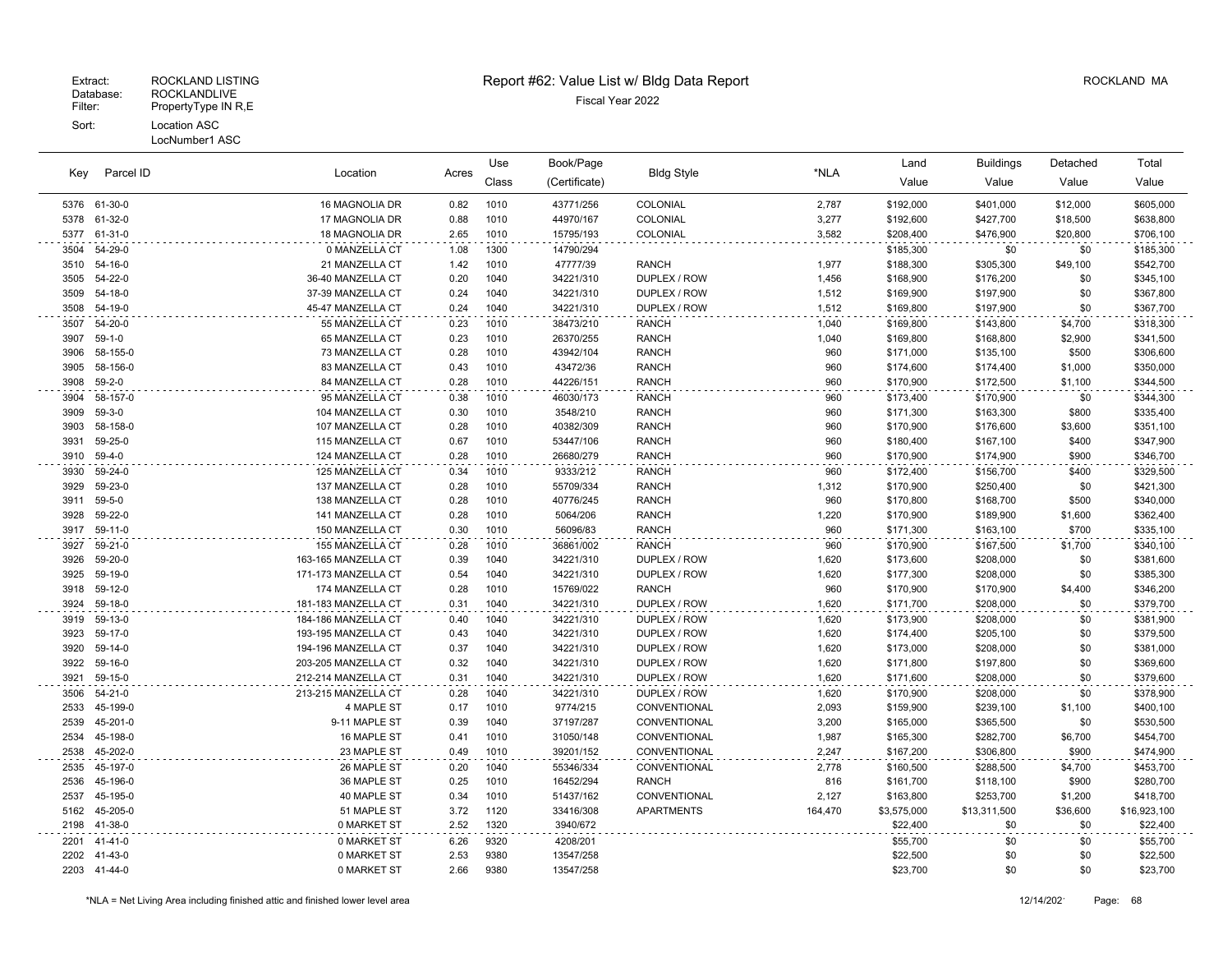| Key          | Parcel ID          | Location                   | Acres        | Use          | Book/Page     | <b>Bldg Style</b>     | *NLA   | Land                 | <b>Buildings</b> | Detached   | Total                |
|--------------|--------------------|----------------------------|--------------|--------------|---------------|-----------------------|--------|----------------------|------------------|------------|----------------------|
|              |                    |                            |              | Class        | (Certificate) |                       |        | Value                | Value            | Value      | Value                |
| 2204         | 41-45-0            | 0 MARKET ST                | 6.20         | 9380         | 13547/258     |                       |        | \$55,200             | \$0              | \$0        | \$55,200             |
| 2951         | $47 - 6 - 0$       | 0 MARKET ST                | 0.20         | 9380         | 5587/454      |                       |        | \$1,800              | \$0              | \$0        | \$1,800              |
| 2954         | $47 - 7 - 0$       | 0 MARKET ST                | 1.00         | 1320         | 817/474       |                       |        | \$8,900              | \$0              | \$0        | \$8,900              |
| 2953         | $47 - 8 - 0$       | 0-REAR MARKET ST           | 3.25         | 9380         | 3191/304      |                       |        | \$28,900             | \$0              | \$0        | \$28,900             |
| 2952         | 47-9-0             | 0 MARKET ST                | 1.85         | 1320         | 1853/509      |                       |        | \$16,400             | \$0              | \$0        | \$16,400             |
| 2958         | 47-10-0            | 0 MARKET ST                | 1.89         | 9380         | 4038/482      |                       |        | \$16,800             | \$0              | \$0        | \$16,800             |
| 2957         | 47-11-0            | 0 MARKET ST                | 1.09         | 9380         | 3191/304      |                       |        | \$9,700              | \$0              | \$0        | \$9,700              |
| 2959         | 47-13-0            | 0 MARKET ST                | 4.31         | 9380         | 13626/307     |                       |        | \$38,400             | \$0              | \$0        | \$38,400             |
| 2960         | $47 - 14 - 0$      | 0 MARKET ST                | 5.23         | 9380         | 13547/259     |                       |        | \$46,600             | \$0              | \$0        | \$46,600             |
| 2961         | 47-15-0            | 0 MARKET ST                | 1.69         | 9380         | 13547/258     |                       |        | \$15,000             | \$0              | \$0        | \$15,000             |
| 2962         | 47-16-0            | 0 MARKET ST                | 1.44         | 9380         | 4038/480      |                       |        | \$12,800             | \$0              | \$0        | \$12,800             |
| 2963         | 47-17-0            | 0 MARKET ST                | 1.34         | 9380         | 4038/476      |                       |        | \$11,900             | \$0              | \$0        | \$11,900             |
| 2964         | 47-18-0            | 0 MARKET ST                | 8.62         | 9380         | 4038/486      |                       |        | \$76,700             | \$0              | \$0        | \$76,700             |
| 2965         | 47-19-0            | 0 MARKET ST                | 3.49         | 9380         | 13547/259     |                       |        | \$31,100             | \$0              | \$0        | \$31,100             |
| 2967         | 47-20-0            | 0 MARKET ST                | 1.32         | 9380         | 4038/488      |                       |        | \$11,800             | \$0              | \$0        | \$11,800             |
| 2968         | 47-21-0            | 0 MARKET ST                | 17.82        | 9380         | 13547/258     |                       |        | \$146,100            | \$0              | \$0        | \$146,100            |
| 2969         | 47-22-0            | 0 MARKET ST                | 3.02         | 1320         | 2792/156      |                       |        | \$26,900             | \$0              | \$0        | \$26,900             |
| 2955         | 47-25-0            | 0 MARKET ST                | 0.70         | 1320         | 1281/378      |                       |        | \$6,200              | \$0              | \$0        | \$6,200              |
| 2933         | $48 - 1 - 0$       | 0 MARKET ST                | 3.30         | 1320         | 18776/161     |                       |        | \$29,400             | \$0              | \$0        | \$29,400             |
| 2934         | $48 - 2 - 0$       | 0 MARKET ST                | 3.79         | 9380         | 13626/307     |                       |        | \$33,700             | \$0              | \$0        | \$33,700             |
| 2935         | $48 - 3 - 0$       | 0 MARKET ST                | 3.83         | 9380         | 28738/324     |                       |        | \$34,100             | \$0              | \$0        | \$34,100             |
| 2936         | $48 - 4 - 0$       | 0 MARKET ST                | 5.97         | 1320         | 2792/156      |                       |        | \$53,100             | \$0              | \$0        | \$53,100             |
| 3170         | 51-68-0            | 0 MARKET ST                | 1.00         | 9530         | 1713/121      |                       |        | \$166,300            | \$0              | \$0        | \$166,300            |
| 4844         | 51-74-0            | 0 MARKET ST                | 0.32         | 9320         | 6134/117      |                       |        | \$38,700             | \$0              | \$0        | \$38,700             |
| 4754         | 51-87-0            | 0 MARKET ST                | 0.42         | 3920         | 29828/280     |                       |        | \$40,800             | \$0              | \$0        | \$40,800             |
| 7004         | 51-152-0           | 0 MARKET ST                | 1.29         | 9620         | 22376/342     |                       |        | \$202,000            | \$0              | \$0        | \$202,000            |
| 3340         | $53 - 4 - 0$       | 0 MARKET ST                | 1.30         | 9380         | 13547/259     |                       |        | \$11,600             | \$0              | \$0        | \$11,600             |
| 3341         | $53 - 5 - 0$       | 0 MARKET ST                | 1.20         | 9380         | 13547/259     |                       |        | \$10,700             | \$0              | \$0        | \$10,700             |
| 3345         | $53 - 7 - 0$       | 0 MARKET ST                | 5.53         | 9300         |               |                       |        | \$49,200             | \$0              | \$0        | \$49,200             |
| 3351<br>3427 | 53-9-0<br>53-130-0 | 0 MARKET ST<br>0 MARKET ST | 8.95<br>0.09 | 9300<br>9300 | 16966/249     |                       |        | \$79,700<br>\$30,000 | \$0<br>\$0       | \$0<br>\$0 | \$79,700<br>\$30,000 |
| 3356         | 53-172-0           | 0 MARKET ST                | 0.05         | 9300         | N/A/N/A       |                       |        | \$7,400              | \$0              | \$0        | \$7,400              |
| 3492         | $54-1-0$           | 0 MARKET ST                | 5.59         | 9320         | 16082/120     |                       |        | \$49,800             | \$0              | \$0        | \$49,800             |
| 3493         | $54 - 2 - 0$       | 0 MARKET ST                | 1.79         | 9380         | 4038/478      |                       |        | \$15,900             | \$0              | \$0        | \$15,900             |
| 3494         | $54-3-0$           | 0 MARKET ST                | 0.94         | 9380         | 4038/474      |                       |        | \$8,400              | \$0              | \$0        | \$8,400              |
| 3495         | $54 - 4 - 0$       | 0 MARKET ST                | 9.84         | 9800         | 4154/408      |                       |        | \$87,600             | \$0              | \$0        | \$87,600             |
| 3501         | $54 - 5 - 0$       | 0 MARKET ST                | 1.87         | 1300         | 45290/244     |                       |        | \$174,100            | \$0              | \$0        | \$174,100            |
| 3512         | 54-13-0            | 0 MARKET ST                | 2.04         | 1320         | 47777/36      |                       |        | \$18,200             | \$0              | \$0        | \$18,200             |
| 6633         | 54-30-0            | 0 MARKET ST                | 0.74         | 9250         | 10595/320     |                       |        | \$81,900             | \$0              | \$0        | \$81,900             |
| 4745         | 51-73-0            | 7 MARKET ST                | 2.23         | 3250         | 18898/309     | <b>SERVICE GARAGE</b> | 12,493 | \$339,100            | \$768,800        | \$24,100   | \$1,132,000          |
| 4746         | 51-75-0            | 27 MARKET ST               | 0.37         | 3400         | 3522/279      | OFFICE BUILDING       | 6,000  | \$200,100            | \$453,200        | \$11,700   | \$665,000            |
| 4747         | 51-76-0            | 35 MARKET ST               | 0.48         | 3260         | 29068/346     | <b>RESTAURANT</b>     | 4,460  | \$207,600            | \$652,900        | \$7,800    | \$868,300            |
| 4752         | 51-85-0            | 49 MARKET ST               | 0.29         | 3320         | 50274/63      | SERVICE GARAGE        | 2,576  | \$193,100            | \$156,100        | \$5,700    | \$354,900            |
| 4753         | 51-86-0            | 75 MARKET ST               | 2.46         | 3250         | 46676/165     | <b>STORE</b>          | 13,566 | \$1,167,300          | \$2,472,700      | \$88,400   | \$3,728,400          |
| 4744         | 51-67-0            | 80 MARKET ST               | 1.41         | 3250         | 38329/48      | <b>STORE</b>          | 10,113 | \$271,200            | \$1,715,700      | \$46,800   | \$2,033,700          |
|              | 4767 51-140-0      | 94 MARKET ST               | 0.25         | 3250         | 50481/195     | CONVEN. STORE         | 2,616  | \$189,300            | \$380,000        | \$10,100   | \$579,400            |
|              |                    |                            |              |              |               |                       |        |                      |                  |            |                      |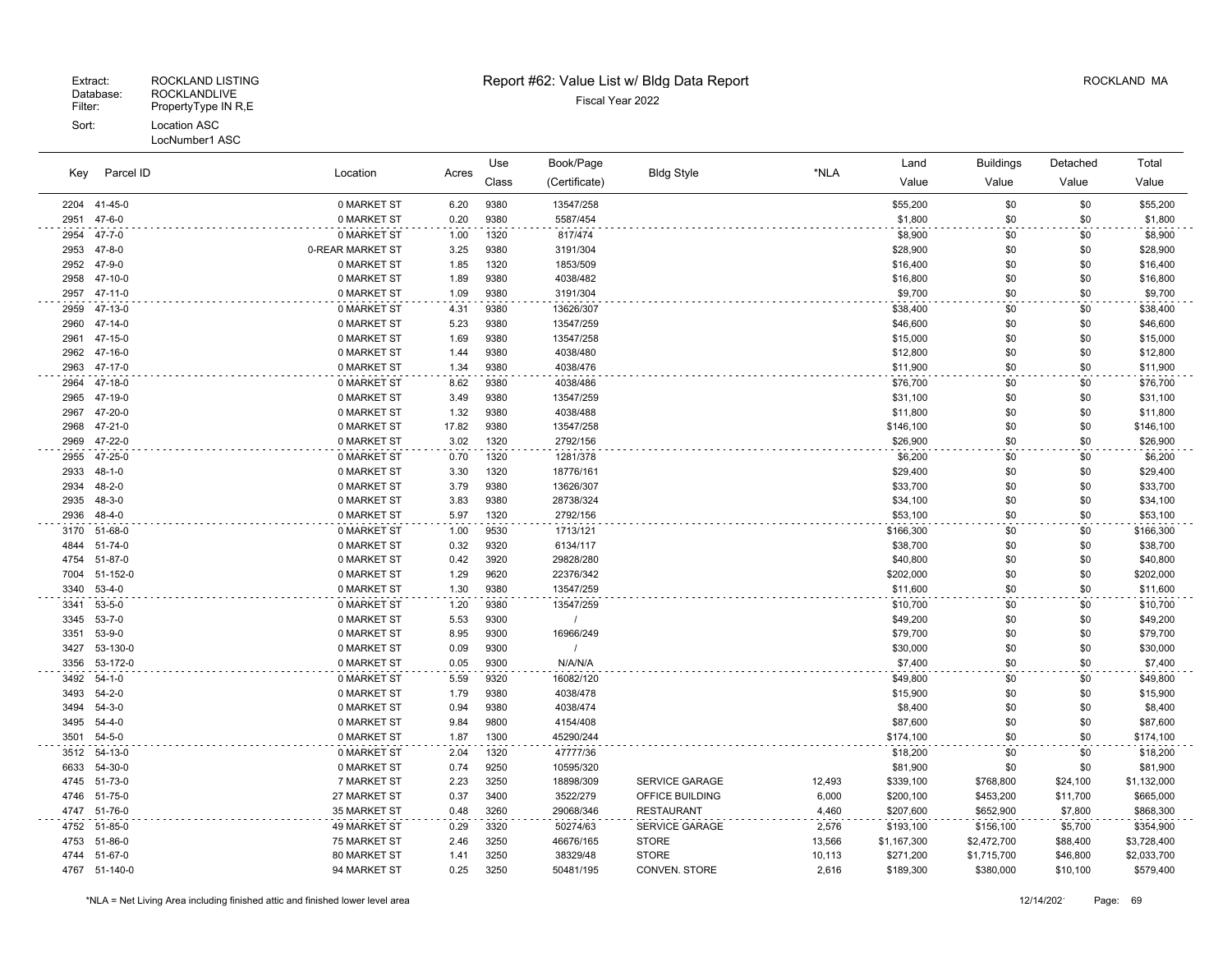#### LocNumber1 ASC

| Kev  |               |                      |       | Use   | Book/Page     |                        |        | Land        | <b>Buildings</b> | Detached  | Total       |
|------|---------------|----------------------|-------|-------|---------------|------------------------|--------|-------------|------------------|-----------|-------------|
|      | Parcel ID     | Location             | Acres | Class | (Certificate) | <b>Bldg Style</b>      | *NLA   | Value       | Value            | Value     | Value       |
|      | 4768 51-145-0 | 100 MARKET ST        | 0.40  | 3250  | 13683/278     | <b>RESTAURANT</b>      | 4,960  | \$202,500   | \$469,400        | \$16,000  | \$687,900   |
| 4766 | 51-139-0      | 104 MARKET ST        | 0.55  | 3340  | 37302/147     | <b>SERVICE STATION</b> | 2,040  | \$319,000   | \$330,200        | \$264,100 | \$913,300   |
| 4756 | 51-89-0       | 105 MARKET ST        | 0.33  | 1120  | 55710/58      | <b>APARTMENTS</b>      | 21,924 | \$575,000   | \$695,200        | \$4,800   | \$1,275,000 |
| 4755 | 51-88-0       | 109-111 MARKET ST    | 0.96  | 1120  | 55710/58      | <b>APARTMENTS</b>      | 29,880 | \$750,000   | \$932,100        | \$6,400   | \$1,688,500 |
| 4757 | 51-90-0       | 113-115 MARKET ST    | 0.80  | 1120  | 55710/58      | <b>APARTMENTS</b>      | 29,880 | \$750,000   | \$910,900        | \$9,900   | \$1,670,800 |
| 4758 | 51-91-0       | 117 MARKET ST        | 0.77  | 3370  | 3596/668      |                        |        | \$225,500   | \$0              | \$45,400  | \$270,900   |
| 4759 | 51-93-0       | 143 MARKET ST        | 0.49  | 3260  | 4836/343      | <b>FRANCHISE F. FD</b> | 3,759  | \$312,600   | \$1,067,400      | \$55,300  | \$1,435,300 |
| 4765 | 51-109-0      | 144 MARKET ST        | 0.55  | 3250  | 35644/120     | <b>STORE</b>           | 4,500  | \$212,500   | \$392,100        | \$16,900  | \$621,500   |
| 7002 | 51-154-0      | 147 MARKET ST        | 1.57  | 3260  | 45115/236     | <b>FRANCHISE F. FD</b> | 1,836  | \$426,700   | \$508,800        | \$36,200  | \$971,700   |
| 4760 | 51-94-0       | 157 MARKET ST        | 0.94  | 3260  | 6016/191      | <b>FRANCHISE F. FD</b> | 3,165  | \$351,100   | \$888,600        | \$52,400  | \$1,292,100 |
| 4764 | 51-108-0      | 158 MARKET ST        | 0.88  | 3340  | 38960/190     | CONVEN. STORE          | 2,385  | \$462,700   | \$371,600        | \$383,800 | \$1,218,100 |
| 7003 | 51-83-0       | <b>165 MARKET ST</b> | 5.78  | 3230  | 45115/236     | LOC. SHOP. CNTR        | 46,952 | \$978,000   | \$3,114,700      | \$135,000 | \$4,227,700 |
| 4750 | 51-153-0      | 175 MARKET ST        | 5.98  | 9600  | 16358/286     | <b>CHURCHES</b>        | 73,129 | \$958,500   | \$647,100        | \$77,000  | \$1,682,600 |
| 4761 | 51-97-0       | 201 MARKET ST        | 1.93  | 3250  | 46474/134     | <b>STORE</b>           | 11,011 | \$314,300   | \$1,398,900      | \$62,100  | \$1,775,300 |
| 3163 | 51-98-0       | 202 MARKET ST        | 0.42  | 1010  | 48486/328     | CONVENTIONAL           | 2,315  | \$156,900   | \$256,500        | \$1,100   | \$414,500   |
| 4773 | $52 - 15 - 0$ | 214 MARKET ST        | 1.54  | 3420  | 37343/235     | PROF. BUILDING         | 6,218  | \$243,700   | \$945,200        | \$13,600  | \$1,202,500 |
| 3305 | 52-17-0       | 215 MARKET ST        | 0.27  | 1050  | 50680/329     | CONVENTIONAL           | 3,301  | \$153,600   | \$356,000        | \$0       | \$509,600   |
| 4436 | $52 - 11 - 0$ | 230 MARKET ST        | 0.36  | 1010  | 55137/152     | COTT/BUNGALOW          | 2,048  | \$155,600   | \$267,600        | \$7,300   | \$430,500   |
| 6485 | 52-174-1      | 233-1 MARKET ST      | 1.34  | 1020  | 53480/131     | CONDO                  | 858    | \$0         | \$222,200        | \$0       | \$222,200   |
| 6486 | 52-174-2      | 233-2 MARKET ST      | 0.00  | 1020  | 18691/023     | CONDO                  | 936    | \$0         | \$235,500        | \$0       | \$235,500   |
| 6487 | 52-174-3      | 233-3 MARKET ST      | 0.00  | 1020  | 50821/227     | CONDO                  | 1,092  | \$0         | \$259,300        | \$0       | \$259,300   |
| 6488 | 52-174-4      | 233-4 MARKET ST      | 0.00  | 1020  | 51492/234     | CONDO                  | 1,132  | \$0         | \$242,500        | \$0       | \$242,500   |
| 6489 | 52-174-5      | 233-5 MARKET ST      | 0.00  | 1020  | 28941/156     | CONDO                  | 546    | \$0         | \$172,700        | \$0       | \$172,700   |
| 6490 | 52-174-6      | 233-6 MARKET ST      | 0.00  | 1020  | 52281/331     | CONDO                  | 832    | \$0         | \$232,400        | \$0       | \$232,400   |
| 6491 | 52-174-7      | 233-7 MARKET ST      | 0.00  | 1020  | 52935/279     | CONDO                  | 1,200  | \$0         | \$215,200        | \$0       | \$215,200   |
| 3196 | $52 - 9 - 0$  | 244 MARKET ST        | 0.74  | 1010  | 7061/330      | <b>ANTIQUE</b>         | 2,026  | \$163,900   | \$197,400        | \$0       | \$361,300   |
| 3327 | 52-173-0      | 247 MARKET ST        | 0.27  | 1010  | 14022/346     | CONVENTIONAL           | 1,358  | \$153,600   | \$175,600        | \$0       | \$329,200   |
| 3326 | 52-172-0      | 255 MARKET ST        | 0.51  | 1010  | 41238/160     | <b>CONVENTIONAL</b>    | 2,367  | \$158,900   | \$236,100        | \$18,000  | \$413,000   |
| 3197 | $52 - 8 - 0$  | 260 MARKET ST        | 0.78  | 1010  | (121534)      | <b>ANTIQUE</b>         | 2,298  | \$164,400   | \$343,000        | \$6,300   | \$513,700   |
| 3325 | 52-171-0      | 261 MARKET ST        | 0.56  | 1010  | 55666/318     | <b>ANTIQUE</b>         | 1,244  | \$160,000   | \$202,200        | \$600     | \$362,800   |
| 3198 | $52 - 7 - 0$  | 270 MARKET ST        | 0.48  | 1010  | 46447/314     | CONVENTIONAL           | 2,266  | \$158,200   | \$229,300        | \$0       | \$387,500   |
| 3324 | 52-170-0      | 275 MARKET ST        | 0.28  | 1050  | 45913/254     | <b>ANTIQUE</b>         | 2,016  | \$153,800   | \$206,800        | \$800     | \$361,400   |
| 3199 | $52 - 5 - 0$  | 282 MARKET ST        | 0.50  | 1040  | 49181/79      | CONVENTIONAL           | 2,231  | \$158,600   | \$248,800        | \$0       | \$407,400   |
| 3323 | 52-169-0      | 283 MARKET ST        | 0.25  | 1050  | 55806/198     | CONVENTIONAL           | 2,386  | \$153,200   | \$296,600        | \$400     | \$450,200   |
| 3322 | 52-168-0      | 291 MARKET ST        | 0.25  | 1040  | 21594/299     | CONVENTIONAL           | 1,629  | \$153,200   | \$210,100        | \$0       | \$363,300   |
| 4772 | $52 - 4 - 0$  | 292 MARKET ST        | 1.01  | 1120  | 49181/75      | APARTMENTS             | 38,400 | \$1,100,000 | \$2,601,600      | \$9,700   | \$3,711,300 |
| 3239 | 52-115-0      | 303 MARKET ST        | 0.21  | 1010  | 53583/16      | CONVENTIONAL           | 1,310  | \$152,300   | \$174,200        | \$700     | \$327,200   |
| 3200 | $52 - 3 - 0$  | 304 MARKET ST        | 0.24  | 1040  | 49181/75      | CONVENTIONAL           | 1,628  | \$152,900   | \$191,000        | \$600     | \$344,500   |
| 4782 | 52-114-0      | 311 MARKET ST        | 0.26  | 0130  | 50684/138     | CAPE                   | 1,983  | \$153,400   | \$227,700        | \$1,600   | \$382,700   |
| 4771 | $52 - 2 - 0$  | 312 MARKET ST        | 0.25  | 3900  | 48161/323     |                        |        | \$145,600   | \$0              | \$0       | \$145,600   |
| 3237 | 52-112-0      | 323-325 MARKET ST    | 2.25  | 1050  | 47811/336     | CONVENTIONAL           | 3,915  | \$177,500   | \$426,300        | \$0       | \$603,800   |
| 4781 | 52-110-0      | 327 MARKET ST        | 0.37  | 3330  | 28264/181     | CONVEN. STORE          | 507    | \$307,200   | \$192,700        | \$183,300 | \$683,200   |
| 4780 | 52-109-0      | 337 MARKET ST        | 0.16  | 3400  | 39740/153     | OFFICE BUILDING        | 1,950  | \$138,300   | \$176,600        | \$7,400   | \$322,300   |
| 4779 | 52-108-0      | 347 MARKET ST        | 0.29  | 3250  | 46133/309     | <b>STORE</b>           | 3,000  | \$148,800   | \$330,200        | \$5,000   | \$484,000   |
| 4846 | 52-104-0      | 359 MARKET ST        | 0.83  | 3250  | 18604/311     | <b>STORE</b>           | 6,008  | \$175,600   | \$628,400        | \$19,100  | \$823,100   |
|      | 4735 46-150-0 | 360-372 MARKET ST    | 3.45  | 3230  | 47284/46      | <b>DISCOUNT STORE</b>  | 39,340 | \$629,700   | \$2,984,800      | \$60,100  | \$3,674,600 |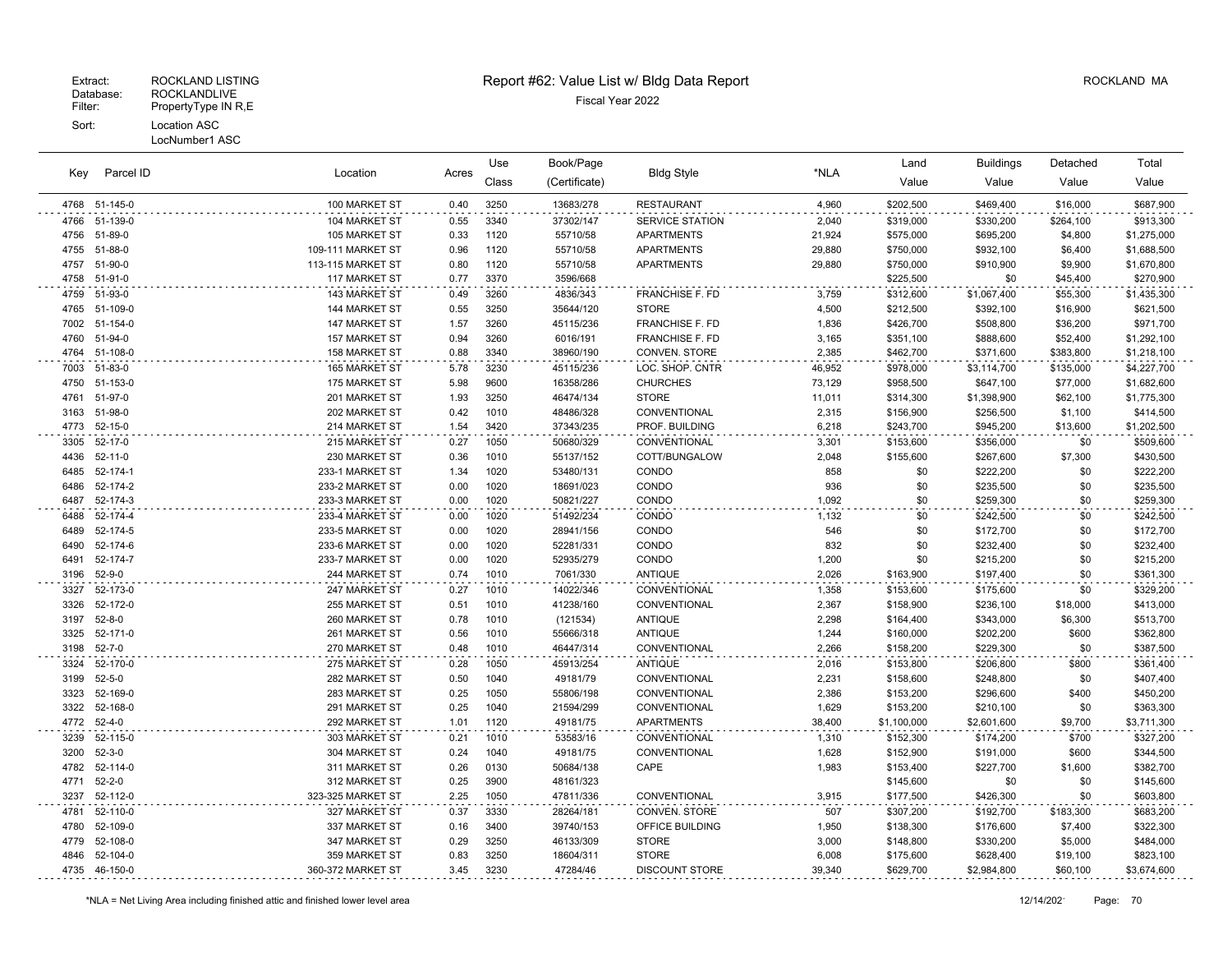## Extract: ROCKLAND LISTING **Report #62: Value List w/ Bldg Data Report** Alleman and RockLAND MA

Book/Page Land Buildings Detached

| Key           | Parcel ID          |                                |              | Use          | Book/Page              |                       |              | Land                   | <b>Buildings</b>       | Detached       | Total                  |
|---------------|--------------------|--------------------------------|--------------|--------------|------------------------|-----------------------|--------------|------------------------|------------------------|----------------|------------------------|
|               |                    | Location                       | Acres        | Class        | (Certificate)          | <b>Bldg Style</b>     | *NLA         | Value                  | Value                  | Value          | Value                  |
|               | 3234 52-103-0      | 371 MARKET ST                  | 0.40         | 1040         | 54864/204              | CONVENTIONAL          | 1,844        | \$156,500              | \$205,600              | \$0            | \$362,100              |
| 3233          | 52-102-0           | 379 MARKET ST                  | 0.24         | 1040         | 15612/017              | CONVENTIONAL          | 1,913        | \$153,000              | \$217,400              | \$0            | \$370,400              |
| 2763          | 46-130-0           | 384 MARKET ST                  | 0.33         | 1040         | 49253/139              | CONVENTIONAL          | 2,215        | \$154,800              | \$294,200              | \$0            | \$449,000              |
| 3232          | 52-101-0           | 385 MARKET ST                  | 0.18         | 1010         | 52399/269              | CONVENTIONAL          | 1,704        | \$151,600              | \$232,300              | \$2,200        | \$386,100              |
| 2764          | 46-131-0           | 396 MARKET ST                  | 1.09         | 1010         | 18499/316              | CONVENTIONAL          | 3,616        | \$167,100              | \$399,600              | \$3,800        | \$570,500              |
| 3222          | 52-94-0            | 399 MARKET ST                  | 0.40         | 1050         | 19867/205              | CONVENTIONAL          | 3,397        | \$156,300              | \$260,300              | \$0            | \$416,600              |
| 3221          | 52-93-0            | 407 MARKET ST                  | 0.12         | 1010         | 50685/288              | CONVENTIONAL          | 1,484        | \$150,400              | \$229,000              | \$0            | \$379,400              |
| 3220          | 52-81-0            | 411 MARKET ST                  | 0.25         | 1010         | 50198/62               | CONVENTIONAL          | 1,526        | \$153,200              | \$146,100              | \$0            | \$299,300              |
| 2762          | 46-123-0           | 416 MARKET ST                  | 0.48         | 1010         | 3583/567               | CONVENTIONAL          | 1,788        | \$158,100              | \$177,100              | \$8,300        | \$343,500              |
| 2716          | 46-129-0           | 421 MARKET ST                  | 0.24         | 1010         | 46264/340              | CONVENTIONAL          | 2,290        | \$153,000              | \$254,700              | \$0            | \$407,700              |
| 2717          | 46-124-0           | 428 MARKET ST                  | 1.11         | 1010         | 3114/229               | <b>ANTIQUE</b>        | 2,642        | \$167,300              | \$310,200              | \$600          | \$478,100              |
| 2715          | 46-128-0           | 435 MARKET ST                  | 0.27         | 1010         | 44286/180              | COLONIAL              | 1,365        | \$153,600              | \$228,700              | \$17,700       | \$400,000              |
| 2718          | 46-125-0           | 440 MARKET ST                  | 0.63         | 1010         | 38774/269              | CONVENTIONAL          | 2,564        | \$161,500              | \$337,200              | \$5,600        | \$504,300              |
| 2714          | 46-127-0           | 445 MARKET ST                  | 0.22         | 1010         | 51256/150              | <b>RANCH</b>          | 1,316        | \$152,600              | \$175,600              | \$0            | \$328,200              |
| 4434          | 52-77-0            | 455 MARKET ST                  | 0.76         | 1010         | 39788/309              | <b>ANTIQUE</b>        | 2,001        | \$164,200              | \$185,500              | \$4,000        | \$353,700              |
| 2719          | 46-126-0           | 458 MARKET ST                  | 0.97         | 1040         | 53918/217              | <b>ANTIQUE</b>        | 2,036        | \$166,000              | \$274,300              | \$0            | \$440,300              |
| 5901          | 52-78-0            | 465 MARKET ST                  | 2.10         | 1010         | 45863/204              | CONVENTIONAL          | 1,840        | \$176,100              | \$240,000              | \$6,100        | \$422,200              |
| 4736          | 47-31-0            | 470-476 MARKET ST              | 0.42         | 3250         | 42403/261              | CONVEN. STORE         | 4,200        | \$156,500              | \$547,300              | \$16,000       | \$719,800              |
| 2945          | 47-38-0            | 479 MARKET ST                  | 0.09         | 1050         | 53712/217              | CONVENTIONAL          | 2,447        | \$149,600              | \$293,600              | \$0            | \$443,200              |
| 4737          | 47-32-0            | 486-488 MARKET ST              | 0.13         | 3260         | 31876/050              | <b>RESTAURANT</b>     | 2,565        | \$135,100              | \$370,700              | \$6,600        | \$512,400              |
| 2944          | 47-37-0            | 487 MARKET ST                  | 0.58         | 1010         | 13495/133              | CONVENTIONAL          | 2,378        | \$160,500              | \$212,200              | \$4,400        | \$377,100              |
| 2939          | 47-30-0            | 490 MARKET ST                  | 7.05         | 9310         | 14772/326              | POLICE STATION        | 12,386       | \$546,000              | \$2,969,700            | \$67,400       | \$3,583,100            |
| 3491          | 53-30-0            | 495 MARKET ST                  | 0.41         | 1050         | 55451/129              | CONVENTIONAL          | 1,991        | \$156,700              | \$220,000              | \$900          | \$377,600              |
| 2941          | 47-34-0            | 496 MARKET ST                  | 0.37         | 1010         | 33420/247              | <b>ANTIQUE</b>        | 2,930        | \$155,800              | \$261,100              | \$0            | \$416,900              |
| 10334         | 47-35-A            | 500 MARKET ST                  | 0.30         | 1020         | 55956/39               | CONDO                 | 665          | \$0                    | \$145,600              | \$0            | \$145,600              |
| 3489          | 53-31-0            | 501 MARKET ST                  | 0.51         | 1010         | 51105/303              | CONVENTIONAL          | 2,400        | \$158,900              | \$257,900              | \$4,500        | \$421,300              |
| 10335<br>3488 | 47-35-B            | 510 MARKET ST                  | 0.00<br>0.66 | 1020         | 31554/268              | CONDO<br><b>RANCH</b> | 2,400        | \$0                    | \$291,800              | \$600          | \$292,400              |
| 2943          | 53-32-0<br>47-36-0 | 511 MARKET ST<br>520 MARKET ST | 0.42         | 1010<br>1040 | 50423/215<br>53433/335 | CONVENTIONAL          | 998<br>2,560 | \$162,200<br>\$156,800 | \$163,900              | \$5,100<br>\$0 | \$331,200              |
| 3487          | 53-33-0            | 523 MARKET ST                  | 0.41         | 1010         | 30758/219              | <b>ANTIQUE</b>        | 2,288        | \$156,600              | \$289,200<br>\$252,600 | \$3,100        | \$446,000<br>\$412,300 |
| 3328          | 53-28-0            | 538 MARKET ST                  | 0.60         | 1040         | 18077/086              | CONVENTIONAL          | 3,445        | \$160,800              | \$366,700              | \$700          | \$528,200              |
| 3329          | 53-27-0            | 550 MARKET ST                  | 0.39         | 1010         | 54033/277              | CONVENTIONAL          | 1,248        | \$156,300              | \$141,100              | \$500          | \$297,900              |
| 3330          | 53-26-0            | 556 MARKET ST                  | 0.31         | 1010         | 28192/232              | <b>RAISED RANCH</b>   | 1,560        | \$154,500              | \$187,500              | \$1,000        | \$343,000              |
| 4784          | 53-25-0            | 564 MARKET ST                  | 0.31         | 1010         | 47104/56               | <b>RAISED RANCH</b>   | 1,911        | \$154,500              | \$201,700              | \$500          | \$356,700              |
| 3331          | 53-24-0            | 572 MARKET ST                  | 0.31         | 1010         | 33896/297              | <b>RAISED RANCH</b>   | 1,560        | \$154,400              | \$189,400              | \$1,000        | \$344,800              |
| 5900          | 53-129-0           | 577 MARKET ST                  | 0.30         | 3320         | (118184)               | SERVICE GARAGE        | 3,498        | \$142,100              | \$203,300              | \$1,500        | \$346,900              |
| 3332          | 53-23-0            | 588 MARKET ST                  | 0.50         | 1010         | 54372/46               | COLONIAL              | 2,532        | \$158,700              | \$442,000              | \$0            | \$600,700              |
| 4843          | 47-23-0            | 600-REAR MARKET ST             | 6.01         | 9390         | 4038/484               | <b>INDUSTRIAL</b>     | 2,160        | \$589,400              | \$227,100              | \$0            | \$816,500              |
| 3333          | 53-178-0           | 600 MARKET ST                  | 0.23         | 1040         | 50690/32               | CONVENTIONAL          | 2,091        | \$152,700              | \$195,000              | \$0            | \$347,700              |
| 3426          | 53-131-0           | 601 MARKET ST                  | 0.21         | 1010         | (129534)               | CONVENTIONAL          | 1,171        | \$152,200              | \$146,900              | \$600          | \$299,700              |
| 4788          | 53-179-0           | 602 MARKET ST                  | 2.84         | 3160         | 43983/272              | CLUB/LODGE/HALL       | 810          | \$189,300              | \$58,100               | \$2,500        | \$249,900              |
| 3334          | 53-22-0            | 606 MARKET ST                  | 0.41         | 1010         | 50901/290              | CAPE                  | 1,729        | \$156,700              | \$227,600              | \$500          | \$384,800              |
| 3397          | 53-132-0           | 615 MARKET ST                  | 1.48         | 1040         | 27948/254              | <b>ANTIQUE</b>        | 2,804        | \$170,600              | \$231,000              | \$0            | \$401,600              |
| 3335          | 53-21-0            | 618 MARKET ST                  | 0.45         | 1010         | 56083/202              | CONVENTIONAL          | 3,000        | \$157,500              | \$337,100              | \$900          | \$495,500              |
| 3336          | 53-20-0            | 628 MARKET ST                  | 0.28         | 1010         | 54264/23               | <b>RANCH</b>          | 1,235        | \$153,700              | \$193,300              | \$33,700       | \$380,700              |
|               | 3337 53-19-0       | 638 MARKET ST                  | 0.23         | 9360         | 37907/28               |                       |              | \$152,800              | \$0                    | \$0            | \$152,800              |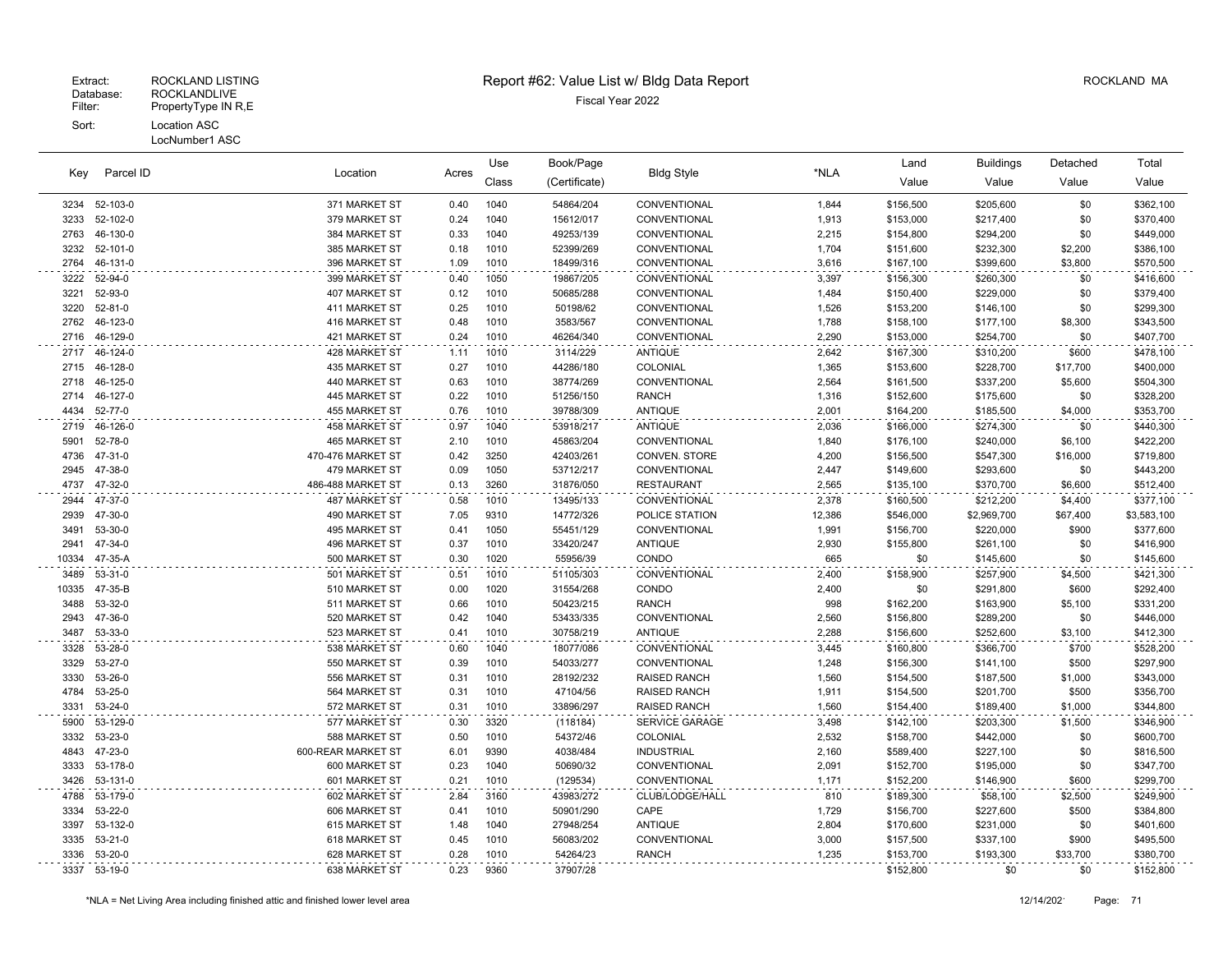| Parcel ID<br>Key |               | Location           |       | Use   | Book/Page     | <b>Bldg Style</b>   |        | Land      | <b>Buildings</b> | Detached  | Total       |
|------------------|---------------|--------------------|-------|-------|---------------|---------------------|--------|-----------|------------------|-----------|-------------|
|                  |               |                    | Acres | Class | (Certificate) |                     | *NLA   | Value     | Value            | Value     | Value       |
|                  | 3396 53-133-0 | 639 MARKET ST      | 0.30  | 1010  | 48579/180     | CONVENTIONAL        | 1,588  | \$154,200 | \$198,500        | \$10,800  | \$363,500   |
| 3338             | 53-18-0       | 644 MARKET ST      | 0.46  | 1010  | 46847/163     | CONVENTIONAL        | 2,080  | \$157,700 | \$257,100        | \$2,600   | \$417,400   |
| 3395             | 53-134-0      | 655 MARKET ST      | 0.44  | 1010  | 7601/275      | CAPE                | 2,492  | \$157,300 | \$331,400        | \$19,500  | \$508,200   |
| 4787             | 53-153-0      | 661 MARKET ST      | 0.41  | 1010  | 44831/194     | <b>RANCH</b>        | 2,673  | \$156,600 | \$265,300        | \$700     | \$422,600   |
| 3339             | 53-17-0       | 666 MARKET ST      | 0.33  | 1010  | 4099/482      | CONVENTIONAL        | 1,894  | \$155,000 | \$230,500        | \$500     | \$386,000   |
| 3375             | 53-154-0      | 671 MARKET ST      | 0.39  | 1010  | 14087/076     | <b>RAISED RANCH</b> | 2,056  | \$156,300 | \$189,900        | \$13,500  | \$359,700   |
| 3342             | 53-16-0       | 680 MARKET ST      | 0.43  | 1010  | 44813/46      | CONVENTIONAL        | 1,574  | \$157,100 | \$171,100        | \$900     | \$329,100   |
| 3374             | 53-155-0      | 687 MARKET ST      | 0.41  | 1010  | 10426/097     | <b>RAISED RANCH</b> | 2,229  | \$156,600 | \$229,500        | \$13,900  | \$400,000   |
| 3344             | 53-14-0       | 690 MARKET ST      | 0.65  | 1010  | 31619/077     | CAPE                | 1,344  | \$161,900 | \$189,300        | \$0       | \$351,200   |
| 3346             | 53-13-0       | 692 MARKET ST      | 0.38  | 1010  | 55864/236     | CAPE                | 1,296  | \$155,900 | \$188,800        | \$2,100   | \$346,800   |
| 3355             | 53-173-0      | 713 MARKET ST      | 0.34  | 1010  | 17187/215     | CAPE                | 1,359  | \$155,200 | \$168,100        | \$9,700   | \$333,000   |
| 3347             | 53-12-0       | 718 MARKET ST      | 1.01  | 1010  | 47693/232     | CAPE                | 1,594  | \$166,400 | \$220,100        | \$30,600  | \$417,100   |
| 3348             | 53-180-0      | 724 MARKET ST      | 0.50  | 1010  | 5841/176      | <b>RANCH</b>        | 974    | \$158,700 | \$176,300        | \$1,200   | \$336,200   |
| 3354             | 53-174-0      | 725-727 MARKET ST  | 1.90  | 1040  | (123988)      | COLONIAL            | 5,278  | \$174,300 | \$671,500        | \$19,900  | \$865,700   |
| 3349             | $53 - 11 - 0$ | 730 MARKET ST      | 0.49  | 1010  | 42627/83      | CONVENTIONAL        | 2,871  | \$158,300 | \$309,200        | \$19,000  | \$486,500   |
| 3350             | 53-10-738     | 738 MARKET ST      | 0.90  | 1020  | 48266/241     | CONDO               | 810    | \$0       | \$199,900        | \$600     | \$200,500   |
| 3353             | 53-175-0      | 739 MARKET ST      | 1.60  | 1010  | (116076)      | CONVENTIONAL        | 1,568  | \$171,700 | \$213,100        | \$19,000  | \$403,800   |
| 10562            | 53-10-740     | 740 MARKET ST      | 0.00  | 1020  | 47220/94      | CONDO               | 1,090  | \$0       | \$218,700        | \$0       | \$218,700   |
| 3496             | $54 - 11 - 0$ | 752 MARKET ST      | 0.66  | 1010  | 21108/158     | <b>RANCH</b>        | 910    | \$162,200 | \$147,300        | \$14,200  | \$323,700   |
| 3352             | 53-176-0      | 753 MARKET ST      | 0.59  | 1040  | 54982/292     | CONVENTIONAL        | 2,639  | \$160,700 | \$264,200        | \$0       | \$424,900   |
| 3497             | 54-10-0       | 774 MARKET ST      | 0.90  | 1040  | 54386/262     | CONVERSION          | 2,572  | \$165,400 | \$328,000        | \$5,900   | \$499,300   |
| 3498             | 54-9-0        | 776 MARKET ST      | 1.29  | 1010  | 50368/147     | CONVENTIONAL        | 1,997  | \$168,900 | \$236,300        | \$52,500  | \$457,700   |
| 3513             | 54-12-0       | 779 MARKET ST      | 0.60  | 1010  | 55485/47      | CAPE                | 1,873  | \$160,700 | \$231,300        | \$7,900   | \$399,900   |
| 11205            | 54-32-0       | 783 MARKET ST      | 1.50  | 1010  | 53636/317     | <b>NS RANCH</b>     | 2,862  | \$170,800 | \$243,200        | \$0       | \$414,000   |
| 11206            | 54-33-0       | 787 MARKET ST      | 1.50  | 1300  | 47777/36      |                     |        | \$170,800 | \$0              | \$0       | \$170,800   |
| 3511             | 54-14-0       | 799 MARKET ST      | 0.34  | 1010  | 10937/080     | CAPE                | 2,508  | \$155,200 | \$349,600        | \$0       | \$504,800   |
| 3499             | $54 - 8 - 0$  | 800 MARKET ST      | 2.19  | 1010  | 54088/5       | CAPE                | 2,061  | \$176,900 | \$271,700        | \$7,700   | \$456,300   |
| 3500             | $54 - 7 - 0$  | 808 MARKET ST      | 0.93  | 1010  | 55905/175     | CONVENTIONAL        | 2,426  | \$165,700 | \$280,500        | \$0       | \$446,200   |
| 3503             | 54-23-0       | 813 MARKET ST      | 0.65  | 1010  | 44064/140     | CONVENTIONAL        | 3,222  | \$161,900 | \$349,100        | \$13,900  | \$524,900   |
| 10736            | 54-7-A        | 814 MARKET ST      | 0.75  | 1010  | 50941/327     | <b>RAISED RANCH</b> | 2,291  | \$164,100 | \$325,000        | \$0       | \$489,100   |
| 4793             | 54-6-0        | 820 MARKET ST      | 0.49  | 3340  | 45290/244     | CONVEN. STORE       | 1,200  | \$304,700 | \$251,100        | \$294,200 | \$850,000   |
| 3502             | 54-24-0       | 823 MARKET ST      | 0.47  | 1010  | 50090/82      | CONVENTIONAL        | 2,000  | \$158,100 | \$230,500        | \$700     | \$389,300   |
| 4789             | 54-25-0       | 825 MARKET ST      | 1.57  | 4000  | 40717/217     | LIGHT MANUF.        | 13,225 | \$178,300 | \$325,600        | \$5,100   | \$509,000   |
| 4848             | 54-26-0       | 841 MARKET ST      | 1.09  | 9350  | $\prime$      | SERVICE GARAGE      | 6,100  | \$189,000 | \$286,700        | \$190,000 | \$665,700   |
| 5372             | 59-28-0       | 841-REAR MARKET ST | 1.71  | 9300  | 8857/255      |                     |        | \$15,200  | \$0              | \$0       | \$15,200    |
| 4791             | 54-28-0       | 849 MARKET ST      | 1.83  | 4010  | 3178/155      | LIGHT MANUF.        | 25,570 | \$223,700 | \$1,249,700      | \$25,900  | \$1,499,300 |
| 4790             | 54-27-0       | 855 MARKET ST      | 0.91  | 4010  | 3178/155      | LIGHT MANUF.        | 16,840 | \$169,900 | \$782,900        | \$27,000  | \$979,800   |
| 1384             | 36-91-0       | 7 MARKS ST         | 0.36  | 1010  | 53765/112     | <b>SPLIT LEVEL</b>  | 1,632  | \$172,900 | \$202,700        | \$0       | \$375,600   |
| 1345             | 36-51-0       | 32 MARKS ST        | 0.72  | 1010  | 535/183       | <b>SPLIT LEVEL</b>  | 1,610  | \$181,500 | \$234,800        | \$500     | \$416,800   |
| 1346             | 36-52-0       | 34 MARKS ST        | 1.80  | 1010  | (652076)      | <b>RANCH</b>        | 1,632  | \$191,700 | \$203,700        | \$700     | \$396,100   |
| 1347             | 36-53-0       | 36 MARKS ST        | 0.25  | 1040  | 299/8         | CONVERSION          | 2,184  | \$170,200 | \$300,700        | \$0       | \$470,900   |
| 1383             | 36-90-0       | 37 MARKS ST        | 0.28  | 1010  | 15369/288     | <b>RANCH</b>        | 1,176  | \$170,900 | \$181,900        | \$1,100   | \$353,900   |
| 1348             | 36-54-0       | 44 MARKS ST        | 0.36  | 1010  | 49165/141     | <b>RANCH</b>        | 912    | \$172,800 | \$159,100        | \$500     | \$332,400   |
| 1382             | 36-89-0       | 47 MARKS ST        | 0.32  | 1010  | 13623/023     | <b>RANCH</b>        | 1,170  | \$171,900 | \$187,700        | \$300     | \$359,900   |
| 1349             | 36-56-0       | 54 MARKS ST        | 0.33  | 1010  | 55623/271     | <b>RANCH</b>        | 912    | \$172,100 | \$196,800        | \$500     | \$369,400   |
|                  | 1381 36-88-0  | 57 MARKS ST        | 0.29  | 1010  | 54877/157     | <b>RANCH</b>        | 1,176  | \$171,200 | \$195,700        | \$1,200   | \$368,100   |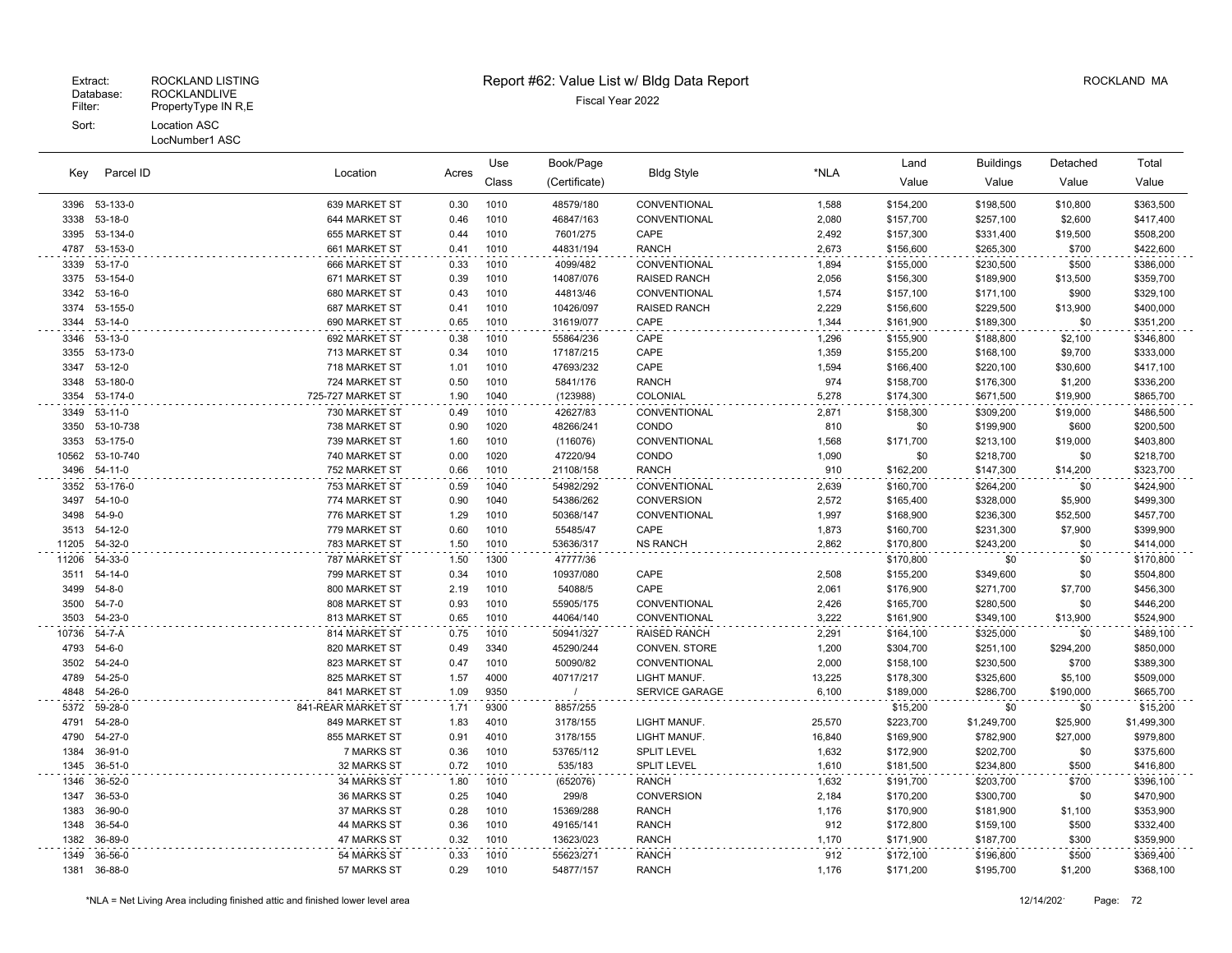LocNumber1 ASC

|       | Parcel ID<br>Kev |                             |       | Use   | Book/Page<br><b>Bldg Style</b> |                     | Land  | <b>Buildings</b> | Detached  | Total       |              |
|-------|------------------|-----------------------------|-------|-------|--------------------------------|---------------------|-------|------------------|-----------|-------------|--------------|
|       |                  | Location                    | Acres | Class | (Certificate)                  |                     | *NLA  | Value            | Value     | Value       | Value        |
| 1350  | 36-57-0          | 64 MARKS ST                 | 0.29  | 1010  | 28621/191                      | <b>RANCH</b>        | 912   | \$171,200        | \$179,400 | \$800       | \$351,400    |
| 1380  | 36-87-0          | 67 MARKS ST                 | 0.28  | 1010  | 55064/285                      | <b>RANCH</b>        | 1,200 | \$170,800        | \$199,200 | \$300       | \$370,300    |
| 1379  | 36-86-0          | 77 MARKS ST                 | 0.28  | 1010  | 3588/76                        | <b>RANCH</b>        | 1,176 | \$170,800        | \$166,100 | \$300       | \$337,200    |
| 1378  | 36-85-0          | 87 MARKS ST                 | 0.28  | 1010  | 37360/141                      | <b>RANCH</b>        | 1,176 | \$170,800        | \$186,900 | \$500       | \$358,200    |
| 1368  | 36-75-0          | 92 MARKS ST                 | 0.29  | 1010  | 44426/332                      | <b>RANCH</b>        | 1,176 | \$171,000        | \$189,600 | \$9,000     | \$369,600    |
| 1377  | 36-84-0          | 97 MARKS ST                 | 0.28  | 1010  | 51723/34                       | <b>RANCH</b>        | 1,176 | \$170,800        | \$192,900 | \$0         | \$363,700    |
| 1369  | 36-76-0          | 102 MARKS ST                | 0.28  | 1010  | 37906/243                      | <b>RANCH</b>        | 1,176 | \$170,800        | \$180,800 | \$1,500     | \$353,100    |
| 1376  | 36-83-0          | 107 MARKS ST                | 0.28  | 1010  | 38717/169                      | <b>RANCH</b>        | 912   | \$170,800        | \$168,700 | \$1,100     | \$340,600    |
| 1370  | 36-77-0          | 112 MARKS ST                | 0.28  | 1010  | 4831/277                       | <b>RANCH</b>        | 1,008 | \$170,900        | \$150,100 | \$1,300     | \$322,300    |
| 1375  | 36-82-0          | 117 MARKS ST                | 0.28  | 1010  | 52369/329                      | <b>RANCH</b>        | 1,200 | \$170,800        | \$193,500 | \$600       | \$364,900    |
| 1371  | 36-78-0          | 122 MARKS ST                | 0.28  | 1010  | 16780/002                      | COLONIAL            | 2,094 | \$171,000        | \$263,700 | \$700       | \$435,400    |
| 1374  | 36-81-0          | 127 MARKS ST                | 0.28  | 1010  | 3011/323                       | <b>RANCH</b>        | 1,424 | \$171,000        | \$165,400 | \$700       | \$337,100    |
| 1372  | 36-79-0          | 132 MARKS ST                | 0.29  | 1010  | 48142/141                      | COLONIAL            | 2,498 | \$171,100        | \$279,000 | \$1,300     | \$451,400    |
| 1373  | 36-80-0          | 137 MARKS ST                | 0.29  | 1010  | 35758/141                      | <b>RANCH</b>        | 1,080 | \$171,100        | \$168,700 | \$500       | \$340,300    |
| 2229  | 41-37-0          | 142 MARKS ST                | 0.31  | 1010  | 56124/343                      | <b>RANCH</b>        | 912   | \$171,700        | \$159,200 | \$0         | \$330,900    |
| 2228  | 41-12-0          | 147 MARKS ST                | 0.29  | 1010  | 5044/208                       | <b>RANCH</b>        | 1,431 | \$171,200        | \$203,400 | \$800       | \$375,400    |
| 2230  | 41-36-0          | 156 MARKS ST                | 0.30  | 1010  | 43923/273                      | <b>RAISED RANCH</b> | 1,494 | \$171,400        | \$189,600 | \$400       | \$361,400    |
| 2227  | 41-13-0          | 157 MARKS ST                | 0.30  | 1010  | 46784/66                       | <b>RAISED RANCH</b> | 960   | \$171,400        | \$141,000 | \$600       | \$313,000    |
| 2231  | 41-35-0          | 166 MARKS ST                | 0.30  | 1010  | 42281/277                      | <b>RAISED RANCH</b> | 1,772 | \$171,400        | \$202,100 | \$900       | \$374,400    |
| 2226  | $41 - 14 - 0$    | 167 MARKS ST                | 0.32  | 1010  | 46717/296                      | <b>RAISED RANCH</b> | 2,160 | \$171,800        | \$252,200 | \$1,400     | \$425,400    |
| 2232  | $41 - 34 - 0$    | 176 MARKS ST                | 0.31  | 1010  | 16150/083                      | <b>RAISED RANCH</b> | 2,152 | \$171,500        | \$212,600 | \$13,800    | \$397,900    |
| 2225  | 41-15-0          | 177 MARKS ST                | 0.31  | 1010  | 4309/195                       | <b>RAISED RANCH</b> | 1,268 | \$171,600        | \$166,300 | \$600       | \$338,500    |
| 2233  | 41-33-0          | 186 MARKS ST                | 0.30  | 1010  | 29772/309                      | <b>RANCH</b>        | 1,152 | \$171,400        | \$151,600 | \$12,300    | \$335,300    |
| 2224  | 41-16-0          | 187 MARKS ST                | 0.31  | 1010  | 5461/406                       | <b>RANCH</b>        | 1,460 | \$171,500        | \$164,400 | \$1,000     | \$336,900    |
| 2223  | $41 - 17 - 0$    | 197 MARKS ST                | 0.34  | 1010  | 3875/100                       | <b>RANCH</b>        | 1,710 | \$172,300        | \$218,800 | \$0         | \$391,100    |
| 2222  | 41-18-0          | 207 MARKS ST                | 0.63  | 1010  | 10462/051                      | <b>RANCH</b>        | 1,685 | \$179,500        | \$199,000 | \$11,000    | \$389,500    |
| 2234  | 41-32-0          | 210 MARKS ST                | 0.28  | 1010  | 28195/346                      | <b>RANCH</b>        | 2,020 | \$170,900        | \$222,500 | \$8,100     | \$401,500    |
| 2220  | 41-19-0          | 217 MARKS ST                | 0.58  | 1010  | 34503/324                      | <b>RANCH</b>        | 1,152 | \$178,300        | \$160,400 | \$700       | \$339,400    |
| 5128  | 56-39-0          | 30-242 MARTHA DR/HANNAH WAY | 9.30  | 1120  | 33709/044                      | <b>APARTMENTS</b>   | 6,240 | \$5,100,000      | \$520,800 | \$5,194,100 | \$10,814,900 |
| 6957  | 16-61-0          | 1 MEREDITH WAY              | 0.75  | 1010  | 19264/229                      | COLONIAL            | 2,752 | \$200,600        | \$416,400 | \$28,200    | \$645,200    |
| 6961  | 16-65-0          | 2 MEREDITH WAY              | 0.75  | 1010  | (116428)                       | COLONIAL            | 2,676 | \$200,600        | \$353,900 | \$900       | \$555,400    |
| 6958  | 16-62-0          | 3 MEREDITH WAY              | 0.75  | 1010  | (109931)                       | COLONIAL            | 2,848 | \$200,600        | \$370,900 | \$1,400     | \$572,900    |
| 6960  | 16-64-0          | 4 MEREDITH WAY              | 0.75  | 1010  | (117601)                       | COLONIAL            | 3,160 | \$200,600        | \$436,100 | \$26,200    | \$662,900    |
| 6959  | 16-63-0          | <b>5 MEREDITH WAY</b>       | 0.75  | 1010  | (124756)                       | <b>COLONIAL</b>     | 2,776 | \$200,600        | \$373,400 | \$0         | \$574,000    |
| 10683 | 25-25-44         | 1 MIDFIELD DR               | 0.00  | 1020  | 43794/113                      | CONDO               | 1,568 | \$0              | \$196,700 | \$0         | \$196,700    |
| 10640 | 25-25-19         | 2 MIDFIELD DR               | 65.00 | 1020  | 36706/111                      | CONDO               | 1,990 | \$0              | \$482,200 | \$0         | \$482,200    |
| 10682 | 25-25-43         | 3 MIDFIELD DR               | 0.00  | 1020  | 50620/68                       | CONDO               | 1,770 | \$0              | \$459,600 | \$0         | \$459,600    |
| 10641 | 25-25-20         | 4 MIDFIELD DR               | 0.00  | 1020  | 48068/169                      | CONDO               | 1,990 | \$0              | \$498,800 | \$0         | \$498,800    |
| 10681 | 25-25-42         | 5 MIDFIELD DR               | 0.00  | 1020  | 41795/129                      | CONDO               | 1,770 | \$0              | \$459,600 | \$0         | \$459,600    |
| 10642 | 25-25-21         | 6 MIDFIELD DR               | 0.00  | 1020  | 39599/306                      | CONDO               | 1,770 | \$0              | \$455,200 | \$0         | \$455,200    |
| 10680 | 25-25-41         | 7 MIDFIELD DR               | 0.00  | 1020  | 41969/155                      | CONDO               | 1,568 | \$0              | \$195,400 | \$0         | \$195,400    |
| 10643 | 25-25-22         | 8 MIDFIELD DR               | 0.00  | 1020  | 40241/124                      | CONDO               | 1,770 | \$0              | \$193,800 | \$0         | \$193,800    |
| 10679 | 25-25-40         | 9 MIDFIELD DR               | 0.00  | 1020  | 44598/59                       | CONDO               | 1,770 | \$0              | \$459,600 | \$0         | \$459,600    |
| 10644 | 25-25-23         | 10 MIDFIELD DR              | 0.00  | 1020  | 53400/19                       | CONDO               | 1,770 | \$0              | \$468,500 | \$0         | \$468,500    |
| 10678 | 25-25-39         | 11 MIDFIELD DR              | 0.00  | 1020  | 45064/218                      | CONDO               | 1,770 | \$0              | \$454,900 | \$0         | \$454,900    |
|       | 10645 25-25-24   | 12 MIDFIELD DR              | 0.00  | 1020  | 43441/48                       | CONDO               | 1,770 | \$0              | \$466,400 | \$0         | \$466,400    |
|       |                  |                             |       |       |                                |                     |       |                  |           |             |              |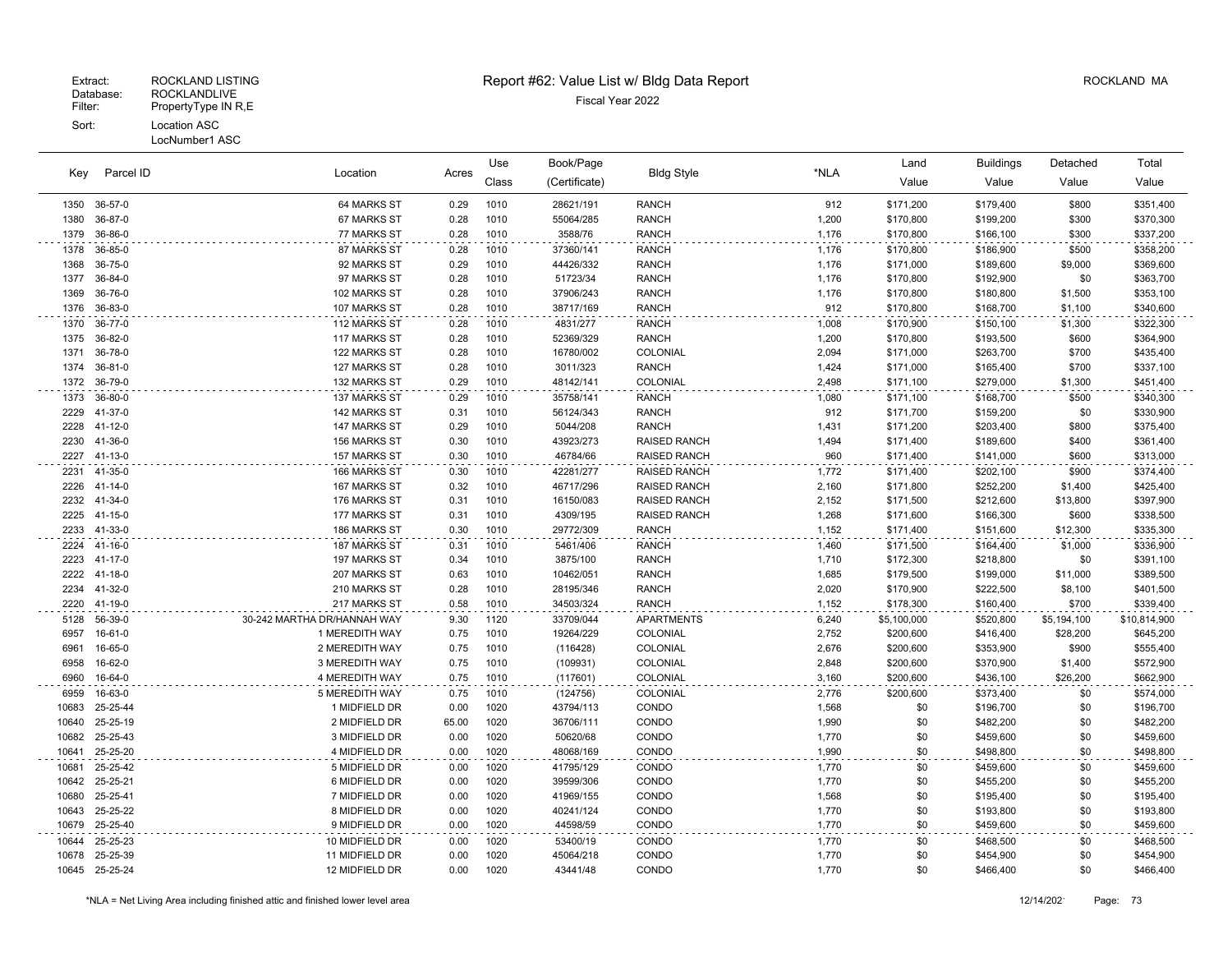| Key          | Parcel ID          | Location<br>Acres                |              | Use          | Book/Page              |                   |                | Land                   | <b>Buildings</b>       | Detached         | Total                  |
|--------------|--------------------|----------------------------------|--------------|--------------|------------------------|-------------------|----------------|------------------------|------------------------|------------------|------------------------|
|              |                    |                                  |              | Class        | (Certificate)          | <b>Bldg Style</b> | *NLA           | Value                  | Value                  | Value            | Value                  |
| 10677        | 25-25-38           | 13 MIDFIELD DR                   | 0.00         | 1020         | 53422/109              | CONDO             | 1,770          | \$0                    | \$454,900              | \$0              | \$454,900              |
| 10646        | 25-25-25           | 14 MIDFIELD DR                   | 0.00         | 1020         | 42680/192              | CONDO             | 1,568          | \$0                    | \$421,900              | \$0              | \$421,900              |
| 10694        | 25-25-55           | 15 MIDFIELD DR                   | 0.00         | 1020         | 43042/292              | CONDO             | 1,770          | \$0                    | \$469,800              | \$0              | \$469,800              |
| 10647        | 25-25-26           | 16 MIDFIELD DR                   | 0.00         | 1020         | 46164/305              | CONDO             | 1,770          | \$0                    | \$464,400              | \$0              | \$464,400              |
| 10695        | 25-25-56           | 17 MIDFIELD DR                   | 0.00         | 1020         | 40766/149              | CONDO             | 1,568          | \$0                    | \$192,500              | \$0              | \$192,500              |
| 10648        | 25-25-27           | 18 MIDFIELD DR                   | 0.00         | 1020         | 44361/182              | CONDO             | 1,568          | \$0                    | \$196,800              | \$0              | \$196,800              |
| 10696        | 25-25-57           | 19 MIDFIELD DR                   | 0.00         | 1020         | 41566/54               | CONDO             | 1,770          | \$0                    | \$453,300              | \$0              | \$453,300              |
| 10649        | 25-25-28           | 20 MIDFIELD DR                   | 0.00         | 1020         | 44728/57               | CONDO             | 1,770          | \$0                    | \$457,900              | \$0              | \$457,900              |
| 10697        | 25-25-58           | 21 MIDFIELD DR                   | 0.00         | 1020         | 46961/155              | CONDO             | 1,770          | \$0                    | \$193,800              | \$0              | \$193,800              |
| 10650        | 25-25-29           | 22 MIDFIELD DR                   | 0.00         | 1020         | 44707/234              | CONDO             | 1,770          | \$0                    | \$464,400              | \$0              | \$464,400              |
| 10698        | 25-25-59           | 23 MIDFIELD DR                   | 0.00         | 1020         | 39052/222              | CONDO             | 1,770          | \$0                    | \$196,300              | \$0              | \$196,300              |
| 10651        | 25-25-30           | 24 MIDFIELD DR                   | 0.00         | 1020         | 49392/215              | CONDO             | 1,568          | \$0                    | \$196,800              | \$0              | \$196,800              |
| 10652        | 25-25-31           | 26 MIDFIELD DR                   | 0.00         | 1020         | 46268/303              | CONDO             | 1,770          | \$0                    | \$457,900              | \$0              | \$457,900              |
| 10653        | 25-25-32           | 28 MIDFIELD DR                   | 0.00         | 1020         | 54890/118              | CONDO             | 1,568          | \$0                    | \$195,400              | \$0              | \$195,400              |
| 10654        | 25-25-33           | 30 MIDFIELD DR                   | 0.00         | 1020         | 41969/91               | CONDO             | 1,770          | \$0                    | \$468,700              | \$0              | \$468,700              |
| 10655        | 25-25-34           | 32 MIDFIELD DR                   | 0.00         | 1020         | 50136/71               | CONDO             | 1,770          | \$0                    | \$479,100              | \$0              | \$479,100              |
| 10656        | 25-25-35           | 34 MIDFIELD DR                   | 0.00         | 1020         | 44858/191              | CONDO             | 1,770          | \$0                    | \$457,900              | \$0              | \$457,900              |
| 10657        | 25-25-36           | 36 MIDFIELD DR                   | 0.00         | 1020         | 43489/185              | CONDO             | 1,990          | \$0                    | \$492,200              | \$0              | \$492,200              |
| 10658        | 25-25-37           | 38 MIDFIELD DR                   | 0.00         | 1020         | 53915/156              | CONDO             | 2,588          | \$0                    | \$567,500              | \$2,000          | \$569,500              |
| 10699        | 25-25-60           | 40 MIDFIELD DR                   | 0.00         | 1020         | 49909/319              | CONDO             | 1,990          | \$0                    | \$532,100              | \$0              | \$532,100              |
| 5860         | 75-56-0            | 0 MILLBROOK DR                   | 5.03         | 1320         | 17440/48               |                   |                | \$44,800               | \$0                    | \$0              | \$44,800               |
| 5677         | 76-18-0            | 0 MILLBROOK DR                   | 0.11         | 1320         | 17440/48               |                   |                | \$1,000                | \$0                    | \$0              | \$1,000                |
| 5648         | 75-41-0            | 1 MILLBROOK DR                   | 0.41         | 1010         | 16730/029              | COLONIAL          | 2,556          | \$191,500              | \$382,800              | \$0              | \$574,300              |
| 5644<br>5658 | 75-37-0<br>75-51-0 | 2 MILLBROOK DR<br>3 MILLBROOK DR | 0.34<br>0.34 | 1010<br>1010 | 13598/255<br>12907/118 | COLONIAL<br>CAPE  | 2,016<br>1,254 | \$189,700<br>\$189,700 | \$305,600<br>\$209,400 | \$5,300<br>\$400 | \$500,600<br>\$399,500 |
| 5899         | 75-38-0            | 4 MILLBROOK DR                   | 0.34         | 1010         | 49981/88               | COLONIAL          | 2,854          | \$189,600              | \$428,700              | \$600            | \$618,900              |
| 5657         | 75-50-0            | 5 MILLBROOK DR                   | 0.35         | 1010         | 43108/271              | COLONIAL          | 1,639          | \$189,900              | \$258,900              | \$22,300         | \$471,100              |
| 5646         | 75-39-0            | 6 MILLBROOK DR                   | 0.34         | 1010         | 30441/313              | CAPE              | 1,368          | \$189,700              | \$234,700              | \$700            | \$425,100              |
| 5656         | 75-49-0            | 7 MILLBROOK DR                   | 0.39         | 1010         | 51519/317              | COLONIAL          | 2,016          | \$190,900              | \$324,700              | \$500            | \$516,100              |
| 5647         | 75-40-0            | 8 MILLBROOK DR                   | 0.34         | 1010         | 40191/107              | COLONIAL          | 2,480          | \$189,500              | \$366,900              | \$500            | \$556,900              |
| 5706         | 76-49-0            | 9 MILLBROOK DR                   | 0.38         | 1010         | 12847/150              | COLONIAL          | 2,556          | \$190,700              | \$382,800              | \$0              | \$573,500              |
| 5663         | 76-3-0             | 10 MILLBROOK DR                  | 0.39         | 1010         | 46292/328              | COLONIAL          | 2,016          | \$190,800              | \$315,500              | \$700            | \$507,000              |
| 5761         | 76-50-0            | 11 MILLBROOK DR                  | 0.35         | 1010         | 36691/316              | COLONIAL          | 2,916          | \$190,000              | \$406,000              | \$600            | \$596,600              |
| 5680         | 76-21-0            | 12 MILLBROOK DR                  | 0.33         | 1010         | 49775/56               | COLONIAL          | 2,135          | \$189,400              | \$333,800              | \$13,000         | \$536,200              |
| 5682         | 76-23-0            | 14 MILLBROOK DR                  | 0.33         | 1010         | 48726/163              | CAPE              | 1,092          | \$189,400              | \$169,200              | \$0              | \$358,600              |
| 5708         | 76-51-0            | 15 MILLBROOK DR                  | 0.38         | 1010         | 21247/071              | CAPE              | 2,202          | \$190,700              | \$328,200              | \$700            | \$519,600              |
| 5683         | 76-25-0            | 16 MILLBROOK DR                  | 0.43         | 1010         | 26115/139              | <b>COLONIAL</b>   | 1,831          | \$192,000              | \$303,700              | \$1,000          | \$496,700              |
| 5684         | 76-26-0            | 18 MILLBROOK DR                  | 0.34         | 1010         | 38607/243              | COLONIAL          | 2,373          | \$189,500              | \$366,000              | \$700            | \$556,200              |
| 5709         | 76-52-0            | 19 MILLBROOK DR                  | 0.34         | 1010         | 40074/308              | CAPE              | 1,400          | \$189,500              | \$256,600              | \$600            | \$446,700              |
| 5685         | 76-27-0            | 20 MILLBROOK DR                  | 0.34         | 1010         | 13394/184              | CAPE              | 2,054          | \$189,600              | \$356,600              | \$16,700         | \$562,900              |
| 5710         | 76-53-0            | 21 MILLBROOK DR                  | 0.42         | 1010         | 53286/284              | COLONIAL          | 2,172          | \$191,800              | \$348,200              | \$0              | \$540,000              |
|              | 5711 76-54-0       | 23 MILLBROOK DR                  | 0.34         | 1010         | 42493/82               | COLONIAL          | 2,640          | \$189,500              | \$391,900              | \$34,100         | \$615,500              |
| 5718         | 76-62-0            | 24 MILLBROOK DR                  | 0.34         | 1010         | 13437/256              | CAPE              | 1,400          | \$189,500              | \$257,000              | \$2,100          | \$448,600              |
| 5716         | 76-60-0            | 25 MILLBROOK DR                  | 0.35         | 1010         | 51735/141              | COLONIAL          | 1,928          | \$190,000              | \$316,700              | \$1,400          | \$508,100              |
| 5719         | 76-63-0            | 26 MILLBROOK DR                  | 0.36         | 1010         | 50034/79               | COLONIAL          | 2,040          | \$190,000              | \$333,800              | \$900            | \$524,700              |
|              | 5720 76-64-0       | 28 MILLBROOK DR                  | 0.36         | 1010         | 42870/227              | CAPE              | 2,306          | \$190,000              | \$378,600              | \$900            | \$569,500              |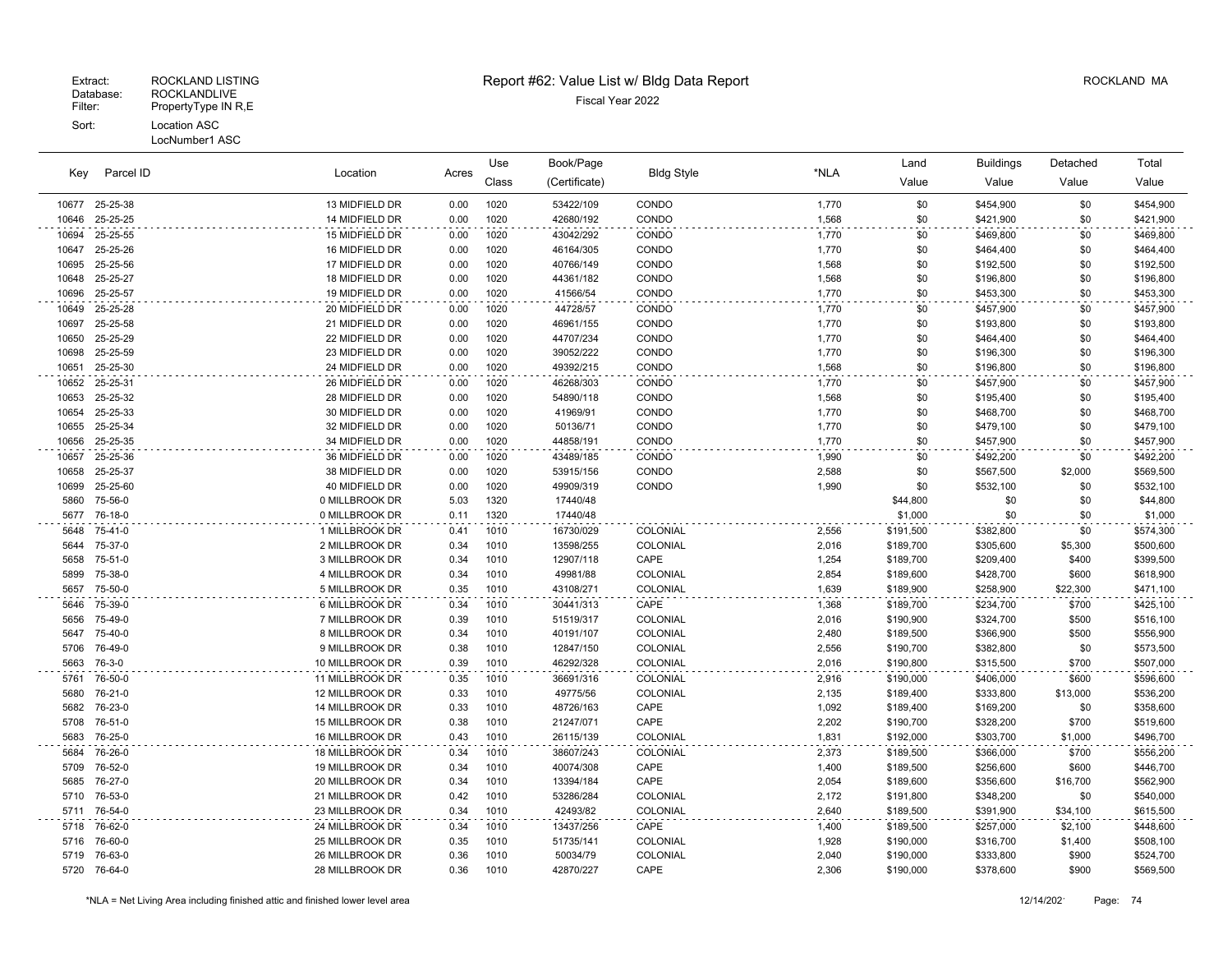| Parcel ID<br>Key |                    | Location                           | Use<br>Acres |              | Book/Page             | <b>Bldg Style</b>    | *NLA           | Land                   | <b>Buildings</b>       | Detached        | Total                  |
|------------------|--------------------|------------------------------------|--------------|--------------|-----------------------|----------------------|----------------|------------------------|------------------------|-----------------|------------------------|
|                  |                    |                                    |              | Class        | (Certificate)         |                      |                | Value                  | Value                  | Value           | Value                  |
|                  | 5721 76-65-0       | 30 MILLBROOK DR                    | 0.36         | 1010         | 55042/23              | COLONIAL             | 2,556          | \$190,000              | \$341,500              | \$0             | \$531,500              |
| 5784             | 79-51-0            | 33 MILLBROOK DR                    | 0.34         | 1010         | 46997/281             | COLONIAL             | 2,556          | \$189,500              | \$367,400              | \$0             | \$556,900              |
| 5785             | 79-52-0            | 35 MILLBROOK DR                    | 0.33         | 1010         | 48668/218             | COLONIAL             | 2,184          | \$189,400              | \$320,900              | \$700           | \$511,000              |
| 5786             | 79-53-0            | 37 MILLBROOK DR                    | 0.36         | 1010         | 43231/172             | COLONIAL             | 1,646          | \$190,100              | \$233,700              | \$700           | \$424,500              |
| 5787             | 79-54-0            | 39 MILLBROOK DR                    | 0.35         | 1010         | 30988/2               | COLONIAL             | 2,256          | \$189,800              | \$360,100              | \$38,600        | \$588,500              |
| 5804             | 79-71-0            | 40 MILLBROOK DR                    | 0.38         | 1010         | 14977/101             | COLONIAL             | 1,632          | \$190,600              | \$274,800              | \$900           | \$466,300              |
| 5788             | 79-55-0            | 41 MILLBROOK DR                    | 0.37         | 1010         | 15788/313             | COLONIAL             | 1,632          | \$190,300              | \$270,700              | \$700           | \$461,700              |
| 5805             | 79-72-0            | 42 MILLBROOK DR                    | 0.37         | 1010         | 14983/170             | CAPE                 | 1,862          | \$190,500              | \$302,800              | \$900           | \$494,200              |
| 5789             | 79-56-0            | 43 MILLBROOK DR                    | 0.25         | 1010         | 14996/199             | COLONIAL             | 1,742          | \$187,300              | \$284,400              | \$900           | \$472,600              |
| 5806             | 79-73-0            | 44 MILLBROOK DR                    | 0.36         | 1010         | 14789/124             | COLONIAL             | 1,600          | \$190,100              | \$259,900              | \$1,000         | \$451,000              |
| 5790             | 79-57-0            | 45 MILLBROOK DR                    | 0.35         | 1010         | 36008/313             | COLONIAL             | 1,644          | \$189,800              | \$281,900              | \$0             | \$471,700              |
| 5807             | 79-74-0            | 46 MILLBROOK DR                    | 0.35         | 1010         | 55315/294             | COLONIAL             | 2,372          | \$189,800              | \$385,500              | \$300           | \$575,600              |
| 5791             | 79-58-0            | 47 MILLBROOK DR                    | 0.37         | 1010         | 54853/1               | COLONIAL             | 1,550          | \$190,400              | \$247,100              | \$0             | \$437,500              |
| 5808             | 79-75-0            | 48 MILLBROOK DR                    | 0.33         | 1010         | 38021/2               | CAPE                 | 1,666          | \$189,400              | \$266,800              | \$21,900        | \$478,100              |
| 5792             | 79-59-0            | 49 MILLBROOK DR                    | 0.45         | 1010         | 37231/044             | <b>COLONIAL</b>      | 1,654          | \$192,400              | \$283,400              | \$600           | \$476,400              |
| 5809             | 79-76-0            | 50 MILLBROOK DR                    | 0.33         | 1010         | 14856/013             | CAPE                 | 1,666          | \$189,400              | \$306,200              | \$13,800        | \$509,400              |
| 5793             | 79-60-0            | 51 MILLBROOK DR                    | 0.35         | 1010         | 14862/016             | COLONIAL             | 2,556          | \$189,800              | \$382,300              | \$10,900        | \$583,000              |
| 5794             | 79-61-0            | 53 MILLBROOK DR                    | 0.36         | 1010         | 50941/121             | COLONIAL             | 1,872          | \$190,200              | \$322,100              | \$0             | \$512,300              |
| 5810<br>5781     | 79-77-0<br>79-47-0 | 54 MILLBROOK DR<br>57 MILLBROOK DR | 0.33<br>0.44 | 1010<br>1010 | 46143/27<br>38637/311 | COLONIAL<br>COLONIAL | 1,648<br>2,256 | \$189,400<br>\$192,200 | \$272,400<br>\$345,800 | \$0<br>\$28,500 | \$461,800<br>\$566,500 |
| 7180             | 25-39-1            | 1 MILLENNIUM WAY                   | 1.66         | 1020         | 49075/183             | CONDO                | 1,424          | \$0                    | \$363,400              | \$0             | \$363,400              |
| 7182             | 30-100-2           | 2 MILLENNIUM WAY                   | 1.86         | 1020         | 26321/146             | CONDO                | 1,424          | \$0                    | \$360,400              | \$0             | \$360,400              |
| 7181             | 25-39-3            | 3 MILLENNIUM WAY                   | 0.00         | 1020         | 49075/195             | CONDO                | 1,424          | \$0                    | \$376,500              | \$0             | \$376,500              |
| 7183             | 30-100-4           | 4 MILLENNIUM WAY                   | 0.00         | 1020         | 20473/324             | CONDO                | 1,424          | \$0                    | \$354,400              | \$0             | \$354,400              |
| 3423             | 53-100-0           | 3 MONCRIEF RD                      | 0.20         | 1010         | 12571/054             | COLONIAL             | 1,632          | \$168,900              | \$182,900              | \$600           | \$352,400              |
| 3428             | 53-98-0            | 9 MONCRIEF RD                      | 0.20         | 1010         | 24020/082             | <b>RANCH</b>         | 1,104          | \$168,900              | \$171,400              | \$800           | \$341,100              |
| 3454             | 53-72-0            | 14 MONCRIEF RD                     | 0.19         | 1010         | 5495/271              | CAPE                 | 1,530          | \$168,800              | \$208,500              | \$10,100        | \$387,400              |
| 3480             | 53-43-0            | 15 MONCRIEF RD                     | 0.33         | 1010         | 39732/343             | <b>RANCH</b>         | 864            | \$172,000              | \$145,200              | \$600           | \$317,800              |
| 3479             | 53-44-0            | 21 MONCRIEF RD                     | 0.27         | 1010         | 14946/020             | COLONIAL             | 1,080          | \$170,500              | \$164,000              | \$400           | \$334,900              |
| 3478             | 53-45-0            | 25 MONCRIEF RD                     | 0.30         | 1010         | 50607/147             | <b>SPLIT LEVEL</b>   | 1,760          | \$188,600              | \$227,200              | \$400           | \$416,200              |
| 3455             | 53-71-0            | 32 MONCRIEF RD                     | 0.20         | 1010         | 7824/228              | <b>SPLIT LEVEL</b>   | 2,115          | \$168,800              | \$238,400              | \$0             | \$407,200              |
| 3477             | 53-47-0            | 33 MONCRIEF RD                     | 0.58         | 1010         | 31575/249             | COLONIAL             | 1,080          | \$196,100              | \$157,900              | \$300           | \$354,300              |
| 3456             | 53-70-0            | 42 MONCRIEF RD                     | 0.20         | 1010         | 50503/20              | <b>RANCH</b>         | 1,479          | \$168,800              | \$254,400              | \$0             | \$423,200              |
| 3476             | 53-48-0            | 43 MONCRIEF RD                     | 0.20         | 1010         | 39164/163             | <b>RANCH</b>         | 994            | \$185,700              | \$182,200              | \$200           | \$368,100              |
| 3475             | 53-49-0            | 51 MONCRIEF RD                     | 0.29         | 1010         | 16635/126             | CAPE                 | 1,080          | \$188,300              | \$181,800              | \$500           | \$370,600              |
| 3474             | $53 - 51 - 0$      | 63 MONCRIEF RD                     | 0.19         | 1010         | 49733/206             | COLONIAL             | 2,008          | \$185,700              | \$259.700              | \$300           | \$445,700              |
| 3458             | 53-68-0            | 64 MONCRIEF RD                     | 0.19         | 1010         | 34744/059             | COLONIAL             | 1,440          | \$168,800              | \$198,500              | \$800           | \$368,100              |
| 3473             | 53-53-0            | 73 MONCRIEF RD                     | 0.39         | 1010         | 49396/17              | COLONIAL             | 3,690          | \$190,900              | \$438,100              | \$21,300        | \$650,300              |
| 3459             | 53-67-0            | 74 MONCRIEF RD                     | 0.20         | 1010         | 7164/154              | CAPE                 | 1,488          | \$168,800              | \$208,100              | \$12,300        | \$389,200              |
| 3460             | 53-66-0            | 82 MONCRIEF RD                     | 0.20         | 1010         | 36663/341             | COLONIAL             | 1,824          | \$168,800              | \$208,600              | \$18,500        | \$395,900              |
| 3472             | 53-54-0            | 83 MONCRIEF RD                     | 0.29         | 1010         | 43141/235             | CAPE                 | 2,128          | \$188,300              | \$264,900              | \$1,300         | \$454,500              |
| 3461             | 53-65-0            | 90 MONCRIEF RD                     | 0.20         | 1010         | 2726/173              | CAPE                 | 1,344          | \$168,800              | \$171,100              | \$400           | \$340,300              |
| 3471             | 53-55-0            | 91 MONCRIEF RD                     | 0.29         | 1010         | 21900/244-24          | CAPE                 | 1,344          | \$188,300              | \$147,400              | \$2,700         | \$338,400              |
| 3462             | 53-64-0            | 98 MONCRIEF RD                     | 0.20         | 1010         | 46496/332             | COLONIAL             | 1,620          | \$168,800              | \$225,300              | \$800           | \$394,900              |
| 3470             | 53-56-0            | 99 MONCRIEF RD                     | 0.29         | 1010         | 53571/167             | CAPE                 | 1,344          | \$188,300              | \$178,900              | \$400           | \$367,600              |
|                  | 3463 53-63-0       | 104 MONCRIEF RD                    | 0.20         | 1010         | 54376/134             | CAPE                 | 1,400          | \$168,800              | \$195,900              | \$600           | \$365,300              |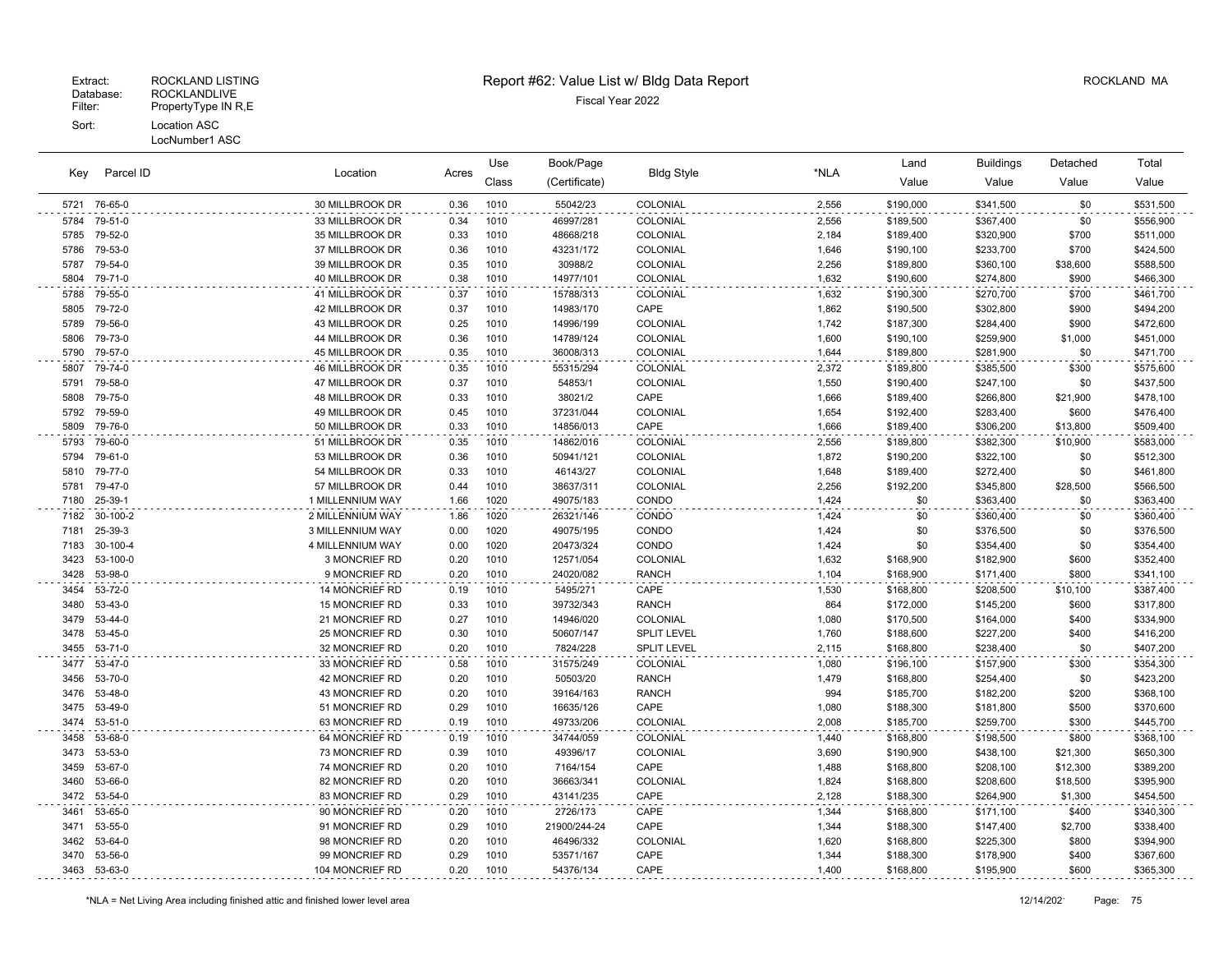| Parcel ID<br>Key | Location<br>Acres |                 | Use  | Book/Page |               |                    | Land  | <b>Buildings</b> | Detached  | Total    |           |
|------------------|-------------------|-----------------|------|-----------|---------------|--------------------|-------|------------------|-----------|----------|-----------|
|                  |                   |                 |      | Class     | (Certificate) | <b>Bldg Style</b>  | *NLA  | Value            | Value     | Value    | Value     |
| 3469             | 53-57-0           | 107 MONCRIEF RD | 0.29 | 1010      | 4418/415      | CAPE               | 1,344 | \$188,300        | \$183,200 | \$1,100  | \$372,600 |
| 3464             | 53-62-0           | 114 MONCRIEF RD | 0.20 | 1010      | 48667/89      | CAPE               | 1,764 | \$168,800        | \$215,800 | \$600    | \$385,200 |
| 3468             | 53-58-0           | 115 MONCRIEF RD | 0.29 | 1010      | 26802/148     | COLONIAL           | 1,932 | \$188,300        | \$243,100 | \$700    | \$432,100 |
| 3465             | 53-61-0           | 122 MONCRIEF RD | 0.20 | 1010      | 55835/346     | CAPE               | 1,260 | \$168,800        | \$192,600 | \$1,600  | \$363,000 |
| 3467             | 53-59-0           | 123 MONCRIEF RD | 0.29 | 1010      | 19918/079     | COLONIAL           | 2,167 | \$188,300        | \$258,100 | \$0      | \$446,400 |
| 3902             | 58-4-0            | 131 MONCRIEF RD | 0.29 | 1010      | 17502/212-21  | COLONIAL           | 1,704 | \$188,300        | \$226,600 | \$500    | \$415,400 |
| 3466             | 53-60-0           | 132 MONCRIEF RD | 0.20 | 1010      | 13164/074     | CAPE               | 1,484 | \$168,800        | \$214,700 | \$0      | \$383,500 |
| 3901             | $58 - 5 - 0$      | 141 MONCRIEF RD | 0.29 | 1010      | 54808/86      | COLONIAL           | 1,080 | \$188,300        | \$156,100 | \$0      | \$344,400 |
| 3751             | 58-57-0           | 142 MONCRIEF RD | 0.19 | 1010      | 41614/82      | COLONIAL           | 1,258 | \$168,800        | \$180,300 | \$700    | \$349,800 |
| 3900             | $58 - 6 - 0$      | 155 MONCRIEF RD | 0.29 | 1010      | 13498/078     | CAPE               | 1,856 | \$188,300        | \$238,300 | \$10,300 | \$436,900 |
| 3752             | 58-56-0           | 156 MONCRIEF RD | 0.19 | 1010      | 14783/122     | <b>RANCH</b>       | 908   | \$168,800        | \$144,700 | \$0      | \$313,500 |
| 3899             | $58 - 7 - 0$      | 163 MONCRIEF RD | 0.29 | 1010      | 2652/134      | <b>RANCH</b>       | 1,030 | \$188,300        | \$150,900 | \$19,800 | \$359,000 |
| 3753             | 58-55-0           | 164 MONCRIEF RD | 0.20 | 1010      | 49887/309     | <b>RANCH</b>       | 818   | \$168,800        | \$121,900 | \$400    | \$291,100 |
| 3898             | 58-8-0            | 171 MONCRIEF RD | 0.29 | 1010      | 45518/343     | CAPE               | 1,344 | \$188,300        | \$186,300 | \$1,600  | \$376,200 |
| 3754             | 58-54-0           | 174 MONCRIEF RD | 0.20 | 1010      | 18772/113     | <b>RANCH</b>       | 932   | \$168,800        | \$158,800 | \$600    | \$328,200 |
| 3897             | 58-9-0            | 181 MONCRIEF RD | 0.29 | 1010      | 35800/149     | CAPE               | 1,344 | \$188,300        | \$186,200 | \$700    | \$375,200 |
| 3755             | 58-53-0           | 182 MONCRIEF RD | 0.20 | 1010      | 55782/196     | SPLIT LEVEL        | 1,464 | \$168,800        | \$218,400 | \$400    | \$387,600 |
| 3756             | 58-52-0           | 186 MONCRIEF RD | 0.20 | 1010      | 48668/26      | CAPE               | 1,302 | \$168,800        | \$182,800 | \$0      | \$351,600 |
| 3896             | 58-10-0           | 189 MONCRIEF RD | 0.29 | 1010      | 14018/100-10  | <b>RANCH</b>       | 864   | \$188,300        | \$143,100 | \$1,500  | \$332,900 |
| 3757             | 58-51-0           | 196 MONCRIEF RD | 0.20 | 1010      | 27822/181     | <b>RANCH</b>       | 1,426 | \$168,800        | \$203,000 | \$200    | \$372,000 |
| 3895             | 58-11-0           | 197 MONCRIEF RD | 0.29 | 1010      | 3655/167      | CAPE               | 1,116 | \$188,300        | \$165,300 | \$400    | \$354,000 |
| 3894             | 58-12-0           | 203 MONCRIEF RD | 0.29 | 1010      | 34252/064     | CAPE               | 1,302 | \$188,300        | \$177,600 | \$400    | \$366,300 |
| 3758             | 58-50-0           | 204 MONCRIEF RD | 0.20 | 1010      | 47371/333     | CAPE               | 1,302 | \$168,800        | \$194,000 | \$0      | \$362,800 |
| 3893             | 58-13-0           | 211 MONCRIEF RD | 0.20 | 1010      | 39805/214     | <b>RANCH</b>       | 800   | \$185,700        | \$149,900 | \$700    | \$336,300 |
| 3759             | 58-49-0           | 212 MONCRIEF RD | 0.20 | 1010      | 49135/144     | CAPE               | 1,302 | \$168,800        | \$194,100 | \$700    | \$363,600 |
| 3760             | 58-48-0           | 220 MONCRIEF RD | 0.20 | 1010      | 35788/103     | CAPE               | 1,526 | \$168,800        | \$201,400 | \$200    | \$370,400 |
| 3892             | 58-14-0           | 221 MONCRIEF RD | 0.20 | 1010      | 10400/240     | CAPE               | 1,302 | \$185,700        | \$135,000 | \$0      | \$320,700 |
| 3761             | 58-47-0           | 228 MONCRIEF RD | 0.19 | 1010      | 40673/350     | CAPE               | 1,302 | \$168,800        | \$184,700 | \$300    | \$353,800 |
| 3891             | 58-15-0           | 229 MONCRIEF RD | 0.29 | 1010      | 48389/171     | CAPE               | 1,498 | \$188,300        | \$166,600 | \$500    | \$355,400 |
| 3886             | 58-17-0           | 239 MONCRIEF RD | 0.19 | 1010      | 2955/448      | <b>RANCH</b>       | 992   | \$168,700        | \$162,500 | \$900    | \$332,100 |
| 3858             | 58-45-0           | 254 MONCRIEF RD | 0.20 | 1010      | 17825/075     | <b>RANCH</b>       | 1,160 | \$168,900        | \$180,800 | \$0      | \$349,700 |
| 3885             | 58-18-0           | 255 MONCRIEF RD | 0.19 | 1010      | 54701/115     | <b>RANCH</b>       | 880   | \$168,800        | \$139,000 | \$0      | \$307,800 |
| 3859             | 58-44-0           | 258 MONCRIEF RD | 0.22 | 1010      | 54720/210     | COLONIAL           | 2,064 | \$169,300        | \$193,200 | \$1,000  | \$363,500 |
| 3884             | 58-19-0           | 263 MONCRIEF RD | 0.26 | 1010      | 50773/280     | <b>RANCH</b>       | 1,106 | \$170,500        | \$133,900 | \$1,200  | \$305,600 |
| 3860             | 58-43-0           | 264 MONCRIEF RD | 0.21 | 1010      | 49362/50      | <b>RANCH</b>       | 1,152 | \$169,200        | \$143,100 | \$1,500  | \$313,800 |
| 3863             | 58-40-0           | 278 MONCRIEF RD | 0.20 | 1010      | 4379/364      | <b>RANCH</b>       | 1,828 | \$168,800        | \$239,400 | \$4,400  | \$412,600 |
| 3867             | 58-36-0           | 281 MONCRIEF RD | 0.24 | 1010      | 48179/106     | <b>RANCH</b>       | 1,004 | \$169,900        | \$129,700 | \$20,400 | \$320,000 |
| 3864             | 58-39-0           | 282 MONCRIEF RD | 0.20 | 1010      | 51169/279     | <b>RANCH</b>       | 1,344 | \$168,800        | \$173,200 | \$400    | \$342,400 |
| 4159             | 63-83-0           | 286 MONCRIEF RD | 0.20 | 1010      | 39289/159     | <b>RANCH</b>       | 864   | \$168,800        | \$112,300 | \$1,300  | \$282,400 |
| 4146             | 63-70-0           | 287 MONCRIEF RD | 0.18 | 1010      | 33301/302     | <b>RANCH</b>       | 864   | \$168,500        | \$130,800 | \$1,000  | \$300,300 |
| 2532             | 45-186-0          | 19 MONROE ST    | 0.17 | 1010      | 36382/162     | CONVENTIONAL       | 1,473 | \$159,900        | \$138,500 | \$200    | \$298,600 |
| 2531             | 45-185-0          | 25 MONROE ST    | 0.20 | 1010      | 46460/24      | CONVENTIONAL       | 1,656 | \$160,500        | \$183,800 | \$500    | \$344,800 |
| 2530             | 45-184-0          | 29 MONROE ST    | 0.14 | 1010      | 39192/188     | CONVENTIONAL       | 1,284 | \$159,100        | \$141,600 | \$0      | \$300,700 |
| 2529             | 45-183-0          | 37 MONROE ST    | 0.14 | 1010      | 54389/148     | CONVENTIONAL       | 1,525 | \$159,100        | \$160,700 | \$4,200  | \$324,000 |
| 2540             | 45-200-0          | 40 MONROE ST    | 0.37 | 1010      | 44740/91      | <b>SPLIT LEVEL</b> | 1,636 | \$164,500        | \$196,800 | \$0      | \$361,300 |
|                  | 2528 45-182-0     | 43 MONROE ST    | 0.12 | 1010      | 55241/169     | CONVENTIONAL       | 1,280 | \$158,600        | \$165,200 | \$500    | \$324,300 |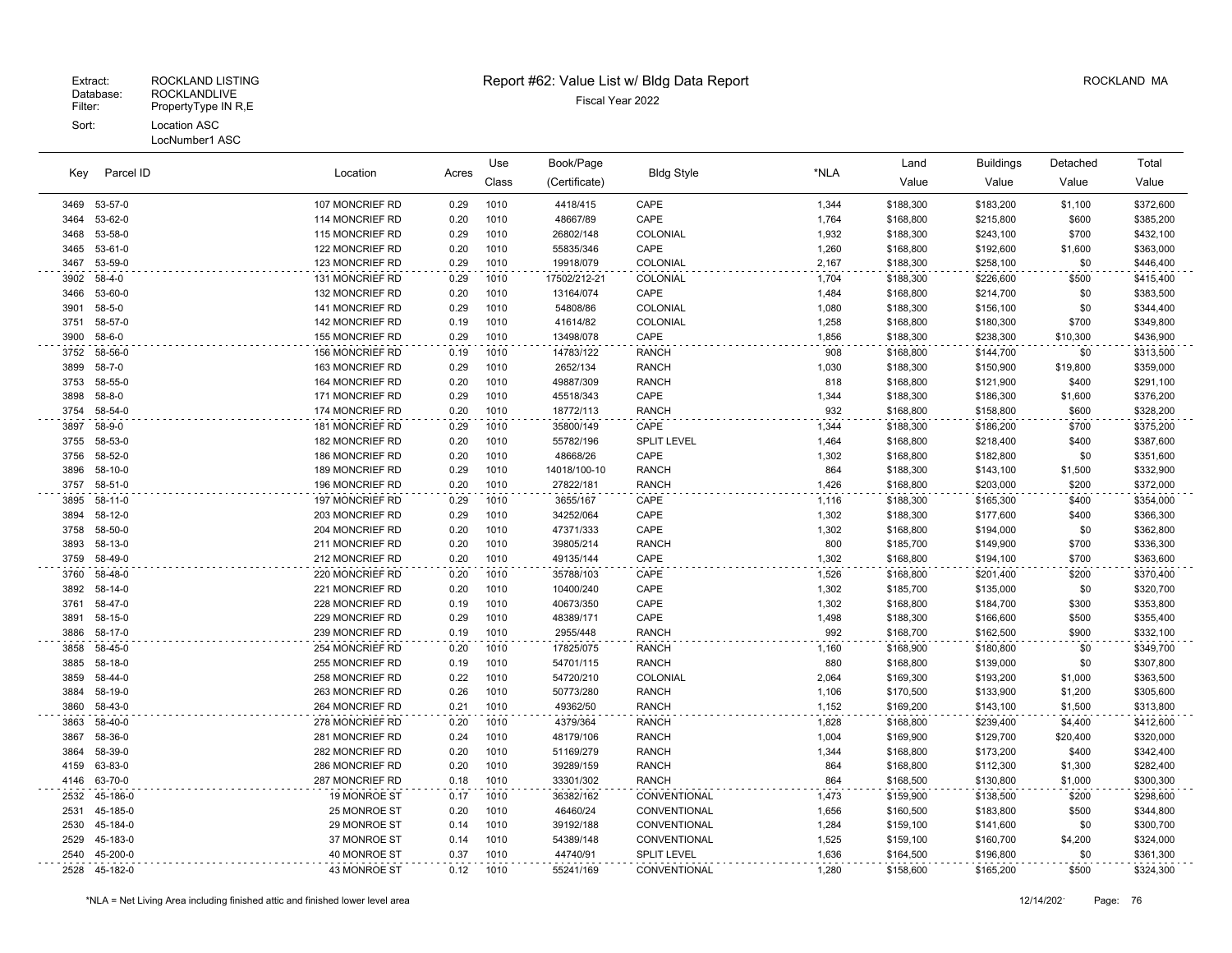## Extract: ROCKLAND LISTING **Report #62: Value List w/ Bldg Data Report** Alleman and RockLAND MA

| Key          | Parcel ID          | Location                               | Acres        | Use          | Book/Page       | <b>Bldg Style</b>    | *NLA           | Land                   | <b>Buildings</b>       | Detached     | Total                  |
|--------------|--------------------|----------------------------------------|--------------|--------------|-----------------|----------------------|----------------|------------------------|------------------------|--------------|------------------------|
|              |                    |                                        |              | Class        | (Certificate)   |                      |                | Value                  | Value                  | Value        | Value                  |
| 3610         | 55-88-0            | 12 MORGAN AV                           | 0.18         | 1010         | 55632/312       | <b>RANCH</b>         | 672            | \$159,900              | \$115,200              | \$300        | \$275,400              |
| 5863         | $76-1-0$           | 0 MORNINGSIDE DR                       | 0.38         | 1320         | 17440/48        |                      |                | \$3,400                | \$0                    | \$0          | \$3,400                |
| 5668         | 76-8-0             | 0 MORNINGSIDE DR                       | 0.33         | 1320         | 17440/48        |                      |                | \$3,000                | \$0                    | \$0          | \$3,000                |
| 5861         | 76-92-0            | 0 MORNINGSIDE DR                       | 8.63         | 1320         | 17440/48        |                      |                | \$76,800               | \$0                    | \$0          | \$76,800               |
| 5866         | 79-49-0            | 0 MORNINGSIDE DR                       | 1.94         | 1320         | 17440/48        |                      |                | \$17,300               | \$0                    | \$0          | \$17,300               |
| 5849         | 79-110-0           | 0 MORNINGSIDE DR                       | 0.37         | 1320         | 17440/48        |                      |                | \$3,300                | \$0                    | \$0          | \$3,300                |
| 5851         | 79-111-0           | 0 MORNINGSIDE DR                       | 0.37         | 1320         | 17440/48        |                      |                | \$3,300                | \$0                    | \$0          | \$3,300                |
| 5853         | 79-112-0           | 0 MORNINGSIDE DR                       | 0.36         | 1320         | 17440/48        |                      |                | \$3,200                | \$0                    | \$0          | \$3,200                |
| 5867         | 79-117-0           | 0-REAR MORNINGSIDE DR                  | 6.36         | 1320         | 17440/48        |                      |                | \$56,600               | \$0                    | \$0          | \$56,600               |
| 5664         | 76-4-0             | 2 MORNINGSIDE DR                       | 0.34         | 1010         | 55208/23        | COLONIAL             | 2,000          | \$189,600              | \$322,500              | \$1,500      | \$513,600              |
| 5665         | 76-5-0             | 4 MORNINGSIDE DR                       | 0.33         | 1010         | 53689/208       | COLONIAL             | 2,016          | \$189,400              | \$313,400              | \$400        | \$503,200              |
| 5666         | 76-6-0             | 6 MORNINGSIDE DR                       | 0.33         | 1010         | 15360/113       | COLONIAL             | 2,856          | \$189,400              | \$425,600              | \$0          | \$615,000              |
| 5678         | 76-19-0            | 7 MORNINGSIDE DR                       | 0.44         | 1010         | 28754/048       | CAPE                 | 1,547          | \$192,200              | \$283,300              | \$400        | \$475,900              |
| 5667         | 76-7-0             | 8 MORNINGSIDE DR                       | 0.34         | 1010         | 21805/149       | COLONIAL             | 1,646          | \$189,600              | \$270,500              | \$0          | \$460,100              |
| 5679         | 76-20-0            | 9 MORNINGSIDE DR                       | 0.38         | 1010         | 48619/201       | CAPE                 | 1,666          | \$190,700              | \$299,500              | \$1,000      | \$491,200              |
| 5681         | 76-22-0            | 11 MORNINGSIDE DR                      | 0.34         | 1010         | 23202/056       | <b>COLONIAL</b>      | 3,100          | \$189,500              | \$456,800              | \$28,900     | \$675,200              |
| 5669         | 76-9-0             | 12 MORNINGSIDE DR                      | 0.34         | 1010         | 44387/20        | <b>COLONIAL</b>      | 2,414          | \$189,500              | \$346,700              | \$15,900     | \$552,100              |
| 5869         | 76-24-0            | 13 MORNINGSIDE DR                      | 0.36         | 1010         | 16140/071       | CAPE                 | 1,400          | \$190,100              | \$246,200              | \$500        | \$436,800              |
| 5689         | 76-31-0            | 14 MORNINGSIDE DR                      | 0.34         | 1010         | 15345/231       | COLONIAL             | 1,600          | \$189,600              | \$256,900              | \$300        | \$446,800              |
| 5686         | 76-28-0            | 15 MORNINGSIDE DR                      | 0.37         | 1010         | 55131/214       | COLONIAL             | 2,556          | \$190,500              | \$368,500              | \$600        | \$559,600              |
| 5690         | 76-32-0            | 16 MORNINGSIDE DR                      | 0.36         | 1010         | 15140/294       | COLONIAL             | 1,632          | \$190,200              | \$276,200              | \$600        | \$467,000              |
| 5687         | 76-29-0            | 17 MORNINGSIDE DR                      | 0.34         | 1010         | 53943/179       | COLONIAL             | 2,744          | \$189,500              | \$404,800              | \$700        | \$595,000              |
| 5691         | 76-33-0            | 18 MORNINGSIDE DR                      | 0.41         | 1010         | 15610/263       | CAPE                 | 1,547          | \$191,600              | \$242,900              | \$0          | \$434,500              |
| 5688         | 76-30-0            | 19 MORNINGSIDE DR                      | 0.35         | 1010         | 50566/266       | COLONIAL             | 2,556          | \$190,000              | \$348,400              | \$500        | \$538,900              |
| 5692         | 76-34-0            | 20 MORNINGSIDE DR                      | 0.35         | 1010         | 55239/346       | COLONIAL             | 2,573          | \$189,900              | \$363,800              | \$500        | \$554,200              |
| 5693         | 76-35-0            | 22 MORNINGSIDE DR                      | 0.33         | 1010         | 16811/164       | COLONIAL             | 1,600          | \$189,500              | \$274,900              | \$0          | \$464,400              |
| 5723         | 76-67-0            | 28 MORNINGSIDE DR                      | 0.52         | 1010         | 17442/333       | <b>COLONIAL</b>      | 3,116          | \$194,300              | \$330,300              | \$500        | \$525,100              |
| 5724         | 76-68-0            | 30 MORNINGSIDE DR                      | 0.50         | 1010         | 25549/107       | COLONIAL             | 2,556          | \$194,000              | \$378,900              | \$5,400      | \$578,300              |
| 5725         | 76-69-0            | 32 MORNINGSIDE DR                      | 0.48         | 1010         | 38236/109       | COLONIAL             | 1,872          | \$193,300              | \$286,900              | \$700        | \$480,900              |
| 5726         | 76-70-0<br>79-88-0 | 34 MORNINGSIDE DR<br>38 MORNINGSIDE DR | 0.40         | 1010<br>1010 | 17904/274       | COLONIAL             | 1,872          | \$191,300              | \$288,800              | \$22,200     | \$502,300              |
| 5821<br>5822 | 79-89-0            | 40 MORNINGSIDE DR                      | 0.43<br>0.35 | 1010         | 42313/28        | COLONIAL<br>COLONIAL | 2,988<br>1,671 | \$191,900<br>\$190,000 | \$369,400<br>\$247,700 | \$0<br>\$600 | \$561,300<br>\$438,300 |
| 5820         | 79-87-0            | 41 MORNINGSIDE DR                      | 0.34         | 1010         | ()<br>32774/102 | COLONIAL             | 2,556          | \$189,600              | \$349,900              | \$14,600     | \$554,100              |
| 5823         | 79-90-0            | 42 MORNINGSIDE DR                      | 0.35         | 1010         | 26372/127       | COLONIAL             | 3,139          | \$190,000              | \$378,800              | \$0          | \$568,800              |
| 5819         | 79-86-0            | 43 MORNINGSIDE DR                      | 0.34         | 1010         | 49031/129       | COLONIAL             | 3,067          | \$189,700              | \$447,200              | \$1,000      | \$637,900              |
| 5824         | 79-91-0            | 44 MORNINGSIDE DR                      | 0.41         | 1010         | 28529/45        | <b>COLONIAL</b>      | 2,120          | \$191,600              | \$257,800              | \$500        | \$449,900              |
| 5818         | 79-85-0            | 45 MORNINGSIDE DR                      | 0.34         | 1010         | 40466/75        | <b>COLONIAL</b>      | 1,872          | \$189,600              | \$288,900              | \$1,000      | \$479,500              |
| 5825         | 79-92-0            | 46 MORNINGSIDE DR                      | 0.34         | 1010         | 31177/120       | COLONIAL             | 2,016          | \$189,600              | \$293,200              | \$3,200      | \$486,000              |
| 5817         | 79-84-0            | 47 MORNINGSIDE DR                      | 0.33         | 1010         | 51583/134       | COLONIAL             | 2,016          | \$189,400              | \$301,900              | \$22,300     | \$513,600              |
| 5816         | 79-83-0            | 49 MORNINGSIDE DR                      | 0.33         | 1010         | 17001/007       | COLONIAL             | 2,556          | \$189,400              | \$383,000              | \$700        | \$573,100              |
| 5815         | 79-82-0            | 51 MORNINGSIDE DR                      | 0.33         | 1010         | 50453/159       | COLONIAL             | 1,918          | \$189,400              | \$301,300              | \$600        | \$491,300              |
| 5814         | 79-81-0            | 53 MORNINGSIDE DR                      | 0.34         | 1010         | 14478/096       | CAPE                 | 1,344          | \$189,600              | \$228,400              | \$600        | \$418,600              |
| 5813         | 79-80-0            | 55 MORNINGSIDE DR                      | 0.34         | 1010         | 50290/239       | COLONIAL             | 1,459          | \$189,600              | \$239,000              | \$600        | \$429,200              |
| 5812         | 79-79-0            | 57 MORNINGSIDE DR                      | 0.33         | 1010         | 51462/283       | COLONIAL             | 1,727          | \$189,400              | \$288,100              | \$500        | \$478,000              |
| 5856         | 79-113-0           | 58 MORNINGSIDE DR                      | 0.36         | 1010         | ()              | <b>COLONIAL</b>      | 3,260          | \$190,000              | \$359,700              | \$4,700      | \$554,400              |
| 5811         | 79-78-0            | 59 MORNINGSIDE DR                      | 0.37         | 1010         | 15604/269       | COLONIAL             | 1,520          | \$190,300              | \$255,300              | \$21,100     | \$466,700              |
|              |                    |                                        |              |              |                 |                      |                |                        |                        |              |                        |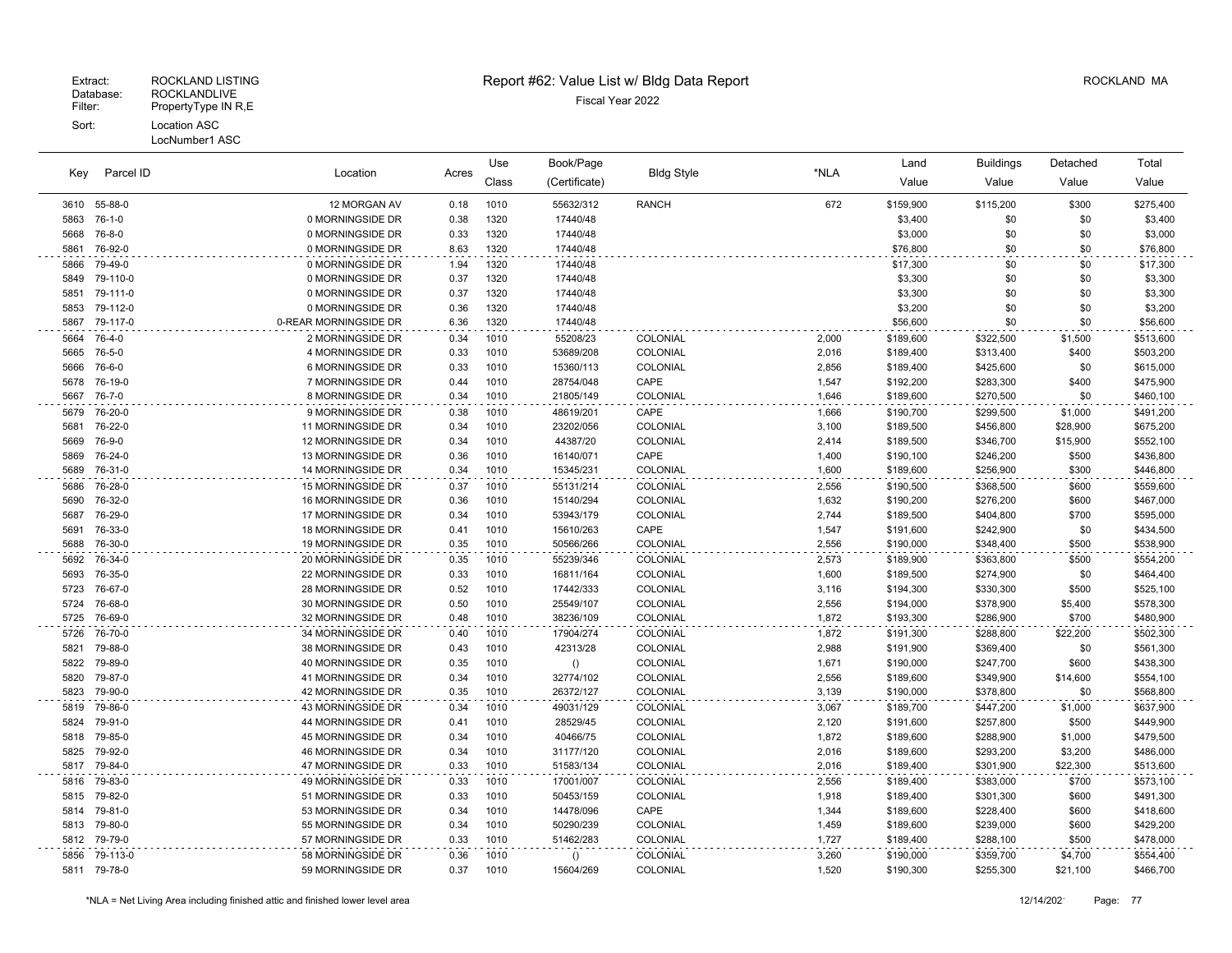| Parcel ID<br>Key | Location             | Acres                        | Use          | Book/Page    | <b>Bldg Style</b>     | *NLA                         | Land           | <b>Buildings</b>       | Detached               | Total             |                        |
|------------------|----------------------|------------------------------|--------------|--------------|-----------------------|------------------------------|----------------|------------------------|------------------------|-------------------|------------------------|
|                  |                      |                              |              | Class        | (Certificate)         |                              |                | Value                  | Value                  | Value             | Value                  |
| 5858             | 79-114-0             | 60 MORNINGSIDE DR            | 0.34         | 1010         | 14539/229             | COLONIAL                     | 2,520          | \$189,600              | \$318,400              | \$600             | \$508,600              |
| 5859             | 79-115-0             | 62 MORNINGSIDE DR            | 0.34         | 1010         | 20021/041             | COLONIAL                     | 1,459          | \$189,700              | \$230,600              | \$0               | \$420,300              |
| 5782             | 79-48-0              | 63 MORNINGSIDE DR            | 0.38         | 1010         | 14585/237             | COLONIAL                     | 1,715          | \$190,700              | \$256,600              | \$1,000           | \$448,300              |
| 5839             | 79-116-0             | 64 MORNINGSIDE DR            | 0.36         | 1010         | 55777/199             | CAPE                         | 1,997          | \$190,100              | \$269,500              | \$0               | \$459,600              |
| 1116             | 34-178-0             | 16 MYRTLE ST                 | 0.21         | 1010         | 13460/333             | CONVENTIONAL                 | 1.056          | \$160,700              | \$114,100              | \$1,100           | \$275,900              |
| 1108             | 34-152-0             | 17 MYRTLE ST                 | 0.26         | 1010         | 12083/061             | CONVENTIONAL                 | 1,564          | \$161,900              | \$163,500              | \$4,300           | \$329,700              |
| 1117             | 34-179-0             | 20 MYRTLE ST                 | 0.20         | 1010         | 54002/131             | CONVENTIONAL                 | 1,615          | \$160,400              | \$241,300              | \$200             | \$401,900              |
| 1107             | 34-151-0             | 25 MYRTLE ST                 | 0.26         | 1040         | 48642/233             | <b>CONVENTIONAL</b>          | 2.124          | \$161,900              | \$257,100              | \$0               | \$419,000              |
| 1118             | 34-180-0             | 28 MYRTLE ST                 | 0.33         | 1010         | 9871/108              | COTT/BUNGALOW                | 1,481          | \$163,500              | \$195,500              | \$200             | \$359,200              |
| 1106             | 34-150-0             | 31 MYRTLE ST                 | 0.27         | 1040         | 15082/018             | CONVENTIONAL                 | 2,409          | \$162,000              | \$235,800              | \$5,500           | \$403,300              |
| 1119             | 34-181-0             | 36 MYRTLE ST                 | 0.32         | 1010         | 45734/308             | <b>ANTIQUE</b>               | 1,570          | \$163,300              | \$245,000              | \$1,300           | \$409,600              |
| 1105             | 34-149-0             | 41 MYRTLE ST                 | 0.27         | 1010         | 20450/081             | <b>RAISED RANCH</b>          | 2,457          | \$162,000              | \$288,500              | \$4,000           | \$454,500              |
| 1120             | 34-182-0             | 44 MYRTLE ST                 | 0.31         | 1010         | 11943/003             | CONVENTIONAL                 | 1,634          | \$163,100              | \$176,200              | \$6,400           | \$345,700              |
| 1121             | 34-183-0             | 50 MYRTLE ST                 | 0.21         | 1010         | 4226/133              | CONVENTIONAL                 | 1,620          | \$160,700              | \$164,200              | \$1,400           | \$326,300              |
| 1122             | 34-184-0<br>34-148-0 | 54 MYRTLE ST                 | 0.17<br>0.55 | 1010<br>1040 | 51563/223             | COLONIAL                     | 1,248<br>2,376 | \$159,800              | \$158,200              | \$0               | \$318,000              |
| 1104<br>1145     | 34-185-0             | 55 MYRTLE ST<br>66 MYRTLE ST | 0.25         | 1010         | 48138/241<br>50857/65 | CONVENTIONAL<br>CONVENTIONAL | 1,824          | \$168,700<br>\$161,700 | \$233,400<br>\$201,900 | \$16,800<br>\$200 | \$418,900<br>\$363,800 |
| 1086             | 34-135-0             | 71 MYRTLE ST                 | 0.16         | 1010         | 34418/028             | CONVENTIONAL                 | 1,647          | \$159,500              | \$200,900              | \$200             | \$360,600              |
| 1146             | 34-223-0             | 78 MYRTLE ST                 | 0.31         | 1010         |                       | CONVENTIONAL                 |                |                        |                        | \$0               | \$282,900              |
| 5512             | 34-134-0             | 83 MYRTLE ST                 | 0.48         | 1040         | 50578/90<br>5313/124  | CONVENTIONAL                 | 1,010<br>2,030 | \$163,000<br>\$167,000 | \$119,900<br>\$215,600 | \$17,500          | \$400,100              |
| 1147             | 34-222-0             | 84 MYRTLE ST                 | 0.28         | 1040         | 41589/121             | CONVENTIONAL                 | 1,906          | \$162,300              | \$212,100              | \$1,000           | \$375,400              |
| 2080             | 34-221-0             | 90 MYRTLE ST                 | 0.65         | 1010         | 17828/294             | CONVENTIONAL                 | 2,174          | \$171,000              | \$254,200              | \$17,700          | \$442,900              |
| 1084             | 34-132-0             | 95 MYRTLE ST                 | 0.27         | 1010         | 14212/128             | COTT/BUNGALOW                | 1,094          | \$162,200              | \$138,100              | \$0               | \$300,300              |
| 2081             | 34-220-0             | 98 MYRTLE ST                 | 0.21         | 1010         | 55541/84              | CONVENTIONAL                 | 1,271          | \$160,700              | \$157,500              | \$700             | \$318,900              |
| 1083             | 34-131-0             | 99 MYRTLE ST                 | 0.25         | 1010         | 50430/258             | <b>RANCH</b>                 | 864            | \$161,600              | \$129,300              | \$0               | \$290,900              |
| 2082             | 34-219-0             | 104 MYRTLE ST                | 0.21         | 1010         | 53182/175             | CONVENTIONAL                 | 1,400          | \$160,700              | \$181,500              | \$600             | \$342,800              |
| 1082             | 34-130-0             | 107 MYRTLE ST                | 0.28         | 1010         | 7964/311              | CONVENTIONAL                 | 2,264          | \$162,300              | \$281,000              | \$5,300           | \$448,600              |
| 5173             | 34-218-0             | 110 MYRTLE ST                | 0.77         | 1010         | 44314/332             | CAPE                         | 3,162          | \$173,400              | \$421,100              | \$700             | \$595,200              |
| 1081             | 34-129-0             | 113 MYRTLE ST                | 0.25         | 1010         | 46165/98              | CONVENTIONAL                 | 1,440          | \$161,700              | \$201,500              | \$0               | \$363,200              |
| 2084             | 34-217-0             | 116 MYRTLE ST                | 0.93         | 1010         | 53413/296             | CONVENTIONAL                 | 1,396          | \$174,800              | \$145,300              | \$0               | \$320,100              |
| 1080             | 34-128-0             | 119 MYRTLE ST                | 0.24         | 1010         | 5244/277              | CONVENTIONAL                 | 1,258          | \$161,500              | \$176,500              | \$0               | \$338,000              |
| 2085             | 34-214-0             | 122 MYRTLE ST                | 0.21         | 1010         | 55153/228             | CONVENTIONAL                 | 2,038          | \$160,700              | \$243,900              | \$3,800           | \$408,400              |
| 1079             | 34-121-0             | 125 MYRTLE ST                | 0.24         | 1010         | 54758/263             | COTT/BUNGALOW                | 1,454          | \$161,400              | \$151,700              | \$2,200           | \$315,300              |
| 2086             | 34-213-0             | 130 MYRTLE ST                | 0.27         | 1040         | 11048/014             | <b>CONVERSION</b>            | 2,221          | \$162,100              | \$300,100              | \$7,100           | \$469,300              |
| 1078             | 34-120-0             | 131 MYRTLE ST                | 0.22         | 1010         | 17403/184             | CONVENTIONAL                 | 1,377          | \$161,100              | \$192,100              | \$5,400           | \$358,600              |
| 1077             | 34-119-0             | <b>137 MYRTLE ST</b>         | 0.20         | 1010         | 55284/153             | CONVENTIONAL                 | 1,198          | \$160,500              | \$148,600              | \$0               | \$309,100              |
| 2087             | 34-212-0             | 138 MYRTLE ST                | 0.30         | 1050         | 45504/147             | <b>CONVENTIONAL</b>          | 2,938          | \$162,900              | \$287,300              | \$0               | \$450,200              |
| 1076             | 34-118-0             | 143 MYRTLE ST                | 0.23         | 1010         | 55967/345             | CONVENTIONAL                 | 1,148          | \$161,300              | \$112,500              | \$0               | \$273,800              |
| 1075             | 34-116-0             | 147-149 MYRTLE ST            | 0.23         | 1040         | 51041/122             | CONVERSION                   | 2,080          | \$161,100              | \$260,800              | \$0               | \$421,900              |
| 1069             | 34-109-0             | 154 MYRTLE ST                | 0.33         | 1010         | 16490/126             | CONVENTIONAL                 | 1,922          | \$163,500              | \$205,400              | \$7,300           | \$376,200              |
| 1074             | 34-115-0             | 155 MYRTLE ST                | 0.16         | 1010         | 52721/271             | CONVENTIONAL                 | 1,600          | \$159,600              | \$181,900              | \$1,100           | \$342,600              |
| 1073             | 34-114-0             | 161 MYRTLE ST                | 0.71         | 1010         | 15127/099             | CONVENTIONAL                 | 2,115          | \$172,300              | \$228,000              | \$0               | \$400,300              |
| 1070             | 34-110-0             | 164 MYRTLE ST                | 0.25         | 1010         | 21145/002             | CONVENTIONAL                 | 1,451          | \$161,700              | \$193,100              | \$6,700           | \$361,500              |
| 1072             | 34-113-0             | 167 MYRTLE ST                | 0.21         | 1010         | 37568/264             | CONVENTIONAL                 | 1,786          | \$160,700              | \$195,600              | \$500             | \$356,800              |
| 1071             | 34-112-0             | 168 MYRTLE ST                | 1.11         | 1010         | 54346/284             | CAPE                         | 1,473          | \$176,400              | \$184,300              | \$13,700          | \$374,400              |
|                  | 918 29-50-0          | 175 MYRTLE ST                | 0.22         | 1010         | 51306/228             | CONVENTIONAL                 | 1,931          | \$161,000              | \$237,200              | \$0               | \$398,200              |
|                  |                      |                              |              |              |                       |                              |                |                        |                        |                   |                        |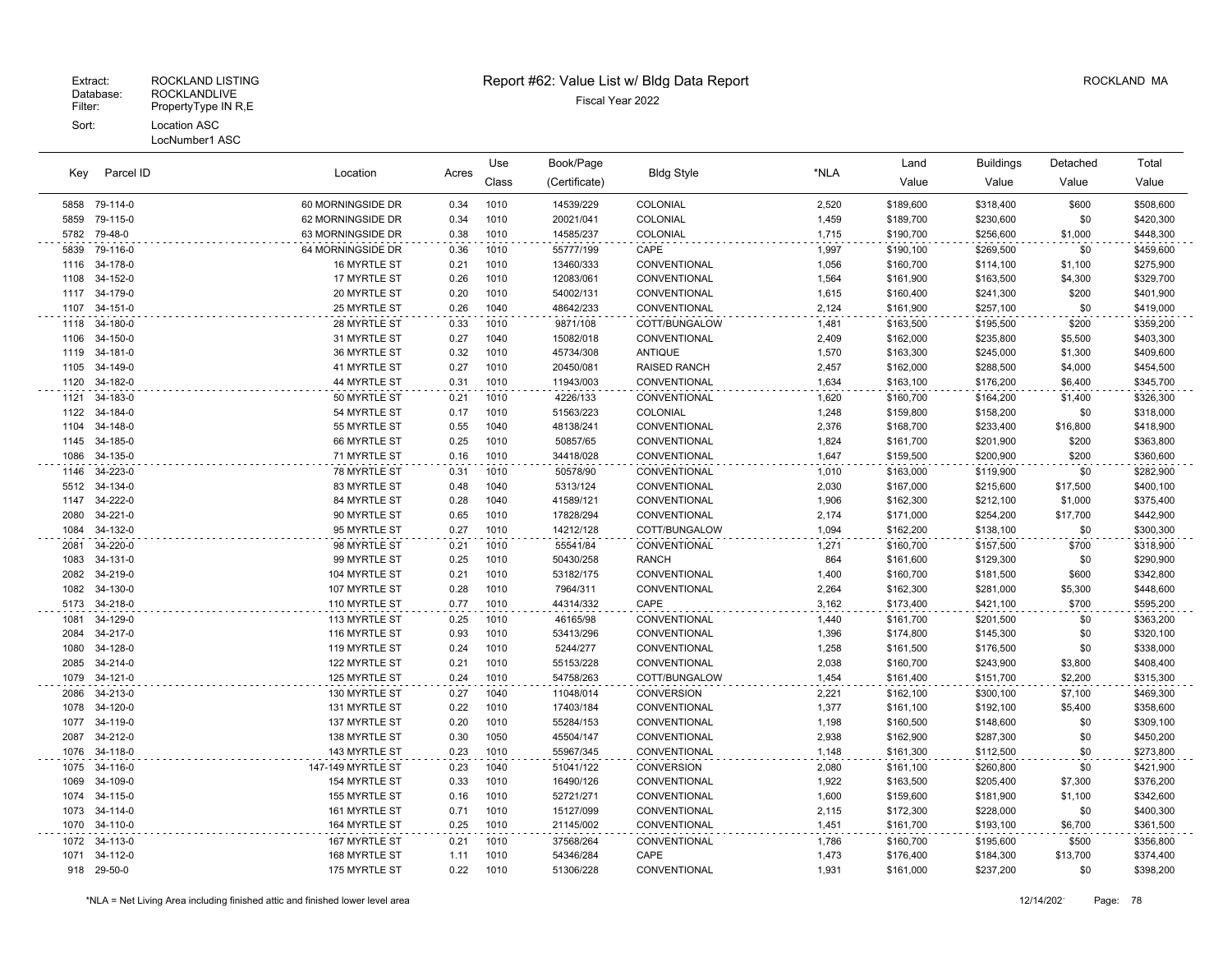| Parcel ID<br>Key |                    | Acres                          | Use          | Book/Page    | <b>Bldg Style</b>      |                              | Land           | <b>Buildings</b>       | Detached               | Total            |                        |
|------------------|--------------------|--------------------------------|--------------|--------------|------------------------|------------------------------|----------------|------------------------|------------------------|------------------|------------------------|
|                  |                    | Location                       |              | Class        | (Certificate)          |                              | *NLA           | Value                  | Value                  | Value            | Value                  |
|                  | 917 29-51-0        | 181 MYRTLE ST                  | 0.27         | 1010         | 47708/183              | CONVENTIONAL                 | 1,422          | \$162,000              | \$152,400              | \$0              | \$314,400              |
| 920              | 29-48-0            | 182 MYRTLE ST                  | 0.17         | 1010         | 35310/048              | CONVENTIONAL                 | 1,436          | \$159,900              | \$142,000              | \$0              | \$301,900              |
| 916              | 29-52-0            | 185 MYRTLE ST                  | 0.13         | 1010         | 53470/208              | CONVENTIONAL                 | 1,104          | \$158,800              | \$142,400              | \$400            | \$301,600              |
| 922              | 29-45-0            | 190-REAR MYRTLE ST             | 0.96         | 1010         | 50987/337              | CONVENTIONAL                 | 1,336          | \$175,100              | \$148,100              | \$2,600          | \$325,800              |
| 921              | 29-47-0            | 190 MYRTLE ST                  | 0.29         | 1010         | 14521/192              | CONVENTIONAL                 | 1,988          | \$162,600              | \$199,300              | \$600            | \$362,500              |
| 915              | 29-53-0            | 191 MYRTLE ST                  | 0.24         | 1010         | 41727/222              | CONVENTIONAL                 | 1,465          | \$161,500              | \$179,800              | \$1,300          | \$342,600              |
| 923              | 29-44-0            | 196 MYRTLE ST                  | 0.15         | 1040         | ()                     | CONVENTIONAL                 | 1,777          | \$159,500              | \$180,600              | \$6,700          | \$346,800              |
| 914              | 29-54-0            | 197 MYRTLE ST                  | 0.38         | 1040         | 48895/26               | CONVENTIONAL                 | 2,408          | \$164,600              | \$284,000              | \$0              | \$448,600              |
| 924              | 29-43-0            | 206 MYRTLE ST                  | 0.30         | 1010         | 53410/256              | CONVENTIONAL                 | 1,368          | \$162,800              | \$191,900              | \$0              | \$354,700              |
| 925              | 29-42-0            | 210 MYRTLE ST                  | 1.50         | 1010         | 53674/2                | COLONIAL                     | 3,684          | \$179,900              | \$504,100              | \$30,900         | \$714,900              |
| 913              | 29-55-0            | 211 MYRTLE ST                  | 0.38         | 1010         | 44539/48               | CONVENTIONAL                 | 1,751          | \$164,600              | \$248,900              | \$0              | \$413,500              |
| 926              | 29-41-0            | 216 MYRTLE ST                  | 0.20         | 1010         | 46811/130              | COTT/BUNGALOW                | 924            | \$160,500              | \$127,900              | \$51,700         | \$340,100              |
| 912              | 29-56-0            | 221 MYRTLE ST                  | 0.34         | 1010         | 41479/276              | CONVENTIONAL                 | 2,114          | \$163,700              | \$221,800              | \$700            | \$386,200              |
| 927              | 29-40-0            | 224 MYRTLE ST                  | 1.33         | 1010         | 49603/302              | CONVENTIONAL                 | 1,996          | \$178,400              | \$209,600              | \$11,500         | \$399,500              |
| 911              | 29-57-0            | 227 MYRTLE ST                  | 0.16         | 1010         | 55889/89               | CONVENTIONAL                 | 1,422          | \$159,500              | \$171,800              | \$500            | \$331,800              |
| 928              | 29-39-0            | 230 MYRTLE ST                  | 0.54         | 1010         | 41201/344              | COLONIAL                     | 1,440          | \$168,300              | \$157,400              | \$300            | \$326,000              |
| 910              | 29-58-0            | 231 MYRTLE ST                  | 0.18         | 1010         | 6231/184               | CONVENTIONAL                 | 1,559          | \$160,100              | \$176,500              | \$8,700          | \$345,300              |
| 909              | 29-59-0            | 241 MYRTLE ST                  | 0.20         | 1010         | 50413/214              | COLONIAL                     | 1,488          | \$160,500              | \$214,800              | \$4,300          | \$379,600              |
| 6954             | 16-58-0            | 1 NELSON RD                    | 0.75         | 1010         | 498/49                 | COLONIAL                     | 2,696          | \$200,600              | \$399,000              | \$0              | \$599,600              |
| 6971             | 16-75-0            | 2 NELSON RD                    | 0.75         | 1010         | 18657/329              | COLONIAL                     | 2,672          | \$200,600              | \$372,800              | \$900            | \$574,300              |
| 6955             | 16-59-0            | 3 NELSON RD                    | 1.01         | 1010         | 19779/144              | COLONIAL                     | 2,384          | \$202,900              | \$336,900              | \$0              | \$539,800              |
| 6970             | 16-74-0            | 4 NELSON RD                    | 0.75         | 1010         | 18627/109              | COLONIAL                     | 2,672          | \$200,600              | \$360,900              | \$700            | \$562,200              |
| 6956             | 16-60-0            | 5 NELSON RD                    | 0.75         | 1010         | 494/101                | COLONIAL                     | 2,556          | \$200,600              | \$354,100              | \$5,800          | \$560,500              |
| 6969             | 16-73-0            | 6 NELSON RD                    | 0.75         | 1010         | 503/180                | COLONIAL                     | 3,520          | \$200,600              | \$457,600              | \$0              | \$658,200              |
| 325              | $16 - 9 - 0$       | 7 NELSON RD                    | 1.18         | 1010         | (122147)               | COLONIAL                     | 2,150          | \$204,400              | \$310,400              | \$14,100         | \$528,900              |
| 2359             | 44-15-0            | 5 NEVENS CIR                   | 0.22         | 1010         | 50232/171              | <b>RANCH</b>                 | 1,182          | \$169,300              | \$176,300              | \$0              | \$345,600              |
| 2353             | 44-21-0            | <b>6 NEVENS CIR</b>            | 0.23         | 1010         | 46427/120              | CAPE                         | 1,568          | \$169,700              | \$173,600              | \$500            | \$343,800              |
| 2354             | 44-20-0            | 16 NEVENS CIR                  | 0.21         | 1010         | 19756/085              | CAPE                         | 1,496          | \$169,200              | \$210,700              | \$300            | \$380,200              |
| 2355             | 44-19-0            | 22 NEVENS CIR                  | 0.62         | 1010         | 10543/195              | CAPE                         | 1,928          | \$179,100              | \$246,400              | \$13,800         | \$439,300              |
| 2356             | 44-18-0            | 28 NEVENS CIR                  | 0.65         | 1010         | 39883/211              | CAPE                         | 1,536          | \$179,900              | \$212,200              | \$21,200         | \$413,300              |
| 2358             | 44-16-0            | 33 NEVENS CIR                  | 0.22         | 1010         | 8311/102               | <b>RANCH</b>                 | 960            | \$169,400              | \$150,300              | \$11,900         | \$331,600              |
| 2357             | 44-17-0            | 34 NEVENS CIR                  | 0.44         | 1010         | 44242/140              | <b>RANCH</b>                 | 1,068          | \$174,800              | \$154,800              | \$4,300          | \$333,900              |
| 2243             | 43-22-0            | 38 NEVENS CIR                  | 0.37         | 1010         | 18240/237              | <b>RANCH</b>                 | 1,200          | \$173,000              | \$194,800              | \$0              | \$367,800              |
| 2270             | 43-23-0<br>43-21-0 | 39 NEVENS CIR                  | 0.22         | 1010<br>1010 | 30518/195              | <b>RANCH</b><br><b>RANCH</b> | 976            | \$169,500              | \$162,400              | \$0              | \$331,900              |
| 2244<br>2269     |                    | 48 NEVENS CIR                  | 0.37         |              | 5141/101               | COLONIAL                     | 1,368          | \$173,000              | \$180,400              | \$0              | \$353,400              |
| 2245             | 43-24-0<br>43-20-0 | 49 NEVENS CIR<br>54 NEVENS CIR | 0.22<br>0.37 | 1010<br>1010 | 41710/149<br>17212/338 | COLONIAL                     | 1,764<br>2,044 | \$169,500              | \$218,900              | \$0              | \$388,400<br>\$441,100 |
|                  |                    |                                |              |              |                        |                              |                | \$173,000              | \$252,100              | \$16,000         |                        |
| 2268             | 43-25-0            | 55 NEVENS CIR                  | 0.22         | 1010         | 50918/233              | <b>RANCH</b>                 | 976            | \$169,500              | \$169,000              | \$300            | \$338,800              |
| 2246             | 43-19-0<br>43-26-0 | 62 NEVENS CIR                  | 0.37<br>0.22 | 1010         | 41116/133              | COLONIAL<br>COLONIAL         | 1,840          | \$173,100              | \$292,200              | \$800            | \$466,100              |
| 2267             |                    | 63 NEVENS CIR                  |              | 1010         | 51051/301              |                              | 1,764          | \$169,400              | \$221,800              | \$500            | \$391,700              |
| 2247<br>2248     | 43-18-0<br>43-17-0 | 70 NEVENS CIR<br>80 NEVENS CIR | 1.48<br>0.87 | 1010<br>1010 | 33074/062<br>42092/125 | <b>RANCH</b><br><b>RANCH</b> | 1,316<br>1,069 | \$188,800<br>\$183,400 | \$143,200<br>\$130,200 | \$2,400<br>\$500 | \$334,400<br>\$314,100 |
|                  |                    |                                |              |              |                        |                              |                |                        |                        |                  |                        |
| 2278             | 43-39-0            | 80-REAR NEVENS CIR             | 0.80         | 4230         | 1856/148               |                              |                | \$5,500                | \$0                    | \$0              | \$5,500                |
| 2249             | 43-16-0            | 90 NEVENS CIR                  | 0.56         | 1010         | 46488/156              | <b>RANCH</b>                 | 1,044          | \$177,700              | \$131,200              | \$600            | \$309,500              |
| 2266<br>2250     | 43-27-0            | 91 NEVENS CIR<br>96 NEVENS CIR | 0.22<br>0.57 | 1010<br>1010 | 34880/226              | <b>RANCH</b><br><b>RANCH</b> | 1,046<br>925   | \$169,400              | \$171,600              | \$4,100<br>\$500 | \$345,100              |
|                  | 43-15-0            |                                |              |              | 43117/313              |                              |                | \$177,900              | \$124,900              |                  | \$303,300              |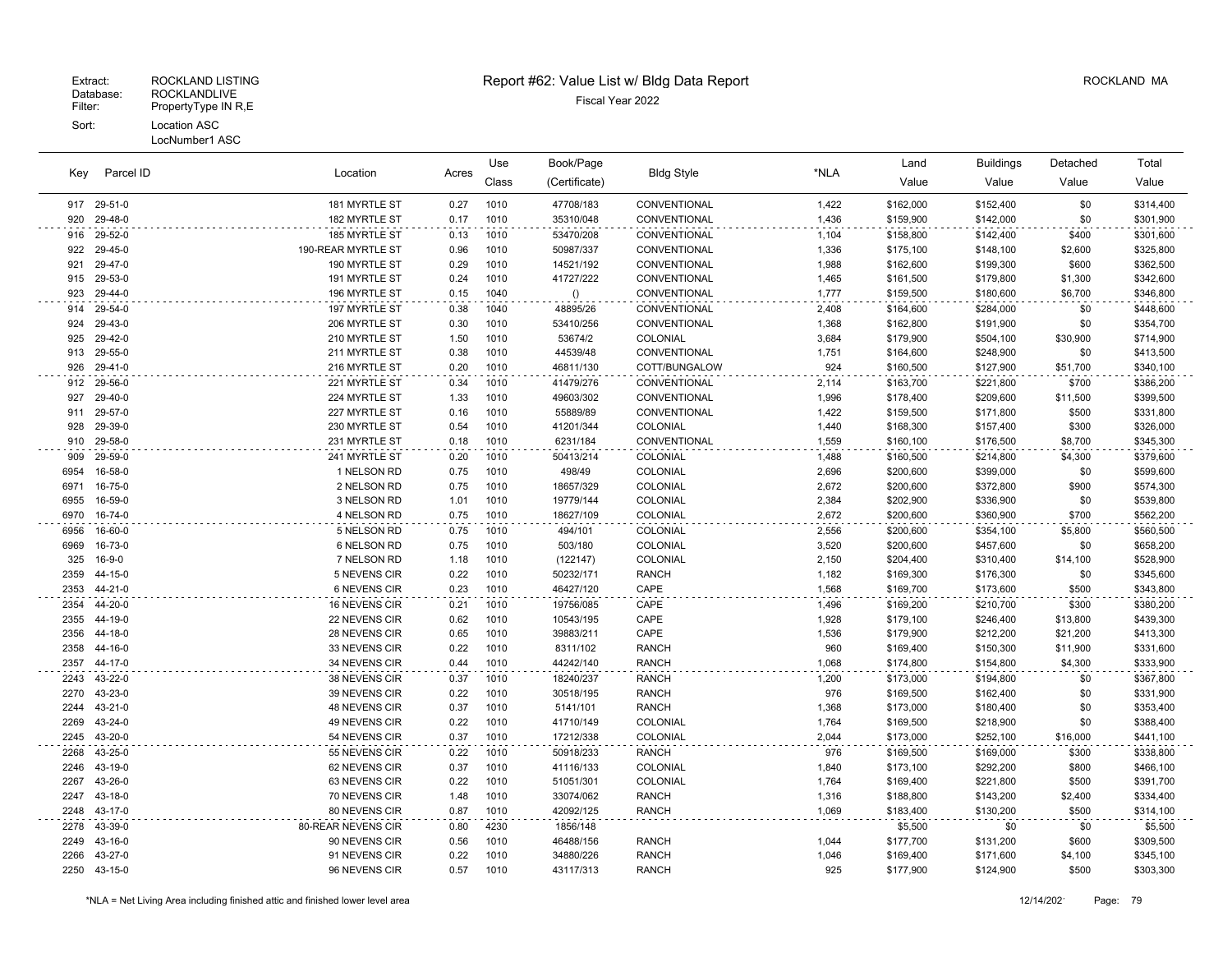| Parcel ID<br>Key |                         | Location                                   | Acres        | Use          | Book/Page              | <b>Bldg Style</b>   | *NLA           | Land                   | <b>Buildings</b>       | Detached       | Total                  |
|------------------|-------------------------|--------------------------------------------|--------------|--------------|------------------------|---------------------|----------------|------------------------|------------------------|----------------|------------------------|
|                  |                         |                                            |              | Class        | (Certificate)          |                     |                | Value                  | Value                  | Value          | Value                  |
| 2251             | 43-14-0                 | 104 NEVENS CIR                             | 0.58         | 1010         | 40962/87               | <b>RANCH</b>        | 1,245          | \$178,100              | \$138,800              | \$1,200        | \$318,100              |
| 2252             | 43-13-0                 | 110 NEVENS CIR                             | 0.70         | 1010         | 44964/324              | <b>RANCH</b>        | 1,275          | \$181,100              | \$138,100              | \$5,800        | \$325,000              |
| 2253             | 43-12-0                 | 120 NEVENS CIR                             | 0.75         | 1010         | 44841/200              | <b>RANCH</b>        | 1,309          | \$182,200              | \$140,700              | \$800          | \$323,700              |
| 2258             | 43-35-0                 | 125 NEVENS CIR                             | 0.27         | 1010         | 3549/362               | <b>RANCH</b>        | 925            | \$170,700              | \$112,400              | \$11,000       | \$294,100              |
| 4437             | 43-11-0                 | 128 NEVENS CIR                             | 0.21         | 1010         | 3892/443               | <b>RANCH</b>        | 1,225          | \$169,200              | \$154,000              | \$8,600        | \$331,800              |
| 2254             | 43-10-0                 | 138 NEVENS CIR                             | 0.21         | 1010         | 31316/254              | <b>RANCH</b>        | 1,125          | \$169,200              | \$145,900              | \$300          | \$315,400              |
| 2257             | 43-36-0                 | 139 NEVENS CIR                             | 0.23         | 1010         | 41311/33               | <b>RANCH</b>        | 925            | \$169,700              | \$103,100              | \$7,500        | \$280,300              |
| 2255             | $43 - 9 - 0$            | 148 NEVENS CIR                             | 0.21         | 1010         | 18143/338              | <b>RANCH</b>        | 1,065          | \$169,200              | \$134,600              | \$700          | \$304,500              |
| 2256             | 43-37-0                 | 149 NEVENS CIR                             | 0.23         | 1010         | 36794/156              | <b>RANCH</b>        | 1,125          | \$169,700              | \$133,100              | \$600          | \$303,400              |
| 2280             | $44 - 3 - 0$            | 158 NEVENS CIR                             | 0.21         | 1010         | 42688/69               | <b>RANCH</b>        | 1,335          | \$169,200              | \$133,400              | \$12,200       | \$314,800              |
| 2370             | 44-4-0                  | 159 NEVENS CIR                             | 0.26         | 1010         | 53339/205              | <b>RANCH</b>        | 1,325          | \$170,500              | \$142,600              | \$7,500        | \$320,600              |
| 2369             | 44-5-0                  | 167 NEVENS CIR                             | 0.23         | 1010         | 3468/578               | <b>RANCH</b>        | 1,225          | \$169,700              | \$120,600              | \$3,600        | \$293,900              |
| 2281             | $44 - 2 - 0$            | 168 NEVENS CIR                             | 0.21         | 1010         | 35616/194              | COLONIAL            | 2,080          | \$169,200              | \$222,800              | \$10,800       | \$402,800              |
| 2368             | $44 - 6 - 0$            | 177 NEVENS CIR                             | 0.27         | 1010         | 3538/783               | <b>RANCH</b>        | 1,163          | \$170,700              | \$142,600              | \$0            | \$313,300              |
| 2282             | $44 - 1 - 0$            | 180 NEVENS CIR                             | 0.22         | 1010         | 7731/044               | <b>RANCH</b>        | 1,345          | \$169,300              | \$141,900              | \$2,000        | \$313,200              |
| 2367             | 44-7-0                  | 181 NEVENS CIR                             | 0.23         | 1010         | 10189/336              | <b>RANCH</b>        | 900            | \$169,700              | \$120,000              | \$600          | \$290,300              |
| 5596             | 71-26-0                 | 1 NOBSCOT BROOK LN                         | 0.33         | 1010         | 53150/99               | COLONIAL            | 2,302          | \$189,200              | \$305,300              | \$600          | \$495,100              |
| 5595             | 71-25-0                 | 2 NOBSCOT BROOK LN                         | 0.31         | 1010         | 40566/185              | CAPE                | 1,581          | \$188,900              | \$237,500              | \$0            | \$426,400              |
| 5597             | 71-27-0                 | 5 NOBSCOT BROOK LN                         | 0.34         | 1010         | 12042/101              | COLONIAL            | 2,434          | \$189,700              | \$318,500              | \$900          | \$509,100              |
| 5598             | 71-28-0                 | 7 NOBSCOT BROOK LN                         | 0.34         | 1010         | 42440/105              | CAPE                | 1,638          | \$189,700              | \$252,200              | \$400          | \$442,300              |
| 5599             | 71-29-0                 | 9 NOBSCOT BROOK LN                         | 0.34         | 1010         | 13004/247              | CAPE                | 1,568          | \$189,700              | \$250,000              | \$16,100       | \$455,800              |
| 5600             | 71-30-0                 | 11 NOBSCOT BROOK LN                        | 0.34         | 1010         | 53220/282              | CAPE                | 1,400          | \$189,700              | \$216,600              | \$4,600        | \$410,900              |
| 5601             | 71-31-0<br>5602 71-32-0 | 13 NOBSCOT BROOK LN                        | 0.35         | 1010<br>1010 | 54216/335              | COLONIAL<br>CAPE    | 2,181          | \$189,800              | \$308,400              | \$24,400       | \$522,600              |
| 5603             | 71-33-0                 | 15 NOBSCOT BROOK LN<br>17 NOBSCOT BROOK LN | 0.37<br>0.36 | 1010         | 10386/062<br>10339/196 | COLONIAL            | 1,764<br>3,548 | \$190,500<br>\$190,000 | \$254,300<br>\$461,400 | \$400<br>\$0   | \$445,200<br>\$651,400 |
| 5609             | 71-39-0                 | 18 NOBSCOT BROOK LN                        | 0.25         | 1010         | 33511/156              | CAPE                | 1,400          | \$187,300              | \$221,800              | \$300          | \$409,400              |
|                  |                         |                                            |              |              |                        |                     |                |                        |                        |                |                        |
| 5604<br>5626     | 71-34-0<br>71-38-0      | 19 NOBSCOT BROOK LN<br>20 NOBSCOT BROOK LN | 0.41<br>0.26 | 1010<br>1010 | 10771/024<br>53116/60  | CAPE<br>COLONIAL    | 2,384<br>1,639 | \$191,600              | \$337,300<br>\$235,000 | \$500<br>\$500 | \$529,400<br>\$422,800 |
| 5605             | 71-35-0                 | 21 NOBSCOT BROOK LN                        | 0.27         | 1010         | 32945/221              | COLONIAL            | 2,179          | \$187,300<br>\$187,700 | \$323,300              | \$16,400       | \$527,400              |
| 5607             | 71-37-0                 | 22 NOBSCOT BROOK LN                        | 0.28         | 1010         | 51949/82               | COLONIAL            | 1,671          | \$188,000              | \$275,900              | \$500          | \$464,400              |
| 5606             | 71-36-0                 | 23 NOBSCOT BROOK LN                        | 0.27         | 1010         | 14663/077              | CAPE                | 1,764          | \$187,600              | \$264,300              | \$0            | \$451,900              |
| 3290             | 52-52-0                 | 0 NORMAN ST                                | 0.09         | 9360         | 43512/345              |                     |                | \$800                  | \$0                    | \$0            | \$800                  |
| 3276             | $52 - 61 - 0$           | 0 NORMAN ST                                | 5.00         | 9700         | N/A/N/A                |                     |                | \$0                    | \$0                    | \$0            | \$0                    |
| 3693             | $57-1-0$                | 0 NORMAN ST                                | 0.19         | 1320         | CERT#/68853            |                     |                | \$1,700                | \$0                    | \$0            | \$1,700                |
| 3288             | 52-41-0                 | 17 NORMAN ST                               | 0.28         | 1010         | 50851/319              | <b>RANCH</b>        | 836            | \$170,900              | \$125,200              | \$1,200        | \$297,300              |
| 3267             | 52-141-0                | <b>18 NORMAN ST</b>                        | 0.29         | 1010         | 35767/007              | COTT/BUNGALOW       | 904            | \$171,100              | \$145,000              | \$8,000        | \$324,100              |
| 3287             | 52-43-0                 | 33 NORMAN ST                               | 0.47         | 1010         | 55118/194              | <b>RANCH</b>        | 1,008          | \$175,500              | \$167,200              | \$0            | \$342,700              |
| 3268             | 52-139-0                | 34 NORMAN ST                               | 0.38         | 1010         | 51837/250              | CONVENTIONAL        | 2,322          | \$173,400              | \$252,000              | \$1,200        | \$426,600              |
| 3286             | 52-44-0                 | 41 NORMAN ST                               | 0.47         | 1010         | 51358/306              | CAPE                | 1,656          | \$175,500              | \$205,700              | \$0            | \$381,200              |
| 3269             | 52-137-0                | 44 NORMAN ST                               | 0.19         | 1010         | 14654/331              | COLONIAL            | 2,000          | \$168,700              | \$291,500              | \$400          | \$460,600              |
| 3285             | 52-45-0                 | 45 NORMAN ST                               | 0.37         | 1010         | 54930/152              | CONVENTIONAL        | 2,880          | \$173,200              | \$337,900              | \$8,700        | \$519,800              |
| 5257             | 52-185-0                | <b>49 NORMAN ST</b>                        | 0.37         | 1010         | 20460/165              | <b>RAISED RANCH</b> | 1,838          | \$173,200              | \$205,700              | \$600          | \$379,500              |
| 3270             | 52-136-0                | 50 NORMAN ST                               | 0.19         | 1010         | 51962/266              | <b>RANCH</b>        | 1,220          | \$168,700              | \$203,800              | \$800          | \$373,300              |
| 3283             | 52-47-0                 | 55 NORMAN ST                               | 0.19         | 1010         | 46303/341              | <b>RANCH</b>        | 1,266          | \$168,700              | \$171,600              | \$100          | \$340,400              |
| 3271             | 52-135-0                | 58 NORMAN ST                               | 0.33         | 1010         | 37997/30               | <b>RANCH</b>        | 1,270          | \$172,100              | \$167,000              | \$600          | \$339,700              |
|                  | 3282 52-48-0            | 59 NORMAN ST                               | 0.37         | 1010         | 38660/196              | <b>SPLIT LEVEL</b>  | 1,476          | \$173,200              | \$210,900              | \$3,400        | \$387,500              |
|                  |                         |                                            |              |              |                        |                     |                |                        |                        |                |                        |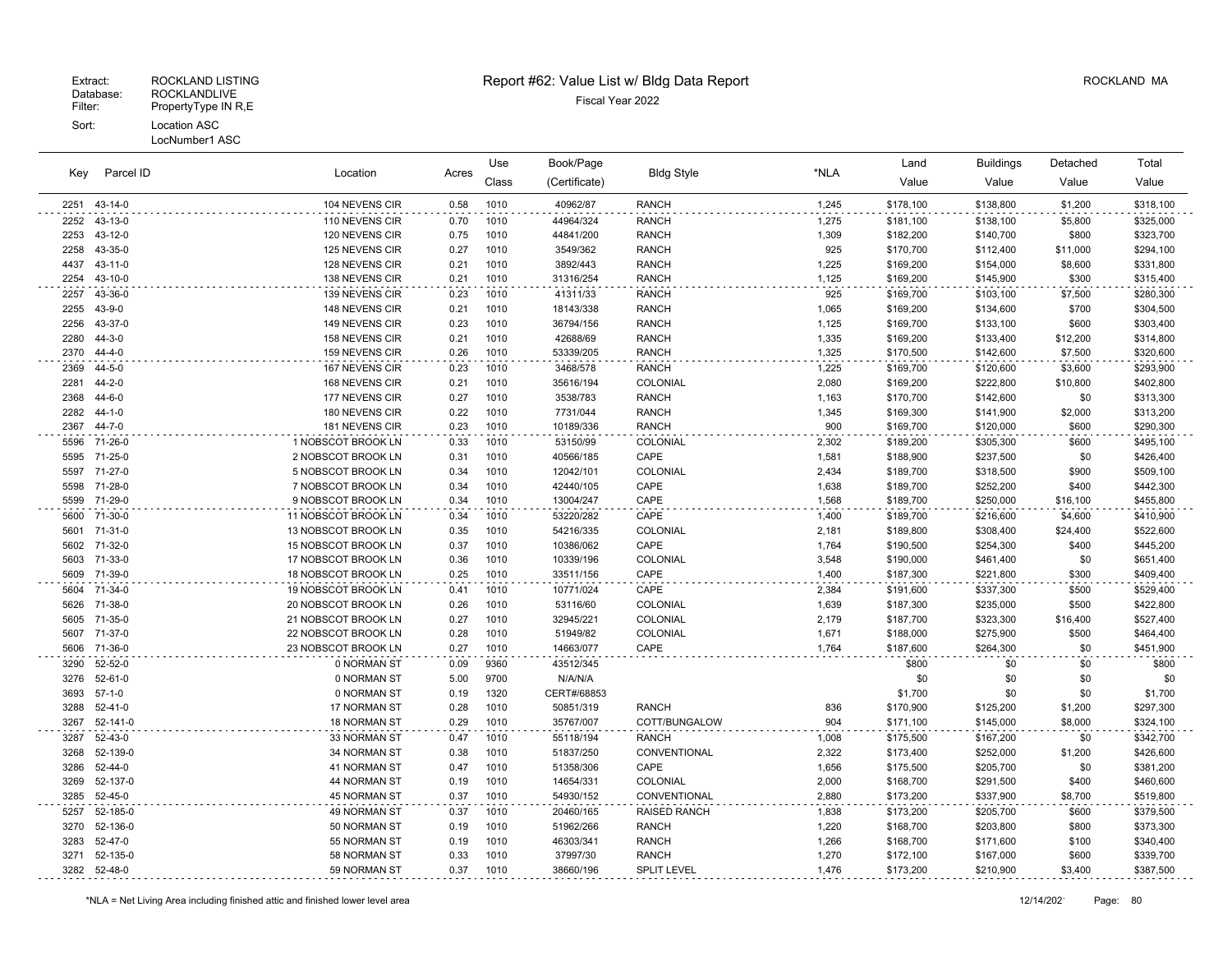| Parcel ID<br>Key |                    | Location                        |              | Use          | Book/Page              |                          |                | Land                   | <b>Buildings</b>       | Detached     | Total                  |
|------------------|--------------------|---------------------------------|--------------|--------------|------------------------|--------------------------|----------------|------------------------|------------------------|--------------|------------------------|
|                  |                    |                                 | Acres        | Class        | (Certificate)          | <b>Bldg Style</b>        | *NLA           | Value                  | Value                  | Value        | Value                  |
|                  | 3272 52-133-0      | 62 NORMAN ST                    | 0.41         | 1010         | 51419/276              | <b>RAISED RANCH</b>      | 3,138          | \$174,200              | \$350,900              | \$1,500      | \$526,600              |
| 3281             | 52-50-0            | 65 NORMAN ST                    | 0.37         | 1010         | 44024/328              | CAPE                     | 1,212          | \$173,200              | \$148,000              | \$0          | \$321,200              |
| 4460             | 52-55-0            | 69 NORMAN ST                    | 0.37         | 1010         | 11649/002              | COLONIAL                 | 2,024          | \$173,200              | \$230,000              | \$700        | \$403,900              |
| 3273             | 52-130-0           | 72 NORMAN ST                    | 0.27         | 1010         | 53671/232              | <b>RAISED RANCH</b>      | 1,714          | \$170,700              | \$220,400              | \$700        | \$391,800              |
| 3278             | 52-57-0            | 73 NORMAN ST                    | 0.33         | 1010         | 50951/232              | <b>COLONIAL</b>          | 1,620          | \$172,100              | \$270,300              | \$900        | \$443,300              |
| 3277             | 52-60-0            | 75 NORMAN ST                    | 0.27         | 1010         | 22739/202              | <b>RANCH</b>             | 1,192          | \$170,600              | \$171,900              | \$3,200      | \$345,700              |
| 3274             | 52-129-0           | 78 NORMAN ST                    | 0.11         | 1010         | 6514/344               | CONVENTIONAL             | 1,068          | \$166,900              | \$118,100              | \$200        | \$285,200              |
| 3250             | 52-127-0           | 80-90 NORMAN ST                 | 13.34        | 1120         | 52791/249              | <b>APARTMENTS</b>        | 50,427         | \$550,000              | \$2,656,000            | \$0          | \$3,206,000            |
| 1447             | 37-16-0            | 0 NORTH AV                      | 19.50        | 9320         | 5851/220               |                          |                | \$314,300              | \$0                    | \$0          | \$314,300              |
| 1443             | $37-17-0$          | 0 NORTH AV                      | 0.10         | 9320         | 5851/220               |                          |                | \$900                  | \$0                    | \$0          | \$900                  |
| 1444             | 37-18-0            | 0 NORTH AV                      | 0.14         | 9320         | 1938/34                |                          |                | \$15,100               | \$0                    | \$0          | \$15,100               |
| 1445             | 37-19-0            | 0 NORTH AV                      | 0.13         | 1320         | 54614/261              |                          |                | \$1,100                | \$0                    | \$0          | \$1,100                |
| 1446             | 37-20-0            | 0 NORTH AV                      | 0.23         | 1320         | 16059/230              |                          |                | \$2,000                | \$0                    | \$0          | \$2,000                |
| 10375            | 38-110-0           | 0 NORTH AV                      | 0.32         | 1320         | 44313/26               |                          |                | \$2,800                | \$0                    | \$0          | \$2,800                |
| 1555             | 38-140-0           | 0 NORTH AV                      | 3.08         | 9320         | 1266/520               |                          |                | \$191,400              | \$0                    | \$0          | \$191,400              |
| 2241             | $43 - 1 - 0$       | 0 NORTH AV                      | 0.23         | 1010         | 52003/85               | CONVENTIONAL             | 1,461          | \$76,400               | \$67,800               | \$0          | \$144,200              |
| 2242             | $43 - 2 - 0$       | 0 NORTH AV                      | 0.15         | 9320         | 5851/220               |                          |                | \$22,600               | \$0                    | \$0          | \$22,600               |
| 2277             | 43-38-0            | 0 NORTH AV                      | 0.90         | 3920         | 14745/046              |                          |                | \$7,800                | \$0                    | \$0          | \$7,800                |
| 2116             | 34-60-0            | 11 NORTH AV                     | 0.15         | 1110         | 47870/348              | 4-8 UNIT                 | 2,640          | \$151,000              | \$404,900              | \$0          | \$555,900              |
| 2109             | 34-53-0            | 17 NORTH AV                     | 0.20         | 0130         | 11064/192              | OFFICE BUILDING          | 1,727          | \$152,100              | \$179,500              | \$400        | \$332,000              |
| 5130             | 39-24A-0           | 18 NORTH AV                     | 0.43         | 1400         | 23226/30               | DAY CARE                 | 14,580         | \$149,300              | \$388,800              | \$3,000      | \$541,100              |
| 4639             | 34-52-0            | 23 NORTH AV                     | 0.94         | 1120         | 55465/183              | <b>APARTMENTS</b>        | 23,856         | \$660,000              | \$1,335,200            | \$13,800     | \$2,009,000            |
| 2108             | 34-51-0            | 33 NORTH AV                     | 0.25         | 1010         | 17058/308              | CONVENTIONAL             | 1,175          | \$153,100              | \$144,900              | \$0          | \$298,000              |
| 1848             | 39-25-0            | 34 NORTH AV                     | 0.25         | 1010         | 46565/6                | CONVENTIONAL             | 1,401          | \$153,300              | \$175,200              | \$3,000      | \$331,500              |
| 1849             | 39-27-0            | 40 NORTH AV                     | 0.26         | 1010         | 8051/146               | CONVENTIONAL             | 1,714          | \$153,400              | \$190,500              | \$900        | \$344,800              |
| 2107             | 34-50-0            | 45 NORTH AV                     | 0.37         | 1010         | 8819/139               | CONVENTIONAL             | 1,603          | \$155,800              | \$166,900              | \$7,900      | \$330,600              |
| 2106             | 34-49-0            | 51 NORTH AV                     | 0.35         | 1050         | 30240/337              | CONVENTIONAL             | 2,995          | \$155,400              | \$296,300              | \$3,400      | \$455,100              |
| 1850             | 39-28-0            | 54 NORTH AV                     | 0.59         | 1010         | 32894/335              | CAPE                     | 1,406          | \$160,600              | \$180,000              | \$1,000      | \$341,600              |
| 4638             | 34-48-0            | 59 NORTH AV                     | 0.19         | 3160         | 34480/110              | <b>WAREHOUSE</b>         | 3,830          | \$107,300              | \$246,800              | \$0          | \$354,100              |
| 1851             | 39-29-0            | 62 NORTH AV                     | 0.33         | 1010         | 2659/421               | CONVENTIONAL             | 1,266          | \$155,000              | \$127,200              | \$5,500      | \$287,700              |
| 1650             | 39-23-0            | 65 NORTH AV                     | 0.22         | 1010         | 49943/176              | CONVENTIONAL             | 1,729          | \$152,600              | \$222,500              | \$4,300      | \$379,400              |
| 1852<br>4660     | 39-30-0<br>39-31-0 | 68 NORTH AV                     | 0.24<br>1.43 | 1010         | 3877/166               | CONVENTIONAL             | 1,320          | \$152,900              | \$136,100              | \$700<br>\$0 | \$289,700              |
| 1649             | 39-22-0            | 68-REAR NORTH AV<br>69 NORTH AV | 0.10         | 1320<br>1010 | 10537/095<br>51386/185 | CONVENTIONAL             | 2,035          | \$12,700<br>\$150,000  | \$0<br>\$226,200       | \$200        | \$12,700<br>\$376,400  |
| 1853             | 39-33-0            | 76 NORTH AV                     | 0.34         | 1010         | 21168/343              | <b>RANCH</b>             | 1,499          | \$155,100              | \$211,800              | \$17,600     | \$384,500              |
|                  |                    |                                 | 0.09         |              |                        |                          |                |                        |                        | \$400        |                        |
| 1647<br>1854     | 39-19-0<br>39-34-0 | 77 NORTH AV<br>84 NORTH AV      | 0.31         | 1010<br>1010 | 41622/299<br>23363/038 | CONVENTIONAL<br>COLONIAL | 1,565<br>2,210 | \$149,700<br>\$154,400 | \$161,400<br>\$241,200 | \$2,500      | \$311,500<br>\$398,100 |
| 1646             | 39-18-0            | 85 NORTH AV                     | 0.13         | 1010         | 27581/320              | CONVENTIONAL             | 1,218          | \$150,600              | \$117,800              | \$700        | \$269,100              |
| 1855             | 39-35-0            | 90 NORTH AV                     | 0.31         | 1010         | 9420/120               | CAPE                     | 1,729          | \$154,400              | \$192,200              | \$0          | \$346,600              |
| 1643             | $39-14-0$          | 91 NORTH AV                     | 0.11         | 1010         | 43704/243              | CONVENTIONAL             | 1,296          | \$150,200              | \$138,600              | \$2,000      | \$290,800              |
| 1856             | 39-36-0            | 94 NORTH AV                     | 0.31         | 1010         | 499438/233             | CAPE                     | 1,825          | \$154,400              | \$235,500              | \$2,700      | \$392,600              |
| 1642             | 39-13-0            | 99 NORTH AV                     | 0.35         | 1010         | 50918/1                | CONVENTIONAL             | 1,408          | \$155,400              | \$177,100              | \$2,200      | \$334,700              |
| 1857             | 39-38-0            | 100 NORTH AV                    | 0.31         | 1010         | 53344/275              | <b>RANCH</b>             | 1,092          | \$154,400              | \$191,800              | \$18,400     | \$364,600              |
| 1858             | 39-39-0            | 106 NORTH AV                    | 0.31         | 1010         | 45611/150              | <b>RANCH</b>             | 1,286          | \$154,400              | \$199,400              | \$500        | \$354,300              |
| 4637             | 34-33-0            | 115 NORTH AV                    | 10.44        | 3040         | 39448/313              | <b>NURSING HOME</b>      | 32,782         | \$843,200              | \$1,808,600            | \$6,300      | \$2,658,100            |
| 1859             | 39-40-0            | 116 NORTH AV                    | 0.31         | 1010         | 56040/155              | <b>RANCH</b>             | 1,216          | \$154,400              | \$188,800              | \$5,500      | \$348,700              |
|                  |                    |                                 |              |              |                        |                          |                |                        |                        |              |                        |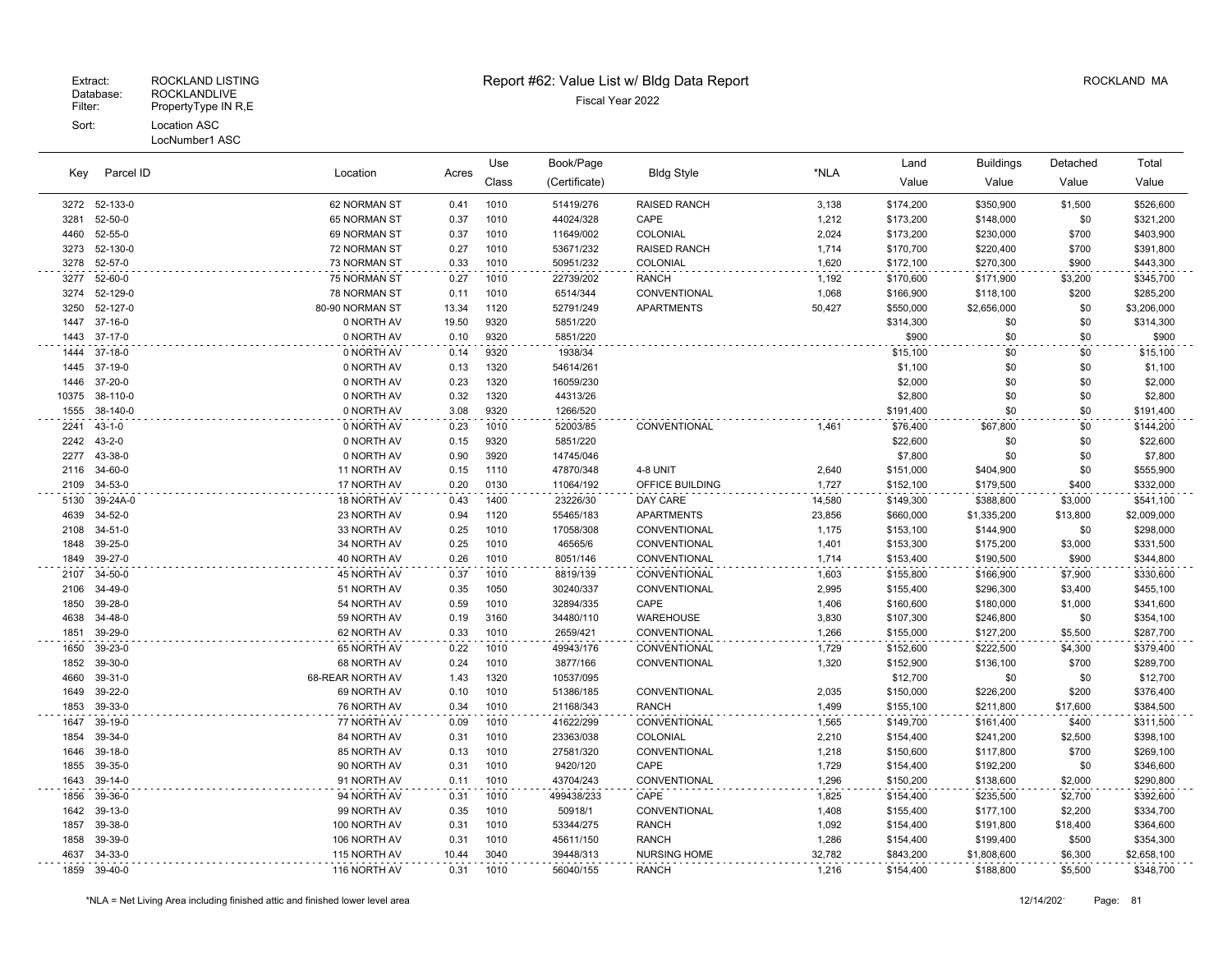| Parcel ID<br>Key |                     | Location                     |              | Use          | Book/Page             | <b>Bldg Style</b>             |                | Land                   | <b>Buildings</b>       | Detached           | Total                  |
|------------------|---------------------|------------------------------|--------------|--------------|-----------------------|-------------------------------|----------------|------------------------|------------------------|--------------------|------------------------|
|                  |                     |                              | Acres        | Class        | (Certificate)         |                               | *NLA           | Value                  | Value                  | Value              | Value                  |
| 1637             | 39-12-0             | 121 NORTH AV                 | 0.23         | 1010         | 11318/110             | <b>RANCH</b>                  | 836            | \$152,700              | \$126,700              | \$900              | \$280,300              |
| 1860             | 39-41-0             | 124 NORTH AV                 | 0.31         | 1010         | 45958/135             | <b>RANCH</b>                  | 1,002          | \$154,400              | \$165,500              | \$0                | \$319,900              |
| 1861             | 39-43-0             | 130 NORTH AV                 | 0.31         | 1010         | 21946/173             | CAPE                          | 1,406          | \$154,400              | \$166,000              | \$500              | \$320,900              |
| 1628             | $39-4-0$            | 135 NORTH AV                 | 0.24         | 1010         | 54679/103             | CONVENTIONAL                  | 1,362          | \$153,000              | \$129,400              | \$400              | \$282,800              |
| 1862             | 39-44-0             | 136 NORTH AV                 | 0.22         | 1010         | 54798/100             | CONVENTIONAL                  | 1,980          | \$152,500              | \$232,700              | \$2,700            | \$387,900              |
| 1863             | 39-46-0             | 140 NORTH AV                 | 0.26         | 1010         | 55528/183             | CAPE                          | 1,672          | \$153,400              | \$198,000              | \$1,000            | \$352,400              |
| 1627             | $39 - 2 - 0$        | 141 NORTH AV                 | 0.28         | 1010         | (132603)              | CONVENTIONAL                  | 957            | \$153,900              | \$152,300              | \$700              | \$306,900              |
| 1864             | 39-47-0             | 144 NORTH AV                 | 0.26         | 1010         | 44546/183             | COLONIAL                      | 1,395          | \$153,400              | \$175,600              | \$0                | \$329,000              |
| 1626             | $39-1-0$            | 145 NORTH AV                 | 0.45         | 1010         | 441/124               | COLONIAL                      | 2,124          | \$157,600              | \$256,000              | \$20,400           | \$434,000              |
| 1865             | 39-48-0             | 156 NORTH AV                 | 0.23         | 1010         | 47917/223             | CAPE                          | 1,456          | \$152,700              | \$199,700              | \$100              | \$352,500              |
| 1514             | 38-95-0             | 157 NORTH AV                 | 0.45         | 1010         | 519/17                | <b>RAISED RANCH</b>           | 2,080          | \$157,600              | \$176,700              | \$11,000           | \$345,300              |
| 1866             | 39-49-0             | 162 NORTH AV                 | 0.19         | 1010         | 5540/459              | CONVENTIONAL                  | 1,638          | \$151,900              | \$172,500              | \$5,000            | \$329,400              |
| 1513             | 38-94-0             | 165 NORTH AV                 | 0.31         | 1010         | 47116/118             | CONVENTIONAL                  | 1,506          | \$154,500              | \$201,000              | \$900              | \$356,400              |
| 1512             | 38-93-0             | 169-171 NORTH AV             | 0.36         | 1050         | 40441/334             | CONVENTIONAL                  | 3,611          | \$155,600              | \$368,900              | \$0                | \$524,500              |
| 1522             | 38-102-0            | 174 NORTH AV                 | 0.17         | 1010         | 53861/179             | CONVENTIONAL                  | 1,568          | \$151,400              | \$196,600              | \$700              | \$348,700              |
| 1511             | 38-91-0             | 177-179 NORTH AV             | 0.52         | 1110         | 5381/483              | 4-8 UNIT                      | 2,635          | \$159,100              | \$309,000              | \$0                | \$468,100              |
| 1523             | 38-104-0            | 178-180 NORTH AV             | 0.27         | 1040         | 47336/45              | CONVENTIONAL                  | 1,931          | \$153,600              | \$228,700              | \$600              | \$382,900              |
| 1510             | 38-90-0             | 187 NORTH AV                 | 0.42         | 1010         | 50140/108             | CONVENTIONAL                  | 1,381          | \$156,800              | \$180,700              | \$1,800            | \$339,300              |
| 1524             | 38-105-0            | 188 NORTH AV                 | 0.47         | 1010         | 34827/315             | CONVENTIONAL                  | 1,568          | \$158,000              | \$188,100              | \$1,400            | \$347,500              |
| 1509             | 38-89-0             | 195 NORTH AV                 | 0.42         | 1010         | 23805/208             | CONVENTIONAL                  | 1,703          | \$156,800              | \$158,400              | \$30,600           | \$345,800              |
| 1508             | 38-87-0             | 203 NORTH AV                 | 0.40         | 1010         | (662084)              | CONVENTIONAL                  | 1,848          | \$156,500              | \$242,300              | \$600              | \$399,400              |
| 1525             | 38-106-0            | 224 NORTH AV                 | 1.59         | 1010         | 39300/58              | <b>RANCH</b>                  | 1,791          | \$171,600              | \$257,100              | \$1,000            | \$429,700              |
| 1506             | 38-86-0             | 225 NORTH AV                 | 0.73         | 1010         | 15889/045             | CAPE                          | 2,183          | \$163,600              | \$257,200              | \$3,000            | \$423,800              |
| 1526             | 38-107-0            | 230 NORTH AV                 | 1.25         | 1010         | 44313/31              | COLONIAL                      | 1,451          | \$168,500              | \$196,900              | \$400              | \$365,800              |
| 1527             | 38-108-0            | 234 NORTH AV                 | 1.11         | 1010         | 31811/27              | CONVENTIONAL                  | 2,568          | \$165,700              | \$318,700              | \$35,500           | \$519,900              |
| 1505             | 38-84-0             | 241-243 NORTH AV             | 0.79         | 1040         | 48413/154             | CONVENTIONAL                  | 3,026          | \$164,500              | \$327,900              | \$900              | \$493,300              |
| 1528             | 38-109-0            | 244 NORTH AV                 | 0.61         | 1040         | 22321/068             | CONVENTIONAL                  | 2,362          | \$161,000              | \$275,300              | \$3,000            | \$439,300              |
| 1504             | 38-83-0             | 257 NORTH AV                 | 0.31         | 1010         | 55856/78              | CONVENTIONAL                  | 1,632          | \$154,600              | \$181,400              | \$700              | \$336,700              |
| 1529             | 38-117-0            | 260 NORTH AV                 | 0.54         | 1010         | 53107/189             | CONVENTIONAL                  | 1,589          | \$159,400              | \$197,800              | \$2,800            | \$360,000              |
| 1503             | 38-82-0             | 263 NORTH AV                 | 0.55         | 1010         | 53116/217             | CONVENTIONAL                  | 1,390          | \$159,700              | \$157,300              | \$0                | \$317,000              |
| 4658             | 38-118-0            | 276 NORTH AV                 | 0.40         | 3160         | 37275/309             | LIGHT MANUF.                  | 2,400          | \$148,000              | \$70,300               | \$8,400            | \$226,700              |
| 4657             | 38-47-0             | 277 NORTH AV                 | 0.15         | 3320         | (125932)              | <b>SERVICE GARAGE</b>         | 1,500          | \$130,500              | \$58,400               | \$1,000            | \$189,900              |
| 1486             | 38-46-0             | 283 NORTH AV                 | 0.17         | 1010         | (123180)              | CAPE                          | 1,092          | \$151,500              | \$169,700              | \$0                | \$321,200              |
| 1538             | 38-119-0            | 286 NORTH AV                 | 0.15         | 1010         | 19223/326             | CONVENTIONAL                  | 1,456          | \$150,900              | \$159,400              | \$100              | \$310,400              |
| 1485             | 38-45-0             | 289 NORTH AV                 | 0.34         | 1010         | 35217/232             | CAPE                          | 1,008          | \$155,200              | \$150,400              | \$0                | \$305,600              |
| 1549             | 38-134-0            | 294 NORTH AV                 | 0.37         | 1010         | 4295/469              | CONVENTIONAL                  | 1,595          | \$155,800              | \$174,900              | \$0                | \$330,700              |
| 1550             | 38-135-0            | 300 NORTH AV                 | 0.79         | 1010         | 48572/241             | CONVENTIONAL                  | 1,566          | \$164,500              | \$180,400              | \$22,700           | \$367,600              |
| 1582             | 38-43-0             | 305-307 NORTH AV             | 0.20         | 1050         | 39994/235             | CONVENTIONAL                  | 3,975          | \$152,100              | \$426,400              | \$8,200            | \$586,700              |
| 1551             | 38-136-0            | 308 NORTH AV                 | 0.81         | 1010         | 49378/151             | <b>CONVENTIONAL</b>           | 1,876          | \$164,700              | \$229.500              | \$7,100            | \$401,300              |
| 1581             | 38-42-0             | 311 NORTH AV                 | 0.20         | 1040         | 48764/73              | CONVENTIONAL                  | 2,310          | \$152,100              | \$330,400              | \$4,000            | \$486,500              |
| 1552             | 38-137-0            | 316 NORTH AV                 | 1.12         | 1010         | 5231/11               | CONVENTIONAL                  | 1,631          | \$167,400              | \$165,600              | \$0                | \$333,000              |
| 1580             | $38 - 41 - 0$       | 317 NORTH AV                 | 0.37         | 1010         | 4382/69               | CONVENTIONAL                  | 1,316          | \$155,800              | \$153,900              | \$1,000            | \$310,700              |
| 1553             | 38-138-0            | 326 NORTH AV                 | 0.78         | 1010         | 52689/21              | CAPE                          | 1,344          | \$164,400              | \$185,700              | \$4,000            | \$354,100              |
| 1579             | 38-40-0             | 329 NORTH AV                 | 0.50         | 1110         | 45991/306             | 4-8 UNIT                      | 2,533          | \$158,600              | \$327,000              | \$0                | \$485,600              |
| 1554<br>1578     | 38-139-0<br>38-39-0 | 332 NORTH AV<br>341 NORTH AV | 0.78<br>0.16 | 1010<br>1010 | 6815/315<br>52527/100 | CONVENTIONAL<br>COTT/BUNGALOW | 1,737<br>1.006 | \$164,400<br>\$151,300 | \$218,400<br>\$138,500 | \$2,400<br>\$2,100 | \$385,200<br>\$291,900 |
|                  |                     |                              |              |              |                       |                               |                |                        |                        |                    |                        |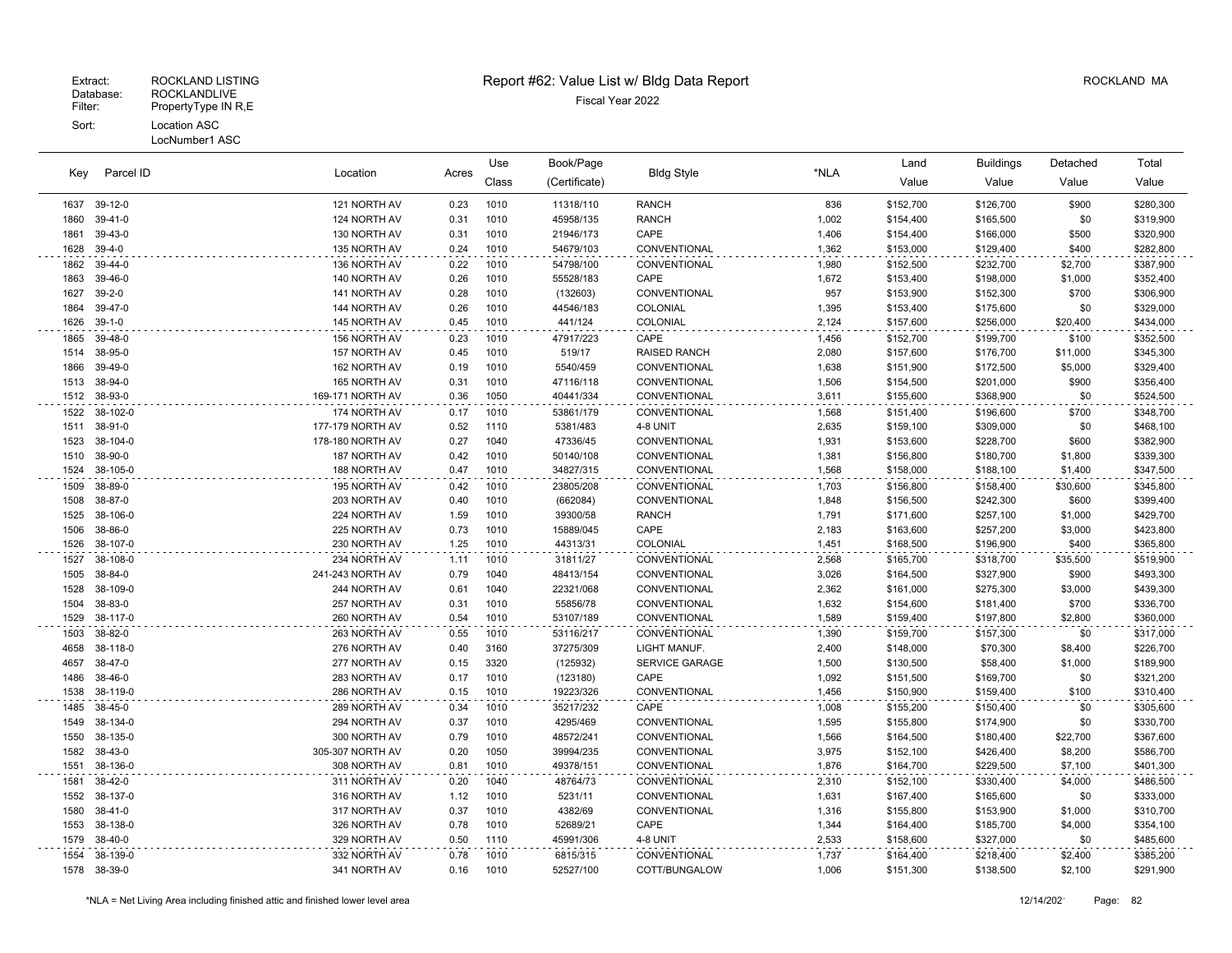#### LocNumber1 ASC

|       | Parcel ID<br>Kev | Location              |       | Use   | Book/Page     | <b>Bldg Style</b>   |       | Land      | <b>Buildings</b> | Detached | Total     |
|-------|------------------|-----------------------|-------|-------|---------------|---------------------|-------|-----------|------------------|----------|-----------|
|       |                  |                       | Acres | Class | (Certificate) |                     | *NLA  | Value     | Value            | Value    | Value     |
| 1577  | 38-38-0          | 349 NORTH AV          | 0.24  | 1050  | 39721/283     | CONVENTIONAL        | 3,354 | \$153,000 | \$323,400        | \$5,100  | \$481,500 |
| 1576  | 38-37-0          | 351 NORTH AV          | 0.18  | 1050  | 11444/192     | CONVENTIONAL        | 3,348 | \$151,500 | \$304,400        | \$44,100 | \$500,000 |
| 1556  | 38-141-0         | 364 NORTH AV          | 0.72  | 1010  | 43284/150     | CONVENTIONAL        | 1,192 | \$163,400 | \$152,500        | \$3,800  | \$319,700 |
| 1575  | 38-159-0         | 369 NORTH AV          | 0.37  | 1010  | 31141/66      | CONVENTIONAL        | 1,664 | \$155,800 | \$182,600        | \$5,300  | \$343,700 |
| 1557  | 38-142-0         | 370 NORTH AV          | 0.17  | 1010  | 3072/440      | CAPE                | 1,432 | \$151,300 | \$153,500        | \$800    | \$305,600 |
| 1574  | 38-158-0         | 377 NORTH AV          | 0.56  | 1010  | (121735)      | CAPE                | 1,380 | \$159,900 | \$186,200        | \$32,400 | \$378,500 |
| 1573  | 38-157-0         | 389 NORTH AV          | 0.52  | 1010  | (92383)       | <b>SPLIT LEVEL</b>  | 1,444 | \$159,100 | \$178,500        | \$11,700 | \$349,300 |
| 1562  | 38-150-0         | 390 NORTH AV          | 0.61  | 1010  | 52827/271     | CAPE                | 2,100 | \$161,000 | \$233,600        | \$0      | \$394,600 |
| 1572  | 38-156-0         | 405 NORTH AV          | 0.76  | 1010  | 46879/276     | CONVENTIONAL        | 1,530 | \$164,200 | \$208,900        | \$0      | \$373,100 |
| 1563  | 38-151-0         | 406 NORTH AV          | 0.31  | 1010  | 12525/288     | <b>RANCH</b>        | 1,202 | \$154,500 | \$186,000        | \$0      | \$340,500 |
| 1571  | 38-155-0         | 415 NORTH AV          | 0.26  | 1010  | 41869/47      | CONVENTIONAL        | 1,716 | \$153,300 | \$193,500        | \$0      | \$346,800 |
| 1564  | 38-152-0         | 422 NORTH AV          | 0.41  | 1040  | 9140/180      | CONVENTIONAL        | 2,826 | \$156,800 | \$288,300        | \$1,800  | \$446,900 |
| 1570  | 38-154-0         | 423 NORTH AV          | 0.18  | 1010  | 26528/181     | CAPE                | 1,152 | \$151,600 | \$141,600        | \$300    | \$293,500 |
| 1461  | $37 - 25 - 0$    | 429 NORTH AV          | 0.17  | 1010  | 30429/49      | CAPE                | 1,152 | \$151,400 | \$161,700        | \$0      | \$313,100 |
| 1460  | $37 - 24 - 0$    | 433 NORTH AV          | 0.20  | 1010  | 31522/218     | CAPE                | 1,344 | \$152,100 | \$174,500        | \$0      | \$326,600 |
| 1462  | 37-23-0          | 452 NORTH AV          | 0.46  | 1010  | 15353/002     | <b>RAISED RANCH</b> | 1,540 | \$157,700 | \$183,500        | \$800    | \$342,000 |
| 1448  | $37-15-0$        | 453 NORTH AV          | 0.41  | 1040  | 50833/146     | CONVENTIONAL        | 1,905 | \$156,600 | \$267,400        | \$0      | \$424,000 |
| 1463  | 37-26-0          | 462 NORTH AV          | 0.50  | 1010  | 12320/149     | <b>RAISED RANCH</b> | 1,637 | \$158,600 | \$177,700        | \$1,300  | \$337,600 |
| 2271  | $43 - 8 - 0$     | 472 NORTH AV          | 0.40  | 1010  | 40364/301     | CONVENTIONAL        | 1,796 | \$156,400 | \$269,700        | \$300    | \$426,400 |
| 2272  | $43 - 7 - 0$     | 482 NORTH AV          | 0.31  | 1010  | 42963/220     | <b>RANCH</b>        | 900   | \$154,500 | \$149,800        | \$800    | \$305,100 |
| 2273  | $43 - 6 - 0$     | 490 NORTH AV          | 0.71  | 1010  | 54945/43      | <b>RANCH</b>        | 1,317 | \$163,300 | \$158,300        | \$900    | \$322,500 |
| 2274  | $43 - 5 - 0$     | 510-512 NORTH AV      | 0.21  | 1040  | 47945/8       | CONVENTIONAL        | 2,224 | \$152,400 | \$233,000        | \$300    | \$385,700 |
| 2275  | $43 - 4 - 0$     | 518 NORTH AV          | 0.29  | 1010  | 49377/101     | CONVENTIONAL        | 1,605 | \$154,000 | \$153,400        | \$10,600 | \$318,000 |
| 2276  | $43 - 3 - 0$     | 407 NORTH AV ABINGTON | 0.11  | 1300  | 49335/22      |                     |       | \$60,000  | \$0              | \$0      | \$60,000  |
| 1051  | $34 - 9 - 0$     | 21 NORTH DOUGLAS ST   | 0.26  | 1010  | 5310/471      | CAPE                | 1,580 | \$170,400 | \$196,000        | \$0      | \$366,400 |
| 1046  | $34 - 14 - 0$    | 22 NORTH DOUGLAS ST   | 0.26  | 1010  | 12723/002     | CAPE                | 1,344 | \$170,400 | \$192,400        | \$1,500  | \$364,300 |
| 1050  | $34 - 11 - 0$    | 27 NORTH DOUGLAS ST   | 0.19  | 1010  | 53679/133     | <b>RANCH</b>        | 1,596 | \$168,800 | \$200,100        | \$3,200  | \$372,100 |
| 1048  | $34-12-0$        | 32 NORTH DOUGLAS ST   | 0.32  | 1010  | 22179/316     | CAPE                | 1,862 | \$171,900 | \$234,400        | \$6,700  | \$413,000 |
| 811   | 29-22-0          | 40 NORTH DOUGLAS ST   | 0.64  | 1010  | 50534/162     | CAPE                | 1,488 | \$179,800 | \$234,300        | \$22,200 | \$436,300 |
| 10659 | $25 - 25 - 1$    | 1 NORTHFIELD DR       | 65.00 | 1020  | 53050/57      | CONDO               | 1,770 | \$0       | \$456,400        | \$0      | \$456,400 |
| 10676 | 25-25-18         | 2 NORTHFIELD DR       | 0.00  | 1020  | 47721/283     | CONDO               | 1,990 | \$0       | \$482,200        | \$0      | \$482,200 |
| 10660 | 25-25-2          | 3 NORTHFIELD DR       | 0.00  | 1020  | 41230/28      | CONDO               | 1,568 | \$0       | \$414,200        | \$0      | \$414,200 |
| 10675 | 25-25-17         | 4 NORTHFIELD DR       | 0.00  | 1020  | 55428/167     | CONDO               | 1.990 | \$0       | \$485,600        | \$0      | \$485,600 |
| 10661 | $25 - 25 - 3$    | 5 NORTHFIELD DR       | 0.00  | 1020  | 38003/295     | CONDO               | 1,568 | \$0       | \$195,600        | \$0      | \$195,600 |
| 10674 | 25-25-16         | 6 NORTHFIELD DR       | 0.00  | 1020  | 46213/201     | CONDO               | 1,990 | \$0       | \$482,900        | \$0      | \$482,900 |
| 10662 | 25-25-4          | 7 NORTHFIELD DR       | 0.00  | 1020  | 37273/203     | CONDO               | 1,990 | \$0       | \$482,200        | \$0      | \$482,200 |
| 10673 | 25-25-15         | 8 NORTHFIELD DR       | 0.00  | 1020  | 51269/240     | CONDO               | 1,770 | \$0       | \$448,500        | \$0      | \$448,500 |
| 10663 | $25 - 25 - 5$    | 9 NORTHFIELD DR       | 0.00  | 1020  | 47305/42      | CONDO               | 1,877 | \$0       | \$463,000        | \$0      | \$463,000 |
| 10672 | 25-25-14         | 10 NORTHFIELD DR      | 0.00  | 1020  | 46085/145     | CONDO               | 1,568 | \$0       | \$195,400        | \$0      | \$195,400 |
| 10664 | 25-25-6          | 11 NORTHFIELD DR      | 0.00  | 1020  | 52546/173     | CONDO               | 1,770 | \$0       | \$196,300        | \$0      | \$196,300 |
| 10671 | 25-25-13         | 12 NORTHFIELD DR      | 0.00  | 1020  | 48619/95      | CONDO               | 1,568 | \$0       | \$434,600        | \$0      | \$434,600 |
| 10665 | $25 - 25 - 7$    | 13 NORTHFIELD DR      | 0.00  | 1020  | 37687/203     | CONDO               | 1,770 | \$0       | \$469,900        | \$0      | \$469,900 |
| 10666 | $25 - 25 - 8$    | 15 NORTHFIELD DR      | 0.00  | 1020  | 53864/257     | CONDO               | 1,990 | \$0       | \$485,700        | \$0      | \$485,700 |
| 10667 | 25-25-9          | 17 NORTHFIELD DR      | 0.00  | 1020  | 50414/200     | CONDO               | 1,918 | \$0       | \$467,600        | \$0      | \$467,600 |
| 10668 | 25-25-10         | 19 NORTHFIELD DR      | 0.00  | 1020  | 36320/172     | CONDO               | 1,589 | \$0       | \$424,100        | \$0      | \$424,100 |
| 10669 | 25-25-11         | 21 NORTHFIELD DR      | 0.00  | 1020  | 39092/265     | CONDO               | 1,770 | \$0       | \$448,600        | \$0      | \$448,600 |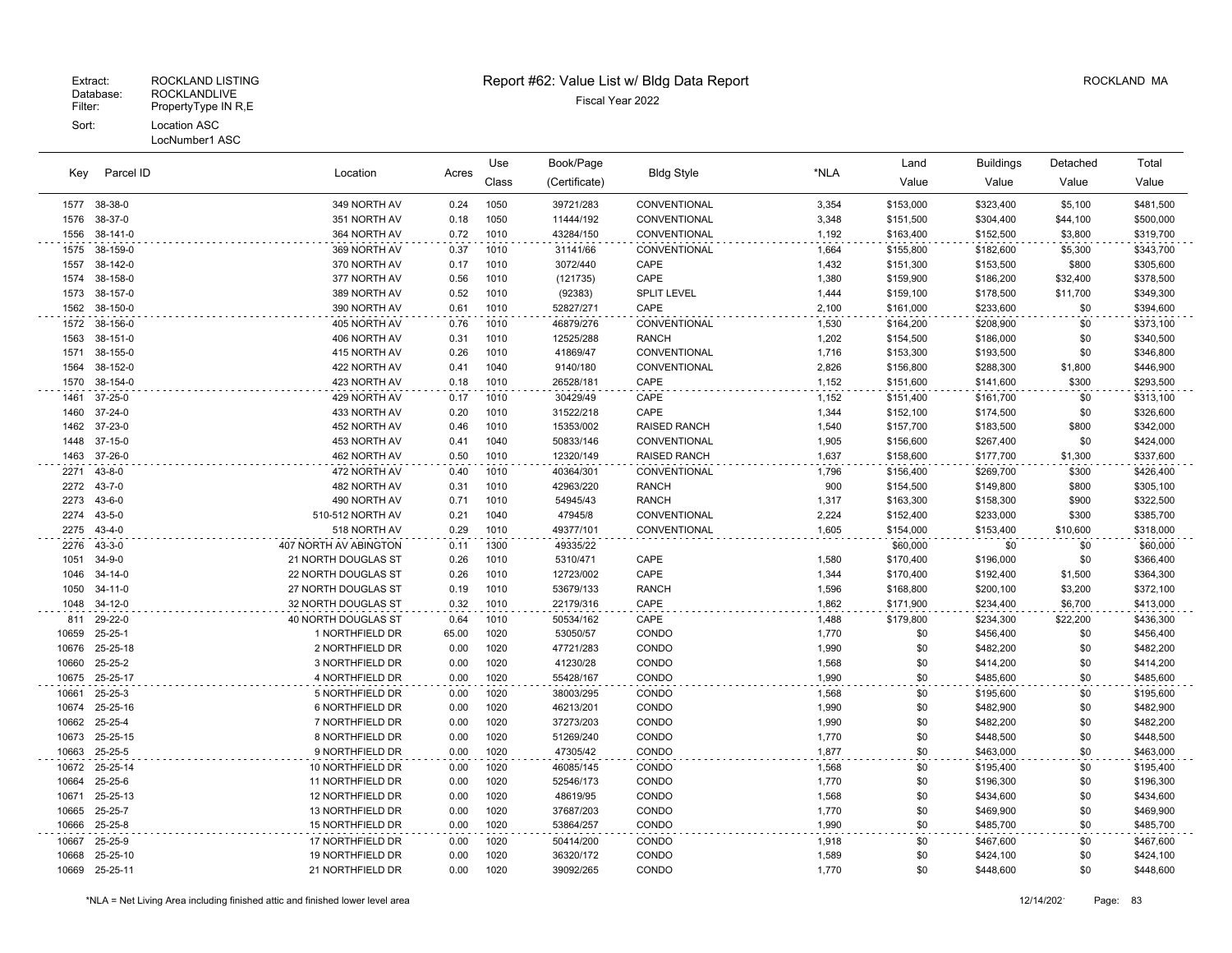# Extract: ROCKLAND LISTING **Report #62: Value List w/ Bldg Data Report** Allem Report ROCKLAND MA

| Parcel ID<br>Key |                 |                      | Use   | Book/Page | <b>Bldg Style</b> |                     | Land  | <b>Buildings</b> | Detached  | Total    |           |
|------------------|-----------------|----------------------|-------|-----------|-------------------|---------------------|-------|------------------|-----------|----------|-----------|
|                  |                 | Location             | Acres | Class     | (Certificate)     |                     | *NLA  | Value            | Value     | Value    | Value     |
|                  | 10670 25-25-12  | 23 NORTHFIELD DR     | 0.00  | 1020      | 46964/180         | CONDO               | 1,770 | \$0              | \$450,500 | \$0      | \$450,500 |
| 5315             | 10-19-10-1      | 1 OAK CT             | 0.00  | 1020      | 48532/292         | CONDO               | 1,560 | \$0              | \$362,600 | \$0      | \$362,600 |
|                  | 5316 10-19-13-2 | 2 OAK CT             | 0.00  | 1020      | 51728/199         | CONDO               | 1,525 | \$0              | \$339,100 | \$0      | \$339,100 |
| 5317             | 10-19-10-3      | 3 OAK CT             | 0.00  | 1020      | 40990/164         | CONDO               | 1,518 | \$0              | \$341,600 | \$0      | \$341,600 |
| 5369             | 10-19-13-4      | 4 OAK CT             | 0.00  | 1020      | 15130/114         | CONDO               | 1,440 | \$0              | \$324,200 | \$5,000  | \$329,200 |
| 5319             | 10-19-10-5      | 5 OAK CT             | 0.00  | 1020      | 50617/109         | CONDO               | 1,518 | \$0              | \$364,300 | \$0      | \$364,300 |
| 5320             | 10-19-13-6      | 6 OAK CT             | 0.00  | 1020      | 49074/73          | CONDO               | 1,356 | \$0              | \$313,300 | \$0      | \$313,300 |
| 5321             | 10-19-10-7      | 7 OAK CT             | 0.00  | 1020      | 30531/33          | CONDO               | 1,421 | \$0              | \$321,700 | \$0      | \$321,700 |
| 5322             | 10-19-12-8      | 8 OAK CT             | 0.00  | 1020      | 49865/120         | CONDO               | 1,356 | \$0              | \$313,300 | \$0      | \$313,300 |
| 5323             | 10-19-11-9      | 9 OAK CT             | 0.00  | 1020      | 8580/131          | CONDO               | 1,356 | \$0              | \$313,300 | \$0      | \$313,300 |
| 5324             | 10-19-12-10     | 10 OAK CT            | 0.00  | 1020      | 55922/279         | CONDO               | 1,440 | \$0              | \$324,200 | \$5,000  | \$329,200 |
| 5325             | 10-19-11-11     | 11 OAK CT            | 0.00  | 1020      | 37867/320         | CONDO               | 1,440 | \$0              | \$324,200 | \$0      | \$324,200 |
| 5326             | 10-19-12-12     | 12 OAK CT            | 0.00  | 1020      | 17487/266-26      | CONDO               | 1,518 | \$0              | \$338,100 | \$0      | \$338,100 |
| 5328             | 10-19-11-13     | 13 OAK CT            | 0.00  | 1020      | 50579/263         | CONDO               | 1,518 | \$0              | \$341,600 | \$0      | \$341,600 |
| 5329             | 10-19-11-15     | 15 OAK CT            | 0.00  | 1020      | 43557/107         | CONDO               | 1,518 | \$0              | \$349,200 | \$0      | \$349,200 |
| 5331             | 10-19-11-17     | 17 OAK CT            | 0.00  | 1020      | 19677/331         | CONDO               | 1,560 | \$0              | \$339,900 | \$0      | \$339,900 |
| 666              | 24-56-0         | 12 ODONNELL CT       | 0.21  | 1010      | 33392/057         | CAPE                | 982   | \$160,700        | \$124,000 | \$100    | \$284,800 |
| 667              | 24-109-0        | 18 ODONNELL CT       | 0.50  | 1010      | 12713/054         | CONVENTIONAL        | 1,731 | \$167,400        | \$150,000 | \$900    | \$318,300 |
| 238              | 10-33-0         | 15 OLD COUNTRY WAY   | 0.22  | 1010      | 49706/130         | <b>RANCH</b>        | 1,544 | \$169,400        | \$205,300 | \$700    | \$375,400 |
| 236              | 10-50-0         | 33 OLD COUNTRY WAY   | 0.22  | 1010      | 52457/63          | <b>RANCH</b>        | 1,152 | \$169,400        | \$144,300 | \$500    | \$314,200 |
| 3485             | 53-37-0         | 9 OLD MARKET ST      | 0.33  | 1010      | 36423/170         | CONVENTIONAL        | 1,241 | \$163,400        | \$140,800 | \$400    | \$304,600 |
| 3484             | 53-38-0         | 15 OLD MARKET ST     | 0.17  | 1010      | 47785/291         | CONVENTIONAL        | 2,112 | \$159,800        | \$266,600 | \$0      | \$426,400 |
| 3425             | 53-127-0        | 29 OLD MARKET ST     | 0.10  | 1010      | 53729/285         | CONVENTIONAL        | 1,558 | \$158,200        | \$179,300 | \$300    | \$337,800 |
| 3483             | 53-40-0         | 41 OLD MARKET ST     | 0.45  | 1010      | 55332/224         | CONVENTIONAL        | 1,564 | \$166,400        | \$134,200 | \$800    | \$301,400 |
| 3424             | 53-99-0         | 59 OLD MARKET ST     | 0.22  | 1010      | 25565/114         | <b>RANCH</b>        | 864   | \$161,000        | \$166,300 | \$0      | \$327,300 |
| 375              | 18-15-0         | 15 OREGON AV         | 0.59  | 1010      | 5110/158          | <b>ANTIQUE</b>      | 2,189 | \$178,400        | \$220,200 | \$0      | \$398,600 |
| 369              | 18-18-0         | 18 OREGON AV         | 0.34  | 1010      | 46036/250         | <b>RANCH</b>        | 1,092 | \$172,400        | \$142,500 | \$2,300  | \$317,200 |
|                  | 370 18-17-0     | 22 OREGON AV         | 0.16  | 1010      | 4678/111          | <b>RANCH</b>        | 1,202 | \$168,000        | \$153,500 | \$700    | \$322,200 |
| 374              | 18-10-0         | 55 OREGON AV         | 4.12  | 1010      | 18660/325         | <b>RAISED RANCH</b> | 2,092 | \$212,300        | \$230,900 | \$800    | \$444,000 |
| 612              | 23-44-0         | 64 OREGON AV         | 1.61  | 1010      | 46046/230         | CONVENTIONAL        | 2,604 | \$190,000        | \$421,600 | \$0      | \$611,600 |
| 373              | $18 - 9 - 0$    | 65 OREGON AV         | 0.71  | 1010      | 32306/186         | CONVENTIONAL        | 1,668 | \$181,300        | \$159,200 | \$36,200 | \$376,700 |
| 5146             | 23-45-0         | 68 OREGON AV         | 0.96  | 1010      | 48677/138         | CAPE                | 2,017 | \$184,200        | \$364,400 | \$0      | \$548,600 |
| 372              | $18 - 8 - 0$    | 69 OREGON AV         | 4.27  | 1010      | 48220/222         | CAPE                | 6,534 | \$213,700        | \$704,400 | \$700    | \$918,800 |
| 568              | 23-43-0         | 74 OREGON AV         | 1.64  | 1010      | 30008/123         | CAPE                | 3,155 | \$190,300        | \$335,700 | \$0      | \$526,000 |
| 567              | $23 - 1 - 0$    | 77 OREGON AV         | 0.44  | 1010      | 4196/349          | CONVENTIONAL        | 2,705 | \$174,900        | \$258,500 | \$18,800 | \$452,200 |
| 569              | 23-42-0         | 80 OREGON AV         | 0.26  | 1010      | (129500)          | <b>RANCH</b>        | 1,440 | \$170,400        | \$181,000 | \$1,400  | \$352,800 |
| 570              | 23-41-0         | 88 OREGON AV         | 0.25  | 1010      | 168/133           | <b>RAISED RANCH</b> | 1,170 | \$170,200        | \$129,900 | \$300    | \$300,400 |
| 571              | 23-40-0         | 102 OREGON AV        | 0.26  | 1010      | 535/16            | <b>SPLIT LEVEL</b>  | 1,646 | \$170,400        | \$186,700 | \$8,900  | \$366,000 |
| 1816             | 39-106-0        | 11-15 PACIFIC ST     | 0.17  | 1110      | 46261/45          | 4-8 UNIT            | 2,623 | \$159,800        | \$591,000 | \$0      | \$750,800 |
| 1777             | 39-110-0        | 18 PACIFIC ST        | 0.07  | 1110      | 46544/78          | 4-8 UNIT            | 3,006 | \$157,500        | \$344,200 | \$0      | \$501,700 |
| 1815             | 39-105-0        | <b>19 PACIFIC ST</b> | 0.09  | 1010      | 25311/213         | CONVENTIONAL        | 1,978 | \$158,100        | \$186,000 | \$300    | \$344,400 |
| 7162             | 39-311-0        | 22 PACIFIC ST        | 0.05  | 1040      | 54638/283         | CONVENTIONAL        | 1,614 | \$157,100        | \$265,800 | \$0      | \$422,900 |
| 1814             | 39-104-0        | 25 PACIFIC ST        | 0.25  | 1010      | 33829/068         | CONVENTIONAL        | 2,280 | \$161,600        | \$241,800 | \$0      | \$403,400 |
| 1778             | 39-111-0        | 28 PACIFIC ST        | 0.15  | 3420      | 9327/109          | PROF. BUILDING      | 2,495 | \$178,300        | \$314,400 | \$11,000 | \$503,700 |
| 1813             | 39-103-0        | 31 PACIFIC ST        | 0.16  | 1010      | 52466/227         | <b>RANCH</b>        | 1,292 | \$159,700        | \$203,400 | \$500    | \$363,600 |
|                  | 1779 39-112-0   | 36-38 PACIFIC ST     | 0.24  | 1040      | 27626/085         | CONVENTIONAL        | 2,219 | \$161,400        | \$261,500 | \$3,600  | \$426,500 |

\*NLA = Net Living Area including finished attic and finished lower level area 12/14/202 Page: 84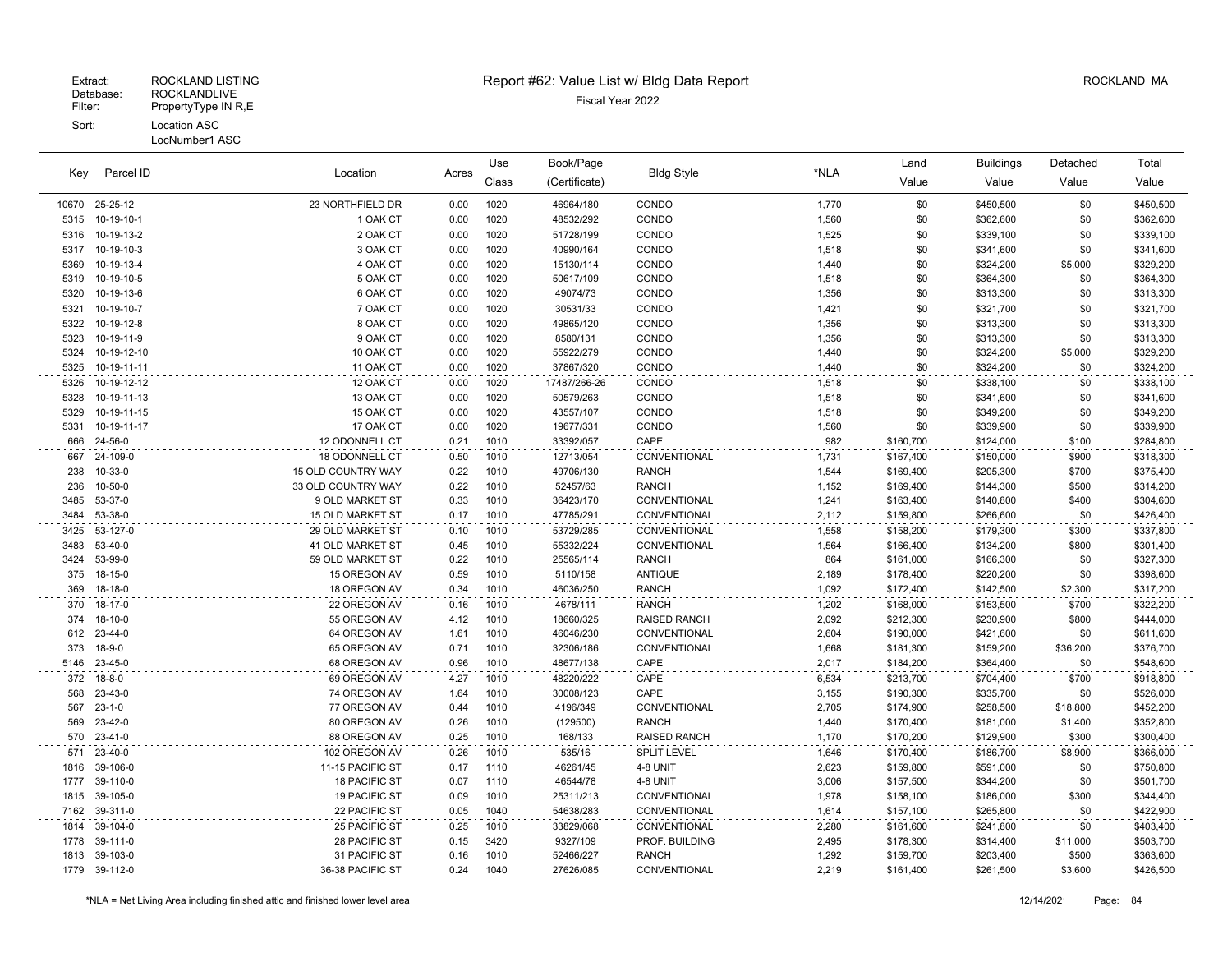|       | Parcel ID<br>Key | Location<br>Acres    |      | Use   | Book/Page     | <b>Bldg Style</b>  |        | Land      | <b>Buildings</b> | Detached | Total     |
|-------|------------------|----------------------|------|-------|---------------|--------------------|--------|-----------|------------------|----------|-----------|
|       |                  |                      |      | Class | (Certificate) |                    | *NLA   | Value     | Value            | Value    | Value     |
|       | 1812 39-102-0    | 39 PACIFIC ST        | 0.19 | 1050  | 42496/224     | CONVENTIONAL       | 2,774  | \$160,300 | \$247,600        | \$500    | \$408,400 |
| 1780  | 39-113-0         | <b>42 PACIFIC ST</b> | 0.20 | 1050  | 35836/069     | CONVENTIONAL       | 2,856  | \$160,600 | \$276,700        | \$2,700  | \$440,000 |
| 1811  | 39-101-0         | <b>47 PACIFIC ST</b> | 0.18 | 1010  | 43875/28      | CONVENTIONAL       | 1,741  | \$160,000 | \$173,800        | \$0      | \$333,800 |
| 1781  | 39-114-0         | 50 PACIFIC ST        | 0.30 | 1050  | 10886/036     | CONVENTIONAL       | 3,528  | \$162,800 | \$300,300        | \$1,800  | \$464,900 |
| 1810  | 39-100-0         | 55 PACIFIC ST        | 0.48 | 1010  | 20502/109     | CONVENTIONAL       | 2,992  | \$167,000 | \$258,900        | \$31,000 | \$456,900 |
| 1782  | 39-115-0         | 60 PACIFIC ST        | 0.20 | 1050  | 51409/344     | CONVENTIONAL       | 3,084  | \$160,600 | \$309,900        | \$0      | \$470,500 |
| 1809  | 39-99-0          | 65 PACIFIC ST        | 0.30 | 1010  | 11603/349     | CONVENTIONAL       | 2,518  | \$162,700 | \$292,500        | \$500    | \$455,700 |
| 1783  | 39-116-0         | 66 PACIFIC ST        | 0.16 | 1010  | 30256/121     | CONVENTIONAL       | 1,868  | \$159,700 | \$188,900        | \$1,000  | \$349,600 |
| 1808  | 39-98-0          | 71 PACIFIC ST        | 0.30 | 1010  | 18663/009     | CONVENTIONAL       | 1,995  | \$162,800 | \$220,100        | \$200    | \$383,100 |
| 1784  | 39-117-0         | 72 PACIFIC ST        | 0.13 | 1010  | 54334/49      | CONVENTIONAL       | 1,331  | \$159,000 | \$185,500        | \$0      | \$344,500 |
| 1785  | 39-118-0         | <b>76 PACIFIC ST</b> | 0.11 | 1010  | 24846/342     | CONVENTIONAL       | 1,183  | \$158,500 | \$154,700        | \$5,100  | \$318,300 |
| 1807  | 39-97-0          | <b>77 PACIFIC ST</b> | 0.26 | 1010  | 19080/273     | CONVENTIONAL       | 2,355  | \$161,900 | \$299,700        | \$0      | \$461,600 |
| 1786  | 39-119-0         | 80 PACIFIC ST        | 0.13 | 1010  | 31869/119     | CONVENTIONAL       | 1,937  | \$158,900 | \$168,500        | \$3,300  | \$330,700 |
| 1806  | 39-96-0          | 83 PACIFIC ST        | 0.33 | 1040  | 49210/17      | CONVENTIONAL       | 2,208  | \$163,500 | \$311,100        | \$2,500  | \$477,100 |
| 1787  | 39-120-0         | 88 PACIFIC ST        | 0.13 | 1010  | 55109/61      | CONVENTIONAL       | 1,554  | \$158,900 | \$150,100        | \$0      | \$309,000 |
| 1805  | 39-95-0          | 89-91 PACIFIC ST     | 0.17 | 1050  | 55594/261     | CONVENTIONAL       | 3,966  | \$159,800 | \$277,600        | \$0      | \$437,400 |
| 1788  | 39-121-0         | 92 PACIFIC ST        | 0.19 | 1010  | 42208/173     | CONVENTIONAL       | 1,839  | \$160,300 | \$196,900        | \$0      | \$357,200 |
| 1804  | 39-94-0          | 95-97 PACIFIC ST     | 0.18 | 1110  | 55507/28      | 4-8 UNIT           | 1,944  | \$160,000 | \$243,400        | \$400    | \$403,800 |
| 1789  | 39-122-0         | 100 PACIFIC ST       | 0.17 | 1050  | 50322/122     | CONVENTIONAL       | 3,038  | \$159,900 | \$453,500        | \$5,600  | \$619,000 |
| 1803  | 39-93-0          | 105 PACIFIC ST       | 0.24 | 1110  | 53870/126     | 4-8 UNIT           | 2,757  | \$161,400 | \$258,400        | \$4,600  | \$424,400 |
| 1790  | 39-123-0         | 108 PACIFIC ST       | 0.22 | 1110  | 15365/307     | 4-8 UNIT           | 2,336  | \$160,900 | \$397,500        | \$5,100  | \$563,500 |
| 1802  | 39-92-0          | 113 PACIFIC ST       | 0.21 | 1010  | 18544/153     | CONVENTIONAL       | 1,423  | \$160,700 | \$151,800        | \$3,300  | \$315,800 |
| 1791  | 39-124-0         | 114-116 PACIFIC ST   | 0.22 | 1050  | 52969/61      | CONVENTIONAL       | 4,073  | \$161,000 | \$432,500        | \$2,700  | \$596,200 |
| 1801  | 39-91-0          | 121 PACIFIC ST       | 0.20 | 1010  | 23278/043     | CONVENTIONAL       | 1,586  | \$160,400 | \$181,500        | \$1,500  | \$343,400 |
| 1792  | 39-125-0         | 122 PACIFIC ST       | 0.22 | 1010  | 46596/75      | CONVENTIONAL       | 1,846  | \$161,000 | \$200,200        | \$1,000  | \$362,200 |
| 1800  | 39-90-0          | 129 PACIFIC ST       | 0.18 | 1010  | 50150/161     | CONVENTIONAL       | 1,834  | \$160,000 | \$216,000        | \$3,300  | \$379,300 |
| 1793  | 39-126-0         | 130 PACIFIC ST       | 0.17 | 1010  | 49623/10      | <b>RANCH</b>       | 1,110  | \$159,800 | \$139,700        | \$1,200  | \$300,700 |
| 1794  | 39-127-0         | 136 PACIFIC ST       | 0.17 | 1010  | 49829/52      | <b>RANCH</b>       | 1,268  | \$159,700 | \$168,300        | \$4,400  | \$332,400 |
| 1799  | 39-89-0          | 137 PACIFIC ST       | 0.15 | 1010  | 20270/158     | CONVENTIONAL       | 1,629  | \$159,300 | \$188,600        | \$0      | \$347,900 |
| 1798  | 39-88-0          | 143 PACIFIC ST       | 0.14 | 1010  | 49457/235     | CONVENTIONAL       | 1,662  | \$159,200 | \$172,700        | \$700    | \$332,600 |
| 1795  | 39-128-0         | 144 PACIFIC ST       | 0.18 | 1010  | 11605/341     | <b>RANCH</b>       | 1,076  | \$160,100 | \$159,600        | \$1,100  | \$320,800 |
| 1796  | 39-129-0         | 146 PACIFIC ST       | 0.18 | 1010  | 16929/027     | <b>SPLIT LEVEL</b> | 1,428  | \$160,100 | \$170,100        | \$800    | \$331,000 |
| 1797  | 39-87-0          | 147 PACIFIC ST       | 0.17 | 1010  | 51537/275     | CONVENTIONAL       | 1,892  | \$159,700 | \$278,800        | \$0      | \$438,500 |
| 4683  | 39-246-0         | 16 PARK ST           | 0.09 | 3250  | 50607/250     | <b>STORE</b>       | 2,583  | \$128,700 | \$152,200        | \$800    | \$281,700 |
| 10483 | 39-313-0         | 20 PARK ST           | 0.10 | 3900  | 51296/61      |                    |        | \$65,300  | \$0              | \$0      | \$65,300  |
| 1680  | 39-248-0         | 24-30 PARK ST        | 0.10 | 1110  | 47453/336     | 4-8 UNIT           | 4,421  | \$158,200 | \$676,600        | \$0      | \$834,800 |
| 4686  | 39-259-0         | 29 PARK ST           | 1.07 | 3530  | 7645/240      | CLUB/LODGE/HALL    | 10,134 | \$187,000 | \$340,400        | \$13,000 | \$540,400 |
| 1688  | 39-258-0         | 45-47 PARK ST        | 0.17 | 1110  | 26529/347     | 4-8 UNIT           | 4,026  | \$159,900 | \$154,200        | \$0      | \$314,100 |
| 1687  | 39-257-0         | 49 PARK ST           | 0.27 | 1010  | 53465/51      | CONVENTIONAL       | 956    | \$162,000 | \$124,000        | \$400    | \$286,400 |
| 1681  | 39-249-0         | 56-58 PARK ST        | 0.14 | 1110  | 55083/102     | 4-8 UNIT           | 3,755  | \$159,200 | \$401,300        | \$6,600  | \$567,100 |
| 1686  | 39-256-0         | 57 PARK ST           | 0.23 | 1010  | 25944/190     | CONVENTIONAL       | 1,323  | \$161,200 | \$135,400        | \$2,400  | \$299,000 |
| 1685  | 39-255-0         | 65 PARK ST           | 0.21 | 1010  | 41741/274     | CONVENTIONAL       | 1,802  | \$160,700 | \$191,000        | \$8,900  | \$360,600 |
| 1684  | 39-254-0         | 69 PARK ST           | 0.21 | 1010  | 36602/066     | CONVENTIONAL       | 1,717  | \$160,700 | \$144,600        | \$7,300  | \$312,600 |
| 1683  | 39-253-0         | 73-75 PARK ST        | 0.21 | 1040  | 43425/188     | CONVENTIONAL       | 2,759  | \$160,700 | \$273,800        | \$500    | \$435,000 |
| 5234  | 39-251-1-1       | 76 PARK ST           | 1.11 | 3900  | 38622/187     |                    |        | \$10,200  | \$0              | \$0      | \$10,200  |
| 5235  | 39-251-1-2       | 76 PARK ST           | 1.11 | 3900  | 39277/24      |                    |        | \$10,200  | \$0              | \$0      | \$10,200  |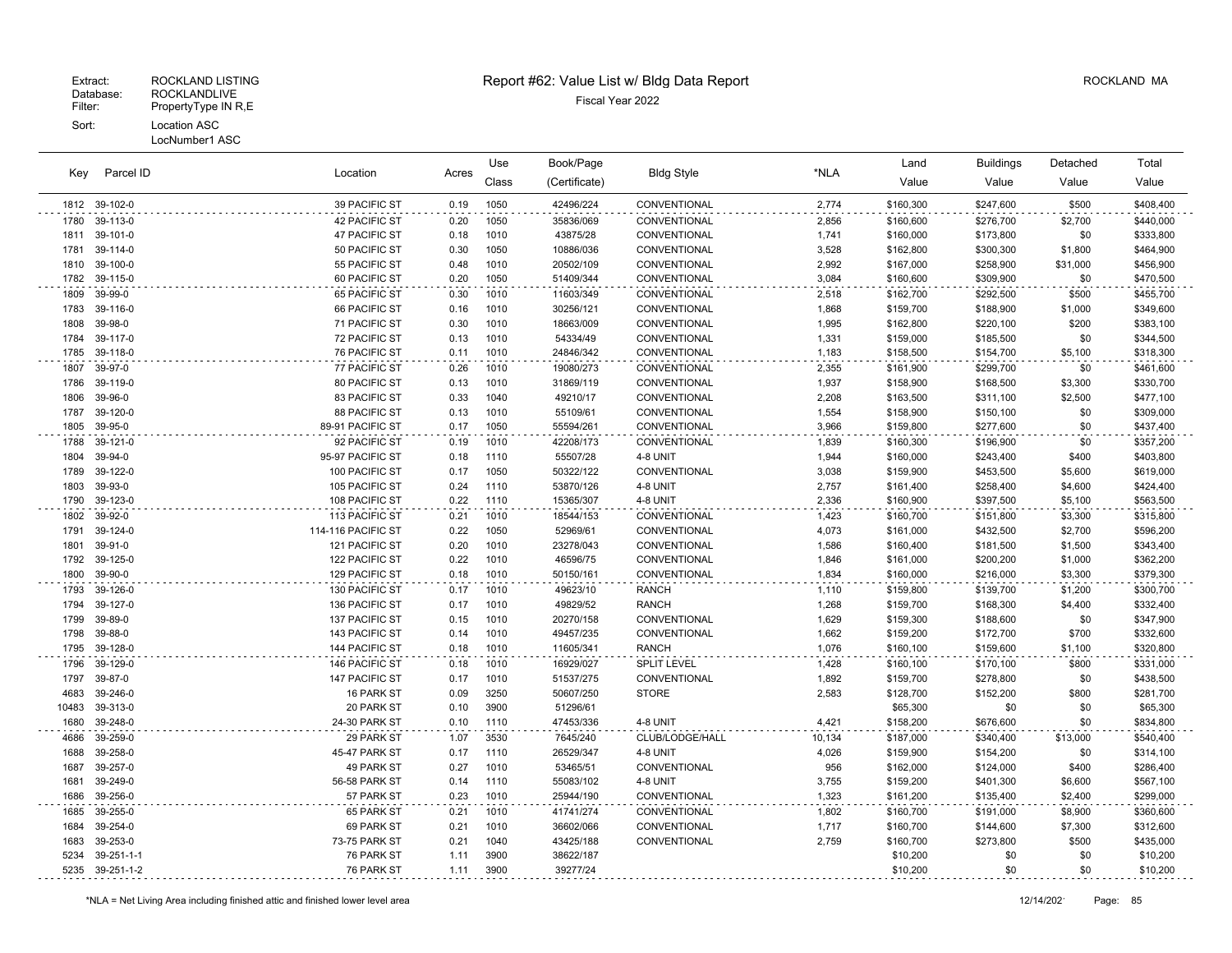| Key          | Parcel ID            | Location                     | Acres        | Use          | Book/Page              | <b>Bldg Style</b>            | *NLA           | Land                   | <b>Buildings</b>       | Detached           | Total                  |
|--------------|----------------------|------------------------------|--------------|--------------|------------------------|------------------------------|----------------|------------------------|------------------------|--------------------|------------------------|
|              |                      |                              |              | Class        | (Certificate)          |                              |                | Value                  | Value                  | Value              | Value                  |
| 5237         | 39-251-1-3           | 76 PARK ST                   | 1.11         | 3900         | 38622/187              |                              |                | \$10,200               | \$0                    | \$0                | \$10,200               |
| 5238         | 39-251-1-4           | 76 PARK ST                   | 1.11         | 3900         | 38622/187              |                              |                | \$10,200               | \$0                    | \$0                | \$10,200               |
| 5239         | 39-251-1-5           | 76 PARK ST                   | 1.11         | 3900         | 38622/187              |                              |                | \$10,200               | \$0                    | \$0                | \$10,200               |
| 5240         | 39-251-1-6           | 76 PARK ST                   | 1.11         | 3900         | 38622/187              |                              |                | \$10,200               | \$0                    | \$0                | \$10,200               |
| 5241         | 39-251-1-7           | 76 PARK ST                   | 1.11         | 3900         | 38622/187              |                              |                | \$10,200               | \$0                    | \$0                | \$10,200               |
| 5242         | 39-251-1-8           | 76 PARK ST                   | 1.11         | 3900         | 38622/187              |                              |                | \$10,200               | \$0                    | \$0                | \$10,200               |
| 5243         | 39-251-1-9           | 76 PARK ST                   | 1.11         | 3900         | 38622/187              |                              |                | \$10,200               | \$0                    | \$0                | \$10,200               |
| 5236         | 39-251-2-2           | 76 PARK ST                   | 1.11         | 3900         | 39333/207              |                              |                | \$10,200               | \$0                    | \$0                | \$10,200               |
| 6403         | 39-251-2-3           | 76 PARK ST                   | 1.11         | 3900         | 30478/109              |                              |                | \$10,200               | \$0                    | \$0                | \$10,200               |
| 5244         | 39-251-2-4           | 76 PARK ST                   | 1.11         | 3900         | 38622/187              |                              |                | \$10,200               | \$0                    | \$0                | \$10,200               |
| 5245         | 39-251-2-5           | 76 PARK ST                   | 1.11         | 3900         | 38622/187              |                              |                | \$10,200               | \$0                    | \$0                | \$10,200               |
| 5246         | 39-251-2-6           | 76 PARK ST                   | 1.11         | 3900         | 38622/187              |                              |                | \$10,200               | \$0                    | \$0                | \$10,200               |
| 5247         | 39-251-2-7           | 76 PARK ST                   | 1.11         | 3900         | 38622/187              |                              |                | \$10,200               | \$0                    | \$0                | \$10,200               |
| 5248         | 39-251-2-8           | 76 PARK ST                   | 1.11         | 3900         | 38622/187              |                              |                | \$10,200               | \$0                    | \$0                | \$10,200               |
| 5249         | 39-251-2-9           | 76 PARK ST                   | 1.11         | 3900         | 38622/187              |                              |                | \$10,200               | \$0                    | \$0                | \$10,200               |
| 5250         | 39-251-2-10          | 76 PARK ST                   | 1.11         | 3900         | 38622/187              |                              |                | \$10,200               | \$0                    | \$0                | \$10,200               |
| 5251         | 39-251-2-11          | 76 PARK ST                   | 1.11         | 3900         | 38622/187              |                              |                | \$10,200               | \$0                    | \$0                | \$10,200               |
| 6404         | 39-251-2-12          | 76 PARK ST                   | 1.11         | 3900         | 30478/109              |                              |                | \$10,200               | \$0                    | \$0                | \$10,200               |
| 5252         | 39-251-G-1           | 76 PARK ST                   | 1.11         | 3900         | 38622/187              |                              |                | \$10,200               | \$0<br>\$0             | \$0<br>\$0         | \$10,200               |
| 4685         | 39-252-0             | 81 PARK ST                   | 0.21         | 4020         | 45554/57               | OFFICE BUILDING              | 1,344          | \$81,100               |                        |                    | \$81,100               |
| 11033        | 7-857-0              | 0-OFF PARKWAY ST             | 0.15         | 9000         | <b>BPMONE/SZ</b>       |                              |                | \$2,200                | \$0                    | \$0                | \$2,200                |
| 6930         | 46-232-0             | 1 PATRICK DONOVAN WAY        | 0.97         | 1010         | 14574/335              | COLONIAL                     | 1,664          | \$202,500              | \$239,900              | \$800              | \$443,200              |
| 6932         | 46-230-0             | 2 PATRICK DONOVAN WAY        | 0.75         | 1010         | 49305/193              | COLONIAL                     | 1,664          | \$200,600              | \$251,100              | \$900              | \$452,600              |
| 6931         | 46-231-0<br>45-157-0 | 3 PATRICK DONOVAN WAY        | 6.78<br>0.23 | 1010<br>1010 | 15536/177              | COLONIAL<br>CONVENTIONAL     | 1,952          | \$254,200              | \$303,500              | \$1,500<br>\$700   | \$559,200              |
| 2475         |                      | 19 PAYSON AV                 |              |              | 53043/11               |                              | 1,588          | \$161,200              | \$236,500              |                    | \$398,400              |
| 2476<br>2474 | 45-116-0<br>45-156-0 | 20 PAYSON AV<br>23 PAYSON AV | 0.36         | 1010<br>1010 | 49906/310<br>41290/288 | CONVENTIONAL<br>CONVENTIONAL | 2,651          | \$164,200              | \$345,600              | \$4,700            | \$514,500              |
| 2473         | 45-155-0             | 29 PAYSON AV                 | 0.19<br>0.23 | 1040         | 51132/257              | CONVENTIONAL                 | 1,985<br>1,799 | \$160,400<br>\$161,200 | \$213,800<br>\$203,300 | \$5,500<br>\$8,200 | \$379,700<br>\$372,700 |
| 2477         | 45-118-0             | 30 PAYSON AV                 | 0.17         | 1010         | 45240/309              | CONVENTIONAL                 | 1,788          | \$159,800              | \$186,600              | \$0                | \$346,400              |
| 2472         | 45-154-0             | 33 PAYSON AV                 | 0.20         | 1010         | 46873/248              | CONVENTIONAL                 | 1,241          | \$160,500              | \$149,700              | \$1,400            | \$311,600              |
| 2478         | 45-119-0             | 36 PAYSON AV                 | 0.21         | 1010         | 11308/229              | CONVENTIONAL                 | 1,697          | \$160,700              | \$197,000              | \$19,800           | \$377,500              |
| 2471         | 45-153-0             | 37 PAYSON AV                 | 0.19         | 1010         | 40121/220              | CONVENTIONAL                 | 1,879          | \$160,200              | \$245,600              | \$0                | \$405,800              |
| 2479         | 45-120-0             | 40 PAYSON AV                 | 0.18         | 1010         | 6183/99                | CONVENTIONAL                 | 1,966          | \$160,100              | \$223,100              | \$0                | \$383,200              |
| 2470         | 45-152-0             | 43 PAYSON AV                 | 0.15         | 1010         | 25204/347              | CONVENTIONAL                 | 1,520          | \$159,400              | \$166,300              | \$0                | \$325,700              |
| 2469         | 45-151-0             | 47 PAYSON AV                 | 0.13         | 1010         | 53204/141              | CONVENTIONAL                 | 1,497          | \$159,000              | \$226,500              | \$3,200            | \$388,700              |
| 2468         | 45-150-0             | 53 PAYSON AV                 | 0.15         | 1010         | 46865/288              | <b>CONVENTIONAL</b>          | 2,370          | \$159,400              | \$293,700              | \$1,200            | \$454,300              |
| 2480         | 45-121-0             | 54 PAYSON AV                 | 0.35         | 1010         | 51447/315              | <b>CONVENTIONAL</b>          | 1,824          | \$164,000              | \$216,800              | \$4,000            | \$384,800              |
| 2485         | 45-126-0             | 68 PAYSON AV                 | 0.19         | 1010         | 35655/037              | CONVENTIONAL                 | 2,169          | \$160,300              | \$252,000              | \$3,000            | \$415,300              |
| 2491         | 45-132-0             | 73 PAYSON AV                 | 0.59         | 1010         | 54254/18               | CONVENTIONAL                 | 2,095          | \$169,500              | \$253,300              | \$3,400            | \$426,200              |
| 2486         | 45-127-0             | 74-76 PAYSON AV              | 0.13         | 1050         | 17620/220              | CONVENTIONAL                 | 3,056          | \$159,000              | \$330,800              | \$7,400            | \$497,200              |
| 2487         | 45-128-0             | 84 PAYSON AV                 | 0.21         | 1010         | 51096/116              | CONVENTIONAL                 | 2,029          | \$160,700              | \$258,100              | \$3,500            | \$422,300              |
| 2490         | 45-133-0             | 85 PAYSON AV                 | 0.48         | 1010         | 40205/17               | CONVENTIONAL                 | 2,400          | \$167,000              | \$232,500              | \$21,500           | \$421,000              |
| 3129         | 51-128-0             | 90 PAYSON AV                 | 0.20         | 1010         | 55876/293              | CONVENTIONAL                 | 2,050          | \$160,400              | \$297,800              | \$0                | \$458,200              |
| 2489         | 45-134-0             | 91 PAYSON AV                 | 0.38         | 1010         | 18898/301              | CONVENTIONAL                 | 2,125          | \$164,700              | \$229,800              | \$2,700            | \$397,200              |
| 2488         | 45-135-0             | 99 PAYSON AV                 | 0.30         | 1010         | 34802/174              | <b>CONVENTIONAL</b>          | 2,552          | \$162,800              | \$261,400              | \$8,400            | \$432,600              |
| 3130         | 51-127-0             | 100 PAYSON AV                | 0.26         | 1010         | (121581)               | <b>RANCH</b>                 | 1,452          | \$161,900              | \$252,300              | \$0                | \$414,200              |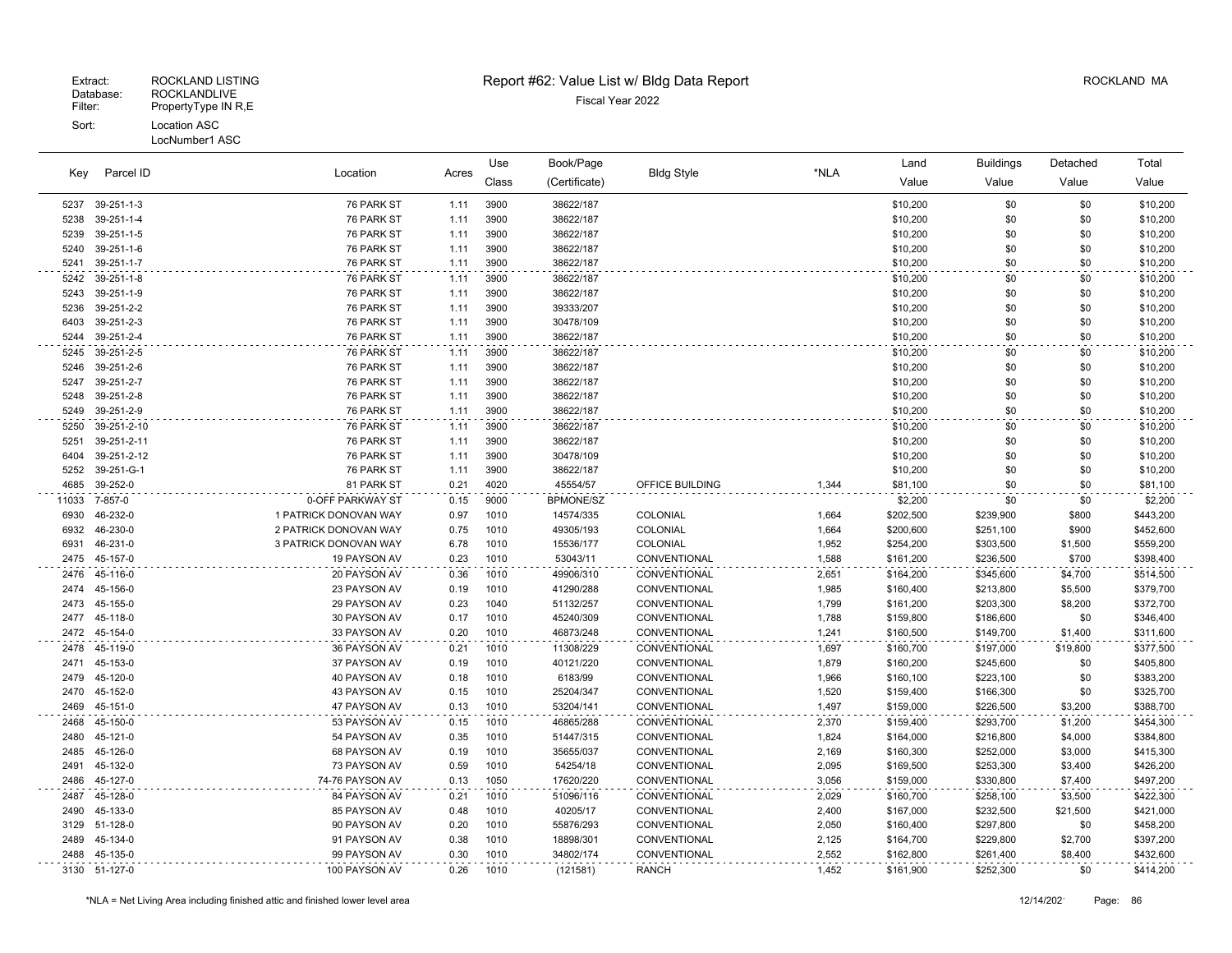| Parcel ID<br>Key |                              | Location                               | Acres        | Use          | Book/Page           | <b>Bldg Style</b>               | *NLA           | Land                   | <b>Buildings</b>       | Detached             | Total                  |
|------------------|------------------------------|----------------------------------------|--------------|--------------|---------------------|---------------------------------|----------------|------------------------|------------------------|----------------------|------------------------|
|                  |                              |                                        |              | Class        | (Certificate)       |                                 |                | Value                  | Value                  | Value                | Value                  |
|                  | 3128 51-129-0                | 111 PAYSON AV                          | 0.41         | 1010         | 19428/149           | CONVENTIONAL                    | 3,110          | \$165,400              | \$350,800              | \$10,200             | \$526,400              |
| 5268             | 10-19-02-1                   | 1 PEACH CT                             | 0.00         | 1020         | 55432/32            | CONDO                           | 1,560          | \$0                    | \$355,000              | \$0                  | \$355,000              |
| 5269             | 10-19-01-2                   | 2 PEACH CT                             | 27.85        | 1020         | 18063/084           | CONDO                           | 1,356          | \$0                    | \$313,300              | \$0                  | \$313,300              |
| 5270             | 10-19-02-3                   | 3 PEACH CT                             | 0.00         | 1020         | 16922/004           | CONDO                           | 1,518          | \$0                    | \$341,600              | \$0                  | \$341,600              |
| 5271             | 10-19-01-4                   | 4 PEACH CT                             | 0.00         | 1020         | 55646/301           | CONDO                           | 1,440          | \$0                    | \$331,400              | \$5,000              | \$336,400              |
| 5272             | 10-19-02-5                   | 5 PEACH CT                             | 0.00         | 1020         | 39185/69            | CONDO                           | 1,518          | \$0                    | \$341,600              | \$0                  | \$341,600              |
| 5273             | 10-19-01-6                   | 6 PEACH CT                             | 0.00         | 1020         | 46304/103           | CONDO                           | 1,518          | \$0                    | \$349,200              | \$0                  | \$349,200              |
| 5274             | 10-19-02-7                   | 7 PEACH CT                             | 0.00         | 1020         | 47048/108           | CONDO                           | 1,440          | \$0                    | \$330,600              | \$0                  | \$330,600              |
|                  | 2210 41-7-0                  | 0 PHILLIPS ST                          | 8.27         | 9320         | 4158/439            |                                 |                | \$249,300              | \$0                    | \$0                  | \$249,300              |
| 2221             | 41-42-0                      | 0-OFF PHILLIPS ST                      | 8.60         | 9320         | 4137/113            |                                 |                | \$76,500               | \$0                    | \$0                  | \$76,500               |
| 1422             | 36-125-0                     | 4 PHILLIPS ST                          | 0.49         | 1010         | 43004/88            | COLONIAL                        | 1,472          | \$176,000              | \$185,400              | \$0                  | \$361,400              |
| 1423             | 36-126-0                     | 18 PHILLIPS ST                         | 0.51         | 1010         | 7841/320            | <b>RAISED RANCH</b>             | 960            | \$176,500              | \$159,900              | \$800                | \$337,200              |
| 1426             | 36-129-0                     | 19 PHILLIPS ST                         | 0.64         | 1010         | 55096/50            | <b>RANCH</b>                    | 1,362          | \$179,600              | \$249,100              | \$0                  | \$428,700              |
| 1424             | 36-127-0                     | 26 PHILLIPS ST                         | 0.51         | 1010         | 46941/237           | <b>SPLIT LEVEL</b>              | 1,810          | \$176,500              | \$221,200              | \$12,500             | \$410,200              |
| 1425             | 36-128-0                     | 27 PHILLIPS ST                         | 0.65         | 1010         | 20607/328           | <b>SPLIT LEVEL</b>              | 1,856          | \$179,900              | \$206,400              | \$20,900             | \$407,200              |
| 2207             | $41 - 10 - 0$                | 36 PHILLIPS ST                         | 0.51         | 1010         | 50193/73            | CAPE                            | 1,547          | \$176,600              | \$198,900              | \$200                | \$375,700              |
| 2212             | 41-9-0                       | 41 PHILLIPS ST                         | 0.66         | 1010         | 43774/67            | COLONIAL                        | 1,627          | \$180,100              | \$208,100              | \$14,600             | \$402,800              |
| 2208             | 41-11-0                      | <b>48 PHILLIPS ST</b>                  | 0.46         | 1010         | 19751/326           | <b>RAISED RANCH</b>             | 1,879          | \$175,300              | \$203,100              | \$800                | \$379,200              |
| 2211             | $41 - 8 - 0$                 | 55 PHILLIPS ST                         | 0.83         | 1010         | 46618/150           | <b>SPLIT LEVEL</b>              | 1,956          | \$183,000              | \$268,100              | \$11,600             | \$462,700              |
| 2209             | 41-48-0                      | 56 PHILLIPS ST                         | 1.00         | 1010         | 49819/68            | <b>RANCH</b>                    | 1,248          | \$184,600              | \$202,100              | \$0                  | \$386,700              |
| 3457             | 53-69-0                      | 6 PIERCE RD                            | 0.19         | 1010         | 51434/257           | COLONIAL                        | 1,080          | \$168,800              | \$157,100              | \$0                  | \$325,900              |
| 3452             | 53-75-0                      | 16 PIERCE RD                           | 0.19         | 1010         | 53876/60            | CAPE                            | 1,512          | \$168,800              | \$173,800              | \$0                  | \$342,600              |
| 3432             | 53-94-0                      | 29 PIERCE RD                           | 0.19         | 1010         | 51153/56            | COLONIAL                        | 1,200          | \$168,800              | \$166,900              | \$500                | \$336,200              |
| 3431             | 53-95-0                      | 32 PIERCE RD                           | 0.19         | 1010         | 46353/69            | CAPE                            | 1,344          | \$168,800              | \$183,600              | \$2,100              | \$354,500              |
| 3420             | 53-103-0                     | 41 PIERCE RD                           | 0.19         | 1010         | 12461/007           | CAPE                            | 2,028          | \$168,800              | \$278,600              | \$1,300              | \$448,700              |
| 3391             | 53-122-0                     | 53 PIERCE RD                           | 0.27         | 1010         | 54696/52            | CAPE                            | 1,344          | \$170,600              | \$196,400              | \$700                | \$367,700              |
| 3392             | 53-137-0                     | 60 PIERCE RD                           | 0.20         | 1010         | 39610/140           | <b>RANCH</b>                    | 1,036          | \$168,900              | \$162,900              | \$0                  | \$331,800              |
| 3377             | 53-151-0                     | 73 PIERCE RD                           | 0.40         | 1010         | 34356/147           | CAPE                            | 2,124          | \$173,800              | \$270,700              | \$400                | \$444,900              |
| 3393             | 53-136-0                     | 76 PIERCE RD                           | 0.21         | 1010         | 48090/236           | CAPE                            | 1.160          | \$169,300              | \$167,800              | \$800                | \$337,900              |
| 3376             | 53-152-0                     | 85-87 PIERCE RD                        | 0.35         | 1040         | 34221/310           | DUPLEX / ROW                    | 1,680          | \$172,600              | \$202,000              | \$0                  | \$374,600              |
| 3394             | 53-135-0                     | 88 PIERCE RD                           | 0.29         | 1010         | 50922/309           | <b>RANCH</b>                    | 1,332          | \$171,300              | \$190,500              | \$0                  | \$361,800              |
|                  | 55 1-12-0                    | 7 PINE HAVEN CIR                       | 0.30         | 1010         | (120943)            | <b>RANCH</b>                    | 1,343          | \$180,100              | \$178,200              | \$0                  | \$358,300              |
| 52               | $1 - 14 - 0$<br>27 1-28-0    | 17 PINE HAVEN CIR                      | 0.23<br>0.24 | 1010<br>1010 | 565/137             | <b>RANCH</b><br><b>COLONIAL</b> | 960            | \$178,200              | \$146,400              | \$400                | \$325,000              |
|                  |                              | <b>18 PINE HAVEN CIR</b>               |              |              | (113965)            |                                 | 3,341          | \$178,300              | \$429,200              | \$10,500             | \$618,000              |
| 29               | $1 - 27 - 0$                 | 28 PINE HAVEN CIR                      | 0.23<br>0.23 | 1010         | 423/195             | <b>RANCH</b>                    | 1,260          | \$178,200              | \$164,200              | \$500                | \$342,900              |
| 50<br>34         | $1 - 15 - 0$<br>$1 - 25 - 0$ | 31 PINE HAVEN CIR                      | 0.37         | 1010<br>1010 | 528/63              | COLONIAL<br>CAPE                | 1,920<br>1,344 | \$178,200<br>\$181,900 | \$323,600              | \$300<br>\$600       | \$502,100<br>\$333,900 |
| 31               | $1 - 26 - 0$                 | 32 PINE HAVEN CIR<br>38 PINE HAVEN CIR | 0.24         | 1010         | (124632)<br>553/199 | CAPE                            | 1,814          | \$178,500              | \$151,400<br>\$217,000 | \$16,000             | \$411,500              |
| 35               | $1 - 24 - 0$                 | 48 PINE HAVEN CIR                      | 0.24         | 1010         | (130375)            | CAPE                            | 1,582          | \$178,400              | \$174,900              | \$1,300              | \$354,600              |
|                  |                              |                                        |              |              |                     | COLONIAL                        |                |                        |                        |                      |                        |
| 36               | 48 1-16-0<br>$1 - 23 - 0$    | 51 PINE HAVEN CIR<br>54 PINE HAVEN CIR | 0.23<br>0.23 | 1010<br>1010 | 403/058<br>419/41   | COLONIAL                        | 3,052<br>1,806 | \$178,200<br>\$178,200 | \$320,500<br>\$196,900 | \$23,100<br>\$11,300 | \$521,800<br>\$386,400 |
| 38               | $1 - 22 - 0$                 | 60 PINE HAVEN CIR                      | 0.23         | 1010         | (127633)            | CAPE                            | 1,344          | \$178,200              | \$157,900              | \$0                  | \$336,100              |
| 46               | $1 - 17 - 0$                 | 61 PINE HAVEN CIR                      | 0.33         | 1010         | 512/156             | CAPE                            | 1,536          | \$180,800              | \$184,700              | \$600                | \$366,100              |
|                  | 45 1-18-0                    | 69 PINE HAVEN CIR                      | 0.28         | 1010         | (118378)            | <b>RANCH</b>                    | 1,260          | \$179,600              | \$170,600              | \$700                | \$350,900              |
|                  | 39 1-21-0                    | 72 PINE HAVEN CIR                      | 0.23         | 1010         | 409/090             | CAPE                            | 1,512          | \$178,200              | \$166,300              | \$900                | \$345,400              |
|                  | 43 1-19-0                    | 75 PINE HAVEN CIR                      | 0.26         | 1010         | (131049)            | <b>RANCH</b>                    | 1,380          | \$178,900              | \$229,900              | \$10,900             | \$419,700              |
|                  |                              |                                        |              |              |                     |                                 |                |                        |                        |                      |                        |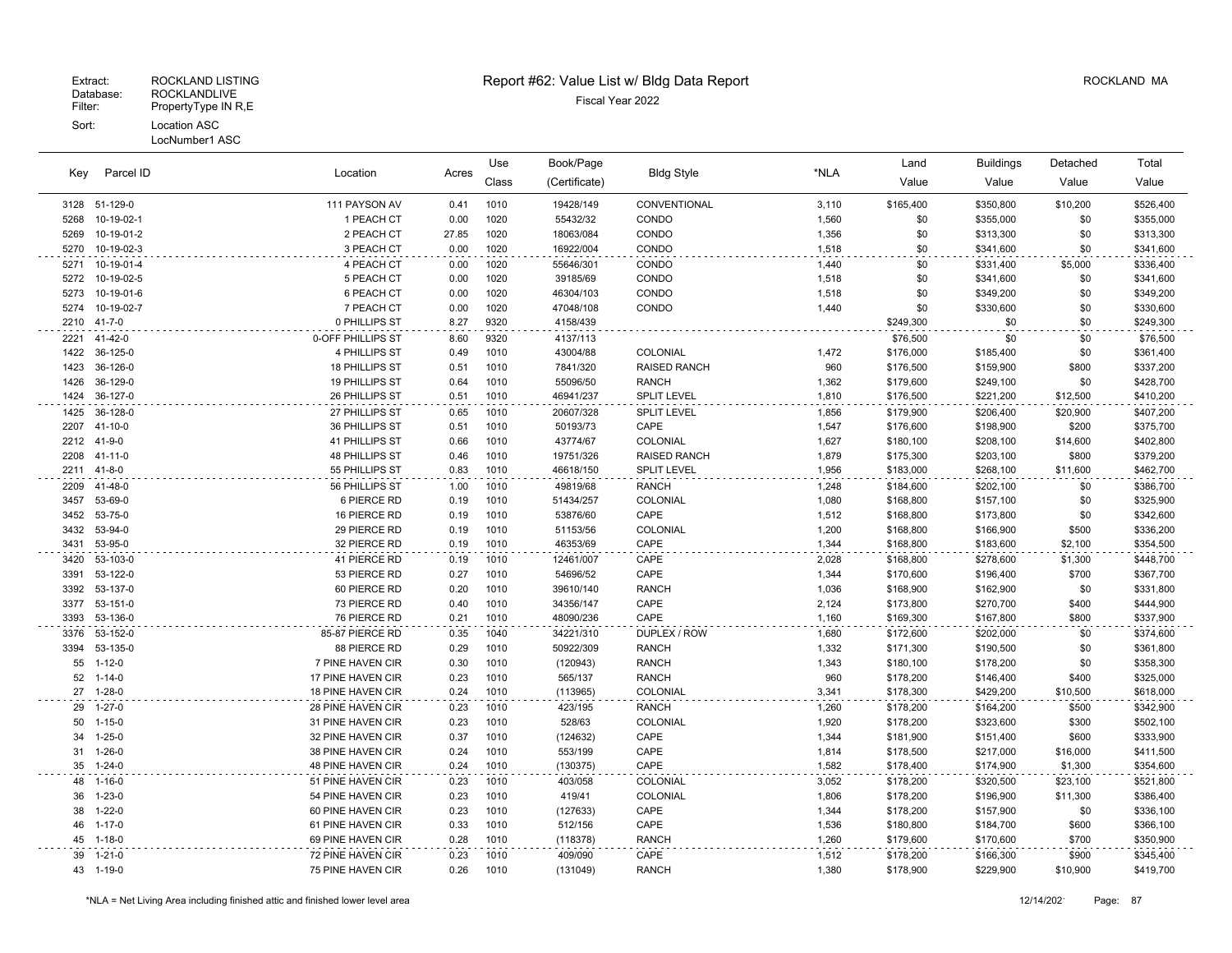| Parcel ID<br>Key |                      | Location                      |              | Use          | Book/Page              | <b>Bldg Style</b>            |                | Land                   | <b>Buildings</b>       | Detached            | Total                  |
|------------------|----------------------|-------------------------------|--------------|--------------|------------------------|------------------------------|----------------|------------------------|------------------------|---------------------|------------------------|
|                  |                      |                               | Acres        | Class        | (Certificate)          |                              | *NLA           | Value                  | Value                  | Value               | Value                  |
|                  | 41 1-20-0            | 78 PINE HAVEN CIR             | 0.24         | 1010         | (121093)               | CAPE                         | 2,332          | \$178,400              | \$282,300              | \$10,900            | \$471,600              |
| 3866             | 58-37-0              | 7 PINE HILL TER               | 0.21         | 1010         | 3428/696               | <b>RANCH</b>                 | 864            | \$169,100              | \$142,200              | \$800               | \$312,100              |
| 4147             | 63-71-0              | 8 PINE HILL TER               | 0.20         | 1010         | 20642/302              | <b>RANCH</b>                 | 1,056          | \$168,800              | \$146,000              | \$1,600             | \$316,400              |
| 3865             | 58-38-0              | 11 PINE HILL TER              | 0.21         | 1010         | 20472/223              | <b>RANCH</b>                 | 1,377          | \$169,100              | \$164,200              | \$0                 | \$333,300              |
| 4148             | 63-72-0              | 12 PINE HILL TER              | 0.20         | 1010         | 49599/74               | COLONIAL                     | 1,764          | \$168,800              | \$213,400              | \$800               | \$383,000              |
| 4145             | 63-82-0              | 15 PINE HILL TER              | 0.21         | 1010         | 37808/348              | <b>RANCH</b>                 | 1,164          | \$169,100              | \$163,300              | \$700               | \$333,100              |
| 4149             | 63-73-0              | 16 PINE HILL TER              | 0.20         | 1010         | 41679/36               | <b>RANCH</b>                 | 1,200          | \$168,800              | \$137,800              | \$1,200             | \$307,800              |
| 4150             | 63-74-0              | 20 PINE HILL TER              | 0.20         | 1010         | 16779/348              | <b>RANCH</b>                 | 864            | \$168,800              | \$128,900              | \$900               | \$298,600              |
| 4144             | 63-81-0              | 21 PINE HILL TER              | 0.21         | 1010         | 53651/84               | <b>RANCH</b>                 | 1,600          | \$169,100              | \$186,700              | \$1,300             | \$357,100              |
| 4143             | 63-80-0              | 23 PINE HILL TER              | 0.21         | 1010         | 55218/174              | <b>RANCH</b>                 | 1,032          | \$169,100              | \$146,900              | \$700               | \$316,700              |
| 4151             | 63-75-0              | 24 PINE HILL TER              | 0.20         | 1010         | 45481/296              | COLONIAL                     | 1,970          | \$168,800              | \$290,600              | \$7,800             | \$467,200              |
| 2279             | 43-40-0              | 0-REAR PLAIN ST               | 3.20         | 9800         | 1866/140               |                              |                | \$28,500               | \$0                    | \$0                 | \$28,500               |
| 2286             | 44-88-0              | 0 PLAIN ST                    | 3.22         | 9300         | 3776/725               |                              |                | \$54,800               | \$0                    | \$0                 | \$54,800               |
| 2285             | 44-89-0              | 0 PLAIN ST                    | 0.41         | 9300         | 6368/246               |                              |                | \$78,300               | \$0                    | \$0                 | \$78,300               |
| 3138             | 51-138-0             | 20 PLAIN ST                   | 0.32         | 1040         | 14208/080              | CONVENTIONAL                 | 2,520          | \$154,600              | \$252,000              | \$6,500             | \$413,100              |
| 3139             | 51-137-0             | 30 PLAIN ST                   | 0.50         | 1010         | 48686/217              | CONVENTIONAL                 | 1,548          | \$158,600              | \$225,100              | \$2,000             | \$385,700              |
| 3140             | 51-136-0             | 36 PLAIN ST                   | 0.26         | 1010         | 4560/372               | CONVENTIONAL                 | 1,693          | \$153,300              | \$196,200              | \$0                 | \$349,500              |
| 10331            | 51-122-C             | 39 PLAIN ST                   | 0.00         | 1020         | 30632/311              | CONDO                        | 1,120          | \$0                    | \$288,300              | \$0                 | \$288,300              |
| 10330            | 51-122-B             | 41 PLAIN ST                   | 0.00         | 1020         | 51492/14               | CONDO                        | 1,120          | \$0                    | \$285,500              | \$0                 | \$285,500              |
| 3141             | 51-135-0             | 42 PLAIN ST                   | 0.20         | 1010         | 7557/064               | CONVENTIONAL                 | 1,683          | \$152,100              | \$211,400              | \$16,000            | \$379,500              |
| 10329            | 51-122-A             | 43 PLAIN ST                   | 0.59         | 1020         | 50574/341              | CONDO                        | 1,120          | \$0                    | \$282,500              | \$0                 | \$282,500              |
| 10336            | 51-134-48            | 48 PLAIN ST                   | 0.29         | 1020         | 29826/051              | CONDO                        | 751            | \$0                    | \$211,400              | \$0                 | \$211,400              |
| 10337            | 51-134-50            | 50 PLAIN ST                   | 0.00         | 1020         | 43858/21               | CONDO                        | 670            | \$0                    | \$196,900              | \$0                 | \$196,900              |
| 10338            | 51-134-52            | 52 PLAIN ST                   | 0.00         | 1020         | 30486/281              | CONDO                        | 1,451          | \$0                    | \$319,800              | \$0                 | \$319,800              |
| 3144             | 51-123-0             | 53 PLAIN ST                   | 0.34         | 1010         | 29595/134              | CONVENTIONAL                 | 2,100          | \$155,100              | \$197,900              | \$400               | \$353,400              |
| 3133             | 51-132-0<br>51-124-0 | 60 PLAIN ST                   | 0.28<br>0.50 | 1040<br>1010 | 53989/45               | CONVENTIONAL                 | 2,160          | \$153,700              | \$304,100              | \$0                 | \$457,800              |
| 3143<br>3132     | 51-131-0             | 63 PLAIN ST<br>68-70 PLAIN ST | 0.20         | 1040         | 26887/119<br>55504/127 | CONVENTIONAL<br>CONVENTIONAL | 1,587<br>2,520 | \$158,600<br>\$152,100 | \$182,400<br>\$270,200 | \$19,300<br>\$7,600 | \$360,300<br>\$429,900 |
|                  | 51-125-0             |                               | 0.22         | 1010         | 50607/320              | CONVENTIONAL                 |                |                        |                        |                     |                        |
| 4459<br>3131     | 51-126-0             | 69 PLAIN ST<br>75 PLAIN ST    | 0.20         | 1010         | 475/052                | CAPE                         | 1,904<br>1,729 | \$152,600<br>\$152,100 | \$200,100<br>\$251,600 | \$6,700<br>\$0      | \$359,400<br>\$403,700 |
|                  | 3103 51-18-0         | 102 PLAIN ST                  | 0.48         | 1010         | 46762/231              | COLONIAL                     | 2,496          | \$158,200              | \$336,200              | \$11,600            | \$506,000              |
| 3127             | 51-130-0             | 105 PLAIN ST                  | 0.55         | 9900         | 28244/206              | COLONIAL                     | 2,072          | \$159,700              | \$283,100              | \$600               | \$443,400              |
| 2503             | 45-136-0             | 117 PLAIN ST                  | 0.59         | 1010         | 52660/254              | CONVENTIONAL                 | 2,168          | \$160,600              | \$234,900              | \$2,100             | \$397,600              |
| 3104             | 51-17-0              | 118 PLAIN ST                  | 0.26         | 1040         | 31548/002              | CONVENTIONAL                 | 3,337          | \$153,500              | \$329,700              | \$0                 | \$483,200              |
|                  | 3105 51-16-0         | 122 PLAIN ST                  | 0.27         | 1010         | 10877/067              | CONVENTIONAL                 | 1,780          | \$153,500              | \$186,900              | \$6,100             | \$346,500              |
| 2502             | 45-137-0             | 123-125 PLAIN ST              | 0.12         | 1040         | 5634/74                | CONVENTIONAL                 | 2,994          | \$150,300              | \$261,100              | \$0                 | \$411,400              |
| 3106             | 51-15-0              | 130 PLAIN ST                  | 0.24         | 1010         | 55535/308              | CONVENTIONAL                 | 1,674          | \$152,800              | \$200,500              | \$0                 | \$353,300              |
| 2501             | 45-138-0             | 131 PLAIN ST                  | 0.28         | 1040         | 50734/257              | CONVENTIONAL                 | 2,154          | \$153,900              | \$234,100              | \$0                 | \$388,000              |
| 2504             | 45-220-0             | 136 PLAIN ST                  | 0.24         | 1010         | 11198/284              | CONVENTIONAL                 | 1,810          | \$152,900              | \$188,100              | \$8,000             | \$349,000              |
| 2508             | 45-215-0             | 164 PLAIN ST                  | 0.25         | 1010         | 13254/160              | CONVENTIONAL                 | 1,430          | \$153,100              | \$145,100              | \$500               | \$298,700              |
| 2510             | 45-213-0             | 180 PLAIN ST                  | 0.54         | 1010         | 49940/100              | CONVENTIONAL                 | 1,601          | \$159,600              | \$189,000              | \$300               | \$348,900              |
| 2511             | 45-209-0             | 186 PLAIN ST                  | 0.15         | 1010         | 4929/275               | CONVENTIONAL                 | 944            | \$150,900              | \$125,100              | \$4,200             | \$280,200              |
| 2512             | 45-208-0             | 194 PLAIN ST                  | 0.15         | 1010         | 38130/275              | CONVENTIONAL                 | 1,424          | \$150,900              | \$154,000              | \$400               | \$305,300              |
| 2325             | 44-46-0              | 248 PLAIN ST                  | 0.64         | 1010         | 49995/25               | CONVENTIONAL                 | 1,705          | \$161,700              | \$204,500              | \$400               | \$366,600              |
| 2326             | 44-45-0              | 256-258 PLAIN ST              | 1.10         | 1040         | 35655/036              | CONVENTIONAL                 | 1,754          | \$167,200              | \$188,400              | \$1,000             | \$356,600              |
|                  | 4732 44-53-0         | 265 PLAIN ST                  | 1.01         | 3100         | 55587/201              | <b>SERVICE GARAGE</b>        | 2,664          | \$174,100              | \$15,000               | \$43,900            | \$233,000              |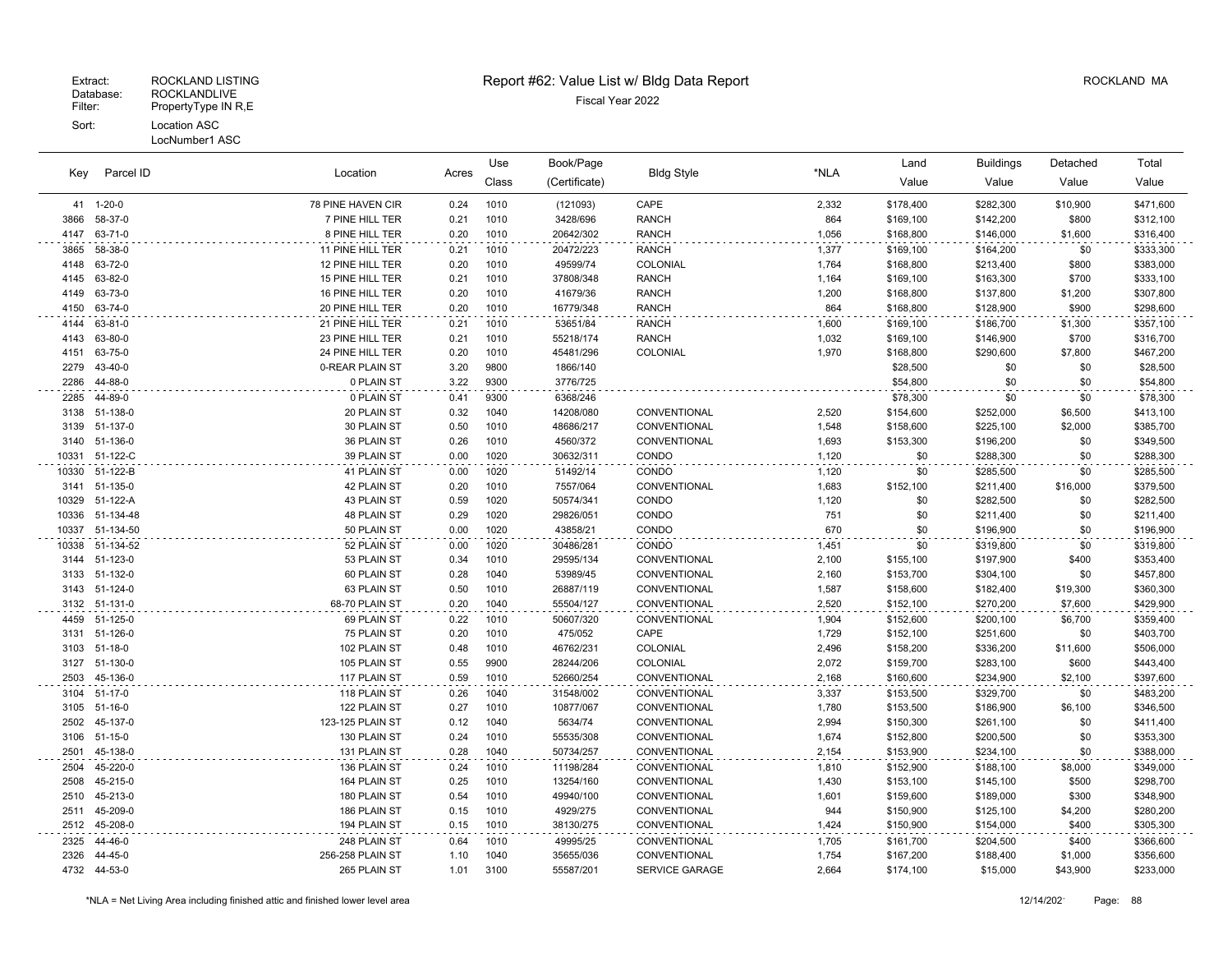# Extract: ROCKLAND LISTING **Report #62: Value List w/ Bldg Data Report** Alleman and RockLAND MA

| Key          | Parcel ID           |                              |              | Use          | Book/Page             |                       |                 | Land                   | <b>Buildings</b>       | Detached            | Total                  |
|--------------|---------------------|------------------------------|--------------|--------------|-----------------------|-----------------------|-----------------|------------------------|------------------------|---------------------|------------------------|
|              |                     | Location                     | Acres        | Class        | (Certificate)         | <b>Bldg Style</b>     | *NLA            | Value                  | Value                  | Value               | Value                  |
| 2327         | 44-44-0             | 266 PLAIN ST                 | 1.18         | 1010         | 5667/389              | CONVENTIONAL          | 2,930           | \$167,900              | \$247,000              | \$25,000            | \$439,900              |
| 4738         | $50 - 5 - 0$        | 276 PLAIN ST                 | 74.30        | 0380         | 51421/242             | CLUB/LODGE/HALL       | 11,766          | \$339,930              | \$856,000              | \$36,900            | \$1,232,830            |
| 2328         | 44-43-0             | 286 PLAIN ST                 | 0.46         | 1010         | 12683/171             | CONVENTIONAL          | 2,622           | \$157,700              | \$309,800              | \$800               | \$468,300              |
| 5395         | 44-42-0             | 294 PLAIN ST                 | 0.53         | 1010         | 50337/307             | CONVENTIONAL          | 2,577           | \$159,300              | \$273,800              | \$200               | \$433,300              |
| 10834        | 44-105-0            | 317 PLAIN ST                 | 1.60         | 9310         | 1376/387              | COMM. CENTER          | 9,158           | \$417,300              | \$1,159,600            | \$50,700            | \$1,627,600            |
| 2330         | 44-40-0             | 326 PLAIN ST                 | 0.50         | 1010         | 31823/240             | CONVENTIONAL          | 1,264           | \$158,600              | \$145,500              | \$12,800            | \$316,900              |
| 2331         | 44-39-0             | 332 PLAIN ST                 | 0.13         | 1010         | 45395/1               | <b>RANCH</b>          | 1,124           | \$150,500              | \$187,500              | \$0                 | \$338,000              |
| 2318         | 44-54-0             | 333 PLAIN ST                 | 0.58         | 1010         | 27462/281             | CONVENTIONAL          | 1,551           | \$160,400              | \$160,600              | \$68,900            | \$389,900              |
| 2337         | 44-35-0             | 376 PLAIN ST                 | 0.43         | 1010         | 37251/201             | <b>RANCH</b>          | 1,197           | \$157,100              | \$179,500              | \$1,300             | \$337,900              |
| 2291         | 44-83-0             | 381 PLAIN ST                 | 1.00         | 1010         | 14404/267             | CONVENTIONAL          | 1,360           | \$166,300              | \$131,200              | \$400               | \$297,900              |
| 2338         | 44-34-0             | 382 PLAIN ST                 | 0.41         | 1010         | 11451/250             | CONVENTIONAL          | 1,734           | \$156,600              | \$224,100              | \$6,000             | \$386,700              |
| 2339         | 44-33-0             | 384 PLAIN ST                 | 0.22         | 1010         | 18826/134             | CONVENTIONAL          | 1,455           | \$152,600              | \$146,500              | \$700               | \$299,800              |
| 2340         | 44-32-0             | 390 PLAIN ST                 | 0.33         | 1010         | 49567/160             | CAPE                  | 1,815           | \$154,900              | \$187,200              | \$2,500             | \$344,600              |
| 2290         | 44-84-0             | 391 PLAIN ST                 | 0.38         | 1010         | 24562/338             | <b>RAISED RANCH</b>   | 2,470           | \$156,100              | \$268,800              | \$0                 | \$424,900              |
| 2341         | 44-31-0             | 398-400 PLAIN ST             | 0.35         | 1040         | 22955/291             | CONVENTIONAL          | 1,623           | \$155,400              | \$182,600              | \$100               | \$338,100              |
| 2342         | 44-30-0             | 410 PLAIN ST                 | 0.26         | 1010         | 26267/093             | CONVENTIONAL          | 1,506           | \$153,400              | \$174,100              | \$0                 | \$327,500              |
| 2288         | 44-86-0             | 411 PLAIN ST                 | 0.69         | 1010         | 21249/100             | CAPE                  | 720             | \$162,800              | \$156,800              | \$1,400             | \$321,000              |
| 2343         | 44-29-0             | 416 PLAIN ST                 | 0.22         | 1010         | 20012/058             | COLONIAL              | 1,694           | \$152,600              | \$256,800              | \$7,300             | \$416,700              |
| 2287         | 44-87-0             | 417 PLAIN ST                 | 0.32         | 1040         | 50163/176             | <b>CONVERSION</b>     | 2,550           | \$154,600              | \$345,400              | \$600               | \$500,600              |
| 2284         | 44-90-0<br>44-27-0  | 437 PLAIN ST                 | 0.48         | 1010         | 53416/342             | <b>RANCH</b><br>CAPE  | 840             | \$158,200              | \$149,100              | \$900               | \$308,200              |
| 2347         |                     | 442 PLAIN ST                 | 0.25         | 1010         | 3378/597              |                       | 1,540           | \$153,200              | \$202,600              | \$400               | \$356,200              |
| 2283         | 44-91-0             | 445 PLAIN ST                 | 0.51         | 1010         | 44302/294             | SPLIT LEVEL           | 1,584           | \$158,900              | \$245,500              | \$4,500             | \$408,900              |
| 2366         | 44-8-0              | 450 PLAIN ST                 | 0.24         | 1010         | 50143/45              | CAPE                  | 1,540           | \$152,900              | \$182,900              | \$14,900            | \$350,700              |
| 4733<br>1567 | 44-92-0<br>38-146-0 | 459 PLAIN ST<br>465 PLAIN ST | 0.69<br>0.45 | 3250<br>1010 | 34237/161<br>40505/66 | <b>STORE</b><br>CAPE  | 12,117<br>1,320 | \$161,300<br>\$157,600 | \$553,600<br>\$182,600 | \$10,700<br>\$1,000 | \$725,600<br>\$341,200 |
| 1566         | 38-147-0            | 475 PLAIN ST                 | 0.41         | 1010         | 11477/153             | CAPE                  | 2,052           | \$156,600              | \$261,400              | \$5,200             | \$423,200              |
| 1568         | 38-224-0            | 482 PLAIN ST                 | 0.50         | 1010         | 48928/338             | <b>RAISED RANCH</b>   | 1,768           | \$158,600              | \$230,100              | \$0                 | \$388,700              |
| 1565         | 38-148-0            | 485 PLAIN ST                 | 0.39         | 1010         | 55368/98              | <b>RANCH</b>          | 1,354           | \$156,100              | \$179,700              | \$1,300             | \$337,100              |
| 1569         | 38-223-0            | 492 PLAIN ST                 | 0.50         | 1010         | 44785/234             | <b>RAISED RANCH</b>   | 1,443           | \$158,600              | \$193,700              | \$700               | \$353,000              |
| 4659         | 38-153-0            | 511 PLAIN ST                 | 0.21         | 3320         | 22313/228             | <b>SERVICE GARAGE</b> | 1,260           | \$135,800              | \$121,300              | \$7,300             | \$264,400              |
| 4627         | 24-115-0            | 50 PLEASANT PK               | 2.05         | 4010         | 54416/234             | WAREHOUSE             | 8,844           | \$249,400              | \$498,000              | \$6,300             | \$753,700              |
| 4584         | 19-65-0             | 0 PLEASANT ST                | 1.16         | 4400         | 27825/300             |                       |                 | \$92,700               | \$0                    | \$0                 | \$92,700               |
| 4587         | 19-75-0             | 0 PLEASANT ST                | 0.22         | 4420         | 55808/57              |                       |                 | \$28,700               | \$0                    | \$0                 | \$28,700               |
| 4588         | 19-76-0             | 0 PLEASANT ST                | 0.24         | 4420         | 20744/188             |                       |                 | \$29,000               | \$0                    | \$0                 | \$29,000               |
| 498          | 19-103-0            | 0 PLEASANT ST                | 1.02         | 9320         |                       |                       |                 | \$223,000              | \$0                    | \$0                 | \$223,000              |
| 503          | $20 - 6 - 0$        | 0-REAR PLEASANT ST           | 5.00         | 9300         | N/A/N/A               |                       |                 | \$45,500               | \$0                    | \$0                 | \$45,500               |
| 686          | 24-26-0             | 0 PLEASANT ST                | 14.60        | 9530         | 2707/246              |                       |                 | \$1,048,800            | \$0                    | \$3,500             | \$1,052,300            |
| 4625         | 24-113-0            | 0 PLEASANT ST                | 2.03         | 4400         | 25087/116             |                       |                 | \$248,100              | \$0                    | \$0                 | \$248,100              |
| 4626         | 24-114-0            | 0 PLEASANT ST                | 2.90         | 4400         | 7620/158              |                       |                 | \$303,500              | \$0                    | \$0                 | \$303,500              |
| 717          | $25 - 8 - 0$        | 0 PLEASANT ST                | 0.49         | 1320         | 25780/349             |                       |                 | \$4,400                | \$0                    | \$0                 | \$4,400                |
| 718          | $25 - 9 - 0$        | 0 PLEASANT ST                | 1.32         | 1320         | 31122/344             |                       |                 | \$11,800               | \$0                    | \$0                 | \$11,800               |
| 720          | $25-12-0$           | 0-REAR PLEASANT ST           | 4.70         | 4420         | 49968/236             |                       |                 | \$42,800               | \$0                    | \$0                 | \$42,800               |
| 891          | 29-78-0             | 3 PLEASANT ST                | 0.76         | 1010         | 43050/188             | <b>ANTIQUE</b>        | 2,240           | \$164,100              | \$298,100              | \$6,000             | \$468,200              |
| 4453         | 29-79-0             | 25 PLEASANT ST               | 0.28         | 1010         | 38984/141             | CAPE                  | 2,154           | \$153,800              | \$255,000              | \$0                 | \$408,800              |
| 884          | 29-142-0            | 26 PLEASANT ST               | 0.26         | 1010         | 41012/336             | CAPE                  | 1,832           | \$153,400              | \$216,600              | \$10,000            | \$380,000              |
| 890          | 29-80-0             | 27-29 PLEASANT ST            | 0.30         | 1090         | 28971/61              | CONVENTIONAL          | 1.652           | \$169,700              | \$323,600              | \$700               | \$494,000              |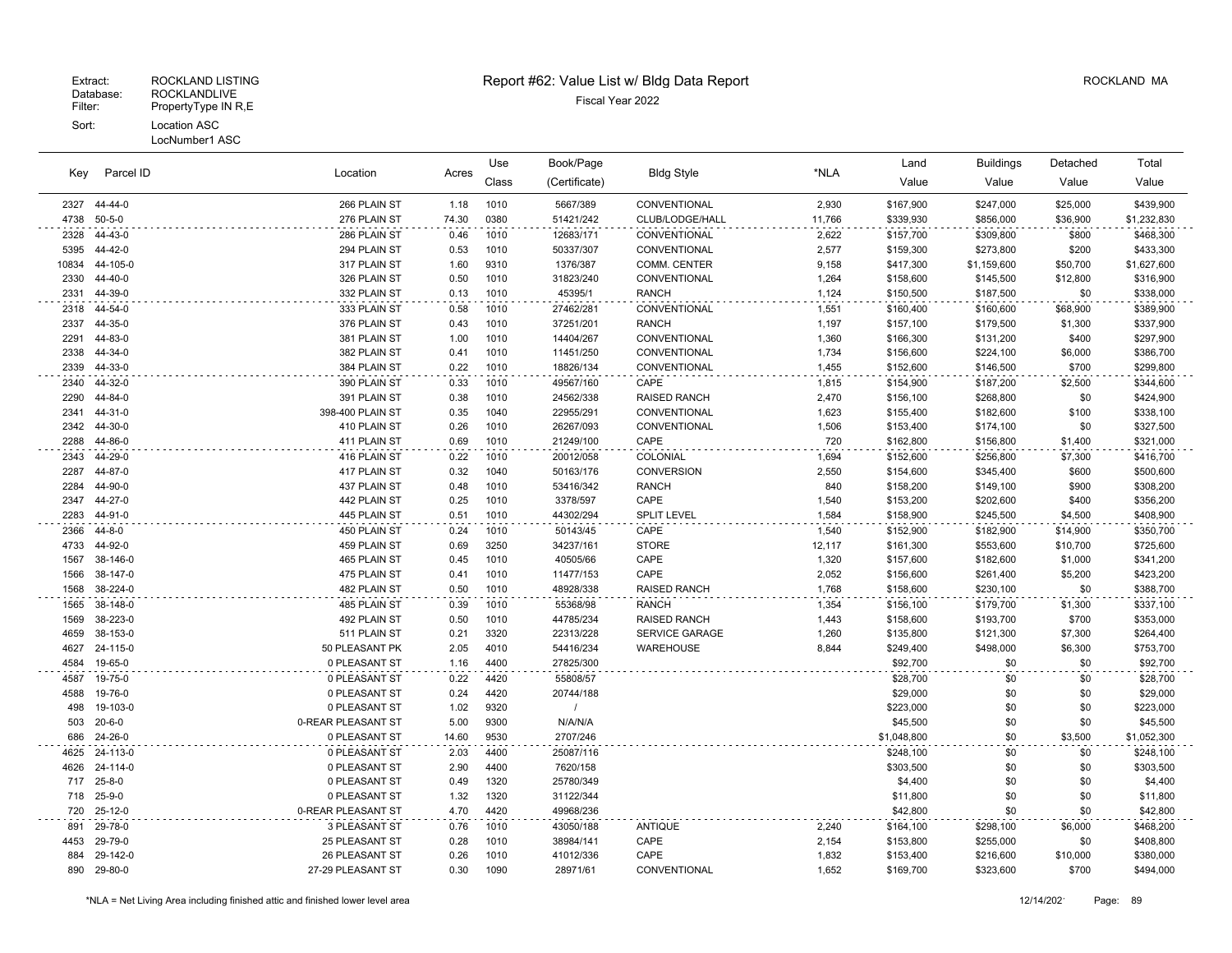#### Fiscal Year 2022<br>Fiscal Year 2022<br>Filter: PropertyType IN R,E PropertyType IN R,E Sort: Location ASC LocNumber1 ASC

| Key   | Parcel ID      | Location               | Acres | Use<br>Class | Book/Page<br>(Certificate) | <b>Bldg Style</b>   | *NLA   | Land<br>Value | <b>Buildings</b><br>Value | Detached<br>Value | Total<br>Value |
|-------|----------------|------------------------|-------|--------------|----------------------------|---------------------|--------|---------------|---------------------------|-------------------|----------------|
|       | 885 29-85-0    | 30 PLEASANT ST         | 0.37  | 1010         | 2560/43                    | <b>CONVENTIONAL</b> | 1,145  | \$155,700     | \$116,800                 | \$400             | \$272,900      |
| 889   | 29-81-0        | 39 PLEASANT ST         | 0.33  | 1010         | 43788/130                  | <b>CONVENTIONAL</b> | 1,265  | \$154,900     | \$125,100                 | \$700             | \$280,700      |
| 886   | 29-84-0        | <b>42 PLEASANT ST</b>  | 0.53  | 1010         | 46582/116                  | CAPE                | 1,089  | \$159,300     | \$142,200                 | \$3,000           | \$304,500      |
| 888   | 29-82-0        | 53 PLEASANT ST         | 0.21  | 1010         | 17705/185                  | <b>ANTIQUE</b>      | 2,274  | \$152,300     | \$291,800                 | \$22,800          | \$466,900      |
| 887   | 29-83-0        | 58 PLEASANT ST         | 0.68  | 1010         | 44645/222                  | <b>CONVENTIONAL</b> | 1,801  | \$162,600     | \$168,800                 | \$5,100           | \$336,500      |
| 6274  | 29-147-0       | 63 PLEASANT ST         | 0.23  | 1010         | 44302/212                  | CAPE                | 1,848  | \$152,700     | \$277,000                 | \$300             | \$430,000      |
|       | 711 24-23-0    | 69 PLEASANT ST         | 0.33  | 1010         | 5638/413                   | MOBILE HOME         | 1,150  | \$155,000     | \$41,800                  | \$10,200          | \$207,000      |
| 684   | 24-24-0        | 76 PLEASANT ST         | 0.21  | 1010         | 47074/196                  | <b>RANCH</b>        | 1,056  | \$152,200     | \$152,200                 | \$400             | \$304,800      |
|       | 710 24-22-0    | 77 PLEASANT ST         | 0.40  | 1010         | 50241/89                   | <b>CONVENTIONAL</b> | 936    | \$156,500     | \$136,700                 | \$200             | \$293,400      |
| 685   | 24-25-0        | 80 PLEASANT ST         | 0.14  | 1010         | 47064/301                  | <b>RANCH</b>        | 805    | \$150,800     | \$148,400                 | \$0               | \$299,200      |
|       | 709 24-21-0    | 81 PLEASANT ST         | 0.25  | 1010         | 33730/23                   | CONVENTIONAL        | 1,273  | \$153,200     | \$139,300                 | \$0               | \$292,500      |
|       | 716 25-3-0     | 81-REAR PLEASANT ST    | 0.59  | 1010         | 42870/250                  | <b>RANCH</b>        | 1,076  | \$160,700     | \$156,200                 | \$0               | \$316,900      |
| 715   | $25 - 4 - 0$   | 81-REAR PLEASANT ST    | 0.85  | 9900         | 27626/36                   | <b>RANCH</b>        | 1,742  | \$164,900     | \$273,400                 | \$600             | \$438,900      |
|       | 10049 25-6-83  | 83 PLEASANT ST         | 1.61  | 1020         | 42853/184                  | CONDO               | 1,240  | \$0           | \$248,500                 | \$0               | \$248,500      |
| 10036 | 25-6-85        | 85 PLEASANT ST         | 0.00  | 1020         | 53107/27                   | CONDO               | 1,312  | \$0           | \$254,900                 | \$0               | \$254,900      |
| 708   | 24-20-0        | 89 PLEASANT ST         | 0.23  | 1010         | 19049/122                  | COLONIAL            | 1,642  | \$152,700     | \$222,100                 | \$900             | \$375,700      |
|       | 714 25-2-0     | 89-REAR PLEASANT ST    | 0.13  | 1010         | 42958/102                  | <b>RANCH</b>        | 882    | \$150,500     | \$140,000                 | \$0               | \$290,500      |
|       | 707 24-19-0    | 95 PLEASANT ST         | 1.47  | 1010         | 43975/53                   | <b>CONVENTIONAL</b> | 1,645  | \$170,500     | \$150,700                 | \$8,500           | \$329,700      |
|       | 706 24-18-0    | 105 PLEASANT ST        | 0.39  | 1040         | 34699/343                  | CONVERSION          | 1,863  | \$156,200     | \$216,000                 | \$0               | \$372,200      |
| 704   | 24-17-0        | 117 PLEASANT ST        | 0.59  | 1010         | 9149/285                   | CONVENTIONAL        | 1,008  | \$160,600     | \$124,900                 | \$6,800           | \$292,300      |
|       | 701 24-14-0    | <b>141 PLEASANT ST</b> | 1.13  | 1010         | 34055/023                  | CAPE                | 924    | \$167,500     | \$124,300                 | \$300             | \$292,100      |
|       | 700 24-13-0    | 143 PLEASANT ST        | 0.93  | 1090         | 41105/253                  | COLONIAL            | 1,823  | \$182,100     | \$291,300                 | \$1,300           | \$474,700      |
|       | 699 24-12-0    | 159 PLEASANT ST        | 0.35  | 1010         | 51788/315                  | <b>RANCH</b>        | 1,122  | \$155,400     | \$181,600                 | \$200             | \$337,200      |
|       | 4628 24-117-0  | 160 PLEASANT ST        | 1.18  | 4000         | 10468/173                  | LIGHT MANUF.        | 10,000 | \$184,100     | \$585,500                 | \$5,300           | \$774,900      |
|       | 4622 24-116-0  | 170 PLEASANT ST        | 1.21  | 4010         | 50225/41                   | WAREHOUSE           | 12,440 | \$184,400     | \$722,800                 | \$5,800           | \$913,000      |
| 697   | 24-10-0        | 171 PLEASANT ST        | 0.24  | 1010         | 52144/17                   | <b>RANCH</b>        | 1,075  | \$153,000     | \$182,200                 | \$800             | \$336,000      |
|       | 4624 24-111-0  | 180 PLEASANT ST        | 0.00  | 3440         | 32598/74                   | CONDO-WHS           | 24,990 | \$0           | \$1,644,300               | \$0               | \$1,644,300    |
| 696   | 24-9-0         | 185 PLEASANT ST        | 0.48  | 1010         | 17504/142                  | <b>RANCH</b>        | 1,032  | \$158,200     | \$156,300                 | \$500             | \$315,000      |
|       | 10590 24-27-2C | 190 PLEASANT ST        | 0.00  | 3440         | 33274/24-28                | CONDO-WHS           | 6,539  | \$0           | \$586,900                 | \$0               | \$586,900      |
|       |                |                        |       |              |                            |                     |        |               |                           |                   |                |

|       | 700 24-13-0    | 143 PLEASANT ST        | 0.93 | 1090 | 41105/253   | COLONIAL         | 1.823  | \$182,100 | \$291,300   | \$1,300   | \$474,700   |
|-------|----------------|------------------------|------|------|-------------|------------------|--------|-----------|-------------|-----------|-------------|
|       | 699 24-12-0    | <b>159 PLEASANT ST</b> | 0.35 | 1010 | 51788/315   | <b>RANCH</b>     | 1,122  | \$155,400 | \$181,600   | \$200     | \$337,200   |
|       | 4628 24-117-0  | 160 PLEASANT ST        | 1.18 | 4000 | 10468/173   | LIGHT MANUF.     | 10,000 | \$184,100 | \$585,500   | \$5,300   | \$774,900   |
|       | 4622 24-116-0  | 170 PLEASANT ST        | 1.21 | 4010 | 50225/41    | <b>WAREHOUSE</b> | 12.440 | \$184,400 | \$722,800   | \$5,800   | \$913,000   |
|       | 697 24-10-0    | 171 PLEASANT ST        | 0.24 | 1010 | 52144/17    | <b>RANCH</b>     | 1.075  | \$153,000 | \$182,200   | \$800     | \$336,000   |
|       | 4624 24-111-0  | 180 PLEASANT ST        | 0.00 | 3440 | 32598/74    | CONDO-WHS        | 24,990 | \$0       | \$1,644,300 | \$0       | \$1,644,300 |
|       | 696 24-9-0     | <b>185 PLEASANT ST</b> | 0.48 | 1010 | 17504/142   | <b>RANCH</b>     | 1.032  | \$158,200 | \$156,300   | \$500     | \$315,000   |
|       | 10590 24-27-2C | 190 PLEASANT ST        | 0.00 | 3440 | 33274/24-28 | CONDO-WHS        | 6,539  | \$0       | \$586,900   | \$0       | \$586,900   |
| 695   | 24-8-0         | 191 PLEASANT ST        | 0.24 | 1010 | 23580/169   | <b>RANCH</b>     | 1.074  | \$153,000 | \$142,400   | \$700     | \$296,100   |
|       | 10463 24-27-2E | 192 PLEASANT ST        | 0.00 | 3440 | 34044/51-54 | CONDO-OFC        | 5,744  | \$0       | \$629,700   | \$0       | \$629,700   |
| 10462 | 24-27-2D       | 194-196 PLEASANT ST    | 0.00 | 3440 | 34926/201   | CONDO-WHS        | 10,771 | \$0       | \$1,038,600 | \$0       | \$1,038,600 |
| 4607  | 24-27-2A       | 198-200 PLEASANT ST    | 0.00 | 3440 | 35986/205   | CONDO-WHS        | 10,088 | \$0       | \$972,700   | \$0       | \$972,700   |
| 694   | 24-7-0         | 199 PLEASANT ST        | 0.24 | 1010 | 52776/191   | <b>RANCH</b>     | 792    | \$153,000 | \$130,800   | \$200     | \$284,000   |
|       | 693 24-6-0     | 207 PLEASANT ST        | 0.24 | 1010 | 49229/146   | COLONIAL         | 1.667  | \$153,000 | \$234,000   | \$100     | \$387,100   |
|       | 692 24-5-0     | 215 PLEASANT ST        | 0.24 | 1010 | 26973/211   | <b>RANCH</b>     | 960    | \$153,000 | \$143,600   | \$1,100   | \$297,700   |
|       | 4623 24-29-0   | 216 PLEASANT ST        | 0.74 | 3900 | 42352/70    |                  |        | \$171,800 | \$0         | \$1,900   | \$173,700   |
| 691   | $24 - 4 - 0$   | 219 PLEASANT ST        | 0.24 | 1010 | 44232/255   | <b>RANCH</b>     | 1.044  | \$153,000 | \$180,500   | \$600     | \$334,100   |
| 690   | $24 - 3 - 0$   | 227 PLEASANT ST        | 0.24 | 1010 | 46245/347   | <b>RANCH</b>     | 1,354  | \$153,000 | \$198,400   | \$0       | \$351,400   |
| 689   | $24 - 2 - 0$   | 237 PLEASANT ST        | 0.24 | 1010 | 20836/284   | <b>RANCH</b>     | 828    | \$153,000 | \$121,900   | \$0       | \$274,900   |
| 687   | 24-32-0        | 244 PLEASANT ST        | 0.58 | 1010 | 29002/212   | CONVENTIONAL     | 1,365  | \$160,500 | \$138,500   | \$200     | \$299,200   |
|       | 688 24-1-0     | 245 PLEASANT ST        | 0.24 | 1010 | 37735/195   | <b>RANCH</b>     | 1,052  | \$153,000 | \$168,400   | \$23,400  | \$344,800   |
| 4586  | 19-73-0        | 265 PLEASANT ST        | 4.85 | 0310 | 20744/188   | LIGHT MANUF.     | 12.960 | \$546,600 | \$1,238,300 | \$69,600  | \$1,854,500 |
| 4822  | 19-70-0        | 279 PLEASANT ST        | 7.61 | 9300 | 6104/188    |                  |        | \$722,400 | \$0         | \$0       | \$722,400   |
| 4592  | 19-82-0        | 320 PLEASANT ST        | 0.91 | 4320 | 33229/228   |                  |        | \$179,200 | \$0         | \$134,400 | \$313,600   |
|       | 4593 19-83-0   | 330 PLEASANT ST        | 0.75 | 1400 | 14053/349   | DAY CARE         | 4,824  | \$172,300 | \$508,400   | \$5,900   | \$686,600   |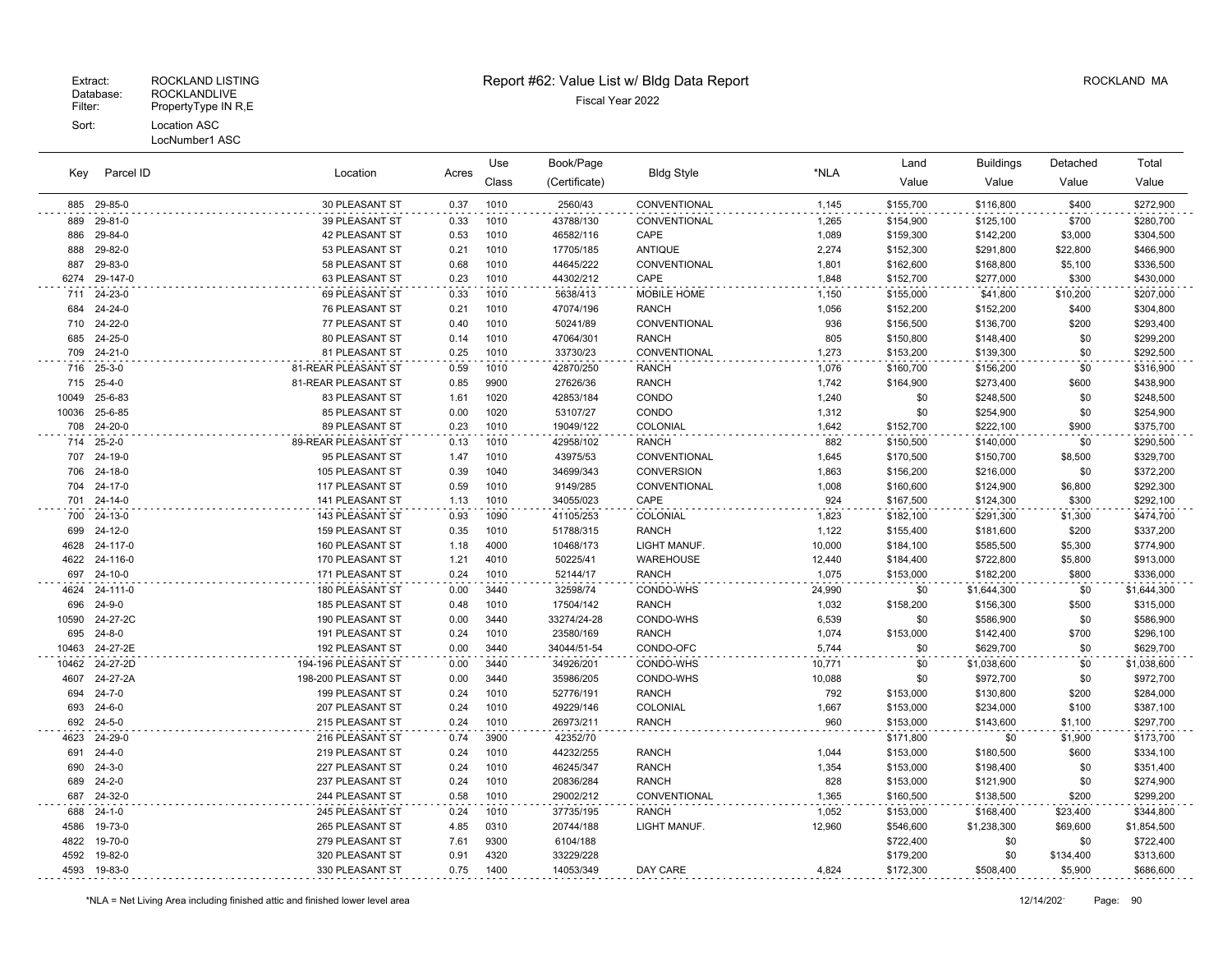# Extract: ROCKLAND LISTING **Report #62: Value List w/ Bldg Data Report** Alleman and RockLAND MA

| Parcel ID<br>Key |               |                      | Use   | Book/Page |               |                     | Land  | <b>Buildings</b> | Detached  | Total    |             |
|------------------|---------------|----------------------|-------|-----------|---------------|---------------------|-------|------------------|-----------|----------|-------------|
|                  |               | Location             | Acres | Class     | (Certificate) | <b>Bldg Style</b>   | *NLA  | Value            | Value     | Value    | Value       |
| 497              | 19-64-0       | 349 PLEASANT ST      | 0.38  | 1010      | 44325/164     | COTT/BUNGALOW       | 1,406 | \$156,100        | \$130,400 | \$12,300 | \$298,800   |
| 496              | 19-63-0       | 361 PLEASANT ST      | 0.47  | 1010      | 437/61        | <b>RANCH</b>        | 1,588 | \$157,900        | \$229,700 | \$400    | \$388,000   |
| 703              | 24-16-0       | 1-3 PLEASANT VIEW RD | 1.00  | 1040      | 10838/222     | DUPLEX / ROW        | 2,592 | \$184,600        | \$320,600 | \$500    | \$505,700   |
| 6481             | $24 - 15 - 2$ | 2 PLEASANT VIEW RD   | 1.00  | 1020      | 47901/308     | CONDO               | 1,296 | \$0              | \$307,000 | \$0      | \$307,000   |
| 6482             | 24-15-4       | 4 PLEASANT VIEW RD   | 0.00  | 1020      | 50038/34      | CONDO               | 1,296 | \$0              | \$270,500 | \$0      | \$270,500   |
| 6400             | 25-48-5       | 5 PLEASANT VIEW RD   | 0.00  | 1020      | 10890/203     | CONDO               | 1,296 | \$0              | \$276,000 | \$300    | \$276,300   |
| 6483             | 25-44-6       | 6 PLEASANT VIEW RD   | 1.00  | 1020      | 11179/091     | CONDO               | 1,296 | \$0              | \$275,700 | \$0      | \$275,700   |
| 6401             | 25-48-7       | 7 PLEASANT VIEW RD   | 1.32  | 1020      | 45306/192     | CONDO               | 1,296 | \$0              | \$275,300 | \$0      | \$275,300   |
| 6484             | 25-44-8       | 8 PLEASANT VIEW RD   | 0.00  | 1020      | 48269/248     | CONDO               | 1,296 | \$0              | \$291,600 | \$0      | \$291,600   |
| 5402             | 25-47-9       | 9 PLEASANT VIEW RD   | 3.58  | 1020      | 10657/194     | CONDO               | 1,296 | \$0              | \$269,300 | \$0      | \$269,300   |
| 7371             | 25-45-10      | 10 PLEASANT VIEW RD  | 1.01  | 1020      | 54504/303     | CONDO               | 1,260 | \$0              | \$271,000 | \$0      | \$271,000   |
| 10014            | 25-47-11      | 11 PLEASANT VIEW RD  | 0.00  | 1020      | 32278/320     | CONDO               | 1,296 | \$0              | \$269,300 | \$600    | \$269,900   |
| 7372             | 25-45-12      | 12 PLEASANT VIEW RD  | 0.00  | 1020      | 27271/231     | CONDO               | 1,260 | \$0              | \$270,300 | \$0      | \$270,300   |
| 5401             | 25-46-14      | 14 PLEASANT VIEW RD  | 1.02  | 1020      | 54772/300     | CONDO               | 1,212 | \$0              | \$276,600 | \$300    | \$276,900   |
| 10013            | 25-46-16      | 16 PLEASANT VIEW RD  | 0.00  | 1020      | 33559/155     | CONDO               | 1,212 | \$0              | \$266,500 | \$900    | \$267,400   |
|                  | $4 - 18 - 0$  | 0 POND ST            | 3.16  | 9240      | (115741)      |                     |       | \$512,200        | \$0       | \$0      | \$512,200   |
| 7348             | $9 - 40 - 0$  | 0 POND ST            | 2.01  | 4400      | N/A/N/A       |                     |       | \$18,300         | \$0       | \$0      | \$18,300    |
| 233              | $10 - 51 - 0$ | 0 POND ST            | 69.50 | 9380      | 8393/256      |                     |       | \$536,800        | \$0       | \$39,100 | \$575,900   |
| 317              | $16 - 3 - 0$  | 0 POND ST            | 6.00  | 9320      | 4742/262      |                     |       | \$53,400         | \$0       | \$0      | \$53,400    |
| 331              | 16-15-0       | 0 POND ST            | 0.03  | 1320      | 9633/065      |                     |       | \$300            | \$0       | \$0      | \$300       |
| 341              | 16-49-0       | 0 POND ST            | 37.68 | 9380      | 8393/256      |                     |       | \$413,400        | \$0       | \$0      | \$413,400   |
| 6803             | 16-51-0       | 0 POND ST            | 0.08  | 1320      | 26908/250     |                     |       | \$700            | \$0       | \$0      | \$700       |
| 6798             | 16-52-0       | 0 POND ST            | 0.17  | 1320      | 12422/293     |                     |       | \$1,500          | \$0       | \$0      | \$1,500     |
| 332              | 16-55-0       | 0-REAR POND ST       | 0.01  | 1320      | 53105/188     |                     |       | \$100            | \$0       | \$0      | \$100       |
| 541              | $21 - 3 - 0$  | 0 POND ST            | 4.00  | 9380      | 26856/343     |                     |       | \$35,600         | \$0       | \$0      | \$35,600    |
| 4576             | $9 - 13 - 0$  | 75-77 POND ST        | 28.64 | 4400      | 51016/303     |                     |       | \$3,109,100      | \$0       | \$0      | \$3,109,100 |
| 33               | $5 - 56 - 0$  | 88 POND ST           | 0.19  | 1010      | 11985/343     | <b>RANCH</b>        | 864   | \$168,700        | \$117,600 | \$800    | \$287,100   |
| 37               | $5 - 21 - 0$  | 102 POND ST          | 0.21  | 1010      | 20639/165     | <b>RANCH</b>        | 864   | \$169,100        | \$127,900 | \$300    | \$297,300   |
| 88               | $5 - 33 - 0$  | 103 POND ST          | 0.47  | 1010      | 42754/77      | CONVENTIONAL        | 1,025 | \$175,400        | \$112,800 | \$0      | \$288,200   |
| 40               | $5 - 20 - 0$  | 106 POND ST          | 0.19  | 1010      | 48053/265     | <b>RANCH</b>        | 864   | \$168,800        | \$140,700 | \$0      | \$309,500   |
| 87               | $5 - 34 - 0$  | 107 POND ST          | 0.13  | 1010      | 51874/220     | CONVENTIONAL        | 1,460 | \$167,400        | \$138,100 | \$800    | \$306,300   |
| 42               | $5 - 19 - 0$  | 114 POND ST          | 0.19  | 1010      | 18844/190     | <b>RANCH</b>        | 864   | \$168,800        | \$139,200 | \$14,700 | \$322,700   |
| 79               | $5 - 35 - 0$  | 115 POND ST          | 0.28  | 1010      | 5096/364      | <b>RAISED RANCH</b> | 1,892 | \$170,900        | \$185,200 | \$1,100  | \$357,200   |
| 44               | $5 - 18 - 0$  | 122 POND ST          | 0.17  | 1010      | 28339/269     | <b>RANCH</b>        | 864   | \$168,300        | \$130,700 | \$700    | \$299,700   |
| 77               | $5 - 36 - 0$  | 123 POND ST          | 0.28  | 1010      | 54974/246     | CAPE                | 1,344 | \$170,800        | \$202,600 | \$300    | \$373,700   |
|                  | 47 5-17-0     | 128 POND ST          | 0.17  | 1010      | 4264/722      | <b>RANCH</b>        | 864   | \$168,300        | \$124,900 | \$600    | \$293,800   |
| 49               | $5 - 16 - 0$  | 136 POND ST          | 0.18  | 1010      | 50837/107     | <b>RANCH</b>        | 864   | \$168,400        | \$138,500 | \$300    | \$307,200   |
| 64               | $5 - 50 - 0$  | 143 POND ST          | 0.26  | 1010      | 6841/126      | CAPE                | 1,416 | \$170,400        | \$166,800 | \$1,700  | \$338,900   |
| 51               | $5 - 15 - 0$  | 144 POND ST          | 0.18  | 1010      | 47232/116     | <b>RANCH</b>        | 864   | \$168,400        | \$155,600 | \$600    | \$324,600   |
| 57               | $5 - 13 - 0$  | 154-REAR POND ST     | 0.74  | 1010      | 50626/249     | COLONIAL            | 2,211 | \$182,200        | \$322,000 | \$18,800 | \$523,000   |
| 54               | $5 - 14 - 0$  | 154 POND ST          | 0.17  | 1010      | 50996/127     | <b>RANCH</b>        | 1,088 | \$168,300        | \$156,900 | \$0      | \$325,200   |
| 60               | $5 - 51 - 0$  | 159 POND ST          | 0.39  | 1010      | 282/159       | <b>RAISED RANCH</b> | 2,613 | \$173,700        | \$330,800 | \$20,100 | \$524,600   |
| 4384             | 10-99-0       | 160 POND ST          | 0.40  | 1010      | 44472/210     | COLONIAL            | 1,664 | \$173,900        | \$342,200 | \$0      | \$516,100   |
| 127              | $10 - 1 - 0$  | 170 POND ST          | 0.17  | 1010      | 31533/102     | COLONIAL            | 1,956 | \$168,300        | \$211,800 | \$4,700  | \$384,800   |
| 129              | $10 - 2 - 0$  | 180 POND ST          | 0.20  | 1010      | 52537/234     | <b>RANCH</b>        | 864   | \$168,900        | \$138,600 | \$600    | \$308,100   |
| 130              | $10 - 3 - 0$  | 182 POND ST          | 0.23  | 1010      | 44074/75      | CAPE                | 1,694 | \$169,800        | \$178,400 | \$11,200 | \$359,400   |

 $\sim$   $\sim$ 

 $\sim$ 

 $\ddot{\phantom{0}}$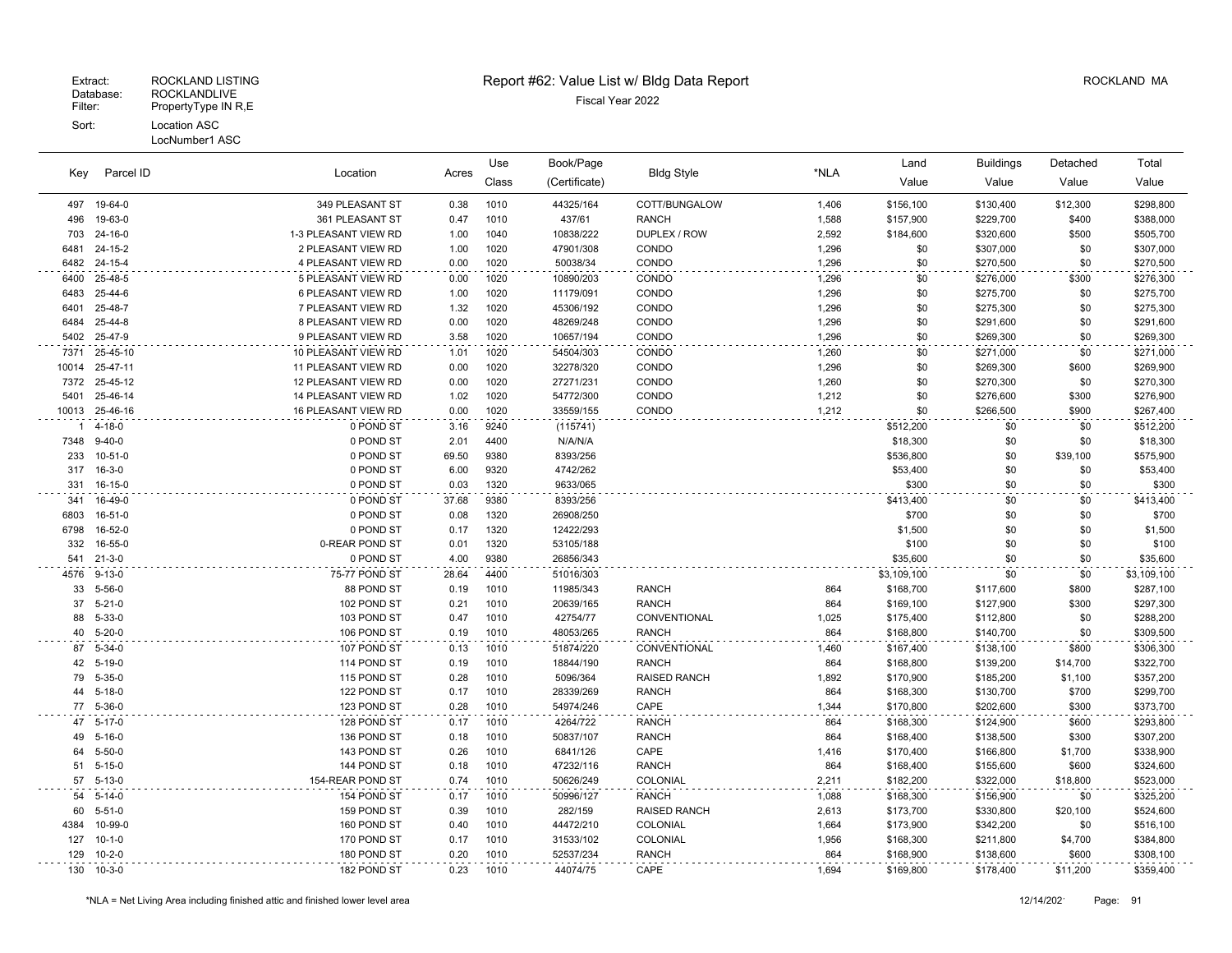|     | Parcel ID<br>Kev | Location         |      | Book/Page<br>Use<br><b>Bldg Style</b><br>Acres |               | Land                | <b>Buildings</b> | Detached  | Total     |          |           |
|-----|------------------|------------------|------|------------------------------------------------|---------------|---------------------|------------------|-----------|-----------|----------|-----------|
|     |                  |                  |      | Class                                          | (Certificate) |                     | *NLA             | Value     | Value     | Value    | Value     |
|     | 301 10-59-0      | 185 POND ST      | 0.21 | 1010                                           | (120070)      | COTT/BUNGALOW       | 1,152            | \$169,200 | \$164,400 | \$4,100  | \$337,700 |
| 300 | 10-73-0          | 187 POND ST      | 0.34 | 1010                                           | 49212/74      | <b>RAISED RANCH</b> | 1,660            | \$172,400 | \$196,700 | \$600    | \$369,700 |
| 132 | $10 - 4 - 0$     | 188 POND ST      | 0.14 | 1010                                           | 7784/286      | CAPE                | 1,134            | \$167,500 | \$128,800 | \$100    | \$296,400 |
| 134 | $10 - 5 - 0$     | 190-190R POND ST | 2.49 | 1090                                           | 50120/83      | <b>RANCH</b>        | 920              | \$216,100 | \$200,000 | \$13,200 | \$429,300 |
| 136 | $10 - 6 - 0$     | 198 POND ST      | 0.15 | 1010                                           | 4925/37       | CAPE                | 1,008            | \$167,800 | \$122,100 | \$0      | \$289,900 |
| 138 | $10 - 7 - 0$     | 204 POND ST      | 0.11 | 1010                                           | 37928/300     | CAPE                | 763              | \$166,900 | \$108,200 | \$300    | \$275,400 |
| 288 | 10-72-0          | 205 POND ST      | 0.34 | 1010                                           | 4634/218      | <b>RAISED RANCH</b> | 1,508            | \$172,400 | \$166,800 | \$600    | \$339,800 |
| 287 | $10 - 71 - 0$    | 211 POND ST      | 0.34 | 1010                                           | 3979/172      | <b>SPLIT LEVEL</b>  | 1,482            | \$172,400 | \$148,500 | \$300    | \$321,200 |
| 144 | $10-10-0$        | 226 POND ST      | 0.30 | 1010                                           | 8037/319      | <b>RAISED RANCH</b> | 1,818            | \$171,400 | \$234,200 | \$1,000  | \$406,600 |
| 241 | 10-70-0          | 229 POND ST      | 0.34 | 1010                                           | 31910/67      | RAISED RANCH        | 3,619            | \$172,400 | \$309,500 | \$1,800  | \$483,700 |
| 146 | $10 - 11 - 0$    | 234 POND ST      | 0.22 | 1010                                           | 29573/2       | COLONIAL            | 1,598            | \$169,500 | \$193,200 | \$2,000  | \$364,700 |
| 240 | 10-32-0          | 239 POND ST      | 0.23 | 1010                                           | 18237/318     | <b>SPLIT LEVEL</b>  | 1,200            | \$169,700 | \$149,900 | \$0      | \$319,600 |
| 148 | $10 - 12 - 0$    | 240 POND ST      | 0.62 | 1010                                           | 46647/243     | COLONIAL            | 1,603            | \$179,100 | \$189,000 | \$500    | \$368,600 |
| 154 | 10-13-0          | 248 POND ST      | 0.21 | 1010                                           | 35522/104     | COLONIAL            | 1,530            | \$169,300 | \$169,700 | \$1,400  | \$340,400 |
| 198 | 10-31-0          | 249 POND ST      | 0.22 | 1010                                           | 47753/42      | SPLIT LEVEL         | 2,632            | \$169,400 | \$246,100 | \$500    | \$416,000 |
| 156 | $10 - 14 - 0$    | 256 POND ST      | 0.22 | 1010                                           | 53851/90      | RAISED RANCH        | 1,272            | \$169,400 | \$197,400 | \$700    | \$367,500 |
| 195 | 10-30-0          | 259 POND ST      | 0.21 | 1010                                           | 47500/236     | <b>RANCH</b>        | 960              | \$169,100 | \$158,500 | \$400    | \$328,000 |
| 159 | $10 - 15 - 0$    | 270 POND ST      | 0.22 | 1010                                           | 3654/645      | <b>SPLIT LEVEL</b>  | 1,488            | \$169,400 | \$152,400 | \$400    | \$322,200 |
| 193 | 10-29-0          | 273 POND ST      | 0.21 | 1010                                           | 44556/315     | <b>RANCH</b>        | 1,320            | \$169,100 | \$213,000 | \$300    | \$382,400 |
| 160 | 10-16-0          | 280 POND ST      | 0.22 | 1010                                           | 23971/157     | <b>SPLIT LEVEL</b>  | 1,440            | \$169,400 | \$152,300 | \$16,400 | \$338,100 |
| 191 | 10-28-0          | 283 POND ST      | 0.21 | 1010                                           | 2533/3        | <b>SPLIT LEVEL</b>  | 1,488            | \$169,100 | \$139,500 | \$600    | \$309,200 |
| 162 | $10-17-0$        | 292 POND ST      | 0.36 | 1010                                           | 33281/071     | <b>SPLIT LEVEL</b>  | 2,464            | \$172,800 | \$255,500 | \$400    | \$428,700 |
| 188 | $10 - 27 - 0$    | 295 POND ST      | 0.21 | 1010                                           | 50209/24      | <b>SPLIT LEVEL</b>  | 1,488            | \$169,100 | \$184,600 | \$0      | \$353,700 |
| 187 | 10-26-0          | 303 POND ST      | 0.22 | 1010                                           | 53931/114     | RANCH               | 952              | \$169,400 | \$153,700 | \$1,500  | \$324,600 |
| 165 | $10-18-0$        | 304 POND ST      | 0.35 | 1010                                           | 49845/155     | RAISED RANCH        | 2,034            | \$172,700 | \$215,200 | \$100    | \$388,000 |
| 185 | $10 - 25 - 0$    | 315 POND ST      | 0.21 | 1010                                           | 40051/298     | <b>SPLIT LEVEL</b>  | 2,008            | \$169,300 | \$193,700 | \$11,800 | \$374,800 |
| 169 | $10 - 20 - 0$    | 324 POND ST      | 0.21 | 1010                                           | 4094/31       | COLONIAL            | 2,550            | \$169,300 | \$243,200 | \$1,200  | \$413,700 |
| 184 | $10 - 24 - 0$    | 327 POND ST      | 0.25 | 1010                                           | 47096/171     | <b>RANCH</b>        | 960              | \$170,200 | \$186,000 | \$0      | \$356,200 |
| 171 | $10 - 21 - 0$    | 334 POND ST      | 0.20 | 1010                                           | 47821/347     | <b>COLONIAL</b>     | 2.146            | \$168,900 | \$207,600 | \$400    | \$376,900 |
| 182 | 10-23-0          | 341 POND ST      | 0.22 | 1010                                           | 10120/215     | <b>RANCH</b>        | 1,270            | \$169,400 | \$158,800 | \$200    | \$328,400 |
| 172 | 10-22-0          | 342 POND ST      | 0.20 | 1010                                           | 44787/125     | <b>SPLIT LEVEL</b>  | 1,200            | \$168,900 | \$140,400 | \$900    | \$310,200 |
| 366 | 16-48-0          | 351 POND ST      | 0.22 | 1010                                           | 28976/162     | <b>RANCH</b>        | 1,562            | \$169,400 | \$212,600 | \$600    | \$382,600 |
| 318 | $16 - 1 - 0$     | 352 POND ST      | 0.21 | 1010                                           | 10341/327     | <b>RANCH</b>        | 1,014            | \$169,200 | \$147,500 | \$700    | \$317,400 |
| 365 | 16-47-0          | 361 POND ST      | 0.23 | 1010                                           | 45355/200     | <b>RANCH</b>        | 1,076            | \$169,600 | \$165,400 | \$600    | \$335,600 |
| 319 | $16 - 2 - 0$     | 362 POND ST      | 0.35 | 1010                                           | (122156)      | SPLIT LEVEL         | 1,482            | \$172,700 | \$148,800 | \$300    | \$321,800 |
| 364 | 16-46-0          | 369 POND ST      | 0.22 | 1010                                           | 53054/191     | <b>RANCH</b>        | 1,593            | \$169,500 | \$222,000 | \$700    | \$392,200 |
| 320 | $16 - 4 - 0$     | 370 POND ST      | 0.35 | 1010                                           | (125005)      | RAISED RANCH        | 1,196            | \$172,700 | \$144,500 | \$0      | \$317,200 |
| 363 | 16-45-0          | 377 POND ST      | 0.42 | 1010                                           | (121137)      | <b>SPLIT LEVEL</b>  | 1,509            | \$174,300 | \$206,500 | \$24,400 | \$405,200 |
| 321 | $16 - 5 - 0$     | 380 POND ST      | 0.35 | 1010                                           | 460/30        | RAISED RANCH        | 1,828            | \$172,700 | \$192,400 | \$0      | \$365,100 |
| 322 | 16-6-0           | 390 POND ST      | 0.36 | 1010                                           | 464/112       | RAISED RANCH        | 1,837            | \$172,700 | \$204,700 | \$0      | \$377,400 |
| 362 | 16-44-0          | 391 POND ST      | 0.50 | 1010                                           | 51715/302     | <b>RANCH</b>        | 2,144            | \$176,200 | \$302,900 | \$5,200  | \$484,300 |
| 361 | 16-43-0          | 399 POND ST      | 0.50 | 1010                                           | 6062/286      | <b>RANCH</b>        | 1,008            | \$176,200 | \$147,600 | \$0      | \$323,800 |
| 323 | $16 - 7 - 0$     | 400 POND ST      | 0.46 | 1010                                           | LC/128628     | RAISED RANCH        | 2,601            | \$175,200 | \$283,800 | \$14,700 | \$473,700 |
| 324 | $16 - 8 - 0$     | 410 POND ST      | 0.85 | 1010                                           | 584/29        | COTT/BUNGALOW       | 2,587            | \$183,300 | \$236,400 | \$13,900 | \$433,600 |
| 360 | 16-42-0          | 411 POND ST      | 0.21 | 1010                                           | 12873/173     | <b>RANCH</b>        | 864              | \$169,200 | \$136,900 | \$0      | \$306,100 |
| 326 | 16-10-0          | 430 POND ST      | 0.37 | 1010                                           | 357/48        | RAISED RANCH        | 1,766            | \$173,100 | \$226,200 | \$0      | \$399,300 |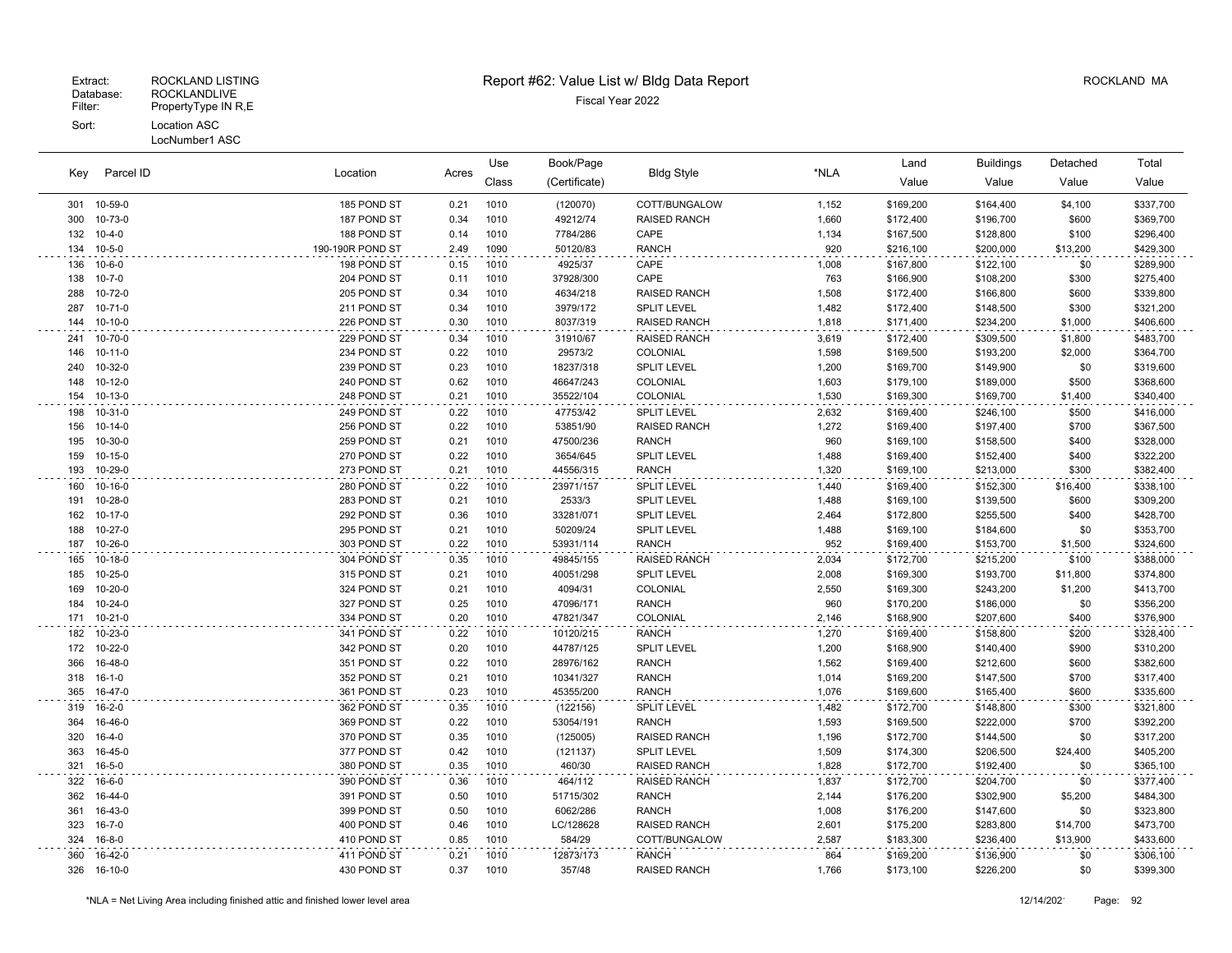LocNumber1 ASC

| Key          | Parcel ID                |                                  |              | Use          | Book/Page            |                          |                | Land                   | <b>Buildings</b>       | Detached         | Total                  |
|--------------|--------------------------|----------------------------------|--------------|--------------|----------------------|--------------------------|----------------|------------------------|------------------------|------------------|------------------------|
|              |                          | Location                         | Acres        | Class        | (Certificate)        | <b>Bldg Style</b>        | *NLA           | Value                  | Value                  | Value            | Value                  |
| 336          | 16-19-0                  | 445 POND ST                      | 1.80         | 1010         | 267/162              | CONVENTIONAL             | 1,353          | \$191,700              | \$142,800              | \$31,000         | \$365,500              |
| 327          | 16-11-0                  | 450 POND ST                      | 0.75         | 1010         | 19384/171            | CONVENTIONAL             | 2,548          | \$182,300              | \$373,300              | \$1,000          | \$556,600              |
| 335          | 16-18-0                  | 461 POND ST                      | 0.24         | 1010         | 50458/212            | <b>SPLIT LEVEL</b>       | 1,488          | \$170,000              | \$159,300              | \$0              | \$329,300              |
| 328          | 16-12-0                  | 464 POND ST                      | 1.00         | 1010         | 53681/174            | <b>RANCH</b>             | 1,983          | \$184,600              | \$216,700              | \$1,200          | \$402,500              |
| 334          | 16-17-0                  | 481 POND ST                      | 0.26         | 1010         | 4874/496             | <b>RANCH</b>             | 1,260          | \$170,300              | \$166,200              | \$0              | \$336,500              |
| 329          | 16-13-0                  | 484 POND ST                      | 0.97         | 1010         | 48662/280            | CAPE                     | 1,951          | \$184,300              | \$295,600              | \$900            | \$480,800              |
| 6797         | 16-56-0                  | 490 POND ST                      | 0.75         | 1010         | 14669/060            | COLONIAL                 | 1,666          | \$182,300              | \$233,700              | \$800            | \$416,800              |
| 333          | 16-16-0                  | 491 POND ST                      | 0.21         | 1010         | 46045/72             | <b>SPLIT LEVEL</b>       | 1,488          | \$169,100              | \$137,700              | \$1,100          | \$307,900              |
| 3124         | 51-38-0                  | 17 PROSPECT ST                   | 0.19         | 1010         | 49150/307            | CONVENTIONAL             | 1,307          | \$160,300              | \$186,800              | \$1,000          | \$348,100              |
| 3176         | $51-61-0$                | 20 PROSPECT ST                   | 0.24         | 1040         | 48142/322            | CONVENTIONAL             | 1,968          | \$161,400              | \$207,100              | \$7,100          | \$375,600              |
| 3177         | 51-60-0                  | 24 PROSPECT ST                   | 0.29         | 1010         | 49367/136            | CONVENTIONAL             | 2,628          | \$162,700              | \$293,000              | \$23,500         | \$479,200              |
| 3123         | 51-39-0                  | 25 PROSPECT ST                   | 0.23         | 1010         | 38566/264            | CONVENTIONAL             | 1,321          | \$161,200              | \$142,800              | \$1,100          | \$305,100              |
| 3178         | 51-59-0                  | 34 PROSPECT ST                   | 0.35         | 1010         | 9171/111             | CONVENTIONAL             | 2,035          | \$164,000              | \$227,800              | \$18,100         | \$409,900              |
| 3122         | 51-40-0                  | 35 PROSPECT ST                   | 0.28         | 1010         | 42671/164            | CONVENTIONAL             | 1,608          | \$162,400              | \$203,600              | \$6,900          | \$372,900              |
| 3121         | $51 - 41 - 0$            | 43 PROSPECT ST                   | 0.22         | 1010         | 53310/56             | <b>CONVENTIONAL</b>      | 1,197          | \$160,900              | \$170,600              | \$4,000          | \$335,500              |
| 3179         | 51-58-0                  | 44 PROSPECT ST                   | 0.17         | 1040         | 50068/115            | CONVENTIONAL             | 1,818          | \$159,900              | \$258,900              | \$0              | \$418,800              |
| 3120         | 51-42-0                  | 49 PROSPECT ST                   | 0.26         | 1010         | 43456/244            | CONVENTIONAL             | 1,408          | \$161,800              | \$176,100              | \$600            | \$338,500              |
| 3181         | 51-56-0                  | 52 PROSPECT ST                   | 6.09         | 9530         | 1601/295             |                          |                | \$485,900              | \$0                    | \$0              | \$485,900              |
| 3180         | 51-57-0                  | 52 PROSPECT ST                   | 0.17         | 1010         | 37932/273            | CONVENTIONAL             | 1,380          | \$159,800              | \$181,100              | \$500            | \$341,400              |
| 3119         | 51-29-0                  | 55 PROSPECT ST                   | 0.50         | 1010         | 48010/169            | CONVENTIONAL             | 1,340          | \$167,400              | \$147,400              | \$7,300          | \$322,100              |
| 3182         | 51-55-0                  | 60 PROSPECT ST                   | 0.31         | 1010         | 49986/178            | CONVENTIONAL             | 1,795          | \$163,100              | \$227,500              | \$600            | \$391,200              |
| 3183         | 51-54-0                  | 66 PROSPECT ST                   | 0.31         | 1010         | 43061/152            | CONVENTIONAL             | 1,275          | \$163,100              | \$161,100              | \$400            | \$324,600              |
| 3118         | 51-43-0                  | 69 PROSPECT ST                   | 0.20         | 1010         | 4644/185             | CAPE                     | 1,604          | \$160,500              | \$189,600              | \$500            | \$350,600              |
| 3184         | 51-53-0                  | 72 PROSPECT ST                   | 0.29         | 1010         | 10947/118            | CONVENTIONAL             | 1,570          | \$162,600              | \$195,100              | \$700            | \$358,400              |
| 3117         | 51-45-0                  | 73 PROSPECT ST                   | 0.17         | 1010         | 3634/648             | CONVENTIONAL             | 1,536          | \$159,900              | \$242,100              | \$11,800         | \$413,800              |
| 3185         | 51-52-0                  | 78 PROSPECT ST<br>82 PROSPECT ST | 0.96<br>0.62 | 1050<br>1010 | 49187/348            | CONVENTIONAL             | 1,428          | \$202,500              | \$211,800              | \$0              | \$414,300<br>\$585,300 |
| 3186<br>3187 | $51 - 51 - 0$<br>51-50-0 | 86 PROSPECT ST                   | 0.40         | 1010         | 55993/9<br>47893/122 | COLONIAL<br>CONVENTIONAL | 2,764<br>2,307 | \$197,000<br>\$191,200 | \$388,300<br>\$297,500 | \$0<br>\$1,200   | \$489,900              |
|              | 51-46-0                  | 89 PROSPECT ST                   | 0.15         | 1010         | 49335/83             | CONVENTIONAL             |                |                        |                        |                  |                        |
| 3116<br>3188 | 51-49-0                  | 96 PROSPECT ST                   | 0.54         | 1050         | 56077/240            | <b>CONVERSION</b>        | 963<br>3,080   | \$159,400<br>\$195,000 | \$147,100<br>\$375,500 | \$700<br>\$4,700 | \$307,200<br>\$575,200 |
| 3189         | 51-48-0                  | 98 PROSPECT ST                   | 0.19         | 1050         | 48660/58             | CONVENTIONAL             | 3,085          | \$160,300              | \$413,200              | \$6,900          | \$580,400              |
| 3115         | 51-26-0                  | 101 PROSPECT ST                  | 0.18         | 1010         | 7233/41              | CONVENTIONAL             | 1,384          | \$159,900              | \$170,400              | \$41,800         | \$372,100              |
| 3190         | 51-47-0                  | 110 PROSPECT ST                  | 0.77         | 1010         | 11156/27             | COLONIAL                 | 2,214          | \$200,700              | \$286,900              | \$1,200          | \$488,800              |
| 3191         | $51 - 6 - 0$             | 112 PROSPECT ST                  | 0.39         | 1040         | 55098/283            | CONVENTIONAL             | 2,662          | \$165,000              | \$357,200              | \$0              | \$522,200              |
| 4742         | 51-7-0                   | 115 PROSPECT ST                  | 0.16         | 1010         | 47238/68             | <b>SPLIT LEVEL</b>       | 1,584          | \$151,100              | \$240,400              | \$700            | \$392,200              |
| 5285         | 10-19-24-1               | 1 REDWOOD CT                     | 0.00         | 1020         | 35081/298            | CONDO                    | 1,560          | \$0                    | \$347,500              | \$0              | \$347,500              |
| 5286         | 10-19-23-2               | 2 REDWOOD CT                     | 0.00         | 1020         | 48539/71             | CONDO                    | 1,560          | \$0                    | \$339,900              | \$0              | \$339,900              |
| 5287         | 10-19-24-3               | 3 REDWOOD CT                     | 0.00         | 1020         | 32192/087            | CONDO                    | 1,518          | \$0                    | \$349,200              | \$0              | \$349,200              |
| 5289         | 10-19-23-4               | 4 REDWOOD CT                     | 0.00         | 1020         | 36290/042            | CONDO                    | 1,518          | \$0                    | \$341,600              | \$0              | \$341,600              |
| 5292         | 10-19-24-5               | 5 REDWOOD CT                     | 0.00         | 1020         | 47320/76             | CONDO                    | 1,518          | \$0                    | \$341,600              | \$0              | \$341,600              |
| 5294         | 10-19-23-6               | 6 REDWOOD CT                     | 0.00         | 1020         | 12893/312            | CONDO                    | 1,518          | \$0                    | \$341,600              | \$0              | \$341,600              |
| 5327         | 10-19-24-7               | 7 REDWOOD CT                     | 0.00         | 1020         | 12106/006            | CONDO                    | 1,440          | \$0                    | \$331,400              | \$0              | \$331,400              |
| 5330         | 10-19-23-8               | 8 REDWOOD CT                     | 0.00         | 1020         | 43204/70             | CONDO                    | 1,440          | \$0                    | \$324,200              | \$0              | \$324,200              |
| 5332         | 10-19-24-9               | 9 REDWOOD CT                     | 0.00         | 1020         | 53718/232            | CONDO                    | 1,356          | \$0                    | \$320,300              | \$0              | \$320,300              |
| 5333         | 10-19-23-10              | 10 REDWOOD CT                    | 0.00         | 1020         | 53429/109            | CONDO                    | 1,356          | \$0                    | \$313,300              | \$0              | \$313,300              |
| 5868         | $80 - 1 - 0$             | 0-REAR REED BENT RD              | 71.00        | 1320         | 17440/48             |                          |                | \$382,700              | \$0                    | \$0              | \$382,700              |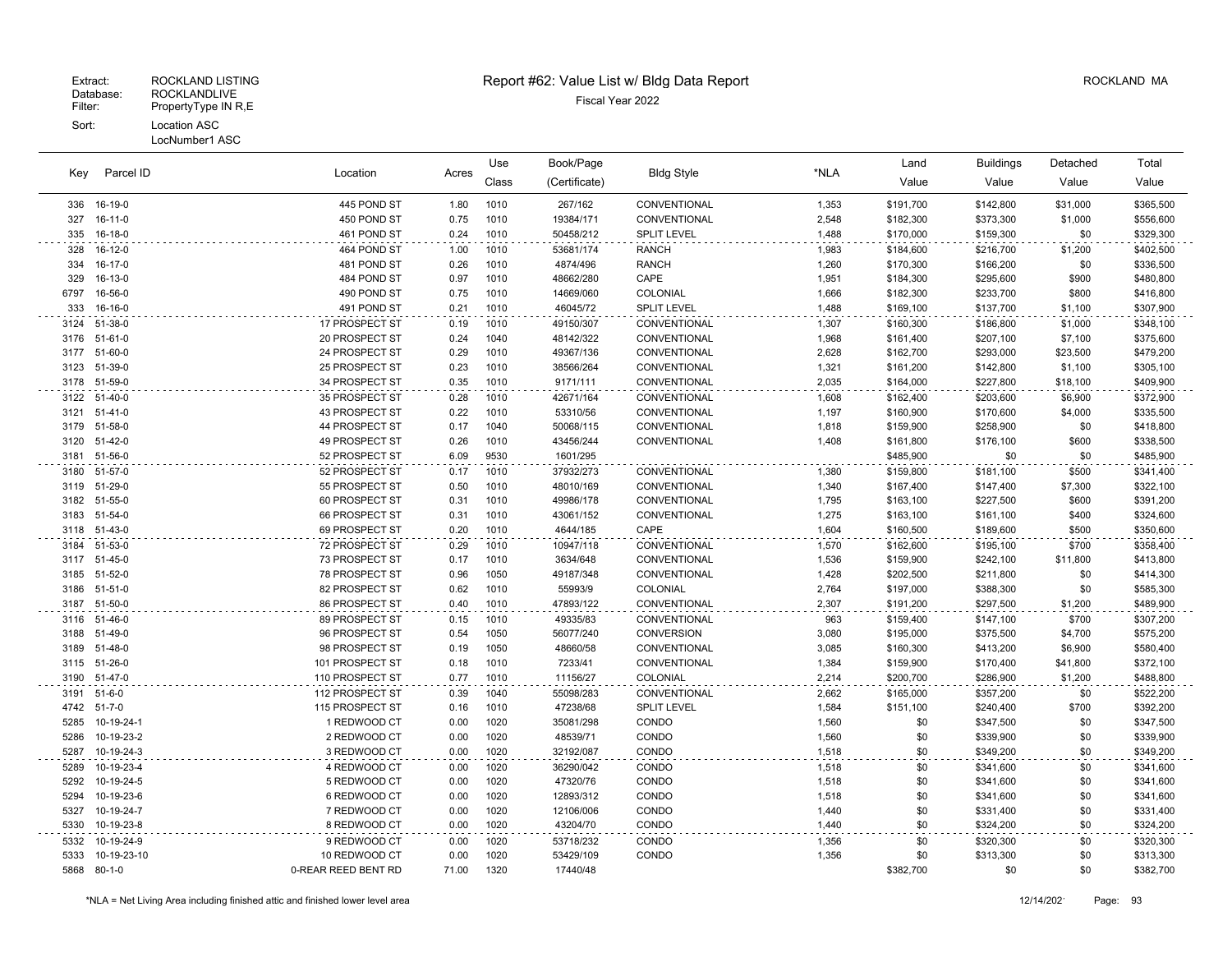|      |                      |                           | Book/Page<br>Use<br>Acres |              |                      | Land              | <b>Buildings</b> | Detached  | Total                  |                |           |
|------|----------------------|---------------------------|---------------------------|--------------|----------------------|-------------------|------------------|-----------|------------------------|----------------|-----------|
| Key  | Parcel ID            | Location                  |                           | Class        | (Certificate)        | <b>Bldg Style</b> | *NLA             | Value     | Value                  | Value          | Value     |
| 5846 | 79-109-0             | 1 REED BENT RD            | 0.35                      | 1010         | 48890/129            | COLONIAL          | 1,473            | \$189,900 | \$269,900              | \$11,900       | \$471,700 |
| 5826 | 79-93-0              | 2 REED BENT RD            | 0.34                      | 1010         | 18294/265            | COLONIAL          | 1,728            | \$189,500 | \$277,500              | \$700          | \$467,700 |
| 5827 | 79-94-0              | 4 REED BENT RD            | 0.50                      | 1010         | 14802/270            | CAPE              | 1,344            | \$193,900 | \$240,300              | \$600          | \$434,800 |
| 5844 | 79-108-0             | 5 REED BENT RD            | 0.50                      | 1010         | 29041/235            | COLONIAL          | 1,600            | \$194,000 | \$247,600              | \$0            | \$441,600 |
| 5828 | 79-95-0              | 6 REED BENT RD            | 0.51                      | 1010         | 35553/255            | COLONIAL          | 2,484            | \$194,000 | \$359,100              | \$600          | \$553,700 |
| 5829 | 79-96-0              | 8 REED BENT RD            | 0.51                      | 1010         | 34181/321            | COLONIAL          | 1,536            | \$194,000 | \$232,400              | \$0            | \$426,400 |
| 5830 | 79-97-0              | 10 REED BENT RD           | 0.60                      | 1010         | 13978/292            | COLONIAL          | 2,731            | \$196,500 | \$423,500              | \$0            | \$620,000 |
| 5842 | 79-107-0             | 11 REED BENT RD           | 0.53                      | 1010         | 49331/224            | COLONIAL          | 2,016            | \$194,700 | \$305,900              | \$900          | \$501,500 |
| 5831 | 79-98-0              | 12 REED BENT RD           | 0.51                      | 1010         | 47376/48             | CAPE              | 1,666            | \$194,100 | \$272,700              | \$4,700        | \$471,500 |
| 5832 | 79-99-0              | 14 REED BENT RD           | 0.52                      | 1010         | 14311/238            | COLONIAL          | 1,600            | \$194,400 | \$226,100              | \$400          | \$420,900 |
| 5833 | 79-100-0             | 16 REED BENT RD           | 0.52                      | 1010         | 14145/043            | CAPE              | 1,666            | \$194,300 | \$270,200              | \$400          | \$464,900 |
| 5841 | 79-106-0             | 17 REED BENT RD           | 0.51                      | 1010         | 18911/002            | COLONIAL          | 1,639            | \$194,000 | \$257,900              | \$500          | \$452,400 |
| 5834 | 79-101-0             | 18 REED BENT RD           | 0.50                      | 1010         | 14078/256            | COLONIAL          | 1,695            | \$193,900 | \$275,800              | \$600          | \$470,300 |
| 5838 | 79-105-0             | 19 REED BENT RD           | 0.50                      | 1010         | 48581/290            | COLONIAL          | 2,288            | \$193,900 | \$351,300              | \$500          | \$545,700 |
| 5835 | 79-102-0             | 20 REED BENT RD           | 0.64                      | 1010         | 13903/204            | COLONIAL          | 2,261            | \$197,700 | \$328,000              | \$16,400       | \$542,100 |
| 5837 | 79-104-0             | 21 REED BENT RD           | 0.56                      | 1010         | 13820/305            | CAPE              | 1,666            | \$195,600 | \$266,000              | \$600          | \$462,200 |
| 5836 | 79-103-0             | 22 REED BENT RD           | 0.50                      | 1010         | 14078/312            | CAPE              | 2,062            | \$193,900 | \$338,900              | \$1,100        | \$533,900 |
| 1515 | 38-97-0              | 0 REED ST                 | 7.75                      | 9310         | 3961/101             |                   |                  | \$235,500 | \$0                    | \$121,100      | \$356,600 |
| 2293 | 44-81-0              | 0 REED ST                 | 0.21                      | 1320         | 27770/227            |                   |                  | \$1,800   | \$0                    | \$0            | \$1,800   |
| 1739 | 39-155-0             | 18 REED ST                | 0.10                      | 1010         | 36599/161            | CONVENTIONAL      | 1,333            | \$158,200 | \$144,200              | \$400          | \$302,800 |
| 1776 | 39-151-0             | 21 REED ST                | 0.19                      | 1010         | 53859/8              | CONVENTIONAL      | 1,645            | \$160,300 | \$243,800              | \$300          | \$404,400 |
| 1740 | 39-156-0             | 22-24 REED ST             | 0.11                      | 1040         | 51340/118            | CONVENTIONAL      | 2,670            | \$158,400 | \$287,900              | \$0            | \$446,300 |
| 1775 | 39-150-0             | 27-29 REED ST             | 0.21                      | 1090         | 4906/201             | CONVENTIONAL      | 1,087            | \$176,700 | \$221,400              | \$0            | \$398,100 |
| 1741 | 39-157-0             | 30 REED ST                | 0.17                      | 1010         | (130350)             | CONVENTIONAL      | 1,924            | \$159,700 | \$224,800              | \$9,400        | \$393,900 |
| 1742 | 39-158-0             | 34 REED ST                | 0.15                      | 1010         | 18581/350            | CONVENTIONAL      | 1,682            | \$159,400 | \$173,900              | \$3,000        | \$336,300 |
| 1774 | 39-303-0             | 35 REED ST                | 0.08                      | 1010         | 51705/90             | CONVENTIONAL      | 966              | \$157,700 | \$139,800              | \$2,300        | \$299,800 |
| 1773 | 39-149-0             | 39 REED ST                | 0.08                      | 1010         | 48169/269            | CONVENTIONAL      | 1,168            | \$157,700 | \$154,100              | \$0            | \$311,800 |
| 1743 | 39-159-0             | 42 REED ST                | 0.14                      | 1010         | 51301/263            | CONVENTIONAL      | 1,493            | \$159,100 | \$198,700              | \$0            | \$357,800 |
| 1772 | 39-148-0             | 45 REED ST                | 0.14                      | 1010         | 5372/179             | CONVENTIONAL      | 1,383            | \$159,200 | \$153,100              | \$0            | \$312,300 |
| 1744 | 39-160-0             | 50 REED ST                | 0.16                      | 1110         | 53723/234            | 4-8 UNIT          | 4,299            | \$159,600 | \$446,700              | \$0            | \$606,300 |
| 1771 | 39-147-0             | 51 REED ST                | 0.14                      | 1110         | 18976/210            | 4-8 UNIT          | 2,735            | \$159,000 | \$319,300              | \$0            | \$478,300 |
| 1745 | 39-161-0             | 56-58 REED ST             | 0.13                      | 1040         | 46757/103            | CONVENTIONAL      | 2,756            | \$159,000 | \$274,200              | \$400          | \$433,600 |
| 1770 | 39-146-0             | 59 REED ST                | 0.14                      | 1010         | 45856/141            | CONVENTIONAL      | 1,240            | \$159,000 | \$148,600              | \$400          | \$308,000 |
| 1746 | 39-162-0             | 62 REED ST                | 0.08                      | 1010         | 48694/193            | CONVENTIONAL      | 1,206            | \$157,800 | \$154,200              | \$700          | \$312,700 |
| 1769 | 39-145-0             | 63-65 REED ST             | 0.16                      | 1040         | 6270/298             | CONVENTIONAL      | 2,347            | \$159,500 | \$262,300              | \$3,900        | \$425,700 |
| 1747 | 39-163-0             | 66-68 REED ST             | 0.22                      | 1040         | 5409/314             | CONVENTIONAL      | 2,406            | \$161,000 | \$226,800              | \$2,400        | \$390,200 |
| 1768 | 39-144-0             | 71 REED ST                | 0.11                      | 1010         | 50555/148            | CONVENTIONAL      | 1,121            | \$158,500 | \$124,300              | \$3,500        | \$286,300 |
| 1767 | 39-143-0             | 77 REED ST                | 0.15                      | 1010         | 4269/42              | CONVENTIONAL      | 1,374            | \$159,300 | \$150,300              | \$300          | \$309,900 |
| 1748 | 39-164-0             | 80 REED ST                | 0.09                      | 1010         | 6967/209             | CONVENTIONAL      | 832              | \$158,000 | \$87,200               | \$900          | \$246,100 |
| 1749 | 39-165-0             | 82 REED ST                | 0.13                      | 1010         | 39648/315            | CONVENTIONAL      | 943              | \$159,000 | \$126,900              | \$0            | \$285,900 |
| 1766 | 39-142-0             | 83 REED ST                | 0.12                      | 1010         | 47275/193            | CONVENTIONAL      | 1,155            | \$158,800 | \$128,700              | \$0            | \$287,500 |
| 1765 | 39-141-0             | 89 REED ST                | 0.14                      | 1010         | 41659/115            | CONVENTIONAL      | 1,980            | \$159,000 | \$230,200              | \$0            | \$389,200 |
| 1750 | 39-166-0             | 90 REED ST                | 0.13                      | 1040         | 45184/91             | CONVENTIONAL      | 2,002            | \$158,900 | \$191,600              | \$0            | \$350,500 |
| 1751 | 39-167-0             | 94 REED ST                | 0.13                      | 1040         | 42949/234            | CONVENTIONAL      | 1,326            | \$158,900 | \$155,200              | \$0            | \$314,100 |
| 1764 | 39-140-0<br>39-139-0 | 95 REED ST<br>103 REED ST | 0.14<br>0.14              | 1010<br>1010 | 6168/249<br>51794/36 | CONVENTIONAL      | 1,295<br>1,704   | \$159,000 | \$172,700<br>\$317,700 | \$1,500<br>\$0 | \$333,200 |
| 1763 |                      |                           |                           |              |                      | COLONIAL          |                  | \$159,000 |                        |                | \$476,700 |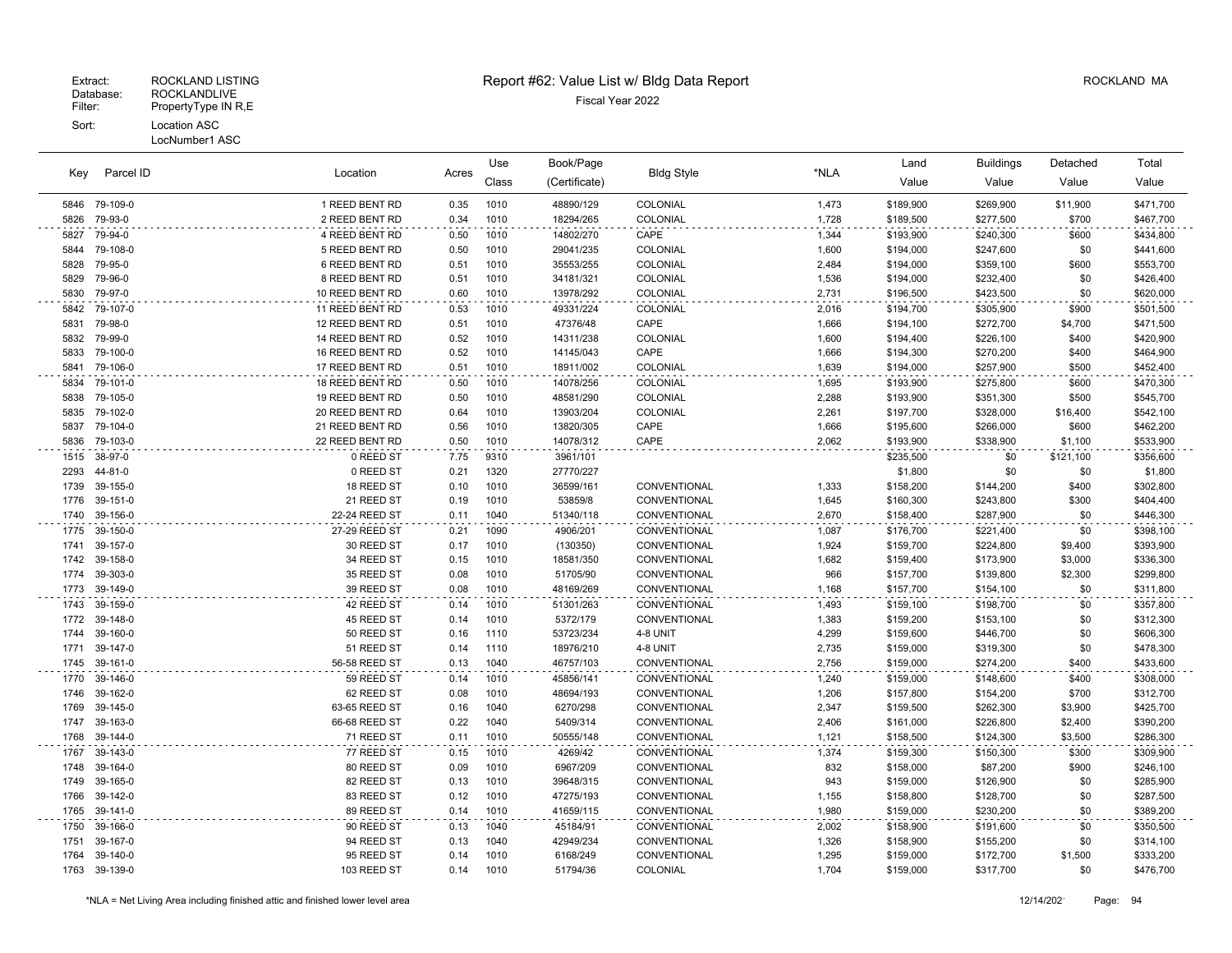| Parcel ID<br>Key | Location      |                      | Use   | Book/Page |               |                     | Land   | <b>Buildings</b> | Detached    | Total     |             |
|------------------|---------------|----------------------|-------|-----------|---------------|---------------------|--------|------------------|-------------|-----------|-------------|
|                  |               |                      | Acres | Class     | (Certificate) | <b>Bldg Style</b>   | *NLA   | Value            | Value       | Value     | Value       |
|                  | 1752 39-168-0 | 104 REED ST          | 0.13  | 1010      | 34891/009     | CONVENTIONAL        | 1,329  | \$158,900        | \$132,600   | \$0       | \$291,500   |
| 1762             | 39-138-0      | 109 REED ST          | 0.14  | 1010      | 51848/106     | CONVENTIONAL        | 1,805  | \$159,000        | \$166,300   | \$1,000   | \$326,300   |
| 1753             | 39-169-0      | 110 REED ST          | 0.26  | 1010      | 49860/331     | CONVENTIONAL        | 1,591  | \$161,900        | \$193,100   | \$104,500 | \$459,500   |
| 1761             | 39-137-0      | 117 REED ST          | 0.14  | 1010      | 19632/288     | CONVENTIONAL        | 1,838  | \$159,100        | \$204,500   | \$0       | \$363,600   |
| 1754             | 39-170-0      | 122 REED ST          | 0.13  | 1010      | 49712/339     | COTT/BUNGALOW       | 726    | \$158,800        | \$155,800   | \$2,000   | \$316,600   |
| 1760             | 39-136-0      | 125 REED ST          | 0.14  | 1010      | 16547/149     | CONVENTIONAL        | 1,639  | \$159,100        | \$209,600   | \$600     | \$369,300   |
| 1755             | 39-171-0      | 130 REED ST          | 0.13  | 1010      | 52408/97      | CONVENTIONAL        | 1,305  | \$158,800        | \$209,700   | \$3,700   | \$372,200   |
| 1759             | 39-135-0      | 131 REED ST          | 0.14  | 1010      | 54522/67      | CONVENTIONAL        | 1,253  | \$159,100        | \$195,600   | \$0       | \$354,700   |
| 1758             | 39-134-0      | 137-139 REED ST      | 0.14  | 1050      | 31997/087     | CONVENTIONAL        | 2,814  | \$159,100        | \$285,100   | \$900     | \$445,100   |
| 1756             | 39-172-0      | 138 REED ST          | 0.13  | 1010      | 34448/122     | CONVENTIONAL        | 1,251  | \$158,800        | \$153,500   | \$0       | \$312,300   |
| 1757             | 39-133-0      | 141 REED ST          | 0.15  | 1010      | 55927/28      | CONVENTIONAL        | 1,603  | \$159,300        | \$161,000   | \$0       | \$320,300   |
| 1715             | 39-179-0      | 152-154 REED ST      | 0.14  | 1040      | 48138/168     | CONVENTIONAL        | 2,214  | \$159,100        | \$268,300   | \$500     | \$427,900   |
| 1716             | 39-178-0      | 158 REED ST          | 0.15  | 1010      | 4854/385      | CONVENTIONAL        | 1,432  | \$159,300        | \$149,700   | \$0       | \$309,000   |
| 1718             | 39-176-0      | 159 REED ST          | 0.09  | 1040      | 26937/159     | CONVENTIONAL        | 1,680  | \$158,000        | \$161,700   | \$0       | \$319,700   |
| 2371             | $45 - 5 - 0$  | 166 REED ST          | 0.16  | 1010      | 49378/117     | CONVENTIONAL        | 1,564  | \$159,600        | \$166,200   | \$0       | \$325,800   |
| 1717             | 39-177-0      | 169 REED ST          | 0.47  | 1010      | 41558/241     | CAPE                | 1,344  | \$166,700        | \$176,600   | \$200     | \$343,500   |
| 2372             | $45 - 4 - 0$  | 170 REED ST          | 0.18  | 1010      | 33456/096     | CONVENTIONAL        | 1,845  | \$160,000        | \$203,000   | \$0       | \$363,000   |
| 2373             | $45 - 3 - 0$  | 176 REED ST          | 0.19  | 1050      | 49972/303     | CONVENTIONAL        | 2,525  | \$160,400        | \$377,400   | \$1,100   | \$538,900   |
| 1516             | 38-96-0       | 183 REED ST          | 1.40  | 1010      | 51486/107     | CONVENTIONAL        | 1,192  | \$179,000        | \$143,800   | \$200     | \$323,000   |
| 2374             | $45 - 1 - 0$  | 186 REED ST          | 0.43  | 1010      | 10043/268     | CONVENTIONAL        | 1,620  | \$165,800        | \$157,900   | \$3,000   | \$326,700   |
| 2305             | 44-68-0       | 192 REED ST          | 0.24  | 1010      | 16539/323     | CONVENTIONAL        | 1,133  | \$161,500        | \$159,600   | \$0       | \$321,100   |
| 2306             | 44-67-0       | 198 REED ST          | 0.23  | 1050      | 55384/309     | CONVENTIONAL        | 2,687  | \$161,200        | \$350,800   | \$0       | \$512,000   |
| 2307             | 44-66-0       | 202 REED ST          | 0.25  | 1010      | 14741/215     | CONVENTIONAL        | 2,242  | \$161,700        | \$256,800   | \$600     | \$419,100   |
| 2308             | 44-65-0       | 204 REED ST          | 0.24  | 1010      | 45686/160     | COLONIAL            | 1,500  | \$161,500        | \$233,600   | \$300     | \$395,400   |
| 2309             | 44-64-0       | 206 REED ST          | 0.21  | 1010      | 9923/030      | CAPE                | 1,734  | \$160,700        | \$219,500   | \$700     | \$380,900   |
| 2310             | 44-63-0       | 208 REED ST          | 0.19  | 1010      | 53521/68      | COLONIAL            | 1,920  | \$160,300        | \$330,000   | \$1,000   | \$491,300   |
| 2311             | 44-62-0       | 210 REED ST          | 0.18  | 1010      | 55705/128     | CAPE                | 1,628  | \$160,200        | \$170,900   | \$600     | \$331,700   |
| 2303             | 44-71-0       | 245 REED ST          | 0.24  | 1010      | 4764/256      | CONVENTIONAL        | 2,132  | \$161,400        | \$249,600   | \$1,300   | \$412,300   |
| 5231             | 44-61-0       | 250-252 REED ST      | 0.43  | 1040      | 45802/114     | CONVENTIONAL        | 1,776  | \$165,900        | \$161,300   | \$0       | \$327,200   |
| 2302             | 44-72-0       | 253 REED ST          | 0.28  | 1010      | 44923/178     | COLONIAL            | 2,532  | \$162,300        | \$348,400   | \$600     | \$511,300   |
| 2313             | 44-59-0       | 260 REED ST          | 0.24  | 1010      | 45802/107     | CAPE                | 1,536  | \$161,400        | \$193,400   | \$10,400  | \$365,200   |
| 2314             | 44-58-0       | 272 REED ST          | 0.25  | 1010      | 44161/250     | CONVENTIONAL        | 1,273  | \$161,800        | \$141,000   | \$3,300   | \$306,100   |
| 2296             | 44-78-0       | 273 REED ST          | 0.57  | 1010      | 15134/106     | CONVENTIONAL        | 1,636  | \$169,000        | \$185,900   | \$2,200   | \$357,100   |
| 2315             | 44-57-0       | 278 REED ST          | 0.27  | 1010      | 49541/336     | <b>RAISED RANCH</b> | 3,032  | \$162,100        | \$419,400   | \$1,000   | \$582,500   |
| 2316             | 44-56-0       | 286 REED ST          | 0.26  | 1010      | 40034/244     | <b>RANCH</b>        | 1,198  | \$161,900        | \$191,300   | \$0       | \$353,200   |
| 2295             | 44-79-0       | 287 REED ST          | 0.28  | 1010      | 43774/200     | CONVENTIONAL        | 1,326  | \$162,300        | \$127,000   | \$1,800   | \$291,100   |
| 2317             | 44-55-0       | 290 REED ST          | 0.25  | 1010      | 24343/002     | CONVENTIONAL        | 1,464  | \$161,700        | \$177,600   | \$500     | \$339,800   |
| 2294             | 44-80-0       | 295 REED ST          | 0.58  | 1040      | 17883/184     | CONVENTIONAL        | 3,433  | \$169,300        | \$379,500   | \$1,600   | \$550,400   |
| 2292             | 44-82-0       | 315 REED ST          | 0.79  | 1010      | 9391/196      | CONVENTIONAL        | 2,379  | \$173,600        | \$224,400   | \$200     | \$398,200   |
| 10158            | $3 - 19 - 0$  | 0 RESERVOIR PARK DR  | 1.75  | 4420      | 39467/315     |                     |        | \$84,600         | \$0         | \$0       | \$84,600    |
| 10157            | $3 - 20 - 0$  | 0 RESERVOIR PARK DR  | 8.45  | 4400      | 39467/316     |                     |        | \$485,400        | \$0         | \$0       | \$485,400   |
| 4527             | $8 - 32 - 0$  | 0 RESERVOIR PARK DR  | 3.11  | 4400      | 44576/286     |                     |        | \$380,300        | \$0         | \$0       | \$380,300   |
| 4530             | $8 - 38 - 0$  | 10 RESERVOIR PARK DR | 2.30  | 4000      | 475/159       | LIGHT MANUF.        | 19,360 | \$318,400        | \$861,400   | \$8,600   | \$1,188,400 |
| 7354             | 8-40-20       | 20 RESERVOIR PARK DR | 0.00  | 3440      | 55452/144     | CONDO-IND           | 37,020 | \$0              | \$2,277,400 | \$0       | \$2,277,400 |
| 7355             | 8-40-22       | 22 RESERVOIR PARK DR | 0.00  | 3440      | 27321/328     | CONDO-IND           | 42,000 | \$0              | \$2,691,100 | \$6,800   | \$2,697,900 |
| 4528             | 8-33-0        | 30 RESERVOIR PARK DR | 3.95  | 3420      | (120748)      | PROF. BUILDING      | 35,360 | \$586,800        | \$3,263,100 | \$36,600  | \$3,886,500 |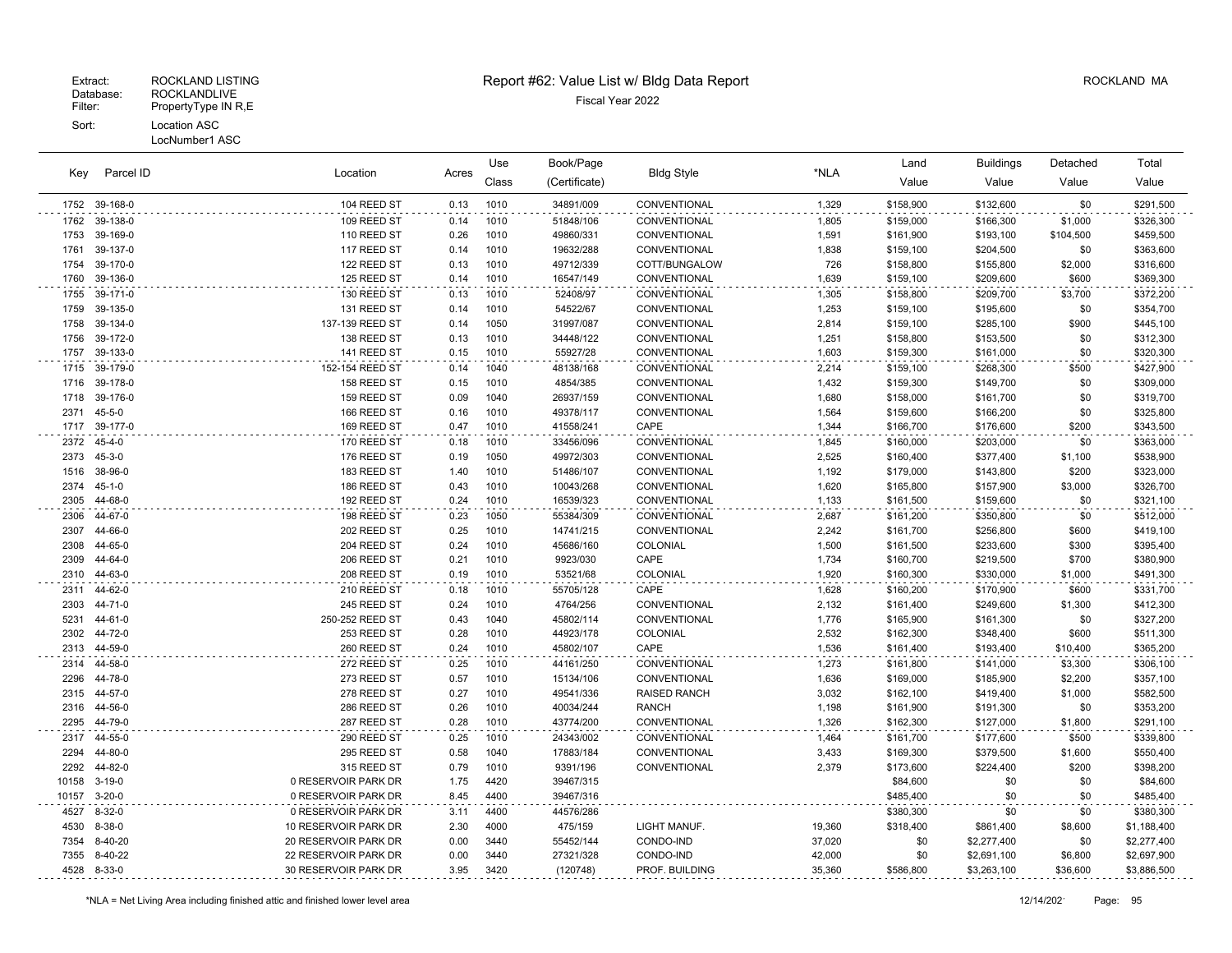| Parcel ID    | Location                |                             | Use          | Book/Page    |                      |                     | Land           | <b>Buildings</b>       | Detached               | Total        |                        |
|--------------|-------------------------|-----------------------------|--------------|--------------|----------------------|---------------------|----------------|------------------------|------------------------|--------------|------------------------|
| Key          |                         |                             | Acres        | Class        | (Certificate)        | <b>Bldg Style</b>   | *NLA           | Value                  | Value                  | Value        | Value                  |
|              | 4533 8-42-0             | 35 RESERVOIR PARK DR        | 1.64         | 4010         | (709068)             | WAREHOUSE           | 18,000         | \$267,900              | \$1,173,400            | \$11,600     | \$1,452,900            |
| 4526         | $8 - 31 - 0$            | 40 RESERVOIR PARK DR        | 2.51         | 3400         | (130054)             | IND FLEX-OFF        | 30,061         | \$334,400              | \$2,448,500            | \$22,800     | \$2,805,700            |
| 4534         | $8 - 43 - 0$            | 45 RESERVOIR PARK DR        | 2.68         | 4010         | (129250)             | WAREHOUSE           | 29,975         | \$302,900              | \$2,000,100            | \$34,000     | \$2,337,000            |
| 4537         | $8 - 22 - 0$            | 61-73 RESERVOIR PARK DR     | 2.14         | 4010         | (132711)             | WAREHOUSE           | 15,648         | \$306,100              | \$1,216,400            | \$20,800     | \$1,543,300            |
| 5446         | 8-23-3A                 | 80 RESERVOIR PARK DR        | 0.00         | 3440         | 19368/010            | CONDO-IND           | 5,010          | \$0                    | \$481,500              | \$0          | \$481,500              |
| 5447         | 8-23-3B                 | 82 RESERVOIR PARK DR        | 0.00         | 3440         | 19368/010            | CONDO-IND           | 3,000          | \$0                    | \$318,700              | \$0          | \$318,700              |
| 5448         | 8-23-3C                 | 84 RESERVOIR PARK DR        | 0.00         | 3440         | 19368/010            | CONDO-IND           | 3,690          | \$0                    | \$347,200              | \$0          | \$347,200              |
| 5449         | 8-23-3D                 | <b>86 RESERVOIR PARK DR</b> | 0.00         | 3440         | 11-23/084            | CONDO-IND           | 3,600          | \$0                    | \$343,500              | \$0          | \$343,500              |
| 5441         | 8-23-2A                 | 90 RESERVOIR PARK DR        | 0.00         | 3440         | 12078/194            | CONDO-OFC           | 3,600          | \$0                    | \$390,700              | \$0          | \$390,700              |
| 5442         | 8-23-2B                 | 92 RESERVOIR PARK DR        | 0.00         | 3440         | 19289/130            | CONDO-IND           | 4,200          | \$0                    | \$415,600              | \$0          | \$415,600              |
| 5443         | 8-23-2C                 | 94 RESERVOIR PARK DR        | 0.00         | 3440         | 20864/039            | CONDO-IND           | 3,000          | \$0                    | \$318,700              | \$0          | \$318,700              |
| 5444         | 8-23-2D                 | 96 RESERVOIR PARK DR        | 0.00         | 3440         | 7169/145             | CONDO-IND           | 3,000          | \$0                    | \$318,700              | \$0          | \$318,700              |
| 5445         | 8-23-2E                 | 98 RESERVOIR PARK DR        | 0.00         | 3440         | 35522/98             | CONDO-IND           | 3,600          | \$0                    | \$369,500              | \$0          | \$369,500              |
| 4824         | 33-44-0                 | 0 RICE AV                   | 1.13         | 9380         | $\prime$             |                     |                | \$206,200              | \$0                    | \$635,000    | \$841,200              |
| 2130         | 34-99-0                 | 18 RICE AV                  | 0.26         | 1010         | (120106)             | <b>RAISED RANCH</b> | 1,584          | \$170,400              | \$187,100              | \$32,100     | \$389,600              |
| 1057         | $34 - 3 - 0$            | 19 RICE AV                  | 0.19         | 1010         | 53401/264            | CAPE                | 1,344          | \$168,700              | \$158,100              | \$19,700     | \$346,500              |
| 2131         | 34-98-0                 | 26 RICE AV                  | 0.27         | 1010         | 42388/47             | CONVENTIONAL        | 1,680          | \$170,700              | \$131,100              | \$0          | \$301,800              |
| 1056         | $34 - 4 - 0$            | 27 RICE AV                  | 0.24         | 1010         | 41673/269            | CAPE                | 1,344          | \$169,800              | \$175,200              | \$900        | \$345,900              |
| 2132         | 34-97-0                 | 32 RICE AV                  | 0.24         | 1010         | 41555/305            | CONVENTIONAL        | 1,456          | \$170,000              | \$176,900              | \$5,500      | \$352,400              |
| 1055         | $34 - 5 - 0$            | 33 RICE AV                  | 0.24         | 1010         | 53733/83             | CAPE                | 780            | \$169,900              | \$130,200              | \$0          | \$300,100              |
| 2133         | 34-96-0                 | 38 RICE AV                  | 0.28         | 1010         | 42572/298            | COTT/BUNGALOW       | 1,216          | \$170,900              | \$141,000              | \$6,100      | \$318,000              |
| 1054         | $34 - 6 - 0$            | 41 RICE AV                  | 0.19         | 1010         | 12228/270            | COLONIAL<br>CAPE    | 1,472          | \$168,700              | \$166,200              | \$300        | \$335,200              |
| 1053<br>2134 | $34 - 7 - 0$<br>34-95-0 | 45 RICE AV<br>48 RICE AV    | 0.26<br>0.26 | 1010<br>1040 | 7201/224<br>52732/64 | CONVENTIONAL        | 1,466<br>2,110 | \$170,400              | \$145,700<br>\$273,600 | \$500<br>\$0 | \$316,600<br>\$444,000 |
| 1052         | $34 - 8 - 0$            | 53 RICE AV                  | 0.26         | 1010         | 10850/209            | CAPE                | 1,588          | \$170,400<br>\$170,400 | \$208,500              | \$400        | \$379,300              |
| 1045         | 34-15-0                 | 65 RICE AV                  | 0.26         | 1010         | 41103/319            | CAPE                | 1,784          | \$170,400              | \$200,300              | \$400        | \$371,100              |
| 2183         | 34-22-0                 | 74 RICE AV                  | 0.28         | 1010         | 8219/337             | COLONIAL            | 1,530          | \$170,800              | \$189,100              | \$500        | \$360,400              |
| 1044         | 34-16-0                 | 75 RICE AV                  | 0.26         | 1010         | 12338/027            | <b>RANCH</b>        | 985            | \$170,400              | \$154,700              | \$0          | \$325,100              |
| 2184         | $34 - 21 - 0$           | 80-82 RICE AV               | 0.43         | 1040         | 53086/309            | CONVENTIONAL        | 2,112          | \$174,600              | \$254,400              | \$6,100      | \$435,100              |
| 1043         | 34-17-0                 | 85 RICE AV                  | 0.52         | 1040         | 43734/335            | DUPLEX / ROW        | 1,664          | \$176,700              | \$238,300              | \$0          | \$415,000              |
| 2185         | 34-20-0                 | 92 RICE AV                  | 0.54         | 1010         | 44353/254            | COLONIAL            | 1,640          | \$177,200              | \$204,300              | \$0          | \$381,500              |
| 1042         | 34-19-0                 | 95 RICE AV                  | 0.37         | 1010         | 50706/172            | <b>RANCH</b>        | 768            | \$173,200              | \$143,000              | \$16,800     | \$333,000              |
| 2842         | $33 - 41 - 0$           | 105 RICE AV                 | 0.35         | 1010         | 49831/48             | <b>RANCH</b>        | 2,008          | \$172,500              | \$230,000              | \$12,800     | \$415,300              |
| 2815         | 33-42-0                 | 108 RICE AV                 | 0.83         | 1010         | 50348/181            | <b>RANCH</b>        | 1,080          | \$183,100              | \$175,800              | \$0          | \$358,900              |
| 2841         | 33-40-0                 | 109 RICE AV                 | 0.55         | 1010         | 15130/264            | <b>RANCH</b>        | 1,283          | \$177,500              | \$182,300              | \$19,400     | \$379,200              |
| 6500         | 33-160-0                | 115 RICE AV                 | 1.26         | 1010         | 13458/114            | SPLIT LEVEL         | 1,036          | \$186,900              | \$163,400              | \$0          | \$350,300              |
| 4823         | 33-43-0                 | 120 RICE AV                 | 0.82         | 9350         | N/A/N/A              |                     |                | \$175,400              | \$0                    | \$217,000    | \$392,400              |
| 2840         | 33-39-0                 | 123 RICE AV                 | 1.43         | 1010         | 12524/266            | <b>RAISED RANCH</b> | 1,399          | \$188,400              | \$207,200              | \$3,600      | \$399,200              |
| 2816         | 33-45-0                 | 130 RICE AV                 | 0.28         | 1010         | 47526/266            | <b>RANCH</b>        | 1,128          | \$171,000              | \$161,300              | \$200        | \$332,500              |
| 6499         | 33-159-0                | 131 RICE AV                 | 1.67         | 1010         | 12831/283            | <b>RAISED RANCH</b> | 1,911          | \$190,500              | \$207,700              | \$1,400      | \$399,600              |
| 2817         | 33-46-0                 | 140 RICE AV                 | 0.31         | 1010         | 10442/286            | <b>RANCH</b>        | 1,552          | \$171,600              | \$218,300              | \$0          | \$389,900              |
| 2839         | 33-38-0                 | 141 RICE AV                 | 0.58         | 1010         | 48545/239            | <b>RANCH</b>        | 1,056          | \$178,300              | \$150,700              | \$0          | \$329,000              |
| 2818         | 33-47-0                 | 152 RICE AV                 | 0.35         | 1010         | 51701/164            | <b>RANCH</b>        | 1,628          | \$172,700              | \$228,600              | \$7,500      | \$408,800              |
| 2838         | 33-37-0                 | 153 RICE AV                 | 0.57         | 1010         | 16864/199            | CAPE                | 1,344          | \$178,000              | \$198,600              | \$500        | \$377,100              |
| 2819         | 33-48-0                 | 162 RICE AV                 | 0.38         | 1010         | 54895/86             | CAPE                | 1,344          | \$173,300              | \$178,600              | \$5,400      | \$357,300              |
|              | 2837 33-36-0            | 163 RICE AV                 | 0.57         | 1010         | 30041/96             | COLONIAL            | 1,568          | \$178,000              | \$203.300              | \$100        | \$381,400              |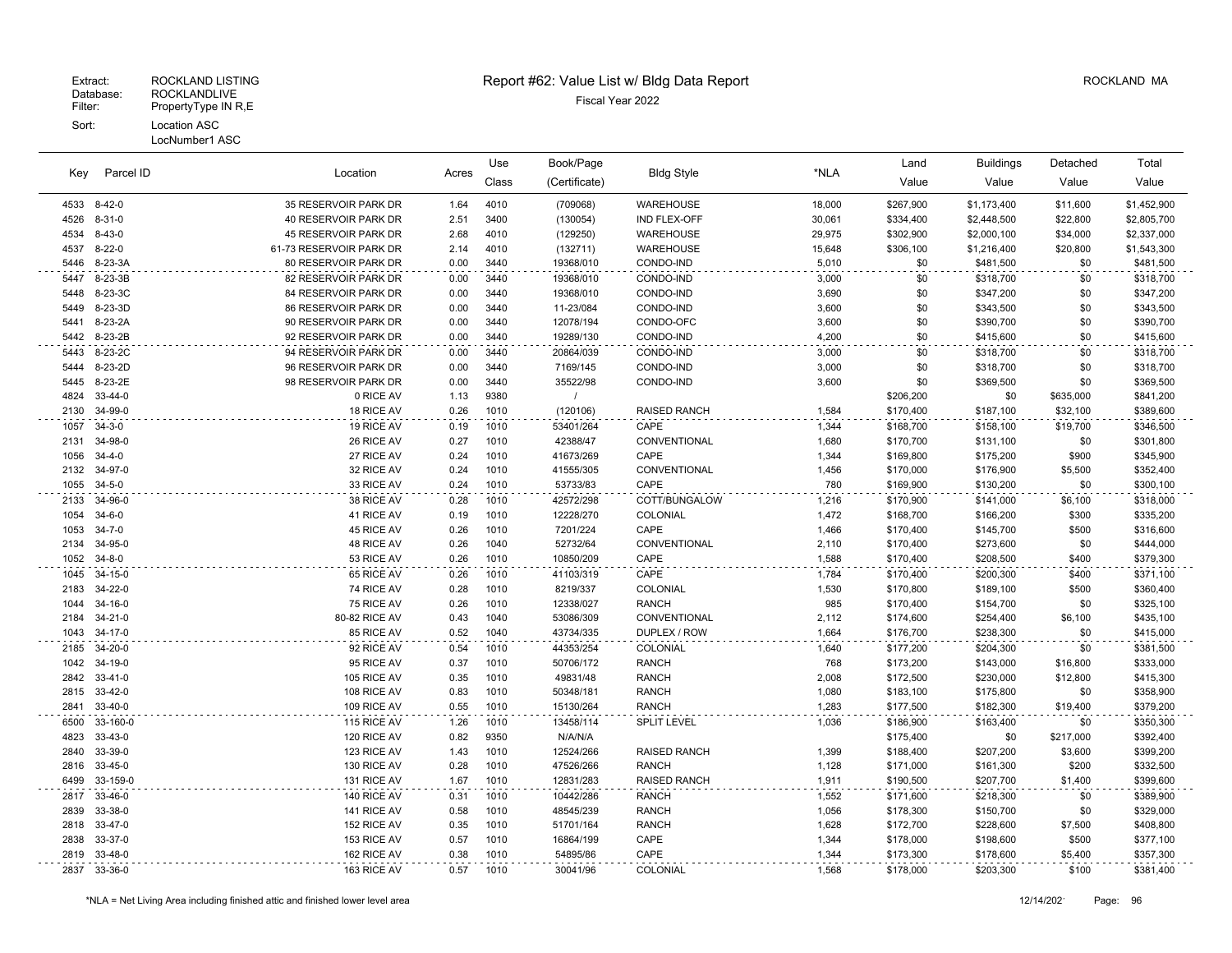#### Fiscal Year 2022 Database: ROCKLANDLIVE Extract: ROCKLAND LISTING Report #62: Value List w/ Bldg Data Report ROCKLAND MA Filter: PropertyType IN R,E Sort: Location ASC LocNumber1 ASC

Use

Book/Page Land Buildings Detached

Location Acres Value Value Value Value Key (Certificate) Bldg Style \*NLA Class Parcel ID 33-35-0 169 RICE AV 0.29 1010 30223/1 RANCH 1,248 \$171,200 \$167,200 \$900 \$339,300 33-34-0 179 RICE AV 0.29 1010 7350/324 RANCH 1,116 \$171,200 \$151,600 \$1,000 \$323,800 33-30-0 188 RICE AV 0.29 1010 52998/271 CAPE 1,536 \$171,100 \$213,200 \$13,500 \$397,800 33-33-0 189 RICE AV 0.29 1010 3438/328 RANCH 1,719 \$171,200 \$174,100 \$9,900 \$355,200 33-31-0 196 RICE AV 0.29 1010 55901/109 COLONIAL 1,926 \$171,100 \$341,500 \$9,800 \$522,400 33-32-0 199 RICE AV 0.29 1010 50658/150 COLONIAL 2,144 \$171,200 \$248,500 \$300 \$420,000 66-34-1 1 ROBIN LN 52.96 1020 44483/316 CONDO 1,355 \$0 \$269,800 \$0 \$269,800 66-34-2 2 ROBIN LN 0.00 1020 45751/102 CONDO 1,516 \$0 \$285,700 \$0 \$285,700 66-34-3 3 ROBIN LN 0.00 1020 51407/26 CONDO 1,694 \$0 \$304,100 \$0 \$304,100 66-34-4 4 ROBIN LN 0.00 1020 49736/212 CONDO 1,682 \$0 \$304,100 \$0 \$304,100 66-34-5 5 ROBIN LN 0.00 1020 14741/038 CONDO 1,516 \$0 \$281,800 \$0 \$281,800 66-34-6 6 ROBIN LN 0.00 1020 18750/137 CONDO 1,355 \$0 \$263,100 \$0 \$263,100 66-34-7 7 ROBIN LN 0.00 1020 39887/301 CONDO 1,529 \$0 \$283,100 \$0 \$283,100 66-34-8 8 ROBIN LN 0.00 1020 44857/105 CONDO 1,529 \$0 \$281,200 \$0 \$281,200 66-34-9 9 ROBIN LN 0.00 1020 54651/184 CONDO 1,722 \$0 \$303,500 \$0 \$303,500 66-34-10 10 ROBIN LN 0.00 1020 45722/155 CONDO 1,658 \$0 \$301,400 \$0 \$301,400 66-34-11 11 ROBIN LN 0.00 1020 51156/12 CONDO 1,540 \$0 \$279,200 \$0 \$279,200 66-34-12 12 ROBIN LN 0.00 1020 14625/048 CONDO 1,540 \$0 \$285,400 \$0 \$285,400 66-34-13 13 ROBIN LN 0.00 1020 14622/020 CONDO 1,540 \$0 \$285,400 \$0 \$285,400 66-34-14 14 ROBIN LN 0.00 1020 27301/196 CONDO 1,722 \$0 \$308,400 \$0 \$308,400 66-34-15 15 ROBIN LN 0.00 1020 48206/137 CONDO 1,716 \$0 \$302,800 \$0 \$302,800 66-34-16 16 ROBIN LN 0.00 1020 14639/292 CONDO 1,540 \$0 \$286,200 \$0 \$286,200 66-34-17 17 ROBIN LN 0.00 1020 48810/79 CONDO 1,338 \$0 \$264,100 \$0 \$264,100 66-34-18 18 ROBIN LN 0.00 1020 48908/332 CONDO 1,580 \$0 \$287,200 \$0 \$287,200 66-34-19 19 ROBIN LN 0.00 1020 14796/202 CONDO 1,580 \$0 \$288,000 \$0 \$288,000 66-34-20 20 ROBIN LN 0.00 1020 38275/291 CONDO 1,580 \$0 \$288,400 \$0 \$288,400 66-34-21 21 ROBIN LN 0.00 1020 18546/020 CONDO 1,784 \$0 \$313,200 \$0 \$313,200 66-34-22 22 ROBIN LN 0.00 1020 41095/331 CONDO 1,558 \$0 \$283,100 \$0 \$283,100 66-34-23 23 ROBIN LN 0.00 1020 38215/27 CONDO 1,580 \$0 \$289,400 \$0 \$289,400 66-34-24 24 ROBIN LN 0.00 1020 46325/196 CONDO 1,338 \$0 \$280,700 \$0 \$280,700 66-34-25 25 ROBIN LN 0.00 1020 43939/272 CONDO 1,776 \$0 \$345,400 \$0 \$345,400 66-34-26 26 ROBIN LN 0.00 1020 15147/117 CONDO 1,776 \$0 \$345,000 \$0 \$345,000 66-34-27 27 ROBIN LN 0.00 1020 53673/253 CONDO 1,560 \$0 \$308,000 \$0 \$308,000 66-34-28 28 ROBIN LN 0.00 1020 46537/266 CONDO 1,584 \$0 \$306,300 \$0 \$306,300 66-34-29 29 ROBIN LN 0.00 1020 43540/139 CONDO 1,784 \$0 \$330,600 \$0 \$330,600 66-34-30 30 ROBIN LN 0.00 1020 48875/250 CONDO 1,784 \$0 \$340,500 \$0 \$340,500 66-34-31 31 ROBIN LN 0.00 1020 33680/181 CONDO 1,584 \$0 \$304,000 \$0 \$304,000 66-34-32 32 ROBIN LN 0.00 1020 14839/070 CONDO 1,360 \$0 \$292,200 \$0 \$292,200 66-34-33 33 ROBIN LN 0.00 1020 54177/102 CONDO 1,360 \$0 \$292,200 \$0 \$292,200 66-34-34 34 ROBIN LN 0.00 1020 28773/183 CONDO 1,632 \$0 \$312,600 \$0 \$312,600 66-34-35 35 ROBIN LN 0.00 1020 46754/171 CONDO 1,536 \$0 \$341,600 \$0 \$341,600 66-34-36 36 ROBIN LN 0.00 1020 51684/230 CONDO 1,776 \$0 \$331,000 \$0 \$331,000 66-34-37 37 ROBIN LN 0.00 1020 15030/188 CONDO 1,568 \$0 \$304,200 \$0 \$304,200 66-34-38 38 ROBIN LN 0.00 1020 41573/244 CONDO 1,584 \$0 \$304,600 \$0 \$304,600 66-34-39 39 ROBIN LN 0.00 1020 48334/49 CONDO 1,584 \$0 \$315,100 \$0 \$315,100 66-34-40 40 ROBIN LN 0.00 1020 50076/295 CONDO 1,568 \$0 \$304,200 \$0 \$304,200

Total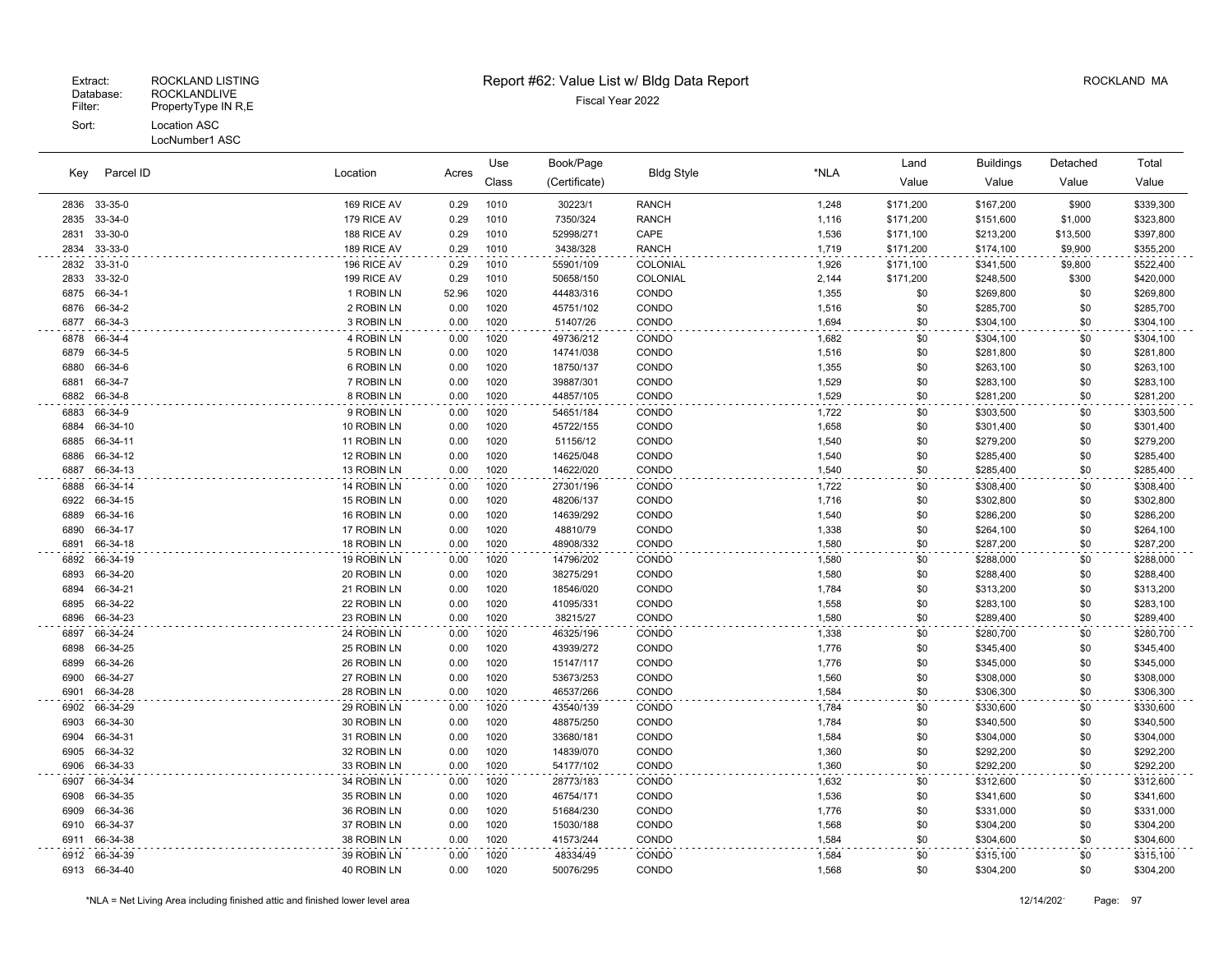| Parcel ID<br>Key |                | Location    | Acres | Use   | Book/Page     | <b>Bldg Style</b> | *NLA  | Land        | <b>Buildings</b> | Detached | Total       |
|------------------|----------------|-------------|-------|-------|---------------|-------------------|-------|-------------|------------------|----------|-------------|
|                  |                |             |       | Class | (Certificate) |                   |       | Value       | Value            | Value    | Value       |
|                  | 6914 66-34-41  | 41 ROBIN LN | 0.00  | 1020  | 39974/130     | CONDO             | 1,784 | \$0         | \$332,200        | \$0      | \$332,200   |
| 6915             | 66-34-42       | 42 ROBIN LN | 0.00  | 1020  | 29541/224     | CONDO             | 1,584 | \$0         | \$306,600        | \$0      | \$306,600   |
| 6916             | 66-34-43       | 43 ROBIN LN | 0.00  | 1020  | 41617/137     | CONDO             | 1,338 | \$0         | \$289,500        | \$0      | \$289,500   |
| 6917             | 66-34-44       | 44 ROBIN LN | 0.00  | 1020  | 50609/310     | CONDO             | 1,580 | \$0         | \$321,900        | \$0      | \$321,900   |
| 6918             | 66-34-45       | 45 ROBIN LN | 0.00  | 1020  | 35483/270     | CONDO             | 1,784 | \$0         | \$343,600        | \$0      | \$343,600   |
| 6919             | 66-34-46       | 46 ROBIN LN | 0.00  | 1020  | 32738/123     | CONDO             | 1,580 | \$0         | \$315,900        | \$0      | \$315,900   |
| 6920             | 66-34-47       | 47 ROBIN LN | 0.00  | 1020  | 56123/246     | CONDO             | 1,580 | \$0         | \$304,500        | \$0      | \$304,500   |
| 6921             | 66-34-48       | 48 ROBIN LN | 0.00  | 1020  | 14836/170     | CONDO             | 1,338 | \$0         | \$285,100        | \$0      | \$285,100   |
| 10959            | 6-816-0        | 0 ROCKLAND  | 2.74  | 9300  | N/A/N/A       |                   |       | \$39,900    | \$0              | \$0      | \$39,900    |
| 10957            | 7-813-0        | 0 ROCKLAND  | 24.81 | 1320  | 45765/92      |                   |       | \$177,200   | \$0              | \$0      | \$177,200   |
| 11004            | 7-852-0        | 0 ROCKLAND  | 0.61  | 3920  | 45765/92      |                   |       | \$8,900     | \$0              | \$0      | \$8,900     |
| 11089            | 7-853-0        | 0 ROCKLAND  | 1.51  | 3920  | 45765/92      |                   |       | \$22,000    | \$0              | \$0      | \$22,000    |
| 11000            | 7-856-0        | 0 ROCKLAND  | 0.22  | 9000  | N/A/N/A       |                   |       | \$3.200     | \$0              | \$0      | \$3,200     |
| 10999            | 7-858-0        | 0 ROCKLAND  | 9.38  | 9000  | N/A/N/A       |                   |       | \$136,600   | \$0              | \$0      | \$136,600   |
| 10994            | 7-863-0        | 0 ROCKLAND  | 1.09  | 9000  | N/A/N/A       |                   |       | \$15,900    | \$0              | \$0      | \$15,900    |
| 10988            | 7-871-0        | 0 ROCKLAND  | 3.06  | 1320  | 46118/168     |                   |       | \$44,600    | \$0              | \$0      | \$44,600    |
| 11020            | 7-877-0        | 0 ROCKLAND  | 0.04  | 3920  | 45765/92      |                   |       | \$600       | \$0              | \$0      | \$600       |
| 11021            | 7-878-0        | 0 ROCKLAND  | 0.05  | 3920  | 45765/92      |                   |       | \$700       | \$0              | \$0      | \$700       |
| 10978            | 11-830-0       | 0 ROCKLAND  | 3.22  | 3380  | 51837/194     |                   |       | \$311,900   | \$0              | \$34,300 | \$346,200   |
| 11008            | 11-847-0       | 0 ROCKLAND  | 4.01  | 1300  | 51837/194     |                   |       | \$211,400   | \$0              | \$0      | \$211,400   |
| 11093            | 11-847-A       | 0 ROCKLAND  | 2.70  | 1300  | 51837/194     |                   |       | \$199,700   | \$0              | \$0      | \$199,700   |
| 10956            | 12-812-0       | 0 ROCKLAND  | 0.48  | 3920  | 45765/92      |                   |       | \$7,000     | \$0              | \$0      | \$7,000     |
| 10958            | 12-815-0       | 0 ROCKLAND  | 14.73 | 1320  | 51837/194     |                   |       | \$131,100   | \$0              | \$0      | \$131,100   |
| 10961            | 12-818-0       | 0 ROCKLAND  | 2.18  | 3900  | 51837/194     |                   |       | \$602,600   | \$0              | \$0      | \$602,600   |
| 10981            | 12-827-0       | 0 ROCKLAND  | 7.13  | 3920  | 45765/92      |                   |       | \$103,800   | \$0              | \$0      | \$103,800   |
| 10980            | 12-828-0       | 0 ROCKLAND  | 4.60  | 3920  | 45765/92      |                   |       | \$67,000    | \$0              | \$0      | \$67,000    |
| 10979            | 12-829-0       | 0 ROCKLAND  | 0.16  | 3920  | 45765/92      |                   |       | \$2,300     | \$0              | \$0      | \$2,300     |
| 10977            | 12-831-0       | 0 ROCKLAND  | 13.05 | 3370  | 51837/194     |                   |       | \$3,230,500 | \$0              | \$0      | \$3,230,500 |
| 11094            | 12-831-A       | 0 ROCKLAND  | 0.90  | 3910  | 51837/194     |                   |       | \$13,100    | \$0              | \$0      | \$13,100    |
| 10976            | 12-832-0       | 0 ROCKLAND  | 0.14  | 3920  | 45765/92      |                   |       | \$2,000     | \$0              | \$0      | \$2,000     |
| 10975            | 12-833-0       | 0 ROCKLAND  | 1.10  | 3920  | 45765/92      |                   |       | \$16,000    | \$0              | \$0      | \$16,000    |
| 10974            | 12-834-0       | 0 ROCKLAND  | 0.05  | 3920  | 45765/92      |                   |       | \$700       | \$0              | \$0      | \$700       |
| 10973            | 12-835-0       | 0 ROCKLAND  | 0.03  | 3920  | 45765/92      |                   |       | \$400       | \$0              | \$0      | \$400       |
| 11015            | 12-841-0       | 0 ROCKLAND  | 2.05  | 9300  | 50219/115     |                   |       | \$29,900    | \$0              | \$0      | \$29,900    |
| 11014            | 12-842-0       | 0 ROCKLAND  | 10.89 | 9300  | 50219/115     |                   |       | \$158,500   | \$0              | \$0      | \$158,500   |
| 11013            | 12-843-0       | 0 ROCKLAND  | 3.10  | 9300  | 50219/115     |                   |       | \$45,200    | \$0              | \$0      | \$45,200    |
| 11011            | 12-845-0       | 0 ROCKLAND  | 0.13  | 9300  | 50219/115     |                   |       | \$167,300   | \$0              | \$0      | \$167,300   |
| 11019            | 12-876-0       | 0 ROCKLAND  | 3.41  | 3920  | 45765/92      |                   |       | \$49,600    | \$0              | \$0      | \$49,600    |
| 11022            | 12-879-0       | 0 ROCKLAND  | 0.79  | 3920  | 45765/92      |                   |       | \$11,500    | \$0              | \$0      | \$11,500    |
| 11023            | 12-880-0       | 0 ROCKLAND  | 6.69  | 3900  | 51837/194     |                   |       | \$1,442,000 | \$0              | \$0      | \$1,442,000 |
| 11024            | 12-881-0       | 0 ROCKLAND  | 17.99 | 3900  | 51837/194     |                   |       | \$4,875,100 | \$0              | \$0      | \$4,875,100 |
| 11088            | 13-813-0       | 0 ROCKLAND  | 20.58 | 1320  | 45765/92      |                   |       | \$158,300   | \$0              | \$0      | \$158,300   |
| 10960            | 13-817-0       | 0 ROCKLAND  | 0.62  | 9300  | N/A/N/A       |                   |       | \$9,000     | \$0              | \$0      | \$9,000     |
| 11092            | 13-818-0       | 0 ROCKLAND  | 0.66  | 3910  | 51837/194     |                   |       | \$9,600     | \$0              | \$0      | \$9,600     |
| 10972            | 13-836-0       | 0 ROCKLAND  | 0.31  | 3920  | 51837/194     |                   |       | \$4,500     | \$0              | \$0      | \$4,500     |
|                  | 10971 13-837-0 | 0 ROCKLAND  | 0.62  | 3920  | 45765/92      |                   |       | \$9,000     | \$0              | \$0      | \$9,000     |
|                  |                |             |       |       |               |                   |       |             |                  |          |             |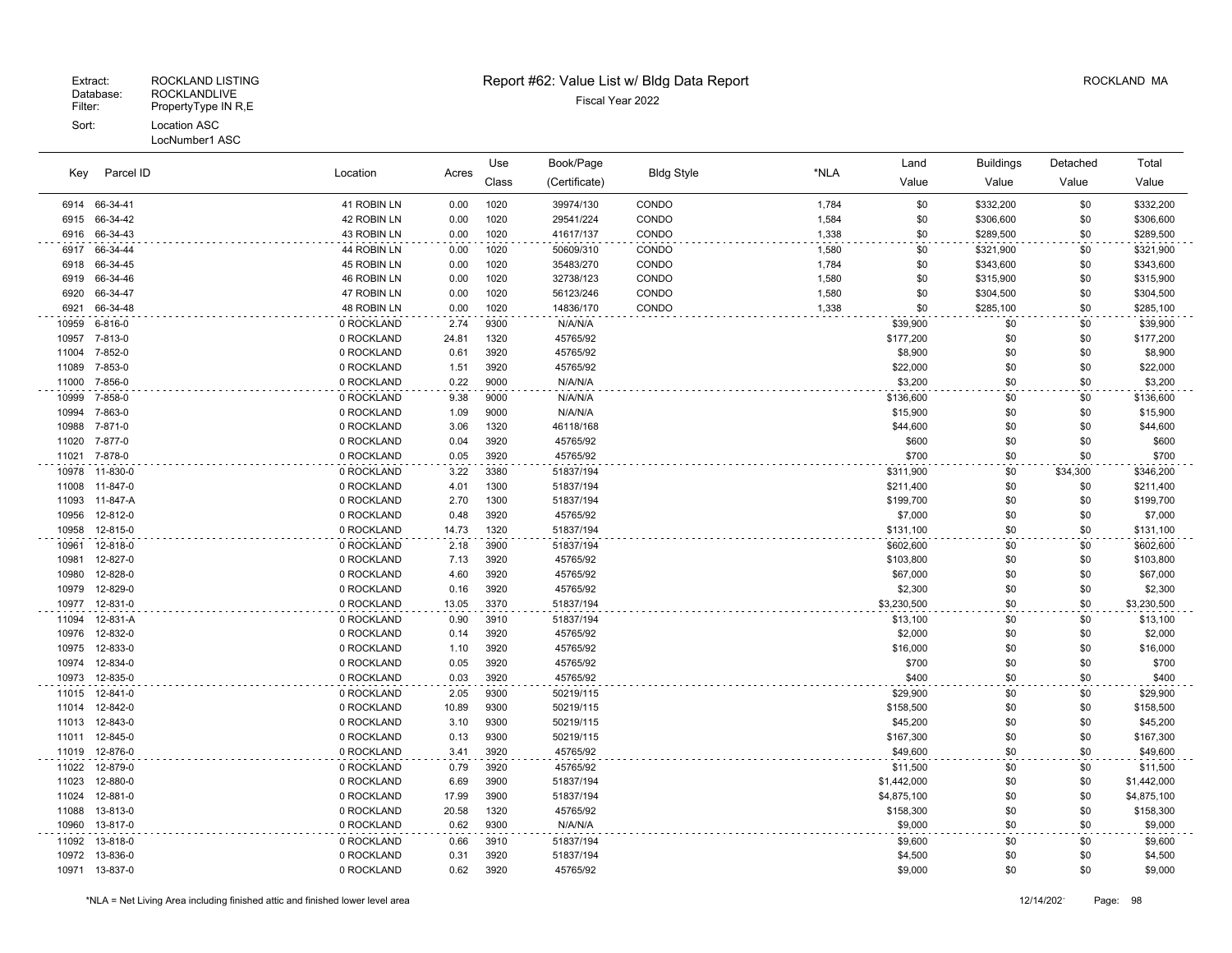|       | Parcel ID | Location<br>Acres | Use   | Book/Page |               |                   | Land | <b>Buildings</b> | Detached   | Total      |             |
|-------|-----------|-------------------|-------|-----------|---------------|-------------------|------|------------------|------------|------------|-------------|
| Key   |           |                   |       | Class     | (Certificate) | <b>Bldg Style</b> | *NLA | Value            | Value      | Value      | Value       |
| 11003 | 13-853-0  | 0 ROCKLAND        | 1.54  | 3920      | 45765/92      |                   |      | \$22,500         | \$0        | \$0        | \$22,500    |
| 10998 | 13-859-0  | 0 ROCKLAND        | 8.17  | 9000      | N/A/N/A       |                   |      | \$119,000        | \$0        | \$0        | \$119,000   |
| 10997 | 13-860-0  | 0 ROCKLAND        | 0.79  | 9000      | N/A/N/A       |                   |      | \$1,200          | \$0        | \$0        | \$1,200     |
| 10993 | 13-864-0  | 0 ROCKLAND        | 1.84  | 9000      | N/A/N/A       |                   |      | \$26,800         | \$0        | \$0        | \$26,800    |
| 10986 | 13-873-0  | 0 ROCKLAND        | 3.40  | 9000      | N/A/N/A       |                   |      | \$49,500         | \$0        | \$0        | \$49,500    |
| 11091 | 13-873-A  | 0 ROCKLAND        | 0.02  | 9000      | N/A/N/A       |                   |      | \$300            | \$0        | \$0        | \$300       |
| 10984 | 13-875-0  | 0 ROCKLAND        | 8.66  | 9000      | N/A/N/A       |                   |      | \$126,100        | \$0        | \$0        | \$126,100   |
| 11090 | 13-876-0  | 0 ROCKLAND        | 0.14  | 3920      | 45765/92      |                   |      | \$2,100          | \$0        | \$0        | \$2,100     |
| 11009 | 17-848-0  | 0 ROCKLAND        | 64.95 | 3900      | 51837/194     |                   |      | \$2,970,300      | \$0        | \$0        | \$2,970,300 |
| 11007 | 17-849-0  | 0 ROCKLAND        | 5.35  | 3900      | 51837/194     |                   |      | \$284,300        | \$0        | \$0        | \$284,300   |
| 11006 | 17-850-0  | 0 ROCKLAND        | 0.01  | 3920      | 45765/92      |                   |      | \$200            | \$0        | \$0        | \$200       |
| 11002 | 17-854-0  | 0 ROCKLAND        | 5.61  | 9000      | N/A/N/A       |                   |      | \$81,700         | \$0        | \$0        | \$81,700    |
| 10996 | 17-861-0  | 0 ROCKLAND        | 2.04  | 3920      | 51837/194     |                   |      | \$29,700         | \$0        | \$0        | \$29,700    |
| 10991 | 17-867-0  | 0 ROCKLAND        | 0.34  | 3920      | 45765/92      |                   |      | \$5,000          | \$0        | \$0        | \$5,000     |
| 10989 | 17-870-0  | 0 ROCKLAND        | 0.23  | 9300      | 47826/1       |                   |      | \$3,400          | \$0        | \$0        | \$3,400     |
| 10987 | 17-872-0  | 0 ROCKLAND        | 6.95  | 9000      | N/A/N/A       |                   |      | \$101,200        | \$0        | \$0        | \$101,200   |
| 10985 | 17-874-0  | 0 ROCKLAND        | 1.90  | 9000      | N/A/N/A       |                   |      | \$27.700         | \$0        | \$0        | \$27,700    |
| 10955 | 18-811-0  | 0 ROCKLAND        | 29.11 | 9300      | N/A/N/A       |                   |      | \$423,800        | \$0        | \$0        | \$423,800   |
| 11018 | 18-838-0  | 0 ROCKLAND        | 0.80  | 9300      | 50219/115     |                   |      | \$1,200          | \$0        | \$0        | \$1,200     |
| 11017 | 18-839-0  | 0 ROCKLAND        | 24.90 | 9300      | 50219/115     |                   |      | \$362,500        | \$0        | \$0        | \$362,500   |
| 11012 | 18-844-0  | 0 ROCKLAND        | 0.35  | 9300      | 50219/115     |                   |      | \$172,600        | \$0        | \$0        | \$172,600   |
| 11010 | 18-846-0  | 0 ROCKLAND        | 0.18  | 9300      | 50219/115     |                   |      | \$168,600        | \$0        | \$0        | \$168,600   |
| 10992 | 18-865-0  | 0 ROCKLAND        | 3.26  | 9000      | N/A/N/A       |                   |      | \$47,500         | \$0        | \$0        | \$47,500    |
| 11031 | 22-821-0  | 0 ROCKLAND        | 2.00  | 3920      | 45765/92      |                   |      | \$29,100         | \$0        | \$0        | \$29,100    |
| 10983 | 22-825-0  | 0 ROCKLAND        | 46.00 | 3920      | 45765/92      |                   |      | \$669,800        | \$0        | \$0        | \$669,800   |
| 10982 | 22-826-0  | 0 ROCKLAND        | 5.59  | 3920      | 45765/92      |                   |      | \$81,400         | \$0        | \$0        | \$81,400    |
| 11005 | 22-851-0  | 0 ROCKLAND        | 0.84  | 3920      | 45765/92      |                   |      | \$12,200         | \$0        | \$0        | \$12,200    |
| 10990 | 22-869-0  | 0 ROCKLAND        | 0.00  | 9300      | 47826/1       |                   |      | \$0              | \$0        | \$0        | \$0         |
| 11016 | 23-840-0  | 0 ROCKLAND        | 1.55  | 9300      | 50219/115     |                   |      | \$22,600         | \$0        | \$0        | \$22,600    |
| 11001 | 23-855-0  | 0 ROCKLAND        | 2.28  | 9000      | N/A/N/A       |                   |      | \$33,200         | \$0        | \$0        | \$33,200    |
| 10995 | 23-862-0  | 0 ROCKLAND        | 5.26  | 9000      | N/A/N/A       |                   |      | \$76,600         | \$0        | \$0        | \$76,600    |
| 10962 | 27-802-0  | 0 ROCKLAND        | 49.52 | 3920      | 45765/92      |                   |      | \$721,000        | \$0        | \$0        | \$721,000   |
| 10968 | 27-806-0  | 0 ROCKLAND        | 1.10  | 3920      | 45765/92      |                   |      | \$16,000         | \$0        | \$0        | \$16,000    |
| 10964 | 27-809-0  | 0 ROCKLAND        | 20.55 | 3920      | 45765/92      |                   |      | \$299,200        | \$0        | \$0        | \$299,200   |
| 11025 | 27-819-0  | 0 ROCKLAND        | 0.71  | 3920      | 45765/92      |                   |      | \$10,300         | \$0        | \$0        | \$10,300    |
| 11027 | 27-822-0  | 0 ROCKLAND        | 14.34 | 3900      | 45765/92      |                   |      | \$661,000        | \$0        | \$0<br>\$0 | \$661,000   |
| 11029 | 27-824-0  | 0 ROCKLAND        | 7.88  | 3920      | 45765/92      |                   |      | \$114,700        | \$0        |            | \$114,700   |
| 11030 | 27-866-0  | 0 ROCKLAND        | 10.95 | 3920      | 45765/92      |                   |      | \$159,400        | \$0        | \$0        | \$159,400   |
| 10963 | 28-808-0  | 0 ROCKLAND        | 57.48 | 9300      | N/A/N/A       |                   |      | \$836,900        | \$0        | \$0        | \$836,900   |
| 10965 | 32-803-0  | 0 ROCKLAND        | 0.45  | 9300      | N/A/N/A       |                   |      | \$6,600          | \$0        | \$0        | \$6,600     |
| 10967 | 32-805-0  | 0 ROCKLAND        | 3.11  | 9300      | N/A/N/A       |                   |      | \$45,300         | \$0        | \$0        | \$45,300    |
| 10969 | 32-807-0  | 0 ROCKLAND        | 0.70  | 3920      | 45765/92      |                   |      | \$10,200         | \$0        | \$0        | \$10,200    |
| 10970 | 32-810-0  | 0 ROCKLAND        | 0.44  | 3920      | 45765/92      |                   |      | \$6,400          | \$0        | \$0        | \$6,400     |
| 11026 | 32-820-0  | 0 ROCKLAND        | 0.26  | 3920      | 45765/92      |                   |      | \$3,800          | \$0        | \$0        | \$3,800     |
| 11028 | 32-823-0  | 0 ROCKLAND        | 0.44  | 3920      | 45765/92      |                   |      | \$6,400          | \$0<br>\$0 | \$0        | \$6,400     |
| 10966 | 32-868-0  | 0 ROCKLAND        | 1.42  | 9000      | BPMOE/SZ      |                   |      | \$20,700         |            | \$0        | \$20,700    |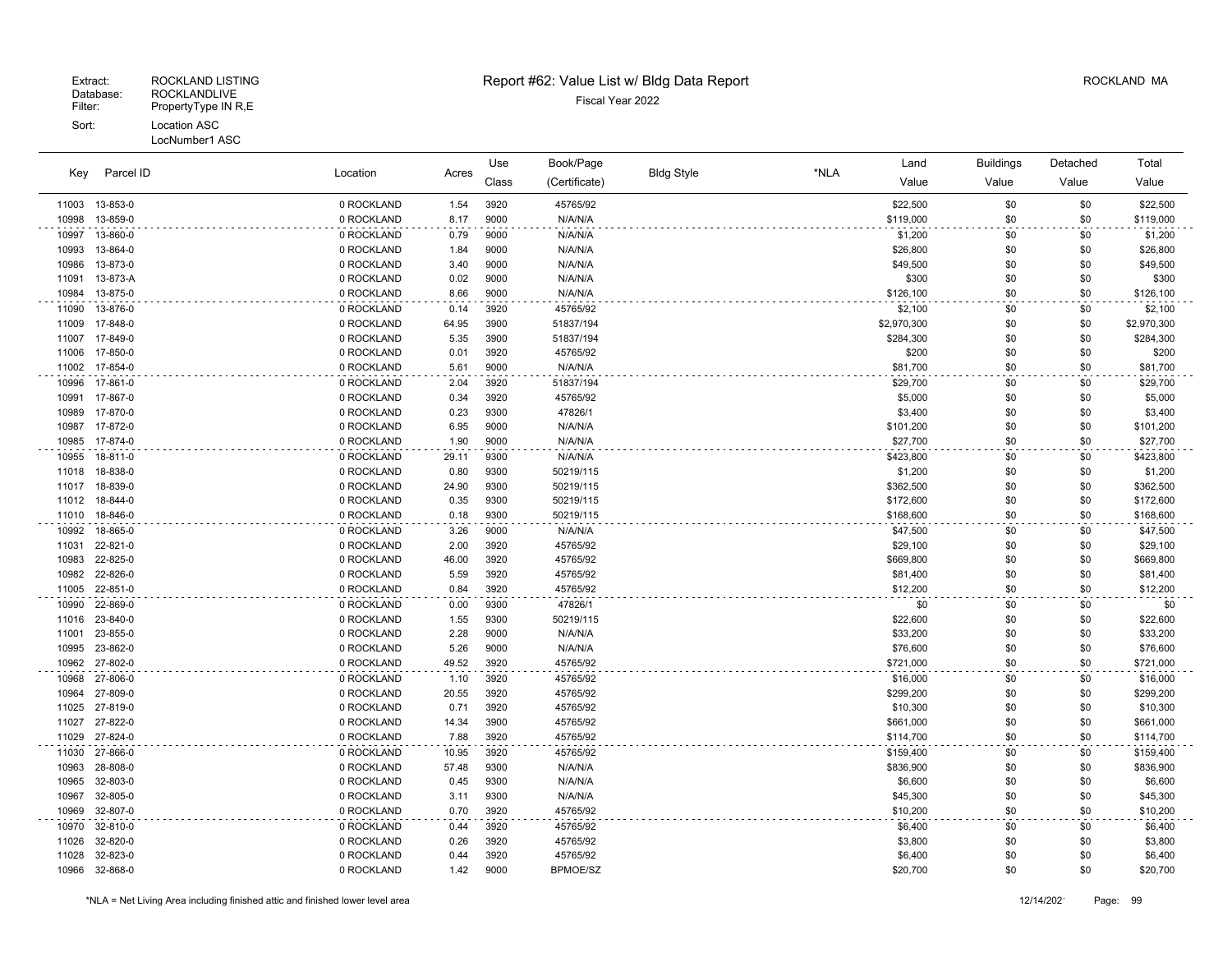# Extract: ROCKLAND LISTING **Report #62: Value List w/ Bldg Data Report** Alleman and RockLAND MA

| Parcel ID<br>Key |              |                        | Use   | Book/Page |               |                       | Land   | <b>Buildings</b> | Detached  | Total    |             |
|------------------|--------------|------------------------|-------|-----------|---------------|-----------------------|--------|------------------|-----------|----------|-------------|
|                  |              | Location               | Acres | Class     | (Certificate) | <b>Bldg Style</b>     | *NLA   | Value            | Value     | Value    | Value       |
| 10038            | 24-123-0     | 1 ROCKVIEW WAY         | 1.04  | 4010      | 35988/297     | <b>SERVICE GARAGE</b> | 5,432  | \$182,900        | \$362,700 | \$0      | \$545,600   |
| 698              | 24-11-0      | 2-10 ROCKVIEW WAY      | 3.98  | 4010      | 45085/314     | WAREHOUSE             | 9,000  | \$209,600        | \$945,100 | \$0      | \$1,154,700 |
| 10041            | 25-54-0      | 9 ROCKVIEW WAY         | 3.99  | 4010      | 34024/248     | WAREHOUSE             | 12,020 | \$373,000        | \$699,600 | \$38,300 | \$1,110,900 |
| 10040            | 25-53-0      | 17 ROCKVIEW WAY        | 3.27  | 4010      | 33829/007     | WAREHOUSE             | 6,250  | \$312,400        | \$380,100 | \$21,600 | \$714,100   |
| 10039            | 25-52-0      | <b>18 ROCKVIEW WAY</b> | 6.36  | 4010      | 51595/72      | <b>SERVICE GARAGE</b> | 4,800  | \$340,500        | \$484,300 | \$23,000 | \$847,800   |
| 2809             | 33-16-0      | 0 SALEM ST             | 5.92  | 1320      | 49968/307     |                       |        | \$26,300         | \$0       | \$0      | \$26,300    |
| 937              | $29 - 7 - 0$ | 24 SALEM ST            | 0.58  | 1010      | 49753/162     | CAPE                  | 1,576  | \$160,500        | \$209,200 | \$0      | \$369,700   |
| 830              | $29 - 2 - 0$ | 35-37 SALEM ST         | 0.98  | 1110      | 44101/198     | 4-8 UNIT              | 4,233  | \$166,000        | \$715,000 | \$3,300  | \$884,300   |
| 825              | $29 - 6 - 0$ | 36 SALEM ST            | 0.57  | 1010      | 45922/267     | CAPE                  | 1,296  | \$160,200        | \$188,500 | \$1,300  | \$350,000   |
| 827              | $29 - 5 - 0$ | 44 SALEM ST            | 0.63  | 1010      | 43795/59      | COLONIAL              | 1,677  | \$161,400        | \$191,700 | \$2,500  | \$355,600   |
| 829              | 29-3-0       | 47 SALEM ST            | 0.49  | 1010      | 40906/246     | CONVENTIONAL          | 1,128  | \$158,400        | \$143,100 | \$0      | \$301,500   |
| 791              | 28-36-0      | 56 SALEM ST            | 0.56  | 1010      | 21005/146     | CAPE                  | 1,080  | \$160,000        | \$173,800 | \$0      | \$333,800   |
| 790              | 28-34-0      | 57 SALEM ST            | 1.03  | 1010      | 53898/242     | <b>ANTIQUE</b>        | 1,908  | \$166,600        | \$221,200 | \$15,500 | \$403,300   |
| 792              | 28-37-0      | 68 SALEM ST            | 0.50  | 1010      | 49729/312     | <b>RANCH</b>          | 1,600  | \$158,700        | \$277,500 | \$4,600  | \$440,800   |
| 789              | 28-33-0      | 73 SALEM ST            | 0.63  | 1040      | 10208/040     | CONVENTIONAL          | 3,343  | \$161,600        | \$334,700 | \$18,100 | \$514,400   |
| 793              | 28-38-0      | 80 SALEM ST            | 1.30  | 1010      | 384/105       | COLONIAL              | 1,821  | \$169,000        | \$203,000 | \$400    | \$372,400   |
| 788              | 28-32-0      | 83 SALEM ST            | 1.13  | 1010      | 47503/30      | CONVENTIONAL          | 1,575  | \$167,500        | \$170,700 | \$11,300 | \$349,500   |
| 794              | 28-95-0      | 84 SALEM ST            | 0.56  | 1010      | 491/49        | COLONIAL              | 1,600  | \$160,000        | \$205,400 | \$3,000  | \$368,400   |
| 795              | 28-35-0      | 96-REAR SALEM ST       | 0.33  | 1010      | 551/28        | <b>SPLIT LEVEL</b>    | 968    | \$155,000        | \$88,500  | \$2,300  | \$245,800   |
| 796              | 28-39-0      | 96 SALEM ST            | 0.58  | 1010      | 388/136       | COTT/BUNGALOW         | 1,152  | \$160,300        | \$141,700 | \$14,400 | \$316,400   |
| 787              | 28-30-0      | 101 SALEM ST           | 0.88  | 1040      | 47256/264     | CONVENTIONAL          | 2,064  | \$165,300        | \$231,500 | \$700    | \$397,500   |
| 798              | 28-41-0      | 108 SALEM ST           | 0.54  | 1010      | 49190/261     | CONVENTIONAL          | 1,080  | \$159,400        | \$136,200 | \$1,100  | \$296,700   |
| 786              | 28-29-0      | 111 SALEM ST           | 0.66  | 1010      | 43019/319     | CONVENTIONAL          | 1,402  | \$162,200        | \$158,700 | \$13,000 | \$333,900   |
| 10464            | 28-101-0     | 116 SALEM ST           | 1.55  | 1010      | 50451/18      | <b>NS RANCH</b>       | 1,588  | \$171,200        | \$355,300 | \$0      | \$526,500   |
| 785              | 28-28-0      | 119 SALEM ST           | 0.39  | 1010      | 47064/31      | CONVENTIONAL          | 1,790  | \$156,200        | \$170,300 | \$6,000  | \$332,500   |
| 799              | 28-42-0      | 122 SALEM ST           | 0.88  | 1010      | 37858/26      | CONVENTIONAL          | 2,020  | \$165,300        | \$213,400 | \$0      | \$378,700   |
| 784              | 28-27-0      | 129 SALEM ST           | 0.50  | 1010      | 44605/19      | CONVENTIONAL          | 1,156  | \$158,600        | \$121,700 | \$600    | \$280,900   |
| 800              | 28-44-0      | 136 SALEM ST           | 0.39  | 1010      | 43832/161     | <b>RANCH</b>          | 1,632  | \$156,300        | \$258,300 | \$0      | \$414,600   |
| 770              | 28-11-0      | 151 SALEM ST           | 0.26  | 1010      | 5146/61       | CAPE                  | 1,446  | \$153,400        | \$148,200 | \$0      | \$301,600   |
| 769              | 28-10-0      | 157 SALEM ST           | 0.30  | 1010      | 55312/176     | CAPE                  | 1,275  | \$154,300        | \$145,700 | \$0      | \$300,000   |
| 768              | 28-9-0       | 163 SALEM ST           | 0.40  | 1010      | 19164/168     | COLONIAL              | 2,331  | \$156,400        | \$300,900 | \$3,200  | \$460,500   |
| 767              | $28 - 8 - 0$ | 165 SALEM ST           | 1.89  | 1010      | 49208/249     | <b>RAISED RANCH</b>   | 1,955  | \$169,200        | \$178,000 | \$400    | \$347,600   |
| 5458             | 28-96-0      | 225 SALEM ST           | 0.74  | 1010      | 13321/012     | CAPE                  | 1,384  | \$164,000        | \$196,600 | \$0      | \$360,600   |
| 5457             | 28-97-0      | 235 SALEM ST           | 0.55  | 1010      | 17867/290     | <b>SPLIT LEVEL</b>    | 1,792  | \$159,800        | \$202,700 | \$600    | \$363,100   |
| 5456             | $28 - 7 - 0$ | 245 SALEM ST           | 0.56  | 1010      | 24301/080     | <b>SPLIT LEVEL</b>    | 1,940  | \$159,900        | \$216,700 | \$13,300 | \$389,900   |
| 802              | 28-46-0      | 246 SALEM ST           | 1.00  | 1010      | 506/169       | CAPE                  | 2.040  | \$166,300        | \$180,900 | \$1,100  | \$348,300   |
| 803              | 28-47-0      | 248 SALEM ST           | 0.79  | 1010      | (131403)      | <b>RANCH</b>          | 1,166  | \$164,500        | \$190,400 | \$0      | \$354,900   |
| 805              | 28-48-0      | 254 SALEM ST           | 0.65  | 1010      | (119728)      | <b>RANCH</b>          | 864    | \$162,000        | \$130,400 | \$2,400  | \$294,800   |
| 766              | $28 - 6 - 0$ | 255 SALEM ST           | 0.56  | 1010      | 54027/51      | <b>RANCH</b>          | 1,695  | \$160,000        | \$262,100 | \$1,100  | \$423,200   |
| 804              | 28-49-0      | 260 SALEM ST           | 0.72  | 1010      | ()            | CAPE                  | 1,455  | \$163,400        | \$170,700 | \$900    | \$335,000   |
| 765              | $28 - 5 - 0$ | 265 SALEM ST           | 0.54  | 1010      | 41520/210     | CAPE                  | 1,424  | \$159,400        | \$201,400 | \$0      | \$360,800   |
| 764              | $28 - 4 - 0$ | 275 SALEM ST           | 0.54  | 1010      | 18717/185     | <b>RAISED RANCH</b>   | 1,130  | \$159,400        | \$177,000 | \$5,400  | \$341,800   |
| 806              | 28-50-0      | 276 SALEM ST           | 0.54  | 1010      | 8830/271      | <b>RANCH</b>          | 984    | \$159,400        | \$144,700 | \$0      | \$304,100   |
| 807              | 28-51-0      | 282 SALEM ST           | 0.54  | 1010      | 51160/338     | CAPE                  | 1,427  | \$159,400        | \$166,100 | \$400    | \$325,900   |
| 5877             | 28-98-0      | 285 SALEM ST           | 0.59  | 1010      | 15783/274     | CAPE                  | 1,756  | \$160,500        | \$233,500 | \$0      | \$394,000   |
| 2780             | 33-154-0     | 292 SALEM ST           | 0.48  | 1010      | 55667/119     | CAPE                  | 1,764  | \$158,100        | \$233,300 | \$500    | \$391,900   |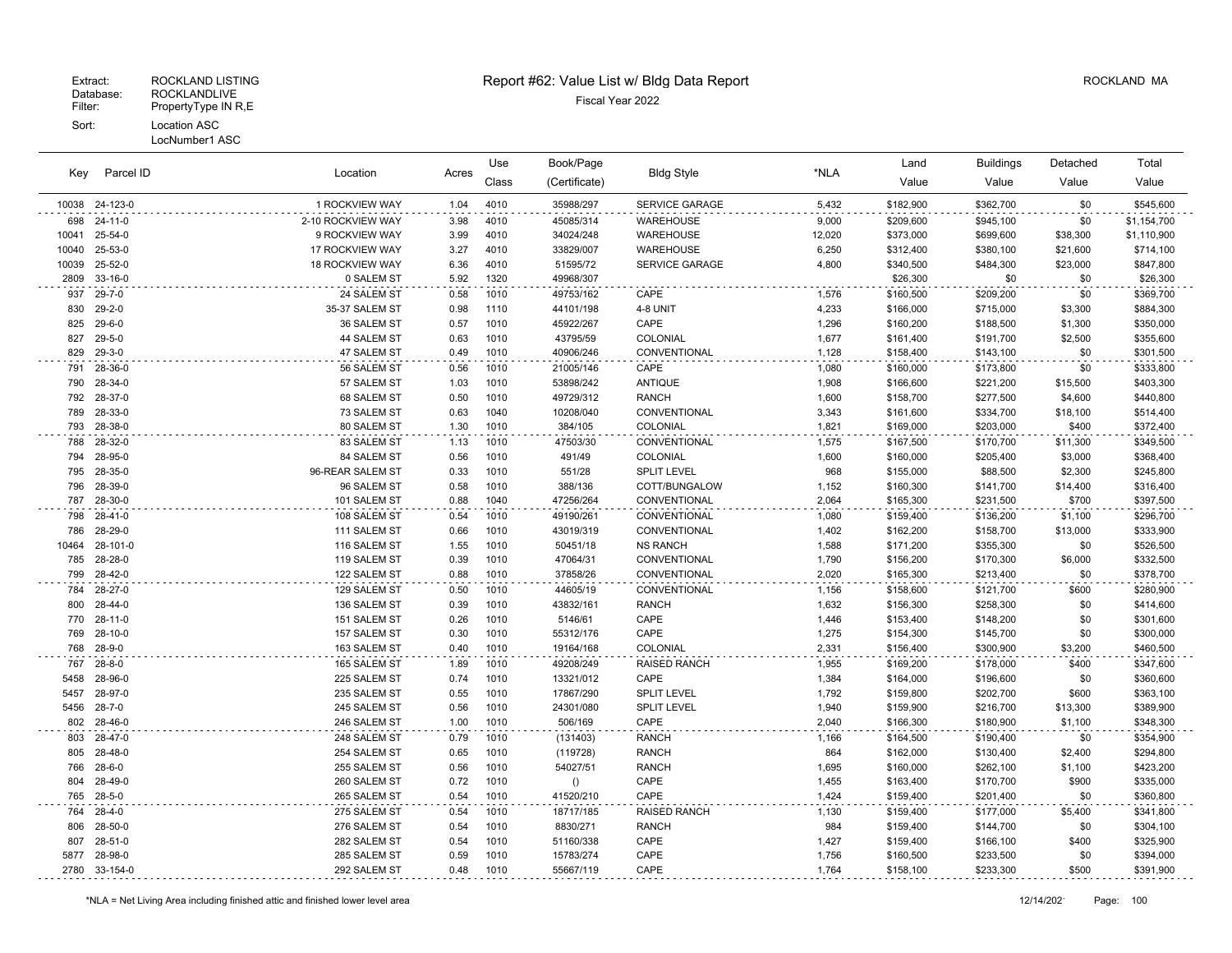LocNumber1 ASC

| Parcel ID<br>Kev | Location<br>Acres |                   | Use  | Book/Page | <b>Bldg Style</b> | $^{\star}$ NLA      | Land           | <b>Buildings</b>       | Detached               | Total    |           |
|------------------|-------------------|-------------------|------|-----------|-------------------|---------------------|----------------|------------------------|------------------------|----------|-----------|
|                  |                   |                   |      | Class     | (Certificate)     |                     |                | Value                  | Value                  | Value    | Value     |
| 763              | $28 - 3 - 0$      | 295 SALEM ST      | 0.75 | 1010      | 29235/155         | CONVENTIONAL        | 1,148          | \$164,100              | \$135,200              | \$3,900  | \$303,200 |
| 2781             | $33 - 3 - 0$      | 302 SALEM ST      | 0.48 | 1010      | 49573/322         | CONVENTIONAL        | 1,482          | \$158,100              | \$166,500              | \$300    | \$324,900 |
| 2782             | $33 - 4 - 0$      | 308 SALEM ST      | 3.06 | 1010      | 54376/239         | COTT/BUNGALOW       | 888            | \$184,700              | \$137,700              | \$17,000 | \$339,400 |
| 762              | $28 - 1 - 0$      | 313 SALEM ST      | 1.20 | 1010      | 49303/80          | CONVENTIONAL        | 1,383          | \$168,100              | \$245,900              | \$0      | \$414,000 |
| 2783             | $33 - 5 - 0$      | 324 SALEM ST      | 0.92 | 1040      | 35887/037         | CONVENTIONAL        | 2,983          | \$165,600              | \$279,800              | \$5,800  | \$451,200 |
| 2779             | $33 - 2 - 0$      | 327 SALEM ST      | 1.23 | 1010      | 44750/241         | CAPE                | 2,385          | \$168,400              | \$279,500              | \$0      | \$447,900 |
| 2778             | $33 - 1 - 0$      | 333 SALEM ST      | 0.42 | 1010      | 55248/164         | CONVENTIONAL        | 1,591          | \$156,900              | \$165,900              | \$1,700  | \$324,500 |
| 2784             | $33 - 6 - 0$      | 336 SALEM ST      | 1.08 | 1010      | 44372/292         | <b>RANCH</b>        | 1,568          | \$167,000              | \$216,200              | \$3,700  | \$386,900 |
| 2785             | $33 - 7 - 0$      | 360 SALEM ST      | 0.59 | 1010      | 18478/211         | CONVENTIONAL        | 1,534          | \$160,600              | \$160,400              | \$15,700 | \$336,700 |
| 5261             | 33-155-0          | 370 SALEM ST      | 0.55 | 1010      | 11867/219         | RAISED RANCH        | 1,486          | \$177,400              | \$158,300              | \$0      | \$335,700 |
| 1032             | $32 - 15 - 0$     | 375 SALEM ST      | 0.70 | 1010      | 17324/305         | CONVENTIONAL        | 1,876          | \$163,000              | \$160,100              | \$0      | \$323,100 |
| 1031             | $32 - 16 - 0$     | 383 SALEM ST      | 0.50 | 1010      | 55807/93          | CAPE                | 1,456          | \$176,200              | \$175,700              | \$7,100  | \$359,000 |
| 6493             | 33-158-0          | 390 SALEM ST      | 1.14 | 1010      | 30518/197         | <b>RAISED RANCH</b> | 1,711          | \$185,800              | \$209,300              | \$700    | \$395,800 |
| 1030             | $32 - 17 - 0$     | 391 SALEM ST      | 1.10 | 1010      | 29636/56          | <b>RANCH</b>        | 2,546          | \$185,500              | \$454,000              | \$0      | \$639,500 |
| 2786             | $33 - 8 - 0$      | 400 SALEM ST      | 0.75 | 1010      | 42005/258         | COLONIAL            | 1,502          | \$182,400              | \$212,800              | \$0      | \$395,200 |
| 1029             | $32 - 18 - 0$     | 403 SALEM ST      | 0.24 | 1010      | 54113/329         | CAPE                | 1,298          | \$170,000              | \$154,700              | \$1,000  | \$325,700 |
| 1025             | $32 - 21 - 0$     | 403-REAR SALEM ST | 1.89 | 9320      | 4213/138          |                     |                | \$16,800               | \$0                    | \$0      | \$16,800  |
| 6791             | 33-161-0          | 404 SALEM ST      | 1.01 | 1010      | 18916/002         | CAPE                | 1,733          | \$184,600              | \$232,500              | \$0      | \$417,100 |
| 1028             | 32-19-0           | 411 SALEM ST      | 0.27 | 1040      | 51018/119         | <b>CONVERSION</b>   | 2,150          | \$170,500              | \$247,500              | \$0      | \$418,000 |
| 6492             | 33-157-0          | 412 SALEM ST      | 0.75 | 1010      | 49160/207         | CAPE                | 1,540          | \$182,300              | \$218,800              | \$26,000 | \$427,100 |
| 1027             | 32-20-0           | 419 SALEM ST      | 0.27 | 1010      | 27080/228         | CAPE                | 990            | \$170,500              | \$125,700              | \$1,000  | \$297,200 |
| 2787             | $33-10-0$         | 420 SALEM ST      | 0.73 | 1010      | 50165/239         | RAISED RANCH        | 1,922          | \$181,800              | \$213,700              | \$1,900  | \$397,400 |
| 1026             | 32-22-0           | 425 SALEM ST      | 0.27 | 1010      | 45841/215         | CAPE                | 990            | \$170,500              | \$126,400              | \$400    | \$297,300 |
| 2806             | 33-13-0           | 428 SALEM ST      | 0.27 | 1010      | 5470/97           | CONVENTIONAL        | 1,320          | \$170,500              | \$161,500              | \$3,600  | \$335,600 |
| 1024             | 32-23-0           | 431 SALEM ST      | 0.27 | 1010      | 43079/202         | CAPE                | 2,118          | \$170,700              | \$223,400              | \$4,500  | \$398,600 |
| 2807             | $33-14-0$         | 434 SALEM ST      | 0.92 | 1040      | 41247/33          | CONVENTIONAL        | 2,224          | \$183,900              | \$302,500              | \$1,600  | \$488,000 |
| 1023             | $32 - 24 - 0$     | 443 SALEM ST      | 0.50 | 1090      | 50490/146         | CAPE                | 1,960          | \$193,800              | \$311,800              | \$13,700 | \$519,300 |
| 2808             | $33 - 15 - 0$     | 448 SALEM ST      | 1.08 | 1010      | 49968/307         | CONVENTIONAL        | 1,067          | \$185,300              | \$108,500              | \$3,500  | \$297,300 |
| 1022             | 32-25-0           | 449 SALEM ST      | 0.50 | 1010      | 22667/330         | RANCH               | 1,301          | \$176,300              | \$217,300              | \$21,900 | \$415,500 |
| 1021             | 32-26-0           | 459 SALEM ST      | 0.35 | 1010      | 50307/134         | COTT/BUNGALOW       | 820            | \$172,600              | \$106,200              | \$100    | \$278,900 |
| 2810             | 33-17-0           | 460 SALEM ST      | 0.34 | 1010      | 15004/064         | CONVENTIONAL        | 1,320          | \$172,300              | \$151,700              | \$0      | \$324,000 |
| 2811             | 33-18-0           | 468 SALEM ST      | 0.36 | 1010      | 33837/164         | CONVENTIONAL        | 1,328          | \$172,900              | \$162,800              | \$0      | \$335,700 |
| 2812             | 33-19-0           | 476 SALEM ST      | 0.43 | 1010      | 2589/74           | <b>RANCH</b>        | 856            | \$174,500              | \$144,700              | \$0      | \$319,200 |
| 1020             | 32-27-0           | 477 SALEM ST      | 0.76 | 1010      | 38092/286         | CONVENTIONAL        | 2,424          | \$182,400              | \$248,700              | \$1,900  | \$433,000 |
| 2813             | 33-20-0           | 482 SALEM ST      | 0.47 | 1010      | 43861/82          | <b>RANCH</b>        | 872            | \$175,600              | \$135,200              | \$7,600  | \$318,400 |
| 2814             | $33 - 21 - 0$     | 490 SALEM ST      | 0.59 | 1010      | 49165/179         | <b>RANCH</b>        | 1,152          | \$178,500              | \$117,000              | \$1,800  | \$297,300 |
| 1459             | $37-3-0$          | 495 SALEM ST      | 0.75 | 1010      | 29368/84          | CONVENTIONAL        | 2,494          | \$182,300              | \$298,200              | \$14,500 | \$495,000 |
| 1464             | $38-1-0$          | 498 SALEM ST      | 0.82 | 1010      | 11006/003         | <b>RANCH</b>        | 960            | \$182,900              | \$163,400              | \$15,500 | \$361,800 |
| 5874             | 37-30-0           | 505 SALEM ST      | 0.75 | 1010      | 25559/249         | RAISED RANCH        | 1,591          | \$182,300              | \$213,900              | \$0      | \$396,200 |
| 1465             | $38 - 2 - 0$      | 510 SALEM ST      | 1.27 | 1010      | 4537/319          | <b>RANCH</b>        | 1,176          | \$187,000              | \$180,600              | \$14,500 | \$382,100 |
| 5875             | 37-29-0           | 515 SALEM ST      | 0.75 | 1010      | 52324/347         | <b>RAISED RANCH</b> |                | \$182,300              |                        | \$400    | \$398,500 |
| 1458             | $37 - 4 - 0$      | 519 SALEM ST      | 0.75 | 1010      | 55098/21          | RAISED RANCH        | 1,928          |                        | \$215,800              | \$500    | \$383,300 |
| 1466             | $38-3-0$          | 520 SALEM ST      | 0.24 | 1010      | 31841/216         | CONVENTIONAL        | 1,391<br>1,015 | \$182,300<br>\$170,000 | \$200,500<br>\$136,200 | \$4,300  | \$310,500 |
| 1607             | 38-173-0          | 558 SALEM ST      | 0.34 | 1010      | 4180/320          | CAPE                | 1,528          | \$172,300              | \$132,500              | \$16,400 | \$321,200 |
| 1608             | 38-174-0          | 562 SALEM ST      | 0.56 | 1010      | 9484/079          | CAPE                | 1,728          | \$177,700              | \$237,000              | \$17,800 | \$432,500 |
|                  | 1453 37-7-0       | 575 SALEM ST      | 0.79 | 1010      | 49731/280         | COLONIAL            | 2,514          | \$182,700              | \$361,900              | \$0      | \$544,600 |
|                  |                   |                   |      |           |                   |                     |                |                        |                        |          |           |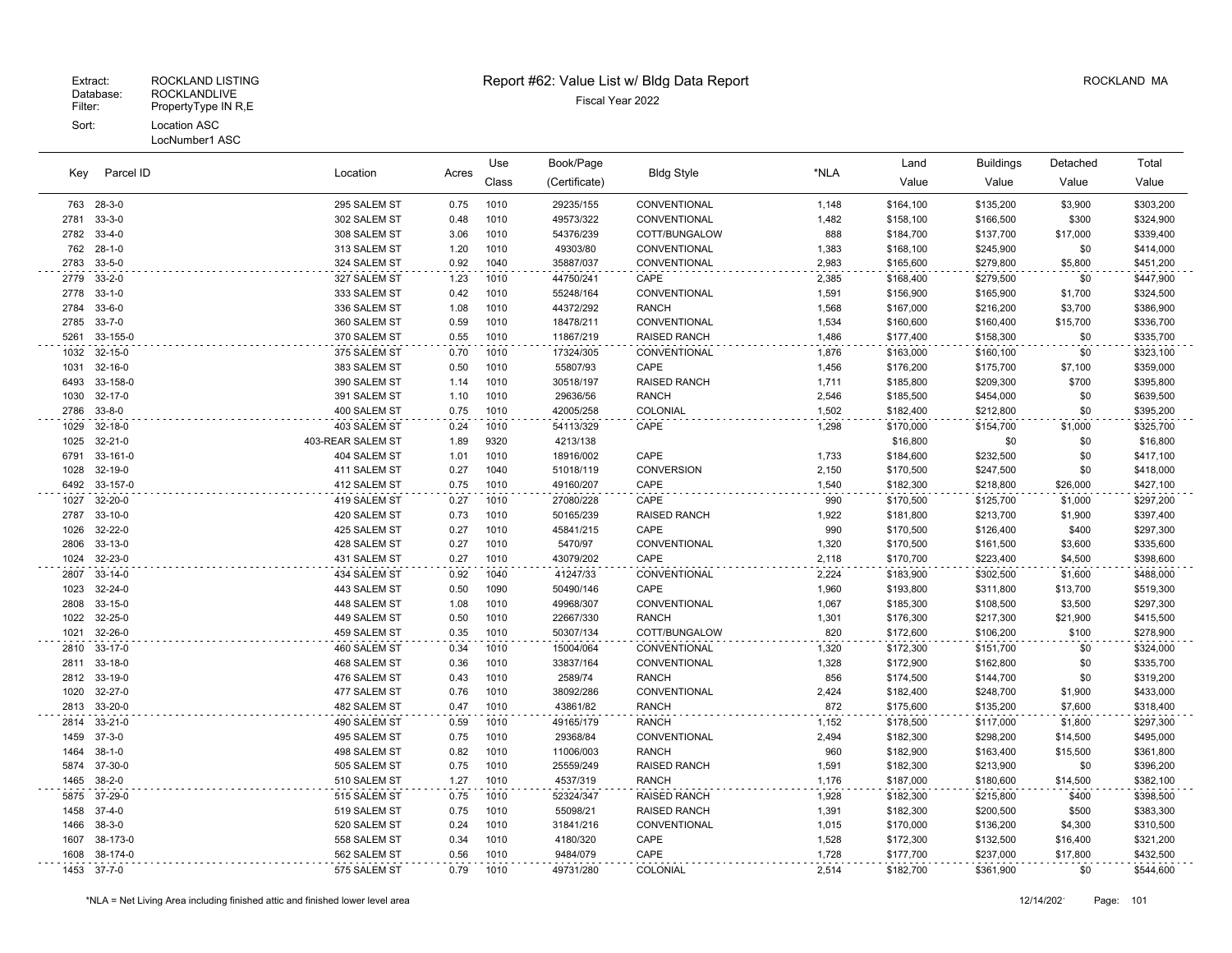#### LocNumber1 ASC

| Key          | Parcel ID          | Location                        | Acres        | Use          | Book/Page              | <b>Bldg Style</b>    | *NLA           | Land                   | <b>Buildings</b>       | Detached     | Total                  |
|--------------|--------------------|---------------------------------|--------------|--------------|------------------------|----------------------|----------------|------------------------|------------------------|--------------|------------------------|
|              |                    |                                 |              | Class        | (Certificate)          |                      |                | Value                  | Value                  | Value        | Value                  |
| 1609         | 38-175-0           | 578 SALEM ST                    | 0.36         | 1010         | 51456/17               | CONVENTIONAL         | 1,241          | \$172,900              | \$181,500              | \$1,600      | \$356,000              |
| 1454         | $37 - 8 - 0$       | 583 SALEM ST                    | 0.79         | 1010         | 52266/344              | <b>SPLIT LEVEL</b>   | 1,950          | \$182,700              | \$292,200              | \$0          | \$474,900              |
| 1619         | 38-184-0           | 586 SALEM ST                    | 0.23         | 1010         | 20102/23               | CAPE                 | 1,534          | \$169,600              | \$214,700              | \$2,500      | \$386,800              |
| 1620         | 38-185-0           | 592 SALEM ST                    | 0.23         | 1010         | 42237/279              | COLONIAL             | 2,282          | \$169,700              | \$284,700              | \$1,800      | \$456,200              |
| 1452         | $37-9-0$           | 593 SALEM ST                    | 0.36         | 1010         | 50046/88               | CAPE                 | 1,908          | \$172,800              | \$232,500              | \$0          | \$405,300              |
| 1618         | 38-186-0           | 598 SALEM ST                    | 0.25         | 1010         | 47624/192              | COLONIAL             | 1,600          | \$170,200              | \$209,500              | \$0          | \$379,700              |
| 1621         | 38-187-0           | 604 SALEM ST                    | 0.27         | 1010         | 50885/188              | CAPE                 | 1,564          | \$170,700              | \$179,100              | \$13,100     | \$362,900              |
| 1451         | $37-11-0$          | 609 SALEM ST                    | 0.68         | 1010         | 23851/346              | COLONIAL             | 3,340          | \$180,500              | \$362,300              | \$36,800     | \$579,600              |
| 1622         | 38-188-0           | 612 SALEM ST                    | 0.30         | 1010         | 42252/222              | COLONIAL             | 1,920          | \$171,300              | \$230,900              | \$0          | \$402,200              |
| 1623         | 38-189-0           | 622 SALEM ST                    | 0.30         | 1010         | 39014/12               | CAPE                 | 1,152          | \$171,300              | \$166,800              | \$0          | \$338,100              |
| 1450         | $37-12-0$          | 627 SALEM ST                    | 0.32         | 1010         | 20431/266              | COLONIAL             | 1,657          | \$171,800              | \$182,500              | \$37,500     | \$391,800              |
| 1624         | 38-190-0           | 628 SALEM ST                    | 0.29         | 1010         | 29678/304              | COLONIAL             | 2,052          | \$171,200              | \$250,200              | \$900        | \$422,300              |
| 1449         | 37-13-0            | 635 SALEM ST                    | 0.66         | 1010         | 40877/327              | CONVENTIONAL         | 2,858          | \$180,200              | \$335,800              | \$0          | \$516,000              |
| 1625         | 38-191-0           | 636 SALEM ST                    | 0.23         | 1010         | 16146/106              | <b>RANCH</b>         | 912            | \$169,700              | \$165,800              | \$0          | \$335,500              |
| 5864         | 76-79-0            | 0 SATUCKET RD                   | 21.22        | 1320         | 17440/48               |                      |                | \$161,200              | \$0                    | \$0          | \$161,200              |
| 5740         | 76-85-0            | 0 SATUCKET RD                   | 0.51         | 1060         | 17440/48               |                      |                | \$4,600                | \$0                    | \$16,000     | \$20,600               |
| 5694         | 76-36-0            | 1 SATUCKET RD                   | 0.34         | 1010         | 16045/295              | COLONIAL             | 2,527          | \$189,500              | \$351,100              | \$600        | \$541,200              |
| 5870         | 76-38-0            | 2 SATUCKET RD                   | 0.49         | 1010         | 55288/162              | COLONIAL             | 2,556          | \$193,600              | \$380,500              | \$0          | \$574,100              |
| 5722         | 76-66-0            | 2-R SATUCKET RD                 | 0.51         | 1010         | 17900/012              | COLONIAL             | 1,600          | \$194,200              | \$237,000              | \$0          | \$431,200              |
| 5695         | 76-37-0            | <b>3 SATUCKET RD</b>            | 0.42         | 1010         | 46058/283              | CAPE                 | 2,786          | \$191,700              | \$452,100              | \$900        | \$644,700              |
| 5735         | 76-80-0            | 4 SATUCKET RD                   | 0.51         | 1010         | 15826/289              | COLONIAL             | 2,556          | \$194,200              | \$373,500              | \$15,800     | \$583,500              |
| 5696         | 76-39-0            | 5 SATUCKET RD                   | 0.53         | 1010         | 54535/85               | COLONIAL             | 4,016          | \$194,600              | \$558,600              | \$0          | \$753,200              |
| 5697         | 76-40-0            | 7 SATUCKET RD                   | 0.34         | 1010         | 48670/144              | COLONIAL<br>CAPE     | 2,016          | \$189,600              | \$305,300              | \$0          | \$494,900              |
| 5736         | 76-81-0            | 8 SATUCKET RD                   | 0.44         | 1010         | 16247/228              |                      | 1,666          | \$192,300              | \$251,000              | \$600        | \$443,900              |
| 5698<br>5737 | 76-41-0<br>76-82-0 | 9 SATUCKET RD<br>10 SATUCKET RD | 0.35<br>0.39 | 1010<br>1010 | 37608/252<br>45428/332 | COLONIAL<br>COLONIAL | 2,016<br>2,064 | \$189,800              | \$301,900              | \$12,500     | \$504,200              |
| 5862         | 76-17-0            | <b>11 SATUCKET RD</b>           | 0.39         | 1010         | 17550/306              | COLONIAL             | 1,600          | \$191,100<br>\$191,000 | \$316,200<br>\$234,700 | \$800<br>\$0 | \$508,100<br>\$425,700 |
| 5738         | 76-83-0            | <b>12 SATUCKET RD</b>           | 0.37         | 1010         | 16478/272              | COLONIAL             | 2,574          | \$190,400              | \$306,700              | \$13,300     | \$510,400              |
| 5739         | 76-84-0            | <b>14 SATUCKET RD</b>           | 0.37         | 1010         | 46563/235              | COLONIAL             | 1,632          | \$190,400              | \$267,700              | \$0          | \$458,100              |
| 5763         | 77-16-0            | 43 SATUCKET RD                  | 0.36         | 1010         | 37158/020              | COLONIAL             |                | \$190,100              | \$289,400              | \$600        | \$480,100              |
| 5756         | 77-10-0            | 44 SATUCKET RD                  | 0.27         | 1010         | 50834/151              | COLONIAL             | 2,549<br>1,962 | \$187,700              | \$328,100              | \$15,400     | \$531,200              |
| 5762         | 77-15-0            | 45 SATUCKET RD                  | 0.33         | 1010         | 16750/235              | COLONIAL             | 2,244          | \$189,400              | \$254,500              | \$700        | \$444,600              |
| 5757         | 77-11-0            | <b>46 SATUCKET RD</b>           | 0.26         | 1010         | 48839/106              | COLONIAL             | 1,550          | \$187,400              | \$254,800              | \$0          | \$442,200              |
| 5760         | 77-14-0            | 47 SATUCKET RD                  | 0.37         | 1010         | 16332/340              | COLONIAL             | 2,054          | \$190,300              | \$264,700              | \$700        | \$455,700              |
| 5758         | 77-12-0            | <b>48 SATUCKET RD</b>           | 0.38         | 1010         | 43363/34               | COLONIAL             | 2,656          | \$190,800              | \$384,300              | \$600        | \$575,700              |
| 5759         | 77-13-0            | 49 SATUCKET RD                  | 0.34         | 1010         | 17347/150              | CAPE                 | 1,992          | \$189,600              | \$311,700              | \$1,800      | \$503,100              |
| 10485        | 36-150-0           | 0 SAW MILL LN                   | 0.16         | 1320         | 50932/297              |                      |                | \$100                  | \$0                    | \$0          | \$100                  |
| 10500        | 36-186-0           | 0 SAW MILL LN                   | 0.44         | 1320         | 50932/297              |                      |                | \$200                  | \$0                    | \$0          | \$200                  |
| 10763        | 36-205-0           | 0 SAW MILL LN                   | 1.19         | 1320         | 50932/297              |                      |                | \$500                  | \$0                    | \$0          | \$500                  |
| 10764        | 41-71-0            | 0 SAW MILL LN                   | 0.78         | 1320         | 50932/297              |                      |                | \$400                  | \$0                    | \$0          | \$400                  |
| 10501        | 36-185-0           | 1 SAW MILL LN                   | 0.23         | 1010         | 47352/57               | COLONIAL             | 1,694          | \$133,600              | \$92,000               | \$0          | \$225,600              |
| 10488        | 36-151-0           | 2 SAW MILL LN                   | 0.24         | 1010         | 43267/21               | COLONIAL             | 2,598          | \$178,400              | \$423,500              | \$0          | \$601,900              |
| 10502        | 36-184-0           | 3 SAW MILL LN                   | 0.23         | 1010         | 47706/152              | COLONIAL             | 2,308          | \$178,200              | \$407,500              | \$0          | \$585,700              |
| 10489        | 36-152-0           | 4 SAW MILL LN                   | 0.23         | 1010         | 51947/315              | COLONIAL             | 1,806          | \$178,200              | \$332,600              | \$0          | \$510,800              |
| 10503        | 36-183-0           | 5 SAW MILL LN                   | 0.23         | 1010         | 49651/179              | COLONIAL             | 1,961          | \$178,200              | \$357,000              | \$0          | \$535,200              |
| 10490        | 36-153-0           | 6 SAW MILL LN                   | 0.23         | 1010         | 39462/257              | CAPE                 | 1,812          | \$133,700              | \$89,400               | \$0          | \$223,100              |
|              |                    |                                 |              |              |                        |                      |                |                        |                        |              |                        |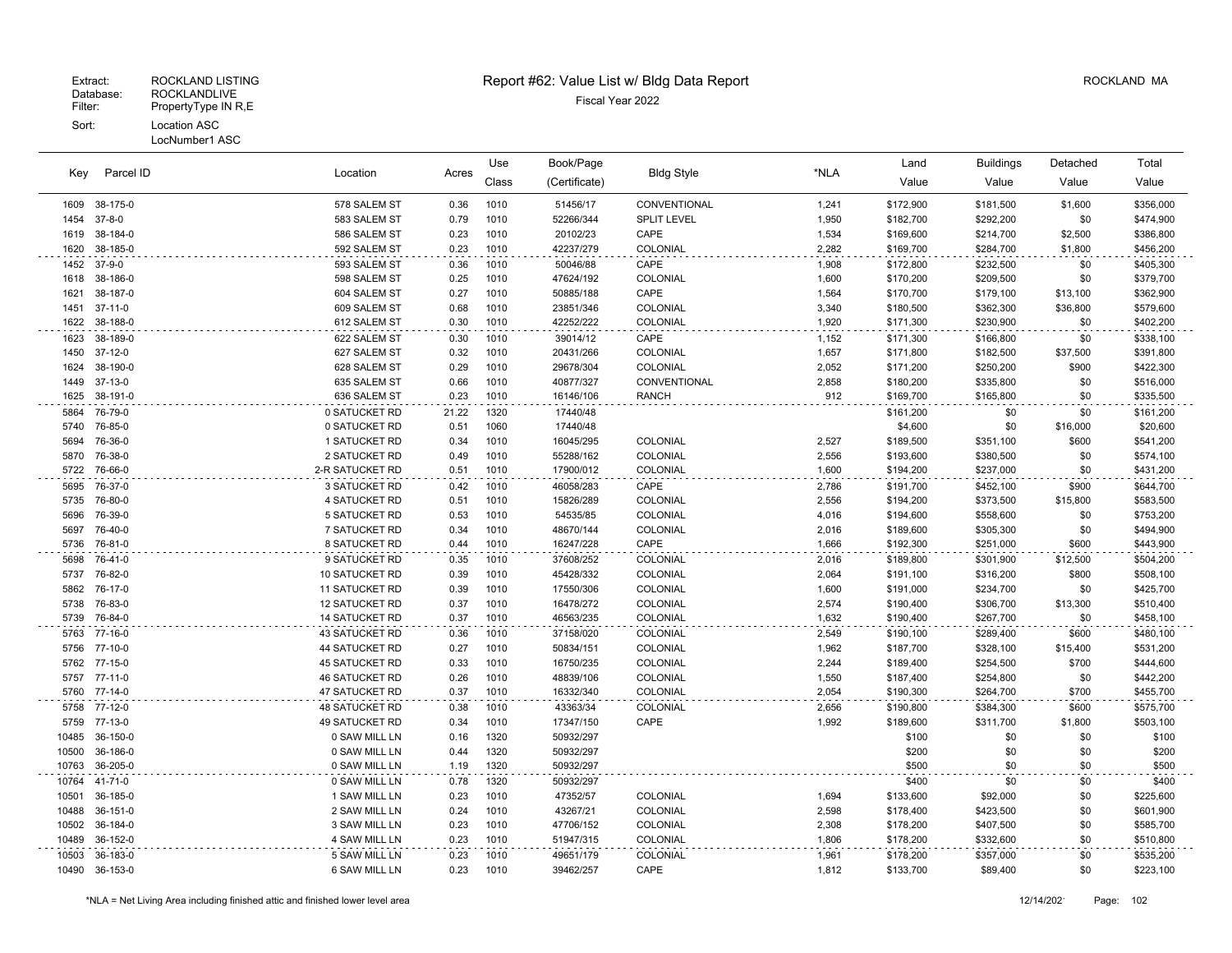LocNumber1 ASC

| Parcel ID<br>Key | Location<br>Acres |                 | Use  | Book/Page | <b>Bldg Style</b> | *NLA              | Land   | <b>Buildings</b> | Detached    | Total    |             |
|------------------|-------------------|-----------------|------|-----------|-------------------|-------------------|--------|------------------|-------------|----------|-------------|
|                  |                   |                 |      | Class     | (Certificate)     |                   |        | Value            | Value       | Value    | Value       |
| 10504            | 36-182-0          | 7 SAW MILL LN   | 0.23 | 1010      | 49553/69          | COLONIAL          | 1,865  | \$178,200        | \$369,800   | \$0      | \$548,000   |
| 10491            | 36-154-0          | 8 SAW MILL LN   | 0.23 | 1010      | 43654/200         | COLONIAL          | 2,180  | \$178,200        | \$386,900   | \$0      | \$565,100   |
| 10505            | 36-181-0          | 9 SAW MILL LN   | 0.23 | 1010      | 38721/113         | COLONIAL          | 1,950  | \$133,600        | \$111,600   | \$0      | \$245,200   |
| 10492            | 36-155-0          | 10 SAW MILL LN  | 0.23 | 1010      | 43502/177         | <b>NS RANCH</b>   | 1,654  | \$178,200        | \$372,600   | \$0      | \$550,800   |
| 10506            | 36-180-0          | 11 SAW MILL LN  | 0.23 | 1010      | 39196/263         | CAPE              | 2,648  | \$178,200        | \$443,900   | \$0      | \$622,100   |
| 10493            | 36-156-0          | 12 SAW MILL LN  | 0.23 | 1010      | 53779/243         | COLONIAL          | 1,844  | \$178,200        | \$366,300   | \$0      | \$544,500   |
| 10507            | 36-179-0          | 13 SAW MILL LN  | 0.23 | 1010      | 44195/273         | COLONIAL          | 1,956  | \$178,200        | \$372,200   | \$0      | \$550,400   |
| 10494            | 36-157-0          | 14 SAW MILL LN  | 0.23 | 1010      | 42436/222         | CAPE              | 1,812  | \$178,200        | \$361,800   | \$0      | \$540,000   |
| 10508            | 36-178-0          | 15 SAW MILL LN  | 0.23 | 1010      | 40107/234         | COLONIAL          | 2,598  | \$178,200        | \$440,200   | \$0      | \$618,400   |
| 10495            | 36-158-0          | 16 SAW MILL LN  | 0.23 | 1010      | 38940/62          | COLONIAL          | 1,830  | \$133,700        | \$90,500    | \$0      | \$224,200   |
| 10509            | 36-177-0          | 17 SAW MILL LN  | 0.23 | 1010      | 39483/218         | COLONIAL          | 1,694  | \$178,200        | \$330,300   | \$400    | \$508,900   |
| 10496            | 36-159-0          | 18 SAW MILL LN  | 0.23 | 1010      | 38871/72          | COLONIAL          | 2,180  | \$178,200        | \$379,400   | \$0      | \$557,600   |
| 10510            | 36-176-0          | 19 SAW MILL LN  | 0.23 | 1010      | 42695/239         | COLONIAL          | 2,180  | \$133,600        | \$108,800   | \$0      | \$242,400   |
| 10497            | 36-160-0          | 20 SAW MILL LN  | 0.23 | 1010      | 38819/250         | CAPE              | 2,365  | \$178,200        | \$415,300   | \$18,200 | \$611,700   |
| 10518            | 36-175-0          | 21 SAW MILL LN  | 0.26 | 1010      | 50461/134         | COLONIAL          | 2,100  | \$178,900        | \$402,500   | \$0      | \$581,400   |
| 10498            | 36-161-0          | 22 SAW MILL LN  | 0.25 | 1010      | 40236/190         | COLONIAL          | 1,708  | \$134,100        | \$95,900    | \$0      | \$230,000   |
| 10499            | 36-162-0          | 24 SAW MILL LN  | 0.25 | 1010      | 55416/115         | COLONIAL          | 1,844  | \$178,700        | \$360,600   | \$0      | \$539,300   |
| 10520            | 36-173-0          | 25 SAW MILL LN  | 0.25 | 1010      | 55162/136         | COLONIAL          | 2,630  | \$178,700        | \$461,400   | \$0      | \$640,100   |
| 10511            | 36-163-0          | 26 SAW MILL LN  | 0.25 | 1010      | 43271/120         | COLONIAL          | 2,598  | \$178,700        | \$452,000   | \$0      | \$630,700   |
| 10521            | 36-172-0          | 27 SAW MILL LN  | 0.25 | 1010      | 55098/305         | COLONIAL          | 2,114  | \$178,700        | \$383,000   | \$700    | \$562,400   |
| 10512            | 36-164-0          | 28 SAW MILL LN  | 0.25 | 1010      | 44368/294         | CAPE              | 1,812  | \$178,800        | \$38,400    | \$0      | \$217,200   |
| 10522            | 36-171-0          | 29 SAW MILL LN  | 0.25 | 1010      | 43472/190         | COLONIAL          | 2,090  | \$178,800        | \$388,800   | \$0      | \$567,600   |
| 10513            | 36-165-0          | 30 SAW MILL LN  | 0.25 | 1010      | 42197/220         | COLONIAL          | 1,678  | \$178,800        | \$360,100   | \$0      | \$538,900   |
| 10523            | 36-170-0          | 31 SAW MILL LN  | 0.25 | 1010      | 50884/59          | <b>NS RANCH</b>   | 1,606  | \$178,700        | \$372,400   | \$0      | \$551,100   |
| 10514            | 36-166-0          | 32 SAW MILL LN  | 0.25 | 1010      | 43280/151         | <b>NS RANCH</b>   | 1,578  | \$178,700        | \$346,500   | \$0      | \$525,200   |
| 10515            | 36-167-0          | 34 SAW MILL LN  | 0.25 | 1010      | 44232/172         | COLONIAL          | 1,806  | \$178,700        | \$41,500    | \$0      | \$220,200   |
| 10550            | 41-63-0           | 35 SAW MILL LN  | 0.28 | 1010      | 46140/257         | COLONIAL          | 1,802  | \$179,400        | \$37,700    | \$0      | \$217,100   |
| 10516            | 36-168-0          | 36 SAW MILL LN  | 0.25 | 1010      | 42737/47          | COLONIAL          | 1,964  | \$178,800        | \$360,500   | \$0      | \$539,300   |
| 10549            | 41-62-0           | 37 SAW MILL LN  | 0.28 | 1010      | 46122/34          | COLONIAL          | 2,670  | \$179,400        | \$475,100   | \$0      | \$654,500   |
| 10517            | 36-169-0          | 38 SAW MILL LN  | 0.28 | 1010      | 53387/187         | COLONIAL          | 1,964  | \$179,500        | \$365,200   | \$0      | \$544,700   |
| 10548            | 41-61-0           | 39 SAW MILL LN  | 0.28 | 1010      | 45466/137         | <b>NS RANCH</b>   | 1,640  | \$179,400        | \$359,400   | \$800    | \$539,600   |
| 10541            | 41-50-0           | 40 SAW MILL LN  | 0.28 | 1010      | 53252/127         | COLONIAL          | 2,222  | \$179,300        | \$407,700   | \$0      | \$587,000   |
| 10547            | 41-60-0           | 41 SAW MILL LN  | 0.28 | 1010      | 45964/290         | COLONIAL          | 2,037  | \$89,700         | \$155,400   | \$0      | \$245,100   |
| 10542            | 41-51-0           | 42 SAW MILL LN  | 0.28 | 1010      | 45401/88          | CAPE              | 2,365  | \$179,400        | \$435,100   | \$23,800 | \$638,300   |
| 10560            | 41-59-0           | 43 SAW MILL LN  | 0.28 | 1010      | 50441/277         | COLONIAL          | 1,865  | \$179,300        | \$382,400   | \$800    | \$562,500   |
| 10543            | 41-52-0           | 44 SAW MILL LN  | 0.28 | 1010      | 50280/134         | <b>NS RANCH</b>   | 1,640  | \$179,400        | \$370,100   | \$0      | \$549,500   |
| 10559            | 41-58-0           | 45 SAW MILL LN  | 0.28 | 1010      | 52486/199         | CAPE              | 2,378  | \$179,300        | \$451,900   | \$15,600 | \$646,800   |
| 10544            | 41-53-0           | 46 SAW MILL LN  | 0.28 | 1010      | 51516/340         | COLONIAL          | 2,100  | \$179,300        | \$404,000   | \$0      | \$583,300   |
| 10545            | 41-54-0           | 48 SAW MILL LN  | 0.29 | 1010      | 44038/141         | COLONIAL          | 1,992  | \$179,800        | \$379,700   | \$0      | \$559,500   |
| 10546            | 41-55-0           | 50 SAW MILL LN  | 0.28 | 1010      | 45227/249         | COLONIAL          | 1,709  | \$179,500        | \$40,200    | \$0      | \$219,700   |
| 10557            | 41-56-0           | 52 SAW MILL LN  | 0.28 | 1010      | 45089/103         | CAPE              | 2,413  | \$179,300        | \$442,200   | \$0      | \$621,500   |
| 10558            | 41-57-0           | 54 SAW MILL LN  | 0.28 | 1010      | 51117/303         | COLONIAL          | 1,844  | \$179,300        | \$360,500   | \$8,800  | \$548,600   |
| 4705             | 45-63-0           | 21-23 SCHOOL ST | 0.49 | 1120      | 4599/163          | <b>APARTMENTS</b> | 18,000 | \$550,000        | \$1,167,200 | \$6,700  | \$1,723,900 |
| 4694             | 39-308-0          | 24 SCHOOL ST    | 0.45 | 3400      | 4982/133          | OFFICE BUILDING   | 8,120  | \$205,900        | \$1,112,100 | \$10,000 | \$1,328,000 |
| 2415             | 45-72-0           | 31 SCHOOL ST    | 0.14 | 1010      | 51696/9           | CONVENTIONAL      | 1,822  | \$159,200        | \$280,900   | \$2,700  | \$442,800   |
| 4838             | 39-293-0          | 34 SCHOOL ST    | 0.14 | 9540      | 1457/238          | CLUB/LODGE/HALL   | 5,694  | \$162,400        | \$515,700   | \$0      | \$678,100   |
|                  |                   |                 |      |           |                   |                   |        |                  |             |          |             |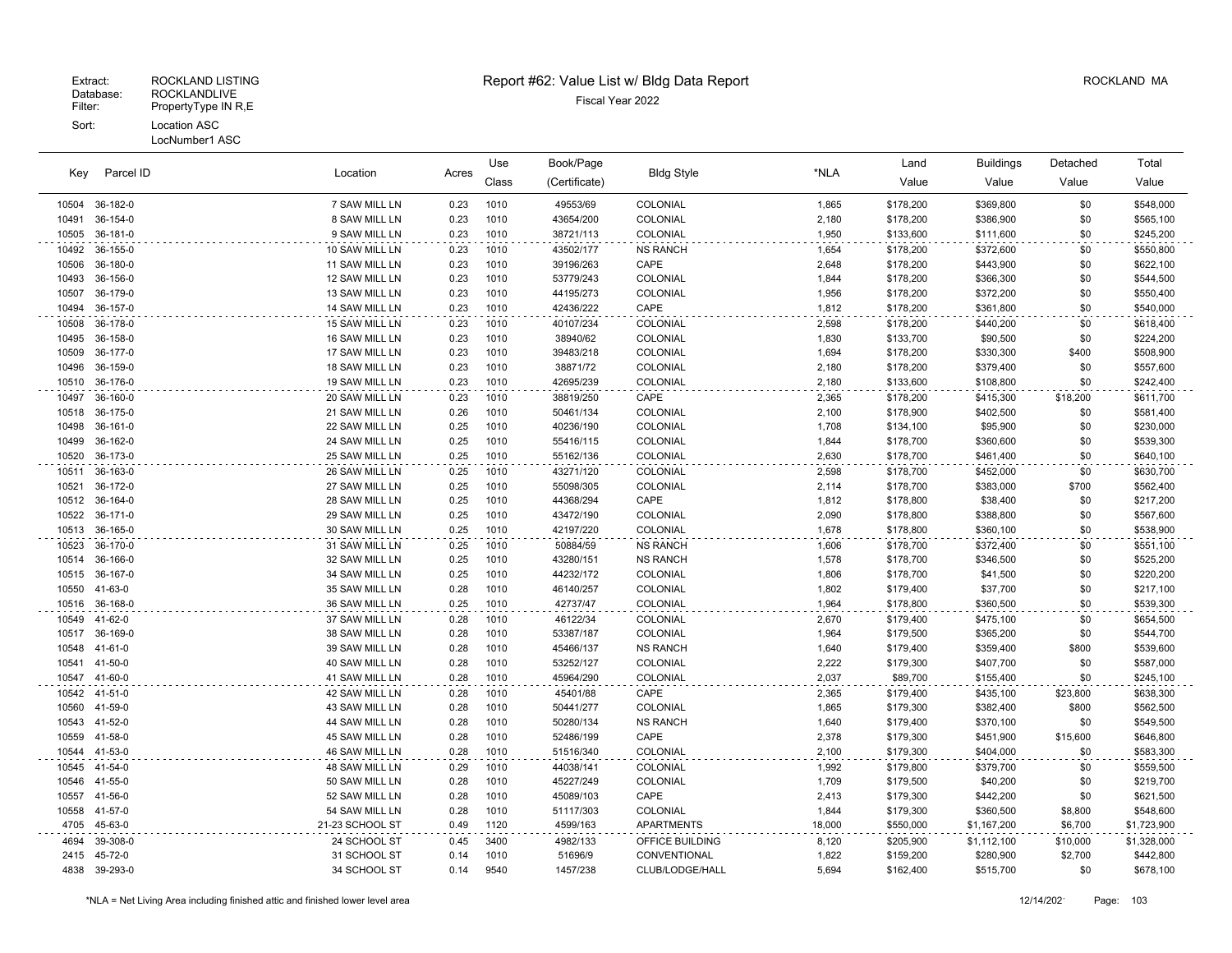Key Parcel ID

# Extract: ROCKLAND LISTING **Report #62: Value List w/ Bldg Data Report** Alleman and RockLAND MA

Location Acres Value Value Value Value Book/Page Bldg Style **Contained Accord Exercise Containers** Land Buildings Detached (Certificate) Bldg Style Class Use Total

| 2414         | 45-74-0            | 39 SCHOOL ST                               | 0.18         | 1040         | 43876/315             | CONVENTIONAL                       | 2,275          | \$160,100              | \$253,900              | \$200              | \$414,200              |  |
|--------------|--------------------|--------------------------------------------|--------------|--------------|-----------------------|------------------------------------|----------------|------------------------|------------------------|--------------------|------------------------|--|
| 1706         | 39-277-0           | 43 SCHOOL ST                               | 0.11         | 1010         | 42367/345             | CONVENTIONAL                       | 1,407          | \$158,400              | \$146,100              | \$0                | \$304,500              |  |
| 1705         | 39-276-0           | 51 SCHOOL ST                               | 0.12         | 1110         | 50757/18              | 4-8 UNIT                           | 3,990          | \$158,600              | \$427,200              | \$0                | \$585,800              |  |
| 1917         | 40-148-0           | 57 SCHOOL ST                               | 0.20         | 1010         | 43822/311             | CONVENTIONAL                       | 1,965          | \$160,600              | \$207,500              | \$0                | \$368,100              |  |
| 1700         | 39-275-0           | 58 SCHOOL ST                               | 0.41         | 1040         | 30387/295             | CONVENTIONAL                       | 2,726          | \$165,300              | \$309,300              | \$4,900            | \$479,500              |  |
| 592          | $23 - 21 - 0$      | 0 SHAW FARM AVE                            | 1.19         | 9320         | N/A/N/A               |                                    |                | \$10,600               | \$0                    | \$0                | \$10,600               |  |
| 591          | 23-22-0            | 0 SHAW FARM AVE                            | 0.47         | 1320         | 6638/140              |                                    |                | \$4,200                | \$0                    | \$0                | \$4,200                |  |
| 588          | 23-23-0            | 0 SHAW FARM AVE                            | 0.55         | 9320         | N/A/N/A               |                                    |                | \$4,900                | \$0                    | \$0                | \$4,900                |  |
| 587          | 23-24-0            | 0 SHAW FARM AVE                            | 1.85         | 9320         | N/A/N/A               |                                    |                | \$16,500               | \$0                    | \$0                | \$16,500               |  |
| 586          | 23-25-0            | 0 SHAW FARM AVE                            | 1.22         | 1320         | 16697/321             |                                    |                | \$10,900               | \$0                    | \$0                | \$10,900               |  |
| 585          | 23-26-0            | 0 SHAW FARM AVE                            | 0.90         | 1320         | 12296/217             |                                    |                | \$8,000                | \$0                    | \$0                | \$8,000                |  |
| 584          | $23 - 27 - 0$      | 0 SHAW FARM AVE                            | 0.60         | 1320         | 6424/284              |                                    |                | \$5,400                | \$0                    | \$0                | \$5,400                |  |
| 583          | 23-28-0            | 0 SHAW FARM AVE                            | 0.72         | 1320         | 42215/195             |                                    |                | \$6,400                | \$0                    | \$0                | \$6,400                |  |
| 4078         | 63-15-0            | 10 SHAW RD                                 | 0.35         | 1010         | 53161/257             | <b>RAISED RANCH</b>                | 1,812          | \$172,500              | \$255,500              | \$0                | \$428,000              |  |
| 4088         | 63-25-0            | 17 SHAW RD                                 | 0.36         | 1010         | 5332/477              | <b>RAISED RANCH</b>                | 1,683          | \$172,900              | \$188,300              | \$18,200           | \$379,400              |  |
| 4079         | 63-16-0            | 20 SHAW RD                                 | 0.34         | 1010         | 28312/283             | <b>RAISED RANCH</b>                | 3,124          | \$172,500              | \$312,600              | \$18,100           | \$503,200              |  |
| 4087         | 63-26-0            | 31 SHAW RD                                 | 0.37         | 1010         | 50577/236             | <b>RAISED RANCH</b>                | 1,784          | \$173,000              | \$207,200              | \$2,800            | \$383,000              |  |
| 4080         | 63-17-0            | 34 SHAW RD                                 | 0.53         | 1010         | 50913/39              | <b>RAISED RANCH</b>                | 2,313          | \$176,900              | \$242,600              | \$1,900            | \$421,400              |  |
| 4081         | 63-18-0            | 40 SHAW RD                                 | 0.51         | 1010         | 53066/10              | <b>RAISED RANCH</b>                | 1,898          | \$176,500              | \$225,700              | \$15,200           | \$417,400              |  |
| 4082         | 63-19-0            | 50 SHAW RD                                 | 0.34         | 1010         | 55484/109             | <b>RAISED RANCH</b>                | 1,886          | \$172,400              | \$213,500              | \$700              | \$386,600              |  |
| 4086         | 63-27-0            | 61 SHAW RD                                 | 0.40         | 1010         | 25313/345             | <b>RAISED RANCH</b>                | 2,432          | \$173,800              | \$251,400              | \$15,900           | \$441,100              |  |
| 4083         | 63-20-0            | 64 SHAW RD                                 | 0.34         | 1010         | 23612/094             | <b>RAISED RANCH</b>                | 1,086          | \$172,400              | \$170,700              | \$27,200           | \$370,300              |  |
| 4084         | 63-30-0            | 74 SHAW RD                                 | 0.39         | 1010         | 3884/556              | CAPE                               | 2,038          | \$173,600              | \$288,200              | \$12,100           | \$473,900              |  |
| 4085         | 63-28-0            | 77 SHAW RD                                 | 0.35         | 1010         | 10157/196             | <b>RAISED RANCH</b>                | 1.685          | \$172,600              | \$195,400              | \$0                | \$368,000              |  |
| 965          | 30-69-0            | 0 SMITH LN                                 | 2.70         | 1320         | 12936/298             |                                    |                | \$24,000               | \$0                    | \$0                | \$24,000               |  |
| 964          | $30 - 70 - 0$      | 0 SMITH LN                                 | 4.90         | 1320         | 12936/298             |                                    |                | \$43,600               | \$0                    | \$0                | \$43,600               |  |
| 1153         | $35 - 6 - 0$       | 0 SMITH LN                                 | 1.63         | 1300         | 3532/645              |                                    |                | \$94,400               | \$0                    | \$0                | \$94,400               |  |
| 961          | 30-67-0            | 94 SMITH LN                                | 1.46         | 1010         | 54387/298             | CONVENTIONAL                       | 2,266          | \$179,500              | \$113,400              | \$400              | \$293,300              |  |
| 962          | 30-97-0            | 100 SMITH LN                               | 1.00         | 1010         | 6965/281              | <b>SPLIT LEVEL</b>                 | 2,433          | \$175,400              | \$268,500              | \$800              | \$444,700              |  |
| 967          | 30-68-0            | 107 SMITH LN                               | 2.12         | 1010         | 51184/4               | COLONIAL                           | 2,436          | \$185,400              | \$323,100              | \$600              | \$509,100              |  |
| 1298         | 35-173-0           | 13 SMITH RD                                | 0.11         | 1010         | 42375/149             | <b>ANTIQUE</b>                     | 1,309          | \$158,500              | \$165,700              | \$600              | \$324,800              |  |
| 1094         | 34-126-0           | 22 SMITH RD                                | 0.27         | 1010         | 33757/147             | <b>RANCH</b>                       | 1,016          | \$162,100              | \$187,700              | \$0                | \$349,800              |  |
| 1098         | 34-125-0           | 23 SMITH RD                                | 0.30         | 1010         | 29020/332             | CONVENTIONAL                       | 1,734          | \$162,900              | \$190,900              | \$3,000            | \$356,800              |  |
| 4456         | 34-124-0           | 31 SMITH RD                                | 0.41         | 1010         | 40410/333             | CONVENTIONAL                       | 1,199          | \$165,400              | \$153,500              | \$3,800            | \$322,700              |  |
| 1095         | 34-127-0           | 42 SMITH RD                                | 0.93         | 1010         | 46811/58              | CAPE                               | 1,302          | \$174,800              | \$155,800              | \$800              | \$331,400              |  |
| 1096         | 34-122-0           | 47 SMITH RD                                | 0.41         | 1010         | 48329/62              | COLONIAL                           | 3,812          | \$165,300              | \$409,600              | \$11,000           | \$585,900              |  |
| 1047         | $34-13-0$          | 0 SOUTH DOUGLAS ST                         | 0.30         | 1320         | 5490/411              |                                    |                | \$2,700                | \$0                    | \$0                | \$2,700                |  |
| 2135         | 34-94-0            | 12 SOUTH DOUGLAS ST                        | 0.26         | 1010         | 5116/222              | CAPE                               | 1,845          | \$170,300              | \$239,800              | \$600              | \$410,700              |  |
| 2182         | $34 - 23 - 0$      | 15 SOUTH DOUGLAS ST                        | 0.26         | 1010         | 52492/301             | CAPE                               | 1,404          | \$170,400              | \$254,000              | \$400              | \$424,800              |  |
| 2181         | 34-24-0            | 29-29R SOUTH DOUGLAS ST                    | 0.26         | 1010         | 51939/36              | <b>RAISED RANCH</b>                | 1,043          | \$170,400              | \$147,200              | \$3,600            | \$321,200              |  |
| 2136         | 34-93-0            | 30 SOUTH DOUGLAS ST                        | 0.40         | 1010         | 31821/056             | CONVENTIONAL                       | 1,480          | \$173,900              | \$171,100              | \$8,100            | \$353,100              |  |
| 2180         | 34-25-0            | 31 SOUTH DOUGLAS ST                        | 0.26         | 1010         | 55630/181             | COTT/BUNGALOW                      | 1,488          | \$170,400              | \$77,700               | \$0                | \$248,100              |  |
| 2137<br>2179 | 34-92-0<br>34-26-0 | 32 SOUTH DOUGLAS ST<br>35 SOUTH DOUGLAS ST | 0.25         | 1010<br>1010 | 9761/208              | CAPE<br><b>RANCH</b>               | 1,238          | \$170,100              | \$163,300              | \$20,300           | \$353,700              |  |
|              |                    |                                            | 0.29         |              | 12761/191             |                                    | 1,604          | \$171,200              | \$243,200              | \$22,700           | \$437,100              |  |
| 2146<br>2178 | 34-81-0<br>34-27-0 | 40 SOUTH DOUGLAS ST<br>41 SOUTH DOUGLAS ST | 0.33<br>0.29 | 1010<br>1010 | 19790/048<br>53529/70 | <b>RANCH</b><br><b>SPLIT LEVEL</b> | 1,128<br>1,856 | \$172,100<br>\$171,200 | \$171,300<br>\$257,000 | \$6,000<br>\$4,200 | \$349,400<br>\$432,400 |  |
|              |                    |                                            |              |              |                       |                                    |                |                        |                        |                    |                        |  |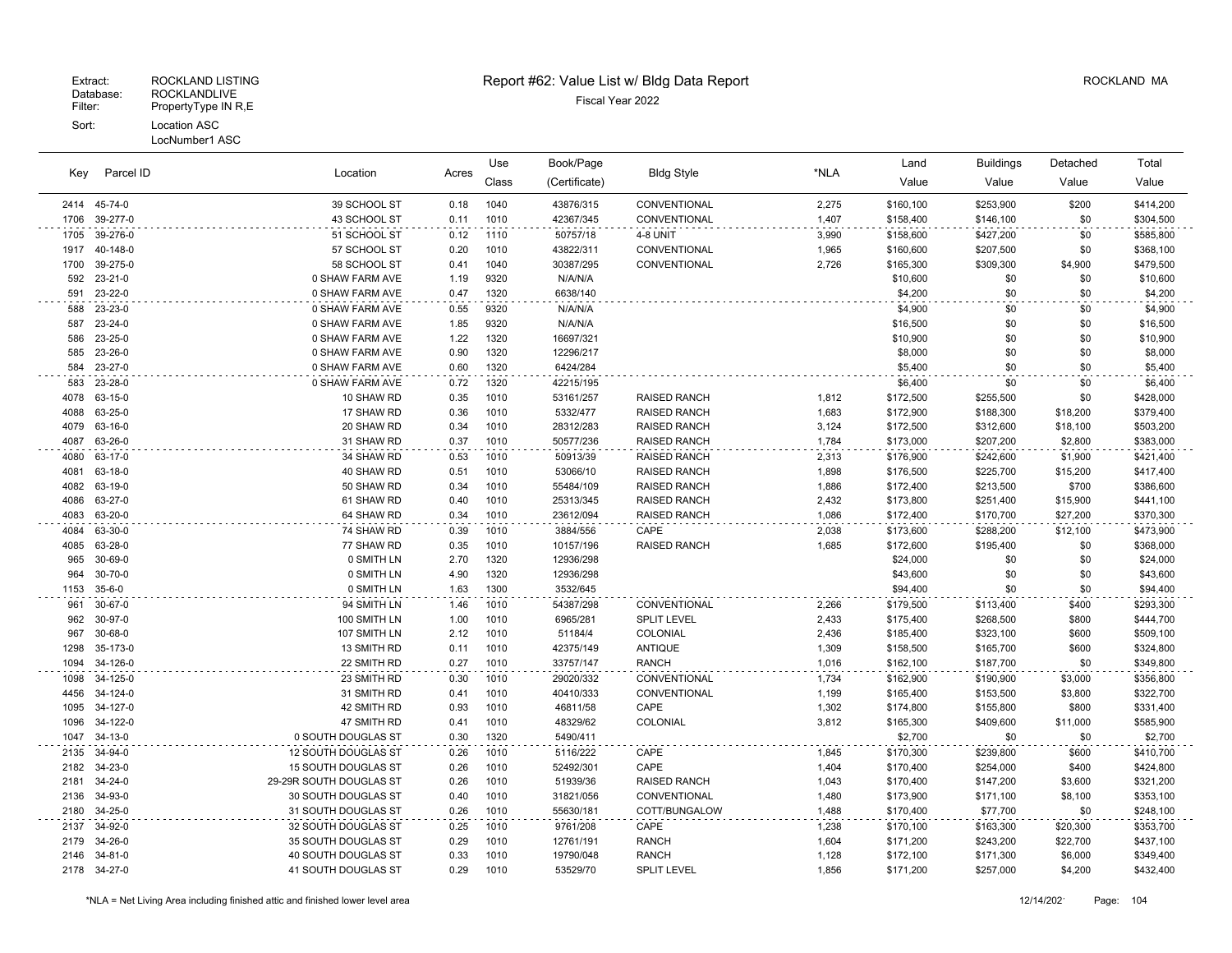| Parcel ID<br>Key |              | Location                   |       | Use   | Book/Page     |                     |       | Land      | <b>Buildings</b> | Detached | Total     |
|------------------|--------------|----------------------------|-------|-------|---------------|---------------------|-------|-----------|------------------|----------|-----------|
|                  |              |                            | Acres | Class | (Certificate) | <b>Bldg Style</b>   | *NLA  | Value     | Value            | Value    | Value     |
| 2147             | 34-80-0      | <b>46 SOUTH DOUGLAS ST</b> | 0.28  | 1010  | 25828/024     | <b>RANCH</b>        | 888   | \$170,900 | \$148,700        | \$200    | \$319,800 |
| 2177             | 34-28-0      | 51 SOUTH DOUGLAS ST        | 0.37  | 1010  | 11496/154     | <b>RANCH</b>        | 888   | \$173,100 | \$126,400        | \$400    | \$299,900 |
| 2148             | 34-79-0      | 54 SOUTH DOUGLAS ST        | 0.28  | 1010  | 26919/329     | <b>RANCH</b>        | 1,023 | \$170,900 | \$158,300        | \$0      | \$329,200 |
| 2149             | 34-78-0      | 56 SOUTH DOUGLAS ST        | 0.34  | 1010  | 40923/115     | <b>RANCH</b>        | 1,212 | \$172,400 | \$171,500        | \$0      | \$343,900 |
| 2150             | 34-77-0      | 58 SOUTH DOUGLAS ST        | 0.29  | 1010  | 54131/224     | CAPE                | 1,534 | \$171,100 | \$291,000        | \$0      | \$462,100 |
| 2176             | 34-29-0      | 59 SOUTH DOUGLAS ST        | 0.29  | 1010  | 51626/262     | <b>RANCH</b>        | 934   | \$171,200 | \$145,600        | \$400    | \$317,200 |
| 2175             | 34-30-0      | 63 SOUTH DOUGLAS ST        | 0.26  | 1010  | 7510/060      | <b>RANCH</b>        | 886   | \$170,400 | \$154,400        | \$300    | \$325,100 |
| 2151             | 34-76-0      | 68 SOUTH DOUGLAS ST        | 0.29  | 1010  | 42161/71      | COLONIAL            | 1,426 | \$171,100 | \$154,500        | \$0      | \$325,600 |
| 2174             | 34-31-0      | 69 SOUTH DOUGLAS ST        | 0.33  | 1010  | 21805/201     | COLONIAL            | 2,212 | \$172,000 | \$258,400        | \$1,300  | \$431,700 |
| 2152             | 34-239-0     | 74 SOUTH DOUGLAS ST        | 0.39  | 1010  | 48839/200     | <b>RAISED RANCH</b> | 2,117 | \$173,500 | \$241,800        | \$400    | \$415,700 |
| 2173             | 34-240-0     | 75 SOUTH DOUGLAS ST        | 0.34  | 1010  | 5787/99       | <b>RAISED RANCH</b> | 1,679 | \$172,400 | \$204,900        | \$800    | \$378,100 |
| 2172             | 34-241-0     | 79 SOUTH DOUGLAS ST        | 0.42  | 1010  | 5830/221      | <b>RAISED RANCH</b> | 1,536 | \$174,200 | \$191,400        | \$500    | \$366,100 |
| 2171             | 34-242-0     | 83 SOUTH DOUGLAS ST        | 0.34  | 1010  | 44243/65      | <b>RAISED RANCH</b> | 3,004 | \$172,400 | \$311,600        | \$5,400  | \$489,400 |
| 2159             | 34-238-0     | 84 SOUTH DOUGLAS ST        | 0.39  | 1010  | 5775/344      | <b>RAISED RANCH</b> | 1,786 | \$173,600 | \$192,500        | \$0      | \$366,100 |
| 5670             | 76-10-0      | 2 SPLIT BOULDER RD         | 0.34  | 1010  | 32958/227     | CAPE                | 1,344 | \$189,600 | \$226,800        | \$600    | \$417,000 |
| 5705             | 76-48-0      | 3 SPLIT BOULDER RD         | 0.35  | 1010  | 49085/19      | <b>COLONIAL</b>     | 2,594 | \$189,800 | \$435,500        | \$600    | \$625,900 |
| 5671             | 76-11-0      | 4 SPLIT BOULDER RD         | 0.33  | 1010  | 16047/337     | COLONIAL            | 1,550 | \$189,400 | \$266,700        | \$400    | \$456,500 |
| 5704             | 76-47-0      | 5 SPLIT BOULDER RD         | 0.35  | 1010  | 16149/174     | COLONIAL            | 1,632 | \$189,800 | \$256,500        | \$500    | \$446,800 |
| 5672             | 76-12-0      | 6 SPLIT BOULDER RD         | 0.34  | 1010  | 52539/40      | COLONIAL            | 2,768 | \$189,500 | \$372,200        | \$500    | \$562,200 |
| 5703             | 76-46-0      | 7 SPLIT BOULDER RD         | 0.37  | 1010  | 49986/4       | CAPE                | 1,666 | \$190,400 | \$290,300        | \$600    | \$481,300 |
| 5673             | 76-13-0      | 8 SPLIT BOULDER RD         | 0.34  | 1010  | 30348/288     | COLONIAL            | 2,116 | \$189,500 | \$324,500        | \$0      | \$514,000 |
| 5702             | 76-45-0      | 9 SPLIT BOULDER RD         | 0.39  | 1010  | 37945/137     | COLONIAL            | 2,543 | \$191,000 | \$370,200        | \$500    | \$561,700 |
| 5674             | 76-14-0      | 10 SPLIT BOULDER RD        | 0.33  | 1010  | 36216/2       | COLONIAL            | 1,995 | \$189,400 | \$307,600        | \$4,300  | \$501,300 |
| 5701             | 76-44-0      | 11 SPLIT BOULDER RD        | 0.35  | 1010  | 17650/340-34  | CAPE                | 1,428 | \$190,000 | \$239,900        | \$26,900 | \$456,800 |
| 5675             | 76-15-0      | 12 SPLIT BOULDER RD        | 0.34  | 1010  | 16239/337     | COLONIAL            | 1,646 | \$189,600 | \$254,400        | \$0      | \$444,000 |
| 5676             | 76-16-0      | 14 SPLIT BOULDER RD        | 0.37  | 1010  | 50954/158     | COLONIAL            | 2,116 | \$190,300 | \$307,600        | \$600    | \$498,500 |
| 3640             | 56-94-0      | 0 SPRING ST                | 0.74  | 9530  | 242/228       |                     |       | \$91,100  | \$0              | \$0      | \$91,100  |
| 6942             | 56-106-0     | 0 SPRING ST                | 0.02  | 3920  | 15708/221     |                     |       | \$18,200  | \$0              | \$0      | \$18,200  |
| 3750             | 57-43-0      | 0 SPRING ST                | 2.42  | 9300  | 552/170       |                     |       | \$197,200 | \$0              | \$0      | \$197,200 |
| 3956             | $61 - 2 - 0$ | 0-REAR SPRING ST           | 1.73  | 9620  | 1857/517      |                     |       | \$110,200 | \$0              | \$0      | \$110,200 |
| 3637             | 56-28-0      | 10-12 SPRING ST            | 0.44  | 1040  | 4668/120      | <b>ANTIQUE</b>      | 2,896 | \$174,900 | \$261,200        | \$43,300 | \$479,400 |
| 3669             | 56-65-0      | 15 SPRING ST               | 0.39  | 1010  | 10216/200     | COTT/BUNGALOW       | 1,223 | \$173,600 | \$141,900        | \$4,600  | \$320,100 |
| 4797             | 56-29-0      | 20 SPRING ST               | 0.32  | 3250  | 38472/9       | <b>STORE</b>        | 800   | \$150,400 | \$62,700         | \$2,900  | \$216,000 |
| 3638             | 56-30-0      | 30 SPRING ST               | 0.43  | 1010  | 51637/70      | CONVENTIONAL        | 1,292 | \$174,700 | \$191,600        | \$700    | \$367,000 |
| 3668             | 56-64-0      | 31 SPRING ST               | 0.64  | 1010  | 5372/133      | CONVENTIONAL        | 1,544 | \$179,700 | \$175,800        | \$13,600 | \$369,100 |
| 3639             | 56-31-0      | 40 SPRING ST               | 1.00  | 1010  | 14807/058     | CONVENTIONAL        | 1,397 | \$184,600 | \$153,800        | \$700    | \$339,100 |
| 3666             | 56-63-0      | 41 SPRING ST               | 0.82  | 1010  | 39844/293     | CAPE                | 1,920 | \$183,000 | \$219,600        | \$29,000 | \$431,600 |
| 3665             | 56-62-0      | 47 SPRING ST               | 0.47  | 1040  | 5219/318      | CONVENTIONAL        | 2,924 | \$175,600 | \$289,200        | \$0      | \$464,800 |
| 3641             | 56-34-0      | 50 SPRING ST               | 0.45  | 1010  | 51139/214     | CONVENTIONAL        | 2,147 | \$175,000 | \$225,200        | \$23,300 | \$423,500 |
| 3642             | 56-35-0      | 58 SPRING ST               | 0.50  | 1010  | 25559/204     | CAPE                | 1,624 | \$176,200 | \$188,200        | \$7,000  | \$371,400 |
| 3664             | $56-61-0$    | 59 SPRING ST               | 0.66  | 9370  | 54231/44      | CONVENTIONAL        | 1,260 | \$180,100 | \$2,100          | \$0      | \$182,200 |
| 7196             | 56-107-0     | 62 SPRING ST               | 0.82  | 1010  | 14776/101     | <b>RANCH</b>        | 1,288 | \$183,000 | \$207,300        | \$16,400 | \$406,700 |
| 3643             | 56-36-0      | 68 SPRING ST               | 0.92  | 1010  | 52690/56      | CONVENTIONAL        | 1,879 | \$183,800 | \$247,200        | \$7,900  | \$438,900 |
| 3663             | 56-60-0      | 73 SPRING ST               | 0.49  | 1040  | 12475/292     | CONVENTIONAL        | 1,952 | \$175,900 | \$200,000        | \$500    | \$376,400 |
| 3644             | 56-37-0      | 76 SPRING ST               | 0.24  | 1010  | 41734/263     | <b>SPLIT LEVEL</b>  | 1,476 | \$170,000 | \$183,800        | \$700    | \$354,500 |
| 3662             | 56-59-0      | 81 SPRING ST               | 1.28  | 1010  | 19278/228     | <b>ANTIQUE</b>      | 1,463 | \$187,100 | \$154,800        | \$7,400  | \$349,300 |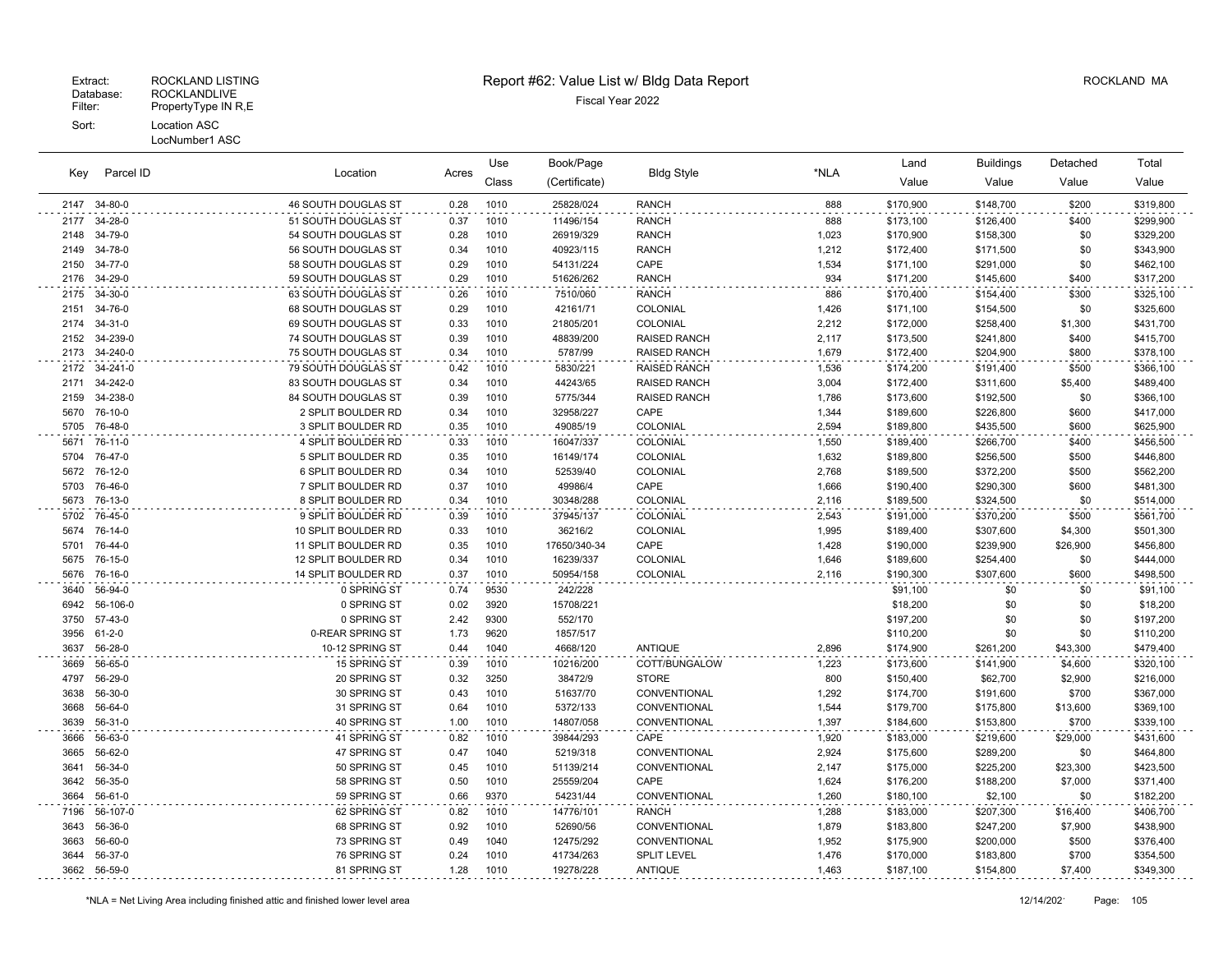LocNumber1 ASC

|       |                         |                                | Use          | Book/Page    |                       |                              | Land           | <b>Buildings</b>       | Detached    | Total            |                        |
|-------|-------------------------|--------------------------------|--------------|--------------|-----------------------|------------------------------|----------------|------------------------|-------------|------------------|------------------------|
| Key   | Parcel ID               | Location                       | Acres        | Class        | (Certificate)         | <b>Bldg Style</b>            | *NLA           | Value                  | Value       | Value            | Value                  |
|       |                         |                                |              |              |                       |                              |                |                        |             |                  |                        |
| 3645  | 56-38-0                 | 84 SPRING ST                   | 0.24         | 1040         | 55862/284             | CONVENTIONAL                 | 1,629          | \$170,000              | \$188,400   | \$100            | \$358,500              |
| 3661  | 56-58-0                 | 89 SPRING ST                   | 0.49         | 1010         | 36634/155             | CAPE                         | 1,790          | \$175,900              | \$217,500   | \$9,100          | \$402,500              |
| 3646  | 56-40-0                 | 92-94 SPRING ST                | 0.52         | 1040         | 3820/678              | DUPLEX / ROW                 | 2,640          | \$176,800              | \$225,000   | \$12,700         | \$414,500              |
| 3660  | 56-56-0                 | 101 SPRING ST                  | 0.63         | 1010         | 3107/196              | CONVENTIONAL                 | 1,315          | \$179,500              | \$126,600   | \$1,100          | \$307,200              |
| 3647  | $56-41-0$               | 102 SPRING ST                  | 4.53         | 1010         | 42019/86              | CONVENTIONAL                 | 1,236          | \$216,000              | \$136,100   | \$13,200         | \$365,300              |
| 7357  | 56-108-0                | 106 SPRING ST                  | 1.52         | 1010         | 22052/330             | <b>RAISED RANCH</b>          | 1,392          | \$189,200              | \$206,100   | \$1,400          | \$396,700              |
| 3659  | 56-55-0                 | 107 SPRING ST                  | 1.02         | 1090         | 51934/30              | CONVENTIONAL                 | 1,264          | \$203,000              | \$356,000   | \$300            | \$559,300              |
| 3658  | 56-54-0                 | 111 SPRING ST                  | 0.15         | 1010         | 43211/323             | COLONIAL                     | 1,456          | \$167,700              | \$215,500   | \$400            | \$383,600              |
| 3657  | 56-52-0                 | 119 SPRING ST                  | 0.42         | 1010         | 51442/216             | CONVENTIONAL                 | 1,460          | \$174,200              | \$183,900   | \$1,900          | \$360,000              |
| 3656  | $56 - 51 - 0$           | 133 SPRING ST                  | 0.36         | 1010         | 40919/236             | <b>ANTIQUE</b>               | 2,122          | \$172,800              | \$282,100   | \$0              | \$454,900              |
| 3649  | 56-43-0                 | 134 SPRING ST                  | 0.64         | 1010         | 8057/301              | CONVENTIONAL                 | 2,804          | \$179,500              | \$338,500   | \$26,900         | \$544,900              |
| 3655  | 56-50-0                 | 143 SPRING ST                  | 0.36         | 1010         | 45364/190             | <b>RANCH</b>                 | 834            | \$172,800              | \$138,200   | \$700            | \$311,700              |
| 3650  | 56-44-0                 | 150 SPRING ST                  | 0.75         | 1010         | 41159/124             | CONVENTIONAL                 | 1,432          | \$182,300              | \$209,700   | \$8,500          | \$400,500              |
| 3654  | 56-49-0                 | 155 SPRING ST                  | 0.46         | 1040         | 55395/166             | <b>CONVERSION</b>            | 2,044          | \$175,300              | \$262,900   | \$700            | \$438,900              |
| 10342 | 57-78-0                 | 160 SPRING ST                  | 1.50         | 1010         | 48632/340             | COLONIAL                     | 2,016          | \$189,000              | \$316,300   | \$1,700          | \$507,000              |
| 3653  | 56-47-0                 | 165 SPRING ST                  | 0.51         | 1010         | 28440/329             | CAPE                         | 2,207          | \$176,500              | \$332,000   | \$32,200         | \$540,700              |
| 10343 | 57-77-0                 | 170 SPRING ST                  | 1.77         | 1010         | 31905/60              | <b>COLONIAL</b>              | 3,314          | \$191,400              | \$472,700   | \$1,900          | \$666,000              |
| 5368  | 56-48-0                 | 175 SPRING ST                  | 2.07         | 1010         | 47224/148             | <b>RAISED RANCH</b>          | 2,376          | \$194,100              | \$244,900   | \$45,300         | \$484,300              |
| 3652  | 56-46-0                 | 181 SPRING ST                  | 0.60         | 1010         | 51077/119             | CONVENTIONAL                 | 1,699          | \$178,800              | \$230,100   | \$22,600         | \$431,500              |
| 3651  | 56-45-0                 | 187 SPRING ST                  | 0.48         | 1010         | 4204/88               | CONVENTIONAL                 | 2,034          | \$175,700              | \$173,000   | \$1,100          | \$349,800              |
| 4850  | 57-44-0                 | 198 SPRING ST                  | 6.05         | 9310         | 552/170               | <b>SCHOOLS</b>               | 7,144          | \$392,300              | \$1,032,600 | \$33,700         | \$1,458,600            |
| 3962  | $61 - 3 - 0$            | 201 SPRING ST                  | 0.78         | 1010         | 54894/247             | CONVENTIONAL                 | 1,064          | \$182,600              | \$83,300    | \$40,700         | \$306,600              |
| 3978  | 62-17-0                 | 213 SPRING ST                  | 0.85         | 1010         | 44646/287             | CONVENTIONAL                 | 1,586          | \$183,200              | \$185,400   | \$13,400         | \$382,000              |
| 3979  | 62-18-0                 | 240 SPRING ST                  | 6.02         | 9300         |                       |                              |                | \$229,200              | \$0         | \$0              | \$229,200              |
| 3977  | 62-15-0                 | 275 SPRING ST                  | 0.75         | 1010         | 51979/102             | <b>RAISED RANCH</b>          | 3,224          | \$182,300              | \$472,500   | \$800            | \$655,600              |
| 3980  | 62-20-0                 | 280 SPRING ST                  | 0.55         | 1010         | 22296/186             | CAPE                         | 1,835          | \$177,500              | \$237,600   | \$800            | \$415,900              |
| 3981  | 62-21-0                 | 292 SPRING ST                  | 4.44         | 1010         | 5587/106              | CAPE                         | 2,115          | \$215,200              | \$226,100   | \$39,900         | \$481,200              |
| 3976  | 62-14-0                 | 295 SPRING ST                  | 2.88         | 1010         | 55904/18              | CAPE                         | 4,095          | \$201,300              | \$486,000   | \$38,100         | \$725,400              |
| 3975  | 62-13-0                 | 309 SPRING ST                  | 0.21         | 1010         | 47803/76              | <b>RANCH</b>                 | 1,088          | \$169,100              | \$184,100   | \$0              | \$353,200              |
| 3982  | 62-22-0                 | 310-312 SPRING ST              | 1.66         | 1040         | 45122/32              | DUPLEX / ROW                 | 2,655          | \$190,500              | \$369,900   | \$1,700          | \$562,100              |
| 6297  | 62-126-0                | 318-320 SPRING ST              | 1.66         | 1040         | 15269/043             | DUPLEX / ROW                 | 3,197          | \$190,500              | \$385,500   | \$24,800         | \$600,800              |
| 3974  | 62-12-0                 | 323 SPRING ST                  | 1.32         | 1010         | 48410/99              | CONVENTIONAL                 | 1,548          | \$187,400              | \$160,200   | \$7,600          | \$355,200              |
| 3983  | 62-23-0                 | 326 SPRING ST                  | 1.14         | 1010         | 54608/306             | CONVENTIONAL                 | 992            | \$185,800              | \$123,300   | \$3,400          | \$312,500              |
| 3984  | 62-24-0                 | 330 SPRING ST                  | 0.61         | 1010         | 44605/68              | <b>RANCH</b>                 | 912            | \$179,000              | \$154,700   | \$3,000          | \$336,700              |
| 3973  | $62 - 10 - 0$           | 333 SPRING ST                  | 0.97         | 1010         | 29604/1               | CAPE                         | 2,310          | \$184,300              | \$240,800   | \$4,400          | \$429,500              |
| 3985  | 62-25-0                 | 334 SPRING ST                  | 0.29         | 1010         | 48961/55              | <b>COLONIAL</b>              |                | \$171,100              | \$179,000   | \$1,800          | \$351,900              |
| 3972  | $62 - 9 - 0$            | 335 SPRING ST                  | 0.30         | 1010         | 55506/135             | CAPE                         | 1,146<br>1,018 | \$171,500              | \$143,400   | \$1,500          | \$316,400              |
| 3986  | 62-26-0                 | 338 SPRING ST                  | 0.29         | 1010         | 6305/100              | COLONIAL                     | 1,314          | \$171,100              | \$134,800   | \$1,100          | \$307,000              |
|       |                         |                                |              |              |                       |                              |                |                        |             |                  |                        |
| 3971  | $62 - 8 - 0$<br>62-27-0 | 343 SPRING ST<br>344 SPRING ST | 0.25<br>0.39 | 1010<br>1010 | 45837/169<br>55438/88 | <b>RANCH</b><br><b>RANCH</b> | 1,128<br>1,182 | \$170,200<br>\$173,600 | \$130,800   | \$4,300<br>\$700 | \$305,300<br>\$366,200 |
| 3987  |                         |                                |              |              |                       |                              |                |                        | \$191,900   |                  |                        |
| 3970  | $62 - 7 - 0$            | 347 SPRING ST                  | 0.25         | 1010         | 52928/102             | CAPE                         | 1,785          | \$170,200              | \$168,500   | \$5,300          | \$344,000              |
| 3988  | 62-28-0                 | 354 SPRING ST                  | 0.22         | 1010         | 54020/167             | <b>RANCH</b>                 | 1,012          | \$169,600              | \$161,500   | \$1,000          | \$332,100              |
| 3969  | $62 - 6 - 0$            | 355 SPRING ST                  | 0.25         | 1010         | 54855/235             | <b>RANCH</b>                 | 942            | \$170,200              | \$148,400   | \$0              | \$318,600              |
| 3993  | 62-120-0                | 358 SPRING ST                  | 1.15         | 1010         | 46312/209             | COLONIAL                     | 2,278          | \$185,900              | \$320,500   | \$1,000          | \$507,400              |
| 3968  | $62 - 5 - 0$            | 359 SPRING ST                  | 0.22         | 1010         | 54445/69              | CAPE                         | 2,054          | \$169,500              | \$186,800   | \$600            | \$356,900              |
|       | 3992 62-119-0           | 362 SPRING ST                  | 1.55         | 1010         | 48619/223             | COLONIAL                     | 4,264          | \$189,500              | \$531,000   | \$0              | \$720,500              |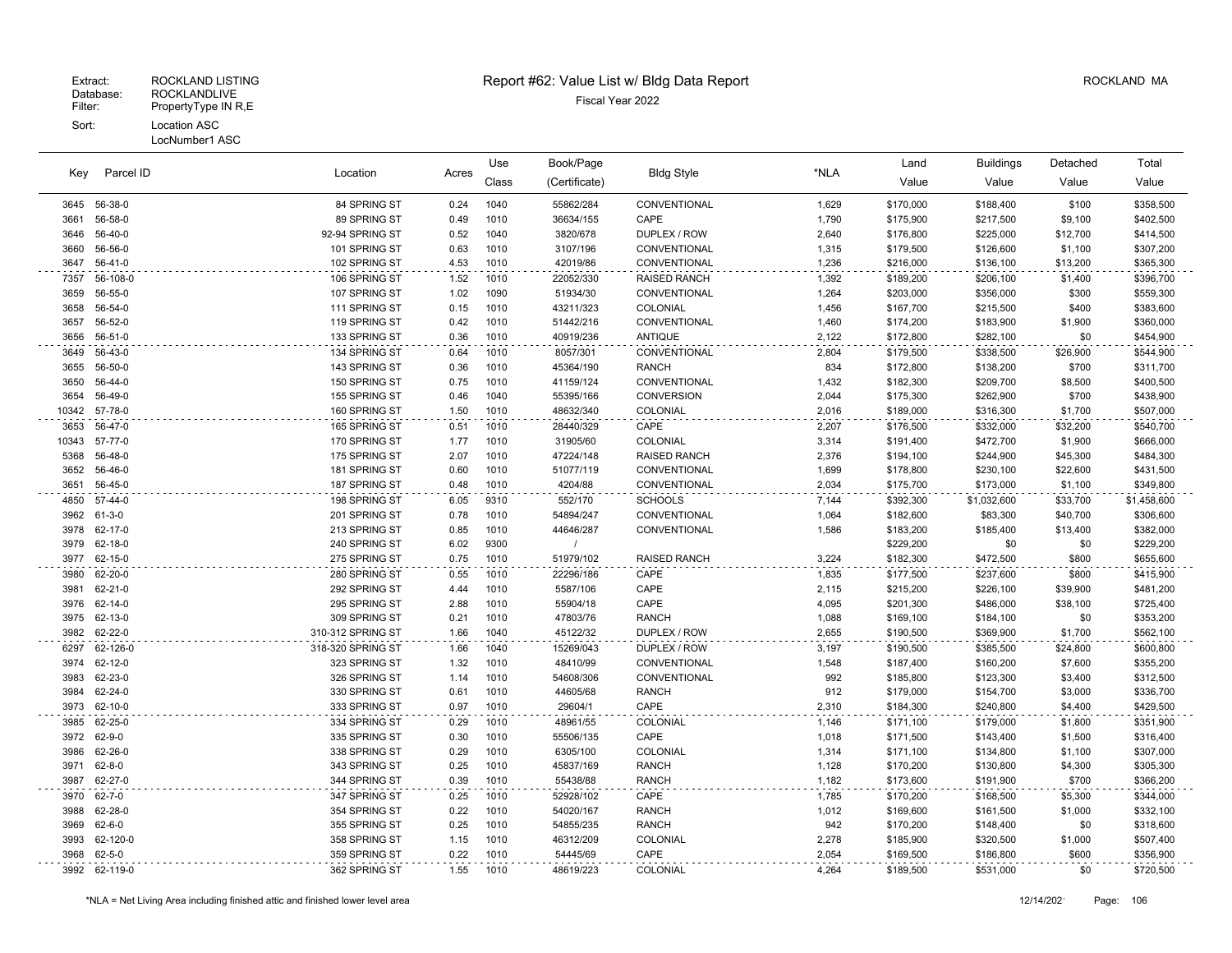#### LocNumber1 ASC

| Parcel ID<br>Key | Location      |                  | Use   | Book/Page |                  |                     | Land  | <b>Buildings</b> | Detached  | Total    |           |
|------------------|---------------|------------------|-------|-----------|------------------|---------------------|-------|------------------|-----------|----------|-----------|
|                  |               |                  | Acres | Class     | (Certificate)    | <b>Bldg Style</b>   | *NLA  | Value            | Value     | Value    | Value     |
| 3989             | 62-29-0       | 372 SPRING ST    | 0.75  | 1010      | 13553/315        | COLONIAL            | 2,784 | \$182,300        | \$322,400 | \$0      | \$504,700 |
| 3967             | $62 - 4 - 0$  | 383 SPRING ST    | 0.30  | 1010      | 53898/324        | <b>RANCH</b>        | 882   | \$154,300        | \$129,700 | \$1,000  | \$285,000 |
| 1013             | $32 - 1 - 0$  | 0 SPRUCE ST      | 0.02  | 1320      | 30803/136        |                     |       | \$200            | \$0       | \$0      | \$200     |
| 1041             | $32 - 7 - 0$  | 0 SPRUCE ST      | 4.86  | 9320      | 7158/5           |                     |       | \$43,300         | \$0       | \$0      | \$43,300  |
| 1039             | $32 - 9 - 0$  | 0 SPRUCE ST      | 0.11  | 9320      | 40829/133        |                     |       | \$1,000          | \$0       | \$0      | \$1,000   |
| 1037             | 32-29-0       | 0 SPRUCE ST      | 0.40  | 9300      | 28855/1          |                     |       | \$109,500        | \$0       | \$0      | \$109,500 |
| 6516             | 32-30-0       | 0 SPRUCE ST      | 0.14  | 9320      | 40829/131        |                     |       | \$1,200          | \$0       | \$0      | \$1,200   |
| 1019             | 32-28-0       | 11 SPRUCE ST     | 0.49  | 1010      | 3024/114         | CAPE                | 1,344 | \$158,400        | \$183,800 | \$11,200 | \$353,400 |
| 1018             | $32 - 6 - 0$  | 25 SPRUCE ST     | 0.50  | 1010      | 9059/049         | COLONIAL            | 1,983 | \$158,600        | \$236,600 | \$700    | \$395,900 |
| 1017             | $32 - 5 - 0$  | 35 SPRUCE ST     | 0.50  | 1010      | 9355/079         | CAPE                | 1,365 | \$158,600        | \$186,200 | \$700    | \$345,500 |
| 1033             | $32 - 14 - 0$ | 50 SPRUCE ST     | 0.51  | 1040      | 51506/147        | <b>RANCH</b>        | 2,177 | \$159,000        | \$294,700 | \$17,700 | \$471,400 |
| 1016             | $32 - 4 - 0$  | 51 SPRUCE ST     | 0.48  | 1010      | 46250/292        | <b>SPLIT LEVEL</b>  | 1,841 | \$158,100        | \$258,400 | \$0      | \$416,500 |
| 1015             | $32 - 3 - 0$  | 57 SPRUCE ST     | 0.47  | 1010      | 5555/296         | COLONIAL            | 1,102 | \$157,900        | \$132,600 | \$1,500  | \$292,000 |
| 1034             | $32 - 13 - 0$ | 58 SPRUCE ST     | 1.47  | 1010      | 44564/311        | CONVENTIONAL        | 579   | \$167,300        | \$131,100 | \$9,500  | \$307,900 |
| 1035             | 32-12-0       | 76 SPRUCE ST     | 0.22  | 1010      | 5667/125         | CONVENTIONAL        | 2,016 | \$152,400        | \$184,300 | \$22,600 | \$359,300 |
| 1036             | $32 - 11 - 0$ | 86 SPRUCE ST     | 1.87  | 9300      | 48851/2          |                     |       | \$42,800         | \$0       | \$0      | \$42,800  |
| 1038             | $32 - 10 - 0$ | 140 SPRUCE ST    | 1.63  | 1010      | 48049/218        | <b>RAISED RANCH</b> | 1,818 | \$171,900        | \$242,500 | \$2,200  | \$416,600 |
| 1040             | $32 - 8 - 0$  | 160 SPRUCE ST    | 0.77  | 1010      | 37098/237        | CAPE                | 1,428 | \$164,300        | \$214,800 | \$1,300  | \$380,400 |
| 1014             | $32 - 2 - 0$  | 167 SPRUCE ST    | 0.45  | 1010      | 12938/206        | <b>RANCH</b>        | 1,008 | \$157,500        | \$171,700 | \$21,200 | \$350,400 |
| 5476             | 78-15-101     | 101 STANDPIPE DR | 22.30 | 1020      | 9393/007         | CONDO               | 1,703 | \$0              | \$293,500 | \$0      | \$293,500 |
| 5477             | 78-15-102     | 102 STANDPIPE DR | 0.00  | 1020      | 53182/288        | CONDO               | 1,703 | \$0              | \$298,000 | \$0      | \$298,000 |
| 5478             | 78-15-103     | 103 STANDPIPE DR | 0.00  | 1020      | 50326/199        | CONDO               | 1,703 | \$0              | \$291,700 | \$0      | \$291,700 |
| 5479             | 78-15-104     | 104 STANDPIPE DR | 0.00  | 1020      | 37033/008        | CONDO               | 1,703 | \$0              | \$293,300 | \$0      | \$293,300 |
| 5480             | 78-15-201     | 201 STANDPIPE DR | 0.00  | 1020      | $\left( \right)$ | CONDO               | 1,398 | \$0              | \$299,000 | \$0      | \$299,000 |
| 5481             | 78-15-202     | 202 STANDPIPE DR | 0.00  | 1020      | 48906/320        | CONDO               | 1,721 | \$0              | \$300,200 | \$0      | \$300,200 |
| 5486             | 78-15-203     | 203 STANDPIPE DR | 0.00  | 1020      | 44486/55         | CONDO               | 1,883 | \$0              | \$311,200 | \$0      | \$311,200 |
| 5483             | 78-15-204     | 204 STANDPIPE DR | 0.00  | 1020      | 52999/151        | CONDO               | 1,721 | \$0              | \$300,200 | \$0      | \$300,200 |
| 5484             | 78-15-205     | 205 STANDPIPE DR | 0.00  | 1020      | 9218/016         | CONDO               | 1,721 | \$0              | \$293,600 | \$0      | \$293,600 |
| 5485             | 78-15-206     | 206 STANDPIPE DR | 0.00  | 1020      | 15364/077        | CONDO               | 1,721 | \$0              | \$309,700 | \$0      | \$309,700 |
| 5523             | 78-15-301     | 301 STANDPIPE DR | 0.00  | 1020      | 53751/339        | CONDO               | 1,911 | \$0              | \$311,300 | \$0      | \$311,300 |
| 5524             | 78-15-302     | 302 STANDPIPE DR | 0.00  | 1020      | 33311/309        | CONDO               | 1,740 | \$0              | \$299,000 | \$0      | \$299,000 |
| 5525             | 78-15-303     | 303 STANDPIPE DR | 0.00  | 1020      | 37754/307        | CONDO               | 1,911 | \$0              | \$317,600 | \$0      | \$317,600 |
| 5526             | 78-15-304     | 304 STANDPIPE DR | 0.00  | 1020      | 48512/253        | CONDO               | 1,740 | \$0              | \$308,300 | \$0      | \$308,300 |
| 5527             | 78-15-305     | 305 STANDPIPE DR | 0.00  | 1020      | 14235/262        | CONDO               | 1,740 | \$0              | \$304,300 | \$0      | \$304,300 |
| 5528             | 78-15-306     | 306 STANDPIPE DR | 0.00  | 1020      | 16312/261        | CONDO               | 1,911 | \$0              | \$319,900 | \$0      | \$319,900 |
| 5529             | 78-15-307     | 307 STANDPIPE DR | 0.00  | 1020      | 47253/54         | CONDO               | 1,911 | \$0              | \$321,800 | \$0      | \$321,800 |
| 5530             | 78-15-308     | 308 STANDPIPE DR | 0.00  | 1020      | 45562/192        | CONDO               | 1,911 | \$0              | \$315,200 | \$0      | \$315,200 |
| 6250             | 78-15-309     | 309 STANDPIPE DR | 0.00  | 1020      | 31244/77         | CONDO               | 1,748 | \$0              | \$297,300 | \$0      | \$297,300 |
| 6251             | 78-15-310     | 310 STANDPIPE DR | 0.00  | 1020      | 16244/044        | CONDO               | 1,368 | \$0              | \$281,700 | \$0      | \$281,700 |
| 6252             | 78-15-311     | 311 STANDPIPE DR | 0.00  | 1020      | 53328/340        | CONDO               | 1,786 | \$0              | \$309,100 | \$0      | \$309,100 |
| 6253             | 78-15-312     | 312 STANDPIPE DR | 0.00  | 1020      | 51060/1          | CONDO               | 1,406 | \$0              | \$286,800 | \$0      | \$286,800 |
| 6275             | 78-15-401     | 401 STANDPIPE DR | 0.00  | 1020      | 36121/53         | CONDO               | 1,740 | \$0              | \$296,000 | \$0      | \$296,000 |
| 6276             | 78-15-402     | 402 STANDPIPE DR | 0.00  | 1020      | 51033/19         | CONDO               | 1,740 | \$0              | \$300,500 | \$0      | \$300,500 |
| 6277             | 78-15-403     | 403 STANDPIPE DR | 0.00  | 1020      | 47070/203        | CONDO               | 1,740 | \$0              | \$296,000 | \$0      | \$296,000 |
| 6278             | 78-15-404     | 404 STANDPIPE DR | 0.00  | 1020      | 54047/279        | CONDO               | 1,911 | \$0              | \$309,100 | \$0      | \$309,100 |
| 6279             | 78-15-501     | 501 STANDPIPE DR | 0.00  | 1020      | 52278/338        | CONDO               | 1,740 | \$0              | \$295,600 | \$0      | \$295,600 |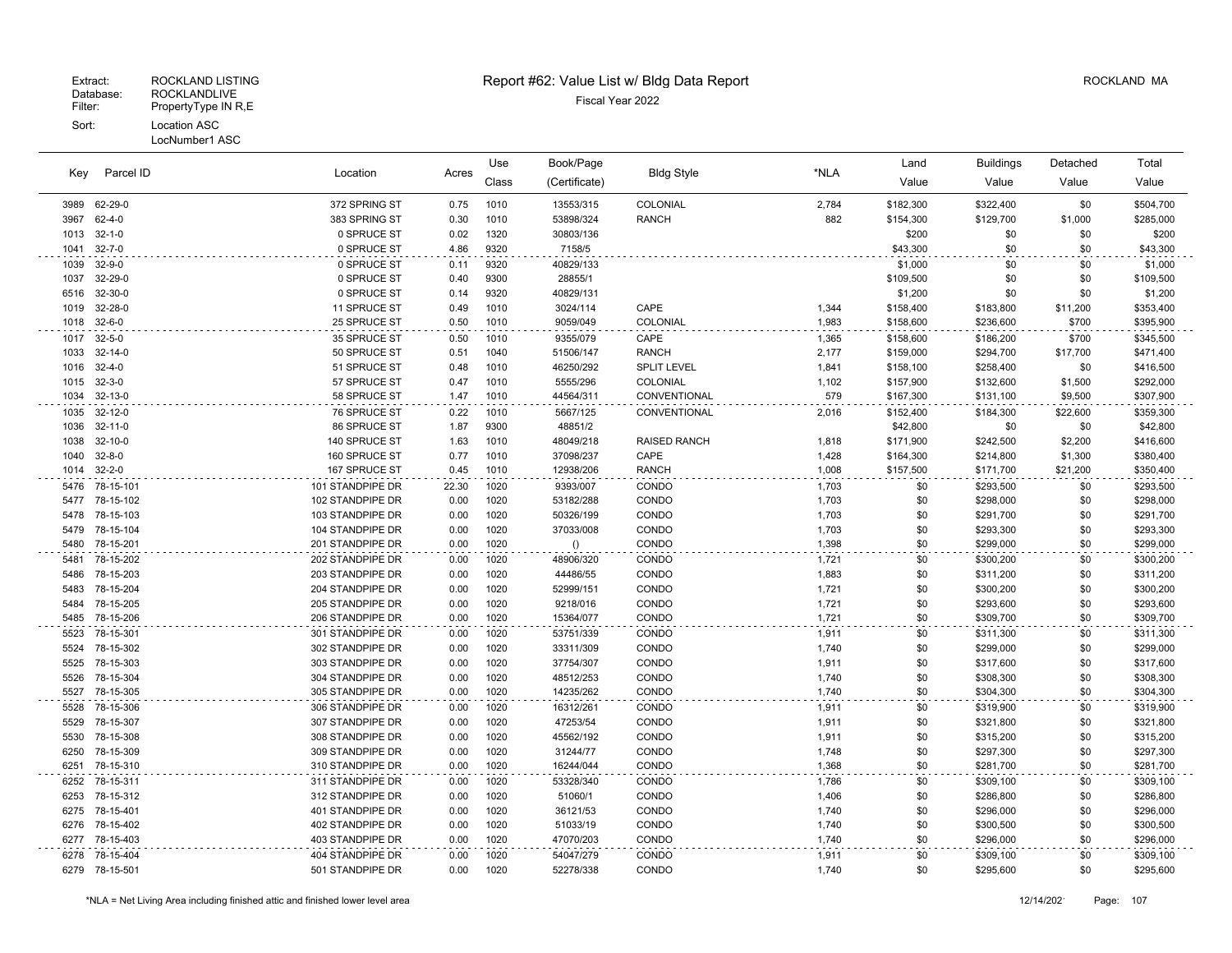| Parcel ID<br>Key |                | Location             |       | Use   | Book/Page     |                   |       | Land        | <b>Buildings</b> | Detached | Total       |
|------------------|----------------|----------------------|-------|-------|---------------|-------------------|-------|-------------|------------------|----------|-------------|
|                  |                |                      | Acres | Class | (Certificate) | <b>Bldg Style</b> | *NLA  | Value       | Value            | Value    | Value       |
|                  | 6280 78-15-502 | 502 STANDPIPE DR     | 0.00  | 1020  | 45779/277     | CONDO             | 1,398 | \$0         | \$286,100        | \$0      | \$286,100   |
| 6281             | 78-15-503      | 503 STANDPIPE DR     | 0.00  | 1020  | 47699/7       | CONDO             | 1,740 | \$0         | \$295,600        | \$0      | \$295,600   |
| 6282             | 78-15-504      | 504 STANDPIPE DR     | 0.00  | 1020  | 16533/003     | CONDO             | 1,740 | \$0         | \$295,600        | \$0      | \$295,600   |
| 6283             | 78-15-505      | 505 STANDPIPE DR     | 0.00  | 1020  | 36048/222     | CONDO             | 1,740 | \$0         | \$295,600        | \$0      | \$295,600   |
| 6284             | 78-15-506      | 506 STANDPIPE DR     | 0.00  | 1020  | 32972/180     | CONDO             | 1,740 | \$0         | \$295,600        | \$0      | \$295,600   |
| 464              | 19-27-0        | 2 STANLEY AV         | 1.28  | 1010  | 49336/81      | COLONIAL          | 2,700 | \$177,900   | \$265,300        | \$500    | \$443,700   |
| 465              | 19-28-0        | 18 STANLEY AV        | 0.85  | 1010  | 37807/285     | <b>RANCH</b>      | 1,200 | \$174,100   | \$192,500        | \$1,200  | \$367,800   |
| 466              | 19-29-0        | 20 STANLEY AV        | 0.96  | 1010  | 32382/241     | COLONIAL          | 2,216 | \$175,100   | \$254,500        | \$4,900  | \$434,500   |
| 467              | 19-30-0        | 26 STANLEY AV        | 1.69  | 1010  | 41970/317     | <b>RANCH</b>      | 2,266 | \$181,600   | \$335,200        | \$11,200 | \$528,000   |
| 468              | 19-31-0        | 38 STANLEY AV        | 0.22  | 1010  | 19692/139     | <b>RANCH</b>      | 1,200 | \$161,000   | \$195,500        | \$600    | \$357,100   |
| 455              | 19-17-0        | 39 STANLEY AV        | 0.21  | 1010  | 3508/682      | <b>RANCH</b>      | 864   | \$160,800   | \$145,300        | \$0      | \$306,100   |
| 469              | 19-32-0        | <b>48 STANLEY AV</b> | 0.27  | 1010  | 3354/325      | <b>RANCH</b>      | 1,232 | \$162,200   | \$175,900        | \$800    | \$338,900   |
| 454              | 19-16-0        | 49 STANLEY AV        | 0.22  | 1010  | 55618/261     | <b>RANCH</b>      | 864   | \$161,100   | \$130,000        | \$700    | \$291,800   |
| 1956             | 40-55-0        | 11 STANTON ST        | 0.23  | 1010  | 40347/90      | <b>RANCH</b>      | 960   | \$161,300   | \$152,600        | \$0      | \$313,900   |
| 1955             | 40-56-0        | 19 STANTON ST        | 0.22  | 1010  | 28336/026     | CONVENTIONAL      | 1,956 | \$161,000   | \$215,700        | \$38,900 | \$415,600   |
| 1953             | $40 - 41 - 0$  | 24 STANTON ST        | 0.43  | 1010  | 15651/302     | <b>RANCH</b>      | 2,025 | \$165,800   | \$269,900        | \$0      | \$435,700   |
| 1954             | 40-57-0        | 27 STANTON ST        | 0.27  | 1010  | 46871/18      | CONVENTIONAL      | 1,573 | \$162,100   | \$208,800        | \$0      | \$370,900   |
| 1938             | 40-58-0        | 33-35 STANTON ST     | 0.24  | 1040  | ()            | CONVENTIONAL      | 2,274 | \$161,500   | \$312,300        | \$0      | \$473,800   |
| 1939             | 40-40-0        | 34 STANTON ST        | 0.22  | 1010  | 36937/344     | <b>RANCH</b>      | 1,232 | \$161,000   | \$182,600        | \$0      | \$343,600   |
| 1886             | 40-59-0        | 47 STANTON ST        | 0.24  | 1010  | 12585/173     | CONVENTIONAL      | 1,882 | \$161,500   | \$196,000        | \$800    | \$358,300   |
| 1987             | 40-32-0        | <b>48 STANTON ST</b> | 0.29  | 1010  | 36359/096     | CONVENTIONAL      | 1,773 | \$162,600   | \$222,200        | \$8,700  | \$393,500   |
| 1885             | 40-60-0        | 53 STANTON ST        | 0.24  | 1010  | 13365/268     | CONVENTIONAL      | 1,220 | \$161,500   | \$143,500        | \$1,700  | \$306,700   |
| 1988             | $40 - 31 - 0$  | 54 STANTON ST        | 0.28  | 1010  | 45064/141     | CONVENTIONAL      | 1,807 | \$162,300   | \$204,600        | \$500    | \$367,400   |
| 1989             | 40-30-0        | 60 STANTON ST        | 0.27  | 1010  | 49187/273     | COLONIAL          | 2,024 | \$162,100   | \$274,000        | \$4,300  | \$440,400   |
| 1884             | $40 - 61 - 0$  | 61 STANTON ST        | 0.24  | 1010  | 50664/165     | COLONIAL          | 1,934 | \$161,500   | \$265,000        | \$19,900 | \$446,400   |
| 1990             | 40-29-0        | 66 STANTON ST        | 0.26  | 1010  | 46626/47      | COLONIAL          | 1,822 | \$161,800   | \$199,600        | \$0      | \$361,400   |
| 1883             | 40-62-0        | 67 STANTON ST        | 0.24  | 1010  | 6283/21       | CONVENTIONAL      | 2,129 | \$161,500   | \$228,800        | \$5,600  | \$395,900   |
| 1991             | 40-28-0        | 74 STANTON ST        | 0.21  | 1010  | 17283/085     | CONVENTIONAL      | 1,837 | \$160,800   | \$192,600        | \$0      | \$353,400   |
| 1882             | 40-63-0        | 75 STANTON ST        | 0.24  | 1010  | 50224/190     | COLONIAL          | 1,683 | \$161,500   | \$234,400        | \$4,500  | \$400,400   |
| 1992             | 40-27-0        | <b>78 STANTON ST</b> | 0.21  | 1010  | 46041/63      | COLONIAL          | 1,410 | \$160,800   | \$214,000        | \$0      | \$374,800   |
| 1881             | 40-64-0        | 83 STANTON ST        | 0.24  | 1010  | 55492/285     | CONVENTIONAL      | 1,590 | \$161,500   | \$167,500        | \$5,300  | \$334,300   |
| 1993             | 40-26-0        | 86 STANTON ST        | 0.21  | 1010  | 33562/134     | COTT/BUNGALOW     | 2,132 | \$160,800   | \$230,500        | \$7,600  | \$398,900   |
| 1880             | 40-65-0        | 89 STANTON ST        | 0.22  | 1010  | 29228/229     | COTT/BUNGALOW     | 864   | \$160,900   | \$120,300        | \$0      | \$281,200   |
| 1994             | 40-25-0        | 92-94 STANTON ST     | 0.21  | 1040  | 49995/325     | CONVENTIONAL      | 2,900 | \$160,800   | \$309,400        | \$500    | \$470,700   |
| 1879             | 40-66-0        | 97 STANTON ST        | 0.18  | 1010  | 5607/399      | COLONIAL          | 1,532 | \$160,100   | \$188,300        | \$700    | \$349,100   |
| 1995             | 40-24-0        | 108 STANTON ST       | 0.38  | 1010  | 28629/275     | COLONIAL          | 1,830 | \$164,700   | \$230,600        | \$1,800  | \$397,100   |
| 2011             | 40-80-0        | 129 STANTON ST       | 0.23  | 1010  | 32336/077     | CAPE              | 1,404 | \$161,200   | \$191,400        | \$5,000  | \$357,600   |
| 2010             | $40 - 81 - 0$  | 137 STANTON ST       | 0.18  | 1010  | 4178/114      | CAPE              | 1,857 | \$160,000   | \$228,900        | \$2,000  | \$390,900   |
| 2012             | 40-79-0        | 140 STANTON ST       | 0.39  | 1010  | 16078/248     | <b>RANCH</b>      | 948   | \$165,000   | \$111,500        | \$5,700  | \$282,200   |
| 2013             | 40-78-0        | 146 STANTON ST       | 0.21  | 1010  | 4357/48       | CONVENTIONAL      | 1,368 | \$160,800   | \$117,300        | \$100    | \$278,200   |
| 2009             | 40-82-0        | 147 STANTON ST       | 0.15  | 1010  | 49517/197     | CAPE              | 1,516 | \$159,500   | \$182,000        | \$0      | \$341,500   |
| 4849             | 56-32-0        | 8-76 STUDLEY CT      | 2.51  | 9700  | 3295/256      | <b>APARTMENTS</b> | 2,747 | \$1,050,000 | \$1,942,500      | \$20,700 | \$3,013,200 |
| 6935             | 59-29-0        | 0-REAR SUMMER ST     | 13.56 | 1300  | 14669/095     |                   |       | \$296,300   | \$0              | \$0      | \$296,300   |
| 3939             | $61 - 7 - 0$   | 0 SUMMER ST          | 0.10  | 1320  | 1856/148      |                   |       | \$900       | \$0              | \$0      | \$900       |
| 4056             | 62-73-0        | 0 SUMMER ST          | 0.70  | 9300  | N/A/N/A       |                   |       | \$181,100   | \$0              | \$0      | \$181,100   |
| 4189             | 63-100-0       | 0 SUMMER ST          | 5.39  | 9300  | 7318/160      |                   |       | \$187,200   | \$0              | \$0      | \$187,200   |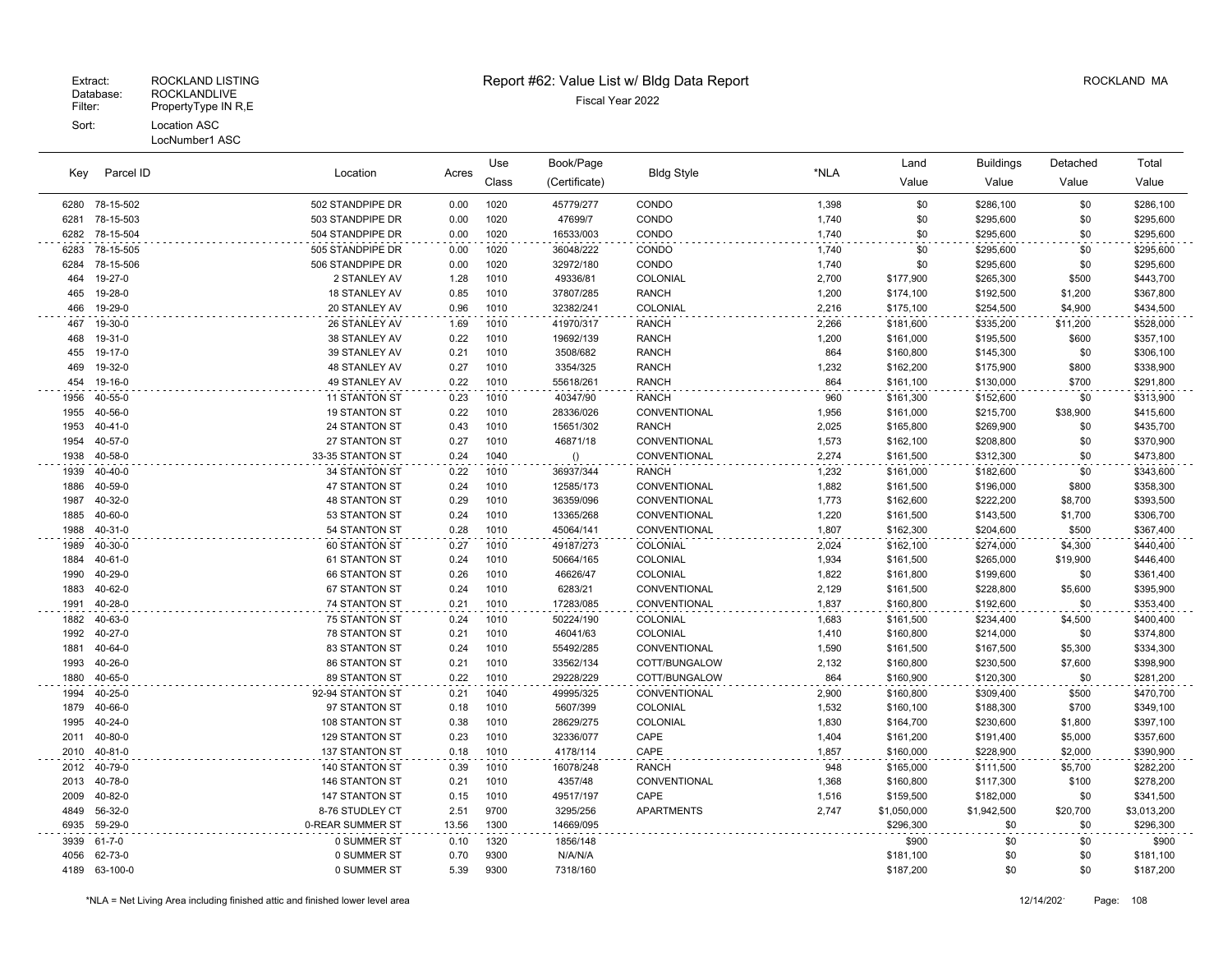|              |                    |                                |              | Use          | Book/Page              |                                            |                | Land                   | <b>Buildings</b>       | Detached          | Total                  |
|--------------|--------------------|--------------------------------|--------------|--------------|------------------------|--------------------------------------------|----------------|------------------------|------------------------|-------------------|------------------------|
| Key          | Parcel ID          | Location                       | Acres        | Class        | (Certificate)          | <b>Bldg Style</b>                          | *NLA           | Value                  | Value                  | Value             | Value                  |
|              | 4178 63-103-0      | 0 SUMMER ST                    | 0.39         | 1320         | 36194/74               |                                            |                | \$3,500                | \$0                    | \$0               | \$3,500                |
| 4173         | 63-109-0           | 0 SUMMER ST                    | 15.76        | 0370         | 51452/315              |                                            |                | \$3,390                | \$0                    | \$70,400          | \$73,790               |
| 4205         | $64 - 1 - 0$       | 0 SUMMER ST                    | 15.58        | 1320         | 18248/325              |                                            |                | \$68,000               | \$0                    | \$0               | \$68,000               |
| 4208         | 64-12-0            | 0 SUMMER ST                    | 13.80        | 9320         | 9842/084               |                                            |                | \$122,800              | \$0                    | \$0               | \$122,800              |
| 4236         | 66-5-0             | 0 SUMMER ST                    | 0.79         | 1300         | 35655/34               |                                            |                | \$95,800               | \$0                    | \$0               | \$95,800               |
| 4235         | 66-6-0             | 0 SUMMER ST                    | 0.77         | 1300         | 35655/035              |                                            |                | \$93,500               | \$0                    | \$0               | \$93,500               |
| 4318         | 68-4-0             | 0 SUMMER ST                    | 22.54        | 7180         | 27799/126              |                                            |                | \$4,850                | \$0                    | \$0               | \$4,850                |
| 4319         | 69-1-0             | 0 SUMMER ST                    | 2.00         | 1320         | 574/048                |                                            |                | \$17,800               | \$0                    | \$0               | \$17,800               |
| 4320         | 69-8-0             | 0 SUMMER ST                    | 6.27         | 1320         | 9043/069               |                                            |                | \$55,800               | \$0                    | \$0               | \$55,800               |
| 4321         | 69-10-0            | 0 SUMMER ST                    | 4.00         | 4230         | 1856/148               |                                            |                | \$10,400               | \$0                    | \$0               | \$10,400               |
| 4322         | 69-11-0            | 0 SUMMER ST                    | 2.93         | 4230         | 1856/148               |                                            |                | \$17,700               | \$0                    | \$0               | \$17,700               |
| 4278         | 66-27-0            | 9 SUMMER ST                    | 0.63         | 1010         | 44925/15               | CAPE                                       | 1,473          | \$179,300              | \$173,100              | \$22,200          | \$374,600              |
| 4214         | $65 - 2 - 0$       | 10 SUMMER ST                   | 0.75         | 1010         | 15605/289              | <b>RANCH</b>                               | 1,434          | \$182,400              | \$218,000              | \$600             | \$401,000              |
| 4216         | 66-26-0            | 20-24 SUMMER ST                | 1.24         | 1040         | 5115/444               | DUPLEX / ROW                               | 3,648          | \$186,700              | \$428,700              | \$800             | \$616,200              |
| 4217         | 66-25-0            | 32 SUMMER ST                   | 0.34         | 1010         | 51241/323              | <b>RAISED RANCH</b>                        | 1,746          | \$172,400              | \$201,900              | \$700             | \$375,000              |
| 10027        | 66-74-0            | 33 SUMMER ST                   | 1.00         | 1010         | 31213/165              | COLONIAL                                   | 2,942          | \$184,600              | \$440,500              | \$27,400          | \$652,500              |
| 4277         | 66-28-0            | 43 SUMMER ST                   | 0.98         | 1010         | 48515/35               | COLONIAL                                   | 2,978          | \$184,400              | \$425,700              | \$33,000          | \$643,100              |
| 4218         | 66-24-0            | 44 SUMMER ST                   | 0.77         | 1010         | 55582/320              | <b>RAISED RANCH</b>                        | 1,529          | \$182,500              | \$192,600              | \$400             | \$375,500              |
| 10028        | 66-75-0            | 53 SUMMER ST                   | 0.75         | 1010         | 44285/229              | COLONIAL                                   | 2,748          | \$182,400              | \$448,900              | \$1,300           | \$632,600              |
| 4219         | 66-23-0            | 54 SUMMER ST                   | 0.34         | 1010         | 3835/636               | <b>RAISED RANCH</b>                        | 1,760          | \$172,400              | \$180,300              | \$12,900          | \$365,600              |
| 4272         | 66-29-0            | 63 SUMMER ST                   | 0.75         | 1010         | 11381/271              | <b>RAISED RANCH</b>                        | 2,604          | \$182,200              | \$208,100              | \$17,200          | \$407,500              |
| 4220         | 66-22-0            | 64 SUMMER ST                   | 0.34         | 1040         | 4536/334               | <b>ANTIQUE</b>                             | 2,895          | \$172,400              | \$293,300              | \$16,100          | \$481,800              |
| 4271         | 66-30-0            | 73 SUMMER ST                   | 0.75         | 1010         | 51442/327              | <b>RAISED RANCH</b>                        | 1,756          | \$182,200              | \$221,400              | \$1,100           | \$404,700              |
| 4221         | 66-21-0            | 74 SUMMER ST                   | 0.36         | 1010         | 35582/045              | <b>RAISED RANCH</b>                        | 3,116          | \$172,700              | \$268,200              | \$0               | \$440,900              |
| 4270         | 66-31-0            | 89 SUMMER ST                   | 0.74         | 1010         | 37912/226              | CAPE                                       | 3,576          | \$182,000              | \$392,600              | \$1,200           | \$575,800              |
| 4227         | 66-13-0            | 94 SUMMER ST                   | 0.42         | 1010         | 40830/107              | <b>RAISED RANCH</b>                        | 2,799          | \$174,200              | \$353,100              | \$14,200          | \$541,500              |
| 4269         | 66-32-0            | 95 SUMMER ST                   | 0.74         | 1010         | 47127/63               | COLONIAL                                   | 2,222          | \$182,200              | \$284,700              | \$1,000           | \$467,900              |
| 4228         | 66-12-0            | 104 SUMMER ST                  | 0.41         | 1040         | 38048/223              | COLONIAL                                   | 2,160          | \$174,000              | \$353,100              | \$600             | \$527,700              |
| 4268         | 66-33-0            | 105 SUMMER ST                  | 0.43         | 1040         | 4879/493               | DUPLEX / ROW                               | 1,836          | \$174,500              | \$240,100              | \$300             | \$414,900              |
| 4233         | 66-8-0             | 120 SUMMER ST                  | 0.35         | 1010         | 18904/004              | <b>RAISED RANCH</b>                        | 1,716          | \$172,600              | \$193,900              | \$2,200           | \$368,700              |
| 4265<br>4266 | 66-36-0<br>66-35-0 | 141 SUMMER ST<br>159 SUMMER ST | 0.34<br>0.41 | 1010<br>1010 | 33860/024              | <b>RAISED RANCH</b><br><b>RAISED RANCH</b> | 1,344          | \$172,400              | \$189,400              | \$0               | \$361,800<br>\$498,600 |
|              |                    |                                |              |              | 56013/276              |                                            | 2,432          | \$174,100              | \$321,500              | \$3,000           |                        |
| 4234         | 66-7-0<br>66-37-0  | 162 SUMMER ST<br>175 SUMMER ST | 0.75         | 1010<br>1010 | 52962/22               | <b>RANCH</b><br><b>NS RANCH</b>            | 912<br>3,096   | \$182,300              | \$184,400              | \$1,000<br>\$0    | \$367,700              |
| 4264         | 66-38-0            |                                | 7.70<br>0.35 | 1040         | 46136/173<br>50485/245 | DUPLEX / ROW                               |                | \$213,300              | \$399,500              | \$500             | \$612,800              |
| 4263<br>4262 | 66-39-0            | 177 SUMMER ST<br>187 SUMMER ST | 0.34         | 1010         | 45502/76               | COLONIAL                                   | 1,836<br>2,452 | \$172,700              | \$248,900              |                   | \$422,100<br>\$483,200 |
| 4237         | 66-4-0             | 188 SUMMER ST                  | 0.99         | 1010         | 54976/98               | CAPE                                       | 1,946          | \$172,500<br>\$184,500 | \$309,700<br>\$259,900 | \$1,000<br>\$0    | \$444,400              |
| 4261         | 66-40-0            | 189 SUMMER ST                  |              |              |                        |                                            |                |                        |                        |                   |                        |
| 4238         |                    |                                | 1.74<br>0.85 | 1010         | 53145/231              | <b>RAISED RANCH</b><br>COLONIAL            | 1,540          | \$191,200              | \$187,400              | \$300             | \$378,900              |
| 4260         | 66-3-0<br>66-73-0  | 190 SUMMER ST<br>191 SUMMER ST | 1.74         | 1010<br>1010 | 53034/292<br>42946/32  | <b>RAISED RANCH</b>                        | 4,483<br>1,879 | \$183,200<br>\$191,100 | \$508,200<br>\$202,300 | \$25,800<br>\$500 | \$717,200<br>\$393,900 |
| 4239         | 66-2-0             | 192 SUMMER ST                  | 0.81         | 1010         | 5950/330               | <b>RAISED RANCH</b>                        | 1,980          | \$182,900              | \$201,200              | \$500             | \$384,600              |
| 4259         | 66-41-0            | 193 SUMMER ST                  | 0.29         | 1010         | 53942/182              | <b>ANTIQUE</b>                             | 951            | \$171,000              | \$146,600              | \$4,900           | \$322,500              |
| 4240         | $66 - 1 - 0$       | 200 SUMMER ST                  | 1.00         | 1010         | 55502/176              | <b>ANTIQUE</b>                             | 2,163          | \$184,600              | \$286,500              | \$400             | \$471,500              |
| 3949         | 61-14-0            | 210 SUMMER ST                  | 0.77         | 1010         | 3640/560               | COLONIAL                                   | 1,692          | \$182,500              | \$208,200              | \$900             | \$391,600              |
| 4258         | 66-42-0            | 213 SUMMER ST                  | 0.32         | 1010         | 55891/87               | CONVENTIONAL                               | 1,346          | \$171,800              | \$147,400              | \$3,000           | \$322,200              |
|              | 4257 66-43-0       | 217 SUMMER ST                  | 1.95         | 1010         | 5524/19                | CONVENTIONAL                               | 1,594          | \$193,000              | \$163,400              | \$2,500           | \$358,900              |
|              |                    |                                |              |              |                        |                                            |                |                        |                        |                   |                        |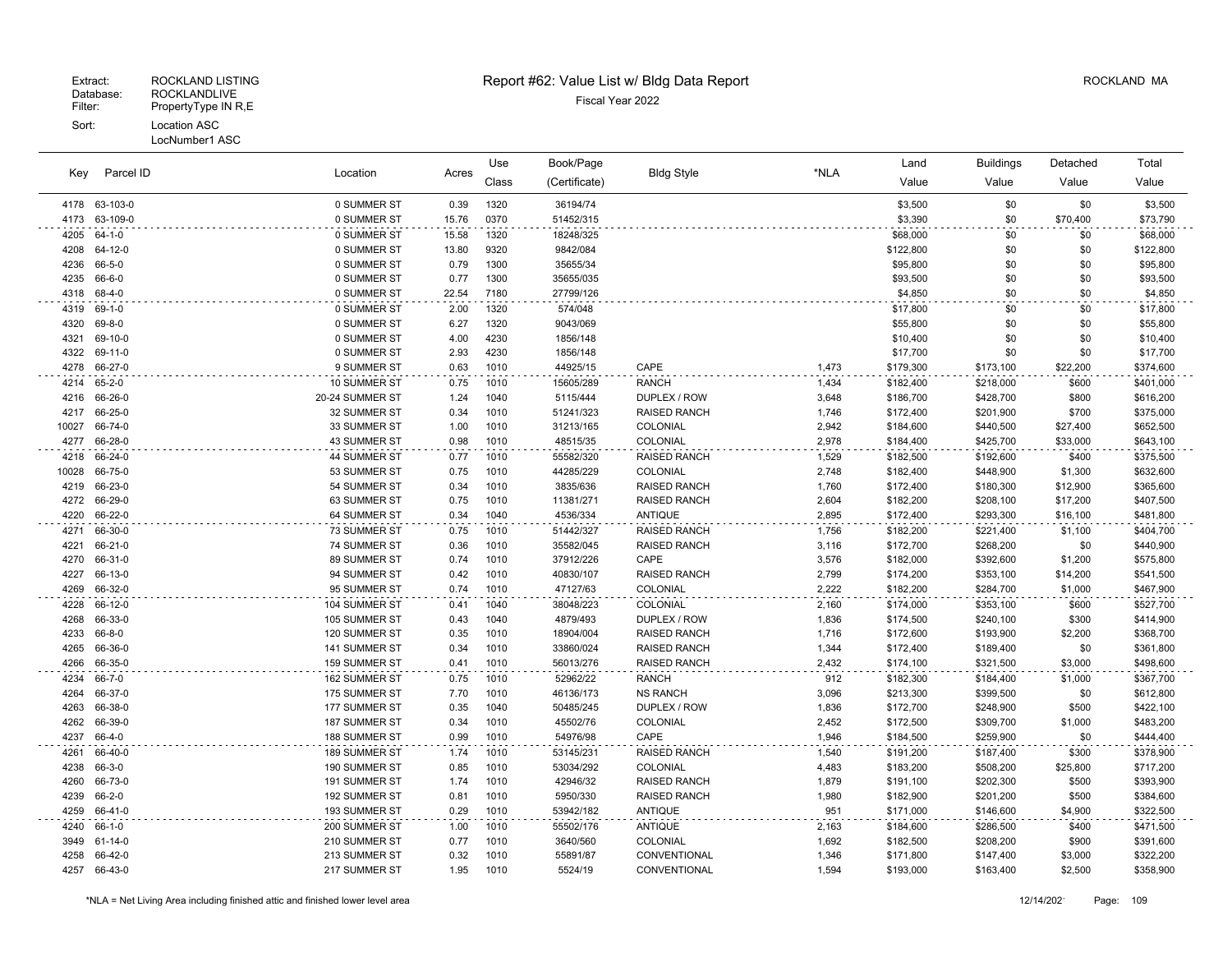### Extract: ROCKLAND LISTING **Report #62: Value List w/ Bldg Data Report** Alleman and RockLAND MA

|              |                    |                                |              | Use          | Book/Page             |                              |              | Land                   | <b>Buildings</b>       | Detached       | Total                  |
|--------------|--------------------|--------------------------------|--------------|--------------|-----------------------|------------------------------|--------------|------------------------|------------------------|----------------|------------------------|
| Key          | Parcel ID          | Location                       | Acres        | Class        | (Certificate)         | <b>Bldg Style</b>            | *NLA         | Value                  | Value                  | Value          | Value                  |
| 3950         | 61-15-0            | 218 SUMMER ST                  | 0.75         | 1010         | 48873/256             | CAPE                         | 2,341        | \$182,200              | \$283,200              | \$0            | \$465,400              |
| 4256         | 66-44-0            | 219 SUMMER ST                  | 0.24         | 1010         | 47285/310             | CAPE                         | 1,680        | \$169,900              | \$231,300              | \$0            | \$401,200              |
| 10042        | 61-41-228          | 228 SUMMER ST                  | 2.96         | 1020         | 38502/335             | CONDO                        | 2,032        | \$0                    | \$376,400              | \$0            | \$376,400              |
| 10043        | 61-41-230          | 230 SUMMER ST                  | 0.00         | 1020         | 55286/225             | CONDO                        | 1,778        | \$0                    | \$356,100              | \$700          | \$356,800              |
| 4255         | 66-45-0            | 237 SUMMER ST                  | 0.24         | 1010         | 40077/135             | CAPE                         | 1,608        | \$170,000              | \$213,300              | \$400          | \$383,700              |
| 10052        | 61-16-238          | 238 SUMMER ST                  | 2.96         | 1020         | 50603/83              | CONDO                        | 1,778        | \$0                    | \$362,200              | \$0            | \$362,200              |
| 10053        | 61-16-240          | 240 SUMMER ST                  | 0.00         | 1020         | 50603/83              | CONDO                        | 2,032        | \$0                    | \$383,700              | \$800          | \$384,500              |
| 3952         | 61-17-0            | 248 SUMMER ST                  | 0.43         | 1010         | 51638/40              | COLONIAL                     | 1,568        | \$174,700              | \$216,100              | \$15,400       | \$406,200              |
| 4242         | 66-61-0            | 249 SUMMER ST                  | 0.23         | 1010         | 17445/235             | CAPE                         | 1,448        | \$169,800              | \$181,500              | \$600          | \$351,900              |
| 4241         | 66-60-0            | 253 SUMMER ST                  | 0.21         | 1010         | 55918/325             | CAPE                         | 1,260        | \$169,300              | \$157,600              | \$900          | \$327,800              |
| 3960         | 61-18-0            | 270 SUMMER ST                  | 0.65         | 1010         | 17667/309             | COLONIAL                     | 2,416        | \$179,800              | \$356,700              | \$0            | \$536,500              |
| 3961         | 61-19-0            | 275 SUMMER ST                  | 1.86         | 1010         | 43862/270             | COTT/BUNGALOW                | 1,680        | \$192,200              | \$226,200              | \$24,100       | \$442,500              |
| 3963         | 62-95-0            | 282 SUMMER ST                  | 0.37         | 1010         | 4175/185              | <b>RAISED RANCH</b>          | 1,949        | \$173,000              | \$214,300              | \$300          | \$387,600              |
| 3964         | $62 - 1 - 0$       | 284 SUMMER ST                  | 0.37         | 1010         | 55871/216             | <b>RANCH</b>                 | 1,084        | \$173,100              | \$136,500              | \$1,300        | \$310,900              |
| 4315         | $67 - 1 - 0$       | 285 SUMMER ST                  | 0.61         | 1010         | 48586/250             | RAISED RANCH                 | 1,028        | \$179,000              | \$106,700              | \$0            | \$285,700              |
| 4314         | $67 - 2 - 0$       | 293 SUMMER ST                  | 0.50         | 1010         | 17717/004             | COLONIAL                     | 1,374        | \$176,300              | \$181,700              | \$600          | \$358,600              |
| 3965         | $62 - 2 - 0$       | 298 SUMMER ST                  | 1.09         | 1010         | (131927)              | <b>RANCH</b>                 | 866          | \$185,400              | \$148,600              | \$700          | \$334,700              |
| 10469        | 67-108-0           | 305 SUMMER ST                  | 4.37         | 1010         | 35675/075             | COLONIAL                     | 1,808        | \$198,400              | \$254,500              | \$0            | \$452,900              |
| 3966         | $62 - 3 - 0$       | 318 SUMMER ST                  | 0.26         | 1010         | 349/149               | CAPE                         | 2,804        | \$170,500              | \$280,800              | \$1,000        | \$452,300              |
| 4313         | 67-3-0             | 319 SUMMER ST                  | 1.21         | 1010         | 48937/87              | CAPE                         | 1,429        | \$186,500              | \$159,700              | \$3,100        | \$349,300              |
| 4312         | 67-4-0             | 329 SUMMER ST                  | 0.75         | 1010         | 26273/226             | COLONIAL                     | 2,448        | \$182,300              | \$374,100              | \$400          | \$556,800              |
| 6646         | 62-117-336         | 336 SUMMER ST                  | 0.35         | 1020         | 20622/158             | CONDO                        | 1,572        | \$0                    | \$322,400              | \$0            | \$322,400              |
| 6647         | 62-117-338         | 338 SUMMER ST                  | 0.00         | 1020         | 48571/150             | CONDO                        | 1,572        | \$0                    | \$322,400              | \$0            | \$322,400              |
| 5511         | 67-27-0            | 339 SUMMER ST                  | 0.62         | 9600         | 4078/787              | <b>CHURCHES</b>              | 5,004        | \$200,200              | \$878,200              | \$8,400        | \$1,086,800            |
| 4291         | 67-28-0            | 349 SUMMER ST                  | 0.21         | 1010         | 44219/294             | <b>RANCH</b>                 | 1,056        | \$169,100              | \$120,200              | \$500          | \$289,800              |
| 4290         | 67-29-0            | 359 SUMMER ST                  | 0.21         | 1010         | 43564/307             | <b>RANCH</b>                 | 2,056        | \$169,100              | \$240,700              | \$12,100       | \$421,900              |
| 3991         | 62-118-0           | 360 SUMMER ST                  | 0.75         | 1010         | 44472/315             | COLONIAL                     | 1,920        | \$182,300              | \$269,900              | \$0            | \$452,200              |
| 4289         | 67-30-0            | 369 SUMMER ST                  | 0.21         | 1010         | 55462/36              | COLONIAL                     | 1,824        | \$169,200              | \$186,200              | \$500          | \$355,900              |
| 4288<br>3994 | 67-31-0<br>62-31-0 | 383 SUMMER ST<br>388 SUMMER ST | 0.33<br>0.22 | 1010<br>1010 | 22535/243<br>3888/662 | <b>RANCH</b><br><b>RANCH</b> | 912<br>1,488 | \$172,100              | \$114,800              | \$100<br>\$400 | \$287,000<br>\$382,600 |
| 4287         | 67-32-0            | 399 SUMMER ST                  | 0.21         | 1010         | 55209/162             | <b>RANCH</b>                 | 1,204        | \$169,400<br>\$169,300 | \$212,800<br>\$186,000 | \$0            | \$355,300              |
| 4039         | 62-32-0            | 406 SUMMER ST                  | 0.21         | 1010         | 16377/292             | COLONIAL                     | 2,076        | \$169,300              | \$256,900              | \$1,900        | \$428,100              |
| 4286         | 67-33-0            | 407 SUMMER ST                  | 0.21         | 1010         | 3908/328              | <b>RANCH</b>                 | 1,012        | \$169,300              | \$177,000              | \$0            | \$346,300              |
| 4040         | 62-33-0            | 414 SUMMER ST                  | 0.24         | 1010         | 40506/96              | CAPE                         | 2,081        | \$170,000              | \$289,300              | \$900          | \$460,200              |
| 4285         | 67-34-0            | 417 SUMMER ST                  | 0.21         | 1010         | 36455/005             | <b>RANCH</b>                 | 1,012        | \$169,300              | \$165,400              | \$600          | \$335,300              |
| 4284         | 67-35-0            | 427 SUMMER ST                  | 0.21         | 1010         | 54059/327             | <b>RANCH</b>                 | 1,012        | \$169,300              | \$175,400              | \$400          | \$345,100              |
| 4283         | 67-36-0            | 435 SUMMER ST                  | 0.21         | 1010         | 8511/212              | SPLIT LEVEL                  | 1,498        | \$169,300              | \$210,600              | \$300          | \$380,200              |
| 4052         | 62-84-0            | 440 SUMMER ST                  | 0.20         | 1010         | 46912/91              | COLONIAL                     | 1,924        | \$168,900              | \$241,500              | \$300          | \$410,700              |
| 4282         | 67-37-0            | 443 SUMMER ST                  | 0.21         | 1010         | 54822/198             | <b>RANCH</b>                 | 1,208        | \$169,300              | \$165,200              | \$18,500       | \$353,000              |
| 4281         | 67-38-0            | 451 SUMMER ST                  | 0.88         | 1010         | 42408/249             | <b>RANCH</b>                 | 1,200        | \$183,500              | \$153,400              | \$0            | \$336,900              |
| 4053         | 62-86-0            | 456 SUMMER ST                  | 0.51         | 1010         | 49318/91              | CAPE                         | 1,736        | \$176,600              | \$246,100              | \$0            | \$422,700              |
| 4280         | 67-39-0            | 467 SUMMER ST                  | 0.31         | 1010         | 36444/208             | <b>RANCH</b>                 | 1,092        | \$171,700              | \$129,800              | \$0            | \$301,500              |
| 4054         | 62-88-0            | 468 SUMMER ST                  | 0.23         | 1010         | 43343/241             | <b>RANCH</b>                 | 936          | \$169,600              | \$150,600              | \$0            | \$320,200              |
| 4279         | 67-40-0            | 477 SUMMER ST                  | 0.31         | 1010         | 52238/261             | <b>RANCH</b>                 | 1,092        | \$171,600              | \$161,400              | \$1,400        | \$334,400              |
| 4076         | 62-89-0            | 487 SUMMER ST                  | 0.31         | 1010         | 11546/069             | <b>RANCH</b>                 | 1,428        | \$171,600              | \$155,300              | \$900          | \$327,800              |
|              | 4055 62-74-0       | 488 SUMMER ST                  | 0.20         | 1010         | 50653/154             | CAPE                         | 1,768        | \$168,900              | \$226,600              | \$3,400        | \$398,900              |
|              |                    |                                |              |              |                       |                              |              |                        |                        |                |                        |

 $\sim$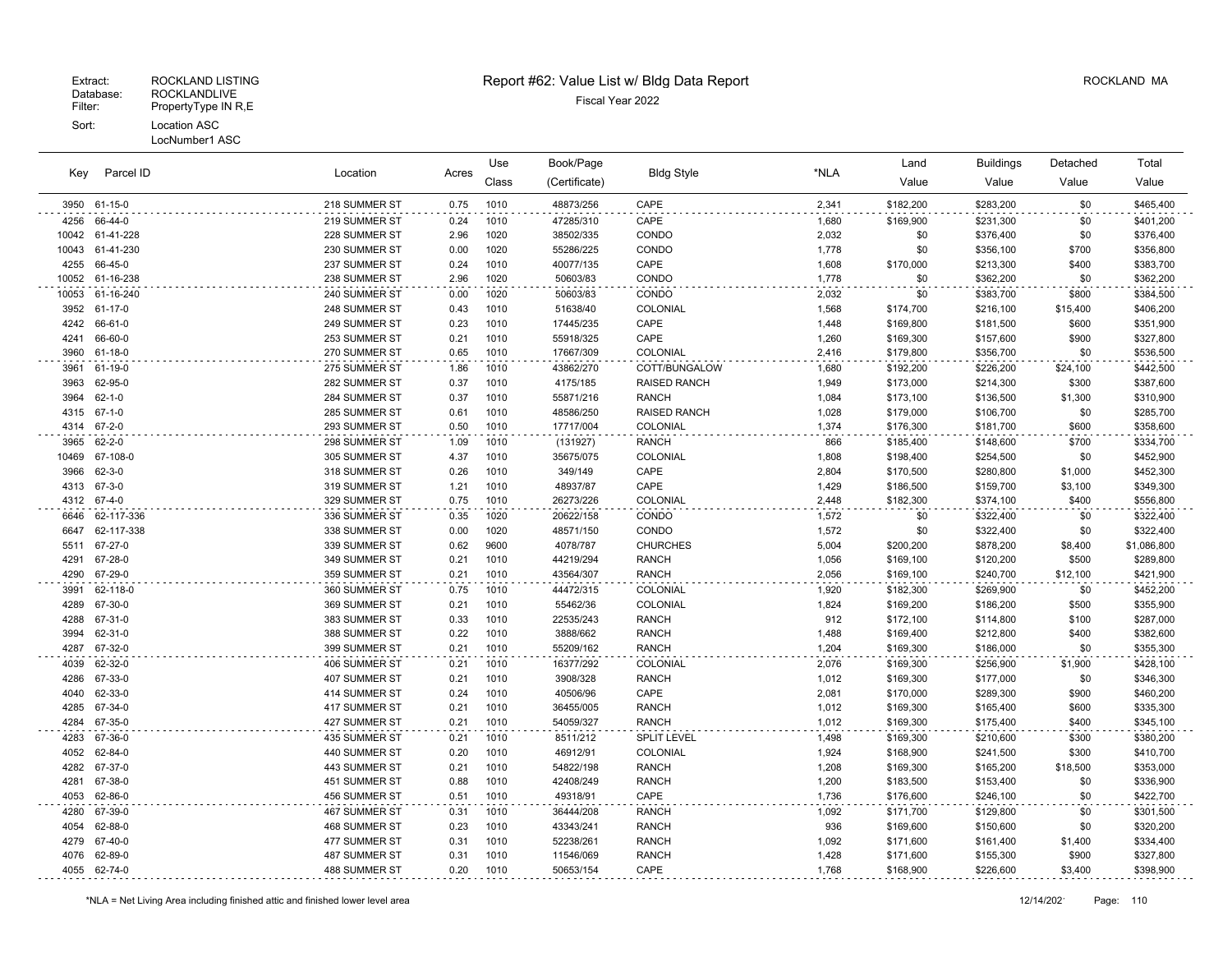#### LocNumber1 ASC

|      |                 |                    |       | Use   | Book/Page     |                      | *NLA   | Land        | <b>Buildings</b> | Detached     | Total        |
|------|-----------------|--------------------|-------|-------|---------------|----------------------|--------|-------------|------------------|--------------|--------------|
| Kev  | Parcel ID       | Location           | Acres | Class | (Certificate) | <b>Bldg Style</b>    |        | Value       | Value            | Value        | Value        |
|      | 4075 62-90-0    | 497 SUMMER ST      | 0.31  | 1010  | 21857/340     | <b>RANCH</b>         | 1,414  | \$171,600   | \$181,900        | \$4,400      | \$357,900    |
| 4074 | 62-92-0         | 507 SUMMER ST      | 0.30  | 1010  | 48160/263     | COLONIAL             | 3,080  | \$171,400   | \$295,600        | \$12,300     | \$479,300    |
| 4057 | 62-72-0         | 508 SUMMER ST      | 0.74  | 1010  | 52729/211     | RAISED RANCH         | 2,007  | \$182,100   | \$202,400        | \$1,000      | \$385,500    |
| 4073 | 62-93-0         | 521 SUMMER ST      | 0.37  | 1010  | 45541/299     | <b>RANCH</b>         | 1,064  | \$173,100   | \$174,600        | \$3,600      | \$351,300    |
| 4058 | 62-71-0         | 522 SUMMER ST      | 0.74  | 1010  | 3668/381      | <b>RAISED RANCH</b>  | 1,574  | \$182,100   | \$176,200        | \$600        | \$358,900    |
| 4072 | 62-94-0         | 537 SUMMER ST      | 0.30  | 1010  | 43136/66      | COLONIAL             | 2,204  | \$171,500   | \$297,400        | \$3,600      | \$472,500    |
| 4059 | 62-70-0         | 542 SUMMER ST      | 0.95  | 1010  | 45409/16      | <b>RANCH</b>         | 1,212  | \$184,100   | \$206,700        | \$800        | \$391,600    |
| 4191 | 63-97-0         | 543 SUMMER ST      | 0.25  | 1010  | 21870/015     | CAPE                 | 1,862  | \$170,100   | \$241,800        | \$0          | \$411,900    |
| 4192 | 63-10-0         | 544 SUMMER ST      | 0.75  | 1010  | 18028/310     | CAPE                 | 2,436  | \$182,500   | \$366,100        | \$23,400     | \$572,000    |
| 4193 | 63-11-0         | 556 SUMMER ST      | 0.74  | 1010  | 40025/314     | <b>RAISED RANCH</b>  | 1,748  | \$182,100   | \$184,100        | \$700        | \$366,900    |
| 4194 | 63-12-0         | 566 SUMMER ST      | 0.73  | 1010  | 47232/201     | <b>RAISED RANCH</b>  | 1,719  | \$181,700   | \$199,000        | \$15,100     | \$395,800    |
| 6399 | 63-131-0        | 567 SUMMER ST      | 0.50  | 1010  | 20099/162     | COLONIAL             | 3,680  | \$176,300   | \$525,700        | \$800        | \$702,800    |
| 4810 | 63-98-0         | 587-REAR SUMMER ST | 16.63 | 3710  | 3806/669      | <b>SKATING ARENA</b> | 26,400 | \$308,500   | \$570,200        | \$37,100     | \$915,800    |
| 4190 | 63-99-0         | 587 SUMMER ST      | 0.64  | 1010  | 12883/184     | CONVENTIONAL         | 2,500  | \$179,700   | \$293,100        | \$0          | \$472,800    |
| 4853 | 68-3-0          | 587-REAR SUMMER ST | 16.12 | 9310  | 3041/376      | OFFICE BUILDING      | 924    | \$2,104,100 | \$1,752,400      | \$15,444,400 | \$19,300,900 |
| 4809 | 63-13-0         | 590 SUMMER ST      | 1.64  | 3160  | 47741/281     | WAREHOUSE            | 10,065 | \$178,900   | \$435,800        | \$19,000     | \$633,700    |
| 5145 | 63-130-595      | 595 SUMMER ST      | 0.00  | 1020  | 14449/015     | CONDO                | 1,512  | \$0         | \$283,300        | \$1,200      | \$284,500    |
| 5144 | 63-130-603      | 603 SUMMER ST      | 0.00  | 1020  | 14858/059     | CONDO                | 1,512  | \$0         | \$282,500        | \$600        | \$283,100    |
|      | 5143 63-129-611 | 611 SUMMER ST      | 0.00  | 1020  | 34357/242     | CONDO                | 1,512  | \$0         | \$294,700        | \$0          | \$294,700    |
| 5142 | 63-129-619      | 619 SUMMER ST      | 0.00  | 1020  | 49985/29      | CONDO                | 1,512  | \$0         | \$282,500        | \$0          | \$282,500    |
| 5141 | 63-128-627      | 627 SUMMER ST      | 0.00  | 1020  | 51565/291     | CONDO                | 2,094  | \$0         | \$310,000        | \$0          | \$310,000    |
| 4111 | 63-43-0         | 628 SUMMER ST      | 0.25  | 1010  | 8003/227      | <b>RANCH</b>         | 1,092  | \$170,200   | \$138,500        | \$1,800      | \$310,500    |
|      | 4112 63-44-0    | 630 SUMMER ST      | 0.25  | 1010  | 45760/67      | <b>RANCH</b>         | 1,092  | \$170,200   | \$116,300        | \$19,200     | \$305,700    |
| 5140 | 63-128-635      | 635 SUMMER ST      | 0.00  | 1020  | 53251/233     | CONDO                | 1,928  | \$0         | \$322,600        | \$0          | \$322,600    |
| 4109 | 63-41-0         | 636 SUMMER ST      | 1.61  | 1010  | 20447/146     | <b>RAISED RANCH</b>  | 2,271  | \$190,000   | \$242,300        | \$500        | \$432,800    |
| 5139 | 63-127-643      | 643 SUMMER ST      | 1.01  | 1020  | 40272/48      | CONDO                | 1,803  | \$0         | \$302,100        | \$1,000      | \$303,100    |
| 4113 | 63-45-0         | 646 SUMMER ST      | 0.50  | 1010  | 28673/262     | <b>RAISED RANCH</b>  | 2,226  | \$176,300   | \$217,100        | \$16,300     | \$409,700    |
| 5138 | 63-127-651      | 651 SUMMER ST      | 0.00  | 1020  | 51783/74      | CONDO                | 1,512  | \$0         | \$281,600        | \$0          | \$281,600    |
| 4114 | 63-125-0        | 656 SUMMER ST      | 0.53  | 1010  | 28657/246     | <b>RAISED RANCH</b>  | 1,708  | \$176,900   | \$190,100        | \$500        | \$367,500    |
| 4180 | 63-101-0        | 661 SUMMER ST      | 0.28  | 1040  | 21330/255     | <b>CONVERSION</b>    | 1,598  | \$170,800   | \$173,600        | \$0          | \$344,400    |
| 4115 | 63-46-0         | 668 SUMMER ST      | 0.53  | 1010  | 55094/282     | <b>RAISED RANCH</b>  | 1,879  | \$176,900   | \$236,100        | \$500        | \$413,500    |
| 4179 | 63-102-0        | 675 SUMMER ST      | 0.72  | 1010  | 44686/40      | <b>RANCH</b>         | 1,176  | \$181,700   | \$221,300        | \$800        | \$403,800    |
| 4116 | 63-126-0        | 676 SUMMER ST      | 0.53  | 1010  | 51558/95      | <b>RAISED RANCH</b>  | 2,530  | \$176,900   | \$288,300        | \$1,300      | \$466,500    |
| 4177 | 63-104-0        | 685 SUMMER ST      | 0.31  | 1010  | 55051/224     | <b>RANCH</b>         | 864    | \$171,600   | \$159,400        | \$0          | \$331,000    |
| 4176 | 63-105-0        | 695 SUMMER ST      | 0.31  | 1010  | 53581/290     | COLONIAL             | 1,642  | \$171,600   | \$152,800        | \$1,700      | \$326,100    |
| 4117 | 63-47-0         | 696 SUMMER ST      | 0.77  | 1010  | 45419/338     | <b>ANTIQUE</b>       | 2,622  | \$182,500   | \$229,400        | \$10,100     | \$422,000    |
| 4175 | 63-106-0        | 707 SUMMER ST      | 0.25  | 1010  | 48627/259     | <b>RANCH</b>         | 1,040  | \$170,200   | \$175,200        | \$0          | \$345,400    |
| 4174 | 63-107-0        | 707-REAR SUMMER ST | 0.25  | 1060  | 39640/161     |                      |        | \$42,600    | \$0              | \$500        | \$43,100     |
| 4118 | 63-48-0         | 710 SUMMER ST      | 0.51  | 1040  | 54251/227     | DUPLEX / ROW         | 1,836  | \$176,500   | \$242,900        | \$600        | \$420,000    |
| 4851 | 63-108-0        | 733 SUMMER ST      | 19.00 | 9340  | 3336/669      | <b>SCHOOLS</b>       | 40,466 | \$1,303,300 | \$5,728,000      | \$52,200     | \$7,083,500  |
| 4171 | 63-94-0         | 740 SUMMER ST      | 0.23  | 1010  | 18286/012     | <b>RANCH</b>         | 1,068  | \$169,700   | \$191,100        | \$700        | \$361,500    |
| 4811 | 63-95-0         | 760 SUMMER ST      | 2.65  | 0130  | 50563/202     | CAPE                 | 1,848  | \$199,200   | \$217,300        | \$0          | \$416,500    |
|      | 4213 64-5-0     | 805 SUMMER ST      | 0.39  | 1010  | 49258/242     | <b>RANCH</b>         | 1,096  | \$173,600   | \$193,400        | \$0          | \$367,000    |
|      | 4172 63-96-0    | 806 SUMMER ST      | 2.00  | 1010  | 365/100       | CONVENTIONAL         | 1,498  | \$193,500   | \$208,300        | \$2,000      | \$403,800    |
|      | 4204 64-2-0     | 820 SUMMER ST      | 2.00  | 1010  | 15559/350     | CAPE                 | 1,536  | \$193,500   | \$232,000        | \$700        | \$426,200    |
|      | 4212 64-6-0     | 821 SUMMER ST      | 0.41  | 1010  | 51954/317     | CAPE                 | 1,616  | \$174,100   | \$233,400        | \$1,100      | \$408,600    |
|      |                 |                    |       |       |               |                      |        |             |                  |              |              |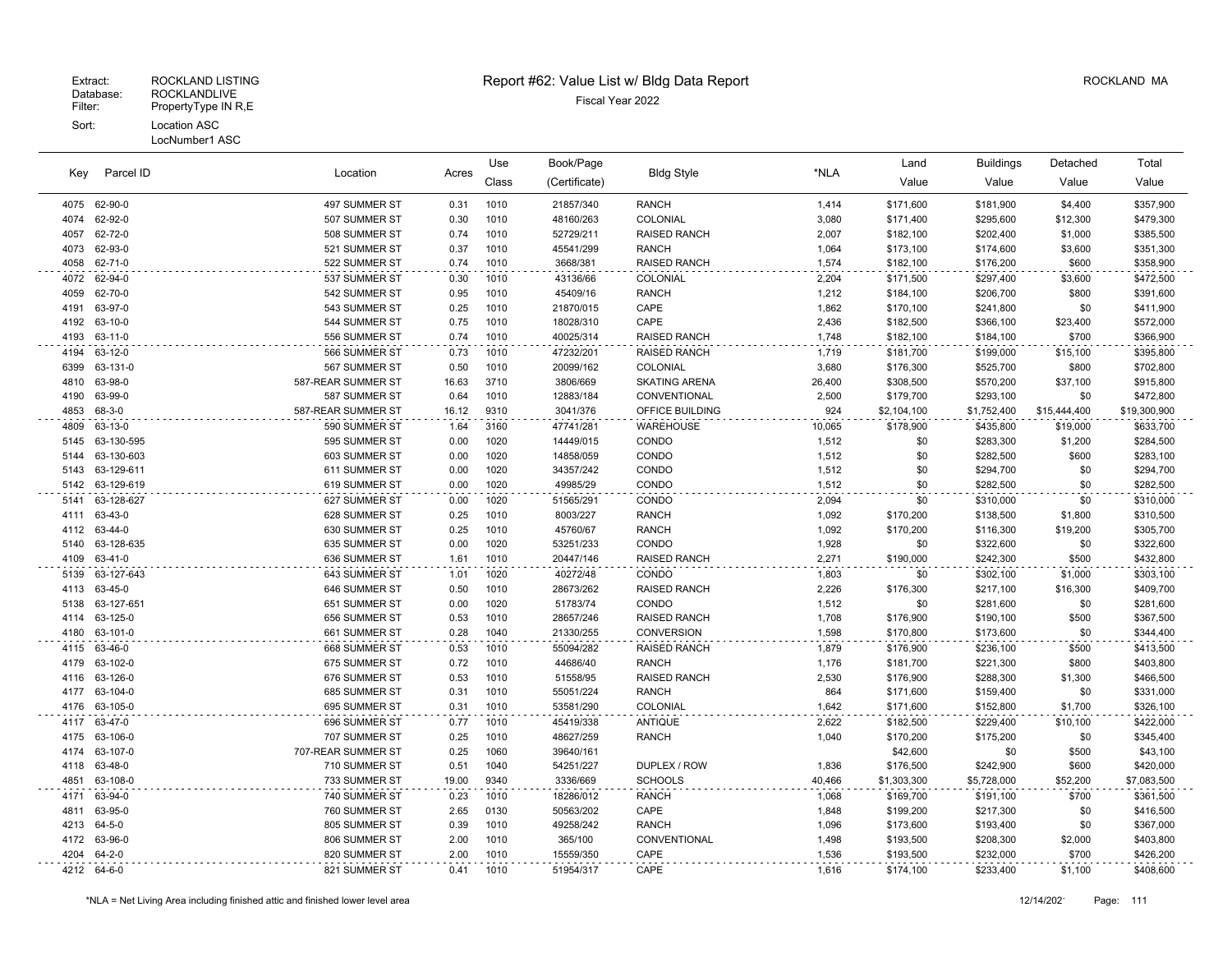$\overline{\phantom{a}}$ 

|       |                                                                               |                     |       | Use   | Book/Page     |                     |       | Land      | Buildings | Detached  | Total     |
|-------|-------------------------------------------------------------------------------|---------------------|-------|-------|---------------|---------------------|-------|-----------|-----------|-----------|-----------|
| Key   | Parcel ID                                                                     | Location            | Acres | Class | (Certificate) | <b>Bldg Style</b>   | *NLA  | Value     | Value     | Value     | Value     |
|       | 4211 64-7-0                                                                   | 831 SUMMER ST       | 0.41  | 1010  | 4153/684      | <b>SPLIT LEVEL</b>  | 1,404 | \$174,100 | \$160,400 | \$25,200  | \$359,700 |
| 4210  | 64-8-0                                                                        | 839 SUMMER ST       | 0.43  | 1010  | 4443/3        | <b>RAISED RANCH</b> | 1,796 | \$174,500 | \$207,300 | \$600     | \$382,400 |
| 4209  | 64-9-0                                                                        | 849 SUMMER ST       | 0.60  | 1010  | 3531/32       | <b>SPLIT LEVEL</b>  | 1,482 | \$178,700 | \$162,600 | \$14,300  | \$355,600 |
| 10951 | 64-14-0                                                                       | 892 SUMMER ST       | 0.96  | 1010  | 48811/145     | <b>NS RANCH</b>     | 1.500 | \$184,200 | \$372,100 | \$0       | \$556,300 |
| 7370  | 64-13-0                                                                       | 896 SUMMER ST       | 1.00  | 1010  | 51313/26      | <b>RANCH</b>        | 1,934 | \$184,600 | \$387,200 | \$33,000  | \$604,800 |
| 4206  | $64 - 4 - 0$                                                                  | 900 SUMMER ST       | 10.23 | 1010  | 24694/347     | CONTEMPORARY        | 4,068 | \$266,700 | \$558,500 | \$55,700  | \$880,900 |
| 848   | 29-123-0                                                                      | <b>14 SUMMIT ST</b> | 0.21  | 1010  | 26362/063     | CAPE                | 1,344 | \$160,700 | \$161,000 | \$0       | \$321,700 |
| 849   | 29-122-0                                                                      | 28 SUMMIT ST        | 0.52  | 1010  | 46941/3       | CONVENTIONAL        | 1,610 | \$167,900 | \$169,400 | \$500     | \$337,800 |
| 935   | 29-32-0                                                                       | 29-31 SUMMIT ST     | 1.86  | 1040  | 49766/279     | CONVENTIONAL        | 1,920 | \$183,100 | \$252,000 | \$7,700   | \$442,800 |
| 850   | 29-121-0                                                                      | 34 SUMMIT ST        | 0.57  | 1010  | 35767/014     | CONVENTIONAL        | 1,728 | \$169,000 | \$250,900 | \$900     | \$420,800 |
| 934   | 29-33-0                                                                       | 35 SUMMIT ST        | 1.42  | 1040  | 29163/207     | CONVENTIONAL        | 1,715 | \$179,200 | \$209,100 | \$32,800  | \$421,100 |
| 851   | 29-120-0                                                                      | 40 SUMMIT ST        | 1.93  | 1010  | 50780/230     | CONVENTIONAL        | 2,237 | \$183,700 | \$269,600 | \$9,900   | \$463,200 |
| 933   | 29-34-0                                                                       | 45 SUMMIT ST        | 0.30  | 1010  | 51147/225     | CONVENTIONAL        | 2,092 | \$162,700 | \$255,300 | \$0       | \$418,000 |
| 852   | 29-119-0                                                                      | <b>48 SUMMIT ST</b> | 0.49  | 1040  | 5267/13       | CONVENTIONAL        | 2,128 | \$167,300 | \$247,600 | \$7,200   | \$422,100 |
| 932   | 29-35-0                                                                       | 51 SUMMIT ST        | 0.28  | 1010  | 55647/267     | CONVENTIONAL        | 1,811 | \$162,300 | \$177,400 | \$1,600   | \$341,300 |
| 931   | 29-36-0                                                                       | 57 SUMMIT ST        | 0.26  | 1010  | 34389/154     | CONVENTIONAL        | 1,447 | \$161,900 | \$149,200 | \$10,400  | \$321,500 |
| 853   | 29-118-0                                                                      | 60-62 SUMMIT ST     | 0.50  | 1040  | 51482/67      | CONVENTIONAL        | 1,748 | \$167,400 | \$123,300 | \$8,200   | \$298,900 |
| 930   | 29-37-0                                                                       | 71 SUMMIT ST        | 0.46  | 1010  | 52595/17      | COLONIAL            | 2,344 | \$166,400 | \$417,400 | \$0       | \$583,800 |
| 854   | 29-117-0                                                                      | 76 SUMMIT ST        | 0.45  | 1010  | 4182/642      | CONVENTIONAL        | 1,937 | \$166,400 | \$203,400 | \$21,100  | \$390,900 |
| 929   | 29-38-0                                                                       | 83 SUMMIT ST        | 0.33  | 1110  | 49085/148     | 4-8 UNIT            | 2,438 | \$163,500 | \$366,400 | \$0       | \$529,900 |
| 855   | 29-116-0                                                                      | 86 SUMMIT ST        | 0.46  | 1010  | 55199/341     | <b>RANCH</b>        | 1,530 | \$166,600 | \$179,700 | \$600     | \$346,900 |
| 5168  | 29-114-0                                                                      | 96 SUMMIT ST        | 0.43  | 1090  | 50409/304     | CONVENTIONAL        | 1,548 | \$182,400 | \$278,900 | \$16,600  | \$477,900 |
| 908   | 29-60-0                                                                       | 101 SUMMIT ST       | 0.18  | 1010  | 51507/214     | CONVENTIONAL        | 1,265 | \$160,000 | \$160,200 | \$2,300   | \$322,500 |
| 857   | 29-112-0                                                                      | 104 SUMMIT ST       | 1.34  | 1010  | 22613/207     | COLONIAL            | 1,342 | \$178,500 | \$167,900 | \$300     | \$346,700 |
|       | 907 29-61-0                                                                   | 107 SUMMIT ST       | 0.29  | 1010  | 5343/17       | CONVENTIONAL        | 1,734 | \$162,700 | \$188,500 | \$900     | \$352,100 |
| 858   | 29-111-0                                                                      | 112 SUMMIT ST       | 0.39  | 1010  | 5631/299      | CONVENTIONAL        | 1,588 | \$164,900 | \$179,800 | \$6,300   | \$351,000 |
| 906   | 29-62-0                                                                       | 117 SUMMIT ST       | 0.76  | 1010  | 38836/294     | CAPE                | 1,596 | \$173,300 | \$195,700 | \$300     | \$369,300 |
| 859   | 29-110-0                                                                      | 122 SUMMIT ST       | 0.49  | 1010  | 54340/115     | CONVENTIONAL        | 1,526 | \$167,200 | \$151,000 | \$4,000   | \$322,200 |
| 905   | 29-63-0                                                                       | 123 SUMMIT ST       | 0.46  | 1010  | 4051/410      | CONVENTIONAL        | 1,659 | \$166,500 | \$182,900 | \$900     | \$350,300 |
| 860   | 29-109-0                                                                      | 130 SUMMIT ST       | 0.56  | 1010  | 48334/215     | CONVENTIONAL        | 2,105 | \$168,800 | \$269,900 | \$1,800   | \$440,500 |
| 904   | 29-64-0                                                                       | 133 SUMMIT ST       | 0.23  | 1010  | 9386/037      | COLONIAL            | 1,504 | \$161,200 | \$180,400 | \$600     | \$342,200 |
| 903   | 29-65-0                                                                       | 141 SUMMIT ST       | 0.21  | 1010  | 5749/112      | CAPE                | 1,532 | \$160,700 | \$182,700 | \$500     | \$343,900 |
| 902   | 29-66-0                                                                       | 163 SUMMIT ST       | 0.19  | 1010  | ()            | CAPE                | 1,928 | \$160,200 | \$230,200 | \$400     | \$390,800 |
| 2026  | 40-214-0                                                                      | 9 SUNNYBANK AV      | 0.32  | 1010  | 34800/316     | COTT/BUNGALOW       | 972   | \$163,200 | \$146,400 | \$7,000   | \$316,600 |
| 2006  | 40-85-0                                                                       | 10 SUNNYBANK AV     | 0.19  | 1010  | 49044/335     | COTT/BUNGALOW       | 2,139 | \$160,200 | \$256,500 | \$1,200   | \$417,900 |
| 2025  | 40-215-0                                                                      | 17 SUNNYBANK AV     | 0.15  | 1010  | 49959/306     | COTT/BUNGALOW       | 963   | \$159,500 | \$134,700 | \$0       | \$294,200 |
| 2007  | 40-84-0                                                                       | 22 SUNNYBANK AV     | 0.35  | 1010  | 47662/311     | COTT/BUNGALOW       | 1,276 | \$163,900 | \$230,100 | \$700     | \$394,700 |
| 2024  | 40-216-0                                                                      | 23 SUNNYBANK AV     | 0.14  | 1010  | 14722/201     | CONVENTIONAL        | 1,600 | \$159,200 | \$139,200 | \$400     | \$298,800 |
| 2008  | 40-83-0                                                                       | 30 SUNNYBANK AV     | 0.14  | 1010  | 55614/268     | <b>RANCH</b>        | 1,791 | \$159,100 | \$213,400 | \$12,500  | \$385,000 |
| 2023  | 40-217-0                                                                      | 31 SUNNYBANK AV     | 0.11  | 1010  | 55175/117     | COLONIAL            | 2,292 | \$158,500 | \$242,400 | \$2,600   | \$403,500 |
| 2022  | 40-218-0                                                                      | 39 SUNNYBANK AV     | 0.11  | 1010  | 45734/280     | CONVENTIONAL        | 1,320 | \$158,500 | \$167,300 | \$900     | \$326,700 |
| 2021  | 40-219-0                                                                      | 45 SUNNYBANK AV     | 0.14  | 1010  | 38801/170     | COTT/BUNGALOW       | 1,303 | \$159,100 | \$163,600 | \$7,700   | \$330,400 |
| 2020  | 40-220-0                                                                      | 51 SUNNYBANK AV     | 0.15  | 1010  | 40900/131     | COTT/BUNGALOW       | 1,190 | \$159,300 | \$173,900 | \$0       | \$333,200 |
| 2014  | 40-76-0                                                                       | 54 SUNNYBANK AV     | 0.16  | 1010  | 36234/288     | CAPE                | 1,183 | \$159,600 | \$172,800 | \$500     | \$332,900 |
| 2019  | 40-221-0                                                                      | 57 SUNNYBANK AV     | 0.19  | 1010  | 49546/129     | CONVENTIONAL        | 1,260 | \$160,300 | \$160,500 | \$5,600   | \$326,400 |
|       | 2018 40-222-0                                                                 | 63 SUNNYBANK AV     | 0.24  | 1010  | 18916/289     | CAPE                | 1,248 | \$161,500 | \$192,500 | \$0       | \$354,000 |
|       | *NLA = Net Living Area including finished attic and finished lower level area |                     |       |       |               |                     |       |           |           | 12/14/202 | Page: 112 |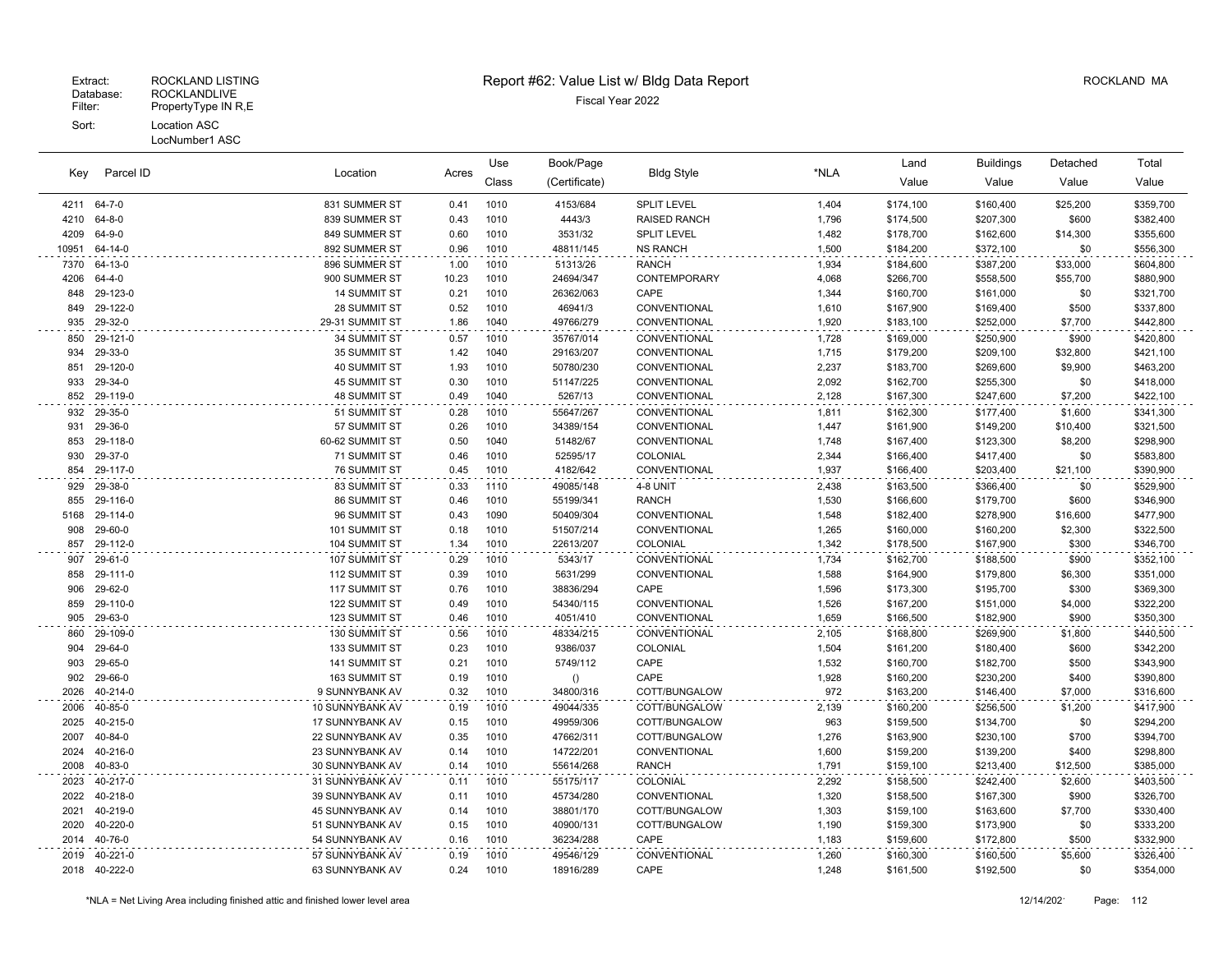#### LocNumber1 ASC

| Kev          | Parcel ID                | Location                       | Acres         | Use          | Book/Page             | <b>Bldg Style</b>   | *NLA           | Land       | <b>Buildings</b>       | Detached   | Total                  |
|--------------|--------------------------|--------------------------------|---------------|--------------|-----------------------|---------------------|----------------|------------|------------------------|------------|------------------------|
|              |                          |                                |               | Class        | (Certificate)         |                     |                | Value      | Value                  | Value      | Value                  |
| 1537         | 38-121-0                 | 21 SUNSET ST                   | 0.37          | 1010         | 41270/211             | <b>RANCH</b>        | 1,110          | \$173,100  | \$195,300              | \$500      | \$368,900              |
| 1530         | 38-116-0                 | 22 SUNSET ST                   | 0.18          | 1010         | 49465/124             | <b>RANCH</b>        | 720            | \$168,400  | \$121,200              | \$0        | \$289,600              |
| 1531         | 38-115-0                 | 30 SUNSET ST                   | 0.18          | 1010         | (132895)              | <b>RANCH</b>        | 759            | \$168,400  | \$98,900               | \$100      | \$267,400              |
| 1536         | 38-122-0                 | 31 SUNSET ST                   | 0.37          | 1050         | 49354/236             | CONVENTIONAL        | 1,848          | \$173,000  | \$215,900              | \$0        | \$388,900              |
| 1532         | 38-114-0                 | 36 SUNSET ST                   | 0.36          | 1010         | 40127/27              | CAPE                | 990            | \$172,900  | \$146,600              | \$7,100    | \$326,600              |
| 1533         | 38-113-0                 | 42 SUNSET ST                   | 0.62          | 1010         | 54876/79              | COLONIAL            | 1,507          | \$179,100  | \$177,100              | \$7,100    | \$363,300              |
| 1534         | 38-112-0                 | 46 SUNSET ST                   | 0.30          | 1010         | 46751/120             | <b>RAISED RANCH</b> | 1,989          | \$171,400  | \$227,600              | \$900      | \$399,900              |
| 1535         | 38-124-0                 | 47 SUNSET ST                   | 0.35          | 1010         | 30951/266             | <b>RANCH</b>        | 1,990          | \$172,600  | \$259,800              | \$0        | \$432,400              |
| 5334         | 10-19-22-1               | 1 SYCAMORE CT                  | 0.00          | 1020         | 49293/109             | CONDO               | 1,560          | \$0        | \$339,900              | \$0        | \$339,900              |
| 5335         | 10-19-19-2               | 2 SYCAMORE CT                  | 0.00          | 1020         | 54714/163             | CONDO               | 1,440          | \$0        | \$324,200              | \$0        | \$324,200              |
| 5336         | 10-19-22-3               | 3 SYCAMORE CT                  | 0.00          | 1020         | 53821/310             | CONDO               | 1,518          | \$0        | \$349,200              | \$0        | \$349,200              |
| 5338<br>5340 | 10-19-19-4<br>10-19-22-5 | 4 SYCAMORE CT<br>5 SYCAMORE CT | 27.85<br>0.00 | 1020<br>1020 | 54171/53<br>54461/199 | CONDO<br>CONDO      | 1,518<br>1,518 | \$0<br>\$0 | \$349,200<br>\$341,600 | \$0<br>\$0 | \$349,200<br>\$341,600 |
|              |                          |                                |               |              |                       |                     |                |            |                        |            |                        |
| 5342<br>5344 | 10-19-19-6<br>10-19-22-7 | 6 SYCAMORE CT<br>7 SYCAMORE CT | 0.00<br>0.00  | 1020         | 13969/102             | CONDO               | 1,518          | \$0<br>\$0 | \$338,200              | \$0        | \$338,200              |
| 5346         | 10-19-19-8               | 8 SYCAMORE CT                  | 0.00          | 1020<br>1020 | 46445/29<br>37666/58  | CONDO<br>CONDO      | 1,440<br>1,560 | \$0        | \$324,200<br>\$339,900 | \$0<br>\$0 | \$324,200<br>\$339,900 |
| 5348         | 10-19-21-9               | 9 SYCAMORE CT                  | 0.00          | 1020         | 37203/195             | CONDO               | 1,518          | \$0        | \$341,600              | \$0        | \$341,600              |
| 5351         | 10-19-20-10              | 10 SYCAMORE CT                 | 0.00          | 1020         | 15605/156             | CONDO               | 1,356          | \$0        | \$313,300              | \$0        | \$313,300              |
| 5353         | 10-19-21-11              | 11 SYCAMORE CT                 | 0.00          | 1020         | 51976/305             | CONDO               | 1,518          | \$0        | \$349,200              | \$0        | \$349,200              |
| 5278         | 10-19-20-12              | 12 SYCAMORE CT                 | 0.00          | 1020         | 32806/088             | CONDO               | 1,440          | \$0        | \$324,200              | \$5,000    | \$329,200              |
| 5279         | 10-19-21-13              | 13 SYCAMORE CT                 | 0.00          | 1020         | 37571/68-70           | CONDO               | 1,560          | \$0        | \$339,900              | \$0        | \$339,900              |
| 5284         | 10-19-20-14              | 14 SYCAMORE CT                 | 0.00          | 1020         | 38526/212             | CONDO               | 1,518          | \$0        | \$341,600              | \$0        | \$341,600              |
| 10447        | 71-67-62                 | 1 TANGLEWOOD LN                | 0.00          | 1020         | 53154/252             | CONDO               | 1,501          | \$0        | \$417,500              | \$0        | \$417,500              |
| 10448        | 71-67-63                 | 3 TANGLEWOOD LN                | 0.00          | 1020         | 40831/241             | CONDO               | 1,398          | \$0        | \$389,400              | \$0        | \$389,400              |
| 10449        | 71-67-64                 | 5 TANGLEWOOD LN                | 0.00          | 1020         | 32664/199             |                     |                | \$0        | \$0                    | \$0        | \$0                    |
|              | 6945 71-67-1             | 6 TANGLEWOOD LN                | 36.98         | 1020         | 50877/154             | CONDO               | 2,226          | \$0        | \$466,500              | \$0        | \$466,500              |
| 10450        | 71-67-65                 | 7 TANGLEWOOD LN                | 0.00          | 1020         | 32664/199             |                     |                | \$0        | \$0                    | \$0        | \$0                    |
| 10387        | 71-67-2                  | 8 TANGLEWOOD LN                | 0.00          | 1020         | 38335/238             | CONDO               | 1,263          | \$0        | \$367,200              | \$0        | \$367,200              |
| 10451        | 71-67-66                 | 9 TANGLEWOOD LN                | 0.00          | 1020         | 32664/199             |                     |                | \$0        | \$0                    | \$0        | \$0                    |
| 10388        | 71-67-3                  | 10 TANGLEWOOD LN               | 0.00          | 1020         | 43512/337             | CONDO               | 1,536          | \$0        | \$425,300              | \$0        | \$425,300              |
| 10452        | 71-67-67                 | 11 TANGLEWOOD LN               | 0.00          | 1020         | 32664/199             |                     |                | \$0        | \$0                    | \$0        | \$0                    |
| 10389        | 71-67-4                  | 12 TANGLEWOOD LN               | 0.00          | 1020         | 47142/205             | CONDO               | 2,356          | \$0        | \$480,200              | \$0        | \$480,200              |
| 10390        | 71-67-5                  | 14 TANGLEWOOD LN               | 0.00          | 1020         | 44100/282             | CONDO               | 2,044          | \$0        | \$444,600              | \$0        | \$444,600              |
|              | 10391 71-67-6            | 16 TANGLEWOOD LN               | 0.00          | 1020         | 55918/265             | CONDO               | 2,060          | \$0        | \$450,000              | \$0        | \$450,000              |
| 10392        | 71-67-7                  | 18 TANGLEWOOD LN               | 0.00          | 1020         | 50325/73              | CONDO               | 1,879          | \$0        | \$432,000              | \$0        | \$432,000              |
| 10393        | 71-67-8                  | 20 TANGLEWOOD LN               | 0.00          | 1020         | 35594/309             | CONDO               | 1,879          | \$0        | \$432,000              | \$0        | \$432,000              |
| 10394        | 71-67-9                  | 22 TANGLEWOOD LN               | 0.00          | 1020         | 44428/34              | CONDO               | 1,412          | \$0        | \$413,900              | \$400      | \$414,300              |
|              | 10395 71-67-10           | 24 TANGLEWOOD LN               | 0.00          | 1020         | 39708/262             | CONDO               | 1,812          | \$0        | \$474,500              | \$0        | \$474,500              |
| 10396        | 71-67-11                 | 26 TANGLEWOOD LN               | 0.00          | 1020         | 38552/211             | CONDO               | 2,331          | \$0        | \$510,700              | \$600      | \$511,300              |
| 10397        | 71-67-12                 | 28 TANGLEWOOD LN               | 0.00          | 1020         | 36620/155             | CONDO               | 1,842          | \$0        | \$469,200              | \$8,700    | \$477,900              |
| 5748         | $77 - 2 - 0$             | 1 TANZI LN                     | 0.25          | 1010         | 54467/123             | COLONIAL            | 1,550          | \$187,200  | \$256,000              | \$4,800    | \$448,000              |
| 5755         | 77-9-0                   | 2 TANZI LN                     | 0.33          | 1010         | 16929/040             | COLONIAL            | 1,848          | \$189,300  | \$299,300              | \$700      | \$489,300              |
| 5749         | $77 - 3 - 0$             | 3 TANZI LN                     | 0.25          | 1010         | 16617/163             | COLONIAL            | 1,550          | \$187,300  | \$245,700              | \$500      | \$433,500              |
| 5754         | 77-8-0                   | 4 TANZI LN                     | 0.27          | 1010         | 26369/062             | COLONIAL            | 1,632          | \$187,800  | \$256,400              | \$1,000    | \$445,200              |
| 5752         | 77-6-0                   | 5 TANZI LN                     | 0.30          | 1010         | 53411/61              | COLONIAL            | 1,646          | \$188,600  | \$283,300              | \$1,000    | \$472,900              |
|              | 5753 77-7-0              | 6 TANZI LN                     | 0.37          | 1010         | 52653/340             | COLONIAL            | 2,054          | \$190,300  | \$261,700              | \$900      | \$452,900              |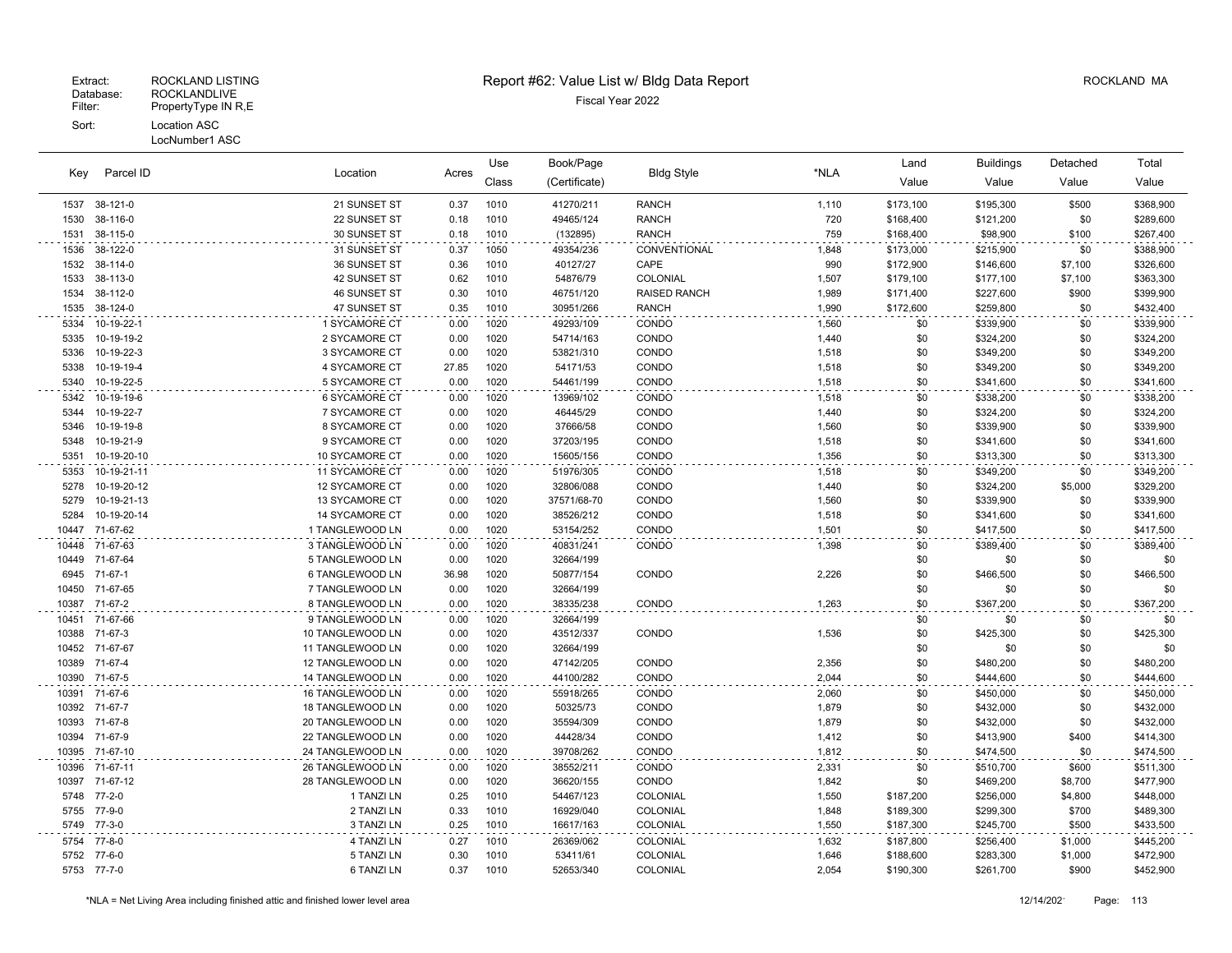|       |               |                       |       | Use   | Book/Page     |                           |         | Land        | Buildings    | Detached  | Total        |
|-------|---------------|-----------------------|-------|-------|---------------|---------------------------|---------|-------------|--------------|-----------|--------------|
| Key   | Parcel ID     | Location              | Acres | Class | (Certificate) | <b>Bldg Style</b>         | *NLA    | Value       | Value        | Value     | Value        |
|       | 4830 39-181-0 | 0 TAUNTON AV          | 1.85  | 9310  | 152/139       |                           |         | \$405,200   | \$0          | \$148,300 | \$553,500    |
| 1738  | 39-194-0      | 3 TAUNTON AV          | 0.35  | 1120  | 52099/141     | <b>APARTMENTS</b>         | 4,085   | \$275,000   | \$396,600    | \$28,900  | \$700,500    |
| 1737  | 39-193-0      | 23-25 TAUNTON AV      | 0.18  | 1040  | 21816/189     | CONVENTIONAL              | 3,102   | \$160,200   | \$316,000    | \$0       | \$476,200    |
| 1736  | 39-192-0      | 27 TAUNTON AV         | 0.14  | 1040  | 53143/70      | CONVENTIONAL              | 2,204   | \$159,100   | \$245,700    | \$0       | \$404,800    |
| 1735  | 39-191-0      | 33 TAUNTON AV         | 0.18  | 1010  | 53152/106     | CONVENTIONAL              | 1,624   | \$159,900   | \$164,100    | \$6,900   | \$330,900    |
| 1734  | 39-190-0      | 37 TAUNTON AV         | 0.17  | 1010  | 20285/160     | <b>RANCH</b>              | 792     | \$159,900   | \$111,800    | \$0       | \$271,700    |
| 1733  | 39-189-0      | <b>43 TAUNTON AV</b>  | 0.18  | 1010  | 444/109       | COTT/BUNGALOW             | 1,593   | \$160,000   | \$164,700    | \$0       | \$324,700    |
| 1732  | 39-188-0      | 47 TAUNTON AV         | 0.18  | 1010  | 502/7         | CONVENTIONAL              | 1,832   | \$160,100   | \$224,800    | \$700     | \$385,600    |
| 1731  | 39-187-0      | 53 TAUNTON AV         | 0.18  | 1040  | (120944)      | CONVENTIONAL              | 1,830   | \$160,100   | \$215,500    | \$0       | \$375,600    |
| 1730  | 39-186-0      | 57 TAUNTON AV         | 0.18  | 1010  | 552/6         | CONVENTIONAL              | 2,256   | \$160,100   | \$249,400    | \$1,000   | \$410,500    |
| 1729  | 39-185-0      | 63 TAUNTON AV         | 0.18  | 1010  | (109143)      | CONVENTIONAL              | 1,587   | \$160,100   | \$193,000    | \$700     | \$353,800    |
| 1728  | 39-184-0      | 67 TAUNTON AV         | 0.18  | 1010  | (126203)      | CAPE                      | 1,470   | \$160,100   | \$230,800    | \$900     | \$391,800    |
| 1727  | 39-183-0      | 73 TAUNTON AV         | 0.18  | 1010  | 402/77        | CONVENTIONAL              | 1,522   | \$160,100   | \$139,200    | \$5,600   | \$304,900    |
| 1726  | 39-182-0      | 77 TAUNTON AV         | 0.18  | 1010  | (127428)      | CONVENTIONAL              | 960     | \$160,100   | \$127,600    | \$0       | \$287,700    |
| 4473  | $4 - 3 - 0$   | 1 TECHNOLOGY PLACE    | 8.50  | 4040  | 4001/80       | <b>RESEARCH &amp; DEV</b> | 204,293 | \$2,482,000 | \$11,450,000 | \$128,100 | \$14,060,100 |
| 3569  | 55-57-0       | 12 THAYER TER         | 0.34  | 1010  | 44288/315     | <b>RANCH</b>              | 912     | \$172,500   | \$147,900    | \$700     | \$321,100    |
| 3577  | 55-65-0       | 15 THAYER TER         | 0.50  | 1010  | 49978/280     | CAPE                      | 2,757   | \$176,300   | \$423,600    | \$26,100  | \$626,000    |
| 3570  | 55-58-0       | 18 THAYER TER         | 0.34  | 1010  | 49685/71      | SPLIT LEVEL               | 1,650   | \$172,500   | \$169,500    | \$20,700  | \$362,700    |
| 3576  | 55-64-0       | 21 THAYER TER         | 0.51  | 1010  | 52472/146     | <b>RANCH</b>              | 1,150   | \$176,600   | \$197,100    | \$15,200  | \$388,900    |
| 3571  | 55-59-0       | 22 THAYER TER         | 0.34  | 1010  | 16108/329     | COLONIAL                  | 2,728   | \$172,500   | \$334,300    | \$14,900  | \$521,700    |
| 3575  | 55-63-0       | 25 THAYER TER         | 0.56  | 1010  | 41847/309     | <b>RANCH</b>              | 1,092   | \$177,800   | \$182,000    | \$2,700   | \$362,500    |
| 3572  | 55-60-0       | 26 THAYER TER         | 0.34  | 1010  | 47565/52      | <b>RAISED RANCH</b>       | 2,157   | \$172,500   | \$246,700    | \$900     | \$420,100    |
| 3574  | 55-62-0       | 31 THAYER TER         | 0.80  | 1010  | 33691/262     | CAPE                      | 2,342   | \$201,000   | \$240,900    | \$700     | \$442,600    |
| 3573  | 55-61-0       | 34 THAYER TER         | 0.51  | 1010  | 20228/096     | <b>SPLIT LEVEL</b>        | 1,482   | \$194,000   | \$177,500    | \$700     | \$372,200    |
| 10359 | 32-38-0       | 0 TIFFANY LANE        | 0.73  | 9320  | 32001/203     |                           |         | \$6,500     | \$0          | \$0       | \$6,500      |
| 10358 | 32-39-0       | 0 TIFFANY LANE        | 5.70  | 9320  | 32001/203     |                           |         | \$50,700    | \$0          | \$0       | \$50,700     |
| 10357 | 32-40-0       | 0 TIFFANY LANE        | 1.45  | 9320  | 32001/203     |                           |         | \$12,900    | \$0          | \$0       | \$12,900     |
| 10360 | 37-34-0       | 0 TIFFANY LANE        | 0.19  | 9320  | 32001/203     |                           |         | \$1,700     | \$0          | \$0       | \$1,700      |
| 10018 | 32-37-0       | 1 TIFFANY LANE        | 1.75  | 1010  | 39297/182     | COLONIAL                  | 1,954   | \$199,500   | \$310,300    | \$0       | \$509,800    |
| 10047 | 32-31-0       | 2 TIFFANY LANE        | 0.77  | 1010  | 46057/25      | COLONIAL                  | 1,954   | \$200,700   | \$325,500    | \$22,600  | \$548,800    |
| 10044 | 32-36-0       | 3 TIFFANY LANE        | 1.09  | 1010  | 32279/279     | <b>RAISED RANCH</b>       | 2,398   | \$203,600   | \$295,000    | \$1,400   | \$500,000    |
| 10015 | 32-32-0       | 4 TIFFANY LANE        | 0.96  | 1010  | 33063/154     | COLONIAL                  | 1,954   | \$202,500   | \$310,000    | \$0       | \$512,500    |
| 10017 | 32-35-0       | 5 TIFFANY LANE        | 1.51  | 1010  | 47567/210     | COLONIAL                  | 1,968   | \$207,400   | \$340,600    | \$0       | \$548,000    |
| 10046 | 32-33-0       | <b>6 TIFFANY LANE</b> | 0.75  | 1010  | 33643/143     | <b>RANCH</b>              | 1,576   | \$200,600   | \$295,800    | \$0       | \$496,400    |
| 10045 | 32-34-0       | 8 TIFFANY LANE        | 2.13  | 1010  | 56014/343     | COLONIAL                  | 3,714   | \$212,800   | \$527,000    | \$0       | \$739,800    |
| 2158  | 34-248-0      | <b>6 TIRRELL DR</b>   | 0.55  | 1010  | 7142/32       | <b>RAISED RANCH</b>       | 2,146   | \$186,300   | \$232,600    | \$300     | \$419,200    |
| 2153  | 34-45-0       | 7 TIRRELL DR          | 0.68  | 1010  | 6509/65       | <b>RAISED RANCH</b>       | 2,131   | \$189,700   | \$236,100    | \$3,700   | \$429,500    |
| 2154  | 34-244-0      | 11 TIRRELL DR         | 0.62  | 1010  | 15121/220     | <b>RAISED RANCH</b>       | 2,232   | \$188,200   | \$268,400    | \$1,000   | \$457,600    |
| 2155  | 34-245-0      | 15 TIRRELL DR         | 0.53  | 1010  | 29166/116     | <b>RAISED RANCH</b>       | 1,914   | \$185,700   | \$227,700    | \$0       | \$413,400    |
| 2157  | 34-247-0      | 16 TIRRELL DR         | 0.56  | 1010  | 54446/256     | <b>RAISED RANCH</b>       | 2,272   | \$186,600   | \$203,600    | \$0       | \$390,200    |
| 2156  | 34-246-0      | 17 TIRRELL DR         | 0.73  | 1010  | 7112/271      | <b>RAISED RANCH</b>       | 1,893   | \$190,900   | \$222,600    | \$900     | \$414,400    |
| 4232  | 66-9-0        | 1 TOPPING AV          | 0.34  | 1010  | 3459/636      | <b>RAISED RANCH</b>       | 1,643   | \$172,400   | \$184,400    | \$0       | \$356,800    |
| 4229  | 66-11-0       | 2 TOPPING AV          | 0.36  | 1010  | 20564/140     | CAPE                      | 1,344   | \$173,000   | \$195,700    | \$300     | \$369,000    |
| 3947  | 61-13-0       | 3 TOPPING AV          | 0.35  | 1010  | 37268/131     | <b>RAISED RANCH</b>       | 1,688   | \$172,600   | \$213,600    | \$4,500   | \$390,700    |
| 4231  | 66-10-0       | 4 TOPPING AV          | 0.37  | 1010  | 17922/256     | COLONIAL                  | 1,648   | \$173,200   | \$268,300    | \$0       | \$441,500    |
|       | 3946 61-12-0  | 5 TOPPING AV          | 0.77  | 1010  | 24963/197     | COLONIAL                  | 2,417   | \$182,500   | \$342,700    | \$500     | \$525,700    |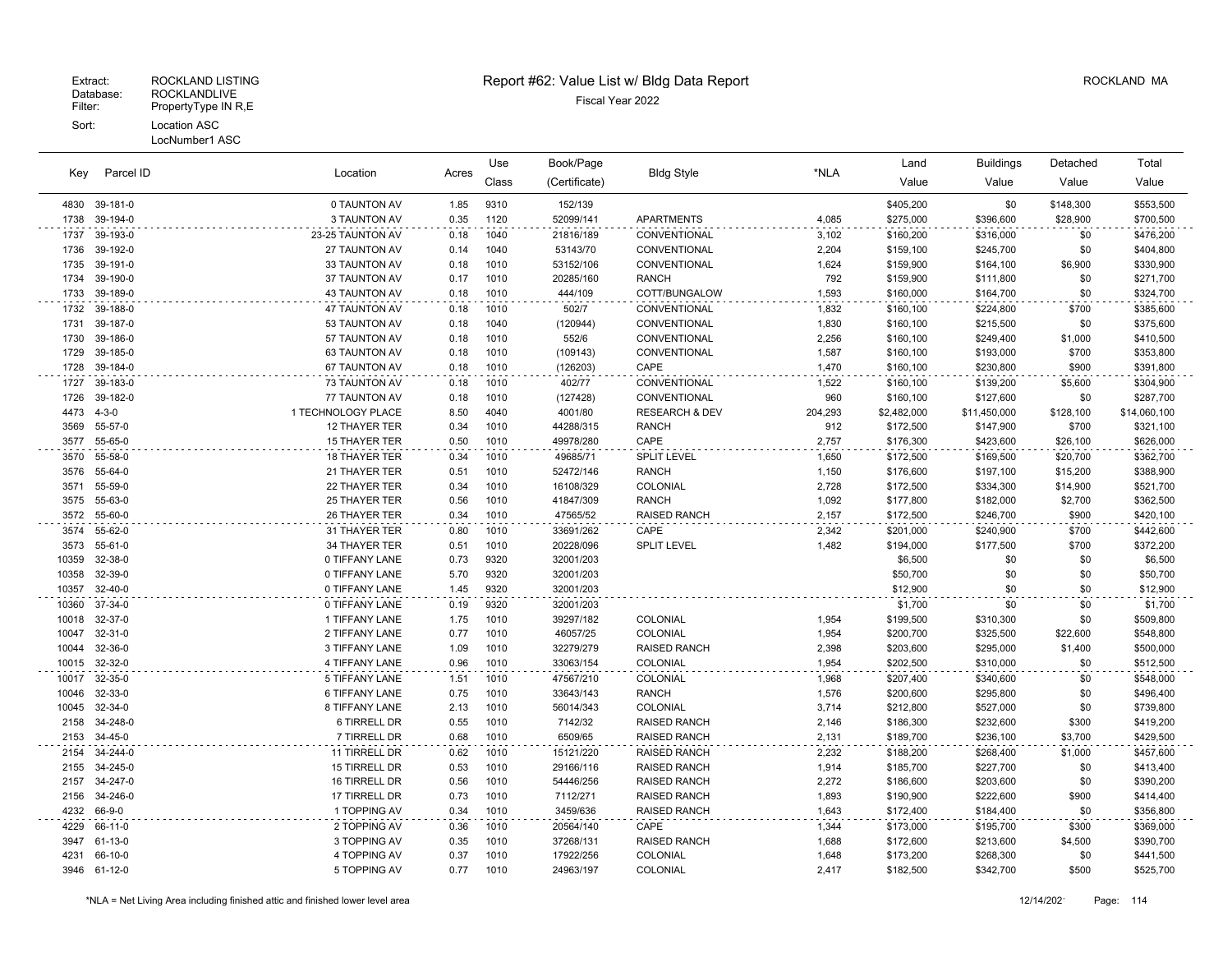### Extract: ROCKLAND LISTING **Report #62: Value List w/ Bldg Data Report** Alleman and RockLAND MA

|      |               |                  |       | Use   | Book/Page     |                     |       | Land      | <b>Buildings</b> | Detached | Total     |
|------|---------------|------------------|-------|-------|---------------|---------------------|-------|-----------|------------------|----------|-----------|
| Key  | Parcel ID     | Location         | Acres | Class | (Certificate) | <b>Bldg Style</b>   | *NLA  | Value     | Value            | Value    | Value     |
| 4230 | 66-15-0       | 6 TOPPING AV     | 0.41  | 1010  | 39669/100     | RAISED RANCH        | 2,492 | \$174,000 | \$334,600        | \$0      | \$508,600 |
| 3945 | 61-11-0       | 7 TOPPING AV     | 0.36  | 1010  | 18275/002     | COLONIAL            | 1,716 | \$172,800 | \$264,600        | \$0      | \$437,400 |
| 3944 | 61-10-0       | 9 TOPPING AV     | 0.36  | 1010  | 30188/319     | RAISED RANCH        | 2,184 | \$172,800 | \$254,100        | \$600    | \$427,500 |
| 3943 | 61-9-0        | 11 TOPPING AV    | 0.36  | 1010  | 16781/022     | <b>SPLIT LEVEL</b>  | 2,048 | \$172,800 | \$318,500        | \$0      | \$491,300 |
| 4224 | 66-18-0       | 12 TOPPING AV    | 0.36  | 1010  | 51033/305     | <b>RAISED RANCH</b> | 1,872 | \$172,900 | \$200,900        | \$1,300  | \$375,100 |
| 3942 | $61 - 8 - 0$  | 13 TOPPING AV    | 0.41  | 1010  | 21647/213     | RAISED RANCH        | 1,616 | \$174,100 | \$161,800        | \$500    | \$336,400 |
| 337  | 16-20-0       | 4 TOWNSEND ST    | 0.51  | 1010  | 28741/295     | CONVENTIONAL        | 2,456 | \$176,400 | \$276,700        | \$33,000 | \$486,100 |
| 359  | $16-41-0$     | 9 TOWNSEND ST    | 0.21  | 1010  | 4342/59       | <b>RANCH</b>        | 1,080 | \$169,100 | \$112,900        | \$1,300  | \$283,300 |
| 338  | $16 - 21 - 0$ | 14 TOWNSEND ST   | 0.23  | 1010  | 55386/14      | <b>RANCH</b>        | 1,332 | \$169,600 | \$134,300        | \$800    | \$304,700 |
| 358  | $16-40-0$     | 19 TOWNSEND ST   | 0.21  | 1010  | 11594/051     | <b>RANCH</b>        | 1,570 | \$169,300 | \$159,500        | \$400    | \$329,200 |
| 339  | 16-22-0       | 26 TOWNSEND ST   | 0.22  | 1010  | 12390/219     | <b>RANCH</b>        | 960   | \$169,500 | \$111,100        | \$700    | \$281,300 |
| 340  | 16-23-0       | 36 TOWNSEND ST   | 0.21  | 1010  | 31056/51      | <b>RANCH</b>        | 982   | \$169,100 | \$157,300        | \$1,100  | \$327,500 |
| 342  | 16-24-0       | 43 TOWNSEND ST   | 0.27  | 1010  | 45814/94      | <b>RANCH</b>        | 864   | \$170,600 | \$123,500        | \$400    | \$294,500 |
| 95   | $9 - 34 - 0$  | 0-REAR TURNER RD | 4.26  | 9380  | 4863/349      |                     |       | \$37,900  | \$0              | \$0      | \$37,900  |
| 299  | $10 - 74 - 0$ | 17 TURNER RD     | 0.36  | 1010  | 17452/338     | <b>RAISED RANCH</b> | 1,660 | \$190,100 | \$188,600        | \$17,200 | \$395,900 |
| 289  | 10-84-0       | 20 TURNER RD     | 0.34  | 1010  | 5686/360      | RAISED RANCH        | 2,497 | \$189,600 | \$275,100        | \$1,000  | \$465,700 |
| 298  | $10 - 75 - 0$ | 31 TURNER RD     | 0.36  | 1010  | 12182/179     | RAISED RANCH        | 1,132 | \$190,100 | \$159,700        | \$0      | \$349,800 |
| 290  | 10-83-0       | 34 TURNER RD     | 0.34  | 1010  | 28971/229     | COLONIAL            | 1,612 | \$189,600 | \$186,400        | \$300    | \$376,300 |
| 297  | 10-76-0       | 41 TURNER RD     | 0.36  | 1010  | 54985/57      | <b>RAISED RANCH</b> | 2,368 | \$190,100 | \$216,500        | \$600    | \$407,200 |
| 291  | 10-82-0       | 48 TURNER RD     | 0.34  | 1010  | 47270/209     | RAISED RANCH        | 1,713 | \$189,600 | \$182,800        | \$600    | \$373,000 |
| 296  | 10-77-0       | 55 TURNER RD     | 0.37  | 1010  | 20565/261     | RAISED RANCH        | 2,775 | \$190,500 | \$255,600        | \$23,200 | \$469,300 |
| 292  | $10 - 81 - 0$ | 60 TURNER RD     | 0.34  | 1010  | 35147/348     | <b>RAISED RANCH</b> | 1,818 | \$189,600 | \$189,400        | \$600    | \$379,600 |
| 293  | 10-80-0       | 74 TURNER RD     | 0.34  | 1010  | 39585/88      | COLONIAL            | 2,242 | \$189,700 | \$293,900        | \$1,200  | \$484,800 |
| 295  | 10-78-0       | 75 TURNER RD     | 0.34  | 1010  | 53946/5       | <b>RANCH</b>        | 864   | \$189,600 | \$145,100        | \$2,500  | \$337,200 |
| 294  | 10-79-0       | 86 TURNER RD     | 0.34  | 1010  | 5341/331      | COLONIAL            | 1,222 | \$189,700 | \$166,800        | \$2,300  | \$358,800 |
| 110  | $9 - 15 - 0$  | 87 TURNER RD     | 0.34  | 1010  | 46977/154     | <b>SPLIT LEVEL</b>  | 2,007 | \$189,600 | \$250,200        | \$500    | \$440,300 |
| 112  | $9 - 32 - 0$  | 94 TURNER RD     | 0.34  | 1010  | 45825/203     | <b>SPLIT LEVEL</b>  | 1,383 | \$189,600 | \$165,100        | \$2,600  | \$357,300 |
| 108  | $9 - 16 - 0$  | 95 TURNER RD     | 0.34  | 1010  | 38180/293     | <b>RAISED RANCH</b> | 1,660 | \$189,600 | \$196,400        | \$12,200 | \$398,200 |
| 103  | $9 - 17 - 0$  | 105 TURNER RD    | 0.35  | 1010  | 4136/101      | <b>RAISED RANCH</b> | 1,660 | \$189,800 | \$187,900        | \$24,300 | \$402,000 |
| 114  | $9 - 31 - 0$  | 106 TURNER RD    | 0.34  | 1010  | 50506/262     | <b>RAISED RANCH</b> | 1,660 | \$189,600 | \$187,700        | \$400    | \$377,700 |
| 102  | $9 - 18 - 0$  | 117 TURNER RD    | 0.36  | 1010  | 54847/309     | <b>RAISED RANCH</b> | 1,766 | \$190,100 | \$217,300        | \$19,900 | \$427,300 |
| 116  | $9 - 30 - 0$  | 118 TURNER RD    | 0.34  | 1010  | 19588/083     | COLONIAL            | 2,674 | \$189,600 | \$310,900        | \$400    | \$500,900 |
| 119  | $9 - 29 - 0$  | 138 TURNER RD    | 0.35  | 1010  | 11970/229     | <b>SPLIT LEVEL</b>  | 1,383 | \$190,000 | \$158,700        | \$6,900  | \$355,600 |
| 100  | $9 - 19 - 0$  | 139 TURNER RD    | 0.80  | 1010  | 5856/128      | COLONIAL            | 2,009 | \$201,000 | \$235,200        | \$3,000  | \$439,200 |
| 99   | $9 - 20 - 0$  | 147 TURNER RD    | 0.75  | 1010  | 20622/350     | COLONIAL            | 2,128 | \$200,600 | \$249,700        | \$1,400  | \$451,700 |
| 98   | $9 - 21 - 0$  | 149 TURNER RD    | 0.64  | 1010  | 15444/322     | RAISED RANCH        | 1,713 | \$197,700 | \$184,800        | \$14,500 | \$397,000 |
| 94   | $9 - 22 - 0$  | 153 TURNER RD    | 0.76  | 1010  | 55552/259     | RAISED RANCH        | 2,926 | \$200,700 | \$302,900        | \$300    | \$503,900 |
| 121  | $9 - 28 - 0$  | 156 TURNER RD    | 0.35  | 1010  | 51516/51      | COLONIAL            | 1,454 | \$190,000 | \$205,600        | \$1,000  | \$396,600 |
| 93   | $9 - 23 - 0$  | 157 TURNER RD    | 0.56  | 1010  | 54821/226     | COLONIAL            | 1,568 | \$195,400 | \$191,300        | \$1,100  | \$387,800 |
| 92   | $9 - 24 - 0$  | 169 TURNER RD    | 0.53  | 1010  | 29173/273     | COLONIAL            | 1,274 | \$194,600 | \$165,700        | \$500    | \$360,800 |
| 123  | $9 - 27 - 0$  | 176 TURNER RD    | 0.34  | 1010  | 7629/114      | <b>RAISED RANCH</b> | 1,502 | \$189,600 | \$206,100        | \$600    | \$396,300 |
| 91   | $9 - 25 - 0$  | 179 TURNER RD    | 0.41  | 1010  | 49859/54      | COLONIAL            | 1,610 | \$191,600 | \$232,100        | \$700    | \$424,400 |
| 280  | 10-91-0       | 189 TURNER RD    | 0.35  | 1010  | 12404/349     | RAISED RANCH        | 1,818 | \$189,800 | \$197,800        | \$1,300  | \$388,900 |
| 124  | $9 - 26 - 0$  | 190 TURNER RD    | 0.34  | 1010  | 4516/461      | RAISED RANCH        | 1,818 | \$189,600 | \$183,200        | \$1,000  | \$373,800 |
| 279  | 10-92-0       | 225 TURNER RD    | 0.34  | 1010  | 5206/310      | <b>RAISED RANCH</b> | 1,449 | \$189,600 | \$193,600        | \$900    | \$384,100 |
| 281  | 10-90-0       | 228 TURNER RD    | 0.34  | 1010  | 4492/280      | RAISED RANCH        | 1,028 | \$189,600 | \$157,100        | \$900    | \$347,600 |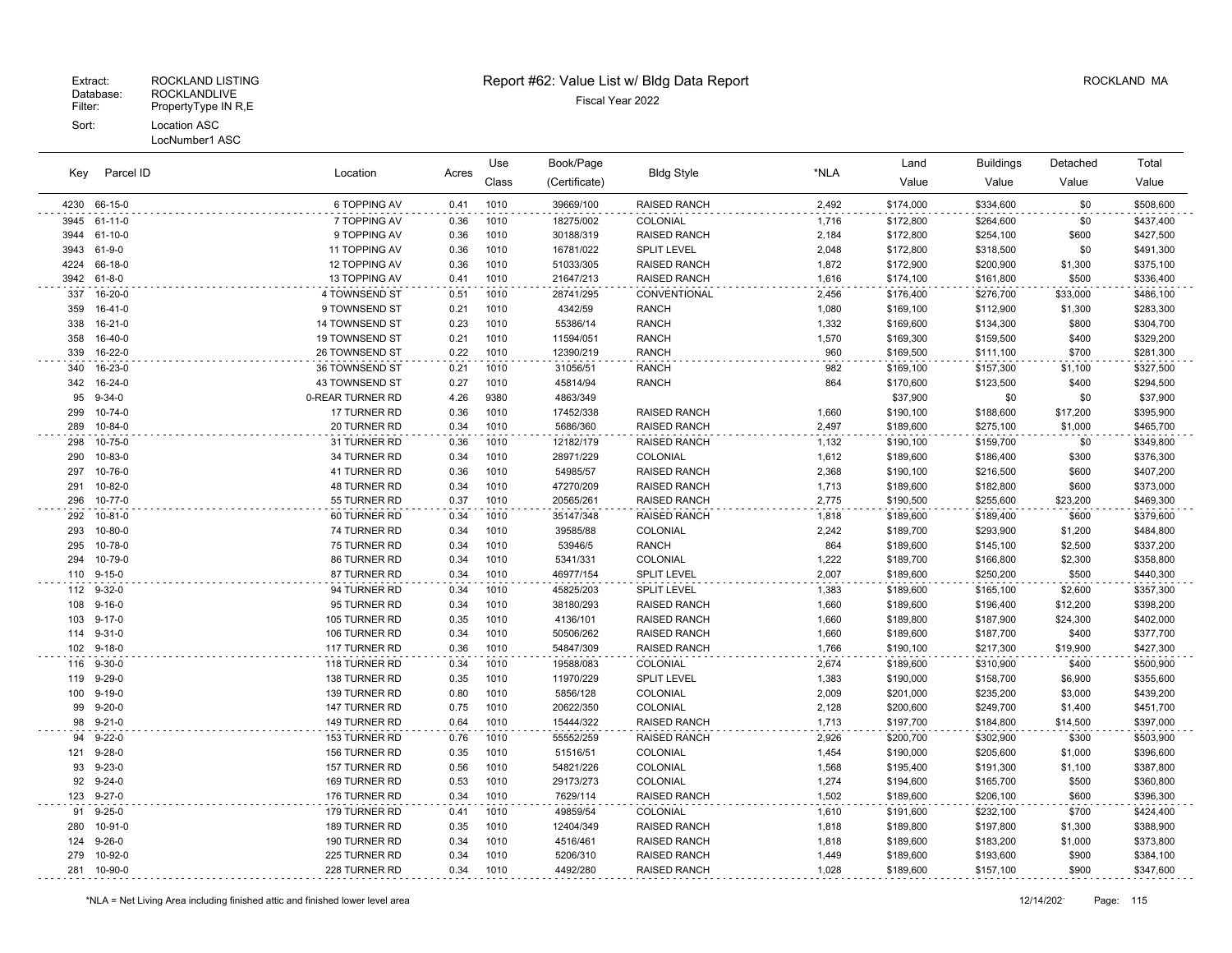|       |               |                  |       | Use   | Book/Page     |                      |       | Land      | <b>Buildings</b> | Detached | Total     |
|-------|---------------|------------------|-------|-------|---------------|----------------------|-------|-----------|------------------|----------|-----------|
| Key   | Parcel ID     | Location         | Acres | Class | (Certificate) | <b>Bldg Style</b>    | *NLA  | Value     | Value            | Value    | Value     |
|       | 278 10-93-0   | 237 TURNER RD    | 0.34  | 1010  | 56085/121     | COLONIAL             | 2,480 | \$189,600 | \$314,300        | \$900    | \$504,800 |
| 282   | 10-89-0       | 240 TURNER RD    | 0.34  | 1010  | 11092/201     | <b>RAISED RANCH</b>  | 1,713 | \$189,600 | \$203,500        | \$0      | \$393,100 |
| 277   | 10-94-0       | 249 TURNER RD    | 0.34  | 1010  | 5169/294      | COLONIAL             | 1,800 | \$189,600 | \$209,700        | \$4,100  | \$403,400 |
| 283   | 10-88-0       | 252 TURNER RD    | 0.34  | 1010  | 20326/329     | <b>SPLIT LEVEL</b>   | 1,482 | \$189,600 | \$154,100        | \$1,400  | \$345,100 |
| 248   | 10-95-0       | 261 TURNER RD    | 0.34  | 1010  | 45142/309     | <b>RAISED RANCH</b>  | 2,188 | \$189,600 | \$245,400        | \$0      | \$435,000 |
| 284   | 10-87-0       | 264 TURNER RD    | 0.34  | 1010  | 56050/254     | RAISED RANCH         | 1,871 | \$189,600 | \$212,400        | \$16,800 | \$418,800 |
| 246   | 10-96-0       | 275 TURNER RD    | 0.34  | 1010  | 45115/339     | <b>RAISED RANCH</b>  | 2,838 | \$189,600 | \$285,500        | \$500    | \$475,600 |
| 285   | 10-86-0       | 280 TURNER RD    | 0.38  | 1010  | 10939/343     | CONVENTIONAL         | 1,457 | \$190,700 | \$179,700        | \$9,600  | \$380,000 |
| 243   | 10-97-0       | 285 TURNER RD    | 0.34  | 1010  | 50502/230     | <b>RAISED RANCH</b>  | 2,067 | \$189,600 | \$228,100        | \$1,600  | \$419,300 |
| 286   | 10-85-0       | 290 TURNER RD    | 0.34  | 1010  | 46866/23      | <b>RAISED RANCH</b>  | 1,924 | \$189,600 | \$184,100        | \$9,200  | \$382,900 |
| 4451  | 18-64-0       | 0-REAR UNION ST  | 4.19  | 1300  | 9297/080      |                      |       | \$213,000 | \$0              | \$0      | \$213,000 |
| 2128  | 34-86-0       | 0 UNION ST       | 0.37  | 9320  | 9704/062      |                      |       | \$46,700  | \$0              | \$0      | \$46,700  |
| 4730  | 45-225-0      | 0 UNION ST       | 0.57  | 3900  | 36017/304     |                      |       | \$164,600 | \$0              | \$10,800 | \$175,400 |
| 4762  | 51-99-0       | 5 UNION ST       | 0.57  | 1210  | 43641/153     | <b>ROOMING HOUSE</b> | 6,892 | \$160,100 | \$763,500        | \$7,000  | \$930,600 |
|       | 3162 51-100-0 | 21 UNION ST      | 0.67  | 1010  | 30802/328     | <b>ANTIQUE</b>       | 5,046 | \$162,300 | \$792,500        | \$0      | \$954,800 |
| 7365  | 51-107-24A    | 24-A UNION ST    | 0.31  | 1020  | 48901/1       | CONDO                | 1,721 | \$0       | \$284,900        | \$0      | \$284,900 |
| 7366  | 51-107-24B    | 24-B UNION ST    | 0.00  | 1020  | 27482/319     | CONDO                | 1,633 | \$0       | \$261,800        | \$0      | \$261,800 |
| 7367  | 51-107-24C    | 24-C UNION ST    | 0.00  | 1020  | 45834/169     | CONDO                | 2,227 | \$0       | \$297,900        | \$0      | \$297,900 |
| 7368  | 51-107-24D    | 24-D UNION ST    | 0.00  | 1020  | 52397/292     | CONDO                | 1,620 | \$0       | \$257,700        | \$0      | \$257,700 |
| 5889  | 51-149-28A    | 28-A UNION ST    | 0.39  | 1020  | ()            | CONDO                | 954   | \$0       | \$206,800        | \$0      | \$206,800 |
| 7199  | 51-149-28B    | 28-B UNION ST    | 0.00  | 1020  | 50000/188     | CONDO                | 775   | \$0       | \$185,400        | \$0      | \$185,400 |
| 7200  | 51-149-28C    | 28-C UNION ST    | 0.00  | 1020  | 48372/278     | CONDO                | 1,214 | \$0       | \$230,000        | \$0      | \$230,000 |
| 7201  | 51-149-28D    | 28-D UNION ST    | 0.00  | 1020  | 52374/23      | CONDO                | 1,132 | \$0       | \$234,200        | \$0      | \$234,200 |
|       | 3161 51-101-0 | 31 UNION ST      | 0.50  | 1010  | 42568/187     | <b>ANTIQUE</b>       | 3,384 | \$158,700 | \$516,200        | \$0      | \$674,900 |
| 3158  | 51-106-0      | 36 UNION ST      | 0.67  | 1010  | 6535/29       | CONVENTIONAL         | 2,433 | \$162,300 | \$198,400        | \$3,200  | \$363,900 |
| 3160  | 51-103-0      | 41 UNION ST      | 0.30  | 1040  | 48606/186     | CONVENTIONAL         | 1,351 | \$154,300 | \$205,700        | \$0      | \$360,000 |
| 4763  | 51-104-0      | 45 UNION ST      | 0.40  | 4000  | 5752/175      | LIGHT MANUF.         | 4,200 | \$155,400 | \$128,700        | \$0      | \$284,100 |
| 3159  | 51-105-0      | 48 UNION ST      | 0.99  | 1010  | 8871/295      | ANTIQUE              | 3,276 | \$166,200 | \$348,200        | \$31,200 | \$545,600 |
| 2442  | 45-109-0      | 51 UNION ST      | 0.19  | 1010  | 53242/81      | CONVENTIONAL         | 2,426 | \$113,800 | \$275,500        | \$0      | \$389,300 |
| 2443  | 45-110-0      | 58 UNION ST      | 0.39  | 1010  | 48203/317     | <b>ANTIQUE</b>       | 1,912 | \$156,300 | \$209,500        | \$20,400 | \$386,200 |
| 2441  | 45-108-0      | 61 UNION ST      | 0.49  | 1040  | 46088/296     | <b>ANTIQUE</b>       | 2,470 | \$158,300 | \$305,200        | \$6,000  | \$469,500 |
| 2444  | 45-111-0      | 64 UNION ST      | 0.54  | 1010  | 40118/321     | <b>ANTIQUE</b>       | 2,431 | \$159,500 | \$251,000        | \$500    | \$411,000 |
| 2440  | 45-107-0      | 65 UNION ST      | 0.12  | 1010  | 9533/350      | CONVENTIONAL         | 1,399 | \$150,300 | \$130,900        | \$5,500  | \$286,700 |
| 2439  | 45-106-0      | 71 UNION ST      | 0.13  | 1010  | 14318/112     | <b>ANTIQUE</b>       | 2,024 | \$150,400 | \$225,000        | \$1,700  | \$377,100 |
| 2445  | 45-112-0      | 72 UNION ST      | 0.50  | 1010  | 11893/083     | CONVENTIONAL         | 2,628 | \$158,700 | \$264,100        | \$19,500 | \$442,300 |
| 2446  | 45-113-1      | 80-1 UNION ST    | 0.22  | 1020  | 54290/18      | CONDO                | 1,247 | \$0       | \$283,100        | \$700    | \$283,800 |
| 10461 | 45-113-2      | 80-2 UNION ST    | 0.00  | 1020  | 54290/18      | CONDO                | 1,152 | \$0       | \$280,900        | \$700    | \$281,600 |
| 2433  | 45-100-0      | 83 UNION ST      | 0.42  | 1010  | 12670/008     | <b>ANTIQUE</b>       | 2,904 | \$157,000 | \$305,700        | \$5,900  | \$468,600 |
| 2447  | 45-114-0      | 86 UNION ST      | 0.21  | 1010  | 27522/002     | CONVENTIONAL         | 2,396 | \$152,400 | \$282,000        | \$3,200  | \$437,600 |
| 2448  | 45-115-0      | 90 UNION ST      | 0.18  | 1010  | 47814/184     | <b>ANTIQUE</b>       | 1,830 | \$151,700 | \$260,300        | \$600    | \$412,600 |
| 2432  | 45-99-0       | 91 UNION ST      | 0.42  | 1040  | 33172/001     | CONVENTIONAL         | 3,252 | \$156,900 | \$355,700        | \$0      | \$512,600 |
| 2449  | 45-158-0      | 100 UNION ST     | 0.23  | 1040  | 48527/42      | CONVENTIONAL         | 1,657 | \$152,700 | \$290,800        | \$0      | \$443,500 |
| 2431  | 45-98-0       | 103-105 UNION ST | 0.64  | 1110  | 34853/184     | 4-8 UNIT             | 5,127 | \$161,800 | \$496,600        | \$32,200 | \$690,600 |
| 2450  | 45-159-0      | 110 UNION ST     | 0.36  | 1110  | 44322/1       | 4-8 UNIT             | 4,101 | \$155,600 | \$418,500        | \$0      | \$574,100 |
| 2430  | 45-97-0       | 115 UNION ST     | 0.65  | 1120  | 35576/263     | <b>APARTMENTS</b>    | 7,928 | \$250,000 | \$581,500        | \$0      | \$831,500 |
|       | 2451 45-160-0 | 122 UNION ST     | 0.81  | 1040  | 50913/51      | <b>ANTIQUE</b>       | 2,259 | \$164,600 | \$224,800        | \$0      | \$389,400 |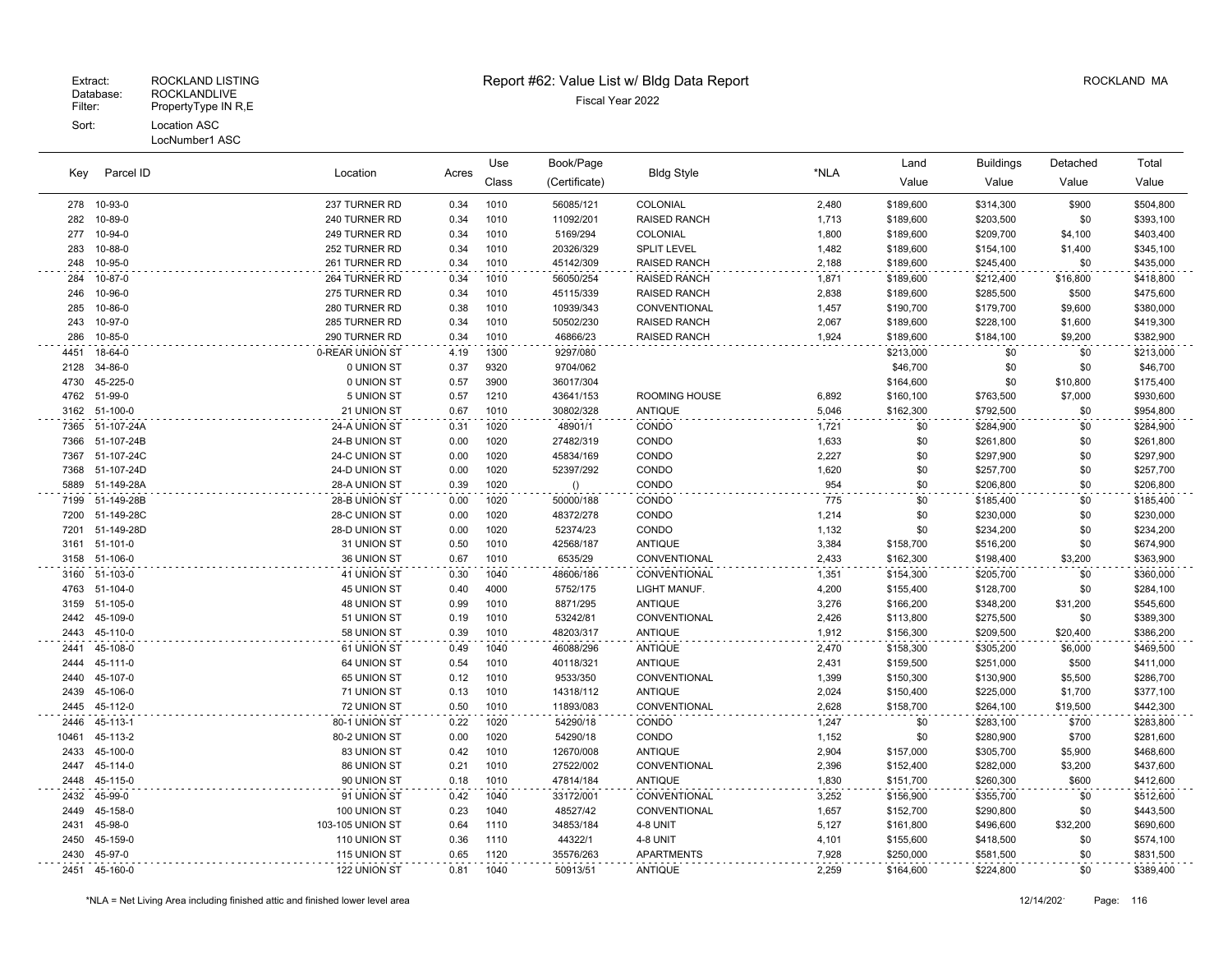| Class<br>(Certificate)<br>Value<br>Value<br>Value<br>Value<br>45-161-1<br>132-REAR UNION ST<br>0.00<br>1020<br>43080/300<br>CONDO<br>2,548<br>\$0<br>\$396,600<br>\$900<br>\$397,500<br>5897<br>\$0<br>5898<br>45-161-2<br>132 UNION ST<br>0.89<br>1020<br>34960/88-91<br>CONDO<br>3,168<br>\$392,700<br>\$0<br>\$392,700<br>45-88-0<br>135 UNION ST<br>0.70<br>0310<br>34081/337<br><b>FUNERAL HOME</b><br>6,912<br>\$170,200<br>\$438,600<br>\$9,100<br>\$617,900<br>4720<br>2453<br>45-162-0<br>140 UNION ST<br>0.33<br>0310<br>45837/141<br>OFFICE BUILDING<br>7,160<br>\$541,000<br>\$10,400<br>\$703,000<br>\$151,600<br>45-86-0<br>143-151 UNION ST<br>4719<br>0.25<br>0130<br>40903/276<br><b>STORE</b><br>\$145,700<br>\$264,800<br>\$0<br>\$410,500<br>4,659<br>45-163-0<br>148 UNION ST<br>0.32<br>47313/95<br>4-8 UNIT<br>2,731<br>\$337,900<br>\$4,600<br>\$497,200<br>2454<br>1110<br>\$154,700<br>45-224-0<br>153-155 UNION ST<br>0.09<br>0310<br>32824/156<br><b>APARTMENTS</b><br>2,390<br>\$129,200<br>\$128,300<br>\$0<br>\$257,500<br>4729<br>2455<br>45-164-0<br>154 UNION ST<br>1050<br>35653/017<br>CONVENTIONAL<br>2,441<br>\$153,100<br>\$296,100<br>\$700<br>\$449,900<br>0.25<br>45-85-0<br>159-161 UNION ST<br>0.09<br>0130<br>29522/042<br><b>APARTMENTS</b><br>7,029<br>\$129,600<br>\$457,600<br>\$0<br>\$587,200<br>4718<br>45-165-0<br>166 UNION ST<br>6282/27<br><b>SERVICE GARAGE</b><br>\$258,400<br>4721<br>0.13<br>3320<br>1,589<br>\$134,500<br>\$119,600<br>\$4,300<br>0130<br>4717<br>45-84-0<br>167 UNION ST<br>0.16<br>24198/329<br>B&B/INN<br>8.037<br>\$138,100<br>\$437,100<br>\$0<br>\$575,200<br>45-82-0<br>4000<br>55,500<br>4715<br>175-REAR UNION ST<br>4.62<br>11997/056<br>LIGHT MANUF.<br>\$591,300<br>\$2,396,400<br>\$23,800<br>\$3,011,500<br>45-29-0<br>188 UNION ST<br>3400<br>OFFICE BUILDING<br>630<br>4700<br>0.18<br>9306/110<br>\$139,700<br>\$103,400<br>\$5,900<br>\$249,000<br>45-30-0<br>192-196 UNION ST<br>0.12<br>0130<br>48634/35<br><b>STORE</b><br>4,541<br>\$132,800<br>\$255,100<br>\$0<br>\$387,900<br>4701<br>197 UNION ST<br>43093/227<br><b>FAST FOOD</b><br>\$143,300<br>\$386,600<br>4708<br>45-66-0<br>0.22<br>0310<br>2,498<br>\$242,400<br>\$900<br>45-65-0<br>3310<br>WAREHOUSE<br>6,372<br>\$0<br>4707<br>199-203 UNION ST<br>0.24<br>8594/059<br>\$145,200<br>\$419,100<br>\$564,300<br>45-58-0<br>200 UNION ST<br>9600<br>1567/352<br><b>CHURCHES</b><br>10,624<br>\$159,600<br>\$6,000<br>\$1,479,500<br>4842<br>0.47<br>\$1,313,900<br>45-64-0<br>207 UNION ST<br>1120<br>13263/004<br><b>APARTMENTS</b><br>9,360<br>\$300,000<br>\$730,800<br>\$3,200<br>\$1,034,000<br>4706<br>0.31<br>45-223-0<br>4728<br>209-215 UNION ST<br>0310<br>43672/10<br>MIXED-APT<br>4.413<br>\$420,000<br>\$0<br>\$551,600<br>0.11<br>\$131,600<br>45-62-0<br>217-225 UNION ST<br>0310<br><b>STORE</b><br>4704<br>0.17<br>21086/267<br>6,986<br>\$139,100<br>\$521,100<br>\$0<br>\$660,200<br>4703<br>45-60-0<br>220 UNION ST<br>0.83<br>9620<br>3131/118<br>\$175,800<br>\$0<br>\$0<br>\$175,800<br>39-296-0<br>241 UNION ST<br>1.38<br>3410<br>10572/151<br>OFFICE BUILDING<br>21,262<br>\$268,700<br>\$3,148,000<br>\$48,700<br>\$3,465,400<br>5176<br>4839<br>39-307-0<br>242 UNION ST<br>1.30<br>9310<br>2458/283<br>GOV. BLDG.<br>13,288<br>\$462,600<br>\$2,068,300<br>\$16,000<br>\$2,546,900<br>4670<br>39-203-0<br>258 UNION ST<br>0.43<br>3340<br>52765/273<br><b>SERVICE STATION</b><br>1,876<br>\$204,200<br>\$223,200<br>\$16,600<br>\$444,000<br>39-299-0<br>261 UNION ST<br>1120<br><b>APARTMENTS</b><br>\$2,209,900<br>4691<br>0.48<br>554/94<br>33,728<br>\$975,000<br>\$6,900<br>\$3,191,800<br>39-201-0<br>0.26<br>3250<br>2,272<br>\$353,700<br>\$555,900<br>4669<br>268 UNION ST<br>48174/73<br>CONVEN. STORE<br>\$190,400<br>\$11,800<br>39-300-0<br>0.73<br>14,339<br>\$222,900<br>\$2,699,100<br>\$2,930,100<br>4692<br>279 UNION ST<br>3410<br>(481626)<br><b>BANK</b><br>\$8,100<br>39-200-0<br>4668<br>280 UNION ST<br>0.26<br>3900<br>35933/122<br>\$190,400<br>\$0<br>\$9,000<br>\$199,400<br>4667<br>39-196-0<br>288 UNION ST<br>1.69<br>3410<br>35933/122<br>22,557<br>\$294,400<br>\$3,594,300<br>\$31,900<br>\$3,920,600<br><b>BANK</b><br>39-304-0<br>294-298 UNION ST<br>3370<br>35933/122<br>\$194,700<br>4693<br>0.21<br>\$185,800<br>\$0<br>\$8,900<br>39-261-0<br>0.52<br>3400<br>15,234<br>4688<br>295-305 UNION ST<br>34595/146<br><b>STORE</b><br>\$210,800<br>\$999,600<br>\$6,300<br>\$1,216,700<br>39-195-0<br>3250<br>48461/299<br><b>STORE</b><br>7,616<br>\$439,200<br>\$619,500<br>4666<br>300-308 UNION ST<br>0.16<br>\$178,600<br>\$1,700<br>39-154-0<br>3250<br>11288/151<br><b>RESTAURANT</b><br>3,836<br>\$2,200<br>\$526,300<br>4665<br>312-314 UNION ST<br>0.16<br>\$179,600<br>\$344,500<br>4682<br>39-245-0<br>315-321 UNION ST<br>0.21<br>0310<br>44491/154<br><b>STORE</b><br>12,400<br>\$185,200<br>\$742,300<br>\$0<br>\$927,500<br>39-153-0<br>318-322 UNION ST<br><b>STORE</b><br>9,232<br>4664<br>0.25<br>3250<br>51864/330<br>\$189,100<br>\$551,400<br>\$5,000<br>\$745,500<br>39-244-0<br>323-335 UNION ST<br>0.18<br>0310<br>18340/319<br><b>RESTAURANT</b><br>7,550<br>\$443,200<br>\$0<br>\$624,600<br>4681<br>\$181,400<br>39-152-0<br>324-328 UNION ST<br>0130<br>40324/186<br><b>APARTMENTS</b><br>5,416<br>\$403,100<br>\$0<br>\$564,800<br>4663<br>0.06<br>\$161,700<br>39-224-0<br>0310<br>\$467,500<br>4675<br>337-343 UNION ST<br>0.10<br>49140/134<br><b>STORE</b><br>2,152<br>\$169,700<br>\$297,800<br>\$0<br>4662<br>39-109-0<br>0.77<br>0130<br>22.197<br>\$19,600<br>\$2,262,900<br>342-346 UNION ST<br>49114/188<br><b>APARTMENTS</b><br>\$225,100<br>\$2,018,200<br>39-223-0<br>\$474,400<br>345-349 UNION ST<br>3250<br>49140/136<br><b>STORE</b><br>4,260<br>\$172,300<br>\$302,100<br>\$0<br>4674<br>0.11<br>39-222-0<br>353-357 UNION ST<br>0310<br><b>APARTMENTS</b><br>3,439<br>\$294,500<br>\$6,300<br>\$484,100<br>4673<br>0.19<br>14061/058<br>\$183,300<br>39-107-0<br>0.27<br>9350<br>3958/60<br><b>FIRE STATION</b><br>13,536<br>\$353,900<br>\$3,080,500<br>\$5,000<br>\$3,439,400<br>4829<br>360 UNION ST<br>4672<br>39-221-0<br>361-363 UNION ST<br>0.37<br>0310<br>49379/331<br><b>RESTAURANT</b><br>7,752<br>\$199,700<br>\$5,400<br>\$987,000<br>\$781,900<br>39-219-0<br>4671<br>365-375 UNION ST<br>0.42<br>3250<br>31401/224<br><b>STORE</b><br>5,115<br>\$203,500<br>\$398,800<br>\$5,400<br>\$607,700<br>39-218-0<br>379 UNION ST<br>0130<br>51782/235<br><b>APARTMENTS</b><br>3,176<br>\$196,000<br>\$280,600<br>\$3,100<br>\$479,700<br>1663<br>0.32<br>5492 39-310-1<br>0.39<br>CONDO<br>384-1 UNION ST<br>1020<br>40691/28<br>638<br>\$0<br>\$153,100<br>\$0<br>\$153,100 |     |           |          |       | Use | Book/Page |                   |      | Land | <b>Buildings</b> | Detached | Total |
|-----------------------------------------------------------------------------------------------------------------------------------------------------------------------------------------------------------------------------------------------------------------------------------------------------------------------------------------------------------------------------------------------------------------------------------------------------------------------------------------------------------------------------------------------------------------------------------------------------------------------------------------------------------------------------------------------------------------------------------------------------------------------------------------------------------------------------------------------------------------------------------------------------------------------------------------------------------------------------------------------------------------------------------------------------------------------------------------------------------------------------------------------------------------------------------------------------------------------------------------------------------------------------------------------------------------------------------------------------------------------------------------------------------------------------------------------------------------------------------------------------------------------------------------------------------------------------------------------------------------------------------------------------------------------------------------------------------------------------------------------------------------------------------------------------------------------------------------------------------------------------------------------------------------------------------------------------------------------------------------------------------------------------------------------------------------------------------------------------------------------------------------------------------------------------------------------------------------------------------------------------------------------------------------------------------------------------------------------------------------------------------------------------------------------------------------------------------------------------------------------------------------------------------------------------------------------------------------------------------------------------------------------------------------------------------------------------------------------------------------------------------------------------------------------------------------------------------------------------------------------------------------------------------------------------------------------------------------------------------------------------------------------------------------------------------------------------------------------------------------------------------------------------------------------------------------------------------------------------------------------------------------------------------------------------------------------------------------------------------------------------------------------------------------------------------------------------------------------------------------------------------------------------------------------------------------------------------------------------------------------------------------------------------------------------------------------------------------------------------------------------------------------------------------------------------------------------------------------------------------------------------------------------------------------------------------------------------------------------------------------------------------------------------------------------------------------------------------------------------------------------------------------------------------------------------------------------------------------------------------------------------------------------------------------------------------------------------------------------------------------------------------------------------------------------------------------------------------------------------------------------------------------------------------------------------------------------------------------------------------------------------------------------------------------------------------------------------------------------------------------------------------------------------------------------------------------------------------------------------------------------------------------------------------------------------------------------------------------------------------------------------------------------------------------------------------------------------------------------------------------------------------------------------------------------------------------------------------------------------------------------------------------------------------------------------------------------------------------------------------------------------------------------------------------------------------------------------------------------------------------------------------------------------------------------------------------------------------------------------------------------------------------------------------------------------------------------------------------------------------------------------------------------------------------------------------------------------------------------------------------------------------------------------------------------------------------------------------------------------------------------------------------------------------------------------------------------------------------------------------------------------------------------------------------------------------------------------------------------------------------------------------------------------------------------------------------------------------------------------------------------------------------------------------------------------------------------------------------------------------------------------------------------------------------------------------------------------------------------------------------------------------------------------------------------------------------------------------------------------------------------------------------|-----|-----------|----------|-------|-----|-----------|-------------------|------|------|------------------|----------|-------|
|                                                                                                                                                                                                                                                                                                                                                                                                                                                                                                                                                                                                                                                                                                                                                                                                                                                                                                                                                                                                                                                                                                                                                                                                                                                                                                                                                                                                                                                                                                                                                                                                                                                                                                                                                                                                                                                                                                                                                                                                                                                                                                                                                                                                                                                                                                                                                                                                                                                                                                                                                                                                                                                                                                                                                                                                                                                                                                                                                                                                                                                                                                                                                                                                                                                                                                                                                                                                                                                                                                                                                                                                                                                                                                                                                                                                                                                                                                                                                                                                                                                                                                                                                                                                                                                                                                                                                                                                                                                                                                                                                                                                                                                                                                                                                                                                                                                                                                                                                                                                                                                                                                                                                                                                                                                                                                                                                                                                                                                                                                                                                                                                                                                                                                                                                                                                                                                                                                                                                                                                                                                                                                                                                                                                                                                                                                                                                                                                                                                                                                                                                                                                                                                                                                                                                                       | Key | Parcel ID | Location | Acres |     |           | <b>Bldg Style</b> | *NLA |      |                  |          |       |
|                                                                                                                                                                                                                                                                                                                                                                                                                                                                                                                                                                                                                                                                                                                                                                                                                                                                                                                                                                                                                                                                                                                                                                                                                                                                                                                                                                                                                                                                                                                                                                                                                                                                                                                                                                                                                                                                                                                                                                                                                                                                                                                                                                                                                                                                                                                                                                                                                                                                                                                                                                                                                                                                                                                                                                                                                                                                                                                                                                                                                                                                                                                                                                                                                                                                                                                                                                                                                                                                                                                                                                                                                                                                                                                                                                                                                                                                                                                                                                                                                                                                                                                                                                                                                                                                                                                                                                                                                                                                                                                                                                                                                                                                                                                                                                                                                                                                                                                                                                                                                                                                                                                                                                                                                                                                                                                                                                                                                                                                                                                                                                                                                                                                                                                                                                                                                                                                                                                                                                                                                                                                                                                                                                                                                                                                                                                                                                                                                                                                                                                                                                                                                                                                                                                                                                       |     |           |          |       |     |           |                   |      |      |                  |          |       |
|                                                                                                                                                                                                                                                                                                                                                                                                                                                                                                                                                                                                                                                                                                                                                                                                                                                                                                                                                                                                                                                                                                                                                                                                                                                                                                                                                                                                                                                                                                                                                                                                                                                                                                                                                                                                                                                                                                                                                                                                                                                                                                                                                                                                                                                                                                                                                                                                                                                                                                                                                                                                                                                                                                                                                                                                                                                                                                                                                                                                                                                                                                                                                                                                                                                                                                                                                                                                                                                                                                                                                                                                                                                                                                                                                                                                                                                                                                                                                                                                                                                                                                                                                                                                                                                                                                                                                                                                                                                                                                                                                                                                                                                                                                                                                                                                                                                                                                                                                                                                                                                                                                                                                                                                                                                                                                                                                                                                                                                                                                                                                                                                                                                                                                                                                                                                                                                                                                                                                                                                                                                                                                                                                                                                                                                                                                                                                                                                                                                                                                                                                                                                                                                                                                                                                                       |     |           |          |       |     |           |                   |      |      |                  |          |       |
|                                                                                                                                                                                                                                                                                                                                                                                                                                                                                                                                                                                                                                                                                                                                                                                                                                                                                                                                                                                                                                                                                                                                                                                                                                                                                                                                                                                                                                                                                                                                                                                                                                                                                                                                                                                                                                                                                                                                                                                                                                                                                                                                                                                                                                                                                                                                                                                                                                                                                                                                                                                                                                                                                                                                                                                                                                                                                                                                                                                                                                                                                                                                                                                                                                                                                                                                                                                                                                                                                                                                                                                                                                                                                                                                                                                                                                                                                                                                                                                                                                                                                                                                                                                                                                                                                                                                                                                                                                                                                                                                                                                                                                                                                                                                                                                                                                                                                                                                                                                                                                                                                                                                                                                                                                                                                                                                                                                                                                                                                                                                                                                                                                                                                                                                                                                                                                                                                                                                                                                                                                                                                                                                                                                                                                                                                                                                                                                                                                                                                                                                                                                                                                                                                                                                                                       |     |           |          |       |     |           |                   |      |      |                  |          |       |
|                                                                                                                                                                                                                                                                                                                                                                                                                                                                                                                                                                                                                                                                                                                                                                                                                                                                                                                                                                                                                                                                                                                                                                                                                                                                                                                                                                                                                                                                                                                                                                                                                                                                                                                                                                                                                                                                                                                                                                                                                                                                                                                                                                                                                                                                                                                                                                                                                                                                                                                                                                                                                                                                                                                                                                                                                                                                                                                                                                                                                                                                                                                                                                                                                                                                                                                                                                                                                                                                                                                                                                                                                                                                                                                                                                                                                                                                                                                                                                                                                                                                                                                                                                                                                                                                                                                                                                                                                                                                                                                                                                                                                                                                                                                                                                                                                                                                                                                                                                                                                                                                                                                                                                                                                                                                                                                                                                                                                                                                                                                                                                                                                                                                                                                                                                                                                                                                                                                                                                                                                                                                                                                                                                                                                                                                                                                                                                                                                                                                                                                                                                                                                                                                                                                                                                       |     |           |          |       |     |           |                   |      |      |                  |          |       |
|                                                                                                                                                                                                                                                                                                                                                                                                                                                                                                                                                                                                                                                                                                                                                                                                                                                                                                                                                                                                                                                                                                                                                                                                                                                                                                                                                                                                                                                                                                                                                                                                                                                                                                                                                                                                                                                                                                                                                                                                                                                                                                                                                                                                                                                                                                                                                                                                                                                                                                                                                                                                                                                                                                                                                                                                                                                                                                                                                                                                                                                                                                                                                                                                                                                                                                                                                                                                                                                                                                                                                                                                                                                                                                                                                                                                                                                                                                                                                                                                                                                                                                                                                                                                                                                                                                                                                                                                                                                                                                                                                                                                                                                                                                                                                                                                                                                                                                                                                                                                                                                                                                                                                                                                                                                                                                                                                                                                                                                                                                                                                                                                                                                                                                                                                                                                                                                                                                                                                                                                                                                                                                                                                                                                                                                                                                                                                                                                                                                                                                                                                                                                                                                                                                                                                                       |     |           |          |       |     |           |                   |      |      |                  |          |       |
|                                                                                                                                                                                                                                                                                                                                                                                                                                                                                                                                                                                                                                                                                                                                                                                                                                                                                                                                                                                                                                                                                                                                                                                                                                                                                                                                                                                                                                                                                                                                                                                                                                                                                                                                                                                                                                                                                                                                                                                                                                                                                                                                                                                                                                                                                                                                                                                                                                                                                                                                                                                                                                                                                                                                                                                                                                                                                                                                                                                                                                                                                                                                                                                                                                                                                                                                                                                                                                                                                                                                                                                                                                                                                                                                                                                                                                                                                                                                                                                                                                                                                                                                                                                                                                                                                                                                                                                                                                                                                                                                                                                                                                                                                                                                                                                                                                                                                                                                                                                                                                                                                                                                                                                                                                                                                                                                                                                                                                                                                                                                                                                                                                                                                                                                                                                                                                                                                                                                                                                                                                                                                                                                                                                                                                                                                                                                                                                                                                                                                                                                                                                                                                                                                                                                                                       |     |           |          |       |     |           |                   |      |      |                  |          |       |
|                                                                                                                                                                                                                                                                                                                                                                                                                                                                                                                                                                                                                                                                                                                                                                                                                                                                                                                                                                                                                                                                                                                                                                                                                                                                                                                                                                                                                                                                                                                                                                                                                                                                                                                                                                                                                                                                                                                                                                                                                                                                                                                                                                                                                                                                                                                                                                                                                                                                                                                                                                                                                                                                                                                                                                                                                                                                                                                                                                                                                                                                                                                                                                                                                                                                                                                                                                                                                                                                                                                                                                                                                                                                                                                                                                                                                                                                                                                                                                                                                                                                                                                                                                                                                                                                                                                                                                                                                                                                                                                                                                                                                                                                                                                                                                                                                                                                                                                                                                                                                                                                                                                                                                                                                                                                                                                                                                                                                                                                                                                                                                                                                                                                                                                                                                                                                                                                                                                                                                                                                                                                                                                                                                                                                                                                                                                                                                                                                                                                                                                                                                                                                                                                                                                                                                       |     |           |          |       |     |           |                   |      |      |                  |          |       |
|                                                                                                                                                                                                                                                                                                                                                                                                                                                                                                                                                                                                                                                                                                                                                                                                                                                                                                                                                                                                                                                                                                                                                                                                                                                                                                                                                                                                                                                                                                                                                                                                                                                                                                                                                                                                                                                                                                                                                                                                                                                                                                                                                                                                                                                                                                                                                                                                                                                                                                                                                                                                                                                                                                                                                                                                                                                                                                                                                                                                                                                                                                                                                                                                                                                                                                                                                                                                                                                                                                                                                                                                                                                                                                                                                                                                                                                                                                                                                                                                                                                                                                                                                                                                                                                                                                                                                                                                                                                                                                                                                                                                                                                                                                                                                                                                                                                                                                                                                                                                                                                                                                                                                                                                                                                                                                                                                                                                                                                                                                                                                                                                                                                                                                                                                                                                                                                                                                                                                                                                                                                                                                                                                                                                                                                                                                                                                                                                                                                                                                                                                                                                                                                                                                                                                                       |     |           |          |       |     |           |                   |      |      |                  |          |       |
|                                                                                                                                                                                                                                                                                                                                                                                                                                                                                                                                                                                                                                                                                                                                                                                                                                                                                                                                                                                                                                                                                                                                                                                                                                                                                                                                                                                                                                                                                                                                                                                                                                                                                                                                                                                                                                                                                                                                                                                                                                                                                                                                                                                                                                                                                                                                                                                                                                                                                                                                                                                                                                                                                                                                                                                                                                                                                                                                                                                                                                                                                                                                                                                                                                                                                                                                                                                                                                                                                                                                                                                                                                                                                                                                                                                                                                                                                                                                                                                                                                                                                                                                                                                                                                                                                                                                                                                                                                                                                                                                                                                                                                                                                                                                                                                                                                                                                                                                                                                                                                                                                                                                                                                                                                                                                                                                                                                                                                                                                                                                                                                                                                                                                                                                                                                                                                                                                                                                                                                                                                                                                                                                                                                                                                                                                                                                                                                                                                                                                                                                                                                                                                                                                                                                                                       |     |           |          |       |     |           |                   |      |      |                  |          |       |
|                                                                                                                                                                                                                                                                                                                                                                                                                                                                                                                                                                                                                                                                                                                                                                                                                                                                                                                                                                                                                                                                                                                                                                                                                                                                                                                                                                                                                                                                                                                                                                                                                                                                                                                                                                                                                                                                                                                                                                                                                                                                                                                                                                                                                                                                                                                                                                                                                                                                                                                                                                                                                                                                                                                                                                                                                                                                                                                                                                                                                                                                                                                                                                                                                                                                                                                                                                                                                                                                                                                                                                                                                                                                                                                                                                                                                                                                                                                                                                                                                                                                                                                                                                                                                                                                                                                                                                                                                                                                                                                                                                                                                                                                                                                                                                                                                                                                                                                                                                                                                                                                                                                                                                                                                                                                                                                                                                                                                                                                                                                                                                                                                                                                                                                                                                                                                                                                                                                                                                                                                                                                                                                                                                                                                                                                                                                                                                                                                                                                                                                                                                                                                                                                                                                                                                       |     |           |          |       |     |           |                   |      |      |                  |          |       |
|                                                                                                                                                                                                                                                                                                                                                                                                                                                                                                                                                                                                                                                                                                                                                                                                                                                                                                                                                                                                                                                                                                                                                                                                                                                                                                                                                                                                                                                                                                                                                                                                                                                                                                                                                                                                                                                                                                                                                                                                                                                                                                                                                                                                                                                                                                                                                                                                                                                                                                                                                                                                                                                                                                                                                                                                                                                                                                                                                                                                                                                                                                                                                                                                                                                                                                                                                                                                                                                                                                                                                                                                                                                                                                                                                                                                                                                                                                                                                                                                                                                                                                                                                                                                                                                                                                                                                                                                                                                                                                                                                                                                                                                                                                                                                                                                                                                                                                                                                                                                                                                                                                                                                                                                                                                                                                                                                                                                                                                                                                                                                                                                                                                                                                                                                                                                                                                                                                                                                                                                                                                                                                                                                                                                                                                                                                                                                                                                                                                                                                                                                                                                                                                                                                                                                                       |     |           |          |       |     |           |                   |      |      |                  |          |       |
|                                                                                                                                                                                                                                                                                                                                                                                                                                                                                                                                                                                                                                                                                                                                                                                                                                                                                                                                                                                                                                                                                                                                                                                                                                                                                                                                                                                                                                                                                                                                                                                                                                                                                                                                                                                                                                                                                                                                                                                                                                                                                                                                                                                                                                                                                                                                                                                                                                                                                                                                                                                                                                                                                                                                                                                                                                                                                                                                                                                                                                                                                                                                                                                                                                                                                                                                                                                                                                                                                                                                                                                                                                                                                                                                                                                                                                                                                                                                                                                                                                                                                                                                                                                                                                                                                                                                                                                                                                                                                                                                                                                                                                                                                                                                                                                                                                                                                                                                                                                                                                                                                                                                                                                                                                                                                                                                                                                                                                                                                                                                                                                                                                                                                                                                                                                                                                                                                                                                                                                                                                                                                                                                                                                                                                                                                                                                                                                                                                                                                                                                                                                                                                                                                                                                                                       |     |           |          |       |     |           |                   |      |      |                  |          |       |
|                                                                                                                                                                                                                                                                                                                                                                                                                                                                                                                                                                                                                                                                                                                                                                                                                                                                                                                                                                                                                                                                                                                                                                                                                                                                                                                                                                                                                                                                                                                                                                                                                                                                                                                                                                                                                                                                                                                                                                                                                                                                                                                                                                                                                                                                                                                                                                                                                                                                                                                                                                                                                                                                                                                                                                                                                                                                                                                                                                                                                                                                                                                                                                                                                                                                                                                                                                                                                                                                                                                                                                                                                                                                                                                                                                                                                                                                                                                                                                                                                                                                                                                                                                                                                                                                                                                                                                                                                                                                                                                                                                                                                                                                                                                                                                                                                                                                                                                                                                                                                                                                                                                                                                                                                                                                                                                                                                                                                                                                                                                                                                                                                                                                                                                                                                                                                                                                                                                                                                                                                                                                                                                                                                                                                                                                                                                                                                                                                                                                                                                                                                                                                                                                                                                                                                       |     |           |          |       |     |           |                   |      |      |                  |          |       |
|                                                                                                                                                                                                                                                                                                                                                                                                                                                                                                                                                                                                                                                                                                                                                                                                                                                                                                                                                                                                                                                                                                                                                                                                                                                                                                                                                                                                                                                                                                                                                                                                                                                                                                                                                                                                                                                                                                                                                                                                                                                                                                                                                                                                                                                                                                                                                                                                                                                                                                                                                                                                                                                                                                                                                                                                                                                                                                                                                                                                                                                                                                                                                                                                                                                                                                                                                                                                                                                                                                                                                                                                                                                                                                                                                                                                                                                                                                                                                                                                                                                                                                                                                                                                                                                                                                                                                                                                                                                                                                                                                                                                                                                                                                                                                                                                                                                                                                                                                                                                                                                                                                                                                                                                                                                                                                                                                                                                                                                                                                                                                                                                                                                                                                                                                                                                                                                                                                                                                                                                                                                                                                                                                                                                                                                                                                                                                                                                                                                                                                                                                                                                                                                                                                                                                                       |     |           |          |       |     |           |                   |      |      |                  |          |       |
|                                                                                                                                                                                                                                                                                                                                                                                                                                                                                                                                                                                                                                                                                                                                                                                                                                                                                                                                                                                                                                                                                                                                                                                                                                                                                                                                                                                                                                                                                                                                                                                                                                                                                                                                                                                                                                                                                                                                                                                                                                                                                                                                                                                                                                                                                                                                                                                                                                                                                                                                                                                                                                                                                                                                                                                                                                                                                                                                                                                                                                                                                                                                                                                                                                                                                                                                                                                                                                                                                                                                                                                                                                                                                                                                                                                                                                                                                                                                                                                                                                                                                                                                                                                                                                                                                                                                                                                                                                                                                                                                                                                                                                                                                                                                                                                                                                                                                                                                                                                                                                                                                                                                                                                                                                                                                                                                                                                                                                                                                                                                                                                                                                                                                                                                                                                                                                                                                                                                                                                                                                                                                                                                                                                                                                                                                                                                                                                                                                                                                                                                                                                                                                                                                                                                                                       |     |           |          |       |     |           |                   |      |      |                  |          |       |
|                                                                                                                                                                                                                                                                                                                                                                                                                                                                                                                                                                                                                                                                                                                                                                                                                                                                                                                                                                                                                                                                                                                                                                                                                                                                                                                                                                                                                                                                                                                                                                                                                                                                                                                                                                                                                                                                                                                                                                                                                                                                                                                                                                                                                                                                                                                                                                                                                                                                                                                                                                                                                                                                                                                                                                                                                                                                                                                                                                                                                                                                                                                                                                                                                                                                                                                                                                                                                                                                                                                                                                                                                                                                                                                                                                                                                                                                                                                                                                                                                                                                                                                                                                                                                                                                                                                                                                                                                                                                                                                                                                                                                                                                                                                                                                                                                                                                                                                                                                                                                                                                                                                                                                                                                                                                                                                                                                                                                                                                                                                                                                                                                                                                                                                                                                                                                                                                                                                                                                                                                                                                                                                                                                                                                                                                                                                                                                                                                                                                                                                                                                                                                                                                                                                                                                       |     |           |          |       |     |           |                   |      |      |                  |          |       |
|                                                                                                                                                                                                                                                                                                                                                                                                                                                                                                                                                                                                                                                                                                                                                                                                                                                                                                                                                                                                                                                                                                                                                                                                                                                                                                                                                                                                                                                                                                                                                                                                                                                                                                                                                                                                                                                                                                                                                                                                                                                                                                                                                                                                                                                                                                                                                                                                                                                                                                                                                                                                                                                                                                                                                                                                                                                                                                                                                                                                                                                                                                                                                                                                                                                                                                                                                                                                                                                                                                                                                                                                                                                                                                                                                                                                                                                                                                                                                                                                                                                                                                                                                                                                                                                                                                                                                                                                                                                                                                                                                                                                                                                                                                                                                                                                                                                                                                                                                                                                                                                                                                                                                                                                                                                                                                                                                                                                                                                                                                                                                                                                                                                                                                                                                                                                                                                                                                                                                                                                                                                                                                                                                                                                                                                                                                                                                                                                                                                                                                                                                                                                                                                                                                                                                                       |     |           |          |       |     |           |                   |      |      |                  |          |       |
|                                                                                                                                                                                                                                                                                                                                                                                                                                                                                                                                                                                                                                                                                                                                                                                                                                                                                                                                                                                                                                                                                                                                                                                                                                                                                                                                                                                                                                                                                                                                                                                                                                                                                                                                                                                                                                                                                                                                                                                                                                                                                                                                                                                                                                                                                                                                                                                                                                                                                                                                                                                                                                                                                                                                                                                                                                                                                                                                                                                                                                                                                                                                                                                                                                                                                                                                                                                                                                                                                                                                                                                                                                                                                                                                                                                                                                                                                                                                                                                                                                                                                                                                                                                                                                                                                                                                                                                                                                                                                                                                                                                                                                                                                                                                                                                                                                                                                                                                                                                                                                                                                                                                                                                                                                                                                                                                                                                                                                                                                                                                                                                                                                                                                                                                                                                                                                                                                                                                                                                                                                                                                                                                                                                                                                                                                                                                                                                                                                                                                                                                                                                                                                                                                                                                                                       |     |           |          |       |     |           |                   |      |      |                  |          |       |
|                                                                                                                                                                                                                                                                                                                                                                                                                                                                                                                                                                                                                                                                                                                                                                                                                                                                                                                                                                                                                                                                                                                                                                                                                                                                                                                                                                                                                                                                                                                                                                                                                                                                                                                                                                                                                                                                                                                                                                                                                                                                                                                                                                                                                                                                                                                                                                                                                                                                                                                                                                                                                                                                                                                                                                                                                                                                                                                                                                                                                                                                                                                                                                                                                                                                                                                                                                                                                                                                                                                                                                                                                                                                                                                                                                                                                                                                                                                                                                                                                                                                                                                                                                                                                                                                                                                                                                                                                                                                                                                                                                                                                                                                                                                                                                                                                                                                                                                                                                                                                                                                                                                                                                                                                                                                                                                                                                                                                                                                                                                                                                                                                                                                                                                                                                                                                                                                                                                                                                                                                                                                                                                                                                                                                                                                                                                                                                                                                                                                                                                                                                                                                                                                                                                                                                       |     |           |          |       |     |           |                   |      |      |                  |          |       |
|                                                                                                                                                                                                                                                                                                                                                                                                                                                                                                                                                                                                                                                                                                                                                                                                                                                                                                                                                                                                                                                                                                                                                                                                                                                                                                                                                                                                                                                                                                                                                                                                                                                                                                                                                                                                                                                                                                                                                                                                                                                                                                                                                                                                                                                                                                                                                                                                                                                                                                                                                                                                                                                                                                                                                                                                                                                                                                                                                                                                                                                                                                                                                                                                                                                                                                                                                                                                                                                                                                                                                                                                                                                                                                                                                                                                                                                                                                                                                                                                                                                                                                                                                                                                                                                                                                                                                                                                                                                                                                                                                                                                                                                                                                                                                                                                                                                                                                                                                                                                                                                                                                                                                                                                                                                                                                                                                                                                                                                                                                                                                                                                                                                                                                                                                                                                                                                                                                                                                                                                                                                                                                                                                                                                                                                                                                                                                                                                                                                                                                                                                                                                                                                                                                                                                                       |     |           |          |       |     |           |                   |      |      |                  |          |       |
|                                                                                                                                                                                                                                                                                                                                                                                                                                                                                                                                                                                                                                                                                                                                                                                                                                                                                                                                                                                                                                                                                                                                                                                                                                                                                                                                                                                                                                                                                                                                                                                                                                                                                                                                                                                                                                                                                                                                                                                                                                                                                                                                                                                                                                                                                                                                                                                                                                                                                                                                                                                                                                                                                                                                                                                                                                                                                                                                                                                                                                                                                                                                                                                                                                                                                                                                                                                                                                                                                                                                                                                                                                                                                                                                                                                                                                                                                                                                                                                                                                                                                                                                                                                                                                                                                                                                                                                                                                                                                                                                                                                                                                                                                                                                                                                                                                                                                                                                                                                                                                                                                                                                                                                                                                                                                                                                                                                                                                                                                                                                                                                                                                                                                                                                                                                                                                                                                                                                                                                                                                                                                                                                                                                                                                                                                                                                                                                                                                                                                                                                                                                                                                                                                                                                                                       |     |           |          |       |     |           |                   |      |      |                  |          |       |
|                                                                                                                                                                                                                                                                                                                                                                                                                                                                                                                                                                                                                                                                                                                                                                                                                                                                                                                                                                                                                                                                                                                                                                                                                                                                                                                                                                                                                                                                                                                                                                                                                                                                                                                                                                                                                                                                                                                                                                                                                                                                                                                                                                                                                                                                                                                                                                                                                                                                                                                                                                                                                                                                                                                                                                                                                                                                                                                                                                                                                                                                                                                                                                                                                                                                                                                                                                                                                                                                                                                                                                                                                                                                                                                                                                                                                                                                                                                                                                                                                                                                                                                                                                                                                                                                                                                                                                                                                                                                                                                                                                                                                                                                                                                                                                                                                                                                                                                                                                                                                                                                                                                                                                                                                                                                                                                                                                                                                                                                                                                                                                                                                                                                                                                                                                                                                                                                                                                                                                                                                                                                                                                                                                                                                                                                                                                                                                                                                                                                                                                                                                                                                                                                                                                                                                       |     |           |          |       |     |           |                   |      |      |                  |          |       |
|                                                                                                                                                                                                                                                                                                                                                                                                                                                                                                                                                                                                                                                                                                                                                                                                                                                                                                                                                                                                                                                                                                                                                                                                                                                                                                                                                                                                                                                                                                                                                                                                                                                                                                                                                                                                                                                                                                                                                                                                                                                                                                                                                                                                                                                                                                                                                                                                                                                                                                                                                                                                                                                                                                                                                                                                                                                                                                                                                                                                                                                                                                                                                                                                                                                                                                                                                                                                                                                                                                                                                                                                                                                                                                                                                                                                                                                                                                                                                                                                                                                                                                                                                                                                                                                                                                                                                                                                                                                                                                                                                                                                                                                                                                                                                                                                                                                                                                                                                                                                                                                                                                                                                                                                                                                                                                                                                                                                                                                                                                                                                                                                                                                                                                                                                                                                                                                                                                                                                                                                                                                                                                                                                                                                                                                                                                                                                                                                                                                                                                                                                                                                                                                                                                                                                                       |     |           |          |       |     |           |                   |      |      |                  |          |       |
|                                                                                                                                                                                                                                                                                                                                                                                                                                                                                                                                                                                                                                                                                                                                                                                                                                                                                                                                                                                                                                                                                                                                                                                                                                                                                                                                                                                                                                                                                                                                                                                                                                                                                                                                                                                                                                                                                                                                                                                                                                                                                                                                                                                                                                                                                                                                                                                                                                                                                                                                                                                                                                                                                                                                                                                                                                                                                                                                                                                                                                                                                                                                                                                                                                                                                                                                                                                                                                                                                                                                                                                                                                                                                                                                                                                                                                                                                                                                                                                                                                                                                                                                                                                                                                                                                                                                                                                                                                                                                                                                                                                                                                                                                                                                                                                                                                                                                                                                                                                                                                                                                                                                                                                                                                                                                                                                                                                                                                                                                                                                                                                                                                                                                                                                                                                                                                                                                                                                                                                                                                                                                                                                                                                                                                                                                                                                                                                                                                                                                                                                                                                                                                                                                                                                                                       |     |           |          |       |     |           |                   |      |      |                  |          |       |
|                                                                                                                                                                                                                                                                                                                                                                                                                                                                                                                                                                                                                                                                                                                                                                                                                                                                                                                                                                                                                                                                                                                                                                                                                                                                                                                                                                                                                                                                                                                                                                                                                                                                                                                                                                                                                                                                                                                                                                                                                                                                                                                                                                                                                                                                                                                                                                                                                                                                                                                                                                                                                                                                                                                                                                                                                                                                                                                                                                                                                                                                                                                                                                                                                                                                                                                                                                                                                                                                                                                                                                                                                                                                                                                                                                                                                                                                                                                                                                                                                                                                                                                                                                                                                                                                                                                                                                                                                                                                                                                                                                                                                                                                                                                                                                                                                                                                                                                                                                                                                                                                                                                                                                                                                                                                                                                                                                                                                                                                                                                                                                                                                                                                                                                                                                                                                                                                                                                                                                                                                                                                                                                                                                                                                                                                                                                                                                                                                                                                                                                                                                                                                                                                                                                                                                       |     |           |          |       |     |           |                   |      |      |                  |          |       |
|                                                                                                                                                                                                                                                                                                                                                                                                                                                                                                                                                                                                                                                                                                                                                                                                                                                                                                                                                                                                                                                                                                                                                                                                                                                                                                                                                                                                                                                                                                                                                                                                                                                                                                                                                                                                                                                                                                                                                                                                                                                                                                                                                                                                                                                                                                                                                                                                                                                                                                                                                                                                                                                                                                                                                                                                                                                                                                                                                                                                                                                                                                                                                                                                                                                                                                                                                                                                                                                                                                                                                                                                                                                                                                                                                                                                                                                                                                                                                                                                                                                                                                                                                                                                                                                                                                                                                                                                                                                                                                                                                                                                                                                                                                                                                                                                                                                                                                                                                                                                                                                                                                                                                                                                                                                                                                                                                                                                                                                                                                                                                                                                                                                                                                                                                                                                                                                                                                                                                                                                                                                                                                                                                                                                                                                                                                                                                                                                                                                                                                                                                                                                                                                                                                                                                                       |     |           |          |       |     |           |                   |      |      |                  |          |       |
|                                                                                                                                                                                                                                                                                                                                                                                                                                                                                                                                                                                                                                                                                                                                                                                                                                                                                                                                                                                                                                                                                                                                                                                                                                                                                                                                                                                                                                                                                                                                                                                                                                                                                                                                                                                                                                                                                                                                                                                                                                                                                                                                                                                                                                                                                                                                                                                                                                                                                                                                                                                                                                                                                                                                                                                                                                                                                                                                                                                                                                                                                                                                                                                                                                                                                                                                                                                                                                                                                                                                                                                                                                                                                                                                                                                                                                                                                                                                                                                                                                                                                                                                                                                                                                                                                                                                                                                                                                                                                                                                                                                                                                                                                                                                                                                                                                                                                                                                                                                                                                                                                                                                                                                                                                                                                                                                                                                                                                                                                                                                                                                                                                                                                                                                                                                                                                                                                                                                                                                                                                                                                                                                                                                                                                                                                                                                                                                                                                                                                                                                                                                                                                                                                                                                                                       |     |           |          |       |     |           |                   |      |      |                  |          |       |
|                                                                                                                                                                                                                                                                                                                                                                                                                                                                                                                                                                                                                                                                                                                                                                                                                                                                                                                                                                                                                                                                                                                                                                                                                                                                                                                                                                                                                                                                                                                                                                                                                                                                                                                                                                                                                                                                                                                                                                                                                                                                                                                                                                                                                                                                                                                                                                                                                                                                                                                                                                                                                                                                                                                                                                                                                                                                                                                                                                                                                                                                                                                                                                                                                                                                                                                                                                                                                                                                                                                                                                                                                                                                                                                                                                                                                                                                                                                                                                                                                                                                                                                                                                                                                                                                                                                                                                                                                                                                                                                                                                                                                                                                                                                                                                                                                                                                                                                                                                                                                                                                                                                                                                                                                                                                                                                                                                                                                                                                                                                                                                                                                                                                                                                                                                                                                                                                                                                                                                                                                                                                                                                                                                                                                                                                                                                                                                                                                                                                                                                                                                                                                                                                                                                                                                       |     |           |          |       |     |           |                   |      |      |                  |          |       |
|                                                                                                                                                                                                                                                                                                                                                                                                                                                                                                                                                                                                                                                                                                                                                                                                                                                                                                                                                                                                                                                                                                                                                                                                                                                                                                                                                                                                                                                                                                                                                                                                                                                                                                                                                                                                                                                                                                                                                                                                                                                                                                                                                                                                                                                                                                                                                                                                                                                                                                                                                                                                                                                                                                                                                                                                                                                                                                                                                                                                                                                                                                                                                                                                                                                                                                                                                                                                                                                                                                                                                                                                                                                                                                                                                                                                                                                                                                                                                                                                                                                                                                                                                                                                                                                                                                                                                                                                                                                                                                                                                                                                                                                                                                                                                                                                                                                                                                                                                                                                                                                                                                                                                                                                                                                                                                                                                                                                                                                                                                                                                                                                                                                                                                                                                                                                                                                                                                                                                                                                                                                                                                                                                                                                                                                                                                                                                                                                                                                                                                                                                                                                                                                                                                                                                                       |     |           |          |       |     |           |                   |      |      |                  |          |       |
|                                                                                                                                                                                                                                                                                                                                                                                                                                                                                                                                                                                                                                                                                                                                                                                                                                                                                                                                                                                                                                                                                                                                                                                                                                                                                                                                                                                                                                                                                                                                                                                                                                                                                                                                                                                                                                                                                                                                                                                                                                                                                                                                                                                                                                                                                                                                                                                                                                                                                                                                                                                                                                                                                                                                                                                                                                                                                                                                                                                                                                                                                                                                                                                                                                                                                                                                                                                                                                                                                                                                                                                                                                                                                                                                                                                                                                                                                                                                                                                                                                                                                                                                                                                                                                                                                                                                                                                                                                                                                                                                                                                                                                                                                                                                                                                                                                                                                                                                                                                                                                                                                                                                                                                                                                                                                                                                                                                                                                                                                                                                                                                                                                                                                                                                                                                                                                                                                                                                                                                                                                                                                                                                                                                                                                                                                                                                                                                                                                                                                                                                                                                                                                                                                                                                                                       |     |           |          |       |     |           |                   |      |      |                  |          |       |
|                                                                                                                                                                                                                                                                                                                                                                                                                                                                                                                                                                                                                                                                                                                                                                                                                                                                                                                                                                                                                                                                                                                                                                                                                                                                                                                                                                                                                                                                                                                                                                                                                                                                                                                                                                                                                                                                                                                                                                                                                                                                                                                                                                                                                                                                                                                                                                                                                                                                                                                                                                                                                                                                                                                                                                                                                                                                                                                                                                                                                                                                                                                                                                                                                                                                                                                                                                                                                                                                                                                                                                                                                                                                                                                                                                                                                                                                                                                                                                                                                                                                                                                                                                                                                                                                                                                                                                                                                                                                                                                                                                                                                                                                                                                                                                                                                                                                                                                                                                                                                                                                                                                                                                                                                                                                                                                                                                                                                                                                                                                                                                                                                                                                                                                                                                                                                                                                                                                                                                                                                                                                                                                                                                                                                                                                                                                                                                                                                                                                                                                                                                                                                                                                                                                                                                       |     |           |          |       |     |           |                   |      |      |                  |          |       |
|                                                                                                                                                                                                                                                                                                                                                                                                                                                                                                                                                                                                                                                                                                                                                                                                                                                                                                                                                                                                                                                                                                                                                                                                                                                                                                                                                                                                                                                                                                                                                                                                                                                                                                                                                                                                                                                                                                                                                                                                                                                                                                                                                                                                                                                                                                                                                                                                                                                                                                                                                                                                                                                                                                                                                                                                                                                                                                                                                                                                                                                                                                                                                                                                                                                                                                                                                                                                                                                                                                                                                                                                                                                                                                                                                                                                                                                                                                                                                                                                                                                                                                                                                                                                                                                                                                                                                                                                                                                                                                                                                                                                                                                                                                                                                                                                                                                                                                                                                                                                                                                                                                                                                                                                                                                                                                                                                                                                                                                                                                                                                                                                                                                                                                                                                                                                                                                                                                                                                                                                                                                                                                                                                                                                                                                                                                                                                                                                                                                                                                                                                                                                                                                                                                                                                                       |     |           |          |       |     |           |                   |      |      |                  |          |       |
|                                                                                                                                                                                                                                                                                                                                                                                                                                                                                                                                                                                                                                                                                                                                                                                                                                                                                                                                                                                                                                                                                                                                                                                                                                                                                                                                                                                                                                                                                                                                                                                                                                                                                                                                                                                                                                                                                                                                                                                                                                                                                                                                                                                                                                                                                                                                                                                                                                                                                                                                                                                                                                                                                                                                                                                                                                                                                                                                                                                                                                                                                                                                                                                                                                                                                                                                                                                                                                                                                                                                                                                                                                                                                                                                                                                                                                                                                                                                                                                                                                                                                                                                                                                                                                                                                                                                                                                                                                                                                                                                                                                                                                                                                                                                                                                                                                                                                                                                                                                                                                                                                                                                                                                                                                                                                                                                                                                                                                                                                                                                                                                                                                                                                                                                                                                                                                                                                                                                                                                                                                                                                                                                                                                                                                                                                                                                                                                                                                                                                                                                                                                                                                                                                                                                                                       |     |           |          |       |     |           |                   |      |      |                  |          |       |
|                                                                                                                                                                                                                                                                                                                                                                                                                                                                                                                                                                                                                                                                                                                                                                                                                                                                                                                                                                                                                                                                                                                                                                                                                                                                                                                                                                                                                                                                                                                                                                                                                                                                                                                                                                                                                                                                                                                                                                                                                                                                                                                                                                                                                                                                                                                                                                                                                                                                                                                                                                                                                                                                                                                                                                                                                                                                                                                                                                                                                                                                                                                                                                                                                                                                                                                                                                                                                                                                                                                                                                                                                                                                                                                                                                                                                                                                                                                                                                                                                                                                                                                                                                                                                                                                                                                                                                                                                                                                                                                                                                                                                                                                                                                                                                                                                                                                                                                                                                                                                                                                                                                                                                                                                                                                                                                                                                                                                                                                                                                                                                                                                                                                                                                                                                                                                                                                                                                                                                                                                                                                                                                                                                                                                                                                                                                                                                                                                                                                                                                                                                                                                                                                                                                                                                       |     |           |          |       |     |           |                   |      |      |                  |          |       |
|                                                                                                                                                                                                                                                                                                                                                                                                                                                                                                                                                                                                                                                                                                                                                                                                                                                                                                                                                                                                                                                                                                                                                                                                                                                                                                                                                                                                                                                                                                                                                                                                                                                                                                                                                                                                                                                                                                                                                                                                                                                                                                                                                                                                                                                                                                                                                                                                                                                                                                                                                                                                                                                                                                                                                                                                                                                                                                                                                                                                                                                                                                                                                                                                                                                                                                                                                                                                                                                                                                                                                                                                                                                                                                                                                                                                                                                                                                                                                                                                                                                                                                                                                                                                                                                                                                                                                                                                                                                                                                                                                                                                                                                                                                                                                                                                                                                                                                                                                                                                                                                                                                                                                                                                                                                                                                                                                                                                                                                                                                                                                                                                                                                                                                                                                                                                                                                                                                                                                                                                                                                                                                                                                                                                                                                                                                                                                                                                                                                                                                                                                                                                                                                                                                                                                                       |     |           |          |       |     |           |                   |      |      |                  |          |       |
|                                                                                                                                                                                                                                                                                                                                                                                                                                                                                                                                                                                                                                                                                                                                                                                                                                                                                                                                                                                                                                                                                                                                                                                                                                                                                                                                                                                                                                                                                                                                                                                                                                                                                                                                                                                                                                                                                                                                                                                                                                                                                                                                                                                                                                                                                                                                                                                                                                                                                                                                                                                                                                                                                                                                                                                                                                                                                                                                                                                                                                                                                                                                                                                                                                                                                                                                                                                                                                                                                                                                                                                                                                                                                                                                                                                                                                                                                                                                                                                                                                                                                                                                                                                                                                                                                                                                                                                                                                                                                                                                                                                                                                                                                                                                                                                                                                                                                                                                                                                                                                                                                                                                                                                                                                                                                                                                                                                                                                                                                                                                                                                                                                                                                                                                                                                                                                                                                                                                                                                                                                                                                                                                                                                                                                                                                                                                                                                                                                                                                                                                                                                                                                                                                                                                                                       |     |           |          |       |     |           |                   |      |      |                  |          |       |
|                                                                                                                                                                                                                                                                                                                                                                                                                                                                                                                                                                                                                                                                                                                                                                                                                                                                                                                                                                                                                                                                                                                                                                                                                                                                                                                                                                                                                                                                                                                                                                                                                                                                                                                                                                                                                                                                                                                                                                                                                                                                                                                                                                                                                                                                                                                                                                                                                                                                                                                                                                                                                                                                                                                                                                                                                                                                                                                                                                                                                                                                                                                                                                                                                                                                                                                                                                                                                                                                                                                                                                                                                                                                                                                                                                                                                                                                                                                                                                                                                                                                                                                                                                                                                                                                                                                                                                                                                                                                                                                                                                                                                                                                                                                                                                                                                                                                                                                                                                                                                                                                                                                                                                                                                                                                                                                                                                                                                                                                                                                                                                                                                                                                                                                                                                                                                                                                                                                                                                                                                                                                                                                                                                                                                                                                                                                                                                                                                                                                                                                                                                                                                                                                                                                                                                       |     |           |          |       |     |           |                   |      |      |                  |          |       |
|                                                                                                                                                                                                                                                                                                                                                                                                                                                                                                                                                                                                                                                                                                                                                                                                                                                                                                                                                                                                                                                                                                                                                                                                                                                                                                                                                                                                                                                                                                                                                                                                                                                                                                                                                                                                                                                                                                                                                                                                                                                                                                                                                                                                                                                                                                                                                                                                                                                                                                                                                                                                                                                                                                                                                                                                                                                                                                                                                                                                                                                                                                                                                                                                                                                                                                                                                                                                                                                                                                                                                                                                                                                                                                                                                                                                                                                                                                                                                                                                                                                                                                                                                                                                                                                                                                                                                                                                                                                                                                                                                                                                                                                                                                                                                                                                                                                                                                                                                                                                                                                                                                                                                                                                                                                                                                                                                                                                                                                                                                                                                                                                                                                                                                                                                                                                                                                                                                                                                                                                                                                                                                                                                                                                                                                                                                                                                                                                                                                                                                                                                                                                                                                                                                                                                                       |     |           |          |       |     |           |                   |      |      |                  |          |       |
|                                                                                                                                                                                                                                                                                                                                                                                                                                                                                                                                                                                                                                                                                                                                                                                                                                                                                                                                                                                                                                                                                                                                                                                                                                                                                                                                                                                                                                                                                                                                                                                                                                                                                                                                                                                                                                                                                                                                                                                                                                                                                                                                                                                                                                                                                                                                                                                                                                                                                                                                                                                                                                                                                                                                                                                                                                                                                                                                                                                                                                                                                                                                                                                                                                                                                                                                                                                                                                                                                                                                                                                                                                                                                                                                                                                                                                                                                                                                                                                                                                                                                                                                                                                                                                                                                                                                                                                                                                                                                                                                                                                                                                                                                                                                                                                                                                                                                                                                                                                                                                                                                                                                                                                                                                                                                                                                                                                                                                                                                                                                                                                                                                                                                                                                                                                                                                                                                                                                                                                                                                                                                                                                                                                                                                                                                                                                                                                                                                                                                                                                                                                                                                                                                                                                                                       |     |           |          |       |     |           |                   |      |      |                  |          |       |
|                                                                                                                                                                                                                                                                                                                                                                                                                                                                                                                                                                                                                                                                                                                                                                                                                                                                                                                                                                                                                                                                                                                                                                                                                                                                                                                                                                                                                                                                                                                                                                                                                                                                                                                                                                                                                                                                                                                                                                                                                                                                                                                                                                                                                                                                                                                                                                                                                                                                                                                                                                                                                                                                                                                                                                                                                                                                                                                                                                                                                                                                                                                                                                                                                                                                                                                                                                                                                                                                                                                                                                                                                                                                                                                                                                                                                                                                                                                                                                                                                                                                                                                                                                                                                                                                                                                                                                                                                                                                                                                                                                                                                                                                                                                                                                                                                                                                                                                                                                                                                                                                                                                                                                                                                                                                                                                                                                                                                                                                                                                                                                                                                                                                                                                                                                                                                                                                                                                                                                                                                                                                                                                                                                                                                                                                                                                                                                                                                                                                                                                                                                                                                                                                                                                                                                       |     |           |          |       |     |           |                   |      |      |                  |          |       |
|                                                                                                                                                                                                                                                                                                                                                                                                                                                                                                                                                                                                                                                                                                                                                                                                                                                                                                                                                                                                                                                                                                                                                                                                                                                                                                                                                                                                                                                                                                                                                                                                                                                                                                                                                                                                                                                                                                                                                                                                                                                                                                                                                                                                                                                                                                                                                                                                                                                                                                                                                                                                                                                                                                                                                                                                                                                                                                                                                                                                                                                                                                                                                                                                                                                                                                                                                                                                                                                                                                                                                                                                                                                                                                                                                                                                                                                                                                                                                                                                                                                                                                                                                                                                                                                                                                                                                                                                                                                                                                                                                                                                                                                                                                                                                                                                                                                                                                                                                                                                                                                                                                                                                                                                                                                                                                                                                                                                                                                                                                                                                                                                                                                                                                                                                                                                                                                                                                                                                                                                                                                                                                                                                                                                                                                                                                                                                                                                                                                                                                                                                                                                                                                                                                                                                                       |     |           |          |       |     |           |                   |      |      |                  |          |       |
|                                                                                                                                                                                                                                                                                                                                                                                                                                                                                                                                                                                                                                                                                                                                                                                                                                                                                                                                                                                                                                                                                                                                                                                                                                                                                                                                                                                                                                                                                                                                                                                                                                                                                                                                                                                                                                                                                                                                                                                                                                                                                                                                                                                                                                                                                                                                                                                                                                                                                                                                                                                                                                                                                                                                                                                                                                                                                                                                                                                                                                                                                                                                                                                                                                                                                                                                                                                                                                                                                                                                                                                                                                                                                                                                                                                                                                                                                                                                                                                                                                                                                                                                                                                                                                                                                                                                                                                                                                                                                                                                                                                                                                                                                                                                                                                                                                                                                                                                                                                                                                                                                                                                                                                                                                                                                                                                                                                                                                                                                                                                                                                                                                                                                                                                                                                                                                                                                                                                                                                                                                                                                                                                                                                                                                                                                                                                                                                                                                                                                                                                                                                                                                                                                                                                                                       |     |           |          |       |     |           |                   |      |      |                  |          |       |
|                                                                                                                                                                                                                                                                                                                                                                                                                                                                                                                                                                                                                                                                                                                                                                                                                                                                                                                                                                                                                                                                                                                                                                                                                                                                                                                                                                                                                                                                                                                                                                                                                                                                                                                                                                                                                                                                                                                                                                                                                                                                                                                                                                                                                                                                                                                                                                                                                                                                                                                                                                                                                                                                                                                                                                                                                                                                                                                                                                                                                                                                                                                                                                                                                                                                                                                                                                                                                                                                                                                                                                                                                                                                                                                                                                                                                                                                                                                                                                                                                                                                                                                                                                                                                                                                                                                                                                                                                                                                                                                                                                                                                                                                                                                                                                                                                                                                                                                                                                                                                                                                                                                                                                                                                                                                                                                                                                                                                                                                                                                                                                                                                                                                                                                                                                                                                                                                                                                                                                                                                                                                                                                                                                                                                                                                                                                                                                                                                                                                                                                                                                                                                                                                                                                                                                       |     |           |          |       |     |           |                   |      |      |                  |          |       |
|                                                                                                                                                                                                                                                                                                                                                                                                                                                                                                                                                                                                                                                                                                                                                                                                                                                                                                                                                                                                                                                                                                                                                                                                                                                                                                                                                                                                                                                                                                                                                                                                                                                                                                                                                                                                                                                                                                                                                                                                                                                                                                                                                                                                                                                                                                                                                                                                                                                                                                                                                                                                                                                                                                                                                                                                                                                                                                                                                                                                                                                                                                                                                                                                                                                                                                                                                                                                                                                                                                                                                                                                                                                                                                                                                                                                                                                                                                                                                                                                                                                                                                                                                                                                                                                                                                                                                                                                                                                                                                                                                                                                                                                                                                                                                                                                                                                                                                                                                                                                                                                                                                                                                                                                                                                                                                                                                                                                                                                                                                                                                                                                                                                                                                                                                                                                                                                                                                                                                                                                                                                                                                                                                                                                                                                                                                                                                                                                                                                                                                                                                                                                                                                                                                                                                                       |     |           |          |       |     |           |                   |      |      |                  |          |       |
|                                                                                                                                                                                                                                                                                                                                                                                                                                                                                                                                                                                                                                                                                                                                                                                                                                                                                                                                                                                                                                                                                                                                                                                                                                                                                                                                                                                                                                                                                                                                                                                                                                                                                                                                                                                                                                                                                                                                                                                                                                                                                                                                                                                                                                                                                                                                                                                                                                                                                                                                                                                                                                                                                                                                                                                                                                                                                                                                                                                                                                                                                                                                                                                                                                                                                                                                                                                                                                                                                                                                                                                                                                                                                                                                                                                                                                                                                                                                                                                                                                                                                                                                                                                                                                                                                                                                                                                                                                                                                                                                                                                                                                                                                                                                                                                                                                                                                                                                                                                                                                                                                                                                                                                                                                                                                                                                                                                                                                                                                                                                                                                                                                                                                                                                                                                                                                                                                                                                                                                                                                                                                                                                                                                                                                                                                                                                                                                                                                                                                                                                                                                                                                                                                                                                                                       |     |           |          |       |     |           |                   |      |      |                  |          |       |
|                                                                                                                                                                                                                                                                                                                                                                                                                                                                                                                                                                                                                                                                                                                                                                                                                                                                                                                                                                                                                                                                                                                                                                                                                                                                                                                                                                                                                                                                                                                                                                                                                                                                                                                                                                                                                                                                                                                                                                                                                                                                                                                                                                                                                                                                                                                                                                                                                                                                                                                                                                                                                                                                                                                                                                                                                                                                                                                                                                                                                                                                                                                                                                                                                                                                                                                                                                                                                                                                                                                                                                                                                                                                                                                                                                                                                                                                                                                                                                                                                                                                                                                                                                                                                                                                                                                                                                                                                                                                                                                                                                                                                                                                                                                                                                                                                                                                                                                                                                                                                                                                                                                                                                                                                                                                                                                                                                                                                                                                                                                                                                                                                                                                                                                                                                                                                                                                                                                                                                                                                                                                                                                                                                                                                                                                                                                                                                                                                                                                                                                                                                                                                                                                                                                                                                       |     |           |          |       |     |           |                   |      |      |                  |          |       |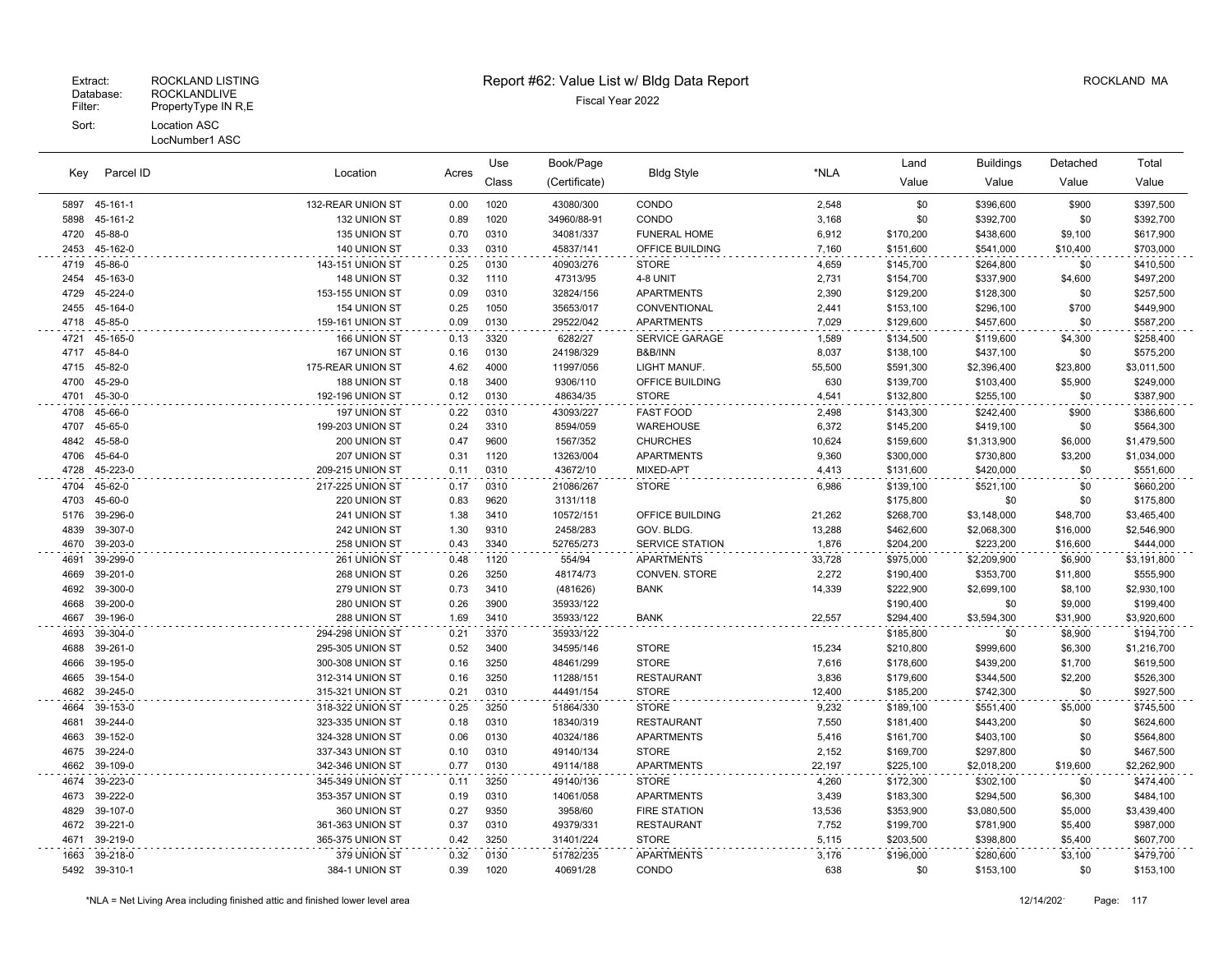|              |                       |                                  |              | Use          | Book/Page              |                              |                | Land                   | <b>Buildings</b>       | Detached         | Total                  |
|--------------|-----------------------|----------------------------------|--------------|--------------|------------------------|------------------------------|----------------|------------------------|------------------------|------------------|------------------------|
| Key          | Parcel ID             | Location                         | Acres        | Class        | (Certificate)          | <b>Bldg Style</b>            | *NLA           | Value                  | Value                  | Value            | Value                  |
|              | 5493 39-310-2         | 384-2 UNION ST                   | 0.00         | 1020         | 47413/155              | CONDO                        | 723            | \$0                    | \$154,700              | \$0              | \$154,700              |
| 5494         | 39-310-3              | 384-3 UNION ST                   | 0.00         | 1020         | 50603/346              | CONDO                        | 408            | \$0                    | \$117,300              | \$0              | \$117,300              |
| 5495         | 39-310-4              | 384-4 UNION ST                   | 0.00         | 1020         | 47549/146              | CONDO                        | 1,508          | \$0                    | \$258,200              | \$0              | \$258,200              |
| 5496         | 39-310-5              | 384-5 UNION ST                   | 0.00         | 1020         | 31456/157              | CONDO                        | 535            | \$0                    | \$139,900              | \$0              | \$139,900              |
| 5497         | 39-310-6              | 384-6 UNION ST                   | 0.00         | 1020         | 46226/250              | CONDO                        | 374            | \$0                    | \$108,600              | \$0              | \$108,600              |
| 5498         | 39-310-7              | 384-7 UNION ST                   | 0.00         | 1020         | 29659/157              | CONDO                        | 745            | \$0                    | \$141,400              | \$0              | \$141,400              |
| 1651         | 39-205-0              | 393 UNION ST                     | 0.56         | 1010         | 55688/47               | <b>ANTIQUE</b>               | 2,564          | \$160,000              | \$214,600              | \$600            | \$375,200              |
| 4827         | 39-26-0               | 394 UNION ST                     | 1.35         | 9340         | 991/345                | <b>SCHOOLS</b>               | 32,351         | \$443,500              | \$4,511,400            | \$16,700         | \$4,971,600            |
| 4825         | 34-157-0              | 403 UNION ST                     | 3.63         | 9600         | N/A/N/A                | COLONIAL                     | 6,216          | \$1,325,000            | \$8,745,600            | \$181,500        | \$10,252,100           |
| 4826         | 39-24-0               | 408 UNION ST                     | 0.40         | 1010         | 42374/321              | CONVENTIONAL                 | 4,280          | \$156,400              | \$262,400              | \$300            | \$419,100              |
| 4645         | 34-235-0              | 430 UNION ST                     | 0.26         | 3250         | 45633/136              | CONVEN. STORE                | 2,400          | \$146,600              | \$301,300              | \$8,000          | \$455,900              |
| 4646         | 34-236-0              | 432-440 UNION ST                 | 0.20         | 3250         | 45633/136              | <b>STORE</b>                 | 3,576          | \$141,900              | \$163,200              | \$2,600          | \$307,700              |
| 2104         | 34-158-0              | 433 UNION ST                     | 0.25         | 1010         | 52035/214              | CONVENTIONAL                 | 1,833          | \$153,100              | \$272,600              | \$0              | \$425,700              |
| 2103         | 34-159-0              | 439 UNION ST                     | 0.27         | 1010         | (90211)                | CONVENTIONAL                 | 2,010          | \$153,600              | \$194,700              | \$2,500          | \$350,800              |
| 7373         | 34-61-446             | 446 UNION ST                     | 0.16         | 1020         | 53370/19               | CONDO                        | 872            | \$0                    | \$210,400              | \$600            | \$211,000              |
| 2102         | 34-194-0<br>34-61-448 | 447 UNION ST                     | 0.21         | 1010<br>1020 | 51134/225              | CAPE<br>CONDO                | 1,200<br>884   | \$152,400              | \$139,400              | \$1,300          | \$293,100              |
| 7374<br>2101 | 34-195-0              | 448 UNION ST<br>451-453 UNION ST | 0.00<br>0.32 | 1040         | 25231/266<br>48187/72  | CONVENTIONAL                 | 1,000          | \$0<br>\$154,700       | \$181,800<br>\$183,000 | \$300<br>\$500   | \$182,100<br>\$338,200 |
|              |                       | 454 UNION ST                     |              | 1010         |                        |                              |                |                        |                        |                  |                        |
| 2118<br>2100 | 34-62-0<br>34-196-0   | 457 UNION ST                     | 0.22<br>0.32 | 1010         | 55127/196<br>49189/285 | CONVENTIONAL<br>CONVENTIONAL | 1,786<br>1,875 | \$152,500<br>\$154,700 | \$244,500<br>\$189,700 | \$200<br>\$8,500 | \$397,200<br>\$352,900 |
| 2119         | 34-63-0               | 460 UNION ST                     | 0.24         | 1010         | 25795/335              | CONVENTIONAL                 | 1,219          | \$153,000              | \$154,200              | \$4,300          | \$311,500              |
| 5459         | 34-253-0              | 465 UNION ST                     | 0.38         | 1040         | 33760/312              | CONVENTIONAL                 | 1,953          | \$156,000              | \$190,400              | \$0              | \$346,400              |
| 2120         | 34-64-0               | 466 UNION ST                     | 0.19         | 1040         | 18557/159              | CONVENTIONAL                 | 1,852          | \$151,900              | \$226,400              | \$1,100          | \$379,400              |
| 2121         | 34-65-0               | 470-472 UNION ST                 | 0.42         | 1050         | 524/187                | CONVENTIONAL                 | 3,116          | \$156,900              | \$378,600              | \$0              | \$535,500              |
| 2099         | 34-197-0              | 471 UNION ST                     | 0.59         | 1010         | 3801/221               | CONVENTIONAL                 | 1,360          | \$160,600              | \$126,100              | \$10,300         | \$297,000              |
| 2098         | 34-198-0              | 475 UNION ST                     | 0.59         | 1010         | 55721/77               | CONVENTIONAL                 | 1,871          | \$160,500              | \$200,800              | \$1,000          | \$362,300              |
| 2122         | 34-66-0               | 476 UNION ST                     | 0.26         | 1010         | 357/153                | CONVENTIONAL                 | 1,860          | \$153,400              | \$238,400              | \$400            | \$392,200              |
| 2123         | 34-67-0               | 482 UNION ST                     | 0.11         | 1010         | 51770/321              | CONVENTIONAL                 | 1,870          | \$150,100              | \$268,200              | \$0              | \$418,300              |
| 2097         | 34-199-0              | 483 UNION ST                     | 0.36         | 1010         | 3477/796               | CONVENTIONAL                 | 1,739          | \$155,500              | \$180,600              | \$300            | \$336,400              |
| 2124         | 34-68-0               | 486 UNION ST                     | 0.12         | 1010         | 4268/495               | CONVENTIONAL                 | 1,155          | \$150,200              | \$134,500              | \$12,300         | \$297,000              |
| 4640         | 34-69-0               | 494 UNION ST                     | 1.02         | 1120         | 5096/282               | <b>APARTMENTS</b>            | 23,856         | \$660,000              | \$1,412,100            | \$18,500         | \$2,090,600            |
| 2096         | 34-200-0              | 495 UNION ST                     | 2.85         | 1010         | 32115/104              | <b>RANCH</b>                 | 1,804          | \$182,800              | \$268,700              | \$0              | \$451,500              |
| 4641         | 34-70-0               | 496-R UNION ST                   | 0.35         | 4000         | 23438/349              | LIGHT MANUF.                 | 2,990          | \$152,400              | \$148,800              | \$1,800          | \$303,000              |
| 4642         | 34-72-0               | 496-504 UNION ST                 | 0.36         | 3420         | 47656/213              | OFFICE BUILDING              | 3,776          | \$153,400              | \$399,600              | \$5,900          | \$558,900              |
| 2095         | 34-203-0              | 497 UNION ST                     | 0.17         | 1010         | 3089/211               | CONVENTIONAL                 | 1,449          | \$151,500              | \$186,900              | \$700            | \$339,100              |
| 6934         | 34-255-0              | 510 UNION ST                     | 1.02         | 1050         | 14600/319              | CONVENTIONAL                 | 2,334          | \$166,500              | \$258,200              | \$0              | \$424,700              |
| 4644         | 34-204-0              | 511 UNION ST                     | 0.45         | 3320         | 17963/037              | <b>SERVICE GARAGE</b>        | 1,458          | \$158,400              | \$81,400               | \$5,800          | \$245,600              |
| 2125         | 34-73-0               | 516 UNION ST                     | 1.02         | 1040         | 44820/132              | CONVENTIONAL                 | 1,789          | \$166,500              | \$112,000              | \$0              | \$278,500              |
| 2126         | 34-74-0               | 522 UNION ST                     | 0.26         | 1010         | 37224/205              | CONVENTIONAL                 | 1,402          | \$153,400              | \$156,200              | \$1,300          | \$310,900              |
| 2094         | 34-205-0              | 529 UNION ST                     | 0.25         | 1010         | 38277/122              | CONVENTIONAL                 | 1,128          | \$153,300              | \$149,300              | \$0              | \$302,600              |
| 2127         | 34-75-0               | 530 UNION ST                     | 0.62         | 1010         | 5976/159               | COLONIAL                     | 2,102          | \$161,300              | \$226,800              | \$0              | \$388,100              |
| 1063         | 34-104-0              | 537 UNION ST                     | 0.19         | 1010         | 3339/504               | CONVENTIONAL                 | 1,463          | \$151,800              | \$152,700              | \$700            | \$305,200              |
| 4643         | 34-85-0               | 540 UNION ST                     | 0.49         | 3250         | 44581/103              | <b>STORE</b>                 | 2,166          | \$160,600              | \$175,400              | \$2,700          | \$338,700              |
| 1062         | 34-103-0              | 545 UNION ST                     | 0.43         | 1010         | 27785/222              | CONVENTIONAL                 | 1,428          | \$157,000              | \$154,200              | \$200            | \$311,400              |
| 2129         | 34-100-0              | 572 UNION ST                     | 0.53         | 1010         | 9269/216               | CONVENTIONAL                 | 2,263          | \$159,400              | \$243,900              | \$6,200          | \$409,500              |
| 1061         | 34-102-0              | 573 UNION ST                     | 0.79         | 1010         | 42023/88               | COLONIAL                     | 2,464          | \$164,500              | \$329,500              | \$0              | \$494,000              |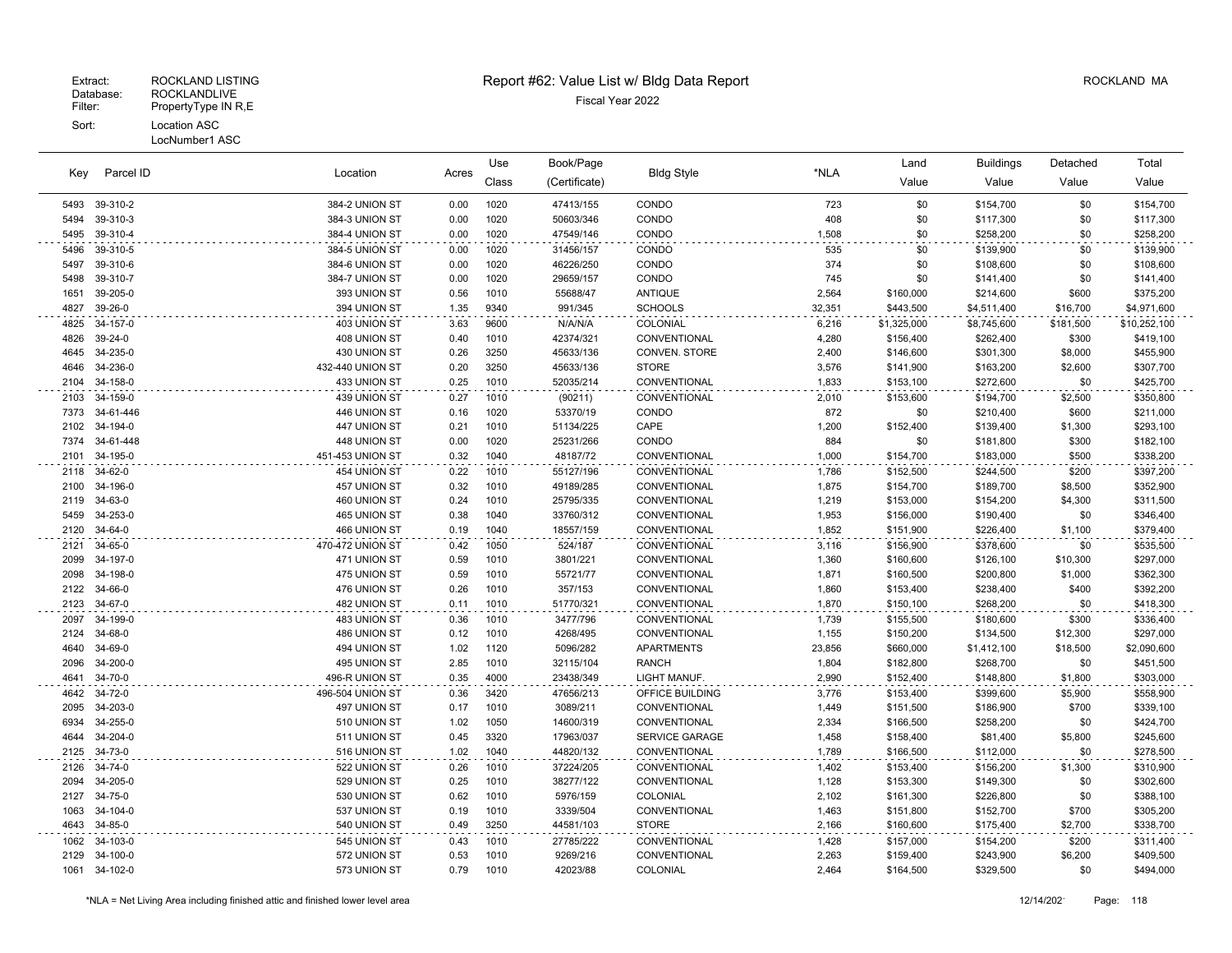LocNumber1 ASC

|      |              |                  |       | Use   | Book/Page     |                    |        | Land      | <b>Buildings</b> | Detached  | Total       |
|------|--------------|------------------|-------|-------|---------------|--------------------|--------|-----------|------------------|-----------|-------------|
| Key  | Parcel ID    | Location         | Acres | Class | (Certificate) | <b>Bldg Style</b>  | *NLA   | Value     | Value            | Value     | Value       |
| 1060 | 34-101-0     | 583-585 UNION ST | 1.50  | 1040  | 45879/283     | CONVENTIONAL       | 2,014  | \$170,800 | \$203,000        | \$1,700   | \$375,500   |
| 1058 | $34 - 2 - 0$ | 592 UNION ST     | 0.28  | 1010  | 7508/265      | CONVENTIONAL       | 1,644  | \$153,900 | \$178,000        | \$700     | \$332,600   |
| 940  | 29-25-0      | 593 UNION ST     | 0.26  | 1010  | 50034/206     | CONVENTIONAL       | 1,516  | \$153,300 | \$222,500        | \$0       | \$375,800   |
| 1059 | $34 - 1 - 0$ | 596 UNION ST     | 0.22  | 1010  | 43646/115     | CONVENTIONAL       | 1,248  | \$152,600 | \$146,900        | \$0       | \$299,500   |
| 939  | 29-26-0      | 603 UNION ST     | 0.69  | 1010  | 3445/499      | CONVENTIONAL       | 1,742  | \$162,800 | \$186,500        | \$5,200   | \$354,500   |
| 808  | 29-24-0      | 604 UNION ST     | 0.30  | 1010  | 53143/27      | CONVENTIONAL       | 1,248  | \$154,200 | \$142,200        | \$3,800   | \$300,200   |
| 816  | 29-16-0      | 618-622 UNION ST | 0.38  | 1050  | 30659/238     | CONVENTIONAL       | 2,509  | \$156,100 | \$290,700        | \$0       | \$446,800   |
| 938  | 29-28-0      | 619 UNION ST     | 0.40  | 1010  | 30858/150     | CONVENTIONAL       | 2,040  | \$156,400 | \$195,900        | \$5,500   | \$357,800   |
| 817  | 29-15-0      | 636 UNION ST     | 0.54  | 1010  | 51952/160     | <b>ANTIQUE</b>     | 2,056  | \$159,500 | \$233,000        | \$400     | \$392,900   |
| 824  | 29-29-0      | 637 UNION ST     | 0.59  | 1010  | 44656/219     | <b>ANTIQUE</b>     | 1,971  | \$160,700 | \$274,000        | \$8,000   | \$442,700   |
| 818  | 29-14-0      | 640 UNION ST     | 0.43  | 1010  | 30443/307     | CAPE               | 1,459  | \$157,100 | \$178,200        | \$0       | \$335,300   |
| 6423 | 29-30-0      | 641 UNION ST     | 0.30  | 1010  | 39956/263     | CAPE               | 1,424  | \$154,100 | \$197,100        | \$700     | \$351,900   |
| 936  | 29-31-0      | 651 UNION ST     | 0.30  | 1010  | 54112/243     | CONVENTIONAL       | 1,761  | \$154,200 | \$218,100        | \$2,500   | \$374,800   |
| 819  | 29-13-0      | 654 UNION ST     | 0.60  | 1040  | 9605/014      | CONVENTIONAL       | 1,962  | \$160,900 | \$218,300        | \$4,700   | \$383,900   |
| 847  | 29-124-0     | 665 UNION ST     | 0.20  | 1010  | 36695/092     | CAPE               | 1,896  | \$152,000 | \$250,100        | \$0       | \$402,100   |
| 846  | 29-125-0     | 671 UNION ST     | 0.18  | 1010  | 43143/112     | CAPE               | 1,632  | \$151,700 | \$208,900        | \$1,000   | \$361,600   |
| 4633 | 29-12-0      | 672 UNION ST     | 2.40  | 3210  | N/A/N/A       | WAREHOUSE          | 18,572 | \$271,700 | \$750,800        | \$14,300  | \$1,036,800 |
| 845  | 29-126-0     | 677 UNION ST     | 0.25  | 1010  | 14477/233     | CONVENTIONAL       | 1,886  | \$153,300 | \$196,100        | \$600     | \$350,000   |
| 4632 | 29-11-0      | 680 UNION ST     | 15.23 | 1030  | 35376/309     |                    |        | \$639,600 | \$0              | \$505,000 | \$1,144,600 |
| 844  | 29-127-0     | 687 UNION ST     | 0.64  | 1010  | 15517/039     | <b>SPLIT LEVEL</b> | 3,118  | \$161,600 | \$307,200        | \$65,700  | \$534,500   |
| 6929 | 29-151-0     | 688 UNION ST     | 0.78  | 3320  | 24027/138     | SERVICE GARAGE     | 8,700  | \$173,600 | \$527,100        | \$27,900  | \$728,600   |
| 843  | 29-128-0     | 691 UNION ST     | 0.68  | 1010  | 54164/104     | COLONIAL           | 2,648  | \$162,500 | \$314,000        | \$16,300  | \$492,800   |
| 828  | $29 - 4 - 0$ | 700 UNION ST     | 1.86  | 1010  | 28508/350     | COLONIAL           | 2,907  | \$174,000 | \$422,800        | \$7,100   | \$603,900   |
| 842  | 29-129-0     | 701 UNION ST     | 0.56  | 1010  | 41342/298     | CONVENTIONAL       | 2,462  | \$159,800 | \$219,600        | \$800     | \$380,200   |
| 841  | 29-130-0     | 709 UNION ST     | 1.04  | 1010  | 30661/192     | <b>ANTIQUE</b>     | 1,960  | \$166,700 | \$237,000        | \$6,300   | \$410,000   |
| 820  | 29-10-0      | 710 UNION ST     | 0.47  | 1010  | 44594/196     | CAPE               | 2,121  | \$157,900 | \$254,600        | \$0       | \$412,500   |
| 840  | 29-131-0     | 717-719 UNION ST | 0.98  | 1040  | 40606/30      | CONVENTIONAL       | 2,650  | \$166,200 | \$302,100        | \$1,000   | \$469,300   |
| 821  | $29 - 9 - 0$ | 724 UNION ST     | 0.44  | 1010  | 49960/102     | CONVENTIONAL       | 2,463  | \$157,400 | \$317,100        | \$13,600  | \$488,100   |
| 839  | 29-132-0     | 727 UNION ST     | 0.41  | 1010  | 55899/278     | COLONIAL           | 1,620  | \$156,700 | \$219,800        | \$800     | \$377,300   |
| 838  | 29-133-0     | 731 UNION ST     | 1.00  | 1010  | 38864/34      | <b>ANTIQUE</b>     | 2,631  | \$166,300 | \$290,300        | \$2,200   | \$458,800   |
| 822  | 29-141-0     | 734 UNION ST     | 0.81  | 1010  | 52207/297     | COLONIAL           | 2,896  | \$164,600 | \$402,600        | \$23,500  | \$590,700   |
| 837  | 29-134-0     | 737-739 UNION ST | 0.36  | 1040  | 16894/183     | CONVENTIONAL       | 1,744  | \$155,600 | \$189,900        | \$1,100   | \$346,600   |
| 836  | 29-135-0     | 743-745 UNION ST | 0.68  | 1040  | 15036/092     | CONVENTIONAL       | 2,246  | \$162,600 | \$240,200        | \$9,300   | \$412,100   |
| 835  | 29-136-0     | 753 UNION ST     | 0.82  | 1010  | 46184/102     | CONVENTIONAL       | 2,578  | \$164,800 | \$270,200        | \$13,600  | \$448,600   |
| 823  | $29 - 8 - 0$ | 754 UNION ST     | 0.40  | 1010  | 4281/791      | CONVENTIONAL       | 1,896  | \$156,400 | \$183,600        | \$5,600   | \$345,600   |
| 834  | 29-137-0     | 765 UNION ST     | 0.34  | 1010  | 53301/104     | CONVENTIONAL       | 1,337  | \$155,100 | \$174,200        | \$1,500   | \$330,800   |
| 833  | 29-138-0     | 767 UNION ST     | 0.21  | 1010  | 3057/390      | CONVENTIONAL       | 1,035  | \$152,300 | \$101,600        | \$800     | \$254,700   |
| 831  | $29-1-0$     | 770 UNION ST     | 0.93  | 1090  | 36751/063     | CAPE               | 2,284  | \$182,100 | \$680,400        | \$0       | \$862,500   |
| 832  | 29-139-0     | 775 UNION ST     | 0.23  | 1090  | 43331/179     | CONVENTIONAL       | 1,420  | \$168,100 | \$204,200        | \$4,900   | \$377,200   |
| 6953 | 29-152-0     | 776 UNION ST     | 0.77  | 1010  | 48266/217     | COLONIAL           | 2,128  | \$164,300 | \$349,200        | \$0       | \$513,500   |
| 675  | 24-66-0      | 790 UNION ST     | 0.41  | 1010  | 51528/79      | CONVENTIONAL       | 2,827  | \$156,600 | \$312,400        | \$13,700  | \$482,700   |
|      | 671 24-61-0  | 801 UNION ST     | 0.36  | 9600  | 37897/3       | <b>CHURCHES</b>    | 6,320  | \$153,300 | \$869,100        | \$500     | \$1,022,900 |
|      | 677 24-68-0  | 812 UNION ST     | 0.39  | 1050  | 5141/386      | CONVENTIONAL       | 3,520  | \$156,100 | \$414,200        | \$11,000  | \$581,300   |
| 678  | 24-69-0      | 818 UNION ST     | 0.25  | 1010  | 44273/13      | CONVENTIONAL       | 2,249  | \$153,100 | \$194,400        | \$0       | \$347,500   |
| 670  | 24-60-0      | 821 UNION ST     | 0.29  | 1010  | 51754/145     | CONVENTIONAL       | 1,448  | \$154,000 | \$163,900        | \$6,600   | \$324,500   |
|      | 679 24-71-0  | 826 UNION ST     | 0.15  | 1010  | 45822/254     | <b>RANCH</b>       | 972    | \$151,100 | \$136,200        | \$600     | \$287,900   |
|      |              |                  |       |       |               |                    |        |           |                  |           |             |

 $\sim 10^7$ 

 $\sim$ 

 $\sim$   $\sim$ 

 $\sim$   $\sim$ 

 $\sim$   $\sim$ 

 $\sim$   $\sim$ 

 $\sim$   $\sim$ 

 $\sim$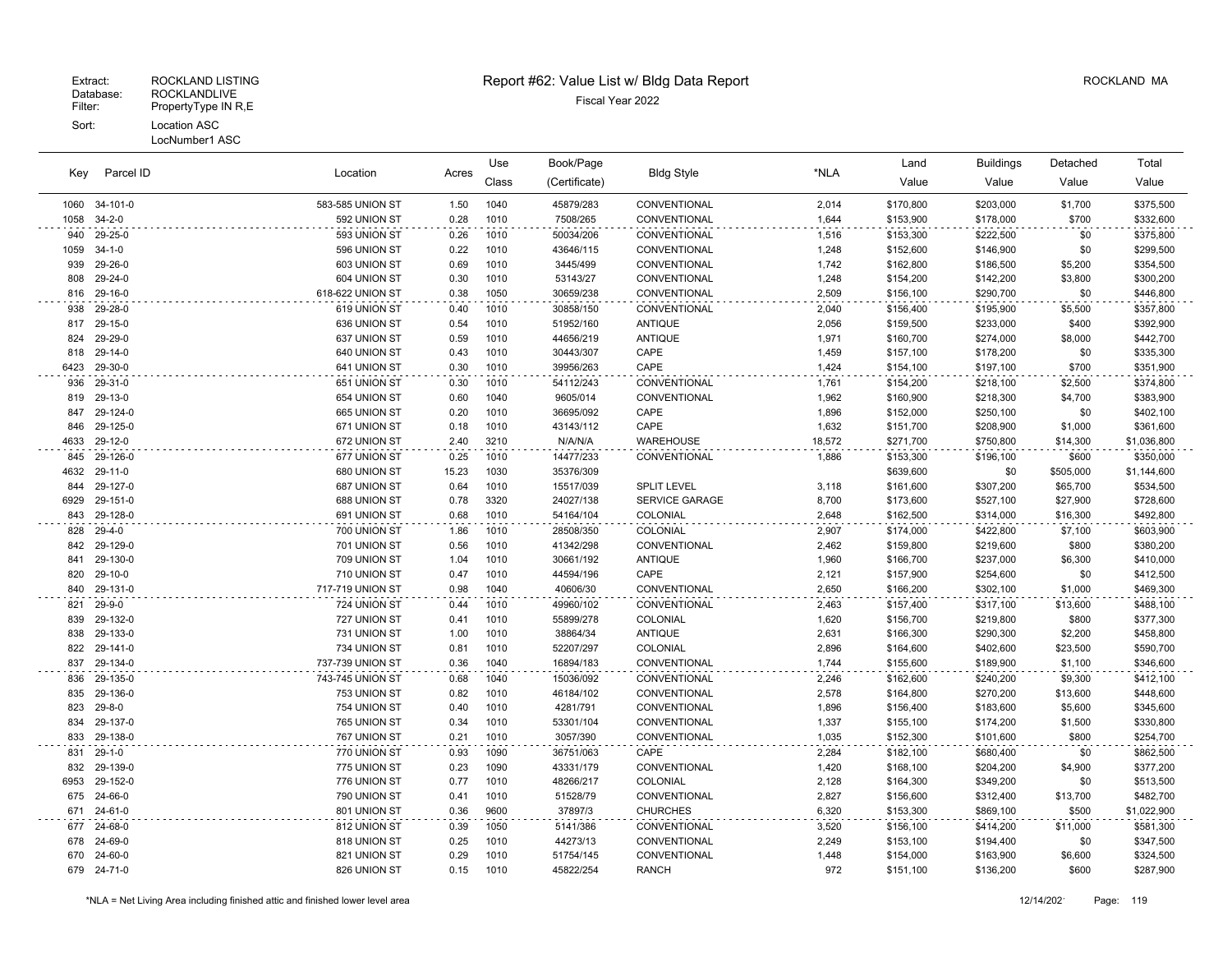#### Patabase: ROCKLANDLIVE<br>Filter: PropertyType IN R,E PropertyType IN R,E Sort: Location ASC LocNumber1 ASC

Extract: ROCKLAND LISTING **Report #62: Value List w/ Bldg Data Report** Allem Report **ROCKLAND MA** 

Use

| Key | Parcel ID      | Location<br>Acres |      | Use   | Book/Page     | <b>Bldg Style</b> | *NLA  | Land           | <b>Buildings</b> | Detached    | Total           |
|-----|----------------|-------------------|------|-------|---------------|-------------------|-------|----------------|------------------|-------------|-----------------|
|     |                |                   |      | Class | (Certificate) |                   |       | Value          | Value            | Value       | Value           |
|     | 681 24-72-0    | 838 UNION ST      | 0.37 | 1050  | 43786/85      | CONVENTIONAL      | 2,700 | \$155,700      | \$294,700        | \$0         | \$450,400       |
|     | 682 24-73-0    | 846 UNION ST      | 0.28 | 1050  | 34276/316     | <b>ANTIQUE</b>    | 2,704 | \$153,900      | \$337,800        | \$4,100     | \$495,800       |
|     | 645 24-75-0    | 849 UNION ST      | 0.31 | 1010  | 43169/6       | CONVENTIONAL      | 1,878 | \$154,400      | \$305,600        | \$0         | \$460,000       |
|     | 683 24-74-0    | 854 UNION ST      | 0.35 | 1010  | 46630/135     | CONVENTIONAL      | 1,661 | \$172,700      | \$191,100        | \$4,500     | \$368,300       |
| 598 | 23-59-0        | 858 UNION ST      | 0.20 | 1040  | 11072/155     | CONVENTIONAL      | 2,538 | \$169,000      | \$215,600        | \$600       | \$385,200       |
|     | 4615 24-76-0   | 859 UNION ST      | 0.35 | 1010  | 55222/135     | CAPE              | 2,156 | \$172,500      | \$303,300        | \$300       | \$476,100       |
| 599 | 23-58-0        | 864 UNION ST      | 0.22 | 1010  | 13742/086     | <b>ANTIQUE</b>    | 1,435 | \$169,500      | \$164,900        | \$1,500     | \$335,900       |
|     | 644 24-77-0    | 865 UNION ST      | 0.32 | 1040  | 53449/263     | CONVENTIONAL      | 2,946 | \$171,900      | \$351,500        | \$11,200    | \$534,600       |
|     | 4616 24-78-0   | 873 UNION ST      | 0.57 | 1300  | 18851/226     |                   |       | \$178,000      | \$0              | \$0         | \$178,000       |
| 600 | 23-57-0        | 874 UNION ST      | 0.35 | 1010  | 53395/202     | CONVENTIONAL      | 1,568 | \$172,700      | \$185,100        | \$0         | \$357,800       |
|     | 601 23-56-0    | 886 UNION ST      | 0.52 | 1040  | 50074/87      | CONVENTIONAL      | 1,632 | \$176,800      | \$203,100        | \$1,000     | \$380,900       |
|     | 643 24-94-0    | 889 UNION ST      | 1.23 | 1010  | 49445/206     | <b>ANTIQUE</b>    | 3,242 | \$186,600      | \$386,400        | \$8,200     | \$581,200       |
|     | 642 24-96-0    | 891-893 UNION ST  | 0.49 | 1040  | 50031/212     | <b>CONVERSION</b> | 3,024 | \$175,900      | \$399,600        | \$700       | \$576,200       |
|     | 602 23-55-0    | 892 UNION ST      | 0.18 | 1010  | 48245/50      | CAPE              | 1,176 | \$168,500      | \$184,300        | \$0         | \$352,800       |
| 620 | 23-66-0        | 895 UNION ST      | 0.26 | 1010  | 17670/143     | <b>RANCH</b>      | 864   | \$170,400      | \$127,100        | \$0         | \$297,500       |
|     | 603 23-54-0    | 898 UNION ST      | 0.28 | 1010  | 43423/174     | CONVENTIONAL      | 1,521 | \$170,900      | \$177,100        | \$0         | \$348,000       |
| 604 | 23-53-0        | 906 UNION ST      | 0.30 | 1010  | 28123/068     | CONVENTIONAL      | 1,636 | \$171,400      | \$220,000        | \$5,200     | \$396,600       |
| 605 | 23-52-0        | 916 UNION ST      | 2.98 | 1010  | 52959/77      | CONVENTIONAL      | 1,657 | \$202,200      | \$220,000        | \$26,200    | \$448,400       |
|     | 619 23-67-0    | 919 UNION ST      | 0.33 | 1010  | 54351/185     | COLONIAL          | 1,728 | \$172,200      | \$210,500        | \$900       | \$383,600       |
| 606 | 23-51-0        | 930 UNION ST      | 2.09 | 1010  | 52894/122     | <b>ANTIQUE</b>    | 1,973 | \$194,300      | \$216,600        | \$29,300    | \$440,200       |
|     | 618 23-68-0    | 931 UNION ST      | 0.56 | 1040  | 4329/213      | CONVENTIONAL      | 2,090 | \$177,800      | \$245,100        | \$28,200    | \$451,100       |
|     | 607 23-50-0    | 936 UNION ST      | 0.51 | 1010  | 50803/273     | CONVENTIONAL      | 1,276 | \$176,400      | \$140,600        | \$600       | \$317,600       |
|     | 617 23-69-0    | 937 UNION ST      | 0.09 | 1010  | 20206/57      | CONVENTIONAL      | 1,625 | \$166,300      | \$175,200        | \$300       | \$341,800       |
|     | 616 23-70-0    | 941 UNION ST      | 0.65 | 1010  | 48874/199     | CONVENTIONAL      | 1,601 | \$170,800      | \$188,400        | \$400       | \$359,600       |
|     | 608 23-49-0    | 942 UNION ST      | 0.60 | 1010  | 38928/60      | CONVENTIONAL      | 1,791 | \$178,700      | \$206,600        | \$15,400    | \$400,700       |
|     | 615 23-71-0    | 949 UNION ST      | 0.75 | 1010  | 9354/344      | CAPE              | 1,882 | \$182,200      | \$177,200        | \$0         | \$359,400       |
|     | 609 23-48-0    | 956 UNION ST      | 5.47 | 1040  | 53231/34      | CONVENTIONAL      | 2,790 | \$224,300      | \$355,500        | \$17,000    | \$596,800       |
|     | 614 23-72-0    | 959 UNION ST      | 0.54 | 1010  | 17813/169     | CONVENTIONAL      | 1,789 | \$177,200      | \$180,300        | \$7,500     | \$365,000       |
|     | 610 23-47-0    | 970 UNION ST      | 0.84 | 1040  | 47905/315     | CONVENTIONAL      | 2,551 | \$183,100      | \$250,600        | \$2,100     | \$435,800       |
|     | 611 23-46-0    | 978 UNION ST      | 0.81 | 1010  | 44262/130     | CONVENTIONAL      | 1,896 | \$182,900      | \$196,800        | \$0         | \$379,700       |
|     | 403 18-23-0    | 979 UNION ST      | 2.09 | 1010  | 51267/327     | <b>ANTIQUE</b>    | 3,066 | \$194,300      | \$294,800        | \$0         | \$489,100       |
|     | 613 23-73-0    | 986 UNION ST      | 0.45 | 1010  | 41175/238     | CONVENTIONAL      | 1,184 | \$175,000      | \$141,000        | \$300       | \$316,300       |
|     | $102 - 18.260$ | 080 HAILON ST     | 0.13 | 1010  | 16670/170     | CONVENTIONAL      | 1.177 | <b>C174500</b> | $$101$ 600       | <b>CROO</b> | <b>C366 OOO</b> |

| 403 | 18-23-0       | <b>AN UNION ST</b> | 2.UY | 1010 | 512677327 | <b>AN I IQUE</b>    | 3,000 | \$194,300 | \$294,800 | PO.     | \$489,100 |
|-----|---------------|--------------------|------|------|-----------|---------------------|-------|-----------|-----------|---------|-----------|
| 613 | 23-73-0       | 986 UNION ST       | 0.45 | 1010 | 41175/238 | <b>CONVENTIONAL</b> | 1,184 | \$175,000 | \$141,000 | \$300   | \$316,300 |
| 402 | 18-26-0       | 989 UNION ST       | 0.43 | 1010 | 16670/170 | <b>CONVENTIONAL</b> | 1.477 | \$174,500 | \$191,600 | \$800   | \$366,900 |
| 367 | 18-20-0       | 990-994 UNION ST   | 0.56 | 1050 | 6459/274  | ANTIQUE             | 2,688 | \$177,700 | \$342,500 | \$0     | \$520,200 |
| 401 | 18-27-0       | 997 UNION ST       | 0.46 | 1010 | 11547/229 | <b>CONVENTIONAL</b> | 1,503 | \$175,300 | \$166,200 | \$700   | \$342,200 |
| 368 | 18-19-0       | 1000 UNION ST      | 0.23 | 1010 | 53584/182 | <b>CONVENTIONAL</b> | 1.795 | \$169,700 | \$187,900 | \$1,700 | \$359,300 |
| 400 | 18-28-0       | 1001 UNION ST      | 0.25 | 1010 | 37911/157 | COLONIAL            | 996   | \$170,200 | \$164,500 | \$0     | \$334,700 |
| 399 | 18-29-0       | 1007 UNION ST      | 0.83 | 1010 | 49271/121 | <b>COLONIAL</b>     | 3,013 | \$183,000 | \$354,800 | \$1,100 | \$538,900 |
| 376 | $18 - 14 - 0$ | 1008-1010 UNION ST | 0.34 | 1040 | 45437/218 | <b>CONVENTIONAL</b> | 2,484 | \$172,400 | \$259,200 | \$1,400 | \$433,000 |
| 398 | 18-30-0       | 1021 UNION ST      | 0.51 | 1010 | 21932/308 | COTT/BUNGALOW       | 2,025 | \$176,500 | \$241,500 | \$4,300 | \$422,300 |
| 377 | 18-13-0       | 1028 UNION ST      | 0.34 | 1010 | 5563/116  | <b>CONVENTIONAL</b> | 1,521 | \$172.400 | \$165,700 | \$4,400 | \$342,500 |
| 397 | 18-31-0       | 1029 UNION ST      | 0.89 | 1010 | 18386/004 | <b>SPLIT LEVEL</b>  | 1,558 | \$183,600 | \$176,500 | \$700   | \$360,800 |
| 378 | 18-12-0       | 1048 UNION ST      | 0.58 | 1010 | 16916/040 | CAPE                | 1,792 | \$178,300 | \$188,600 | \$7,100 | \$374,000 |
| 396 | 18-52-0       | 1049 UNION ST      | 1.50 | 1010 | 17784/313 | <b>SPLIT LEVEL</b>  | 1.558 | \$189,000 | \$173,300 | \$600   | \$362,900 |
| 395 | 18-53-0       | 1051 UNION ST      | 0.25 | 1040 | 10255/203 | <b>CONVENTIONAL</b> | 1.746 | \$170,200 | \$182,700 | \$5,300 | \$358,200 |
| 379 | $18 - 11 - 0$ | 1056 UNION ST      | 0.33 | 1010 | 10136/296 | CAPE                | 1,911 | \$172,200 | \$203,500 | \$5,100 | \$380,800 |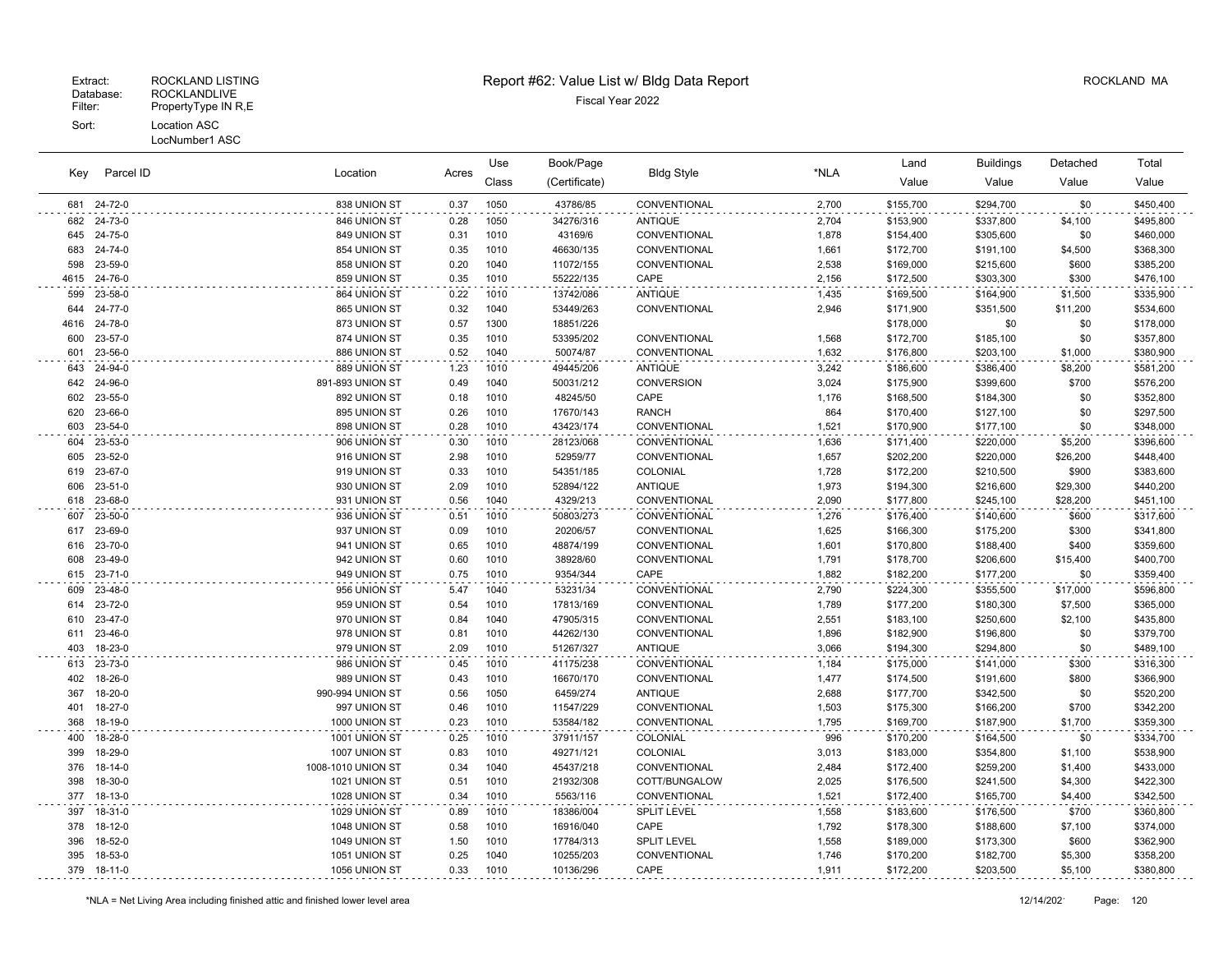#### Patabase: ROCKLANDLIVE<br>Filter: PropertyType IN R,E PropertyType IN R,E Sort: Location ASC

#### LocNumber1 ASC

Parcel ID

Key

### Extract: ROCKLAND LISTING **Report #62: Value List w/ Bldg Data Report** Alleman and RockLAND MA

**Bldg Style** 

Book/Page Bldg Style **Container and Buildings** Detached

Location Acres

Use

|      |               |                    |       | Class | (Certificate)   |                |       | Value     | Value     | Value    | Value     |
|------|---------------|--------------------|-------|-------|-----------------|----------------|-------|-----------|-----------|----------|-----------|
| 394  | 18-54-0       | 1059 UNION ST      | 0.42  | 1010  | 10858/324       | <b>ANTIQUE</b> | 1,946 | \$174,300 | \$209,700 | \$1,700  | \$385,700 |
|      | 417 18-61-0   | 1059-REAR UNION ST | 8.55  | 4420  | 51845/19        |                |       | \$73,900  | \$0       | \$0      | \$73,900  |
| 393  | 18-55-0       | 1067 UNION ST      | 0.41  | 1010  | 16763/039       | CONVENTIONAL   | 1,827 | \$174,100 | \$191,800 | \$5,100  | \$371,000 |
| 380  | $18 - 7 - 0$  | 1072 UNION ST      | 1.50  | 1040  | 40243/61        | CONVENTIONAL   | 3,098 | \$189,000 | \$313,500 | \$10,600 | \$513,100 |
| 5885 | 18-68-0       | 1072-REAR UNION ST | 1.02  | 1300  | 9297/080        |                |       | \$184,700 | \$0       | \$0      | \$184,700 |
| 392  | 18-56-0       | 1073 UNION ST      | 0.50  | 1010  | 48377/155       | CONVENTIONAL   | 2,172 | \$176,300 | \$238,700 | \$5,600  | \$420,600 |
| 5878 | 18-66-0       | 1079 UNION ST      | 2.04  | 1010  | 10035/140       | COLONIAL       | 2,280 | \$193,800 | \$267,300 | \$0      | \$461,100 |
| 391  | 18-57-0       | 1085 UNION ST      | 0.28  | 1010  | 52442/100       | CONVENTIONAL   | 1,521 | \$170,900 | \$194,400 | \$1,100  | \$366,400 |
| 382  | 18-6-0        | 1088 UNION ST      | 0.96  | 9360  | 50392/338       |                |       | \$184,200 | \$0       | \$0      | \$184,200 |
|      | 383 18-5-0    | 1094 UNION ST      | 0.28  | 1010  | 45728/158       | CAPE           | 1,640 | \$171,000 | \$196,800 | \$9,800  | \$377,600 |
| 390  | 18-58-0       | 1095 UNION ST      | 1.38  | 1010  | 50235/45        | COTT/BUNGALOW  | 1,424 | \$187,900 | \$152,100 | \$19,000 | \$359,000 |
| 384  | 18-4-0        | 1100-1102 UNION ST | 0.31  | 1040  | 13629/123       | CONVENTIONAL   | 2,016 | \$171,700 | \$240,400 | \$900    | \$413,000 |
| 385  | $18-3-0$      | 1104 UNION ST      | 0.40  | 1010  | 4215/536        | <b>ANTIQUE</b> | 2,394 | \$173,700 | \$240,100 | \$2,800  | \$416,600 |
| 386  | 18-2-0        | 1116 UNION ST      | 0.17  | 1010  |                 | CONVENTIONAL   | 1,112 | \$168,100 | \$107,800 | \$2,500  | \$278,400 |
| 389  | 18-59-0       | 1117 UNION ST      | 0.22  | 1010  | 11871/219       | CONVENTIONAL   | 1,601 | \$169,500 | \$174,600 | \$10,200 | \$354,300 |
| 388  | 18-60-0       | 1119 UNION ST      | 17.08 | 1010  | 51845/19        | <b>ANTIQUE</b> | 1,881 | \$321,800 | \$218,200 | \$0      | \$540,000 |
| 387  | $18 - 1 - 0$  | 1126 UNION ST      | 1.08  | 1010  | 52443/132       | CAPE           | 1,085 | \$185,300 | \$115,100 | \$20,500 | \$320,900 |
|      | 2742 46-102-0 | 0 VERNON ST        | 1.70  | 1060  | 50370/241       |                |       | \$95,100  | \$0       | \$2,300  | \$97,400  |
| 2423 | 45-89-0       | 20 VERNON ST       | 0.39  | 1040  | 496/177         | CONVENTIONAL   | 2,991 | \$164,900 | \$309,100 | \$400    | \$474,400 |
| 2429 | 45-95-0       | 27 VERNON ST       | 0.60  | 1010  | 29909/345       | CONVENTIONAL   | 3,244 | \$169,700 | \$274,400 | \$400    | \$444,500 |
| 2424 | 45-90-0       | 30 VERNON ST       | 0.40  | 1010  | (114022/107375) | CAPE           | 1,344 | \$165,200 | \$162,300 | \$400    | \$327,900 |
| 2428 | 45-94-0       | 35 VERNON ST       | 0.71  | 1010  | 29204/60        | CONVENTIONAL   | 2,023 | \$172,300 | \$212,000 | \$600    | \$384,900 |
| 2425 | 45-91-0       | 38 VERNON ST       | 0.27  | 1040  | 516/131         | CONVENTIONAL   | 2,684 | \$162,200 | \$333,700 | \$0      | \$495,900 |
| 2426 | 45-92-0       | 44 VERNON ST       | 0.17  | 1010  | 45014/144       | <b>RANCH</b>   | 1,050 | \$159,800 | \$147,200 | \$200    | \$307,200 |
| 2911 | 46-205-0      | 45 VERNON ST       | 0.71  | 1010  | 53722/49        | CONVENTIONAL   | 1,670 | \$172,200 | \$210,200 | \$11,900 | \$394,300 |
|      | 2427 45-93-0  | 46 VERNON ST       | 0.31  | 1010  | 8179/221        | <b>RANCH</b>   | 1,751 | \$163,100 | \$222,400 | \$1,200  | \$386,700 |
| 2910 | 46-204-0      | 55 VERNON ST       | 0.58  | 1010  | 32138/350       | CONVENTIONAL   | 1,715 | \$169,300 | \$178,100 | \$500    | \$347,900 |
|      | 2912 46-5-0   | 56 VERNON ST       | 0.50  | 1040  | 17921/218       | CONVENTIONAL   | 2,013 | \$167,400 | \$203,700 | \$3,600  | \$374,700 |
| 2909 | 46-203-0      | 63-65 VERNON ST    | 0.56  | 1040  | 45190/252       | CONVENTIONAL   | 2,614 | \$168,800 | \$332,500 | \$700    | \$502,000 |
| 2913 | 46-6-0        | 64 VERNON ST       | 0.45  | 1010  | 12077/103       | CONVENTIONAL   | 2,392 | \$166,400 | \$256,100 | \$4,600  | \$427,100 |
| 2908 | 46-200-0      | 71 VERNON ST       | 0.49  | 1010  | 44539/131       | CONVENTIONAL   | 2,148 | \$167,100 | \$244,400 | \$6,500  | \$418,000 |
| 2914 | $46 - 7 - 0$  | 72 VERNON ST       | 0.31  | 1010  | 3107/345        | CONVENTIONAL   | 2,966 | \$163,000 | \$306,100 | \$3,500  | \$472,600 |
| 2915 | $46 - 8 - 0$  | 78 VERNON ST       | 0.20  | 1010  | 13717/144       | CONVENTIONAL   | 1,446 | \$160,500 | \$148,800 | \$600    | \$309,900 |
| 2907 | 46-199-0      | 81 VERNON ST       | 0.32  | 1010  | 16643/323       | CONVENTIONAL   | 1,584 | \$163,300 | \$212,700 | \$19,100 | \$395,100 |
|      | 2916 46-9-0   | 82 VERNON ST       | 0.50  | 1050  | 47708/180       | CONVENTIONAL   | 2,482 | \$167,400 | \$303,600 | \$0      | \$471,000 |
| 2906 | 46-198-0      | 89 VERNON ST       | 0.43  | 1010  | 48145/302       | CONVENTIONAL   | 1,288 | \$165,900 | \$153,900 | \$3,600  | \$323,400 |
| 2917 | 46-10-0       | 92 VERNON ST       | 0.43  | 1090  | 55435/68        | <b>ANTIQUE</b> | 2,235 | \$182,400 | \$381,300 | \$39,300 | \$603,000 |
| 2905 | 46-197-0      | 97 VERNON ST       | 0.43  | 1040  | 16927/342       | CONVENTIONAL   | 2,299 | \$165,700 | \$246,600 | \$5,700  | \$418,000 |
|      | 2918 46-11-0  | 100 VERNON ST      | 0.38  | 1010  | 55370/179       | CONVENTIONAL   | 1,309 | \$164,600 | \$129,000 | \$300    | \$293,900 |
| 2904 | 46-196-0      | 103 VERNON ST      | 0.23  | 1040  | 50735/186       | CONVENTIONAL   | 2,948 | \$161,100 | \$354,300 | \$10,200 | \$525,600 |
| 2920 | 46-13-0       | 110 VERNON ST      | 0.12  | 1010  | 46985/135       | CONVENTIONAL   | 1,212 | \$158,600 | \$159,000 | \$400    | \$318,000 |
|      | 2921 46-14-0  | 114-116 VERNON ST  | 0.15  | 1040  | 29759/222       | CONVENTIONAL   | 2,307 | \$159,400 | \$198,200 | \$6,400  | \$364,000 |
|      | 2897 46-218-0 | 115 VERNON ST      | 0.27  | 1050  | 32589/113       | CONVENTIONAL   | 2,657 | \$162,200 | \$285,100 | \$600    | \$447,900 |

 46-15-0 120 VERNON ST 0.34 1010 33222/329 CONVENTIONAL 1,497 \$163,800 \$164,300 \$800 \$328,900 46-219-2 123 VERNON ST 0.00 1020 20096/066 CONDO 1,380 \$0 \$238,800 \$600 \$239,400 46-219-1 125 VERNON ST 0.55 1020 51095/251 CONDO 1,380 \$0 \$238,800 \$400 \$239,200

Total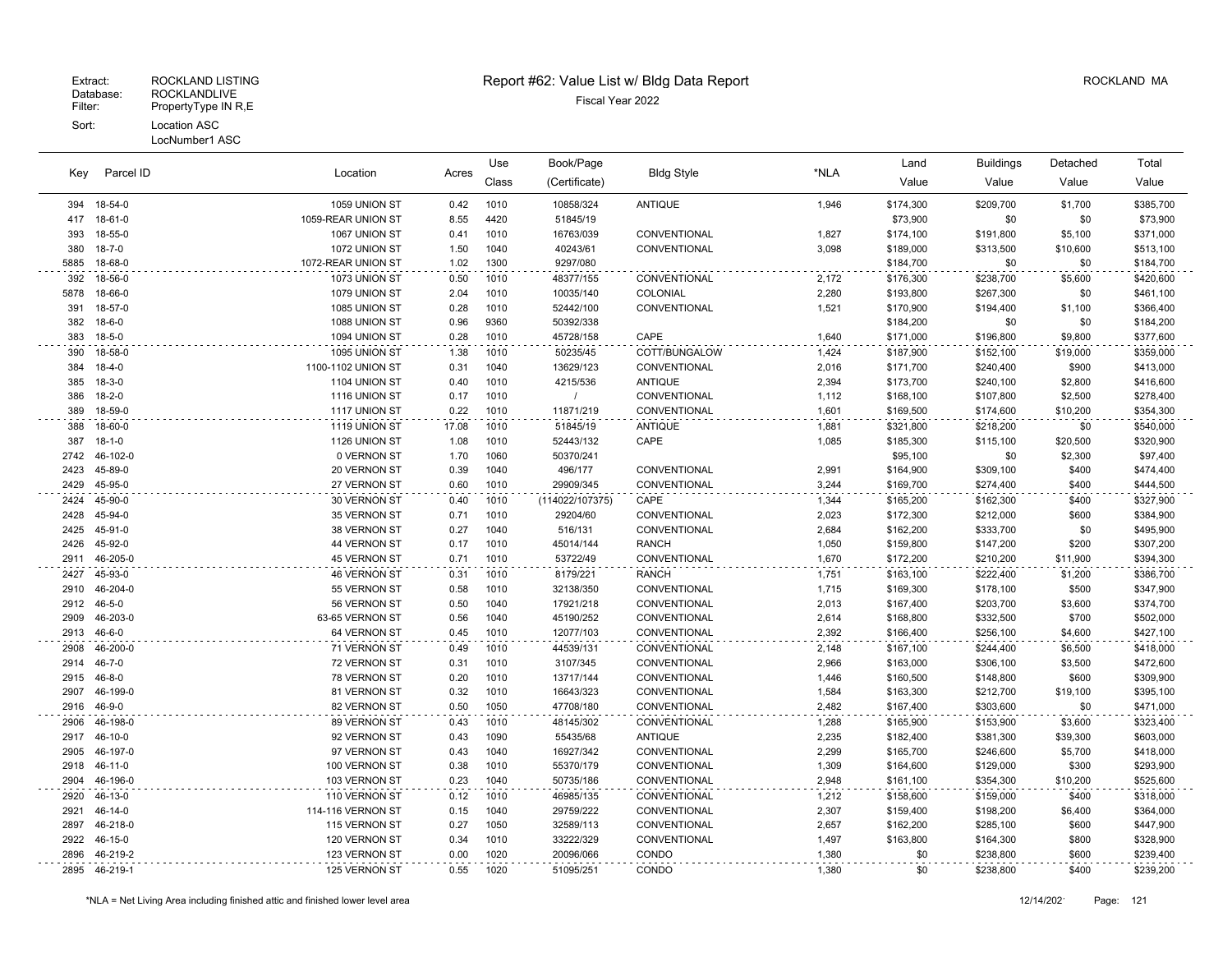| Parcel ID<br>Key | Location<br>Acres |                   | Book/Page<br>Use<br><b>Bldg Style</b> |       | Land          | <b>Buildings</b>      | Detached | Total     |           |          |           |
|------------------|-------------------|-------------------|---------------------------------------|-------|---------------|-----------------------|----------|-----------|-----------|----------|-----------|
|                  |                   |                   |                                       | Class | (Certificate) |                       | *NLA     | Value     | Value     | Value    | Value     |
| 2923             | 46-16-0           | 134 VERNON ST     | 0.55                                  | 1010  | 14072/089     | COTT/BUNGALOW         | 1,115    | \$168,700 | \$150,700 | \$1,000  | \$320,400 |
| 2924             | 46-17-0           | 138 VERNON ST     | 0.21                                  | 1010  | 52218/183     | CONVENTIONAL          | 1,735    | \$160,800 | \$172,400 | \$400    | \$333,600 |
| 2681             | 46-44-0           | 148 VERNON ST     | 0.09                                  | 1040  | 14378/266     | CONVENTIONAL          | 2,510    | \$158,000 | \$240,500 | \$0      | \$398,500 |
| 2682             | 46-45-0           | 158 VERNON ST     | 0.53                                  | 1010  | 13674/292     | <b>RAISED RANCH</b>   | 1,992    | \$168,200 | \$205,800 | \$29,400 | \$403,400 |
| 2683             | 46-46-0           | 168 VERNON ST     | 0.25                                  | 1010  | 55161/4       | CONVENTIONAL          | 1,386    | \$161,700 | \$195,700 | \$3,200  | \$360,600 |
| 2741             | 46-100-0          | 171 VERNON ST     | 0.34                                  | 1010  | 51065/284     | COLONIAL              | 2,128    | \$163,800 | \$356,000 | \$200    | \$520,000 |
| 2684             | 46-47-0           | 174 VERNON ST     | 0.32                                  | 1010  | 48714/225     | CONVENTIONAL          | 1,644    | \$163,200 | \$203,300 | \$0      | \$366,500 |
| 2685             | 46-48-0           | 178 VERNON ST     | 0.31                                  | 1010  | 22202/015     | CONVENTIONAL          | 1,595    | \$163,100 | \$192,800 | \$200    | \$356,100 |
| 2740             | 46-99-0           | 179 VERNON ST     | 0.46                                  | 1010  | 17247/313     | CONVENTIONAL          | 2,925    | \$166,500 | \$415,000 | \$19,500 | \$601,000 |
| 2686             | 46-49-0           | 186 VERNON ST     | 0.33                                  | 1010  | 47242/31      | CONVENTIONAL          | 2,128    | \$163,500 | \$293,800 | \$18,000 | \$475,300 |
| 2739             | 46-98-0           | 189 VERNON ST     | 0.50                                  | 1010  | 13867/030     | CONVENTIONAL          | 1,351    | \$167,400 | \$182,300 | \$0      | \$349,700 |
| 2687             | 46-50-0           | 192 VERNON ST     | 0.50                                  | 1040  | 48207/245     | CONVENTIONAL          | 1,496    | \$167,400 | \$221,200 | \$0      | \$388,600 |
| 2688             | $46 - 51 - 0$     | 198 VERNON ST     | 0.26                                  | 1010  | 47091/63      | CONVENTIONAL          | 1,179    | \$161,800 | \$180,600 | \$0      | \$342,400 |
| 2738             | 46-97-0           | 199 VERNON ST     | 0.75                                  | 1010  | 466/059       | CONVENTIONAL          | 1,880    | \$173,200 | \$216,300 | \$0      | \$389,500 |
| 2689             | 46-52-0           | 206 VERNON ST     | 0.25                                  | 1010  | 44462/210     | CONVENTIONAL          | 1,765    | \$161,700 | \$214,500 | \$27,100 | \$403,300 |
| 2736             | 46-95-0           | 207 VERNON ST     | 0.44                                  | 1010  | 54188/69      | CONVENTIONAL          | 1,250    | \$166,100 | \$149,400 | \$400    | \$315,900 |
| 2735             | 46-94-0           | 215 VERNON ST     | 0.50                                  | 1010  | 50995/263     | CONVENTIONAL          | 1,600    | \$167,400 | \$229,500 | \$22,800 | \$419,700 |
| 2690             | 46-53-0           | 218 VERNON ST     | 0.66                                  | 1010  | 7749/007      | CONVENTIONAL          | 1,576    | \$171,100 | \$177,700 | \$3,700  | \$352,500 |
| 2734             | 46-93-0           | 223 VERNON ST     | 0.50                                  | 1010  | 41647/263     | CONVENTIONAL          | 2,060    | \$167,400 | \$312,900 | \$8,400  | \$488,700 |
| 2691             | 46-54-0           | 226 VERNON ST     | 0.51                                  | 1010  | 44945/295     | CONVENTIONAL          | 2,053    | \$167,700 | \$266,800 | \$3,300  | \$437,800 |
| 2733             | 46-92-0           | 231-233 VERNON ST | 0.14                                  | 1050  | 45594/85      | CONVENTIONAL          | 1,938    | \$159,100 | \$243,400 | \$0      | \$402,500 |
| 2692             | 46-55-0           | 234 VERNON ST     | 0.13                                  | 1040  | 47318/57      | CONVENTIONAL          | 2,182    | \$158,800 | \$228,000 | \$400    | \$387,200 |
| 263              | 14-56-0           | 0 VFW DR          | 0.25                                  | 4420  | 5261/99       |                       |          | \$14,600  | \$0       | \$0      | \$14,600  |
| 264              | 14-57-0           | 0 VFW DR          | 3.00                                  | 4420  | 4498/364      |                       |          | \$27,300  | \$0       | \$0      | \$27,300  |
| 266              | 14-58-0           | 0 VFW DR          | 2.00                                  | 9320  | 1938/46       |                       |          | \$17,800  | \$0       | \$0      | \$17,800  |
| 265              | 14-59-0           | 0 VFW DR          | 1.50                                  | 4420  | 18377/32      |                       |          | \$41,100  | \$0       | \$0      | \$41,100  |
| 267              | 14-60-0           | 0 VFW DR          | 6.44                                  | 9320  | 15269/68      |                       |          | \$125,900 | \$0       | \$0      | \$125,900 |
| 268              | 14-61-0           | 0 VFW DR          | 0.15                                  | 4420  | 27626/349     |                       |          | \$6,900   | \$0       | \$0      | \$6,900   |
| 269              | 14-62-0           | 0 VFW DR          | 1.00                                  | 4420  | 10371/025     |                       |          | \$9,100   | \$0       | \$0      | \$9,100   |
| 271              | 14-63-0           | 0 VFW DR          | 1.00                                  | 4420  | 17272/001     |                       |          | \$9,100   | \$0       | \$0      | \$9,100   |
| 270              | 14-64-0           | 0 VFW DR          | 0.05                                  | 9300  | N/A/N/A       |                       |          | \$6,000   | \$0       | \$0      | \$6,000   |
| 272              | 14-65-0           | 0 VFW DR          | 0.12                                  | 4420  | 8863/185      |                       |          | \$6,700   | \$0       | \$0      | \$6,700   |
| 273              | 14-66-0           | 0 VFW DR          | 0.38                                  | 4420  | 3857/687      |                       |          | \$15,400  | \$0       | \$0      | \$15,400  |
| 274              | 14-67-0           | 0 VFW DR          | 0.62                                  | 4420  | 45647/107     |                       |          | \$16,700  | \$0       | \$0      | \$16,700  |
|                  | 275 14-68-0       | 0 VFW DR          | 0.59                                  | 4420  | 53242/44      |                       |          | \$16,600  | \$0       | \$0      | \$16,600  |
| 276              | 14-69-0           | 0 VFW DR          | 0.48                                  | 4420  | 50431/48      |                       |          | \$32,000  | \$0       | \$0      | \$32,000  |
| 210              | 14-70-0           | 0 VFW DR          | 0.11                                  | 9300  | 2872/38       |                       |          | \$16,700  | \$0       | \$0      | \$16,700  |
| 500              | 19-67-0           | 0 VFW DR          | 0.07                                  | 9380  | N/A/N/A       |                       |          | \$8,300   | \$0       | \$0      | \$8,300   |
| 4585             | 19-68-0           | 0 VFW DR          | 1.97                                  | 4420  | 55849/308     |                       |          | \$45,300  | \$0       | \$0      | \$45,300  |
| 4599             | $20 - 3 - 0$      | 0 VFW DR          | 3.03                                  | 4400  | 18624/283     |                       |          | \$311,800 | \$0       | \$0      | \$311,800 |
| 4603             | $20 - 9 - 0$      | 0 VFW DR          | 0.25                                  | 4420  | 45079/210     |                       |          | \$29,200  | \$0       | \$0      | \$29,200  |
| 4604             | $20 - 10 - 0$     | 0 VFW DR          | 4.30                                  | 9320  | N/A/N/A       |                       |          | \$212,500 | \$0       | \$0      | \$212,500 |
| 7149             | 24-120-0          | 0 VFW DR          | 1.97                                  | 3900  | 14757/96      |                       |          | \$244,300 | \$0       | \$2,700  | \$247,000 |
| 721              | $25 - 11 - 0$     | 0-REAR VFW DR     | 6.50                                  | 9320  | N/A/N/A       |                       |          | \$59,200  | \$0       | \$0      | \$59,200  |
| 4617             | 24-79-0           | 50 VFW DR         | 3.01                                  | 3310  | 18119/122     | <b>SERVICE GARAGE</b> | 10,000   | \$240,200 | \$440,700 | \$47,800 | \$728,700 |
|                  | 4614 24-36-0      | 55 VFW DR         | 1.19                                  | 1010  | 21763/131     | CAPE                  | 1,764    | \$168,000 | \$253,500 | \$16,000 | \$437,500 |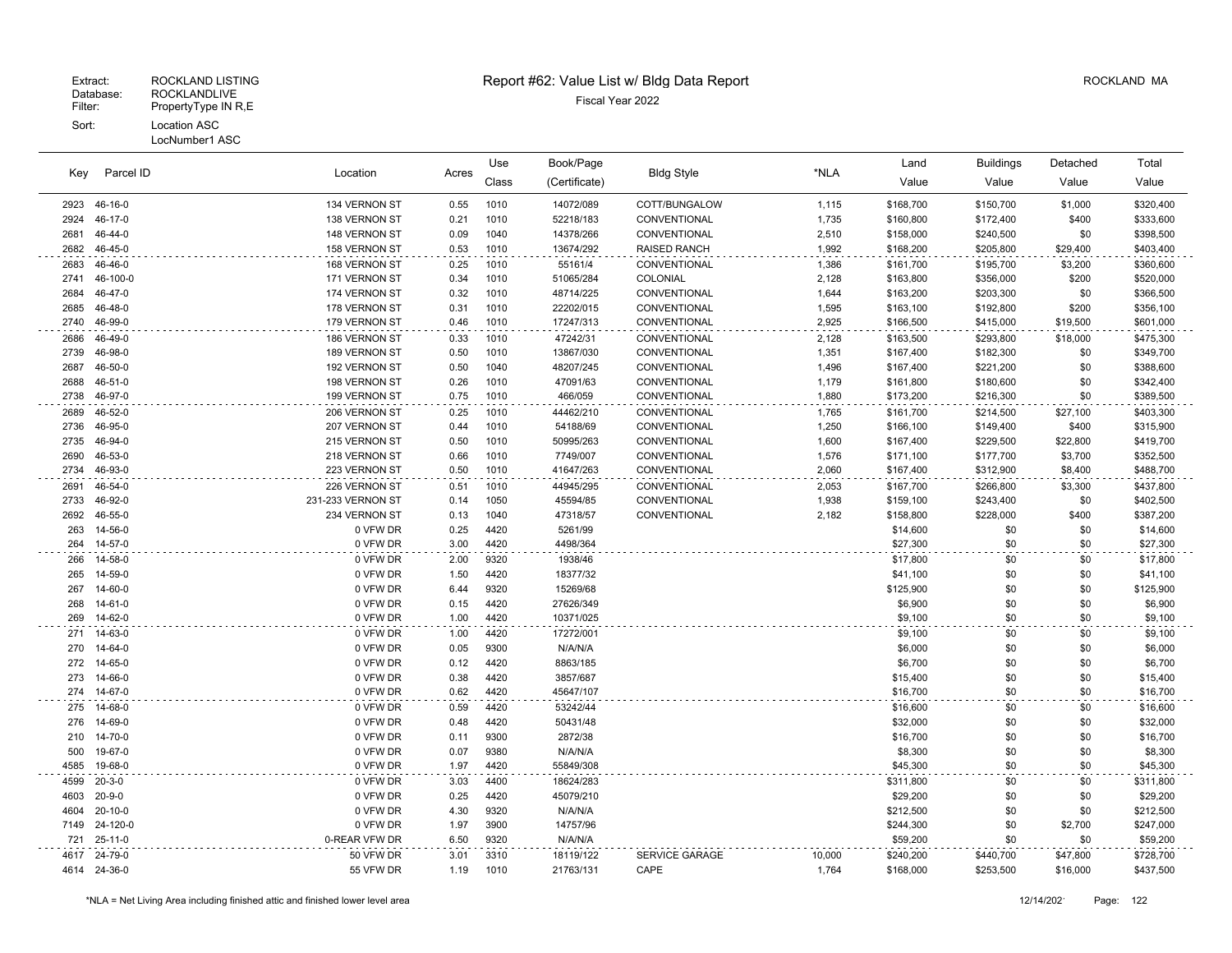#### LocNumber1 ASC

| Kev            | Parcel ID            | Location                       | Acres        | Use          | Book/Page              |                       | *NLA           | Land       | <b>Buildings</b>       | Detached   | Total                  |
|----------------|----------------------|--------------------------------|--------------|--------------|------------------------|-----------------------|----------------|------------|------------------------|------------|------------------------|
|                |                      |                                |              | Class        | (Certificate)          | <b>Bldg Style</b>     |                | Value      | Value                  | Value      | Value                  |
| 4620           | 24-86-0              | 86 VFW DR                      | 1.48         | 3260         | 42347/105              | <b>RESTAURANT</b>     | 9,434          | \$213,000  | \$1,069,500            | \$15,600   | \$1,298,100            |
| 4612           | 24-34-0              | 171 VFW DR                     | 9.66         | 3210         | 40184/249              | WAREHOUSE             | 13,376         | \$698,100  | \$936,300              | \$2,300    | \$1,636,700            |
| 4619           | 24-83-0              | 180 VFW DR                     | 2.65         | 3710         | 21450/198              | <b>SKATING ARENA</b>  | 47,625         | \$287,600  | \$2,793,900            | \$68,000   | \$3,149,500            |
| 4611           | 24-33-0              | 189 VFW DR                     | 0.77         | 3320         | 4027/272               | SERVICE GARAGE        | 2,220          | \$173,400  | \$170,000              | \$3,400    | \$346,800              |
| 4597           | 19-101-0             | <b>190 VFW DR</b>              | 0.75         | 3260         | 31182/244              | <b>RESTAURANT</b>     | 1,614          | \$155,100  | \$221,900              | \$121,700  | \$498,700              |
| 5907           | 19-78-0              | 195 VFW DR                     | 1.17         | 3320         | 12003/064              | SERVICE GARAGE        | 10,000         | \$184,100  | \$544,800              | \$4,100    | \$733,000              |
| 6260           | 19-77-0              | 197 VFW DR                     | 0.34         | 3160         | 19898/004              | LIGHT MANUF.          | 7,210          | \$152,000  | \$388,400              | \$5,000    | \$545,400              |
| 4591           | 19-80-0              | <b>200 VFW DR</b>              | 0.63         | 3250         | (107127)               | CONVEN. STORE         | 4,200          | \$167,400  | \$722,900              | \$14,900   | \$905,200              |
| 5166           | 19-100-0             | 218 VFW DR                     | 0.52         | 3320         | 31920/146              | <b>SERVICE GARAGE</b> | 4,531          | \$161,700  | \$309,000              | \$10,100   | \$480,800              |
| 499            | 19-66-0              | 250 VFW DR                     | 2.87         | 1120         | 49178/235              | <b>APARTMENTS</b>     | 18,180         | \$500,000  | \$1,071,300            | \$18,900   | \$1,590,200            |
| 4583           | 19-54-0              | 388 VFW DR                     | 2.29         | 4010         | 43974/179              | WAREHOUSE             | 15,430         | \$264,700  | \$591,200              | \$31,200   | \$887,100              |
| 4600           | $20 - 5 - 0$         | 401 VFW DR                     | 3.38         | 4000         | 48031/208              | LIGHT MANUF.          | 56,000         | \$452,900  | \$3,084,700            | \$91,600   | \$3,629,200            |
| 4601           | $20 - 7 - 0$         | 403 VFW DR                     | 8.25         | 4000         | 55424/82               | LIGHT MANUF.          | 56,800         | \$640,300  | \$3,188,200            | \$55,700   | \$3,884,200            |
| 5531           | 20-50-0              | 405 VFW DR                     | 3.60         | 3400         | 37295/314              | OFFICE BUILDING       | 14,094         | \$315,400  | \$1,609,300            | \$42,600   | \$1,967,300            |
| 4598           | $20 - 1 - 0$         | 406 VFW DR                     | 3.01         | 3740         | 53739/164              | <b>HEALTH CLUB</b>    | 20,930         | \$310,500  | \$841,000              | \$14,400   | \$1,165,900            |
| 4606           | 20-47-0              | 409 VFW DR                     | 1.25         | 3320         | 36380/261              | <b>SERVICE GARAGE</b> | 13,376         | \$198,400  | \$1,053,200            | \$26,200   | \$1,277,800            |
| 4602           | $20 - 8 - 0$         | 415 VFW DR                     | 2.50         | 3160         | 45079/210              | WAREHOUSE             | 7,800          | \$278,100  | \$563,000              | \$27,300   | \$868,400              |
| 261            | 14-54-0              | 575 VFW DR                     | 0.34         | 1010         | 51732/134              | <b>RAISED RANCH</b>   | 1,548          | \$155,100  | \$175,300              | \$400      | \$330,800              |
| 190            | 14-81-0              | 0 VFW DRIVE/FOREST ST          | 0.25         | 9320         | 3808/441               |                       |                | \$34,000   | \$0                    | \$0        | \$34,000               |
| 178            | 14-89-0              | 0 VFW DRIVE/FOREST ST          | 0.39         | 1320         | 5261/99                |                       |                | \$3,400    | \$0                    | \$0        | \$3,400                |
| 5165           | 19-69-0              | 0 VFW DRIVE/FOREST ST          | 2.07         | 4400         | 41569/68               |                       |                | \$192,200  | \$0                    | \$0        | \$192,200              |
| 3062           | 50-35-0              | 9 VINTON TER                   | 0.29         | 1010         | 565/98                 | <b>SPLIT LEVEL</b>    | 1,383          | \$171,100  | \$151,800              | \$700      | \$323,600              |
| 3061           | 50-36-0              | 19 VINTON TER                  | 0.34         | 1010         | ()                     | <b>SPLIT LEVEL</b>    | 988            | \$172,400  | \$131,400              | \$0        | \$303,800              |
| 3060           | 50-37-0              | 27 VINTON TER                  | 0.36         | 1010         | (115860)               | <b>SPLIT LEVEL</b>    | 3,464          | \$172,800  | \$367,800              | \$600      | \$541,200              |
| 3021           | 50-76-0              | 32 VINTON TER                  | 0.22         | 1010         | 463/115                | CAPE                  | 1,600          | \$169,500  | \$200,300              | \$500      | \$370,300              |
| 3059           | 50-38-0              | 39 VINTON TER                  | 0.39         | 1010         | 182/60                 | SPLIT LEVEL           | 1,383          | \$173,500  | \$161,700              | \$0        | \$335,200              |
| 3058           | 50-39-0              | 47 VINTON TER                  | 0.37         | 1010         | 245/132                | <b>SPLIT LEVEL</b>    | 2,028          | \$173,200  | \$224,600              | \$15,300   | \$413,100              |
| 3057           | $50 - 40 - 0$        | 57 VINTON TER                  | 0.31         | 1010         | 295/186                | <b>SPLIT LEVEL</b>    | 2,553          | \$171,600  | \$259,600              | \$0        | \$431,200              |
| 3056           | $50 - 41 - 0$        | 65 VINTON TER                  | 0.28         | 1010         | 530/53                 | SPLIT LEVEL           | 1,383          | \$170,800  | \$157,100              | \$200      | \$328,100              |
| 3055           | $50 - 42 - 0$        | 75 VINTON TER                  | 0.34         | 1010         | (12160)                | <b>SPLIT LEVEL</b>    | 1,796          | \$172,300  | \$181,400              | \$4,700    | \$358,400              |
| 10684<br>10685 | 25-25-45<br>25-25-46 | 1 VON RHOR DR<br>3 VON RHOR DR | 0.00<br>0.00 | 1020<br>1020 | 45645/140<br>41730/273 | CONDO<br>CONDO        | 1,990<br>1,770 | \$0<br>\$0 | \$539,500              | \$0<br>\$0 | \$539,500<br>\$456,100 |
| 10686          | 25-25-47             | 5 VON RHOR DR                  | 0.00         | 1020         | 39716/243              | CONDO                 | 1,770          | \$0        | \$456,100<br>\$195,500 | \$0        | \$195,500              |
|                | 25-25-48             |                                |              |              |                        |                       |                | \$0        |                        |            |                        |
| 10687<br>10688 | 25-25-49             | 7 VON RHOR DR<br>9 VON RHOR DR | 0.00<br>0.00 | 1020<br>1020 | 45701/225<br>42768/173 | CONDO<br>CONDO        | 1,770<br>1,663 | \$0        | \$457,900<br>\$196,000 | \$0<br>\$0 | \$457,900<br>\$196,000 |
| 10689          | 25-25-50             | 11 VON RHOR DR                 | 0.00         | 1020         | 55946/343              | CONDO                 | 1,770          | \$0        | \$467,300              | \$0        | \$467,300              |
| 10690          | 25-25-51             | 13 VON RHOR DR                 | 0.00         | 1020         | 47484/105              | CONDO                 | 1,861          | \$0        | \$521,300              | \$4,100    | \$525,400              |
| 10691          | 25-25-52             | 15 VON RHOR DR                 | 0.00         | 1020         | 55571/293              | CONDO                 | 1,926          | \$0        | \$484,800              | \$0        | \$484,800              |
| 10692          | 25-25-53             | 17 VON RHOR DR                 | 0.00         | 1020         | 54895/103              | CONDO                 |                | \$0        | \$192,800              | \$0        | \$192,800              |
| 10693          | 25-25-54             | 19 VON RHOR DR                 | 0.00         | 1020         | 43331/245              | CONDO                 | 1,663<br>1,897 | \$0        | \$499,500              | \$0        | \$499,500              |
| 1971           | $40 - 1 - 0$         | 17 WALL ST                     | 0.28         | 1010         | 45704/203              | CONVENTIONAL          | 1,683          | \$162,400  | \$147,800              | \$1,200    | \$311,400              |
| 1258           | 35-130-0             | 27 WALL ST                     | 0.66         | 1010         | 55066/285              | CONVENTIONAL          | 2,180          | \$171,200  | \$304,000              | \$0        | \$475,200              |
| 1673           | 39-208-0             | 28 WALL ST                     | 0.13         | 1010         | 36209/312              | CONVENTIONAL          | 1,119          | \$158,800  | \$164,900              | \$400      | \$324,100              |
| 5275           | 10-19-05-1           | 1 WALNUT CT                    | 0.00         | 1020         | 49642/46               | CONDO                 | 1,356          | \$0        | \$313,300              | \$0        | \$313,300              |
| 5276           | 10-19-03-2           | 2 WALNUT CT                    | 0.00         | 1020         | 46825/71               | CONDO                 | 1,560          | \$0        | \$362,600              | \$0        | \$362,600              |
|                | 5277 10-19-05-3      | 3 WALNUT CT                    | 0.00         | 1020         | 46210/289              | CONDO                 | 1,440          | \$0        | \$345,800              | \$0        | \$345,800              |
|                |                      |                                |              |              |                        |                       |                |            |                        |            |                        |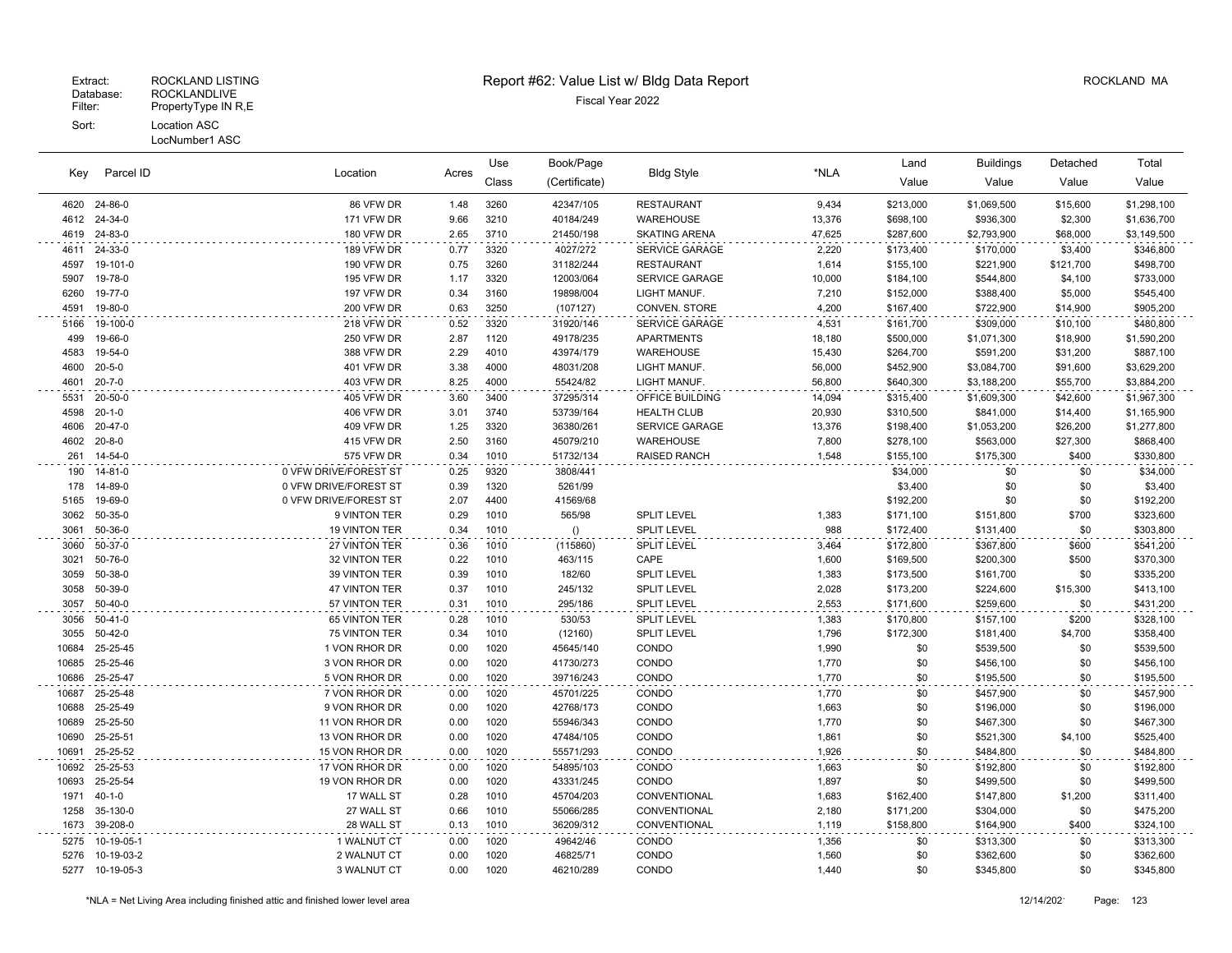### Extract: ROCKLAND LISTING **Report #62: Value List w/ Bldg Data Report** Allem Report ROCKLAND MA

| Parcel ID<br>Key |             |                | Use   | Book/Page |               |                   | Land  | <b>Buildings</b> | Detached  | Total    |           |
|------------------|-------------|----------------|-------|-----------|---------------|-------------------|-------|------------------|-----------|----------|-----------|
|                  |             | Location       | Acres | Class     | (Certificate) | <b>Bldg Style</b> | *NLA  | Value            | Value     | Value    | Value     |
| 5280             | 10-19-03-4  | 4 WALNUT CT    | 0.00  | 1020      | 49428/81      | CONDO             | 1,518 | \$0              | \$360,000 | \$0      | \$360,000 |
| 5281             | 10-19-05-5  | 5 WALNUT CT    | 0.00  | 1020      | 47467/36      | CONDO             | 1,518 | \$0              | \$349,200 | \$0      | \$349,200 |
| 5282             | 10-19-03-6  | 6 WALNUT CT    | 0.00  | 1020      | 8354/261      | CONDO             | 1,518 | \$0              | \$341,600 | \$0      | \$341,600 |
| 5283             | 10-19-05-7  | 7 WALNUT CT    | 0.00  | 1020      | 49399/238     | CONDO             | 1,518 | \$0              | \$356,800 | \$0      | \$356,800 |
| 5288             | 10-19-03-8  | 8 WALNUT CT    | 0.00  | 1020      | 43623/211     | CONDO             | 1,440 | \$0              | \$324,200 | \$0      | \$324,200 |
| 5290             | 10-19-05-9  | 9 WALNUT CT    | 0.00  | 1020      | 49111/60      | CONDO             | 1,560 | \$0              | \$347,500 | \$0      | \$347,500 |
| 5291             | 10-19-03-10 | 10 WALNUT CT   | 0.00  | 1020      | 44923/167     | CONDO             | 1,356 | \$0              | \$320,300 | \$0      | \$320,300 |
| 5293             | 10-19-04-11 | 11 WALNUT CT   | 0.00  | 1020      | 51052/129     | CONDO             | 1,560 | \$0              | \$347,500 | \$0      | \$347,500 |
| 5295             | 10-19-04-13 | 13 WALNUT CT   | 0.00  | 1020      | 50419/21      | CONDO             | 1,518 | \$0              | \$364,300 | \$0      | \$364,300 |
| 5296             | 10-19-04-15 | 15 WALNUT CT   | 0.00  | 1020      | 48602/176     | CONDO             | 1,518 | \$0              | \$341,600 | \$0      | \$341,600 |
| 5297             | 10-19-04-17 | 17 WALNUT CT   | 0.00  | 1020      | 55454/174     | CONDO             | 1,440 | \$0              | \$337,800 | \$0      | \$337,800 |
| 5298             | 10-19-04-19 | 19 WALNUT CT   | 0.00  | 1020      | 36228/291     | CONDO             | 1,356 | \$0              | \$313,300 | \$0      | \$313,300 |
| 7192             | 19-8-0      | 0 WARD AV      | 0.27  | 1320      | 18538/277     |                   |       | \$2,400          | \$0       | \$0      | \$2,400   |
| 452              | 19-14-0     | 1 WARD AV      | 0.22  | 1010      | 28687/292     | COTT/BUNGALOW     | 861   | \$161,000        | \$132,000 | \$15,000 | \$308,000 |
| 448              | 19-10-0     | 2 WARD AV      | 0.22  | 1010      | 37138/167     | CONVENTIONAL      | 2,584 | \$161,000        | \$266,700 | \$0      | \$427,700 |
| 451              | 19-13-0     | 11 WARD AV     | 0.22  | 1010      | 55449/344     | CONVENTIONAL      | 2,016 | \$161,000        | \$258,100 | \$2,400  | \$421,500 |
| 449              | 19-11-0     | 12 WARD AV     | 0.22  | 1010      | 55139/173     | CONVENTIONAL      | 1,155 | \$161,000        | \$134,900 | \$3,300  | \$299,200 |
| 429              | 18-40-0     | 21 WARD AV     | 0.22  | 1010      | 37041/337     | CONVENTIONAL      | 1,218 | \$161,000        | \$147,000 | \$200    | \$308,200 |
| 450              | 19-12-0     | 22 WARD AV     | 0.22  | 1010      | 55188/205     | <b>RANCH</b>      | 1,218 | \$161,000        | \$144,200 | \$700    | \$305,900 |
| 428              | 18-41-0     | 29 WARD AV     | 0.17  | 1010      | 33410/052     | CAPE              | 1,008 | \$159,700        | \$139,800 | \$0      | \$299,500 |
| 408              | 18-39-0     | 30 WARD AV     | 0.49  | 1010      | 54756/196     | COLONIAL          | 1,344 | \$167,300        | \$170,400 | \$3,500  | \$341,200 |
| 427              | 18-42-0     | 35 WARD AV     | 0.16  | 1010      | 54344/51      | <b>RANCH</b>      | 512   | \$159,600        | \$63,900  | \$200    | \$223,700 |
| 409              | 18-38-0     | 36 WARD AV     | 0.15  | 1010      | 4551/42       | <b>RANCH</b>      | 1,056 | \$159,400        | \$124,300 | \$700    | \$284,400 |
| 426              | 18-43-0     | 43 WARD AV     | 0.14  | 1010      | 13263/240     | <b>RANCH</b>      | 512   | \$159,200        | \$72,500  | \$400    | \$232,100 |
| 410              | 18-37-0     | 44 WARD AV     | 0.15  | 1010      | 49156/136     | CAPE              | 1,260 | \$159,400        | \$209,000 | \$0      | \$368,400 |
| 411              | 18-36-0     | 50 WARD AV     | 0.16  | 1010      | 50490/169     | <b>RANCH</b>      | 672   | \$159,600        | \$111,400 | \$1,200  | \$272,200 |
| 1610             | 38-176-0    | 22 WARDSON CIR | 0.20  | 1010      | 7510/017      | CAPE              | 1,344 | \$169,000        | \$138,900 | \$0      | \$307,900 |
| 1611             | 38-177-0    | 26 WARDSON CIR | 0.26  | 1010      | 49878/315     | CAPE              | 1,408 | \$170,300        | \$194,400 | \$1,400  | \$366,100 |
| 1617             | 38-183-0    | 31 WARDSON CIR | 0.38  | 1010      | 47954/170     | CAPE              | 1,152 | \$173,300        | \$164,800 | \$700    | \$338,800 |
| 1612             | 38-178-0    | 32 WARDSON CIR | 0.21  | 1010      | 41470/56      | CAPE              | 1,152 | \$169,100        | \$164,800 | \$600    | \$334,500 |
| 1616             | 38-182-0    | 39 WARDSON CIR | 0.37  | 1010      | 49168/217     | CAPE              | 1,377 | \$173,100        | \$184,000 | \$5,400  | \$362,500 |
| 1613             | 38-179-0    | 42 WARDSON CIR | 0.21  | 1010      | 10987/187     | COLONIAL          | 1,916 | \$169,100        | \$252,400 | \$22,800 | \$444,300 |
| 1614             | 38-180-0    | 46 WARDSON CIR | 0.19  | 1010      | 55040/331     | COLONIAL          | 1,788 | \$168,800        | \$268,200 | \$400    | \$437,400 |
| 1615             | 38-181-0    | 47 WARDSON CIR | 0.48  | 1010      | 46089/233     | CAPE              | 1,512 | \$175,700        | \$162,600 | \$700    | \$339,000 |
| 418              | 18-51-0     | 6 WARREN AV    | 0.21  | 1010      | 43934/296     | <b>RANCH</b>      | 720   | \$160,800        | \$128,300 | \$1,000  | \$290,100 |
| 419              | 18-50-0     | 14 WARREN AV   | 0.20  | 1010      | 47725/107     | CAPE              | 1,152 | \$160,600        | \$154,300 | \$500    | \$315,400 |
| 6269             | 18-45-0     | 15 WARREN AV   | 0.22  | 1010      | 10098/078     | COLONIAL          | 2,314 | \$161,000        | \$242,000 | \$4,300  | \$407,300 |
| 423              | 18-46-0     | 21 WARREN AV   | 0.22  | 1010      | 17380/101     | <b>RANCH</b>      | 1,144 | \$161,000        | \$143,900 | \$1,600  | \$306,500 |
| 420              | 18-49-0     | 22 WARREN AV   | 0.20  | 1010      | 49194/55      | CAPE              | 1,512 | \$160,600        | \$178,100 | \$600    | \$339,300 |
| 421              | 18-48-0     | 30 WARREN AV   | 0.21  | 1010      | 32905/036     | CAPE              | 1,476 | \$160,700        | \$185,500 | \$600    | \$346,800 |
| 422              | 18-47-0     | 31 WARREN AV   | 0.22  | 1010      | 28781/124     | COLONIAL          | 1,968 | \$161,000        | \$219,600 | \$700    | \$381,300 |
| 460              | 19-22-0     | 40 WARREN AV   | 0.21  | 1010      | 5873/12       | CAPE              | 1,464 | \$160,800        | \$191,200 | \$800    | \$352,800 |
| 461              | 19-24-0     | 52 WARREN AV   | 0.32  | 1010      | 33958/162     | <b>RANCH</b>      | 936   | \$163,400        | \$147,800 | \$0      | \$311,200 |
| 457              | 19-19-0     | 61 WARREN AV   | 0.22  | 1010      | 51315/113     | COLONIAL          | 2,172 | \$161,000        | \$242,900 | \$1,800  | \$405,700 |
| 462              | 19-25-0     | 62 WARREN AV   | 0.22  | 1010      | 13696/013     | COLONIAL          | 2,232 | \$161,000        | \$235,100 | \$400    | \$396,500 |

19-18-0 71 WARREN AV 0.22 1010 8319/194 COLONIAL 2,070 \$161,000 \$241,600 \$1,000 \$403,600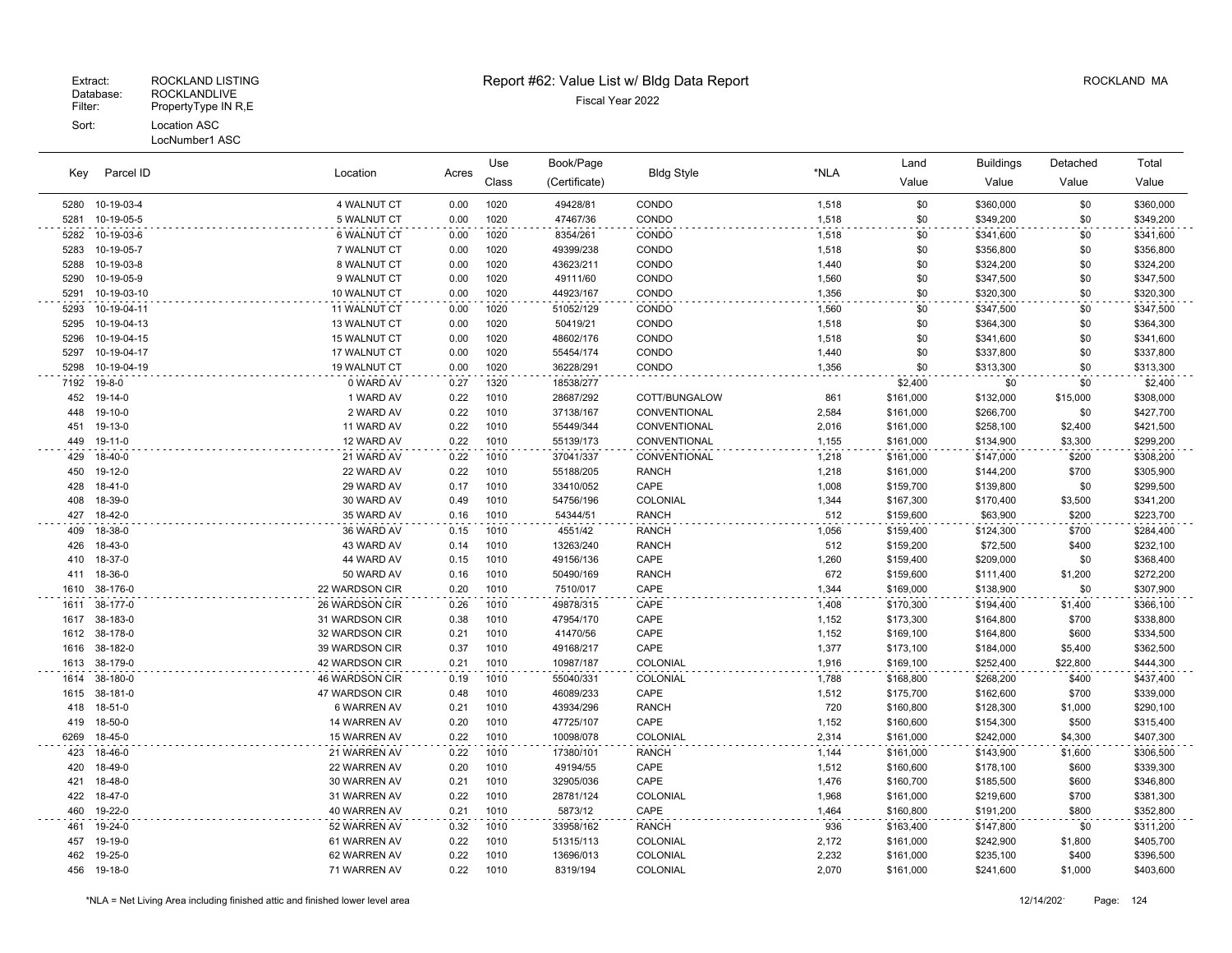| Parcel ID<br>Key |               |                      | Location<br>Acres |       | Book/Page     |                        |        | Land      | <b>Buildings</b> | Detached | Total       |
|------------------|---------------|----------------------|-------------------|-------|---------------|------------------------|--------|-----------|------------------|----------|-------------|
|                  |               |                      |                   | Class | (Certificate) | <b>Bldg Style</b>      | *NLA   | Value     | Value            | Value    | Value       |
| 463              | 19-26-0       | 72 WARREN AV         | 0.22              | 1010  | 41981/143     | <b>RANCH</b>           | 864    | \$161,000 | \$132,100        | \$800    | \$293,900   |
| 10379            | 35-183-0      | 0 WEBSTER ST         | 0.10              | 1320  | 32772/348-49  |                        |        | \$900     | \$0              | \$0      | \$900       |
| 1313             | 36-14-0       | 0 WEBSTER ST         | 0.23              | 9300  | 3222/324      |                        |        | \$91,700  | \$0              | \$0      | \$91,700    |
| 1325             | 36-28-0       | 0 WEBSTER ST         | 0.01              | 1320  | 28004/044     |                        |        | \$100     | \$0              | \$0      | \$100       |
| 1326             | 36-29-0       | 0 WEBSTER ST         | 0.10              | 1320  | 3000/5        |                        |        | \$900     | \$0              | \$0      | \$900       |
| 1327             | 36-30-0       | 0 WEBSTER ST         | 0.60              | 1320  | 48905/281     |                        |        | \$5,300   | \$0              | \$0      | \$5,300     |
| 1328             | 36-31-0       | 0 WEBSTER ST         | 1.23              | 1320  | 3000/5        |                        |        | \$11,000  | \$0              | \$0      | \$11,000    |
| 1336             | 36-43-0       | 0 WEBSTER ST         | 3.52              | 9530  | 1252/028      |                        |        | \$188,700 | \$0              | \$0      | \$188,700   |
| 1337             | 36-44-0       | 0 WEBSTER ST         | 2.26              | 9530  | 394/266       |                        |        | \$177,500 | \$0              | \$0      | \$177,500   |
| 1388             | 36-97-0       | 0 WEBSTER ST         | 0.49              | 9530  | N/A/N/A       |                        |        | \$158,400 | \$0              | \$0      | \$158,400   |
| 2205             | 41-46-0       | 0 WEBSTER ST         | 6.80              | 9320  | 15269/067     |                        |        | \$60,500  | \$0              | \$0      | \$60,500    |
| 2206             | 41-47-0       | 0 WEBSTER ST         | 1.72              | 9800  | 35022/232     |                        |        | \$15,300  | \$0              | \$0      | \$15,300    |
| 2240             | $42 - 1 - 0$  | 0 WEBSTER ST         | 0.60              | 9800  | 35022/232     |                        |        | \$5,300   | \$0              | \$0      | \$5,300     |
| 2956             | 47-12-0       | 0 WEBSTER ST         | 0.90              | 1320  | 2792/156      |                        |        | \$8,000   | \$0              | \$0      | \$8,000     |
| 4680             | 39-243-0      | 15 WEBSTER ST        | 0.23              | 0310  | 51249/85      | OFFICE BUILDING        | 4,380  | \$0       | \$0              | \$0      | \$0         |
| 11207            | 39-243-1C     | 15-1C WEBSTER ST     | 0.00              | 3430  | 51292/335     | CONDO-OFC              | 945    | \$0       | \$79,400         | \$0      | \$79,400    |
| 11209            | 39-243-1R     | 15-1R WEBSTER ST     | 0.23              | 1020  | 51292/286     | CONDO                  | 788    | \$0       | \$201,500        | \$0      | \$201,500   |
| 11208            | 39-243-2C     | 15-2C WEBSTER ST     | 0.00              | 3430  | 51292/317     | CONDO-OFC              | 937    | \$0       | \$79,100         | \$0      | \$79,100    |
| 11210            | 39-243-2R     | 15-2R WEBSTER ST     | 0.00              | 1020  | 51255/257     | CONDO                  | 1,029  | \$0       | \$229,300        | \$0      | \$229,300   |
| 1664             | 39-225-0      | <b>16 WEBSTER ST</b> | 0.34              | 0310  | 50013/84      | <b>OFFICE BUILDING</b> | 2,971  | \$155,200 | \$379,000        | \$0      | \$534,200   |
| 10482            | 39-312-0      | <b>19 WEBSTER ST</b> | 0.09              | 1040  | 51293/98      | CONVENTIONAL           | 2.275  | \$149,700 | \$293,300        | \$0      | \$443,000   |
| 1679             | 39-242-0      | 23 WEBSTER ST        | 0.16              | 1010  | 52285/186     | CONVENTIONAL           | 1,337  | \$151,200 | \$138,500        | \$10,500 | \$300,200   |
| 10364            | 39-226-0      | 28 WEBSTER ST        | 0.51              | 0310  | 50895/51      | <b>APARTMENTS</b>      | 10,330 | \$161,200 | \$685,700        | \$4,200  | \$851,100   |
| 1669             | 39-227-0      | 38 WEBSTER ST        | 0.44              | 1010  | 15958/216     | <b>ANTIQUE</b>         | 3,906  | \$157,400 | \$444,800        | \$0      | \$602,200   |
| 4835             | 39-241-0      | 39 WEBSTER ST        | 0.73              | 9000  | 1627/176      | OFFICE BUILDING        | 5,753  | \$257,200 | \$642,300        | \$10,100 | \$909,600   |
| 4834             | 39-240-0      | 45 WEBSTER ST        | 0.41              | 9600  | N/A/N/A       | <b>CHURCHES</b>        | 10,302 | \$312,100 | \$1,430,900      | \$1,800  | \$1,744,800 |
| 1670             | 39-228-0      | 46 WEBSTER ST        | 0.52              | 1010  | 48929/165     | <b>NS RANCH</b>        | 2,187  | \$159,000 | \$431,300        | \$0      | \$590,300   |
| 1678             | 39-239-0      | 53 WEBSTER ST        | 0.34              | 1300  | 47122/169     |                        |        | \$155,200 | \$0              | \$0      | \$155,200   |
| 4676             | 39-230-0      | 56 WEBSTER ST        | 1.51              | 3040  | 43900/322     | <b>NURSING HOME</b>    | 49,769 | \$276,200 | \$5,240,900      | \$22,100 | \$5,539,200 |
| 1677             | 39-238-0      | 63 WEBSTER ST        | 0.11              | 1050  | 12554/184     | CONVENTIONAL           | 4,272  | \$150,200 | \$216,200        | \$0      | \$366,400   |
| 1676             | 39-237-0      | 69 WEBSTER ST        | 0.18              | 1010  | 51637/150     | CONVENTIONAL           | 1,674  | \$151,700 | \$211,300        | \$400    | \$363,400   |
| 1675             | 39-236-0      | 77 WEBSTER ST        | 0.19              | 1010  | 11668/065     | CONVENTIONAL           | 2,406  | \$151,800 | \$237,900        | \$4,900  | \$394,600   |
| 1674             | 39-235-0      | 81 WEBSTER ST        | 0.20              | 1010  | 46185/282     | CONVENTIONAL           | 1,704  | \$152,000 | \$214,000        | \$3,500  | \$369,500   |
| 1672             | 39-232-0      | 82 WEBSTER ST        | 0.44              | 1010  | 55770/41      | CONVENTIONAL           | 1,802  | \$157,200 | \$267,400        | \$700    | \$425,300   |
| 4678             | 39-233-0      | 86 WEBSTER ST        | 0.73              | 4300  | 2581/369      | TELEPHONE BLDG.        | 13,860 | \$171,500 | \$612,400        | \$12,400 | \$796,300   |
| 1970             | $40 - 7 - 0$  | 91 WEBSTER ST        | 0.23              | 1050  | 43012/257     | CONVENTIONAL           | 2,469  | \$152,800 | \$229,600        | \$0      | \$382,400   |
| 1969             | $40 - 8 - 0$  | 103 WEBSTER ST       | 0.24              | 1050  | 48850/223     | CONVENTIONAL           | 3,080  | \$153,000 | \$346,300        | \$500    | \$499,800   |
| 1972             | $40 - 2 - 0$  | 106 WEBSTER ST       | 0.17              | 1040  | 35926/165     | <b>ANTIQUE</b>         | 1,720  | \$151,400 | \$253,900        | \$4,700  | \$410,000   |
| 1973             | $40 - 3 - 0$  | 112 WEBSTER ST       | 0.21              | 1040  | (117760)      | DUPLEX / ROW           | 1,565  | \$152,200 | \$206,000        | \$0      | \$358,200   |
| 1946             | $40 - 9 - 0$  | 115 WEBSTER ST       | 0.19              | 1050  | 5925/176      | CONVENTIONAL           | 3,334  | \$151,900 | \$222,700        | \$800    | \$375,400   |
| 1974             | $40 - 4 - 0$  | 118-120 WEBSTER ST   | 0.31              | 1050  | 5275/451      | CONVENTIONAL           | 2,874  | \$154,500 | \$164,400        | \$600    | \$319,500   |
| 1975             | $40 - 5 - 0$  | 122-124 WEBSTER ST   | 0.35              | 1090  | 5395/176      | CONVENTIONAL           | 2,994  | \$171,000 | \$214,700        | \$7,800  | \$393,500   |
| 1945             | 40-10-0       | 123 WEBSTER ST       | 0.23              | 1040  | 50669/191     | CONVENTIONAL           | 1,288  | \$152,700 | \$168,500        | \$900    | \$322,100   |
| 1944             | $40 - 11 - 0$ | 127-129 WEBSTER ST   | 0.30              | 1040  | 41749/302     | CONVENTIONAL           | 1,649  | \$154,300 | \$179,700        | \$2,000  | \$336,000   |
| 1976             | $40 - 6 - 0$  | 134 WEBSTER ST       | 0.48              | 1010  | 53214/108     | CONVENTIONAL           | 2,308  | \$158,100 | \$306,000        | \$80,000 | \$544,100   |
| 1943             | 40-12-0       | 137 WEBSTER ST       | 0.21              | 1010  | 50076/335     | <b>RANCH</b>           | 1,104  | \$152,300 | \$169,500        | \$700    | \$322,500   |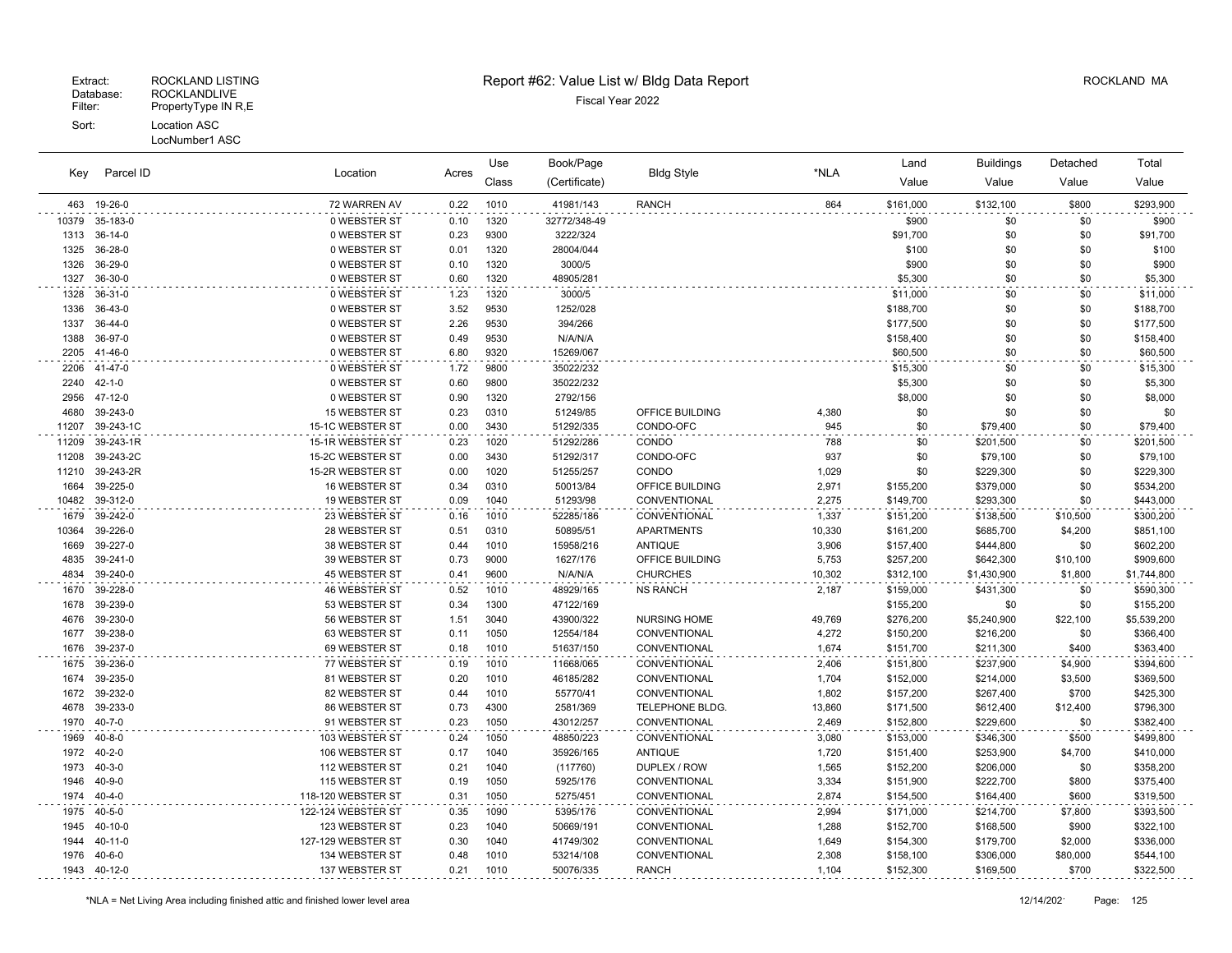| Parcel ID<br>Key |               |                     |       | Use   | Book/Page     |                     |        | Land      | <b>Buildings</b> | Detached | Total     |
|------------------|---------------|---------------------|-------|-------|---------------|---------------------|--------|-----------|------------------|----------|-----------|
|                  |               | Location            | Acres | Class | (Certificate) | <b>Bldg Style</b>   | *NLA   | Value     | Value            | Value    | Value     |
| 1259             | 35-131-0      | 144 WEBSTER ST      | 1.16  | 1010  | 46596/274     | <b>ANTIQUE</b>      | 3,963  | \$167,700 | \$459,500        | \$75,300 | \$702,500 |
| 1982             | $40 - 13 - 0$ | 149 WEBSTER ST      | 0.20  | 1010  | 16883/233     | CONVENTIONAL        | 1,080  | \$152,000 | \$147,600        | \$500    | \$300,100 |
| 1981             | $40 - 14 - 0$ | 155 WEBSTER ST      | 0.40  | 1010  | 51893/308     | COLONIAL            | 2,735  | \$156,500 | \$330,000        | \$0      | \$486,500 |
| 1260             | 35-132-0      | 156 WEBSTER ST      | 0.66  | 1010  | 50470/20      | CAPE                | 1,738  | \$162,000 | \$256,900        | \$500    | \$419,400 |
| 1261             | 35-133-0      | 162 WEBSTER ST      | 0.56  | 1010  | 20331/88      | CONVENTIONAL        | 3,257  | \$159,900 | \$347,100        | \$500    | \$507,500 |
| 4695             | $40 - 15 - 0$ | 167 WEBSTER ST      | 0.26  | 1010  | 36565/259     | CONVENTIONAL        | 1,694  | \$153,400 | \$221,800        | \$7,300  | \$382,500 |
| 1262             | 35-135-0      | 172 WEBSTER ST      | 0.32  | 1010  | 17036/344     | <b>CONVENTIONAL</b> | 2,285  | \$154,600 | \$251,100        | \$7,300  | \$413,000 |
| 1979             | $40 - 16 - 0$ | 173 WEBSTER ST      | 0.98  | 1090  | 38656/270     | CONVENTIONAL        | 2,719  | \$182,500 | \$409,200        | \$1,800  | \$593,500 |
| 1980             | 40-17-0       | 181 WEBSTER ST      | 0.49  | 1010  | 47658/327     | CONVENTIONAL        | 2,161  | \$158,400 | \$247,300        | \$10,700 | \$416,400 |
| 1263             | 35-136-0      | 182-184 WEBSTER ST  | 0.53  | 1110  | 20111/061     | 4-8 UNIT            | 3,720  | \$175,100 | \$444,300        | \$8,600  | \$628,000 |
| 1978             | 40-18-0       | 191 WEBSTER ST      | 0.54  | 1010  | 30673/90      | CONVENTIONAL        | 3,233  | \$159,400 | \$352,400        | \$400    | \$512,200 |
| 1264             | 35-137-0      | 192 WEBSTER ST      | 0.11  | 1110  | 13110/215     | 4-8 UNIT            | 4,370  | \$150,200 | \$408,200        | \$800    | \$559,200 |
| 1977             | 40-19-0       | 199 WEBSTER ST      | 0.49  | 1110  | 39922/85      | 4-8 UNIT            | 2,872  | \$158,500 | \$365,800        | \$0      | \$524,300 |
| 4651             | 35-138-0      | 200 WEBSTER ST      | 0.08  | 3260  | 15382/097     | <b>RESTAURANT</b>   | 2,324  | \$121,000 | \$257,400        | \$0      | \$378,400 |
| 1168             | 35-27-0       | 210-212 WEBSTER ST  | 0.69  | 1110  | 49952/150     | 4-8 UNIT            | 4,378  | \$162,700 | \$494,500        | \$0      | \$657,200 |
| 4648             | 35-28-0       | 222 WEBSTER ST      | 1.77  | 3250  | (110049)      | <b>WAREHOUSE</b>    | 10,551 | \$220,000 | \$299,100        | \$28,000 | \$547,100 |
| 1257             | 35-128-0      | 239 WEBSTER ST      | 0.14  | 1010  | 18585/341     | CONVENTIONAL        | 1,618  | \$150,900 | \$192,000        | \$900    | \$343,800 |
| 1256             | 35-175-0      | 239-REAR WEBSTER ST | 0.29  | 1010  | 15083/302     | <b>RANCH</b>        | 504    | \$154,000 | \$87,900         | \$400    | \$242,300 |
| 1255             | 35-127-0      | 249 WEBSTER ST      | 0.31  | 1050  | 31429/308     | CONVENTIONAL        | 5,156  | \$154,600 | \$440,200        | \$0      | \$594,800 |
| 4649             | 35-29-0       | 250 WEBSTER ST      | 1.18  | 3320  | 27868/346     | SERVICE GARAGE      | 2,280  | \$184,300 | \$159,500        | \$15,100 | \$358,900 |
| 1169             | 35-30-0       | 266 WEBSTER ST      | 0.61  | 1010  | 54350/183     | CONVENTIONAL        | 1,363  | \$161,100 | \$136,600        | \$800    | \$298,500 |
| 1170             | $35 - 31 - 0$ | 274 WEBSTER ST      | 0.59  | 1010  | 19631/313     | CONVENTIONAL        | 1,980  | \$160,700 | \$211,400        | \$11,600 | \$383,700 |
| 1249             | 35-120-0      | 279 WEBSTER ST      | 0.66  | 1010  | 44769/120     | CONVENTIONAL        | 1,937  | \$162,100 | \$142,900        | \$0      | \$305,000 |
| 1171             | 35-32-0       | 282 WEBSTER ST      | 0.46  | 1010  | 3685/759      | CONVENTIONAL        | 1,354  | \$157,800 | \$141,200        | \$9,300  | \$308,300 |
| 1172             | 35-33-0       | 286 WEBSTER ST      | 0.30  | 1010  | 9568/297      | CONVENTIONAL        | 1,571  | \$154,200 | \$174,200        | \$2,000  | \$330,400 |
| 1173             | 35-34-0       | 290 WEBSTER ST      | 0.58  | 1010  | 47597/310     | CONVENTIONAL        | 1,823  | \$160,400 | \$197,200        | \$21,700 | \$379,300 |
| 1248             | 35-119-0      | 295 WEBSTER ST      | 0.38  | 1010  | 39717/228     | <b>SPLIT LEVEL</b>  | 1,728  | \$156,000 | \$198,100        | \$2,300  | \$356,400 |
| 1174             | 35-36-0       | 298 WEBSTER ST      | 0.38  | 1010  | 52583/84      | CONVENTIONAL        | 1,640  | \$156,100 | \$171,000        | \$1,600  | \$328,700 |
| 1247             | 35-118-0      | 307 WEBSTER ST      | 0.63  | 1050  | 7522/077      | CONVENTIONAL        | 2,607  | \$161,400 | \$359,400        | \$11,200 | \$532,000 |
| 1175             | 35-37-0       | 308 WEBSTER ST      | 0.59  | 1040  | 44624/94      | CONVENTIONAL        | 2,258  | \$160,500 | \$214,300        | \$400    | \$375,200 |
| 1176             | 35-38-0       | 314 WEBSTER ST      | 0.26  | 1010  | 46626/252     | CONVENTIONAL        | 1,432  | \$153,400 | \$156,700        | \$8,100  | \$318,200 |
| 1225             | 35-95-0       | 319 WEBSTER ST      | 0.16  | 1010  | 46417/21      | COLONIAL            | 1,872  | \$151,100 | \$269,800        | \$0      | \$420,900 |
| 1188             | 35-52-0       | 322 WEBSTER ST      | 0.23  | 1010  | 45079/309     | CONVENTIONAL        | 1,504  | \$152,700 | \$171,000        | \$20,800 | \$344,500 |
| 1224             | 35-94-0       | 325 WEBSTER ST      | 0.27  | 1010  | 47957/193     | CAPE                | 1,080  | \$153,500 | \$148,300        | \$6,100  | \$307,900 |
| 1189             | 35-53-0       | 330 WEBSTER ST      | 0.46  | 1010  | 5167/189      | CONVENTIONAL        | 1,797  | \$157,700 | \$181,200        | \$39,300 | \$378,200 |
| 1190             | 35-54-0       | 336 WEBSTER ST      | 0.59  | 1010  | 42192/229     | COLONIAL            | 3,340  | \$160,700 | \$381,500        | \$2,000  | \$544,200 |
| 1222             | 35-92-0       | 337 WEBSTER ST      | 0.17  | 1040  | 23130/013     | CONVENTIONAL        | 1,790  | \$151,300 | \$234,700        | \$300    | \$386,300 |
| 1223             | 35-93-0       | 337-R WEBSTER ST    | 0.13  | 1010  | 53881/254     | <b>RANCH</b>        | 978    | \$150,500 | \$147,500        | \$0      | \$298,000 |
| 1221             | 35-90-0       | 345 WEBSTER ST      | 0.41  | 1010  | 41524/273     | CONVENTIONAL        | 1,530  | \$156,600 | \$181,600        | \$5,400  | \$343,600 |
| 1191             | 35-55-0       | 348 WEBSTER ST      | 0.43  | 1040  | 50361/191     | CONVENTIONAL        | 2,044  | \$157,100 | \$213,700        | \$600    | \$371,400 |
| 1220             | 35-89-0       | 351 WEBSTER ST      | 0.27  | 1010  | 53036/313     | CONVENTIONAL        | 1,775  | \$153,500 | \$213,000        | \$1,100  | \$367,600 |
| 1192             | 35-56-0       | 354 WEBSTER ST      | 0.43  | 1010  | 4009/161      | CONVENTIONAL        | 1,753  | \$157,100 | \$177,500        | \$300    | \$334,900 |
| 1219             | 35-88-0       | 355 WEBSTER ST      | 0.22  | 1010  | 29976/66      | CONVENTIONAL        | 1,146  | \$152,500 | \$136,900        | \$200    | \$289,600 |
| 1193             | 35-57-0       | 360 WEBSTER ST      | 0.28  | 1040  | 54013/343     | CONVENTIONAL        | 1,556  | \$153,800 | \$225,200        | \$5,600  | \$384,600 |
| 1217             | 35-86-0       | 361 WEBSTER ST      | 0.28  | 1040  | 55882/105     | <b>CONVERSION</b>   | 1,641  | \$153,800 | \$185,600        | \$1,500  | \$340,900 |
| 1216             | 35-85-0       | 369 WEBSTER ST      | 0.28  | 1040  | 42073/252     | CONVENTIONAL        | 1,587  | \$153,800 | \$228,100        | \$600    | \$382,500 |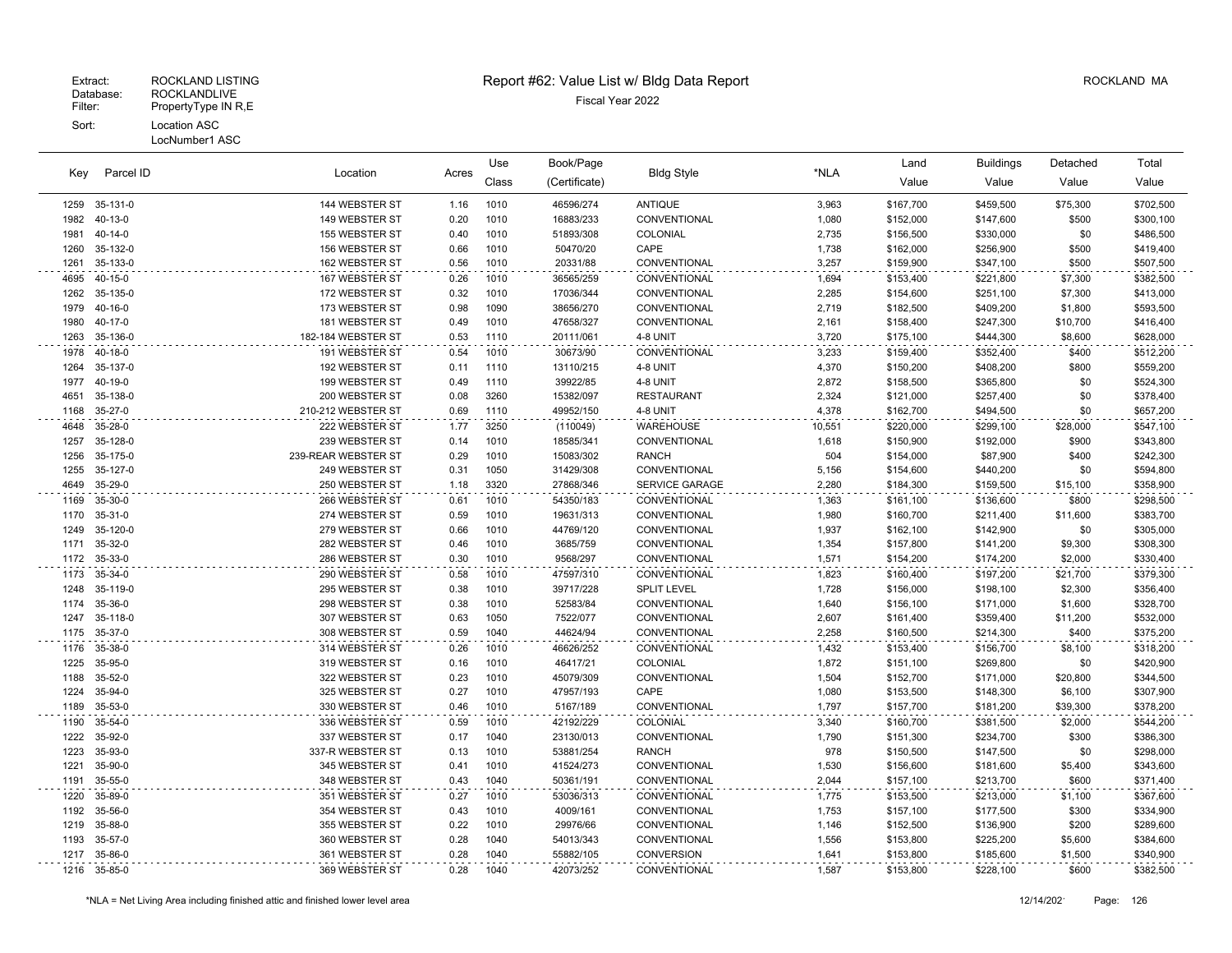| Parcel ID<br>Key |                    | Location<br>Acres                |              | Use          | Book/Page              | <b>Bldg Style</b>      |                | Land                   | <b>Buildings</b>       | Detached       | Total                  |
|------------------|--------------------|----------------------------------|--------------|--------------|------------------------|------------------------|----------------|------------------------|------------------------|----------------|------------------------|
|                  |                    |                                  |              | Class        | (Certificate)          |                        | *NLA           | Value                  | Value                  | Value          | Value                  |
|                  | 1213 35-81-0       | 370 WEBSTER ST                   | 0.33         | 1010         | 13341/027              | <b>ANTIQUE</b>         | 2,213          | \$154,900              | \$221,200              | \$6,900        | \$383,000              |
| 1215             | 35-84-0            | 379 WEBSTER ST                   | 0.51         | 1040         | 40728/136              | CONVENTIONAL           | 2,965          | \$158,900              | \$329,500              | \$600          | \$489,000              |
| 1214             | 35-82-0            | 380 WEBSTER ST                   | 0.32         | 1010         | 34278/023              | CONVENTIONAL           | 1,543          | \$154,700              | \$202,700              | \$600          | \$358,000              |
| 1442             | 36-147-0           | 385 WEBSTER ST                   | 0.11         | 1010         | 38858/333              | CONVENTIONAL           | 1,654          | \$150,100              | \$165,600              | \$1,000        | \$316,700              |
| 1300             | $36 - 1 - 0$       | 390 WEBSTER ST                   | 0.76         | 1010         | 50320/169              | CONVENTIONAL           | 1,600          | \$164,200              | \$227,000              | \$28,400       | \$419,600              |
| 1301             | $36 - 2 - 0$       | 398 WEBSTER ST                   | 0.79         | 1050         | 51069/65               | CONVENTIONAL           | 2,722          | \$164,500              | \$362,200              | \$0            | \$526,700              |
| 4656             | 36-146-0           | 399 WEBSTER ST                   | 0.30         | 3340         | 6038/220               | <b>SERVICE STATION</b> | 2,087          | \$283,700              | \$267,400              | \$207,600      | \$758,700              |
| 1302             | $36 - 3 - 0$       | 412 WEBSTER ST                   | 1.35         | 1010         | 16576/174              | CONVENTIONAL           | 1,680          | \$169,400              | \$205,500              | \$5,100        | \$380,000              |
| 1303             | $36-4-0$           | 420 WEBSTER ST                   | 0.66         | 1040         | 54803/141              | CONVENTIONAL           | 2,112          | \$162,100              | \$214,500              | \$400          | \$377,000              |
| 1304             | $36 - 5 - 0$       | 432 WEBSTER ST                   | 0.65         | 1010         | 55508/157              | CONVENTIONAL           | 1,512          | \$162,000              | \$165,800              | \$6,300        | \$334,100              |
| 4655             | 36-96-0            | 437 WEBSTER ST                   | 0.14         | 3400         | 47368/147              | OFFICE BUILDING        | 1,324          | \$103,100              | \$178,300              | \$1,800        | \$283,200              |
| 1305             | $36 - 6 - 0$       | 440 WEBSTER ST                   | 0.67         | 3530         | 4032/502               | CLUB/LODGE/HALL        | 3,245          | \$160,500              | \$164,800              | \$13,200       | \$338,500              |
| 4654             | 36-95-0            | 443 WEBSTER ST                   | 1.82         | 0310         | 5733/250               | CONVENTIONAL           | 1,556          | \$223,000              | \$373,800              | \$27,000       | \$623,800              |
| 1387             | 36-94-0            | 455 WEBSTER ST                   | 1.43         | 1010         | 29250/152              | CONVENTIONAL           | 1,565          | \$170,100              | \$170,200              | \$1,800        | \$342,100              |
| 1386             | 36-93-0            | 463 WEBSTER ST                   | 0.28         | 1010         | 536/51                 | CONVENTIONAL           | 1,408          | \$153,700              | \$167,600              | \$600          | \$321,900              |
| 1385             | 36-92-0            | 471 WEBSTER ST                   | 0.71         | 1010         | 29384/270              | CONVENTIONAL           | 1,771          | \$163,200              | \$166,800              | \$0            | \$330,000              |
| 1314             | 36-15-0            | 474 WEBSTER ST                   | 0.22         | 1010         | 19688/231              | CONVENTIONAL           | 1,808          | \$152,400              | \$198,200              | \$600          | \$351,200              |
| 1315             | 36-16-0            | 482 WEBSTER ST                   | 0.47         | 1040         | 25881/092              | CONVENTIONAL           | 2,452          | \$157,900              | \$246,800              | \$0            | \$404,700              |
| 1316             | 36-17-0            | 490 WEBSTER ST                   | 0.29         | 1010         | 43611/81               | <b>ANTIQUE</b>         | 1,541          | \$153,900              | \$183,100              | \$0            | \$337,000              |
| 1344             | 36-50-0            | 491 WEBSTER ST                   | 0.56         | 1040         | 553/173                | CONVENTIONAL           | 2,253          | \$159,900              | \$143,400              | \$6,700        | \$310,000              |
| 1343             | 36-49-0            | 497 WEBSTER ST                   | 0.28         | 1010         | 14667/010              | CONVENTIONAL           | 1,100          | \$153,800              | \$138,900              | \$5,300        | \$298,000              |
| 1317             | 36-19-0            | 500 WEBSTER ST                   | 0.46         | 1040         | 27289/201              | <b>ANTIQUE</b>         | 2,280          | \$157,800              | \$250,300              | \$800          | \$408,900              |
| 1342             | 36-48-0            | 503 WEBSTER ST                   | 0.31         | 1040         | 48156/335              | CONVENTIONAL           | 2,036          | \$154,400              | \$237,400              | \$1,300        | \$393,100              |
| 1318             | 36-20-0            | 508-510 WEBSTER ST               | 0.45         | 1040         | 39146/235              | DUPLEX / ROW           | 1,764          | \$157,600              | \$238,600              | \$0            | \$396,200              |
| 1341             | 36-47-0            | 511 WEBSTER ST                   | 0.36         | 1010         | 36284/197              | <b>RANCH</b>           | 1,008          | \$155,700              | \$164,100              | \$400          | \$320,200              |
| 1340             | 36-46-0            | 519 WEBSTER ST                   | 0.39         | 1010         | 48732/214              | CONVENTIONAL           | 1,838          | \$156,200              | \$209,100              | \$0            | \$365,300              |
| 1338             | 36-45-0            | 525 WEBSTER ST                   | 0.24         | 1010         | 34999/022              | COTT/BUNGALOW          | 753            | \$153,000              | \$103,600              | \$700          | \$257,300              |
| 1319             | $36 - 21 - 0$      | 530 WEBSTER ST                   | 1.55<br>0.77 | 1010<br>1010 | 3830/172               | CONVENTIONAL           | 2,358          | \$171,200              | \$232,600              | \$1,600        | \$405,400              |
| 1320             | 36-22-0            | 540 WEBSTER ST                   |              |              | 50173/292              | CONVENTIONAL           | 2,392          | \$164,300              | \$265,700              | \$800          | \$430,800              |
| 1321<br>6648     | 36-23-0<br>31-47-0 | 548 WEBSTER ST<br>552 WEBSTER ST | 0.39<br>3.12 | 1010<br>1010 | 26706/228<br>17600/270 | CAPE<br>COLONIAL       | 1,509<br>4,596 | \$156,300<br>\$185,200 | \$196,000<br>\$592,800 | \$0<br>\$1,800 | \$352,300<br>\$779,800 |
| 1331             | 36-35-0            | 555 WEBSTER ST                   | 0.52         | 1010         | 52451/199              | CONVENTIONAL           | 1,264          | \$159,000              | \$172,700              | \$800          | \$332,500              |
| 4653             | 36-34-0            | 565 WEBSTER ST                   | 1.37         | 3320         | 46092/200              | <b>SERVICE GARAGE</b>  | 5,804          | \$195,800              | \$322,400              | \$4,200        | \$522,400              |
| 1322             | 36-25-0            | 566 WEBSTER ST                   | 0.43         | 1040         | 12935/178              | CONVENTIONAL           | 2,399          | \$157,000              | \$282,800              | \$14,500       | \$454,300              |
| 1323             | 36-26-0            | 570 WEBSTER ST                   | 0.29         | 1040         | 4549/238               | CONVENTIONAL           | 1,620          | \$154,100              | \$186,500              | \$0            | \$340,600              |
| 1324             | 36-27-0            | 578 WEBSTER ST                   | 0.44         | 1040         | 43565/200              | <b>CONVERSION</b>      | 1,638          | \$157,400              | \$275,300              | \$0            | \$432,700              |
| 997              | $31 - 18 - 0$      | 584 WEBSTER ST                   | 3.52         | 0130         | 35401/318              | <b>RANCH</b>           | 1,176          | \$188,700              | \$178,100              | \$38,400       | \$405,200              |
| 430              | 19-84-0            | 346 WEST PLEASANT ST             | 0.34         | 1010         | 38757/86               | COLONIAL               | 1,868          | \$172,500              | \$201,200              | \$800          | \$374,500              |
| 431              | 19-85-0            | 350 WEST PLEASANT ST             | 0.16         | 1010         | 14445/252              | <b>RANCH</b>           | 960            | \$167,900              | \$129,500              | \$1,000        | \$298,400              |
| 3075             | 50-20-0            | 0 WEST WATER ST                  | 4.10         | 1300         | (130797)               |                        |                | \$193,900              | \$0                    | \$0            | \$193,900              |
| 2981             | 50-120-0           | 0 WEST WATER ST                  | 0.45         | 1320         | 3840/206               |                        |                | \$4,000                | \$0                    | \$0            | \$4,000                |
| 3169             | 51-69-0            | 0 WEST WATER ST                  | 0.27         | 1320         | 5779/255               |                        |                | \$2,400                | \$0                    | \$0            | \$2,400                |
| 3519             | $55 - 1 - 0$       | 0 WEST WATER ST                  | 4.12         | 9800         | 17426/101              |                        |                | \$36,700               | \$0                    | \$0            | \$36,700               |
| 3515             | $55 - 2 - 0$       | 0 WEST WATER ST                  | 3.41         | 1320         | 21125/157              |                        |                | \$30,400               | \$0                    | \$0            | \$30,400               |
| 3608             | 55-90-0            | 0 WEST WATER ST                  | 0.10         | 1320         | 42869/272              |                        |                | \$900                  | \$0                    | \$0            | \$900                  |
|                  | 4722 45-166-0      | 8-16 WEST WATER ST               | 0.35         | 3250         | 47944/266              | WAREHOUSE              | 12,999         | \$152,400              | \$488,600              | \$0            | \$641,000              |
|                  |                    |                                  |              |              |                        |                        |                |                        |                        |                |                        |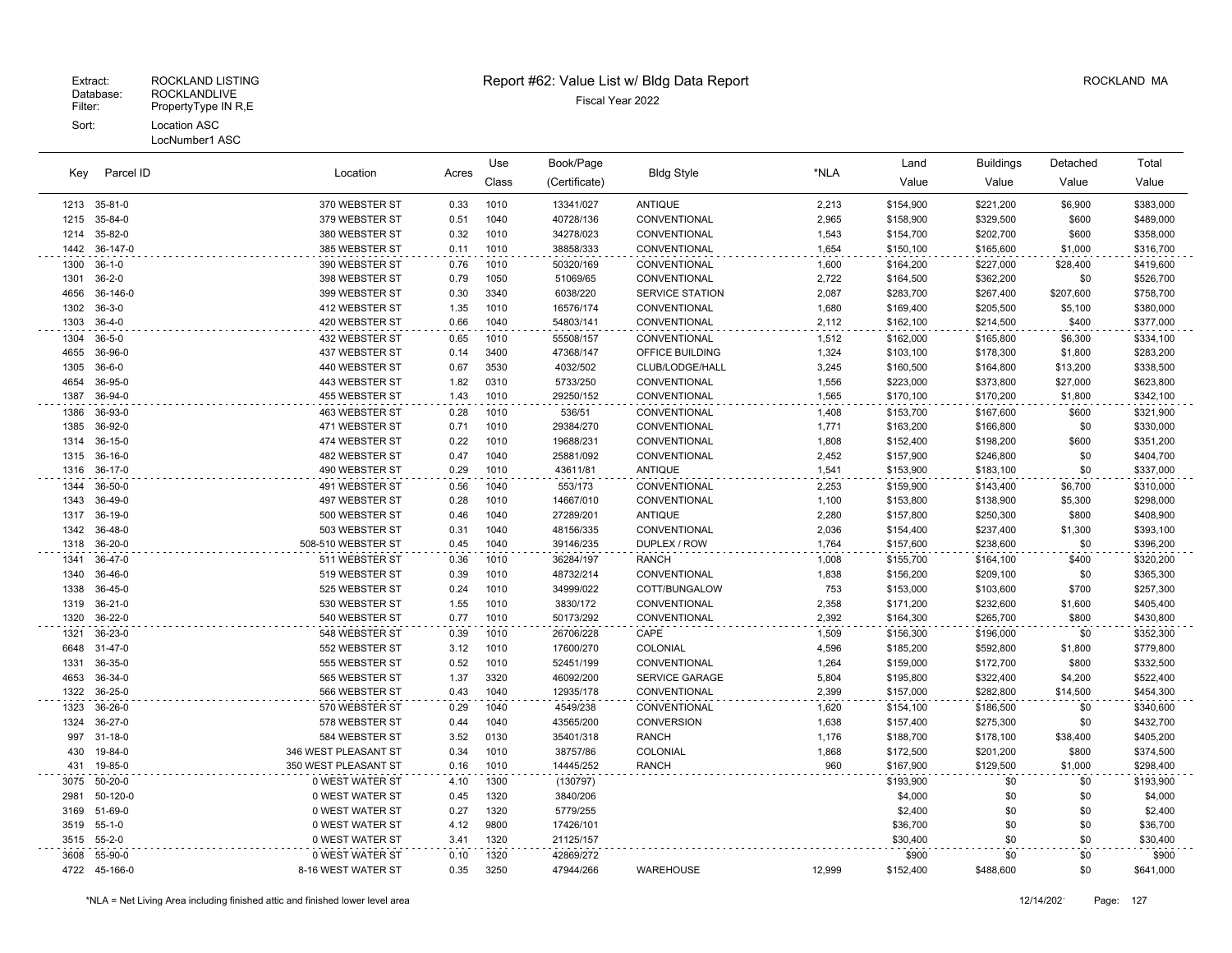| Parcel ID<br>Key    |                              | Location                               |              | Use          | Book/Page              | <b>Bldg Style</b>            |                 | Land                  | <b>Buildings</b>       | Detached         | Total                 |
|---------------------|------------------------------|----------------------------------------|--------------|--------------|------------------------|------------------------------|-----------------|-----------------------|------------------------|------------------|-----------------------|
|                     |                              |                                        | Acres        | Class        | (Certificate)          |                              | *NLA            | Value                 | Value                  | Value            | Value                 |
| 2392                | 45-28-0                      | 27 WEST WATER ST                       | 0.15         | 1010         | 51201/342              | CONVENTIONAL                 | 1,636           | \$151,000             | \$199,700              | \$0              | \$350,700             |
| 2456                | 45-167-0                     | 28 WEST WATER ST                       | 0.25         | 1050         | 50868/254              | CONVENTIONAL                 | 2,244           | \$153,100             | \$319,900              | \$0              | \$473,000             |
| 2391                | 45-27-0                      | 31 WEST WATER ST                       | 0.15         | 1040         | 46124/206              | CONVENTIONAL                 | 1,904           | \$150,900             | \$221,700              | \$5,200          | \$377,800             |
| 2390                | 45-25-0                      | 35 WEST WATER ST                       | 0.19         | 1040         | 35655/036              | CONVENTIONAL                 | 2,268           | \$151,800             | \$214,600              | \$1,300          | \$367,700             |
| 2457                | 45-168-0                     | 38 WEST WATER ST                       | 0.56         | 1040         | 35132/288              | CONVENTIONAL                 | 2,688           | \$160,000             | \$318,600              | \$900            | \$479,500             |
| 2389                | 45-24-0                      | 47 WEST WATER ST                       | 0.20         | 1010         | 45928/195              | CONVENTIONAL                 | 1,675           | \$152,100             | \$230,600              | \$4,700          | \$387,400             |
| 2458                | 45-169-0                     | 48 WEST WATER ST                       | 0.42         | 1010         | 14457/120              | CONVENTIONAL                 | 1,444           | \$156,800             | \$161,200              | \$4,700          | \$322,700             |
| 4723                | 45-170-0                     | 56 WEST WATER ST                       | 0.65         | 1250         | 51697/20               | CONVENTIONAL                 | 4,311           | \$161,900             | \$691,500              | \$1,300          | \$854,700             |
| 2386                | 45-21-0                      | 57 WEST WATER ST                       | 0.35         | 1010         | 42710/112              | CONVENTIONAL                 | 1,805           | \$155,300             | \$255,200              | \$9,700          | \$420,200             |
| 2459                | 45-171-0                     | 62-64 WEST WATER ST                    | 0.26         | 1040         | 54627/84               | <b>CONVENTIONAL</b>          | 2,360           | \$153,400             | \$275,000              | \$6,300          | \$434,700             |
| 2385                | 45-20-0                      | 69 WEST WATER ST                       | 0.33         | 1010         | 27223/194              | CONVENTIONAL                 | 1,644           | \$155,000             | \$200,500              | \$0              | \$355,500             |
| 2460                | 45-173-0                     | 70 WEST WATER ST                       | 0.45         | 1010         | 51012/227              | <b>COLONIAL</b>              | 1,437           | \$157,600             | \$167,200              | \$5,500          | \$330,300             |
| 2384                | 45-19-0                      | 75 WEST WATER ST                       | 0.31         | 1040         | 49480/185              | CONVENTIONAL                 | 2,134           | \$154,400             | \$239,000              | \$10,100         | \$403,500             |
| 2461                | 45-174-0                     | 76 WEST WATER ST                       | 0.26         | 1010         | 50924/33               | CONVENTIONAL                 | 1,262           | \$153,400             | \$159,900              | \$700            | \$314,000             |
| 2462                | 45-175-0                     | 80 WEST WATER ST                       | 0.21         | 1010         | 47819/276              | CONVENTIONAL                 | 1,174           | \$152,200             | \$155,200              | \$400            | \$307,800             |
| 4724                | 45-176-0                     | 84-96 WEST WATER ST                    | 0.39         | 1110         | 14062/6                | 4-8 UNIT                     | 6,240           | \$156,300             | \$875,900              | \$0              | \$1,032,200           |
| 2383                | 45-18-0                      | 85 WEST WATER ST                       | 0.25         | 1010         | 53789/312              | CONVENTIONAL                 | 1,697           | \$153,200             | \$202,200              | \$600            | \$356,000             |
| 2523                | 45-177-0                     | 101 WEST WATER ST                      | 0.25         | 1040         | 55514/262              | CONVENTIONAL                 | 1,465           | \$153,100             | \$201,200              | \$1,100          | \$355,400             |
| 2495                | 45-144-0                     | 104 WEST WATER ST                      | 0.42         | 1040         | 49224/60               | CONVENTIONAL                 | 1,745           | \$157,000             | \$254,500              | \$27,300         | \$438,800             |
| 2522                | 45-187-0                     | 109 WEST WATER ST                      | 0.25         | 1010         | 40259/257              | CONVENTIONAL                 | 1,476           | \$153,200             | \$163,800              | \$7,000          | \$324,000             |
| 2496                | 45-143-0                     | 114 WEST WATER ST                      | 0.44         | 1010         | 18574/025              | CONVENTIONAL                 | 2,048           | \$157,400             | \$206,700              | \$1,400          | \$365,500             |
| 2521                | 45-188-0                     | 117 WEST WATER ST                      | 0.17         | 1010         | 44208/56               | CONVENTIONAL                 | 1,351           | \$151,400             | \$129,200              | \$32,200         | \$312,800             |
| 2497                | 45-142-0                     | 124 WEST WATER ST                      | 0.45         | 1010         | 55494/140              | CONVENTIONAL                 | 1,248           | \$157,500             | \$175,300              | \$18,800         | \$351,600             |
| 2520                | 45-189-0                     | 127 WEST WATER ST                      | 0.20         | 1010         | 7720/316               | CONVENTIONAL                 | 1,427           | \$152,100             | \$170,300              | \$6,100          | \$328,500             |
| 2498                | 45-141-0                     | 132 WEST WATER ST                      | 0.50         | 1040         | 49032/199              | CONVENTIONAL                 | 2,173           | \$158,600             | \$282,600              | \$33,000         | \$474,200             |
| 2519                | 45-190-0                     | 133 WEST WATER ST                      | 0.25         | 1010         | 13245/064              | CONVENTIONAL                 | 2,059           | \$153,300             | \$217,800              | \$11,500         | \$382,600             |
| 2499                | 45-140-0                     | 140 WEST WATER ST                      | 0.49         | 1040         | 32744/039              | CONVENTIONAL                 | 1,884           | \$158,400             | \$205,500              | \$700            | \$364,600             |
| 4725                | 45-191-0                     | 149 WEST WATER ST                      | 0.56         | 1040         | 48048/42               | CONVENTIONAL                 | 4,580           | \$159,900             | \$673,900              | \$0              | \$833,800             |
| 2500                | 45-139-0                     | <b>152 WEST WATER ST</b>               | 0.21         | 1040         | 52870/321              | CONVENTIONAL                 | 2,511           | \$152,200             | \$293,500              | \$0              | \$445,700             |
| 2518                | 45-193-0                     | 161 WEST WATER ST                      | 0.19         | 1010         | N/A/N/A                | CONVENTIONAL                 | 1,520           | \$151,800             | \$142,000              | \$2,100          | \$295,900             |
| 4726                | 45-194-0                     | 167 WEST WATER ST                      | 0.70         | 1250         | 51304/323              | CONVENTIONAL                 | 3,436           | \$163,000             | \$242,700              | \$11,600         | \$417,300             |
| 2507                | 45-218-0                     | 185 WEST WATER ST                      | 0.40         | 1010         | 46994/337              | CONVENTIONAL                 | 1,805           | \$156,500             | \$241,200              | \$2,700          | \$400,400             |
| 3089                | $51 - 14 - 0$                | 192 WEST WATER ST                      | 0.33         | 1010         | 53971/224              | CONVENTIONAL                 | 1,812           | \$155,000             | \$234,900              | \$7,300          | \$397,200             |
| 3090                | $51-13-0$                    | 198 WEST WATER ST                      | 0.30         | 1010         | 55593/183              | CONVENTIONAL                 | 1,347           | \$154,200             | \$189,800              | \$9,500          | \$353,500             |
| 2506                | 45-217-0                     | 199 WEST WATER ST                      | 0.24         | 1010         | 43626/34               | CONVENTIONAL                 | 1,397           | \$152,800             | \$160,800              | \$4,100          | \$317,700             |
| 2505                | 45-216-0                     | 205 WEST WATER ST                      | 0.28         | 1010         | 36467/312              | CONVENTIONAL                 | 1,397           | \$153,900             | \$159,200              | \$0              | \$313,100             |
| 3091<br>3092        | 51-12-0<br>$51 - 11 - 0$     | 208 WEST WATER ST                      | 0.25<br>0.23 | 1010<br>1010 | 45502/138              | <b>RANCH</b>                 | 1,588           | \$153,200             | \$224,800              | \$17,600         | \$395,600             |
|                     |                              | 210 WEST WATER ST                      |              |              | 43563/55               | CONVENTIONAL                 | 1,491           | \$152,700             | \$162,800              | \$5,900          | \$321,400             |
| 3088                | $51 - 1 - 0$                 | 211 WEST WATER ST                      | 0.32         | 1040         | 31892/249              | CONVENTIONAL                 | 1,658           | \$154,600             | \$189,600              | \$1,600          | \$345,800             |
| 3093                | $51-10-0$                    | 218 WEST WATER ST                      | 0.19         | 1010         | 6540/308               | <b>CONVENTIONAL</b>          | 1,707           | \$152,000             | \$178,700              | \$7,400          | \$338,100             |
| 3094<br>4740        | $51 - 9 - 0$<br>$51 - 2 - 0$ | 224 WEST WATER ST<br>225 WEST WATER ST | 0.16<br>0.75 | 1010<br>1300 | 36664/077<br>51043/263 | CONVENTIONAL                 | 1,168           | \$151,200<br>\$81,900 | \$153,100<br>\$0       | \$3,600<br>\$0   | \$307,900             |
| 3087                | $51 - 3 - 0$                 | 231 WEST WATER ST                      | 0.66         | 1010         | 31878/91               | <b>CONVENTIONAL</b>          | 1,533           | \$162,100             | \$141,100              | \$1,900          | \$81,900<br>\$305,100 |
|                     |                              |                                        |              |              |                        |                              |                 |                       |                        |                  |                       |
| 3095                | $51 - 8 - 0$                 | 232 WEST WATER ST                      | 0.14         | 1010<br>4000 | 42918/47               | CONVENTIONAL                 | 1,372<br>10,576 | \$150,700             | \$174,000              | \$600            | \$325,300             |
| 4741<br>3192 51-5-0 | $51 - 4 - 0$                 | 241 WEST WATER ST<br>262 WEST WATER ST | 1.86<br>0.17 | 1010         | 51883/153<br>34400/257 | LIGHT MANUF.<br>CONVENTIONAL | 1,337           | \$180,800             | \$261,700<br>\$153,000 | \$5,900<br>\$300 | \$448,400             |
|                     |                              |                                        |              |              |                        |                              |                 | \$151,500             |                        |                  | \$304,800             |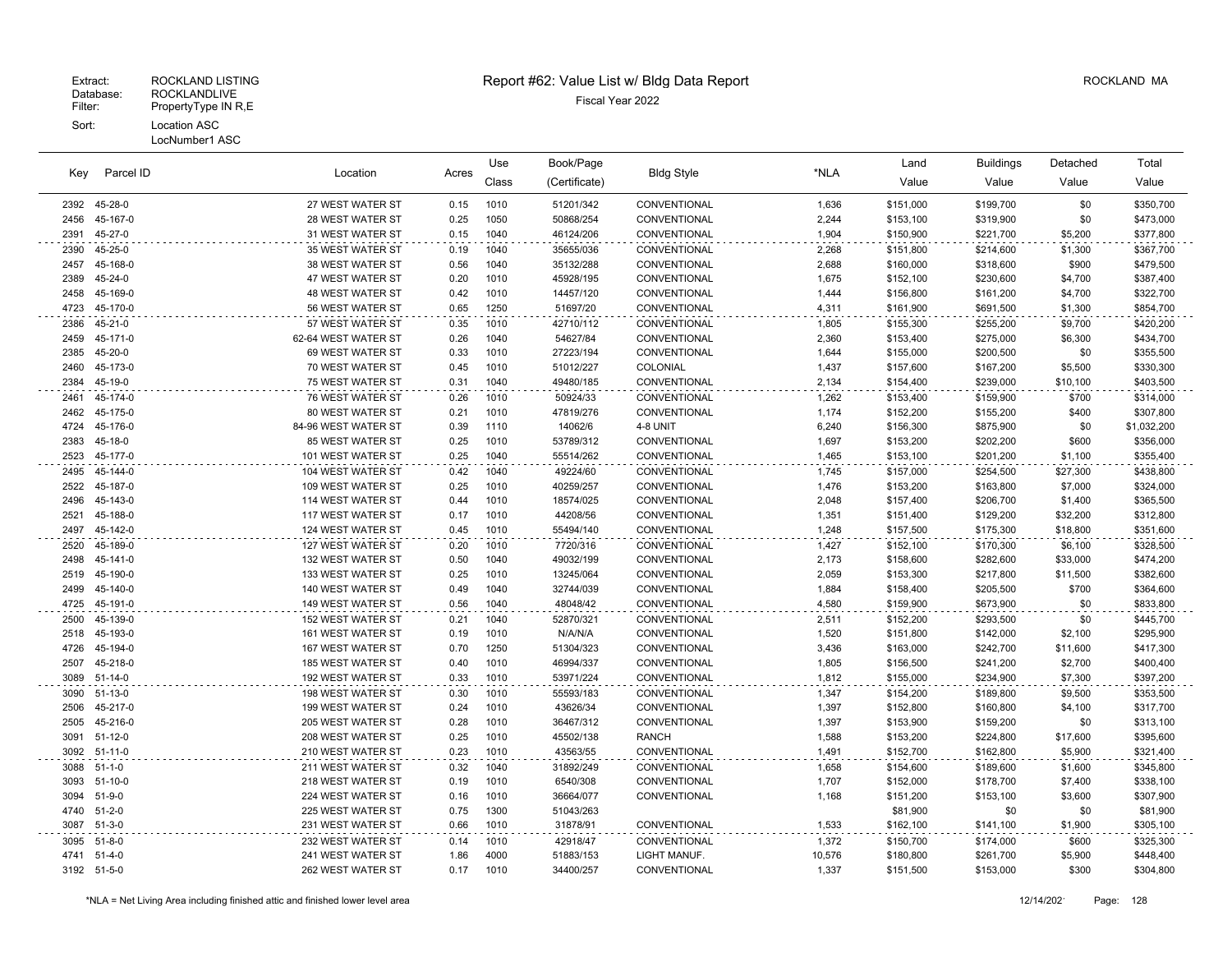| Parcel ID<br>Key | Location                |                                        | Use          | Book/Page    |                     |                     | Land           | <b>Buildings</b>       | Detached               | Total        |                        |
|------------------|-------------------------|----------------------------------------|--------------|--------------|---------------------|---------------------|----------------|------------------------|------------------------|--------------|------------------------|
|                  |                         |                                        | Acres        | Class        | (Certificate)       | <b>Bldg Style</b>   | *NLA           | Value                  | Value                  | Value        | Value                  |
| 4739             | 50-21-0                 | 285 WEST WATER ST                      | 0.68         | 0310         | (130797)            | SERVICE GARAGE      | 3,956          | \$160,900              | \$182,300              | \$9,500      | \$352,700              |
| 2982             | 50-114-0                | 294 WEST WATER ST                      | 0.28         | 1010         | 41941/198           | SPLIT LEVEL         | 1,404          | \$153,800              | \$192,400              | \$300        | \$346,500              |
| 2983             | 50-113-0                | 304 WEST WATER ST                      | 0.25         | 1010         | 43533/70            | CAPE                | 1,581          | \$153,100              | \$163,400              | \$3,600      | \$320,100              |
| 2984             | 50-110-0                | 330 WEST WATER ST                      | 0.85         | 1010         | 52419/257           | CONVENTIONAL        | 1,714          | \$164,900              | \$168,000              | \$0          | \$332,900              |
| 3074             | 50-23-0                 | 335 WEST WATER ST                      | 0.50         | 1010         | 21526/315           | CONVENTIONAL        | 1,297          | \$158,700              | \$177,200              | \$6,600      | \$342,500              |
| 2985             | 50-108-0                | 340 WEST WATER ST                      | 0.78         | 1010         | 6263/29             | CAPE                | 2,265          | \$164,400              | \$283,600              | \$4,300      | \$452,300              |
| 3073             | $50 - 24 - 0$           | 345 WEST WATER ST                      | 0.14         | 1060         | 9758/143            |                     |                | \$135,800              | \$0                    | \$29,800     | \$165,600              |
| 2986             | 50-107-0                | 350 WEST WATER ST                      | 0.27         | 1010         | 11271/239           | CONVENTIONAL        | 1,680          | \$153,500              | \$216,900              | \$700        | \$371,100              |
| 3072             | $50 - 25 - 0$           | 351 WEST WATER ST                      | 0.23         | 1010         | 44799/346           | <b>RANCH</b>        | 886            | \$152,600              | \$133,200              | \$0          | \$285,800              |
| 2987             | 50-106-0                | 356 WEST WATER ST                      | 1.33         | 1010         | 51167/339           | CAPE                | 2,005          | \$169,300              | \$342,800              | \$4,400      | \$516,500              |
| 3071             | 50-26-0                 | 359 WEST WATER ST                      | 0.56         | 1010         | 47827/247           | CAPE                | 1,664          | \$159,900              | \$203,100              | \$12,500     | \$375,500              |
| 2988             | 50-105-0                | 362 WEST WATER ST                      | 0.52         | 1010         | 14110/166           | CAPE                | 1,528          | \$159,000              | \$197,900              | \$400        | \$357,300              |
| 3070             | 50-27-0                 | 367 WEST WATER ST                      | 0.35         | 1010         | 38785/70            | CONVENTIONAL        | 1,454          | \$155,400              | \$174,700              | \$4,500      | \$334,600              |
| 3069             | $50 - 28 - 0$           | 373 WEST WATER ST                      | 0.35         | 1010         | 51167/290           | CONVENTIONAL        | 1,208          | \$155,400              | \$153,400              | \$700        | \$309,500              |
| 2989             | 50-101-0                | 374 WEST WATER ST                      | 0.68         | 1010         | 47445/342           | <b>RANCH</b>        | 912            | \$162,500              | \$163,600              | \$12,700     | \$338,800              |
| 3068             | 50-29-0                 | 381 WEST WATER ST                      | 0.43         | 1040         | 39164/261           | CONVENTIONAL        | 1,552          | \$157,100              | \$158,800              | \$500        | \$316,400              |
| 2990             | 50-100-0                | 386 WEST WATER ST                      | 0.41         | 1010         | 4521/430            | CONVENTIONAL        | 1,579          | \$156,700              | \$187,800              | \$600        | \$345,100              |
| 2991             | 50-99-0                 | 392 WEST WATER ST                      | 0.34         | 1010         | 16654/172           | CONVENTIONAL        | 1,136          | \$155,200              | \$149,300              | \$2,200      | \$306,700              |
| 3005             | 50-95-0                 | 405 WEST WATER ST                      | 0.26         | 1010         | 49080/276           | CAPE                | 1,380          | \$153,300              | \$223,700              | \$2,000      | \$379,000              |
| 3001             | 50-97-0                 | 410 WEST WATER ST                      | 0.34         | 1010         | 13394/015           | <b>RAISED RANCH</b> | 1,848          | \$155,200              | \$215,900              | \$1,600      | \$372,700              |
| 3004             | 50-94-0                 | 415 WEST WATER ST                      | 0.26         | 1010         | 43423/19            | CAPE                | 1,080          | \$153,300              | \$194,200              | \$500        | \$348,000              |
| 3003             | 50-93-0                 | 431 WEST WATER ST                      | 0.26         | 1010         | 53370/43            | CAPE                | 1,260          | \$153,300              | \$171,400              | \$4,900      | \$329,600              |
| 3002             | 50-92-0                 | 433 WEST WATER ST                      | 0.26         | 1010         | 21137/099           | COLONIAL            | 1,548          | \$153,300              | \$230,400              | \$16,400     | \$400,100              |
| 3043             | 50-54-0                 | 449 WEST WATER ST                      | 0.36         | 1010         | (124012)            | <b>RANCH</b>        | 1,062          | \$155,500              | \$157,000              | \$1,000      | \$313,500              |
| 3532             | 55-17-0                 | 460 WEST WATER ST                      | 1.06         | 1010         | 1760/121            | CONVENTIONAL        | 2,120          | \$166,900              | \$240,100              | \$6,900      | \$413,900              |
| 3042             | 50-53-0                 | 461 WEST WATER ST                      | 0.22         | 1010         | 55957/164           | COLONIAL            | 1,393          | \$152,400              | \$167,300              | \$600        | \$320,300              |
| 3533             | 55-18-0                 | 470 WEST WATER ST                      | 0.32         | 1010         | 36496/050           | CONVENTIONAL        | 1,591          | \$154,600              | \$185,500              | \$7,400      | \$347,500              |
| 3528             | 55-16-0                 | 471 WEST WATER ST                      | 0.27         | 1010         | 34603/287           | <b>SPLIT LEVEL</b>  | 1,190          | \$153,700              | \$157,000              | \$600        | \$311,300              |
| 3534             | 55-19-0                 | 472 WEST WATER ST                      | 0.31         | 1010         | 40622/64            | CONVENTIONAL        | 2,071          | \$154,500              | \$266,100              | \$4,200      | \$424,800              |
| 3527             | 55-15-0                 | 479 WEST WATER ST                      | 0.43         | 1010         | 4020/721            | CAPE                | 1,544          | \$157,100              | \$194,000              | \$0          | \$351,100              |
| 3535             | 55-20-0                 | 482 WEST WATER ST                      | 0.51         | 1010         | 3233/58             | <b>RANCH</b>        | 1,300          | \$158,900              | \$211,500              | \$700        | \$371,100              |
| 3526             | 55-14-0                 | 485 WEST WATER ST                      | 0.51         | 1010         | 40516/123           | <b>RANCH</b>        | 2,045          | \$158,800              | \$275,700              | \$500        | \$435,000              |
| 3536             | $55 - 21 - 0$           | 490 WEST WATER ST                      | 0.56         | 1010         | 15674/315           | CAPE                | 1,792          | \$160,000              | \$239,400              | \$500        | \$399,900              |
| 3525             | $55-13-0$               | 495 WEST WATER ST                      | 0.55         | 1010         | 16963/233           | CONVENTIONAL        | 1,257          | \$159,700              | \$123,900              | \$1,700      | \$285,300              |
| 3537             | 55-22-0                 | 496 WEST WATER ST                      | 0.36         | 1010         | 34381/108           | CAPE                | 1,596          | \$155,600              | \$205,800              | \$300        | \$361,700              |
| 3524             | $55-12-0$               | 507 WEST WATER ST                      | 0.62         | 1010         | 54907/293           | CONVENTIONAL        | 1,396          | \$161,200              | \$169,100              | \$2,000      | \$332,300              |
| 3538             | 55-23-0                 | 508 WEST WATER ST                      | 0.72         | 1010         | 6733/2              | COLONIAL            | 1.508          | \$163,400              | \$167,200              | \$800        | \$331,400              |
| 3523             | $55-11-0$               | 513 WEST WATER ST                      | 0.87         | 1010         | 47742/174           | CONVENTIONAL        | 1,043          | \$165,200              | \$160,000              | \$13,900     | \$339,100              |
| 3539             | 55-24-0                 | 514 WEST WATER ST                      | 0.49         | 1010         | 47691/336           | COLONIAL            | 1,278          | \$158,400              | \$183,200              | \$91,200     | \$432,800              |
| 3540             | 55-25-0                 | 520 WEST WATER ST                      | 1.25         | 1010         | 6240/24             | <b>RANCH</b>        | 720            | \$168,500              | \$129,600              | \$9,500      | \$307,600              |
| 3522             | $55-10-0$               | 527 WEST WATER ST                      | 4.09         | 1010         | 19880/222           | CONVENTIONAL        | 2,024          | \$193,800              | \$215,900              | \$3,800      | \$413,500              |
| 3542             | 55-28-0                 | 538 WEST WATER ST                      | 0.53         | 1010         | 49075/348           | COLONIAL            | 1,320          | \$159,400              | \$224,400              | \$3,400      | \$387,200              |
| 3521             | $55-9-0$                | 539 WEST WATER ST                      | 0.22         | 1010         | 47248/343           | CAPE                | 1,260          | \$152,400              | \$190,500              | \$18,200     | \$361,100              |
| 3520             | $55 - 8 - 0$            | 545 WEST WATER ST                      | 0.17         | 1010         | 8322/218            | CAPE<br>CAPE        | 1,428          | \$151,400              | \$189,200              | \$0          | \$340,600              |
| 3543<br>3518     | 55-29-0<br>$55 - 7 - 0$ | 546 WEST WATER ST<br>551 WEST WATER ST | 0.19<br>0.17 | 1010<br>1010 | 42155/67<br>5744/41 | CAPE                | 1,504<br>1,230 | \$151,800<br>\$151,400 | \$213,800<br>\$151,300 | \$600<br>\$0 | \$366,200<br>\$302,700 |
|                  |                         |                                        |              |              |                     |                     |                |                        |                        |              |                        |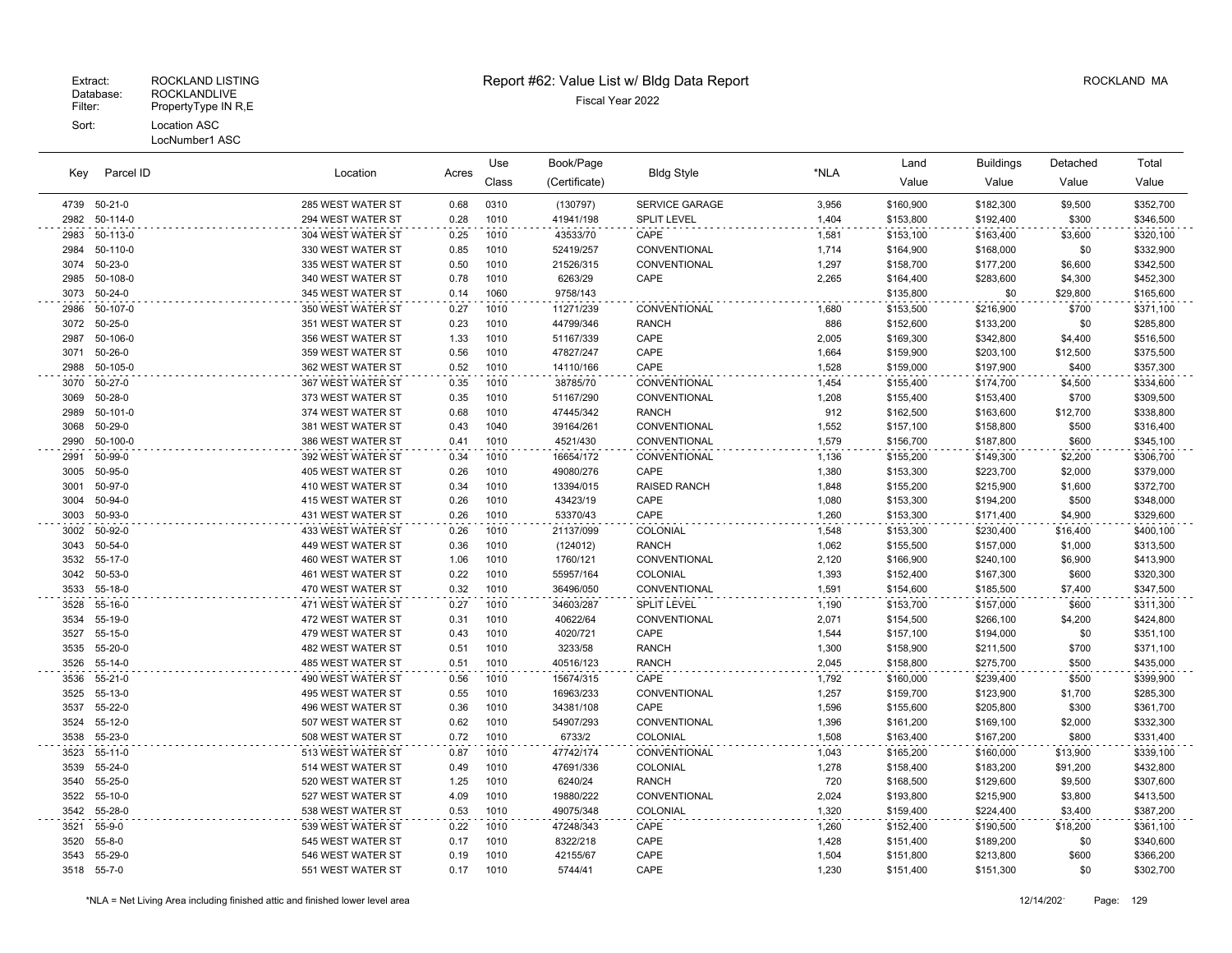| Parcel ID<br>Key |                              |                        |              | Use          | Book/Page     |                        |                 | Land      | <b>Buildings</b> | Detached         | Total       |
|------------------|------------------------------|------------------------|--------------|--------------|---------------|------------------------|-----------------|-----------|------------------|------------------|-------------|
|                  |                              | Location               | Acres        | Class        | (Certificate) | <b>Bldg Style</b>      | *NLA            | Value     | Value            | Value            | Value       |
| 3544             | 55-30-0                      | 552 WEST WATER ST      | 0.19         | 1010         | 28979/282     | CAPE                   | 1,336           | \$151,800 | \$145,600        | \$1,200          | \$298,600   |
| 3517             | $55 - 6 - 0$                 | 559 WEST WATER ST      | 0.15         | 1010         | 45679/216     | CAPE                   | 1,536           | \$151,000 | \$192,600        | \$0              | \$343,600   |
| 3545             | 55-31-0                      | 562 WEST WATER ST      | 0.19         | 1010         | 22412/048     | CAPE                   | 1,464           | \$151,800 | \$182,800        | \$4,100          | \$338,700   |
| 3546             | 55-32-0                      | 566 WEST WATER ST      | 0.18         | 1010         | 4048/693      | CAPE                   | 1,080           | \$151,600 | \$134,300        | \$0              | \$285,900   |
| 3516             | $55 - 5 - 0$                 | 571 WEST WATER ST      | 0.94         | 1010         | 3251/267      | CONVENTIONAL           | 1,351           | \$165,800 | \$167,100        | \$73,700         | \$406,600   |
| 3547             | 55-33-0                      | 580-582 WEST WATER ST  | 0.28         | 1050         | 48265/223     | CONVENTIONAL           | 2,660           | \$153,800 | \$274,000        | \$41,700         | \$469,500   |
| 3514             | $55 - 4 - 0$                 | 585 WEST WATER ST      | 0.73         | 1010         | 4113/426      | COLONIAL               | 1,536           | \$163,700 | \$194,700        | \$0              | \$358,400   |
| 4469             | $3 - 1 - 0$                  | 0 WEYMOUTH ST          | 0.80         | 4400         | 37939/90      |                        |                 | \$174,500 | \$0              | \$0              | \$174,500   |
| 10728            | 3-1-A                        | 0 WEYMOUTH ST          | 0.05         | 4400         | 55374/44      |                        |                 | \$7,200   | \$0              | \$0              | \$7,200     |
| 6793             | $3 - 18 - 0$                 | 0 WEYMOUTH ST          | 0.20         | 4420         | 15165/242     |                        |                 | \$28,400  | \$0              | \$0              | \$28,400    |
| 4505             | $7 - 5 - 0$                  | 0 WEYMOUTH ST          | 0.71         | 4420         | 54183/246     |                        |                 | \$45,200  | \$0              | \$0              | \$45,200    |
| 10761            | 7-10-0                       | 0 WEYMOUTH ST          | 2.19         | 4420         | (114984)      |                        |                 | \$74,300  | \$0              | \$0              | \$74,300    |
| 5906             | $8 - 28 - 0$                 | 0 WEYMOUTH ST          | 0.48         | 4420         | 49400/201     |                        |                 | \$56,100  | \$0              | \$0              | \$56,100    |
| 259              | 14-52-0                      | 4 WEYMOUTH ST          | 0.68         | 1010         | 2997/413      | <b>RANCH</b>           | 1,075           | \$162,600 | \$163,000        | \$600            | \$326,200   |
| 260              | 14-53-0                      | <b>18 WEYMOUTH ST</b>  | 0.34         | 1010         | 40028/122     | CAPE                   | 2,143           | \$155,100 | \$257,100        | \$500            | \$412,700   |
| 170              | 14-22-0                      | 74 WEYMOUTH ST         | 0.37         | 1010         | (118793)      | CAPE                   | 1,236           | \$155,800 | \$146,100        | \$600            | \$302,500   |
| 11080            | $8 - 55 - 0$                 | 77 WEYMOUTH ST         | 0.98         | 3160         | (125161)      | MINI-STORAGE           | 7,475           | \$181,500 | \$400,600        | \$43,400         | \$625,500   |
| 4580             | $14 - 21 - 0$                | 84 WEYMOUTH ST         | 1.10         | 4010         | LC/131983     | WAREHOUSE              | 7,500           | \$183,400 | \$306,600        | \$2,700          | \$492,700   |
| 106              | $8 - 18 - 0$                 | 97 WEYMOUTH ST         | 0.79         | 1040         | (123362)      | <b>CONVERSION</b>      | 2,946           | \$164,400 | \$353,100        | \$700            | \$518,200   |
| 4545             | 8-54-D                       | 100-D WEYMOUTH ST      | 0.00         | 3440         | 32056/320     | CONDO-IND              | 8,934           | \$0       | \$1,034,200      | \$0              | \$1,034,200 |
| 5195             | 8-54-E                       | 100-E WEYMOUTH ST      | 0.00         | 3440         | 39127/262     | CONDO-IND              | 5,776           | \$0       | \$480,200        | \$0              | \$480,200   |
| 5434             | 8-54-A-1                     | 100-A1 WEYMOUTH ST     | 0.00         | 3440         | 43825/134     | CONDO-IND              | 11,390          | \$0       | \$881,700        | \$0              | \$881,700   |
| 5435             | $8 - 54 - B - 1$             | 100-B1 WEYMOUTH ST     | 0.00         | 3440         | 18030/089     | CONDO-IND              | 3,852           | \$0       | \$342,300        | \$0              | \$342,300   |
| 5436             | 8-54-B-2                     | 100-B2 WEYMOUTH ST     | 0.00         | 3440         | 43825/103     | CONDO-IND              | 3,056           | \$0       | \$300,600        | \$0              | \$300,600   |
| 5437             | 8-54-C-1                     | 100-C1 WEYMOUTH ST     | 0.00         | 3440         | (70968)       | CONDO-IND              | 3,073           | \$0       | \$272,400        | \$0              | \$272,400   |
| 5438             | 8-54-C-2                     | 100-C2 WEYMOUTH ST     | 0.00         | 3440         | 43851/201     | CONDO-OFC              | 3,056           | \$0       | \$329,200        | \$0              | \$329,200   |
| 5196             | 8-54-F-1                     | 100-F1 WEYMOUTH ST     | 0.00         | 3440         | 44487/38      | CONDO-IND              | 2,326           | \$0       | \$221,800        | \$0              | \$221,800   |
| 5197             | 8-54-F-2                     | 100-F2 WEYMOUTH ST     | 0.00         | 3440         | 34054/159     | CONDO-IND              | 2,346           | \$0       | \$240,000        | \$0              | \$240,000   |
| 5198             | 8-54-G-1                     | 100-G1 WEYMOUTH ST     | 0.00         | 3440         | 34996/346     | CONDO-IND              | 3,071           | \$0       | \$286,900        | \$0              | \$286,900   |
| 5199             | 8-54-G-2                     | 100-G2 WEYMOUTH ST     | 0.00         | 3440         | 54410/234     | CONDO-IND              | 3,056           | \$0       | \$271,300        | \$0              | \$271,300   |
| 5253             | 8-54-H-1                     | 100-H1 WEYMOUTH ST     | 0.00         | 3440         | 7924/147      | CONDO-IND              | 3,200           | \$0       | \$282,800        | \$0              | \$282,800   |
| 5201             | 8-54-H-2                     | 100-H2 WEYMOUTH ST     | 0.00         | 3440         | 39586/325     | CONDO-IND              | 3,200           | \$0       | \$281,200        | \$0              | \$281,200   |
| 104              | $8 - 19 - 0$                 | 111 WEYMOUTH ST        | 0.34         | 1010         | 16317/162     | COLONIAL               | 1,456           | \$155,100 | \$162,900        | \$12,500         | \$330,500   |
| 5433             | $8 - 21 - 7$                 | 115 WEYMOUTH ST        | 0.00         | 3430         | 50859/243     | CONDO-OFC              | 1,363           | \$0       | \$219,800        | \$0              | \$219,800   |
| 5432             | $8 - 21 - 6$                 | 121 WEYMOUTH ST        | 0.00         | 3430         | 16642/267     | CONDO-IND              | 1,824           | \$0       | \$213,200        | \$0              | \$213,200   |
| 5431             | $8 - 21 - 5$                 | 125 WEYMOUTH ST        | 0.00         | 3430         | 45009/334     | CONDO-RTL              | 1,924           | \$0       | \$220,100        | \$0              | \$220,100   |
| 5430             | $8 - 21 - 4$                 | 131 WEYMOUTH ST        | 0.00         | 3430         | 48233/261     | CONDO-RTL              | 2,460           | \$0       | \$290,800        | \$0              | \$290,800   |
| 5429             | $8 - 21 - 3$                 | 137 WEYMOUTH ST        | 0.00         | 3430         | 49558/199     | CONDO-OFC              | 2,354           | \$0       | \$273,700        | \$0              | \$273,700   |
| 5428             | $8 - 21 - 2$                 | 139 WEYMOUTH ST        | 0.00         | 3430         | 46010/66      | CONDO-IND              | 3,280           | \$0       | \$316,100        | \$0              | \$316,100   |
| 5427             | $8 - 21 - 1$<br>$8 - 16 - 0$ | 141 WEYMOUTH ST        | 0.00<br>3.06 | 3430<br>3400 | 32836/260     | CONDO-OFC<br>WAREHOUSE | 2,460<br>45,428 | \$0       | \$276,500        | \$0<br>\$108,200 | \$276,500   |
| 4519             |                              | 160-180 WEYMOUTH ST    |              |              | (25611)       |                        |                 | \$670,100 | \$3,306,500      |                  | \$4,084,800 |
| 5439             | 8-23-1A                      | 161-165 WEYMOUTH ST    | 0.00         | 3440         | 47888/163     | CONDO-OFC              | 11,880          | \$0       | \$1,028,600      | \$0              | \$1,028,600 |
| 5440             | 8-23-1D                      | 167-169 WEYMOUTH ST    | 0.00         | 3440         | 27897/342     | CONDO-IND              | 6,000           | \$0       | \$591,500        | \$0              | \$591,500   |
| 4538             | $8 - 57 - 0$                 | <b>189 WEYMOUTH ST</b> | 7.48         | 4400         | 522/34        |                        |                 | \$350,700 | \$0              | \$0              | \$350,700   |
| 4520             | $8 - 24 - 0$                 | 199 WEYMOUTH ST        | 2.64<br>0.62 | 4000         | 39091/347     | LIGHT MANUF.           | 18,461<br>4.900 | \$197,400 | \$958,600        | \$18,900         | \$1,174,900 |
| 4518 8-13-0      |                              | 200 WEYMOUTH ST        |              | 4000         | 35454/111     | LIGHT MANUF.           |                 | \$166,700 | \$617,500        | \$8,500          | \$792,700   |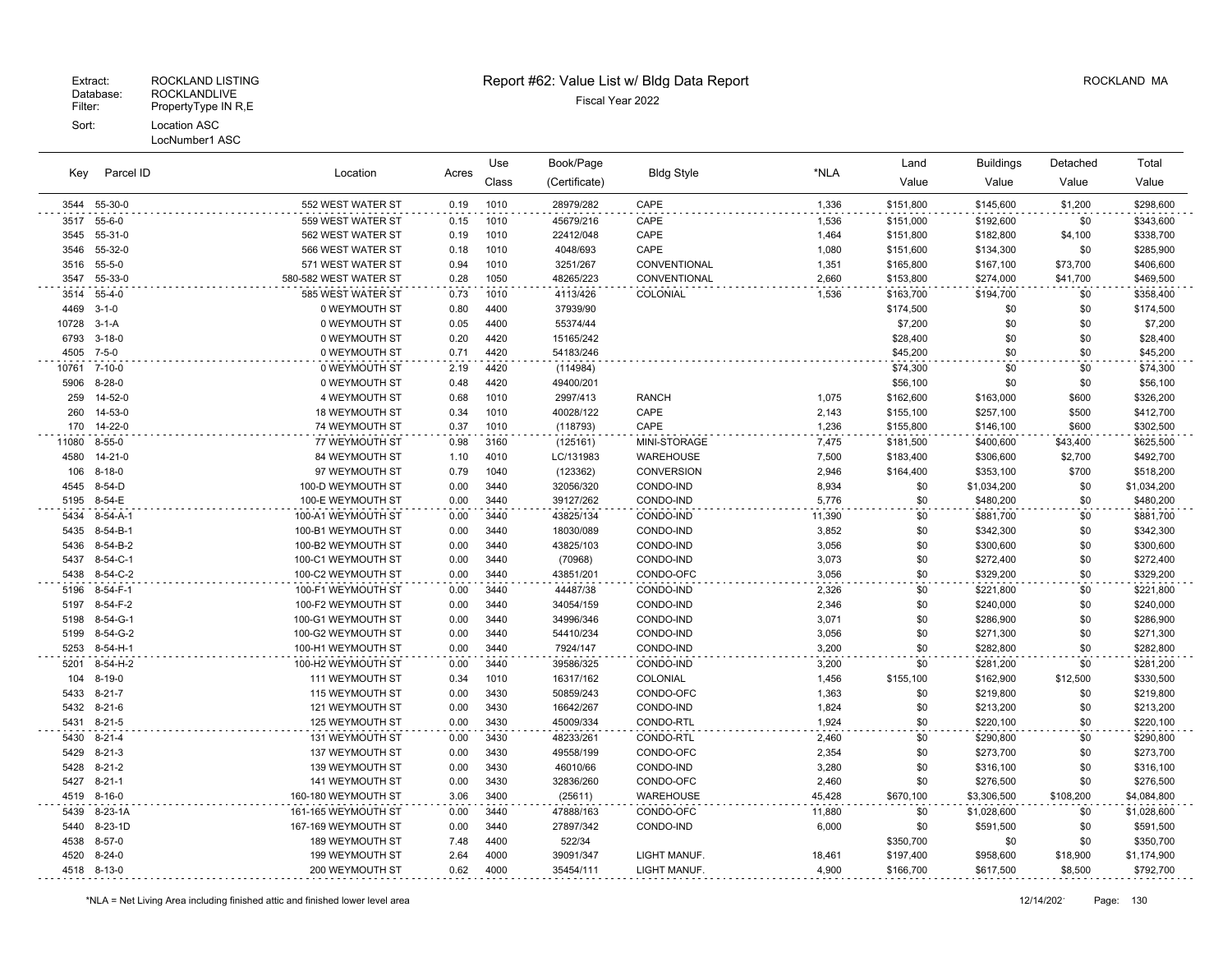| Parcel ID<br>Key | Location      |                   | Use   | Book/Page    | <b>Bldg Style</b> |                     | Land   | <b>Buildings</b> | Detached    | Total    |             |
|------------------|---------------|-------------------|-------|--------------|-------------------|---------------------|--------|------------------|-------------|----------|-------------|
|                  |               |                   | Acres | Class        | (Certificate)     |                     | *NLA   | Value            | Value       | Value    | Value       |
|                  | 4517 8-12-0   | 222 WEYMOUTH ST   | 0.69  | 4000         | 55782/196         | LIGHT MANUF.        | 8,740  | \$169,700        | \$674,200   | \$2,700  | \$846,600   |
|                  | 4516 8-11-0   | 236 WEYMOUTH ST   | 0.64  | 4000         | 27578/141         | LIGHT MANUF.        | 4,500  | \$167,800        | \$231,100   | \$2,200  | \$401,100   |
| 4511 8-3-0       |               | 256 WEYMOUTH ST   | 0.51  | 3250         | 49486/106         | LAB-DISPENSARY      | 3,914  | \$161,200        | \$703,400   | \$15,800 | \$880,400   |
| 4521             | $8 - 25 - 0$  | 273 WEYMOUTH ST   | 1.69  | 4000         | 365/112           | LIGHT MANUF.        | 25,920 | \$226,500        | \$1,286,000 | \$7,800  | \$1,520,300 |
| 4510 8-2-0       |               | 276 WEYMOUTH ST   | 3.41  | 3400         | 47059/150         | OFFICE BUILDING     | 42,572 | \$345,500        | \$5,969,500 | \$48,200 | \$6,363,200 |
| 4509 8-1-0       |               | 290 WEYMOUTH ST   | 0.99  | 4000         | 40064/179         | OFFICE BUILDING     | 16,902 | \$182,100        | \$1,493,700 | \$8,100  | \$1,683,900 |
| 4506             | $7 - 7 - 0$   | 296 WEYMOUTH ST   | 2.00  | 4000         | 45125/49          | LIGHT MANUF.        | 13,114 | \$191,600        | \$913,000   | \$27,500 | \$1,132,100 |
| 4508             | $7 - 8 - 0$   | 300 WEYMOUTH ST   | 3.80  | 4010         | 45125/49          | <b>WAREHOUSE</b>    | 14,728 | \$262,600        | \$1,093,500 | \$22,300 | \$1,378,400 |
| 4501             | $7 - 1 - 0$   | 302 WEYMOUTH ST   | 2.97  | 3400         | ((C8 2))          | OFFICE BUILDING     | 22,308 | \$293,500        | \$2,870,600 | \$66,500 | \$3,230,600 |
|                  | 4522 8-27-0   | 333 WEYMOUTH ST   | 2.95  | 4000         | 25125/322         | WAREHOUSE           | 28,100 | \$287,000        | \$1,927,800 | \$27,900 | \$2,242,700 |
| 5132             | $3 - 13 - 0$  | 371 WEYMOUTH ST   | 0.33  | 3400         | 49723/1           | OFFICE BUILDING     | 1,747  | \$30,200         | \$256,700   | \$9,600  | \$296,500   |
| 945              | $30 - 5 - 0$  | 0 WHEELER AV      | 5.45  | 1320         | 10118/109         |                     |        | \$48,500         | \$0         | \$0      | \$48,500    |
| 946              | 30-84-0       | 0-REAR WHEELER AV | 2.20  | 4420         | 10118/111         |                     |        | \$20,000         | \$0         | \$0      | \$20,000    |
| 941              | $30 - 1 - 0$  | 16 WHEELER AV     | 0.40  | 1010         | 16805/317         | <b>RANCH</b>        | 1,182  | \$173,700        | \$174,300   | \$22,100 | \$370,100   |
| 950              | $30 - 9 - 0$  | 25 WHEELER AV     | 0.35  | 1010         | 52893/215         | COLONIAL            | 2,640  | \$172,700        | \$353,200   | \$19,500 | \$545,400   |
| 942              | $30 - 2 - 0$  | 26 WHEELER AV     | 0.79  | 1040         | 42911/66          | CONVENTIONAL        | 3,571  | \$182,700        | \$428,600   | \$800    | \$612,100   |
| 948              | $30 - 7 - 0$  | 31 WHEELER AV     | 0.25  | 1010         | 28905/12          | <b>RANCH</b>        | 912    | \$170,200        | \$138,100   | \$0      | \$308,300   |
| 949              | $30 - 8 - 0$  | 33 WHEELER AV     | 0.75  | 1010         | 30078/122         | CONVENTIONAL        | 1,456  | \$182,200        | \$159,800   | \$5,600  | \$347,600   |
| 943              | $30 - 3 - 0$  | 36 WHEELER AV     | 1.00  | 1010         | 52139/48          | COLONIAL            | 3,348  | \$184,600        | \$257,400   | \$600    | \$442,600   |
| 947              | $30 - 6 - 0$  | 45 WHEELER AV     | 0.49  | 1010         | (90337)           | CONVENTIONAL        | 1,213  | \$176,000        | \$132,100   | \$0      | \$308,100   |
| 944              | $30 - 4 - 0$  | 46 WHEELER AV     | 0.34  | 1010         | 46976/278         | COLONIAL            | 2,064  | \$172,400        | \$242,300   | \$600    | \$415,300   |
| 992              | $31 - 12 - 0$ | 0 WHITE RD        | 5.00  | 1320         | 18146/291         |                     |        | \$44,500         | \$0         | \$0      | \$44,500    |
| 5896             | $31 - 43 - 0$ | 0 WHITE RD        | 2.93  | 1320         | 42124/278         |                     |        | \$26,100         | \$0         | \$0      | \$26,100    |
| 6245             | 31-44-0       | 1 WHITE RD        | 0.76  | 1010         | 10770/203         | COLONIAL            | 2,789  | \$200,700        | \$390,900   | \$0      | \$591,600   |
| 5890             | 31-37-0       | 4 WHITE RD        | 0.75  | 1010         | 28655/189         | <b>RAISED RANCH</b> | 1,911  | \$200,600        | \$238,400   | \$400    | \$439,400   |
| 991              | $31 - 11 - 0$ | 5 WHITE RD        | 0.80  | 1010         | 33994/276         | COLONIAL            | 2,722  | \$201,000        | \$323,800   | \$0      | \$524,800   |
| 5891             | 31-38-0       | 6 WHITE RD        | 0.75  | 1010         | 10138/079         | COLONIAL            | 2,817  | \$200,600        | \$378,600   | \$16,600 | \$595,800   |
| 5895             | 31-42-0       | 7 WHITE RD        | 0.77  | 1010         | 30069/3           | COLONIAL            | 2,747  | \$200,700        | \$360,800   | \$0      | \$561,500   |
| 5892             | 31-39-0       | 8 WHITE RD        | 0.88  | 1010         | 50607/247         | COLONIAL            | 2,537  | \$201,700        | \$361,800   | \$400    | \$563,900   |
| 10377            | $31 - 45 - 0$ | 9 WHITE RD        | 1.13  | 1010         | ()                | COLONIAL            | 2,480  | \$203,900        | \$347,000   | \$1,100  | \$552,000   |
| 5893             | $31 - 40 - 0$ | 10 WHITE RD       | 0.80  | 1010         | 55036/294         | CAPE                | 2,316  | \$201,000        | \$313,600   | \$0      | \$514,600   |
| 5894             | $31 - 41 - 0$ | 11 WHITE RD       | 0.76  | 1010         | 18597/209         | <b>RAISED RANCH</b> | 2,426  | \$200,600        | \$299,100   | \$0      | \$499,700   |
| 5623             | 71-54-0       | 3 WILKES CIR      | 0.34  | 1010         | 50853/44          | CAPE                | 2,580  | \$189,700        | \$376,700   | \$500    | \$566,900   |
| 5633             | $72 - 5 - 0$  | 4 WILKES CIR      | 0.65  | 1010         | 45921/75          | COLONIAL            | 2,018  | \$197,900        | \$340,700   | \$800    | \$539,400   |
| 5624             | 71-55-0       | 5 WILKES CIR      | 0.39  | 1010         | 18996/010         | COLONIAL            | 2,053  | \$190,900        | \$297,200   | \$1,200  | \$489,300   |
| 5625             | 71-56-0       | 6 WILKES CIR      | 0.51  | 1010         | 22277/095         | COLONIAL            | 2,196  | \$194,100        | \$328,900   | \$0      | \$523,000   |
| 3114             | 51-35-0       | 8 WILLIAM ST      | 0.25  | 1010         | 5881/211          | COLONIAL            | 1,300  | \$161,800        | \$192,200   | \$0      | \$354,000   |
| 3113             | 51-34-0       | 16 WILLIAM ST     | 0.16  | 1010         | 43684/162         | CONVENTIONAL        | 1,627  | \$159,600        | \$143,400   | \$12,200 | \$315,200   |
|                  | 3112 51-33-0  | 24 WILLIAM ST     | 0.14  | 1010<br>1010 | 36237/108         | CAPE                | 1,209  | \$159,100        | \$175,100   | \$0      | \$334,200   |
|                  | 3102 51-19-0  | 29 WILLIAM ST     | 0.26  |              | 18307/335         | CONVENTIONAL        | 1,132  | \$161,900        | \$127,300   | \$21,200 | \$310,400   |
|                  | 3111 51-32-0  | 34 WILLIAM ST     | 0.13  | 1010         | 3483/492          | <b>RANCH</b>        | 880    | \$158,900        | \$128,500   | \$0      | \$287,400   |
|                  | 3110 51-31-0  | 38-40 WILLIAM ST  | 0.17  | 1040         | 5304/16           | CONVENTIONAL        | 2,232  | \$159,900        | \$227,400   | \$0      | \$387,300   |
|                  | 3101 51-20-0  | 39 WILLIAM ST     | 0.23  | 1010         | 33126/335         | CAPE                | 1,998  | \$161,300        | \$229,000   | \$500    | \$390,800   |
|                  | 3100 51-21-0  | 47 WILLIAM ST     | 0.21  | 1010         | 45835/82          | CONVENTIONAL        | 1,238  | \$160,800        | \$158,500   | \$8,100  | \$327,400   |
|                  | 3109 51-30-0  | 48 WILLIAM ST     | 0.17  | 1010         | 5560/415          | CONVENTIONAL        | 1,162  | \$159,800        | \$119,700   | \$500    | \$280,000   |
|                  | 3099 51-22-0  | 55 WILLIAM ST     | 0.21  | 1010         | 9465/091          | CONVENTIONAL        | 1,325  | \$160,800        | \$175,000   | \$0      | \$335,800   |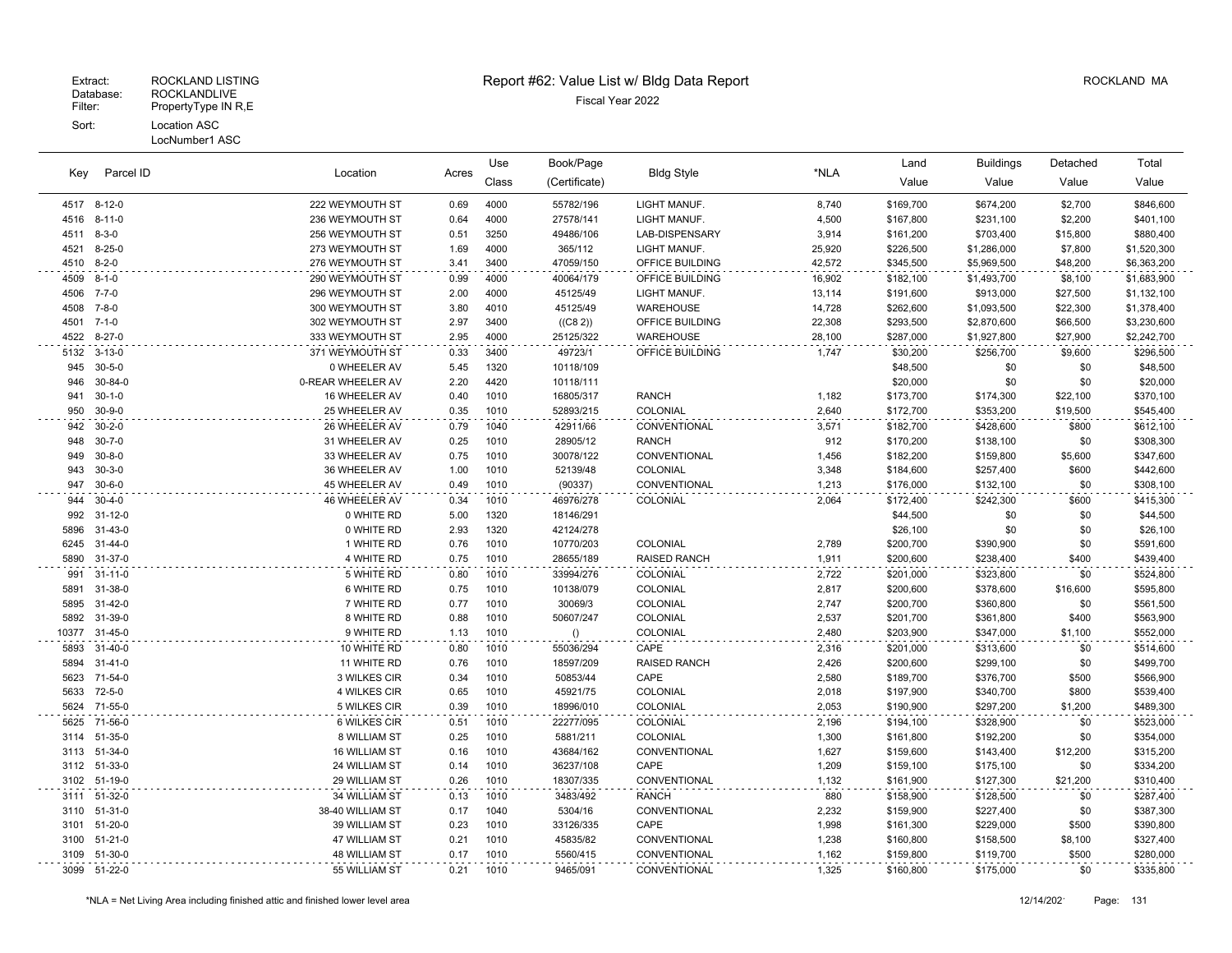#### LocNumber1 ASC

|       |               |                   |       | Use   | Book/Page     | <b>Bldg Style</b> |       | Land      | <b>Buildings</b> | Detached | Total     |
|-------|---------------|-------------------|-------|-------|---------------|-------------------|-------|-----------|------------------|----------|-----------|
| Key   | Parcel ID     | Location          | Acres | Class | (Certificate) |                   | *NLA  | Value     | Value            | Value    | Value     |
|       | 11081 51-28-1 | 64 WILLIAM ST     | 0.20  | 1020  | 47131/167     | CONDO             | 1,097 | \$0       | \$254,000        | \$400    | \$254,400 |
| 3098  | 51-23-0       | 65 WILLIAM ST     | 0.21  | 1010  | 55707/109     | <b>RANCH</b>      | 880   | \$160,800 | \$140,600        | \$14,700 | \$316,100 |
| 11082 | 51-28-2       | 66 WILLIAM ST     | 0.00  | 1020  | 54168/81      | CONDO             | 1,097 | \$0       | \$254,000        | \$400    | \$254,400 |
| 3107  | 51-27-0       | 72 WILLIAM ST     | 0.16  | 1010  | 50398/340     | CONVENTIONAL      | 1,245 | \$159,600 | \$161,000        | \$600    | \$321,200 |
| 3097  | $51 - 24 - 0$ | 75 WILLIAM ST     | 0.20  | 1010  | 51863/250     | <b>RANCH</b>      | 1,008 | \$160,400 | \$123,500        | \$300    | \$284,200 |
| 3096  | $51 - 25 - 0$ | 81 WILLIAM ST     | 0.18  | 1010  | 55075/206     | CONVENTIONAL      | 987   | \$160,000 | \$144,100        | \$300    | \$304,400 |
| 6679  | $61 - 1 - 1$  | 1 WILLOW POND DR  | 61.44 | 1020  | 15983/115     | CONDO             | 2,114 | \$0       | \$301,100        | \$0      | \$301,100 |
| 6680  | $61 - 1 - 2$  | 2 WILLOW POND DR  | 0.00  | 1020  | 48800/210     | CONDO             | 2,114 | \$0       | \$303,600        | \$0      | \$303,600 |
| 6681  | $61 - 1 - 3$  | 3 WILLOW POND DR  | 0.00  | 1020  | 34399/032     | CONDO             | 2,114 | \$0       | \$301,100        | \$0      | \$301,100 |
| 6682  | 61-1-4        | 4 WILLOW POND DR  | 0.00  | 1020  | 51554/116     | CONDO             | 2,114 | \$0       | \$307,500        | \$0      | \$307,500 |
| 6673  | $61 - 1 - 5$  | 5 WILLOW POND DR  | 0.00  | 1020  | 49683/227     | CONDO             | 2,114 | \$0       | \$301,100        | \$6,600  | \$307,700 |
| 6674  | $61 - 1 - 6$  | 6 WILLOW POND DR  | 0.00  | 1020  | 49298/162     | CONDO             | 2,114 | \$0       | \$301,100        | \$0      | \$301,100 |
| 6675  | $61 - 1 - 7$  | 7 WILLOW POND DR  | 0.00  | 1020  | 50450/318     | CONDO             | 2,114 | \$0       | \$307,500        | \$0      | \$307,500 |
| 6676  | $61 - 1 - 8$  | 8 WILLOW POND DR  | 0.00  | 1020  | 47175/322     | CONDO             | 2,114 | \$0       | \$303,600        | \$0      | \$303,600 |
| 6677  | $61 - 1 - 9$  | 9 WILLOW POND DR  | 0.00  | 1020  | 52555/111     | CONDO             | 2,114 | \$0       | \$301,100        | \$0      | \$301,100 |
| 6790  | $61 - 1 - 10$ | 10 WILLOW POND DR | 61.44 | 1020  | 40991/164     | CONDO             | 2,114 | \$0       | \$301,100        | \$0      | \$301,100 |
| 6669  | $61 - 1 - 11$ | 11 WILLOW POND DR | 0.00  | 1020  | 51719/168     | CONDO             | 2,114 | \$0       | \$307,500        | \$0      | \$307,500 |
| 6670  | $61 - 1 - 12$ | 12 WILLOW POND DR | 0.00  | 1020  | 55456/308     | CONDO             | 2,114 | \$0       | \$301,100        | \$0      | \$301,100 |
| 6671  | $61 - 1 - 13$ | 13 WILLOW POND DR | 0.00  | 1020  | 49032/232     | CONDO             | 2,114 | \$0       | \$301,100        | \$0      | \$301,100 |
|       | 6672 61-1-14  | 14 WILLOW POND DR | 0.00  | 1020  | 38268/226     | CONDO             | 2,114 | \$0       | \$301,100        | \$0      | \$301,100 |
| 6668  | $61 - 1 - 15$ | 15 WILLOW POND DR | 0.00  | 1020  | 48167/162     | CONDO             | 2,114 | \$0       | \$301,100        | \$0      | \$301,100 |
| 6666  | 61-1-16       | 16 WILLOW POND DR | 0.00  | 1020  | 52196/160     | CONDO             | 2,114 | \$0       | \$301,100        | \$0      | \$301,100 |
| 6665  | $61 - 1 - 17$ | 17 WILLOW POND DR | 0.00  | 1020  | 44774/215     | CONDO             | 1,660 | \$0       | \$282,100        | \$0      | \$282,100 |
| 6664  | $61 - 1 - 18$ | 18 WILLOW POND DR | 0.00  | 1020  | 50610/310     | CONDO             | 1,660 | \$0       | \$282,100        | \$0      | \$282,100 |
| 6663  | 61-1-19       | 19 WILLOW POND DR | 0.00  | 1020  | 39686/81      | CONDO             | 2,114 | \$0       | \$301,100        | \$0      | \$301,100 |
| 6662  | 61-1-20       | 20 WILLOW POND DR | 0.00  | 1020  | 35200/293     | CONDO             | 2,114 | \$0       | \$301,100        | \$0      | \$301,100 |
| 6661  | $61 - 1 - 21$ | 21 WILLOW POND DR | 0.00  | 1020  | 35780/234     | CONDO             | 2,114 | \$0       | \$301,100        | \$0      | \$301,100 |
| 6660  | $61 - 1 - 22$ | 22 WILLOW POND DR | 0.00  | 1020  | 51594/254     | CONDO             | 2,114 | \$0       | \$301,100        | \$0      | \$301,100 |
| 6659  | $61 - 1 - 23$ | 23 WILLOW POND DR | 0.00  | 1020  | 37989/324     | CONDO             | 1,660 | \$0       | \$282,100        | \$0      | \$282,100 |
| 6658  | $61 - 1 - 24$ | 24 WILLOW POND DR | 0.00  | 1020  | 38472/289     | CONDO             | 1,660 | \$0       | \$282,100        | \$0      | \$282,100 |
| 6657  | $61 - 1 - 25$ | 25 WILLOW POND DR | 0.00  | 1020  | 38279/103     | CONDO             | 2,114 | \$0       | \$301,100        | \$0      | \$301,100 |
| 6656  | 61-1-26       | 26 WILLOW POND DR | 0.00  | 1020  | 16053/068     | CONDO             | 2,114 | \$0       | \$301,100        | \$0      | \$301,100 |
| 6655  | $61 - 1 - 27$ | 27 WILLOW POND DR | 0.00  | 1020  | 55231/229     | CONDO             | 2,114 | \$0       | \$301,100        | \$6,600  | \$307,700 |
| 6654  | $61 - 1 - 28$ | 28 WILLOW POND DR | 0.00  | 1020  | 44909/342     | CONDO             | 2,114 | \$0       | \$301,100        | \$0      | \$301,100 |
| 6653  | 61-1-29       | 29 WILLOW POND DR | 0.00  | 1020  | 30895/136     | CONDO             | 1,660 | \$0       | \$288,100        | \$6,600  | \$294,700 |
| 6652  | 61-1-30       | 30 WILLOW POND DR | 0.00  | 1020  | 44176/130     | CONDO             | 1,660 | \$0       | \$282,100        | \$0      | \$282,100 |
| 6651  | $61 - 1 - 31$ | 31 WILLOW POND DR | 0.00  | 1020  | 49993/28      | CONDO             | 2,114 | \$0       | \$313,900        | \$6,600  | \$320,500 |
| 6650  | 61-1-32       | 32 WILLOW POND DR | 0.00  | 1020  | 13042/120     | CONDO             | 2,114 | \$0       | \$301,100        | \$0      | \$301,100 |
| 6683  | 61-1-33       | 33 WILLOW POND DR | 0.00  | 1020  | 33327/187     | CONDO             | 2,114 | \$0       | \$301,100        | \$6,600  | \$307,700 |
| 6684  | 61-1-34       | 34 WILLOW POND DR | 0.00  | 1020  | 13726/114     | CONDO             | 2,114 | \$0       | \$301,100        | \$0      | \$301,100 |
| 6685  | 61-1-35       | 35 WILLOW POND DR | 0.00  | 1020  | 55146/25      | CONDO             | 2,114 | \$0       | \$301,100        | \$6,600  | \$307,700 |
| 6686  | 61-1-36       | 36 WILLOW POND DR | 0.00  | 1020  | 37903/240     | CONDO             | 2,114 | \$0       | \$301,100        | \$0      | \$301,100 |
| 6687  | 61-1-37       | 37 WILLOW POND DR | 0.00  | 1020  | 39377/316     | CONDO             | 2,114 | \$0       | \$301,100        | \$0      | \$301,100 |
| 6688  | 61-1-38       | 38 WILLOW POND DR | 0.00  | 1020  | 13875/005     | CONDO             | 2,114 | \$0       | \$301,100        | \$0      | \$301,100 |
| 6689  | 61-1-39       | 39 WILLOW POND DR | 0.00  | 1020  | 56043/281     | CONDO             | 2,114 | \$0       | \$320,300        | \$0      | \$320,300 |
|       | 6690 61-1-40  | 40 WILLOW POND DR | 0.00  | 1020  | 49125/316     | CONDO             | 2,114 | \$0       | \$301,100        | \$0      | \$301,100 |
|       |               |                   |       |       |               |                   |       |           |                  |          |           |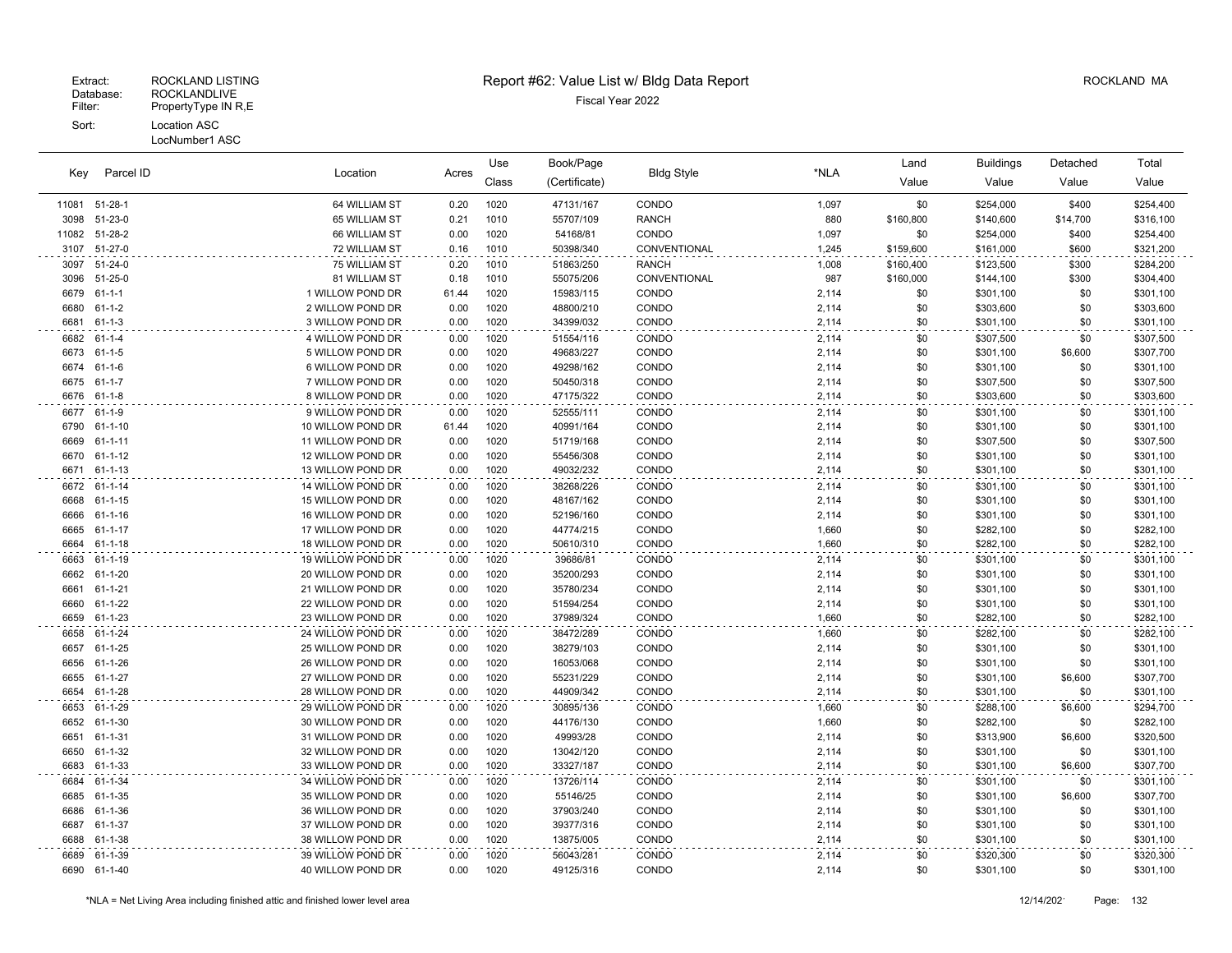| Parcel ID |               | Location          |       | Use   | Book/Page     | <b>Bldg Style</b> | *NLA  | Land  | <b>Buildings</b> | Detached | Total     |
|-----------|---------------|-------------------|-------|-------|---------------|-------------------|-------|-------|------------------|----------|-----------|
| Kev       |               |                   | Acres | Class | (Certificate) |                   |       | Value | Value            | Value    | Value     |
|           | 6691 61-1-41  | 41 WILLOW POND DR | 0.00  | 1020  | 37662/1       | CONDO             | 2,114 | \$0   | \$301,100        | \$0      | \$301,100 |
| 6692      | 61-1-42       | 42 WILLOW POND DR | 0.00  | 1020  | N/A/N/A       | CONDO             | 2,114 | \$0   | \$307,500        | \$0      | \$307,500 |
| 6693      | 61-1-43       | 43 WILLOW POND DR | 0.00  | 1020  | 31306/294     | CONDO             | 1,660 | \$0   | \$282,100        | \$0      | \$282,100 |
| 6694      | 61-1-44       | 44 WILLOW POND DR | 0.00  | 1020  | 48054/239     | CONDO             | 1,660 | \$0   | \$282,100        | \$6,600  | \$288,700 |
| 6695      | 61-1-45       | 45 WILLOW POND DR | 0.00  | 1020  | 51402/105     | CONDO             | 2,114 | \$0   | \$301,100        | \$6,600  | \$307,700 |
| 6696      | 61-1-46       | 46 WILLOW POND DR | 0.00  | 1020  | 35353/315     | CONDO             | 2,114 | \$0   | \$301,100        | \$0      | \$301,100 |
| 6697      | 61-1-47       | 47 WILLOW POND DR | 0.00  | 1020  | 52602/276     | CONDO             | 2,114 | \$0   | \$301,100        | \$0      | \$301,100 |
| 6698      | 61-1-48       | 48 WILLOW POND DR | 0.00  | 1020  | 18126/205     | CONDO             | 2,114 | \$0   | \$301,100        | \$0      | \$301,100 |
| 6699      | 61-1-49       | 49 WILLOW POND DR | 0.00  | 1020  | 47414/213     | CONDO             | 2,114 | \$0   | \$301,100        | \$0      | \$301,100 |
| 6700      | 61-1-50       | 50 WILLOW POND DR | 0.00  | 1020  | 48620/295     | CONDO             | 2,114 | \$0   | \$301,100        | \$13,200 | \$314,300 |
| 6701      | 61-1-51       | 51 WILLOW POND DR | 0.00  | 1020  | 51791/109     | CONDO             | 2,114 | \$0   | \$301,100        | \$0      | \$301,100 |
| 6702      | 61-1-52       | 52 WILLOW POND DR | 0.00  | 1020  | 42054/66      | CONDO             | 2,114 | \$0   | \$301,100        | \$0      | \$301,100 |
| 6703      | 61-1-53       | 53 WILLOW POND DR | 0.00  | 1020  | 44799/97      | CONDO             | 2,114 | \$0   | \$301,100        | \$6,600  | \$307,700 |
| 6704      | 61-1-54       | 54 WILLOW POND DR | 0.00  | 1020  | 53020/251     | CONDO             | 2,114 | \$0   | \$307,500        | \$0      | \$307,500 |
| 6705      | 61-1-55       | 55 WILLOW POND DR | 0.00  | 1020  | 29348/280     | CONDO             | 2,114 | \$0   | \$307,500        | \$0      | \$307,500 |
| 6706      | 61-1-56       | 56 WILLOW POND DR | 0.00  | 1020  | 44412/200     | CONDO             | 2,114 | \$0   | \$301,100        | \$0      | \$301,100 |
| 6707      | 61-1-57       | 57 WILLOW POND DR | 0.00  | 1020  | ()            | CONDO             | 2,114 | \$0   | \$301,100        | \$0      | \$301,100 |
| 6708      | 61-1-58       | 58 WILLOW POND DR | 0.00  | 1020  | 14714/035     | CONDO             | 2,114 | \$0   | \$301,100        | \$0      | \$301,100 |
| 6709      | 61-1-59       | 59 WILLOW POND DR | 0.00  | 1020  | 14785/216     | CONDO             | 2,114 | \$0   | \$301,100        | \$0      | \$301,100 |
| 6710      | 61-1-60       | 60 WILLOW POND DR | 0.00  | 1020  | 14811/121     | CONDO             | 2,114 | \$0   | \$301,100        | \$0      | \$301,100 |
| 6711      | 61-1-61       | 61 WILLOW POND DR | 0.00  | 1020  | 53471/212     | CONDO             | 2,114 | \$0   | \$307,500        | \$0      | \$307,500 |
| 6712      | 61-1-62       | 62 WILLOW POND DR | 0.00  | 1020  | 33279/211     | CONDO             | 2,114 | \$0   | \$301,100        | \$0      | \$301,100 |
| 6713      | 61-1-63       | 63 WILLOW POND DR | 0.00  | 1020  | 32571/162     | CONDO             | 2,114 | \$0   | \$301,100        | \$0      | \$301,100 |
| 6714      | 61-1-64       | 64 WILLOW POND DR | 0.00  | 1020  | 45571/97      | CONDO             | 2,114 | \$0   | \$301,100        | \$0      | \$301,100 |
| 6715      | 61-1-65       | 65 WILLOW POND DR | 0.00  | 1020  | 18458/196     | CONDO             | 2,114 | \$0   | \$301,100        | \$0      | \$301,100 |
| 6716      | 61-1-66       | 66 WILLOW POND DR | 0.00  | 1020  | 49351/156     | CONDO             | 2,114 | \$0   | \$301,100        | \$0      | \$301,100 |
| 6717      | 61-1-67       | 67 WILLOW POND DR | 0.00  | 1020  | 47943/296     | CONDO             | 2,114 | \$0   | \$301,100        | \$0      | \$301,100 |
| 6718      | 61-1-68       | 68 WILLOW POND DR | 0.00  | 1020  | 55394/65      | CONDO             | 2,114 | \$0   | \$301,100        | \$6,600  | \$307,700 |
| 6719      | 61-1-69       | 69 WILLOW POND DR | 0.00  | 1020  | 33194/194     | CONDO             | 2,114 | \$0   | \$301,100        | \$0      | \$301,100 |
| 6720      | 61-1-70       | 70 WILLOW POND DR | 0.00  | 1020  | 51028/256     | CONDO             | 2,114 | \$0   | \$301,100        | \$0      | \$301,100 |
| 6721      | 61-1-71       | 71 WILLOW POND DR | 0.00  | 1020  | 43293/56      | CONDO             | 2,114 | \$0   | \$307,500        | \$0      | \$307,500 |
| 6722      | 61-1-72       | 72 WILLOW POND DR | 0.00  | 1020  | 51570/257     | CONDO             | 2,114 | \$0   | \$301,100        | \$0      | \$301,100 |
| 6723      | 61-1-73       | 73 WILLOW POND DR | 0.00  | 1020  | 55424/202     | CONDO             | 2,114 | \$0   | \$301,100        | \$6,600  | \$307,700 |
| 6724      | 61-1-74       | 74 WILLOW POND DR | 0.00  | 1020  | 45400/30      | CONDO             | 2,114 | \$0   | \$301,100        | \$13,200 | \$314,300 |
| 6725      | 61-1-75       | 75 WILLOW POND DR | 0.00  | 1020  | 47663/286     | CONDO             | 2,114 | \$0   | \$307,500        | \$0      | \$307,500 |
| 6726      | 61-1-76       | 76 WILLOW POND DR | 0.00  | 1020  | 34391/024     | CONDO             | 2,114 | \$0   | \$301,100        | \$0      | \$301,100 |
| 6727      | 61-1-77       | 77 WILLOW POND DR | 0.00  | 1020  | 45930/80      | CONDO             | 2,114 | \$0   | \$301,100        | \$0      | \$301,100 |
| 6728      | 61-1-78       | 78 WILLOW POND DR | 0.00  | 1020  | 40207/48      | CONDO             | 2,114 | \$0   | \$301,100        | \$0      | \$301,100 |
| 6729      | 61-1-79       | 79 WILLOW POND DR | 0.00  | 1020  | 49224/306     | CONDO             | 2,114 | \$0   | \$301,100        | \$0      | \$301,100 |
| 6730      | 61-1-80       | 80 WILLOW POND DR | 0.00  | 1020  | 47963/106     | CONDO             | 2,114 | \$0   | \$301,100        | \$0      | \$301,100 |
| 6731      | $61 - 1 - 81$ | 81 WILLOW POND DR | 0.00  | 1020  | 47859/132     | CONDO             | 2,114 | \$0   | \$301,100        | \$0      | \$301,100 |
| 6732      | 61-1-82       | 82 WILLOW POND DR | 0.00  | 1020  | 15244/325     | CONDO             | 2,114 | \$0   | \$301,100        | \$0      | \$301,100 |
| 6733      | 61-1-83       | 83 WILLOW POND DR | 0.00  | 1020  | 50697/33      | CONDO             | 2,114 | \$0   | \$316,200        | \$0      | \$316,200 |
| 6734      | 61-1-84       | 84 WILLOW POND DR | 0.00  | 1020  | 51965/348     | CONDO             | 2,114 | \$0   | \$301,100        | \$0      | \$301,100 |
| 6735      | 61-1-85       | 85 WILLOW POND DR | 0.00  | 1020  | 55924/254     | CONDO             | 2,114 | \$0   | \$301,100        | \$0      | \$301,100 |
|           | 6736 61-1-86  | 86 WILLOW POND DR | 0.00  | 1020  | 35127/021     | CONDO             | 2,114 | \$0   | \$301,100        | \$0      | \$301,100 |
|           |               |                   |       |       |               |                   |       |       |                  |          |           |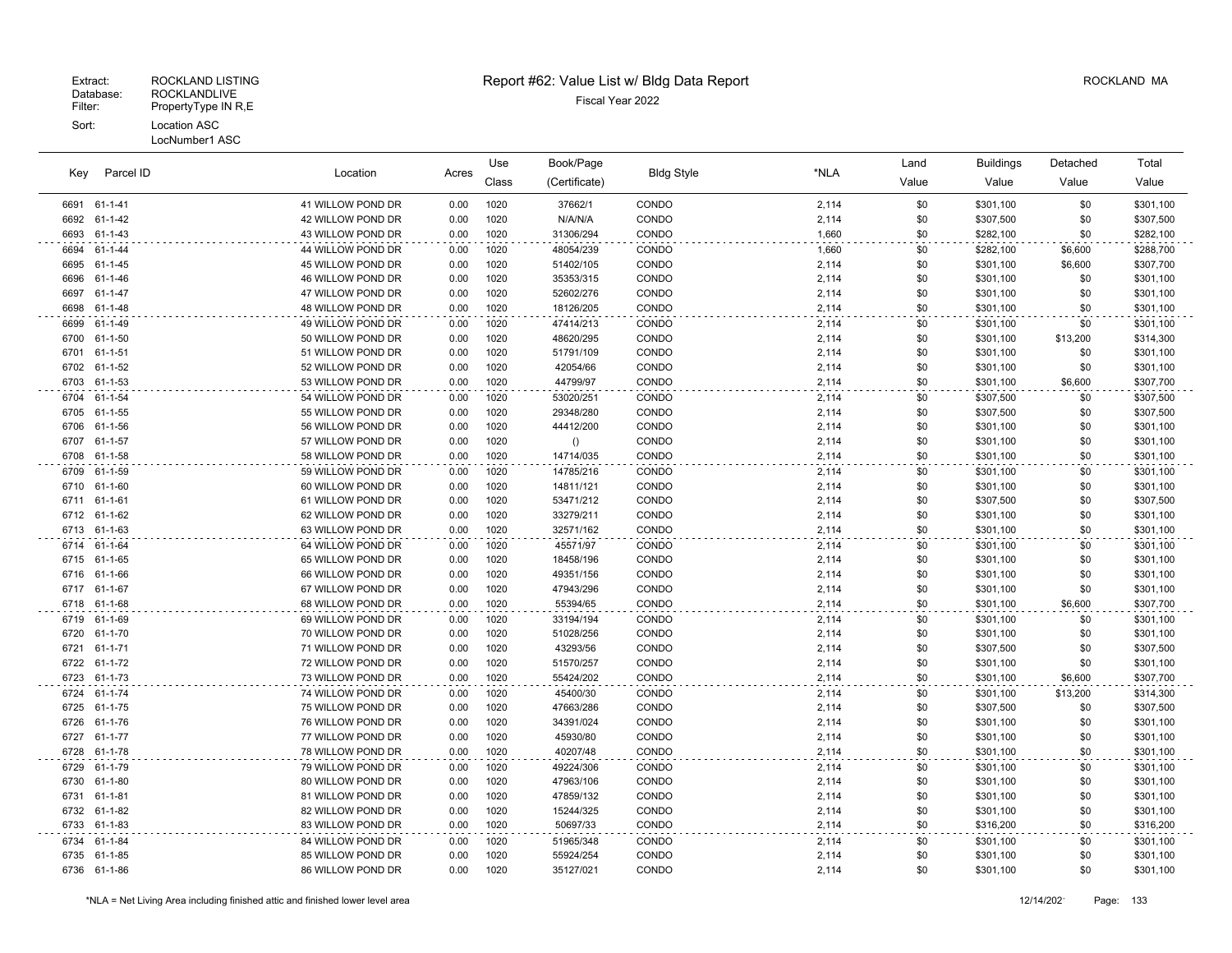|              |                    |                                | Use          | Book/Page    |               |                     | Land           | <b>Buildings</b> | Detached  | Total    |           |
|--------------|--------------------|--------------------------------|--------------|--------------|---------------|---------------------|----------------|------------------|-----------|----------|-----------|
| Kev          | Parcel ID          | Location                       | Acres        | Class        | (Certificate) | <b>Bldg Style</b>   | *NLA           | Value            | Value     | Value    | Value     |
|              | 6737 61-1-87       | 87 WILLOW POND DR              | 0.00         | 1020         | 43843/268     | CONDO               | 2,114          | \$0              | \$301,100 | \$0      | \$301,100 |
| 6738         | 61-1-88            | 88 WILLOW POND DR              | 0.00         | 1020         | 26913/301     | CONDO               | 2,114          | \$0              | \$301,100 | \$0      | \$301,100 |
| 6739         | 61-1-89            | 89 WILLOW POND DR              | 0.00         | 1020         | 43564/288     | CONDO               | 2,114          | \$0              | \$303,600 | \$0      | \$303,600 |
| 6740         | 61-1-90            | 90 WILLOW POND DR              | 0.00         | 1020         | 19160/119     | CONDO               | 2,114          | \$0              | \$301,100 | \$0      | \$301,100 |
| 6741         | 61-1-91            | 91 WILLOW POND DR              | 0.00         | 1020         | 52884/50      | CONDO               | 2,114          | \$0              | \$301,100 | \$0      | \$301,100 |
| 6742         | 61-1-92            | 92 WILLOW POND DR              | 0.00         | 1020         | 49045/66      | CONDO               | 2,114          | \$0              | \$301,100 | \$0      | \$301,100 |
| 6743         | 61-1-93            | 93 WILLOW POND DR              | 0.00         | 1020         | 40372/197     | CONDO               | 2,114          | \$0              | \$301,100 | \$0      | \$301,100 |
| 6744         | 61-1-94            | 94 WILLOW POND DR              | 0.00         | 1020         | 36524/020     | CONDO               | 1,660          | \$0              | \$288,100 | \$6,600  | \$294,700 |
| 6745         | 61-1-95            | 95 WILLOW POND DR              | 0.00         | 1020         | 53471/173     | CONDO               | 1,660          | \$0              | \$288,100 | \$0      | \$288,100 |
| 69           | $5 - 42 - 0$       | 0 WILSON ST                    | 0.18         | 1320         | 35611/152-53  |                     |                | \$1,600          | \$0       | \$0      | \$1,600   |
| 65           | $5 - 52 - 0$       | 2 WILSON ST                    | 0.37         | 1010         | 411/50        | CAPE                | 1,470          | \$164,500        | \$166,100 | \$2,700  | \$333,300 |
| 76           | 5-49-0             | 5 WILSON ST                    | 0.15         | 1010         | 4099/354      | <b>RANCH</b>        | 864            | \$159,500        | \$133,000 | \$0      | \$292,500 |
| 75           | 5-48-0             | 19 WILSON ST                   | 0.18         | 1010         | 27981/086     | <b>RANCH</b>        | 960            | \$160,100        | \$160,800 | \$800    | \$321,700 |
| 74           | $5 - 47 - 0$       | 25 WILSON ST                   | 0.18         | 1010         | 47580/16      | <b>RANCH</b>        | 1,188          | \$160,100        | \$183,900 | \$300    | \$344,300 |
| 66           | $5 - 53 - 0$       | 28 WILSON ST                   | 0.62         | 1010         | (119993)      | <b>RAISED RANCH</b> | 2,141          | \$170,300        | \$317,900 | \$2,700  | \$490,900 |
| 7139         | $5 - 58 - 0$       | 33 WILSON ST                   | 0.28         | 1010         | 40642/305     | <b>RANCH</b>        | 1,512          | \$162,300        | \$262,400 | \$12,600 | \$437,300 |
| 67           | $5 - 54 - 0$       | 38 WILSON ST                   | 0.27         | 1010         | 55574/77      | <b>RANCH</b>        | 864            | \$162,200        | \$136,500 | \$300    | \$299,000 |
| 68           | 5-55-0             | 42 WILSON ST                   | 0.27         | 1010         | 47828/148     | <b>RANCH</b>        | 1,340          | \$162,200        | \$168,100 | \$4,600  | \$334,900 |
| 71           | $5 - 44 - 0$       | 43 WILSON ST                   | 0.18         | 1010         | 35611/152-53  | CONVENTIONAL        | 1,480          | \$160,100        | \$183,700 | \$500    | \$344,300 |
| 10484        | $5-43-A$           | 51 WILSON ST                   | 0.09         | 1010         | 35611/152-53  | CONVENTIONAL        | 360            | \$158,000        | \$54,800  | \$100    | \$212,900 |
| 315          | 10-69-0            | 72 WILSON ST                   | 0.28         | 1010         | 3930/430      | <b>RANCH</b>        | 988            | \$162,300        | \$159,000 | \$800    | \$322,100 |
| 316          | 10-68-0            | 152 WILSON ST                  | 0.69         | 1010         | 52044/229     | CONVENTIONAL        | 1,508          | \$171,800        | \$165,700 | \$3,000  | \$340,500 |
| 5147         | 39-306-21          | 21 WINDING WAY                 | 0.34         | 1020         | 18202/160     | CONDO               | 918            | \$0              | \$236,000 | \$0      | \$236,000 |
| 5148         | 39-306-23          | 23 WINDING WAY                 | 0.34         | 1020         | 6310/76       | CONDO               | 918            | \$0              | \$233,400 | \$0      | \$233,400 |
| 5149         | 39-306-25          | <b>25 WINDING WAY</b>          | 0.34         | 1020         | 6029/238      | CONDO               | 918            | \$0              | \$233,400 | \$0      | \$233,400 |
| 5150         | 39-306-27          | 27 WINDING WAY                 | 0.34         | 1020         | 11299/095     | CONDO               | 918            | \$0              | \$237,500 | \$0      | \$237,500 |
| 2191         | 34-234-0           | <b>31 WINDING WAY</b>          | 0.50         | 1010         | 12419/337     | <b>RAISED RANCH</b> | 1,823          | \$185,100        | \$209,900 | \$900    | \$395,900 |
| 2190         | 34-232-0           | 41 WINDING WAY                 | 0.50         | 1010         | 38616/302     | <b>RAISED RANCH</b> | 1,516          | \$185,100        | \$188,600 | \$500    | \$374,200 |
| 2189         | 34-231-0           | 51 WINDING WAY                 | 0.50         | 1010         | 55739/253     | <b>RAISED RANCH</b> | 1,744          | \$185,100        | \$220,500 | \$0      | \$405,600 |
| 2188         | 34-230-0           | 61 WINDING WAY                 | 0.50         | 1010         | 5962/97       | <b>RAISED RANCH</b> | 1,900          | \$185,100        | \$205,600 | \$0      | \$390,700 |
| 2187         | 34-229-0           | 71 WINDING WAY                 | 0.50         | 1010         | 47941/183     | <b>RAISED RANCH</b> | 1,710          | \$185,100        | \$199,400 | \$700    | \$385,200 |
| 6777         | 68-14-0            | 0 WINTER CIR                   | 0.80         | 9360         | 36184/347     |                     |                | \$201,000        | \$0       | \$0      | \$201,000 |
| 6746         | 63-132-0           | 2 WINTER CIR                   | 0.50         | 1010         | 24406/198     | CAPE                | 1,604          | \$193,900        | \$264,400 | \$700    | \$459,000 |
| 6749         | 63-135-0           | 3 WINTER CIR                   | 0.54         | 1010         | 19568/116     | COLONIAL            | 2,340          | \$195,000        | \$317,700 | \$0      | \$512,700 |
| 6747         | 63-133-0           | 4 WINTER CIR                   | 0.59         | 1010         | 45624/302     | CAPE                | 1,428          | \$196,200        | \$261,000 | \$21,700 | \$478,900 |
| 6748         | 63-134-0           | 6 WINTER CIR                   | 0.59         | 1010         | 38337/344     | <b>RANCH</b>        | 1,552          | \$196,300        | \$284,400 | \$0      | \$480,700 |
| 6775         | 68-12-0            | 8 WINTER CIR                   | 0.73         | 1010         | 49206/10      | COLONIAL            | 1,872          | \$199,900        | \$302,400 | \$17,800 | \$520,100 |
| 6776         | 68-13-0            | 10 WINTER CIR                  | 0.63         | 1010         | 30099/345     | CAPE                | 3,124          | \$197,300        | \$435,700 | \$1,300  | \$634,300 |
| 6783         | 68-20-0            | 11 WINTER CIR                  | 0.50         | 1010         | 45021/63      | <b>RANCH</b>        | 3,222          | \$193,900        | \$373,700 | \$800    | \$568,400 |
| 6778         | 68-15-0            | 14 WINTER CIR                  | 0.79         | 1010         | 55273/304     | COLONIAL            | 2,323          | \$200,900        | \$352,000 | \$700    | \$553,600 |
| 6766         | 67-96-0            | 15 WINTER CIR                  | 0.50         | 1010         | 20529/222     | COLONIAL            | 2,536          | \$193,900        | \$425,400 | \$700    | \$620,000 |
| 6767         | 67-97-0            | 17 WINTER CIR                  | 0.50         | 1010         | 42844/112     | <b>COLONIAL</b>     | 1,872          | \$193,900        | \$301,200 | \$0      | \$495,100 |
| 6768         | 67-98-0            | 19 WINTER CIR                  | 0.50         | 1010         | 52829/160     | CAPE                | 1,673          | \$193,900        | \$263,200 | \$13,000 | \$470,100 |
| 6762         | 67-92-0            | 20 WINTER CIR                  | 1.22         | 1010         | 52051/284     | <b>RANCH</b>        | 2,186          | \$204,700        | \$410,600 | \$20,000 | \$635,300 |
| 6769<br>6761 | 67-99-0<br>67-91-0 | 21 WINTER CIR<br>22 WINTER CIR | 0.50<br>0.85 | 1010<br>1010 | 51682/344     | COLONIAL<br>CAPE    | 1,872<br>2,157 | \$193,900        | \$311,000 | \$700    | \$505,600 |
|              |                    |                                |              |              | 51153/256     |                     |                | \$201,400        | \$295,800 | \$1,000  | \$498,200 |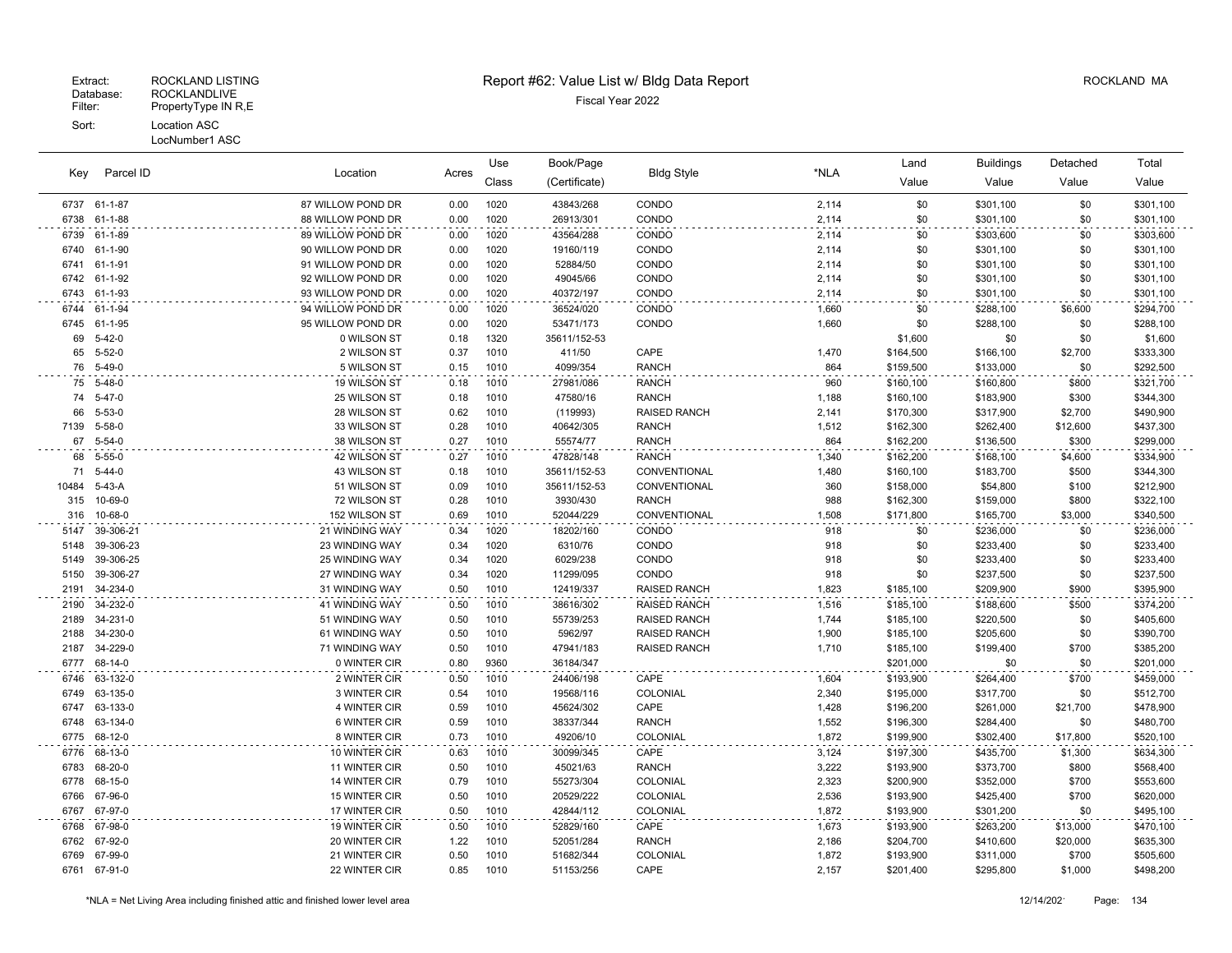|              | Parcel ID           |                                |              | Use          | Book/Page              | <b>Bldg Style</b>    |                | Land                   | <b>Buildings</b>       | Detached       | Total                  |
|--------------|---------------------|--------------------------------|--------------|--------------|------------------------|----------------------|----------------|------------------------|------------------------|----------------|------------------------|
| Key          |                     | Location                       | Acres        | Class        | (Certificate)          |                      | *NLA           | Value                  | Value                  | Value          | Value                  |
| 6760         | 67-90-0             | 24 WINTER CIR                  | 0.57         | 1010         | 25832/082              | COLONIAL             | 1,872          | \$195,800              | \$301,800              | \$0            | \$497,600              |
| 6759         | 67-89-0             | 26 WINTER CIR                  | 0.77         | 1010         | 52085/209              | COLONIAL             | 1,872          | \$200,700              | \$304,700              | \$0            | \$505,400              |
| 6770         | 67-100-0            | 27 WINTER CIR                  | 0.50         | 1010         | 23344/099              | COLONIAL             | 1,872          | \$193,900              | \$298,400              | \$0            | \$492,300              |
| 6758         | 67-88-0             | 28 WINTER CIR                  | 0.85         | 1010         | 54767/119              | COLONIAL             | 3,220          | \$201,400              | \$465,600              | \$0            | \$667,000              |
| 6757         | 67-87-0             | 30 WINTER CIR                  | 0.85         | 1010         | 55586/220              | CAPE                 | 1,714          | \$201,400              | \$282,100              | \$1,000        | \$484,500              |
| 6756         | 67-86-0             | 32 WINTER CIR                  | 0.61         | 1010         | 20607/122              | <b>RANCH</b>         | 1,480          | \$196,800              | \$276,300              | \$12,500       | \$485,600              |
| 6771         | 67-101-0            | 33 WINTER CIR                  | 0.50         | 1010         | 41994/110              | <b>RANCH</b>         | 1,570          | \$193,900              | \$283,300              | \$900          | \$478,100              |
| 6755         | 67-85-0             | 34 WINTER CIR                  | 0.61         | 1010         | 41628/321              | CAPE                 | 1,849          | \$196,800              | \$301,200              | \$700          | \$498,700              |
| 6772         | 67-102-0            | 35 WINTER CIR                  | 0.50         | 1010         | 38270/90               | <b>RANCH</b>         | 1,692          | \$193,900              | \$293,900              | \$700          | \$488,500              |
| 6754         | 67-84-0             | 36 WINTER CIR                  | 0.63         | 1010         | 44946/94               | <b>SPLIT LEVEL</b>   | 2,100          | \$197,400              | \$337,000              | \$0            | \$534,400              |
| 6773         | 67-103-0            | 37 WINTER CIR                  | 0.52         | 1010         | 49624/163              | COLONIAL             | 1,704          | \$194,500              | \$286,700              | \$500          | \$481,700              |
| 6753         | 67-83-0             | 38 WINTER CIR                  | 0.95         | 1010         | 22255/250              | COLONIAL             | 2,345          | \$202,300              | \$331,000              | \$0            | \$533,300              |
| 6774         | 67-104-0            | 39 WINTER CIR                  | 0.50         | 1010         | 20284/348              | CAPE                 | 1,424          | \$193,900              | \$241,500              | \$0            | \$435,400              |
| 6752         | 67-82-0             | 40 WINTER CIR                  | 0.71         | 1010         | 20413/052              | CAPE                 | 1,957          | \$199,400              | \$294,200              | \$19,200       | \$512,800              |
| 6784         | 68-21-0             | 41 WINTER CIR                  | 0.50         | 1010         | 44343/62               | CAPE                 | 1,428          | \$193,900              | \$242,800              | \$2,400        | \$439,100              |
| 6751         | 67-81-0             | 42 WINTER CIR                  | 0.58         | 1010         | 52032/88               | CAPE                 | 1,530          | \$196,000              | \$263,300              | \$1,200        | \$460,500              |
| 6785<br>6750 | 68-22-0<br>63-136-0 | 43 WINTER CIR<br>46 WINTER CIR | 0.50         | 1010<br>1010 | 19512/326<br>28922/205 | COLONIAL<br>COLONIAL | 1,972<br>2,256 | \$193,900<br>\$195,700 | \$324,400<br>\$334,100 | \$800<br>\$800 | \$519,100<br>\$530,600 |
| 1367         | 36-74-0             | 7 WOODSBURY RD                 | 0.57<br>0.29 | 1010         | (118071)               | <b>RANCH</b>         | 1,044          | \$171,100              | \$171,000              | \$600          | \$342,700              |
| 1351         | 36-58-0             | 16 WOODSBURY RD                | 0.36         | 1010         | 17654/140              | <b>RANCH</b>         | 1,368          | \$172,800              | \$192,800              | \$500          | \$366,100              |
| 1366         | 36-73-0             | 17 WOODSBURY RD                | 0.29         | 1010         | 55394/174              | COLONIAL             | 2,734          | \$171,100              | \$381,700              | \$7,100        | \$559,900              |
| 1352         | 36-59-0             | 24 WOODSBURY RD                | 0.52         | 1010         | 43489/94               | <b>RANCH</b>         | 912            | \$176,700              | \$172,400              | \$700          | \$349,800              |
| 1353         | 36-60-0             | 32 WOODSBURY RD                | 0.35         | 1010         | 44988/149              | COLONIAL             | 1,656          | \$172,700              | \$248,900              | \$300          | \$421,900              |
| 1365         | 36-72-0             | 37 WOODSBURY RD                | 0.29         | 1010         | 8453/301               | <b>RANCH</b>         | 1,176          | \$171,100              | \$188,200              | \$800          | \$360,100              |
| 1354         | 36-61-0             | 42 WOODSBURY RD                | 0.28         | 1010         | 54847/75               | <b>RANCH</b>         | 1,176          | \$170,800              | \$167,700              | \$0            | \$338,500              |
| 1364         | $36 - 71 - 0$       | 47 WOODSBURY RD                | 0.28         | 1010         | 55156/78               | <b>RANCH</b>         | 912            | \$170,800              | \$168,600              | \$700          | \$340,100              |
| 1355         | 36-62-0             | 52 WOODSBURY RD                | 0.28         | 1010         | 34891/130              | <b>RANCH</b>         | 912            | \$170,800              | \$158,800              | \$0            | \$329,600              |
| 1363         | 36-70-0             | 57 WOODSBURY RD                | 0.28         | 1010         | 45705/153              | <b>RANCH</b>         | 1,008          | \$170,900              | \$173,200              | \$0            | \$344,100              |
| 1356         | 36-63-0             | 62 WOODSBURY RD                | 0.28         | 1010         | 43685/194              | <b>RANCH</b>         | 1,232          | \$170,800              | \$189,700              | \$700          | \$361,200              |
| 1362         | 36-69-0             | 67 WOODSBURY RD                | 0.28         | 1010         | 15866/278              | COLONIAL             | 2,164          | \$171,000              | \$288,500              | \$400          | \$459,900              |
| 1357         | 36-64-0             | 72 WOODSBURY RD                | 0.28         | 1010         | 3659/237               | <b>RANCH</b>         | 912            | \$170,800              | \$127,000              | \$600          | \$298,400              |
| 1361         | 36-68-0             | 77 WOODSBURY RD                | 0.29         | 1010         | 38363/272              | <b>RANCH</b>         | 1,392          | \$171,100              | \$206,300              | \$500          | \$377,900              |
| 1358         | 36-65-0             | 82 WOODSBURY RD                | 0.28         | 1010         | 40055/136              | <b>RANCH</b>         | 1,176          | \$170,800              | \$179,500              | \$500          | \$350,800              |
| 1360         | 36-67-0             | 87 WOODSBURY RD                | 0.29         | 1010         | 8778/247               | <b>RANCH</b>         | 1,176          | \$171,100              | \$182,200              | \$400          | \$353,700              |
| 1359         | 36-66-0             | 92 WOODSBURY RD                | 0.28         | 1010         | 30552/138              | <b>RANCH</b>         | 988            | \$170,800              | \$170,400              | \$0            | \$341,200              |
| 2213         | 41-26-0             | 102 WOODSBURY RD               | 0.28         | 1010         | 47320/258              | <b>RANCH</b>         | 1,152          | \$170,800              | \$149,800              | \$800          | \$321,400              |
| 2239         | 41-27-0             | 103 WOODSBURY RD               | 0.29         | 1010         | 47655/307              | <b>RANCH</b>         | 1,292          | \$171,200              | \$191,000              | \$1,100        | \$363,300              |
| 2214         | 41-25-0             | 112 WOODSBURY RD               | 0.28         | 1010         | 49217/185              | <b>RANCH</b>         | 1,440          | \$170,800              | \$177,800              | \$400          | \$349,000              |
| 2238         | 41-28-0             | 113 WOODSBURY RD               | 0.30         | 1010         | 48507/301              | <b>RANCH</b>         | 2,012          | \$171,400              | \$242,200              | \$600          | \$414,200              |
| 2215         | 41-24-0             | 122 WOODSBURY RD               | 0.28         | 1010         | 35167/347              | <b>RANCH</b>         | 1,152          | \$170,800              | \$144,300              | \$700          | \$315,800              |
| 2237         | 41-29-0             | 123 WOODSBURY RD               | 0.30         | 1010         | 3954/153               | COLONIAL             | 2,510          | \$171,500              | \$263,100              | \$700          | \$435,300              |
| 2216         | 41-23-0             | 132 WOODSBURY RD               | 0.28         | 1010         | 15226/075              | <b>RANCH</b>         | 1,296          | \$170,800              | \$147,400              | \$36,000       | \$354,200              |
| 2236         | 41-30-0             | 133 WOODSBURY RD               | 0.31         | 1010         | 37981/257              | <b>SPLIT LEVEL</b>   | 1,824          | \$171,500              | \$187,500              | \$500          | \$359,500              |
| 2217         | 41-22-0             | 142 WOODSBURY RD               | 0.34         | 1010         | 6840/232               | <b>RANCH</b>         | 1,152          | \$172,400              | \$135,300              | \$7,300        | \$315,000              |
| 2218         | 41-21-0             | 152 WOODSBURY RD               | 0.71         | 1010         | 50654/268              | <b>RANCH</b>         | 1,912          | \$181,400              | \$198,300              | \$800          | \$380,500              |
|              | 2219 41-20-0        | 162 WOODSBURY RD               | 0.53         | 1010         | 41040/93               | <b>RANCH</b>         | 1,772          | \$177,000              | \$250,200              | \$1,900        | \$429,100              |